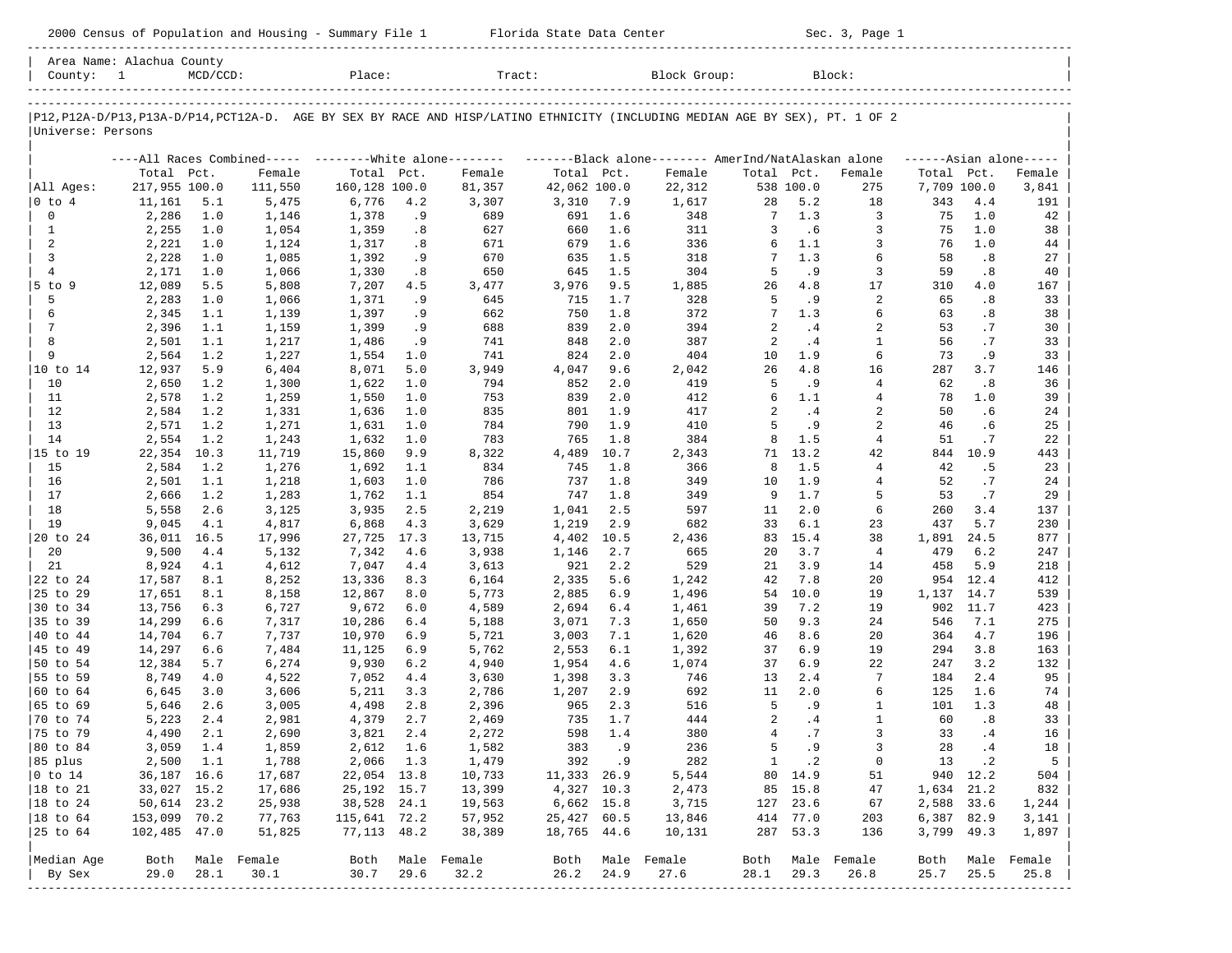| P12E-I/P13E-I/PCT12E-I. AGE BY SEX BY RACE AND HISP/LATINO ETHNICITY (INCLUDING MEDIAN AGE BY SEX), PT. 2 OF 2<br>Universe: Persons<br>All Ages:<br>0 to 4<br>0<br>$\mathbf{1}$<br>2<br>3 | Total Pct.<br>$\mathbf{1}$<br>$\Omega$<br>$\Omega$<br>$\Omega$<br>$\Omega$<br>$\mathbf{1}$ | 64 100.0<br>1.6<br>$\cdot$ 0<br>$\cdot$ 0<br>$\cdot$ 0 | Hawaiian/OthPacifIsl alone<br>Female<br>29<br>1<br>$\mathbf 0$ | Total Pct.<br>3,045 100.0<br>165 |                      | -Some Other Race alone- |                        |            |                       |                           |            |                            |                             |            |                  |
|-------------------------------------------------------------------------------------------------------------------------------------------------------------------------------------------|--------------------------------------------------------------------------------------------|--------------------------------------------------------|----------------------------------------------------------------|----------------------------------|----------------------|-------------------------|------------------------|------------|-----------------------|---------------------------|------------|----------------------------|-----------------------------|------------|------------------|
|                                                                                                                                                                                           |                                                                                            |                                                        |                                                                |                                  |                      |                         |                        |            |                       |                           |            |                            |                             |            |                  |
|                                                                                                                                                                                           |                                                                                            |                                                        |                                                                |                                  |                      |                         |                        |            |                       |                           |            |                            |                             |            |                  |
|                                                                                                                                                                                           |                                                                                            |                                                        |                                                                |                                  |                      |                         |                        |            |                       |                           |            |                            |                             |            |                  |
|                                                                                                                                                                                           |                                                                                            |                                                        |                                                                |                                  |                      |                         |                        |            | --Two or More Races-- |                           |            | --Hisp/Latino (any race)-- | --White alone, Not Latino-- |            |                  |
|                                                                                                                                                                                           |                                                                                            |                                                        |                                                                |                                  |                      | Female                  | Total Pct.             |            | Female                | Total Pct.                |            | Female                     | Total Pct.                  |            | Female           |
|                                                                                                                                                                                           |                                                                                            |                                                        |                                                                |                                  |                      | 1,533                   | 4,409 100.0            |            | 2,203                 | 12,493 100.0              |            | 6,315                      | 151,817 100.0               |            | 77,139           |
|                                                                                                                                                                                           |                                                                                            |                                                        |                                                                |                                  | 5.4                  | 81                      | 538                    | 12.2       | 260                   | 678                       | 5.4        | 351                        | 6,367                       | 4.2        | 3,083            |
|                                                                                                                                                                                           |                                                                                            |                                                        |                                                                | 32                               | 1.1                  | 16                      | 103                    | 2.3        | 48                    | 129                       | 1.0        | 67                         | 1,304                       | .9         | 648              |
|                                                                                                                                                                                           |                                                                                            |                                                        | $\mathbf 0$                                                    | 32                               | 1.1                  | 16                      | 126                    | 2.9        | 59                    | 140                       | 1.1        | 72                         | 1,271                       | .8         | 578              |
|                                                                                                                                                                                           |                                                                                            | $\cdot$ 0                                              | $\mathbf 0$<br>$\mathbf 0$                                     | 32<br>39                         | 1.1<br>1.3           | 16<br>17                | 111<br>97              | 2.5<br>2.2 | 54<br>47              | 133<br>150                | 1.1<br>1.2 | 68<br>85                   | 1,242                       | .8<br>. 9  | 629<br>614       |
| $\overline{4}$                                                                                                                                                                            |                                                                                            | 1.6                                                    | 1                                                              | 30                               | 1.0                  | 16                      | 101                    | 2.3        | 52                    | 126                       | 1.0        | 59                         | 1,300<br>1,250              | .8         | 614              |
| $5$ to $9$                                                                                                                                                                                | 1                                                                                          | 1.6                                                    | $\Omega$                                                       | 166                              | 5.5                  | 74                      | 403                    | 9.1        | 188                   | 655                       | 5.2        | 324                        | 6,787                       | 4.5        | 3,257            |
| 5                                                                                                                                                                                         | $\mathbf{1}$                                                                               | 1.6                                                    | 0                                                              | 33                               | 1.1                  | 15                      | 93                     | 2.1        | 43                    | 115                       | .9         | 59                         | 1,291                       | .9         | 600              |
| 6                                                                                                                                                                                         | 0                                                                                          | $\cdot$ 0                                              | 0                                                              | 37                               | 1.2                  | 18                      | 91                     | 2.1        | 43                    | 132                       | 1.1        | 67                         | 1,321                       | . 9        | 619              |
| 7                                                                                                                                                                                         | $\Omega$                                                                                   | $\cdot$ 0                                              | $\mathbf 0$                                                    | 29                               | 1.0                  | 9                       | 74                     | 1.7        | 36                    | 122                       | 1.0        | 56                         | 1,319                       | .9         | 650              |
| 8                                                                                                                                                                                         | $\Omega$                                                                                   | $\cdot$ 0                                              | $\Omega$                                                       | 33                               | 1.1                  | 20                      | 76                     | 1.7        | 35                    | 136                       | 1.1        | 68                         | 1,397                       | .9         | 695              |
| 9                                                                                                                                                                                         | $\Omega$                                                                                   | $\cdot$ 0                                              | $\mathbf 0$                                                    | 34                               | 1.1                  | 12                      | 69                     | 1.6        | 31                    | 150                       | 1.2        | 74                         | 1,459                       | 1.0        | 693              |
| 10 to 14                                                                                                                                                                                  | 5                                                                                          | 7.8                                                    | 1                                                              | 158                              | 5.2                  | 88                      | 343                    | 7.8        | 162                   | 711                       | 5.7        | 356                        | 7,612                       | 5.0        | 3,722            |
| 10                                                                                                                                                                                        | $\Omega$                                                                                   | $\cdot$ 0                                              | $\Omega$                                                       | 31                               | 1.0                  | 15                      | 78                     | 1.8        | 32                    | 149                       | 1.2        | 65                         | 1,527                       | 1.0        | 755              |
| 11                                                                                                                                                                                        | 1                                                                                          | 1.6                                                    | $\mathbf 0$                                                    | 32                               | 1.1                  | 16                      | 72                     | 1.6        | 35                    | 139                       | 1.1        | 69                         | 1,459                       | 1.0        | 707              |
| 12                                                                                                                                                                                        | $\mathbf{1}$                                                                               | 1.6                                                    | $\mathbf 0$                                                    | 31                               | 1.0                  | 21                      | 63                     | 1.4        | 32                    | 139                       | 1.1        | 81                         | 1,546                       | 1.0        | 780              |
| 13                                                                                                                                                                                        | $\mathbf{1}$                                                                               | 1.6                                                    | 1                                                              | 33                               | 1.1                  | 17                      | 65                     | 1.5        | 32                    | 145                       | 1.2        | 67                         | 1,541                       | 1.0        | 746              |
| 14                                                                                                                                                                                        | $\overline{a}$                                                                             | 3.1                                                    | $\mathbf 0$                                                    | 31                               | 1.0                  | 19                      | 65                     | 1.5        | 31                    | 139                       | 1.1        | 74                         | 1,539                       | 1.0        | 734              |
| 15 to 19                                                                                                                                                                                  | 8                                                                                          | 12.5                                                   | 6                                                              | 518                              | 17.0                 | 258                     | 564                    | 12.8       | 305                   | 1,882                     | 15.1       | 1,014                      | 14,687                      | 9.7        | 7,678            |
| 15                                                                                                                                                                                        | $\Omega$                                                                                   | $\cdot$ 0                                              | 0                                                              | 35                               | 1.1                  | 13                      | 62                     | 1.4        | 36                    | 159                       | 1.3        | 79                         | 1,590                       | 1.0        | 780              |
| 16                                                                                                                                                                                        | 1                                                                                          | 1.6                                                    | $\mathbf 0$                                                    | 30                               | 1.0                  | 19                      | 68                     | 1.5        | 36                    | 132                       | 1.1        | 68                         | 1,520                       | 1.0        | 746              |
| 17<br>18                                                                                                                                                                                  | $\Omega$<br>4                                                                              | $\cdot$ 0<br>6.3                                       | $\mathbf 0$<br>$\overline{4}$                                  | 39<br>153                        | 1.3<br>5.0           | 18<br>79                | 56                     | 1.3<br>3.5 | 28<br>83              | 173<br>538                | 1.4<br>4.3 | 92<br>308                  | 1,637                       | 1.1<br>2.4 | 784              |
| 19                                                                                                                                                                                        | 3                                                                                          | 4.7                                                    | 2                                                              | 261                              | 8.6                  | 129                     | 154<br>224             | 5.1        | 122                   | 880                       | 7.0        | 467                        | 3,612<br>6,328              | 4.2        | 2,025<br>3,343   |
| 20 to 24                                                                                                                                                                                  | 18                                                                                         | 28.1                                                   | 6                                                              | 989                              | 32.5                 | 497                     | 903                    | 20.5       | 427                   | 3,358                     | 26.9       | 1,608                      | 25,581                      | 16.8       | 12,718           |
| 20                                                                                                                                                                                        | 4                                                                                          | 6.3                                                    | 2                                                              | 269                              | $8.8$                | 144                     | 240                    | 5.4        | 132                   | 918                       | 7.3        | 494                        | 6,762                       | 4.5        | 3,627            |
| 21                                                                                                                                                                                        | 6                                                                                          | 9.4                                                    | 3                                                              | 237                              | 7.8                  | 125                     | 234                    | 5.3        | 110                   | 818                       | 6.5        | 399                        | 6,517                       | 4.3        | 3,363            |
| 22 to 24                                                                                                                                                                                  | 8                                                                                          | 12.5                                                   | $\mathbf{1}$                                                   | 483                              | 15.9                 | 228                     | 429                    | 9.7        | 185                   | 1,622                     | 13.0       | 715                        | 12,302                      | 8.1        | 5,728            |
| 25 to 29                                                                                                                                                                                  | 7                                                                                          | 10.9                                                   | 1                                                              | 321                              | 10.5                 | 158                     | 380                    | 8.6        | 172                   | 1,248                     | 10.0       | 551                        | 12,034                      | 7.9        | 5,415            |
| 30 to 34                                                                                                                                                                                  | 5                                                                                          | 7.8                                                    | 4                                                              | 200                              | 6.6                  | 101                     | 244                    | 5.5        | 130                   | 815                       | 6.5        | 410                        | 9,139                       | 6.0        | 4,321            |
| 35 to 39                                                                                                                                                                                  | 3                                                                                          | 4.7                                                    | 3                                                              | 142                              | 4.7                  | 71                      | 201                    | 4.6        | 106                   | 720                       | 5.8        | 355                        | 9,799                       | 6.5        | 4,948            |
| 40 to 44                                                                                                                                                                                  | $\overline{4}$                                                                             | 6.3                                                    | 2                                                              | 137                              | 4.5                  | 77                      | 180                    | 4.1        | 101                   | 641                       | 5.1        | 363                        | 10,507                      | 6.9        | 5,459            |
| 45 to 49                                                                                                                                                                                  | 2                                                                                          | 3.1                                                    | 2                                                              | 112                              | 3.7                  | 53                      | 174                    | 3.9        | 93                    | 498                       | 4.0        | 269                        | 10,777                      | 7.1        | 5,567            |
| 50 to 54                                                                                                                                                                                  | 3                                                                                          | 4.7                                                    | 1                                                              | 47                               | 1.5                  | 22                      | 166                    | 3.8        | 83                    | 359                       | 2.9        | 184                        | 9,653                       | 6.4        | 4,797            |
| 55 to 59                                                                                                                                                                                  | 2                                                                                          | 3.1                                                    | $\mathbf 0$                                                    | 28                               | . 9                  | 12                      | 72                     | 1.6        | 32                    | 202                       | 1.6        | 111                        | 6,893                       | 4.5        | 3,538            |
| 60 to 64                                                                                                                                                                                  | $\Omega$                                                                                   | $\cdot$ 0                                              | $\mathbf 0$                                                    | 20                               | .7                   | 11                      | 71                     | 1.6        | 37                    | 208                       | 1.7        | 130                        | 5,037                       | 3.3        | 2,675            |
| 65 to 69                                                                                                                                                                                  | 1                                                                                          | 1.6                                                    | 1                                                              | 15                               | . 5                  | 8                       | 61                     | 1.4        | 35                    | 177                       | 1.4        | 95                         | 4,352                       | 2.9        | 2,320            |
| 70 to 74                                                                                                                                                                                  | $\Omega$                                                                                   | $\cdot$ 0                                              | $\Omega$                                                       | 8                                | .3                   | 7                       | 39                     | . 9        | 27                    | 133                       | 1.1        | 74                         | 4,262                       | 2.8        | 2,406            |
| 75 to 79                                                                                                                                                                                  | 2                                                                                          | 3.1                                                    | $\Omega$                                                       | 6                                | $\cdot$ 2            | $\overline{4}$          | 26                     | .6         | 15                    | 94                        | .8         | 45                         | 3,740                       | 2.5        | 2,231            |
| 80 to 84                                                                                                                                                                                  | $\Omega$                                                                                   | $\cdot$ 0                                              | $\mathbf 0$                                                    | 6                                | $\cdot$ 2            | $\overline{4}$          | 25                     | .6         | 16                    | 62                        | .5         | 38                         | 2,564                       | 1.7        | 1,552            |
| 85 plus                                                                                                                                                                                   |                                                                                            | $2 \quad 3.1$<br>7 10.9                                | $\mathbf{1}$                                                   |                                  | 7.2                  | $\overline{7}$          |                        | 19 .4      | 14                    |                           | 52 .4      | 37                         | 2,026 1.3<br>20,766 13.7    |            | 1,452            |
| $ 0 \t\t \text{to} \t\t 14$<br>18 to 21                                                                                                                                                   |                                                                                            | 17 26.6                                                | 2<br>11                                                        |                                  | 489 16.1<br>920 30.2 | 243<br>477              | 1,284 29.1<br>852 19.3 |            | 610<br>447            | 2,044 16.4<br>3, 154 25.2 |            | 1,031<br>1,668             | 23, 219 15.3                |            | 10,062<br>12,358 |
| $ 18$ to $24$                                                                                                                                                                             |                                                                                            | 25 39.1                                                | 12                                                             | 1,403 46.1                       |                      | 705                     | 1,281 29.1             |            | 632                   | 4,776 38.2                |            | 2,383                      | 35,521 23.4                 |            | 18,086           |
| $ 18$ to $64$                                                                                                                                                                             |                                                                                            | 51 79.7                                                | 25                                                             | 2,410 79.1                       |                      | 1,210                   | 2,769 62.8             |            | 1,386                 | 9,467 75.8                |            | 4,756                      | 109,360 72.0                |            | 54,806           |
| 25 to 64                                                                                                                                                                                  |                                                                                            | 26 40.6                                                | 13                                                             | 1,007 33.1                       |                      | 505                     | 1,488 33.7             |            | 754                   | 4,691 37.5                |            | 2,373                      | 73,839 48.6                 |            | 36,720           |
|                                                                                                                                                                                           |                                                                                            |                                                        |                                                                |                                  |                      |                         |                        |            |                       |                           |            |                            |                             |            |                  |
| Median Age                                                                                                                                                                                |                                                                                            |                                                        | Both Male Female                                               |                                  |                      | Both Male Female        |                        |            | Both Male Female      |                           |            | Both Male Female           |                             |            | Both Male Female |
| By Sex                                                                                                                                                                                    | 24.5                                                                                       | 24.3                                                   | 25.5                                                           | 22.0                             | 22.1                 | 22.0                    | 21.5                   | 21.5       | 21.5                  | 22.8                      | 22.9       | 22.7                       | 31.4                        | 30.1       | 33.0             |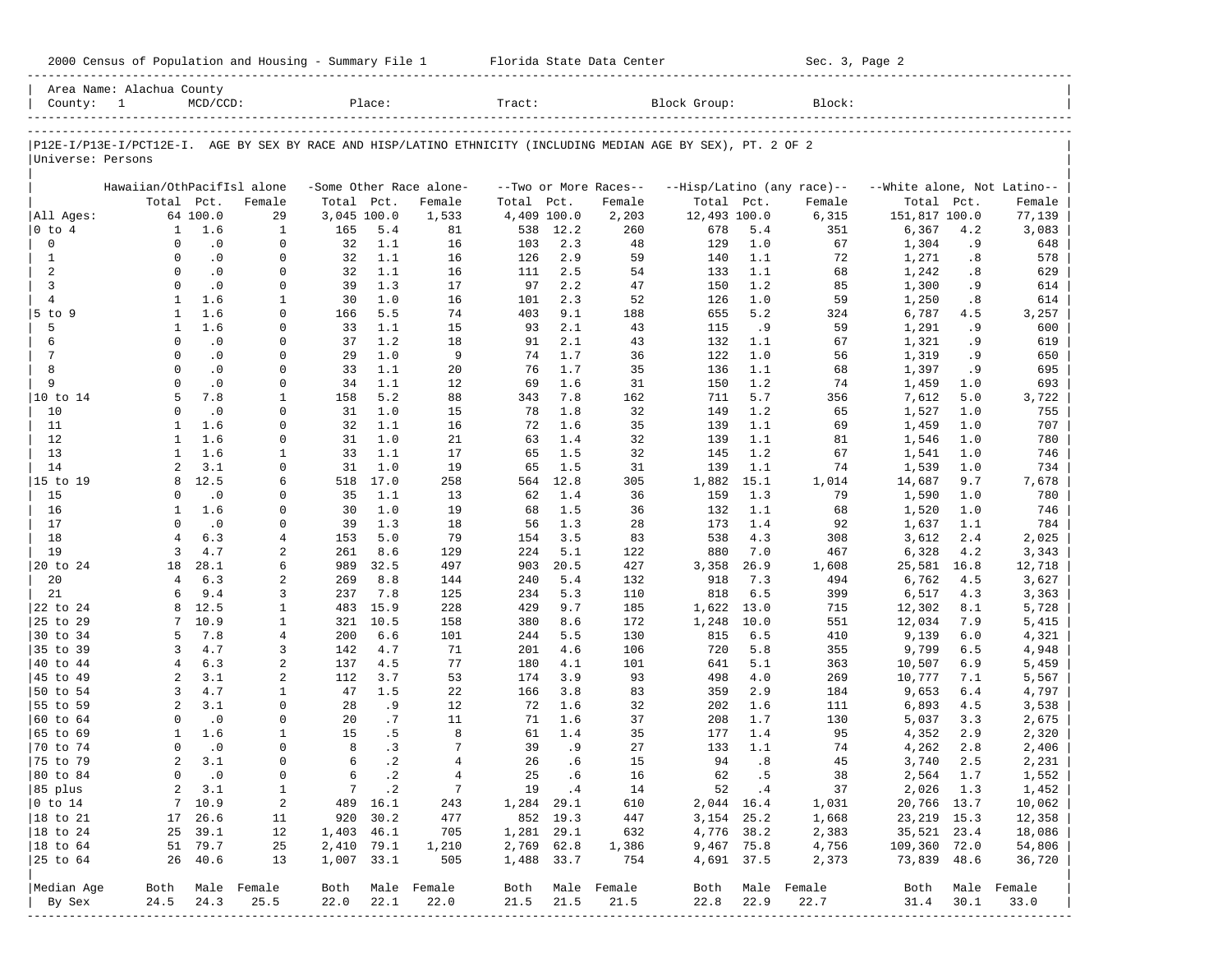| 2000 Census of Population and Housing - Summary File 1 |  | Florida State Data Center | Sec. 3, Page 1 |
|--------------------------------------------------------|--|---------------------------|----------------|
|--------------------------------------------------------|--|---------------------------|----------------|

| Area Name: Baker County<br>County: 3 |              | $MCD/CCD$ :                 |                     | Place:       |           | Tract:                                                                                                                     |             |          | Block Group:        |                |           | Block:         |                |               |                     |
|--------------------------------------|--------------|-----------------------------|---------------------|--------------|-----------|----------------------------------------------------------------------------------------------------------------------------|-------------|----------|---------------------|----------------|-----------|----------------|----------------|---------------|---------------------|
|                                      |              |                             |                     |              |           | P12,P12A-D/P13,P13A-D/P14,PCT12A-D. AGE BY SEX BY RACE AND HISP/LATINO ETHNICITY (INCLUDING MEDIAN AGE BY SEX), PT. 1 OF 2 |             |          |                     |                |           |                |                |               |                     |
| Universe: Persons                    |              |                             |                     |              |           |                                                                                                                            |             |          |                     |                |           |                |                |               |                     |
|                                      |              |                             |                     |              |           | ----All Races Combined----- --------White alone-------- --------Black alone-------- AmerInd/NatAlaskan alone               |             |          |                     |                |           |                |                |               | $---Asian alone---$ |
|                                      | Total Pct.   |                             | Female              | Total Pct.   |           | Female                                                                                                                     | Total Pct.  |          | Female              | Total Pct.     |           | Female         | Total Pct.     |               | Female              |
| All Ages:                            | 22,259 100.0 |                             | 10,571              | 18,707 100.0 |           | 9,109                                                                                                                      | 3,098 100.0 |          | 1,263               |                | 85 100.0  | 38             |                | 89 100.0      | 51                  |
| $ 0 \t{to} 4$                        | 1,561        | 7.0                         | 793                 | 1,342        | 7.2       | 681                                                                                                                        | 185         | 6.0      | 95                  | 2              | 2.4       | 1              | 3              | 3.4           | 2                   |
| $\mathbf 0$                          | 365          | 1.6                         | 180                 | 309          | 1.7       | 153                                                                                                                        | 48          | 1.5      | 24                  | 0              | $\cdot$ 0 | $\mathbf 0$    | $\Omega$       | $\cdot$ 0     | 0                   |
| 1                                    | 318          | 1.4                         | 173                 | 282          | 1.5       | 155                                                                                                                        | 25          | .8       | 13                  | $\mathbf 0$    | $\cdot$ 0 | $\mathbf 0$    | $\Omega$       | $\cdot$ 0     | 0                   |
| 2                                    | 300          | 1.3                         | 151                 | 259          | 1.4       | 131                                                                                                                        | 35          | 1.1      | 17                  | $\overline{a}$ | 2.4       | $\mathbf{1}$   | $\Omega$       | $\cdot$ 0     | 0                   |
| 3                                    | 277          | 1.2                         | 133                 | 235          | 1.3       | 109                                                                                                                        | 38          | 1.2      | 21                  | $\Omega$       | $\cdot$ 0 | $\Omega$       | 3              | 3.4           | 2                   |
| $\overline{4}$                       | 301          | 1.4                         | 156                 | 257          | 1.4       | 133                                                                                                                        | 39          | 1.3      | 20                  | $\Omega$       | $\cdot$ 0 | $\Omega$       | $\Omega$       | $\cdot$ 0     | 0                   |
| $5$ to $9$                           | 1,615        | 7.3                         | 757                 | 1,341        | 7.2       | 623                                                                                                                        | 246         | 7.9      | 120                 | 4              | 4.7       | 3              | 4              | 4.5           | $\overline{4}$      |
| 5                                    | 281          | 1.3                         | 127                 | 222          | 1.2       | 95                                                                                                                         | 51          | 1.6      | 26                  | $\mathbf{1}$   | 1.2       | $\mathbf{1}$   | $\mathbf{1}$   | 1.1           | $\mathbf{1}$        |
| 6                                    | 318          | 1.4                         | 138                 | 265          | 1.4       | 120                                                                                                                        | 48          | 1.5      | 17                  | $\Omega$       | $\cdot$ 0 | $\Omega$       | $\Omega$       | $\cdot$ 0     | 0                   |
| $7\phantom{.0}$                      | 341          | 1.5                         | 171                 | 291          | 1.6       | 148                                                                                                                        | 45          | 1.5      | 20                  | 1              | 1.2       | $\mathbf{1}$   | 1              | 1.1           | $\mathbf{1}$        |
| 8                                    | 335          | 1.5                         | 154                 | 276          | 1.5       | 123                                                                                                                        | 53          | 1.7      | 29                  | $\Omega$       | $\cdot$ 0 | $\Omega$       | $\overline{a}$ | 2.2           | $\overline{a}$      |
| 9                                    | 340          | 1.5                         | 167                 | 287          | 1.5       | 137                                                                                                                        | 49          | 1.6      | 28                  | $\overline{a}$ | 2.4       | $\mathbf{1}$   | $\Omega$       | $\cdot$ 0     | 0                   |
| 10 to 14                             | 1,834        | 8.2                         | 905                 | 1,528        | 8.2       | 736                                                                                                                        | 271         | 8.7      | 151                 | 3              | 3.5       | 3              | 8              | 9.0           | 3                   |
| 10                                   | 345          | 1.5                         | 155                 | 294          | 1.6       | 129                                                                                                                        | 47          | 1.5      | 23                  | 1              | 1.2       | $\mathbf{1}$   | -1             | 1.1           | 0                   |
| 11                                   | 400          | 1.8                         | 197                 | 338          | 1.8       | 163                                                                                                                        | 50          | 1.6      | 25                  | 1              | 1.2       | $\mathbf{1}$   | 3              | 3.4           | 3                   |
| 12                                   | 333          | 1.5                         | 169                 | 283          | 1.5       | 138                                                                                                                        | 45          | 1.5      | 29                  | 1              | 1.2       | $\mathbf{1}$   | 2              | 2.2           | 0                   |
| 13                                   | 378          | 1.7                         | 194                 | 295          | 1.6       | 146                                                                                                                        | 75          | 2.4      | 45                  | $\Omega$       | $\cdot$ 0 | $\Omega$       | 2              | 2.2           | 0                   |
| 14                                   | 378          | 1.7                         | 190                 | 318          | 1.7       | 160                                                                                                                        | 54          | 1.7      | 29                  | $\mathbf 0$    | $\cdot$ 0 | $\Omega$       | $\Omega$       | $\cdot$ 0     | 0                   |
| 15 to 19                             | 1,824        | 8.2                         | 873                 | 1,522        | 8.1       | 741                                                                                                                        | 261         | 8.4      | 112                 | 7              | 8.2       | $\overline{4}$ | 5              | 5.6           | $\overline{a}$      |
| 15                                   | 378          | 1.7                         | 172                 | 323          | 1.7       | 150                                                                                                                        | 46          | 1.5      | 18                  | 1              | 1.2       | $\Omega$       | 2              | 2.2           | $\mathbf{1}$        |
| 16                                   | 385          | 1.7                         | 179                 | 322          | 1.7       | 155                                                                                                                        | 60          | 1.9      | 24                  | 1              | 1.2       | $\Omega$       | $\Omega$       | $\cdot$ 0     | 0                   |
| 17                                   | 345          | 1.5                         | 164                 | 288          | 1.5       | 132                                                                                                                        | 45          | 1.5      | 23                  | 3              | 3.5       | 3              | $\Omega$       | $\cdot$ 0     | 0                   |
| 18                                   | 372          | 1.7                         | 195                 | 309          | 1.7       | 162                                                                                                                        | 56          | 1.8      | 29                  | 1              | 1.2       | $\Omega$       | 1              | 1.1           | $\mathbf{1}$        |
| 19                                   | 344          | 1.5                         | 163                 | 280          | 1.5       | 142                                                                                                                        | 54          | 1.7      | 18                  | 1              | 1.2       | $\mathbf{1}$   | $\overline{a}$ | 2.2           | $\mathsf{O}$        |
| 20 to 24                             | 1,490        | 6.7                         | 616                 | 1,179        | 6.3       | 532                                                                                                                        | 271         | 8.7      | 72                  | 6              | 7.1       | $\overline{4}$ | 10             | 11.2          | $\mathbf{1}$        |
| 20                                   | 312          | 1.4                         | 108                 | 244          | 1.3       | 91                                                                                                                         | 63          | 2.0      | 16                  | $\Omega$       | $\cdot$ 0 | $\Omega$       | 1              | 1.1           | 0                   |
| 21                                   | 309          | 1.4                         | 125                 | 239          | 1.3       | 104                                                                                                                        | 60          | 1.9      | 18                  | 2              | 2.4       | $\mathbf{1}$   | 3              | 3.4           | $\mathbf{1}$        |
| 22 to 24                             | 869          | 3.9                         | 383                 | 696          | 3.7       | 337                                                                                                                        | 148         | 4.8      | 38                  | $\overline{4}$ | 4.7       | 3              | 6              | 6.7           | 0                   |
| 25 to 29                             | 1,511        | 6.8                         | 678                 | 1,208        | 6.5       | 586                                                                                                                        | 262         | 8.5      | 80                  | 6              | 7.1       | 2              | 8              | 9.0           | 3                   |
| 30 to 34                             | 1,635        | 7.3                         | 705                 | 1,311        | 7.0       | 599                                                                                                                        | 290         | 9.4      | 95                  | 10             | 11.8      | $\mathbf{1}$   | 4              | 4.5           | 3                   |
| 35 to 39                             | 1,887        | 8.5                         | 857                 | 1,561        | 8.3       | 743                                                                                                                        | 285         | 9.2      | 98                  | 7              | 8.2       | 3              | 9              | 10.1          | $\overline{7}$      |
| 40 to 44                             | 1,805        | 8.1                         | 832                 | 1,477        | 7.9       | 708                                                                                                                        | 292         | 9.4      | 108                 | 11             | 12.9      | 5              | 8              | 9.0           | 5                   |
| 45 to 49                             | 1,640        | 7.4                         | 747                 | 1,389        | 7.4       | 653                                                                                                                        | 219         | 7.1      | 74                  | 8              | 9.4       | 4              | 8              | 9.0           | 5                   |
| 50 to 54                             | 1,428        | 6.4                         | 673                 | 1,222        | 6.5       | 589                                                                                                                        | 171         | 5.5      | 72                  | 8              | 9.4       | $\overline{a}$ | 9              | 10.1          | 5                   |
| 55 to 59                             | 1,080        | 4.9                         | 529                 | 960          | 5.1       | 470                                                                                                                        | 95          | 3.1      | 44                  | 4              | 4.7       | 3              | 6              | 6.7           | 4                   |
| 60 to 64                             | 899          | 4.0                         | 437                 | 824          | 4.4       | 404                                                                                                                        | 62          | 2.0      | 29                  | 6              | 7.1       | $\mathbf{1}$   | 1              | 1.1           | $\mathbf{1}$        |
| 65 to 69                             | 721          | 3.2                         | 366                 | 655          | 3.5       | 333                                                                                                                        | 59          | 1.9      | 29                  | 2              | 2.4       | 2              | 2              | 2.2           | $\overline{a}$      |
| 70 to 74                             | 567          | 2.5                         | 300                 | 509          | 2.7       | 264                                                                                                                        | 53          | 1.7      | 32                  | $\Omega$       | $\cdot$ 0 | $\Omega$       | 3              | 3.4           | 3                   |
| 75 to 79                             | 343          | 1.5                         | 201                 | 310          | 1.7       | 179                                                                                                                        | 31          | 1.0      | 21                  | $\Omega$       | $\cdot$ 0 | $\Omega$       | $\Omega$       | $\cdot$ 0     | 0                   |
| 80 to 84                             | 236          | 1.1                         | 172                 | 216          | 1.2       | 158                                                                                                                        | 18          | .6       | 13                  | $\mathbf 0$    | $\cdot$ 0 | $\Omega$       | $\Omega$       | $\cdot$ 0     | 0                   |
| 85 plus                              | 183          | $\overline{\phantom{0}}$ .8 | 130                 | 153          | $\cdot$ 8 | 110                                                                                                                        |             | 27 .9    | 18                  | $\mathbf{1}$   | 1.2       | 0              |                | $1 \quad 1.1$ | $\mathbf{1}$        |
| $ 0 \t{to} 14$                       | 5,010 22.5   |                             | 2,455               | 4, 211 22.5  |           | 2,040                                                                                                                      |             | 702 22.7 | 366                 |                | 9 10.6    | 7              |                | 15 16.9       | 9                   |
| 18 to 21                             | 1,337        | 6.0                         | 591                 | 1,072        | 5.7       | 499                                                                                                                        | 233         | 7.5      | 81                  | 4              | 4.7       | 2              | 7              | 7.9           | 2                   |
| 18 to 24                             | 2,206        | 9.9                         | 974                 | 1,768        | 9.5       | 836                                                                                                                        |             | 381 12.3 | 119                 | 8              | 9.4       | 5              |                | 13 14.6       | 2                   |
| 18 to 64                             | 14,091 63.3  |                             | 6,432               | 11,720 62.7  |           | 5,588                                                                                                                      | 2,057 66.4  |          | 719                 | 68             | 80.0      | 26             |                | 66 74.2       | 35                  |
| 25 to 64                             | 11,885 53.4  |                             | 5,458               | 9,952 53.2   |           | 4,752                                                                                                                      | 1,676 54.1  |          | 600                 | 60             | 70.6      | 21             |                | 53 59.6       | 33                  |
|                                      | Both         |                             |                     |              |           |                                                                                                                            |             |          |                     |                |           | Male Female    |                |               | Male Female         |
| Median Age                           | 34.0         | 33.4                        | Male Female<br>34.7 | Both<br>34.7 | 34.0      | Male Female<br>35.4                                                                                                        | Both        |          | Male Female<br>30.1 | Both           |           |                | Both           |               | 40.5                |
| By Sex<br>------------               |              |                             |                     |              |           |                                                                                                                            | 31.0        | 31.6     |                     | 38.8           | 39.5      | 37.0           | 36.5           | 25.5          |                     |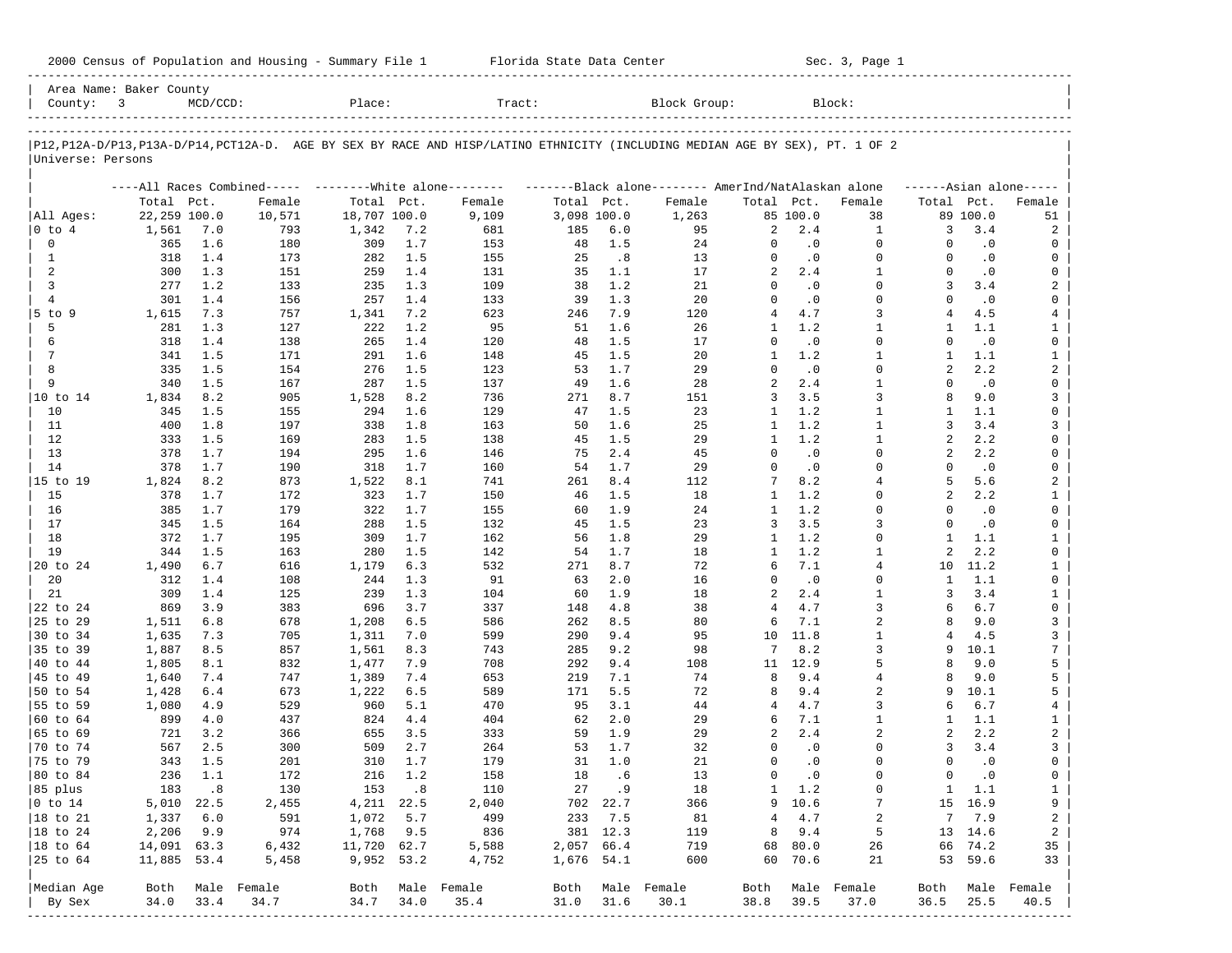|                      | Area Name: Baker County                                                                                        |                        |                   |                          |                  |                                   |                |             |                                 |                |            |                                      |                                      |            |                  |
|----------------------|----------------------------------------------------------------------------------------------------------------|------------------------|-------------------|--------------------------|------------------|-----------------------------------|----------------|-------------|---------------------------------|----------------|------------|--------------------------------------|--------------------------------------|------------|------------------|
| County: $3$          |                                                                                                                | $MCD/CCD$ :            |                   |                          | Place:           |                                   | Tract:         |             |                                 | Block Group:   |            | Block:                               |                                      |            |                  |
|                      |                                                                                                                |                        |                   |                          |                  |                                   |                |             |                                 |                |            |                                      |                                      |            |                  |
| Universe: Persons    | P12E-I/P13E-I/PCT12E-I. AGE BY SEX BY RACE AND HISP/LATINO ETHNICITY (INCLUDING MEDIAN AGE BY SEX), PT. 2 OF 2 |                        |                   |                          |                  |                                   |                |             |                                 |                |            |                                      |                                      |            |                  |
|                      |                                                                                                                |                        |                   |                          |                  |                                   |                |             |                                 |                |            |                                      |                                      |            |                  |
|                      | Hawaiian/OthPacifIsl alone                                                                                     | Total Pct.             | Female            | Total Pct.               |                  | -Some Other Race alone-<br>Female | Total          | Pct.        | --Two or More Races--<br>Female | Total Pct.     |            | --Hisp/Latino (any race)--<br>Female | --White alone, Not Latino--<br>Total | Pct.       | Female           |
| All Ages:            |                                                                                                                | 7100.0                 | 3                 |                          | 55 100.0         | 18                                |                | 218 100.0   | 89                              |                | 419 100.0  | 110                                  | 18,389 100.0                         |            | 9,026            |
| $0$ to $4$           | $\mathbf 0$                                                                                                    | $\cdot$ 0              | $\mathbf 0$       | 8                        | 14.5             | $\overline{4}$                    | 21             | 9.6         | 10                              | 30             | 7.2        | 15                                   | 1,319                                | 7.2        | 670              |
| $\mathbf 0$          | $\Omega$                                                                                                       | $\cdot$ 0              | $\mathbf 0$       | 2                        | 3.6              | $\mathbf{1}$                      | 6              | 2.8         | $\overline{a}$                  | 8              | 1.9        | 4                                    | 302                                  | 1.6        | 150              |
| 1                    | $\Omega$                                                                                                       | $\cdot$ 0              | $\Omega$          | 4                        | 7.3              | $\overline{a}$                    | 7              | 3.2         | 3                               | 7              | 1.7        | 5                                    | 278                                  | 1.5        | 152              |
| 2                    | $\Omega$                                                                                                       | $\cdot$ 0              | 0                 | $\Omega$                 | $\cdot$ 0        | $\Omega$                          | 4              | 1.8         | $\overline{a}$                  | 3              | .7         | 1                                    | 256                                  | 1.4        | 130              |
| 3                    | $\Omega$                                                                                                       | $\cdot$ 0              | $\Omega$          | $\Omega$                 | $\cdot$ 0        | $\Omega$                          | 1              | .5          | $\mathbf{1}$                    | 5              | 1.2        | 3                                    | 230                                  | 1.3        | 106              |
| $\overline{4}$       | $\Omega$                                                                                                       | $\cdot$ 0              | 0                 | $\overline{a}$           | 3.6              | $\mathbf{1}$                      | 3              | 1.4         | $\overline{a}$                  | 7              | 1.7        | 2                                    | 253                                  | 1.4        | 132              |
| 5 to 9               | $\Omega$                                                                                                       | $\cdot$ 0              | $\Omega$          | $\overline{4}$           | 7.3              | 3                                 | 16             | 7.3         | $\overline{4}$                  | 23             | 5.5        | 10                                   | 1,327                                | 7.2        | 618              |
| 5                    | $\Omega$                                                                                                       | $\cdot$ 0              | $\Omega$          | 3                        | 5.5              | 3                                 | 3              | 1.4         | $\mathbf{1}$                    | 8              | 1.9        | 5                                    | 218                                  | 1.2        | 93               |
| 6                    | $\Omega$                                                                                                       | $\cdot$ 0              | $\Omega$          | 1                        | 1.8              | $\Omega$                          | 4              | 1.8         | $\mathbf{1}$                    | 7              | 1.7        | 2                                    | 260                                  | 1.4        | 119              |
| 7                    | $\Omega$                                                                                                       | $\cdot$ 0              | 0                 | $\Omega$                 | $\cdot$ 0        | $\Omega$                          | 3              | 1.4         | $\mathbf{1}$                    | 2              | .5         | 1                                    | 289                                  | 1.6        | 147              |
| 8                    | $\Omega$                                                                                                       | $\cdot$ 0              | $\Omega$          | $\Omega$                 | $\cdot$ 0        | $\Omega$                          | 4              | 1.8         | $\Omega$                        | 3              | .7         | $\mathbf{1}$                         | 274                                  | 1.5        | 122              |
| 9                    | $\Omega$                                                                                                       | $\cdot$ 0              | $\Omega$          | $\mathbf 0$              | $\cdot$ 0        | $\Omega$<br>$\mathbf{1}$          | 2              | . 9         | $\mathbf{1}$                    | $\overline{3}$ | .7         | $\mathbf{1}$                         | 286                                  | 1.6        | 137              |
| 10 to 14<br>10       | $\Omega$<br>$\Omega$                                                                                           | $\cdot$ 0<br>$\cdot$ 0 | <sup>0</sup><br>U | $\mathbf{1}$<br>$\Omega$ | 1.8<br>$\cdot$ 0 | $\Omega$                          | 23<br>2        | 10.6<br>. 9 | 11<br>2                         | 26<br>3        | 6.2<br>.7  | 13<br>$\mathbf{1}$                   | 1,504                                | 8.2<br>1.6 | 724              |
| 11                   | $\Omega$                                                                                                       | $\cdot$ 0              | $\Omega$          | $\Omega$                 | .0               | $\Omega$                          | 8              | 3.7         | 5                               | 6              | 1.4        | 5                                    | 291<br>332                           | 1.8        | 128<br>158       |
| 12                   | $\Omega$                                                                                                       | $\cdot$ 0              | U                 | $\Omega$                 | .0               | $\Omega$                          | 2              | .9          | $\mathbf{1}$                    | 3              | .7         | $\mathbf{1}$                         | 280                                  | 1.5        | 137              |
| 13                   | $\Omega$                                                                                                       | $\cdot$ 0              | U                 | $\mathbf{1}$             | 1.8              | $\mathbf{1}$                      | 5              | 2.3         | $\overline{a}$                  | $\overline{4}$ | 1.0        | 3                                    | 292                                  | 1.6        | 144              |
| 14                   | $\Omega$                                                                                                       | $\cdot$ 0              | U                 | $\Omega$                 | .0               | $\Omega$                          | 6              | 2.8         | $\mathbf{1}$                    | 10             | 2.4        | 3                                    | 309                                  | 1.7        | 157              |
| 15 to 19             | $\mathbf{1}$                                                                                                   | 14.3                   | <sup>0</sup>      | 5                        | 9.1              | ζ                                 | 23             | 10.6        | 11                              | 47             | 11.2       | 11                                   | 1,484                                | 8.1        | 733              |
| 15                   | $\Omega$                                                                                                       | $\cdot$ 0              | U                 | $\Omega$                 | $\cdot$ 0        | $\Omega$                          | 6              | 2.8         | 3                               | 7              | 1.7        | $\mathbf 0$                          | 317                                  | 1.7        | 150              |
| 16                   | $\Omega$                                                                                                       | $\cdot$ 0              | $\Omega$          | $\Omega$                 | $\cdot$ 0        | $\Omega$                          | 2              | .9          | $\Omega$                        | 3              | .7         | 1                                    | 320                                  | 1.7        | 154              |
| 17                   | $\mathbf{1}$                                                                                                   | 14.3                   | U                 | $\overline{a}$           | 3.6              | $\overline{a}$                    | 6              | 2.8         | $\overline{4}$                  | 5              | 1.2        | 4                                    | 284                                  | 1.5        | 129              |
| 18                   | $\Omega$                                                                                                       | $\cdot$ 0              | $\Omega$          | $\Omega$                 | $\cdot$ 0        | $\Omega$                          | 5              | 2.3         | 3                               | 7              | 1.7        | 3                                    | 304                                  | 1.7        | 160              |
| 19                   | $\Omega$                                                                                                       | $\cdot$ 0              | <sup>0</sup>      | 3                        | 5.5              | $\mathbf{1}$                      | $\overline{4}$ | 1.8         | $\mathbf{1}$                    | 25             | 6.0        | 3                                    | 259                                  | 1.4        | 140              |
| 20 to 24             | $\mathbf{1}$                                                                                                   | 14.3                   | $\Omega$          | 9                        | 16.4             | $\mathbf{1}$                      | 14             | 6.4         | 6                               | 47             | 11.2       | 5                                    | 1,145                                | 6.2        | 528              |
| 20                   | $\Omega$                                                                                                       | $\cdot$ 0              | <sup>0</sup>      | $\mathbf{1}$             | 1.8              | $\Omega$                          | $\overline{3}$ | 1.4         | $1\,$                           | 16             | 3.8        | 2                                    | 230                                  | 1.3        | 89               |
| 21                   | $\Omega$                                                                                                       | $\cdot$ 0              | $\Omega$          | $\overline{4}$           | 7.3              | $\mathbf{1}$                      | $\mathbf{1}$   | . 5         | $\Omega$                        | 11             | 2.6        | 1                                    | 233                                  | 1.3        | 104              |
| 22 to 24             | $\mathbf{1}$                                                                                                   | 14.3                   | $\Omega$          | 4                        | 7.3              | $\Omega$                          | 10             | 4.6         | 5                               | 20             | 4.8        | 2                                    | 682                                  | 3.7        | 335              |
| 25 to 29             | $\mathbf{1}$                                                                                                   | 14.3                   | $\mathbf{1}$      | 6                        | 10.9             | $\mathbf{1}$                      | 20             | 9.2         | 5                               | 40             | 9.5        | 10                                   | 1,182                                | 6.4        | 579              |
| 30 to 34             | $\mathbf{1}$                                                                                                   | 14.3                   | <sup>0</sup>      | 7                        | 12.7             | $\mathbf{1}$                      | 12             | 5.5         | 6                               | 37             | 8.8        | 9                                    | 1,286                                | 7.0        | 593              |
| 35 to 39             | $\mathbf{1}$                                                                                                   | 14.3                   | $\Omega$          | 6                        | 10.9             | $\mathbf{1}$<br>$\mathbf{1}$      | 18             | 8.3         | 5                               | 43             | 10.3       | 8                                    | 1,526                                | 8.3        | 736              |
| 40 to 44<br>45 to 49 | $\Omega$<br>$\Omega$                                                                                           | $\cdot$ 0<br>$\cdot$ 0 | 0<br>0            | 3<br>2                   | 5.5<br>3.6       | $\mathbf{1}$                      | 14<br>14       | 6.4<br>6.4  | 5<br>10                         | 38<br>32       | 9.1<br>7.6 | 7<br>5                               | 1,447                                | 7.9<br>7.4 | 703<br>650       |
| 50 to 54             | $\Omega$                                                                                                       | $\cdot$ 0              | 0                 | $\Omega$                 | $\cdot$ 0        | $\Omega$                          | 18             | 8.3         | 5                               | 18             | 4.3        | 3                                    | 1,364<br>1,207                       | 6.6        | 586              |
| 55 to 59             | $\mathbf{1}$                                                                                                   | 14.3                   | 1                 | $\overline{a}$           | 3.6              | $\Omega$                          | 12             | 5.5         | 7                               | 12             | 2.9        | 4                                    | 951                                  | 5.2        | 467              |
| 60 to 64             | $\mathbf{1}$                                                                                                   | 14.3                   | 1                 | $\mathbf{1}$             | 1.8              | $\mathbf{1}$                      | $\overline{4}$ | 1.8         | $\Omega$                        | 3              | .7         | 2                                    | 822                                  | 4.5        | 403              |
| 65 to 69             | $\Omega$                                                                                                       | $\cdot$ 0              | $\Omega$          | 1                        | 1.8              | $\Omega$                          | 2              | . 9         | $\Omega$                        | $\overline{4}$ | 1.0        | 2                                    | 652                                  | 3.5        | 331              |
| 70 to 74             | $\Omega$                                                                                                       | $\cdot$ 0              | 0                 | $\Omega$                 | $\cdot$ 0        | $\Omega$                          | 2              | . 9         | $\mathbf{1}$                    | 12             | 2.9        | 2                                    | 500                                  | 2.7        | 262              |
| 75 to 79             | $\Omega$                                                                                                       | $\cdot$ 0              | $\Omega$          | $\Omega$                 | $\cdot$ 0        | $\Omega$                          | $\overline{a}$ | .9          | $\mathbf{1}$                    | 3              | .7         | $\mathbf{1}$                         | 308                                  | 1.7        | 178              |
| 80 to 84             | $\Omega$                                                                                                       | $\cdot$ 0              | $\mathbf 0$       | $\Omega$                 | $\cdot$ 0        | $\Omega$                          | $\overline{a}$ | .9          | $\mathbf{1}$                    | 3              | .7         | $\overline{a}$                       | 213                                  | 1.2        | 156              |
| 85 plus              | $\overline{0}$                                                                                                 | $\cdot$ 0              | 0                 |                          | $0 \qquad .0$    | 0                                 |                | 1 .5        | $\mathbf{1}$                    |                | 1 .2       | $\mathbf{1}$                         |                                      | 152.8      | 109              |
| $ 0 \t{to} 14$       | 0                                                                                                              | $\cdot$ 0              | 0                 |                          | 13 23.6          | 8                                 |                | 60 27.5     | 25                              |                | 79 18.9    | 38                                   | 4,150 22.6                           |            | 2,012            |
| $ 18 \text{ to } 21$ | $\mathbf{0}$                                                                                                   | $\cdot$ 0              | $\circ$           |                          | 8 14.5           | 2                                 |                | 13 6.0      | $5^{\circ}$                     |                | 59 14.1    | 9                                    | 1,026 5.6                            |            | 493              |
| $ 18 \text{ to } 24$ |                                                                                                                | $1 \quad 14.3$         | 0                 |                          | 12 21.8          | $\overline{a}$                    |                | 23 10.6     | 10                              |                | 79 18.9    | 11                                   | 1,708 9.3                            |            | 828              |
| $ 18 \text{ to } 64$ |                                                                                                                | 6 85.7                 | 3                 |                          | 39 70.9          | 8                                 |                | 135 61.9    | 53                              |                | 302 72.1   | 59                                   | 11,493 62.5                          |            | 5,545            |
| $ 25$ to $64$        |                                                                                                                | 5 71.4                 | 3                 |                          | 27 49.1          | 6                                 |                | 112 51.4    | 43                              |                | 223 53.2   | 48                                   | 9,785 53.2                           |            | 4,717            |
| Median Age           |                                                                                                                |                        | Both Male Female  |                          |                  | Both Male Female                  |                |             | Both Male Female                |                |            | Both Male Female                     |                                      |            | Both Male Female |
| By Sex               | 32.5                                                                                                           | 28.0                   | 56.5              | 25.2                     | 26.5             | 17.5                              | 28.3           | 28.8        | 26.5                            |                | 29.5 31.3  | 27.0                                 | 34.8                                 | 34.1       | 35.5             |
|                      |                                                                                                                |                        | ----------------- |                          |                  | ---------------------------       |                |             |                                 |                |            |                                      |                                      |            |                  |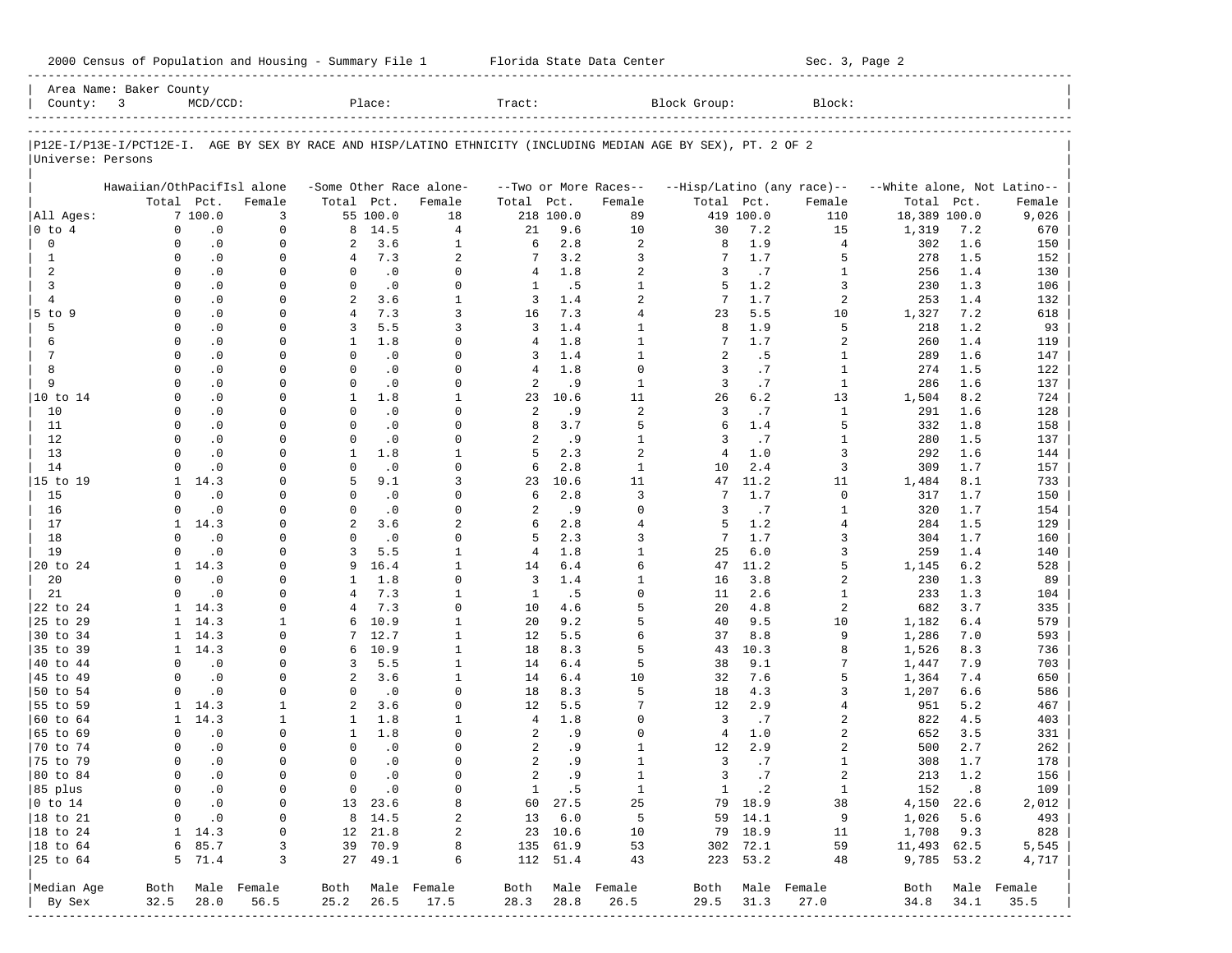| 2000 Census of Population and Housing - Summary File 1 |  | Florida State Data Center | Sec. 3, Page 1 |
|--------------------------------------------------------|--|---------------------------|----------------|
|--------------------------------------------------------|--|---------------------------|----------------|

| County: 5            | Area Name: Bay County | $MCD/CCD$ : |                                                           | Place:        |      | Tract:                                                                                                                     |              |       | Block Group:                                        |             |          | Block:           |            |             |                     |
|----------------------|-----------------------|-------------|-----------------------------------------------------------|---------------|------|----------------------------------------------------------------------------------------------------------------------------|--------------|-------|-----------------------------------------------------|-------------|----------|------------------|------------|-------------|---------------------|
|                      |                       |             |                                                           |               |      | P12,P12A-D/P13,P13A-D/P14,PCT12A-D. AGE BY SEX BY RACE AND HISP/LATINO ETHNICITY (INCLUDING MEDIAN AGE BY SEX), PT. 1 OF 2 |              |       |                                                     |             |          |                  |            |             |                     |
| Universe: Persons    |                       |             |                                                           |               |      |                                                                                                                            |              |       |                                                     |             |          |                  |            |             |                     |
|                      |                       |             | ----All Races Combined----- --------- White alone-------- |               |      |                                                                                                                            |              |       | -------Black alone-------- AmerInd/NatAlaskan alone |             |          |                  |            |             | $---Asian alone---$ |
|                      | Total Pct.            |             | Female                                                    | Total Pct.    |      | Female                                                                                                                     | Total Pct.   |       | Female                                              | Total Pct.  |          | Female           | Total Pct. |             | Female              |
| All Ages:            | 148,217 100.0         |             | 74,811                                                    | 124,761 100.0 |      | 62,612                                                                                                                     | 15,772 100.0 |       | 8,110                                               | 1,159 100.0 |          | 560              |            | 2,561 100.0 | 1,593               |
| $ 0 \tto 4$          | 8,979                 | 6.1         | 4,340                                                     | 6,892         | 5.5  | 3,299                                                                                                                      | 1,358        | 8.6   | 666                                                 | 66          | 5.7      | 29               | 143        | 5.6         | 84                  |
| $\mathbf 0$          | 1,785                 | 1.2         | 831                                                       | 1,344         | 1.1  | 616                                                                                                                        | 270          | 1.7   | 127                                                 | 11          | . 9      | 5                | 30         | 1.2         | 16                  |
| 1                    | 1,789                 | 1.2         | 842                                                       | 1,371         | 1.1  | 633                                                                                                                        | 261          | 1.7   | 127                                                 | 15          | 1.3      | 6                | 33         | 1.3         | 22                  |
| 2                    | 1,768                 | 1.2         | 865                                                       | 1,358         | 1.1  | 672                                                                                                                        | 275          | 1.7   | 130                                                 | 12          | 1.0      | $\overline{4}$   | 29         | 1.1         | 15                  |
| 3                    | 1,774                 | 1.2         | 888                                                       | 1,386         | 1.1  | 691                                                                                                                        | 261          | 1.7   | 130                                                 | 15          | 1.3      | 6                | 19         | .7          | 12                  |
| $\overline{4}$       | 1,863                 | 1.3         | 914                                                       | 1,433         | 1.1  | 687                                                                                                                        | 291          | 1.8   | 152                                                 | 13          | 1.1      | 8                | 32         | 1.2         | 19                  |
| $5$ to $9$           | 10,103                | 6.8         | 4,893                                                     | 7,857         | 6.3  | 3,798                                                                                                                      | 1,527        | 9.7   | 755                                                 | 72          | 6.2      | 34               | 154        | 6.0         | 79                  |
| 5                    | 1,878                 | 1.3         | 879                                                       | 1,443         | 1.2  | 674                                                                                                                        | 286          | 1.8   | 139                                                 | 14          | 1.2      | $\overline{4}$   | 30         | 1.2         | 13                  |
| 6                    | 1,991                 | 1.3         | 980                                                       | 1,541         | 1.2  | 758                                                                                                                        | 301          | 1.9   | 162                                                 | 17          | 1.5      | 9                | 32         | 1.2         | 14                  |
| $7\phantom{.0}$      | 1,970                 | 1.3         | 949                                                       | 1,569         | 1.3  | 747                                                                                                                        | 282          | 1.8   | 139                                                 | 15          | 1.3      | 9                | 31         | 1.2         | 17                  |
| 8                    | 2,098                 | 1.4         | 1,018                                                     | 1,615         | 1.3  | 793                                                                                                                        | 342          | 2.2   | 157                                                 | 12          | 1.0      | 5                | 30         | 1.2         | 16                  |
| 9                    | 2,166                 | 1.5         | 1,067                                                     | 1,689         | 1.4  | 826                                                                                                                        | 316          | 2.0   | 158                                                 | 14          | 1.2      | $\overline{7}$   | 31         | 1.2         | 19                  |
| 10 to 14             | 10,331                | 7.0         | 5,056                                                     | 8,202         | 6.6  | 4,020                                                                                                                      | 1,397        | 8.9   | 701                                                 | 85          | 7.3      | 40               | 200        | 7.8         | 92                  |
| 10                   | 2,098                 | 1.4         | 1,017                                                     | 1,651         | 1.3  | 803                                                                                                                        | 294          | 1.9   | 150                                                 | 19          | 1.6      | 9                | 44         | 1.7         | 22                  |
| 11                   | 2,094                 | 1.4         | 1,020                                                     | 1,652         | 1.3  | 791                                                                                                                        | 280          | 1.8   | 142                                                 | 17          | 1.5      | 11               | 38         | 1.5         | 15                  |
| 12                   | 2,050                 | 1.4         | 1,004                                                     | 1,621         | 1.3  | 791                                                                                                                        | 293          | 1.9   | 149                                                 | 22          | 1.9      | 10               | 40         | 1.6         | 19                  |
| 13                   | 1,993                 | 1.3         | 994                                                       | 1,613         | 1.3  | 815                                                                                                                        | 247          | 1.6   | 116                                                 | 6           | .5       | 2                | 34         | 1.3         | 16                  |
| 14                   | 2,096                 | 1.4         | 1,021                                                     | 1,665         | 1.3  | 820                                                                                                                        | 283          | 1.8   | 144                                                 | 21          | 1.8      | 8                | 44         | 1.7         | 20                  |
| 15 to 19             | 10,117                | 6.8         | 4,913                                                     | 8,097         | 6.5  | 3,875                                                                                                                      | 1,361        | 8.6   | 687                                                 | 98          | 8.5      | 49               | 198        | 7.7         | 111                 |
| 15                   | 2,064                 | 1.4         | 987                                                       | 1,639         | 1.3  | 777                                                                                                                        | 272          | 1.7   | 136                                                 | 21          | 1.8      | 13               | 38         | 1.5         | 16                  |
| 16                   | 2,122                 | 1.4         | 1,004                                                     | 1,715         | 1.4  | 817                                                                                                                        | 268          | 1.7   | 123                                                 | 20          | 1.7      | 10               | 43         | 1.7         | 22                  |
| 17                   |                       | 1.4         |                                                           |               |      | 804                                                                                                                        |              | 1.8   |                                                     | 19          | 1.6      | 9                | 36         |             |                     |
|                      | 2,043                 |             | 1,043                                                     | 1,621         | 1.3  |                                                                                                                            | 290          | 1.7   | 156                                                 |             | 1.0      |                  |            | 1.4         | 23                  |
| 18                   | 1,935                 | 1.3         | 907                                                       | 1,552         | 1.2  | 711                                                                                                                        | 271          |       | 137                                                 | 12          |          | $\overline{4}$   | 42         | 1.6         | 25                  |
| 19                   | 1,953                 | 1.3         | 972                                                       | 1,570         | 1.3  | 766                                                                                                                        | 260          | 1.6   | 135                                                 | 26          | 2.2      | 13               | 39         | 1.5         | 25                  |
| 20 to 24             | 8,955                 | $6.0$       | 4,296                                                     | 7,144         | 5.7  | 3,359                                                                                                                      | 1,196        | 7.6   | 635                                                 | 81          | 7.0      | 44               | 183        | 7.1         | 89                  |
| 20                   | 1,921                 | 1.3         | 925                                                       | 1,517         | 1.2  | 718                                                                                                                        | 273          | 1.7   | 143                                                 | 13          | 1.1      | 8                | 42         | 1.6         | 22                  |
| 21                   | 1,703                 | 1.1         | 809                                                       | 1,350         | 1.1  | 612                                                                                                                        | 237          | 1.5   | 135                                                 | 19          | 1.6      | 13               | 29         | 1.1         | 15                  |
| 22 to 24             | 5,331                 | 3.6         | 2,562                                                     | 4,277         | 3.4  | 2,029                                                                                                                      | 686          | 4.3   | 357                                                 | 49          | 4.2      | 23               | 112        | 4.4         | 52                  |
| 25 to 29             | 9,661                 | 6.5         | 4,752                                                     | 7,845         | 6.3  | 3,835                                                                                                                      | 1,267        | 8.0   | 656                                                 | 68          | 5.9      | 36               | 184        | 7.2         | 92                  |
| 30 to 34             | 10,078                | 6.8         | 4,952                                                     | 8,472         | 6.8  | 4,142                                                                                                                      | 1,063        | 6.7   | 534                                                 | 101         | 8.7      | 42               | 194        | 7.6         | 119                 |
| 35 to 39             | 12,604                | 8.5         | 6,221                                                     | 10,645        | 8.5  | 5,236                                                                                                                      | 1,295        | 8.2   | 623                                                 | 113         | 9.7      | 58               | 248        | 9.7         | 163                 |
| 40 to 44             | 12,394                | 8.4         | 6,232                                                     | 10,518        | 8.4  | 5,224                                                                                                                      | 1,281        | 8.1   | 663                                                 | 106         | 9.1      | 52               | 242        | 9.4         | 173                 |
| 45 to 49             | 10,626                | 7.2         | 5,423                                                     | 9,056         | 7.3  | 4,587                                                                                                                      | 1,048        | 6.6   | 524                                                 | 105         | 9.1      | 48               | 222        | 8.7         | 170                 |
| 50 to 54             | 9,738                 | 6.6         | 4,907                                                     | 8,594         | 6.9  | 4,301                                                                                                                      | 717          | 4.5   | 335                                                 | 89          | 7.7      | 45               | 200        | 7.8         | 151                 |
| 55 to 59             | 7,895                 | 5.3         | 4,033                                                     | 7,114         | 5.7  | 3,592                                                                                                                      | 496          | 3.1   | 270                                                 | 58          | 5.0      | 28               | 127        | 5.0         | 92                  |
| 60 to 64             | 6,919                 | 4.7         | 3,650                                                     | 6,218         | 5.0  | 3,244                                                                                                                      | 476          | 3.0   | 274                                                 | 38          | 3.3      | 16               | 105        | 4.1         | 72                  |
| 65 to 69             | 6,188                 | 4.2         | 3,210                                                     | 5,655         | 4.5  | 2,903                                                                                                                      | 379          | 2.4   | 209                                                 | 18          | 1.6      | 8                | 73         | 2.9         | 52                  |
| 70 to 74             | 5,554                 | 3.7         | 2,993                                                     | 5,080         | 4.1  | 2,707                                                                                                                      | 348          | 2.2   | 215                                                 | 36          | 3.1      | 17               | 46         | 1.8         | 30                  |
| 75 to 79             | 4,044                 | 2.7         | 2,383                                                     | 3,709         | 3.0  | 2,172                                                                                                                      | 255          | 1.6   | 162                                                 | 14          | 1.2      | 6                | 20         | .8          | 12                  |
| 80 to 84             | 2,280                 | 1.5         | 1,356                                                     | 2,071         | 1.7  | 1,226                                                                                                                      | 173          | 1.1   | 111                                                 | 7           | .6       | 6                | 15         | .6          | 6                   |
| 85 plus              | 1,751 1.2             |             | 1,201                                                     | 1,592 1.3     |      | 1,092                                                                                                                      |              | 135.9 | 90                                                  |             | 4 .3     | 2                |            | 7 .3        | 6                   |
| $ 0 \t{to} 14$       | 29,413 19.8           |             | 14,289                                                    | 22,951 18.4   |      | 11,117                                                                                                                     | 4,282 27.1   |       | 2,122                                               |             | 223 19.2 | 103              |            | 497 19.4    | 255                 |
| 18 to 21             | 7,512                 | 5.1         | 3,613                                                     | 5,989         | 4.8  | 2,807                                                                                                                      | 1,041 6.6    |       | 550                                                 | 70          | 6.0      | 38               | 152        | 5.9         | 87                  |
| $ 18 \text{ to } 24$ | 12,843                | 8.7         | 6,175                                                     | 10,266        | 8.2  | 4,836                                                                                                                      | 1,727 10.9   |       | 907                                                 |             | 119 10.3 | 61               |            | 264 10.3    | 139                 |
| $ 18$ to $64$        | 92,758 62.6           |             | 46,345                                                    | 78,728 63.1   |      | 38,997                                                                                                                     | 9,370 59.4   |       | 4,786                                               |             | 797 68.8 | 386              | 1,786 69.7 |             | 1,171               |
| 25 to 64             | 79,915 53.9           |             | 40,170                                                    | 68,462 54.9   |      | 34,161                                                                                                                     | 7,643 48.5   |       | 3,879                                               |             | 678 58.5 | 325              | 1,522 59.4 |             | 1,032               |
|                      |                       |             |                                                           |               |      |                                                                                                                            |              |       |                                                     |             |          |                  |            |             |                     |
| Median Age           | Both                  |             | Male Female                                               | Both          |      | Male Female                                                                                                                | Both         |       | Male Female                                         |             |          | Both Male Female | Both       | Male        | Female              |
| By Sex               | 37.4                  | 36.4        | 38.4                                                      | 38.7          | 37.7 | 39.8                                                                                                                       | 29.1         | 28.6  | 29.7                                                | 35.4        | 35.3     | 35.5             | 35.5       | 28.4        | 38.9                |
|                      |                       |             |                                                           |               |      |                                                                                                                            |              |       |                                                     |             |          |                  |            |             |                     |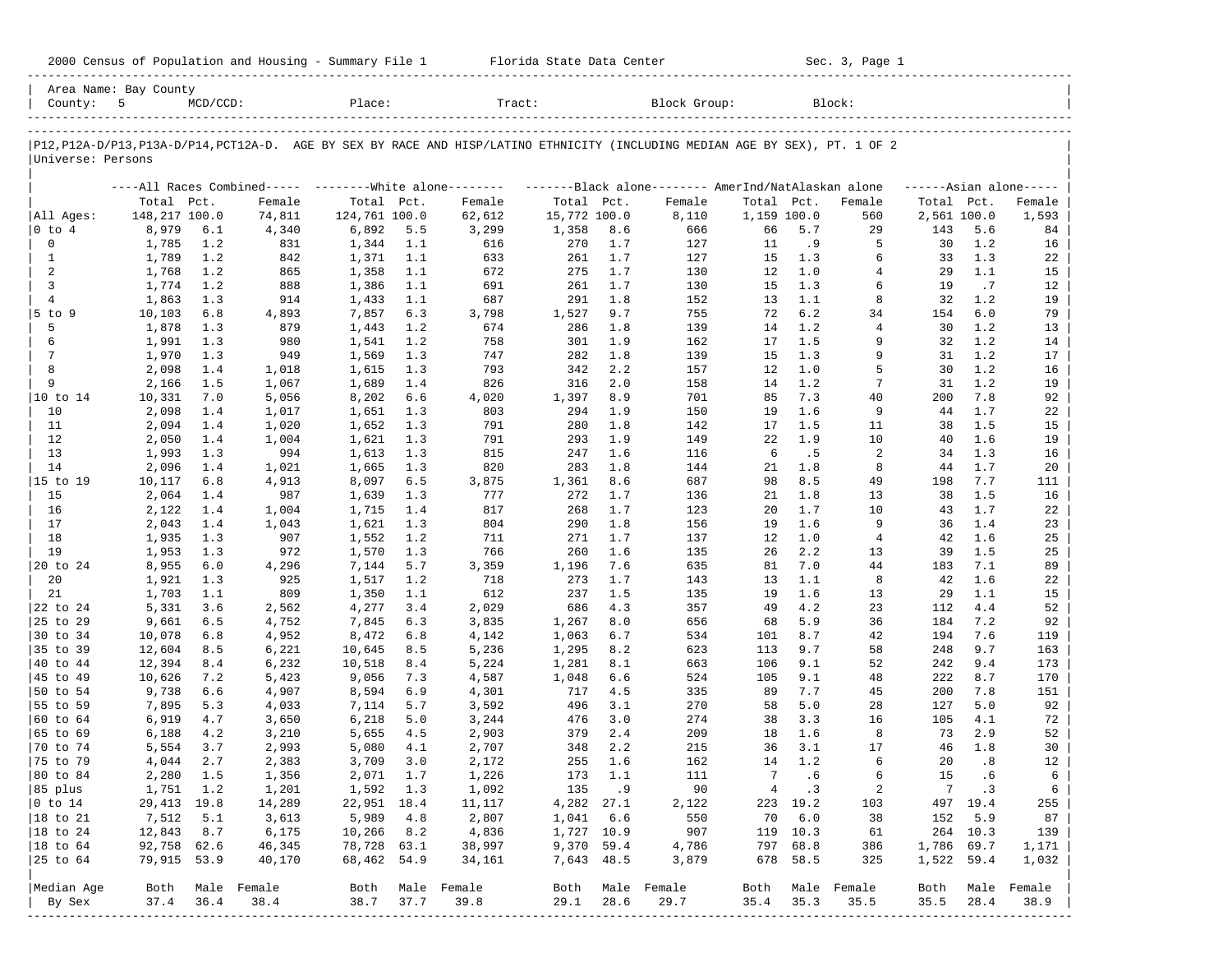| 2000 Census of Population and Housing - Summary File 1 |  | Florida State Data Center | Sec. 3, Page 2 |
|--------------------------------------------------------|--|---------------------------|----------------|
|--------------------------------------------------------|--|---------------------------|----------------|

| County: 5                 | Area Name: Bay County      | $MCD/CCD$ :              |                              |                | Place:                  |                         | Tract:     |             |                       | Block Group:                                                                                                   |                       | Block:                     |                             |            |                  |
|---------------------------|----------------------------|--------------------------|------------------------------|----------------|-------------------------|-------------------------|------------|-------------|-----------------------|----------------------------------------------------------------------------------------------------------------|-----------------------|----------------------------|-----------------------------|------------|------------------|
|                           |                            |                          |                              |                |                         |                         |            |             |                       |                                                                                                                |                       |                            |                             |            |                  |
| Universe: Persons         |                            |                          |                              |                |                         |                         |            |             |                       | P12E-I/P13E-I/PCT12E-I. AGE BY SEX BY RACE AND HISP/LATINO ETHNICITY (INCLUDING MEDIAN AGE BY SEX), PT. 2 OF 2 |                       |                            |                             |            |                  |
|                           | Hawaiian/OthPacifIsl alone |                          |                              |                |                         | -Some Other Race alone- |            |             | --Two or More Races-- |                                                                                                                |                       | --Hisp/Latino (any race)-- | --White alone, Not Latino-- |            |                  |
|                           |                            | Total Pct.               | Female                       | Total Pct.     |                         | Female                  | Total      | Pct.        | Female                | Total Pct.                                                                                                     |                       | Female                     | Total                       | Pct.       | Female           |
| All Ages:                 |                            | 115 100.0                | 59                           |                | 980 100.0               | 467                     |            | 2,869 100.0 | 1,410                 | 3,591 100.0                                                                                                    |                       | 1,721                      | 122,708 100.0               |            | 61,591           |
| 0 to 4                    | 6                          | 5.2                      | 1                            | 94             | 9.6                     | 51                      | 420        | 14.6        | 210                   | 312                                                                                                            | 8.7                   | 153                        | 6,740                       | 5.5        | 3,229            |
| $\mathbf 0$               | $\overline{a}$             | 1.7                      | 0                            | 23             | 2.3                     | 12                      | 105        | 3.7         | 55                    | 70                                                                                                             | 1.9                   | 31                         | 1,313                       | 1.1        | 603              |
| $\mathbf{1}$              | 1                          | .9                       | $\mathbf 0$                  | 25             | 2.6                     | 14<br>6                 | 83         | 2.9         | 40                    | 78                                                                                                             | 2.2                   | 36                         | 1,332                       | 1.1        | 618              |
| 2<br>3                    | $\overline{a}$<br>$\Omega$ | 1.7<br>$\cdot$ 0         | 1<br>$\mathbf 0$             | 13<br>14       | 1.3<br>1.4              | 7                       | 79<br>79   | 2.8<br>2.8  | 37<br>42              | 57<br>51                                                                                                       | 1.6<br>1.4            | 32<br>29                   | 1,331<br>1,359              | 1.1<br>1.1 | 654<br>678       |
| $\overline{4}$            | $\mathbf{1}$               | . 9                      | $\mathbf 0$                  | 19             | 1.9                     | 12                      | 74         | 2.6         | 36                    | 56                                                                                                             | 1.6                   | 25                         | 1,405                       | 1.1        | 676              |
| 5 to 9                    | $\overline{4}$             | 3.5                      | 3                            | 108            | 11.0                    | 42                      | 381        | 13.3        | 182                   | 311                                                                                                            | 8.7                   | 143                        | 7,686                       | 6.3        | 3,713            |
| 5                         | $\Omega$                   | $\cdot$ 0                | $\mathbf 0$                  | 24             | 2.4                     | 12                      | 81         | 2.8         | 37                    | 64                                                                                                             | 1.8                   | 30                         | 1,408                       | 1.1        | 657              |
| 6                         | $\mathbf{1}$               | .9                       | $\mathbf{1}$                 | 24             | 2.4                     | 7                       | 75         | 2.6         | 29                    | 70                                                                                                             | 1.9                   | 27                         | 1,499                       | 1.2        | 739              |
| $7\phantom{.0}$           | $\mathbf{1}$               | . 9                      | $\mathbf{1}$                 | 18             | 1.8                     | 8                       | 54         | 1.9         | 28                    | 44                                                                                                             | 1.2                   | 23                         | 1,543                       | 1.3        | 733              |
| 8                         | $\mathbf{1}$               | .9                       | $\mathbf 0$                  | 17             | 1.7                     | 7                       | 81         | 2.8         | 40                    | 73                                                                                                             | 2.0                   | 33                         | 1,576                       | 1.3        | 774              |
| 9                         | $\mathbf{1}$               | .9                       | $\mathbf{1}$                 | 25             | 2.6                     | 8                       | 90         | 3.1         | 48                    | 60                                                                                                             | 1.7                   | 30                         | 1,660                       | 1.4        | 810              |
| 10 to 14                  | 9                          | 7.8                      | 6                            | 105            | 10.7                    | 55                      | 333        | 11.6        | 142                   | 310                                                                                                            | 8.6                   | 153                        | 8,028                       | 6.5        | 3,937            |
| 10                        | $\Omega$                   | $\cdot$ 0                | $\mathbf 0$                  | 22             | 2.2                     | 11                      | 68         | 2.4         | 22                    | 60                                                                                                             | 1.7                   | 32                         | 1,617                       | 1.3        | 786              |
| 11                        | 1                          | .9                       | $\mathbf{1}$                 | 26             | 2.7                     | 14                      | 80         | 2.8         | 46                    | 69                                                                                                             | 1.9                   | 32                         | 1,616                       | 1.3        | 777              |
| 12                        | $\mathbf{1}$               | . 9                      | $\mathbf{1}$                 | 16             | 1.6                     | 8                       | 57         | 2.0         | 26                    | 54                                                                                                             | 1.5                   | 30                         | 1,593                       | 1.3        | 775              |
| 13                        | 5                          | 4.3                      | 3                            | 24             | 2.4                     | 14                      | 64         | 2.2         | 28                    | 66                                                                                                             | 1.8                   | 33                         | 1,573                       | 1.3        | 795              |
| 14                        | $\overline{a}$             | 1.7                      | $\mathbf{1}$                 | 17             | 1.7                     | 8                       | 64         | 2.2         | 20                    | 61                                                                                                             | 1.7                   | 26                         | 1,629                       | 1.3        | 804              |
| 15 to 19                  | 13                         | 11.3                     | $\overline{4}$               | 77             | 7.9                     | 38                      | 273        | 9.5         | 149                   | 289                                                                                                            | 8.0                   | 140                        | 7,938                       | 6.5        | 3,803            |
| 15                        | 2                          | 1.7                      | 1                            | 18             | 1.8                     | 8                       | 74         | 2.6         | 36                    | 58                                                                                                             | 1.6                   | 25                         | 1,610                       | 1.3        | 765              |
| 16                        | 5                          | 4.3<br>2.6               | $\mathbf{1}$                 | 17             | 1.7                     | 6<br>7                  | 54         | 1.9<br>2.1  | 25                    | 53                                                                                                             | 1.5                   | 26                         | 1,688                       | 1.4        | 802              |
| 17<br>18                  | 3<br>$\mathbf{1}$          | .9                       | $\mathbf{1}$<br>$\mathbf{1}$ | 13<br>11       | 1.3<br>1.1              | 3                       | 61<br>46   | 1.6         | 43<br>26              | 51<br>62                                                                                                       | 1.4<br>1.7            | 27<br>25                   | 1,594                       | 1.3<br>1.2 | 792<br>696       |
| 19                        | $\overline{a}$             | 1.7                      | $\mathbf 0$                  | 18             | 1.8                     | 14                      | 38         | 1.3         | 19                    | 65                                                                                                             | 1.8                   | 37                         | 1,515<br>1,531              | 1.2        | 748              |
| 20 to 24                  | 14                         | 12.2                     | 9                            | 122            | 12.4                    | 46                      | 215        | 7.5         | 114                   | 350                                                                                                            | 9.7                   | 146                        | 6,975                       | 5.7        | 3,285            |
| 20                        | 3                          | 2.6                      | $\overline{a}$               | 21             | 2.1                     | $\overline{4}$          | 52         | 1.8         | 28                    | 65                                                                                                             | 1.8                   | 21                         | 1,483                       | 1.2        | 705              |
| 21                        | 3                          | 2.6                      | $\sqrt{2}$                   | 28             | 2.9                     | 11                      | 37         | 1.3         | 21                    | 75                                                                                                             | 2.1                   | 32                         | 1,314                       | 1.1        | 597              |
| 22 to 24                  | 8                          | 7.0                      | 5                            | 73             | 7.4                     | 31                      | 126        | 4.4         | 65                    | 210                                                                                                            | 5.8                   | 93                         | 4,178                       | 3.4        | 1,983            |
| 25 to 29                  | 13                         | 11.3                     | 5                            | 102            | 10.4                    | 50                      | 182        | 6.3         | 78                    | 346                                                                                                            | 9.6                   | 162                        | 7,663                       | 6.2        | 3,749            |
| 30 to 34                  | 8                          | 7.0                      | $\overline{4}$               | 83             | 8.5                     | 43                      | 157        | 5.5         | 68                    | 264                                                                                                            | 7.4                   | 132                        | 8,344                       | 6.8        | 4,066            |
| 35 to 39                  | 14                         | 12.2                     | 7                            | 100            | 10.2                    | 48                      | 189        | 6.6         | 86                    | 335                                                                                                            | 9.3                   | 148                        | 10,467                      | 8.5        | 5,148            |
| 40 to 44                  | 14                         | 12.2                     | 8                            | 79             | 8.1                     | 34                      | 154        | 5.4         | 78                    | 303                                                                                                            | 8.4                   | 132                        | 10,329                      | 8.4        | 5,139            |
| 45 to 49                  | 6                          | 5.2                      | 3                            | 47             | 4.8                     | 24                      | 142        | 4.9         | 67                    | 206                                                                                                            | 5.7                   | 101                        | 8,931                       | 7.3        | 4,523            |
| 50 to 54                  | 4                          | 3.5                      | $\sqrt{2}$                   | 22             | 2.2                     | 13                      | 112        | 3.9         | 60                    | 146                                                                                                            | 4.1                   | 71                         | 8,489                       | 6.9        | 4,249            |
| 55 to 59                  | 4                          | 3.5                      | 2                            | 8              | .8                      | 3                       | 88         | 3.1         | 46                    | 89                                                                                                             | 2.5                   | 53                         | 7,044                       | 5.7        | 3,547            |
| 60 to 64                  | 5                          | 4.3                      | 4                            | 9              | .9                      | 6                       | 68         | 2.4         | 34                    | 88                                                                                                             | 2.5                   | 50                         | 6,149                       | 5.0        | 3,205            |
| 65 to 69                  | 1                          | .9                       | 1                            | 13             | 1.3                     | 8                       | 49         | 1.7         | 29                    | 94                                                                                                             | 2.6                   | 53                         | 5,583                       | 4.5        | 2,861            |
| 70 to 74                  | $\Omega$                   | $\cdot$ 0                | $\mathbf 0$                  | 5              | .5                      | 2                       | 39         | 1.4         | 22                    | 74                                                                                                             | 2.1                   | 43                         | 5,024                       | 4.1        | 2,676            |
| 75 to 79                  | $\Omega$<br>$\Omega$       | $\cdot$ 0                | $\mathbf 0$<br>$\mathbf 0$   | $\overline{4}$ | .4                      | 3<br>$\Omega$           | 42         | 1.5         | 28                    | 43                                                                                                             | 1.2                   | 22                         | 3,677                       | 3.0        | 2,156            |
| 80 to 84                  |                            | $\cdot$ 0                |                              | $\mathbf 0$    | $\cdot$ 0               |                         | 14         | . 5         | 7                     | 15                                                                                                             | .4                    | 9                          | 2,062                       | 1.7        | 1,221            |
| 85 plus<br>$ 0 \t{to} 14$ |                            | $0 \qquad .0$<br>19 16.5 | $\overline{0}$<br>10         |                | $2 \cdot 2$<br>307 31.3 | $\mathbf{1}$<br>148     | 1,134 39.5 | 11 .4       | 10<br>534             | 16                                                                                                             | $\cdot$ 4<br>933 26.0 | 10<br>449                  | 1,579 1.3<br>22,454 18.3    |            | 1,084<br>10,879  |
| 18 to 21                  | 9                          | 7.8                      | 5                            | 78             | 8.0                     | 32                      | 173        | 6.0         | 94                    |                                                                                                                | 267 7.4               | 115                        | 5,843                       | 4.8        | 2,746            |
| $ 18$ to 24               |                            | 17 14.8                  | 10                           |                | 151 15.4                | 63                      |            | 299 10.4    | 159                   |                                                                                                                | 477 13.3              | 208                        | $10,021$ 8.2                |            | 4,729            |
| 18 to 64                  |                            | 85 73.9                  | 45                           |                | 601 61.3                | 284                     |            | 1,391 48.5  | 676                   | 2,254 62.8                                                                                                     |                       | 1,057                      | 77,437 63.1                 |            | 38,355           |
| 25 to 64                  |                            | 68 59.1                  | 35                           |                | 450 45.9                | 221                     |            | 1,092 38.1  | 517                   | 1,777 49.5                                                                                                     |                       | 849                        | 67,416 54.9                 |            | 33,626           |
| Median Age                |                            |                          | Both Male Female             |                |                         | Both Male Female        |            |             | Both Male Female      |                                                                                                                |                       | Both Male Female           |                             |            | Both Male Female |
| By Sex                    | 29.6                       | 28.0                     | 32.3                         | 24.4           | 23.8                    | 25.1                    | 20.5       | 20.2        | 20.8                  | 28.2                                                                                                           | 27.5                  | 28.8                       | 38.8                        | 37.8       | 39.9             |
|                           |                            |                          |                              |                |                         |                         |            |             |                       |                                                                                                                |                       |                            |                             |            |                  |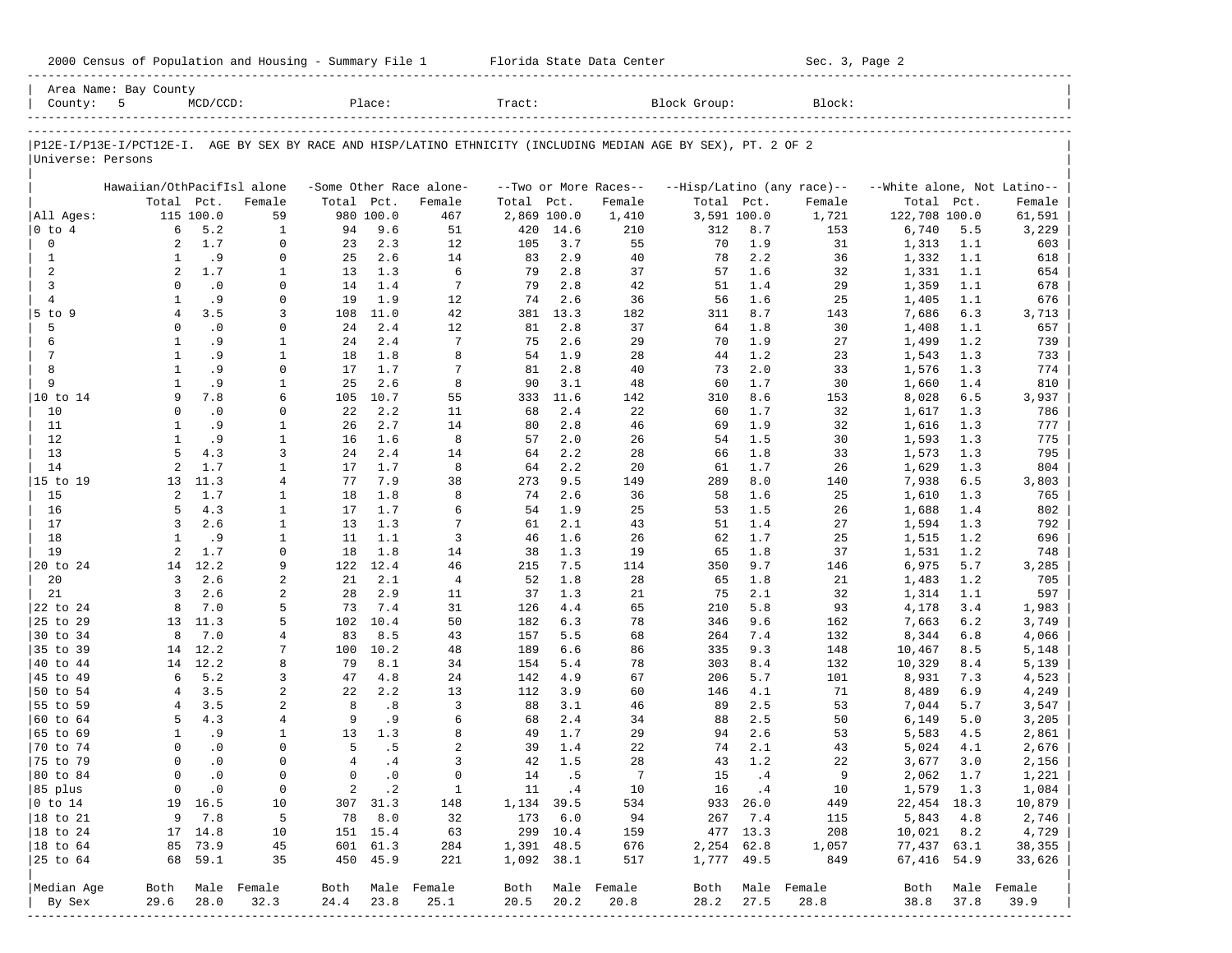| 2000 Census of Population and Housing - Summary File 1 |  | Florida State Data Center | Sec. 3, Page 1 |
|--------------------------------------------------------|--|---------------------------|----------------|
|--------------------------------------------------------|--|---------------------------|----------------|

| Area Name: Bradford County<br>County: 7 |              | $MCD/CCD$ : |                                                         | Place:       |            | Tract:                                                                                                                     |             |            | Block Group:                                        |                      |                  | Block:               |                |                  |                     |
|-----------------------------------------|--------------|-------------|---------------------------------------------------------|--------------|------------|----------------------------------------------------------------------------------------------------------------------------|-------------|------------|-----------------------------------------------------|----------------------|------------------|----------------------|----------------|------------------|---------------------|
|                                         |              |             |                                                         |              |            | P12,P12A-D/P13,P13A-D/P14,PCT12A-D. AGE BY SEX BY RACE AND HISP/LATINO ETHNICITY (INCLUDING MEDIAN AGE BY SEX), PT. 1 OF 2 |             |            |                                                     |                      |                  |                      |                |                  |                     |
| Universe: Persons                       |              |             |                                                         |              |            |                                                                                                                            |             |            |                                                     |                      |                  |                      |                |                  |                     |
|                                         |              |             | ----All Races Combined----- --------White alone-------- |              |            |                                                                                                                            |             |            | -------Black alone-------- AmerInd/NatAlaskan alone |                      |                  |                      |                |                  | $---Asian alone---$ |
|                                         | Total Pct.   |             | Female                                                  | Total Pct.   |            | Female                                                                                                                     | Total Pct.  |            | Female                                              | Total Pct.           |                  | Female               | Total Pct.     |                  | Female              |
| All Ages:                               | 26,088 100.0 |             | 11,492                                                  | 19,900 100.0 |            | 9,414                                                                                                                      | 5,423 100.0 |            | 1,774                                               |                      | 88 100.0         | 33                   |                | 158 100.0        | 84                  |
| 0 to 4                                  | 1,444        | 5.5         | 679                                                     | 1,126        | 5.7        | 519                                                                                                                        | 257         | 4.7        | 129                                                 | 1                    | 1.1              | 1                    | 10             | 6.3              | 4                   |
| 0                                       | 266          | 1.0         | 131                                                     | 205          | 1.0        | 102                                                                                                                        | 44          | .8         | 19                                                  | 0                    | $\cdot$ 0        | $\Omega$             | 3              | 1.9              | 1                   |
| 1                                       | 306          | 1.2         | 141                                                     | 246          | 1.2        | 111                                                                                                                        | 47          | .9         | 24                                                  | $\Omega$             | $\cdot$ 0        | $\Omega$             | 1              | .6               | $\mathbf{1}$        |
| 2                                       | 297          | 1.1         | 138                                                     | 226          | 1.1        | 104                                                                                                                        | 61<br>51    | 1.1        | 29                                                  | $\Omega$<br>$\Omega$ | $\cdot$ 0        | $\Omega$<br>$\Omega$ | 3              | 1.9              | 2                   |
| 3<br>$\overline{4}$                     | 305<br>270   | 1.2<br>1.0  | 137                                                     | 241<br>208   | 1.2<br>1.0 | 103<br>99                                                                                                                  | 54          | .9<br>1.0  | 27<br>30                                            | 1                    | $\cdot$ 0<br>1.1 | $\mathbf{1}$         | 3<br>$\Omega$  | 1.9<br>$\cdot$ 0 | 0<br>0              |
| $5$ to $9$                              | 1,540        | 5.9         | 132<br>742                                              | 1,141        | 5.7        | 535                                                                                                                        | 344         | 6.3        | 175                                                 | $\overline{4}$       | 4.5              | $\overline{2}$       | 7              | 4.4              | 5                   |
| 5                                       | 281          | 1.1         | 137                                                     | 217          | 1.1        | 103                                                                                                                        | 55          | 1.0        | 27                                                  | $\Omega$             | $\cdot$ 0        | $\Omega$             | $\Omega$       | $\cdot$ 0        | 0                   |
| 6                                       | 325          | 1.2         | 161                                                     | 240          | 1.2        | 120                                                                                                                        | 77          | 1.4        | 38                                                  | 2                    | 2.3              | $\Omega$             | $\Omega$       | $\cdot$ 0        | 0                   |
| 7                                       | 298          | 1.1         | 138                                                     | 209          | 1.1        | 95                                                                                                                         | 77          | 1.4        | 39                                                  | $\mathbf{1}$         | 1.1              | $\mathbf{1}$         | $\overline{a}$ | 1.3              | $\mathbf{1}$        |
| 8                                       | 338          | 1.3         | 166                                                     | 255          | 1.3        | 120                                                                                                                        | 68          | 1.3        | 34                                                  | $\Omega$             | $\cdot$ 0        | $\Omega$             | $\overline{4}$ | 2.5              | 3                   |
| 9                                       | 298          | 1.1         | 140                                                     | 220          | 1.1        | 97                                                                                                                         | 67          | 1.2        | 37                                                  | $\mathbf{1}$         | 1.1              | $\mathbf{1}$         | 1              | .6               | $\mathbf{1}$        |
| 10 to 14                                | 1,664        | 6.4         | 800                                                     | 1,253        | 6.3        | 597                                                                                                                        | 348         | 6.4        | 179                                                 | 4                    | 4.5              | $\mathbf{1}$         | 15             | 9.5              | 3                   |
| 10                                      | 350          | 1.3         | 169                                                     | 262          | 1.3        | 128                                                                                                                        | 78          | 1.4        | 38                                                  | 1                    | 1.1              | $\Omega$             | $\mathbf{1}$   | .6               | 0                   |
| 11                                      | 328          | 1.3         | 175                                                     | 246          | 1.2        | 131                                                                                                                        | 72          | 1.3        | 40                                                  | 1                    | 1.1              | $\mathbf 0$          | $\Omega$       | $\cdot$ 0        | 0                   |
| 12                                      | 317          | 1.2         | 150                                                     | 236          | 1.2        | 109                                                                                                                        | 71          | 1.3        | 38                                                  | $\Omega$             | $\cdot$ 0        | $\Omega$             | 5              | 3.2              | $\mathbf{1}$        |
| 13                                      | 329          | 1.3         | 150                                                     | 250          | 1.3        | 109                                                                                                                        | 62          | 1.1        | 33                                                  | $\Omega$             | $\cdot$ 0        | $\Omega$             | 4              | 2.5              | $\mathbf{1}$        |
| 14                                      | 340          | 1.3         | 156                                                     | 259          | 1.3        | 120                                                                                                                        | 65          | 1.2        | 30                                                  | 2                    | 2.3              | $\mathbf{1}$         | 5              | 3.2              | $\mathbf{1}$        |
| 15 to 19                                | 1,767        | 6.8         | 837                                                     | 1,395        | 7.0        | 687                                                                                                                        | 327         | 6.0        | 131                                                 | 8                    | 9.1              | 3                    | 9              | 5.7              | 5                   |
| 15                                      | 347          | 1.3         | 179                                                     | 269          | 1.4        | 140                                                                                                                        | 72          | 1.3        | 37                                                  | 2                    | 2.3              | $\mathbf{1}$         | $\Omega$       | $\cdot$ 0        | 0                   |
| 16                                      | 364          | 1.4         | 170                                                     | 290          | 1.5        | 139                                                                                                                        | 62          | 1.1        | 26                                                  | 2                    | 2.3              | $\Omega$             | 3              | 1.9              | 2                   |
| 17                                      | 366          | 1.4         | 162                                                     | 292          | 1.5        | 131                                                                                                                        | 66          | 1.2        | 27                                                  | 1                    | 1.1              | $\mathbf{1}$         | -1             | .6               | 0                   |
| 18                                      | 322          | 1.2         | 144                                                     | 257          | 1.3        | 121                                                                                                                        | 57          | 1.1        | 19                                                  | 2                    | 2.3              | $\mathbf{1}$         | 2              | 1.3              | $\mathbf{1}$        |
| 19                                      | 368          | 1.4         | 182                                                     | 287          | 1.4        | 156                                                                                                                        | 70          | 1.3        | 22                                                  | $\mathbf{1}$         | 1.1              | $\Omega$             | 3              | 1.9              | $\overline{a}$      |
| 20 to 24                                | 1,788        | 6.9         | 656                                                     | 1,195        | 6.0        | 523                                                                                                                        | 516         | 9.5        | 111                                                 | 9                    | 10.2             | 3                    | 14             | 8.9              | 7                   |
| 20                                      | 348          | 1.3         | 143                                                     | 250          | 1.3        | 111                                                                                                                        | 84          | 1.5        | 26                                                  | 1                    | 1.1              | $\mathbf{1}$         | 6              | 3.8              | 4                   |
| 21                                      | 317          | 1.2         | 126                                                     | 230          | 1.2        | 103                                                                                                                        | 73          | 1.3        | 18                                                  | 4                    | 4.5              | $\mathbf{1}$         | 3              | 1.9              | $\mathbf{1}$        |
| 22 to 24                                | 1,123        | 4.3         | 387                                                     | 715          | 3.6        | 309                                                                                                                        | 359         | 6.6        | 67                                                  | 4                    | 4.5              | $\mathbf{1}$         | 5              | 3.2              | $\overline{a}$      |
| 25 to 29                                | 1,886        | 7.2         | 648                                                     | 1,239        | 6.2        | 511                                                                                                                        | 579         | 10.7       | 120                                                 | 7                    | 8.0              | $\Omega$             | 11             | 7.0              | 6                   |
| 30 to 34                                | 1,983        | 7.6         | 668                                                     | 1,317        | 6.6        | 531                                                                                                                        | 591         | 10.9       | 112                                                 | 9                    | 10.2             | $\overline{4}$       | 13             | 8.2              | 6                   |
| 35 to 39                                | 2,244        | 8.6         | 779                                                     | 1,589        | 8.0        | 658                                                                                                                        | 594         | 11.0       | 100                                                 | 8                    | 9.1              | 3                    | 12             | 7.6              | 5                   |
| 40 to 44                                | 2,264        | 8.7         | 923                                                     | 1,643        | 8.3        | 761                                                                                                                        | 547         | 10.1       | 139                                                 | 14                   | 15.9             | б.                   | 14             | 8.9              | 6                   |
| 45 to 49                                | 1,930        | 7.4         | 815                                                     | 1,457        | 7.3        | 640                                                                                                                        | 423         | 7.8        | 154                                                 | 10                   | 11.4             | 3                    | 12             | 7.6              | 9                   |
| 50 to 54                                | 1,678        | 6.4         | 780                                                     | 1,394        | 7.0        | 676                                                                                                                        | 237         | 4.4        | 77                                                  | 8                    | 9.1<br>2.3       | $\overline{4}$       | 17<br>6        | 10.8<br>3.8      | 10                  |
| 55 to 59<br>60 to 64                    | 1,372        | 5.3<br>4.4  | 664                                                     | 1,213<br>995 | 6.1<br>5.0 | 594<br>483                                                                                                                 | 132<br>135  | 2.4<br>2.5 | 59<br>61                                            | 2<br>1               | 1.1              | 1<br>$\Omega$        | 7              | 4.4              | 4<br>6              |
| 65 to 69                                | 1,152<br>986 | 3.8         | 554<br>511                                              | 862          | 4.3        | 444                                                                                                                        | 107         | 2.0        | 58                                                  | 2                    | 2.3              | 2                    | 6              | 3.8              | 4                   |
| 70 to 74                                | 845          | 3.2         | 454                                                     | 743          | 3.7        | 395                                                                                                                        | 91          | 1.7        | 53                                                  | 1                    | 1.1              | $\Omega$             | 4              | 2.5              | 4                   |
| 75 to 79                                | 727          | 2.8         | 434                                                     | 642          | 3.2        | 384                                                                                                                        | 80          | 1.5        | 48                                                  | $\Omega$             | $\cdot$ 0        | $\Omega$             | 1              | .6               | 0                   |
| 80 to 84                                | 437          | 1.7         | 274                                                     | 377          | 1.9        | 244                                                                                                                        | 57          | 1.1        | 29                                                  | 0                    | $\cdot$ 0        | $\Omega$             | $\Omega$       | $\cdot$ 0        | 0                   |
| 85 plus                                 |              | 381 1.5     | 274                                                     |              | 319 1.6    | 232                                                                                                                        |             | 58 1.1     | 39                                                  | $\overline{0}$       | $\cdot$ 0        | 0                    | $\overline{0}$ | $\cdot$ 0        | $\overline{0}$      |
| $ 0 \t\t \tto 14$                       | 4,648 17.8   |             | 2,221                                                   | 3,520 17.7   |            | 1,651                                                                                                                      |             | 949 17.5   | 483                                                 |                      | 9 10.2           | 4                    |                | 32 20.3          | 12                  |
| 18 to 21                                | 1,355        | 5.2         | 595                                                     | 1,024        | 5.1        | 491                                                                                                                        |             | 284 5.2    | 85                                                  | 8                    | 9.1              | 3                    | 14             | 8.9              | 8                   |
| 18 to 24                                | 2,478        | 9.5         | 982                                                     | 1,739        | 8.7        | 800                                                                                                                        |             | 643 11.9   | 152                                                 |                      | 12 13.6          | $\overline{4}$       |                | 19 12.0          | 10                  |
| $ 18$ to $64$                           | 16,987 65.1  |             | 6,813                                                   | 12,586 63.2  |            | 5,654                                                                                                                      | 3,881 71.6  |            | 974                                                 |                      | 71 80.7          | 25                   |                | 111 70.3         | 62                  |
| 25 to 64                                | 14,509 55.6  |             | 5,831                                                   | 10,847 54.5  |            | 4,854                                                                                                                      | 3,238 59.7  |            | 822                                                 |                      | 59 67.0          | 21                   |                | 92 58.2          | 52                  |
|                                         |              |             |                                                         |              |            |                                                                                                                            |             |            |                                                     |                      |                  |                      |                |                  |                     |
| Median Age                              |              |             | Both Male Female                                        | Both         |            | Male Female                                                                                                                |             |            | Both Male Female                                    | Both                 |                  | Male Female          | Both           |                  | Male Female         |
| By Sex                                  | 37.2         | 35.9        | 39.6                                                    | 39.0         | 37.6       | 40.9                                                                                                                       | 32.8        | 33.1       | 31.4                                                | 36.0                 | 34.5             | 39.5                 | 34.5           | 30.3             | 40.5                |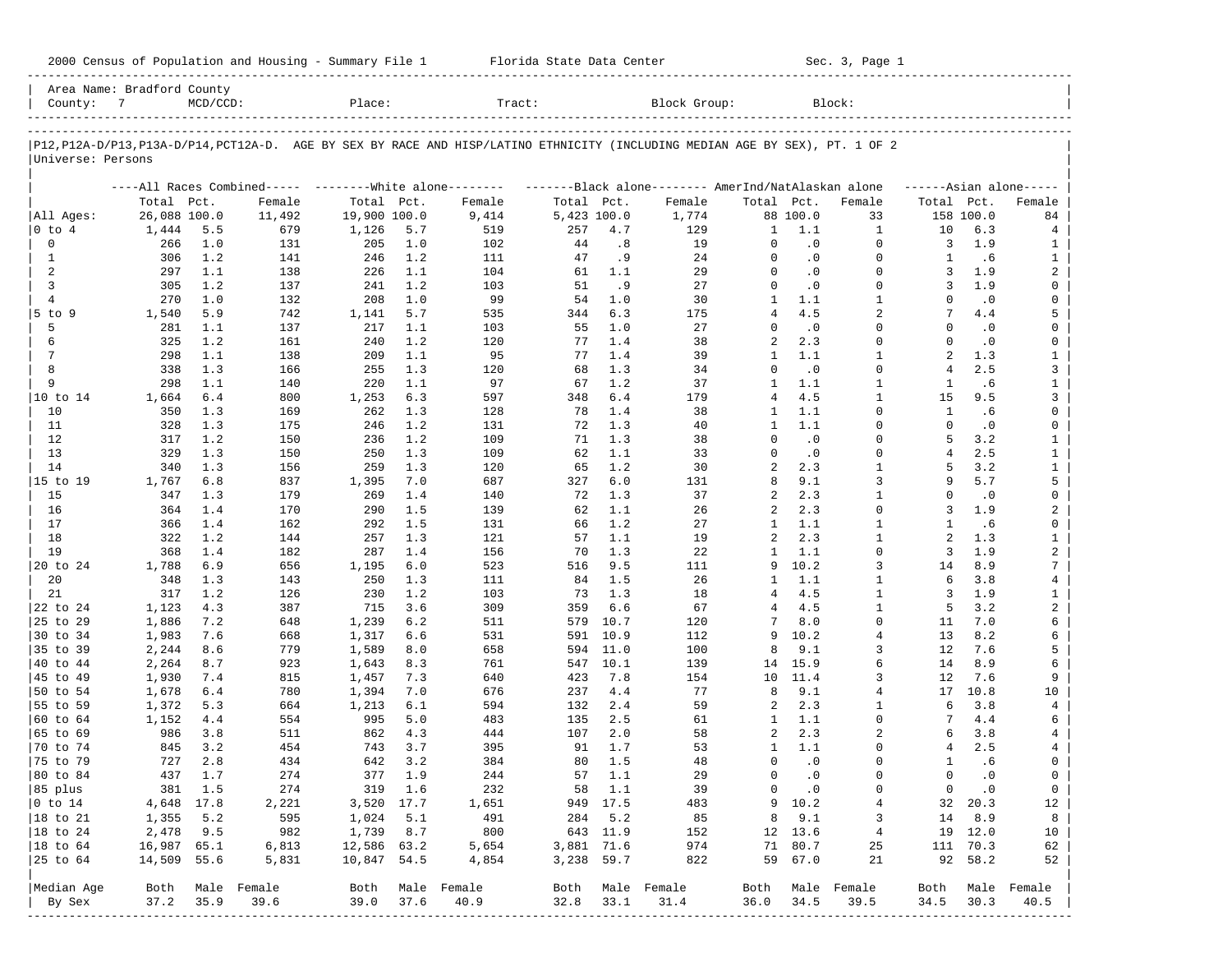| 2000 Census of Population and Housing - Summary File 1 |  | Florida State Data Center | Sec. 3, Page 2 |
|--------------------------------------------------------|--|---------------------------|----------------|
|--------------------------------------------------------|--|---------------------------|----------------|

| County: 7            | Area Name: Bradford County | $MCD/CCD$ :            |                  |                    | Place:        |                                | Tract:         |            |                                   | Block Group:                                                                                                   |                        | Block:                     |                             |            |                  |
|----------------------|----------------------------|------------------------|------------------|--------------------|---------------|--------------------------------|----------------|------------|-----------------------------------|----------------------------------------------------------------------------------------------------------------|------------------------|----------------------------|-----------------------------|------------|------------------|
|                      |                            |                        |                  |                    |               |                                |                |            |                                   |                                                                                                                |                        |                            |                             |            |                  |
|                      |                            |                        |                  |                    |               |                                |                |            |                                   | P12E-I/P13E-I/PCT12E-I. AGE BY SEX BY RACE AND HISP/LATINO ETHNICITY (INCLUDING MEDIAN AGE BY SEX), PT. 2 OF 2 |                        |                            |                             |            |                  |
| Universe: Persons    |                            |                        |                  |                    |               |                                |                |            |                                   |                                                                                                                |                        |                            |                             |            |                  |
|                      | Hawaiian/OthPacifIsl alone |                        |                  |                    |               | -Some Other Race alone-        |                |            |                                   |                                                                                                                |                        | --Hisp/Latino (any race)-- | --White alone, Not Latino-- |            |                  |
|                      | Total Pct.                 |                        | Female           | Total Pct.         |               | Female                         | Total Pct.     |            | --Two or More Races--<br>Female   | Total Pct.                                                                                                     |                        | Female                     | Total Pct.                  |            | Female           |
| All Ages:            |                            | 25 100.0               | 11               |                    | 170 100.0     | 51                             |                | 324 100.0  | 125                               |                                                                                                                | 622 100.0              | 192                        | 19,559 100.0                |            | 9,294            |
| 0 to 4               | $\mathbf 0$                | $\cdot$ 0              | 0                | 11                 | 6.5           | 5                              | 39             | 12.0       | 21                                | 32                                                                                                             | 5.1                    | 14                         | 1,109                       | 5.7        | 510              |
| 0                    | 0                          | $\cdot$ 0              | 0                | 5                  | 2.9           | 3                              | 9              | 2.8        | 6                                 | 8                                                                                                              | 1.3                    | 5                          | 201                         | 1.0        | 99               |
| 1                    | $\Omega$                   | $\cdot$ 0              | $\Omega$         | $\mathbf{1}$       | .6            | $\Omega$                       | 11             | 3.4        | 5                                 | 5                                                                                                              | $\boldsymbol{\cdot}$ 8 | 3                          | 242                         | 1.2        | 108              |
| 2                    | $\Omega$                   | $\cdot$ 0              | 0                | $\mathbf{1}$       | .6            | $\Omega$                       | 6              | 1.9        | 3                                 | 5                                                                                                              | .8                     | 1                          | 225                         | 1.2        | 104              |
| 3                    | $\Omega$                   | $\cdot$ 0              | $\Omega$         | 2                  | 1.2           | 2                              | 8              | 2.5        | 5                                 | 8                                                                                                              | 1.3                    | 5                          | 236                         | 1.2        | 100              |
| $\overline{4}$       | $\Omega$                   | $\cdot$ 0              | 0                | 2                  | 1.2           | $\Omega$                       | 5              | 1.5        | $\overline{a}$                    | 6                                                                                                              | 1.0                    | $\mathbf 0$                | 205                         | 1.0        | 99               |
| $5$ to $9$           | 6                          | 24.0                   | 1                | 12                 | 7.1           | 6                              | 26             | 8.0        | 18                                | 46                                                                                                             | 7.4                    | 14                         | 1,116                       | 5.7        | 530              |
| 5                    | $\Omega$                   | $\cdot$ 0              | 0                | $\mathbf{0}$       | $\cdot$ 0     | $\Omega$                       | 9              | 2.8        | 7                                 | 5                                                                                                              | .8                     | 1                          | 213                         | 1.1        | 102              |
| 6                    | $\Omega$                   | .0                     | $\Omega$         | 2                  | 1.2           | 2                              | 4              | 1.2        | $\mathbf{1}$                      | 11                                                                                                             | 1.8                    | 4                          | 233                         | 1.2        | 119              |
| 7                    | 2                          | 8.0                    | 0                | 3                  | 1.8           | $\Omega$                       | 4              | 1.2        | $\overline{a}$                    | 11                                                                                                             | 1.8                    | 1                          | 204                         | 1.0        | 94               |
| 8                    | 2                          | 8.0                    | 1                | 2                  | 1.2           | $\mathbf{1}$                   | 7              | 2.2        | 7                                 | 8                                                                                                              | 1.3                    | 4                          | 252                         | 1.3        | 119              |
| 9                    | $\overline{a}$             | 8.0                    | 0                | 5                  | 2.9           | 3                              | 2              | .6         | $\mathbf{1}$                      | 11                                                                                                             | 1.8                    | 4                          | 214                         | 1.1        | 96               |
| 10 to 14<br>10       | 6<br>1                     | 24.0<br>4.0            | 4<br>1           | 13<br>$\mathbf{1}$ | 7.6<br>.6     | $\overline{4}$<br>$\mathbf{1}$ | 25<br>6        | 7.7<br>1.9 | 12<br>$\mathbf{1}$                | 40<br>8                                                                                                        | 6.4<br>1.3             | 16<br>$\overline{a}$       | 1,233<br>257                | 6.3<br>1.3 | 588<br>127       |
| 11                   | 1                          | 4.0                    | $\Omega$         | $\overline{4}$     | 2.4           | $\mathbf{1}$                   | $\overline{4}$ | 1.2        | 3                                 | 6                                                                                                              | 1.0                    | $\overline{2}$             | 244                         | 1.2        | 130              |
| 12                   | $\Omega$                   | $\cdot$ 0              | 0                | 2                  | 1.2           | $\mathbf{1}$                   | 3              | .9         | $\mathbf{1}$                      | 7                                                                                                              | 1.1                    | 4                          | 232                         | 1.2        | 107              |
| 13                   | 2                          | 8.0                    | 1                | 4                  | 2.4           | $\mathbf{1}$                   | 7              | 2.2        | 5                                 | 10                                                                                                             | 1.6                    | 5                          | 246                         | 1.3        | 107              |
| 14                   | $\overline{2}$             | 8.0                    | $\overline{2}$   | 2                  | 1.2           | $\Omega$                       | 5              | 1.5        | $\overline{a}$                    | 9                                                                                                              | 1.4                    | 3                          | 254                         | 1.3        | 117              |
| 15 to 19             | $\Omega$                   | $\cdot$ 0              | $\Omega$         | 15                 | 8.8           | 8                              | 13             | 4.0        | 3                                 | 36                                                                                                             | 5.8                    | 16                         | 1,375                       | 7.0        | 680              |
| 15                   | $\Omega$                   | $\cdot$ 0              | $\Omega$         | $\mathbf{1}$       | .6            | $\Omega$                       | 3              | .9         | $\mathbf{1}$                      | 5                                                                                                              | .8                     | 1                          | 266                         | 1.4        | 140              |
| 16                   | $\Omega$                   | $\cdot$ 0              | $\Omega$         | $\overline{4}$     | 2.4           | 3                              | 3              | .9         | $\Omega$                          | 7                                                                                                              | 1.1                    | $\overline{4}$             | 287                         | 1.5        | 138              |
| 17                   | $\Omega$                   | $\cdot$ 0              | <sup>0</sup>     | $\overline{4}$     | 2.4           | $\overline{a}$                 | 2              | .6         | $\mathbf{1}$                      | 8                                                                                                              | 1.3                    | 5                          | 287                         | 1.5        | 128              |
| 18                   | $\Omega$                   | $\cdot$ 0              | $\Omega$         | 3                  | 1.8           | $\mathbf{1}$                   | $\mathbf{1}$   | .3         | $\mathbf{1}$                      | 8                                                                                                              | 1.3                    | 3                          | 252                         | 1.3        | 119              |
| 19                   | $\Omega$                   | $\cdot$ 0              | $\Omega$         | 3                  | 1.8           | $\overline{a}$                 | $\overline{4}$ | 1.2        | $\Omega$                          | 8                                                                                                              | 1.3                    | 3                          | 283                         | 1.4        | 155              |
| 20 to 24             | 2                          | 8.0                    | 1                | 20                 | 11.8          | 3                              | 32             | 9.9        | 8                                 | 65                                                                                                             | 10.5                   | 12                         | 1,167                       | 6.0        | 515              |
| 20                   | $\Omega$                   | $\cdot$ 0              | $\Omega$         | 2                  | 1.2           | $\Omega$                       | 5              | 1.5        | $\mathbf{1}$                      | 8                                                                                                              | 1.3                    | $\mathbf 0$                | 245                         | 1.3        | 111              |
| 21                   | $\Omega$                   | $\boldsymbol{\cdot}$ 0 | $\Omega$         | 3                  | 1.8           | $\mathbf{1}$                   | 4              | 1.2        | $\overline{a}$                    | 13                                                                                                             | 2.1                    | 3                          | 225                         | 1.2        | 101              |
| 22 to 24             | 2                          | 8.0                    | 1                | 15                 | 8.8           | $\overline{a}$                 | 23             | 7.1        | 5                                 | 44                                                                                                             | 7.1                    | 9                          | 697                         | 3.6        | 303              |
| 25 to 29             | $\Omega$                   | .0                     | $\Omega$         | 18                 | 10.6          | $\overline{4}$                 | 32             | 9.9        | 7                                 | 79                                                                                                             | 12.7                   | 19                         | 1,197                       | 6.1        | 498              |
| 30 to 34             | $\Omega$                   | $\cdot$ 0              | 0                | 21                 | 12.4          | $\overline{4}$                 | 32             | 9.9        | 11                                | 70                                                                                                             | 11.3                   | 21                         | 1,282                       | 6.6        | 517              |
| 35 to 39             | 1                          | 4.0<br>8.0             | 1                | 19                 | 11.2          | 6                              | 21             | 6.5        | 6                                 | 59                                                                                                             | 9.5                    | 15                         | 1,558                       | 8.0        | 649              |
| 40 to 44<br>45 to 49 | $\overline{a}$<br>1        | 4.0                    | 0<br>$\Omega$    | 14<br>9            | 8.2<br>5.3    | 2<br>$\overline{4}$            | 30<br>18       | 9.3<br>5.6 | 9<br>5                            | 59<br>41                                                                                                       | 9.5<br>6.6             | 15<br>13                   | 1,614<br>1,432              | 8.3<br>7.3 | 750<br>633       |
| 50 to 54             | $\mathbf{1}$               | 4.0                    | 1                | 8                  | 4.7           | 3                              | 13             | 4.0        | 9                                 | 26                                                                                                             | 4.2                    | 7                          | 1,378                       | 7.0        | 672              |
| 55 to 59             | 2                          | 8.0                    | 1                | 3                  | 1.8           | $\Omega$                       | 14             | 4.3        | 5                                 | 18                                                                                                             | 2.9                    | 9                          | 1,199                       | 6.1        | 587              |
| 60 to 64             | 3                          | 12.0                   | 1                | 3                  | 1.8           | $\mathbf{1}$                   | 8              | 2.5        | $\overline{a}$                    | 17                                                                                                             | 2.7                    | 6                          | 985                         | 5.0        | 479              |
| 65 to 69             | $\Omega$                   | $\cdot$ 0              | $\Omega$         | 0                  | $\cdot$ 0     | $\Omega$                       | 9              | 2.8        | 3                                 | 11                                                                                                             | 1.8                    | 5                          | 852                         | 4.4        | 439              |
| 70 to 74             | $\Omega$                   | $\cdot$ 0              | 0                | 3                  | 1.8           | $\mathbf{1}$                   | 3              | . 9        | $\mathbf{1}$                      | 12                                                                                                             | 1.9                    | 5                          | 733                         | 3.7        | 391              |
| 75 to 79             | $\Omega$                   | $\cdot$ 0              | $\Omega$         | $\mathbf{1}$       | .6            | $\Omega$                       | 3              | .9         | $\overline{a}$                    | 7                                                                                                              | 1.1                    | 3                          | 636                         | 3.3        | 381              |
| 80 to 84             | $\Omega$                   | $\cdot$ 0              | 0                | $\mathbf 0$        | $\cdot$ 0     | $\Omega$                       | 3              | .9         | $\mathbf{1}$                      | $\overline{a}$                                                                                                 | .3                     | $\overline{a}$             | 376                         | 1.9        | 243              |
| 85 plus              |                            | 1 4.0                  | $\mathbf{1}$     |                    | $0 \qquad .0$ | $\overline{0}$                 |                | 3.9        | 2                                 |                                                                                                                | 2 .3                   | $\overline{0}$             | 317 1.6                     |            | 232              |
| $ 0 \t\t \tto 14$    |                            | 12 48.0                | 5                |                    | 36 21.2       | 15                             |                | 90 27.8    | 51                                |                                                                                                                | 118 19.0               | 44                         | 3,458 17.7                  |            | 1,628            |
| 18 to 21             |                            | $0 \qquad .0$          | 0                |                    | 11 6.5        | $\overline{4}$                 |                | 14 4.3     | $\overline{4}$                    |                                                                                                                | 37 5.9                 | 9                          | 1,005 5.1                   |            | 486              |
| $ 18$ to $24$        |                            | $2 \t 8.0$             | 1                |                    | 26 15.3       | 6                              |                | 37 11.4    | 9                                 |                                                                                                                | 81 13.0                | 18                         | 1,702 8.7                   |            | 789              |
| $ 18$ to $64$        |                            | 12 48.0                | 5                |                    | 121 71.2      | 30                             |                | 205 63.3   | 63                                |                                                                                                                | 450 72.3               | 123                        | 12,347 63.1                 |            | 5,574            |
| 25 to 64             |                            | 10 40.0                | 4                |                    | 95 55.9       | 24                             |                | 168 51.9   | 54                                |                                                                                                                | 369 59.3               | 105                        | 10,645 54.4                 |            | 4,785            |
|                      |                            |                        |                  |                    |               |                                |                |            |                                   |                                                                                                                |                        |                            |                             |            |                  |
| Median Age           |                            |                        | Both Male Female |                    |               | Both Male Female               |                |            | Both Male Female                  |                                                                                                                |                        | Both Male Female           |                             |            | Both Male Female |
| By Sex               | 22.3                       | 18.0                   | 22.5             | 28.6               | 30.2          | 23.8                           | 29.2           | 30.5       | 26.3<br>------------------------- | $31.1$ $31.0$                                                                                                  |                        | 31.4                       | 39.2                        | 37.8       | 41.0             |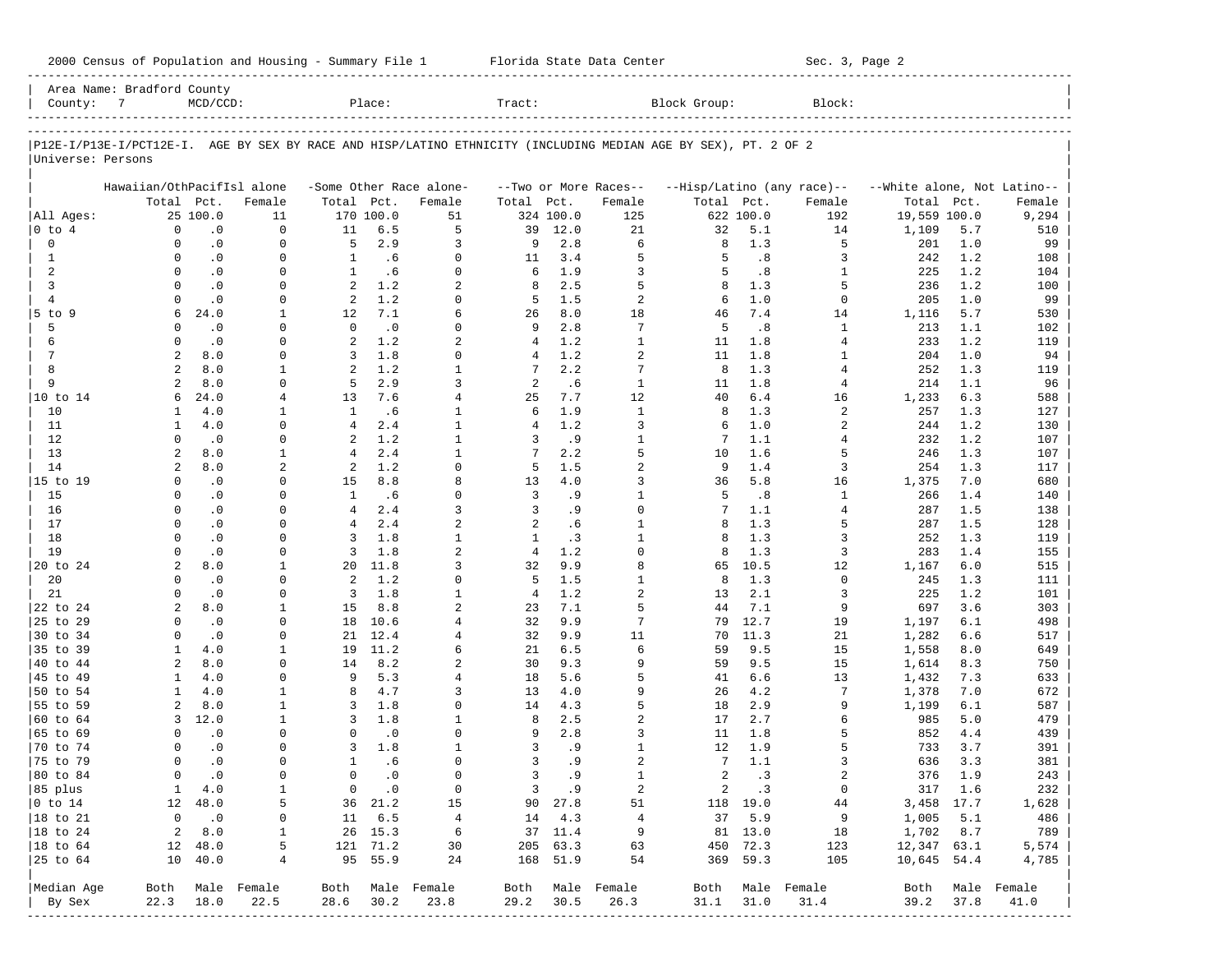| 2000 Census of Population and Housing - Summary File 1 |  | Florida State Data Center | Sec. 3, Page 1 |
|--------------------------------------------------------|--|---------------------------|----------------|
|--------------------------------------------------------|--|---------------------------|----------------|

| County: 9         | Area Name: Brevard County | $MCD/CCD$ : |                  | Place:                |      | Tract:                                                                                                                        |                          |       | Block Group:     |             |          | Block:           |             |       |                     |
|-------------------|---------------------------|-------------|------------------|-----------------------|------|-------------------------------------------------------------------------------------------------------------------------------|--------------------------|-------|------------------|-------------|----------|------------------|-------------|-------|---------------------|
|                   |                           |             |                  |                       |      |                                                                                                                               |                          |       |                  |             |          |                  |             |       |                     |
| Universe: Persons |                           |             |                  |                       |      | P12, P12A-D/P13, P13A-D/P14, PCT12A-D. AGE BY SEX BY RACE AND HISP/LATINO ETHNICITY (INCLUDING MEDIAN AGE BY SEX), PT. 1 OF 2 |                          |       |                  |             |          |                  |             |       |                     |
|                   |                           |             |                  |                       |      | ----All Races Combined----- --------White alone-------- --------Black alone-------- AmerInd/NatAlaskan alone                  |                          |       |                  |             |          |                  |             |       | $---Asian alone---$ |
|                   | Total Pct.                |             | Female           | Total Pct.            |      | Female                                                                                                                        | Total Pct.               |       | Female           | Total Pct.  |          | Female           | Total Pct.  |       | Female              |
| All Ages:         | 476,230 100.0             |             | 243,044          | 413, 411 100.0        |      | 210,254                                                                                                                       | 40,000 100.0             |       | 20,766           | 1,765 100.0 |          | 847              | 7,152 100.0 |       | 4,219               |
| 0 to 4            | 24,707                    | 5.2         | 12,057           | 19,479                | 4.7  | 9,396                                                                                                                         | 3,128                    | 7.8   | 1,587            | 84          | 4.8      | 45               | 359         | 5.0   | 183                 |
| $\mathbf 0$       | 4,854                     | 1.0         | 2,357            | 3,749                 | . 9  | 1,817                                                                                                                         | 660                      | 1.7   | 322              | 15          | .8       | 11               | 79          | 1.1   | 37                  |
| $\mathbf{1}$      | 4,804                     | 1.0         | 2,362            | 3,792                 | .9   | 1,825                                                                                                                         | 609                      | 1.5   | 331              | 15          | .8       | 12               | 74          | 1.0   | 37                  |
| 2                 | 4,819                     | 1.0         | 2,315            | 3,796                 | .9   | 1,786                                                                                                                         | 599                      | 1.5   | 304              | 10          | .6       | 6                | 78          | 1.1   | 42                  |
| 3                 | 5,047                     | 1.1         | 2,456            | 4,023                 | 1.0  | 1,934                                                                                                                         | 609                      | 1.5   | 304              | 22          | 1.2      | 6                | 68          | 1.0   | 33                  |
| $\overline{4}$    | 5,183                     | 1.1         | 2,567            | 4,119                 | 1.0  | 2,034                                                                                                                         | 651                      | 1.6   | 326              | 22          | 1.2      | 10               | 60          | .8    | 34                  |
| $5$ to $9$        | 29,546                    | 6.2         | 14,498           | 23,754                | 5.7  | 11,708                                                                                                                        | 3,777                    | 9.4   | 1,806            | 142         | 8.0      | 66               | 338         | 4.7   | 146                 |
| 5                 | 5,419                     | 1.1         | 2,619            | 4,337                 | 1.0  | 2,107                                                                                                                         | 667                      | 1.7   | 319              | 29          | 1.6      | 12               | 68          | 1.0   | 37                  |
| 6                 | 5,679                     | 1.2         | 2,825            | 4,543                 | 1.1  | 2,277                                                                                                                         | 738                      | 1.8   | 348              | 25          | 1.4      | 15               | 65          | . 9   | 25                  |
| 7                 | 5,900                     | 1.2         | 2,906            | 4,743                 | 1.1  | 2,343                                                                                                                         | 763                      | 1.9   | 378              | 26          | 1.5      | 14               | 70          | 1.0   | 24                  |
| 8                 | 6,141                     | 1.3         | 3,028            | 4,953                 | 1.2  | 2,448                                                                                                                         | 780                      | 2.0   | 376              | 32          | 1.8      | 13               | 65          | . 9   | 29                  |
| 9                 | 6,407                     | 1.3         | 3,120            | 5,178                 | 1.3  | 2,533                                                                                                                         | 829                      | 2.1   | 385              | 30          | 1.7      | 12               | 70          | 1.0   | 31                  |
| 10 to 14          | 31,999                    | $6.7$       | 15,546           | 26,121                | 6.3  | 12,642                                                                                                                        | 3,898                    | 9.7   | 1,930            | 139         | 7.9      | 73               | 408         | 5.7   | 199                 |
| 10                | 6,597                     | 1.4         | 3,190            | 5,414                 | 1.3  | 2,604                                                                                                                         | 771                      | 1.9   | 389              | 28          | 1.6      | 16               | 88          | 1.2   | 42                  |
| 11                | 6,383                     | 1.3         | 3,111            | 5,157                 | 1.2  | 2,509                                                                                                                         | 809                      | 2.0   | 405              | 34          | 1.9      | 10               | 77          | 1.1   | 41                  |
| 12                | 6,390                     | 1.3         | 3,132            | 5,205                 | 1.3  | 2,534                                                                                                                         | 786                      | 2.0   | 388              | 24          | 1.4      | 16               | 90          | 1.3   | 47                  |
| 13                | 6,291                     | 1.3         | 3,051            | 5,175                 | 1.3  | 2,498                                                                                                                         | 770                      | 1.9   | 377              | 27          | 1.5      | 16               | 64          | .9    | 31                  |
| 14                | 6,338                     | 1.3         | 3,062            | 5,170                 | 1.3  | 2,497                                                                                                                         | 762                      | 1.9   | 371              | 26          | 1.5      | 15               | 89          | 1.2   | 38                  |
| 15 to 19          | 29,172                    | 6.1         | 13,827           | 23,383                | 5.7  | 11,139                                                                                                                        | 3,739                    | 9.3   | 1,741            | 133         | 7.5      | 65               | 501         | 7.0   | 252                 |
| 15                | 6,231                     | 1.3         | 2,976            | 5,055                 | 1.2  | 2,386                                                                                                                         | 775                      | 1.9   | 389              | 22          | 1.2      | 9                | 90          | 1.3   | 54                  |
| 16                | 6,109                     | 1.3         | 2,908            | 4,941                 | 1.2  | 2,380                                                                                                                         | 742                      | 1.9   | 349              | 32          | 1.8      | 17               | 119         | 1.7   | 56                  |
| 17                | 6,107                     | 1.3         | 2,875            | 4,888                 | 1.2  | 2,281                                                                                                                         | 784                      | 2.0   | 377              | 30          | 1.7      | 17               | 112         | 1.6   | 57                  |
| 18                | 5,578                     | 1.2         | 2,652            | 4,495                 | 1.1  | 2,171                                                                                                                         | 682                      | 1.7   | 296              | 21          | 1.2      | 9                | 97          | 1.4   | 49                  |
| 19                | 5,147                     | 1.1         | 2,416            | 4,004                 | 1.0  | 1,921                                                                                                                         | 756                      | 1.9   | 330              | 28          | 1.6      | 13               | 83          | 1.2   | 36                  |
| 20 to 24          | 21,502                    | 4.5         | 10,029           | 16,886                | 4.1  | 7,946                                                                                                                         | 2,820                    | 7.0   | 1,287            | 107         | 6.1      | 49               | 455         | 6.4   | 231                 |
| 20                | 4,871                     | 1.0         | 2,151            | 3,783                 | .9   | 1,709                                                                                                                         | 683                      | 1.7   | 271              | 28          | 1.6      | 9                | 93          | 1.3   | 43                  |
| 21                | 4,471                     | .9          | 2,007            | 3,475                 | .8   | 1,603                                                                                                                         | 649                      | 1.6   | 264              | 23          | 1.3      | 13               | 91          | 1.3   | 45                  |
| 22 to 24          | 12,160                    | 2.6         | 5,871            | 9,628                 | 2.3  | 4,634                                                                                                                         | 1,488                    | 3.7   | 752              | 56          | 3.2      | 27               | 271         | 3.8   | 143                 |
| 25 to 29          | 22,727                    | 4.8         | 11,396           | 18,682                | 4.5  | 9,265                                                                                                                         | 2,337                    | 5.8   | 1,252            | 104         | 5.9      | 49               | 632         | 8.8   | 337                 |
| 30 to 34          | 27,918                    | 5.9         | 14,216           | 23,700                | 5.7  | 12,028                                                                                                                        | 2,549                    | 6.4   | 1,342            | 142         | 8.0      | 66               | 635         | 8.9   | 342                 |
| 35 to 39          | 38,674                    | 8.1         | 19,531           | 33,761                | 8.2  | 16,834                                                                                                                        | 3,075                    | 7.7   | 1,686            | 190         | 10.8     | 87               | 626         | 8.8   | 388                 |
| 40 to 44          | 39,753                    | 8.3         | 19,754           | 34,987                | 8.5  | 17,132                                                                                                                        | 2,935                    | 7.3   | 1,574            | 160         | 9.1      | 79               | 733         | 10.2  | 470                 |
| 45 to 49          | 33,325                    | 7.0         | 16,649           | 29,425                | 7.1  | 14,470                                                                                                                        | 2,373                    | 5.9   | 1,272            | 175         | 9.9      | 81               | 656         | 9.2   | 453                 |
| 50 to 54          | 29,913                    | 6.3         | 15,602           | 26,665                | 6.4  | 13,769                                                                                                                        | 2,053                    | 5.1   | 1,140            | 113         | 6.4      | 55               | 570         | 8.0   | 390                 |
| 55 to 59          | 26,842                    | 5.6         | 14,199           | 24,227                | 5.9  | 12,709                                                                                                                        | 1,764                    | 4.4   | 968              | 84          | 4.8      | 40               | 407         | 5.7   | 272                 |
| 60 to 64          | 25,471                    | 5.3         | 13,547           | 23,181                | 5.6  | 12,290                                                                                                                        | 1,595                    | 4.0   | 845              | 68          | 3.9      | 23               | 286         | 4.0   | 189                 |
| 65 to 69          | 26,887                    | 5.6         | 13,943           | 24,947                | 6.0  | 12,830                                                                                                                        | 1,346                    | 3.4   | 754              | 49          | 2.8      | 28               | 242         | 3.4   | 165                 |
| 70 to 74          | 25,059                    | 5.3         | 13,451           | 23,548                | 5.7  | 12,582                                                                                                                        | 1,068                    | 2.7   | 611              | 28          | 1.6      | 16               | 164         | 2.3   | 111                 |
| 75 to 79          | 21,000                    | 4.4         | 11,704           | 19,994                | 4.8  | 11,104                                                                                                                        | 735                      | 1.8   | 446              | 26          | 1.5      | 13               | 72          | 1.0   | 48                  |
| 80 to 84          | 12,775                    | 2.7         | 7,151            | 12,192                | 2.9  | 6,792                                                                                                                         | 448                      | 1.1   | 270              | 11          | .6       | 7                | 39          | .5    | 27                  |
|                   |                           |             |                  |                       |      |                                                                                                                               |                          |       |                  |             |          |                  |             |       |                     |
| 85 plus           | 8,960 1.9                 |             | 5,944            | 8,479 2.1             |      | 5,618<br>33,746                                                                                                               |                          | 360.9 | 255              | 10          | .6       | -5               |             | 29 .4 | 16                  |
| $ 0 \t\t \tto 14$ | 86,252 18.1               |             | 42,101           | 69,354 16.8<br>15,757 |      |                                                                                                                               | 10,803 27.0<br>2,770 6.9 |       | 5,323            |             | 365 20.7 | 184              | 1,105 15.5  |       | 528                 |
| 18 to 21          | 20,067                    | 4.2         | 9,226            |                       | 3.8  | 7,404                                                                                                                         |                          |       | 1,161            |             | 100 5.7  | 44               | 364         | 5.1   | 173                 |
| $ 18$ to $24$     | 32,227                    | 6.8         | 15,097           | 25,385                | 6.1  | 12,038                                                                                                                        | 4,258 10.6               |       | 1,913            |             | 156 8.8  | 71               | 635         | 8.9   | 316                 |
| $ 18$ to $64$     | 276,850 58.1              |             | 139,991          | 240,013 58.1          |      | 120,535                                                                                                                       | 22,939 57.3              |       | 11,992           | 1,192 67.5  |          | 551              | 5,180 72.4  |       | 3,157               |
| 25 to 64          | 244,623 51.4              |             | 124,894          | 214,628 51.9          |      | 108,497                                                                                                                       | 18,681 46.7              |       | 10,079           | 1,036 58.7  |          | 480              | 4,545 63.5  |       | 2,841               |
| Median Age        |                           |             | Both Male Female |                       |      | Both Male Female                                                                                                              |                          |       | Both Male Female |             |          | Both Male Female |             |       | Both Male Female    |
| By Sex            | 41.4                      | 40.3        | 42.6             | 42.9                  | 41.8 | 44.1                                                                                                                          | 30.6                     | 28.0  | 33.1             | 35.9        | 36.1     | 35.6             | 36.8        | 31.8  | 40.3                |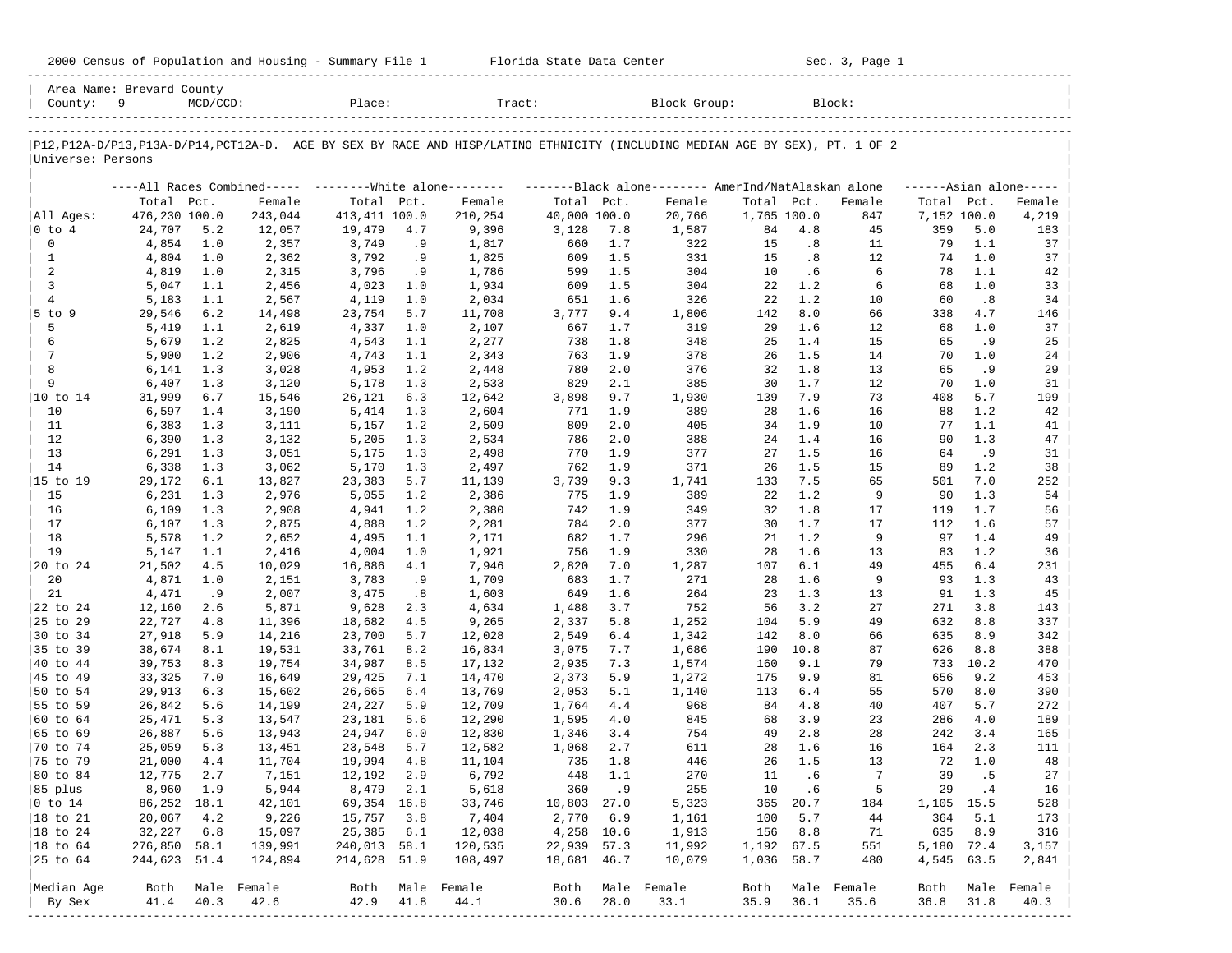|                      | Area Name: Brevard County                                                                                      |             |                  |             |            |                         |             |            |                       |                |            |                            |                             |            |                  |
|----------------------|----------------------------------------------------------------------------------------------------------------|-------------|------------------|-------------|------------|-------------------------|-------------|------------|-----------------------|----------------|------------|----------------------------|-----------------------------|------------|------------------|
| County:              | 9                                                                                                              | $MCD/CCD$ : |                  |             | Place:     |                         | Tract:      |            |                       | Block Group:   |            | Block:                     |                             |            |                  |
|                      | P12E-I/P13E-I/PCT12E-I. AGE BY SEX BY RACE AND HISP/LATINO ETHNICITY (INCLUDING MEDIAN AGE BY SEX), PT. 2 OF 2 |             |                  |             |            |                         |             |            |                       |                |            |                            |                             |            |                  |
| Universe: Persons    |                                                                                                                |             |                  |             |            |                         |             |            |                       |                |            |                            |                             |            |                  |
|                      | Hawaiian/OthPacifIsl alone                                                                                     |             |                  |             |            | -Some Other Race alone- |             |            | --Two or More Races-- |                |            | --Hisp/Latino (any race)-- | --White alone, Not Latino-- |            |                  |
|                      | Total Pct.                                                                                                     |             | Female           | Total Pct.  |            | Female                  | Total       | Pct.       | Female                | Total Pct.     |            | Female                     | Total                       | Pct.       | Female           |
| All Ages:            |                                                                                                                | 305 100.0   | 142              | 5,168 100.0 |            | 2,575                   | 8,429 100.0 |            | 4,241                 | 21,970 100.0   |            | 11,138                     | 398,695 100.0               |            | 202,757          |
| $ 0 \tto 4$          | 16                                                                                                             | 5.2         | 7                | 457         | 8.8        | 246                     | 1,184       | 14.0       | 593                   | 1,802          | 8.2        | 895                        | 18,395                      | 4.6        | 8,873            |
| 0                    | $\overline{4}$                                                                                                 | 1.3         | $\mathbf 0$      | 109         | 2.1        | 55                      | 238         | 2.8        | 115                   | 406            | 1.8        | 204                        | 3,505                       | .9         | 1,702            |
| $\mathbf{1}$         | 3                                                                                                              | 1.0         | 2                | 75          | 1.5        | 35                      | 236         | 2.8        | 120                   | 351            | 1.6        | 172                        | 3,577                       | .9         | 1,720            |
| 2                    | $\overline{a}$                                                                                                 | .7          | 2                | 91          | 1.8        | 49                      | 243         | 2.9        | 126                   | 338            | 1.5        | 173                        | 3,599                       | .9         | 1,687            |
| 3                    | 3                                                                                                              | 1.0         | $\mathbf 0$      | 86          | 1.7        | 55                      | 236         | 2.8        | 124                   | 341            | 1.6        | 174                        | 3,818                       | 1.0        | 1,834            |
| $\overline{4}$       | $\overline{4}$                                                                                                 | 1.3         | 3                | 96          | 1.9        | 52                      | 231         | 2.7        | 108                   | 366            | 1.7        | 172                        | 3,896                       | 1.0        | 1,930            |
| 5 to 9               | 22                                                                                                             | 7.2         | 10               | 500         | 9.7        | 244                     | 1,013       | 12.0       | 518                   | 1,856          | 8.4        | 937                        | 22,608                      | 5.7        | 11,120           |
| 5                    | 6                                                                                                              | 2.0         | $\sqrt{2}$       | 88          | 1.7        | 39                      | 224         | 2.7        | 103                   | 361            | 1.6        | 166                        | 4,105                       | 1.0        | 1,992            |
| 6<br>$\overline{7}$  | 3                                                                                                              | 1.0         | $\mathbf{1}$     | 102         | 2.0        | 45                      | 203         | 2.4        | 114                   | 338            | 1.5        | 177                        | 4,337                       | 1.1        | 2,166            |
| 8                    | $\overline{4}$<br>3                                                                                            | 1.3<br>1.0  | 1<br>2           | 102<br>113  | 2.0<br>2.2 | 62<br>55                | 192<br>195  | 2.3<br>2.3 | 84<br>105             | 372<br>393     | 1.7<br>1.8 | 193                        | 4,518                       | 1.1<br>1.2 | 2,227            |
| 9                    | 6                                                                                                              | 2.0         | 4                | 95          | 1.8        | 43                      | 199         | 2.4        | 112                   | 392            | 1.8        | 199<br>202                 | 4,717<br>4,931              | 1.2        | 2,325<br>2,410   |
| 10 to 14             | 18                                                                                                             | 5.9         | 8                | 520         | 10.1       | 277                     | 895         | 10.6       | 417                   | 1,900          | 8.6        | 933                        | 24,914                      | 6.2        | 12,066           |
| 10                   | $\overline{3}$                                                                                                 | 1.0         | 2                | 107         | 2.1        | 59                      | 186         | 2.2        | 78                    | 406            | 1.8        | 194                        | 5,155                       | 1.3        | 2,480            |
| 11                   | 3                                                                                                              | 1.0         | $\mathbf{1}$     | 118         | 2.3        | 56                      | 185         | 2.2        | 89                    | 372            | 1.7        | 171                        | 4,937                       | 1.2        | 2,412            |
| 12                   | $\overline{4}$                                                                                                 | 1.3         | 3                | 101         | 2.0        | 58                      | 180         | 2.1        | 86                    | 379            | 1.7        | 203                        | 4,963                       | 1.2        | 2,404            |
| 13                   | 5                                                                                                              | 1.6         | $\mathbf{1}$     | 92          | 1.8        | 51                      | 158         | 1.9        | 77                    | 376            | 1.7        | 184                        | 4,920                       | 1.2        | 2,384            |
| 14                   | $\overline{3}$                                                                                                 | 1.0         | $\mathbf{1}$     | 102         | 2.0        | 53                      | 186         | 2.2        | 87                    | 367            | 1.7        | 181                        | 4,939                       | 1.2        | 2,386            |
| 15 to 19             | 30                                                                                                             | 9.8         | 8                | 564         | 10.9       | 229                     | 822         | 9.8        | 393                   | 1,974          | 9.0        | 833                        | 22,139                      | 5.6        | 10,618           |
| 15                   | 6                                                                                                              | 2.0         | $\mathbf{1}$     | 112         | 2.2        | 50                      | 171         | 2.0        | 87                    | 401            | 1.8        | 177                        | 4,796                       | 1.2        | 2,273            |
| 16                   | $\overline{4}$                                                                                                 | 1.3         | 2                | 110         | 2.1        | 42                      | 161         | 1.9        | 62                    | 367            | 1.7        | 160                        | 4,706                       | 1.2        | 2,275            |
| 17                   | 3                                                                                                              | 1.0         | $\mathbf{1}$     | 109         | 2.1        | 51                      | 181         | 2.1        | 91                    | 415            | 1.9        | 169                        | 4,625                       | 1.2        | 2,181            |
| 18                   | 6                                                                                                              | 2.0         | $\mathbf{1}$     | 110         | 2.1        | 42                      | 167         | 2.0        | 84                    | 409            | 1.9        | 174                        | 4,228                       | 1.1        | 2,056            |
| 19                   | 11                                                                                                             | 3.6         | 3                | 123         | 2.4        | 44                      | 142         | 1.7        | 69                    | 382            | 1.7        | 153                        | 3,784                       | . 9        | 1,833            |
| 20 to 24             | 31                                                                                                             | 10.2        | 18               | 576         | 11.1       | 226                     | 627         | 7.4        | 272                   | 1,757          | 8.0        | 724                        | 15,907                      | 4.0        | 7,530            |
| 20                   | $\overline{4}$                                                                                                 | 1.3         | 3                | 144         | 2.8        | 51                      | 136         | 1.6        | 65                    | 395            | 1.8        | 160                        | 3,565                       | .9         | 1,613            |
| 21                   | 5                                                                                                              | 1.6         | $\mathbf{1}$     | 116         | 2.2        | 38                      | 112         | 1.3        | 43                    | 347            | 1.6        | 136                        | 3,271                       | .8         | 1,516            |
| 22 to 24             | 22                                                                                                             | 7.2         | 14               | 316         | 6.1        | 137                     | 379         | 4.5        | 164                   | 1,015          | 4.6        | 428                        | 9,071                       | 2.3        | 4,401            |
| 25 to 29             | 24                                                                                                             | 7.9         | 6                | 431         | 8.3        | 220                     | 517         | 6.1        | 267                   | 1,510          | 6.9        | 725                        | 17,767                      | 4.5        | 8,836            |
| 30 to 34             | 29                                                                                                             | 9.5         | 16               | 408         | 7.9        | 203                     | 455         | 5.4        | 219                   | 1,540          | 7.0        | 782                        | 22,715                      | 5.7        | 11,529           |
| 35 to 39             | 25                                                                                                             | 8.2         | 14               | 459         | 8.9        | 241                     | 538         | 6.4        | 281                   | 1,808          | 8.2        | 946                        | 32,547                      | 8.2        | 16,214           |
| 40 to 44<br>45 to 49 | 22<br>23                                                                                                       | 7.2<br>7.5  | 12<br>13         | 392<br>276  | 7.6<br>5.3 | 209                     | 524<br>397  | 6.2<br>4.7 | 278<br>207            | 1,745          | 7.9<br>6.1 | 910<br>736                 | 33,789                      | 8.5<br>7.1 | 16,521           |
| 50 to 54             | 27                                                                                                             | 8.9         | 14               | 176         | 3.4        | 153<br>91               | 309         | 3.7        | 143                   | 1,345<br>1,032 | 4.7        | 555                        | 28,473<br>25,880            | 6.5        | 13,937<br>13,344 |
| 55 to 59             | 9                                                                                                              | 3.0         | $\overline{4}$   | 102         | 2.0        | 60                      | 249         | 3.0        | 146                   | 830            | 3.8        | 490                        | 23,570                      | 5.9        | 12,322           |
| 60 to 64             | 5                                                                                                              | 1.6         | 3                | 90          | 1.7        | 52                      | 246         | 2.9        | 145                   | 740            | 3.4        | 421                        | 22,589                      | 5.7        | 11,951           |
| 65 to 69             | 8                                                                                                              | 2.6         | 4                | 86          | 1.7        | 51                      | 209         | 2.5        | 111                   | 738            | 3.4        | 416                        | 24,346                      | 6.1        | 12,493           |
| 70 to 74             | 6                                                                                                              | 2.0         | 2                | 68          | 1.3        | 32                      | 177         | 2.1        | 97                    | 613            | 2.8        | 360                        | 23,044                      | 5.8        | 12,283           |
| 75 to 79             | 6                                                                                                              | 2.0         | $\mathbf{1}$     | 33          | .6         | 21                      | 134         | 1.6        | 71                    | 422            | 1.9        | 242                        | 19,633                      | 4.9        | 10,901           |
| 80 to 84             | $\mathbf 0$                                                                                                    | $\cdot$ 0   | $\mathbf 0$      | 13          | . 3        | 10                      | 72          | . 9        | 45                    | 202            | . 9        | 127                        | 12,021                      | 3.0        | 6,681            |
| 85 plus              |                                                                                                                | 4 1.3       | 2                |             | 17 .3      | 10                      |             | 61 .7      | 38                    |                | 156.7      | 106                        | 8,358                       | 2.1        | 5,538            |
| $ 0 \t{to} 14$       |                                                                                                                | 56 18.4     | 25               | 1,477 28.6  |            | 767                     | 3,092 36.7  |            | 1,528                 |                | 5,558 25.3 | 2,765                      | 65,917 16.5                 |            | 32,059           |
| $ 18 \text{ to } 21$ |                                                                                                                | 26 8.5      | 8                |             | 493 9.5    | 175                     |             | 557 6.6    | 261                   |                | 1,533 7.0  | 623                        | 14,848                      | 3.7        | 7,018            |
| $ 18 \text{ to } 24$ |                                                                                                                | 48 15.7     | 22               |             | 809 15.7   | 312                     |             | 936 11.1   | 425                   |                | 2,548 11.6 | 1,051                      | 23,919 6.0                  |            | 11,419           |
| $ 18 \text{ to } 64$ |                                                                                                                | 212 69.5    | 104              | 3,143 60.8  |            | 1,541                   | 4,171 49.5  |            | 2,111                 | 13,098 59.6    |            | 6,616                      | 231,249 58.0                |            | 116,073          |
| 25 to 64             |                                                                                                                | 164 53.8    | 82               | 2,334 45.2  |            | 1,229                   | 3,235 38.4  |            | 1,686                 | 10,550 48.0    |            | 5,565                      | 207,330 52.0                |            | 104,654          |
| Median Age           |                                                                                                                |             | Both Male Female |             |            | Both Male Female        |             |            | Both Male Female      |                |            | Both Male Female           |                             |            | Both Male Female |
| By Sex               | 31.8                                                                                                           | 28.9        | 34.5             | 24.6        | 23.2       | 26.5                    | 22.4        | 21.4       | 23.7                  | 30.6           | 27.8       | 33.5                       | 43.2                        | 42.2       | 44.4             |
|                      |                                                                                                                |             |                  |             |            |                         |             |            |                       |                |            |                            |                             |            |                  |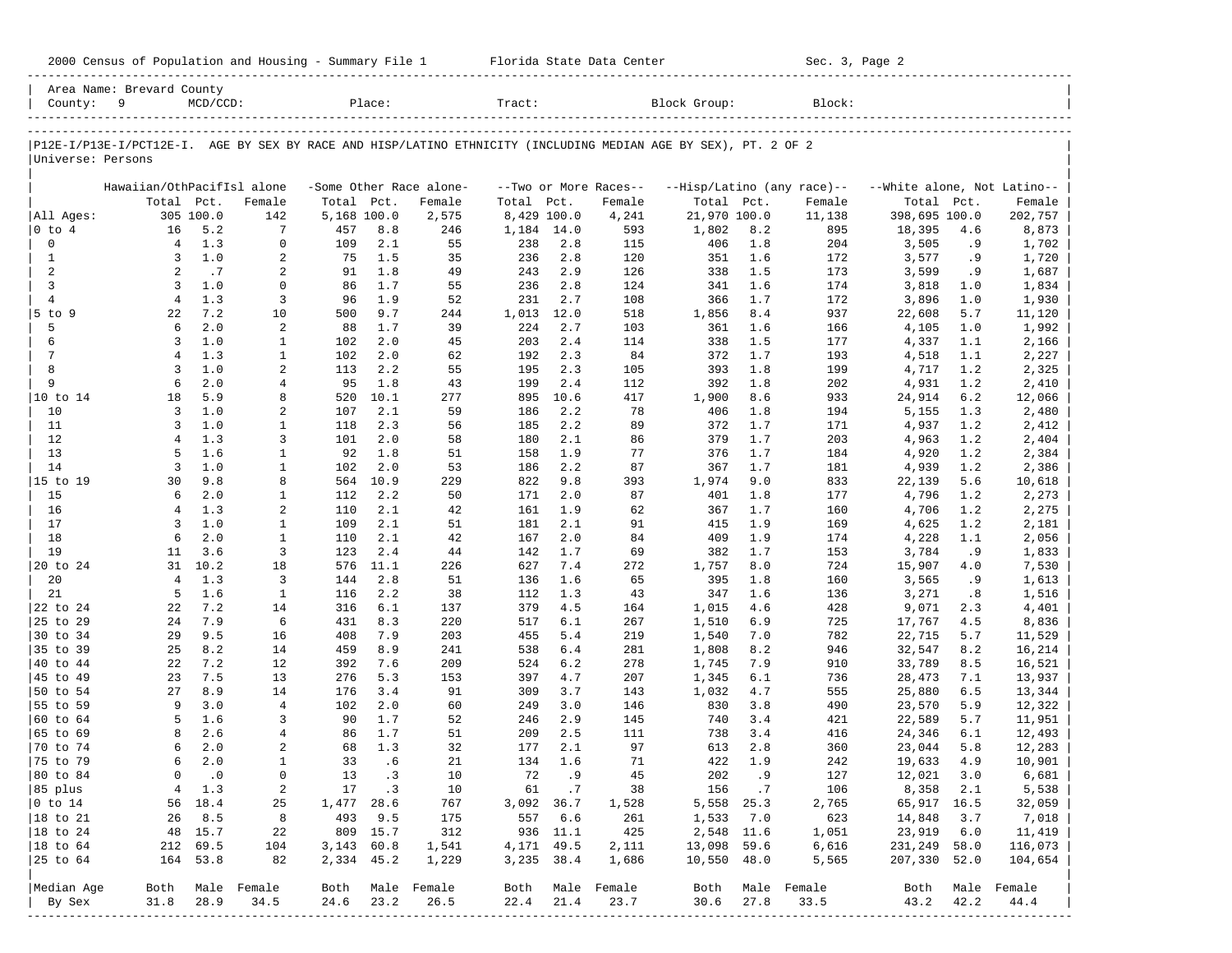| 2000 Census of Population and Housing - Summary File 1 |  | Florida State Data Center | Sec. 3, Page 1 |
|--------------------------------------------------------|--|---------------------------|----------------|
|--------------------------------------------------------|--|---------------------------|----------------|

| County: 11             | Area Name: Broward County | $MCD/CCD$ : |             | Place:                                                    |      | Tract:           |               |      | Block Group:                                                                                                                  |             |       | Block:      |              |            |                     |
|------------------------|---------------------------|-------------|-------------|-----------------------------------------------------------|------|------------------|---------------|------|-------------------------------------------------------------------------------------------------------------------------------|-------------|-------|-------------|--------------|------------|---------------------|
|                        |                           |             |             |                                                           |      |                  |               |      |                                                                                                                               |             |       |             |              |            |                     |
|                        |                           |             |             |                                                           |      |                  |               |      | P12, P12A-D/P13, P13A-D/P14, PCT12A-D. AGE BY SEX BY RACE AND HISP/LATINO ETHNICITY (INCLUDING MEDIAN AGE BY SEX), PT. 1 OF 2 |             |       |             |              |            |                     |
| Universe: Persons      |                           |             |             |                                                           |      |                  |               |      |                                                                                                                               |             |       |             |              |            |                     |
|                        |                           |             |             | ----All Races Combined----- --------- White alone-------- |      |                  |               |      | -------Black alone-------- AmerInd/NatAlaskan alone                                                                           |             |       |             |              |            | $---Asian alone---$ |
|                        | Total Pct.                |             | Female      | Total Pct.                                                |      | Female           | Total Pct.    |      | Female                                                                                                                        | Total Pct.  |       | Female      | Total Pct.   |            | Female              |
| All Ages:              | 1,623,018 100.0           |             | 839,786     | 1,145,287 100.0                                           |      | 589,839          | 333,304 100.0 |      | 176,767                                                                                                                       | 3,867 100.0 |       | 1,907       | 36,581 100.0 |            | 18,851              |
| 0 to 4                 | 103,041                   | 6.3         | 50,104      | 60,770                                                    | 5.3  | 29,305           | 29,711        | 8.9  | 14,596                                                                                                                        | 344         | 8.9   | 164         | 2,480        | 6.8        | 1,214               |
| $\mathbf 0$            | 20,198                    | 1.2         | 9,971       | 11,860                                                    | 1.0  | 5,827            | 5,736         | 1.7  | 2,852                                                                                                                         | 67          | 1.7   | 29          | 457          | 1.2        | 214                 |
| $\mathbf{1}$           | 20,063                    | 1.2         | 9,798       | 11,883                                                    | 1.0  | 5,716            | 5,743         | 1.7  | 2,864                                                                                                                         | 54          | 1.4   | 27          | 461          | 1.3        | 215                 |
| $\overline{a}$         | 20,484                    | 1.3         | 9,994       | 11,996                                                    | 1.0  | 5,823            | 5,959         | 1.8  | 2,912                                                                                                                         | 83          | 2.1   | 44          | 544          | 1.5        | 265                 |
| 3                      | 20,799                    | 1.3         | 10,002      | 12,246                                                    | 1.1  | 5,825            | 6,098         | 1.8  | 2,971                                                                                                                         | 66          | 1.7   | 31          | 487          | 1.3        | 254                 |
| $\overline{4}$         | 21,497                    | 1.3         | 10,339      | 12,785                                                    | 1.1  | 6,114            | 6,175         | 1.9  | 2,997                                                                                                                         | 74          | 1.9   | 33          | 531          | 1.5        | 266                 |
| $5$ to $9$             | 110,142                   | 6.8         | 53,498      | 65,319                                                    | 5.7  | 31,477           | 32,518        | 9.8  | 16,022                                                                                                                        | 347         | 9.0   | 190         | 2,535        | 6.9        | 1,212               |
| 5                      | 21,353                    | 1.3         | 10,487      | 12,698                                                    | 1.1  | 6,143            | 6,128         | 1.8  | 3,117                                                                                                                         | 67          | 1.7   | 36          | 537          | 1.5        | 254                 |
| 6                      | 21,964                    | 1.4         | 10,595      | 13,068                                                    | 1.1  | 6,223            | 6,404         | 1.9  | 3,145                                                                                                                         | 68          | 1.8   | 42          | 526          | 1.4        | 263                 |
| $7\phantom{.0}$        | 22,108                    | 1.4         | 10,634      | 13,045                                                    | 1.1  | 6,304            | 6,591         | 2.0  | 3,130                                                                                                                         | 73          | 1.9   | 39          | 491          | 1.3        | 226                 |
| 8                      | 22,106                    | 1.4         | 10,759      | 13,131                                                    | 1.1  | 6,348            | 6,526         | 2.0  | 3,215                                                                                                                         | 68          | 1.8   | 36          | 504          | 1.4        | 245                 |
| 9                      | 22,611                    | 1.4         | 11,023      | 13,377                                                    | 1.2  | 6,459            | 6,869         | 2.1  | 3,415                                                                                                                         | 71          | 1.8   | 37          | 477          | 1.3        | 224                 |
| 10 to 14               | 109,132                   | $6.7$       | 53,183      | 64,174                                                    | 5.6  | 31,047           | 32,959        | 9.9  | 16,256                                                                                                                        | 318         | 8.2   | 136         | 2,614        | 7.1        | 1,280               |
| 10                     | 23,322                    | 1.4         | 11,431      | 13,703                                                    | 1.2  | 6,700            | 7,075         | 2.1  | 3,529                                                                                                                         | 73          | 1.9   | 32          | 553          | 1.5        | 261                 |
| 11                     | 22,064                    | 1.4         | 10,709      | 13,098                                                    | 1.1  | 6,266            | 6,597         | 2.0  | 3,261                                                                                                                         | 59          | 1.5   | 23          | 537          | 1.5        | 291                 |
| 12                     | 21,654                    | 1.3         | 10,616      | 12,852                                                    | 1.1  | 6,273            | 6,484         | 1.9  | 3,183                                                                                                                         | 62          | 1.6   | 32          | 500          | 1.4        | 243                 |
| 13                     | 21,116                    | 1.3         | 10,357      | 12,369                                                    | 1.1  | 6,013            | 6,413         | 1.9  | 3,190                                                                                                                         | 63          | 1.6   | 20          | 496          | 1.4        | 240                 |
| 14                     | 20,976                    | 1.3         | 10,070      | 12,152                                                    | 1.1  | 5,795            | 6,390         | 1.9  | 3,093                                                                                                                         | 61          | 1.6   | 29          | 528          | 1.4        | 245                 |
| 15 to 19               | 95,161                    | 5.9         | 46,575      | 54,245                                                    | 4.7  | 26,220           | 29,493        | 8.8  | 14,729                                                                                                                        | 269         | 7.0   | 128         | 2,471        | 6.8        | 1,224               |
| 15                     | 20,620                    | 1.3         | 10,006      | 11,956                                                    | 1.0  | 5,740            | 6,268         | 1.9  | 3,096                                                                                                                         | 58          | 1.5   | 26          | 539          | 1.5        | 267                 |
| 16                     | 20,142                    | 1.2         | 9,965       | 11,633                                                    | 1.0  | 5,639            | 6,226         | 1.9  | 3,160                                                                                                                         | 58          | 1.5   | 25          | 511          | 1.4        | 274                 |
| 17                     | 19,852                    | 1.2         | 9,748       | 11,328                                                    | 1.0  | 5,544            | 6,181         | 1.9  | 3,052                                                                                                                         | 59          | 1.5   | 33          | 512          | 1.4        | 244                 |
| 18                     |                           | 1.1         |             |                                                           |      |                  |               | 1.7  | 2,848                                                                                                                         | 55          | 1.4   | 28          | 467          | 1.3        |                     |
|                        | 18,355                    |             | 8,879       | 10,335                                                    | .9   | 4,927            | 5,730         |      |                                                                                                                               |             | 1.0   |             |              | 1.2        | 235                 |
| 19                     | 16,192                    | 1.0         | 7,977       | 8,993                                                     | .8   | 4,370            | 5,088         | 1.5  | 2,573                                                                                                                         | 39          |       | 16          | 442          |            | 204                 |
| 20 to 24               | 82,834                    | 5.1         | 42,124      | 47,926                                                    | 4.2  | 23,997           | 23,563        | 7.1  | 12,527                                                                                                                        | 282         | 7.3   | 141         | 2,275        | 6.2        | 1,175               |
| 20                     | 16,156                    | 1.0         | 8,060       | 8,961                                                     | .8   | 4,433            | 4,955         | 1.5  | 2,537                                                                                                                         | 53          | 1.4   | 27          | 418          | 1.1        | 207                 |
| 21                     | 15,534                    | 1.0         | 7,815       | 8,782                                                     | .8   | 4,367            | 4,564         | 1.4  | 2,423                                                                                                                         | 58          | 1.5   | 28          | 419          | 1.1        | 205                 |
| 22 to 24               | 51,144                    | 3.2         | 26,249      | 30,183                                                    | 2.6  | 15,197           | 14,044        | 4.2  | 7,567                                                                                                                         | 171         | 4.4   | 86          | 1,438        | 3.9        | 763                 |
| 25 to 29               | 105,816                   | 6.5         | 54,334      | 67,413                                                    | 5.9  | 33,787           | 25,389        | 7.6  | 13,984                                                                                                                        | 325         | 8.4   | 150         | 3,246        | 8.9        | 1,737               |
| 30 to 34               | 125,048                   | 7.7         | 63,683      | 84,356                                                    | 7.4  | 41,709           | 27,011        | 8.1  | 15,096                                                                                                                        | 303         | 7.8   | 147         | 3,470        | 9.5        | 1,810               |
| 35 to 39               | 143,477                   | 8.8         | 72,197      | 99,815                                                    | 8.7  | 48,821           | 29,567        | 8.9  | 16,173                                                                                                                        | 360         | 9.3   | 172         | 3,722        | 10.2       | 1,976               |
| 40 to 44               | 135,070                   | 8.3         | 67,739      | 95,288                                                    | 8.3  | 46,469           | 27,353        | 8.2  | 14,828                                                                                                                        | 377         | 9.7   | 198         | 3,652        | 10.0       | 1,903               |
| 45 to 49               | 115,583                   | 7.1         | 58,692      | 84,270                                                    | 7.4  | 42,026           | 21,545        | 6.5  | 11,676                                                                                                                        | 288         | 7.4   | 134         | 3,086        | 8.4        | 1,623               |
| 50 to 54               | 99,503                    | 6.1         | 50,790      | 76,799                                                    | 6.7  | 38,718           | 15,686        | 4.7  | 8,509                                                                                                                         | 184         | $4.8$ | 93          | 2,392        | 6.5        | 1,233               |
| 55 to 59               | 76,548                    | 4.7         | 39,588      | 60,952                                                    | 5.3  | 31,190           | 11,124        | 3.3  | 6,044                                                                                                                         | 168         | 4.3   | 87          | 1,483        | 4.1        | 750                 |
| 60 to 64               | 60,554                    | 3.7         | 31,954      | 48,484                                                    | 4.2  | 25,384           | 8,769         | 2.6  | 4,823                                                                                                                         | 106         | 2.7   | 47          | 1,105        | 3.0        | 553                 |
| 65 to 69               | 57,034                    | 3.5         | 31,521      | 47,754                                                    | 4.2  | 26,106           | 6,783         | 2.0  | 3,977                                                                                                                         | 74          | 1.9   | 48          | 806          | 2.2        | 449                 |
| 70 to 74               | 59,607                    | 3.7         | 34,177      | 52,705                                                    | 4.6  | 30,045           | 5,065         | 1.5  | 3,065                                                                                                                         | 37          | 1.0   | 21          | 591          | 1.6        | 335                 |
| 75 to 79               | 56,752                    | 3.5         | 34,065      | 52,218                                                    | 4.6  | 31,272           | 3,291         | 1.0  | 2,064                                                                                                                         | 34          | .9    | 16          | 361          | 1.0        | 211                 |
| 80 to 84               | 44,665                    | 2.8         | 27,688      | 42,014                                                    | 3.7  | 25,947           | 1,911         | .6   | 1,287                                                                                                                         | 26          | .7    | 16          | 175          | .5         | 102                 |
| 85 plus                | 43,051 2.7                |             | 27,874      | 40,785 3.6                                                |      | 26,319           | 1,566         | .5   | 1,111                                                                                                                         | 25          | . 6   | 19          | 117          | $\cdot$ 3  | 64                  |
| $ 0 \t\t \text{to} 14$ | 322, 315 19.9             |             | 156,785     | 190,263 16.6                                              |      | 91,829           | 95,188 28.6   |      | 46,874                                                                                                                        | 1,009 26.1  |       | 490         |              | 7,629 20.9 | 3,706               |
| 18 to 21               | 66,237                    | 4.1         | 32,731      | 37,071                                                    | 3.2  | 18,097           | 20,337        | 6.1  | 10,381                                                                                                                        | 205         | 5.3   | - 99        | 1,746        | 4.8        | 851                 |
| 18 to 24               | 117,381                   | 7.2         | 58,980      | 67,254                                                    | 5.9  | 33,294           | 34,381 10.3   |      | 17,948                                                                                                                        | 376         | 9.7   | 185         | 3,184        | 8.7        | 1,614               |
| $ 18$ to $64$          | 978,980 60.3              |             | 497,957     | 684,631 59.8                                              |      | 341,398          | 200,825 60.3  |      | 109,081                                                                                                                       | 2,487 64.3  |       | 1,213       | 25,340 69.3  |            | 13,199              |
| 25 to 64               | 861,599 53.1              |             | 438,977     | 617,377 53.9                                              |      | 308,104          | 166,444 49.9  |      | 91,133                                                                                                                        | 2, 111 54.6 |       | 1,028       | 22,156 60.6  |            | 11,585              |
|                        |                           |             |             |                                                           |      |                  |               |      |                                                                                                                               |             |       |             |              |            |                     |
| Median Age             | Both                      |             | Male Female | 41.4                                                      |      | Both Male Female | Both          |      | Male Female                                                                                                                   | Both        |       | Male Female | Both         |            | Male Female         |
| By Sex                 | 37.8                      | 36.7        | 38.9        |                                                           | 40.0 | 43.0             | 28.7          | 26.9 | 30.1                                                                                                                          | 30.8        | 30.1  | 31.7        | 33.9         | 33.3       | 34.4                |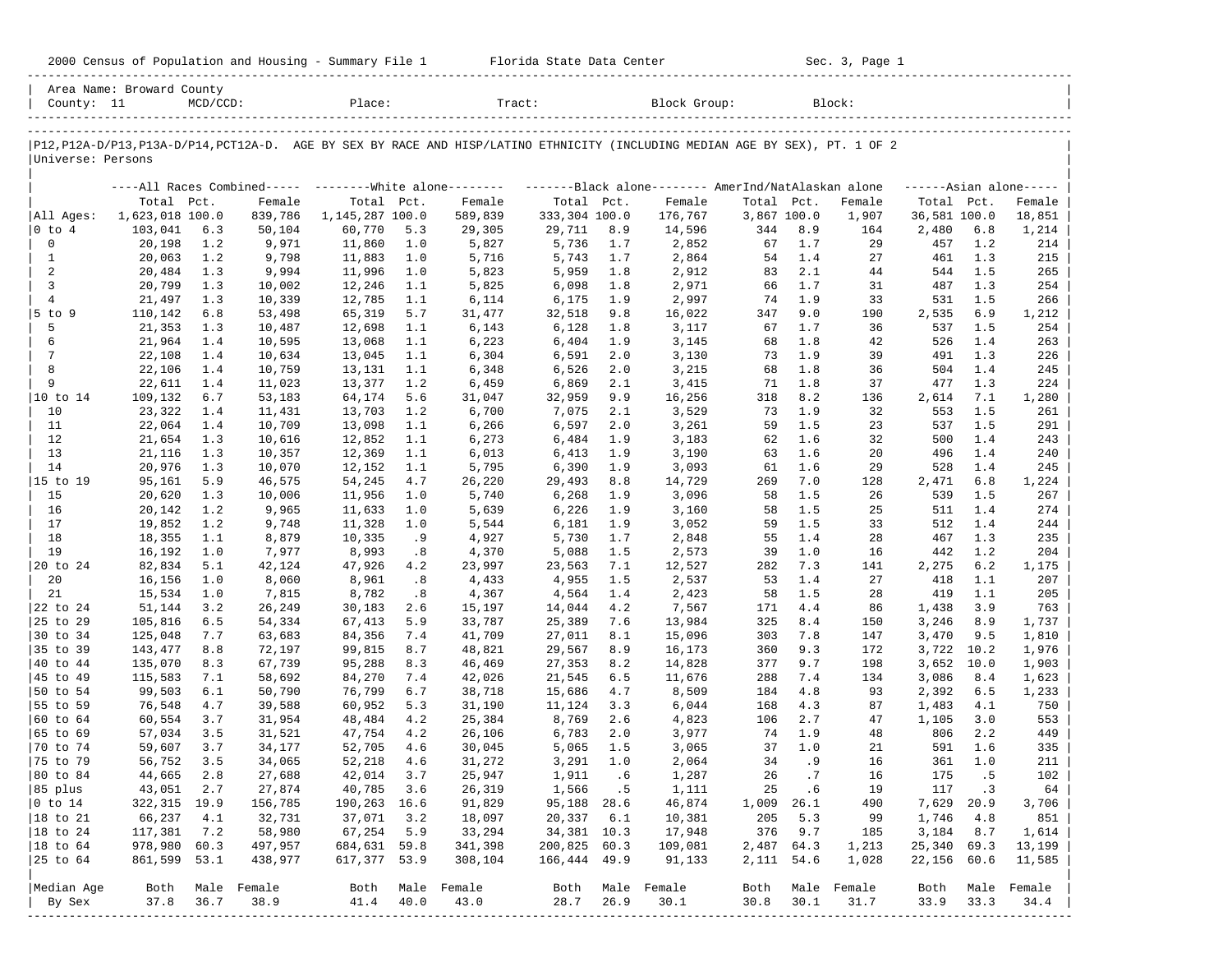| County: 11             | Area Name: Broward County                                                                                      | $MCD/CCD$ : |                     |              | Place:     |                          | Tract:         |            |                       | Block Group:   |            | Block:                     |                             |            |                     |
|------------------------|----------------------------------------------------------------------------------------------------------------|-------------|---------------------|--------------|------------|--------------------------|----------------|------------|-----------------------|----------------|------------|----------------------------|-----------------------------|------------|---------------------|
|                        |                                                                                                                |             |                     |              |            |                          |                |            |                       |                |            |                            |                             |            |                     |
| Universe: Persons      | P12E-I/P13E-I/PCT12E-I. AGE BY SEX BY RACE AND HISP/LATINO ETHNICITY (INCLUDING MEDIAN AGE BY SEX), PT. 2 OF 2 |             |                     |              |            |                          |                |            |                       |                |            |                            |                             |            |                     |
|                        | Hawaiian/OthPacifIsl alone                                                                                     |             |                     |              |            | -Some Other Race alone-  |                |            | --Two or More Races-- |                |            | --Hisp/Latino (any race)-- | --White alone, Not Latino-- |            |                     |
|                        | Total Pct.                                                                                                     |             | Female              | Total Pct.   |            | Female                   | Total          | Pct.       | Female                | Total Pct.     |            | Female                     | Total                       | Pct.       | Female              |
| All Ages:              |                                                                                                                | 916 100.0   | 426                 | 48,642 100.0 |            | 24,735                   | 54,421 100.0   |            | 27,261                | 271,652 100.0  |            | 138,456                    | 941,674 100.0               |            | 485,798             |
| $ 0 \tto 4$            | 54                                                                                                             | 5.9         | 24                  | 4,100        | 8.4        | 2,012                    | 5,582          | 10.3       | 2,789                 | 20,760         | 7.6        | 10,135                     | 45,943                      | 4.9        | 22,090              |
| $\mathsf{O}\xspace$    | 7                                                                                                              | .8          | 3                   | 839          | 1.7        | 420                      | 1,232          | 2.3        | 626                   | 4,104          | 1.5        | 2,017                      | 9,001                       | 1.0        | 4,411               |
| $\mathbf{1}$           | 16                                                                                                             | 1.7         | 10                  | 786          | 1.6        | 396                      | 1,120          | 2.1        | 570                   | 4,098          | 1.5        | 2,029                      | 8,982                       | 1.0        | 4,309               |
| 2<br>3                 | 12<br>10                                                                                                       | 1.3<br>1.1  | 8<br>$\mathbf{1}$   | 802<br>821   | 1.6<br>1.7 | 389<br>404               | 1,088<br>1,071 | 2.0<br>2.0 | 553<br>516            | 4,099<br>4,108 | 1.5<br>1.5 | 2,003<br>2,024             | 9,055<br>9,275              | 1.0<br>1.0 | 4,378<br>4,372      |
| $\overline{4}$         | 9                                                                                                              | 1.0         | 2                   | 852          | 1.8        | 403                      | 1,071          | 2.0        | 524                   | 4,351          | 1.6        | 2,062                      | 9,630                       | 1.0        | 4,620               |
| 5 to 9                 | 69                                                                                                             | 7.5         | 27                  | 4,352        | 8.9        | 2,105                    | 5,002          | 9.2        | 2,465                 | 21,577         | 7.9        | 10,463                     | 49,764                      | 5.3        | 23,953              |
| 5                      | 18                                                                                                             | 2.0         | 9                   | 863          | 1.8        | 395                      | 1,042          | 1.9        | 533                   | 4,259          | 1.6        | 2,043                      | 9,654                       | 1.0        | 4,677               |
| 6                      | 17                                                                                                             | 1.9         | 7                   | 880          | 1.8        | 444                      | 1,001          | 1.8        | 471                   | 4,364          | 1.6        | 2,055                      | 9,909                       | 1.1        | 4,759               |
| 7                      | 16                                                                                                             | 1.7         | 5                   | 863          | 1.8        | 423                      | 1,029          | 1.9        | 507                   | 4,327          | 1.6        | 2,153                      | 9,946                       | 1.1        | 4,767               |
| 8                      | 9                                                                                                              | 1.0         | 3                   | 879          | 1.8        | 417                      | 989            | 1.8        | 495                   | 4,324          | 1.6        | 2,103                      | 9,999                       | 1.1        | 4,822               |
| 9                      | 9                                                                                                              | 1.0         | 3                   | 867          | 1.8        | 426                      | 941            | 1.7        | 459                   | 4,303          | 1.6        | 2,109                      | 10,256                      | 1.1        | 4,928               |
|                        | 60                                                                                                             | 6.6         | 28                  | 4,379        | 9.0        | 2,236                    | 4,628          | 8.5        | 2,200                 | 20,992         | 7.7        | 10,317                     | 49,149                      | 5.2        | 23,685              |
| 10                     | 14                                                                                                             | 1.5         | 5                   | 920          | 1.9        | 462                      | 984            | 1.8        | 442                   | 4,451          | 1.6        | 2,177                      | 10,493                      | 1.1        | 5,121               |
| 11                     | 10                                                                                                             | 1.1         | 5                   | 846          | 1.7        | 439                      | 917            | 1.7        | 424                   | 4,299          | 1.6        | 2,114                      | 9,940                       | 1.1        | 4,711               |
| 12                     | 10                                                                                                             | 1.1         | 7                   | 837          | 1.7        | 422                      | 909            | 1.7        | 456                   | 4,125          | 1.5        | 2,081                      | 9,889                       | 1.1        | 4,767               |
| 13                     | 12                                                                                                             | 1.3         | $\overline{4}$      | 847          | 1.7        | 449                      | 916            | 1.7        | 441                   | 4,078          | 1.5        | 2,015                      | 9,465                       | 1.0        | 4,612               |
| 14                     | 14                                                                                                             | 1.5         | 7                   | 929          | 1.9        | 464                      | 902            | 1.7        | 437                   | 4,039          | 1.5        | 1,930                      | 9,362                       | 1.0        | 4,474               |
| 15 to 19               | 71                                                                                                             | 7.8         | 26                  | 4,328        | 8.9        | 2,175                    | 4,284          | 7.9        | 2,073                 | 19,374         | 7.1        | 9,302                      | 40,755                      | 4.3        | 19,804              |
| 15<br>16               | 10<br>17                                                                                                       | 1.1<br>1.9  | 3<br>7              | 874<br>828   | 1.8<br>1.7 | 446                      | 915<br>869     | 1.7<br>1.6 | 428                   | 4,072          | 1.5        | 1,980                      | 9,122                       | 1.0        | 4,370               |
| 17                     | 15                                                                                                             | 1.6         | 5                   | 875          | 1.8        | 424<br>433               | 882            | 1.6        | 436<br>437            | 3,873<br>4,007 | 1.4<br>1.5 | 1,861<br>1,924             | 8,893<br>8,506              | .9<br>. 9  | 4,342<br>4,201      |
| 18                     | 19                                                                                                             | 2.1         | 7                   | 901          | 1.9        | 446                      | 848            | 1.6        | 388                   | 3,814          | 1.4        | 1,795                      | 7,702                       | .8         | 3,708               |
| 19                     | 10                                                                                                             | 1.1         | $\overline{4}$      | 850          | 1.7        | 426                      | 770            | 1.4        | 384                   | 3,608          | 1.3        | 1,742                      | 6,532                       | .7         | 3,183               |
| 20 to 24               | 96                                                                                                             | 10.5        | 53                  | 4,742        | 9.7        | 2,293                    | 3,950          | 7.3        | 1,938                 | 19,635         | 7.2        | 9,375                      | 34,501                      | 3.7        | 17,603              |
| 20                     | 20                                                                                                             | 2.2         | 13                  | 939          | 1.9        | 455                      | 810            | 1.5        | 388                   | 3,871          | 1.4        | 1,854                      | 6,314                       | .7         | 3,181               |
| 21                     | 19                                                                                                             | 2.1         | 8                   | 901          | 1.9        | 416                      | 791            | 1.5        | 368                   | 3,647          | 1.3        | 1,660                      | 6,300                       | .7         | 3,238               |
| 22 to 24               | 57                                                                                                             | 6.2         | 32                  | 2,902        | 6.0        | 1,422                    | 2,349          | 4.3        | 1,182                 | 12,117         | 4.5        | 5,861                      | 21,887                      | 2.3        | 11,184              |
| 25 to 29               | 82                                                                                                             | 9.0         | 37                  | 4,947        | 10.2       | 2,415                    | 4,414          | 8.1        | 2,224                 | 23,422         | 8.6        | 11,890                     | 50,661                      | 5.4        | 25,139              |
| 30 to 34               | 90                                                                                                             | 9.8         | 40                  | 5,031        | 10.3       | 2,488                    | 4,787          | 8.8        | 2,393                 | 27,160         | 10.0       | 13,696                     | 64,079                      | 6.8        | 31,417              |
| 35 to 39               | 84                                                                                                             | 9.2         | 41                  | 4,742        | 9.7        | 2,425                    | 5,187          | 9.5        | 2,589                 | 29,136         | 10.7       | 14,838                     | 77,310                      | 8.2        | 37,401              |
| 40 to 44               | 84                                                                                                             | 9.2         | 45                  | 3,805        | 7.8        | 2,028                    | 4,511          | 8.3        | 2,268                 | 23,255         | 8.6        | 11,853                     | 77,454                      | 8.2        | 37,470              |
| 45 to 49               | 58                                                                                                             | 6.3         | 29                  | 2,825        | 5.8        | 1,505                    | 3,511          | 6.5        | 1,699                 | 17,350         | 6.4        | 8,933                      | 70,883                      | 7.5        | 35,142              |
| 50 to 54               | 47                                                                                                             | 5.1         | 26                  | 1,861        | 3.8        | 973                      | 2,534          | 4.7        | 1,238                 | 12,869         | 4.7        | 6,827                      | 66,636                      | 7.1        | 33,322              |
| 55 to 59               | 31                                                                                                             | 3.4<br>2.6  | 14                  | 1,115        | 2.3        | 616                      | 1,675          | 3.1        | 887                   | 9,519          | 3.5        | 5,218                      | 53,186                      | 5.6        | 26,913              |
| 60 to 64<br>65 to 69   | 24<br>17                                                                                                       | 1.9         | 10<br>8             | 789<br>630   | 1.6<br>1.3 | 458<br>370               | 1,277<br>970   | 2.3<br>1.8 | 679<br>563            | 7,945          | 2.9<br>2.5 | 4,490<br>3,901             | 41,825<br>42,058            | 4.4<br>4.5 | 21,637<br>22,825    |
| 70 to 74               | 15                                                                                                             | 1.6         | 3                   | 428          | . 9        | 279                      | 766            | 1.4        | 429                   | 6,738<br>5,246 | 1.9        | 3,063                      | 48,245                      | 5.1        | 27,462              |
| 75 to 79               | 12                                                                                                             | 1.3         | 6                   | 268          | .6         | 163                      | 568            | 1.0        | 333                   | 3,388          | 1.2        | 1,980                      | 49,293                      | 5.2        | 29,566              |
| 80 to 84               | 11                                                                                                             | 1.2         | $\overline{4}$      | 164          | . 3        | 103                      | 364            | .7         | 229                   | 1,832          | .7         | 1,185                      | 40,407                      | 4.3        | 24,908              |
| 85 plus                |                                                                                                                | 11 1.2      | 5                   | 136          | $\cdot$ 3  | 91                       | 411            | .8         | 265                   |                | $1,454$ .5 | 990                        | 39,525                      | 4.2        | 25,461              |
| $ 0 \t{to} 14$         |                                                                                                                | 183 20.0    | 79                  | 12,831 26.4  |            | 6,353                    | 15,212 28.0    |            | 7,454                 | 63,329 23.3    |            | 30,915                     | 144,856 15.4                |            | 69,728              |
| 18 to 21               | 68                                                                                                             | 7.4         | 32                  | 3,591        | 7.4        | 1,743                    | 3,219          | 5.9        | 1,528                 | 14,940         | 5.5        | 7,051                      | 26,848                      | 2.9        | 13,310              |
| $ 18 \text{ to } 24$   |                                                                                                                | 125 13.6    | 64                  | 6,493 13.3   |            | 3,165                    | 5,568 10.2     |            | 2,710                 | 27,057 10.0    |            | 12,912                     | 48,735                      | 5.2        | 24,494              |
| $ 18 \text{ to } 64$   |                                                                                                                | 625 68.2    | 306                 | 31,608 65.0  |            | 16,073                   | 33,464 61.5    |            | 16,687                | 177,713 65.4   |            | 90,657                     | 550,769 58.5                |            | 272,935             |
| 25 to 64               |                                                                                                                | 500 54.6    | 242                 | 25, 115 51.6 |            | 12,908                   | 27,896 51.3    |            | 13,977                | 150,656 55.5   |            | 77,745                     | 502,034 53.3                |            | 248,441             |
|                        |                                                                                                                |             |                     |              |            |                          |                |            |                       |                |            |                            |                             |            |                     |
| Median Age<br>  By Sex | Both<br>31.8                                                                                                   | 30.9        | Male Female<br>32.3 | 27.5         | 26.8       | Both Male Female<br>28.2 | Both<br>29.3   | 28.7       | Male Female<br>29.9   | Both<br>31.9   | 30.9       | Male Female<br>32.9        | Both<br>43.7                | 42.0       | Male Female<br>45.6 |
|                        |                                                                                                                |             |                     |              |            |                          |                |            |                       |                |            |                            |                             |            |                     |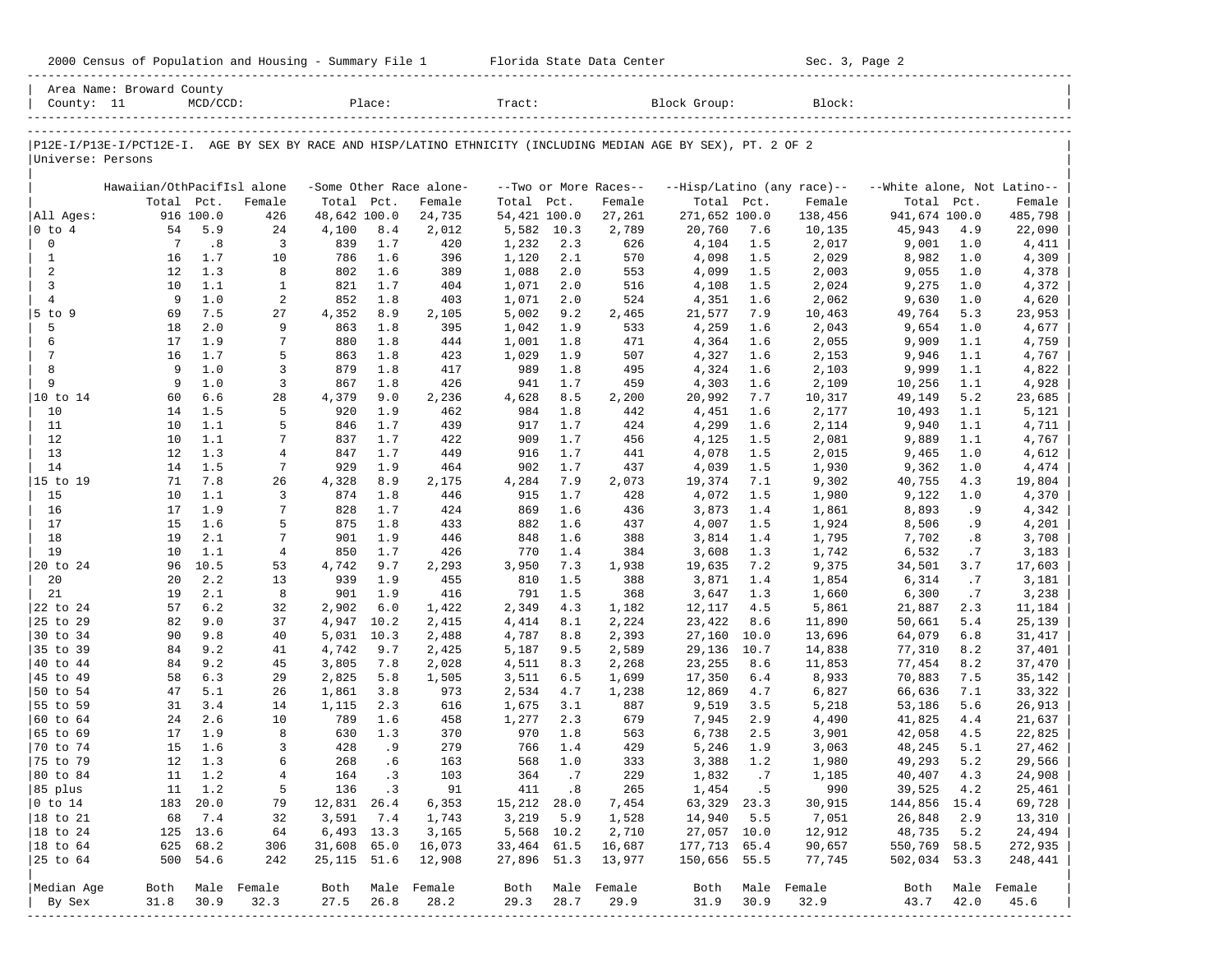| 2000 Census of Population and Housing - Summary File 1 |  | Florida State Data Center | Sec. 3, Page 1 |
|--------------------------------------------------------|--|---------------------------|----------------|
|--------------------------------------------------------|--|---------------------------|----------------|

| County: 13        | Area Name: Calhoun County | $MCD/CCD$ : |                                                         | Place:       |         | Tract:                                                                                                                     |             |          | Block Group:                                        |                |           | Block:         |                |           |                     |
|-------------------|---------------------------|-------------|---------------------------------------------------------|--------------|---------|----------------------------------------------------------------------------------------------------------------------------|-------------|----------|-----------------------------------------------------|----------------|-----------|----------------|----------------|-----------|---------------------|
|                   |                           |             |                                                         |              |         |                                                                                                                            |             |          |                                                     |                |           |                |                |           |                     |
| Universe: Persons |                           |             |                                                         |              |         | P12,P12A-D/P13,P13A-D/P14,PCT12A-D. AGE BY SEX BY RACE AND HISP/LATINO ETHNICITY (INCLUDING MEDIAN AGE BY SEX), PT. 1 OF 2 |             |          |                                                     |                |           |                |                |           |                     |
|                   |                           |             | ----All Races Combined----- --------White alone-------- |              |         |                                                                                                                            |             |          | -------Black alone-------- AmerInd/NatAlaskan alone |                |           |                |                |           | $---Asian alone---$ |
|                   | Total Pct.                |             | Female                                                  | Total Pct.   |         | Female                                                                                                                     | Total Pct.  |          | Female                                              | Total Pct.     |           | Female         | Total Pct.     |           | Female              |
| All Ages:         | 13,017 100.0              |             | 5,993                                                   | 10,397 100.0 |         | 5,073                                                                                                                      | 2,056 100.0 |          | 691                                                 |                | 164 100.0 | 88             |                | 69 100.0  | 36                  |
| 0 to 4            | 767                       | 5.9         | 386                                                     | 619          | 6.0     | 311                                                                                                                        | 118         | 5.7      | 61                                                  | 9              | 5.5       | 6              | 3              | 4.3       | 2                   |
| 0                 | 144                       | 1.1         | 66                                                      | 112          | 1.1     | 51                                                                                                                         | 25          | 1.2      | 13                                                  | 1              | .6        | $\mathbf 0$    | 1              | 1.4       | 0                   |
| $\mathbf{1}$      | 161                       | 1.2         | 70                                                      | 120          | 1.2     | 54                                                                                                                         | 35          | 1.7      | 14                                                  | 2              | 1.2       | 2              | $\Omega$       | $\cdot$ 0 | 0                   |
| 2                 | 168                       | 1.3         | 96                                                      | 134          | 1.3     | 73                                                                                                                         | 26          | 1.3      | 16                                                  | 2              | 1.2       | $\overline{a}$ | $\mathbf{1}$   | 1.4       | $\mathbf{1}$        |
| 3                 | 155                       | 1.2         | 84                                                      | 135          | 1.3     | 72                                                                                                                         | 17          | .8       | 10                                                  | 3              | 1.8       | 2              | $\Omega$       | $\cdot$ 0 | 0                   |
| $\overline{4}$    | 139                       | 1.1         | 70                                                      | 118          | 1.1     | 61                                                                                                                         | 15          | .7       | 8                                                   | $\mathbf{1}$   | .6        | $\Omega$       | $\mathbf{1}$   | 1.4       | $\mathbf{1}$        |
| $5$ to $9$        | 772                       | 5.9         | 385                                                     | 621          | 6.0     | 309                                                                                                                        | 113         | 5.5      | 60                                                  | 7              | 4.3       | $\overline{4}$ | 7              | 10.1      | 3                   |
| 5                 | 139                       | 1.1         | 79                                                      | 108          | 1.0     | 63                                                                                                                         | 21          | 1.0      | 11                                                  | $\mathbf{1}$   | .6        | $\mathbf{1}$   | 3              | 4.3       | $\mathbf{1}$        |
| 6                 | 150                       | 1.2         | 73                                                      | 120          | 1.2     | 58                                                                                                                         | 22          | 1.1      | 13                                                  | $\mathbf{1}$   | .6        | $\Omega$       | $\Omega$       | $\cdot$ 0 | 0                   |
| 7                 | 154                       | 1.2         | 74                                                      | 122          | 1.2     | 61                                                                                                                         | 22          | 1.1      | 9                                                   | $\overline{a}$ | 1.2       | $\mathbf{1}$   | $\overline{a}$ | 2.9       | $\mathbf{1}$        |
| 8                 | 153                       | 1.2         | 72                                                      | 124          | 1.2     | 54                                                                                                                         | 24          | 1.2      | 16                                                  | $\mathbf{1}$   | .6        | $\Omega$       | $\mathbf{1}$   | 1.4       | $\mathbf{1}$        |
| 9                 | 176                       | 1.4         | 87                                                      | 147          | 1.4     | 73                                                                                                                         | 24          | 1.2      | 11                                                  | 2              | 1.2       | $\overline{a}$ | $\mathbf{1}$   | 1.4       | 0                   |
| 10 to 14          | 914                       | 7.0         | 413                                                     | 765          | 7.4     | 338                                                                                                                        | 111         | 5.4      | 54                                                  | 11             | 6.7       | 5              | 9              | 13.0      | 7                   |
| 10                | 181                       | 1.4         | 90                                                      | 161          | 1.5     | 77                                                                                                                         | 17          | .8       | 10                                                  | 0              | $\cdot$ 0 | $\mathbf 0$    | $\mathbf{1}$   | 1.4       | $\mathbf{1}$        |
| 11                | 170                       | 1.3         | 73                                                      | 142          | 1.4     | 60                                                                                                                         | 24          | 1.2      | 11                                                  | 2              | 1.2       | 2              | 1              | 1.4       | 0                   |
| 12                | 199                       | 1.5         | 93                                                      | 165          | 1.6     | 76                                                                                                                         | 26          | 1.3      | 13                                                  | 2              | 1.2       | $\Omega$       | $\mathbf{1}$   | 1.4       | $\mathbf{1}$        |
| 13                | 175                       | 1.3         | 79                                                      | 142          | 1.4     | 63                                                                                                                         | 22          | 1.1      | 10                                                  | 6              | 3.7       | 2              | 2              | 2.9       | 2                   |
| 14                | 189                       | 1.5         | 78                                                      | 155          | 1.5     | 62                                                                                                                         | 22          | 1.1      | 10                                                  | 1              | .6        | $\mathbf{1}$   | 4              | 5.8       | 3                   |
| 15 to 19          | 879                       | 6.8         | 420                                                     | 706          | 6.8     | 337                                                                                                                        | 125         | 6.1      | 63                                                  | 18             | 11.0      | 8              | 3              | 4.3       | 2                   |
| 15                | 183                       | 1.4         | 91                                                      | 158          | 1.5     | 80                                                                                                                         | 22          | 1.1      | 9                                                   | 2              | 1.2       | $\mathbf{1}$   | $\Omega$       | $\cdot$ 0 | 0                   |
| 16                | 186                       | 1.4         | 98                                                      | 149          | 1.4     | 76                                                                                                                         | 25          | 1.2      | 14                                                  | 7              | 4.3       | $\overline{4}$ | $\Omega$       | $\cdot$ 0 | 0                   |
| 17                | 199                       | 1.5         | 93                                                      | 164          | 1.6     | 74                                                                                                                         | 24          | 1.2      | 14                                                  | 4              | 2.4       | $\overline{a}$ | $\mathbf{1}$   | 1.4       | 0                   |
| 18                | 158                       | 1.2         | 73                                                      | 124          | 1.2     | 52                                                                                                                         | 26          | 1.3      | 18                                                  | 2              | 1.2       | $\mathbf{1}$   | 2              | 2.9       | 2                   |
| 19                | 153                       | 1.2         | 65                                                      | 111          | 1.1     | 55                                                                                                                         | 28          | 1.4      | 8                                                   | 3              | 1.8       | $\Omega$       | $\Omega$       | $\cdot$ 0 | 0                   |
| 20 to 24          | 863                       | 6.6         | 328                                                     | 599          | 5.8     | 264                                                                                                                        | 201         | 9.8      | 46                                                  | 11             | 6.7       | 8              | 3              | 4.3       | 0                   |
| 20                | 135                       | 1.0         | 70                                                      | 107          | 1.0     | 57                                                                                                                         | 17          | .8       | 8                                                   | 2              | 1.2       | $\overline{a}$ | $\overline{a}$ | 2.9       | 0                   |
| 21                | 149                       | 1.1         | 67                                                      | 107          | 1.0     | 55                                                                                                                         | 27          | 1.3      | 6                                                   | $\overline{4}$ | 2.4       | 3              | 1              | 1.4       | 0                   |
| 22 to 24          | 579                       | 4.4         | 191                                                     | 385          | 3.7     | 152                                                                                                                        | 157         | 7.6      | 32                                                  | 5              | 3.0       | 3              | $\Omega$       | $\cdot$ 0 | 0                   |
| 25 to 29          | 1,029                     | 7.9         | 369                                                     | 709          | 6.8     | 315                                                                                                                        | 277         | 13.5     | 49                                                  | 5              | 3.0       | $\mathbf{1}$   | $\overline{a}$ | 2.9       | $\mathbf{1}$        |
| 30 to 34          | 1,058                     | 8.1         | 376                                                     | 780          | 7.5     | 330                                                                                                                        | 232         | 11.3     | 32                                                  | 7              | 4.3       | $\overline{4}$ | 8              | 11.6      | $\overline{4}$      |
| 35 to 39          | 998                       | 7.7         | 381                                                     | 750          | 7.2     | 332                                                                                                                        | 202         | 9.8      | 36                                                  | 12             | 7.3       | 4              | б              | 8.7       | 3                   |
| 40 to 44          | 1,013                     | 7.8         | 435                                                     | 796          | 7.7     | 369                                                                                                                        | 177         | 8.6      | 49                                                  | 11             | 6.7       | 6              | 6              | 8.7       | $\overline{a}$      |
| 45 to 49          | 878                       | 6.7         | 387                                                     | 721          | 6.9     | 333                                                                                                                        | 119         | 5.8      | 39                                                  | 13             | 7.9       | 3              | 12             | 17.4      | 7                   |
| 50 to 54          | 749                       | 5.8         | 356                                                     | 642          | $6.2$   | 306                                                                                                                        | 84          | 4.1      | 38                                                  | 10             | 6.1       | 8              | $\Omega$       | $\cdot$ 0 | 0                   |
| 55 to 59          | 682                       | 5.2         | 363                                                     | 599          | 5.8     | 321                                                                                                                        | 55          | 2.7      | 29                                                  | 13             | 7.9       | 8              | $\mathfrak{D}$ | 2.9       | 0                   |
| 60 to 64          | 599                       | 4.6         | 299                                                     | 515          | 5.0     | 256                                                                                                                        | 56          | 2.7      | 25                                                  | 16             | 9.8       | 11             | 3              | 4.3       | 2                   |
| 65 to 69          | 484                       | 3.7         | 261                                                     | 433          | 4.2     | 237                                                                                                                        | 33          | 1.6      | 15                                                  | 8              | 4.9       | 2              | $\Omega$       | .0        | 0                   |
| 70 to 74          | 468                       | 3.6         | 245                                                     | 408          | 3.9     | 212                                                                                                                        | 46          | 2.2      | 25                                                  | 5              | 3.0       | 3              | $\overline{a}$ | 2.9       | $\mathbf{1}$        |
| 75 to 79          | 353                       | 2.7         | 229                                                     | 302          | 2.9     | 194                                                                                                                        | 42          | 2.0      | 30                                                  | 1              | .6        | 1              | 3              | 4.3       | 2                   |
| 80 to 84          | 250                       | 1.9         | 166                                                     | 208          | 2.0     | 140                                                                                                                        | 33          | 1.6      | 20                                                  | 6              | 3.7       | 5              | $\Omega$       | $\cdot$ 0 | 0                   |
| 85 plus           |                           | 261 2.0     | 194                                                     |              | 224 2.2 | 169                                                                                                                        |             | 32 1.6   | 20                                                  | $\mathbf{1}$   | .6        | $\mathbf{1}$   | $\overline{0}$ | $\cdot$ 0 | $\overline{0}$      |
| $ 0 \t\t \tto 14$ | 2,453 18.8                |             | 1,184                                                   | 2,005 19.3   |         | 958                                                                                                                        |             | 342 16.6 | 175                                                 |                | 27 16.5   | 15             |                | 19 27.5   | 12                  |
| 18 to 21          | 595                       | 4.6         | 275                                                     | 449          | 4.3     | 219                                                                                                                        | 98          | 4.8      | 40                                                  | 11             | 6.7       | 6              | 5              | 7.2       | $\overline{a}$      |
| 18 to 24          | 1,174 9.0                 |             | 466                                                     | 834          | 8.0     | 371                                                                                                                        |             | 255 12.4 | 72                                                  |                | 16 9.8    | 9              | 5              | 7.2       | $\overline{a}$      |
| $ 18$ to $64$     | 8,180 62.8                |             | 3,432                                                   | 6,346 61.0   |         | 2,933                                                                                                                      | 1,457 70.9  |          | 369                                                 |                | 103 62.8  | 54             |                | 44 63.8   | 21                  |
| 25 to 64          | 7,006 53.8                |             | 2,966                                                   | 5,512 53.0   |         | 2,562                                                                                                                      | 1,202 58.5  |          | 297                                                 |                | 87 53.0   | 45             |                | 39 56.5   | 19                  |
|                   |                           |             |                                                         |              |         |                                                                                                                            |             |          |                                                     |                |           |                |                |           |                     |
| Median Age        | Both                      |             | Male Female                                             |              |         | Both Male Female                                                                                                           |             |          | Both Male Female                                    | Both           |           | Male Female    | Both           |           | Male Female         |
| By Sex            | 36.2                      | 34.3        | 39.2                                                    | 37.6         | 35.9    | 40.0                                                                                                                       | 31.8        | 31.8     | 31.9                                                | 41.0           | 38.0      | 42.5           | 34.8           | 35.5      | 32.5                |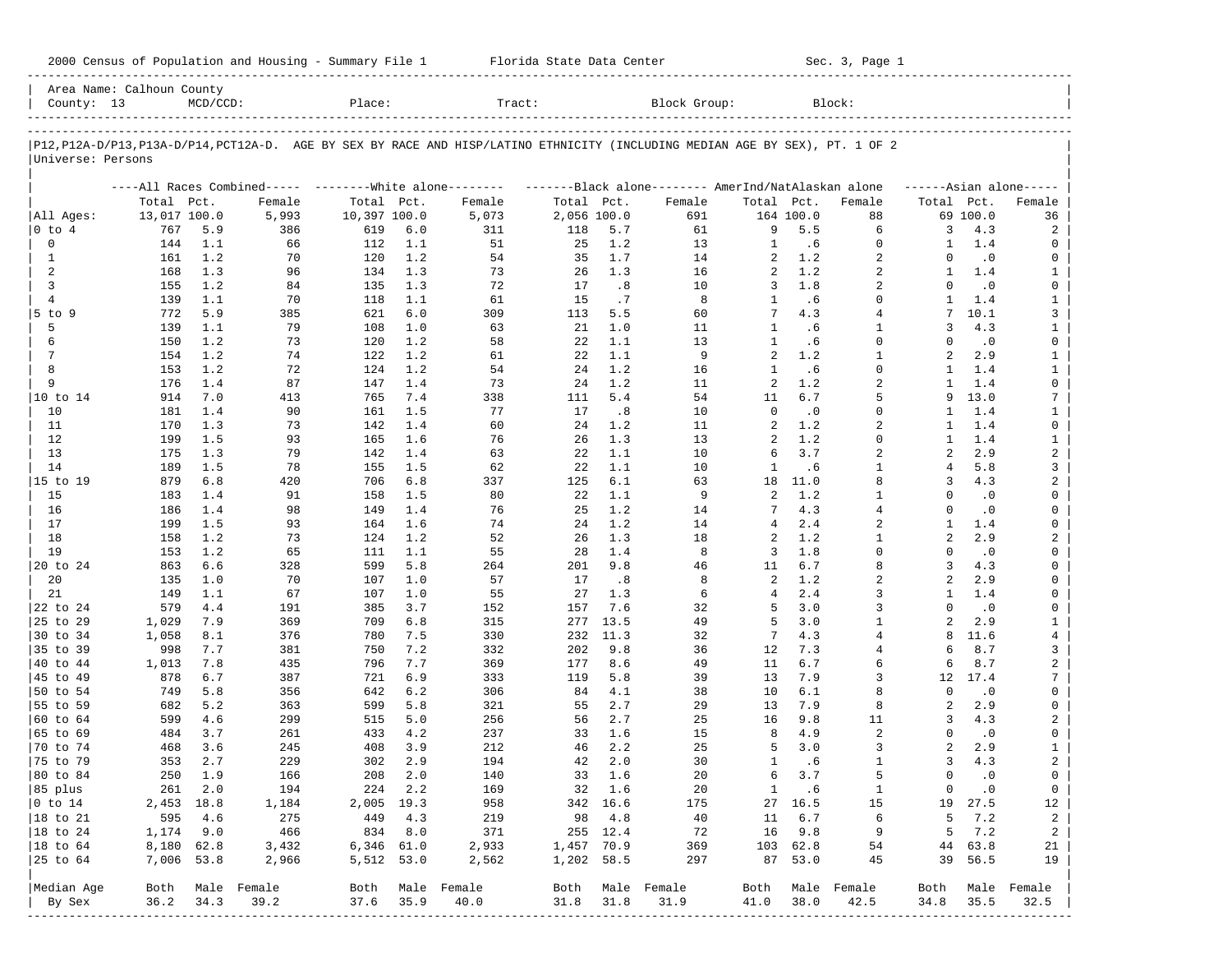|                                       | Area Name: Calhoun County                                                                                      |                             |                                     |                                |                    |                                  |                |                     |                            |                 |                    |                            |                             |            |                  |
|---------------------------------------|----------------------------------------------------------------------------------------------------------------|-----------------------------|-------------------------------------|--------------------------------|--------------------|----------------------------------|----------------|---------------------|----------------------------|-----------------|--------------------|----------------------------|-----------------------------|------------|------------------|
| County: 13                            |                                                                                                                | $MCD/CCD$ :                 |                                     |                                | Place:             |                                  | Tract:         |                     |                            | Block Group:    |                    | Block:                     |                             |            |                  |
|                                       | P12E-I/P13E-I/PCT12E-I. AGE BY SEX BY RACE AND HISP/LATINO ETHNICITY (INCLUDING MEDIAN AGE BY SEX), PT. 2 OF 2 |                             |                                     |                                |                    |                                  |                |                     |                            |                 |                    |                            |                             |            |                  |
| Universe: Persons                     |                                                                                                                |                             |                                     |                                |                    |                                  |                |                     |                            |                 |                    |                            |                             |            |                  |
|                                       | Hawaiian/OthPacifIsl alone                                                                                     |                             |                                     |                                |                    | -Some Other Race alone-          |                |                     | --Two or More Races--      |                 |                    | --Hisp/Latino (any race)-- | --White alone, Not Latino-- |            |                  |
|                                       |                                                                                                                | Total Pct.                  | Female                              | Total Pct.                     |                    | Female                           | Total Pct.     |                     | Female                     | Total Pct.      |                    | Female                     | Total                       | Pct.       | Female           |
| All Ages:                             |                                                                                                                | 7100.0                      | 3                                   |                                | 135 100.0          | 26                               |                | 189 100.0           | 76                         |                 | 492 100.0          | 117                        | 10,105 100.0                |            | 4,994            |
| $0$ to $4$                            | $\mathbf 0$                                                                                                    | $\cdot$ 0                   | $\mathbf 0$                         | 9                              | 6.7                | 3                                | 9              | 4.8                 | 3                          | 31              | 6.3                | 17                         | 598                         | 5.9        | 300              |
| 0                                     | $\Omega$                                                                                                       | $\cdot$ 0                   | $\mathbf 0$                         | 2                              | 1.5                | $\mathbf{1}$                     | 3              | 1.6                 | $1\,$                      | 8               | 1.6                | 4                          | 107                         | 1.1        | 48               |
| 1                                     | $\Omega$                                                                                                       | $\cdot$ 0                   | $\Omega$                            | 3                              | 2.2                | $\Omega$<br>$\overline{a}$       | 1              | .5                  | $\Omega$                   | 6               | 1.2                | 5                          | 117                         | 1.2        | 51               |
| 2<br>3                                | $\Omega$<br>$\Omega$                                                                                           | $\cdot$ 0<br>$\cdot$ 0      | 0<br>$\Omega$                       | 2<br>$\Omega$                  | 1.5<br>.0          | $\Omega$                         | 3<br>$\Omega$  | 1.6<br>$\cdot$ 0    | $\overline{2}$<br>$\Omega$ | 8<br>7          | 1.6<br>1.4         | 6<br>1                     | 129                         | 1.3<br>1.3 | 70<br>71         |
| $\overline{4}$                        | $\Omega$                                                                                                       | $\cdot$ 0                   | $\Omega$                            | 2                              | 1.5                | $\Omega$                         | 2              | 1.1                 | $\Omega$                   | 2               | .4                 | 1                          | 128<br>117                  | 1.2        | 60               |
| 5 to 9                                | $\Omega$                                                                                                       | $\cdot$ 0                   | $\Omega$                            | 10                             | 7.4                | 4                                | 14             | 7.4                 | 5                          | 18              | 3.7                | 10                         | 612                         | 6.1        | 302              |
| 5                                     | $\Omega$                                                                                                       | $\cdot$ 0                   | $\Omega$                            | 3                              | 2.2                | $\overline{2}$                   | 3              | 1.6                 | $\mathbf{1}$               | $\overline{4}$  | .8                 | 2                          | 106                         | 1.0        | 62               |
| 6                                     | $\Omega$                                                                                                       | $\cdot$ 0                   | $\Omega$                            | $\overline{4}$                 | 3.0                | $\mathbf{1}$                     | 3              | 1.6                 | $\mathbf{1}$               | 6               | 1.2                | 3                          | 118                         | 1.2        | 56               |
| 7                                     | $\Omega$                                                                                                       | $\cdot$ 0                   | $\Omega$                            | $\mathbf{1}$                   | .7                 | $\Omega$                         | 5              | 2.6                 | $\overline{2}$             | $\mathbf{1}$    | $\cdot$ 2          | $\Omega$                   | 122                         | 1.2        | 61               |
| 8                                     | $\Omega$                                                                                                       | $\cdot$ 0                   | $\Omega$                            | 2                              | 1.5                | $\mathbf{1}$                     | 1              | .5                  | $\Omega$                   | $\overline{4}$  | .8                 | 3                          | 122                         | 1.2        | 52               |
| 9                                     | $\Omega$                                                                                                       | $\cdot$ 0                   | $\Omega$                            | $\Omega$                       | $\cdot$ 0          | $\Omega$                         | 2              | 1.1                 | $\mathbf{1}$               | 3               | .6                 | 2                          | 144                         | 1.4        | 71               |
| 10 to 14                              | $\Omega$                                                                                                       | $\cdot$ 0                   | $\Omega$                            | 2                              | 1.5                | $\mathbf{1}$                     | 16             | 8.5                 | 8                          | 17              | 3.5                | 5                          | 753                         | 7.5        | 335              |
| 10                                    | $\Omega$                                                                                                       | $\cdot$ 0                   | 0                                   | $\Omega$                       | $\cdot$ 0          | $\Omega$                         | 2              | 1.1                 | $\overline{2}$             | 5               | 1.0                | 1                          | 156                         | 1.5        | 76               |
| 11                                    | $\Omega$                                                                                                       | $\cdot$ 0                   | $\Omega$                            | $\Omega$                       | $\cdot$ 0          | $\Omega$                         | 1              | .5                  | $\Omega$                   | 3               | . 6                | $\mathbf{1}$               | 139                         | 1.4        | 59               |
| 12                                    | $\Omega$                                                                                                       | $\cdot$ 0                   | U                                   | $\mathbf{1}$                   | .7                 | $\Omega$                         | $\overline{4}$ | 2.1                 | 3                          | $\overline{a}$  | .4                 | $\mathbf 0$                | 164                         | 1.6        | 76               |
| 13                                    | $\Omega$                                                                                                       | $\cdot$ 0                   | U                                   | $\mathbf{1}$                   | .7                 | $\mathbf{1}$                     | 2              | 1.1                 | $\mathbf{1}$               | $\overline{4}$  | .8                 | 3                          | 140                         | 1.4        | 62               |
| 14                                    | $\Omega$                                                                                                       | $\cdot$ 0                   | U                                   | $\Omega$                       | $\cdot$ 0          | $\Omega$                         | 7              | 3.7                 | $\overline{a}$             | $\overline{3}$  | .6                 | $\mathbf 0$                | 154                         | 1.5        | 62               |
| 15 to 19                              | $\mathbf{1}$                                                                                                   | 14.3                        | $\mathbf{1}$                        | 13                             | 9.6                | 4                                | 13             | 6.9                 | 5                          | 44              | 8.9                | 13                         | 678                         | 6.7        | 329              |
| 15                                    | $\Omega$                                                                                                       | $\cdot$ 0                   | 0                                   | $\Omega$                       | $\cdot$ 0          | $\Omega$                         | 1              | .5                  | $\mathbf{1}$               | $\overline{3}$  | .6                 | $\mathbf{1}$               | 156                         | 1.5        | 80               |
| 16                                    | $\Omega$                                                                                                       | $\cdot$ 0                   | $\Omega$                            | $\overline{3}$                 | 2.2                | 3                                | 2              | 1.1                 | $\mathbf{1}$               | 12              | 2.4                | 6                          | 141                         | 1.4        | 73               |
| 17                                    | $\Omega$                                                                                                       | $\cdot$ 0                   | U<br>$\Omega$                       | $\mathbf{1}$<br>$\overline{4}$ | .7<br>3.0          | $\mathbf{1}$<br>$\Omega$         | 5<br>$\Omega$  | 2.6                 | $\overline{a}$<br>$\Omega$ | $7\phantom{.0}$ | 1.4                | 2<br>3                     | 159                         | 1.6        | 73               |
| 18<br>19                              | $\Omega$<br>1                                                                                                  | $\cdot$ 0<br>14.3           | $\mathbf{1}$                        | 5                              | 3.7                | $\Omega$                         | 5              | $\cdot$ 0<br>2.6    | $\mathbf{1}$               | 12<br>10        | 2.4<br>2.0         | $\mathbf{1}$               | 115<br>107                  | 1.1<br>1.1 | 49               |
| 20 to 24                              | $\overline{a}$                                                                                                 | 28.6                        | $\Omega$                            | 26                             | 19.3               | $\mathbf{1}$                     | 21             | 11.1                | $\mathsf{Q}$               | 73              | 14.8               | 12                         | 562                         | 5.6        | 54<br>255        |
| 20                                    | $\Omega$                                                                                                       | $\cdot$ 0                   | 0                                   | $\overline{4}$                 | 3.0                | $\Omega$                         | 3              | 1.6                 | 3                          | 13              | 2.6                | 2                          | 98                          | 1.0        | 55               |
| 21                                    | $\Omega$                                                                                                       | $\cdot$ 0                   | $\Omega$                            | 4                              | 3.0                | $\Omega$                         | 6              | 3.2                 | 3                          | 14              | 2.8                | 2                          | 98                          | 1.0        | 54               |
| 22 to 24                              | $\overline{a}$                                                                                                 | 28.6                        | 0                                   | 18                             | 13.3               | $\mathbf{1}$                     | 12             | 6.3                 | 3                          | 46              | 9.3                | 8                          | 366                         | 3.6        | 146              |
| 25 to 29                              | $\Omega$                                                                                                       | $\cdot$ 0                   | $\Omega$                            | 27                             | 20.0               | 3                                | 9              | 4.8                 | $\Omega$                   | 81              | 16.5               | 11                         | 664                         | 6.6        | 307              |
| 30 to 34                              | $\Omega$                                                                                                       | $\cdot$ 0                   | 0                                   | 18                             | 13.3               | $\overline{2}$                   | 13             | 6.9                 | $\overline{4}$             | 64              | 13.0               | 7                          | 745                         | 7.4        | 326              |
| 35 to 39                              | 1                                                                                                              | 14.3                        | $\Omega$                            | 12                             | 8.9                | 4                                | 15             | 7.9                 | $\overline{2}$             | 58              | 11.8               | 8                          | 715                         | 7.1        | 328              |
| 40 to 44                              | 1                                                                                                              | 14.3                        | 0                                   | 5                              | 3.7                | $\Omega$                         | 17             | 9.0                 | 9                          | 35              | 7.1                | 5                          | 775                         | 7.7        | 367              |
| 45 to 49                              | $\Omega$                                                                                                       | $\cdot$ 0                   | $\Omega$                            | 5                              | 3.7                | $\mathbf{1}$                     | 8              | 4.2                 | $\overline{4}$             | 31              | 6.3                | 10                         | 698                         | 6.9        | 326              |
| 50 to 54                              | $\Omega$                                                                                                       | $\cdot$ 0                   | 0                                   | 2                              | 1.5                | $\mathbf{1}$                     | 11             | 5.8                 | 3                          | 18              | 3.7                | 8                          | 632                         | 6.3        | 299              |
| 55 to 59                              | $\Omega$                                                                                                       | $\cdot$ 0                   | $\Omega$                            | 3                              | 2.2                | $\mathbf{1}$                     | 10             | 5.3                 | 4                          | 6               | 1.2                | 2                          | 596                         | 5.9        | 320              |
| 60 to 64                              | $\mathbf{1}$                                                                                                   | 14.3                        | 1                                   | 2                              | 1.5                | $\Omega$                         | 6              | 3.2                 | $\overline{4}$             | 6               | 1.2                | 2                          | 511                         | 5.1        | 255              |
| 65 to 69                              | $\Omega$                                                                                                       | $\cdot$ 0                   | $\Omega$                            | 1                              | .7                 | $\mathbf{1}$                     | 9              | 4.8                 | 6                          | 4               | .8                 | 2                          | 430                         | 4.3        | 235              |
| 70 to 74                              | 1                                                                                                              | 14.3                        | 1                                   | $\Omega$                       | $\cdot$ 0          | $\Omega$                         | 6              | 3.2                 | 3                          | $\overline{a}$  | .4                 | 2                          | 406                         | 4.0        | 210              |
| 75 to 79                              | <sup>0</sup>                                                                                                   | $\cdot$ 0                   | $\Omega$                            | $\Omega$                       | $\cdot$ 0          | $\Omega$                         | 5              | 2.6                 | $\overline{a}$             | $\overline{a}$  | .4                 | $\overline{a}$             | 300                         | 3.0        | 192              |
| 80 to 84                              | $\Omega$                                                                                                       | $\cdot$ 0                   | $\mathbf 0$                         | $\Omega$                       | $\cdot$ 0          | $\Omega$                         | 3              | 1.6                 | $\mathbf{1}$               | $\overline{a}$  | .4                 | $\mathbf{1}$               | 206                         | 2.0        | 139              |
| 85 plus                               | 0                                                                                                              | $\sim$ 0                    | 0                                   |                                | $0 \qquad .0$      | 0                                |                | $4 \quad 2.1$       | $\overline{4}$             |                 | $0 \qquad .0$      | $\overline{0}$             | 224 2.2                     |            | 169              |
| $ 0 \t{to} 14$                        | 0                                                                                                              | $\cdot$ 0<br>$1 \quad 14.3$ | 0                                   |                                | 21 15.6            | 8                                |                | 39 20.6             | 16                         |                 | 66 13.4            | 32                         | 1,963 19.4                  |            | 937              |
| $ 18 \text{ to } 21$<br>$ 18$ to $24$ |                                                                                                                | 3, 42.9                     | $\mathbf{1}$<br>$\mathbf{1}$        |                                | 17 12.6<br>35 25.9 | $\overline{0}$<br>$\overline{1}$ |                | 14 7.4              | $\overline{7}$<br>10       |                 | 49 10.0<br>95 19.3 | 8<br>16                    | 418 4.1<br>784 7.8          |            | 212<br>358       |
| $ 18 \text{ to } 64$                  |                                                                                                                | 6 85.7                      | 2                                   |                                | 109 80.7           | 13                               |                | 26 13.8<br>115 60.8 | 40                         |                 | 394 80.1           | 69                         | $6,120$ $60.6$              |            | 2,886            |
| $ 25$ to $64$                         |                                                                                                                | 3, 42.9                     | $\mathbf{1}$                        |                                | 74 54.8            | 12                               |                | 89 47.1             | 30                         |                 | 299 60.8           | 53                         | 5,336 52.8                  |            | 2,528            |
| Median Age                            |                                                                                                                |                             | Both Male Female                    |                                |                    | Both Male Female                 |                |                     | Both Male Female           |                 |                    | Both Male Female           |                             |            | Both Male Female |
| By Sex                                | 39.5                                                                                                           | 32.0                        | 61.5                                | 25.8                           | 26.1               | 24.0                             | 34.8 32.5      |                     | 40.7                       | 29.1            | 29.5               | 25.5                       | 38.1                        | 36.4       | 40.2             |
|                                       |                                                                                                                |                             | ----------------------------------- |                                |                    |                                  |                |                     |                            |                 |                    |                            |                             |            |                  |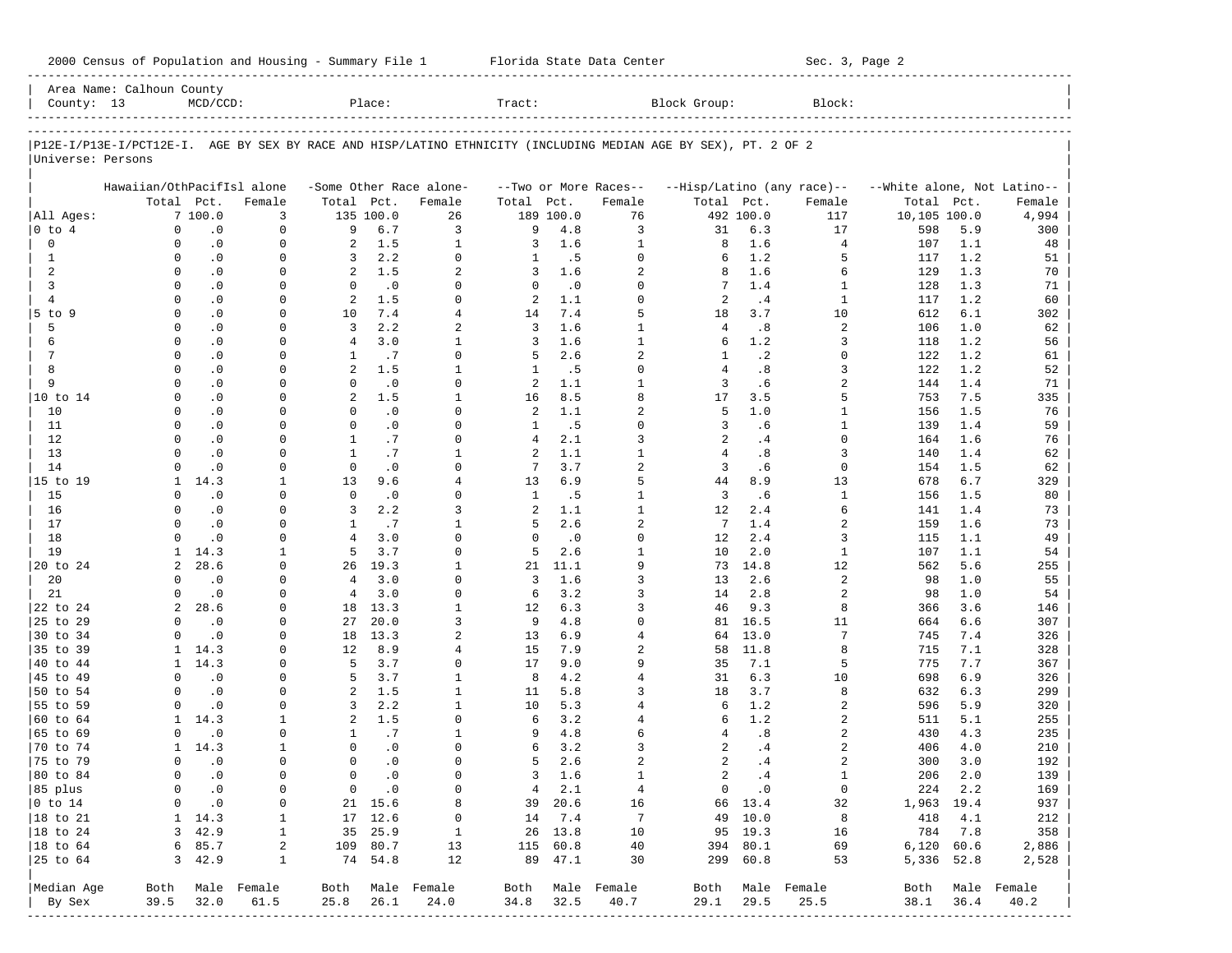| 2000 Census of Population and Housing - Summary File 1 |  | Florida State Data Center | Sec. 3, Page 1 |
|--------------------------------------------------------|--|---------------------------|----------------|
|--------------------------------------------------------|--|---------------------------|----------------|

| County: 15        | Area Name: Charlotte County | $MCD/CCD$ : |                                                         | Place:        |      | Tract:           |             |         | Block Group:                                                                                                                  |                |           | Block:           |            |             |                         |
|-------------------|-----------------------------|-------------|---------------------------------------------------------|---------------|------|------------------|-------------|---------|-------------------------------------------------------------------------------------------------------------------------------|----------------|-----------|------------------|------------|-------------|-------------------------|
|                   |                             |             |                                                         |               |      |                  |             |         |                                                                                                                               |                |           |                  |            |             |                         |
| Universe: Persons |                             |             |                                                         |               |      |                  |             |         | P12, P12A-D/P13, P13A-D/P14, PCT12A-D. AGE BY SEX BY RACE AND HISP/LATINO ETHNICITY (INCLUDING MEDIAN AGE BY SEX), PT. 1 OF 2 |                |           |                  |            |             |                         |
|                   |                             |             | ----All Races Combined----- --------White alone-------- |               |      |                  |             |         | -------Black alone------- AmerInd/NatAlaskan alone                                                                            |                |           |                  |            |             | $---Asian alone---$     |
|                   | Total Pct.                  |             | Female                                                  | Total Pct.    |      | Female           | Total Pct.  |         | Female                                                                                                                        | Total Pct.     |           | Female           | Total Pct. |             | Female                  |
| All Ages:         | 141,627 100.0               |             | 73,979                                                  | 131,125 100.0 |      | 68,612           | 6,219 100.0 |         | 3,140                                                                                                                         |                | 312 100.0 | 132              |            | 1,207 100.0 | 709                     |
| $ 0 \t{to} 4$     | 5,254                       | 3.7         | 2,621                                                   | 4,555         | 3.5  | 2,264            | 328         | 5.3     | 170                                                                                                                           | 5              | 1.6       | 1                | 58         | 4.8         | 32                      |
| $\mathbf 0$       | 964                         | .7          | 499                                                     | 834           | .6   | 428              | 60          | 1.0     | 33                                                                                                                            | 1              | .3        | $\Omega$         | 12         | 1.0         | 8                       |
| 1                 | 1,081                       | .8          | 544                                                     | 932           | .7   | 457              | 73          | 1.2     | 39                                                                                                                            | $\Omega$       | $\cdot$ 0 | $\Omega$         | 10         | .8          | 7                       |
| 2                 | 1,004                       | .7          | 490                                                     | 854           | .7   | 417              | 75          | 1.2     | 40                                                                                                                            | $\Omega$       | $\cdot$ 0 | $\Omega$         | 10         | .8          | 4                       |
| 3                 | 1,150                       | .8          | 563                                                     | 1,009         | .8   | 499              | 58          | .9      | 30                                                                                                                            | 2              | .6        | $\Omega$         | 13         | 1.1         | 4                       |
| $\overline{4}$    | 1,055                       | .7          | 525                                                     | 926           | .7   | 463              | 62          | 1.0     | 28                                                                                                                            | 2              | .6        | $\mathbf{1}$     | 13         | 1.1         | 9                       |
| $5$ to $9$        | 6,119                       | 4.3         | 3,006                                                   | 5,350         | 4.1  | 2,622            | 406         | 6.5     | 211                                                                                                                           | 15             | 4.8       | 6                | 63         | 5.2         | 29                      |
| 5                 | 1,165                       | .8          | 584                                                     | 1,017         | .8   | 512              | 73          | 1.2     | 35                                                                                                                            | 3              | 1.0       | $\mathbf{1}$     | 17         | 1.4         | 7                       |
| 6                 | 1,152                       | .8          | 552                                                     | 1,002         | .8   | 489              | 74          | 1.2     | 30                                                                                                                            | $\overline{4}$ | 1.3       | 3                | 11         | .9          | 4                       |
| 7                 | 1,207                       | . 9         | 606                                                     | 1,077         | .8   | 540              | 70          | 1.1     | 41                                                                                                                            | 2              | .6        | $\overline{0}$   | 6          | .5          | $\overline{\mathbf{c}}$ |
| 8                 | 1,272                       | . 9         | 635                                                     | 1,099         | .8   | 538              | 94          | 1.5     | 50                                                                                                                            | 2              | .6        | $\mathbf 0$      | 14         | 1.2         | 9                       |
| 9                 | 1,323                       | . 9         | 629                                                     | 1,155         | .9   | 543              | 95          | 1.5     | 55                                                                                                                            | $\overline{4}$ | 1.3       | 2                | 15         | 1.2         | 7                       |
| 10 to 14          | 6,761                       | 4.8         | 3,352                                                   | 5,879         | 4.5  | 2,924            | 509         | 8.2     | 255                                                                                                                           | 27             | 8.7       | 12               | 85         | 7.0         | 45                      |
| 10                | 1,359                       | 1.0         | 669                                                     | 1,200         | .9   | 589              | 93          | 1.5     | 51                                                                                                                            | 9              | 2.9       | 3                | 16         | 1.3         | 6                       |
| 11                | 1,295                       | .9          | 630                                                     | 1,133         | .9   | 558              | 99          | 1.6     | 45                                                                                                                            | $\mathbf{1}$   | $\cdot$ 3 | $\Omega$         | 12         | 1.0         | 6                       |
| 12                | 1,393                       | 1.0         | 718                                                     | 1,202         | .9   | 630              | 115         | 1.8     | 54                                                                                                                            | 5              | 1.6       | 3                | 18         | 1.5         | 10                      |
| 13                | 1,349                       | 1.0         | 625                                                     | 1,160         | .9   | 526              | 99          | 1.6     | 51                                                                                                                            | 6              | 1.9       | 4                | 18         | 1.5         | 13                      |
| 14                | 1,365                       | 1.0         | 710                                                     | 1,184         | . 9  | 621              | 103         | 1.7     | 54                                                                                                                            | 6              | 1.9       | 2                | 21         | 1.7         | 10                      |
| 15 to 19          | 6,184                       | 4.4         | 3,014                                                   | 5,314         | 4.1  | 2,601            | 515         | 8.3     | 235                                                                                                                           | 25             | $8.0\,$   | 11               | 83         | 6.9         | 39                      |
| 15                | 1,356                       | 1.0         | 650                                                     | 1,181         | .9   | 571              | 111         | 1.8     | 55                                                                                                                            | 2              | .6        | $\mathbf{1}$     | 21         | 1.7         | 6                       |
| 16                | 1,383                       | 1.0         | 656                                                     | 1,187         | .9   | 546              | 114         | 1.8     | 60                                                                                                                            | 5              | 1.6       | 2                | 21         | 1.7         | 14                      |
| 17                | 1,313                       | . 9         | 644                                                     | 1,113         | .8   | 543              | 120         | 1.9     | 52                                                                                                                            | 6              | 1.9       | $\overline{4}$   | 20         | 1.7         | 10                      |
| 18                | 1,199                       | .8          | 616                                                     | 1,022         | .8   | 541              | 100         | 1.6     | 42                                                                                                                            | 8              | 2.6       | 4                | 14         | 1.2         | 7                       |
| 19                | 933                         | .7          | 448                                                     | 811           | .6   | 400              | 70          | 1.1     | 26                                                                                                                            | 4              | 1.3       | $\Omega$         | 7          | . 6         | $\overline{a}$          |
| 20 to 24          | 4,215                       | 3.0         | 1,995                                                   | 3,620         | 2.8  | 1,764            | 343         | 5.5     | 130                                                                                                                           | 16             | 5.1       | 5                | 36         | 3.0         | 17                      |
| 20                | 902                         | .6          | 420                                                     | 754           | . 6  | 366              | 87          | 1.4     | 33                                                                                                                            | 2              | .6        | $\mathbf{1}$     | 8          | .7          | $\overline{4}$          |
| 21                | 860                         | .6          | 408                                                     | 745           | . 6  | 364              | 62          | 1.0     | 22                                                                                                                            | $\overline{4}$ | 1.3       | 2                | 4          | .3          | 2                       |
| 22 to 24          | 2,453                       | 1.7         | 1,167                                                   | 2,121         | 1.6  | 1,034            | 194         | 3.1     | 75                                                                                                                            | 10             | 3.2       | 2                | 24         | 2.0         | 11                      |
| 25 to 29          | 4,834                       | 3.4         | 2,406                                                   | 4,275         | 3.3  | 2,184            | 306         | 4.9     | 101                                                                                                                           | 12             | 3.8       | 5                | 65         | 5.4         | 34                      |
| 30 to 34          | 5,945                       | 4.2         | 2,925                                                   | 5,314         | 4.1  | 2,646            | 354         | 5.7     | 131                                                                                                                           | 12             | 3.8       | 5                | 96         | 8.0         | 62                      |
| 35 to 39          | 7,590                       | 5.4         | 3,864                                                   | 6,897         | 5.3  | 3,531            | 388         | 6.2     | 170                                                                                                                           | 38             | 12.2      | 18               | 79         | 6.5         | 48                      |
| 40 to 44          | 8,233                       | 5.8         | 4,223                                                   | 7,511         | 5.7  | 3,856            | 429         | 6.9     | 198                                                                                                                           | 31             | 9.9       | 15               | 101        | 8.4         | 65                      |
| 45 to 49          | 8,141                       | 5.7         | 4,380                                                   | 7,500         | 5.7  | 4,022            | 353         | 5.7     | 194                                                                                                                           | 29             | 9.3       | 13               | 103        | 8.5         | 68                      |
| 50 to 54          | 8,618                       | 6.1         | 4,756                                                   | 8,038         | 6.1  | 4,419            | 317         | 5.1     | 196                                                                                                                           | 26             | 8.3       | 9                | 114        | 9.4         | 75                      |
| 55 to 59          | 9,575                       | 6.8         | 5,343                                                   | 9,104         | 6.9  | 5,076            | 291         | 4.7     | 174                                                                                                                           | 22             | 7.1       | 10               | 84         | 7.0         | 44                      |
| 60 to 64          | 10,991                      | 7.8         | 5,975                                                   | 10,443        | 8.0  | 5,649            | 377         | 6.1     | 227                                                                                                                           | 15             | 4.8       | $\overline{4}$   | 59         | 4.9         | 39                      |
| 65 to 69          | 12,862                      | 9.1         | 6,497                                                   | 12,277        | 9.4  | 6,180            | 412         | 6.6     | 220                                                                                                                           | 15             | 4.8       | 5                | 68         | 5.6         | 39                      |
| 70 to 74          | 13,214                      | 9.3         | 6,891                                                   | 12,713        | 9.7  | 6,593            | 355         | 5.7     | 210                                                                                                                           | 9              | 2.9       | 5                | 48         | 4.0         | 32                      |
| 75 to 79          | 11,095                      | 7.8         | 5,804                                                   | 10,700        | 8.2  | 5,586            | 275         | 4.4     | 149                                                                                                                           | 7              | 2.2       | $\overline{2}$   | 44         | 3.6         | 27                      |
| 80 to 84          | 6,916                       | 4.9         | 3,783                                                   | 6,708         | 5.1  | 3,659            | 151         | 2.4     | 89                                                                                                                            | 6              | 1.9       | 5                | 12         | 1.0         | 10                      |
| 85 plus           | 5,080 3.6                   |             | 3,144                                                   | 4,927 3.8     |      | 3,036            |             | 110 1.8 | 80                                                                                                                            | $\overline{a}$ | .6        | 1                | 9          | $\cdot$ 7   | 4                       |
| $ 0 \t\t \tto 14$ | 18,134 12.8                 |             | 8,979                                                   | 15,784 12.0   |      | 7,810            | 1,243 20.0  |         | 636                                                                                                                           |                | 47 15.1   | 19               |            | 206 17.1    | 106                     |
| 18 to 21          | 3,894                       | 2.7         | 1,892                                                   | 3,332         | 2.5  | 1,671            | 319         | 5.1     | 123                                                                                                                           | 18             | 5.8       | 7                | 33         | 2.7         | 15                      |
| 18 to 24          | 6,347                       | 4.5         | 3,059                                                   | 5,453 4.2     |      | 2,705            | 513         | 8.2     | 198                                                                                                                           |                | 28 9.0    | 9                | 57         | 4.7         | 26                      |
| 18 to 64          | 70,274 49.6                 |             | 36,931                                                  | 64,535 49.2   |      | 34,088           | 3,328 53.5  |         | 1,589                                                                                                                         |                | 213 68.3  | 88               |            | 758 62.8    | 461                     |
| 25 to 64          | 63,927 45.1                 |             | 33,872                                                  | 59,082 45.1   |      | 31,383           | 2,815 45.3  |         | 1,391                                                                                                                         |                | 185 59.3  | 79               |            | 701 58.1    | 435                     |
|                   |                             |             |                                                         |               |      |                  |             |         |                                                                                                                               |                |           |                  |            |             |                         |
| Median Age        |                             |             | Both Male Female                                        |               |      | Both Male Female |             |         | Both Male Female                                                                                                              |                |           | Both Male Female | Both       |             | Male Female             |
| By Sex            | 54.3                        | 52.9        | 55.5                                                    | 55.8          | 54.7 | 56.6             | 39.5        | 35.2    | 44.1                                                                                                                          | 40.8           | 40.8      | 40.8             | 42.1       | 38.3        | 43.9                    |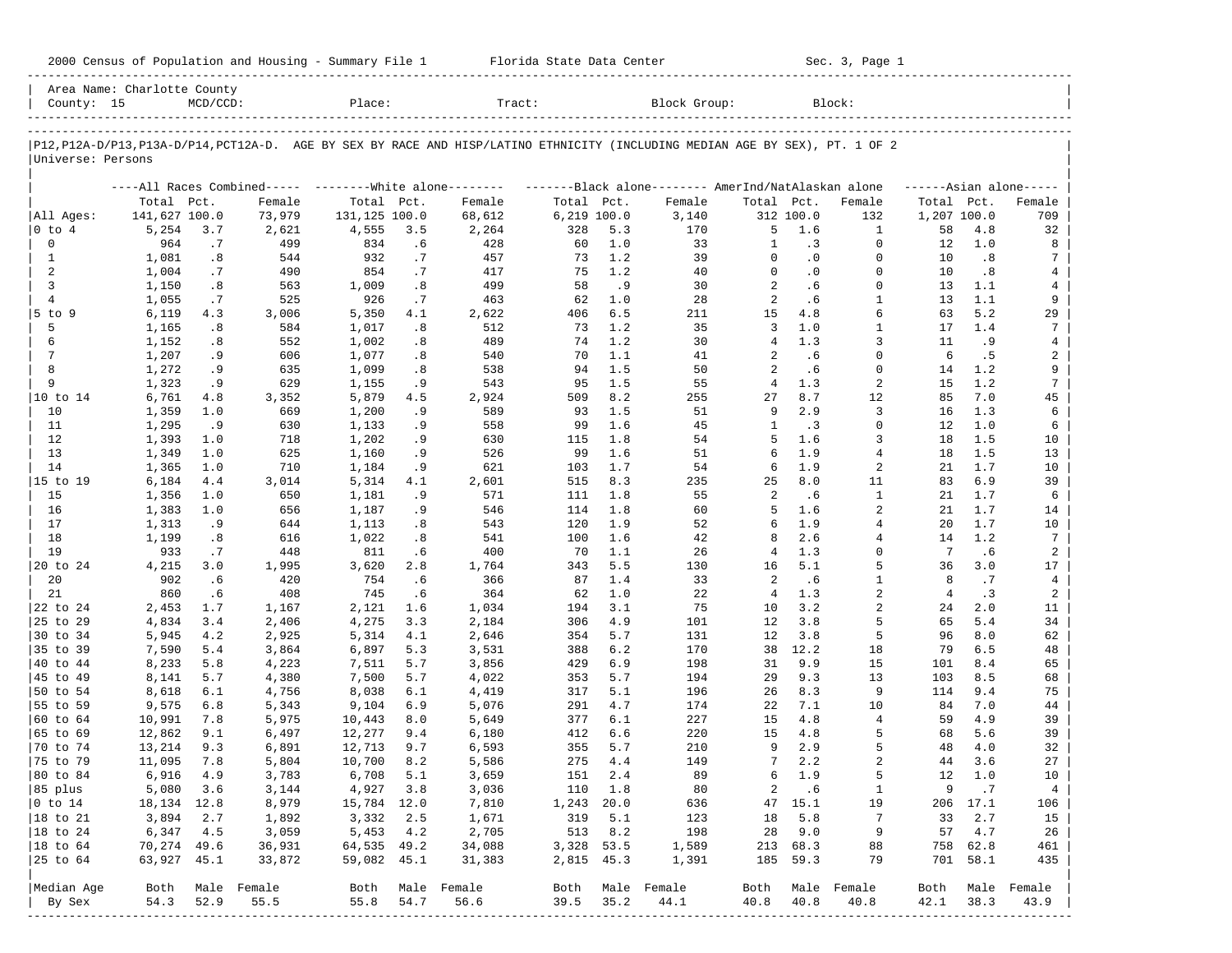|                           | Area Name: Charlotte County                                                                                    |                        |                  |                 |                 |                         |             |             |                       |              |            |                            |                             |            |                  |
|---------------------------|----------------------------------------------------------------------------------------------------------------|------------------------|------------------|-----------------|-----------------|-------------------------|-------------|-------------|-----------------------|--------------|------------|----------------------------|-----------------------------|------------|------------------|
| County: 15                |                                                                                                                | $MCD/CCD$ :            |                  |                 | Place:          |                         | Tract:      |             |                       | Block Group: |            | Block:                     |                             |            |                  |
|                           | P12E-I/P13E-I/PCT12E-I. AGE BY SEX BY RACE AND HISP/LATINO ETHNICITY (INCLUDING MEDIAN AGE BY SEX), PT. 2 OF 2 |                        |                  |                 |                 |                         |             |             |                       |              |            |                            |                             |            |                  |
| Universe: Persons         |                                                                                                                |                        |                  |                 |                 |                         |             |             |                       |              |            |                            |                             |            |                  |
|                           | Hawaiian/OthPacifIsl alone                                                                                     |                        |                  |                 |                 | -Some Other Race alone- |             |             | --Two or More Races-- |              |            | --Hisp/Latino (any race)-- | --White alone, Not Latino-- |            |                  |
|                           | Total Pct.                                                                                                     |                        | Female           | Total Pct.      |                 | Female                  | Total       | Pct.        | Female                | Total Pct.   |            | Female                     | Total                       | Pct.       | Female           |
| All Ages:                 |                                                                                                                | 40 100.0               | 20               | 1,116 100.0     |                 | 562                     | 1,608 100.0 |             | 804                   | 4,667 100.0  |            | 2,352                      | 128,063 100.0               |            | 67,053           |
| $0$ to $4$                | $\mathbf{1}$                                                                                                   | 2.5                    | $\mathbf{1}$     | 129             | 11.6            | 64                      | 178         | 11.1        | 89                    | 372          | 8.0        | 196                        | 4,334                       | 3.4        | 2,142            |
| 0                         | $\mathbf{1}$                                                                                                   | 2.5                    | $\mathbf{1}$     | 19              | 1.7             | 10                      | 37          | 2.3         | 19                    | 65           | 1.4        | 34                         | 796                         | .6         | 409              |
| $\mathbf{1}$              | 0                                                                                                              | $\cdot$ 0              | $\mathbf 0$      | 28              | 2.5             | 18                      | 38          | 2.4         | 23                    | 74           | 1.6        | 48                         | 888                         | .7         | 430              |
| 2                         | $\mathbf 0$                                                                                                    | $\cdot$ 0              | 0                | 31              | 2.8             | 13                      | 34          | 2.1         | 16                    | 80           | 1.7        | 34                         | 813                         | .6         | 397              |
| 3                         | $\Omega$                                                                                                       | $\cdot$ 0              | 0                | 29              | 2.6             | 12                      | 39          | 2.4         | 18                    | 83           | 1.8        | 39                         | 955                         | .7         | 470              |
| $\overline{4}$            | $\Omega$<br>$\Omega$                                                                                           | $\cdot$ 0              | 0                | 22              | 2.0<br>9.9      | 11                      | 30          | 1.9         | 13                    | 70           | 1.5        | 41                         | 882                         | .7         | 436              |
| 5 to 9<br>5               | $\Omega$                                                                                                       | $\cdot$ 0<br>$\cdot$ 0 | 0<br>0           | 111             | 1.9             | 56<br>8                 | 174         | 10.8<br>2.1 | 82<br>21              | 350          | 7.5<br>1.6 | 174<br>37                  | 5,137                       | 4.0<br>.8  | 2,516            |
| 6                         | $\Omega$                                                                                                       | $\cdot$ 0              | 0                | 21<br>29        | 2.6             | 12                      | 34<br>32    | 2.0         | 14                    | 77<br>70     | 1.5        | 28                         | 967<br>968                  | .8         | 486<br>476       |
| 7                         | $\Omega$                                                                                                       | $\cdot$ 0              | 0                | 17              | 1.5             | 8                       | 35          | 2.2         | 15                    | 65           | 1.4        | 33                         | 1,034                       | .8         | 521              |
| 8                         | $\Omega$                                                                                                       | $\cdot$ 0              | 0                | 25              | 2.2             | 21                      | 38          | 2.4         | 17                    | 66           | 1.4        | 42                         | 1,063                       | .8         | 516              |
| 9                         | $\Omega$                                                                                                       | $\cdot$ 0              | 0                | 19              | 1.7             | $7\phantom{.0}$         | 35          | 2.2         | 15                    | 72           | 1.5        | 34                         | 1,105                       | . 9        | 517              |
| 10 to 14                  | 2                                                                                                              | 5.0                    | 1                | 105             | 9.4             | 41                      | 154         | 9.6         | 74                    | 353          | 7.6        | 159                        | 5,674                       | 4.4        | 2,827            |
| 10                        | $\Omega$                                                                                                       | $\cdot$ 0              | 0                | 20              | 1.8             | 7                       | 21          | 1.3         | 13                    | 66           | 1.4        | 29                         | 1,152                       | . 9        | 567              |
| 11                        | 1                                                                                                              | 2.5                    | $\Omega$         | 13              | 1.2             | 7                       | 36          | 2.2         | 14                    | 64           | 1.4        | 28                         | 1,100                       | . 9        | 544              |
| 12                        | $\mathbf{1}$                                                                                                   | 2.5                    | 1                | 30              | 2.7             | 13                      | 22          | 1.4         | $7\phantom{.0}$       | 80           | 1.7        | 38                         | 1,160                       | . 9        | 607              |
| 13                        | $\Omega$                                                                                                       | $\cdot$ 0              | $\mathbf 0$      | 25              | 2.2             | 9                       | 41          | 2.5         | 22                    | 77           | 1.6        | 33                         | 1,120                       | . 9        | 509              |
| 14                        | $\Omega$                                                                                                       | $\cdot$ 0              | $\mathbf 0$      | 17              | 1.5             | 5                       | 34          | 2.1         | 18                    | 66           | 1.4        | 31                         | 1,142                       | . 9        | 600              |
| 15 to 19                  | 9                                                                                                              | 22.5                   | 2                | 115             | 10.3            | 64                      | 123         | 7.6         | 62                    | 395          | 8.5        | 191                        | 5,093                       | 4.0        | 2,501            |
| 15                        | 2                                                                                                              | 5.0                    | 0                | 21              | 1.9             | 9                       | 18          | 1.1         | 8                     | 87           | 1.9        | 45                         | 1,122                       | . 9        | 539              |
| 16                        | $\overline{a}$                                                                                                 | 5.0                    | 0                | 19              | 1.7             | 14                      | 35          | 2.2         | 20                    | 70           | 1.5        | 37                         | 1,150                       | . 9        | 533              |
| 17                        | $\mathbf{1}$                                                                                                   | 2.5                    | $\mathbf 0$      | 28              | 2.5             | 19                      | 25          | 1.6         | 16                    | 81           | 1.7        | 35                         | 1,066                       | .8         | 529              |
| 18                        | $\Omega$                                                                                                       | $\cdot$ 0              | $\Omega$         | 28              | 2.5             | 12                      | 27          | 1.7         | 10                    | 87           | 1.9        | 38                         | 981                         | .8         | 520              |
| 19                        | $\overline{4}$                                                                                                 | 10.0                   | 2                | 19              | 1.7             | 10                      | 18          | 1.1         | 8                     | 70           | 1.5        | 36                         | 774                         | .6         | 380              |
| 20 to 24                  | 3                                                                                                              | 7.5                    | 1                | 88              | 7.9             | 47                      | 109         | 6.8         | 31                    | 323          | 6.9        | 129                        | 3,436                       | 2.7        | 1,690            |
| 20                        | 1                                                                                                              | 2.5                    | $\mathbf 0$      | 21              | 1.9             | $7\phantom{.0}$         | 29          | 1.8         | 9                     | 66           | 1.4        | 25                         | 719                         | .6         | 350              |
| 21                        | 1                                                                                                              | 2.5                    | $\mathbf 0$      | 24              | 2.2             | 12                      | 20          | 1.2         | 6                     | 77           | 1.6        | 28                         | 702                         | .5         | 348              |
| 22 to 24                  | $\mathbf{1}$                                                                                                   | 2.5                    | $\mathbf{1}$     | 43              | 3.9             | 28                      | 60          | 3.7         | 16                    | 180          | 3.9        | 76                         | 2,015                       | 1.6        | 992              |
| 25 to 29                  | $\overline{a}$                                                                                                 | 5.0                    | 2                | 100             | 9.0             | 44                      | 74          | 4.6         | 36                    | 301          | 6.4        | 134                        | 4,104                       | 3.2        | 2,102            |
| 30 to 34                  | $\mathbf{1}$                                                                                                   | 2.5                    | 0                | 91              | 8.2             | 43                      | 77          | 4.8         | 38                    | 317          | 6.8        | 151                        | 5,106                       | 4.0        | 2,546            |
| 35 to 39                  | 3                                                                                                              | 7.5                    | 2                | 94              | 8.4             | 45                      | 91          | 5.7         | 50                    | 340          | 7.3        | 164                        | 6,686                       | 5.2        | 3,428            |
| 40 to 44                  | 1                                                                                                              | 2.5                    | $\mathbf{1}$     | 83              | 7.4             | 49                      | 77          | 4.8         | 39                    | 328          | 7.0        | 174                        | 7,284                       | 5.7        | 3,742            |
| 45 to 49                  | 4                                                                                                              | 10.0                   | 2                | 60              | 5.4             | 32                      | 92          | 5.7         | 49                    | 278          | 6.0        | 157                        | 7,311                       | 5.7        | 3,914            |
| 50 to 54                  | 4                                                                                                              | 10.0                   | 3                | 44              | 3.9             | 20                      | 75          | 4.7         | 34                    | 220          | 4.7        | 120                        | 7,885                       | 6.2        | 4,337            |
| 55 to 59                  | 4                                                                                                              | 10.0                   | 1                | 16              | 1.4             | 9                       | 54          | 3.4         | 29                    | 205          | 4.4        | 108                        | 8,933                       | 7.0        | 4,984            |
| 60 to 64                  | $\overline{a}$                                                                                                 | 5.0                    | 2                | 23              | 2.1             | 9                       | 72          | 4.5         | 45                    | 232          | 5.0        | 131                        | 10,262                      | 8.0        | 5,545            |
| 65 to 69                  | 1                                                                                                              | 2.5                    | $\Omega$         | 15              | 1.3             | 11                      | 74          | 4.6         | 42                    | 203          | 4.3        | 101                        | 12,118                      | 9.5        | 6,107            |
| 70 to 74<br>75 to 79      | 2<br>$\Omega$                                                                                                  | 5.0<br>$\cdot$ 0       | 1<br>$\Omega$    | 14<br>15        | 1.3<br>1.3      | 8<br>10                 | 73<br>54    | 4.5<br>3.4  | 42<br>30              | 187<br>126   | 4.0<br>2.7 | 106                        | 12,561                      | 9.8<br>8.3 | 6,510            |
| 80 to 84                  | $\mathbf 0$                                                                                                    | $\cdot$ 0              | $\mathbf 0$      | $7\phantom{.0}$ | . 6             | 5                       | 32          | 2.0         | 15                    | 76           | 1.6        | 65<br>48                   | 10,608<br>6,651             | 5.2        | 5,538<br>3,623   |
|                           |                                                                                                                |                        |                  |                 |                 |                         |             | 25 1.6      |                       |              |            | 44                         |                             |            |                  |
| 85 plus<br>$ 0 \t{to} 14$ | 3                                                                                                              | $1 \quad 2.5$<br>7.5   | 1<br>2           |                 | 6.5<br>345 30.9 | - 5<br>161              |             | 506 31.5    | 17<br>245             | 1,075 23.0   | 61 1.3     | 529                        | 4,880 3.8<br>15, 145 11.8   |            | 3,001<br>7,485   |
| $ 18 \text{ to } 21$      |                                                                                                                | 6 15.0                 | 2                |                 | 92 8.2          | 41                      |             | 94 5.8      | 33                    |              | 300 6.4    | 127                        | 3,176                       | 2.5        | 1,598            |
| $ 18 \text{ to } 24$      |                                                                                                                | 7 17.5                 | 3                |                 | 135 12.1        | 69                      |             | 154 9.6     | 49                    |              | 480 10.3   | 203                        | 5,191 4.1                   |            | 2,590            |
| $ 18 \text{ to } 64$      |                                                                                                                | 28 70.0                | 16               |                 | 646 57.9        | 320                     |             | 766 47.6    | 369                   |              | 2,701 57.9 | 1,342                      | 62,762 49.0                 |            | 33,188           |
| 25 to 64                  |                                                                                                                | 21 52.5                | 13               |                 | 511 45.8        | 251                     |             | 612 38.1    | 320                   |              | 2,221 47.6 | 1,139                      | 57,571 45.0                 |            | 30,598           |
| Median Age                |                                                                                                                |                        | Both Male Female |                 |                 | Both Male Female        |             |             | Both Male Female      |              |            | Both Male Female           |                             |            | Both Male Female |
| By Sex                    | 39.0                                                                                                           | 27.5                   | 43.0             | 26.1            | 25.2            | 26.7                    | 29.6        | 25.3        | 32.9                  | 33.9 31.5    |            | 36.1                       | 56.2                        | 55.3       | 57.0             |
|                           |                                                                                                                |                        |                  |                 |                 |                         |             |             |                       |              |            |                            |                             |            |                  |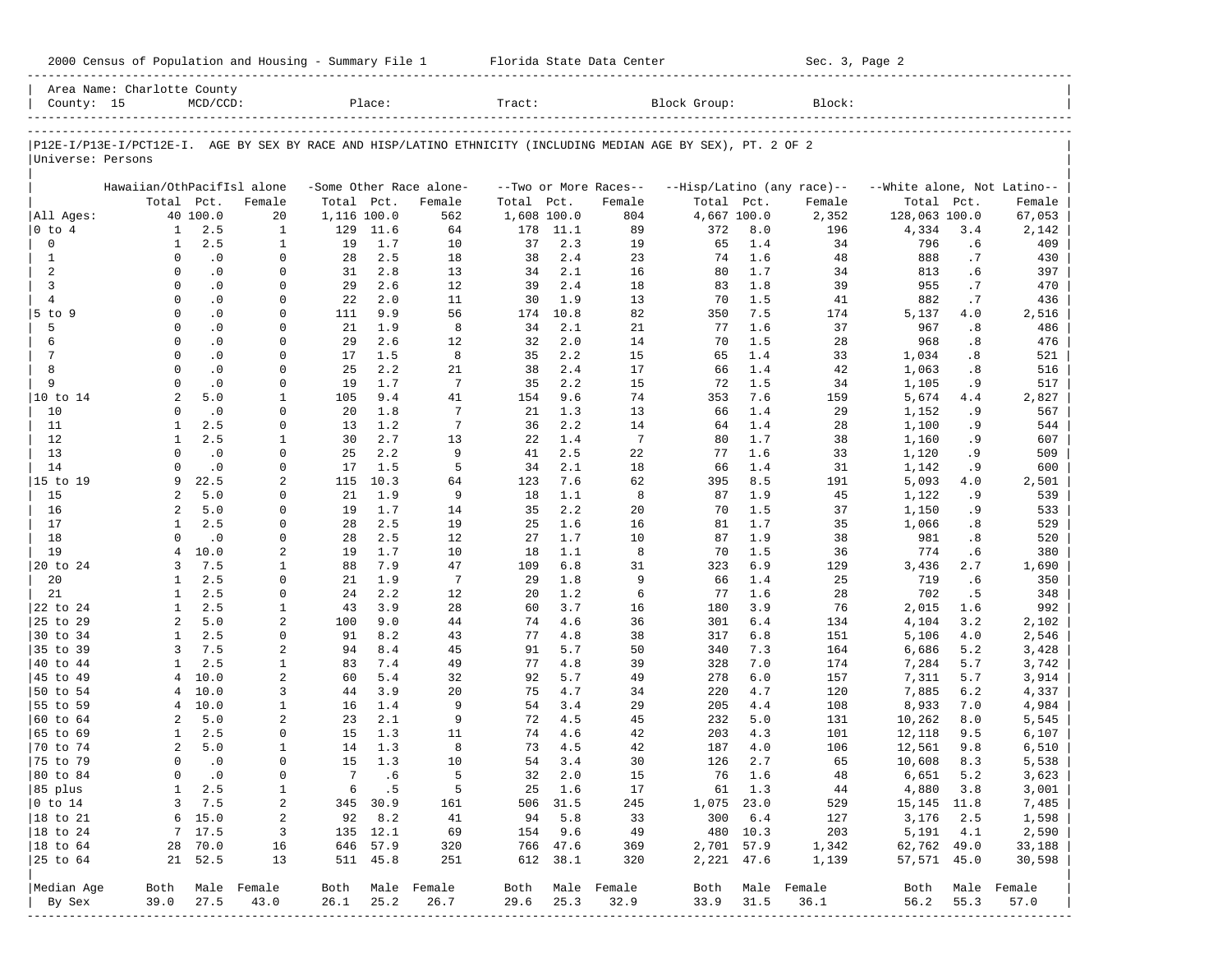| County: 17                     | Area Name: Citrus County | MCD / CCD:   |                  | Place:           |              | Tract:           |                |              | Block Group:                                                                                                                  |                |              | Block:            |            |              |                               |
|--------------------------------|--------------------------|--------------|------------------|------------------|--------------|------------------|----------------|--------------|-------------------------------------------------------------------------------------------------------------------------------|----------------|--------------|-------------------|------------|--------------|-------------------------------|
| Universe: Persons              |                          |              |                  |                  |              |                  |                |              | P12, P12A-D/P13, P13A-D/P14, PCT12A-D. AGE BY SEX BY RACE AND HISP/LATINO ETHNICITY (INCLUDING MEDIAN AGE BY SEX), PT. 1 OF 2 |                |              |                   |            |              |                               |
|                                |                          |              |                  |                  |              |                  |                |              |                                                                                                                               |                |              |                   |            |              |                               |
|                                | Total Pct.               |              | Female           | Total Pct.       |              | Female           | Total Pct.     |              | ----All Races Combined----- --------White alone-------- --------Black alone-------- AmerInd/NatAlaskan alone<br>Female        | Total Pct.     |              | Female            | Total Pct. |              | $---Asian alone---$<br>Female |
| All Ages:                      | 118,085 100.0            |              | 61,394           | 112,236 100.0    |              | 58,319           | 2,791 100.0    |              | 1,429                                                                                                                         |                | 423 100.0    | 193               |            | 901 100.0    | 523                           |
| $ 0 \t{to} 4$                  | 4,469                    | 3.8          | 2,198            | 4,034            | 3.6          | 1,981            | 208            | 7.5          | 101                                                                                                                           | 21             | 5.0          | 8                 | 50         | 5.5          | 27                            |
| $\mathbf 0$                    | 808                      | .7           | 402              | 732              | .7           | 369              | 37             | 1.3          | 12                                                                                                                            | 3              | .7           | $\mathbf{1}$      | 10         | 1.1          | 7                             |
| 1                              | 863                      | .7           | 440              | 771              | .7           | 390              | 49             | 1.8          | 29                                                                                                                            | 6              | 1.4          | 1                 | 6          | .7           | 4                             |
| 2                              | 881                      | .7           | 416              | 795              | .7           | 374              | 38             | 1.4          | 19                                                                                                                            | 6              | 1.4          | 3                 | 7          | .8           | 2                             |
| 3                              | 923                      | .8           | 444              | 839              | .7           | 402              | 38             | 1.4          | 20                                                                                                                            | 1              | $\cdot$ 2    | $\mathbf{1}$      | 12         | 1.3          | 6                             |
| 4                              | 994                      | .8           | 496              | 897              | .8           | 446              | 46             | 1.6          | 21                                                                                                                            | 5              | 1.2          | 2                 | 15         | 1.7          | 8                             |
| $5$ to $9$<br>5                | 5,540<br>972             | 4.7          | 2,666            | 5,055            | 4.5          | 2,421            | 230            | 8.2          | 111<br>17                                                                                                                     | 25<br>4        | 5.9          | 9<br>$\mathbf{1}$ | 52         | 5.8          | 27<br>5                       |
| 6                              | 1,030                    | .8<br>.9     | 470<br>487       | 882<br>952       | .8<br>.8     | 430<br>447       | 38<br>35       | 1.4<br>1.3   | 18                                                                                                                            | 6              | .9<br>1.4    | 3                 | 12<br>6    | 1.3<br>.7    | 2                             |
| 7                              | 1,112                    | .9           | 538              | 1,002            | .9           | 481              | 56             | 2.0          | 27                                                                                                                            | $\overline{4}$ | .9           | $\mathbf 0$       | 14         | 1.6          | 10                            |
| 8                              | 1,225                    | 1.0          | 591              | 1,116            | 1.0          | 539              | 57             | 2.0          | 27                                                                                                                            | 7              | 1.7          | 2                 | 7          | .8           | 2                             |
| 9                              | 1,201                    | 1.0          | 580              | 1,103            | 1.0          | 524              | 44             | 1.6          | 22                                                                                                                            | 4              | .9           | 3                 | 13         | 1.4          | 8                             |
| 10 to 14                       | 6,477                    | 5.5          | 3,103            | 5,946            | 5.3          | 2,823            | 247            | 8.8          | 132                                                                                                                           | 33             | 7.8          | 20                | 56         | 6.2          | 27                            |
| 10                             | 1,302                    | 1.1          | 615              | 1,193            | 1.1          | 563              | 45             | 1.6          | 19                                                                                                                            | 7              | 1.7          | 5                 | 11         | 1.2          | 5                             |
| 11                             | 1,256                    | 1.1          | 621              | 1,158            | 1.0          | 562              | 53             | 1.9          | 31                                                                                                                            | 7              | 1.7          | 6                 | 5          | .6           | 3                             |
| 12                             | 1,256                    | 1.1          | 594              | 1,153            | 1.0          | 550              | 43             | 1.5          | 21                                                                                                                            | 8              | 1.9          | 2                 | 15         | 1.7          | 6                             |
| 13                             | 1,280                    | 1.1          | 624              | 1,183            | 1.1          | 572              | 48             | 1.7          | 25                                                                                                                            | 4              | . 9          | 2                 | 12         | 1.3          | 7                             |
| 14                             | 1,383                    | 1.2          | 649              | 1,259            | 1.1          | 576              | 58             | 2.1          | 36                                                                                                                            | 7              | 1.7          | 5                 | 13         | 1.4          | 6                             |
| 15 to 19                       | 5,690                    | 4.8          | 2,768            | 5,143            | 4.6          | 2,526            | 302            | 10.8         | 131                                                                                                                           | 32             | 7.6          | 8                 | 48         | 5.3          | 22                            |
| 15<br>16                       | 1,267                    | 1.1          | 629              | 1,146            | 1.0          | 568<br>550       | 65             | 2.3<br>1.9   | 35                                                                                                                            | 9<br>7         | 2.1<br>1.7   | 2<br>2            | 12         | 1.3<br>1.2   | 7                             |
| 17                             | 1,265<br>1,312           | 1.1<br>1.1   | 609<br>639       | 1,154<br>1,173   | 1.0<br>1.0   | 583              | 52<br>77       | 2.8          | 24<br>30                                                                                                                      | 8              | 1.9          | $\mathbf{1}$      | 11<br>14   | 1.6          | 6<br>5                        |
| 18                             | 1,016                    | .9           | 494              | 906              | .8           | 452              | 75             | 2.7          | 29                                                                                                                            | 5              | 1.2          | $\mathbf{1}$      | 5          | . 6          | 3                             |
| 19                             | 830                      | .7           | 397              | 764              | .7           | 373              | 33             | 1.2          | 13                                                                                                                            | 3              | .7           | 2                 | 6          | .7           | $\mathbf{1}$                  |
| 20 to 24                       | 3,528                    | 3.0          | 1,745            | 3,219            | 2.9          | 1,581            | 156            | 5.6          | 83                                                                                                                            | 20             | 4.7          | 7                 | 36         | 4.0          | 19                            |
| 20                             | 806                      | .7           | 398              | 736              | .7           | 365              | 36             | 1.3          | 17                                                                                                                            | 5              | 1.2          | $\mathbf{1}$      | 5          | .6           | 2                             |
| 21                             | 693                      | .6           | 368              | 621              | .6           | 326              | 40             | 1.4          | 23                                                                                                                            | 3              | .7           | 1                 | 9          | 1.0          | 4                             |
| 22 to 24                       | 2,029                    | 1.7          | 979              | 1,862            | 1.7          | 890              | 80             | 2.9          | 43                                                                                                                            | 12             | 2.8          | 5                 | 22         | 2.4          | 13                            |
| 25 to 29                       | 4,097                    | 3.5          | 2,118            | 3,786            | 3.4          | 1,946            | 146            | 5.2          | 78                                                                                                                            | 22             | 5.2          | 12                | 58         | 6.4          | 35                            |
| 30 to 34                       | 5,009                    | 4.2          | 2,622            | 4,642            | 4.1          | 2,431            | 174            | 6.2          | 85                                                                                                                            | 28             | 6.6          | 17                | 66         | 7.3          | 41                            |
| 35 to 39                       | 6,408                    | 5.4          | 3,306            | 6,052            | 5.4          | 3,123            | 171            | 6.1          | 84                                                                                                                            | 33             | 7.8          | 21                | 58         | 6.4          | 31                            |
| 40 to 44                       | 7,099                    | 6.0          | 3,672            | 6,660            | 5.9          | 3,423            | 212            | 7.6          | 115                                                                                                                           | 37             | 8.7          | 17                | 63         | 7.0          | 47                            |
| 45 to 49<br>50 to 54           | 6,937<br>7,390           | 5.9<br>6.3   | 3,645<br>4,033   | 6,551<br>7,077   | 5.8<br>6.3   | 3,439<br>3,855   | 161<br>122     | 5.8<br>4.4   | 84<br>69                                                                                                                      | 36<br>38       | 8.5<br>9.0   | 13<br>21          | 85<br>73   | 9.4<br>8.1   | 48<br>46                      |
| 55 to 59                       | 8,185                    | 6.9          | 4,490            | 7,898            | 7.0          | 4,329            | 111            | 4.0          | 60                                                                                                                            | 41             | 9.7          | 19                | 60         | 6.7          | 41                            |
| 60 to 64                       | 9,246                    | 7.8          | 4,859            | 8,966            | 8.0          | 4,712            | 140            | 5.0          | 75                                                                                                                            | 18             | 4.3          | 4                 | 58         | 6.4          | 35                            |
| 65 to 69                       | 10,194                   | 8.6          | 5,187            | 9,887            | 8.8          | 5,024            | 149            | 5.3          | 78                                                                                                                            | 16             | 3.8          | 7                 | 68         | 7.5          | 39                            |
| 70 to 74                       | 10,371                   | 8.8          | 5,279            | 10,170           | 9.1          | 5,187            | 103            | 3.7          | 39                                                                                                                            | 11             | 2.6          | $\overline{4}$    | 41         | 4.6          | 24                            |
| 75 to 79                       | 8,502                    | 7.2          | 4,538            | 8,364            | 7.5          | 4,458            | 75             | 2.7          | 44                                                                                                                            | 6              | 1.4          | 3                 | 16         | 1.8          | 10                            |
| 80 to 84                       | 5,205                    | 4.4          | 2,818            | 5,130            | 4.6          | 2,767            | 41             | 1.5          | 32                                                                                                                            | 3              | $\cdot$ 7    | $\mathbf{1}$      | 6          | .7           | $\mathbf{1}$                  |
| 85 plus                        | 3,738                    | 3.2          | 2,347            | 3,656            | 3.3          | 2,293            | 43             | 1.5          | 28                                                                                                                            | 3              | .7           | 2                 | 7          | .8           | 3                             |
| $0$ to $14$                    | 16,486                   | 14.0         | 7,967            | 15,035           | 13.4         | 7,225            | 685            | 24.5         | 344                                                                                                                           | 79             | 18.7         | 37                | 158        | 17.5         | 81                            |
| 18 to 21                       | 3,345                    | 2.8          | 1,657            | 3,027            | 2.7          | 1,516            | 184            | 6.6          | 82                                                                                                                            | 16             | 3.8          | 5                 | 25         | 2.8          | 10                            |
| 18 to 24                       | 5,374                    | 4.6          | 2,636            | 4,889            | $4.4$        | 2,406            | 264            | 9.5          | 125                                                                                                                           | 28             | 6.6          | 10                | 47         | 5.2          | 23                            |
| $ 18$ to $64$<br>$ 25$ to $64$ | 59,745<br>54,371         | 50.6<br>46.0 | 31,381<br>28,745 | 56,521<br>51,632 | 50.4<br>46.0 | 29,664<br>27,258 | 1,501<br>1,237 | 53.8<br>44.3 | 775<br>650                                                                                                                    | 281<br>253     | 66.4<br>59.8 | 134<br>124        | 568<br>521 | 63.0<br>57.8 | 347<br>324                    |
| Median Age                     | Both                     | Male         | Female           | Both             | Male         | Female           | Both           | Male         | Female                                                                                                                        | Both           | Male         | Female            | Both       | Male         | Female                        |
| By Sex                         | 52.6                     | 51.5         | 53.5             | 53.5             | 52.5         | 54.5             | 33.0           | 31.5         | 34.7                                                                                                                          | 39.8           | 41.2         | 38.9              | 41.7       | 39.0         | 43.1                          |

2000 Census of Population and Housing - Summary File 1 Florida State Data Center Sec. 3, Page 1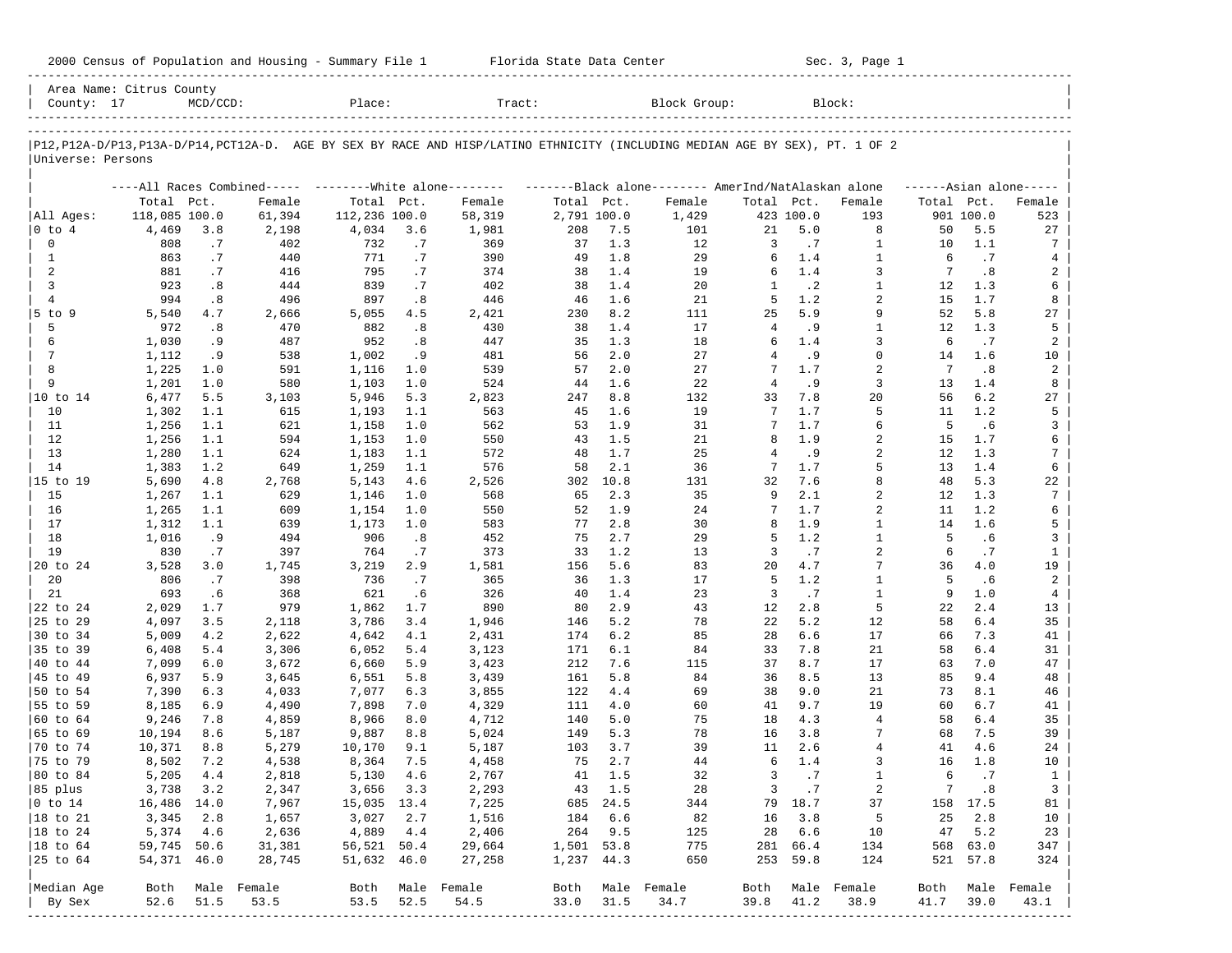|                      | Area Name: Citrus County                                                                                       |               |                          |                   |            |                          |             |            |                          |              |            |                            |                             |            |                          |
|----------------------|----------------------------------------------------------------------------------------------------------------|---------------|--------------------------|-------------------|------------|--------------------------|-------------|------------|--------------------------|--------------|------------|----------------------------|-----------------------------|------------|--------------------------|
| County: 17           |                                                                                                                | $MCD/CCD$ :   |                          |                   | Place:     |                          | Tract:      |            |                          | Block Group: |            | Block:                     |                             |            |                          |
|                      | P12E-I/P13E-I/PCT12E-I. AGE BY SEX BY RACE AND HISP/LATINO ETHNICITY (INCLUDING MEDIAN AGE BY SEX), PT. 2 OF 2 |               |                          |                   |            |                          |             |            |                          |              |            |                            |                             |            |                          |
| Universe: Persons    |                                                                                                                |               |                          |                   |            |                          |             |            |                          |              |            |                            |                             |            |                          |
|                      | Hawaiian/OthPacifIsl alone                                                                                     |               |                          |                   |            | -Some Other Race alone-  |             |            | --Two or More Races--    |              |            | --Hisp/Latino (any race)-- | --White alone, Not Latino-- |            |                          |
|                      | Total Pct.                                                                                                     |               | Female                   | Total Pct.        |            | Female                   | Total Pct.  |            | Female                   | Total Pct.   |            | Female                     | Total                       | Pct.       | Female                   |
| All Ages:            |                                                                                                                | 33 100.0      | 21                       |                   | 439 100.0  | 223                      | 1,262 100.0 |            | 686                      | 3,141 100.0  |            | 1,640                      | 109,828 100.0               |            | 57,055                   |
| $0$ to $4$           | $\mathbf{1}$                                                                                                   | 3.0           | $\mathbf{1}$             | 24                | 5.5        | 12                       | 131         | 10.4       | 68                       | 196          | 6.2        | 108                        | 3,894                       | 3.5        | 1,906                    |
| 0                    | $\Omega$                                                                                                       | $\cdot$ 0     | $\mathbf 0$              | 2                 | .5         | $\Omega$                 | 24          | 1.9        | 13                       | 34           | 1.1        | 18                         | 708                         | .6         | 356                      |
| $\mathbf{1}$         | 1                                                                                                              | 3.0           | $\mathbf{1}$             | $\overline{4}$    | .9         | $\mathbf{1}$             | 26          | 2.1        | 14                       | 37           | 1.2        | 20                         | 743                         | .7         | 374                      |
| 2                    | $\Omega$                                                                                                       | $\cdot$ 0     | $\mathbf 0$              | 9                 | 2.1        | 6                        | 26          | 2.1        | 12                       | 44           | 1.4        | 27                         | 765                         | .7         | 357                      |
| 3                    | $\Omega$                                                                                                       | $\cdot$ 0     | 0                        | 3                 | .7         | $\overline{a}$           | 30          | 2.4        | 13                       | 41           | 1.3        | 25                         | 809                         | .7         | 386                      |
| $\overline{4}$       | $\Omega$                                                                                                       | $\cdot$ 0     | 0                        | 6                 | 1.4        | 3                        | 25          | 2.0        | 16                       | 40           | 1.3        | 18                         | 869                         | .8         | 433                      |
| 5 to 9               | 3                                                                                                              | 9.1           | $\Omega$                 | 40                | 9.1        | 21                       | 135         | 10.7       | 77                       | 238          | 7.6        | 116                        | 4,887                       | 4.4        | 2,338                    |
| 5                    | $\Omega$                                                                                                       | $\cdot$ 0     | 0                        | 10                | 2.3        | 6                        | 26          | 2.1        | 11                       | 40           | 1.3        | 21                         | 853                         | .8         | 414                      |
| 6                    | $\Omega$                                                                                                       | $\cdot$ 0     | 0                        | 5                 | 1.1        | 2                        | 26          | 2.1        | 15                       | 46           | 1.5        | 26                         | 919                         | .8         | 427                      |
| 7                    | $\mathbf{1}$                                                                                                   | 3.0           | 0                        | 7                 | 1.6        | $\overline{4}$           | 28          | 2.2        | 16                       | 49           | 1.6        | 22                         | 964                         | . 9        | 467                      |
| 8                    | 1                                                                                                              | 3.0           | 0                        | 6                 | 1.4        | 3                        | 31          | 2.5        | 18                       | 52           | 1.7        | 23                         | 1,078                       | 1.0        | 520                      |
| 9                    | $\mathbf{1}$                                                                                                   | 3.0           | $\mathbf 0$              | 12                | 2.7        | 6                        | 24          | 1.9        | 17                       | 51           | 1.6        | 24                         | 1,073                       | 1.0        | 510                      |
| 10 to 14             | 2                                                                                                              | 6.1           | 1                        | 55                | 12.5       | 29                       | 138         | 10.9       | 71                       | 291          | 9.3        | 165                        | 5,744                       | 5.2        | 2,705                    |
| 10                   | $\Omega$                                                                                                       | $\cdot$ 0     | 0                        | $12 \overline{ }$ | 2.7        | 8                        | 34          | 2.7        | 15                       | 67           | 2.1        | 41                         | 1,146                       | 1.0        | 533                      |
| 11                   | 1                                                                                                              | 3.0           | $\Omega$                 | 10                | 2.3        | 6                        | 22          | 1.7        | 13                       | 61           | 1.9        | 38                         | 1,114                       | 1.0        | 534                      |
| 12                   | $\Omega$                                                                                                       | $\cdot$ 0     | 0                        | 10                | 2.3        | 5                        | 27          | 2.1        | 10                       | 57           | 1.8        | 27                         | 1,114                       | 1.0        | 527                      |
| 13                   | 1                                                                                                              | 3.0           | 1                        | $7\phantom{.0}$   | 1.6        | 3                        | 25          | 2.0        | 14                       | 45           | 1.4        | 27                         | 1,148                       | 1.0        | 551                      |
| 14                   | $\Omega$                                                                                                       | $\cdot$ 0     | $\mathbf 0$              | 16                | 3.6        | 7                        | 30          | 2.4        | 19                       | 61           | 1.9        | 32                         | 1,222                       | 1.1        | 560                      |
| 15 to 19             | $\Omega$                                                                                                       | $\cdot$ 0     | $\Omega$                 | 44                | 10.0       | 19                       | 121         | 9.6        | 62                       | 252          | 8.0        | 111                        | 4,974                       | 4.5        | 2,446                    |
| 15                   | $\Omega$                                                                                                       | $\cdot$ 0     | 0                        | 11                | 2.5        | $\overline{4}$           | 24          | 1.9        | 13                       | 47           | 1.5        | 19                         | 1,116                       | 1.0        | 554                      |
| 16                   | $\Omega$                                                                                                       | $\cdot$ 0     | $\Omega$                 | 10                | 2.3        | 6                        | 31          | 2.5        | 21                       | 63           | 2.0        | 38                         | 1,111                       | 1.0        | 524                      |
| 17                   | $\Omega$                                                                                                       | $\cdot$ 0     | 0                        | 8                 | 1.8        | 3                        | 32          | 2.5        | 17                       | 65           | 2.1        | 27                         | 1,130                       | 1.0        | 564                      |
| 18                   | $\Omega$                                                                                                       | $\cdot$ 0     | $\Omega$                 | 8                 | 1.8        | 3                        | 17          | 1.3        | 6                        | 34           | 1.1        | 14                         | 883                         | .8         | 441                      |
| 19                   | $\Omega$                                                                                                       | $\cdot$ 0     | 0                        | 7                 | 1.6        | 3                        | 17          | 1.3        | 5                        | 43           | 1.4        | 13                         | 734                         | .7         | 363                      |
| 20 to 24             | $\overline{a}$                                                                                                 | 6.1           | 0                        | 27                | 6.2        | 12                       | 68          | 5.4        | 43                       | 162          | 5.2        | 70                         | 3,100                       | 2.8        | 1,533                    |
| 20                   | $\Omega$                                                                                                       | $\cdot$ 0     | 0                        | 5                 | 1.1        | $\mathbf{1}$             | 19          | 1.5        | 12                       | 39           | 1.2        | 18                         | 707                         | .6         | 351                      |
| 21                   | 1                                                                                                              | 3.0           | 0                        | $\overline{4}$    | .9         | 3                        | 15          | 1.2        | 11                       | 23           | .7         | 13                         | 605                         | . 6        | 318                      |
| 22 to 24             | $\mathbf{1}$                                                                                                   | 3.0           | 0                        | 18                | 4.1        | 8                        | 34          | 2.7        | 20                       | 100          | 3.2        | 39                         | 1,788                       | 1.6        | 864                      |
| 25 to 29             | 4                                                                                                              | 12.1<br>3.0   | 4                        | 29                | 6.6        | 15                       | 52          | 4.1<br>4.6 | 28                       | 151          | 4.8        | 71                         | 3,675                       | 3.3        | 1,895                    |
| 30 to 34<br>35 to 39 | 1<br>2                                                                                                         | 6.1           | 1<br>$\mathbf{1}$        | 40<br>30          | 9.1<br>6.8 | 17                       | 58          | 4.9        | 30<br>32                 | 194          | 6.2<br>6.3 | 93<br>101                  | 4,513                       | 4.1<br>5.4 | 2,369                    |
| 40 to 44             | 2                                                                                                              | 6.1           | $\mathbf{1}$             | 33                | 7.5        | 14<br>21                 | 62<br>92    | 7.3        | 48                       | 199<br>195   | 6.2        | 107                        | 5,901<br>6,525              | 5.9        | 3,046<br>3,353           |
| 45 to 49             | 3                                                                                                              | 9.1           | 3                        | 34                | 7.7        | 20                       | 67          | 5.3        | 38                       | 179          | 5.7        | 108                        | 6,413                       | 5.8        | 3,354                    |
| 50 to 54             | $\overline{a}$                                                                                                 | 6.1           | 2                        | 17                | 3.9        | 6                        | 61          | 4.8        | 34                       | 174          | 5.5        | 88                         | 6,933                       | 6.3        | 3,782                    |
| 55 to 59             | $\overline{4}$                                                                                                 | 12.1          | 3                        | 10                | 2.3        | 5                        | 61          | 4.8        | 33                       | 141          | 4.5        | 71                         | 7,777                       | 7.1        | 4,269                    |
| 60 to 64             | 2                                                                                                              | 6.1           | 2                        | 11                | 2.5        | $\overline{4}$           | 51          | 4.0        | 27                       | 165          | 5.3        | 94                         | 8,817                       | 8.0        | 4,623                    |
| 65 to 69             | 2                                                                                                              | 6.1           | 1                        | 19                | 4.3        | 10                       | 53          | 4.2        | 28                       | 197          | 6.3        | 113                        | 9,721                       | 8.9        | 4,930                    |
| 70 to 74             | $\Omega$                                                                                                       | $\cdot$ 0     | 0                        | 5                 | 1.1        | 3                        | 41          | 3.2        | 22                       | 157          | 5.0        | 79                         | 10,022                      | 9.1        | 5,112                    |
| 75 to 79             | 2                                                                                                              | 6.1           | 1                        | 11                | 2.5        | 8                        | 28          | 2.2        | 14                       | 117          | 3.7        | 62                         | 8,262                       | 7.5        | 4,406                    |
| 80 to 84             | $\Omega$                                                                                                       | $\cdot$ 0     | $\mathbf 0$              | 3                 | .7         | $\overline{a}$           | 22          | 1.7        | 15                       | 71           | 2.3        | 45                         | 5,069                       | 4.6        | 2,728                    |
| 85 plus              |                                                                                                                | $1 \quad 3.0$ | 0                        |                   | 7 1.6      | 5                        |             | 21 1.7     | 16                       |              | 62 2.0     | 38                         | 3,601 3.3                   |            | 2,260                    |
| $ 0 \t{to} 14$       |                                                                                                                | 6 18.2        | 2                        |                   | 119 27.1   | 62                       |             | 404 32.0   | 216                      |              | 725 23.1   | 389                        | 14,525 13.2                 |            | 6,949                    |
| $ 18 \text{ to } 21$ | $\mathbf{1}$                                                                                                   | 3.0           | 0                        |                   | 24 5.5     | 10                       | 68          | 5.4        | 34                       | 139          | 4.4        | 58                         | 2,929                       | 2.7        | 1,473                    |
| $ 18 \text{ to } 24$ | $\overline{a}$                                                                                                 | 6.1           | 0                        |                   | 42 9.6     | 18                       |             | 102 8.1    | 54                       | 239          | 7.6        | 97                         | 4,717 4.3                   |            | 2,337                    |
| $ 18 \text{ to } 64$ |                                                                                                                | 22 66.7       | 17                       |                   | 246 56.0   | 120                      |             | 606 48.0   | 324                      |              | 1,637 52.1 | 830                        | 55,271 50.3                 |            | 29,028                   |
| 25 to 64             |                                                                                                                | 20 60.6       | 17                       |                   | 204 46.5   | 102                      |             | 504 39.9   | 270                      |              | 1,398 44.5 | 733                        | 50,554 46.0                 |            | 26,691                   |
|                      |                                                                                                                |               |                          |                   |            |                          |             |            |                          |              |            |                            |                             |            |                          |
| Median Age<br>By Sex | 40.8                                                                                                           | 31.0          | Both Male Female<br>45.8 | 30.1              | 27.8       | Both Male Female<br>30.7 | 29.0        | 27.7       | Both Male Female<br>29.3 | Both<br>36.9 | 35.0       | Male Female<br>39.0        | 53.7                        | 52.7       | Both Male Female<br>54.7 |
|                      |                                                                                                                |               | --------------           |                   |            |                          |             |            |                          |              |            |                            |                             |            |                          |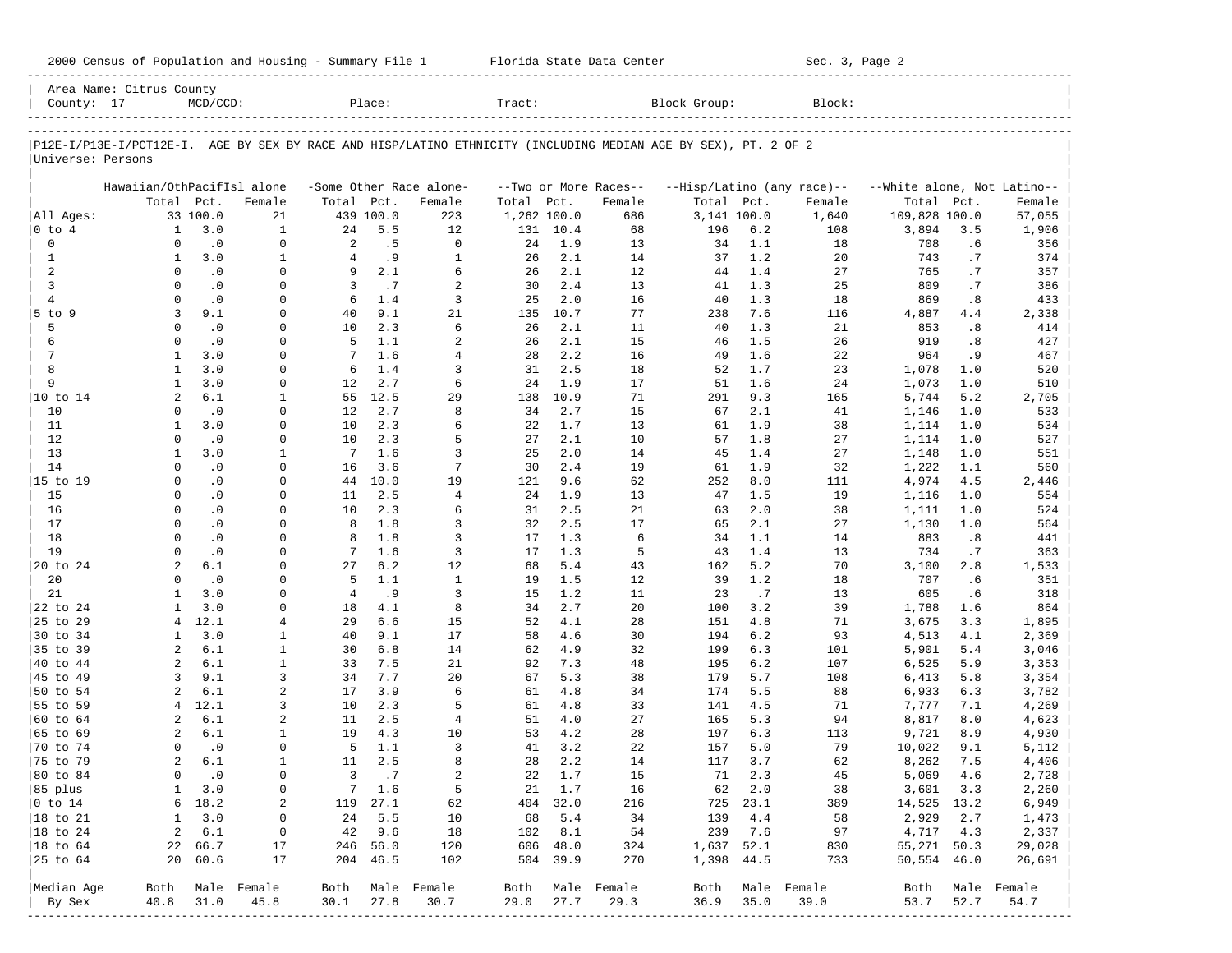| 2000 Census of Population and Housing - Summary File 1 |  | Florida State Data Center | Sec. 3, Page 1 |
|--------------------------------------------------------|--|---------------------------|----------------|
|--------------------------------------------------------|--|---------------------------|----------------|

| County: 19        | Area Name: Clay County | $MCD/CCD$ : |                  | Place:                      |      | Tract:                                                                                                                        |                           |         | Block Group: |            |           | Block:           |                           |            |                     |
|-------------------|------------------------|-------------|------------------|-----------------------------|------|-------------------------------------------------------------------------------------------------------------------------------|---------------------------|---------|--------------|------------|-----------|------------------|---------------------------|------------|---------------------|
|                   |                        |             |                  |                             |      |                                                                                                                               |                           |         |              |            |           |                  |                           |            |                     |
| Universe: Persons |                        |             |                  |                             |      | P12, P12A-D/P13, P13A-D/P14, PCT12A-D. AGE BY SEX BY RACE AND HISP/LATINO ETHNICITY (INCLUDING MEDIAN AGE BY SEX), PT. 1 OF 2 |                           |         |              |            |           |                  |                           |            |                     |
|                   |                        |             |                  |                             |      |                                                                                                                               |                           |         |              |            |           |                  |                           |            |                     |
|                   | Total Pct.             |             |                  |                             |      | ----All Races Combined----- --------White alone-------- --------Black alone-------- AmerInd/NatAlaskan alone                  |                           |         | Female       | Total Pct. |           |                  |                           |            | $---Asian alone---$ |
| All Ages:         | 140,814 100.0          |             | Female<br>71,479 | Total Pct.<br>123,128 100.0 |      | Female<br>62,309                                                                                                              | Total Pct.<br>9,439 100.0 |         | 4,852        |            | 658 100.0 | Female<br>318    | Total Pct.<br>2,797 100.0 |            | Female<br>1,623     |
| 0 to 4            | 9,229                  | 6.6         | 4,549            | 7,689                       | 6.2  | 3,791                                                                                                                         | 770                       | 8.2     | 379          | 29         | 4.4       | 13               | 162                       | 5.8        | 83                  |
| 0                 | 1,776                  | 1.3         | 916              | 1,490                       | 1.2  | 768                                                                                                                           | 147                       | 1.6     | 80           | 6          | . 9       | 5                | 20                        | .7         | 11                  |
| $\mathbf{1}$      | 1,787                  | 1.3         | 854              | 1,486                       | 1.2  | 719                                                                                                                           | 150                       | 1.6     | 66           | 7          | 1.1       | 2                | 35                        | 1.3        | 15                  |
| 2                 | 1,873                  | 1.3         | 940              | 1,554                       | 1.3  | 783                                                                                                                           | 154                       | 1.6     | 74           | 10         | 1.5       | 5                | 32                        | 1.1        | 15                  |
| 3                 | 1,878                  | 1.3         | 914              | 1,550                       | 1.3  | 752                                                                                                                           | 173                       | 1.8     | 80           | 2          | .3        | $\Omega$         | 41                        | 1.5        | 24                  |
| $\overline{4}$    | 1,915                  | 1.4         | 925              | 1,609                       | 1.3  | 769                                                                                                                           | 146                       | 1.5     | 79           | 4          | .6        | $\mathbf{1}$     | 34                        | 1.2        | 18                  |
| $5$ to $9$        | 10,993                 | 7.8         | 5,358            | 9,250                       | 7.5  | 4,507                                                                                                                         | 949                       | 10.1    | 462          | 49         | 7.4       | 19               | 154                       | 5.5        | 84                  |
| 5                 |                        | 1.4         | 981              |                             | 1.4  | 839                                                                                                                           | 167                       | 1.8     | 72           | 6          | . 9       | 3                | 31                        | 1.1        | 19                  |
| 6                 | 2,030                  |             |                  | 1,721                       |      |                                                                                                                               |                           | 2.0     |              | 9          | 1.4       | 5                |                           |            |                     |
| 7                 | 2,074                  | 1.5         | 1,033            | 1,748                       | 1.4  | 871<br>912                                                                                                                    | 192                       | 2.0     | 94           | 6          | . 9       | $\overline{2}$   | 23<br>36                  | .8         | 14                  |
|                   | 2,171                  | 1.5         | 1,092            | 1,818                       | 1.5  |                                                                                                                               | 187                       |         | 99           |            |           |                  |                           | 1.3        | 17                  |
| 8<br>9            | 2,300                  | 1.6         | 1,097            | 1,960                       | 1.6  | 938                                                                                                                           | 171                       | 1.8     | 78           | 16         | 2.4       | $\overline{4}$   | 34                        | 1.2        | 19                  |
|                   | 2,418                  | 1.7         | 1,155            | 2,003                       | 1.6  | 947                                                                                                                           | 232                       | 2.5     | 119          | 12         | 1.8       | 5                | 30                        | 1.1        | 15                  |
| 10 to 14          | 12,079                 | 8.6         | 5,833            | 10,217                      | 8.3  | 4,936                                                                                                                         | 1,053                     | 11.2    | 496          | 57         | 8.7       | 25               | 204                       | 7.3        | 95                  |
| 10                | 2,366                  | 1.7         | 1,136            | 1,998                       | 1.6  | 949                                                                                                                           | 223                       | 2.4     | 115          | 12         | 1.8       | 5                | 30                        | 1.1        | 9                   |
| 11                | 2,371                  | 1.7         | 1,148            | 2,007                       | 1.6  | 975                                                                                                                           | 198                       | 2.1     | 92           | 7          | 1.1       | 2                | 37                        | 1.3        | 19                  |
| 12                | 2,371                  | 1.7         | 1,120            | 2,020                       | 1.6  | 948                                                                                                                           | 187                       | 2.0     | 82           | 7          | 1.1       | 3                | 41                        | 1.5        | 24                  |
| 13                | 2,468                  | 1.8         | 1,184            | 2,084                       | 1.7  | 1,008                                                                                                                         | 223                       | 2.4     | 104          | 17         | 2.6       | 6                | 41                        | 1.5        | 20                  |
| 14                | 2,503                  | 1.8         | 1,245            | 2,108                       | 1.7  | 1,056                                                                                                                         | 222                       | 2.4     | 103          | 14         | 2.1       | 9                | 55                        | 2.0        | 23                  |
| 15 to 19          | 10,877                 | 7.7         | 5,328            | 9,172                       | 7.4  | 4,475                                                                                                                         | 889                       | 9.4     | 473          | 55         | 8.4       | 31               | 215                       | 7.7        | 88                  |
| 15                | 2,446                  | 1.7         | 1,233            | 2,057                       | 1.7  | 1,033                                                                                                                         | 197                       | 2.1     | 105          | 11         | 1.7       | 7                | 52                        | 1.9        | 23                  |
| 16                | 2,313                  | 1.6         | 1,160            | 1,973                       | 1.6  | 984                                                                                                                           | 189                       | 2.0     | 103          | 7          | 1.1       | 5                | 45                        | 1.6        | 13                  |
| 17                | 2,325                  | 1.7         | 1,129            | 1,968                       | 1.6  | 939                                                                                                                           | 189                       | 2.0     | 106          | 12         | 1.8       | 5                | 47                        | 1.7        | 26                  |
| 18                | 2,055                  | 1.5         | 978              | 1,728                       | 1.4  | 834                                                                                                                           | 169                       | 1.8     | 84           | 8          | 1.2       | 4                | 41                        | 1.5        | 14                  |
| 19                | 1,738                  | 1.2         | 828              | 1,446                       | 1.2  | 685                                                                                                                           | 145                       | 1.5     | 75           | 17         | 2.6       | 10               | 30                        | 1.1        | 12                  |
| 20 to 24          | 7,341                  | 5.2         | 3,621            | 6,228                       | 5.1  | 3,095                                                                                                                         | 533                       | 5.6     | 260          | 40         | 6.1       | 14               | 185                       | 6.6        | 96                  |
| 20                | 1,567                  | 1.1         | 750              | 1,312                       | 1.1  | 643                                                                                                                           | 118                       | 1.3     | 49           | 10         | 1.5       | 6                | 45                        | 1.6        | 20                  |
| 21                | 1,408                  | 1.0         | 708              | 1,207                       | 1.0  | 606                                                                                                                           | 96                        | 1.0     | 46           | 9          | 1.4       | 5                | 36                        | 1.3        | 19                  |
| 22 to 24          | 4,366                  | 3.1         | 2,163            | 3,709                       | 3.0  | 1,846                                                                                                                         | 319                       | 3.4     | 165          | 21         | 3.2       | 3                | 104                       | 3.7        | 57                  |
| 25 to 29          | 8,164                  | 5.8         | 4,159            | 6,891                       | 5.6  | 3,501                                                                                                                         | 684                       | 7.2     | 358          | 40         | 6.1       | 23               | 194                       | 6.9        | 110                 |
| 30 to 34          | 9,734                  | 6.9         | 4,987            | 8,407                       | 6.8  | 4,281                                                                                                                         | 749                       | 7.9     | 395          | 42         | 6.4       | 22               | 207                       | 7.4        | 125                 |
| 35 to 39          | 12,642                 | 9.0         | 6,483            | 11,054                      | 9.0  | 5,629                                                                                                                         | 902                       | 9.6     | 483          | 68         | 10.3      | 34               | 220                       | 7.9        | 140                 |
| 40 to 44          | 12,186                 | 8.7         | 6,239            | 10,673                      | 8.7  | 5,418                                                                                                                         | 849                       | 9.0     | 441          | 70         | 10.6      | 35               | 248                       | 8.9        | 170                 |
| 45 to 49          | 10,812                 | 7.7         | 5,553            | 9,546                       | 7.8  | 4,889                                                                                                                         | 685                       | 7.3     | 334          | 65         | 9.9       | 32               | 292                       | 10.4       | 188                 |
| 50 to 54          | 9,842                  | 7.0         | 4,986            | 8,920                       | 7.2  | 4,467                                                                                                                         | 448                       | 4.7     | 242          | 46         | 7.0       | 18               | 256                       | 9.2        | 165                 |
| 55 to 59          | 7,444                  | 5.3         | 3,751            | 6,877                       | 5.6  | 3,451                                                                                                                         | 248                       | 2.6     | 125          | 38         | 5.8       | 18               | 165                       | 5.9        | 99                  |
| 60 to 64          | 5,699                  | 4.0         | 2,874            | 5,266                       | 4.3  | 2,630                                                                                                                         | 209                       | 2.2     | 110          | 18         | 2.7       | 10               | 132                       | 4.7        | 75                  |
| 65 to 69          | 4,324                  | 3.1         | 2,220            | 4,021                       | 3.3  | 2,038                                                                                                                         | 139                       | 1.5     | 79           | 16         | 2.4       | 9                | 82                        | 2.9        | 53                  |
| 70 to 74          | 3,554                  | 2.5         | 1,926            | 3,338                       | 2.7  | 1,800                                                                                                                         | 121                       | 1.3     | 71           | 16         | 2.4       | 9                | 35                        | 1.3        | 24                  |
| 75 to 79          | 2,775                  | 2.0         | 1,588            | 2,635                       | 2.1  | 1,502                                                                                                                         | 89                        | .9      | 54           | 5          | .8        | 3                | 19                        | .7         | 11                  |
| 80 to 84          | 1,737                  | 1.2         | 1,041            | 1,648                       | 1.3  | 980                                                                                                                           | 55                        | .6      | 38           | 2          | .3        | 2                | 17                        | .6         | 12                  |
| 85 plus           | 1,382 1.0              |             | 983              | 1,296 1.1                   |      | 919                                                                                                                           |                           | 67.7    | 52           |            | 2 .3      | 1                | 10                        | $\cdot$ 4  | 5                   |
| $ 0 \t\t \tto 14$ | 32,301 22.9            |             | 15,740           | 27,156 22.1                 |      | 13,234                                                                                                                        | 2,772 29.4                |         | 1,337        |            | 135 20.5  | 57               |                           | 520 18.6   | 262                 |
| 18 to 21          | 6,768                  | 4.8         | 3,264            | 5,693                       | 4.6  | 2,768                                                                                                                         | 528                       | 5.6     | 254          | 44         | 6.7       | 25               | 152                       | 5.4        | 65                  |
| 18 to 24          | 11,134                 | 7.9         | 5,427            | 9,402                       | 7.6  | 4,614                                                                                                                         |                           | 847 9.0 | 419          |            | 65 9.9    | 28               | 256                       | 9.2        | 122                 |
| $ 18$ to $64$     | 87,657 62.3            |             | 44,459           | 77,036 62.6                 |      | 38,880                                                                                                                        | 5,621 59.6                |         | 2,907        |            | 452 68.7  | 220              |                           | 1,970 70.4 | 1,194               |
| 25 to 64          | 76,523 54.3            |             | 39,032           | 67,634 54.9                 |      | 34,266                                                                                                                        | 4,774 50.6                |         | 2,488        |            | 387 58.8  | 192              |                           | 1,714 61.3 | 1,072               |
|                   |                        |             |                  |                             |      |                                                                                                                               |                           |         |              |            |           |                  |                           |            |                     |
| Median Age        |                        |             | Both Male Female |                             |      | Both Male Female                                                                                                              | Both                      |         | Male Female  |            |           | Both Male Female |                           |            | Both Male Female    |
| By Sex            | 35.9                   | 35.1        | 36.5             | 36.8                        | 36.2 | 37.4                                                                                                                          | 28.9                      | 27.7    | 30.0         | 36.5       | 36.1      | 37.0             | 36.8                      | 31.8       | 39.7                |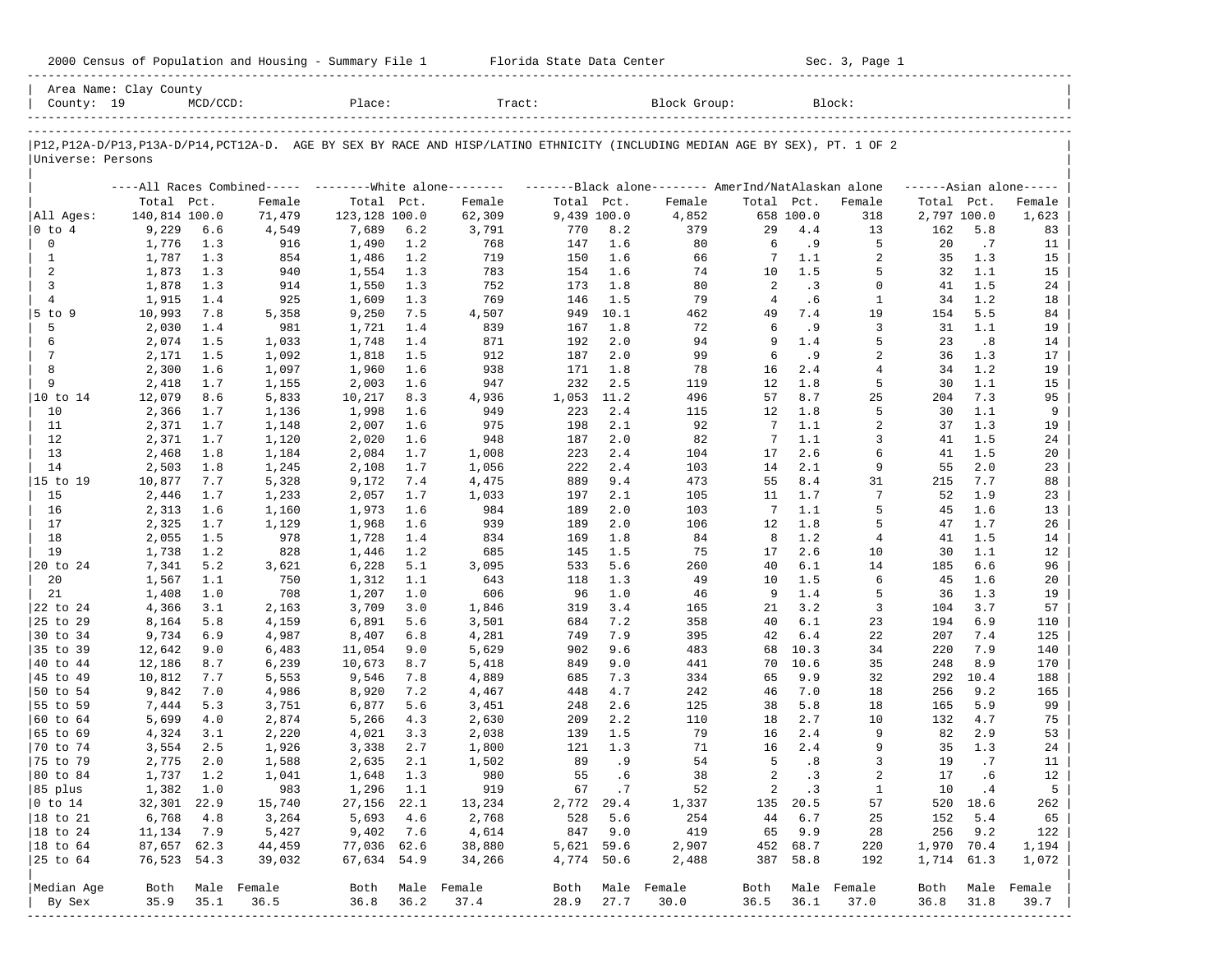| County: 19             | Area Name: Clay County                                                                                         | $MCD/CCD$ :      |                               |             | Place:     |                                   | Tract:      |            |                                 | Block Group: |            | Block:                               |                                      |            |                          |
|------------------------|----------------------------------------------------------------------------------------------------------------|------------------|-------------------------------|-------------|------------|-----------------------------------|-------------|------------|---------------------------------|--------------|------------|--------------------------------------|--------------------------------------|------------|--------------------------|
|                        |                                                                                                                |                  |                               |             |            |                                   |             |            |                                 |              |            |                                      |                                      |            |                          |
|                        | P12E-I/P13E-I/PCT12E-I. AGE BY SEX BY RACE AND HISP/LATINO ETHNICITY (INCLUDING MEDIAN AGE BY SEX), PT. 2 OF 2 |                  |                               |             |            |                                   |             |            |                                 |              |            |                                      |                                      |            |                          |
| Universe: Persons      |                                                                                                                |                  |                               |             |            |                                   |             |            |                                 |              |            |                                      |                                      |            |                          |
|                        |                                                                                                                |                  |                               |             |            |                                   |             |            |                                 |              |            |                                      |                                      |            |                          |
|                        | Hawaiian/OthPacifIsl alone<br>Total Pct.                                                                       |                  | Female                        | Total Pct.  |            | -Some Other Race alone-<br>Female | Total       | Pct.       | --Two or More Races--<br>Female | Total Pct.   |            | --Hisp/Latino (any race)--<br>Female | --White alone, Not Latino--<br>Total | Pct.       | Female                   |
| All Ages:              |                                                                                                                | 118 100.0        | 64                            | 1,843 100.0 |            | 915                               | 2,831 100.0 |            | 1,398                           | 6,059 100.0  |            | 3,072                                | 119,587 100.0                        |            | 60,493                   |
| $0$ to $4$             |                                                                                                                | 14 11.9          | 6                             | 169         | 9.2        | 95                                | 396         | 14.0       | 182                             | 555          | 9.2        | 273                                  | 7,408                                | 6.2        | 3,655                    |
| 0                      | 6                                                                                                              | 5.1              | 3                             | 35          | 1.9        | 19                                | 72          | 2.5        | 30                              | 114          | 1.9        | 55                                   | 1,430                                | 1.2        | 738                      |
| $\mathbf{1}$           | $\mathbf{1}$                                                                                                   | .8               | $\mathbf{1}$                  | 29          | 1.6        | 17                                | 79          | 2.8        | 34                              | 93           | 1.5        | 39                                   | 1,448                                | 1.2        | 704                      |
| 2                      | 1                                                                                                              | .8               | $\mathbf{1}$                  | 34          | 1.8        | 21                                | 88          | 3.1        | 41                              | 127          | 2.1        | 66                                   | 1,485                                | 1.2        | 750                      |
| 3                      | 3                                                                                                              | 2.5              | $\mathbf{1}$                  | 37          | 2.0        | 22                                | 72          | 2.5        | 35                              | 109          | 1.8        | 62                                   | 1,490                                | 1.2        | 720                      |
| $\overline{4}$         | $\overline{3}$                                                                                                 | 2.5              | 0                             | 34          | 1.8        | 16                                | 85          | 3.0        | 42                              | 112          | 1.8        | 51                                   | 1,555                                | 1.3        | 743                      |
| 5 to 9                 | 8                                                                                                              | 6.8              | 4                             | 194         | 10.5       | 92                                | 389         | 13.7       | 190                             | 616          | 10.2       | 319                                  | 8,918                                | 7.5        | 4,333                    |
| 5                      | $\mathbf{1}$                                                                                                   | .8               | 0                             | 32          | 1.7        | 16                                | 72          | 2.5        | 32                              | 115          | 1.9        | 60                                   | 1,663                                | 1.4        | 805                      |
| 6                      | $\Omega$                                                                                                       | $\cdot$ 0        | 0                             | 38          | 2.1        | 17                                | 64          | 2.3        | 32                              | 124          | 2.0        | 70                                   | 1,678                                | 1.4        | 827                      |
| 7<br>8                 | $\overline{a}$<br>$\overline{4}$                                                                               | 1.7<br>3.4       | $\mathbf 0$<br>3              | 36<br>43    | 2.0<br>2.3 | 18<br>14                          | 86<br>72    | 3.0<br>2.5 | 44<br>41                        | 125<br>127   | 2.1<br>2.1 | 71<br>58                             | 1,748                                | 1.5<br>1.6 | 874<br>905               |
| 9                      | $\mathbf{1}$                                                                                                   | .8               | $\mathbf{1}$                  | 45          | 2.4        | 27                                | 95          | 3.4        | 41                              | 125          | 2.1        | 60                                   | 1,888<br>1,941                       | 1.6        | 922                      |
| 10 to 14               | 6                                                                                                              | 5.1              | 3                             | 202         | 11.0       | 106                               | 340         | 12.0       | 172                             | 635          | 10.5       | 305                                  | 9,848                                | 8.2        | 4,765                    |
| 10                     | $\mathbf{1}$                                                                                                   | .8               | 1                             | 39          | 2.1        | 22                                | 63          | 2.2        | 35                              | 114          | 1.9        | 61                                   | 1,934                                | 1.6        | 918                      |
| 11                     | $\Omega$                                                                                                       | $\cdot$ 0        | $\Omega$                      | 46          | 2.5        | 23                                | 76          | 2.7        | 37                              | 122          | 2.0        | 60                                   | 1,935                                | 1.6        | 940                      |
| 12                     | $\overline{a}$                                                                                                 | 1.7              | $\mathbf{1}$                  | 39          | 2.1        | 19                                | 75          | 2.6        | 43                              | 127          | 2.1        | 56                                   | 1,951                                | 1.6        | 920                      |
| 13                     | $\Omega$                                                                                                       | $\cdot$ 0        | $\Omega$                      | 40          | 2.2        | 20                                | 63          | 2.2        | 26                              | 137          | 2.3        | 58                                   | 1,998                                | 1.7        | 972                      |
| 14                     | $\overline{3}$                                                                                                 | 2.5              | $\mathbf{1}$                  | 38          | 2.1        | 22                                | 63          | 2.2        | 31                              | 135          | 2.2        | 70                                   | 2,030                                | 1.7        | 1,015                    |
| 15 to 19               | 10                                                                                                             | 8.5              | $\overline{4}$                | 215         | 11.7       | 100                               | 321         | 11.3       | 157                             | 640          | 10.6       | 294                                  | 8,805                                | 7.4        | 4,310                    |
| 15                     | $\overline{3}$                                                                                                 | 2.5              | $\mathbf{1}$                  | 50          | 2.7        | 25                                | 76          | 2.7        | 39                              | 142          | 2.3        | 64                                   | 1,982                                | 1.7        | 1,000                    |
| 16                     | 3                                                                                                              | 2.5              | $\mathbf{1}$                  | 35          | 1.9        | 19                                | 61          | 2.2        | 35                              | 131          | 2.2        | 61                                   | 1,883                                | 1.6        | 941                      |
| 17                     | $\mathbf{1}$                                                                                                   | .8               | $\mathbf 0$                   | 40          | 2.2        | 22                                | 68          | 2.4        | 31                              | 115          | 1.9        | 59                                   | 1,907                                | 1.6        | 912                      |
| 18<br>19               | 3<br>$\Omega$                                                                                                  | 2.5<br>$\cdot$ 0 | $\overline{a}$<br>$\mathbf 0$ | 44<br>46    | 2.4<br>2.5 | 16<br>18                          | 62<br>54    | 2.2<br>1.9 | 24<br>28                        | 132<br>120   | 2.2<br>2.0 | 55<br>55                             | 1,652<br>1,381                       | 1.4<br>1.2 | 800<br>657               |
| 20 to 24               | 10                                                                                                             | 8.5              | 5                             | 164         | 8.9        | 73                                | 181         | 6.4        | 78                              | 437          | 7.2        | 181                                  | 6,011                                | 5.0        | 3,011                    |
| 20                     | $\overline{3}$                                                                                                 | 2.5              | $\mathbf{1}$                  | 30          | 1.6        | 15                                | 49          | 1.7        | 16                              | 100          | 1.7        | 47                                   | 1,258                                | 1.1        | 618                      |
| 21                     | 1                                                                                                              | .8               | $\mathbf{1}$                  | 32          | 1.7        | 16                                | 27          | 1.0        | 15                              | 89           | 1.5        | 39                                   | 1,156                                | 1.0        | 586                      |
| 22 to 24               | 6                                                                                                              | 5.1              | 3                             | 102         | 5.5        | 42                                | 105         | 3.7        | 47                              | 248          | 4.1        | 95                                   | 3,597                                | 3.0        | 1,807                    |
| 25 to 29               | 7                                                                                                              | 5.9              | 3                             | 189         | 10.3       | 86                                | 159         | 5.6        | 78                              | 476          | 7.9        | 234                                  | 6,659                                | 5.6        | 3,386                    |
| 30 to 34               | 10                                                                                                             | 8.5              | 8                             | 149         | 8.1        | 67                                | 170         | 6.0        | 89                              | 496          | 8.2        | 251                                  | 8,117                                | 6.8        | 4,126                    |
| 35 to 39               | 18                                                                                                             | 15.3             | 9                             | 185         | 10.0       | 94                                | 195         | 6.9        | 94                              | 548          | 9.0        | 293                                  | 10,750                               | 9.0        | 5,458                    |
| 40 to 44               | 10                                                                                                             | 8.5              | 6                             | 139         | 7.5        | 66                                | 197         | 7.0        | 103                             | 477          | 7.9        | 240                                  | 10,378                               | 8.7        | 5,264                    |
| 45 to 49               | 7                                                                                                              | 5.9              | 4                             | 86          | 4.7        | 44                                | 131         | 4.6        | 62                              | 346          | 5.7        | 182                                  | 9,311                                | 7.8        | 4,769                    |
| 50 to 54               | $\overline{4}$                                                                                                 | 3.4              | 2                             | 57          | 3.1        | 32                                | 111         | 3.9        | 60                              | 237          | 3.9        | 135                                  | 8,754                                | 7.3        | 4,373                    |
| 55 to 59<br>60 to 64   | 6<br>$\overline{3}$                                                                                            | 5.1<br>2.5       | 3<br>3                        | 31<br>20    | 1.7<br>1.1 | 16<br>13                          | 79<br>51    | 2.8<br>1.8 | 39<br>33                        | 171          | 2.8<br>2.3 | 104<br>76                            | 6,751                                | 5.6        | 3,374                    |
| 65 to 69               | 3                                                                                                              | 2.5              | 2                             | 19          | 1.0        | 15                                | 44          | 1.6        | 24                              | 137<br>94    | 1.6        | 63                                   | 5,163<br>3,954                       | 4.3<br>3.3 | 2,573<br>1,994           |
| 70 to 74               | $\mathbf{1}$                                                                                                   | .8               | 1                             | 10          | . 5        | $\overline{4}$                    | 33          | 1.2        | 17                              | 79           | 1.3        | 41                                   | 3,275                                | 2.7        | 1,766                    |
| 75 to 79               | $\Omega$                                                                                                       | $\cdot$ 0        | $\Omega$                      | 5           | .3         | $\overline{4}$                    | 22          | .8         | 14                              | 62           | 1.0        | 44                                   | 2,584                                | 2.2        | 1,466                    |
| 80 to 84               | $\mathbf{1}$                                                                                                   | .8               | $\mathbf{1}$                  | 6           | .3         | 5                                 | 8           | . 3        | $\overline{3}$                  | 26           | .4         | 19                                   | 1,629                                | 1.4        | 966                      |
| 85 plus                |                                                                                                                | $0 \qquad .0$    | $\circ$                       |             | 3 .2       | $\overline{\mathbf{3}}$           | 4 . 1       |            | $\overline{\mathbf{3}}$         |              | 27 .4      | 18                                   | 1,272 1.1                            |            | 904                      |
| $ 0 \t{to} 14$         |                                                                                                                | 28 23.7          | 13                            |             | 565 30.7   | 293                               | 1,125 39.7  |            | 544                             | 1,806 29.8   |            | 897                                  | 26, 174 21.9                         |            | 12,753                   |
| $ 18 \text{ to } 21$   |                                                                                                                | 7, 5.9           | $\overline{4}$                |             | 152 8.2    | 65                                | 192 6.8     |            | 83                              |              | 441 7.3    | 196                                  | 5,447 4.6                            |            | 2,661                    |
| $ 18 \text{ to } 24$   |                                                                                                                | 13 11.0          | 7                             |             | 254 13.8   | 107                               |             | 297 10.5   | 130                             |              | 689 11.4   | 291                                  | 9,044 7.6                            |            | 4,468                    |
| $ 18 \text{ to } 64$   |                                                                                                                | 78 66.1          | 45                            | 1,110 60.2  |            | 525                               | 1,390 49.1  |            | 688                             | 3,577 59.0   |            | 1,806                                | 74,927 62.7                          |            | 37,791                   |
|                        |                                                                                                                | 65 55.1          | 38                            |             | 856 46.4   | 418                               | 1,093 38.6  |            | 558                             |              | 2,888 47.7 | 1,515                                | 65,883 55.1                          |            | 33,323                   |
|                        |                                                                                                                |                  |                               |             |            | Both Male Female                  |             |            |                                 |              |            |                                      |                                      |            |                          |
| Median Age<br>  By Sex | 32.0                                                                                                           | 27.0             | Both Male Female<br>34.7      | 24.3        | 24.4       | 24.2                              | 19.4 18.9   |            | Both Male Female<br>19.9        | 26.7         | 24.6       | Both Male Female<br>28.7             | 37.0 36.4                            |            | Both Male Female<br>37.5 |
|                        |                                                                                                                |                  |                               |             |            |                                   |             |            |                                 |              |            |                                      |                                      |            |                          |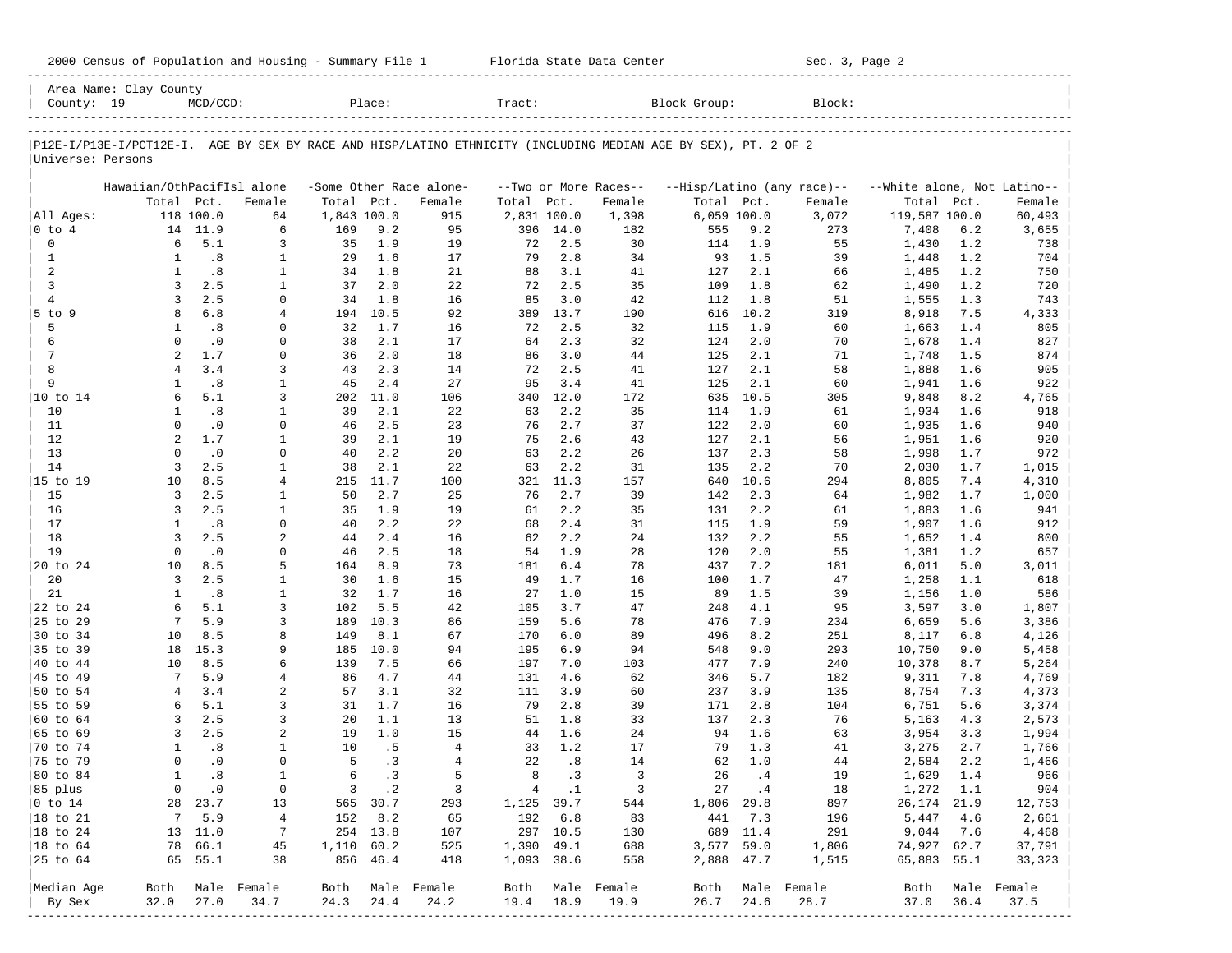| 2000 Census of Population and Housing - Summary File 1 |  | Florida State Data Center | Sec. 3, Page 1 |
|--------------------------------------------------------|--|---------------------------|----------------|
|--------------------------------------------------------|--|---------------------------|----------------|

| County: 21        | Area Name: Collier County | $MCD/CCD$ : |                  | Place:        |       | Tract:                                                  |              |         | Block Group:                                                                                                                  |              |           | Block:           |             |          |                     |
|-------------------|---------------------------|-------------|------------------|---------------|-------|---------------------------------------------------------|--------------|---------|-------------------------------------------------------------------------------------------------------------------------------|--------------|-----------|------------------|-------------|----------|---------------------|
|                   |                           |             |                  |               |       |                                                         |              |         |                                                                                                                               |              |           |                  |             |          |                     |
|                   |                           |             |                  |               |       |                                                         |              |         | P12, P12A-D/P13, P13A-D/P14, PCT12A-D. AGE BY SEX BY RACE AND HISP/LATINO ETHNICITY (INCLUDING MEDIAN AGE BY SEX), PT. 1 OF 2 |              |           |                  |             |          |                     |
| Universe: Persons |                           |             |                  |               |       |                                                         |              |         |                                                                                                                               |              |           |                  |             |          |                     |
|                   |                           |             |                  |               |       | ----All Races Combined----- --------White alone-------- |              |         | -------Black alone-------- AmerInd/NatAlaskan alone                                                                           |              |           |                  |             |          | $---Asian alone---$ |
|                   | Total Pct.                |             | Female           | Total Pct.    |       | Female                                                  | Total Pct.   |         | Female                                                                                                                        | Total Pct.   |           | Female           | Total Pct.  |          | Female              |
| All Ages:         | 251,377 100.0             |             | 125,521          | 216,345 100.0 |       | 109,626                                                 | 11,419 100.0 |         | 5,749                                                                                                                         |              | 733 100.0 | 372              | 1,569 100.0 |          | 878                 |
| 0 to 4            | 13,441                    | 5.3         | 6,481            | 9,840         | 4.5   | 4,718                                                   | 1,089        | 9.5     | 552                                                                                                                           | 72           | 9.8       | 42               | 121         | 7.7      | 80                  |
| 0                 | 2,726                     | 1.1         | 1,306            | 1,945         | . 9   | 918                                                     | 202          | 1.8     | 108                                                                                                                           | 18           | 2.5       | 11               | 23          | 1.5      | 14                  |
| $\mathbf{1}$      | 2,646                     | 1.1         | 1,257            | 1,945         | .9    | 926                                                     | 224          | 2.0     | 112                                                                                                                           | 7            | 1.0       | 5                | 19          | 1.2      | 11                  |
| $\overline{a}$    | 2,672                     | 1.1         | 1,312            | 1,939         | .9    | 951                                                     | 235          | 2.1     | 121                                                                                                                           | 14           | 1.9       | $7\phantom{.0}$  | 28          | 1.8      | 18                  |
| 3                 | 2,663                     | 1.1         | 1,306            | 1,943         | .9    | 932                                                     | 216          | 1.9     | 116                                                                                                                           | 25           | 3.4       | 14               | 25          | 1.6      | 19                  |
| $\overline{4}$    | 2,734                     | 1.1         | 1,300            | 2,068         | 1.0   | 991                                                     | 212          | 1.9     | 95                                                                                                                            | 8            | 1.1       | 5                | 26          | 1.7      | 18                  |
| $5$ to $9$        | 14,444                    | 5.7         | 7,155            | 10,936        | 5.1   | 5,400                                                   | 1,233        | 10.8    | 613                                                                                                                           | 76           | 10.4      | 35               | 96          | 6.1      | 59                  |
| 5                 | 2,795                     | 1.1         | 1,372            | 2,085         | 1.0   | 1,006                                                   | 270          | 2.4     | 133                                                                                                                           | 18           | 2.5       | 9                | 21          | 1.3      | 13                  |
| 6                 | 2,880                     | 1.1         | 1,401            | 2,159         | 1.0   | 1,045                                                   | 238          | 2.1     | 107                                                                                                                           | 11           | 1.5       | 5                | 16          | 1.0      | 10                  |
| 7                 | 2,805                     | 1.1         | 1,421            | 2,117         | 1.0   | 1,082                                                   | 229          | 2.0     | 124                                                                                                                           | 18           | 2.5       | $7\phantom{.0}$  | 19          | 1.2      | 10                  |
| 8                 | 2,957                     | 1.2         | 1,453            | 2,282         | 1.1   | 1,106                                                   | 235          | 2.1     | 122                                                                                                                           | 12           | 1.6       | 8                | 22          | 1.4      | 14                  |
| 9                 | 3,007                     | 1.2         | 1,508            | 2,293         | 1.1   | 1,161                                                   | 261          | 2.3     | 127                                                                                                                           | 17           | 2.3       | 6                | 18          | 1.1      | 12                  |
| 10 to 14          | 13,677                    | 5.4         | 6,768            | 10,761        | 5.0   | 5,288                                                   | 1,091        | 9.6     | 552                                                                                                                           | 61           | 8.3       | 31               | 72          | 4.6      | 38                  |
| 10                | 2,837                     | 1.1         | 1,384            | 2,220         | 1.0   | 1,080                                                   | 228          | 2.0     | 120                                                                                                                           | 14           | 1.9       | 7                | 18          | 1.1      | 9                   |
| 11                | 2,770                     | 1.1         | 1,365            | 2,158         | 1.0   | 1,064                                                   | 247          | 2.2     | 116                                                                                                                           | 14           | 1.9       | 9                | 14          | .9       | 8                   |
| 12                | 2,730                     | 1.1         | 1,417            | 2,181         | 1.0   | 1,114                                                   | 201          | 1.8     | 105                                                                                                                           | 12           | 1.6       | 6                | 13          | .8       | 8                   |
| 13                | 2,690                     | 1.1         | 1,321            | 2,109         | 1.0   | 1,038                                                   | 207          | 1.8     | 107                                                                                                                           | 12           | 1.6       | 5                | 15          | 1.0      | 6                   |
| 14                | 2,650                     | 1.1         | 1,281            | 2,093         | 1.0   | 992                                                     | 208          | 1.8     | 104                                                                                                                           | 9            | 1.2       | $\overline{4}$   | 12          | .8       | 7                   |
| 15 to 19          | 13,382                    | 5.3         | 6,112            | 9,856         | 4.6   | 4,596                                                   | 1,103        | 9.7     | 580                                                                                                                           | 43           | 5.9       | 22               | 79          | 5.0      | 42                  |
| 15                | 2,802                     | 1.1         | 1,410            | 2,129         | 1.0   | 1,079                                                   | 237          | 2.1     | 129                                                                                                                           | 13           | 1.8       | 8                | 18          | 1.1      | 7                   |
| 16                | 2,739                     | 1.1         | 1,320            | 2,082         | 1.0   | 1,012                                                   | 222          | 1.9     | 116                                                                                                                           | 7            | 1.0       | 5                | 14          | . 9      | 8                   |
| 17                | 2,838                     | 1.1         | 1,276            | 2,130         | 1.0   | 968                                                     | 235          | 2.1     | 111                                                                                                                           | 11           | 1.5       | 5                | 22          | 1.4      | 14                  |
| 18                | 2,669                     | 1.1         | 1,120            | 1,915         | . 9   | 833                                                     | 196          | 1.7     | 103                                                                                                                           | 5            | .7        | 2                | 16          | 1.0      | 7                   |
| 19                | 2,334                     | . 9         | 986              | 1,600         | .7    | 704                                                     | 213          | 1.9     | 121                                                                                                                           | 7            | 1.0       | 2                | 9           | . 6      | 6                   |
| 20 to 24          | 11,708                    | 4.7         | 4,931            | 8,150         | 3.8   | 3,570                                                   | 794          | 7.0     | 393                                                                                                                           | 61           | 8.3       | 30               | 86          | 5.5      | 49                  |
| 20                | 2,316                     | .9          | 901              | 1,608         | .7    | 631                                                     | 175          | 1.5     | 96                                                                                                                            | 10           | 1.4       | 3                | 12          | .8       | 6                   |
| 21                | 2,294                     | .9          | 933              | 1,581         | .7    | 683                                                     | 157          | 1.4     | 70                                                                                                                            | 13           | 1.8       | 4                | 13          | .8       | 6                   |
| 22 to 24          | 7,098                     | 2.8         | 3,097            | 4,961         | 2.3   | 2,256                                                   | 462          | 4.0     | 227                                                                                                                           | 38           | 5.2       | 23               | 61          | 3.9      | 37                  |
| 25 to 29          | 13,361                    | 5.3         | 6,071            | 10,083        | 4.7   | 4,753                                                   | 821          | 7.2     | 413                                                                                                                           | 64           | 8.7       | 31               | 159         | 10.1     | 84                  |
| 30 to 34          | 14,901                    | 5.9         | 6,949            | 11,835        | 5.5   | 5,658                                                   | 827          | 7.2     | 406                                                                                                                           | 69           | 9.4       | 29               | 193         | 12.3     | 98                  |
| 35 to 39          | 17,181                    | 6.8         | 8,301            | 14,307        | 6.6   | 7,037                                                   | 943          | 8.3     | 452                                                                                                                           | 78           | 10.6      | 43               | 157         | 10.0     | 90                  |
| 40 to 44          | 16,277                    | 6.5         | 8,047            | 13,828        | $6.4$ | 6,935                                                   | 903          | 7.9     | 459                                                                                                                           | 53           | 7.2       | 32               | 117         | 7.5      | 67                  |
| 45 to 49          | 14,755                    | 5.9         | 7,459            | 12,924        | 6.0   | 6,620                                                   | 733          | 6.4     | 349                                                                                                                           | 37           | 5.0       | 16               | 103         | 6.6      | 58                  |
| 50 to 54          | 14,760                    | 5.9         | 7,985            | 13,423        | 6.2   | 7,338                                                   | 562          | 4.9     | 297                                                                                                                           | 33           | 4.5       | 16               | 104         | 6.6      | 58                  |
| 55 to 59          | 15,518                    | 6.2         | 8,521            | 14,554        | 6.7   | 8,055                                                   | 406          | 3.6     | 206                                                                                                                           | 25           | 3.4       | 9                | 91          | 5.8      | 57                  |
| 60 to 64          | 16,459                    | 6.5         | 8,761            | 15,749        | 7.3   | 8,424                                                   | 305          | 2.7     | 151                                                                                                                           | 23           | 3.1       | 13               | 57          | 3.6      | 32                  |
| 65 to 69          | 17,755                    | 7.1         | 8,987            | 17,182        | 7.9   | 8,697                                                   | 242          | 2.1     | 120                                                                                                                           | 12           | 1.6       | 9                | 57          | 3.6      | 29                  |
| 70 to 74          | 17,333                    | 6.9         | 8,764            | 16,964        | 7.8   | 8,579                                                   | 162          | 1.4     | 82                                                                                                                            | 13           | 1.8       | 4                | 38          | 2.4      | 19                  |
| 75 to 79          | 13,298                    | 5.3         | 6,835            | 13,042        | 6.0   | 6,686                                                   | 115          | 1.0     | 68                                                                                                                            | 10           | 1.4       | 8                | 17          | 1.1      | 9                   |
| 80 to 84          | 7,762                     | 3.1         | 4,124            | 7,642         | 3.5   | 4,058                                                   | 52           | . 5     | 33                                                                                                                            | $\mathbf{1}$ | $\cdot$ 1 | $\Omega$         | 12          | .8       | 6                   |
| 85 plus           | 5,365 2.1                 |             | 3,270            | 5,269 2.4     |       | 3,214                                                   | 38 .3        |         | 23                                                                                                                            |              | 2 .3      | 2                |             | 10 .6    | 3                   |
| $ 0 \t\t \tto 14$ | 41,562 16.5               |             | 20,404           | 31,537 14.6   |       | 15,406                                                  | 3,413 29.9   |         | 1,717                                                                                                                         |              | 209 28.5  | 108              |             | 289 18.4 | 177                 |
| 18 to 21          | 9,613                     | 3.8         | 3,940            | 6,704         | 3.1   | 2,851                                                   |              | 741 6.5 | 390                                                                                                                           |              | 35 4.8    | 11               | 50          | 3.2      | 25                  |
| 18 to 24          | 16,711                    | 6.6         | 7,037            | 11,665        | 5.4   | 5,107                                                   | 1,203 10.5   |         | 617                                                                                                                           |              | 73 10.0   | 34               | 111         | 7.1      | 62                  |
| $ 18$ to $64$     | 139,923 55.7              |             | 69,131           | 118,368 54.7  |       | 59,927                                                  | 6,703 58.7   |         | 3,350                                                                                                                         |              | 455 62.1  | 223              | 1,092 69.6  |          | 606                 |
| 25 to 64          | 123,212 49.0              |             | 62,094           | 106,703 49.3  |       | 54,820                                                  | 5,500 48.2   |         | 2,733                                                                                                                         |              | 382 52.1  | 189              |             | 981 62.5 | 544                 |
|                   |                           |             |                  |               |       |                                                         |              |         |                                                                                                                               |              |           |                  |             |          |                     |
| Median Age        |                           |             | Both Male Female |               |       | Both Male Female                                        |              |         | Both Male Female                                                                                                              |              |           | Both Male Female |             |          | Both Male Female    |
| By Sex            | 44.1                      | 42.1        | 46.3             | 48.3          | 46.3  | 50.2                                                    | 27.7         | 27.9    | 27.4                                                                                                                          | 28.9         | 28.9      | 29.0             | 34.3        | 34.0     | 34.4                |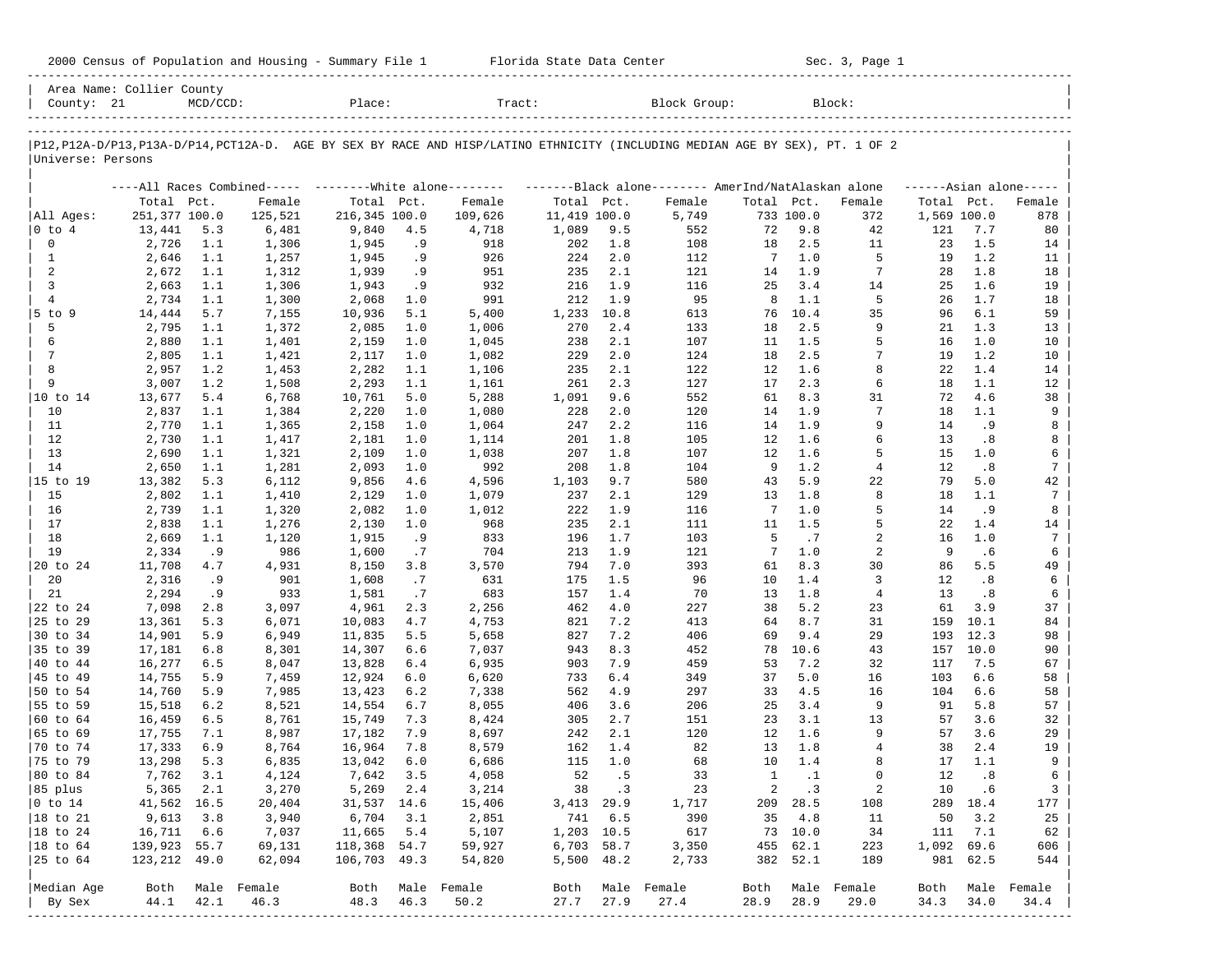| 2000 Census of Population and Housing - Summary File 1 |  | Florida State Data Center | Sec. 3, Page 2 |
|--------------------------------------------------------|--|---------------------------|----------------|
|--------------------------------------------------------|--|---------------------------|----------------|

|                        | Area Name: Collier County  |             |                   |                |            |                         |              |            |                       |                                                                                                                |            |                            |                             |           |                  |
|------------------------|----------------------------|-------------|-------------------|----------------|------------|-------------------------|--------------|------------|-----------------------|----------------------------------------------------------------------------------------------------------------|------------|----------------------------|-----------------------------|-----------|------------------|
| County: 21             |                            | $MCD/CCD$ : |                   |                | Place:     |                         | Tract:       |            |                       | Block Group:                                                                                                   |            | Block:                     |                             |           |                  |
|                        |                            |             |                   |                |            |                         |              |            |                       | P12E-I/P13E-I/PCT12E-I. AGE BY SEX BY RACE AND HISP/LATINO ETHNICITY (INCLUDING MEDIAN AGE BY SEX), PT. 2 OF 2 |            |                            |                             |           |                  |
| Universe: Persons      |                            |             |                   |                |            |                         |              |            |                       |                                                                                                                |            |                            |                             |           |                  |
|                        | Hawaiian/OthPacifIsl alone |             |                   |                |            | -Some Other Race alone- |              |            | --Two or More Races-- |                                                                                                                |            | --Hisp/Latino (any race)-- | --White alone, Not Latino-- |           |                  |
|                        | Total                      | Pct.        | Female            | Total Pct.     |            | Female                  | Total        | Pct.       | Female                | Total Pct.                                                                                                     |            | Female                     | Total                       | Pct.      | Female           |
| All Ages:              |                            | 153 100.0   | 69                | 15,554 100.0   |            | 6,228                   | 5,604 100.0  |            | 2,599                 | 49,296 100.0                                                                                                   |            | 20,937                     | 185,517 100.0               |           | 96,120           |
| $0$ to $4$             | 12                         | 7.8         | $\overline{4}$    | 1,725          | 11.1       | 800                     | 582          | 10.4       | 285                   | 4,918                                                                                                          | 10.0       | 2,284                      | 6,941                       | 3.7       | 3,348            |
| $\mathbf 0$            | 3                          | 2.0         | $\mathbf 0$       | 405            | 2.6        | 188                     | 130          | 2.3        | 67                    | 1,088                                                                                                          | 2.2        | 488                        | 1,332                       | .7        | 647              |
| $\mathbf{1}$           | $\overline{4}$             | 2.6         | 2                 | 333            | 2.1        | 149                     | 114          | 2.0        | 52                    | 1,001                                                                                                          | 2.0        | 462                        | 1,343                       | .7        | 637              |
| $\overline{a}$         | $\overline{4}$             | 2.6         | 2                 | 327            | 2.1        | 162                     | 125          | 2.2        | 51                    | 990                                                                                                            | 2.0        | 479                        | 1,340                       | .7        | 654              |
| $\overline{3}$         | 1                          | .7          | $\Omega$          | 340            | 2.2        | 167                     | 113          | 2.0        | 58                    | 914                                                                                                            | 1.9        | 442                        | 1,417                       | .8        | 679              |
| $\overline{4}$         | $\Omega$                   | $\cdot$ 0   | $\mathbf 0$       | 320            | 2.1        | 134                     | 100          | 1.8        | 57                    | 925                                                                                                            | 1.9        | 413                        | 1,509                       | .8        | 731              |
| $5$ to $9$             | 13                         | 8.5         | 5                 | 1,536          | 9.9        | 758                     | 554          | 9.9        | 285                   | 4,502                                                                                                          | 9.1        | 2,212                      | 8,230                       | 4.4       | 4,070            |
| 5                      | 2                          | 1.3         | 1                 | 283            | 1.8        | 145                     | 116          | 2.1        | 65                    | 898                                                                                                            | 1.8        | 454                        | 1,519                       | .8        | 720              |
| 6                      | 3                          | 2.0         | $\mathbf{1}$      | 334            | 2.1        | 181                     | 119          | 2.1        | 52                    | 932                                                                                                            | 1.9        | 445                        | 1,615                       | . 9       | 801              |
| $7\phantom{.0}$        | $\overline{4}$             | 2.6         | 2                 | 311            | 2.0        | 140                     | 107          | 1.9        | 56                    | 877                                                                                                            | 1.8        | 436                        | 1,604                       | . 9       | 813              |
| 8                      | $\mathbf{1}$               | .7          | $\Omega$          | 303            | 1.9        | 143                     | 102          | 1.8        | 60                    | 916                                                                                                            | 1.9        | 440                        | 1,722                       | .9        | 842              |
| 9                      | $\overline{3}$             | 2.0         | $\mathbf{1}$      | 305            | 2.0        | 149                     | 110          | 2.0        | 52                    | 879                                                                                                            | 1.8        | 437                        | 1,770                       | 1.0       | 894              |
| 10 to 14               | 12                         | 7.8         | 10                | 1,177          | 7.6        | 601                     | 503          | 9.0        | 248                   | 3,739                                                                                                          | 7.6        | 1,885                      | 8,430                       | 4.5       | 4,126            |
| 10                     | 2                          | 1.3         | 2                 | 260            | 1.7        | 121                     | 95           | 1.7        | 45                    | 808                                                                                                            | 1.6        | 392                        | 1,718                       | . 9       | 832              |
| 11                     | 3                          | 2.0         | 3                 | 229            | 1.5        | 119                     | 105          | 1.9        | 46                    | 743                                                                                                            | 1.5        | 376                        | 1,694                       | . 9       | 835              |
| 12                     | 3                          | 2.0         | 2                 | 212            | 1.4        | 115                     | 108          | 1.9        | 67                    | 734                                                                                                            | 1.5        | 396                        | 1,711                       | . 9       | 864              |
| 13                     | $\Omega$                   | $\cdot$ 0   | $\Omega$          | 234            | 1.5        | 116                     | 113          | 2.0        | 49                    | 694                                                                                                            | 1.4        | 339                        | 1,691                       | . 9       | 837              |
| 14                     | $\overline{4}$             | 2.6         | 3                 | 242            | 1.6        | 130                     | 82           | 1.5        | 41                    | 760                                                                                                            | 1.5        | 382                        | 1,616                       | . 9       | 758              |
| 15 to 19               | 14                         | 9.2         | 6                 | 1,770          | 11.4       | 648                     | 517          | 9.2        | 218                   | 4,732                                                                                                          | 9.6        | 1,793                      | 7,158                       | 3.9       | 3,542            |
| 15                     | $\overline{3}$             | 2.0         | 2                 | 298            | 1.9        | 136                     | 104          | 1.9        | 49                    | 785                                                                                                            | 1.6        | 361                        | 1,682                       | . 9       | 873              |
| 16                     | $\overline{4}$             | 2.6         | 2                 | 309            | 2.0        | 130                     | 101          | 1.8        | 47                    | 860                                                                                                            | 1.7        | 388                        | 1,573                       | .8        | 770              |
| 17                     | $\overline{a}$             | 1.3         | $\mathbf{1}$      | 331            | 2.1        | 127                     | 107          | 1.9        | 50                    | 937                                                                                                            | 1.9        | 346                        | 1,587                       | . 9       | 771              |
| 18                     | 3                          | 2.0         | $\Omega$          | 422            | 2.7        | 135                     | 112          | 2.0        | 40                    | 1,082                                                                                                          | 2.2        | 362                        | 1,318                       | .7        | 628              |
| 19                     | $\overline{a}$             | 1.3         | $\mathbf{1}$      | 410            | 2.6        | 120                     | 93           | 1.7        | 32                    | 1,068                                                                                                          | 2.2        | 336                        | 998                         | . 5       | 500              |
| 20 to 24               | 22<br>6                    | 14.4        | 6                 | 2,073          | 13.3       | 670                     | 522          | 9.3        | 213                   | 5,749                                                                                                          | 11.7       | 1,992                      | 4,874                       | 2.6       | 2,391            |
| 20                     | 5                          | 3.9<br>3.3  | 2                 | 383            | 2.5<br>2.7 | 119                     | 122<br>104   | 2.2        | 44<br>39              | 1,088                                                                                                          | 2.2        | 334                        | 990                         | .5        | 446              |
| 21<br>22 to 24         | 11                         | 7.2         | $\mathbf{1}$<br>3 | 421            | 8.2        | 130                     | 296          | 1.9<br>5.3 | 130                   | 1,143                                                                                                          | 2.3<br>7.1 | 379<br>1,279               | 935                         | .5<br>1.6 | 454              |
| 25 to 29               | 19                         | 12.4        | 9                 | 1,269<br>1,789 | 11.5       | 421<br>623              | 426          | 7.6        | 158                   | 3,518<br>5,537                                                                                                 | 11.2       | 2,051                      | 2,949<br>6,666              | 3.6       | 1,491<br>3,435   |
| 30 to 34               | 12                         | 7.8         | 8                 | 1,500          | 9.6        | 544                     | 465          | 8.3        | 206                   | 4,781                                                                                                          | 9.7        | 1,856                      | 8,835                       | 4.8       | 4,460            |
| 35 to 39               | 8                          | 5.2         | 2                 | 1,221          | 7.9        | 459                     | 467          | 8.3        | 218                   | 4,195                                                                                                          | 8.5        | 1,733                      | 11,598                      | 6.3       | 5,881            |
| 40 to 44               | 10                         | 6.5         | 3                 | 952            | 6.1        | 352                     | 414          | 7.4        | 199                   | 3,046                                                                                                          | 6.2        | 1,262                      | 11,912                      | 6.4       | 6,098            |
| 45 to 49               | 8                          | 5.2         | $\overline{4}$    | 642            | 4.1        | 266                     | 308          | 5.5        | 146                   | 2,246                                                                                                          | 4.6        | 997                        | 11,461                      | 6.2       | 5,953            |
| 50 to 54               | $\overline{4}$             | 2.6         | 2                 | 403            | 2.6        | 171                     | 231          | 4.1        | 103                   | 1,604                                                                                                          | 3.3        | 756                        | 12,302                      | 6.6       | 6,785            |
| 55 to 59               | 6                          | 3.9         | 3                 | 258            | 1.7        | 101                     | 178          | 3.2        | 90                    | 1,178                                                                                                          | 2.4        | 564                        | 13,698                      | 7.4       | 7,625            |
| 60 to 64               | $\overline{4}$             | 2.6         | $\mathbf{1}$      | 186            | 1.2        | 76                      | 135          | 2.4        | 64                    | 1,027                                                                                                          | 2.1        | 493                        | 14,956                      | 8.1       | 8,028            |
| 65 to 69               | 2                          | 1.3         | $\mathbf{1}$      | 139            | .9         | 64                      | 121          | 2.2        | 67                    | 816                                                                                                            | 1.7        | 401                        | 16,538                      | 8.9       | 8,380            |
| 70 to 74               | $\overline{4}$             | 2.6         | 2                 | 77             | . 5        | 38                      | 75           | 1.3        | 40                    | 564                                                                                                            | 1.1        | 292                        | 16,497                      | 8.9       | 8,336            |
| 75 to 79               | $\Omega$                   | $\cdot$ 0   | $\Omega$          | 61             | .4         | 35                      | 53           | .9         | 29                    | 350                                                                                                            | .7         | 182                        | 12,766                      | 6.9       | 6,543            |
| 80 to 84               | $\mathbf{1}$               | .7          | $\mathbf{1}$      | 23             | $\cdot$ 1  | 10                      | 31           | .6         | 16                    | 173                                                                                                            | .4         | 94                         | 7,499                       | 4.0       | 3,980            |
| 85 plus                |                            | 2 1.3       | 2                 |                | 22.1       | 12                      |              | 22 .4      | 14                    |                                                                                                                | 139.3      | 90                         | 5,156 2.8                   |           | 3,139            |
| $ 0 \t\t \text{to} 14$ |                            | 37 24.2     | 19                | 4,438 28.5     |            | 2,159                   | 1,639 29.2   |            | 818                   | 13, 159 26.7                                                                                                   |            | 6,381                      | 23,601 12.7                 |           | 11,544           |
| 18 to 21               |                            | 16 10.5     | 4                 | 1,636 10.5     |            | 504                     | 431          | 7.7        | 155                   |                                                                                                                | 4,381 8.9  | 1,411                      | 4,241                       | 2.3       | 2,028            |
| $ 18$ to $24$          |                            | 27 17.6     | 7                 | 2,905 18.7     |            | 925                     |              | 727 13.0   | 285                   | 7,899 16.0                                                                                                     |            | 2,690                      | $7,190$ 3.9                 |           | 3,519            |
| 18 to 64               |                            | 98 64.1     | 39                | 9,856 63.4     |            | 3,517                   | $3,351$ 59.8 |            | 1,469                 | 31,513 63.9                                                                                                    |            | 12,402                     | 98,618 53.2                 |           | 51,784           |
| 25 to 64               |                            | 71 46.4     | 32                | 6,951 44.7     |            | 2,592                   | 2,624 46.8   |            | 1,184                 | 23,614 47.9                                                                                                    |            | 9,712                      | 91,428 49.3                 |           | 48,265           |
| Median Age             |                            |             | Both Male Female  |                |            | Both Male Female        |              |            | Both Male Female      |                                                                                                                |            | Both Male Female           |                             |           | Both Male Female |
| By Sex                 | 26.1                       | 25.0        | 26.6              | 23.8 24.5      |            | 22.5                    | 26.5         | 26.2       | 27.1                  | 25.9                                                                                                           | 26.0       | 25.8                       | 52.7                        | 51.7      | 53.4             |
|                        |                            |             | --------------    |                |            |                         |              |            |                       |                                                                                                                |            |                            |                             |           |                  |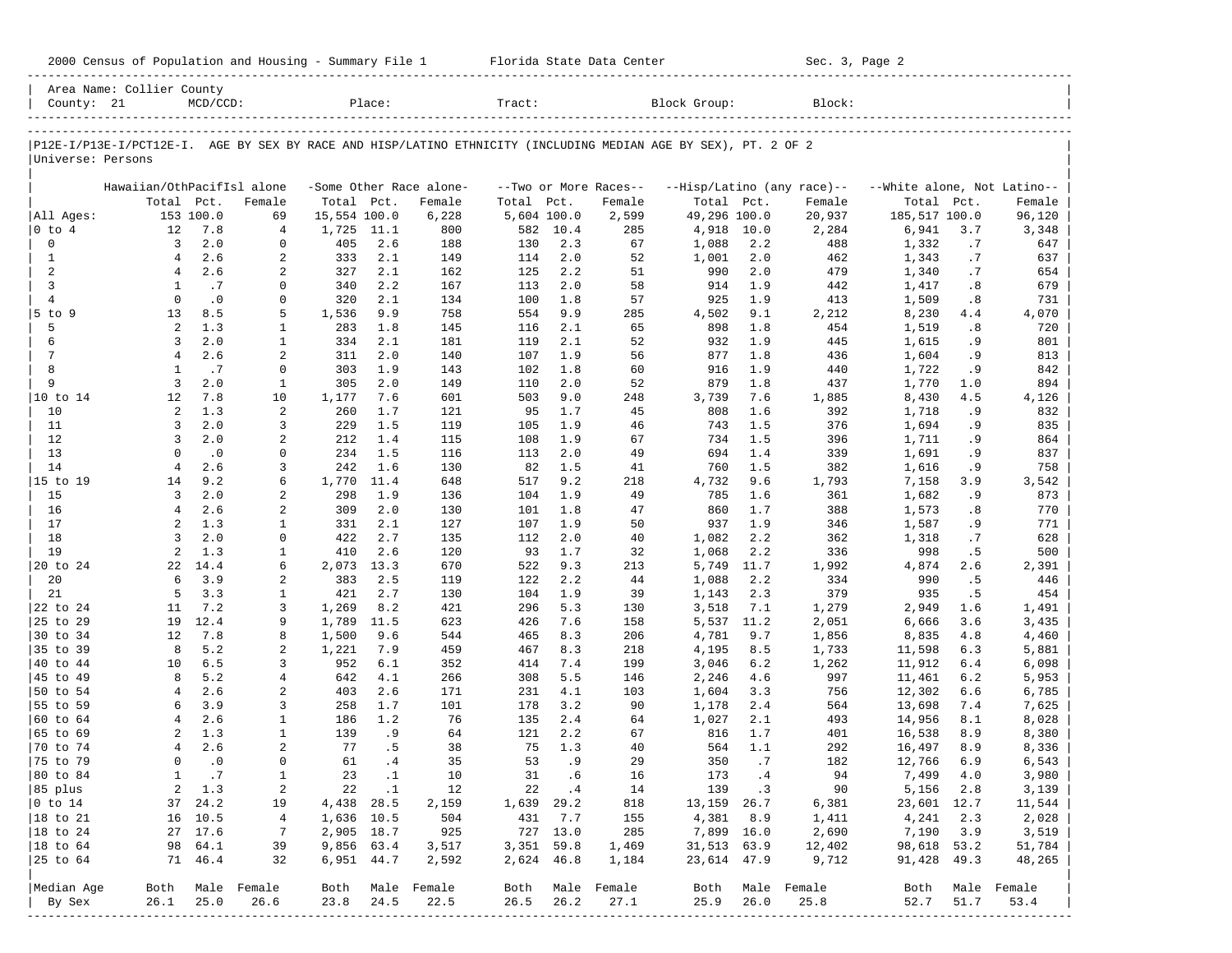| 2000 Census of Population and Housing - Summary File 1 |  | Florida State Data Center | Sec. 3, Page 1 |
|--------------------------------------------------------|--|---------------------------|----------------|
|--------------------------------------------------------|--|---------------------------|----------------|

| County: 23        |              | $MCD/CCD$ : |                                                         | Place:       |         | Tract:                                                                                                                     |             |         | Block Group:                                        |                |           | Block:         |                |           |                     |
|-------------------|--------------|-------------|---------------------------------------------------------|--------------|---------|----------------------------------------------------------------------------------------------------------------------------|-------------|---------|-----------------------------------------------------|----------------|-----------|----------------|----------------|-----------|---------------------|
|                   |              |             |                                                         |              |         |                                                                                                                            |             |         |                                                     |                |           |                |                |           |                     |
| Universe: Persons |              |             |                                                         |              |         | P12,P12A-D/P13,P13A-D/P14,PCT12A-D. AGE BY SEX BY RACE AND HISP/LATINO ETHNICITY (INCLUDING MEDIAN AGE BY SEX), PT. 1 OF 2 |             |         |                                                     |                |           |                |                |           |                     |
|                   |              |             | ----All Races Combined----- --------White alone-------- |              |         |                                                                                                                            |             |         | -------Black alone-------- AmerInd/NatAlaskan alone |                |           |                |                |           | $---Asian alone---$ |
|                   | Total Pct.   |             | Female                                                  | Total Pct.   |         | Female                                                                                                                     | Total Pct.  |         | Female                                              | Total Pct.     |           | Female         | Total Pct.     |           | Female              |
| All Ages:         | 56,513 100.0 |             | 27,857                                                  | 45,053 100.0 |         | 22,448                                                                                                                     | 9,623 100.0 |         | 4,528                                               |                | 302 100.0 | 137            |                | 378 100.0 | 206                 |
| 0 to 4            | 3,628        | $6.4$       | 1,773                                                   | 2,753        | 6.1     | 1,362                                                                                                                      | 710         | 7.4     | 331                                                 | 22             | 7.3       | 10             | 16             | 4.2       | 5                   |
| 0                 | 710          | 1.3         | 328                                                     | 530          | 1.2     | 248                                                                                                                        | 145         | 1.5     | 68                                                  | 5              | 1.7       | 2              | 4              | 1.1       | 1                   |
| $\mathbf{1}$      | 749          | 1.3         | 397                                                     | 585          | 1.3     | 313                                                                                                                        | 133         | 1.4     | 65                                                  | 5              | 1.7       | 3              | 3              | .8        | 1                   |
| 2                 | 739          | 1.3         | 375                                                     | 553          | 1.2     | 286                                                                                                                        | 150         | 1.6     | 71                                                  | 6              | 2.0       | 3              | 3              | .8        | 2                   |
| 3                 | 677          | 1.2         | 309                                                     | 512          | 1.1     | 235                                                                                                                        | 135         | 1.4     | 60                                                  | 4              | 1.3       | 1              | 3              | .8        | $\mathbf{1}$        |
| $\overline{4}$    | 753          | 1.3         | 364                                                     | 573          | 1.3     | 280                                                                                                                        | 147         | 1.5     | 67                                                  | 2              | .7        | $\mathbf{1}$   | 3              | .8        | 0                   |
| 5 to 9            | 3,928        | 7.0         | 1,869                                                   | 2,975        | 6.6     | 1,412                                                                                                                      | 802         | 8.3     | 390                                                 | 22             | 7.3       | 9              | 12             | 3.2       | 3                   |
| 5                 | 725          | 1.3         | 347                                                     | 575          | 1.3     | 277                                                                                                                        | 115         | 1.2     | 55                                                  | $\overline{4}$ | 1.3       | $\Omega$       | 3              | .8        | 1                   |
| 6                 | 754          | 1.3         | 354                                                     | 565          | 1.3     | 269                                                                                                                        | 158         | 1.6     | 73                                                  | 6              | 2.0       | 5              | 2              | .5        | 0                   |
| 7                 | 805          | 1.4         | 399                                                     | 585          | 1.3     | 286                                                                                                                        | 190         | 2.0     | 100                                                 | 3              | 1.0       | $\mathbf{1}$   | 2              | .5        | $\mathbf{1}$        |
| 8                 | 806          | 1.4         | 374                                                     | 605          | 1.3     | 279                                                                                                                        | 168         | 1.7     | 78                                                  | 6              | 2.0       | 3              | 3              | .8        | $\mathbf 0$         |
| 9                 | 838          | 1.5         | 395                                                     | 645          | 1.4     | 301                                                                                                                        | 171         | 1.8     | 84                                                  | 3              | $1.0$     | $\mathbf 0$    | 2              | . 5       | $\mathbf{1}$        |
| 10 to 14          | 4,152        | 7.3         | 1,995                                                   | 3,156        | 7.0     | 1,503                                                                                                                      | 836         | 8.7     | 420                                                 | 27             | 8.9       | 14             | 28             | 7.4       | 14                  |
| 10                | 860          | 1.5         | 433                                                     | 644          | 1.4     | 314                                                                                                                        | 183         | 1.9     | 100                                                 | 3              | 1.0       | 2              | 3              | .8        | 3                   |
| 11                | 783          | 1.4         | 359                                                     | 597          | 1.3     | 267                                                                                                                        | 160         | 1.7     | 82                                                  | 8              | 2.6       | 5              | 5              | 1.3       | 2                   |
| 12                | 787          | 1.4         | 366                                                     | 604          | 1.3     | 283                                                                                                                        | 153         | 1.6     | 73                                                  | 3              | 1.0       | $\Omega$       | 6              | 1.6       | 3                   |
| 13                | 853          | 1.5         | 401                                                     | 636          | 1.4     | 306                                                                                                                        | 180         | 1.9     | 80                                                  | 7              | 2.3       | 4              | 10             | 2.6       | 3                   |
| 14                | 869          | 1.5         | 436                                                     | 675          | 1.5     | 333                                                                                                                        | 160         | 1.7     | 85                                                  | 6              | 2.0       | 3              | $\overline{4}$ | 1.1       | 3                   |
| 15 to 19          | 4,229        | 7.5         | 2,066                                                   | 3,141        | 7.0     | 1,547                                                                                                                      | 913         | 9.5     | 440                                                 | 24             | 7.9       | 10             | 40             | 10.6      | 18                  |
| 15                | 890          | 1.6         | 469                                                     | 668          | 1.5     | 360                                                                                                                        | 181         | 1.9     | 87                                                  | 5              | 1.7       | 2              | 7              | 1.9       | 6                   |
| 16                | 900          | 1.6         | 422                                                     | 690          | 1.5     | 303                                                                                                                        | 183         | 1.9     | 105                                                 | 5              | 1.7       | 3              | 8              | 2.1       | 3                   |
| 17                | 839          | 1.5         | 417                                                     | 632          | 1.4     | 313                                                                                                                        | 162         | 1.7     | 85                                                  | 7              | 2.3       | $\overline{a}$ | 9              | 2.4       | 3                   |
| 18                | 841          | 1.5         | 391                                                     | 601          | 1.3     | 282                                                                                                                        | 212         | 2.2     | 98                                                  | 3              | 1.0       | 2              | 13             | 3.4       | 5                   |
| 19                | 759          | 1.3         | 367                                                     | 550          | 1.2     | 289                                                                                                                        | 175         | 1.8     | 65                                                  | 4              | 1.3       | $\mathbf{1}$   | 3              | .8        | $\mathbf{1}$        |
| 20 to 24          | 3,491        | 6.2         | 1,540                                                   | 2,515        | 5.6     | 1,187                                                                                                                      | 850         | 8.8     | 302                                                 | 19             | 6.3       | 11             | 16             | 4.2       | 9                   |
| 20                | 723          | 1.3         |                                                         | 531          | 1.2     | 259                                                                                                                        | 168         | 1.7     | 54                                                  | 2              | .7        | $\Omega$       | $\overline{4}$ | 1.1       | 2                   |
| 21                | 765          |             | 322<br>314                                              | 547          | 1.2     | 241                                                                                                                        |             | 2.0     | 62                                                  | 5              | 1.7       | 3              | 3              |           |                     |
|                   |              | 1.4         |                                                         |              |         |                                                                                                                            | 190         |         |                                                     |                |           | 8              | 9              | .8        | 2<br>5              |
| 22 to 24          | 2,003        | 3.5         | 904                                                     | 1,437        | 3.2     | 687                                                                                                                        | 492         | 5.1     | 186                                                 | 12             | 4.0       |                |                | 2.4       |                     |
| 25 to 29          | 3,348        | 5.9         | 1,583                                                   | 2,626        | 5.8     | 1,286                                                                                                                      | 624         | 6.5     | 255                                                 | 16             | 5.3       | 6              | 18             | 4.8       | 10                  |
| 30 to 34          | 3,586        | 6.3         | 1,674                                                   | 2,816        | 6.3     | 1,350                                                                                                                      | 635         | 6.6     | 266                                                 | 26             | 8.6       | 10             | 35             | 9.3       | 20                  |
| 35 to 39          | 4,187        | 7.4         | 2,042                                                   | 3,247        | 7.2     | 1,614                                                                                                                      | 784         | 8.1     | 353                                                 | 24             | 7.9       | 9              | 28             | 7.4       | 18                  |
| 40 to 44          | 4,513        | 8.0         | 2,258                                                   | 3,621        | 8.0     | 1,830                                                                                                                      | 768         | 8.0     | 357                                                 | 24             | 7.9       | 11             | 34             | 9.0       | 22                  |
| 45 to 49          | 3,989        | 7.1         | 1,955                                                   | 3,240        | 7.2     | 1,569                                                                                                                      | 627         | 6.5     | 318                                                 | 31             | 10.3      | 16             | 26             | 6.9       | 18                  |
| 50 to 54          | 3,726        | 6.6         | 1,909                                                   | 3,095        | 6.9     | 1,585                                                                                                                      | 508         | 5.3     | 256                                                 | 21             | 7.0       | 9              | 40             | 10.6      | 26                  |
| 55 to 59          | 3,130        | 5.5         | 1,556                                                   | 2,660        | 5.9     | 1,323                                                                                                                      | 367         | 3.8     | 188                                                 | 23             | 7.6       | 14             | 28             | 7.4       | 13                  |
| 60 to 64          | 2,697        | 4.8         | 1,363                                                   | 2,340        | 5.2     | 1,185                                                                                                                      | 295         | 3.1     | 143                                                 | 7              | 2.3       | 2              | 20             | 5.3       | 11                  |
| 65 to 69          | 2,434        | 4.3         | 1,226                                                   | 2,103        | 4.7     | 1,054                                                                                                                      | 274         | 2.8     | 140                                                 | 8              | 2.6       | 5              | 20             | 5.3       | 13                  |
| 70 to 74          | 2,113        | 3.7         | 1,104                                                   | 1,877        | 4.2     | 973                                                                                                                        | 208         | 2.2     | 117                                                 | 3              | 1.0       | $\mathbf 0$    | 11             | 2.9       | 4                   |
| 75 to 79          | 1,659        | 2.9         | 877                                                     | 1,446        | 3.2     | 767                                                                                                                        | 181         | 1.9     | 97                                                  | 4              | 1.3       | $\Omega$       | 4              | 1.1       | $\overline{a}$      |
| 80 to 84          | 985          | 1.7         | 582                                                     | 854          | 1.9     | 508                                                                                                                        | 119         | 1.2     | 66                                                  | 1              | $\cdot$ 3 | $\mathbf{1}$   | $\Omega$       | $\cdot$ 0 | 0                   |
| 85 plus           |              | 718 1.3     | 485                                                     |              | 588 1.3 | 393                                                                                                                        |             | 122 1.3 | 89                                                  | $\overline{0}$ | $\cdot$ 0 | 0              |                | 2 .5      | $\overline{0}$      |
| $ 0 \t\t \tto 14$ | 11,708 20.7  |             | 5,637                                                   | 8,884 19.7   |         | 4,277                                                                                                                      | 2,348 24.4  |         | 1,141                                               |                | 71 23.5   | 33             |                | 56 14.8   | 22                  |
| 18 to 21          | 3,088        | 5.5         | 1,394                                                   | 2,229        | 4.9     | 1,071                                                                                                                      | 745         | 7.7     | 279                                                 | 14             | 4.6       | - 6            | 23             | 6.1       | 10                  |
| 18 to 24          | 5,091        | 9.0         | 2,298                                                   | 3,666        | 8.1     | 1,758                                                                                                                      | 1,237 12.9  |         | 465                                                 | 26             | 8.6       | 14             | 32             | 8.5       | 15                  |
| $ 18$ to $64$     | 34,267 60.6  |             | 16,638                                                  | 27,311 60.6  |         | 13,500                                                                                                                     | 5,845 60.7  |         | 2,601                                               |                | 198 65.6  | 91             |                | 261 69.0  | 153                 |
| 25 to 64          | 29,176 51.6  |             | 14,340                                                  | 23,645 52.5  |         | 11,742                                                                                                                     | 4,608 47.9  |         | 2,136                                               |                | 172 57.0  | 77             |                | 229 60.6  | 138                 |
| Median Age        |              |             | Both Male Female                                        |              |         | Both Male Female                                                                                                           | Both        |         | Male Female                                         | Both           |           | Male Female    | Both           |           | Male Female         |
| By Sex            | 37.3         | 36.2        | 38.4                                                    | 38.9         | 38.1    | 39.9                                                                                                                       | 30.6        | 29.4    | 32.2                                                | 34.3           | 34.3      | 34.3           | 39.2           | 35.0      | 41.4                |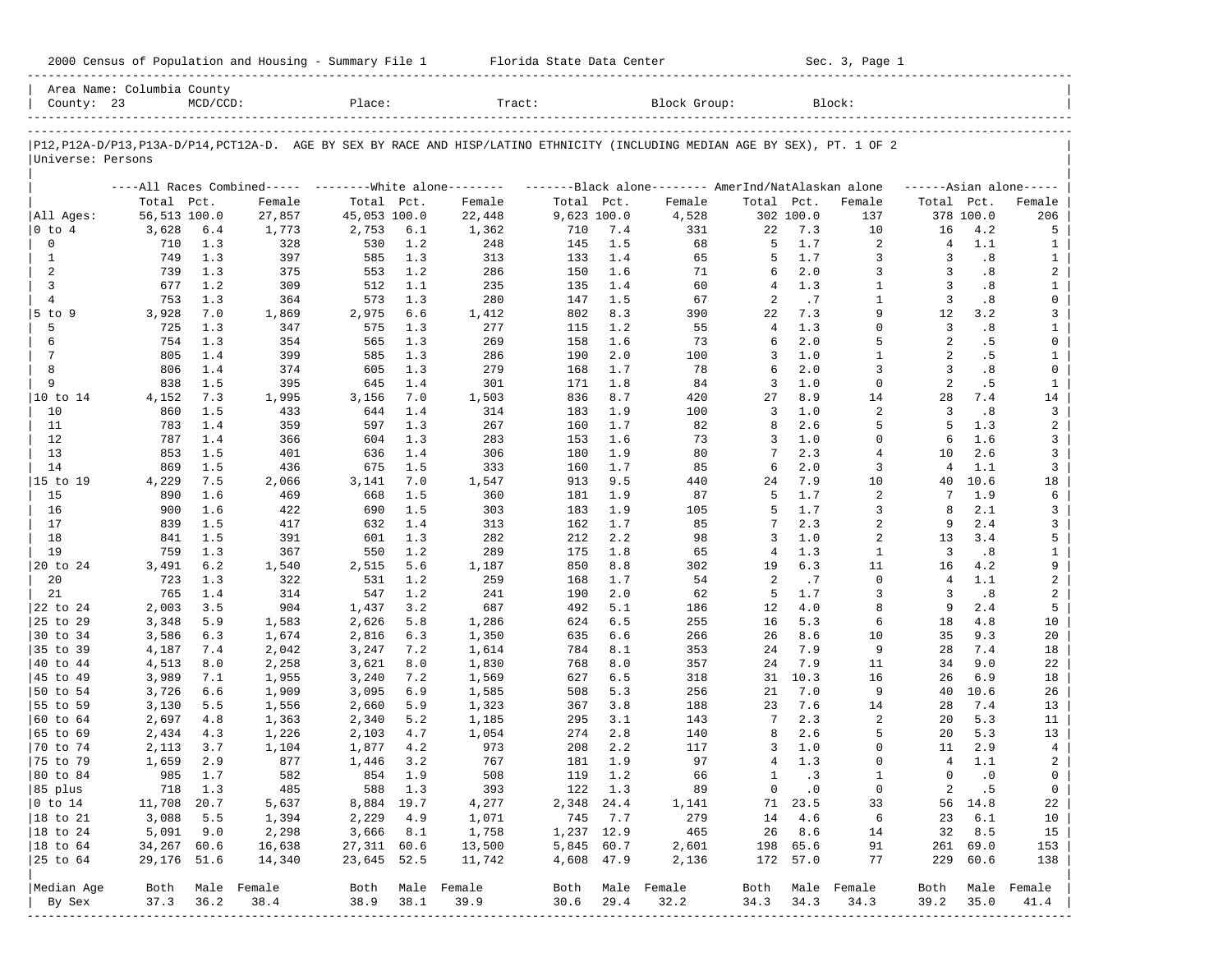| 2000 Census of Population and Housing - Summary File 1 |  | Florida State Data Center | Sec. 3, Page 2 |
|--------------------------------------------------------|--|---------------------------|----------------|
|--------------------------------------------------------|--|---------------------------|----------------|

|                      | Area Name: Columbia County                                                                                     |                        |                      |                |              |                         |            |            |                       |              |            |                            |                             |            |                  |
|----------------------|----------------------------------------------------------------------------------------------------------------|------------------------|----------------------|----------------|--------------|-------------------------|------------|------------|-----------------------|--------------|------------|----------------------------|-----------------------------|------------|------------------|
| County: 23           |                                                                                                                | $MCD/CCD$ :            |                      |                | Place:       |                         | Tract:     |            |                       | Block Group: |            | Block:                     |                             |            |                  |
|                      | P12E-I/P13E-I/PCT12E-I. AGE BY SEX BY RACE AND HISP/LATINO ETHNICITY (INCLUDING MEDIAN AGE BY SEX), PT. 2 OF 2 |                        |                      |                |              |                         |            |            |                       |              |            |                            |                             |            |                  |
| Universe: Persons    |                                                                                                                |                        |                      |                |              |                         |            |            |                       |              |            |                            |                             |            |                  |
|                      | Hawaiian/OthPacifIsl alone                                                                                     |                        |                      |                |              | -Some Other Race alone- |            |            | --Two or More Races-- |              |            | --Hisp/Latino (any race)-- | --White alone, Not Latino-- |            |                  |
|                      | Total Pct.                                                                                                     |                        | Female               | Total Pct.     |              | Female                  | Total Pct. |            | Female                | Total Pct.   |            | Female                     | Total Pct.                  |            | Female           |
| All Ages:            |                                                                                                                | 20 100.0               | 13                   |                | 337 100.0    | 142                     |            | 800 100.0  | 383                   | 1,546 100.0  |            | 665                        | 44,058 100.0                |            | 22,001           |
| $ 0 \t{to} 4$        | $\mathbf 0$                                                                                                    | $\cdot$ 0              | $\mathbf 0$          | 25             | 7.4          | 13                      | 102        | 12.8       | 52                    | 136          | 8.8        | 66                         | 2,669                       | 6.1        | 1,321            |
| $\mathbf 0$          | $\Omega$                                                                                                       | $\cdot$ 0              | $\mathbf 0$          | 6              | 1.8          | $\overline{a}$          | 20         | 2.5        | 7                     | 27           | 1.7        | 12                         | 515                         | 1.2        | 242              |
| $\mathbf{1}$         | $\Omega$                                                                                                       | $\cdot$ 0              | $\Omega$             | $7\phantom{.}$ | 2.1          | 3                       | 16         | 2.0        | 12                    | 35           | 2.3        | 23                         | 563                         | 1.3        | 297              |
| 2                    | $\Omega$                                                                                                       | $\cdot$ 0              | $\Omega$             | 6              | 1.8          | $\overline{4}$          | 21         | 2.6        | 9                     | 30           | 1.9        | 8                          | 534                         | 1.2        | 281              |
| 3                    | $\Omega$                                                                                                       | $\cdot$ 0              | $\Omega$             | $\mathbf{1}$   | .3           | $\Omega$                | 22         | 2.8        | 12                    | 20           | 1.3        | 9                          | 499                         | 1.1        | 230              |
| $\overline{4}$       | $\Omega$                                                                                                       | $\cdot$ 0              | $\Omega$             | 5              | 1.5          | $\overline{4}$          | 23         | 2.9        | 12                    | 24           | 1.6        | 14                         | 558                         | 1.3        | 271              |
| 5 to 9               | $\Omega$                                                                                                       | $\cdot$ 0              | $\Omega$             | 35             | 10.4         | 20                      | 82         | 10.3       | 35                    | 134          | 8.7        | 67                         | 2,898                       | 6.6        | 1,374            |
| 5                    | $\Omega$                                                                                                       | $\cdot$ 0              | $\Omega$             | 10             | 3.0          | 6                       | 18         | 2.3        | 8                     | 30           | 1.9        | 12                         | 555                         | 1.3        | 268              |
| 6<br>7               | $\Omega$<br>$\Omega$                                                                                           | $\cdot$ 0              | $\Omega$<br>$\Omega$ | 4              | 1.2<br>2.7   | 2<br>$\overline{4}$     | 19         | 2.4<br>2.0 | 5<br>7                | 24           | 1.6        | 15                         | 553                         | 1.3<br>1.3 | 262              |
| 8                    | $\Omega$                                                                                                       | $\cdot$ 0<br>$\cdot$ 0 | $\Omega$             | 9<br>9         | 2.7          | 6                       | 16<br>15   | 1.9        | 8                     | 28<br>30     | 1.8<br>1.9 | 14<br>16                   | 573<br>587                  | 1.3        | 279<br>271       |
| 9                    | $\Omega$                                                                                                       | $\cdot$ 0              | $\Omega$             | 3              | . 9          | 2                       | 14         | 1.8        | $\overline{7}$        | 22           | 1.4        | 10                         | 630                         | 1.4        | 294              |
| 10 to 14             | 1                                                                                                              | 5.0                    | $\Omega$             | 39             | 11.6         | 18                      | 65         | 8.1        | 26                    | 139          | 9.0        | 71                         | 3,069                       | 7.0        | 1,455            |
| 10                   | $\Omega$                                                                                                       | $\cdot$ 0              | $\Omega$             | 8              | 2.4          | 3                       | 19         | 2.4        | 11                    | 34           | 2.2        | 15                         | 621                         | 1.4        | 304              |
| 11                   | $\Omega$                                                                                                       | $\cdot$ 0              | $\Omega$             | 6              | 1.8          | 3                       | 7          | .9         | $\mathbf 0$           | 21           | 1.4        | $7\phantom{.0}$            | 583                         | 1.3        | 262              |
| 12                   | $\Omega$                                                                                                       | $\cdot$ 0              | $\Omega$             | 8              | 2.4          | 3                       | 13         | 1.6        | $\overline{4}$        | 24           | 1.6        | 14                         | 589                         | 1.3        | 271              |
| 13                   | 1                                                                                                              | 5.0                    | $\Omega$             | 9              | 2.7          | 3                       | 10         | 1.3        | 5                     | 30           | 1.9        | 14                         | 618                         | 1.4        | 298              |
| 14                   | $\Omega$                                                                                                       | $\cdot$ 0              | $\Omega$             | 8              | 2.4          | 6                       | 16         | 2.0        | 6                     | 30           | 1.9        | 21                         | 658                         | 1.5        | 320              |
| 15 to 19             | 3                                                                                                              | 15.0                   | 2                    | 37             | 11.0         | 15                      | 71         | 8.9        | 34                    | 134          | 8.7        | 52                         | 3,066                       | 7.0        | 1,518            |
| 15                   | $\Omega$                                                                                                       | $\cdot$ 0              | $\Omega$             | 15             | 4.5          | 6                       | 14         | 1.8        | 8                     | 36           | 2.3        | 17                         | 649                         | 1.5        | 351              |
| 16                   | $\Omega$                                                                                                       | $\cdot$ 0              | $\Omega$             | $\overline{4}$ | 1.2          | 2                       | 10         | 1.3        | 6                     | 16           | 1.0        | 8                          | 678                         | 1.5        | 297              |
| 17                   | $\Omega$                                                                                                       | $\cdot$ 0              | $\Omega$             | 8              | 2.4          | 3                       | 21         | 2.6        | 11                    | 30           | 1.9        | 14                         | 615                         | 1.4        | 305              |
| 18                   | 1                                                                                                              | 5.0                    | $\Omega$             | 4              | 1.2          | 2                       | 7          | .9         | 2                     | 24           | 1.6        | 4                          | 586                         | 1.3        | 280              |
| 19                   | 2                                                                                                              | 10.0                   | 2                    | 6              | 1.8          | 2                       | 19         | 2.4        | $\overline{7}$        | 28           | 1.8        | 9                          | 538                         | 1.2        | 285              |
| 20 to 24             | 2                                                                                                              | 10.0                   | 2                    | 31             | 9.2          | 8                       | 58         | 7.2        | 21                    | 130          | 8.4        | 35                         | 2,445                       | 5.5        | 1,163            |
| 20                   | $\Omega$                                                                                                       | $\cdot$ 0              | $\Omega$             | 5              | 1.5          | 3                       | 13         | 1.6        | $\overline{4}$        | 25           | 1.6        | 7                          | 519                         | 1.2        | 254              |
| 21                   | $\Omega$<br>2                                                                                                  | $\cdot$ 0              | $\Omega$             | 8              | 2.4<br>5.3   | $\Omega$<br>5           | 12         | 1.5<br>4.1 | 6                     | 28           | 1.8        | 5                          | 531                         | 1.2<br>3.2 | 236              |
| 22 to 24<br>25 to 29 | 1                                                                                                              | 10.0<br>5.0            | 2<br>1               | 18<br>23       | 6.8          | 9                       | 33<br>40   | 5.0        | 11<br>16              | 77<br>105    | 5.0<br>6.8 | 23<br>42                   | 1,395<br>2,559              | 5.8        | 673              |
| 30 to 34             | 1                                                                                                              | 5.0                    | 1                    | 37             | 11.0         | 11                      | 36         | 4.5        | 16                    | 146          | 9.4        | 52                         | 2,732                       | 6.2        | 1,255<br>1,319   |
| 35 to 39             | $\overline{a}$                                                                                                 | 10.0                   | $\mathbf{1}$         | 42             | 12.5         | 17                      | 60         | 7.5        | 30                    | 145          | 9.4        | 55                         | 3,158                       | 7.2        | 1,581            |
| 40 to 44             | 1                                                                                                              | 5.0                    | 1                    | 22             | 6.5          | 8                       | 43         | 5.4        | 29                    | 118          | 7.6        | 47                         | 3,536                       | 8.0        | 1,797            |
| 45 to 49             | 3                                                                                                              | 15.0                   | $\mathbf{1}$         | 13             | 3.9          | 9                       | 49         | 6.1        | 24                    | 83           | 5.4        | 38                         | 3,177                       | 7.2        | 1,544            |
| 50 to 54             | $\overline{a}$                                                                                                 | 10.0                   | 1                    | 11             | 3.3          | 7                       | 49         | 6.1        | 25                    | 72           | 4.7        | 38                         | 3,044                       | 6.9        | 1,559            |
| 55 to 59             | $\Omega$                                                                                                       | $\cdot$ 0              | $\Omega$             | 9              | 2.7          | 2                       | 43         | 5.4        | 16                    | 61           | 3.9        | 25                         | 2,617                       | 5.9        | 1,303            |
| 60 to 64             | 1                                                                                                              | 5.0                    | 1                    | $\overline{4}$ | 1.2          | $\mathbf{1}$            | 30         | 3.8        | 20                    | 33           | 2.1        | 19                         | 2,312                       | 5.2        | 1,168            |
| 65 to 69             | $\Omega$                                                                                                       | $\cdot$ 0              | $\Omega$             | 3              | .9           | $\mathbf{1}$            | 26         | 3.3        | 13                    | 44           | 2.8        | 26                         | 2,065                       | 4.7        | 1,030            |
| 70 to 74             | 1                                                                                                              | 5.0                    | 1                    | $\Omega$       | $\cdot$ 0    | $\Omega$                | 13         | 1.6        | 9                     | 28           | 1.8        | 12                         | 1,852                       | 4.2        | 962              |
| 75 to 79             | $\Omega$                                                                                                       | $\cdot$ 0              | 0                    | $\overline{2}$ | .6           | $\Omega$                | 22         | 2.8        | 11                    | 20           | 1.3        | 8                          | 1,432                       | 3.3        | 761              |
| 80 to 84             | $\mathbf{1}$                                                                                                   | 5.0                    | $\mathbf{1}$         | 3              | .9           | $\overline{a}$          | 7          | .9         | $\overline{4}$        | 9            | .6         | 6                          | 848                         | 1.9        | 504              |
| 85 plus              |                                                                                                                | 1 5.0                  | 0                    |                | $1 \quad .3$ | $\mathbf{1}$            |            | 4.5        | $\overline{a}$        |              | 9 .6       | $6\overline{6}$            | 579 1.3                     |            | 387              |
| $ 0 \t{to} 14$       | $\mathbf{1}$                                                                                                   | 5.0                    | 0                    |                | 99 29.4      | 51                      |            | 249 31.1   | 113                   |              | 409 26.5   | 204                        | 8,636 19.6                  |            | 4,150            |
| $ 18 \text{ to } 21$ |                                                                                                                | 3, 15.0                | 2                    |                | 23 6.8       | $\overline{7}$          |            | 51 6.4     | 19                    |              | 105 6.8    | 25                         | 2,174 4.9                   |            | 1,055            |
| $ 18 \text{ to } 24$ |                                                                                                                | $5 \quad 25.0$         | $\overline{4}$       |                | 41 12.2      | 12                      |            | 84 10.5    | 30                    |              | 182 11.8   | 48                         | $3,569$ $8.1$               |            | 1,728            |
| $ 18 \text{ to } 64$ |                                                                                                                | 16 80.0                | 11                   |                | 202 59.9     | 76                      |            | 434 54.3   | 206                   |              | 945 61.1   | 364                        | 26,704 60.6                 |            | 13,254           |
|                      |                                                                                                                | 11 55.0                | $7\phantom{.0}$      |                | 161 47.8     | 64                      |            | 350 43.8   | 176                   |              | 763 49.4   | 316                        | 23, 135 52.5                |            | 11,526           |
| Median Age           |                                                                                                                |                        | Both Male Female     |                |              | Both Male Female        |            |            | Both Male Female      |              |            | Both Male Female           |                             |            | Both Male Female |
| By Sex               |                                                                                                                | 40.0 47.5              | 37.5                 | 25.3           | 25.9         | 23.5                    |            | 27.6 24.7  | 32.6                  | 29.7         | 29.6       | 29.9                       | 39.1 38.3                   |            | 40.0             |
|                      |                                                                                                                |                        |                      |                |              |                         |            |            |                       |              |            |                            |                             |            |                  |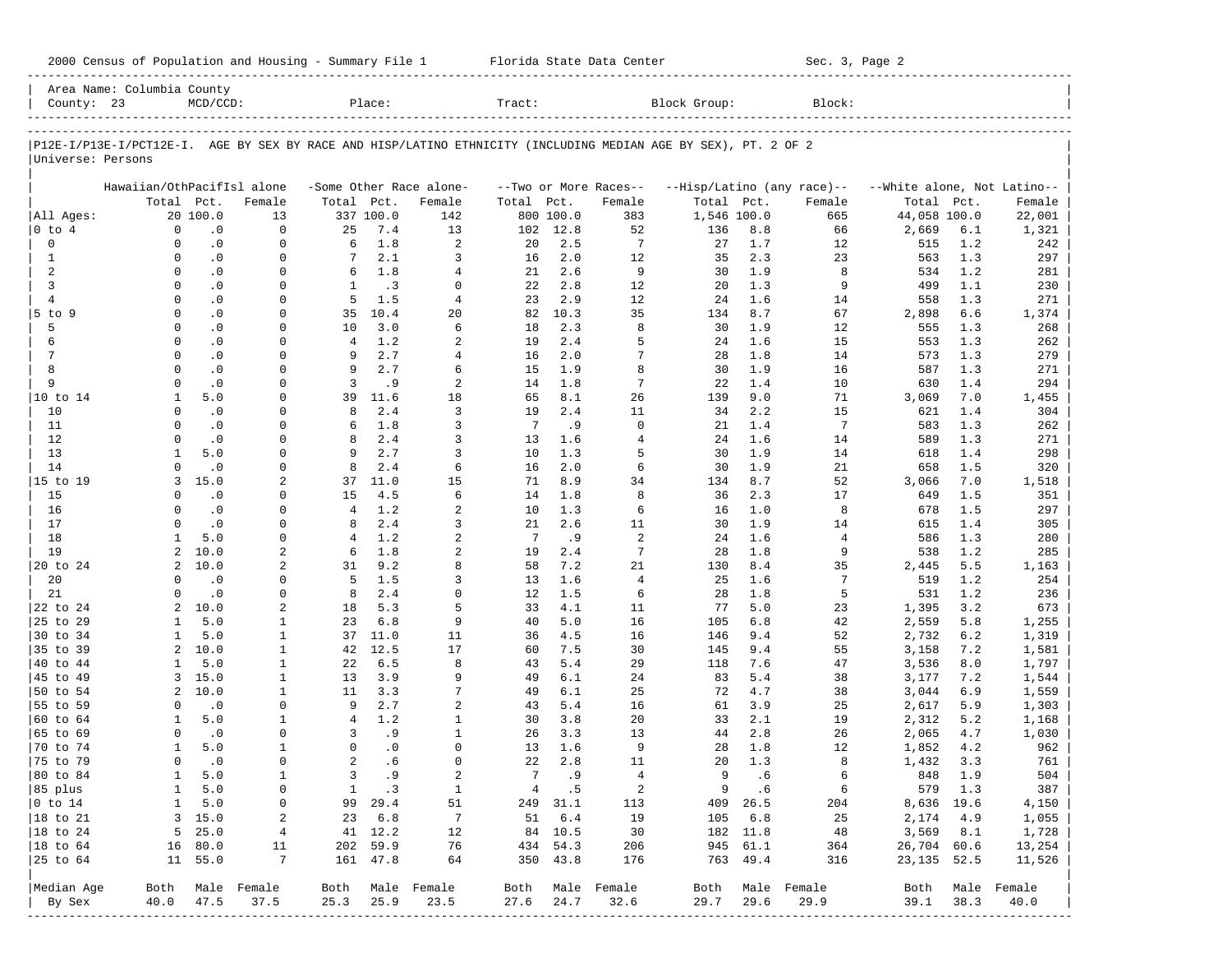| 2000 Census of Population and Housing - Summary File 1 |  | Florida State Data Center | Sec. 3, Page 1 |
|--------------------------------------------------------|--|---------------------------|----------------|
|--------------------------------------------------------|--|---------------------------|----------------|

| County: 27           | Area Name: DeSoto County | $MCD/CCD$ : |             | Place:         |            | Tract:                                                                                                                     |             |            | Block Group:     |                |              | Block:              |                          |            |                              |
|----------------------|--------------------------|-------------|-------------|----------------|------------|----------------------------------------------------------------------------------------------------------------------------|-------------|------------|------------------|----------------|--------------|---------------------|--------------------------|------------|------------------------------|
|                      |                          |             |             |                |            | P12,P12A-D/P13,P13A-D/P14,PCT12A-D. AGE BY SEX BY RACE AND HISP/LATINO ETHNICITY (INCLUDING MEDIAN AGE BY SEX), PT. 1 OF 2 |             |            |                  |                |              |                     |                          |            |                              |
| Universe: Persons    |                          |             |             |                |            |                                                                                                                            |             |            |                  |                |              |                     |                          |            |                              |
|                      |                          |             |             |                |            | ----All Races Combined----- --------White alone-------- ---------Black alone-------- AmerInd/NatAlaskan alone              |             |            |                  |                |              |                     | $---Asian alone---$      |            |                              |
|                      | Total Pct.               |             | Female      | Total Pct.     |            | Female                                                                                                                     | Total Pct.  |            | Female           | Total Pct.     |              | Female              | Total Pct.               |            | Female                       |
| All Ages:            | 32,209 100.0             |             | 14,106      | 23,619 100.0   |            | 11,139                                                                                                                     | 4,098 100.0 |            | 1,675            |                | 511 100.0    | 127                 |                          | 131 100.0  | 66                           |
| $ 0 \t{to} 4$        | 1,873                    | 5.8         | 933         | 1,259          | 5.3        | 636                                                                                                                        | 258         | 6.3        | 125              | 24             | 4.7          | 16                  | 5                        | 3.8        | 4                            |
| $\mathbf 0$          | 431                      | 1.3         | 207         | 294            | 1.2        | 143                                                                                                                        | 58          | 1.4        | 27               | 7              | 1.4          | 6                   | 1                        | .8         | 1                            |
| 1                    | 399                      | 1.2         | 195         | 272            | 1.2        | 141                                                                                                                        | 55          | 1.3        | 23               | 5              | 1.0          | 2                   | $\Omega$<br>$\mathbf{1}$ | $\cdot$ 0  | 0                            |
| 2<br>3               | 330<br>341               | 1.0<br>1.1  | 165<br>165  | 210<br>224     | . 9        | 106<br>107                                                                                                                 | 42<br>52    | 1.0<br>1.3 | 22<br>26         | 2<br>5         | .4<br>1.0    | $\overline{a}$<br>3 | 2                        | .8<br>1.5  | $\mathbf{1}$<br>$\mathbf{1}$ |
| $\overline{4}$       | 372                      | 1.2         | 201         | 259            | . 9<br>1.1 | 139                                                                                                                        | 51          | 1.2        | 27               | 5              | 1.0          | 3                   | $\mathbf{1}$             | .8         | $\mathbf{1}$                 |
| $5$ to $9$           | 1,944                    | 6.0         | 916         | 1,319          | 5.6        | 610                                                                                                                        | 315         | 7.7        | 142              | 26             | 5.1          | 10                  | 7                        | 5.3        | 3                            |
| 5                    | 364                      | 1.1         | 181         | 245            | 1.0        | 113                                                                                                                        | 56          | 1.4        | 32               | 5              | 1.0          | $\mathbf{1}$        | -1                       | .8         | $\mathbf{1}$                 |
| 6                    | 346                      | 1.1         | 157         | 232            | 1.0        | 100                                                                                                                        | 59          | 1.4        | 27               | 3              | .6           | 2                   | 1                        | .8         | 0                            |
| $7\phantom{.0}$      | 433                      | 1.3         | 206         | 288            | 1.2        | 138                                                                                                                        | 71          | 1.7        | 28               | 9              | 1.8          | $\overline{a}$      | $\mathbf{1}$             | .8         | $\mathbf{1}$                 |
| 8                    | 387                      | 1.2         | 179         | 276            | 1.2        | 130                                                                                                                        | 60          | 1.5        | 24               | $\overline{4}$ | .8           | 2                   | 2                        | 1.5        | $\mathbf{1}$                 |
| 9                    | 414                      | 1.3         | 193         | 278            | 1.2        | 129                                                                                                                        | 69          | 1.7        | 31               | 5              | 1.0          | 3                   | 2                        | 1.5        | 0                            |
| 10 to 14             | 2,115                    | 6.6         | 1,009       | 1,432          | 6.1        | 681                                                                                                                        | 381         | 9.3        | 187              | 24             | 4.7          | 11                  | 10                       | 7.6        | 7                            |
| 10                   | 426                      | 1.3         | 192         | 293            | 1.2        | 129                                                                                                                        | 67          | 1.6        | 31               | 5              | 1.0          | $\mathbf{1}$        | 4                        | 3.1        | 2                            |
| 11                   | 374                      | 1.2         | 193         | 252            | 1.1        | 131                                                                                                                        | 63          | 1.5        | 36               | 5              | $1\,.$ $0\,$ | 2                   | 2                        | 1.5        | 2                            |
| 12                   | 401                      | 1.2         | 189         | 265            | 1.1        | 120                                                                                                                        | 76          | 1.9        | 36               | 4              | .8           | 2                   | 1                        | .8         | $\mathbf{1}$                 |
| 13                   | 452                      | 1.4         | 222         | 306            | 1.3        | 152                                                                                                                        | 90          | 2.2        | 52               | 4              | .8           | 1                   | 1                        | .8         | 0                            |
| 14                   | 462                      | 1.4         | 213         | 316            | 1.3        | 149                                                                                                                        | 85          | 2.1        | 32               | 6              | 1.2          | 5                   | 2                        | 1.5        | 2                            |
| 15 to 19             | 2,431                    | 7.5         | 1,004       | 1,541          | 6.5        | 702                                                                                                                        | 380         | 9.3        | 164              | 42             | 8.2          | 13                  | 15                       | 11.5       | 3                            |
| 15                   | 425                      | 1.3         | 206         | 277            | 1.2        | 138                                                                                                                        | 81          | 2.0        | 39               | 9              | $1.8\,$      | 3                   | 2                        | 1.5        | 0                            |
| 16                   | 458                      | 1.4         | 217         | 310            | 1.3        | 150                                                                                                                        | 76          | 1.9        | 45               | 6              | 1.2          | 2                   | 4                        | 3.1        | $\mathbf{1}$                 |
| 17                   | 495                      | 1.5         | 215         | 315            | 1.3        | 153                                                                                                                        | 70          | 1.7        | 31               | 8              | 1.6          | $\overline{a}$      | 5                        | 3.8        | $\overline{a}$               |
| 18                   | 538                      | 1.7         | 186         | 340            | 1.4        | 135                                                                                                                        | 62          | 1.5        | 21               | 13             | 2.5          | 5                   | 3                        | 2.3        | 0                            |
| 19                   | 515                      | 1.6         | 180         | 299            | 1.3        | 126                                                                                                                        | 91          | 2.2        | 28               | 6              | 1.2          | $\mathbf{1}$        | -1                       | .8         | 0                            |
| 20 to 24             | 2,542                    | 7.9         | 697         | 1,378          | 5.8        | 451                                                                                                                        | 435         | 10.6       | 114              | 84             | 16.4         | 12                  | 6                        | 4.6        | 0                            |
| 20                   | 568                      | 1.8         | 172         | 310            | 1.3        | 104                                                                                                                        | 92          | 2.2        | 37               | 19             | 3.7          | 3                   | -1                       | .8         | 0                            |
| 21                   | 504                      | 1.6         | 124         | 268            | 1.1        | 73                                                                                                                         | 92          | 2.2        | 30               | 16             | 3.1          | $\mathbf 0$         | 2                        | 1.5        | 0                            |
| 22 to 24             | 1,470                    | 4.6         | 401         | 800            | 3.4        | 274                                                                                                                        | 251         | 6.1        | 47               | 49             | 9.6          | 9                   | 3<br>8                   | 2.3        | 0                            |
| 25 to 29<br>30 to 34 | 2,486                    | 7.7<br>6.4  | 764<br>757  | 1,448          | 6.1<br>5.6 | 540<br>563                                                                                                                 | 375<br>312  | 9.2<br>7.6 | 108<br>104       | 77<br>54       | 15.1<br>10.6 | 13<br>11            | 7                        | 6.1<br>5.3 | 6<br>3                       |
| 35 to 39             | 2,062<br>2,095           | 6.5         | 807         | 1,315<br>1,456 | 6.2        | 614                                                                                                                        | 340         | 8.3        | 122              | 40             | 7.8          | 8                   | 7                        | 5.3        | 2                            |
| 40 to 44             | 1,957                    | 6.1         | 809         | 1,351          | 5.7        | 608                                                                                                                        | 322         | 7.9        | 130              | 53             | 10.4         | 8                   | 15                       | 11.5       | 10                           |
| 45 to 49             | 1,736                    | 5.4         | 759         | 1,298          | 5.5        | 604                                                                                                                        | 227         | 5.5        | 90               | 35             | 6.8          | 9                   | 14                       | 10.7       | 7                            |
| 50 to 54             | 1,605                    | 5.0         | 808         | 1,279          | 5.4        | 674                                                                                                                        | 196         | 4.8        | 97               | 19             | 3.7          | $\overline{4}$      | 12                       | 9.2        | 6                            |
| 55 to 59             | 1,618                    | 5.0         | 810         | 1,383          | 5.9        | 703                                                                                                                        | 150         | 3.7        | 75               | 11             | 2.2          | 7                   | 8                        | 6.1        | 6                            |
| 60 to 64             | 1,632                    | 5.1         | 867         | 1,448          | 6.1        | 794                                                                                                                        | 120         | 2.9        | 54               | 12             | 2.3          | $\overline{a}$      | 4                        | 3.1        | 2                            |
| 65 to 69             | 1,764                    | 5.5         | 892         | 1,619          | 6.9        | 832                                                                                                                        | 89          | 2.2        | 43               | -5             | 1.0          | 2                   | 6                        | 4.6        | 2                            |
| 70 to 74             | 1,657                    | 5.1         | 835         | 1,560          | 6.6        | 787                                                                                                                        | 70          | 1.7        | 36               | 3              | .6           | $\mathbf{1}$        | 5                        | 3.8        | 3                            |
| 75 to 79             | 1,353                    | 4.2         | 713         | 1,285          | 5.4        | 667                                                                                                                        | 54          | 1.3        | 35               | $\Omega$       | $\cdot$ 0    | $\Omega$            | 2                        | 1.5        | 2                            |
| 80 to 84             | 806                      | 2.5         | 416         | 756            | 3.2        | 390                                                                                                                        | 43          | 1.0        | 25               | $\mathbf 0$    | $\cdot$ 0    | $\Omega$            | $\Omega$                 | $\cdot$ 0  | 0                            |
| 85 plus              |                          | 533 1.7     | 310         |                | 492 2.1    | 283                                                                                                                        |             | 31 .8      | 24               |                | 2 .4         | 0                   | $\overline{0}$           | $\cdot$ 0  | $\overline{0}$               |
| $ 0 \t{to} 14$       | 5,932 18.4               |             | 2,858       | 4,010 17.0     |            | 1,927                                                                                                                      |             | 954 23.3   | 454              |                | 74 14.5      | 37                  |                          | 22 16.8    | 14                           |
| 18 to 21             | 2,125                    | 6.6         | 662         | 1,217          | 5.2        | 438                                                                                                                        | 337         | 8.2        | 116              |                | 54 10.6      | 9                   | 7                        | 5.3        | 0                            |
| $ 18$ to 24          | 3,595 11.2               |             | 1,063       | 2,017          | 8.5        | 712                                                                                                                        |             | 588 14.3   | 163              |                | 103 20.2     | 18                  | 10                       | 7.6        | $\overline{0}$               |
| 18 to 64             | 18,786 58.3              |             | 7,444       | 12,995 55.0    |            | 5,812                                                                                                                      | 2,630 64.2  |            | 943              |                | 404 79.1     | 80                  |                          | 85 64.9    | 42                           |
| 25 to 64             | 15, 191 47.2             |             | 6,381       | 10,978 46.5    |            | 5,100                                                                                                                      | 2,042 49.8  |            | 780              |                | 301 58.9     | 62                  |                          | 75 57.3    | 42                           |
| Median Age           | Both                     |             | Male Female |                |            | Both Male Female                                                                                                           |             |            | Both Male Female |                |              | Both Male Female    | Both                     |            | Male Female                  |
| By Sex               | 36.5                     | 33.7        | 41.0        | 42.4           | 39.4       | 46.3                                                                                                                       | 28.7        | 28.3       | 29.8             | 27.9           | 28.8         | 25.3                | 40.3                     | 36.5       | 41.8                         |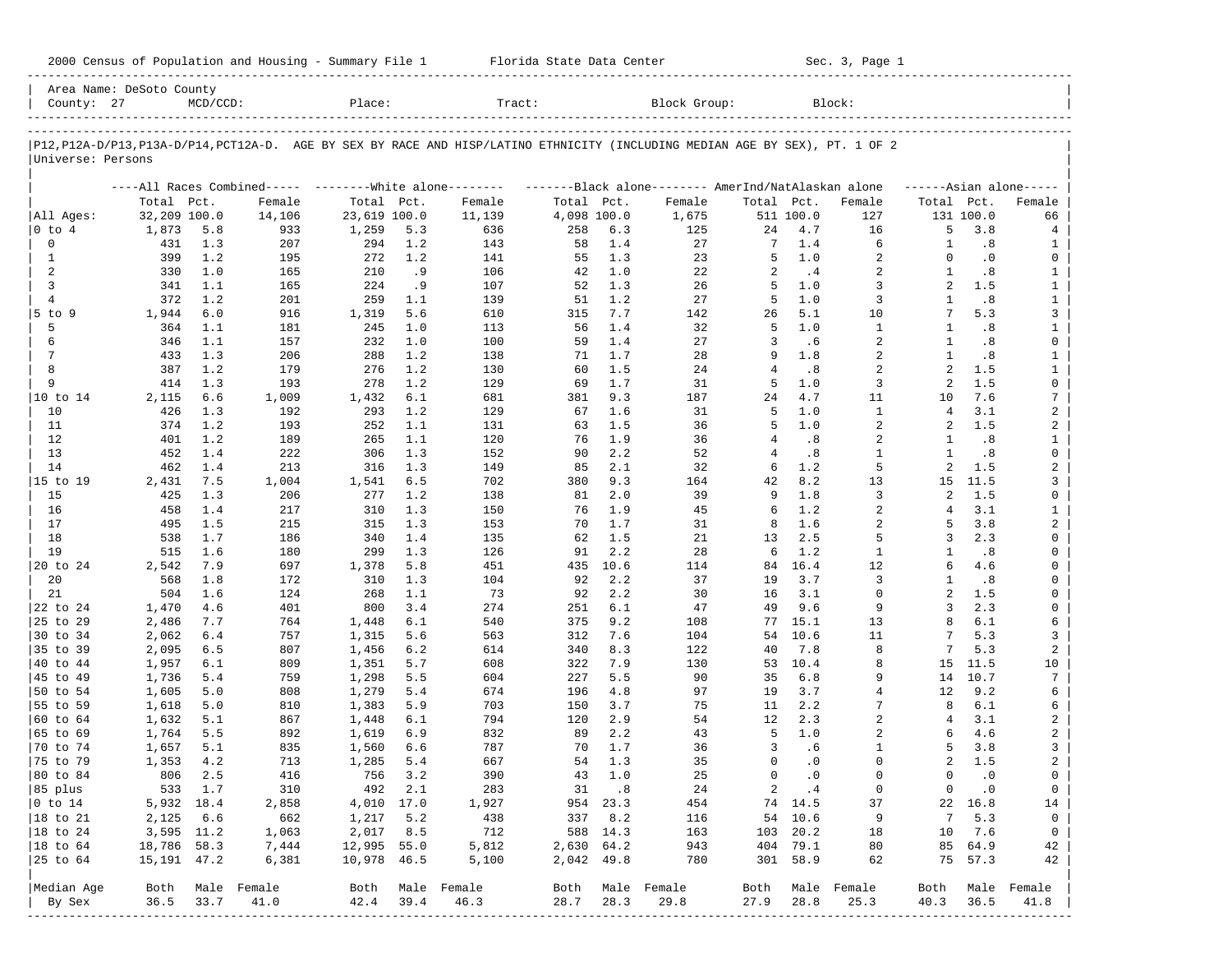| Block Group:<br>County: 27<br>$MCD/CCD$ :<br>Place:<br>Tract:<br>Block:<br>P12E-I/P13E-I/PCT12E-I. AGE BY SEX BY RACE AND HISP/LATINO ETHNICITY (INCLUDING MEDIAN AGE BY SEX), PT. 2 OF 2<br>Universe: Persons<br>Hawaiian/OthPacifIsl alone<br>-Some Other Race alone-<br>--Two or More Races--<br>--Hisp/Latino (any race)--<br>--White alone, Not Latino--<br>Total Pct.<br>Total Pct.<br>Female<br>Total Pct.<br>Total Pct.<br>Female<br>Total<br>Pct.<br>Female<br>Female<br>3,378 100.0<br>8,019 100.0<br>All Ages:<br>13 100.0<br>$\overline{4}$<br>908<br>459 100.0<br>187<br>2,235<br>19,704 100.0<br>2, 15.4<br>8.0<br>12.0<br>8.9<br>349<br>871<br>$0$ to $4$<br>$\mathbf{1}$<br>270<br>123<br>55<br>28<br>715<br>4.4<br>$\mathbf 0$<br>7.7<br>1.8<br>2.0<br>5<br>$\mathbf{1}$<br>24<br>9<br>2.3<br>83<br>189<br>1.0<br>$\mathbf{1}$<br>61<br>183<br>$\cdot$ 0<br>1.6<br>2.8<br>1.0<br>$\mathbf{1}$<br>$\Omega$<br>54<br>20<br>9<br>139<br>1.7<br>66<br>201<br>$\Omega$<br>13<br>$\overline{a}$<br>$\cdot$ 0<br>1.9<br>2.4<br>5<br>.7<br>$\Omega$<br>29<br>1.7<br>67<br>$\Omega$<br>64<br>11<br>138<br>141<br>$\cdot$ 0<br>1.4<br>.8<br>3<br>$\Omega$<br>$\Omega$<br>2.4<br>$\overline{4}$<br>1.5<br>59<br>158<br>47<br>24<br>11<br>122<br>$\overline{4}$<br>7.7<br>1.3<br>2.4<br>5<br>$\mathbf{1}$<br>26<br>1.7<br>74<br>. 9<br>$\Omega$<br>44<br>11<br>133<br>182<br>7.7<br>6.9<br>9.2<br>5.1<br>$\Omega$<br>234<br>127<br>42<br>24<br>7.5<br>300<br>999<br>5 to 9<br>1<br>603<br>5<br>$\cdot$ 0<br>1.5<br>1.7<br>5<br>.9<br>$\Omega$<br>29<br>8<br>1.5<br>58<br>$\Omega$<br>49<br>122<br>182<br>$\cdot$ 0<br>1.2<br>2.2<br>$\overline{7}$<br>.9<br>$\Omega$<br>21<br>1.4<br>50<br>172<br>6<br>$\Omega$<br>41<br>10<br>109<br>$7\phantom{.0}$<br>$\cdot$ 0<br>1.7<br>5<br>$\Omega$<br>32<br>1.7<br>1.9<br>77<br>1.1<br>$\Omega$<br>56<br>8<br>149<br>209<br>8<br>7.7<br>1.1<br>1.5<br>$\mathbf{1}$<br>1.1<br>$\mathbf{1}$<br>$\Omega$<br>37<br>21<br>7<br>1.2<br>50<br>223<br>96<br>9<br>$\Omega$<br>$\cdot$ 0<br>1.5<br>2.0<br>6<br>1.1<br>$\mathbf 0$<br>51<br>24<br>1.6<br>65<br>213<br>9<br>127<br>7.7<br>7.0<br>6.5<br>5.9<br>10 to 14<br>$\mathbf{1}$<br>237<br>18<br>531<br>6.6<br>1,172<br>1<br>104<br>30<br>244<br>7.7<br>1.5<br>1.1<br>5<br>1.2<br>10<br>$\mathbf{1}$<br>$\mathbf{1}$<br>23<br>1.4<br>53<br>236<br>51<br>5<br>112<br>2.0<br>$\cdot$ 0<br>1.3<br>3<br>1.0<br>$\Omega$<br>$\Omega$<br>43<br>19<br>101<br>1.3<br>46<br>204<br>11<br>9<br>.0<br>1.5<br>27<br>3<br>1.1<br>12<br>$\Omega$<br>$\Omega$<br>.9<br>1.3<br>50<br>220<br>51<br>4<br>102<br>13<br>$\cdot$ 0<br>1.4<br>$\mathbf{1}$<br>1.3<br>$\Omega$<br>$\Omega$<br>47<br>16<br>.9<br>109<br>1.4<br>250<br>4<br>47<br>14<br>$\Omega$<br>$\cdot$ 0<br>1.3<br>1.7<br>6<br>1.3<br>$\Omega$<br>19<br>8<br>1.3<br>48<br>262<br>45<br>107<br>15.4<br>12.0<br>9.6<br>5.6<br>15 to 19<br>2<br>$\mathbf{1}$<br>407<br>102<br>19<br>917<br>11.4<br>244<br>1,107<br>44<br>7.7<br>1.4<br>2.0<br>7<br>1.1<br>15<br>$\mathbf 0$<br>46<br>19<br>9<br>1.4<br>39<br>220<br>1<br>115<br>7.7<br>1.6<br>1.7<br>3<br>1.3<br>$\mathbf{1}$<br>15<br>8<br>126<br>1.6<br>40<br>251<br>16<br>1<br>53<br>$\overline{a}$<br>$\cdot$ 0<br>2.6<br>1.7<br>2.2<br>1.2<br>17<br>$\Omega$<br>$\Omega$<br>89<br>25<br>8<br>178<br>52<br>241<br>18<br>$\cdot$ 0<br>3.2<br>2.6<br>3<br>3.2<br>1.1<br>$\Omega$<br>$\Omega$<br>108<br>22<br>12<br>260<br>55<br>210<br>19<br>$\cdot$ 0<br>3.3<br>21<br>1.5<br>$\overline{4}$<br>.9<br>$\Omega$<br>7<br>238<br>3.0<br>58<br>$\Omega$<br>111<br>185<br>17.5<br>3.8<br>2<br>15.4<br>590<br>108<br>10.2<br>12<br>16.6<br>753<br>20 to 24<br>$\Omega$<br>47<br>1,328<br>220<br>7.7<br>4.1<br>1.5<br>.9<br>20<br>138<br>24<br>7<br>$\overline{4}$<br>302<br>3.8<br>45<br>$\mathbf{1}$<br>$\Omega$<br>169<br>$\cdot$ 0<br>3.2<br>4.1<br>3.1<br>.8<br>21<br>$\Omega$<br>107<br>5<br>248<br>34<br>152<br>$\Omega$<br>16<br>19<br>7.7<br>4.6<br>3<br>10.2<br>778<br>9.7<br>141<br>2.2<br>22 to 24<br>$\mathbf{1}$<br>$\Omega$<br>345<br>68<br>21<br>432<br>7.7<br>25 to 29<br>15.7<br>89<br>9.8<br>8<br>1,211<br>15.1<br>225<br>4.5<br>$\mathbf{1}$<br>$\Omega$<br>532<br>45<br>886<br>7.7<br>4.7<br>30 to 34<br>$\mathbf{1}$<br>10.2<br>6.3<br>9<br>807<br>10.1<br>170<br>923<br>$\Omega$<br>344<br>67<br>29<br>23.1<br>6.3<br>35 to 39<br>3<br>$\mathbf{1}$<br>7.6<br>14<br>7.1<br>122<br>5.9<br>214<br>46<br>35<br>567<br>1,160<br>.0<br>4.8<br>9<br>40 to 44<br>$\Omega$<br>5.7<br>5.7<br>94<br>5.8<br>$\Omega$<br>194<br>44<br>22<br>460<br>1,145<br>$\cdot$ 0<br>45 to 49<br>4.4<br>45<br>3.1<br>$\overline{4}$<br>4.2<br>5.8<br>$\Omega$<br>$\Omega$<br>148<br>14<br>337<br>94<br>1,142<br>$\cdot$ 0<br>2.3<br>4.8<br>9<br>50 to 54<br>$\Omega$<br>2.4<br>56<br>6.0<br>$\Omega$<br>77<br>18<br>22<br>192<br>1,184<br>$\cdot$ 0<br>1.4<br>55 to 59<br>$\Omega$<br>$\Omega$<br>47<br>13<br>4.1<br>6<br>6.7<br>19<br>120<br>1.5<br>36<br>1,320<br>$\cdot$ 0<br>9<br>3.9<br>60 to 64<br>$\Omega$<br>. 9<br>6<br>1.2<br>7.1<br>$\Omega$<br>30<br>18<br>93<br>31<br>1,397<br>65 to 69<br>$\cdot$ 0<br>35<br>1.0<br>9<br>2.2<br>$\overline{4}$<br>.9<br>21<br>8.1<br>$\Omega$<br>$\Omega$<br>10<br>74<br>1,588<br>5<br>70 to 74<br>$\Omega$<br>$\cdot$ 0<br>$12 \overline{ }$<br>.4<br>3<br>1.5<br>.3<br>7.9<br>$\Omega$<br>7<br>28<br>11<br>1,547<br>2<br>2.2<br>75 to 79<br>$\cdot$ 0<br>$\cdot$ 1<br>$\Omega$<br>9<br>18<br>$\cdot$ 2<br>11<br>6.5<br>$\Omega$<br>$\Omega$<br>10<br>1,273<br>$\Omega$<br>.0<br>2<br>$\cdot$ 1<br>$\Omega$<br>1.1<br>$\mathbf{1}$<br>8<br>$\cdot$ 1<br>$\Omega$<br>5<br>3<br>750<br>3.8<br>80 to 84<br>487 2.5<br>$5 \quad 1.1$<br>$10$ .1<br>85 plus<br>0<br>$\cdot$ 0<br>0<br>$3 \qquad \qquad .1$<br>$\overline{1}$<br>2 |            |  |                |  |  |  |  |  | Area Name: DeSoto County |  |
|--------------------------------------------------------------------------------------------------------------------------------------------------------------------------------------------------------------------------------------------------------------------------------------------------------------------------------------------------------------------------------------------------------------------------------------------------------------------------------------------------------------------------------------------------------------------------------------------------------------------------------------------------------------------------------------------------------------------------------------------------------------------------------------------------------------------------------------------------------------------------------------------------------------------------------------------------------------------------------------------------------------------------------------------------------------------------------------------------------------------------------------------------------------------------------------------------------------------------------------------------------------------------------------------------------------------------------------------------------------------------------------------------------------------------------------------------------------------------------------------------------------------------------------------------------------------------------------------------------------------------------------------------------------------------------------------------------------------------------------------------------------------------------------------------------------------------------------------------------------------------------------------------------------------------------------------------------------------------------------------------------------------------------------------------------------------------------------------------------------------------------------------------------------------------------------------------------------------------------------------------------------------------------------------------------------------------------------------------------------------------------------------------------------------------------------------------------------------------------------------------------------------------------------------------------------------------------------------------------------------------------------------------------------------------------------------------------------------------------------------------------------------------------------------------------------------------------------------------------------------------------------------------------------------------------------------------------------------------------------------------------------------------------------------------------------------------------------------------------------------------------------------------------------------------------------------------------------------------------------------------------------------------------------------------------------------------------------------------------------------------------------------------------------------------------------------------------------------------------------------------------------------------------------------------------------------------------------------------------------------------------------------------------------------------------------------------------------------------------------------------------------------------------------------------------------------------------------------------------------------------------------------------------------------------------------------------------------------------------------------------------------------------------------------------------------------------------------------------------------------------------------------------------------------------------------------------------------------------------------------------------------------------------------------------------------------------------------------------------------------------------------------------------------------------------------------------------------------------------------------------------------------------------------------------------------------------------------------------------------------------------------------------------------------------------------------------------------------------------------------------------------------------------------------------------------------------------------------------------------------------------------------------------------------------------------------------------------------------------------------------------------------------------------------------------------------------------------------------------------------------------------------------------------------------------------------------------------------------------------------------------------------------------------------------------------------------------------------------------------------------------------------------------------------------------------------------------------------------------------------------------------------------------------------------------------------------------------------------------------------------------------------------------------------------------------------------------------------------------------------------------|------------|--|----------------|--|--|--|--|--|--------------------------|--|
|                                                                                                                                                                                                                                                                                                                                                                                                                                                                                                                                                                                                                                                                                                                                                                                                                                                                                                                                                                                                                                                                                                                                                                                                                                                                                                                                                                                                                                                                                                                                                                                                                                                                                                                                                                                                                                                                                                                                                                                                                                                                                                                                                                                                                                                                                                                                                                                                                                                                                                                                                                                                                                                                                                                                                                                                                                                                                                                                                                                                                                                                                                                                                                                                                                                                                                                                                                                                                                                                                                                                                                                                                                                                                                                                                                                                                                                                                                                                                                                                                                                                                                                                                                                                                                                                                                                                                                                                                                                                                                                                                                                                                                                                                                                                                                                                                                                                                                                                                                                                                                                                                                                                                                                                                                                                                                                                                                                                                                                                                                                                                                                                                                                                                                                                                        |            |  |                |  |  |  |  |  |                          |  |
|                                                                                                                                                                                                                                                                                                                                                                                                                                                                                                                                                                                                                                                                                                                                                                                                                                                                                                                                                                                                                                                                                                                                                                                                                                                                                                                                                                                                                                                                                                                                                                                                                                                                                                                                                                                                                                                                                                                                                                                                                                                                                                                                                                                                                                                                                                                                                                                                                                                                                                                                                                                                                                                                                                                                                                                                                                                                                                                                                                                                                                                                                                                                                                                                                                                                                                                                                                                                                                                                                                                                                                                                                                                                                                                                                                                                                                                                                                                                                                                                                                                                                                                                                                                                                                                                                                                                                                                                                                                                                                                                                                                                                                                                                                                                                                                                                                                                                                                                                                                                                                                                                                                                                                                                                                                                                                                                                                                                                                                                                                                                                                                                                                                                                                                                                        |            |  |                |  |  |  |  |  |                          |  |
|                                                                                                                                                                                                                                                                                                                                                                                                                                                                                                                                                                                                                                                                                                                                                                                                                                                                                                                                                                                                                                                                                                                                                                                                                                                                                                                                                                                                                                                                                                                                                                                                                                                                                                                                                                                                                                                                                                                                                                                                                                                                                                                                                                                                                                                                                                                                                                                                                                                                                                                                                                                                                                                                                                                                                                                                                                                                                                                                                                                                                                                                                                                                                                                                                                                                                                                                                                                                                                                                                                                                                                                                                                                                                                                                                                                                                                                                                                                                                                                                                                                                                                                                                                                                                                                                                                                                                                                                                                                                                                                                                                                                                                                                                                                                                                                                                                                                                                                                                                                                                                                                                                                                                                                                                                                                                                                                                                                                                                                                                                                                                                                                                                                                                                                                                        |            |  |                |  |  |  |  |  |                          |  |
|                                                                                                                                                                                                                                                                                                                                                                                                                                                                                                                                                                                                                                                                                                                                                                                                                                                                                                                                                                                                                                                                                                                                                                                                                                                                                                                                                                                                                                                                                                                                                                                                                                                                                                                                                                                                                                                                                                                                                                                                                                                                                                                                                                                                                                                                                                                                                                                                                                                                                                                                                                                                                                                                                                                                                                                                                                                                                                                                                                                                                                                                                                                                                                                                                                                                                                                                                                                                                                                                                                                                                                                                                                                                                                                                                                                                                                                                                                                                                                                                                                                                                                                                                                                                                                                                                                                                                                                                                                                                                                                                                                                                                                                                                                                                                                                                                                                                                                                                                                                                                                                                                                                                                                                                                                                                                                                                                                                                                                                                                                                                                                                                                                                                                                                                                        |            |  |                |  |  |  |  |  |                          |  |
|                                                                                                                                                                                                                                                                                                                                                                                                                                                                                                                                                                                                                                                                                                                                                                                                                                                                                                                                                                                                                                                                                                                                                                                                                                                                                                                                                                                                                                                                                                                                                                                                                                                                                                                                                                                                                                                                                                                                                                                                                                                                                                                                                                                                                                                                                                                                                                                                                                                                                                                                                                                                                                                                                                                                                                                                                                                                                                                                                                                                                                                                                                                                                                                                                                                                                                                                                                                                                                                                                                                                                                                                                                                                                                                                                                                                                                                                                                                                                                                                                                                                                                                                                                                                                                                                                                                                                                                                                                                                                                                                                                                                                                                                                                                                                                                                                                                                                                                                                                                                                                                                                                                                                                                                                                                                                                                                                                                                                                                                                                                                                                                                                                                                                                                                                        | Female     |  |                |  |  |  |  |  |                          |  |
|                                                                                                                                                                                                                                                                                                                                                                                                                                                                                                                                                                                                                                                                                                                                                                                                                                                                                                                                                                                                                                                                                                                                                                                                                                                                                                                                                                                                                                                                                                                                                                                                                                                                                                                                                                                                                                                                                                                                                                                                                                                                                                                                                                                                                                                                                                                                                                                                                                                                                                                                                                                                                                                                                                                                                                                                                                                                                                                                                                                                                                                                                                                                                                                                                                                                                                                                                                                                                                                                                                                                                                                                                                                                                                                                                                                                                                                                                                                                                                                                                                                                                                                                                                                                                                                                                                                                                                                                                                                                                                                                                                                                                                                                                                                                                                                                                                                                                                                                                                                                                                                                                                                                                                                                                                                                                                                                                                                                                                                                                                                                                                                                                                                                                                                                                        | 9,998      |  |                |  |  |  |  |  |                          |  |
|                                                                                                                                                                                                                                                                                                                                                                                                                                                                                                                                                                                                                                                                                                                                                                                                                                                                                                                                                                                                                                                                                                                                                                                                                                                                                                                                                                                                                                                                                                                                                                                                                                                                                                                                                                                                                                                                                                                                                                                                                                                                                                                                                                                                                                                                                                                                                                                                                                                                                                                                                                                                                                                                                                                                                                                                                                                                                                                                                                                                                                                                                                                                                                                                                                                                                                                                                                                                                                                                                                                                                                                                                                                                                                                                                                                                                                                                                                                                                                                                                                                                                                                                                                                                                                                                                                                                                                                                                                                                                                                                                                                                                                                                                                                                                                                                                                                                                                                                                                                                                                                                                                                                                                                                                                                                                                                                                                                                                                                                                                                                                                                                                                                                                                                                                        | 442        |  |                |  |  |  |  |  |                          |  |
|                                                                                                                                                                                                                                                                                                                                                                                                                                                                                                                                                                                                                                                                                                                                                                                                                                                                                                                                                                                                                                                                                                                                                                                                                                                                                                                                                                                                                                                                                                                                                                                                                                                                                                                                                                                                                                                                                                                                                                                                                                                                                                                                                                                                                                                                                                                                                                                                                                                                                                                                                                                                                                                                                                                                                                                                                                                                                                                                                                                                                                                                                                                                                                                                                                                                                                                                                                                                                                                                                                                                                                                                                                                                                                                                                                                                                                                                                                                                                                                                                                                                                                                                                                                                                                                                                                                                                                                                                                                                                                                                                                                                                                                                                                                                                                                                                                                                                                                                                                                                                                                                                                                                                                                                                                                                                                                                                                                                                                                                                                                                                                                                                                                                                                                                                        | 95         |  |                |  |  |  |  |  |                          |  |
|                                                                                                                                                                                                                                                                                                                                                                                                                                                                                                                                                                                                                                                                                                                                                                                                                                                                                                                                                                                                                                                                                                                                                                                                                                                                                                                                                                                                                                                                                                                                                                                                                                                                                                                                                                                                                                                                                                                                                                                                                                                                                                                                                                                                                                                                                                                                                                                                                                                                                                                                                                                                                                                                                                                                                                                                                                                                                                                                                                                                                                                                                                                                                                                                                                                                                                                                                                                                                                                                                                                                                                                                                                                                                                                                                                                                                                                                                                                                                                                                                                                                                                                                                                                                                                                                                                                                                                                                                                                                                                                                                                                                                                                                                                                                                                                                                                                                                                                                                                                                                                                                                                                                                                                                                                                                                                                                                                                                                                                                                                                                                                                                                                                                                                                                                        | 104        |  |                |  |  |  |  |  |                          |  |
|                                                                                                                                                                                                                                                                                                                                                                                                                                                                                                                                                                                                                                                                                                                                                                                                                                                                                                                                                                                                                                                                                                                                                                                                                                                                                                                                                                                                                                                                                                                                                                                                                                                                                                                                                                                                                                                                                                                                                                                                                                                                                                                                                                                                                                                                                                                                                                                                                                                                                                                                                                                                                                                                                                                                                                                                                                                                                                                                                                                                                                                                                                                                                                                                                                                                                                                                                                                                                                                                                                                                                                                                                                                                                                                                                                                                                                                                                                                                                                                                                                                                                                                                                                                                                                                                                                                                                                                                                                                                                                                                                                                                                                                                                                                                                                                                                                                                                                                                                                                                                                                                                                                                                                                                                                                                                                                                                                                                                                                                                                                                                                                                                                                                                                                                                        | 70         |  |                |  |  |  |  |  |                          |  |
|                                                                                                                                                                                                                                                                                                                                                                                                                                                                                                                                                                                                                                                                                                                                                                                                                                                                                                                                                                                                                                                                                                                                                                                                                                                                                                                                                                                                                                                                                                                                                                                                                                                                                                                                                                                                                                                                                                                                                                                                                                                                                                                                                                                                                                                                                                                                                                                                                                                                                                                                                                                                                                                                                                                                                                                                                                                                                                                                                                                                                                                                                                                                                                                                                                                                                                                                                                                                                                                                                                                                                                                                                                                                                                                                                                                                                                                                                                                                                                                                                                                                                                                                                                                                                                                                                                                                                                                                                                                                                                                                                                                                                                                                                                                                                                                                                                                                                                                                                                                                                                                                                                                                                                                                                                                                                                                                                                                                                                                                                                                                                                                                                                                                                                                                                        | 76         |  |                |  |  |  |  |  |                          |  |
|                                                                                                                                                                                                                                                                                                                                                                                                                                                                                                                                                                                                                                                                                                                                                                                                                                                                                                                                                                                                                                                                                                                                                                                                                                                                                                                                                                                                                                                                                                                                                                                                                                                                                                                                                                                                                                                                                                                                                                                                                                                                                                                                                                                                                                                                                                                                                                                                                                                                                                                                                                                                                                                                                                                                                                                                                                                                                                                                                                                                                                                                                                                                                                                                                                                                                                                                                                                                                                                                                                                                                                                                                                                                                                                                                                                                                                                                                                                                                                                                                                                                                                                                                                                                                                                                                                                                                                                                                                                                                                                                                                                                                                                                                                                                                                                                                                                                                                                                                                                                                                                                                                                                                                                                                                                                                                                                                                                                                                                                                                                                                                                                                                                                                                                                                        | 97         |  |                |  |  |  |  |  |                          |  |
|                                                                                                                                                                                                                                                                                                                                                                                                                                                                                                                                                                                                                                                                                                                                                                                                                                                                                                                                                                                                                                                                                                                                                                                                                                                                                                                                                                                                                                                                                                                                                                                                                                                                                                                                                                                                                                                                                                                                                                                                                                                                                                                                                                                                                                                                                                                                                                                                                                                                                                                                                                                                                                                                                                                                                                                                                                                                                                                                                                                                                                                                                                                                                                                                                                                                                                                                                                                                                                                                                                                                                                                                                                                                                                                                                                                                                                                                                                                                                                                                                                                                                                                                                                                                                                                                                                                                                                                                                                                                                                                                                                                                                                                                                                                                                                                                                                                                                                                                                                                                                                                                                                                                                                                                                                                                                                                                                                                                                                                                                                                                                                                                                                                                                                                                                        | 457        |  |                |  |  |  |  |  |                          |  |
|                                                                                                                                                                                                                                                                                                                                                                                                                                                                                                                                                                                                                                                                                                                                                                                                                                                                                                                                                                                                                                                                                                                                                                                                                                                                                                                                                                                                                                                                                                                                                                                                                                                                                                                                                                                                                                                                                                                                                                                                                                                                                                                                                                                                                                                                                                                                                                                                                                                                                                                                                                                                                                                                                                                                                                                                                                                                                                                                                                                                                                                                                                                                                                                                                                                                                                                                                                                                                                                                                                                                                                                                                                                                                                                                                                                                                                                                                                                                                                                                                                                                                                                                                                                                                                                                                                                                                                                                                                                                                                                                                                                                                                                                                                                                                                                                                                                                                                                                                                                                                                                                                                                                                                                                                                                                                                                                                                                                                                                                                                                                                                                                                                                                                                                                                        | 88         |  |                |  |  |  |  |  |                          |  |
|                                                                                                                                                                                                                                                                                                                                                                                                                                                                                                                                                                                                                                                                                                                                                                                                                                                                                                                                                                                                                                                                                                                                                                                                                                                                                                                                                                                                                                                                                                                                                                                                                                                                                                                                                                                                                                                                                                                                                                                                                                                                                                                                                                                                                                                                                                                                                                                                                                                                                                                                                                                                                                                                                                                                                                                                                                                                                                                                                                                                                                                                                                                                                                                                                                                                                                                                                                                                                                                                                                                                                                                                                                                                                                                                                                                                                                                                                                                                                                                                                                                                                                                                                                                                                                                                                                                                                                                                                                                                                                                                                                                                                                                                                                                                                                                                                                                                                                                                                                                                                                                                                                                                                                                                                                                                                                                                                                                                                                                                                                                                                                                                                                                                                                                                                        | 77         |  |                |  |  |  |  |  |                          |  |
|                                                                                                                                                                                                                                                                                                                                                                                                                                                                                                                                                                                                                                                                                                                                                                                                                                                                                                                                                                                                                                                                                                                                                                                                                                                                                                                                                                                                                                                                                                                                                                                                                                                                                                                                                                                                                                                                                                                                                                                                                                                                                                                                                                                                                                                                                                                                                                                                                                                                                                                                                                                                                                                                                                                                                                                                                                                                                                                                                                                                                                                                                                                                                                                                                                                                                                                                                                                                                                                                                                                                                                                                                                                                                                                                                                                                                                                                                                                                                                                                                                                                                                                                                                                                                                                                                                                                                                                                                                                                                                                                                                                                                                                                                                                                                                                                                                                                                                                                                                                                                                                                                                                                                                                                                                                                                                                                                                                                                                                                                                                                                                                                                                                                                                                                                        | 97         |  |                |  |  |  |  |  |                          |  |
|                                                                                                                                                                                                                                                                                                                                                                                                                                                                                                                                                                                                                                                                                                                                                                                                                                                                                                                                                                                                                                                                                                                                                                                                                                                                                                                                                                                                                                                                                                                                                                                                                                                                                                                                                                                                                                                                                                                                                                                                                                                                                                                                                                                                                                                                                                                                                                                                                                                                                                                                                                                                                                                                                                                                                                                                                                                                                                                                                                                                                                                                                                                                                                                                                                                                                                                                                                                                                                                                                                                                                                                                                                                                                                                                                                                                                                                                                                                                                                                                                                                                                                                                                                                                                                                                                                                                                                                                                                                                                                                                                                                                                                                                                                                                                                                                                                                                                                                                                                                                                                                                                                                                                                                                                                                                                                                                                                                                                                                                                                                                                                                                                                                                                                                                                        | 102        |  |                |  |  |  |  |  |                          |  |
|                                                                                                                                                                                                                                                                                                                                                                                                                                                                                                                                                                                                                                                                                                                                                                                                                                                                                                                                                                                                                                                                                                                                                                                                                                                                                                                                                                                                                                                                                                                                                                                                                                                                                                                                                                                                                                                                                                                                                                                                                                                                                                                                                                                                                                                                                                                                                                                                                                                                                                                                                                                                                                                                                                                                                                                                                                                                                                                                                                                                                                                                                                                                                                                                                                                                                                                                                                                                                                                                                                                                                                                                                                                                                                                                                                                                                                                                                                                                                                                                                                                                                                                                                                                                                                                                                                                                                                                                                                                                                                                                                                                                                                                                                                                                                                                                                                                                                                                                                                                                                                                                                                                                                                                                                                                                                                                                                                                                                                                                                                                                                                                                                                                                                                                                                        | 93         |  |                |  |  |  |  |  |                          |  |
|                                                                                                                                                                                                                                                                                                                                                                                                                                                                                                                                                                                                                                                                                                                                                                                                                                                                                                                                                                                                                                                                                                                                                                                                                                                                                                                                                                                                                                                                                                                                                                                                                                                                                                                                                                                                                                                                                                                                                                                                                                                                                                                                                                                                                                                                                                                                                                                                                                                                                                                                                                                                                                                                                                                                                                                                                                                                                                                                                                                                                                                                                                                                                                                                                                                                                                                                                                                                                                                                                                                                                                                                                                                                                                                                                                                                                                                                                                                                                                                                                                                                                                                                                                                                                                                                                                                                                                                                                                                                                                                                                                                                                                                                                                                                                                                                                                                                                                                                                                                                                                                                                                                                                                                                                                                                                                                                                                                                                                                                                                                                                                                                                                                                                                                                                        | 558        |  |                |  |  |  |  |  |                          |  |
|                                                                                                                                                                                                                                                                                                                                                                                                                                                                                                                                                                                                                                                                                                                                                                                                                                                                                                                                                                                                                                                                                                                                                                                                                                                                                                                                                                                                                                                                                                                                                                                                                                                                                                                                                                                                                                                                                                                                                                                                                                                                                                                                                                                                                                                                                                                                                                                                                                                                                                                                                                                                                                                                                                                                                                                                                                                                                                                                                                                                                                                                                                                                                                                                                                                                                                                                                                                                                                                                                                                                                                                                                                                                                                                                                                                                                                                                                                                                                                                                                                                                                                                                                                                                                                                                                                                                                                                                                                                                                                                                                                                                                                                                                                                                                                                                                                                                                                                                                                                                                                                                                                                                                                                                                                                                                                                                                                                                                                                                                                                                                                                                                                                                                                                                                        | 102        |  |                |  |  |  |  |  |                          |  |
|                                                                                                                                                                                                                                                                                                                                                                                                                                                                                                                                                                                                                                                                                                                                                                                                                                                                                                                                                                                                                                                                                                                                                                                                                                                                                                                                                                                                                                                                                                                                                                                                                                                                                                                                                                                                                                                                                                                                                                                                                                                                                                                                                                                                                                                                                                                                                                                                                                                                                                                                                                                                                                                                                                                                                                                                                                                                                                                                                                                                                                                                                                                                                                                                                                                                                                                                                                                                                                                                                                                                                                                                                                                                                                                                                                                                                                                                                                                                                                                                                                                                                                                                                                                                                                                                                                                                                                                                                                                                                                                                                                                                                                                                                                                                                                                                                                                                                                                                                                                                                                                                                                                                                                                                                                                                                                                                                                                                                                                                                                                                                                                                                                                                                                                                                        | 108        |  |                |  |  |  |  |  |                          |  |
|                                                                                                                                                                                                                                                                                                                                                                                                                                                                                                                                                                                                                                                                                                                                                                                                                                                                                                                                                                                                                                                                                                                                                                                                                                                                                                                                                                                                                                                                                                                                                                                                                                                                                                                                                                                                                                                                                                                                                                                                                                                                                                                                                                                                                                                                                                                                                                                                                                                                                                                                                                                                                                                                                                                                                                                                                                                                                                                                                                                                                                                                                                                                                                                                                                                                                                                                                                                                                                                                                                                                                                                                                                                                                                                                                                                                                                                                                                                                                                                                                                                                                                                                                                                                                                                                                                                                                                                                                                                                                                                                                                                                                                                                                                                                                                                                                                                                                                                                                                                                                                                                                                                                                                                                                                                                                                                                                                                                                                                                                                                                                                                                                                                                                                                                                        | 100        |  |                |  |  |  |  |  |                          |  |
|                                                                                                                                                                                                                                                                                                                                                                                                                                                                                                                                                                                                                                                                                                                                                                                                                                                                                                                                                                                                                                                                                                                                                                                                                                                                                                                                                                                                                                                                                                                                                                                                                                                                                                                                                                                                                                                                                                                                                                                                                                                                                                                                                                                                                                                                                                                                                                                                                                                                                                                                                                                                                                                                                                                                                                                                                                                                                                                                                                                                                                                                                                                                                                                                                                                                                                                                                                                                                                                                                                                                                                                                                                                                                                                                                                                                                                                                                                                                                                                                                                                                                                                                                                                                                                                                                                                                                                                                                                                                                                                                                                                                                                                                                                                                                                                                                                                                                                                                                                                                                                                                                                                                                                                                                                                                                                                                                                                                                                                                                                                                                                                                                                                                                                                                                        | 121        |  |                |  |  |  |  |  |                          |  |
|                                                                                                                                                                                                                                                                                                                                                                                                                                                                                                                                                                                                                                                                                                                                                                                                                                                                                                                                                                                                                                                                                                                                                                                                                                                                                                                                                                                                                                                                                                                                                                                                                                                                                                                                                                                                                                                                                                                                                                                                                                                                                                                                                                                                                                                                                                                                                                                                                                                                                                                                                                                                                                                                                                                                                                                                                                                                                                                                                                                                                                                                                                                                                                                                                                                                                                                                                                                                                                                                                                                                                                                                                                                                                                                                                                                                                                                                                                                                                                                                                                                                                                                                                                                                                                                                                                                                                                                                                                                                                                                                                                                                                                                                                                                                                                                                                                                                                                                                                                                                                                                                                                                                                                                                                                                                                                                                                                                                                                                                                                                                                                                                                                                                                                                                                        | 127        |  |                |  |  |  |  |  |                          |  |
|                                                                                                                                                                                                                                                                                                                                                                                                                                                                                                                                                                                                                                                                                                                                                                                                                                                                                                                                                                                                                                                                                                                                                                                                                                                                                                                                                                                                                                                                                                                                                                                                                                                                                                                                                                                                                                                                                                                                                                                                                                                                                                                                                                                                                                                                                                                                                                                                                                                                                                                                                                                                                                                                                                                                                                                                                                                                                                                                                                                                                                                                                                                                                                                                                                                                                                                                                                                                                                                                                                                                                                                                                                                                                                                                                                                                                                                                                                                                                                                                                                                                                                                                                                                                                                                                                                                                                                                                                                                                                                                                                                                                                                                                                                                                                                                                                                                                                                                                                                                                                                                                                                                                                                                                                                                                                                                                                                                                                                                                                                                                                                                                                                                                                                                                                        | 588        |  |                |  |  |  |  |  |                          |  |
|                                                                                                                                                                                                                                                                                                                                                                                                                                                                                                                                                                                                                                                                                                                                                                                                                                                                                                                                                                                                                                                                                                                                                                                                                                                                                                                                                                                                                                                                                                                                                                                                                                                                                                                                                                                                                                                                                                                                                                                                                                                                                                                                                                                                                                                                                                                                                                                                                                                                                                                                                                                                                                                                                                                                                                                                                                                                                                                                                                                                                                                                                                                                                                                                                                                                                                                                                                                                                                                                                                                                                                                                                                                                                                                                                                                                                                                                                                                                                                                                                                                                                                                                                                                                                                                                                                                                                                                                                                                                                                                                                                                                                                                                                                                                                                                                                                                                                                                                                                                                                                                                                                                                                                                                                                                                                                                                                                                                                                                                                                                                                                                                                                                                                                                                                        | 122        |  |                |  |  |  |  |  |                          |  |
|                                                                                                                                                                                                                                                                                                                                                                                                                                                                                                                                                                                                                                                                                                                                                                                                                                                                                                                                                                                                                                                                                                                                                                                                                                                                                                                                                                                                                                                                                                                                                                                                                                                                                                                                                                                                                                                                                                                                                                                                                                                                                                                                                                                                                                                                                                                                                                                                                                                                                                                                                                                                                                                                                                                                                                                                                                                                                                                                                                                                                                                                                                                                                                                                                                                                                                                                                                                                                                                                                                                                                                                                                                                                                                                                                                                                                                                                                                                                                                                                                                                                                                                                                                                                                                                                                                                                                                                                                                                                                                                                                                                                                                                                                                                                                                                                                                                                                                                                                                                                                                                                                                                                                                                                                                                                                                                                                                                                                                                                                                                                                                                                                                                                                                                                                        | 131        |  |                |  |  |  |  |  |                          |  |
|                                                                                                                                                                                                                                                                                                                                                                                                                                                                                                                                                                                                                                                                                                                                                                                                                                                                                                                                                                                                                                                                                                                                                                                                                                                                                                                                                                                                                                                                                                                                                                                                                                                                                                                                                                                                                                                                                                                                                                                                                                                                                                                                                                                                                                                                                                                                                                                                                                                                                                                                                                                                                                                                                                                                                                                                                                                                                                                                                                                                                                                                                                                                                                                                                                                                                                                                                                                                                                                                                                                                                                                                                                                                                                                                                                                                                                                                                                                                                                                                                                                                                                                                                                                                                                                                                                                                                                                                                                                                                                                                                                                                                                                                                                                                                                                                                                                                                                                                                                                                                                                                                                                                                                                                                                                                                                                                                                                                                                                                                                                                                                                                                                                                                                                                                        | 131<br>110 |  |                |  |  |  |  |  |                          |  |
|                                                                                                                                                                                                                                                                                                                                                                                                                                                                                                                                                                                                                                                                                                                                                                                                                                                                                                                                                                                                                                                                                                                                                                                                                                                                                                                                                                                                                                                                                                                                                                                                                                                                                                                                                                                                                                                                                                                                                                                                                                                                                                                                                                                                                                                                                                                                                                                                                                                                                                                                                                                                                                                                                                                                                                                                                                                                                                                                                                                                                                                                                                                                                                                                                                                                                                                                                                                                                                                                                                                                                                                                                                                                                                                                                                                                                                                                                                                                                                                                                                                                                                                                                                                                                                                                                                                                                                                                                                                                                                                                                                                                                                                                                                                                                                                                                                                                                                                                                                                                                                                                                                                                                                                                                                                                                                                                                                                                                                                                                                                                                                                                                                                                                                                                                        | 94         |  |                |  |  |  |  |  |                          |  |
|                                                                                                                                                                                                                                                                                                                                                                                                                                                                                                                                                                                                                                                                                                                                                                                                                                                                                                                                                                                                                                                                                                                                                                                                                                                                                                                                                                                                                                                                                                                                                                                                                                                                                                                                                                                                                                                                                                                                                                                                                                                                                                                                                                                                                                                                                                                                                                                                                                                                                                                                                                                                                                                                                                                                                                                                                                                                                                                                                                                                                                                                                                                                                                                                                                                                                                                                                                                                                                                                                                                                                                                                                                                                                                                                                                                                                                                                                                                                                                                                                                                                                                                                                                                                                                                                                                                                                                                                                                                                                                                                                                                                                                                                                                                                                                                                                                                                                                                                                                                                                                                                                                                                                                                                                                                                                                                                                                                                                                                                                                                                                                                                                                                                                                                                                        | 355        |  |                |  |  |  |  |  |                          |  |
|                                                                                                                                                                                                                                                                                                                                                                                                                                                                                                                                                                                                                                                                                                                                                                                                                                                                                                                                                                                                                                                                                                                                                                                                                                                                                                                                                                                                                                                                                                                                                                                                                                                                                                                                                                                                                                                                                                                                                                                                                                                                                                                                                                                                                                                                                                                                                                                                                                                                                                                                                                                                                                                                                                                                                                                                                                                                                                                                                                                                                                                                                                                                                                                                                                                                                                                                                                                                                                                                                                                                                                                                                                                                                                                                                                                                                                                                                                                                                                                                                                                                                                                                                                                                                                                                                                                                                                                                                                                                                                                                                                                                                                                                                                                                                                                                                                                                                                                                                                                                                                                                                                                                                                                                                                                                                                                                                                                                                                                                                                                                                                                                                                                                                                                                                        | 87         |  |                |  |  |  |  |  |                          |  |
|                                                                                                                                                                                                                                                                                                                                                                                                                                                                                                                                                                                                                                                                                                                                                                                                                                                                                                                                                                                                                                                                                                                                                                                                                                                                                                                                                                                                                                                                                                                                                                                                                                                                                                                                                                                                                                                                                                                                                                                                                                                                                                                                                                                                                                                                                                                                                                                                                                                                                                                                                                                                                                                                                                                                                                                                                                                                                                                                                                                                                                                                                                                                                                                                                                                                                                                                                                                                                                                                                                                                                                                                                                                                                                                                                                                                                                                                                                                                                                                                                                                                                                                                                                                                                                                                                                                                                                                                                                                                                                                                                                                                                                                                                                                                                                                                                                                                                                                                                                                                                                                                                                                                                                                                                                                                                                                                                                                                                                                                                                                                                                                                                                                                                                                                                        | 56         |  |                |  |  |  |  |  |                          |  |
|                                                                                                                                                                                                                                                                                                                                                                                                                                                                                                                                                                                                                                                                                                                                                                                                                                                                                                                                                                                                                                                                                                                                                                                                                                                                                                                                                                                                                                                                                                                                                                                                                                                                                                                                                                                                                                                                                                                                                                                                                                                                                                                                                                                                                                                                                                                                                                                                                                                                                                                                                                                                                                                                                                                                                                                                                                                                                                                                                                                                                                                                                                                                                                                                                                                                                                                                                                                                                                                                                                                                                                                                                                                                                                                                                                                                                                                                                                                                                                                                                                                                                                                                                                                                                                                                                                                                                                                                                                                                                                                                                                                                                                                                                                                                                                                                                                                                                                                                                                                                                                                                                                                                                                                                                                                                                                                                                                                                                                                                                                                                                                                                                                                                                                                                                        | 212        |  |                |  |  |  |  |  |                          |  |
|                                                                                                                                                                                                                                                                                                                                                                                                                                                                                                                                                                                                                                                                                                                                                                                                                                                                                                                                                                                                                                                                                                                                                                                                                                                                                                                                                                                                                                                                                                                                                                                                                                                                                                                                                                                                                                                                                                                                                                                                                                                                                                                                                                                                                                                                                                                                                                                                                                                                                                                                                                                                                                                                                                                                                                                                                                                                                                                                                                                                                                                                                                                                                                                                                                                                                                                                                                                                                                                                                                                                                                                                                                                                                                                                                                                                                                                                                                                                                                                                                                                                                                                                                                                                                                                                                                                                                                                                                                                                                                                                                                                                                                                                                                                                                                                                                                                                                                                                                                                                                                                                                                                                                                                                                                                                                                                                                                                                                                                                                                                                                                                                                                                                                                                                                        | 422        |  |                |  |  |  |  |  |                          |  |
|                                                                                                                                                                                                                                                                                                                                                                                                                                                                                                                                                                                                                                                                                                                                                                                                                                                                                                                                                                                                                                                                                                                                                                                                                                                                                                                                                                                                                                                                                                                                                                                                                                                                                                                                                                                                                                                                                                                                                                                                                                                                                                                                                                                                                                                                                                                                                                                                                                                                                                                                                                                                                                                                                                                                                                                                                                                                                                                                                                                                                                                                                                                                                                                                                                                                                                                                                                                                                                                                                                                                                                                                                                                                                                                                                                                                                                                                                                                                                                                                                                                                                                                                                                                                                                                                                                                                                                                                                                                                                                                                                                                                                                                                                                                                                                                                                                                                                                                                                                                                                                                                                                                                                                                                                                                                                                                                                                                                                                                                                                                                                                                                                                                                                                                                                        | 475        |  |                |  |  |  |  |  |                          |  |
|                                                                                                                                                                                                                                                                                                                                                                                                                                                                                                                                                                                                                                                                                                                                                                                                                                                                                                                                                                                                                                                                                                                                                                                                                                                                                                                                                                                                                                                                                                                                                                                                                                                                                                                                                                                                                                                                                                                                                                                                                                                                                                                                                                                                                                                                                                                                                                                                                                                                                                                                                                                                                                                                                                                                                                                                                                                                                                                                                                                                                                                                                                                                                                                                                                                                                                                                                                                                                                                                                                                                                                                                                                                                                                                                                                                                                                                                                                                                                                                                                                                                                                                                                                                                                                                                                                                                                                                                                                                                                                                                                                                                                                                                                                                                                                                                                                                                                                                                                                                                                                                                                                                                                                                                                                                                                                                                                                                                                                                                                                                                                                                                                                                                                                                                                        | 551        |  |                |  |  |  |  |  |                          |  |
|                                                                                                                                                                                                                                                                                                                                                                                                                                                                                                                                                                                                                                                                                                                                                                                                                                                                                                                                                                                                                                                                                                                                                                                                                                                                                                                                                                                                                                                                                                                                                                                                                                                                                                                                                                                                                                                                                                                                                                                                                                                                                                                                                                                                                                                                                                                                                                                                                                                                                                                                                                                                                                                                                                                                                                                                                                                                                                                                                                                                                                                                                                                                                                                                                                                                                                                                                                                                                                                                                                                                                                                                                                                                                                                                                                                                                                                                                                                                                                                                                                                                                                                                                                                                                                                                                                                                                                                                                                                                                                                                                                                                                                                                                                                                                                                                                                                                                                                                                                                                                                                                                                                                                                                                                                                                                                                                                                                                                                                                                                                                                                                                                                                                                                                                                        | 563        |  |                |  |  |  |  |  |                          |  |
|                                                                                                                                                                                                                                                                                                                                                                                                                                                                                                                                                                                                                                                                                                                                                                                                                                                                                                                                                                                                                                                                                                                                                                                                                                                                                                                                                                                                                                                                                                                                                                                                                                                                                                                                                                                                                                                                                                                                                                                                                                                                                                                                                                                                                                                                                                                                                                                                                                                                                                                                                                                                                                                                                                                                                                                                                                                                                                                                                                                                                                                                                                                                                                                                                                                                                                                                                                                                                                                                                                                                                                                                                                                                                                                                                                                                                                                                                                                                                                                                                                                                                                                                                                                                                                                                                                                                                                                                                                                                                                                                                                                                                                                                                                                                                                                                                                                                                                                                                                                                                                                                                                                                                                                                                                                                                                                                                                                                                                                                                                                                                                                                                                                                                                                                                        | 562        |  |                |  |  |  |  |  |                          |  |
|                                                                                                                                                                                                                                                                                                                                                                                                                                                                                                                                                                                                                                                                                                                                                                                                                                                                                                                                                                                                                                                                                                                                                                                                                                                                                                                                                                                                                                                                                                                                                                                                                                                                                                                                                                                                                                                                                                                                                                                                                                                                                                                                                                                                                                                                                                                                                                                                                                                                                                                                                                                                                                                                                                                                                                                                                                                                                                                                                                                                                                                                                                                                                                                                                                                                                                                                                                                                                                                                                                                                                                                                                                                                                                                                                                                                                                                                                                                                                                                                                                                                                                                                                                                                                                                                                                                                                                                                                                                                                                                                                                                                                                                                                                                                                                                                                                                                                                                                                                                                                                                                                                                                                                                                                                                                                                                                                                                                                                                                                                                                                                                                                                                                                                                                                        | 638        |  |                |  |  |  |  |  |                          |  |
|                                                                                                                                                                                                                                                                                                                                                                                                                                                                                                                                                                                                                                                                                                                                                                                                                                                                                                                                                                                                                                                                                                                                                                                                                                                                                                                                                                                                                                                                                                                                                                                                                                                                                                                                                                                                                                                                                                                                                                                                                                                                                                                                                                                                                                                                                                                                                                                                                                                                                                                                                                                                                                                                                                                                                                                                                                                                                                                                                                                                                                                                                                                                                                                                                                                                                                                                                                                                                                                                                                                                                                                                                                                                                                                                                                                                                                                                                                                                                                                                                                                                                                                                                                                                                                                                                                                                                                                                                                                                                                                                                                                                                                                                                                                                                                                                                                                                                                                                                                                                                                                                                                                                                                                                                                                                                                                                                                                                                                                                                                                                                                                                                                                                                                                                                        | 686        |  |                |  |  |  |  |  |                          |  |
|                                                                                                                                                                                                                                                                                                                                                                                                                                                                                                                                                                                                                                                                                                                                                                                                                                                                                                                                                                                                                                                                                                                                                                                                                                                                                                                                                                                                                                                                                                                                                                                                                                                                                                                                                                                                                                                                                                                                                                                                                                                                                                                                                                                                                                                                                                                                                                                                                                                                                                                                                                                                                                                                                                                                                                                                                                                                                                                                                                                                                                                                                                                                                                                                                                                                                                                                                                                                                                                                                                                                                                                                                                                                                                                                                                                                                                                                                                                                                                                                                                                                                                                                                                                                                                                                                                                                                                                                                                                                                                                                                                                                                                                                                                                                                                                                                                                                                                                                                                                                                                                                                                                                                                                                                                                                                                                                                                                                                                                                                                                                                                                                                                                                                                                                                        | 773        |  |                |  |  |  |  |  |                          |  |
|                                                                                                                                                                                                                                                                                                                                                                                                                                                                                                                                                                                                                                                                                                                                                                                                                                                                                                                                                                                                                                                                                                                                                                                                                                                                                                                                                                                                                                                                                                                                                                                                                                                                                                                                                                                                                                                                                                                                                                                                                                                                                                                                                                                                                                                                                                                                                                                                                                                                                                                                                                                                                                                                                                                                                                                                                                                                                                                                                                                                                                                                                                                                                                                                                                                                                                                                                                                                                                                                                                                                                                                                                                                                                                                                                                                                                                                                                                                                                                                                                                                                                                                                                                                                                                                                                                                                                                                                                                                                                                                                                                                                                                                                                                                                                                                                                                                                                                                                                                                                                                                                                                                                                                                                                                                                                                                                                                                                                                                                                                                                                                                                                                                                                                                                                        | 822        |  |                |  |  |  |  |  |                          |  |
|                                                                                                                                                                                                                                                                                                                                                                                                                                                                                                                                                                                                                                                                                                                                                                                                                                                                                                                                                                                                                                                                                                                                                                                                                                                                                                                                                                                                                                                                                                                                                                                                                                                                                                                                                                                                                                                                                                                                                                                                                                                                                                                                                                                                                                                                                                                                                                                                                                                                                                                                                                                                                                                                                                                                                                                                                                                                                                                                                                                                                                                                                                                                                                                                                                                                                                                                                                                                                                                                                                                                                                                                                                                                                                                                                                                                                                                                                                                                                                                                                                                                                                                                                                                                                                                                                                                                                                                                                                                                                                                                                                                                                                                                                                                                                                                                                                                                                                                                                                                                                                                                                                                                                                                                                                                                                                                                                                                                                                                                                                                                                                                                                                                                                                                                                        | 780        |  |                |  |  |  |  |  |                          |  |
|                                                                                                                                                                                                                                                                                                                                                                                                                                                                                                                                                                                                                                                                                                                                                                                                                                                                                                                                                                                                                                                                                                                                                                                                                                                                                                                                                                                                                                                                                                                                                                                                                                                                                                                                                                                                                                                                                                                                                                                                                                                                                                                                                                                                                                                                                                                                                                                                                                                                                                                                                                                                                                                                                                                                                                                                                                                                                                                                                                                                                                                                                                                                                                                                                                                                                                                                                                                                                                                                                                                                                                                                                                                                                                                                                                                                                                                                                                                                                                                                                                                                                                                                                                                                                                                                                                                                                                                                                                                                                                                                                                                                                                                                                                                                                                                                                                                                                                                                                                                                                                                                                                                                                                                                                                                                                                                                                                                                                                                                                                                                                                                                                                                                                                                                                        | 659        |  |                |  |  |  |  |  |                          |  |
|                                                                                                                                                                                                                                                                                                                                                                                                                                                                                                                                                                                                                                                                                                                                                                                                                                                                                                                                                                                                                                                                                                                                                                                                                                                                                                                                                                                                                                                                                                                                                                                                                                                                                                                                                                                                                                                                                                                                                                                                                                                                                                                                                                                                                                                                                                                                                                                                                                                                                                                                                                                                                                                                                                                                                                                                                                                                                                                                                                                                                                                                                                                                                                                                                                                                                                                                                                                                                                                                                                                                                                                                                                                                                                                                                                                                                                                                                                                                                                                                                                                                                                                                                                                                                                                                                                                                                                                                                                                                                                                                                                                                                                                                                                                                                                                                                                                                                                                                                                                                                                                                                                                                                                                                                                                                                                                                                                                                                                                                                                                                                                                                                                                                                                                                                        | 387        |  |                |  |  |  |  |  |                          |  |
|                                                                                                                                                                                                                                                                                                                                                                                                                                                                                                                                                                                                                                                                                                                                                                                                                                                                                                                                                                                                                                                                                                                                                                                                                                                                                                                                                                                                                                                                                                                                                                                                                                                                                                                                                                                                                                                                                                                                                                                                                                                                                                                                                                                                                                                                                                                                                                                                                                                                                                                                                                                                                                                                                                                                                                                                                                                                                                                                                                                                                                                                                                                                                                                                                                                                                                                                                                                                                                                                                                                                                                                                                                                                                                                                                                                                                                                                                                                                                                                                                                                                                                                                                                                                                                                                                                                                                                                                                                                                                                                                                                                                                                                                                                                                                                                                                                                                                                                                                                                                                                                                                                                                                                                                                                                                                                                                                                                                                                                                                                                                                                                                                                                                                                                                                        | 280        |  | $\overline{4}$ |  |  |  |  |  |                          |  |
| $ 0 \t\t \text{to} 14$<br>4 30.8<br>2<br>741 21.9<br>354<br>127 27.7<br>70<br>1,849 23.1<br>893<br>3,042 15.4                                                                                                                                                                                                                                                                                                                                                                                                                                                                                                                                                                                                                                                                                                                                                                                                                                                                                                                                                                                                                                                                                                                                                                                                                                                                                                                                                                                                                                                                                                                                                                                                                                                                                                                                                                                                                                                                                                                                                                                                                                                                                                                                                                                                                                                                                                                                                                                                                                                                                                                                                                                                                                                                                                                                                                                                                                                                                                                                                                                                                                                                                                                                                                                                                                                                                                                                                                                                                                                                                                                                                                                                                                                                                                                                                                                                                                                                                                                                                                                                                                                                                                                                                                                                                                                                                                                                                                                                                                                                                                                                                                                                                                                                                                                                                                                                                                                                                                                                                                                                                                                                                                                                                                                                                                                                                                                                                                                                                                                                                                                                                                                                                                          | 1,457      |  |                |  |  |  |  |  |                          |  |
| 18 to 21<br>7.7<br>464 13.7<br>716<br>3.6<br>$\mathbf{1}$<br>83<br>45 9.8<br>1,048 13.1<br>0<br>16<br>192                                                                                                                                                                                                                                                                                                                                                                                                                                                                                                                                                                                                                                                                                                                                                                                                                                                                                                                                                                                                                                                                                                                                                                                                                                                                                                                                                                                                                                                                                                                                                                                                                                                                                                                                                                                                                                                                                                                                                                                                                                                                                                                                                                                                                                                                                                                                                                                                                                                                                                                                                                                                                                                                                                                                                                                                                                                                                                                                                                                                                                                                                                                                                                                                                                                                                                                                                                                                                                                                                                                                                                                                                                                                                                                                                                                                                                                                                                                                                                                                                                                                                                                                                                                                                                                                                                                                                                                                                                                                                                                                                                                                                                                                                                                                                                                                                                                                                                                                                                                                                                                                                                                                                                                                                                                                                                                                                                                                                                                                                                                                                                                                                                              | 347        |  |                |  |  |  |  |  |                          |  |
| $ 18$ to $24$<br>2, 15.4<br>809 23.9<br>0<br>151<br>66 14.4<br>19<br>1,826 22.8<br>333<br>1,148 5.8                                                                                                                                                                                                                                                                                                                                                                                                                                                                                                                                                                                                                                                                                                                                                                                                                                                                                                                                                                                                                                                                                                                                                                                                                                                                                                                                                                                                                                                                                                                                                                                                                                                                                                                                                                                                                                                                                                                                                                                                                                                                                                                                                                                                                                                                                                                                                                                                                                                                                                                                                                                                                                                                                                                                                                                                                                                                                                                                                                                                                                                                                                                                                                                                                                                                                                                                                                                                                                                                                                                                                                                                                                                                                                                                                                                                                                                                                                                                                                                                                                                                                                                                                                                                                                                                                                                                                                                                                                                                                                                                                                                                                                                                                                                                                                                                                                                                                                                                                                                                                                                                                                                                                                                                                                                                                                                                                                                                                                                                                                                                                                                                                                                    | 559        |  |                |  |  |  |  |  |                          |  |
| 7, 53.8<br>2,395 70.9<br>482<br>18 to 64<br>$\mathbf{1}$<br>270 58.8<br>84<br>5,613 70.0<br>1,161<br>$10,305$ 52.3                                                                                                                                                                                                                                                                                                                                                                                                                                                                                                                                                                                                                                                                                                                                                                                                                                                                                                                                                                                                                                                                                                                                                                                                                                                                                                                                                                                                                                                                                                                                                                                                                                                                                                                                                                                                                                                                                                                                                                                                                                                                                                                                                                                                                                                                                                                                                                                                                                                                                                                                                                                                                                                                                                                                                                                                                                                                                                                                                                                                                                                                                                                                                                                                                                                                                                                                                                                                                                                                                                                                                                                                                                                                                                                                                                                                                                                                                                                                                                                                                                                                                                                                                                                                                                                                                                                                                                                                                                                                                                                                                                                                                                                                                                                                                                                                                                                                                                                                                                                                                                                                                                                                                                                                                                                                                                                                                                                                                                                                                                                                                                                                                                     | 5,229      |  |                |  |  |  |  |  |                          |  |
| 25 to 64<br>5 38.5<br>1,586 47.0<br>331<br>204 44.4<br>3,787 47.2<br>$\mathbf{1}$<br>65<br>828<br>9,157 46.5                                                                                                                                                                                                                                                                                                                                                                                                                                                                                                                                                                                                                                                                                                                                                                                                                                                                                                                                                                                                                                                                                                                                                                                                                                                                                                                                                                                                                                                                                                                                                                                                                                                                                                                                                                                                                                                                                                                                                                                                                                                                                                                                                                                                                                                                                                                                                                                                                                                                                                                                                                                                                                                                                                                                                                                                                                                                                                                                                                                                                                                                                                                                                                                                                                                                                                                                                                                                                                                                                                                                                                                                                                                                                                                                                                                                                                                                                                                                                                                                                                                                                                                                                                                                                                                                                                                                                                                                                                                                                                                                                                                                                                                                                                                                                                                                                                                                                                                                                                                                                                                                                                                                                                                                                                                                                                                                                                                                                                                                                                                                                                                                                                           | 4,670      |  |                |  |  |  |  |  |                          |  |
| Median Age<br>Both Male Female<br>Both Male Female<br>Both Male Female<br>Both Male Female<br>Both Male Female                                                                                                                                                                                                                                                                                                                                                                                                                                                                                                                                                                                                                                                                                                                                                                                                                                                                                                                                                                                                                                                                                                                                                                                                                                                                                                                                                                                                                                                                                                                                                                                                                                                                                                                                                                                                                                                                                                                                                                                                                                                                                                                                                                                                                                                                                                                                                                                                                                                                                                                                                                                                                                                                                                                                                                                                                                                                                                                                                                                                                                                                                                                                                                                                                                                                                                                                                                                                                                                                                                                                                                                                                                                                                                                                                                                                                                                                                                                                                                                                                                                                                                                                                                                                                                                                                                                                                                                                                                                                                                                                                                                                                                                                                                                                                                                                                                                                                                                                                                                                                                                                                                                                                                                                                                                                                                                                                                                                                                                                                                                                                                                                                                         |            |  |                |  |  |  |  |  |                          |  |
| By Sex<br>20.5<br>24.5<br>13.5<br>24.5<br>25.5<br>19.9<br>26.5<br>28.0<br>21.1<br>24.6<br>25.6<br>19.7<br>48.7<br>47.1                                                                                                                                                                                                                                                                                                                                                                                                                                                                                                                                                                                                                                                                                                                                                                                                                                                                                                                                                                                                                                                                                                                                                                                                                                                                                                                                                                                                                                                                                                                                                                                                                                                                                                                                                                                                                                                                                                                                                                                                                                                                                                                                                                                                                                                                                                                                                                                                                                                                                                                                                                                                                                                                                                                                                                                                                                                                                                                                                                                                                                                                                                                                                                                                                                                                                                                                                                                                                                                                                                                                                                                                                                                                                                                                                                                                                                                                                                                                                                                                                                                                                                                                                                                                                                                                                                                                                                                                                                                                                                                                                                                                                                                                                                                                                                                                                                                                                                                                                                                                                                                                                                                                                                                                                                                                                                                                                                                                                                                                                                                                                                                                                                 | 50.2       |  |                |  |  |  |  |  |                          |  |
| ---------------                                                                                                                                                                                                                                                                                                                                                                                                                                                                                                                                                                                                                                                                                                                                                                                                                                                                                                                                                                                                                                                                                                                                                                                                                                                                                                                                                                                                                                                                                                                                                                                                                                                                                                                                                                                                                                                                                                                                                                                                                                                                                                                                                                                                                                                                                                                                                                                                                                                                                                                                                                                                                                                                                                                                                                                                                                                                                                                                                                                                                                                                                                                                                                                                                                                                                                                                                                                                                                                                                                                                                                                                                                                                                                                                                                                                                                                                                                                                                                                                                                                                                                                                                                                                                                                                                                                                                                                                                                                                                                                                                                                                                                                                                                                                                                                                                                                                                                                                                                                                                                                                                                                                                                                                                                                                                                                                                                                                                                                                                                                                                                                                                                                                                                                                        |            |  |                |  |  |  |  |  |                          |  |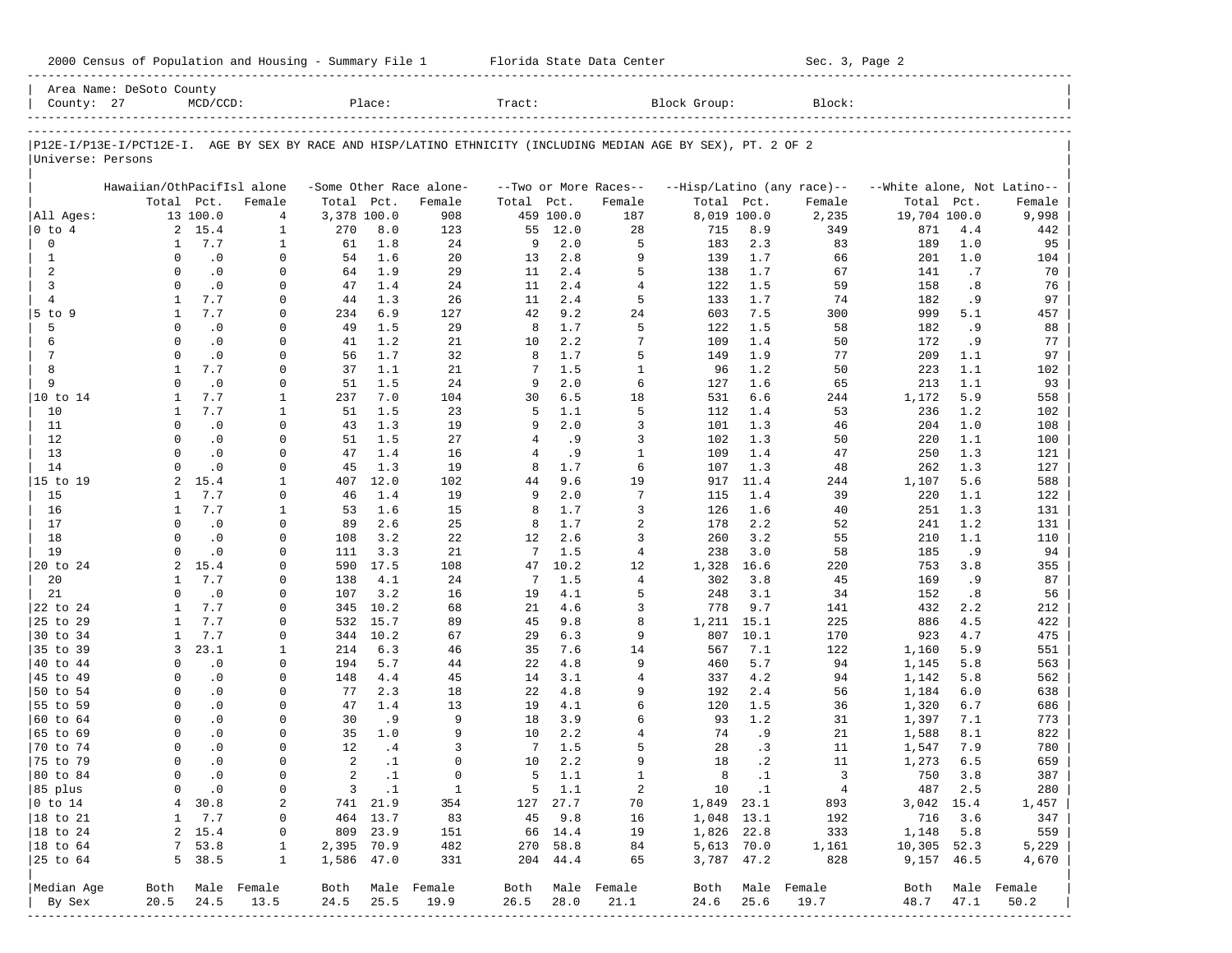| 2000 Census of Population and Housing - Summary File 1 |  | Florida State Data Center | Sec. 3, Page 1 |
|--------------------------------------------------------|--|---------------------------|----------------|
|--------------------------------------------------------|--|---------------------------|----------------|

| County: 29             | Area Name: Dixie County | $MCD/CCD$ : |                                                         | Place:       |         | Tract:                                                                                                                     |             |          | Block Group:                                        |                |               | Block:           |                |           |                         |
|------------------------|-------------------------|-------------|---------------------------------------------------------|--------------|---------|----------------------------------------------------------------------------------------------------------------------------|-------------|----------|-----------------------------------------------------|----------------|---------------|------------------|----------------|-----------|-------------------------|
|                        |                         |             |                                                         |              |         |                                                                                                                            |             |          |                                                     |                |               |                  |                |           |                         |
| Universe: Persons      |                         |             |                                                         |              |         | P12,P12A-D/P13,P13A-D/P14,PCT12A-D. AGE BY SEX BY RACE AND HISP/LATINO ETHNICITY (INCLUDING MEDIAN AGE BY SEX), PT. 1 OF 2 |             |          |                                                     |                |               |                  |                |           |                         |
|                        |                         |             | ----All Races Combined----- --------White alone-------- |              |         |                                                                                                                            |             |          | -------Black alone-------- AmerInd/NatAlaskan alone |                |               |                  |                |           | $---Asian alone---$     |
|                        | Total Pct.              |             | Female                                                  | Total Pct.   |         | Female                                                                                                                     | Total Pct.  |          | Female                                              | Total Pct.     |               | Female           | Total Pct.     |           | Female                  |
| All Ages:              | 13,827 100.0            |             | 6,463                                                   | 12,279 100.0 |         | 5,909                                                                                                                      | 1,241 100.0 |          | 422                                                 |                | 64 100.0      | 32               |                | 34 100.0  | 23                      |
| 0 to 4                 | 770                     | 5.6         | 374                                                     | 669          | 5.4     | 330                                                                                                                        | 80          | 6.4      | 35                                                  | 3              | 4.7           | 2                | 1              | 2.9       | 0                       |
| 0                      | 162                     | 1.2         | 78                                                      | 141          | 1.1     | 70                                                                                                                         | 16          | 1.3      | 7                                                   | 0              | $\cdot$ 0     | $\mathbf 0$      | $\mathbf{1}$   | 2.9       | 0                       |
| $\mathbf{1}$           | 158                     | 1.1         | 66                                                      | 139          | 1.1     | 59                                                                                                                         | 12          | 1.0      | 5                                                   | 1              | 1.6           | $\Omega$         | $\Omega$       | $\cdot$ 0 | 0                       |
| 2                      | 155                     | 1.1         | 81                                                      | 133          | 1.1     | 71                                                                                                                         | 17          | 1.4      | 7                                                   | $\mathbf{1}$   | 1.6           | $\mathbf{1}$     | $\Omega$       | $\cdot$ 0 | 0                       |
| 3                      | 145                     | 1.0         | 66                                                      | 128          | 1.0     | 56                                                                                                                         | 16          | 1.3      | 9                                                   | $\Omega$       | $\cdot$ 0     | $\Omega$         | $\Omega$       | $\cdot$ 0 | $\mathbf 0$             |
| $\overline{4}$         | 150                     | 1.1         | 83                                                      | 128          | 1.0     | 74                                                                                                                         | 19          | 1.5      | 7                                                   | $\mathbf{1}$   | 1.6           | $\mathbf{1}$     | $\Omega$       | $\cdot$ 0 | 0                       |
| $5$ to $9$             | 819                     | 5.9         | 406                                                     | 730          | 5.9     | 357                                                                                                                        | 71          | 5.7      | 39                                                  | 3              | 4.7           | $\overline{2}$   | $\Omega$       | $\cdot$ 0 | $\mathbf 0$             |
| 5                      | 142                     | 1.0         | 73                                                      | 125          | 1.0     | 64                                                                                                                         | 13          | 1.0      | $7\phantom{.0}$                                     | $\Omega$       | $\cdot$ 0     | $\Omega$         | $\Omega$       | $\cdot$ 0 | 0                       |
| 6                      | 170                     | 1.2         | 68                                                      | 152          | 1.2     | 57                                                                                                                         | 17          | 1.4      | 11                                                  | $\Omega$       | $\cdot$ 0     | $\Omega$         | $\Omega$       | $\cdot$ 0 | $\mathbf 0$             |
| 7                      | 200                     | 1.4         | 112                                                     | 183          | 1.5     | 100                                                                                                                        | 12          | 1.0      | 7                                                   | 2              | 3.1           | $\overline{2}$   | $\Omega$       | $\cdot$ 0 | 0                       |
| 8                      | 143                     | 1.0         | 72                                                      | 128          | 1.0     | 65                                                                                                                         | 14          | 1.1      | 7                                                   | $\Omega$       | $\cdot$ 0     | $\Omega$         | $\Omega$       | $\cdot$ 0 | 0                       |
| 9                      | 164                     | 1.2         | 81                                                      | 142          | 1.2     | 71                                                                                                                         | 15          | 1.2      | 7                                                   | $\mathbf{1}$   | 1.6           | $\Omega$         | $\Omega$       | $\cdot$ 0 | 0                       |
| 10 to 14               | 871                     | 6.3         | 431                                                     | 775          | 6.3     | 381                                                                                                                        | 83          | 6.7      | 41                                                  | 4              | 6.3           | 3                | 1              | 2.9       | 1                       |
| 10                     | 190                     | 1.4         | 99                                                      | 172          | 1.4     | 86                                                                                                                         | 16          | 1.3      | 11                                                  | 1              | 1.6           | $\mathbf{1}$     | $\Omega$       | $\cdot$ 0 | 0                       |
| 11                     | 172                     | 1.2         | 86                                                      | 148          | 1.2     | 71                                                                                                                         | 21          | 1.7      | 13                                                  | $\Omega$       | $\cdot$ 0     | $\Omega$         | $\Omega$       | $\cdot$ 0 | 0                       |
| 12                     | 164                     | 1.2         | 81                                                      | 151          | 1.2     | 75                                                                                                                         | 11          | . 9      | 5                                                   | $\Omega$       | $\cdot$ 0     | $\Omega$         | $\Omega$       | $\cdot$ 0 | 0                       |
| 13                     | 161                     | 1.2         | 77                                                      | 145          | 1.2     | 71                                                                                                                         | 14          | 1.1      | 5                                                   | 1              | 1.6           | $\Omega$         | $\Omega$       | $\cdot$ 0 | 0                       |
| 14                     | 184                     | 1.3         | 88                                                      | 159          | 1.3     | 78                                                                                                                         | 21          | 1.7      | 7                                                   | 2              | 3.1           | $\overline{a}$   | $\mathbf{1}$   | 2.9       | $\mathbf{1}$            |
| 15 to 19               | 916                     | 6.6         | 434                                                     | 808          | 6.6     | 386                                                                                                                        | 84          | 6.8      | 40                                                  | $\overline{4}$ | 6.3           | 2                | $\Omega$       | $\cdot$ 0 | 0                       |
| 15                     | 196                     | 1.4         | 84                                                      | 167          | 1.4     | 69                                                                                                                         | 26          | 2.1      | 15                                                  | 0              | $\cdot$ 0     | $\Omega$         | $\Omega$       | $\cdot$ 0 | 0                       |
| 16                     | 194                     | 1.4         | 102                                                     | 177          | 1.4     | 94                                                                                                                         | 13          | 1.0      | 4                                                   | $\mathbf{1}$   | 1.6           | $\mathbf{1}$     | $\Omega$       | $\cdot$ 0 | 0                       |
| 17                     | 205                     | 1.5         | 107                                                     | 181          | 1.5     | 94                                                                                                                         | 20          | 1.6      | 12                                                  | $\Omega$       | $\cdot$ 0     | $\Omega$         | $\Omega$       | $\cdot$ 0 | 0                       |
| 18                     | 156                     | 1.1         | 72                                                      | 144          | 1.2     | 67                                                                                                                         | 8           | .6       | 3                                                   | 2              | 3.1           | $\mathbf{1}$     | $\Omega$       | $\cdot$ 0 | 0                       |
| 19                     | 165                     | 1.2         | 69                                                      | 139          | 1.1     | 62                                                                                                                         | 17          | 1.4      | 6                                                   | $\mathbf{1}$   | 1.6           | $\Omega$         | $\Omega$       | $\cdot$ 0 | 0                       |
| 20 to 24               | 774                     | 5.6         | 336                                                     | 632          | 5.1     | 299                                                                                                                        | 106         | 8.5      | 30                                                  | $\overline{4}$ | 6.3           | $\mathbf{1}$     | 5              | 14.7      | 3                       |
| 20                     | 174                     | 1.3         | 92                                                      | 142          | 1.2     | 77                                                                                                                         | 23          | 1.9      | 12                                                  | 2              | 3.1           | $\mathbf{1}$     | $\Omega$       | $\cdot$ 0 | 0                       |
| 21                     | 169                     | 1.2         | 71                                                      | 141          | 1.1     | 66                                                                                                                         | 19          | 1.5      | $\overline{4}$                                      | 2              | 3.1           | $\Omega$         | $\Omega$       | $\cdot$ 0 | 0                       |
| 22 to 24               | 431                     | 3.1         | 173                                                     | 349          | 2.8     | 156                                                                                                                        | 64          | 5.2      | 14                                                  | $\Omega$       | $\cdot$ 0     | $\Omega$         | 5              | 14.7      | 3                       |
| 25 to 29               | 808                     | 5.8         | 338                                                     | 639          | 5.2     | 307                                                                                                                        | 140         | 11.3     | 23                                                  | 3              | 4.7           | $\mathbf{1}$     | $\mathbf{1}$   | 2.9       | $\mathbf{1}$            |
| 30 to 34               | 825                     | 6.0         | 328                                                     | 671          | 5.5     | 292                                                                                                                        | 136         | 11.0     | 31                                                  | 3              | 4.7           | $\mathbf{1}$     | $\overline{a}$ | 5.9       | $\mathbf{1}$            |
| 35 to 39               | 1,004                   | 7.3         | 398                                                     | 834          | 6.8     | 361                                                                                                                        | 146         | 11.8     | 30                                                  | 7              | 10.9          | $\overline{a}$   | 5.             | 14.7      | $\overline{\mathbf{c}}$ |
| 40 to 44               | 1,046                   | 7.6         | 458                                                     | 922          | 7.5     | 430                                                                                                                        | 104         | 8.4      | 20                                                  | 7              | 10.9          | 3                | $\mathfrak{D}$ | 5.9       | $\overline{\mathbf{c}}$ |
| 45 to 49               | 916                     | 6.6         | 415                                                     | 817          | 6.7     | 376                                                                                                                        | 76          | 6.1      | 22                                                  | 8              | 12.5          | 6                | 4              | 11.8      | 3                       |
| 50 to 54               | 949                     | 6.9         | 477                                                     | 870          | 7.1     | 441                                                                                                                        | 57          | 4.6      | 24                                                  | 10             | 15.6          | 5                | $\mathbf{1}$   | 2.9       | $\mathbf{1}$            |
| 55 to 59               | 877                     | 6.3         | 434                                                     | 825          | 6.7     | 412                                                                                                                        | 38          | 3.1      | 17                                                  | 2              | 3.1           | $\mathbf 0$      | 4              | 11.8      | 3                       |
| 60 to 64               | 883                     | 6.4         | 440                                                     | 835          | $6.8$   | 412                                                                                                                        | 34          | 2.7      | 18                                                  | 4              | 6.3           | 2                | 4              | 11.8      | 3                       |
| 65 to 69               | 800                     | 5.8         | 369                                                     | 767          | 6.2     | 354                                                                                                                        | 25          | 2.0      | 12                                                  | $\Omega$       | $\cdot$ 0     | $\Omega$         | 2              | 5.9       | $\mathbf{1}$            |
| 70 to 74               | 675                     | 4.9         | 357                                                     | 640          | 5.2     | 332                                                                                                                        | 23          | 1.9      | 17                                                  | 0              | $\cdot$ 0     | $\Omega$         | $\overline{a}$ | 5.9       | 2                       |
| 75 to 79               | 479                     | 3.5         | 221                                                     | 454          | 3.7     | 206                                                                                                                        | 17          | 1.4      | 11                                                  | 2              | 3.1           | 2                | $\Omega$       | $\cdot$ 0 | 0                       |
| 80 to 84               | 250                     | 1.8         | 135                                                     | 242          | 2.0     | 130                                                                                                                        | 8           | .6       | 5                                                   | 0              | $\cdot$ 0     | $\Omega$         | $\Omega$       | $\cdot$ 0 | 0                       |
| 85 plus                |                         | 165 1.2     | 112                                                     |              | 149 1.2 | 103                                                                                                                        |             | 13 1.0   | $\overline{7}$                                      |                | $0 \qquad .0$ | 0                | $\circ$        | $\cdot$ 0 | $\mathbf 0$             |
| $ 0 \t\t \text{to} 14$ |                         | 2,460 17.8  | 1,211                                                   | 2,174 17.7   |         | 1,068                                                                                                                      |             | 234 18.9 | 115                                                 |                | 10 15.6       | $7\phantom{.0}$  | $\overline{a}$ | 5.9       | $\mathbf{1}$            |
| 18 to 21               | 664                     | 4.8         | 304                                                     | 566          | 4.6     | 272                                                                                                                        |             | 67 5.4   | 25                                                  |                | 7, 10.9       | 2                | $\mathbf{0}$   | $\cdot$ 0 | 0                       |
| $ 18$ to $24$          | 1,095                   | 7.9         | 477                                                     |              | 915 7.5 | 428                                                                                                                        |             | 131 10.6 | 39                                                  |                | 7, 10.9       | 2                |                | 5 14.7    | $\mathbf{3}$            |
| 18 to 64               | 8,403 60.8              |             | 3,765                                                   | 7,328 59.7   |         | 3,459                                                                                                                      |             | 862 69.5 | 224                                                 |                | 51 79.7       | 22               |                | 28 82.4   | 19                      |
| 25 to 64               | 7,308 52.9              |             | 3,288                                                   | 6,413 52.2   |         | 3,031                                                                                                                      |             | 731 58.9 | 185                                                 |                | 44 68.8       | 20               |                | 23 67.6   | 16                      |
| Median Age             |                         |             | Both Male Female                                        |              |         | Both Male Female                                                                                                           |             |          | Both Male Female                                    |                |               | Both Male Female | Both           |           | Male Female             |
| By Sex                 | 40.7                    | 39.5        | 42.1                                                    | 42.1         | 41.5    | 42.8                                                                                                                       | 32.1        | 32.8     | 30.3                                                | 42.0           | 39.0          | 44.7             | 45.0           | 39.3      | 47.3                    |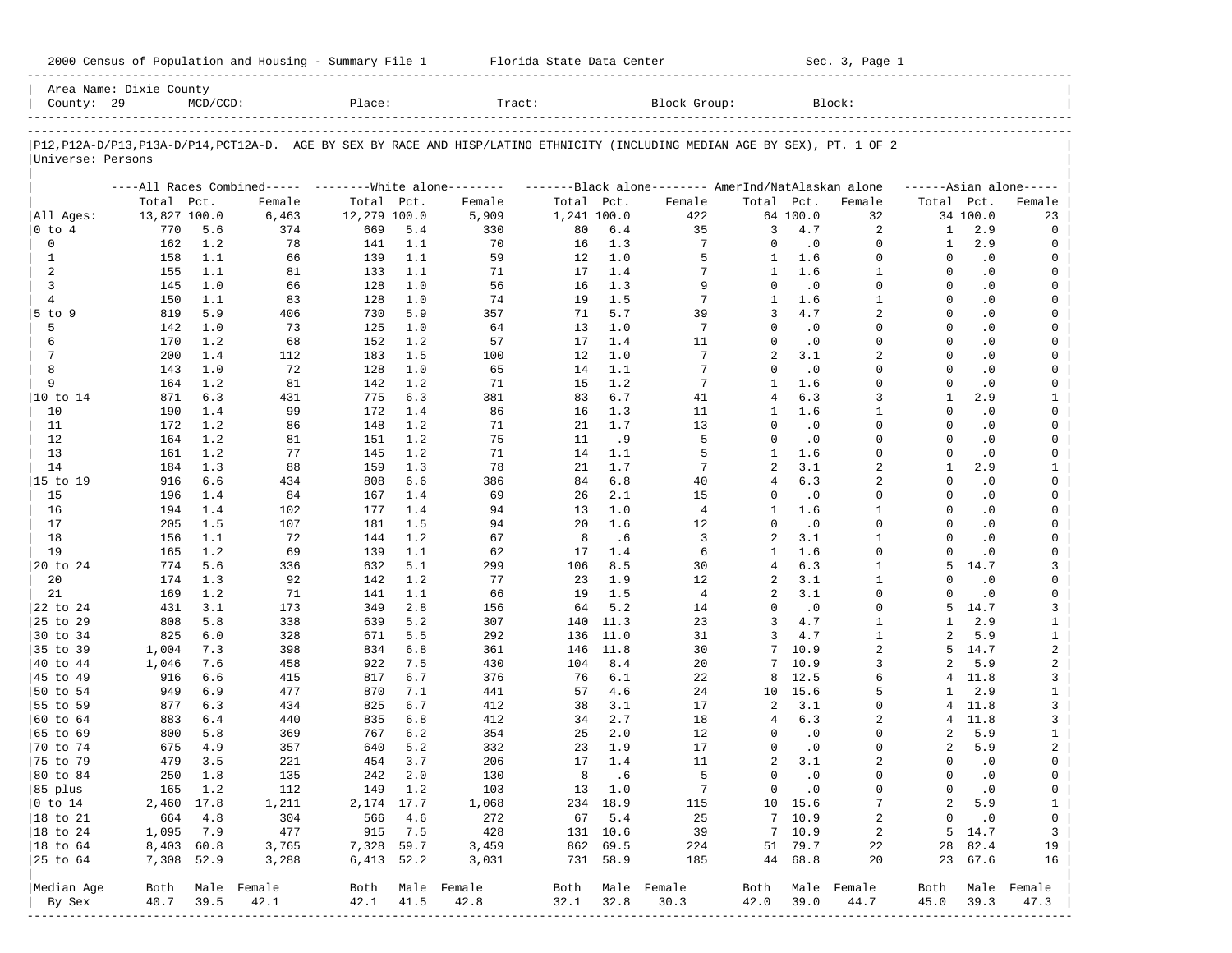| County: 29                            | Area Name: Dixie County     | $MCD/CCD$ :            |                      |                              | Place:             |                              | Tract:         |                   |                       | Block Group:                                                                                                   |                     | Block:                     |                             |            |                  |
|---------------------------------------|-----------------------------|------------------------|----------------------|------------------------------|--------------------|------------------------------|----------------|-------------------|-----------------------|----------------------------------------------------------------------------------------------------------------|---------------------|----------------------------|-----------------------------|------------|------------------|
|                                       |                             |                        |                      |                              |                    |                              |                |                   |                       |                                                                                                                |                     |                            |                             |            |                  |
|                                       |                             |                        |                      |                              |                    |                              |                |                   |                       | P12E-I/P13E-I/PCT12E-I. AGE BY SEX BY RACE AND HISP/LATINO ETHNICITY (INCLUDING MEDIAN AGE BY SEX), PT. 2 OF 2 |                     |                            |                             |            |                  |
| Universe: Persons                     |                             |                        |                      |                              |                    |                              |                |                   |                       |                                                                                                                |                     |                            |                             |            |                  |
|                                       | Hawaiian/OthPacifIsl alone  |                        |                      |                              |                    | -Some Other Race alone-      |                |                   | --Two or More Races-- |                                                                                                                |                     | --Hisp/Latino (any race)-- | --White alone, Not Latino-- |            |                  |
|                                       |                             | Total Pct.             | Female               | Total Pct.                   |                    | Female                       | Total Pct.     |                   | Female                | Total Pct.                                                                                                     |                     | Female                     | Total                       | Pct.       | Female           |
| All Ages:                             |                             | 4 100.0                | 2                    |                              | 62 100.0           | 12                           |                | 143 100.0         | 63                    |                                                                                                                | 249 100.0           | 74                         | 12,132 100.0                |            | 5,858            |
| $0$ to $4$                            | $\mathbf 0$                 | $\cdot$ 0              | $\mathbf 0$          | 3                            | 4.8                | $\Omega$                     | 14             | 9.8               | $\overline{7}$        | 18                                                                                                             | 7.2                 | 11                         | 660                         | 5.4        | 323              |
| $\mathbf 0$                           | $\Omega$                    | $\cdot$ 0              | $\mathbf 0$          | $\mathbf{1}$                 | 1.6                | $\Omega$                     | 3              | 2.1               | $1\,$                 | 7                                                                                                              | 2.8                 | $\overline{4}$             | 137                         | 1.1        | 67               |
| 1                                     | $\Omega$                    | $\cdot$ 0              | $\Omega$             | $\mathbf{1}$                 | 1.6                | $\Omega$                     | 5              | 3.5               | $\overline{2}$        | $\overline{4}$                                                                                                 | 1.6                 | $\mathbf{1}$               | 137                         | 1.1        | 58               |
| 2                                     | $\Omega$                    | $\cdot$ 0              | 0                    | $\mathbf{1}$                 | 1.6                | $\Omega$                     | 3              | 2.1               | $\overline{2}$        | 3                                                                                                              | 1.2                 | 2                          | 132                         | 1.1        | 70               |
| 3                                     | $\Omega$                    | $\cdot$ 0              | $\Omega$             | $\Omega$                     | $\cdot$ 0          | $\Omega$                     | 1              | .7                | $\mathbf{1}$          | 1                                                                                                              | .4                  | 1                          | 128                         | 1.1        | 56               |
| $\overline{4}$                        | $\Omega$                    | $\cdot$ 0              | $\Omega$             | $\mathbf 0$                  | $\cdot$ 0          | $\Omega$                     | 2              | 1.4               | $\mathbf{1}$          | 3                                                                                                              | 1.2                 | 3                          | 126                         | 1.0        | 72               |
| 5 to 9                                | $\Omega$                    | $\cdot$ 0              | $\Omega$             | 3                            | 4.8                | $\overline{a}$               | 12             | 8.4               | 6                     | 15                                                                                                             | 6.0                 | 9                          | 719                         | 5.9        | 350              |
| 5                                     | $\Omega$                    | $\cdot$ 0              | 0                    | $\overline{a}$               | 3.2                | $\mathbf{1}$                 | 2              | 1.4               | $\mathbf{1}$          | 6                                                                                                              | 2.4                 | 3                          | 121                         | 1.0        | 62               |
| 6                                     | $\Omega$                    | $\cdot$ 0              | $\Omega$             | $\Omega$                     | $\cdot$ 0          | $\Omega$                     | 1              | .7                | $\Omega$              | $\Omega$                                                                                                       | $\cdot$ 0           | $\Omega$                   | 152                         | 1.3        | 57               |
| 7                                     | $\Omega$<br>$\Omega$        | $\cdot$ 0              | $\Omega$             | $\Omega$<br>$\Omega$         | $\cdot$ 0          | $\Omega$                     | 3              | 2.1               | 3<br>$\Omega$         | 5                                                                                                              | 2.0                 | 5<br>$\Omega$              | 178                         | 1.5        | 95               |
| 8<br>9                                | $\Omega$                    | $\cdot$ 0              | $\Omega$             |                              | $\cdot$ 0          | $\Omega$<br>$\mathbf{1}$     | 1              | .7                | $\overline{2}$        | 2<br>2                                                                                                         | .8                  |                            | 126                         | 1.0        | 65               |
| 10 to 14                              | $\Omega$                    | $\cdot$ 0<br>$\cdot$ 0 | $\Omega$<br>$\Omega$ | $\mathbf{1}$<br>$\mathbf{1}$ | 1.6<br>1.6         | $\mathbf{1}$                 | 5<br>7         | 3.5<br>4.9        | $\overline{4}$        | 14                                                                                                             | .8<br>5.6           | 1<br>6                     | 142<br>764                  | 1.2<br>6.3 | 71               |
| 10                                    | $\Omega$                    | $\cdot$ 0              | 0                    | $\Omega$                     | $\cdot$ 0          | $\Omega$                     | 1              | .7                | $\mathbf{1}$          | 2                                                                                                              | .8                  | 1                          | 170                         | 1.4        | 378<br>85        |
| 11                                    | $\Omega$                    | $\cdot$ 0              | $\Omega$             | $\Omega$                     | .0                 | $\Omega$                     | 3              | 2.1               | $\overline{a}$        | 3                                                                                                              | 1.2                 | $\mathbf{1}$               | 146                         | 1.2        | 71               |
| 12                                    | $\Omega$                    | $\cdot$ 0              | $\Omega$             | $\Omega$                     | $\cdot$ 0          | $\Omega$                     | 2              | 1.4               | $\mathbf{1}$          | 5                                                                                                              | 2.0                 | $\overline{a}$             | 147                         | 1.2        | 74               |
| 13                                    | <sup>0</sup>                | $\cdot$ 0              | $\Omega$             | $\mathbf{1}$                 | 1.6                | $\mathbf{1}$                 | $\Omega$       | $\cdot$ 0         | $\Omega$              | 2                                                                                                              | .8                  | 1                          | 144                         | 1.2        | 71               |
| 14                                    | $\Omega$                    | $\cdot$ 0              | U                    | $\Omega$                     | $\cdot$ 0          | $\Omega$                     | $\mathbf{1}$   | .7                | $\Omega$              | 2                                                                                                              | .8                  | $\mathbf{1}$               | 157                         | 1.3        | 77               |
| 15 to 19                              | <sup>0</sup>                | $\cdot$ 0              | $\Omega$             | 9                            | 14.5               | $\mathbf{1}$                 | 11             | 7.7               | 5                     | 24                                                                                                             | 9.6                 | 2                          | 797                         | 6.6        | 385              |
| 15                                    | $\Omega$                    | $\cdot$ 0              | U                    | $\mathbf{1}$                 | 1.6                | $\Omega$                     | 2              | 1.4               | $\Omega$              | 2                                                                                                              | .8                  | $\Omega$                   | 166                         | 1.4        | 69               |
| 16                                    | $\Omega$                    | $\cdot$ 0              | $\Omega$             | $\Omega$                     | $\cdot$ 0          | $\Omega$                     | 3              | 2.1               | 3                     | $\overline{4}$                                                                                                 | 1.6                 | $\Omega$                   | 173                         | 1.4        | 94               |
| 17                                    | $\Omega$                    | $\cdot$ 0              | $\Omega$             | $\mathbf{1}$                 | 1.6                | $\Omega$                     | 3              | 2.1               | $\mathbf{1}$          | 3                                                                                                              | 1.2                 | $\Omega$                   | 180                         | 1.5        | 94               |
| 18                                    | <sup>0</sup>                | $\cdot$ 0              | $\Omega$             | $\mathbf{1}$                 | 1.6                | $\Omega$                     | $\mathbf{1}$   | .7                | $\mathbf{1}$          | 3                                                                                                              | 1.2                 | $\mathbf{1}$               | 142                         | 1.2        | 66               |
| 19                                    | $\Omega$                    | $\cdot$ 0              | U                    | 6                            | 9.7                | $\mathbf{1}$                 | 2              | 1.4               | $\Omega$              | 12                                                                                                             | 4.8                 | 1                          | 136                         | 1.1        | 62               |
| 20 to 24                              | <sup>0</sup>                | $\cdot$ 0              | $\Omega$             | 15                           | 24.2               | $\overline{a}$               | 12             | 8.4               | $\mathbf{1}$          | 46                                                                                                             | 18.5                | 4                          | 607                         | 5.0        | 298              |
| 20                                    | $\Omega$                    | $\cdot$ 0              | U                    | 3                            | 4.8                | $\mathbf{1}$                 | $\overline{4}$ | 2.8               | $1\,$                 | 6                                                                                                              | 2.4                 | 2                          | 140                         | 1.2        | 77               |
| 21                                    | <sup>0</sup>                | $\cdot$ 0              | $\Omega$             | 6                            | 9.7                | $\mathbf{1}$                 | $\mathbf{1}$   | .7                | $\mathbf 0$           | 9                                                                                                              | 3.6                 | 1                          | 139                         | 1.1        | 66               |
| 22 to 24                              | $\Omega$                    | $\cdot$ 0              | 0                    | 6                            | 9.7                | $\Omega$                     | 7              | 4.9               | $\Omega$              | 31                                                                                                             | 12.4                | 1                          | 328                         | 2.7        | 155              |
| 25 to 29                              | <sup>0</sup>                | $\cdot$ 0              | $\Omega$             | 14                           | 22.6               | $\mathbf{1}$                 | 11             | 7.7               | 5                     | 33                                                                                                             | 13.3                | 7                          | 624                         | 5.1        | 301              |
| 30 to 34                              | $\Omega$                    | $\cdot$ 0              | 0                    | 6                            | 9.7                | $\mathbf{1}$                 | 7              | 4.9               | $\overline{2}$        | 18                                                                                                             | 7.2                 | 4                          | 662                         | 5.5        | 289              |
| 35 to 39                              | $\Omega$                    | $\cdot$ 0              | $\Omega$             | 6                            | 9.7                | $\Omega$                     | 6              | 4.2               | 3                     | 17                                                                                                             | 6.8                 | 3                          | 827                         | 6.8        | 358              |
| 40 to 44                              | $\Omega$                    | $\cdot$ 0              | $\Omega$             | $\mathbf 0$                  | $\cdot$ 0          | $\Omega$                     | 11             | 7.7               | 3                     | 8                                                                                                              | 3.2                 | 2                          | 915                         | 7.5        | 429              |
| 45 to 49                              | $\Omega$                    | $\cdot$ 0              | $\Omega$             | 1                            | 1.6                | $\mathbf{1}$                 | 10             | 7.0               | 7                     | 14                                                                                                             | 5.6                 | 6                          | 807                         | 6.7        | 373              |
| 50 to 54                              | $\mathbf{1}$                | 25.0                   | 0                    | $\mathbf{1}$                 | 1.6                | $\mathbf{1}$                 | 9              | 6.3               | 5                     | 14                                                                                                             | 5.6                 | 6                          | 860                         | 7.1        | 437              |
| 55 to 59                              | $\Omega$                    | $\cdot$ 0              | $\Omega$             | $\Omega$                     | $\cdot$ 0          | $\Omega$                     | 8              | 5.6               | $\overline{2}$        | 6                                                                                                              | 2.4                 | 3                          | 820                         | 6.8        | 409              |
| 60 to 64                              | $\Omega$                    | $\cdot$ 0              | 0                    | $\mathbf 0$                  | $\cdot$ 0          | $\Omega$                     | 6              | 4.2               | 5                     | 5                                                                                                              | 2.0                 | 4                          | 832                         | 6.9        | 409              |
| 65 to 69                              | 1                           | 25.0                   | 1                    | 1                            | 1.6                | $\mathbf{1}$                 | 4              | 2.8               | $\Omega$              |                                                                                                                | 2.8                 | 4                          | 761                         | 6.3        | 351              |
| 70 to 74                              | 1                           | 25.0                   | 1                    | $\mathbf{1}$                 | 1.6                | $\Omega$                     | 8              | 5.6               | 5                     | 5                                                                                                              | 2.0                 | 1                          | 636                         | 5.2        | 331              |
| 75 to 79                              | $\mathbf{1}$                | 25.0                   | <sup>0</sup>         | $\Omega$                     | $\cdot$ 0          | $\Omega$                     | 5              | 3.5               | $\overline{2}$        | $\Omega$                                                                                                       | $\cdot$ 0           | $\Omega$                   | 454                         | 3.7        | 206              |
| 80 to 84                              | 0                           | $\cdot$ 0              | $\mathbf 0$          | $\mathbf 0$                  | $\cdot$ 0          | $\Omega$                     | $\Omega$       | $\cdot$ 0         | $\Omega$              | 3                                                                                                              | 1.2                 | $\mathbf{1}$               | 239                         | 2.0        | 129              |
| 85 plus                               | 0                           | $\cdot$ 0              | $\circ$              |                              | $1 \quad 1.6$      | 1                            |                | 2 1.4             | $\mathbf{1}$          |                                                                                                                | 2 .8                | $\mathbf{1}$               | 148 1.2                     |            | 102              |
| $ 0 \t{to} 14$                        | 0                           | $\cdot$ 0              | 0                    |                              | 7 11.3             | 3                            |                | 33 23.1           | 17                    |                                                                                                                | 47 18.9             | 26                         | 2,143 17.7                  |            | 1,051            |
| $ 18 \text{ to } 21$                  | $\mathbf{0}$<br>$\mathbf 0$ | $\cdot$ 0<br>.0        | $\circ$<br>0         |                              | 16 25.8<br>22 35.5 | 3<br>$\overline{\mathbf{3}}$ |                | 8, 5.6<br>15 10.5 | 2<br>$\overline{a}$   |                                                                                                                | 30 12.0             | 5                          | 885 7.3                     | 557 4.6    | 271              |
| $ 18$ to $24$<br>$ 18 \text{ to } 64$ |                             | $1 \quad 25.0$         | 0                    |                              | 50 80.6            | $7\phantom{.0}$              |                | 83 58.0           | 34                    |                                                                                                                | 61 24.5<br>176 70.7 | 6                          | 7,232 59.6                  |            | 426              |
| $ 25$ to $64$                         |                             | $1 \quad 25.0$         | 0                    |                              | 28 45.2            | $\overline{4}$               |                | 68 47.6           | 32                    |                                                                                                                | 115 46.2            | 41<br>35                   | 6,347 52.3                  |            | 3,431<br>3,005   |
|                                       |                             |                        |                      |                              |                    |                              |                |                   |                       |                                                                                                                |                     |                            |                             |            |                  |
| Median Age                            |                             |                        | Both Male Female     |                              |                    | Both Male Female             |                |                   | Both Male Female      |                                                                                                                |                     | Both Male Female           |                             |            | Both Male Female |
| By Sex                                | 69.0                        | 64.5                   | 69.0                 | 25.0                         | 25.0               | 25.0                         |                | 33.6 33.0         | 38.3                  | 25.7                                                                                                           | 25.3                | 29.0                       | 42.2                        | 41.7       | 42.9             |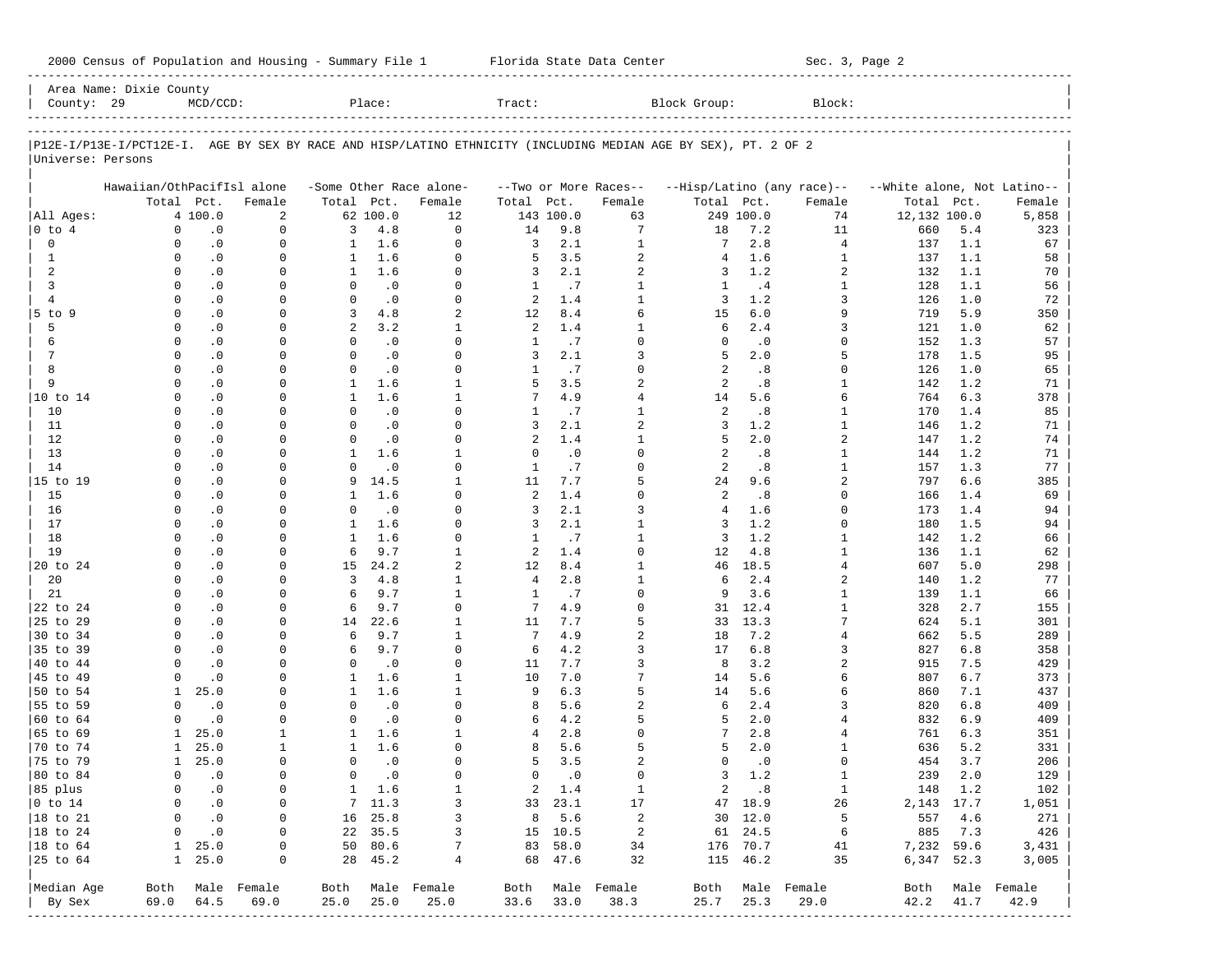| 2000 Census of Population and Housing - Summary File 1 |  | Florida State Data Center | Sec. 3, Page 1 |
|--------------------------------------------------------|--|---------------------------|----------------|
|--------------------------------------------------------|--|---------------------------|----------------|

| County: 31           | Area Name: Duval County | $MCD/CCD$ : |                  | Place:        |       | Tract:           |               |      | Block Group:                                                                                                                  |             |          | Block:           |              |      |                     |
|----------------------|-------------------------|-------------|------------------|---------------|-------|------------------|---------------|------|-------------------------------------------------------------------------------------------------------------------------------|-------------|----------|------------------|--------------|------|---------------------|
|                      |                         |             |                  |               |       |                  |               |      |                                                                                                                               |             |          |                  |              |      |                     |
| Universe: Persons    |                         |             |                  |               |       |                  |               |      | P12, P12A-D/P13, P13A-D/P14, PCT12A-D. AGE BY SEX BY RACE AND HISP/LATINO ETHNICITY (INCLUDING MEDIAN AGE BY SEX), PT. 1 OF 2 |             |          |                  |              |      |                     |
|                      |                         |             |                  |               |       |                  |               |      | ----All Races Combined----- --------White alone-------- -------Black alone-------- AmerInd/NatAlaskan alone                   |             |          |                  |              |      | $---Asian alone---$ |
|                      | Total Pct.              |             | Female           | Total Pct.    |       | Female           | Total Pct.    |      | Female                                                                                                                        | Total Pct.  |          | Female           | Total Pct.   |      | Female              |
| All Ages:            | 778,879 100.0           |             | 401,098          | 512,469 100.0 |       | 259,988          | 216,780 100.0 |      | 115,792                                                                                                                       | 2,598 100.0 |          | 1,282            | 21,137 100.0 |      | 11,301              |
| $ 0 \tto 4$          | 56,247                  | 7.2         | 27,623           | 31,914        | 6.2   | 15,587           | 19,248        | 8.9  | 9,467                                                                                                                         | 157         | 6.0      | 91               | 1,404        | 6.6  | 704                 |
| 0                    | 11,515                  | 1.5         | 5,750            | 6,534         | 1.3   | 3,269            | 3,865         | 1.8  | 1,931                                                                                                                         | 24          | . 9      | 15               | 315          | 1.5  | 159                 |
| $\mathbf{1}$         | 11,384                  | 1.5         | 5,472            | 6,501         | 1.3   | 3,093            | 3,887         | 1.8  | 1,873                                                                                                                         | 28          | 1.1      | 16               | 267          | 1.3  | 133                 |
| 2                    | 11,003                  | 1.4         | 5,360            | 6,207         | 1.2   | 3,042            | 3,811         | 1.8  | 1,821                                                                                                                         | 34          | 1.3      | 22               | 276          | 1.3  | 140                 |
| 3                    | 11,155                  | 1.4         | 5,489            | 6,350         | 1.2   | 3,102            | 3,837         | 1.8  | 1,899                                                                                                                         | 36          | 1.4      | 20               | 262          | 1.2  | 134                 |
| $\overline{4}$       | 11,190                  | 1.4         | 5,552            | 6,322         | 1.2   | 3,081            | 3,848         | 1.8  | 1,943                                                                                                                         | 35          | 1.3      | 18               | 284          | 1.3  | 138                 |
| 5 to 9               | 57,959                  | 7.4         | 28,376           | 32,464        | 6.3   | 15,839           | 21,079        | 9.7  | 10,381                                                                                                                        | 159         | 6.1      | 81               | 1,305        | 6.2  | 648                 |
| 5                    | 11,096                  | 1.4         | 5,361            | 6,280         | 1.2   | 3,082            | 3,932         | 1.8  | 1,840                                                                                                                         | 36          | 1.4      | 19               | 247          | 1.2  | 125                 |
| 6                    | 11,286                  | 1.4         | 5,566            | 6,351         | 1.2   | 3,163            | 4,032         | 1.9  | 1,970                                                                                                                         | 33          | 1.3      | 16               | 275          | 1.3  | 138                 |
| 7                    | 11,788                  | 1.5         | 5,805            | 6,549         | 1.3   | 3,189            | 4,311         | 2.0  | 2,163                                                                                                                         | 31          | 1.2      | 18               | 263          | 1.2  | 124                 |
| 8                    | 11,641                  | 1.5         | 5,629            | 6,549         | 1.3   | 3,142            | 4,272         | 2.0  | 2,083                                                                                                                         | 30          | 1.2      | 14               | 231          | 1.1  | 123                 |
| 9                    | 12,148                  | 1.6         | 6,015            | 6,735         | 1.3   | 3,263            | 4,532         | 2.1  | 2,325                                                                                                                         | 29          | 1.1      | 14               | 289          | 1.4  | 138                 |
| 10 to 14             | 57,826                  | 7.4         | 28,229           | 32,464        | 6.3   | 15,760           | 21,372        | 9.9  | 10,529                                                                                                                        | 173         | 6.7      | 68               | 1,369        | 6.5  | 678                 |
| 10                   | 12,101                  | 1.6         | 5,871            | 6,816         | 1.3   | 3,300            | 4,461         | 2.1  | 2,198                                                                                                                         | 33          | 1.3      | 12               | 252          | 1.2  | 120                 |
| 11                   | 11,785                  | 1.5         | 5,733            | 6,584         | 1.3   | 3,179            | 4,368         | 2.0  | 2,148                                                                                                                         | 28          | 1.1      | 8                | 281          | 1.3  | 149                 |
| 12                   | 11,523                  | 1.5         | 5,612            | 6,426         | 1.3   | 3,072            | 4,319         | 2.0  | 2,160                                                                                                                         | 29          | 1.1      | 13               | 286          | 1.4  | 130                 |
| 13                   | 11,275                  | 1.4         | 5,479            | 6,366         | 1.2   | 3,065            | 4,131         | 1.9  | 2,027                                                                                                                         | 40          | 1.5      | 17               | 254          | 1.2  | 134                 |
| 14                   | 11,142                  | 1.4         | 5,534            | 6,272         | 1.2   | 3,144            | 4,093         | 1.9  | 1,996                                                                                                                         | 43          | 1.7      | 18               | 296          | 1.4  | 145                 |
| 15 to 19             | 54,381                  | 7.0         | 26,948           | 31,363        | $6.1$ | 15,391           | 18,916        | 8.7  | 9,504                                                                                                                         | 214         | 8.2      | 105              | 1,578        | 7.5  | 789                 |
| 15                   | 11,138                  | 1.4         | 5,487            | 6,276         | 1.2   | 3,046            | 4,056         | 1.9  | 2,028                                                                                                                         | 37          | 1.4      | 22               | 295          | 1.4  | 158                 |
| 16                   | 10,922                  | 1.4         | 5,382            | 6,253         | 1.2   | 3,040            | 3,876         | 1.8  | 1,943                                                                                                                         | 38          | 1.5      | 22               | 326          | 1.5  | 158                 |
| 17                   | 10,899                  | 1.4         | 5,392            | 6,185         | 1.2   | 3,000            | 3,913         | 1.8  | 1,982                                                                                                                         | 44          | 1.7      | 19               | 320          | 1.5  | 161                 |
| 18                   | 10,512                  | 1.3         | 5,253            | 6,097         | 1.2   | 3,074            | 3,567         | 1.6  | 1,781                                                                                                                         | 45          | 1.7      | 19               | 330          | 1.6  | 154                 |
| 19                   | 10,910                  | 1.4         | 5,434            | 6,552         | 1.3   | 3,231            | 3,504         | 1.6  | 1,770                                                                                                                         | 50          | 1.9      | 23               | 307          | 1.5  | 158                 |
| 20 to 24             | 53,365                  | 6.9         | 26,871           | 32,990        | 6.4   | 16,231           | 15,876        | 7.3  | 8,489                                                                                                                         | 257         | 9.9      | 117              | 1,676        | 7.9  | 868                 |
| 20                   | 11,027                  | 1.4         | 5,484            | 6,713         | 1.3   | 3,279            | 3,384         | 1.6  | 1,776                                                                                                                         | 67          | 2.6      | 32               | 330          | 1.6  | 165                 |
| 21                   | 10,480                  | 1.3         | 5,241            | 6,382         | 1.2   | 3,078            | 3,196         | 1.5  | 1,724                                                                                                                         | 49          | 1.9      | 25               | 342          | 1.6  | 174                 |
| 22 to 24             | 31,858                  | 4.1         | 16,146           | 19,895        | 3.9   | 9,874            | 9,296         | 4.3  | 4,989                                                                                                                         | 141         | 5.4      | 60               | 1,004        | 4.7  | 529                 |
| 25 to 29             | 59,664                  | 7.7         | 30,130           | 38,073        | 7.4   | 18,516           | 16,879        | 7.8  | 9,333                                                                                                                         | 219         | 8.4      | 97               | 2,070        | 9.8  | 1,040               |
| 30 to 34             | 61,317                  | 7.9         | 30,749           | 40,026        | 7.8   | 19,331           | 16,850        | 7.8  | 9,211                                                                                                                         | 224         | 8.6      | 123              | 2,040        | 9.7  | 1,067               |
| 35 to 39             | 67,216                  | 8.6         | 33,952           | 45,204        | 8.8   | 22,155           | 17,996        | 8.3  | 9,729                                                                                                                         | 266         | 10.2     | 136              | 1,772        | 8.4  | 975                 |
| 40 to 44             | 64,190                  | 8.2         | 32,721           | 44,168        | 8.6   | 21,857           | 16,426        | 7.6  | 8,932                                                                                                                         | 237         | 9.1      | 115              | 1,717        | 8.1  | 1,003               |
| 45 to 49             | 55,493                  | 7.1         | 28,821           | 38,885        | 7.6   | 19,645           | 13,516        | 6.2  | 7,477                                                                                                                         | 243         | 9.4      | 113              | 1,671        | 7.9  | 977                 |
| 50 to 54             | 48,039                  | 6.2         | 24,884           | 35,399        | 6.9   | 17,860           | 10,102        | 4.7  | 5,622                                                                                                                         | 171         | 6.6      | 99               | 1,530        | 7.2  | 852                 |
| 55 to 59             | 34,768                  | 4.5         | 18,330           | 26,172        | 5.1   | 13,523           | 6,855         | 3.2  | 3,862                                                                                                                         | 108         | 4.2      | 46               | 1,021        | 4.8  | 573                 |
| 60 to 64             | 26,661                  | 3.4         | 14,160           | 19,689        | 3.8   | 10,287           | 5,746         | 2.7  | 3,242                                                                                                                         | 66          | 2.5      | 30               | 755          | 3.6  | 384                 |
| 65 to 69             | 22,670                  | 2.9         | 12,420           | 17,035        | 3.3   | 9,179            | 4,814         | 2.2  | 2,774                                                                                                                         | 45          | 1.7      | 23               | 498          | 2.4  | 299                 |
| 70 to 74             | 20,915                  | 2.7         | 12,162           | 16,314        | 3.2   | 9,389            | 4,010         | 1.8  | 2,437                                                                                                                         | 23          | . 9      | 15               | 339          | 1.6  | 193                 |
| 75 to 79             | 17,753                  | 2.3         | 10,827           | 14,247        | 2.8   | 8,630            | 3,103         | 1.4  | 1,949                                                                                                                         | 20          | .8       | 14               | 218          | 1.0  | 139                 |
| 80 to 84             | 11,251                  | 1.4         | 7,240            | 8,971         | 1.8   | 5,649            | 2,092         | 1.0  | 1,466                                                                                                                         | 9           | .3       | 5                | 101          | .5   | 69                  |
| 85 plus              | 9,164 1.2               |             | 6,655            | 7,091 1.4     |       | 5,159            | 1,900.9       |      | 1,388                                                                                                                         |             | $7 \t3$  | $\overline{4}$   | 73 .3        |      | 43                  |
| $ 0 \t{to} 14$       | 172,032 22.1            |             | 84,228           | 96,842 18.9   |       | 47,186           | 61,699 28.5   |      | 30,377                                                                                                                        |             | 489 18.8 | 240              | 4,078 19.3   |      | 2,030               |
| $ 18 \text{ to } 21$ | 42,929                  | 5.5         | 21,412           | 25,744 5.0    |       | 12,662           | 13,651 6.3    |      | 7,051                                                                                                                         |             | 211 8.1  | 99               | 1,309 6.2    |      | 651                 |
| $ 18 \text{ to } 24$ | 74,787                  | 9.6         | 37,558           | 45,639 8.9    |       | 22,536           | 22,947 10.6   |      | 12,040                                                                                                                        |             | 352 13.5 | 159              | 2,313 10.9   |      | 1,180               |
| $ 18 \text{ to } 64$ | 492,135 63.2            |             | 251,305          | 333,255 65.0  |       | 165,710          | 127,317 58.7  |      | 69,448                                                                                                                        | 1,886 72.6  |          | 918              | 14,889 70.4  |      | 8,051               |
| $ 25 \t{to} 64$      | 417,348 53.6            |             | 213,747          | 287,616 56.1  |       | 143,174          | 104,370 48.1  |      | 57,408                                                                                                                        | 1,534 59.0  |          | 759              | 12,576 59.5  |      | 6,871               |
|                      |                         |             |                  |               |       |                  |               |      |                                                                                                                               |             |          |                  |              |      |                     |
| Median Age           |                         |             | Both Male Female |               |       | Both Male Female |               |      | Both Male Female                                                                                                              |             |          | Both Male Female | Both         |      | Male Female         |
| By Sex               | 34.1                    | 32.8        | 35.2             | $36.9$ $35.8$ |       | 38.0             | 28.6          | 26.6 | 30.1                                                                                                                          | 32.3 31.5   |          | 33.3             | 32.6         | 31.1 | 34.3                |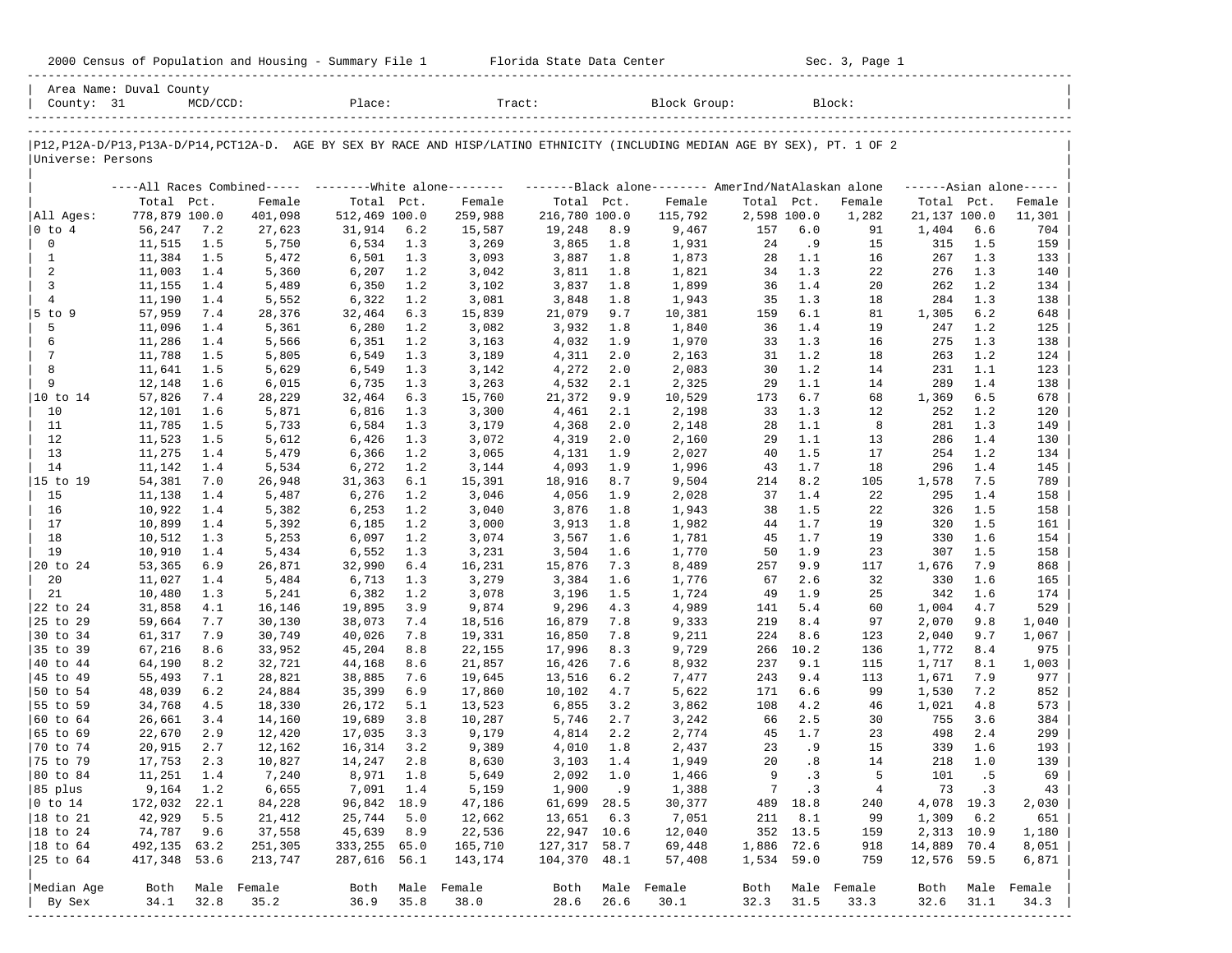|                          | Area Name: Duval County    |                  |                  |                            |            |                         |                       |            |                       |                                                                                                                |             |                            |                             |            |                          |
|--------------------------|----------------------------|------------------|------------------|----------------------------|------------|-------------------------|-----------------------|------------|-----------------------|----------------------------------------------------------------------------------------------------------------|-------------|----------------------------|-----------------------------|------------|--------------------------|
| County: 31               |                            | $MCD/CCD$ :      |                  |                            | Place:     |                         | Tract:                |            |                       | Block Group:                                                                                                   |             | Block:                     |                             |            |                          |
|                          |                            |                  |                  |                            |            |                         |                       |            |                       |                                                                                                                |             |                            |                             |            |                          |
| Universe: Persons        |                            |                  |                  |                            |            |                         |                       |            |                       | P12E-I/P13E-I/PCT12E-I. AGE BY SEX BY RACE AND HISP/LATINO ETHNICITY (INCLUDING MEDIAN AGE BY SEX), PT. 2 OF 2 |             |                            |                             |            |                          |
|                          |                            |                  |                  |                            |            |                         |                       |            |                       |                                                                                                                |             |                            |                             |            |                          |
|                          | Hawaiian/OthPacifIsl alone |                  |                  |                            |            | -Some Other Race alone- |                       |            | --Two or More Races-- |                                                                                                                |             | --Hisp/Latino (any race)-- | --White alone, Not Latino-- |            |                          |
|                          | Total Pct.                 |                  | Female           | Total Pct.                 |            | Female                  | Total                 | Pct.       | Female                | Total Pct.                                                                                                     |             | Female                     | Total Pct.                  |            | Female                   |
| All Ages:<br>$ 0 \tto 4$ | 39                         | 466 100.0<br>8.4 | 246<br>18        | 10,170 100.0<br>1,107 10.9 |            | 4,841<br>529            | 15,259 100.0<br>2,378 | 15.6       | 7,648<br>1,227        | 31,946 100.0<br>3,126                                                                                          | 9.8         | 15,817<br>1,566            | 494,747 100.0<br>30,417     | 6.1        | 251,007<br>14,825        |
| $\mathsf{O}\xspace$      | 8                          | 1.7              | 5                | 224                        | 2.2        | 102                     | 545                   | 3.6        | 269                   | 658                                                                                                            | 2.1         | 331                        | 6,222                       | 1.3        | 3,113                    |
| $\mathbf{1}$             | 3                          | .6               | 2                | 207                        | 2.0        | 100                     | 491                   | 3.2        | 255                   | 620                                                                                                            | 1.9         | 312                        | 6,204                       | 1.3        | 2,939                    |
| 2                        | 12                         | 2.6              | 4                | 226                        | 2.2        | 99                      | 437                   | 2.9        | 232                   | 614                                                                                                            | 1.9         | 300                        | 5,921                       | 1.2        | 2,893                    |
| 3                        | 7                          | 1.5              | $\mathbf{1}$     | 204                        | 2.0        | 97                      | 459                   | 3.0        | 236                   | 616                                                                                                            | 1.9         | 301                        | 6,044                       | 1.2        | 2,948                    |
| $\overline{4}$           | 9                          | 1.9              | 6                | 246                        | 2.4        | 131                     | 446                   | 2.9        | 235                   | 618                                                                                                            | 1.9         | 322                        | 6,026                       | 1.2        | 2,932                    |
| 5 to 9                   | 26                         | 5.6              | 13               | 1,007                      | 9.9        | 486                     | 1,919                 | 12.6       | 928                   | 2,893                                                                                                          | 9.1         | 1,431                      | 31,002                      | 6.3        | 15,085                   |
| 5                        | $\overline{4}$             | .9               | 2                | 200                        | 2.0        | 102                     | 397                   | 2.6        | 191                   | 608                                                                                                            | 1.9         | 294                        | 5,979                       | 1.2        | 2,932                    |
| 6                        | 7                          | 1.5              | 2                | 209                        | 2.1        | 100                     | 379                   | 2.5        | 177                   | 579                                                                                                            | 1.8         | 293                        | 6,041                       | 1.2        | 2,996                    |
| $\overline{7}$           | 3                          | .6               | 1                | 189                        | 1.9        | 88                      | 442                   | 2.9        | 222                   | 585                                                                                                            | 1.8         | 289                        | 6,266                       | 1.3        | 3,039                    |
| 8                        | 5                          | 1.1              | $\overline{4}$   | 211                        | 2.1        | 103                     | 343                   | 2.2        | 160                   | 567                                                                                                            | 1.8         | 295                        | 6,252                       | 1.3        | 2,984                    |
| 9                        | $7\phantom{.0}$            | 1.5              | $\overline{4}$   | 198                        | 1.9        | 93                      | 358                   | 2.3        | 178                   | 554                                                                                                            | 1.7         | 260                        | 6,464                       | 1.3        | 3,134                    |
| 10 to 14                 | 32                         | 6.9              | 20               | 900                        | 8.8        | 444                     | 1,516                 | 9.9        | 730                   | 2,667                                                                                                          | 8.3         | 1,294                      | 30,997                      | 6.3        | 15,053                   |
| 10                       | 8                          | 1.7              | 5                | 190                        | 1.9        | 85                      | 341                   | 2.2        | 151                   | 521                                                                                                            | 1.6         | 245                        | 6,540                       | 1.3        | 3,172                    |
| 11                       | 5                          | 1.1              | 3                | 179                        | 1.8        | 86                      | 340                   | 2.2        | 160                   | 561                                                                                                            | 1.8         | 251                        | 6,279                       | 1.3        | 3,039                    |
| 12                       | 7                          | 1.5              | 5                | 162                        | 1.6        | 85                      | 294                   | 1.9        | 147                   | 506                                                                                                            | 1.6         | 262                        | 6,140                       | 1.2        | 2,925                    |
| 13                       | 6                          | 1.3              | 3                | 193                        | 1.9        | 94                      | 285                   | 1.9        | 139                   | 545                                                                                                            | 1.7         | 263                        | 6,058                       | 1.2        | 2,921                    |
| 14                       | 6                          | 1.3              | $\overline{4}$   | 176                        | 1.7        | 94                      | 256                   | 1.7        | 133                   | 534                                                                                                            | 1.7         | 273                        | 5,980                       | 1.2        | 2,996                    |
| 15 to 19                 | 53                         | 11.4             | 29               | 938                        | 9.2        | 458                     | 1,319                 | 8.6        | 672                   | 2,734                                                                                                          | 8.6         | 1,280                      | 29,972                      | 6.1        | 14,754                   |
| 15                       | 14                         | 3.0              | 8                | 182                        | 1.8        | 92                      | 278                   | 1.8        | 133                   | 512                                                                                                            | 1.6         | 244                        | 6,027                       | 1.2        | 2,930                    |
| 16                       | 8                          | 1.7              | 5                | 160                        | 1.6        | 86                      | 261                   | 1.7        | 128                   | 493                                                                                                            | 1.5         | 246                        | 5,979                       | 1.2        | 2,903                    |
| 17                       | 14                         | 3.0              | 9                | 157                        | 1.5        | 78                      | 266                   | 1.7        | 143                   | 511                                                                                                            | 1.6         | 235                        | 5,921                       | 1.2        | 2,887                    |
| 18<br>19                 | 9<br>8                     | 1.9<br>1.7       | $\overline{4}$   | 217                        | 2.1<br>2.2 | 99                      | 247                   | 1.6<br>1.7 | 122                   | 603                                                                                                            | 1.9         | 291                        | 5,792                       | 1.2        | 2,922                    |
| 20 to 24                 | 46                         | 9.9              | 3<br>15          | 222<br>1,312               | 12.9       | 103<br>562              | 267<br>1,208          | 7.9        | 146<br>589            | 615<br>3,205                                                                                                   | 1.9<br>10.0 | 264<br>1,422               | 6,253<br>31,550             | 1.3<br>6.4 | 3,112<br>15,573          |
| 20                       | 12                         | 2.6              | 2                | 263                        | 2.6        | 100                     | 258                   | 1.7        | 130                   | 652                                                                                                            | 2.0         | 279                        | 6,410                       | 1.3        | 3,144                    |
| 21                       | 11                         | 2.4              | 6                | 255                        | 2.5        | 110                     | 245                   | 1.6        | 124                   | 616                                                                                                            | 1.9         | 271                        | 6,106                       | 1.2        | 2,951                    |
| 22 to 24                 | 23                         | 4.9              | 7                | 794                        | 7.8        | 352                     | 705                   | 4.6        | 335                   | 1,937                                                                                                          | 6.1         | 872                        | 19,034                      | 3.8        | 9,478                    |
| 25 to 29                 | 54                         | 11.6             | 30               | 1,171                      | 11.5       | 531                     | 1,198                 | 7.9        | 583                   | 3,074                                                                                                          | 9.6         | 1,450                      | 36,546                      | 7.4        | 17,771                   |
| 30 to 34                 | 44                         | 9.4              | 23               | 991                        | 9.7        | 444                     | 1,142                 | 7.5        | 550                   | 2,893                                                                                                          | 9.1         | 1,346                      | 38,458                      | 7.8        | 18,599                   |
| 35 to 39                 | 41                         | 8.8              | 27               | 904                        | 8.9        | 425                     | 1,033                 | 6.8        | 505                   | 2,910                                                                                                          | 9.1         | 1,429                      | 43,510                      | 8.8        | 21,321                   |
| 40 to 44                 | 34                         | 7.3              | 18               | 676                        | 6.6        | 331                     | 932                   | 6.1        | 465                   | 2,353                                                                                                          | 7.4         | 1,194                      | 42,763                      | 8.6        | 21,140                   |
| 45 to 49                 | 29                         | 6.2              | 13               | 424                        | 4.2        | 220                     | 725                   | 4.8        | 376                   | 1,607                                                                                                          | 5.0         | 842                        | 37,877                      | 7.7        | 19,112                   |
| 50 to 54                 | 22                         | 4.7              | 13               | 279                        | 2.7        | 147                     | 536                   | 3.5        | 291                   | 1,258                                                                                                          | 3.9         | 670                        | 34,573                      | 7.0        | 17,414                   |
| 55 to 59                 | 10                         | 2.1              | $\overline{4}$   | 173                        | 1.7        | 93                      | 429                   | 2.8        | 229                   | 947                                                                                                            | 3.0         | 529                        | 25,494                      | 5.2        | 13,138                   |
| 60 to 64                 | 16                         | 3.4              | 10               | 94                         | . 9        | 60                      | 295                   | 1.9        | 147                   | 684                                                                                                            | 2.1         | 383                        | 19,173                      | 3.9        | 10,001                   |
| 65 to 69                 | 5                          | 1.1              | 3                | 69                         | .7         | 35                      | 204                   | 1.3        | 107                   | 550                                                                                                            | 1.7         | 328                        | 16,617                      | 3.4        | 8,922                    |
| 70 to 74                 | $\overline{4}$             | .9               | 3                | 53                         | .5         | 27                      | 172                   | 1.1        | 98                    | 397                                                                                                            | 1.2         | 231                        | 16,020                      | 3.2        | 9,211                    |
| 75 to 79                 | 3                          | .6               | $\mathbf{1}$     | 33                         | .3         | 24                      | 129                   | .8         | 70                    | 328                                                                                                            | 1.0         | 207                        | 13,978                      | 2.8        | 8,460                    |
| 80 to 84                 | $\overline{a}$             | .4               | $\overline{a}$   | 2.1                        | $\cdot$ 2  | 13                      | 55                    | .4         | 36                    | 194                                                                                                            | .6          | 128                        | 8,807                       | 1.8        | 5,535                    |
| 85 plus                  |                            | 6 1.3            | $\overline{4}$   |                            | 18.2       | 12                      |                       | 69.5       | 45                    |                                                                                                                | 126.4       | 87                         | 6,993 1.4                   |            | 5,093                    |
| $ 0 \t{to} 14$           |                            | 97 20.8          | 51               | 3,014 29.6                 |            | 1,459                   | 5,813 38.1            |            | 2,885                 |                                                                                                                | 8,686 27.2  | 4,291                      | 92,416 18.7                 |            | 44,963                   |
| 18 to 21                 | 40                         | 8.6              | 15               |                            | 957 9.4    | 412                     | $1,017$ 6.7           |            | 522                   | 2,486 7.8                                                                                                      |             | 1,105                      | 24,561                      | 5.0        | 12,129                   |
| $ 18$ to $24$            |                            | 63 13.5          | 22               | 1,751 17.2                 |            | 764                     | 1,722 11.3            |            | 857                   | 4,423 13.8                                                                                                     |             | 1,977                      | 43,595                      | 8.8        | 21,607                   |
| $ 18 \text{ to } 64$     |                            | 313 67.2         | 160              | 6,463 63.5                 |            | 3,015                   | 8,012 52.5            |            | 4,003                 | 20,149 63.1                                                                                                    |             | 9,820                      | 321,989 65.1                |            | 160,103                  |
| 25 to 64                 |                            | 250 53.6         | 138              | 4,712 46.3                 |            | 2,251                   | $6,290$ $41.2$        |            | 3,146                 | 15,726 49.2                                                                                                    |             | 7,843                      | 278,394 56.3                |            | 138,496                  |
| Median Age               |                            |                  | Both Male Female |                            |            | Both Male Female        |                       |            | Both Male Female      |                                                                                                                |             | Both Male Female           |                             |            |                          |
| By Sex                   | 27.9                       | 25.9             | 29.7             | 24.3                       | 24.1       | 24.5                    | 22.0                  | 21.8       | 22.1                  | 27.3                                                                                                           | 26.2        | 28.3                       | 37.1                        | 36.1       | Both Male Female<br>38.3 |
|                          |                            |                  |                  |                            |            |                         |                       |            |                       |                                                                                                                |             |                            |                             |            |                          |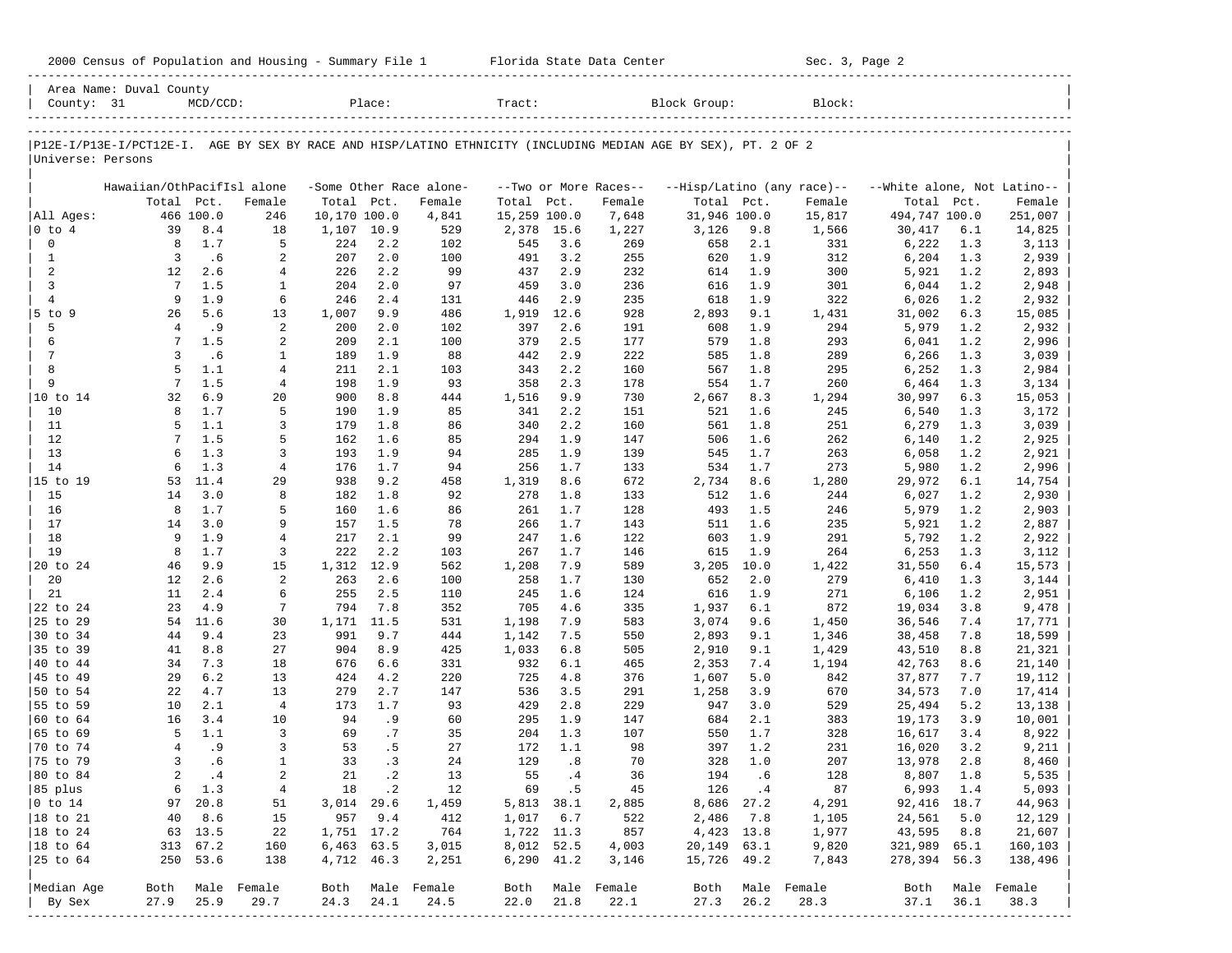| 2000 Census of Population and Housing - Summary File 1 |  | Florida State Data Center | Sec. 3, Page 1 |
|--------------------------------------------------------|--|---------------------------|----------------|
|--------------------------------------------------------|--|---------------------------|----------------|

| Area Name: Escambia County<br>County: 33 |               | $MCD/CCD$ : |                                                         | Place:        |      | Tract:                                                                                                                        |              |      | Block Group:                                        |             |          | Block:           |             |          |                     |
|------------------------------------------|---------------|-------------|---------------------------------------------------------|---------------|------|-------------------------------------------------------------------------------------------------------------------------------|--------------|------|-----------------------------------------------------|-------------|----------|------------------|-------------|----------|---------------------|
|                                          |               |             |                                                         |               |      |                                                                                                                               |              |      |                                                     |             |          |                  |             |          |                     |
|                                          |               |             |                                                         |               |      | P12, P12A-D/P13, P13A-D/P14, PCT12A-D. AGE BY SEX BY RACE AND HISP/LATINO ETHNICITY (INCLUDING MEDIAN AGE BY SEX), PT. 1 OF 2 |              |      |                                                     |             |          |                  |             |          |                     |
| Universe: Persons                        |               |             |                                                         |               |      |                                                                                                                               |              |      |                                                     |             |          |                  |             |          |                     |
|                                          |               |             | ----All Races Combined----- --------White alone-------- |               |      |                                                                                                                               |              |      | -------Black alone-------- AmerInd/NatAlaskan alone |             |          |                  |             |          | $---Asian alone---$ |
|                                          | Total Pct.    |             | Female                                                  | Total Pct.    |      | Female                                                                                                                        | Total Pct.   |      | Female                                              | Total Pct.  |          | Female           | Total Pct.  |          | Female              |
| All Ages:                                | 294,410 100.0 |             | 148,227                                                 | 213,008 100.0 |      | 106,101                                                                                                                       | 63,010 100.0 |      | 32,839                                              | 2,660 100.0 |          | 1,299            | 6,519 100.0 |          | 3,628               |
| $ 0 \t{to} 4$                            | 17,913        | 6.1         | 8,766                                                   | 10,983        | 5.2  | 5,389                                                                                                                         | 5,358        | 8.5  | 2,626                                               | 138         | 5.2      | 68               | 327         | 5.0      | 173                 |
| 0                                        | 3,580         | 1.2         | 1,736                                                   | 2,226         | 1.0  | 1,099                                                                                                                         | 1,037        | 1.6  | 495                                                 | 25          | . 9      | 10               | 52          | .8       | 31                  |
| $\mathbf{1}$                             | 3,557         | 1.2         | 1,745                                                   | 2,172         | 1.0  | 1,073                                                                                                                         | 1,067        | 1.7  | 526                                                 | 33          | 1.2      | 16               | 62          | 1.0      | 30                  |
| $\overline{a}$                           | 3,647         | 1.2         | 1,796                                                   | 2,200         | 1.0  | 1,076                                                                                                                         | 1,119        | 1.8  | 551                                                 | 23          | .9       | 12               | 61          | .9       | 33                  |
| 3                                        | 3,571         | 1.2         | 1,707                                                   | 2,185         | 1.0  | 1,021                                                                                                                         | 1,087        | 1.7  | 531                                                 | 28          | 1.1      | 17               | 82          | 1.3      | 43                  |
| $\overline{4}$                           | 3,558         | 1.2         | 1,782                                                   | 2,200         | 1.0  | 1,120                                                                                                                         | 1,048        | 1.7  | 523                                                 | 29          | 1.1      | 13               | 70          | 1.1      | 36                  |
| $5$ to $9$                               | 19,513        | 6.6         | 9,533                                                   | 11,875        | 5.6  | 5,797                                                                                                                         | 6,188        | 9.8  | 3,029                                               | 173         | 6.5      | 87               | 367         | 5.6      | 172                 |
| 5                                        | 3,667         | 1.2         | 1,830                                                   | 2,211         | 1.0  | 1,105                                                                                                                         | 1,149        | 1.8  | 577                                                 | 33          | 1.2      | 17               | 74          | 1.1      | 34                  |
| 6                                        | 3,875         | 1.3         | 1,857                                                   | 2,363         | 1.1  | 1,125                                                                                                                         | 1,215        | 1.9  | 588                                                 | 37          | 1.4      | 18               | 68          | 1.0      | 28                  |
| $7\phantom{.0}$                          | 3,996         | 1.4         | 1,958                                                   | 2,470         | 1.2  | 1,214                                                                                                                         | 1,227        | 1.9  | 591                                                 | 37          | 1.4      | 20               | 74          | 1.1      | 33                  |
| 8                                        | 3,944         | 1.3         | 1,925                                                   | 2,399         | 1.1  | 1,174                                                                                                                         | 1,284        | 2.0  | 626                                                 | 32          | 1.2      | 15               | 66          | 1.0      | 33                  |
| 9                                        | 4,031         | 1.4         | 1,963                                                   | 2,432         | 1.1  | 1,179                                                                                                                         | 1,313        | 2.1  | 647                                                 | 34          | 1.3      | 17               | 85          | 1.3      | 44                  |
| 10 to 14                                 | 20,020        | 6.8         | 9,892                                                   | 12,453        | 5.8  | 6,140                                                                                                                         | 6,096        | 9.7  | 3,022                                               | 196         | 7.4      | 100              | 427         | 6.6      | 209                 |
| 10                                       | 4,231         | 1.4         | 2,109                                                   | 2,586         | 1.2  | 1,283                                                                                                                         | 1,308        | 2.1  | 659                                                 | 43          | 1.6      | 20               | 93          | 1.4      | 48                  |
| 11                                       | 4,085         | 1.4         | 2,013                                                   | 2,527         | 1.2  | 1,223                                                                                                                         | 1,255        | 2.0  | 628                                                 | 45          | 1.7      | 22               | 89          | 1.4      | 46                  |
| 12                                       | 3,994         | 1.4         | 1,924                                                   | 2,476         | 1.2  | 1,191                                                                                                                         | 1,219        | 1.9  | 597                                                 | 33          | 1.2      | 15               | 84          | 1.3      | 41                  |
| 13                                       | 3,759         | 1.3         | 1,869                                                   | 2,382         | 1.1  | 1,184                                                                                                                         | 1,124        | 1.8  | 559                                                 | 32          | 1.2      | 13               | 69          | 1.1      | 37                  |
| 14                                       | 3,951         | 1.3         | 1,977                                                   | 2,482         | 1.2  | 1,259                                                                                                                         | 1,190        | 1.9  | 579                                                 | 43          | 1.6      | 30               | 92          | 1.4      | 37                  |
| 15 to 19                                 | 24,197        | 8.2         | 11,066                                                  | 16,281        | 7.6  | 7,402                                                                                                                         | 5,839        | 9.3  | 2,746                                               | 262         | 9.8      | 98               | 654         | 10.0     | 339                 |
| 15                                       | 4,034         | 1.4         | 1,934                                                   | 2,559         | 1.2  | 1,229                                                                                                                         | 1,182        | 1.9  | 556                                                 | 44          | 1.7      | 23               | 105         | 1.6      | 54                  |
|                                          |               |             |                                                         |               |      |                                                                                                                               |              |      |                                                     |             |          |                  |             | 1.8      |                     |
| 16                                       | 3,822         | 1.3         | 1,870                                                   | 2,370         | 1.1  | 1,173                                                                                                                         | 1,158        | 1.8  | 560                                                 | 33          | 1.2      | 12               | 119         |          | 63                  |
| 17                                       | 3,969         | 1.3         | 1,983                                                   | 2,543         | 1.2  | 1,267                                                                                                                         | 1,109        | 1.8  | 547                                                 | 47          | 1.8      | 24               | 101         | 1.5      | 57                  |
| 18                                       | 5,830         | 2.0         | 2,547                                                   | 4,066         | 1.9  | 1,780                                                                                                                         | 1,211        | 1.9  | 542                                                 | 59          | 2.2      | 22               | 169         | 2.6      | 85                  |
| 19                                       | 6,542         | 2.2         | 2,732                                                   | 4,743         | 2.2  | 1,953                                                                                                                         | 1,179        | 1.9  | 541                                                 | 79          | 3.0      | 17               | 160         | 2.5      | 80                  |
| 20 to 24                                 | 23,456        | 8.0         | 10,748                                                  | 16,899        | 7.9  | 7,590                                                                                                                         | 4,600        | 7.3  | 2,319                                               | 205         | 7.7      | 84               | 644         | 9.9      | 289                 |
| 20                                       | 5,449         | 1.9         | 2,507                                                   | 3,903         | 1.8  | 1,781                                                                                                                         | 1,091        | 1.7  | 531                                                 | 52          | 2.0      | 20               | 153         | 2.3      | 67                  |
| 21                                       | 4,618         | 1.6         | 2,246                                                   | 3,319         | 1.6  | 1,590                                                                                                                         | 884          | 1.4  | 464                                                 | 41          | 1.5      | 19               | 146         | 2.2      | 71                  |
| 22 to 24                                 | 13,389        | 4.5         | 5,995                                                   | 9,677         | 4.5  | 4,219                                                                                                                         | 2,625        | 4.2  | 1,324                                               | 112         | 4.2      | 45               | 345         | 5.3      | 151                 |
| 25 to 29                                 | 20,433        | 6.9         | 9,356                                                   | 14,704        | 6.9  | 6,550                                                                                                                         | 4,172        | 6.6  | 2,110                                               | 176         | 6.6      | 89               | 566         | 8.7      | 275                 |
| 30 to 34                                 | 19,812        | $6.7$       | 9,408                                                   | 14,133        | 6.6  | 6,544                                                                                                                         | 4,376        | 6.9  | 2,236                                               | 219         | 8.2      | 94               | 517         | 7.9      | 289                 |
| 35 to 39                                 | 22,575        | 7.7         | 11,128                                                  | 16,279        | 7.6  | 7,823                                                                                                                         | 4,959        | 7.9  | 2,607                                               | 223         | 8.4      | 107              | 492         | 7.5      | 285                 |
| 40 to 44                                 | 22,413        | 7.6         | 11,242                                                  | 16,360        | 7.7  | 7,949                                                                                                                         | 4,819        | 7.6  | 2,605                                               | 241         | 9.1      | 116              | 474         | 7.3      | 316                 |
| 45 to 49                                 | 19,789        | $6.7$       | 10,201                                                  | 14,879        | 7.0  | 7,536                                                                                                                         | 3,789        | 6.0  | 2,003                                               | 211         | 7.9      | 105              | 503         | 7.7      | 330                 |
| 50 to 54                                 | 18,106        | 6.1         | 9,440                                                   | 14,191        | 6.7  | 7,235                                                                                                                         | 2,880        | 4.6  | 1,604                                               | 207         | 7.8      | 116              | 500         | 7.7      | 316                 |
| 55 to 59                                 | 14,552        | 4.9         | 7,742                                                   | 11,636        | 5.5  | 6,071                                                                                                                         | 2,233        | 3.5  | 1,266                                               | 116         | 4.4      | 57               | 351         | 5.4      | 212                 |
| 60 to 64                                 | 12,462        | 4.2         | 6,598                                                   | 9,904         | 4.6  | 5,174                                                                                                                         | 2,016        | 3.2  | 1,112                                               | 94          | 3.5      | 52               | 259         | 4.0      | 156                 |
| 65 to 69                                 | 11,186        | 3.8         | 6,101                                                   | 8,975         | 4.2  | 4,794                                                                                                                         | 1,811        | 2.9  | 1,063                                               | 77          | 2.9      | 48               | 183         | 2.8      | 119                 |
| 70 to 74                                 | 10,171        | 3.5         | 5,799                                                   | 8,389         | 3.9  | 4,725                                                                                                                         | 1,466        | 2.3  | 889                                                 | 61          | 2.3      | 35               | 129         | 2.0      | 72                  |
| 75 to 79                                 | 8,306         | 2.8         | 4,865                                                   | 7,122         | 3.3  | 4,109                                                                                                                         | 1,017        | 1.6  | 647                                                 | 26          | 1.0      | 21               | 62          | 1.0      | 34                  |
| 80 to 84                                 | 5,343         | 1.8         | 3,351                                                   | 4,519         | 2.1  | 2,804                                                                                                                         | 716          | 1.1  | 479                                                 | 24          | . 9      | 14               | 36          | .6       | 22                  |
| 85 plus                                  | 4,163 1.4     |             | 2,991                                                   | 3,426 1.6     |      | 2,469                                                                                                                         | 675 1.1      |      | 476                                                 |             | 11 .4    | 8                |             | 28 .4    | 20                  |
| $ 0 \t\t \tto 14$                        | 57,446 19.5   |             | 28,191                                                  | 35, 311 16.6  |      | 17,326                                                                                                                        | 17,642 28.0  |      | 8,677                                               |             | 507 19.1 | 255              | 1,121 17.2  |          | 554                 |
| 18 to 21                                 | 22,439        | 7.6         | 10,032                                                  | 16,031 7.5    |      | 7,104                                                                                                                         | 4,365 6.9    |      | 2,078                                               |             | 231 8.7  | 78               | 628         | 9.6      | 303                 |
| $ 18$ to $24$                            | 35,828 12.2   |             | 16,027                                                  | 25,708 12.1   |      | 11,323                                                                                                                        | 6,990 11.1   |      | 3,402                                               |             | 343 12.9 | 123              |             | 973 14.9 | 454                 |
| $ 18$ to $64$                            | 185,970 63.2  |             | 91,142                                                  | 137,794 64.7  |      | 66,205                                                                                                                        | 36,234 57.5  |      | 18,945                                              | 1,830 68.8  |          | 859              | 4,635 71.1  |          | 2,633               |
| 25 to 64                                 | 150,142 51.0  |             | 75,115                                                  | 112,086 52.6  |      | 54,882                                                                                                                        | 29,244 46.4  |      | 15,543                                              | 1,487 55.9  |          | 736              | 3,662 56.2  |          | 2,179               |
|                                          |               |             |                                                         |               |      |                                                                                                                               |              |      |                                                     |             |          |                  |             |          |                     |
| Median Age                               |               |             | Both Male Female                                        |               |      | Both Male Female                                                                                                              |              |      | Both Male Female                                    |             |          | Both Male Female | Both        |          | Male Female         |
| By Sex                                   | 35.4          | 33.3        | 37.5                                                    | 37.9          | 35.9 | 39.9                                                                                                                          | 29.1         | 26.9 | 31.3                                                | 34.2        | 32.3     | 36.4             | 32.5        | 28.5     | 36.1                |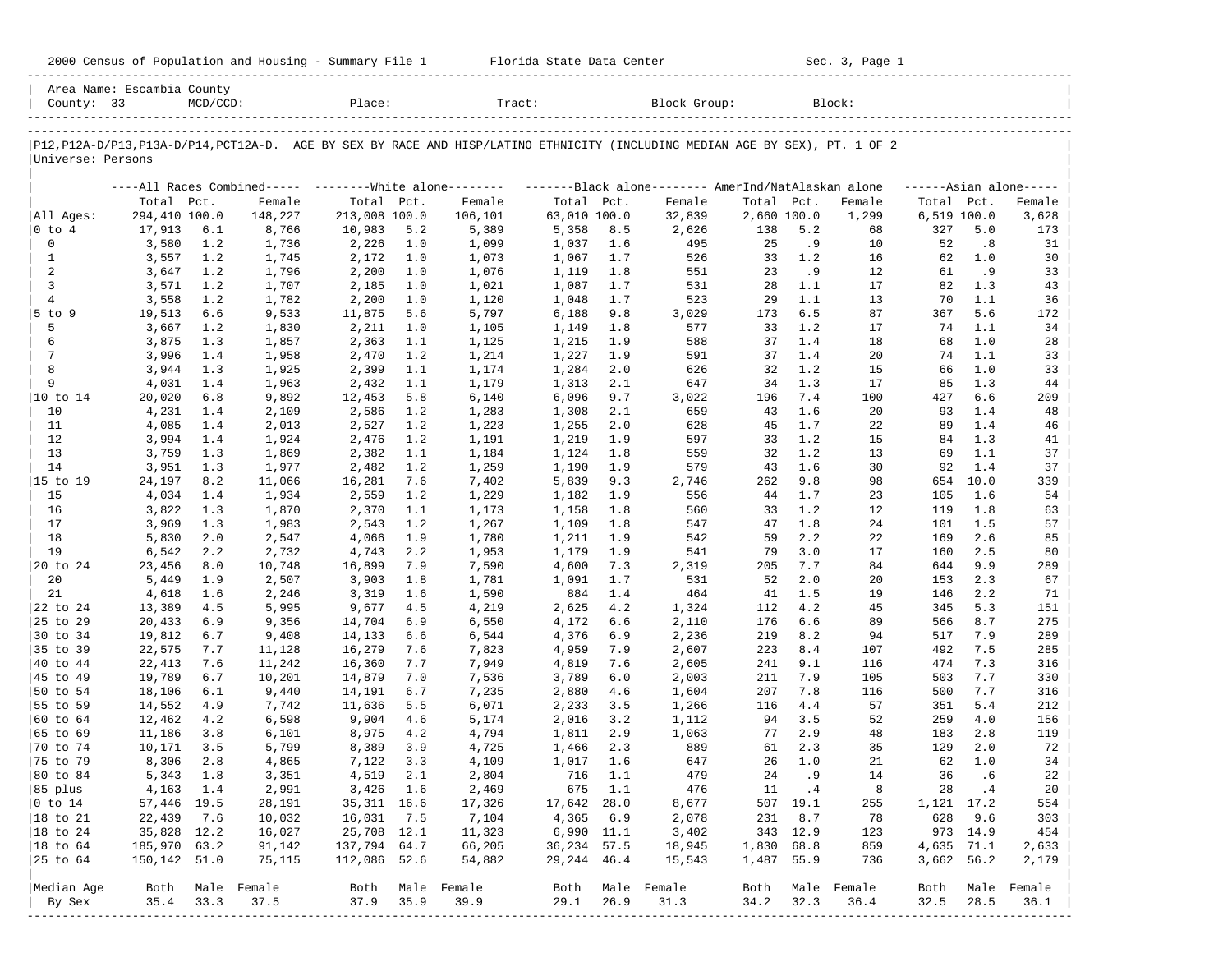| 2000 Census of Population and Housing - Summary File 1 |  | Florida State Data Center | Sec. 3, Page 2 |
|--------------------------------------------------------|--|---------------------------|----------------|
|--------------------------------------------------------|--|---------------------------|----------------|

|                      | Area Name: Escambia County |              |                  |             |             |                         |              |            |                       |                                                                                                                |             |                            |                             |            |                  |
|----------------------|----------------------------|--------------|------------------|-------------|-------------|-------------------------|--------------|------------|-----------------------|----------------------------------------------------------------------------------------------------------------|-------------|----------------------------|-----------------------------|------------|------------------|
| County: $33$         |                            | $MCD/CCD$ :  |                  |             | Place:      |                         | Tract:       |            |                       | Block Group:                                                                                                   |             | Block:                     |                             |            |                  |
|                      |                            |              |                  |             |             |                         |              |            |                       | P12E-I/P13E-I/PCT12E-I. AGE BY SEX BY RACE AND HISP/LATINO ETHNICITY (INCLUDING MEDIAN AGE BY SEX), PT. 2 OF 2 |             |                            |                             |            |                  |
| Universe: Persons    |                            |              |                  |             |             |                         |              |            |                       |                                                                                                                |             |                            |                             |            |                  |
|                      | Hawaiian/OthPacifIsl alone |              |                  |             |             | -Some Other Race alone- |              |            | --Two or More Races-- |                                                                                                                |             | --Hisp/Latino (any race)-- | --White alone, Not Latino-- |            |                  |
|                      | Total Pct.                 |              | Female           | Total Pct.  |             | Female                  | Total Pct.   |            | Female                | Total Pct.                                                                                                     |             | Female                     | Total Pct.                  |            | Female           |
| All Ages:            |                            | 339 100.0    | 159              | 2,506 100.0 |             | 1,045                   | 6,368 100.0  |            | 3,156                 |                                                                                                                | 7,935 100.0 | 3,477                      | 208,678 100.0               |            | 104,170          |
| $ 0 \tto 4$          | 15                         | 4.4          | 7                | 208         | 8.3         | 101                     | 884          | 13.9       | 402                   | 661                                                                                                            | 8.3         | 316                        | 10,653                      | 5.1        | 5,232            |
| $\mathsf{O}\xspace$  | 2                          | .6           | $\mathbf{1}$     | 52          | 2.1         | 22                      | 186          | 2.9        | 78                    | 141                                                                                                            | 1.8         | 58                         | 2,153                       | 1.0        | 1,069            |
| $\mathbf{1}$         | 3                          | .9           | $\mathbf{1}$     | 31          | 1.2         | 11                      | 189          | 3.0        | 88                    | 142                                                                                                            | 1.8         | 76                         | 2,109                       | 1.0        | 1,035            |
| $\overline{a}$       | 3                          | .9           | $\mathbf{1}$     | 48          | 1.9         | 25                      | 193          | 3.0        | 98                    | 141                                                                                                            | 1.8         | 70                         | 2,132                       | 1.0        | 1,043            |
| 3                    | $\overline{4}$             | 1.2          | $\overline{a}$   | 36          | 1.4         | 24                      | 149          | 2.3        | 69                    | 121                                                                                                            | 1.5         | 55                         | 2,119                       | 1.0        | 996              |
| $\overline{4}$       | 3                          | .9           | 2                | 41          | 1.6         | 19                      | 167          | 2.6        | 69                    | 116                                                                                                            | 1.5         | 57                         | 2,140                       | 1.0        | 1,089            |
| $5$ to $9$           | 14                         | 4.1          | 6                | 219         | 8.7         | 111                     | 677          | 10.6       | 331                   | 643                                                                                                            | 8.1         | 333                        | 11,569                      | 5.5        | 5,633            |
| 5                    | 2                          | . 6          | 1                | 48          | 1.9         | 27                      | 150          | 2.4        | 69                    | 124                                                                                                            | 1.6         | 63                         | 2,158                       | 1.0        | 1,080            |
| 6                    | 1                          | .3           | $\mathbf{1}$     | 53          | 2.1         | 29                      | 138          | 2.2        | 68                    | 147                                                                                                            | 1.9         | 79                         | 2,293                       | 1.1        | 1,087            |
| $\overline{7}$<br>8  | 6                          | 1.8          | 2                | 35          | 1.4         | 21                      | 147          | 2.3        | 77                    | 126                                                                                                            | 1.6         | 68                         | 2,412                       | 1.2        | 1,182            |
| 9                    | 2<br>$\overline{3}$        | .6<br>. 9    | $\mathbf 0$      | 39          | 1.6<br>1.8  | 18                      | 122          | 1.9<br>1.9 | 59                    | 113                                                                                                            | 1.4         | 64                         | 2,338                       | 1.1        | 1,135            |
| 10 to 14             | 13                         | 3.8          | 2<br>5           | 44<br>160   | 6.4         | 16<br>85                | 120<br>675   | 10.6       | 58<br>331             | 133<br>518                                                                                                     | 1.7<br>6.5  | 59<br>269                  | 2,368                       | 1.1<br>5.8 | 1,149<br>5,997   |
| 10                   | 3                          | .9           | 1                | 32          | 1.3         | 14                      | 166          | 2.6        | 84                    | 117                                                                                                            | 1.5         | 59                         | 12,173<br>2,518             | 1.2        |                  |
| 11                   | 2                          | .6           | $\mathbf{1}$     | 44          | 1.8         | 25                      | 123          | 1.9        | 68                    | 102                                                                                                            | 1.3         | 56                         | 2,474                       | 1.2        | 1,251<br>1,194   |
| 12                   | $\mathbf{1}$               | .3           | $\mathbf 0$      | 27          | 1.1         | 15                      | 154          | 2.4        | 65                    | 119                                                                                                            | 1.5         | 57                         | 2,412                       | 1.2        | 1,160            |
| 13                   | $\overline{4}$             | 1.2          | 2                | 32          | 1.3         | 19                      | 116          | 1.8        | 55                    | 95                                                                                                             | 1.2         | 60                         | 2,336                       | 1.1        | 1,157            |
| 14                   | 3                          | . 9          | $\mathbf{1}$     | 25          | 1.0         | 12                      | 116          | 1.8        | 59                    | 85                                                                                                             | 1.1         | 37                         | 2,433                       | 1.2        | 1,235            |
| 15 to 19             | 64                         | 18.9         | 32               | 370         | 14.8        | 111                     | 727          | 11.4       | 338                   | 931                                                                                                            | 11.7        | 317                        | 15,841                      | 7.6        | 7,233            |
| 15                   | 8                          | 2.4          | 6                | 33          | 1.3         | 18                      | 103          | 1.6        | 48                    | 98                                                                                                             | 1.2         | 52                         | 2,505                       | 1.2        | 1,198            |
| 16                   | 6                          | 1.8          | 3                | 26          | 1.0         | 8                       | 110          | 1.7        | 51                    | 105                                                                                                            | 1.3         | 45                         | 2,307                       | 1.1        | 1,142            |
| 17                   | $7\phantom{.0}$            | 2.1          | 3                | 24          | 1.0         | 13                      | 138          | 2.2        | 72                    | 97                                                                                                             | 1.2         | 37                         | 2,479                       | 1.2        | 1,246            |
| 18                   | 16                         | 4.7          | $\overline{4}$   | 126         | 5.0         | 31                      | 183          | 2.9        | 83                    | 261                                                                                                            | 3.3         | 62                         | 3,958                       | 1.9        | 1,750            |
| 19                   | 27                         | 8.0          | 16               | 161         | $6.4$       | 41                      | 193          | 3.0        | 84                    | 370                                                                                                            | 4.7         | 121                        | 4,592                       | 2.2        | 1,897            |
| 20 to 24             | 59                         | 17.4         | 27               | 436         | 17.4        | 144                     | 613          | 9.6        | 295                   | 1,059                                                                                                          | 13.3        | 385                        | 16,431                      | 7.9        | 7,404            |
| 20                   | 17                         | 5.0          | 5                | 92          | 3.7         | 32                      | 141          | 2.2        | 71                    | 230                                                                                                            | 2.9         | 84                         | 3,806                       | 1.8        | 1,742            |
| 21                   | 12                         | 3.5          | 6                | 98          | 3.9         | 31                      | 118          | 1.9        | 65                    | 223                                                                                                            | 2.8         | 78                         | 3,223                       | 1.5        | 1,554            |
| 22 to 24             | 30                         | 8.8          | 16               | 246         | 9.8         | 81                      | 354          | 5.6        | 159                   | 606                                                                                                            | 7.6         | 223                        | 9,402                       | 4.5        | 4,108            |
| 25 to 29             | 32                         | 9.4          | 13               | 328         | 13.1        | 109                     | 455          | 7.1        | 210                   | 800                                                                                                            | 10.1        | 285                        | 14,312                      | 6.9        | 6,419            |
| 30 to 34             | 28                         | 8.3          | 13               | 209         | 8.3         | 89                      | 330          | 5.2        | 143                   | 681                                                                                                            | 8.6         | 277                        | 13,752                      | 6.6        | 6,393            |
| 35 to 39             | 25                         | 7.4          | 11               | 184         | 7.3         | 85                      | 413          | 6.5        | 210                   | 639                                                                                                            | 8.1         | 263                        | 15,911                      | 7.6        | 7,681            |
| 40 to 44             | 27                         | 8.0          | 12               | 132         | 5.3         | 59                      | 360          | 5.7        | 185                   | 514                                                                                                            | 6.5         | 227                        | 16,036                      | 7.7        | 7,810            |
| 45 to 49             | 17                         | 5.0          | 8                | 84          | 3.4         | 48                      | 306          | 4.8        | 171                   | 365                                                                                                            | 4.6         | 171                        | 14,649                      | 7.0        | 7,439            |
| 50 to 54             | 16                         | 4.7          | 8                | 57          | 2.3         | 28                      | 255          | 4.0        | 133                   | 277                                                                                                            | 3.5         | 145                        | 14,008                      | 6.7        | 7,142            |
| 55 to 59             | 11                         | 3.2          | 7                | 26          | 1.0         | 17                      | 179          | 2.8        | 112                   | 198                                                                                                            | 2.5         | 117                        | 11,490                      | 5.5        | 5,985            |
| 60 to 64             | 11                         | 3.2          | 7                | 24          | 1.0         | 14                      | 154          | 2.4        | 83                    | 169                                                                                                            | 2.1         | 92                         | 9,780                       | 4.7        | 5,109            |
| 65 to 69             | $\overline{4}$             | 1.2          | 3                | 25          | 1.0         | 13                      | 111          | 1.7        | 61                    | 159                                                                                                            | 2.0         | 88                         | 8,865                       | 4.2        | 4,733            |
| 70 to 74             | $\mathbf{1}$               | .3           | 0                | 22          | . 9         | 16                      | 103          | 1.6        | 62                    | 140                                                                                                            | 1.8         | 83                         | 8,288                       | 4.0        | 4,665            |
| 75 to 79             | $\mathbf{1}$               | .3           | $\Omega$         | 8           | .3          | 5                       | 70           | 1.1        | 49                    | 85                                                                                                             | 1.1         | 43                         | 7,057                       | 3.4        | 4,077            |
| 80 to 84             | $\Omega$                   | $\cdot$ 0    | $\mathbf 0$      | 11          | .4          | 7                       | 37           | .6         | 25                    | 54                                                                                                             | .7          | 33                         | 4,473                       | 2.1        | 2,776            |
| 85 plus              |                            | $1 \quad .3$ | $\overline{0}$   |             | $3 \cdot 1$ | $\overline{\mathbf{3}}$ |              | 19 .3      | 15                    |                                                                                                                | 42 .5       | 33                         | 3,390 1.6                   |            | 2,442            |
| $ 0 \t{to} 14$       |                            | 42 12.4      | 18               |             | 587 23.4    | 297                     | 2,236 35.1   |            | 1,064                 | 1,822 23.0                                                                                                     |             | 918                        | 34,395 16.5                 |            | 16,862           |
| $ 18 \text{ to } 21$ |                            | 72 21.2      | 31               |             | 477 19.0    | 135                     | 635 10.0     |            | 303                   | 1,084 13.7                                                                                                     |             | 345                        | 15,579                      | 7.5        | 6,943            |
| $ 18 \text{ to } 24$ |                            | 102 30.1     | 47               |             | 723 28.9    | 216                     |              | 989 15.5   | 462                   | 1,690 21.3                                                                                                     |             | 568                        | 24,981 12.0                 |            | 11,051           |
| $ 18 \text{ to } 64$ |                            | 269 79.4     | 126              | 1,767 70.5  |             | 665                     | $3,441$ 54.0 |            | 1,709                 | 5,333 67.2                                                                                                     |             | 2,145                      | 134,919 64.7                |            | 65,029           |
|                      |                            | 167 49.3     | 79               | 1,044 41.7  |             | 449                     | 2,452 38.5   |            | 1,247                 |                                                                                                                | 3,643 45.9  | 1,577                      | 109,938 52.7                |            | 53,978           |
| Median Age           |                            |              | Both Male Female |             |             | Both Male Female        |              |            | Both Male Female      |                                                                                                                |             | Both Male Female           |                             |            | Both Male Female |
| By Sex               | 25.6                       | 25.3         | 26.4             | 23.4        | 23.2        | 23.9                    | 21.7         | 20.6       | 22.7                  | 26.0                                                                                                           | 25.4        | 27.3                       | 38.1 36.1                   |            | 40.1             |
|                      |                            |              |                  |             |             |                         |              |            |                       |                                                                                                                |             |                            |                             |            |                  |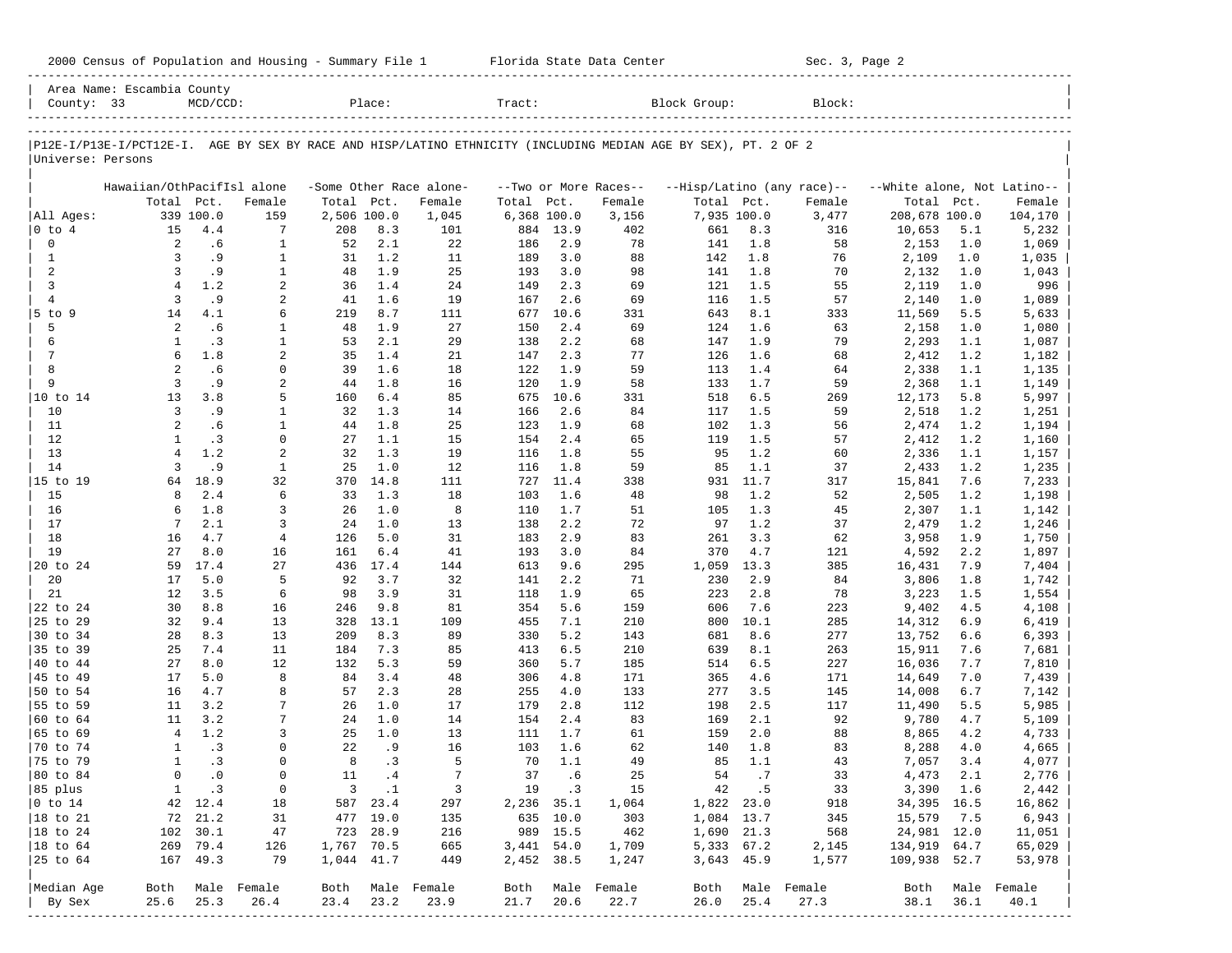| 2000 Census of Population and Housing - Summary File 1 |  | Florida State Data Center | Sec. 3, Page 1 |
|--------------------------------------------------------|--|---------------------------|----------------|
|--------------------------------------------------------|--|---------------------------|----------------|

| County: 35        | Area Name: Flagler County | $MCD/CCD$ : |                                                            | Place:       |          | Tract:                                                                                                                     |             |            | Block Group:                                        |              |                  | Block:         |                |           |                     |
|-------------------|---------------------------|-------------|------------------------------------------------------------|--------------|----------|----------------------------------------------------------------------------------------------------------------------------|-------------|------------|-----------------------------------------------------|--------------|------------------|----------------|----------------|-----------|---------------------|
|                   |                           |             |                                                            |              |          |                                                                                                                            |             |            |                                                     |              |                  |                |                |           |                     |
| Universe: Persons |                           |             |                                                            |              |          | P12,P12A-D/P13,P13A-D/P14,PCT12A-D. AGE BY SEX BY RACE AND HISP/LATINO ETHNICITY (INCLUDING MEDIAN AGE BY SEX), PT. 1 OF 2 |             |            |                                                     |              |                  |                |                |           |                     |
|                   |                           |             | ----All Races Combined-----    --------White alone-------- |              |          |                                                                                                                            |             |            | -------Black alone-------- AmerInd/NatAlaskan alone |              |                  |                |                |           | $---Asian alone---$ |
|                   | Total Pct.                |             | Female                                                     | Total Pct.   |          | Female                                                                                                                     | Total Pct.  |            | Female                                              | Total Pct.   |                  | Female         | Total Pct.     |           | Female              |
| All Ages:         | 49,832 100.0              |             | 25,945                                                     | 43,490 100.0 |          | 22,527                                                                                                                     | 4,401 100.0 |            | 2,394                                               |              | 133 100.0        | 62             |                | 583 100.0 | 318                 |
| 0 to 4            | 2,058                     | 4.1         | 1,011                                                      | 1,682        | 3.9      | 827                                                                                                                        | 237         | 5.4        | 112                                                 | 7            | 5.3              | 3              | 29             | 5.0       | 18                  |
| 0                 | 371                       | .7          | 191                                                        | 314          | .7       | 166                                                                                                                        | 33          | .7         | 11                                                  | 2            | 1.5              | 1              | 5              | . 9       | 4                   |
| $\mathbf{1}$      | 389                       | .8          | 187                                                        | 325          | .7       | 155                                                                                                                        | 35          | .8         | 19                                                  | $\Omega$     | $\cdot$ 0        | $\Omega$       | 3              | .5        | 1                   |
| 2                 | 428                       | .9          | 221                                                        | 341          | .8       | 173                                                                                                                        | 64          | 1.5        | 33                                                  | $\mathbf 0$  | $\cdot$ 0        | $\Omega$       | 5              | .9        | 3                   |
| 3                 | 403                       | .8          | 203                                                        | 328          | .8       | 163                                                                                                                        | 44          | 1.0        | 24                                                  | 4            | 3.0              | 2<br>$\Omega$  | 9              | 1.5       | 6                   |
| $\overline{4}$    | 467                       | .9          | 209                                                        | 374          | .9       | 170                                                                                                                        | 61          | 1.4        | 25                                                  | 1<br>3       | .8               | 3              | 7              | 1.2       | 4                   |
| $5$ to $9$<br>5   | 2,381<br>440              | 4.8<br>. 9  | 1,183                                                      | 1,971<br>362 | 4.5      | 985<br>181                                                                                                                 | 267<br>55   | 6.1<br>1.2 | 127<br>27                                           | $\Omega$     | 2.3<br>$\cdot$ 0 | $\Omega$       | 27<br>2        | 4.6<br>.3 | 14<br>$\mathbf 0$   |
| 6                 | 441                       | .9          | 221<br>229                                                 | 364          | .8       | 193                                                                                                                        | 44          | 1.0        | 20                                                  | $\Omega$     | $\cdot$ 0        | $\Omega$       | 5              | .9        |                     |
| 7                 | 498                       | 1.0         | 247                                                        | 408          | .8<br>.9 | 209                                                                                                                        | 58          | 1.3        | 27                                                  | 1            | .8               | $\mathbf{1}$   | 7              | 1.2       | 4<br>$\mathbf{1}$   |
| 8                 | 461                       | .9          | 232                                                        | 384          | .9       | 192                                                                                                                        | 54          | 1.2        | 27                                                  | $\mathbf{1}$ | .8               | $\mathbf{1}$   | 6              | 1.0       | 5                   |
| 9                 | 541                       | 1.1         | 254                                                        | 453          | 1.0      | 210                                                                                                                        | 56          | 1.3        | 26                                                  | $\mathbf{1}$ | .8               | $\mathbf{1}$   | 7              | 1.2       | $\overline{4}$      |
| 10 to 14          | 2,819                     | 5.7         | 1,369                                                      | 2,353        | 5.4      | 1,155                                                                                                                      | 296         | 6.7        | 136                                                 | 12           | 9.0              | 6              | 47             | 8.1       | 20                  |
| 10                | 586                       | 1.2         | 282                                                        | 487          | 1.1      | 231                                                                                                                        | 57          | 1.3        | 29                                                  | 5            | 3.8              | $\overline{a}$ | 8              | 1.4       | 2                   |
| 11                | 521                       | 1.0         | 272                                                        | 425          | 1.0      | 229                                                                                                                        | 60          | 1.4        | 23                                                  | 3            | 2.3              | 1              | 8              | 1.4       | 6                   |
| 12                | 563                       | 1.1         | 253                                                        | 478          | 1.1      | 218                                                                                                                        | 57          | 1.3        | 28                                                  | 1            | .8               | $\mathbf{1}$   | 7              | 1.2       | 2                   |
| 13                | 571                       | 1.1         | 280                                                        | 484          | 1.1      | 236                                                                                                                        | 55          | 1.2        | 28                                                  | 2            | 1.5              | 2              | 10             | 1.7       | 4                   |
| 14                | 578                       | 1.2         | 282                                                        | 479          | 1.1      | 241                                                                                                                        | 67          | 1.5        | 28                                                  | 1            | .8               | $\Omega$       | 14             | 2.4       | 6                   |
| 15 to 19          | 2,505                     | 5.0         | 1,215                                                      | 2,055        | 4.7      | 999                                                                                                                        | 290         | 6.6        | 143                                                 | 10           | 7.5              | 6              | 39             | 6.7       | 17                  |
| 15                | 590                       | 1.2         | 308                                                        | 485          | 1.1      | 258                                                                                                                        | 70          | 1.6        | 34                                                  | 3            | 2.3              | $\overline{a}$ | $\overline{4}$ | .7        | $\mathbf{1}$        |
| 16                | 529                       | 1.1         | 259                                                        | 425          | 1.0      | 210                                                                                                                        | 70          | 1.6        | 31                                                  | 4            | 3.0              | 2              | 9              | 1.5       | $7\phantom{.0}$     |
| 17                | 548                       | 1.1         | 270                                                        | 454          | 1.0      | 221                                                                                                                        | 59          | 1.3        | 35                                                  | 2            | 1.5              | $\mathbf{1}$   | 10             | 1.7       | 4                   |
| 18                | 462                       | .9          | 211                                                        | 380          | .9       | 173                                                                                                                        | 49          | 1.1        | 26                                                  | $\mathbf{1}$ | .8               | $\mathbf{1}$   | 9              | 1.5       | $\mathbf{1}$        |
| 19                | 376                       | .8          | 167                                                        | 311          | .7       | 137                                                                                                                        | 42          | 1.0        | 17                                                  | $\Omega$     | $\cdot$ 0        | $\Omega$       | 7              | 1.2       | $\overline{4}$      |
| 20 to 24          | 1,560                     | 3.1         | 763                                                        | 1,303        | 3.0      | 621                                                                                                                        | 160         | 3.6        | 92                                                  | 5            | 3.8              | 4              | 27             | 4.6       | 13                  |
| 20                | 359                       | .7          | 167                                                        | 291          | .7       | 131                                                                                                                        | 41          | .9         | 21                                                  | 2            | 1.5              | $\mathbf{1}$   | 9              | 1.5       | 6                   |
| 21                | 293                       | .6          | 144                                                        | 243          | .6       | 115                                                                                                                        | 37          | .8         | 22                                                  | 2            | 1.5              | $\overline{a}$ | 7              | 1.2       | 3                   |
| 22 to 24          | 908                       | 1.8         | 452                                                        | 769          | 1.8      | 375                                                                                                                        | 82          | 1.9        | 49                                                  | $\mathbf{1}$ | .8               | $\mathbf{1}$   | 11             | 1.9       | $\overline{4}$      |
| 25 to 29          | 1,759                     | 3.5         | 901                                                        | 1,502        | 3.5      | 760                                                                                                                        | 177         | 4.0        | 100                                                 | 7            | 5.3              | $\mathbf{1}$   | 14             | 2.4       | 5                   |
| 30 to 34          | 2,255                     | 4.5         | 1,167                                                      | 1,971        | 4.5      | 1,013                                                                                                                      | 180         | 4.1        | 95                                                  | 15           | 11.3             | 7              | 31             | 5.3       | 21                  |
| 35 to 39          | 2,886                     | 5.8         | 1,528                                                      | 2,574        | 5.9      | 1,356                                                                                                                      | 197         | 4.5        | 104                                                 | 8            | 6.0              | 6              | 37             | 6.3       | 24                  |
| 40 to 44          | 3,227                     | 6.5         | 1,727                                                      | 2,884        | 6.6      | 1,520                                                                                                                      | 209         | 4.7        | 128                                                 | 16           | 12.0             | 8              | 40             | 6.9       | 22                  |
| 45 to 49          | 3,235                     | 6.5         | 1,712                                                      | 2,886        | 6.6      | 1,517                                                                                                                      | 208         | 4.7        | 121                                                 | 8            | 6.0              | 3              | 48             | 8.2       | 30                  |
| 50 to 54          | 3,364                     | 6.8         | 1,838                                                      | 3,031        | 7.0      | 1,639                                                                                                                      | 205         | 4.7        | 137                                                 | 14           | 10.5             | $\overline{a}$ | 43             | 7.4       | 24                  |
| 55 to 59          | 3,515                     | 7.1         | 1,928                                                      | 3,114        | 7.2      | 1,676                                                                                                                      | 289         | 6.6        | 179                                                 | 8            | $6.0$            | 2              | 42             | 7.2       | 29                  |
| 60 to 64          | 3,999                     | 8.0         | 2,172                                                      | 3,495        | 8.0      | 1,891                                                                                                                      | 394         | 9.0        | 220                                                 | 6            | 4.5              | 3              | 40             | 6.9       | 22                  |
| 65 to 69          | 4,361                     | 8.8         | 2,231                                                      | 3,794        | 8.7      | 1,922                                                                                                                      | 456         | 10.4       | 246                                                 | 5            | 3.8              | 3              | 50             | 8.6       | 27                  |
| 70 to 74          | 4,145                     | 8.3         | 2,149                                                      | 3,653        | 8.4      | 1,897                                                                                                                      | 390         | 8.9        | 201                                                 | 6            | 4.5              | $\overline{4}$ | 42             | 7.2       | 20                  |
| 75 to 79          | 3,247                     | 6.5         | 1,625                                                      | 2,934        | 6.7      | 1,459                                                                                                                      | 261         | 5.9        | 138                                                 | 2            | 1.5              | 1              | 18             | 3.1       | 9                   |
| 80 to 84          | 1,553                     | 3.1         | 809                                                        | 1,437        | 3.3      | 746                                                                                                                        | 97          | 2.2        | 54                                                  | 0            | $\cdot$ 0        | $\Omega$       | 4              | .7        | $\overline{a}$      |
| 85 plus           |                           | 963 1.9     | 617                                                        |              | 851 2.0  | 544                                                                                                                        |             | 88 2.0     | 61                                                  | $\mathbf{1}$ | $\cdot$ 8        | 0              | 5              | .9        | $\mathbf{1}$        |
| $ 0 \t{to} 14$    | 7,258 14.6                |             | 3,563                                                      | $6,006$ 13.8 |          | 2,967                                                                                                                      |             | 800 18.2   | 375                                                 |              | 22 16.5          | 12             |                | 103 17.7  | 52                  |
| 18 to 21          | 1,490                     | 3.0         | 689                                                        | 1,225        | 2.8      | 556                                                                                                                        | 169         | 3.8        | 86                                                  | 5            | 3.8              | $\overline{4}$ | 32             | 5.5       | 14                  |
| 18 to 24          | 2,398                     | 4.8         | 1,141                                                      | 1,994        | 4.6      | 931                                                                                                                        | 251         | 5.7        | 135                                                 | 6            | 4.5              | 5              | 43             | 7.4       | 18                  |
| $ 18$ to $64$     | 26,638 53.5               |             | 14,114                                                     | 23, 451 53.9 |          | 12,303                                                                                                                     | 2,110 47.9  |            | 1,219                                               |              | 88 66.2          | 37             | 338            | 58.0      | 195                 |
| 25 to 64          | 24,240 48.6               |             | 12,973                                                     | 21,457 49.3  |          | 11,372                                                                                                                     | 1,859 42.2  |            | 1,084                                               |              | 82 61.7          | 32             |                | 295 50.6  | 177                 |
| Median Age        | Both                      |             | Male Female                                                |              |          | Both Male Female                                                                                                           |             |            | Both Male Female                                    | Both         |                  | Male Female    | Both           |           | Male Female         |
| By Sex            | 50.4                      | 49.4        | 51.1                                                       | 51.0         | 50.2     | 51.6                                                                                                                       | 49.4        | 46.1       | 51.5                                                | 39.9         | 42.5             | 38.0           | 45.1           | 44.1      | 45.7                |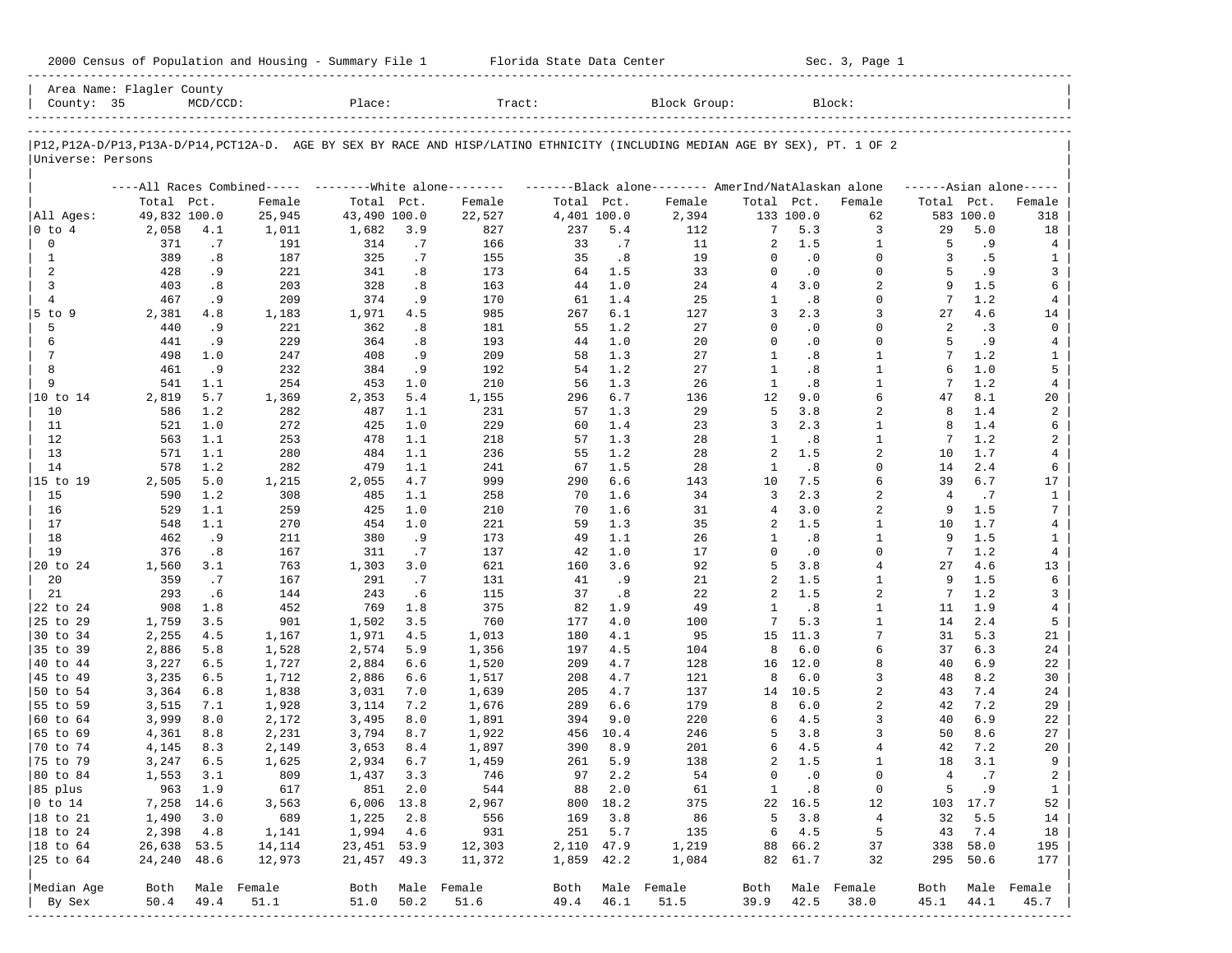|                           | Area Name: Flagler County  |                        |                             |                         |                   |                         |          |                    |                       |                                                                                                                |                    |                            |                             |           |                  |
|---------------------------|----------------------------|------------------------|-----------------------------|-------------------------|-------------------|-------------------------|----------|--------------------|-----------------------|----------------------------------------------------------------------------------------------------------------|--------------------|----------------------------|-----------------------------|-----------|------------------|
| County: 35                |                            | $MCD/CCD$ :            |                             |                         | Place:            |                         | Tract:   |                    |                       | Block Group:                                                                                                   |                    | Block:                     |                             |           |                  |
|                           |                            |                        |                             |                         |                   |                         |          |                    |                       | P12E-I/P13E-I/PCT12E-I. AGE BY SEX BY RACE AND HISP/LATINO ETHNICITY (INCLUDING MEDIAN AGE BY SEX), PT. 2 OF 2 |                    |                            |                             |           |                  |
| Universe: Persons         |                            |                        |                             |                         |                   |                         |          |                    |                       |                                                                                                                |                    |                            |                             |           |                  |
|                           | Hawaiian/OthPacifIsl alone |                        |                             |                         |                   | -Some Other Race alone- |          |                    | --Two or More Races-- |                                                                                                                |                    | --Hisp/Latino (any race)-- | --White alone, Not Latino-- |           |                  |
|                           |                            | Total Pct.             | Female                      | Total Pct.              |                   | Female                  | Total    | Pct.               | Female                | Total Pct.                                                                                                     |                    | Female                     | Total                       | Pct.      | Female           |
| All Ages:                 |                            | 12 100.0               | 7                           |                         | 480 100.0         | 254                     |          | 733 100.0          | 383                   |                                                                                                                | 2,537 100.0        | 1,355                      | 41,636 100.0                |           | 21,532           |
| $0$ to $4$                | $\mathbf 0$                | $\cdot$ 0              | $\mathbf 0$                 | 37                      | 7.7               | 19                      | 66       | 9.0                | 32                    | 156                                                                                                            | 6.1                | 78                         | 1,584                       | 3.8       | 774              |
| 0                         | $\Omega$                   | $\cdot$ 0              | $\mathbf 0$                 | 5                       | 1.0               | 3                       | 12       | 1.6                | 6                     | 30                                                                                                             | 1.2                | 17                         | 292                         | .7        | 152              |
| $\mathbf{1}$              | $\Omega$<br>$\Omega$       | $\cdot$ 0              | $\Omega$                    | 10                      | 2.1<br>1.3        | $\overline{4}$<br>5     | 16       | 2.2                | 8<br>7                | 31                                                                                                             | 1.2                | 14                         | 305                         | .7        | 144              |
| 2<br>3                    | $\Omega$                   | $\cdot$ 0<br>$\cdot$ 0 | 0<br>$\Omega$               | 6<br>9                  | 1.9               | $\overline{4}$          | 12<br>9  | 1.6<br>1.2         | $\overline{4}$        | 29<br>33                                                                                                       | 1.1<br>1.3         | 18<br>17                   | 324<br>308                  | .8<br>.7  | 163<br>151       |
| $\overline{4}$            | $\Omega$                   | $\cdot$ 0              | 0                           | 7                       | 1.5               | 3                       | 17       | 2.3                | 7                     | 33                                                                                                             | 1.3                | 12                         | 355                         | . 9       | 164              |
| 5 to 9                    | $\Omega$                   | $\cdot$ 0              | $\Omega$                    | 41                      | 8.5               | 18                      | 72       | 9.8                | 36                    | 178                                                                                                            | 7.0                | 85                         | 1,849                       | 4.4       | 925              |
| 5                         | $\Omega$                   | $\cdot$ 0              | 0                           | 10                      | 2.1               | 6                       | 11       | 1.5                | $\overline{7}$        | 34                                                                                                             | 1.3                | 17                         | 341                         | .8        | 171              |
| 6                         | $\Omega$                   | $\cdot$ 0              | $\Omega$                    | 11                      | 2.3               | $\overline{4}$          | 17       | 2.3                | 8                     | 32                                                                                                             | 1.3                | 16                         | 345                         | .8        | 182              |
| 7                         | $\Omega$                   | $\cdot$ 0              | 0                           | 8                       | 1.7               | $\overline{2}$          | 16       | 2.2                | 7                     | 33                                                                                                             | 1.3                | 14                         | 386                         | . 9       | 199              |
| 8                         | $\Omega$                   | $\cdot$ 0              | $\Omega$                    | $\overline{4}$          | .8                | $\overline{a}$          | 12       | 1.6                | 5                     | 35                                                                                                             | 1.4                | 17                         | 356                         | .9        | 177              |
| 9                         | $\Omega$                   | $\cdot$ 0              | $\mathbf 0$                 | 8                       | 1.7               | $\overline{4}$          | 16       | 2.2                | 9                     | 44                                                                                                             | 1.7                | 21                         | 421                         | 1.0       | 196              |
| 10 to 14                  | 2                          | 16.7                   | 2                           | 40                      | 8.3               | 18                      | 69       | 9.4                | 32                    | 189                                                                                                            | 7.4                | 84                         | 2,223                       | 5.3       | 1,092            |
| 10                        | $\Omega$                   | $\cdot$ 0              | 0                           | 9                       | 1.9               | 5                       | 20       | 2.7                | 13                    | 44                                                                                                             | 1.7                | 17                         | 457                         | 1.1       | 220              |
| 11                        | 2                          | 16.7                   | 2                           | $7\phantom{.0}$         | 1.5               | $\overline{4}$          | 16       | 2.2                | $\overline{7}$        | 39                                                                                                             | 1.5                | 18                         | 397                         | 1.0       | 216              |
| 12                        | $\Omega$                   | $\cdot$ 0              | $\mathbf 0$                 | 10                      | 2.1               | 3                       | 10       | 1.4                | $\mathbf{1}$          | 36                                                                                                             | 1.4                | 13                         | 454                         | 1.1       | 207              |
| 13                        | $\Omega$                   | $\cdot$ 0              | $\mathbf 0$                 | 6                       | 1.3               | $\overline{a}$          | 14       | 1.9                | 8                     | 35                                                                                                             | 1.4                | 17                         | 462                         | 1.1       | 224              |
| 14                        | $\Omega$                   | $\cdot$ 0              | $\Omega$                    | 8                       | 1.7               | $\overline{4}$          | 9        | 1.2                | 3                     | 35                                                                                                             | 1.4                | 19                         | 453                         | 1.1       | 225              |
| 15 to 19                  | 1                          | 8.3                    | $\Omega$                    | 51                      | 10.6              | 23                      | 59       | 8.0                | 27                    | 200                                                                                                            | 7.9                | 104                        | 1,923                       | 4.6       | 930              |
| 15                        | $\Omega$                   | $\cdot$ 0              | $\Omega$                    | $12 \overline{ }$       | 2.5               | 6                       | 16       | 2.2                | $\overline{7}$        | 51                                                                                                             | 2.0                | 29                         | 454                         | 1.1       | 241              |
| 16                        | $\Omega$                   | $\cdot$ 0              | $\Omega$                    | 10                      | 2.1               | 5<br>$\overline{4}$     | 11       | 1.5                | 4                     | 39                                                                                                             | 1.5                | 22                         | 401                         | 1.0       | 195              |
| 17<br>18                  | $\mathbf{1}$<br>$\Omega$   | 8.3<br>$\cdot$ 0       | $\mathbf 0$<br>$\Omega$     | 10<br>$12 \overline{ }$ | 2.1<br>2.5        | $\overline{4}$          | 12<br>11 | 1.6<br>1.5         | 5<br>6                | 47<br>28                                                                                                       | 1.9<br>1.1         | 23<br>13                   | 421<br>362                  | 1.0<br>.9 | 204              |
| 19                        | $\Omega$                   | $\cdot$ 0              | $\mathbf 0$                 | 7                       | 1.5               | $\overline{4}$          | 9        | 1.2                | 5                     | 35                                                                                                             | 1.4                | 17                         | 285                         | .7        | 164<br>126       |
| 20 to 24                  | 1                          | 8.3                    | 1                           | 30                      | 6.3               | 15                      | 34       | 4.6                | 17                    | 117                                                                                                            | 4.6                | 58                         | 1,224                       | 2.9       | 581              |
| 20                        | $\mathbf{1}$               | 8.3                    | $\mathbf{1}$                | 6                       | 1.3               | $\overline{4}$          | 9        | 1.2                | 3                     | 32                                                                                                             | 1.3                | 18                         | 267                         | .6        | 117              |
| 21                        | $\Omega$                   | $\cdot$ 0              | $\mathbf 0$                 | 2                       | .4                | $\mathbf{1}$            | 2        | .3                 | $\mathbf{1}$          | 17                                                                                                             | .7                 | $7\phantom{.0}$            | 230                         | .6        | 110              |
| 22 to 24                  | $\Omega$                   | $\cdot$ 0              | $\mathbf 0$                 | 22                      | 4.6               | 10                      | 23       | 3.1                | 13                    | 68                                                                                                             | 2.7                | 33                         | 727                         | 1.7       | 354              |
| 25 to 29                  | 1                          | 8.3                    | 1                           | 30                      | 6.3               | 18                      | 28       | 3.8                | 16                    | 110                                                                                                            | 4.3                | 54                         | 1,426                       | 3.4       | 728              |
| 30 to 34                  | $\mathbf{1}$               | 8.3                    | 1                           | 22                      | 4.6               | 13                      | 35       | 4.8                | 17                    | 131                                                                                                            | 5.2                | 62                         | 1,881                       | 4.5       | 973              |
| 35 to 39                  | $\Omega$                   | $\cdot$ 0              | $\Omega$                    | 31                      | 6.5               | 17                      | 39       | 5.3                | 21                    | 170                                                                                                            | 6.7                | 107                        | 2,447                       | 5.9       | 1,276            |
| 40 to 44                  | 3                          | 25.0                   | 1                           | 28                      | 5.8               | 19                      | 47       | 6.4                | 29                    | 142                                                                                                            | 5.6                | 71                         | 2,782                       | 6.7       | 1,470            |
| 45 to 49                  | 2                          | 16.7                   | 1                           | 36                      | 7.5               | 18                      | 47       | 6.4                | 22                    | 150                                                                                                            | 5.9                | 85                         | 2,774                       | 6.7       | 1,450            |
| 50 to 54                  | $\mathbf 0$                | $\cdot$ 0              | 0                           | 31                      | 6.5               | 16                      | 40       | 5.5                | 20                    | 141                                                                                                            | 5.6                | 82                         | 2,924                       | 7.0       | 1,579            |
| 55 to 59                  | $\Omega$                   | $\cdot$ 0              | $\mathbf 0$                 | 25                      | 5.2               | 17                      | 37       | 5.0                | 25                    | 168                                                                                                            | 6.6                | 99                         | 2,985                       | 7.2       | 1,603            |
| 60 to 64                  | $\Omega$                   | $\cdot$ 0              | 0                           | 29                      | $6.0$             | 15                      | 35       | 4.8                | 21                    | 196                                                                                                            | 7.7                | 124                        | 3,341                       | 8.0       | 1,789            |
| 65 to 69                  | $\Omega$                   | $\cdot$ 0              | $\Omega$                    | $12 \overline{ }$       | 2.5               | 8                       | 44       | 6.0                | 25                    | 189                                                                                                            | 7.4                | 102                        | 3,638                       | 8.7       | 1,840            |
| 70 to 74                  | $\Omega$                   | $\cdot$ 0              | 0                           | 14                      | 2.9               | 7                       | 40       | 5.5                | 20                    | 135                                                                                                            | 5.3                | 75                         | 3,541                       | 8.5       | 1,834            |
| 75 to 79                  | $\Omega$<br>$\Omega$       | $\cdot$ 0<br>$\cdot$ 0 | <sup>0</sup><br>$\mathbf 0$ | 10<br>$7\overline{ }$   | 2.1               | 5<br>3                  | 22<br>8  | 3.0                | 13<br>$\overline{4}$  | 103                                                                                                            | 4.1                | 47                         | 2,849                       | 6.8       | 1,423            |
| 80 to 84                  |                            |                        |                             |                         | 1.5               |                         |          | 1.1                |                       | 33                                                                                                             | 1.3                | 18                         | 1,413                       | 3.4       | 733              |
| 85 plus<br>$ 0 \t{to} 14$ |                            | $1 \t 8.3$<br>2 16.7   | 0<br>2                      |                         | 6 1.3<br>118 24.6 | 5<br>55                 |          | 11 1.5<br>207 28.2 | 6<br>100              |                                                                                                                | 29 1.1<br>523 20.6 | 20<br>247                  | 832 2.0<br>5,656 13.6       |           | 532<br>2,791     |
| $ 18 \text{ to } 21$      |                            | $1 \t 8.3$             | 1                           |                         | 27 5.6            | 13                      |          | 31 4.2             | 15                    | 112                                                                                                            | 4.4                | 55                         | 1,144 2.7                   |           | 517              |
| $ 18 \text{ to } 24$      |                            | $1 \ 8.3$              | 1                           |                         | 49 10.2           | 23                      |          | 54 7.4             | 28                    | 180                                                                                                            | 7.1                | 88                         | 1,871 4.5                   |           | 871              |
| $ 18 \text{ to } 64$      |                            | 8 66.7                 | 5                           |                         | 281 58.5          | 156                     |          | 362 49.4           | 199                   |                                                                                                                | 1,388 54.7         | 772                        | 22,431 53.9                 |           | 11,739           |
| $ 25$ to $64$             |                            | 7, 58.3                | 4                           |                         | 232 48.3          | 133                     |          | 308 42.0           | 171                   |                                                                                                                | 1,208 47.6         | 684                        | 20,560 49.4                 |           | 10,868           |
| Median Age                |                            |                        | Both Male Female            |                         |                   | Both Male Female        |          |                    | Both Male Female      |                                                                                                                |                    | Both Male Female           |                             |           | Both Male Female |
| By Sex                    | 37.5                       | 43.5                   | 29.5                        | 32.2                    | 27.3              | 36.3                    | 35.7     | 32.0               | 39.1                  | 40.6                                                                                                           | 37.9               | 43.4                       | 51.2                        | 50.5      | 51.8             |
|                           |                            |                        | ------------------          |                         |                   |                         |          |                    |                       |                                                                                                                |                    |                            |                             |           |                  |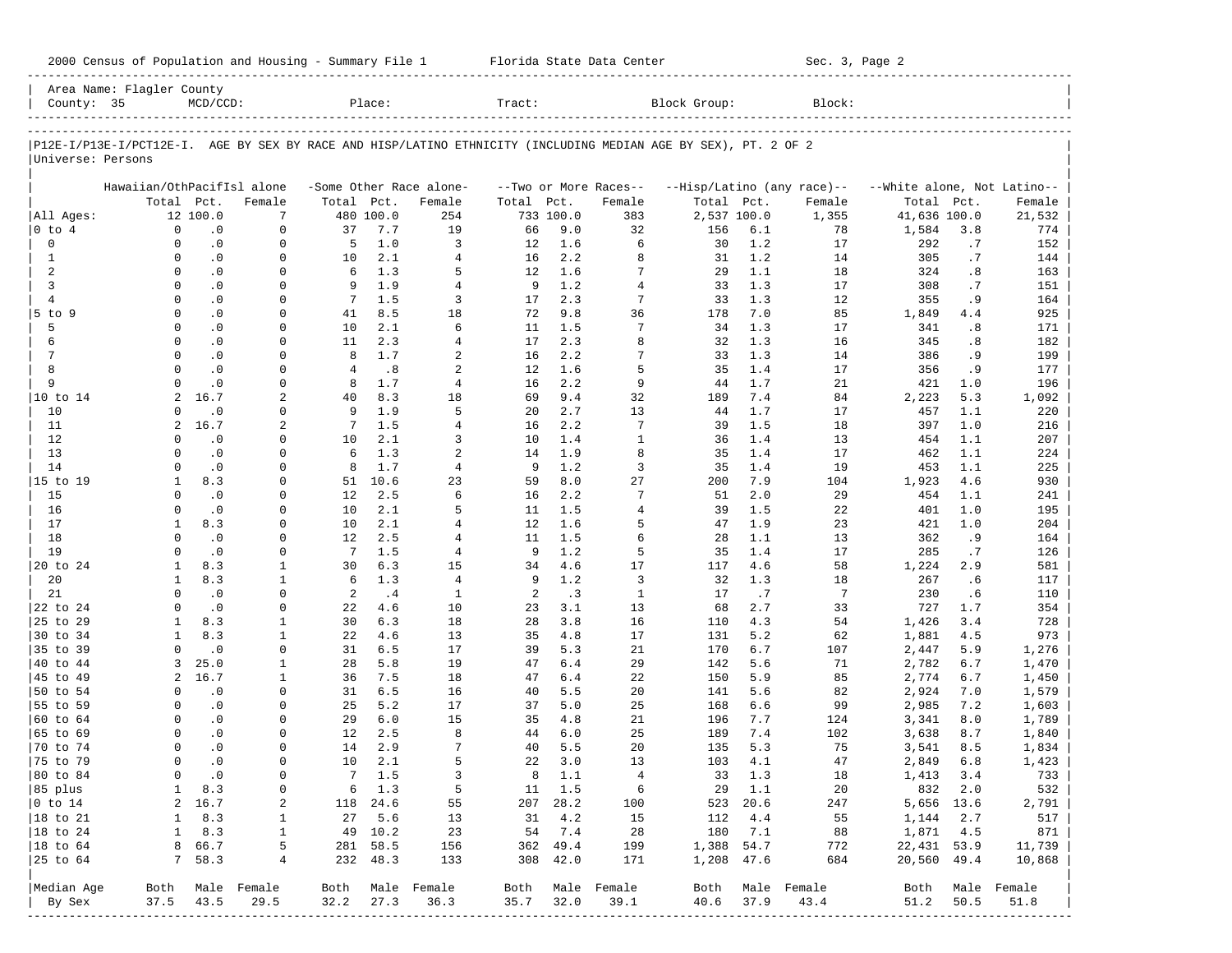| Area Name: Franklin County<br>Block Group:<br>County: 37<br>MCD/CCD:<br>Place:<br>Tract:<br>Block:<br>P12, P12A-D/P13, P13A-D/P14, PCT12A-D. AGE BY SEX BY RACE AND HISP/LATINO ETHNICITY (INCLUDING MEDIAN AGE BY SEX), PT. 1 OF 2<br>Universe: Persons<br>----All Races Combined----- --------White alone-------- ---------Black alone-------- AmerInd/NatAlaskan alone<br>$----A sian alone---$<br>Total Pct.<br>Female<br>Total Pct.<br>Female<br>Total Pct.<br>Female<br>Total Pct.<br>Female<br>Total Pct.<br>Female<br>11,057 100.0<br>4,815<br>8,983 100.0<br>1,804 100.0<br>50 100.0<br>22 100.0<br>All Ages:<br>4,189<br>514<br>19<br>18<br>$ 0 \t{to} 4$<br>509<br>248<br>434<br>4.8<br>212<br>62<br>3.4<br>29<br>0<br>$\cdot$ 0<br>0<br>0<br>$\cdot$ 0<br>4.6<br>0<br>0<br>117<br>100<br>48<br>15<br>.8<br>10<br>0<br>$\cdot$ 0<br>0<br>0<br>$\cdot$ 0<br>1.1<br>60<br>1.1<br>0<br>1<br>113<br>1.0<br>48<br>100<br>1.1<br>45<br>11<br>.6<br>2<br>0<br>$\cdot$ 0<br>0<br>$\Omega$<br>$\cdot$ 0<br>0<br>2<br>90<br>.8<br>45<br>78<br>.9<br>39<br>- 9<br>.5<br>5<br>$\Omega$<br>$\cdot$ 0<br>$\Omega$<br>$\Omega$<br>$\cdot$ 0<br>$\Omega$<br>3<br>37<br>91<br>.8<br>44<br>77<br>. 9<br>12<br>.7<br>0<br>$\cdot$ 0<br>$\Omega$<br>0<br>$\cdot$ 0<br>6<br>0<br>4<br>98<br>. 9<br>51<br>79<br>. 9<br>43<br>15<br>.8<br>$\Omega$<br>$\cdot$ 0<br>$\Omega$<br>0<br>$\cdot$ 0<br>6<br>0<br>$5$ to $9$<br>516<br>4.7<br>251<br>434<br>4.8<br>218<br>71<br>3.9<br>30<br>0<br>$\cdot$ 0<br>0<br>0<br>$\cdot$ 0<br>0<br>97<br>.9<br>47<br>79<br>. 9<br>39<br>14<br>.8<br>$\Omega$<br>$\cdot$ 0<br>$\Omega$<br>0<br>$\cdot$ 0<br>0<br>5<br>6<br>6<br>104<br>. 9<br>49<br>87<br>1.0<br>44<br>15<br>.8<br>5<br>0<br>$\cdot$ 0<br>0<br>0<br>$\cdot$ 0<br>0<br>113<br>1.0<br>62<br>93<br>1.0<br>53<br>16<br>. 9<br>8<br>$\Omega$<br>$\cdot$ 0<br>$\Omega$<br>0<br>$\cdot$ 0<br>0<br>7<br>8<br>109<br>1.0<br>47<br>94<br>1.0<br>43<br>14<br>.8<br>4<br>0<br>$\cdot$ 0<br>0<br>0<br>$\cdot$ 0<br>0<br>9<br>93<br>.8<br>46<br>.9<br>39<br>12<br>.7<br>7<br>$\Omega$<br>$\cdot$ 0<br>0<br>0<br>$\cdot$ 0<br>0<br>81<br>10 to 14<br>619<br>5.6<br>305<br>502<br>5.6<br>243<br>107<br>5.9<br>54<br>0<br>$\cdot$ 0<br>0<br>0<br>$\cdot$ 0<br>0<br>10<br>122<br>1.1<br>102<br>1.1<br>54<br>18<br>1.0<br>12<br>$\Omega$<br>$\cdot$ 0<br>0<br>0<br>$\cdot$ 0<br>0<br>68<br>11<br>122<br>1.1<br>55<br>100<br>1.1<br>43<br>19<br>1.1<br>10<br>0<br>$\cdot$ 0<br>0<br>0<br>$\cdot$ 0<br>0<br>12<br>128<br>1.2<br>60<br>97<br>1.1<br>49<br>28<br>1.6<br>9<br>$\Omega$<br>$\cdot$ 0<br>0<br>0<br>$\cdot$ 0<br>0<br>13<br>115<br>1.0<br>54<br>93<br>1.0<br>44<br>22<br>1.2<br>10<br>0<br>$\cdot$ 0<br>0<br>0<br>$\cdot$ 0<br>0<br>14<br>132<br>1.2<br>110<br>1.2<br>53<br>20<br>1.1<br>13<br>$\Omega$<br>$\cdot$ 0<br>0<br>0<br>$\cdot$ 0<br>0<br>68<br>5.3<br>4.6<br>31<br>2<br>15 to 19<br>574<br>5.2<br>279<br>477<br>243<br>83<br>0<br>$\cdot$ 0<br>0<br>9.1<br>1<br>15<br>132<br>1.2<br>62<br>111<br>1.2<br>54<br>18<br>1.0<br>$\Omega$<br>$\cdot$ 0<br>$\Omega$<br>$\Omega$<br>$\cdot$ 0<br>0<br>7<br>16<br>104<br>. 9<br>59<br>88<br>1.0<br>53<br>16<br>. 9<br>0<br>$\cdot$ 0<br>0<br>0<br>$\cdot$ 0<br>6<br>0<br>17<br>109<br>1.0<br>43<br>1.0<br>35<br>15<br>.8<br>$\Omega$<br>$\cdot$ 0<br>$\Omega$<br>$\Omega$<br>$\cdot$ 0<br>0<br>90<br>6<br>18<br>1.0<br>57<br>92<br>1.0<br>47<br>17<br>. 9<br>9<br>0<br>$\cdot$ 0<br>0<br>0<br>$\cdot$ 0<br>0<br>113<br>19<br>1.0<br>58<br>54<br>17<br>. 9<br>3<br>0<br>$\cdot$ 0<br>$\Omega$<br>2<br>9.1<br>$\mathbf{1}$<br>116<br>96<br>1.1<br>5.5<br>227<br>438<br>4.9<br>190<br>154<br>8.5<br>30<br>3<br>6.0<br>0<br>0<br>$\cdot$ 0<br>0<br>20 to 24<br>612<br>20<br>97<br>. 9<br>51<br>73<br>.8<br>41<br>22<br>1.2<br>9<br>$\Omega$<br>$\cdot$ 0<br>0<br>$\mathbf 0$<br>$\cdot$ 0<br>0<br>21<br>98<br>. 9<br>42<br>76<br>.8<br>37<br>19<br>1.1<br>4<br>0<br>$\cdot$ 0<br>0<br>$\Omega$<br>$\cdot$ 0<br>0<br>22 to 24<br>417<br>3.8<br>134<br>289<br>3.2<br>112<br>113<br>6.3<br>17<br>3<br>6.0<br>0<br>$\Omega$<br>$\cdot$ 0<br>0<br>25 to 29<br>773<br>7.0<br>248<br>507<br>5.6<br>213<br>240<br>13.3<br>30<br>5<br>10.0<br>0<br>5<br>22.7<br>3<br>219<br>30 to 34<br>780<br>7.1<br>248<br>553<br>6.2<br>206<br>11.4<br>22<br>2<br>4.0<br>1<br>4<br>18.2<br>4<br>35 to 39<br>962<br>8.7<br>346<br>713<br>7.9<br>293<br>223<br>12.4<br>43<br>14.0<br>1<br>$\Omega$<br>$\cdot$ 0<br>0<br>7<br>6.0<br>894<br>8.1<br>346<br>665<br>7.4<br>291<br>206<br>11.4<br>47<br>3<br>0<br>$\Omega$<br>$\cdot$ 0<br>0<br>7.5<br>3<br>832<br>7.5<br>357<br>678<br>314<br>132<br>7.3<br>33<br>9<br>18.0<br>3, 13.6<br>3<br>3<br>770<br>7.0<br>357<br>673<br>7.5<br>314<br>72<br>4.0<br>29<br>16.0<br>5<br>3 13.6<br>8<br>2<br>766<br>6.9<br>353<br>695<br>7.7<br>329<br>52<br>2.9<br>16<br>8.0<br>2<br>2<br>9.1<br>4<br>8.0<br>709<br>6.4<br>331<br>658<br>7.3<br>310<br>36<br>2.0<br>16<br>4<br>2<br>$\Omega$<br>$\cdot$ 0<br>0<br>5.3<br>2.3<br>528<br>4.8<br>247<br>478<br>221<br>42<br>22<br>1<br>2.0<br>1<br>3, 13.6<br>2<br>199<br>457<br>223<br>413<br>4.6<br>34 1.9<br>19<br>3<br>6.0<br>3<br>0<br>$\overline{\phantom{0}}$ .0<br>0<br>4.1<br>321<br>2.9<br>162<br>3.3<br>12<br>$\cdot$ 0<br>299<br>148<br>20<br>1.1<br>0<br>0<br>0<br>$\cdot$ 0<br>0<br>228<br>2.1<br>2.2<br>1.7<br>26<br>150<br>194<br>121<br>30<br>0<br>$\cdot$ 0<br>0<br>0<br>$\cdot$ 0<br>0<br>207<br>1.9<br>1.9<br>137<br>172<br>1.9<br>111<br>34<br>25<br>1<br>2.0<br>0<br>$\cdot$ 0<br>1<br>0<br>1,370<br>15.3<br>673<br>13.3<br>1,644<br>14.9<br>804<br>240<br>113<br>0<br>$\cdot$ 0<br>0<br>0<br>$\cdot$ 0<br>0<br>424<br>337<br>179<br>4.2<br>3.8<br>208<br>3.8<br>75<br>25<br>0<br>$\cdot$ 0<br>0<br>2<br>9.1<br>$\mathbf 1$<br>841<br>626<br>7.0<br>291<br>188<br>10.4<br>3<br>6.0<br>$\overline{c}$<br>9.1<br>7.6<br>342<br>42<br>0<br>$\mathbf 1$<br>7,327<br>5,768<br>64.2<br>2,574<br>75.1<br>278<br>45<br>14<br>19<br>86.4<br>66.3<br>2,928<br>1,355<br>90.0<br>16<br>6,486<br>5, 142 57.2<br>2,283<br>$1\,, 167$<br>64.7<br>84.0<br>77.3<br>58.7<br>2,586<br>236<br>42<br>14<br>17<br>15<br>Median Age<br>Male Female<br>Both<br>Male Female<br>Both<br>Male Female<br>Both<br>Male<br>Female<br>Male Female<br>Both<br>Both<br>40.8<br>39.4<br>43.8<br>43.2<br>42.1<br>44.6<br>34.5<br>33.8<br>38.8<br>47.0<br>40.5<br>53.8<br>27.5<br>48.0<br>By Sex<br>40.5 | 2000 Census of Population and Housing - Summary File 1 Florida State Data Center |  |  |  |  |  | Sec. 3, Page 1 |  |  |  |
|--------------------------------------------------------------------------------------------------------------------------------------------------------------------------------------------------------------------------------------------------------------------------------------------------------------------------------------------------------------------------------------------------------------------------------------------------------------------------------------------------------------------------------------------------------------------------------------------------------------------------------------------------------------------------------------------------------------------------------------------------------------------------------------------------------------------------------------------------------------------------------------------------------------------------------------------------------------------------------------------------------------------------------------------------------------------------------------------------------------------------------------------------------------------------------------------------------------------------------------------------------------------------------------------------------------------------------------------------------------------------------------------------------------------------------------------------------------------------------------------------------------------------------------------------------------------------------------------------------------------------------------------------------------------------------------------------------------------------------------------------------------------------------------------------------------------------------------------------------------------------------------------------------------------------------------------------------------------------------------------------------------------------------------------------------------------------------------------------------------------------------------------------------------------------------------------------------------------------------------------------------------------------------------------------------------------------------------------------------------------------------------------------------------------------------------------------------------------------------------------------------------------------------------------------------------------------------------------------------------------------------------------------------------------------------------------------------------------------------------------------------------------------------------------------------------------------------------------------------------------------------------------------------------------------------------------------------------------------------------------------------------------------------------------------------------------------------------------------------------------------------------------------------------------------------------------------------------------------------------------------------------------------------------------------------------------------------------------------------------------------------------------------------------------------------------------------------------------------------------------------------------------------------------------------------------------------------------------------------------------------------------------------------------------------------------------------------------------------------------------------------------------------------------------------------------------------------------------------------------------------------------------------------------------------------------------------------------------------------------------------------------------------------------------------------------------------------------------------------------------------------------------------------------------------------------------------------------------------------------------------------------------------------------------------------------------------------------------------------------------------------------------------------------------------------------------------------------------------------------------------------------------------------------------------------------------------------------------------------------------------------------------------------------------------------------------------------------------------------------------------------------------------------------------------------------------------------------------------------------------------------------------------------------------------------------------------------------------------------------------------------------------------------------------------------------------------------------------------------------------------------------------------------------------------------------------------------------------------------------------------------------------------------------------------------------------------------------------------------------------------------------------------------------------------------------------------------------------------------------------------------------------------------------------------------------------------------------------------------------------------------------------------------------------------------------------------------------------------------------------------------------------------------------------------------------------------------------------------------------------------------------------------------------------------------------------------------------------------------------------------------------------------------------------------------------------------------------------------------------------------------------------------------------------------------------------------------------------------------------------------------------------------------------------------------------------------------------------------------------------------|----------------------------------------------------------------------------------|--|--|--|--|--|----------------|--|--|--|
|                                                                                                                                                                                                                                                                                                                                                                                                                                                                                                                                                                                                                                                                                                                                                                                                                                                                                                                                                                                                                                                                                                                                                                                                                                                                                                                                                                                                                                                                                                                                                                                                                                                                                                                                                                                                                                                                                                                                                                                                                                                                                                                                                                                                                                                                                                                                                                                                                                                                                                                                                                                                                                                                                                                                                                                                                                                                                                                                                                                                                                                                                                                                                                                                                                                                                                                                                                                                                                                                                                                                                                                                                                                                                                                                                                                                                                                                                                                                                                                                                                                                                                                                                                                                                                                                                                                                                                                                                                                                                                                                                                                                                                                                                                                                                                                                                                                                                                                                                                                                                                                                                                                                                                                                                                                                                                                                                                                                                                                                                                                                                                                                                                                                                                                                                                                                                                                                                                                                                                                                                                                                                                                                                                                                                                                                                                                                                                          |                                                                                  |  |  |  |  |  |                |  |  |  |
|                                                                                                                                                                                                                                                                                                                                                                                                                                                                                                                                                                                                                                                                                                                                                                                                                                                                                                                                                                                                                                                                                                                                                                                                                                                                                                                                                                                                                                                                                                                                                                                                                                                                                                                                                                                                                                                                                                                                                                                                                                                                                                                                                                                                                                                                                                                                                                                                                                                                                                                                                                                                                                                                                                                                                                                                                                                                                                                                                                                                                                                                                                                                                                                                                                                                                                                                                                                                                                                                                                                                                                                                                                                                                                                                                                                                                                                                                                                                                                                                                                                                                                                                                                                                                                                                                                                                                                                                                                                                                                                                                                                                                                                                                                                                                                                                                                                                                                                                                                                                                                                                                                                                                                                                                                                                                                                                                                                                                                                                                                                                                                                                                                                                                                                                                                                                                                                                                                                                                                                                                                                                                                                                                                                                                                                                                                                                                                          |                                                                                  |  |  |  |  |  |                |  |  |  |
|                                                                                                                                                                                                                                                                                                                                                                                                                                                                                                                                                                                                                                                                                                                                                                                                                                                                                                                                                                                                                                                                                                                                                                                                                                                                                                                                                                                                                                                                                                                                                                                                                                                                                                                                                                                                                                                                                                                                                                                                                                                                                                                                                                                                                                                                                                                                                                                                                                                                                                                                                                                                                                                                                                                                                                                                                                                                                                                                                                                                                                                                                                                                                                                                                                                                                                                                                                                                                                                                                                                                                                                                                                                                                                                                                                                                                                                                                                                                                                                                                                                                                                                                                                                                                                                                                                                                                                                                                                                                                                                                                                                                                                                                                                                                                                                                                                                                                                                                                                                                                                                                                                                                                                                                                                                                                                                                                                                                                                                                                                                                                                                                                                                                                                                                                                                                                                                                                                                                                                                                                                                                                                                                                                                                                                                                                                                                                                          |                                                                                  |  |  |  |  |  |                |  |  |  |
|                                                                                                                                                                                                                                                                                                                                                                                                                                                                                                                                                                                                                                                                                                                                                                                                                                                                                                                                                                                                                                                                                                                                                                                                                                                                                                                                                                                                                                                                                                                                                                                                                                                                                                                                                                                                                                                                                                                                                                                                                                                                                                                                                                                                                                                                                                                                                                                                                                                                                                                                                                                                                                                                                                                                                                                                                                                                                                                                                                                                                                                                                                                                                                                                                                                                                                                                                                                                                                                                                                                                                                                                                                                                                                                                                                                                                                                                                                                                                                                                                                                                                                                                                                                                                                                                                                                                                                                                                                                                                                                                                                                                                                                                                                                                                                                                                                                                                                                                                                                                                                                                                                                                                                                                                                                                                                                                                                                                                                                                                                                                                                                                                                                                                                                                                                                                                                                                                                                                                                                                                                                                                                                                                                                                                                                                                                                                                                          |                                                                                  |  |  |  |  |  |                |  |  |  |
|                                                                                                                                                                                                                                                                                                                                                                                                                                                                                                                                                                                                                                                                                                                                                                                                                                                                                                                                                                                                                                                                                                                                                                                                                                                                                                                                                                                                                                                                                                                                                                                                                                                                                                                                                                                                                                                                                                                                                                                                                                                                                                                                                                                                                                                                                                                                                                                                                                                                                                                                                                                                                                                                                                                                                                                                                                                                                                                                                                                                                                                                                                                                                                                                                                                                                                                                                                                                                                                                                                                                                                                                                                                                                                                                                                                                                                                                                                                                                                                                                                                                                                                                                                                                                                                                                                                                                                                                                                                                                                                                                                                                                                                                                                                                                                                                                                                                                                                                                                                                                                                                                                                                                                                                                                                                                                                                                                                                                                                                                                                                                                                                                                                                                                                                                                                                                                                                                                                                                                                                                                                                                                                                                                                                                                                                                                                                                                          |                                                                                  |  |  |  |  |  |                |  |  |  |
|                                                                                                                                                                                                                                                                                                                                                                                                                                                                                                                                                                                                                                                                                                                                                                                                                                                                                                                                                                                                                                                                                                                                                                                                                                                                                                                                                                                                                                                                                                                                                                                                                                                                                                                                                                                                                                                                                                                                                                                                                                                                                                                                                                                                                                                                                                                                                                                                                                                                                                                                                                                                                                                                                                                                                                                                                                                                                                                                                                                                                                                                                                                                                                                                                                                                                                                                                                                                                                                                                                                                                                                                                                                                                                                                                                                                                                                                                                                                                                                                                                                                                                                                                                                                                                                                                                                                                                                                                                                                                                                                                                                                                                                                                                                                                                                                                                                                                                                                                                                                                                                                                                                                                                                                                                                                                                                                                                                                                                                                                                                                                                                                                                                                                                                                                                                                                                                                                                                                                                                                                                                                                                                                                                                                                                                                                                                                                                          |                                                                                  |  |  |  |  |  |                |  |  |  |
|                                                                                                                                                                                                                                                                                                                                                                                                                                                                                                                                                                                                                                                                                                                                                                                                                                                                                                                                                                                                                                                                                                                                                                                                                                                                                                                                                                                                                                                                                                                                                                                                                                                                                                                                                                                                                                                                                                                                                                                                                                                                                                                                                                                                                                                                                                                                                                                                                                                                                                                                                                                                                                                                                                                                                                                                                                                                                                                                                                                                                                                                                                                                                                                                                                                                                                                                                                                                                                                                                                                                                                                                                                                                                                                                                                                                                                                                                                                                                                                                                                                                                                                                                                                                                                                                                                                                                                                                                                                                                                                                                                                                                                                                                                                                                                                                                                                                                                                                                                                                                                                                                                                                                                                                                                                                                                                                                                                                                                                                                                                                                                                                                                                                                                                                                                                                                                                                                                                                                                                                                                                                                                                                                                                                                                                                                                                                                                          |                                                                                  |  |  |  |  |  |                |  |  |  |
|                                                                                                                                                                                                                                                                                                                                                                                                                                                                                                                                                                                                                                                                                                                                                                                                                                                                                                                                                                                                                                                                                                                                                                                                                                                                                                                                                                                                                                                                                                                                                                                                                                                                                                                                                                                                                                                                                                                                                                                                                                                                                                                                                                                                                                                                                                                                                                                                                                                                                                                                                                                                                                                                                                                                                                                                                                                                                                                                                                                                                                                                                                                                                                                                                                                                                                                                                                                                                                                                                                                                                                                                                                                                                                                                                                                                                                                                                                                                                                                                                                                                                                                                                                                                                                                                                                                                                                                                                                                                                                                                                                                                                                                                                                                                                                                                                                                                                                                                                                                                                                                                                                                                                                                                                                                                                                                                                                                                                                                                                                                                                                                                                                                                                                                                                                                                                                                                                                                                                                                                                                                                                                                                                                                                                                                                                                                                                                          |                                                                                  |  |  |  |  |  |                |  |  |  |
|                                                                                                                                                                                                                                                                                                                                                                                                                                                                                                                                                                                                                                                                                                                                                                                                                                                                                                                                                                                                                                                                                                                                                                                                                                                                                                                                                                                                                                                                                                                                                                                                                                                                                                                                                                                                                                                                                                                                                                                                                                                                                                                                                                                                                                                                                                                                                                                                                                                                                                                                                                                                                                                                                                                                                                                                                                                                                                                                                                                                                                                                                                                                                                                                                                                                                                                                                                                                                                                                                                                                                                                                                                                                                                                                                                                                                                                                                                                                                                                                                                                                                                                                                                                                                                                                                                                                                                                                                                                                                                                                                                                                                                                                                                                                                                                                                                                                                                                                                                                                                                                                                                                                                                                                                                                                                                                                                                                                                                                                                                                                                                                                                                                                                                                                                                                                                                                                                                                                                                                                                                                                                                                                                                                                                                                                                                                                                                          |                                                                                  |  |  |  |  |  |                |  |  |  |
|                                                                                                                                                                                                                                                                                                                                                                                                                                                                                                                                                                                                                                                                                                                                                                                                                                                                                                                                                                                                                                                                                                                                                                                                                                                                                                                                                                                                                                                                                                                                                                                                                                                                                                                                                                                                                                                                                                                                                                                                                                                                                                                                                                                                                                                                                                                                                                                                                                                                                                                                                                                                                                                                                                                                                                                                                                                                                                                                                                                                                                                                                                                                                                                                                                                                                                                                                                                                                                                                                                                                                                                                                                                                                                                                                                                                                                                                                                                                                                                                                                                                                                                                                                                                                                                                                                                                                                                                                                                                                                                                                                                                                                                                                                                                                                                                                                                                                                                                                                                                                                                                                                                                                                                                                                                                                                                                                                                                                                                                                                                                                                                                                                                                                                                                                                                                                                                                                                                                                                                                                                                                                                                                                                                                                                                                                                                                                                          |                                                                                  |  |  |  |  |  |                |  |  |  |
|                                                                                                                                                                                                                                                                                                                                                                                                                                                                                                                                                                                                                                                                                                                                                                                                                                                                                                                                                                                                                                                                                                                                                                                                                                                                                                                                                                                                                                                                                                                                                                                                                                                                                                                                                                                                                                                                                                                                                                                                                                                                                                                                                                                                                                                                                                                                                                                                                                                                                                                                                                                                                                                                                                                                                                                                                                                                                                                                                                                                                                                                                                                                                                                                                                                                                                                                                                                                                                                                                                                                                                                                                                                                                                                                                                                                                                                                                                                                                                                                                                                                                                                                                                                                                                                                                                                                                                                                                                                                                                                                                                                                                                                                                                                                                                                                                                                                                                                                                                                                                                                                                                                                                                                                                                                                                                                                                                                                                                                                                                                                                                                                                                                                                                                                                                                                                                                                                                                                                                                                                                                                                                                                                                                                                                                                                                                                                                          |                                                                                  |  |  |  |  |  |                |  |  |  |
|                                                                                                                                                                                                                                                                                                                                                                                                                                                                                                                                                                                                                                                                                                                                                                                                                                                                                                                                                                                                                                                                                                                                                                                                                                                                                                                                                                                                                                                                                                                                                                                                                                                                                                                                                                                                                                                                                                                                                                                                                                                                                                                                                                                                                                                                                                                                                                                                                                                                                                                                                                                                                                                                                                                                                                                                                                                                                                                                                                                                                                                                                                                                                                                                                                                                                                                                                                                                                                                                                                                                                                                                                                                                                                                                                                                                                                                                                                                                                                                                                                                                                                                                                                                                                                                                                                                                                                                                                                                                                                                                                                                                                                                                                                                                                                                                                                                                                                                                                                                                                                                                                                                                                                                                                                                                                                                                                                                                                                                                                                                                                                                                                                                                                                                                                                                                                                                                                                                                                                                                                                                                                                                                                                                                                                                                                                                                                                          |                                                                                  |  |  |  |  |  |                |  |  |  |
|                                                                                                                                                                                                                                                                                                                                                                                                                                                                                                                                                                                                                                                                                                                                                                                                                                                                                                                                                                                                                                                                                                                                                                                                                                                                                                                                                                                                                                                                                                                                                                                                                                                                                                                                                                                                                                                                                                                                                                                                                                                                                                                                                                                                                                                                                                                                                                                                                                                                                                                                                                                                                                                                                                                                                                                                                                                                                                                                                                                                                                                                                                                                                                                                                                                                                                                                                                                                                                                                                                                                                                                                                                                                                                                                                                                                                                                                                                                                                                                                                                                                                                                                                                                                                                                                                                                                                                                                                                                                                                                                                                                                                                                                                                                                                                                                                                                                                                                                                                                                                                                                                                                                                                                                                                                                                                                                                                                                                                                                                                                                                                                                                                                                                                                                                                                                                                                                                                                                                                                                                                                                                                                                                                                                                                                                                                                                                                          |                                                                                  |  |  |  |  |  |                |  |  |  |
|                                                                                                                                                                                                                                                                                                                                                                                                                                                                                                                                                                                                                                                                                                                                                                                                                                                                                                                                                                                                                                                                                                                                                                                                                                                                                                                                                                                                                                                                                                                                                                                                                                                                                                                                                                                                                                                                                                                                                                                                                                                                                                                                                                                                                                                                                                                                                                                                                                                                                                                                                                                                                                                                                                                                                                                                                                                                                                                                                                                                                                                                                                                                                                                                                                                                                                                                                                                                                                                                                                                                                                                                                                                                                                                                                                                                                                                                                                                                                                                                                                                                                                                                                                                                                                                                                                                                                                                                                                                                                                                                                                                                                                                                                                                                                                                                                                                                                                                                                                                                                                                                                                                                                                                                                                                                                                                                                                                                                                                                                                                                                                                                                                                                                                                                                                                                                                                                                                                                                                                                                                                                                                                                                                                                                                                                                                                                                                          |                                                                                  |  |  |  |  |  |                |  |  |  |
|                                                                                                                                                                                                                                                                                                                                                                                                                                                                                                                                                                                                                                                                                                                                                                                                                                                                                                                                                                                                                                                                                                                                                                                                                                                                                                                                                                                                                                                                                                                                                                                                                                                                                                                                                                                                                                                                                                                                                                                                                                                                                                                                                                                                                                                                                                                                                                                                                                                                                                                                                                                                                                                                                                                                                                                                                                                                                                                                                                                                                                                                                                                                                                                                                                                                                                                                                                                                                                                                                                                                                                                                                                                                                                                                                                                                                                                                                                                                                                                                                                                                                                                                                                                                                                                                                                                                                                                                                                                                                                                                                                                                                                                                                                                                                                                                                                                                                                                                                                                                                                                                                                                                                                                                                                                                                                                                                                                                                                                                                                                                                                                                                                                                                                                                                                                                                                                                                                                                                                                                                                                                                                                                                                                                                                                                                                                                                                          |                                                                                  |  |  |  |  |  |                |  |  |  |
|                                                                                                                                                                                                                                                                                                                                                                                                                                                                                                                                                                                                                                                                                                                                                                                                                                                                                                                                                                                                                                                                                                                                                                                                                                                                                                                                                                                                                                                                                                                                                                                                                                                                                                                                                                                                                                                                                                                                                                                                                                                                                                                                                                                                                                                                                                                                                                                                                                                                                                                                                                                                                                                                                                                                                                                                                                                                                                                                                                                                                                                                                                                                                                                                                                                                                                                                                                                                                                                                                                                                                                                                                                                                                                                                                                                                                                                                                                                                                                                                                                                                                                                                                                                                                                                                                                                                                                                                                                                                                                                                                                                                                                                                                                                                                                                                                                                                                                                                                                                                                                                                                                                                                                                                                                                                                                                                                                                                                                                                                                                                                                                                                                                                                                                                                                                                                                                                                                                                                                                                                                                                                                                                                                                                                                                                                                                                                                          |                                                                                  |  |  |  |  |  |                |  |  |  |
|                                                                                                                                                                                                                                                                                                                                                                                                                                                                                                                                                                                                                                                                                                                                                                                                                                                                                                                                                                                                                                                                                                                                                                                                                                                                                                                                                                                                                                                                                                                                                                                                                                                                                                                                                                                                                                                                                                                                                                                                                                                                                                                                                                                                                                                                                                                                                                                                                                                                                                                                                                                                                                                                                                                                                                                                                                                                                                                                                                                                                                                                                                                                                                                                                                                                                                                                                                                                                                                                                                                                                                                                                                                                                                                                                                                                                                                                                                                                                                                                                                                                                                                                                                                                                                                                                                                                                                                                                                                                                                                                                                                                                                                                                                                                                                                                                                                                                                                                                                                                                                                                                                                                                                                                                                                                                                                                                                                                                                                                                                                                                                                                                                                                                                                                                                                                                                                                                                                                                                                                                                                                                                                                                                                                                                                                                                                                                                          |                                                                                  |  |  |  |  |  |                |  |  |  |
|                                                                                                                                                                                                                                                                                                                                                                                                                                                                                                                                                                                                                                                                                                                                                                                                                                                                                                                                                                                                                                                                                                                                                                                                                                                                                                                                                                                                                                                                                                                                                                                                                                                                                                                                                                                                                                                                                                                                                                                                                                                                                                                                                                                                                                                                                                                                                                                                                                                                                                                                                                                                                                                                                                                                                                                                                                                                                                                                                                                                                                                                                                                                                                                                                                                                                                                                                                                                                                                                                                                                                                                                                                                                                                                                                                                                                                                                                                                                                                                                                                                                                                                                                                                                                                                                                                                                                                                                                                                                                                                                                                                                                                                                                                                                                                                                                                                                                                                                                                                                                                                                                                                                                                                                                                                                                                                                                                                                                                                                                                                                                                                                                                                                                                                                                                                                                                                                                                                                                                                                                                                                                                                                                                                                                                                                                                                                                                          |                                                                                  |  |  |  |  |  |                |  |  |  |
|                                                                                                                                                                                                                                                                                                                                                                                                                                                                                                                                                                                                                                                                                                                                                                                                                                                                                                                                                                                                                                                                                                                                                                                                                                                                                                                                                                                                                                                                                                                                                                                                                                                                                                                                                                                                                                                                                                                                                                                                                                                                                                                                                                                                                                                                                                                                                                                                                                                                                                                                                                                                                                                                                                                                                                                                                                                                                                                                                                                                                                                                                                                                                                                                                                                                                                                                                                                                                                                                                                                                                                                                                                                                                                                                                                                                                                                                                                                                                                                                                                                                                                                                                                                                                                                                                                                                                                                                                                                                                                                                                                                                                                                                                                                                                                                                                                                                                                                                                                                                                                                                                                                                                                                                                                                                                                                                                                                                                                                                                                                                                                                                                                                                                                                                                                                                                                                                                                                                                                                                                                                                                                                                                                                                                                                                                                                                                                          |                                                                                  |  |  |  |  |  |                |  |  |  |
|                                                                                                                                                                                                                                                                                                                                                                                                                                                                                                                                                                                                                                                                                                                                                                                                                                                                                                                                                                                                                                                                                                                                                                                                                                                                                                                                                                                                                                                                                                                                                                                                                                                                                                                                                                                                                                                                                                                                                                                                                                                                                                                                                                                                                                                                                                                                                                                                                                                                                                                                                                                                                                                                                                                                                                                                                                                                                                                                                                                                                                                                                                                                                                                                                                                                                                                                                                                                                                                                                                                                                                                                                                                                                                                                                                                                                                                                                                                                                                                                                                                                                                                                                                                                                                                                                                                                                                                                                                                                                                                                                                                                                                                                                                                                                                                                                                                                                                                                                                                                                                                                                                                                                                                                                                                                                                                                                                                                                                                                                                                                                                                                                                                                                                                                                                                                                                                                                                                                                                                                                                                                                                                                                                                                                                                                                                                                                                          |                                                                                  |  |  |  |  |  |                |  |  |  |
|                                                                                                                                                                                                                                                                                                                                                                                                                                                                                                                                                                                                                                                                                                                                                                                                                                                                                                                                                                                                                                                                                                                                                                                                                                                                                                                                                                                                                                                                                                                                                                                                                                                                                                                                                                                                                                                                                                                                                                                                                                                                                                                                                                                                                                                                                                                                                                                                                                                                                                                                                                                                                                                                                                                                                                                                                                                                                                                                                                                                                                                                                                                                                                                                                                                                                                                                                                                                                                                                                                                                                                                                                                                                                                                                                                                                                                                                                                                                                                                                                                                                                                                                                                                                                                                                                                                                                                                                                                                                                                                                                                                                                                                                                                                                                                                                                                                                                                                                                                                                                                                                                                                                                                                                                                                                                                                                                                                                                                                                                                                                                                                                                                                                                                                                                                                                                                                                                                                                                                                                                                                                                                                                                                                                                                                                                                                                                                          |                                                                                  |  |  |  |  |  |                |  |  |  |
|                                                                                                                                                                                                                                                                                                                                                                                                                                                                                                                                                                                                                                                                                                                                                                                                                                                                                                                                                                                                                                                                                                                                                                                                                                                                                                                                                                                                                                                                                                                                                                                                                                                                                                                                                                                                                                                                                                                                                                                                                                                                                                                                                                                                                                                                                                                                                                                                                                                                                                                                                                                                                                                                                                                                                                                                                                                                                                                                                                                                                                                                                                                                                                                                                                                                                                                                                                                                                                                                                                                                                                                                                                                                                                                                                                                                                                                                                                                                                                                                                                                                                                                                                                                                                                                                                                                                                                                                                                                                                                                                                                                                                                                                                                                                                                                                                                                                                                                                                                                                                                                                                                                                                                                                                                                                                                                                                                                                                                                                                                                                                                                                                                                                                                                                                                                                                                                                                                                                                                                                                                                                                                                                                                                                                                                                                                                                                                          |                                                                                  |  |  |  |  |  |                |  |  |  |
|                                                                                                                                                                                                                                                                                                                                                                                                                                                                                                                                                                                                                                                                                                                                                                                                                                                                                                                                                                                                                                                                                                                                                                                                                                                                                                                                                                                                                                                                                                                                                                                                                                                                                                                                                                                                                                                                                                                                                                                                                                                                                                                                                                                                                                                                                                                                                                                                                                                                                                                                                                                                                                                                                                                                                                                                                                                                                                                                                                                                                                                                                                                                                                                                                                                                                                                                                                                                                                                                                                                                                                                                                                                                                                                                                                                                                                                                                                                                                                                                                                                                                                                                                                                                                                                                                                                                                                                                                                                                                                                                                                                                                                                                                                                                                                                                                                                                                                                                                                                                                                                                                                                                                                                                                                                                                                                                                                                                                                                                                                                                                                                                                                                                                                                                                                                                                                                                                                                                                                                                                                                                                                                                                                                                                                                                                                                                                                          |                                                                                  |  |  |  |  |  |                |  |  |  |
|                                                                                                                                                                                                                                                                                                                                                                                                                                                                                                                                                                                                                                                                                                                                                                                                                                                                                                                                                                                                                                                                                                                                                                                                                                                                                                                                                                                                                                                                                                                                                                                                                                                                                                                                                                                                                                                                                                                                                                                                                                                                                                                                                                                                                                                                                                                                                                                                                                                                                                                                                                                                                                                                                                                                                                                                                                                                                                                                                                                                                                                                                                                                                                                                                                                                                                                                                                                                                                                                                                                                                                                                                                                                                                                                                                                                                                                                                                                                                                                                                                                                                                                                                                                                                                                                                                                                                                                                                                                                                                                                                                                                                                                                                                                                                                                                                                                                                                                                                                                                                                                                                                                                                                                                                                                                                                                                                                                                                                                                                                                                                                                                                                                                                                                                                                                                                                                                                                                                                                                                                                                                                                                                                                                                                                                                                                                                                                          |                                                                                  |  |  |  |  |  |                |  |  |  |
|                                                                                                                                                                                                                                                                                                                                                                                                                                                                                                                                                                                                                                                                                                                                                                                                                                                                                                                                                                                                                                                                                                                                                                                                                                                                                                                                                                                                                                                                                                                                                                                                                                                                                                                                                                                                                                                                                                                                                                                                                                                                                                                                                                                                                                                                                                                                                                                                                                                                                                                                                                                                                                                                                                                                                                                                                                                                                                                                                                                                                                                                                                                                                                                                                                                                                                                                                                                                                                                                                                                                                                                                                                                                                                                                                                                                                                                                                                                                                                                                                                                                                                                                                                                                                                                                                                                                                                                                                                                                                                                                                                                                                                                                                                                                                                                                                                                                                                                                                                                                                                                                                                                                                                                                                                                                                                                                                                                                                                                                                                                                                                                                                                                                                                                                                                                                                                                                                                                                                                                                                                                                                                                                                                                                                                                                                                                                                                          |                                                                                  |  |  |  |  |  |                |  |  |  |
|                                                                                                                                                                                                                                                                                                                                                                                                                                                                                                                                                                                                                                                                                                                                                                                                                                                                                                                                                                                                                                                                                                                                                                                                                                                                                                                                                                                                                                                                                                                                                                                                                                                                                                                                                                                                                                                                                                                                                                                                                                                                                                                                                                                                                                                                                                                                                                                                                                                                                                                                                                                                                                                                                                                                                                                                                                                                                                                                                                                                                                                                                                                                                                                                                                                                                                                                                                                                                                                                                                                                                                                                                                                                                                                                                                                                                                                                                                                                                                                                                                                                                                                                                                                                                                                                                                                                                                                                                                                                                                                                                                                                                                                                                                                                                                                                                                                                                                                                                                                                                                                                                                                                                                                                                                                                                                                                                                                                                                                                                                                                                                                                                                                                                                                                                                                                                                                                                                                                                                                                                                                                                                                                                                                                                                                                                                                                                                          |                                                                                  |  |  |  |  |  |                |  |  |  |
|                                                                                                                                                                                                                                                                                                                                                                                                                                                                                                                                                                                                                                                                                                                                                                                                                                                                                                                                                                                                                                                                                                                                                                                                                                                                                                                                                                                                                                                                                                                                                                                                                                                                                                                                                                                                                                                                                                                                                                                                                                                                                                                                                                                                                                                                                                                                                                                                                                                                                                                                                                                                                                                                                                                                                                                                                                                                                                                                                                                                                                                                                                                                                                                                                                                                                                                                                                                                                                                                                                                                                                                                                                                                                                                                                                                                                                                                                                                                                                                                                                                                                                                                                                                                                                                                                                                                                                                                                                                                                                                                                                                                                                                                                                                                                                                                                                                                                                                                                                                                                                                                                                                                                                                                                                                                                                                                                                                                                                                                                                                                                                                                                                                                                                                                                                                                                                                                                                                                                                                                                                                                                                                                                                                                                                                                                                                                                                          |                                                                                  |  |  |  |  |  |                |  |  |  |
|                                                                                                                                                                                                                                                                                                                                                                                                                                                                                                                                                                                                                                                                                                                                                                                                                                                                                                                                                                                                                                                                                                                                                                                                                                                                                                                                                                                                                                                                                                                                                                                                                                                                                                                                                                                                                                                                                                                                                                                                                                                                                                                                                                                                                                                                                                                                                                                                                                                                                                                                                                                                                                                                                                                                                                                                                                                                                                                                                                                                                                                                                                                                                                                                                                                                                                                                                                                                                                                                                                                                                                                                                                                                                                                                                                                                                                                                                                                                                                                                                                                                                                                                                                                                                                                                                                                                                                                                                                                                                                                                                                                                                                                                                                                                                                                                                                                                                                                                                                                                                                                                                                                                                                                                                                                                                                                                                                                                                                                                                                                                                                                                                                                                                                                                                                                                                                                                                                                                                                                                                                                                                                                                                                                                                                                                                                                                                                          |                                                                                  |  |  |  |  |  |                |  |  |  |
|                                                                                                                                                                                                                                                                                                                                                                                                                                                                                                                                                                                                                                                                                                                                                                                                                                                                                                                                                                                                                                                                                                                                                                                                                                                                                                                                                                                                                                                                                                                                                                                                                                                                                                                                                                                                                                                                                                                                                                                                                                                                                                                                                                                                                                                                                                                                                                                                                                                                                                                                                                                                                                                                                                                                                                                                                                                                                                                                                                                                                                                                                                                                                                                                                                                                                                                                                                                                                                                                                                                                                                                                                                                                                                                                                                                                                                                                                                                                                                                                                                                                                                                                                                                                                                                                                                                                                                                                                                                                                                                                                                                                                                                                                                                                                                                                                                                                                                                                                                                                                                                                                                                                                                                                                                                                                                                                                                                                                                                                                                                                                                                                                                                                                                                                                                                                                                                                                                                                                                                                                                                                                                                                                                                                                                                                                                                                                                          |                                                                                  |  |  |  |  |  |                |  |  |  |
|                                                                                                                                                                                                                                                                                                                                                                                                                                                                                                                                                                                                                                                                                                                                                                                                                                                                                                                                                                                                                                                                                                                                                                                                                                                                                                                                                                                                                                                                                                                                                                                                                                                                                                                                                                                                                                                                                                                                                                                                                                                                                                                                                                                                                                                                                                                                                                                                                                                                                                                                                                                                                                                                                                                                                                                                                                                                                                                                                                                                                                                                                                                                                                                                                                                                                                                                                                                                                                                                                                                                                                                                                                                                                                                                                                                                                                                                                                                                                                                                                                                                                                                                                                                                                                                                                                                                                                                                                                                                                                                                                                                                                                                                                                                                                                                                                                                                                                                                                                                                                                                                                                                                                                                                                                                                                                                                                                                                                                                                                                                                                                                                                                                                                                                                                                                                                                                                                                                                                                                                                                                                                                                                                                                                                                                                                                                                                                          |                                                                                  |  |  |  |  |  |                |  |  |  |
|                                                                                                                                                                                                                                                                                                                                                                                                                                                                                                                                                                                                                                                                                                                                                                                                                                                                                                                                                                                                                                                                                                                                                                                                                                                                                                                                                                                                                                                                                                                                                                                                                                                                                                                                                                                                                                                                                                                                                                                                                                                                                                                                                                                                                                                                                                                                                                                                                                                                                                                                                                                                                                                                                                                                                                                                                                                                                                                                                                                                                                                                                                                                                                                                                                                                                                                                                                                                                                                                                                                                                                                                                                                                                                                                                                                                                                                                                                                                                                                                                                                                                                                                                                                                                                                                                                                                                                                                                                                                                                                                                                                                                                                                                                                                                                                                                                                                                                                                                                                                                                                                                                                                                                                                                                                                                                                                                                                                                                                                                                                                                                                                                                                                                                                                                                                                                                                                                                                                                                                                                                                                                                                                                                                                                                                                                                                                                                          |                                                                                  |  |  |  |  |  |                |  |  |  |
|                                                                                                                                                                                                                                                                                                                                                                                                                                                                                                                                                                                                                                                                                                                                                                                                                                                                                                                                                                                                                                                                                                                                                                                                                                                                                                                                                                                                                                                                                                                                                                                                                                                                                                                                                                                                                                                                                                                                                                                                                                                                                                                                                                                                                                                                                                                                                                                                                                                                                                                                                                                                                                                                                                                                                                                                                                                                                                                                                                                                                                                                                                                                                                                                                                                                                                                                                                                                                                                                                                                                                                                                                                                                                                                                                                                                                                                                                                                                                                                                                                                                                                                                                                                                                                                                                                                                                                                                                                                                                                                                                                                                                                                                                                                                                                                                                                                                                                                                                                                                                                                                                                                                                                                                                                                                                                                                                                                                                                                                                                                                                                                                                                                                                                                                                                                                                                                                                                                                                                                                                                                                                                                                                                                                                                                                                                                                                                          |                                                                                  |  |  |  |  |  |                |  |  |  |
|                                                                                                                                                                                                                                                                                                                                                                                                                                                                                                                                                                                                                                                                                                                                                                                                                                                                                                                                                                                                                                                                                                                                                                                                                                                                                                                                                                                                                                                                                                                                                                                                                                                                                                                                                                                                                                                                                                                                                                                                                                                                                                                                                                                                                                                                                                                                                                                                                                                                                                                                                                                                                                                                                                                                                                                                                                                                                                                                                                                                                                                                                                                                                                                                                                                                                                                                                                                                                                                                                                                                                                                                                                                                                                                                                                                                                                                                                                                                                                                                                                                                                                                                                                                                                                                                                                                                                                                                                                                                                                                                                                                                                                                                                                                                                                                                                                                                                                                                                                                                                                                                                                                                                                                                                                                                                                                                                                                                                                                                                                                                                                                                                                                                                                                                                                                                                                                                                                                                                                                                                                                                                                                                                                                                                                                                                                                                                                          |                                                                                  |  |  |  |  |  |                |  |  |  |
|                                                                                                                                                                                                                                                                                                                                                                                                                                                                                                                                                                                                                                                                                                                                                                                                                                                                                                                                                                                                                                                                                                                                                                                                                                                                                                                                                                                                                                                                                                                                                                                                                                                                                                                                                                                                                                                                                                                                                                                                                                                                                                                                                                                                                                                                                                                                                                                                                                                                                                                                                                                                                                                                                                                                                                                                                                                                                                                                                                                                                                                                                                                                                                                                                                                                                                                                                                                                                                                                                                                                                                                                                                                                                                                                                                                                                                                                                                                                                                                                                                                                                                                                                                                                                                                                                                                                                                                                                                                                                                                                                                                                                                                                                                                                                                                                                                                                                                                                                                                                                                                                                                                                                                                                                                                                                                                                                                                                                                                                                                                                                                                                                                                                                                                                                                                                                                                                                                                                                                                                                                                                                                                                                                                                                                                                                                                                                                          |                                                                                  |  |  |  |  |  |                |  |  |  |
|                                                                                                                                                                                                                                                                                                                                                                                                                                                                                                                                                                                                                                                                                                                                                                                                                                                                                                                                                                                                                                                                                                                                                                                                                                                                                                                                                                                                                                                                                                                                                                                                                                                                                                                                                                                                                                                                                                                                                                                                                                                                                                                                                                                                                                                                                                                                                                                                                                                                                                                                                                                                                                                                                                                                                                                                                                                                                                                                                                                                                                                                                                                                                                                                                                                                                                                                                                                                                                                                                                                                                                                                                                                                                                                                                                                                                                                                                                                                                                                                                                                                                                                                                                                                                                                                                                                                                                                                                                                                                                                                                                                                                                                                                                                                                                                                                                                                                                                                                                                                                                                                                                                                                                                                                                                                                                                                                                                                                                                                                                                                                                                                                                                                                                                                                                                                                                                                                                                                                                                                                                                                                                                                                                                                                                                                                                                                                                          |                                                                                  |  |  |  |  |  |                |  |  |  |
|                                                                                                                                                                                                                                                                                                                                                                                                                                                                                                                                                                                                                                                                                                                                                                                                                                                                                                                                                                                                                                                                                                                                                                                                                                                                                                                                                                                                                                                                                                                                                                                                                                                                                                                                                                                                                                                                                                                                                                                                                                                                                                                                                                                                                                                                                                                                                                                                                                                                                                                                                                                                                                                                                                                                                                                                                                                                                                                                                                                                                                                                                                                                                                                                                                                                                                                                                                                                                                                                                                                                                                                                                                                                                                                                                                                                                                                                                                                                                                                                                                                                                                                                                                                                                                                                                                                                                                                                                                                                                                                                                                                                                                                                                                                                                                                                                                                                                                                                                                                                                                                                                                                                                                                                                                                                                                                                                                                                                                                                                                                                                                                                                                                                                                                                                                                                                                                                                                                                                                                                                                                                                                                                                                                                                                                                                                                                                                          |                                                                                  |  |  |  |  |  |                |  |  |  |
|                                                                                                                                                                                                                                                                                                                                                                                                                                                                                                                                                                                                                                                                                                                                                                                                                                                                                                                                                                                                                                                                                                                                                                                                                                                                                                                                                                                                                                                                                                                                                                                                                                                                                                                                                                                                                                                                                                                                                                                                                                                                                                                                                                                                                                                                                                                                                                                                                                                                                                                                                                                                                                                                                                                                                                                                                                                                                                                                                                                                                                                                                                                                                                                                                                                                                                                                                                                                                                                                                                                                                                                                                                                                                                                                                                                                                                                                                                                                                                                                                                                                                                                                                                                                                                                                                                                                                                                                                                                                                                                                                                                                                                                                                                                                                                                                                                                                                                                                                                                                                                                                                                                                                                                                                                                                                                                                                                                                                                                                                                                                                                                                                                                                                                                                                                                                                                                                                                                                                                                                                                                                                                                                                                                                                                                                                                                                                                          | 40 to 44                                                                         |  |  |  |  |  |                |  |  |  |
|                                                                                                                                                                                                                                                                                                                                                                                                                                                                                                                                                                                                                                                                                                                                                                                                                                                                                                                                                                                                                                                                                                                                                                                                                                                                                                                                                                                                                                                                                                                                                                                                                                                                                                                                                                                                                                                                                                                                                                                                                                                                                                                                                                                                                                                                                                                                                                                                                                                                                                                                                                                                                                                                                                                                                                                                                                                                                                                                                                                                                                                                                                                                                                                                                                                                                                                                                                                                                                                                                                                                                                                                                                                                                                                                                                                                                                                                                                                                                                                                                                                                                                                                                                                                                                                                                                                                                                                                                                                                                                                                                                                                                                                                                                                                                                                                                                                                                                                                                                                                                                                                                                                                                                                                                                                                                                                                                                                                                                                                                                                                                                                                                                                                                                                                                                                                                                                                                                                                                                                                                                                                                                                                                                                                                                                                                                                                                                          | 45 to 49                                                                         |  |  |  |  |  |                |  |  |  |
|                                                                                                                                                                                                                                                                                                                                                                                                                                                                                                                                                                                                                                                                                                                                                                                                                                                                                                                                                                                                                                                                                                                                                                                                                                                                                                                                                                                                                                                                                                                                                                                                                                                                                                                                                                                                                                                                                                                                                                                                                                                                                                                                                                                                                                                                                                                                                                                                                                                                                                                                                                                                                                                                                                                                                                                                                                                                                                                                                                                                                                                                                                                                                                                                                                                                                                                                                                                                                                                                                                                                                                                                                                                                                                                                                                                                                                                                                                                                                                                                                                                                                                                                                                                                                                                                                                                                                                                                                                                                                                                                                                                                                                                                                                                                                                                                                                                                                                                                                                                                                                                                                                                                                                                                                                                                                                                                                                                                                                                                                                                                                                                                                                                                                                                                                                                                                                                                                                                                                                                                                                                                                                                                                                                                                                                                                                                                                                          | 50 to 54                                                                         |  |  |  |  |  |                |  |  |  |
|                                                                                                                                                                                                                                                                                                                                                                                                                                                                                                                                                                                                                                                                                                                                                                                                                                                                                                                                                                                                                                                                                                                                                                                                                                                                                                                                                                                                                                                                                                                                                                                                                                                                                                                                                                                                                                                                                                                                                                                                                                                                                                                                                                                                                                                                                                                                                                                                                                                                                                                                                                                                                                                                                                                                                                                                                                                                                                                                                                                                                                                                                                                                                                                                                                                                                                                                                                                                                                                                                                                                                                                                                                                                                                                                                                                                                                                                                                                                                                                                                                                                                                                                                                                                                                                                                                                                                                                                                                                                                                                                                                                                                                                                                                                                                                                                                                                                                                                                                                                                                                                                                                                                                                                                                                                                                                                                                                                                                                                                                                                                                                                                                                                                                                                                                                                                                                                                                                                                                                                                                                                                                                                                                                                                                                                                                                                                                                          | 55 to 59                                                                         |  |  |  |  |  |                |  |  |  |
|                                                                                                                                                                                                                                                                                                                                                                                                                                                                                                                                                                                                                                                                                                                                                                                                                                                                                                                                                                                                                                                                                                                                                                                                                                                                                                                                                                                                                                                                                                                                                                                                                                                                                                                                                                                                                                                                                                                                                                                                                                                                                                                                                                                                                                                                                                                                                                                                                                                                                                                                                                                                                                                                                                                                                                                                                                                                                                                                                                                                                                                                                                                                                                                                                                                                                                                                                                                                                                                                                                                                                                                                                                                                                                                                                                                                                                                                                                                                                                                                                                                                                                                                                                                                                                                                                                                                                                                                                                                                                                                                                                                                                                                                                                                                                                                                                                                                                                                                                                                                                                                                                                                                                                                                                                                                                                                                                                                                                                                                                                                                                                                                                                                                                                                                                                                                                                                                                                                                                                                                                                                                                                                                                                                                                                                                                                                                                                          | 60 to 64                                                                         |  |  |  |  |  |                |  |  |  |
|                                                                                                                                                                                                                                                                                                                                                                                                                                                                                                                                                                                                                                                                                                                                                                                                                                                                                                                                                                                                                                                                                                                                                                                                                                                                                                                                                                                                                                                                                                                                                                                                                                                                                                                                                                                                                                                                                                                                                                                                                                                                                                                                                                                                                                                                                                                                                                                                                                                                                                                                                                                                                                                                                                                                                                                                                                                                                                                                                                                                                                                                                                                                                                                                                                                                                                                                                                                                                                                                                                                                                                                                                                                                                                                                                                                                                                                                                                                                                                                                                                                                                                                                                                                                                                                                                                                                                                                                                                                                                                                                                                                                                                                                                                                                                                                                                                                                                                                                                                                                                                                                                                                                                                                                                                                                                                                                                                                                                                                                                                                                                                                                                                                                                                                                                                                                                                                                                                                                                                                                                                                                                                                                                                                                                                                                                                                                                                          | 65 to 69                                                                         |  |  |  |  |  |                |  |  |  |
|                                                                                                                                                                                                                                                                                                                                                                                                                                                                                                                                                                                                                                                                                                                                                                                                                                                                                                                                                                                                                                                                                                                                                                                                                                                                                                                                                                                                                                                                                                                                                                                                                                                                                                                                                                                                                                                                                                                                                                                                                                                                                                                                                                                                                                                                                                                                                                                                                                                                                                                                                                                                                                                                                                                                                                                                                                                                                                                                                                                                                                                                                                                                                                                                                                                                                                                                                                                                                                                                                                                                                                                                                                                                                                                                                                                                                                                                                                                                                                                                                                                                                                                                                                                                                                                                                                                                                                                                                                                                                                                                                                                                                                                                                                                                                                                                                                                                                                                                                                                                                                                                                                                                                                                                                                                                                                                                                                                                                                                                                                                                                                                                                                                                                                                                                                                                                                                                                                                                                                                                                                                                                                                                                                                                                                                                                                                                                                          | $ 70 \tto 74$                                                                    |  |  |  |  |  |                |  |  |  |
|                                                                                                                                                                                                                                                                                                                                                                                                                                                                                                                                                                                                                                                                                                                                                                                                                                                                                                                                                                                                                                                                                                                                                                                                                                                                                                                                                                                                                                                                                                                                                                                                                                                                                                                                                                                                                                                                                                                                                                                                                                                                                                                                                                                                                                                                                                                                                                                                                                                                                                                                                                                                                                                                                                                                                                                                                                                                                                                                                                                                                                                                                                                                                                                                                                                                                                                                                                                                                                                                                                                                                                                                                                                                                                                                                                                                                                                                                                                                                                                                                                                                                                                                                                                                                                                                                                                                                                                                                                                                                                                                                                                                                                                                                                                                                                                                                                                                                                                                                                                                                                                                                                                                                                                                                                                                                                                                                                                                                                                                                                                                                                                                                                                                                                                                                                                                                                                                                                                                                                                                                                                                                                                                                                                                                                                                                                                                                                          | 75 to 79                                                                         |  |  |  |  |  |                |  |  |  |
|                                                                                                                                                                                                                                                                                                                                                                                                                                                                                                                                                                                                                                                                                                                                                                                                                                                                                                                                                                                                                                                                                                                                                                                                                                                                                                                                                                                                                                                                                                                                                                                                                                                                                                                                                                                                                                                                                                                                                                                                                                                                                                                                                                                                                                                                                                                                                                                                                                                                                                                                                                                                                                                                                                                                                                                                                                                                                                                                                                                                                                                                                                                                                                                                                                                                                                                                                                                                                                                                                                                                                                                                                                                                                                                                                                                                                                                                                                                                                                                                                                                                                                                                                                                                                                                                                                                                                                                                                                                                                                                                                                                                                                                                                                                                                                                                                                                                                                                                                                                                                                                                                                                                                                                                                                                                                                                                                                                                                                                                                                                                                                                                                                                                                                                                                                                                                                                                                                                                                                                                                                                                                                                                                                                                                                                                                                                                                                          | 80 to 84                                                                         |  |  |  |  |  |                |  |  |  |
|                                                                                                                                                                                                                                                                                                                                                                                                                                                                                                                                                                                                                                                                                                                                                                                                                                                                                                                                                                                                                                                                                                                                                                                                                                                                                                                                                                                                                                                                                                                                                                                                                                                                                                                                                                                                                                                                                                                                                                                                                                                                                                                                                                                                                                                                                                                                                                                                                                                                                                                                                                                                                                                                                                                                                                                                                                                                                                                                                                                                                                                                                                                                                                                                                                                                                                                                                                                                                                                                                                                                                                                                                                                                                                                                                                                                                                                                                                                                                                                                                                                                                                                                                                                                                                                                                                                                                                                                                                                                                                                                                                                                                                                                                                                                                                                                                                                                                                                                                                                                                                                                                                                                                                                                                                                                                                                                                                                                                                                                                                                                                                                                                                                                                                                                                                                                                                                                                                                                                                                                                                                                                                                                                                                                                                                                                                                                                                          | 85 plus                                                                          |  |  |  |  |  |                |  |  |  |
|                                                                                                                                                                                                                                                                                                                                                                                                                                                                                                                                                                                                                                                                                                                                                                                                                                                                                                                                                                                                                                                                                                                                                                                                                                                                                                                                                                                                                                                                                                                                                                                                                                                                                                                                                                                                                                                                                                                                                                                                                                                                                                                                                                                                                                                                                                                                                                                                                                                                                                                                                                                                                                                                                                                                                                                                                                                                                                                                                                                                                                                                                                                                                                                                                                                                                                                                                                                                                                                                                                                                                                                                                                                                                                                                                                                                                                                                                                                                                                                                                                                                                                                                                                                                                                                                                                                                                                                                                                                                                                                                                                                                                                                                                                                                                                                                                                                                                                                                                                                                                                                                                                                                                                                                                                                                                                                                                                                                                                                                                                                                                                                                                                                                                                                                                                                                                                                                                                                                                                                                                                                                                                                                                                                                                                                                                                                                                                          | $ 0 \t{to} 14$                                                                   |  |  |  |  |  |                |  |  |  |
|                                                                                                                                                                                                                                                                                                                                                                                                                                                                                                                                                                                                                                                                                                                                                                                                                                                                                                                                                                                                                                                                                                                                                                                                                                                                                                                                                                                                                                                                                                                                                                                                                                                                                                                                                                                                                                                                                                                                                                                                                                                                                                                                                                                                                                                                                                                                                                                                                                                                                                                                                                                                                                                                                                                                                                                                                                                                                                                                                                                                                                                                                                                                                                                                                                                                                                                                                                                                                                                                                                                                                                                                                                                                                                                                                                                                                                                                                                                                                                                                                                                                                                                                                                                                                                                                                                                                                                                                                                                                                                                                                                                                                                                                                                                                                                                                                                                                                                                                                                                                                                                                                                                                                                                                                                                                                                                                                                                                                                                                                                                                                                                                                                                                                                                                                                                                                                                                                                                                                                                                                                                                                                                                                                                                                                                                                                                                                                          | 18 to 21                                                                         |  |  |  |  |  |                |  |  |  |
|                                                                                                                                                                                                                                                                                                                                                                                                                                                                                                                                                                                                                                                                                                                                                                                                                                                                                                                                                                                                                                                                                                                                                                                                                                                                                                                                                                                                                                                                                                                                                                                                                                                                                                                                                                                                                                                                                                                                                                                                                                                                                                                                                                                                                                                                                                                                                                                                                                                                                                                                                                                                                                                                                                                                                                                                                                                                                                                                                                                                                                                                                                                                                                                                                                                                                                                                                                                                                                                                                                                                                                                                                                                                                                                                                                                                                                                                                                                                                                                                                                                                                                                                                                                                                                                                                                                                                                                                                                                                                                                                                                                                                                                                                                                                                                                                                                                                                                                                                                                                                                                                                                                                                                                                                                                                                                                                                                                                                                                                                                                                                                                                                                                                                                                                                                                                                                                                                                                                                                                                                                                                                                                                                                                                                                                                                                                                                                          | 18 to 24                                                                         |  |  |  |  |  |                |  |  |  |
|                                                                                                                                                                                                                                                                                                                                                                                                                                                                                                                                                                                                                                                                                                                                                                                                                                                                                                                                                                                                                                                                                                                                                                                                                                                                                                                                                                                                                                                                                                                                                                                                                                                                                                                                                                                                                                                                                                                                                                                                                                                                                                                                                                                                                                                                                                                                                                                                                                                                                                                                                                                                                                                                                                                                                                                                                                                                                                                                                                                                                                                                                                                                                                                                                                                                                                                                                                                                                                                                                                                                                                                                                                                                                                                                                                                                                                                                                                                                                                                                                                                                                                                                                                                                                                                                                                                                                                                                                                                                                                                                                                                                                                                                                                                                                                                                                                                                                                                                                                                                                                                                                                                                                                                                                                                                                                                                                                                                                                                                                                                                                                                                                                                                                                                                                                                                                                                                                                                                                                                                                                                                                                                                                                                                                                                                                                                                                                          | $ 18$ to $64$                                                                    |  |  |  |  |  |                |  |  |  |
|                                                                                                                                                                                                                                                                                                                                                                                                                                                                                                                                                                                                                                                                                                                                                                                                                                                                                                                                                                                                                                                                                                                                                                                                                                                                                                                                                                                                                                                                                                                                                                                                                                                                                                                                                                                                                                                                                                                                                                                                                                                                                                                                                                                                                                                                                                                                                                                                                                                                                                                                                                                                                                                                                                                                                                                                                                                                                                                                                                                                                                                                                                                                                                                                                                                                                                                                                                                                                                                                                                                                                                                                                                                                                                                                                                                                                                                                                                                                                                                                                                                                                                                                                                                                                                                                                                                                                                                                                                                                                                                                                                                                                                                                                                                                                                                                                                                                                                                                                                                                                                                                                                                                                                                                                                                                                                                                                                                                                                                                                                                                                                                                                                                                                                                                                                                                                                                                                                                                                                                                                                                                                                                                                                                                                                                                                                                                                                          | 25 to 64                                                                         |  |  |  |  |  |                |  |  |  |
|                                                                                                                                                                                                                                                                                                                                                                                                                                                                                                                                                                                                                                                                                                                                                                                                                                                                                                                                                                                                                                                                                                                                                                                                                                                                                                                                                                                                                                                                                                                                                                                                                                                                                                                                                                                                                                                                                                                                                                                                                                                                                                                                                                                                                                                                                                                                                                                                                                                                                                                                                                                                                                                                                                                                                                                                                                                                                                                                                                                                                                                                                                                                                                                                                                                                                                                                                                                                                                                                                                                                                                                                                                                                                                                                                                                                                                                                                                                                                                                                                                                                                                                                                                                                                                                                                                                                                                                                                                                                                                                                                                                                                                                                                                                                                                                                                                                                                                                                                                                                                                                                                                                                                                                                                                                                                                                                                                                                                                                                                                                                                                                                                                                                                                                                                                                                                                                                                                                                                                                                                                                                                                                                                                                                                                                                                                                                                                          |                                                                                  |  |  |  |  |  |                |  |  |  |
|                                                                                                                                                                                                                                                                                                                                                                                                                                                                                                                                                                                                                                                                                                                                                                                                                                                                                                                                                                                                                                                                                                                                                                                                                                                                                                                                                                                                                                                                                                                                                                                                                                                                                                                                                                                                                                                                                                                                                                                                                                                                                                                                                                                                                                                                                                                                                                                                                                                                                                                                                                                                                                                                                                                                                                                                                                                                                                                                                                                                                                                                                                                                                                                                                                                                                                                                                                                                                                                                                                                                                                                                                                                                                                                                                                                                                                                                                                                                                                                                                                                                                                                                                                                                                                                                                                                                                                                                                                                                                                                                                                                                                                                                                                                                                                                                                                                                                                                                                                                                                                                                                                                                                                                                                                                                                                                                                                                                                                                                                                                                                                                                                                                                                                                                                                                                                                                                                                                                                                                                                                                                                                                                                                                                                                                                                                                                                                          |                                                                                  |  |  |  |  |  |                |  |  |  |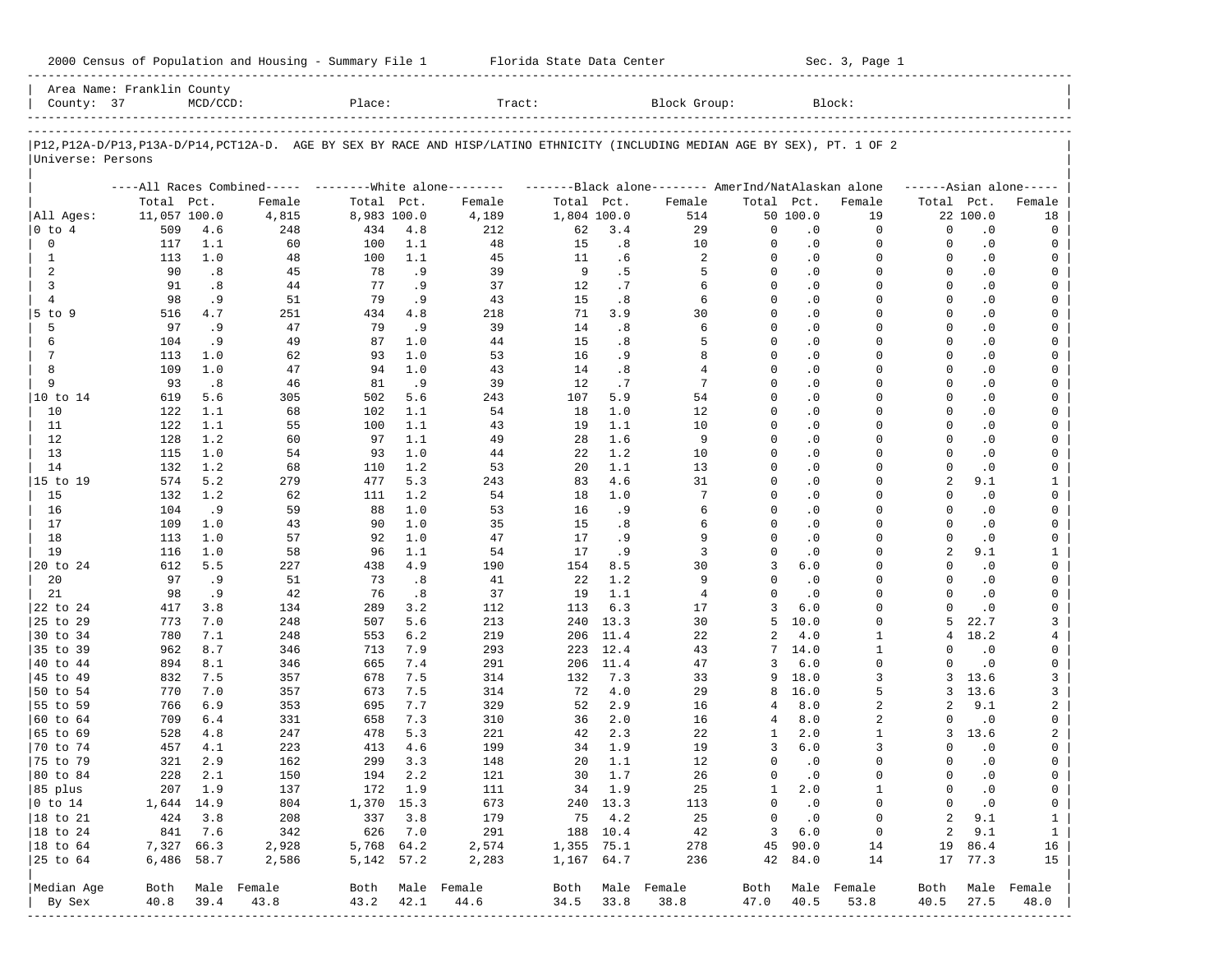| 2000 Census of Population and Housing - Summary File 1 |  | Florida State Data Center | Sec. 3, Page 2 |
|--------------------------------------------------------|--|---------------------------|----------------|
|--------------------------------------------------------|--|---------------------------|----------------|

|                              | Area Name: Franklin County |                        |                          |                         |                        |                            |                 |                      |                            |                                                                                                                |                            |                            |                             |                |                          |
|------------------------------|----------------------------|------------------------|--------------------------|-------------------------|------------------------|----------------------------|-----------------|----------------------|----------------------------|----------------------------------------------------------------------------------------------------------------|----------------------------|----------------------------|-----------------------------|----------------|--------------------------|
| County: 37                   |                            | $MCD/CCD$ :            |                          |                         | Place:                 |                            | Tract:          |                      |                            | Block Group:                                                                                                   |                            | Block:                     |                             |                |                          |
|                              |                            |                        |                          |                         |                        |                            |                 |                      |                            |                                                                                                                |                            |                            |                             |                |                          |
|                              |                            |                        |                          |                         |                        |                            |                 |                      |                            | P12E-I/P13E-I/PCT12E-I. AGE BY SEX BY RACE AND HISP/LATINO ETHNICITY (INCLUDING MEDIAN AGE BY SEX), PT. 2 OF 2 |                            |                            |                             |                |                          |
| Universe: Persons            |                            |                        |                          |                         |                        |                            |                 |                      |                            |                                                                                                                |                            |                            |                             |                |                          |
|                              | Hawaiian/OthPacifIsl alone |                        |                          |                         |                        | -Some Other Race alone-    |                 |                      | --Two or More Races--      |                                                                                                                |                            | --Hisp/Latino (any race)-- | --White alone, Not Latino-- |                |                          |
|                              |                            | Total Pct.             | Female                   | Total Pct.              |                        | Female                     | Total Pct.      |                      | Female                     | Total Pct.                                                                                                     |                            | Female                     | Total                       | Pct.           | Female                   |
| All Ages:                    |                            | 2 100.0                | 1                        |                         | 48 100.0               | 17                         |                 | 148 100.0            | 57                         |                                                                                                                | 268 100.0                  | 56                         | 8,822 100.0                 |                | 4,160                    |
| 0 to 4                       | 0                          | $\cdot$ 0              | 0                        | 6                       | 12.5                   | 2                          | 7               | 4.7                  | 5                          | 10                                                                                                             | 3.7                        | 3                          | 428                         | 4.9            | 211                      |
| 0                            | 0                          | $\cdot$ 0              | 0                        | $\mathbf{1}$            | 2.1                    | $\mathbf{1}$               | $\mathbf{1}$    | .7                   | $\mathbf{1}$               | 2                                                                                                              | .7                         | 1                          | 99                          | 1.1            | 48                       |
| 1                            | 0                          | $\cdot$ 0              | 0                        | 1                       | 2.1                    | 0                          | 1               | .7                   | $\mathbf{1}$               | 2                                                                                                              | .7                         | 0                          | 98                          | 1.1            | 45                       |
| 2                            | $\Omega$                   | $\cdot$ 0              | 0                        | 1                       | 2.1                    | $\mathbf{1}$               | 2               | 1.4                  | $\Omega$                   | 3                                                                                                              | 1.1                        | 2.                         | 76                          | .9             | 38                       |
| 3                            | $\Omega$                   | $\cdot$ 0              | 0                        | 1                       | 2.1                    | $\Omega$                   | 1               | .7                   | 1                          | $\Omega$                                                                                                       | $\cdot$ 0                  | 0                          | 77                          | . 9            | 37                       |
| $\overline{4}$<br>$5$ to $9$ | $\Omega$<br>0              | $\cdot$ 0<br>$\cdot$ 0 | $\Omega$<br>0            | 2<br>3                  | 4.2<br>6.3             | $\Omega$<br>$\Omega$       | 2<br>8          | 1.4<br>5.4           | 2<br>3                     | 3<br>10                                                                                                        | 1.1<br>3.7                 | $\Omega$<br>3              | 78<br>427                   | . 9<br>4.8     | 43                       |
| 5                            | 0                          | $\cdot$ 0              | $\Omega$                 | 0                       | $\cdot$ 0              | $\Omega$                   | 4               | 2.7                  | 2                          | 3                                                                                                              | 1.1                        | $\Omega$                   | 77                          | .9             | 216<br>39                |
| 6                            | $\Omega$                   | $\cdot$ 0              | 0                        | 1                       | 2.1                    | $\Omega$                   | 1               | .7                   | $\Omega$                   | $\Omega$                                                                                                       | $\cdot$ 0                  | 0                          | 87                          | 1.0            | 44                       |
| 7                            | $\Omega$                   | $\cdot$ 0              | $\Omega$                 | 2                       | 4.2                    | $\Omega$                   | 2               | 1.4                  | 1                          | 4                                                                                                              | 1.5                        | 1                          | 91                          | 1.0            | 53                       |
| 8                            | $\Omega$                   | $\cdot$ 0              | 0                        | 0                       | $\cdot$ 0              | $\Omega$                   | 1               | .7                   | $\Omega$                   | 2                                                                                                              | .7                         | 1                          | 92                          | 1.0            | 42                       |
| 9                            | $\Omega$                   | $\cdot$ 0              | $\Omega$                 | $\Omega$                | $\cdot$ 0              | $\Omega$                   | $\mathbf 0$     | $\cdot$ 0            | $\Omega$                   | 1                                                                                                              | .4                         | 1                          | 80                          | .9             | 38                       |
| 10 to 14                     | 0                          | $\cdot$ 0              | 0                        | $\mathbf 0$             | $\cdot$ 0              | $\Omega$                   | 10              | 6.8                  | 8                          | 13                                                                                                             | 4.9                        | 10                         | 494                         | 5.6            | 238                      |
| 10                           | $\Omega$                   | $\cdot$ 0              | $\Omega$                 | $\Omega$                | $\cdot$ 0              | $\Omega$                   | 2               | 1.4                  | $\overline{2}$             | 6                                                                                                              | 2.2                        | 4                          | 98                          | 1.1            | 52                       |
| 11                           | 0                          | $\cdot$ 0              | 0                        | $\mathbf 0$             | $\cdot$ 0              | $\Omega$                   | 3               | 2.0                  | 2                          | $\Omega$                                                                                                       | $\cdot$ 0                  | 0                          | 100                         | 1.1            | 43                       |
| 12                           | $\Omega$                   | $\cdot$ 0              | $\Omega$                 | $\Omega$                | $\cdot$ 0              | $\Omega$                   | 3               | 2.0                  | 2                          | 4                                                                                                              | 1.5                        | 3                          | 95                          | 1.1            | 48                       |
| 13                           | $\Omega$<br>$\Omega$       | $\cdot$ 0              | 0<br>$\Omega$            | $\Omega$<br>$\mathbf 0$ | $\cdot$ 0              | $\Omega$                   | 0               | $\cdot$ 0            | $\Omega$<br>$\overline{2}$ | -1.                                                                                                            | .4                         | 1                          | 92                          | 1.0            | 43                       |
| 14<br>15 to 19               | 0                          | $\cdot$ 0<br>$\cdot$ 0 | 0                        | 5                       | $\cdot$ 0<br>10.4      | 0<br>2                     | 2<br>7          | 1.4<br>4.7           | 2                          | 2<br>10                                                                                                        | .7<br>3.7                  | 2<br>5                     | 109<br>473                  | 1.2<br>5.4     | 52<br>240                |
| 15                           | $\Omega$                   | $\cdot$ 0              | $\Omega$                 | 2                       | 4.2                    | 1                          | 1               | .7                   | $\Omega$                   | 5                                                                                                              | 1.9                        | 3                          | 109                         | 1.2            | 52                       |
| 16                           | $\Omega$                   | $\cdot$ 0              | 0                        | 0                       | $\cdot$ 0              | 0                          | 0               | $\cdot$ 0            | $\Omega$                   | 1                                                                                                              | .4                         | 1                          | 87                          | 1.0            | 52                       |
| 17                           | $\Omega$                   | $\cdot$ 0              | $\Omega$                 | 2                       | 4.2                    | 1                          | 2               | 1.4                  | 1                          | 3                                                                                                              | 1.1                        | 1                          | 89                          | 1.0            | 35                       |
| 18                           | $\Omega$                   | $\cdot$ 0              | 0                        | 1                       | 2.1                    | $\Omega$                   | 3               | 2.0                  | $\mathbf{1}$               | 1                                                                                                              | .4                         | 0                          | 92                          | 1.0            | 47                       |
| 19                           | $\Omega$                   | $\cdot$ 0              | $\Omega$                 | $\mathbf 0$             | $\cdot$ 0              | $\Omega$                   | 1               | .7                   | $\Omega$                   | $\mathbf 0$                                                                                                    | $\cdot$ 0                  | $\Omega$                   | 96                          | 1.1            | 54                       |
| 20 to 24                     | $\Omega$                   | $\cdot$ 0              | 0                        | 5                       | 10.4                   | 2                          | 12              | 8.1                  | 5                          | 28                                                                                                             | 10.4                       | 5                          | 422                         | 4.8            | 188                      |
| 20                           | $\Omega$                   | $\cdot$ 0              | $\Omega$                 | 1                       | 2.1                    | $\Omega$                   | 1               | .7                   | 1                          | 3                                                                                                              | 1.1                        | 1                          | 73                          | .8             | 41                       |
| 21                           | $\Omega$                   | $\cdot$ 0              | 0                        | 1                       | 2.1                    | $\Omega$                   | 2               | 1.4                  | $\mathbf{1}$               | 4                                                                                                              | 1.5                        | 1                          | 74                          | .8             | 36                       |
| 22 to 24<br>25 to 29         | $\Omega$<br>$\Omega$       | $\cdot$ 0<br>$\cdot$ 0 | $\Omega$<br>0            | 3<br>6                  | 6.3<br>12.5            | 2<br>$\mathbf{1}$          | 9<br>10         | 6.1<br>6.8           | 3<br>1                     | 21<br>38                                                                                                       | 7.8<br>14.2                | 3<br>2                     | 275<br>488                  | 3.1<br>5.5     | 111<br>212               |
| 30 to 34                     | 0                          | $\cdot$ 0              | $\Omega$                 | 4                       | 8.3                    | $\mathbf{1}$               | 11              | 7.4                  | 1                          | 34                                                                                                             | 12.7                       | 5                          | 527                         | 6.0            | 215                      |
| 35 to 39                     | $\Omega$                   | $\cdot$ 0              | 0                        | 6                       | 12.5                   | 5                          | 13              | 8.8                  | $\overline{4}$             | 37                                                                                                             | 13.8                       | 9                          | 691                         | 7.8            | 290                      |
| 40 to 44                     | $\mathbf{1}$               | 50.0                   | 1                        | 4                       | 8.3                    | $\mathbf{1}$               | 15              | 10.1                 | 6                          | 25                                                                                                             | 9.3                        | 1                          | 651                         | 7.4            | 290                      |
| 45 to 49                     | $\mathbf{1}$               | 50.0                   | 0                        | 1                       | 2.1                    | $\mathbf{1}$               | 8               | 5.4                  | 3                          | 20                                                                                                             | 7.5                        | 2                          | 665                         | 7.5            | 313                      |
| 50 to 54                     | 0                          | $\cdot$ 0              | 0                        | 2                       | 4.2                    | $\mathbf{1}$               | 12              | 8.1                  | 5                          | 16                                                                                                             | 6.0                        | 5                          | 666                         | 7.5            | 312                      |
| 55 to 59                     | $\Omega$                   | $\cdot$ 0              | 0                        | 2                       | 4.2                    | 1                          | 11              | 7.4                  | 3                          | 8                                                                                                              | 3.0                        | 2                          | 691                         | 7.8            | 328                      |
| 60 to 64                     | $\Omega$                   | $\cdot$ 0              | $\Omega$                 | 2                       | 4.2                    | $\Omega$                   | 9               | 6.1                  | 3                          | 11                                                                                                             | 4.1                        | 2                          | 650                         | 7.4            | 308                      |
| 65 to 69                     | $\Omega$                   | $\cdot$ 0              | 0                        | 0                       | $\cdot$ 0              | $\Omega$                   | 4               | 2.7                  | 1                          | 5                                                                                                              | 1.9                        | 2                          | 474                         | 5.4            | 220                      |
| 70 to 74                     | $\Omega$                   | $\cdot$ 0              | $\Omega$                 | 2                       | 4.2                    | $\Omega$                   | 5               | 3.4                  | 2                          | 2                                                                                                              | .7                         | 0                          | 411                         | 4.7            | 199                      |
| 75 to 79                     | $\mathbf 0$                | $\cdot$ 0              | 0                        | 0                       | $\cdot$ 0              | $\Omega$                   | 2               | 1.4                  | 2                          | 1                                                                                                              | .4                         | 0<br><sup>n</sup>          | 298                         | 3.4            | 148                      |
| 80 to 84<br>85 plus          | 0<br>0                     | . 0<br>$\cdot$ 0       | 0<br>0                   | 0<br>0                  | $\cdot$ 0<br>$\cdot$ 0 | 0<br>0                     | $4\overline{ }$ | 2.7<br>$0 \qquad .0$ | 3<br>$\mathbf 0$           | 0                                                                                                              | $\cdot$ 0<br>$0 \qquad .0$ | $\mathbf 0$                | 194                         | 2.2<br>172 1.9 | 121                      |
| $0$ to $14$                  | 0                          | $\cdot$ 0              | 0                        |                         | 9 18.8                 | 2                          |                 | 25 16.9              | 16                         |                                                                                                                | 33 12.3                    | 16                         | 1,349 15.3                  |                | 111<br>665               |
| 18 to 21                     | 0                          | $\cdot$ 0              | 0                        |                         | 3, 6.3                 | $\mathbf 0$                |                 | 74.7                 | $\overline{3}$             | 8                                                                                                              | 3.0                        | $\overline{a}$             |                             | 335 3.8        | 178                      |
| $ 18$ to $24$                | $\mathbf 0$                | $\cdot$ 0              | 0                        |                         | $6\quad 12.5$          | $\overline{\phantom{0}}^2$ |                 | 16 10.8              | $6\overline{6}$            |                                                                                                                | 29 10.8                    | 5                          | 610 6.9                     |                | 289                      |
| 18 to 64                     |                            | 2 100.0                | 1                        |                         | 33 68.8                | 13                         |                 | 105 70.9             | 32                         |                                                                                                                | 218 81.3                   | 33                         | 5,639 63.9                  |                | 2,557                    |
| 25 to 64                     |                            | 2 100.0                | $\mathbf{1}$             |                         | 27 56.3                | 11                         |                 | 89 60.1              | 26                         |                                                                                                                | 189 70.5                   | 28                         | 5,029 57.0                  |                | 2,268                    |
|                              |                            |                        |                          |                         |                        |                            |                 |                      |                            |                                                                                                                |                            |                            |                             |                |                          |
| Median Age<br>By Sex         |                            | 45.0 47.5              | Both Male Female<br>42.5 | 29.0                    | 28.3                   | Both Male Female<br>36.5   | 38.0            | 38.3                 | Both Male Female<br>37.8   | 33.9                                                                                                           | 34.5                       | Both Male Female<br>28.0   | 43.5 42.5                   |                | Both Male Female<br>44.7 |
|                              |                            |                        |                          |                         |                        |                            |                 |                      |                            |                                                                                                                |                            |                            |                             |                |                          |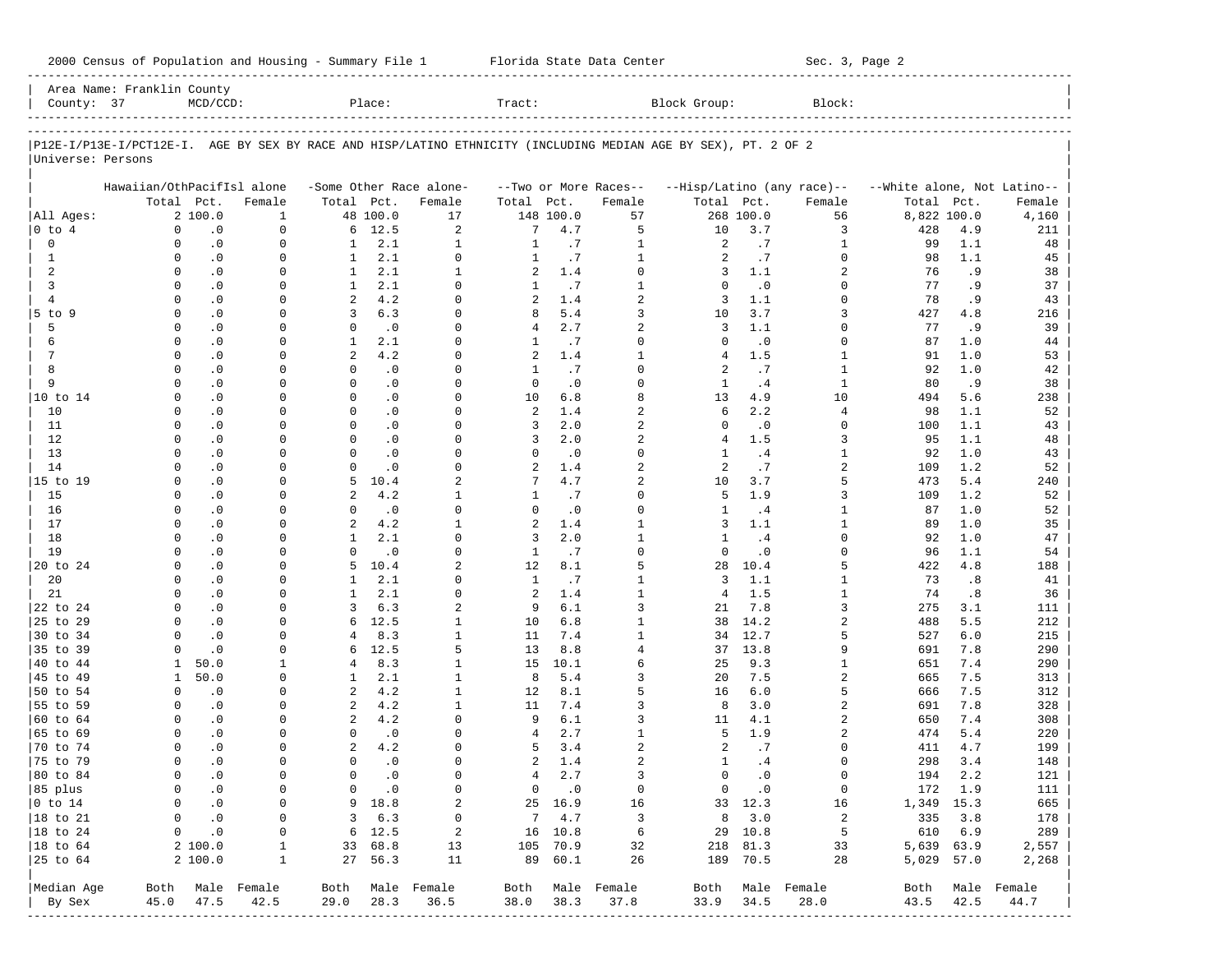| 2000 Census of Population and Housing - Summary File 1 |  | Florida State Data Center | Sec. 3, Page 1 |
|--------------------------------------------------------|--|---------------------------|----------------|
|--------------------------------------------------------|--|---------------------------|----------------|

|                             | Area Name: Gadsden County |             |             |              |           |                                                                                                                               |              |            |                  |                          |                  |                          |                |                 |                         |
|-----------------------------|---------------------------|-------------|-------------|--------------|-----------|-------------------------------------------------------------------------------------------------------------------------------|--------------|------------|------------------|--------------------------|------------------|--------------------------|----------------|-----------------|-------------------------|
| County: 39                  |                           | $MCD/CCD$ : |             | Place:       |           | Tract:                                                                                                                        |              |            | Block Group:     |                          |                  | Block:                   |                |                 |                         |
|                             |                           |             |             |              |           | P12, P12A-D/P13, P13A-D/P14, PCT12A-D. AGE BY SEX BY RACE AND HISP/LATINO ETHNICITY (INCLUDING MEDIAN AGE BY SEX), PT. 1 OF 2 |              |            |                  |                          |                  |                          |                |                 |                         |
| Universe: Persons           |                           |             |             |              |           |                                                                                                                               |              |            |                  |                          |                  |                          |                |                 |                         |
|                             |                           |             |             |              |           | ----All Races Combined----- --------White alone-------- --------Black alone-------- AmerInd/NatAlaskan alone                  |              |            |                  |                          |                  |                          |                |                 | $---Asian alone---$     |
|                             | Total Pct.                |             | Female      | Total Pct.   |           | Female                                                                                                                        | Total Pct.   |            | Female           | Total Pct.               |                  | Female                   | Total Pct.     |                 | Female                  |
| All Ages:                   | 45,087 100.0              |             | 23,639      | 17,448 100.0 |           | 8,825                                                                                                                         | 25,763 100.0 |            | 13,951           |                          | 105 100.0        | 60                       |                | 117 100.0       | 72                      |
| 0 to 4                      | 3,018                     | $6.7$       | 1,484       | 867          | 5.0       | 440                                                                                                                           | 1,917        | 7.4        | 936              | 2                        | 1.9              | 2                        | 7              | 6.0             | 5                       |
| 0                           | 612                       | 1.4         | 294         | 185          | 1.1       | 88                                                                                                                            | 369          | 1.4        | 179              | $\mathbf 0$              | $\cdot$ 0        | $\Omega$                 | $\mathbf{1}$   | . 9             | $\mathbf{1}$            |
| 1                           | 599                       | 1.3         | 298         | 157          | .9        | 79                                                                                                                            | 401          | 1.6        | 201              | $\Omega$                 | $\cdot$ 0        | $\Omega$                 | $\mathbf{1}$   | .9              | $\mathbf 0$             |
| 2                           | 631                       | 1.4         | 300         | 184          | 1.1       | 96                                                                                                                            | 399          | 1.5        | 182              | $\mathbf 0$              | $\cdot$ 0        | $\Omega$                 | $\mathbf{1}$   | .9              | $\mathbf{1}$            |
| 3                           | 595                       | 1.3         | 300         | 167          | 1.0       | 77                                                                                                                            | 375          | 1.5        | 198              | $\mathbf{1}$             | 1.0              | $\mathbf{1}$             | 1              | . 9             | $\mathbf{1}$            |
| $\overline{4}$              | 581                       | 1.3         | 292         | 174          | 1.0       | 100                                                                                                                           | 373          | 1.4        | 176              | $\mathbf{1}$             | 1.0              | $\mathbf{1}$             | 3              | 2.6             | $\overline{a}$          |
| $5$ to $9$                  | 3,323                     | 7.4         | 1,648       | 882          | 5.1       | 428                                                                                                                           | 2,245        | 8.7        | 1,129            | 10                       | 9.5              | 5<br>$\Omega$            | 3              | 6.0             | 5                       |
| 5                           | 579                       | 1.3         | 286         | 186          | 1.1       | 92                                                                                                                            | 354          | 1.4        | 175              | $\mathbf{1}$             | 1.0<br>1.0       |                          |                | 2.6             | $\overline{\mathbf{c}}$ |
| 6<br>7                      | 629                       | 1.4         | 312         | 165          | .9        | 78<br>87                                                                                                                      | 423          | 1.6        | 212              | $\mathbf{1}$<br>$\Omega$ |                  | $\mathbf{1}$<br>$\Omega$ | 1<br>2         | .9              | $\mathbf 0$             |
| 8                           | 680<br>710                | 1.5<br>1.6  | 326         | 191          | 1.1       | 85                                                                                                                            | 448          | 1.7<br>2.0 | 224              | $\overline{4}$           | $\cdot$ 0<br>3.8 | $\mathbf{1}$             | $\mathbf{1}$   | 1.7             | 2                       |
| 9                           | 725                       | 1.6         | 363<br>361  | 164<br>176   | .9<br>1.0 | 86                                                                                                                            | 509<br>511   | 2.0        | 261<br>257       | 4                        | 3.8              | 3                        | $\Omega$       | .9<br>$\cdot$ 0 | $\mathbf{1}$<br>0       |
| 10 to 14                    | 3,440                     | 7.6         | 1,655       | 887          | 5.1       | 410                                                                                                                           | 2,396        | 9.3        | 1,168            | 12                       | 11.4             | 6                        | 5              | 4.3             | 5                       |
| 10                          | 706                       | 1.6         | 341         | 175          | 1.0       | 86                                                                                                                            | 491          | 1.9        | 235              | 2                        | 1.9              | $\Omega$                 | $\mathbf{1}$   | .9              | $\mathbf{1}$            |
| 11                          | 680                       | 1.5         | 317         | 167          | 1.0       | 72                                                                                                                            | 483          | 1.9        | 232              | 3                        | 2.9              | 2                        | 1              | .9              | $\mathbf{1}$            |
| 12                          | 689                       | 1.5         | 337         | 190          | 1.1       | 89                                                                                                                            | 467          | 1.8        | 229              | 4                        | 3.8              | $\overline{a}$           | $\mathbf{1}$   | . 9             | $\mathbf{1}$            |
| 13                          | 668                       | 1.5         | 324         | 185          | 1.1       | 82                                                                                                                            | 454          | 1.8        | 227              | 3                        | 2.9              | 2                        | 2              | 1.7             | $\overline{a}$          |
| 14                          | 697                       | 1.5         | 336         | 170          | 1.0       | 81                                                                                                                            | 501          | 1.9        | 245              | $\mathbf 0$              | $\cdot$ 0        | $\Omega$                 | $\Omega$       | $\cdot$ 0       | $\mathbf 0$             |
| 15 to 19                    | 3,557                     | 7.9         | 1,753       | 908          | 5.2       | 417                                                                                                                           | 2,470        | 9.6        | 1,253            | 7                        | 6.7              | 4                        | 4              | 3.4             | 2                       |
| 15                          | 696                       | 1.5         | 352         | 187          | 1.1       | 93                                                                                                                            | 474          | 1.8        | 244              | $\overline{4}$           | 3.8              | 3                        | $\Omega$       | $\cdot$ 0       | $\mathbf 0$             |
| 16                          | 658                       | 1.5         | 311         | 156          | .9        | 71                                                                                                                            | 480          | 1.9        | 229              | $\Omega$                 | $\cdot$ 0        | $\Omega$                 | 2              | 1.7             | 2                       |
| 17                          | 784                       | 1.7         | 405         | 186          | 1.1       | 79                                                                                                                            | 563          | 2.2        | 302              | 2                        | 1.9              | $\mathbf{1}$             | $\Omega$       | $\cdot$ 0       | 0                       |
| 18                          | 742                       | 1.6         | 358         | 194          | 1.1       | 95                                                                                                                            | 513          | 2.0        | 250              | $\Omega$                 | $\cdot$ 0        | $\Omega$                 | -1.            | .9              | $\mathbf 0$             |
| 19                          | 677                       | 1.5         | 327         | 185          | 1.1       | 79                                                                                                                            | 440          | 1.7        | 228              | $\mathbf{1}$             | 1.0              | $\Omega$                 | $\mathbf{1}$   | .9              | 0                       |
| 20 to 24                    | 2,854                     | 6.3         | 1,416       | 846          | 4.8       | 407                                                                                                                           | 1,814        | 7.0        | 930              | 5                        | 4.8              | 3                        | $\overline{4}$ | 3.4             | $\overline{4}$          |
| 20                          | 602                       | 1.3         | 288         | 171          | 1.0       | 80                                                                                                                            | 394          | 1.5        | 197              | $\mathbf{1}$             | 1.0              | $\Omega$                 | $\Omega$       | $\cdot$ 0       | 0                       |
| 21                          | 531                       | 1.2         | 257         | 159          | .9        | 77                                                                                                                            | 340          | 1.3        | 164              | $\mathbf{1}$             | 1.0              | $\mathbf{1}$             | $\Omega$       | $\cdot$ 0       | $\mathbf 0$             |
| 22 to 24                    | 1,721                     | 3.8         | 871         | 516          | 3.0       | 250                                                                                                                           | 1,080        | 4.2        | 569              | 3                        | 2.9              | $\overline{a}$           | $\overline{4}$ | 3.4             | $\overline{4}$          |
| 25 to 29                    | 2,970                     | 6.6         | 1,581       | 997          | 5.7       | 509                                                                                                                           | 1,795        | 7.0        | 998              | 2                        | 1.9              | $\overline{c}$           | 8              | 6.8             | 5                       |
| 30 to 34                    | 3,033                     | 6.7         | 1,635       | 1,117        | 6.4       | 563                                                                                                                           | 1,742        | 6.8        | 1,005            | 7                        | 6.7              | 5                        | 10             | 8.5             | 3                       |
| 35 to 39                    | 3,463                     | 7.7         | 1,814       | 1,408        | 8.1       | 651                                                                                                                           | 1,903        | 7.4        | 1,088            | 13                       | 12.4             |                          | 9              | 7.7             | $\overline{4}$          |
| 40 to 44                    | 3,571                     | 7.9         | 1,889       | 1,447        | 8.3       | 727                                                                                                                           | 2,011        | 7.8        | 1,111            | 15                       | 14.3             | 6                        | 3              | 2.6             | 3                       |
| 45 to 49                    | 3,434                     | 7.6         | 1,773       | 1,572        | 9.0       | 745                                                                                                                           | 1,767        | 6.9        | 979              | 9                        | 8.6              | 7                        | 10             | 8.5             | 5                       |
| 50 to 54                    | 2,808                     | 6.2         | 1,490       | 1,380        | 7.9       | 712                                                                                                                           | 1,368        | 5.3        | 742              | 9                        | 8.6              | 6                        | 7              | 6.0             | 6                       |
| 55 to 59                    | 2,251                     | 5.0         | 1,235       | 1,188        | 6.8       | 629                                                                                                                           | 1,017        | 3.9        | 583              | 2                        | 1.9              | 2                        | 15             | 12.8            | 9                       |
| 60 to 64                    | 1,878                     | 4.2         | 1,014       | 979          | 5.6       | 475                                                                                                                           | 864          | 3.4        | 521              | 7                        | 6.7              | 3                        | 10             | 8.5             | 6                       |
| 65 to 69                    | 1,641                     | 3.6         | 877         | 840          | 4.8       | 440                                                                                                                           | 778          | 3.0        | 427              | 2                        | 1.9              | 1                        | 10             | 8.5             | 5                       |
| 70 to 74                    | 1,403                     | 3.1         | 825         | 782          | 4.5       | 436                                                                                                                           | 602          | 2.3        | 378              | 2                        | 1.9              | $\mathbf{1}$             | 5              | 4.3             | 3                       |
| 75 to 79                    | 1,043                     | 2.3         | 631         | 599          | 3.4       | 353                                                                                                                           | 432          | 1.7        | 270              | 1                        | 1.0              | $\Omega$                 | 1              | .9              | $\mathbf{1}$            |
| 80 to 84                    | 739                       | 1.6         | 460         | 423          | 2.4       | 258                                                                                                                           | 312          | 1.2        | 199              | 0                        | $\cdot$ 0        | $\Omega$                 | $\mathbf{1}$   | .9              | $\mathbf{1}$            |
| 85 plus                     |                           | 661 1.5     | 459         |              | 326 1.9   | 225                                                                                                                           |              | 330 1.3    | 234              |                          | $0 \qquad .0$    | 0                        | $\mathbf{1}$   | .9              | 0                       |
| $ 0 \t\t \text{to} \t\t 14$ | 9,781 21.7                |             | 4,787       | 2,636 15.1   |           | 1,278                                                                                                                         | 6,558 25.5   |            | 3,233            |                          | 24 22.9          | 13                       |                | 19 16.2         | 15                      |
| 18 to 21                    | 2,552                     | 5.7         | 1,230       | 709          | 4.1       | 331                                                                                                                           | 1,687 6.5    |            | 839              | $3^{\circ}$              | 2.9              | $\mathbf{1}$             | 2              | 1.7             | 0                       |
| 18 to 24                    | 4,273                     | 9.5         | 2,101       | 1,225        | 7.0       | 581                                                                                                                           | 2,767 10.7   |            | 1,408            | 6                        | 5.7              | $\overline{\mathbf{3}}$  | 6              | 5.1             | $\overline{4}$          |
| $ 18$ to $64$               | 27,681 61.4               |             | 14,532      | 11,313 64.8  |           | 5,592                                                                                                                         | 15,234 59.1  |            | 8,435            |                          | 70 66.7          | 41                       | 78             | 66.7            | 45                      |
| 25 to 64                    | 23,408 51.9               |             | 12,431      | 10,088 57.8  |           | 5,011                                                                                                                         | 12,467 48.4  |            | 7,027            |                          | 64 61.0          | 38                       |                | 72 61.5         | 41                      |
| Median Age                  | Both                      |             | Male Female |              |           | Both Male Female                                                                                                              |              |            | Both Male Female |                          |                  | Both Male Female         |                |                 | Both Male Female        |
|                             |                           |             |             |              |           |                                                                                                                               |              |            |                  |                          |                  |                          |                |                 |                         |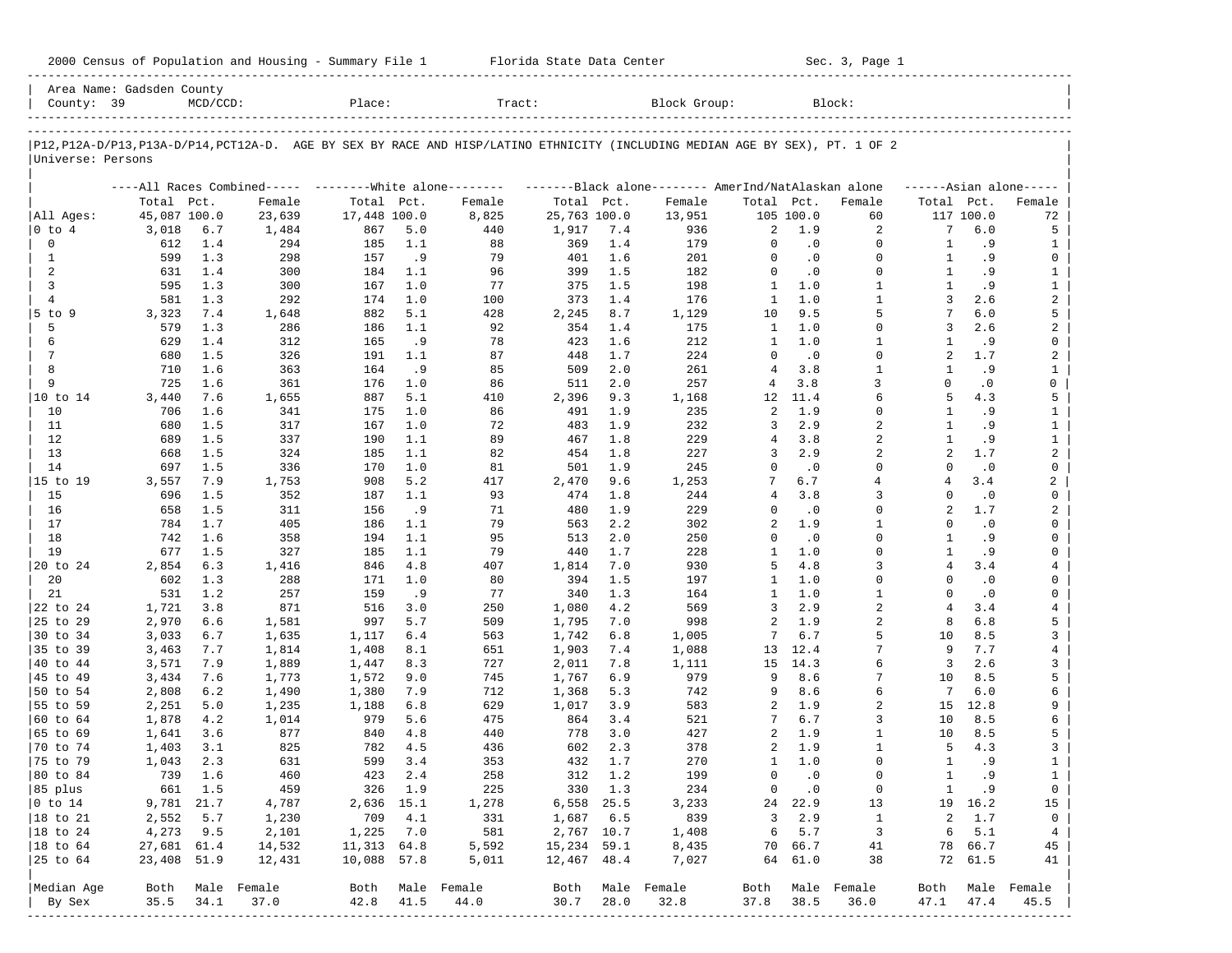| 2000 Census of Population and Housing - Summary File 1 |  | Florida State Data Center | Sec. 3, Page 2 |
|--------------------------------------------------------|--|---------------------------|----------------|
|--------------------------------------------------------|--|---------------------------|----------------|

|                        | Area Name: Gadsden County  |                             |                      |             |             |                         |        |           |                            |                                                                                                                |            |                            |                             |                        |                  |
|------------------------|----------------------------|-----------------------------|----------------------|-------------|-------------|-------------------------|--------|-----------|----------------------------|----------------------------------------------------------------------------------------------------------------|------------|----------------------------|-----------------------------|------------------------|------------------|
| County: 39             |                            | $MCD/CCD$ :                 |                      |             | Place:      |                         | Tract: |           |                            | Block Group:                                                                                                   |            | Block:                     |                             |                        |                  |
|                        |                            |                             |                      |             |             |                         |        |           |                            |                                                                                                                |            |                            |                             |                        |                  |
| Universe: Persons      |                            |                             |                      |             |             |                         |        |           |                            | P12E-I/P13E-I/PCT12E-I. AGE BY SEX BY RACE AND HISP/LATINO ETHNICITY (INCLUDING MEDIAN AGE BY SEX), PT. 2 OF 2 |            |                            |                             |                        |                  |
|                        | Hawaiian/OthPacifIsl alone |                             |                      |             |             | -Some Other Race alone- |        |           | --Two or More Races--      |                                                                                                                |            | --Hisp/Latino (any race)-- | --White alone, Not Latino-- |                        |                  |
|                        |                            | Total Pct.                  | Female               | Total Pct.  |             | Female                  | Total  | Pct.      | Female                     | Total Pct.                                                                                                     |            | Female                     | Total                       | Pct.                   | Female           |
| All Ages:              |                            | 9 100.0                     | 3                    | 1,243 100.0 |             | 519                     |        | 402 100.0 | 209                        | 2,782 100.0                                                                                                    |            | 1,190                      | 16,174 100.0                |                        | 8,285            |
| 0 to 4                 | 0                          | $\cdot$ 0                   | 0                    |             | 171 13.8    | 78                      |        | 54 13.4   | 23                         |                                                                                                                | 371 13.3   | 175                        | 693                         | 4.3                    | 353              |
| 0                      | 0                          | $\cdot$ 0                   | 0                    | 44          | 3.5         | 21                      | 13     | 3.2       | 5                          | 86                                                                                                             | 3.1        | 40                         | 148                         | . 9                    | 71               |
| 1                      | $\Omega$                   | $\cdot$ 0                   | $\Omega$             | 34          | 2.7         | 15                      | 6      | 1.5       | 3                          | 75                                                                                                             | 2.7        | 35                         | 124                         | .8                     | 63               |
| 2                      | $\Omega$                   | $\cdot$ 0                   | 0                    | 32          | 2.6         | 16                      | 15     | 3.7       | 5                          | 71                                                                                                             | 2.6        | 33                         | 152                         | . 9                    | 80               |
| 3                      | $\Omega$                   | $\cdot$ 0                   | $\Omega$             | 38          | 3.1         | 16                      | 13     | 3.2       | 7                          | 73                                                                                                             | 2.6        | 30                         | 135                         | .8                     | 65               |
| $\overline{4}$         | $\Omega$                   | $\cdot$ 0                   | $\Omega$             | 23          | 1.9         | 10                      | 7      | 1.7       | 3                          | 66                                                                                                             | 2.4        | 37                         | 134                         | .8                     | 74               |
| $5$ to $9$             | $\mathbf{1}$               | 11.1                        | $\Omega$             | 124         | 10.0        | 52                      | 54     | 13.4      | 29                         | 300                                                                                                            | 10.8       | 147                        | 747                         | 4.6                    | 363              |
| 5                      | $\Omega$                   | $\cdot$ 0                   | $\Omega$             | 19          | 1.5         | $7\phantom{.0}$         | 16     | 4.0       | 10                         | 71                                                                                                             | 2.6        | 35                         | 150                         | .9                     | 74               |
| 6                      | $\Omega$                   | $\cdot$ 0                   | $\Omega$             | 30          | 2.4         | 16                      | 9      | 2.2       | 5                          | 57                                                                                                             | 2.0        | 29                         | 140                         | .9                     | 66               |
| 7                      | $\Omega$                   | $\cdot$ 0                   | $\Omega$             | 28          | 2.3         | 11                      | 11     | 2.7       | $\overline{a}$             | 67                                                                                                             | 2.4        | 29                         | 160                         | 1.0                    | 73               |
| 8                      | $\mathbf{1}$               | 11.1                        | $\Omega$             | 23          | 1.9         | 9                       | 8      | 2.0       | 6                          | 53                                                                                                             | 1.9        | 29                         | 141                         | .9                     | 72               |
| 9                      | $\Omega$                   | $\cdot$ 0                   | 0                    | 24          | 1.9         | 9                       | 10     | 2.5       | 6                          | 52                                                                                                             | 1.9        | 25                         | 156                         | 1.0                    | 78               |
| 10 to 14               | $\Omega$                   | $\cdot$ 0                   | $\Omega$             | 112         | 9.0         | 52                      | 28     | 7.0       | 14                         | 235                                                                                                            | 8.4        | 108                        | 787                         | 4.9                    | 365              |
| 10                     | $\Omega$                   | $\cdot$ 0                   | $\Omega$             | 29          | 2.3         | 15                      | 8      | 2.0       | $\overline{4}$             | 63                                                                                                             | 2.3        | 32                         | 148                         | .9                     | 73               |
| 11                     | $\Omega$                   | $\cdot$ 0                   | $\Omega$             | 20          | 1.6         | 7                       | 6      | 1.5       | 3                          | 43                                                                                                             | 1.5        | 16                         | 146                         | .9                     | 62               |
| 12                     | $\Omega$                   | $\cdot$ 0                   | $\Omega$             | 20          | 1.6         | 13                      | 7      | 1.7       | 3                          | 40                                                                                                             | 1.4        | 22                         | 173                         | 1.1                    | 81               |
| 13                     | $\Omega$                   | $\cdot$ 0                   | $\Omega$             | 22          | 1.8         | 11                      | 2      | .5        | $\mathbf 0$                | 43                                                                                                             | 1.5        | 22                         | 167                         | 1.0                    | 73               |
| 14                     | $\Omega$                   | $\cdot$ 0                   | $\Omega$             | 21          | 1.7         | 6                       | 5      | 1.2       | $\overline{4}$             | 46                                                                                                             | 1.7        | 16                         | 153                         | .9                     | 76               |
| 15 to 19               | $\mathbf{1}$               | 11.1                        | $\Omega$             | 136         | 10.9        | 62                      | 31     | 7.7       | 15                         | 250                                                                                                            | 9.0        | 100                        | 817                         | 5.1                    | 386              |
| 15                     | $\Omega$                   | $\cdot$ 0                   | $\Omega$             | 25          | 2.0         | 10                      | 6      | 1.5       | $\overline{a}$             | 40                                                                                                             | 1.4        | 14                         | 175                         | 1.1                    | 90               |
| 16                     | $\Omega$                   | $\cdot$ 0                   | $\Omega$             | 16          | 1.3         | 7                       | 4      | 1.0       | $\overline{2}$             | 34                                                                                                             | 1.2        | 16                         | 140                         | .9                     | 62               |
| 17                     | $\Omega$<br>$\Omega$       | $\cdot$ 0                   | $\Omega$<br>$\Omega$ | 25<br>31    | 2.0<br>2.5  | 19<br>13                | 8<br>3 | 2.0       | $\overline{4}$<br>$\Omega$ | 49<br>59                                                                                                       | 1.8<br>2.1 | 26                         | 167                         | 1.0<br>1.1             | 74               |
| 18<br>19               | $\mathbf{1}$               | $\cdot$ 0<br>11.1           | $\Omega$             | 39          | 3.1         | 13                      | 10     | .7<br>2.5 | 7                          | 68                                                                                                             | 2.4        | 20<br>24                   | 176                         | 1.0                    | 91               |
| 20 to 24               | 2                          | 22.2                        | $\Omega$             | 154         | 12.4        | 60                      | 29     | 7.2       | 12                         | 354                                                                                                            | 12.7       | 136                        | 159<br>669                  | 4.1                    | 69<br>341        |
| 20                     | 2                          | 22.2                        | 0                    | 27          | 2.2         | 9                       | 7      | 1.7       | $\overline{a}$             | 70                                                                                                             | 2.5        | 24                         | 134                         | .8                     | 67               |
| 21                     | $\Omega$                   | $\cdot$ 0                   | 0                    | 24          | 1.9         | 11                      | 7      | 1.7       | $\overline{4}$             | 65                                                                                                             | 2.3        | 30                         | 124                         | $\boldsymbol{\cdot}$ 8 | 63               |
| 22 to 24               | $\Omega$                   | $\cdot$ 0                   | $\Omega$             | 103         | 8.3         | 40                      | 15     | 3.7       | 6                          | 219                                                                                                            | 7.9        | 82                         | 411                         | 2.5                    | 211              |
| 25 to 29               | $\Omega$                   | $\cdot$ 0                   | $\Omega$             | 147         | 11.8        | 56                      | 21     | 5.2       | 11                         | 320                                                                                                            | 11.5       | 128                        | 846                         | 5.2                    | 447              |
| 30 to 34               | $\mathbf{1}$               | 11.1                        | 0                    | 136         | 10.9        | 52                      | 20     | 5.0       | 7                          | 281                                                                                                            | 10.1       | 110                        | 992                         | 6.1                    | 514              |
| 35 to 39               | 2                          | 22.2                        | 1                    | 98          | 7.9         | 45                      | 30     | 7.5       | 18                         | 217                                                                                                            | 7.8        | 87                         | 1,306                       | 8.1                    | 616              |
| 40 to 44               | $\Omega$                   | $\cdot$ 0                   | 0                    | 67          | 5.4         | 30                      | 28     | 7.0       | 12                         | 147                                                                                                            | 5.3        | 62                         | 1,382                       | 8.5                    | 702              |
| 45 to 49               | $\Omega$                   | $\cdot$ 0                   | $\Omega$             | 43          | 3.5         | 15                      | 33     | 8.2       | 22                         | 115                                                                                                            | 4.1        | 51                         | 1,517                       | 9.4                    | 720              |
| 50 to 54               | 2                          | 22.2                        | 2                    | 23          | 1.9         | 8                       | 19     | 4.7       | 14                         | 68                                                                                                             | 2.4        | 28                         | 1,347                       | 8.3                    | 696              |
| 55 to 59               | $\Omega$                   | $\cdot$ 0                   | $\Omega$             | 13          | 1.0         | 3                       | 16     | 4.0       | 9                          | 47                                                                                                             | 1.7        | 19                         | 1,160                       | 7.2                    | 615              |
| 60 to 64               | $\Omega$                   | $\cdot$ 0                   | 0                    | 5           | .4          | $\overline{a}$          | 13     | 3.2       | 7                          | 16                                                                                                             | .6         | 8                          | 975                         | 6.0                    | 473              |
| 65 to 69               | $\Omega$                   | $\cdot$ 0                   | $\Omega$             | 5           | .4          | $\mathbf{1}$            | 6      | 1.5       | 3                          | 20                                                                                                             | .7         | 12                         | 828                         | 5.1                    | 431              |
| 70 to 74               | $\Omega$                   | $\cdot$ 0                   | 0                    | 7           | .6          | 3                       | 5      | 1.2       | $\overline{4}$             | 21                                                                                                             | .8         | 10                         | 772                         | 4.8                    | 433              |
| 75 to 79               | $\Omega$                   | $\cdot$ 0                   | $\Omega$             | $\Omega$    | $\cdot$ 0   | $\Omega$                | 10     | 2.5       | 7                          | 6                                                                                                              | $\cdot$ 2  | 2                          | 595                         | 3.7                    | 351              |
| 80 to 84               | $\Omega$                   | $\cdot$ 0                   | 0                    | $\mathbf 0$ | $\cdot$ 0   | $\Omega$                | 3      | .7        | $\overline{a}$             | 6                                                                                                              | $\cdot$ 2  | $\overline{4}$             | 418                         | 2.6                    | 255              |
| 85 plus                | 0                          | $\overline{\phantom{0}}$ .0 | 0                    |             | $2 \cdot 2$ | $\overline{0}$          |        | 2 .5      | $\overline{0}$             |                                                                                                                | 8.3        | $\overline{\phantom{a}}$   | 323 2.0                     |                        | 224              |
| $ 0 \t\t \text{to} 14$ |                            | $1 \quad 11.1$              | 0                    |             | 407 32.7    | 182                     |        | 136 33.8  | 66                         |                                                                                                                | 906 32.6   | 430                        | 2,227 13.8                  |                        | 1,081            |
| 18 to 21               |                            | 3, 33.3                     | 0                    |             | 121 9.7     | 46                      |        | 27 6.7    | 13                         |                                                                                                                | 262 9.4    | 98                         |                             | 593 3.7                | 290              |
| $ 18$ to $24$          |                            | 3, 33.3                     | 0                    |             | 224 18.0    | 86                      |        | 42 10.4   | 19                         |                                                                                                                | 481 17.3   | 180                        | 1,004 6.2                   |                        | 501              |
| 18 to 64               |                            | 8 88.9                      | 3                    |             | 756 60.8    | 297                     |        | 222 55.2  | 119                        | 1,692 60.8                                                                                                     |            | 673                        | 10,529 65.1                 |                        | 5,284            |
| 25 to 64               |                            | 5 55.6                      | 3                    |             | 532 42.8    | 211                     |        | 180 44.8  | 100                        | 1,211 43.5                                                                                                     |            | 493                        | 9,525 58.9                  |                        | 4,783            |
| Median Age             |                            |                             | Both Male Female     |             |             | Both Male Female        |        |           | Both Male Female           |                                                                                                                |            | Both Male Female           |                             |                        | Both Male Female |
| By Sex                 | 30.5                       | 20.5                        | 52.5                 | 22.8        | 23.8        | 21.6                    | 26.7   | 22.8      | 30.3                       | 23.4                                                                                                           | 24.1       | 22.4                       | 44.5                        | 43.5                   | 45.4             |
|                        |                            |                             |                      |             |             |                         |        |           | ---------------            |                                                                                                                |            |                            |                             |                        |                  |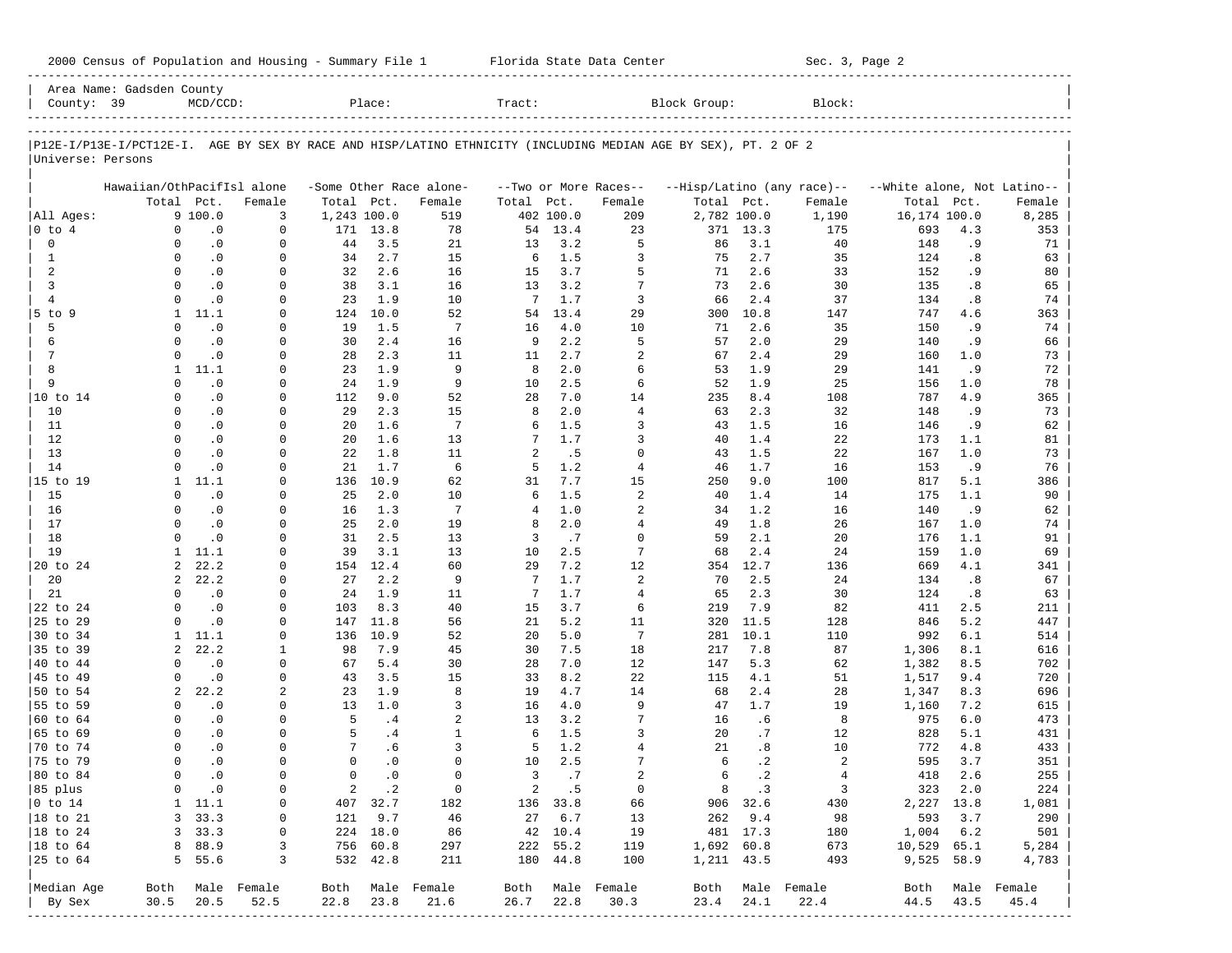| 2000 Census of Population and Housing - Summary File 1 |  | Florida State Data Center | Sec. 3, Page 1 |
|--------------------------------------------------------|--|---------------------------|----------------|
|--------------------------------------------------------|--|---------------------------|----------------|

| County: 41             | Area Name: Gilchrist County | $MCD/CCD$ : |                                                                                                                            | Place:       |            | Tract:           |                 |             | Block Group:                                        |                              |                  | Block:                       |                      |                        |                     |
|------------------------|-----------------------------|-------------|----------------------------------------------------------------------------------------------------------------------------|--------------|------------|------------------|-----------------|-------------|-----------------------------------------------------|------------------------------|------------------|------------------------------|----------------------|------------------------|---------------------|
|                        |                             |             |                                                                                                                            |              |            |                  |                 |             |                                                     |                              |                  |                              |                      |                        |                     |
| Universe: Persons      |                             |             | P12,P12A-D/P13,P13A-D/P14,PCT12A-D. AGE BY SEX BY RACE AND HISP/LATINO ETHNICITY (INCLUDING MEDIAN AGE BY SEX), PT. 1 OF 2 |              |            |                  |                 |             |                                                     |                              |                  |                              |                      |                        |                     |
|                        |                             |             | ----All Races Combined----- --------White alone--------                                                                    |              |            |                  |                 |             | -------Black alone-------- AmerInd/NatAlaskan alone |                              |                  |                              |                      |                        | $---Asian alone---$ |
|                        | Total Pct.                  |             | Female                                                                                                                     | Total Pct.   |            | Female           | Total Pct.      |             | Female                                              | Total Pct.                   |                  | Female                       | Total Pct.           |                        | Female              |
| All Ages:              | 14,437 100.0                |             | 6,794                                                                                                                      | 13,068 100.0 |            | 6,395            | 1,010 100.0     |             | 253                                                 |                              | 53 100.0         | 21                           |                      | 24 100.0               | 13                  |
| 0 to 4                 | 827                         | 5.7         | 409                                                                                                                        | 759          | 5.8        | 379              | 40              | 4.0         | 21                                                  | 5                            | 9.4              | 1                            | $\mathbf 0$          | $\cdot$ 0              | 0                   |
| 0                      | 163                         | 1.1         | 78                                                                                                                         | 153          | 1.2        | 73               | 6               | .6          | 3                                                   | 1                            | 1.9              | $\mathbf 0$                  | $\Omega$             | $\cdot$ 0              | 0                   |
| 1                      | 150                         | 1.0         | 63                                                                                                                         | 139          | 1.1        | 62               | $\overline{4}$  | .4          | 1                                                   | 2                            | 3.8              | $\Omega$                     | $\Omega$             | $\cdot$ 0              | 0                   |
| 2                      | 181                         | 1.3         | 102                                                                                                                        | 163          | 1.2        | 90               | 12              | 1.2         | 9                                                   | 1                            | 1.9              | $\mathbf{1}$                 | $\Omega$             | $\cdot$ 0              | 0                   |
| 3                      | 161                         | 1.1         | 80                                                                                                                         | 143          | 1.1        | 70               | 11              | 1.1         | 7                                                   | 1                            | 1.9              | $\Omega$                     | $\Omega$             | $\cdot$ 0              | $\mathbf 0$         |
| $\overline{4}$         | 172                         | 1.2         | 86                                                                                                                         | 161          | 1.2        | 84               | $7\phantom{.0}$ | .7          | $\mathbf{1}$                                        | $\Omega$                     | $\cdot$ 0        | $\Omega$                     | $\Omega$             | $\cdot$ 0              | 0                   |
| $5$ to $9$             | 975                         | 6.8         | 477                                                                                                                        | 888          | 6.8        | 427              | 58              | 5.7         | 37                                                  | 5                            | 9.4              | 3                            | $\Omega$             | $\cdot$ 0              | $\mathbf 0$         |
| 5                      | 189                         | 1.3         | 94                                                                                                                         | 179          | 1.4        | 87               | 7               | .7          | 5                                                   | $\mathbf{1}$<br>$\mathbf{1}$ | 1.9<br>1.9       | $\mathbf{1}$<br>$\mathbf{1}$ | $\Omega$<br>$\Omega$ | $\cdot$ 0              | 0                   |
| 6<br>7                 | 185                         | 1.3         | 80                                                                                                                         | 171          | 1.3        | 72               | 10              | 1.0         | 6                                                   | $\overline{a}$               | 3.8              | $\mathbf{1}$                 | $\Omega$             | $\cdot$ 0              | $\mathbf 0$         |
| 8                      | 187                         | 1.3         | 89                                                                                                                         | 170          | 1.3        | 81<br>91         | 11              | 1.1         | 6                                                   | $\Omega$                     |                  | $\Omega$                     | $\Omega$             | $\cdot$ 0              | 0<br>$\mathbf 0$    |
| 9                      | 200                         | 1.4<br>1.5  | 103                                                                                                                        | 179          | 1.4<br>1.4 | 96               | 14<br>16        | 1.4<br>1.6  | 8                                                   | $\mathbf{1}$                 | $\cdot$ 0<br>1.9 | $\Omega$                     | $\Omega$             | $\cdot$ 0<br>$\cdot$ 0 | 0                   |
|                        | 214                         |             | 111                                                                                                                        | 189          | 7.6        |                  | 56              | 5.5         | 12                                                  | 3                            | 5.7              | 1                            | $\overline{a}$       | 8.3                    |                     |
| 10 to 14<br>10         | 1,077                       | 7.5<br>1.5  | 533<br>103                                                                                                                 | 991<br>198   | 1.5        | 495<br>96        | 12              | 1.2         | 22<br>2                                             | $\Omega$                     | $\cdot$ 0        | $\Omega$                     | 2                    | 8.3                    | 2<br>2              |
| 11                     | 221<br>201                  | 1.4         | 87                                                                                                                         | 186          | 1.4        | 83               | 10              | 1.0         | 2                                                   | 2                            | 3.8              | $\Omega$                     | $\Omega$             | $\cdot$ 0              | 0                   |
| 12                     | 206                         | 1.4         | 106                                                                                                                        | 193          | 1.5        | 99               | 8               | .8          | 3                                                   | 1                            | 1.9              | $\mathbf{1}$                 | $\Omega$             | $\cdot$ 0              | 0                   |
| 13                     | 216                         | 1.5         | 111                                                                                                                        | 196          | 1.5        | 98               | 13              | 1.3         | 8                                                   | $\Omega$                     | $\cdot$ 0        | $\Omega$                     | $\Omega$             | $\cdot$ 0              | 0                   |
| 14                     | 233                         | 1.6         | 126                                                                                                                        | 218          | 1.7        | 119              | 13              | 1.3         | 7                                                   | $\Omega$                     | $\cdot$ 0        | $\Omega$                     | $\Omega$             | $\cdot$ 0              | 0                   |
| 15 to 19               | 1,154                       | 8.0         | 453                                                                                                                        | 969          | 7.4        | 414              | 148             | 14.7        | 28                                                  | 4                            | 7.5              | 2                            | 5                    | 20.8                   | $\mathbf{1}$        |
| 15                     | 215                         | 1.5         | 103                                                                                                                        | 195          | 1.5        | 93               | 13              | 1.3         | 6                                                   | 2                            | 3.8              | $\mathbf{1}$                 | $\Omega$             | $\cdot$ 0              | 0                   |
| 16                     | 214                         | 1.5         | 99                                                                                                                         | 192          | 1.5        | 87               | 17              | 1.7         | 11                                                  | $\Omega$                     | $\cdot$ 0        | $\Omega$                     | $\overline{a}$       | 8.3                    | $\mathbf{1}$        |
| 17                     | 221                         | 1.5         | 101                                                                                                                        | 193          | 1.5        | 91               | 19              | 1.9         | 6                                                   | 1                            | 1.9              | $\mathbf{1}$                 | $\Omega$             | $\cdot$ 0              | 0                   |
| 18                     | 201                         | 1.4         | 83                                                                                                                         | 183          | 1.4        | 80               | 13              | 1.3         | 1                                                   | $\mathbf{1}$                 | 1.9              | $\Omega$                     | $\Omega$             | $\cdot$ 0              | $\mathbf 0$         |
| 19                     | 303                         | 2.1         | 67                                                                                                                         | 206          | 1.6        | 63               | 86              | 8.5         | 4                                                   | $\Omega$                     | $\cdot$ 0        | $\Omega$                     | 3                    | 12.5                   | $\mathbf 0$         |
| 20 to 24               | 1,549                       | 10.7        | 330                                                                                                                        | 1,034        | 7.9        | 311              | 469             | 46.4        | 11                                                  | 6                            | 11.3             | 1                            | $\Omega$             | $\cdot$ 0              | 0                   |
| 20                     | 471                         | 3.3         | 54                                                                                                                         | 300          | 2.3        | 52               | 161             | 15.9        | 2                                                   | 2                            | 3.8              | $\Omega$                     | $\Omega$             | $\cdot$ 0              | 0                   |
| 21                     | 449                         | 3.1         | 69                                                                                                                         | 242          | 1.9        | 63               | 192             | 19.0        | 4                                                   | 3                            | 5.7              | $\mathbf{1}$                 | $\Omega$             | $\cdot$ 0              | 0                   |
| 22 to 24               | 629                         | 4.4         | 207                                                                                                                        | 492          | 3.8        | 196              | 116             | 11.5        | 5                                                   | $\mathbf{1}$                 | 1.9              | $\Omega$                     | $\Omega$             | $\cdot$ 0              | 0                   |
| 25 to 29               | 757                         | 5.2         | 399                                                                                                                        | 711          | 5.4        | 381              | 17              | 1.7         | 10                                                  | 5                            | 9.4              | 2                            | $\mathbf{1}$         | 4.2                    | $\mathbf{1}$        |
| 30 to 34               | 807                         | 5.6         | 412                                                                                                                        | 762          | 5.8        | 392              | 20              | 2.0         | 12                                                  | 4                            | 7.5              | $\Omega$                     | $\mathbf{1}$         | 4.2                    | 0                   |
| 35 to 39               | 971                         | 6.7         | 502                                                                                                                        | 890          | 6.8        | 458              | 51              | 5.0         | 29                                                  | 8                            | 15.1             | 6                            | 5                    | 20.8                   | 3                   |
| 40 to 44               | 1,052                       | 7.3         | 531                                                                                                                        | 1,011        | 7.7        | 509              | 22              | 2.2         | 12                                                  | 2                            | 3.8              | $\Omega$                     | 1                    | 4.2                    | 0                   |
| 45 to 49               | 922                         | 6.4         | 466                                                                                                                        | 873          | 6.7        | 441              | 29              | 2.9         | 12                                                  | 3                            | 5.7              | 2                            | 1                    | 4.2                    | $\mathbf{1}$        |
| 50 to 54               | 885                         | 6.1         | 434                                                                                                                        | 842          | $6.4$      | 408              | 23              | 2.3         | 14                                                  | 4                            | 7.5              | $\overline{a}$               | $\Omega$             | $\cdot$ 0              | 0                   |
| 55 to 59               | 792                         | 5.5         | 406                                                                                                                        | 762          | 5.8        | 388              | 16              | 1.6         | 10                                                  | 2                            | 3.8              | $\Omega$                     | $\mathfrak{D}$       | 8.3                    | $\mathbf{1}$        |
| 60 to 64               | 701                         | 4.9         | 355                                                                                                                        | 666          | 5.1        | 337              | 23              | 2.3         | 11                                                  | 0                            | $\cdot$ 0        | $\Omega$                     | 3                    | 12.5                   | 3                   |
| 65 to 69               | 613                         | 4.2         | 306                                                                                                                        | 591          | 4.5        | 291              | 14              | 1.4         | 10                                                  | 2                            | 3.8              | 1                            | 2                    | 8.3                    | $\mathbf{1}$        |
| 70 to 74               | 532                         | 3.7         | 289                                                                                                                        | 521          | 4.0        | 285              | 8               | .8          | 4                                                   | $\Omega$                     | $\cdot$ 0        | $\Omega$                     | $\Omega$             | $\cdot$ 0              | 0                   |
| 75 to 79               | 387                         | 2.7         | 207                                                                                                                        | 378          | 2.9        | 203              | 5               | .5          | 4                                                   | $\Omega$                     | $\cdot$ 0        | $\Omega$                     | 1                    | 4.2                    | 0                   |
| 80 to 84               | 244                         | 1.7         | 149                                                                                                                        | 234          | 1.8        | 144              | 8               | .8          | 4                                                   | 0                            | $\cdot$ 0        | $\Omega$                     | $\Omega$             | $\cdot$ 0              | 0                   |
| 85 plus                |                             | 192 1.3     | 136                                                                                                                        |              | 186 1.4    | 132              |                 | $3 \cdot 3$ | 2                                                   |                              | $0 \qquad .0$    | 0                            | $\mathbf{0}$         | $\cdot$ 0              | 0                   |
| $ 0 \t\t \text{to} 14$ | 2,879 19.9                  |             | 1,419                                                                                                                      | 2,638 20.2   |            | 1,301            |                 | 154 15.2    | 80                                                  |                              | 13 24.5          | 5                            | 2                    | 8.3                    | 2                   |
| 18 to 21               | 1,424 9.9                   |             | 273                                                                                                                        | 931          | 7.1        | 258              |                 | 452 44.8    | 11                                                  |                              | 6 11.3           | $\mathbf{1}$                 |                      | 3 12.5                 | 0                   |
| 18 to 24               | 2,053 14.2                  |             | 480                                                                                                                        | 1,423 10.9   |            | 454              |                 | 568 56.2    | 16                                                  |                              | 7, 13.2          | $\overline{1}$               |                      | 3, 12.5                | 0                   |
| $ 18$ to $64$          | 8,940 61.9                  |             | 3,985                                                                                                                      | 7,940 60.8   |            | 3,768            |                 | 769 76.1    | 126                                                 |                              | 35 66.0          | 13                           |                      | 17 70.8                | 9                   |
| 25 to 64               | 6,887 47.7                  |             | 3,505                                                                                                                      | 6,517 49.9   |            | 3,314            |                 | 201 19.9    | 110                                                 |                              | 28 52.8          | 12                           |                      | 14 58.3                | 9                   |
| Median Age             | Both                        |             | Male Female                                                                                                                |              |            | Both Male Female |                 |             | Both Male Female                                    | Both                         |                  | Male Female                  | Both                 |                        | Male Female         |
| By Sex                 | 35.4                        | 31.1        | 39.0                                                                                                                       | 37.5         | 35.3       | 39.4             | 21.2            | 21.1        | 29.2                                                | 28.8                         | 27.0             | 36.2                         | 37.5                 | 35.5                   | 39.5                |
|                        |                             |             |                                                                                                                            |              |            |                  |                 |             |                                                     |                              |                  |                              |                      |                        |                     |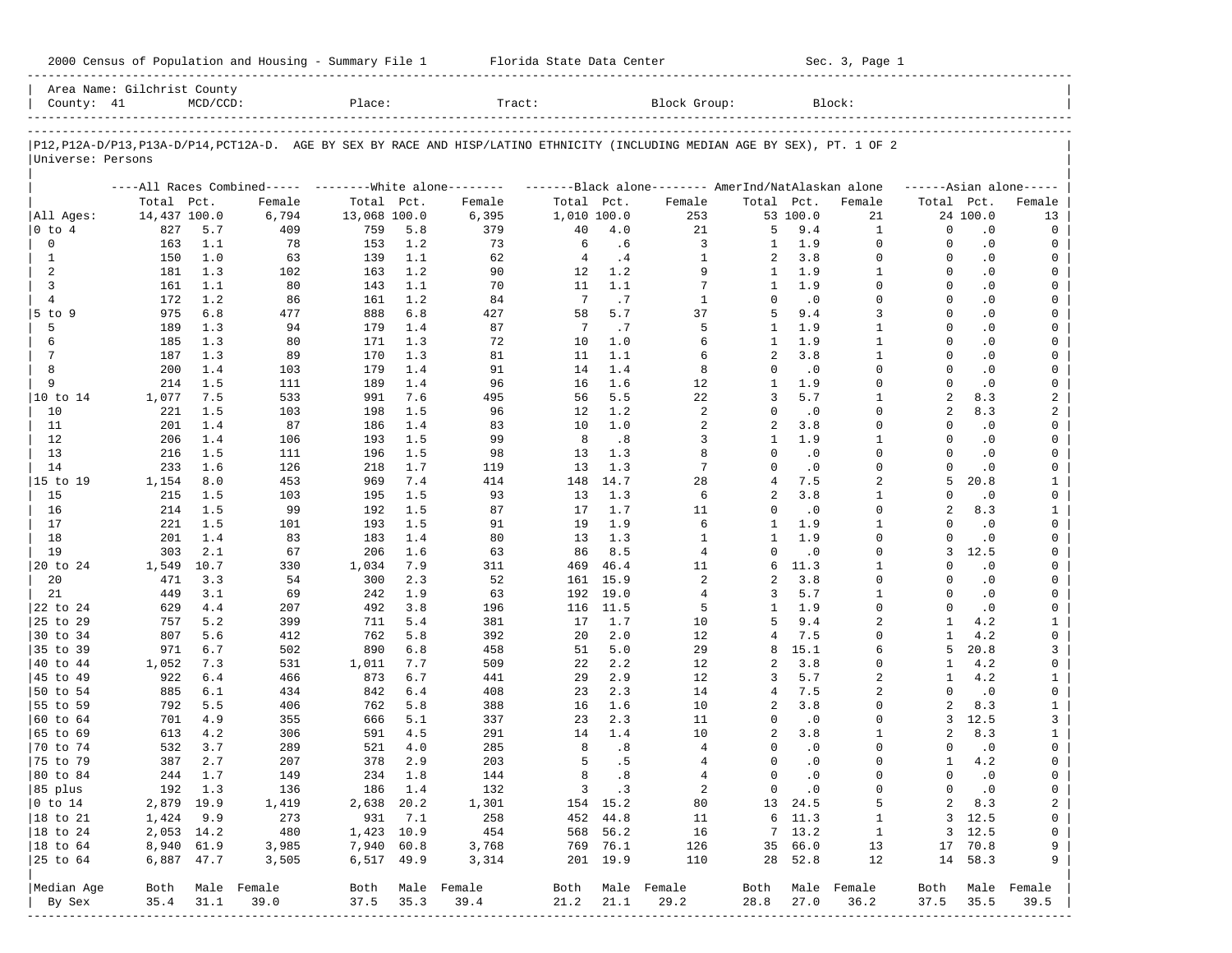| 2000 Census of Population and Housing - Summary File 1 |  | Florida State Data Center | Sec. 3, Page 2 |
|--------------------------------------------------------|--|---------------------------|----------------|
|--------------------------------------------------------|--|---------------------------|----------------|

| County: 41<br>P12E-I/P13E-I/PCT12E-I. AGE BY SEX BY RACE AND HISP/LATINO ETHNICITY (INCLUDING MEDIAN AGE BY SEX), PT. 2 OF 2<br>Universe: Persons |                            | $MCD/CCD$ :   |                  |                | Place:        |                         | Tract:         |           |                       | Block Group:   |           | Block:                     |                             |              |                  |
|---------------------------------------------------------------------------------------------------------------------------------------------------|----------------------------|---------------|------------------|----------------|---------------|-------------------------|----------------|-----------|-----------------------|----------------|-----------|----------------------------|-----------------------------|--------------|------------------|
|                                                                                                                                                   |                            |               |                  |                |               |                         |                |           |                       |                |           |                            |                             |              |                  |
|                                                                                                                                                   |                            |               |                  |                |               |                         |                |           |                       |                |           |                            |                             |              |                  |
|                                                                                                                                                   |                            |               |                  |                |               |                         |                |           |                       |                |           |                            |                             |              |                  |
|                                                                                                                                                   | Hawaiian/OthPacifIsl alone |               |                  |                |               | -Some Other Race alone- |                |           | --Two or More Races-- |                |           | --Hisp/Latino (any race)-- | --White alone, Not Latino-- |              |                  |
|                                                                                                                                                   | Total Pct.                 |               | Female           | Total Pct.     |               | Female                  | Total Pct.     |           | Female                | Total Pct.     |           | Female                     | Total Pct.                  |              | Female           |
| All Ages:                                                                                                                                         |                            | 1 100.0       | $\mathbf 0$      |                | 99 100.0      | 34                      |                | 182 100.0 | 78                    |                | 404 100.0 | 132                        | 12,812 100.0                |              | 6,308            |
| $0$ to $4$                                                                                                                                        | $\mathbf 0$                | $\cdot$ 0     | $\mathbf 0$      |                | 14 14.1       | 5                       | 9              | 4.9       | 3                     | 33             | 8.2       | 16                         | 739                         | 5.8          | 367              |
| 0                                                                                                                                                 | $\Omega$                   | $\cdot$ 0     | $\mathbf 0$      | 1              | 1.0           | $\Omega$                | 2              | 1.1       | 2                     | 5              | 1.2       | 3                          | 149                         | 1.2          | 70               |
| 1                                                                                                                                                 | $\Omega$                   | $\cdot$ 0     | $\Omega$         | $\overline{4}$ | 4.0           | $\Omega$                | 1              | .5        | 0                     | 6              | 1.5       | 2                          | 136                         | 1.1          | 60               |
| 2                                                                                                                                                 | $\Omega$                   | $\cdot$ 0     | 0                | 3              | 3.0           | $\overline{a}$          | 2              | 1.1       | $\Omega$              | 7              | 1.7       | 4                          | 160                         | 1.2          | 88               |
| 3                                                                                                                                                 | $\Omega$                   | $\cdot$ 0     | $\Omega$         | 3              | 3.0           | 2                       | 3              | 1.6       | 1                     | 5              | 1.2       | 2                          | 141                         | 1.1          | 69               |
| $\overline{4}$                                                                                                                                    | $\Omega$                   | $\cdot$ 0     | $\Omega$         | 3              | 3.0           | $\mathbf{1}$            | 1              | .5        | $\Omega$              | 10             | 2.5       | 5                          | 153                         | 1.2          | 80               |
| 5 to 9                                                                                                                                            | $\Omega$                   | $\cdot$ 0     | $\Omega$         | 7              | 7.1           | $\overline{a}$          | 17             | 9.3       | 8                     | 30             | 7.4       | 11                         | 868                         | 6.8          | 419              |
| 5                                                                                                                                                 | $\Omega$                   | $\cdot$ 0     | $\Omega$         | $\Omega$       | $\cdot$ 0     | $\Omega$                | 2              | 1.1       | $\mathbf{1}$          | 3              | .7        | $\mathbf{1}$               | 177                         | 1.4          | 87               |
| 6                                                                                                                                                 | $\Omega$                   | $\cdot$ 0     | 0                | $\Omega$       | $\cdot$ 0     | $\Omega$                | 3              | 1.6       | $\mathbf{1}$          | 2              | .5        | 2                          | 169                         | 1.3          | 70               |
| 7                                                                                                                                                 | $\mathbf 0$                | $\cdot$ 0     | $\Omega$         | $\mathbf{1}$   | 1.0           | $\mathbf{1}$            | 3              | 1.6       | $\Omega$              | 7              | 1.7       | 3                          | 166                         | 1.3          | 79               |
| 8                                                                                                                                                 | $\Omega$                   | $\cdot$ 0     | $\Omega$         | 3              | 3.0           | $\mathbf{1}$            | 4              | 2.2       | 3                     | 7              | 1.7       | 4                          | 174                         | 1.4          | 88               |
| 9                                                                                                                                                 | $\Omega$                   | $\cdot$ 0     | $\Omega$         | 3              | 3.0           | $\Omega$                | 5              | 2.7       | 3                     | 11             | 2.7       | $\mathbf{1}$               | 182                         | 1.4          | 95               |
| 10 to 14                                                                                                                                          | $\Omega$                   | $\cdot$ 0     | $\Omega$         | 8              | 8.1           | 4                       | 17             | 9.3       | 9                     | 33             | 8.2       | 16                         | 970                         | 7.6          | 484              |
| 10                                                                                                                                                | $\Omega$                   | $\cdot$ 0     | $\Omega$         | 2              | 2.0           | $\Omega$                | 7              | 3.8       | 3                     | 9              | 2.2       | $\mathbf{1}$               | 193                         | 1.5          | 95               |
| 11                                                                                                                                                | $\Omega$                   | $\cdot$ 0     | $\Omega$         | 2              | 2.0           | $\overline{a}$          | 1              | .5        | $\Omega$              | 6              | 1.5       | $\overline{4}$             | 182                         | 1.4          | 81               |
| 12                                                                                                                                                | $\Omega$                   | $\cdot$ 0     | $\Omega$         | $\Omega$       | $\cdot$ 0     | $\Omega$                | 4              | 2.2       | 3                     | 6              | 1.5       | 3                          | 188                         | 1.5          | 96               |
| 13                                                                                                                                                | $\Omega$                   | $\cdot$ 0     | $\Omega$         | 3              | 3.0           | $\overline{a}$          | $\overline{4}$ | 2.2       | 3                     | 8              | 2.0       | 6                          | 191                         | 1.5          | 94               |
| 14                                                                                                                                                | $\Omega$                   | $\cdot$ 0     | $\Omega$         | $\mathbf{1}$   | 1.0           | $\Omega$                | 1              | .5        | $\Omega$              | $\overline{4}$ | 1.0       | 2                          | 216                         | 1.7          | 118              |
| 15 to 19                                                                                                                                          | $\Omega$                   | $\cdot$ 0     | $\Omega$         | 10             | 10.1          | 5                       | 18             | 9.9       | 3                     | 32             | 7.9       | 7                          | 951                         | 7.4          | 412              |
| 15                                                                                                                                                | $\Omega$                   | $\cdot$ 0     | $\Omega$         | $\overline{3}$ | 3.0           | $\overline{a}$          | 2              | 1.1       | $\mathbf{1}$          | 5              | 1.2       | 3                          | 193                         | 1.5          | 92               |
| 16                                                                                                                                                | $\Omega$                   | $\cdot$ 0     | $\Omega$         | 2              | 2.0           | $\Omega$                | 1              | .5        | $\Omega$              | 5              | 1.2       | 1                          | 189                         | 1.5          | 86               |
| 17                                                                                                                                                | $\Omega$                   | $\cdot$ 0     | $\Omega$         | 2              | 2.0           | $\overline{a}$          | 6              | 3.3       | $\mathbf{1}$          | $\overline{4}$ | 1.0       | 2                          | 192                         | 1.5          | 91               |
| 18                                                                                                                                                | $\Omega$                   | $\cdot$ 0     | $\Omega$         | $\mathbf{1}$   | 1.0           | $\mathbf{1}$            | 3              | 1.6       | $\mathbf{1}$          | 6              | 1.5       | $\mathbf{1}$               | 179                         | 1.4          | 80               |
| 19                                                                                                                                                | $\Omega$                   | $\cdot$ 0     | $\Omega$         | 2              | 2.0           | $\Omega$                | 6              | 3.3       | $\Omega$              | 12             | 3.0       | <sup>0</sup>               | 198                         | 1.5          | 63               |
| 20 to 24                                                                                                                                          | $\Omega$                   | $\cdot$ 0     | $\Omega$         |                | 15 15.2       | $\overline{a}$          | 25             | 13.7      | 5                     | 94             | 23.3      | 8                          | 975                         | 7.6          | 307              |
| 20                                                                                                                                                | $\Omega$                   | $\cdot$ 0     | $\Omega$         | $\mathbf{1}$   | 1.0           | $\Omega$                | 7              | 3.8       | 0                     | 33             | 8.2       | 1                          | 275                         | 2.1          | 51               |
| 21                                                                                                                                                | $\Omega$                   | $\cdot$ 0     | $\Omega$         | $\overline{4}$ | 4.0           | $\Omega$                | 8              | 4.4       | $\mathbf{1}$          | 27             | 6.7       | $\overline{2}$             | 225                         | 1.8          | 62               |
| 22 to 24                                                                                                                                          | $\Omega$                   | $\cdot$ 0     | $\Omega$         | 10             | 10.1          | $\overline{a}$          | 10             | 5.5       | $\overline{4}$        | 34             | 8.4       | 5                          | 475                         | 3.7          | 194              |
| 25 to 29                                                                                                                                          | $\Omega$                   | $\cdot$ 0     | $\Omega$         | 13             | 13.1          | 2                       | 10             | 5.5       | 3                     | 40             | 9.9       | 13                         | 688                         | 5.4          | 371              |
| 30 to 34                                                                                                                                          |                            | 1 100.0       | $\Omega$         | 10             | 10.1          | $\overline{4}$          | 9              | 4.9       | $\overline{4}$        | 27             | 6.7       | 11                         | 749                         | 5.8          | 387              |
| 35 to 39                                                                                                                                          | $\Omega$                   | $\cdot$ 0     | $\Omega$         | 5              | 5.1           | $\mathbf{1}$            | 12             | 6.6       | 5                     | 26             | 6.4       | 7                          | 874                         | 6.8          | 453              |
| 40 to 44                                                                                                                                          | $\Omega$                   | $\cdot$ 0     | $\Omega$         | 5              | 5.1           | 3                       | 11             | 6.0       | 7                     | 17             | 4.2       | 8                          | 1,001                       | 7.8          | 504              |
| 45 to 49                                                                                                                                          | $\Omega$                   | $\cdot$ 0     | 0                | 2              | 2.0           | $\mathbf{1}$            | 14             | 7.7       | 9                     | 13             | 3.2       | 8                          | 863                         | 6.7          | 435              |
| 50 to 54                                                                                                                                          | $\Omega$                   | $\cdot$ 0     | 0                | 6              | $6.1$         | 3                       | 10             | 5.5       | 7                     | 18             | 4.5       | 9                          | 830                         | 6.5          | 403              |
| 55 to 59                                                                                                                                          | $\Omega$                   | $\cdot$ 0     | $\Omega$         | 3              | 3.0           | $\overline{a}$          | 7              | 3.8       | 5                     | 11             | 2.7       | 4                          | 754                         | 5.9          | 386              |
| 60 to 64                                                                                                                                          | $\Omega$                   | $\cdot$ 0     | 0                | $\mathbf{1}$   | 1.0           | $\Omega$                | 8              | 4.4       | $\overline{4}$        | 11             | 2.7       | 4                          | 659                         | 5.1          | 335              |
| 65 to 69                                                                                                                                          | $\Omega$                   | $\cdot$ 0     | $\Omega$         | $\Omega$       | $\cdot$ 0     | $\Omega$                | 4              | 2.2       | 3                     | 7              | 1.7       | 6                          | 584                         | 4.6          | 285              |
| 70 to 74                                                                                                                                          | $\Omega$                   | $\cdot$ 0     | $\Omega$         | $\mathbf 0$    | $\cdot$ 0     | $\Omega$                | 3              | 1.6       | $\Omega$              | 5              | 1.2       | 1                          | 516                         | 4.0          | 284              |
| 75 to 79                                                                                                                                          | $\Omega$                   | $\cdot$ 0     | $\Omega$         | $\Omega$       | $\cdot$ 0     | $\Omega$                | 3              | 1.6       | $\Omega$              | 6              | 1.5       | 3                          | 372                         | 2.9          | 200              |
| 80 to 84                                                                                                                                          | $\Omega$                   | $\cdot$ 0     | $\mathbf 0$      | $\mathbf 0$    | $\cdot$ 0     | $\Omega$                | 2              | 1.1       | $\mathbf{1}$          | $\Omega$       | $\cdot$ 0 | 0                          | 234                         | 1.8          | 144              |
| 85 plus                                                                                                                                           | $\overline{0}$             | $\cdot$ 0     | $\circ$          |                | $0 \qquad .0$ | $\overline{0}$          |                | $3 \t1.6$ | 2                     |                | 1 .2      | $\overline{0}$             | 185 1.4                     |              | 132              |
| $ 0 \t{to} 14$                                                                                                                                    | 0                          | $\cdot$ 0     | 0                |                | 29 29.3       | 11                      |                | 43 23.6   | 20                    |                | 96 23.8   | 43                         | 2,577 20.1                  |              | 1,270            |
| $ 18 \text{ to } 21$                                                                                                                              | $\overline{0}$             | $\ddotsc 0$   | $\circ$          |                | 8 8.1         | $\mathbf{1}$            |                | 24 13.2   | 2                     |                | 78 19.3   | $\overline{4}$             | 877 6.8                     |              | 256              |
| $ 18 \text{ to } 24$                                                                                                                              |                            | $0 \qquad .0$ | 0                |                | 18 18.2       | $\overline{\mathbf{3}}$ |                | 34 18.7   | 6                     |                | 112 27.7  | 9                          | 1,352 10.6                  |              | 450              |
| $ 18 \text{ to } 64$                                                                                                                              |                            | 1 100.0       | 0                |                | 63 63.6       | 19                      |                | 115 63.2  | 50                    |                | 275 68.1  | 73                         | 7,770 60.6                  |              | 3,724            |
| $ 25$ to $64$                                                                                                                                     |                            | 1 100.0       | 0                |                | 45 45.5       | 16                      |                | 81 44.5   | 44                    |                | 163 40.3  | 64                         |                             | $6,418$ 50.1 | 3,274            |
| Median Age                                                                                                                                        |                            |               | Both Male Female |                |               | Both Male Female        |                |           | Both Male Female      |                |           | Both Male Female           |                             |              | Both Male Female |
| By Sex                                                                                                                                            | 31.5                       | 31.5          | $\cdot$ 0        | 23.3           | 22.9          | 24.0                    | $27.3$ $22.0$  |           | 39.0                  | 22.7           | 22.1      | 27.5                       | 37.8 35.8                   |              | 39.6             |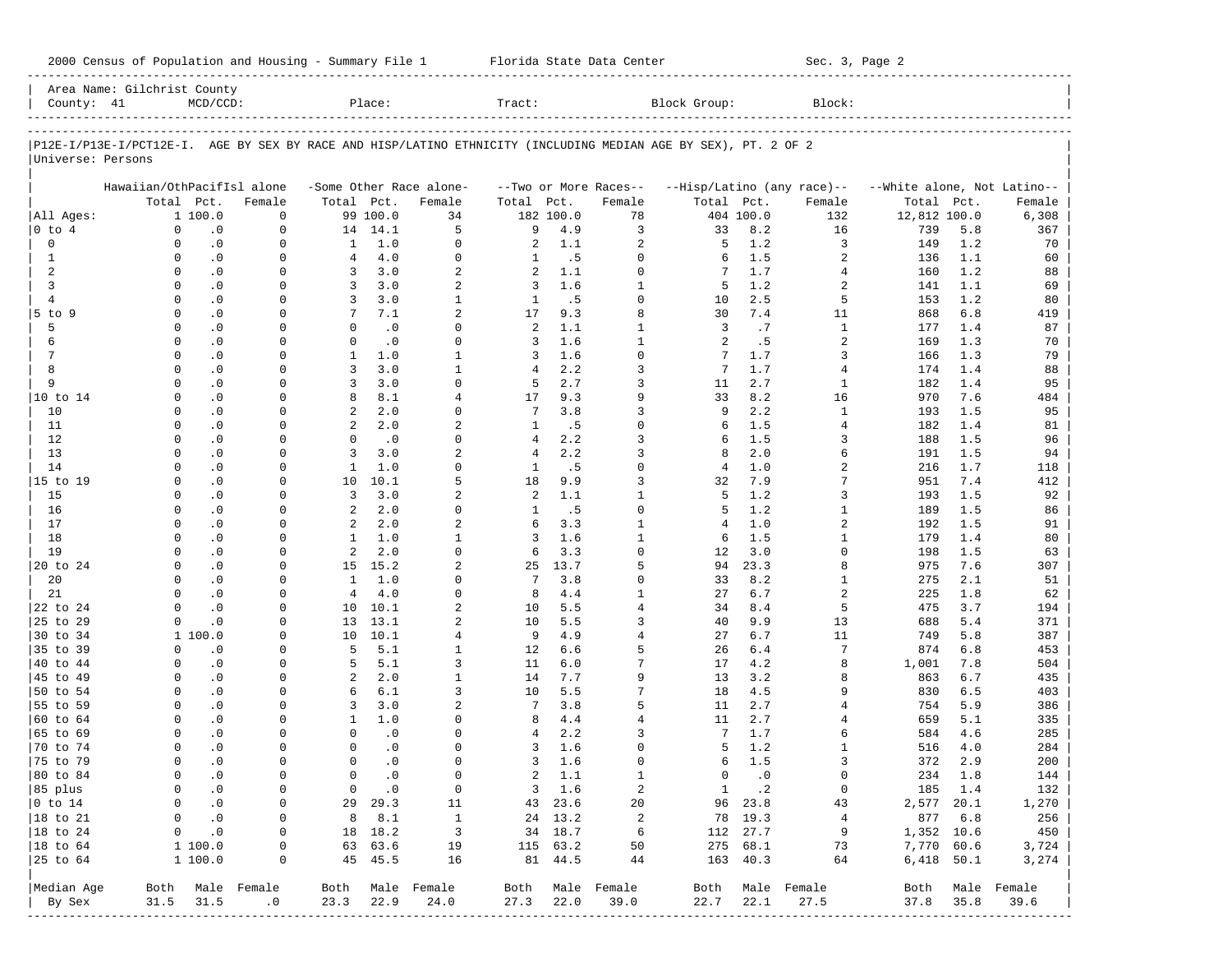| 2000 Census of Population and Housing - Summary File 1 |  | Florida State Data Center | Sec. 3, Page 1 |
|--------------------------------------------------------|--|---------------------------|----------------|
|--------------------------------------------------------|--|---------------------------|----------------|

| County: 43             | Area Name: Glades County | $MCD/CCD$ : |                                                         | Place:      |         | Tract:                                                                                                                     |             |             | Block Group:                                        |                |           | Block:           |                |           |                         |
|------------------------|--------------------------|-------------|---------------------------------------------------------|-------------|---------|----------------------------------------------------------------------------------------------------------------------------|-------------|-------------|-----------------------------------------------------|----------------|-----------|------------------|----------------|-----------|-------------------------|
|                        |                          |             |                                                         |             |         |                                                                                                                            |             |             |                                                     |                |           |                  |                |           |                         |
|                        |                          |             |                                                         |             |         | P12,P12A-D/P13,P13A-D/P14,PCT12A-D. AGE BY SEX BY RACE AND HISP/LATINO ETHNICITY (INCLUDING MEDIAN AGE BY SEX), PT. 1 OF 2 |             |             |                                                     |                |           |                  |                |           |                         |
| Universe: Persons      |                          |             |                                                         |             |         |                                                                                                                            |             |             |                                                     |                |           |                  |                |           |                         |
|                        |                          |             | ----All Races Combined----- --------White alone-------- |             |         |                                                                                                                            |             |             | -------Black alone-------- AmerInd/NatAlaskan alone |                |           |                  |                |           | $---Asian alone---$     |
|                        | Total Pct.               |             | Female                                                  | Total Pct.  |         | Female                                                                                                                     | Total Pct.  |             | Female                                              | Total Pct.     |           | Female           | Total Pct.     |           | Female                  |
| All Ages:              | 10,576 100.0             |             | 4,775                                                   | 8,142 100.0 |         | 3,779                                                                                                                      | 1,114 100.0 |             | 380                                                 |                | 521 100.0 | 265              |                | 35 100.0  | 16                      |
| 0 to 4                 | 618                      | 5.8         | 287                                                     | 393         | 4.8     | 180                                                                                                                        | 55          | 4.9         | 26                                                  |                | 81 15.5   | 44               | $\Omega$       | $\cdot$ 0 | 0                       |
| 0                      | 120                      | 1.1         | 47                                                      | 88          | 1.1     | 32                                                                                                                         | 8           | .7          | 3                                                   | 14             | 2.7       | $\overline{4}$   | $\Omega$       | $\cdot$ 0 | 0                       |
| $\mathbf{1}$           | 136                      | 1.3         | 66                                                      | 81          | 1.0     | 34                                                                                                                         | 15          | 1.3         | 11                                                  | 13             | 2.5       | 8                | $\Omega$       | $\cdot$ 0 | 0                       |
| 2                      | 132                      | 1.2         | 53                                                      | 83          | 1.0     | 36                                                                                                                         | 10          | .9          | 1                                                   | 24             | 4.6       | 13               | $\Omega$       | $\cdot$ 0 | 0                       |
| 3                      | 118                      | 1.1         | 65                                                      | 71          | .9      | 44                                                                                                                         | 8           | .7          | 3                                                   | 19             | 3.6       | 10               | $\Omega$       | $\cdot$ 0 | $\mathbf 0$             |
| $\overline{4}$         | 112                      | 1.1         | 56                                                      | 70          | .9      | 34                                                                                                                         | 14          | 1.3         | 8                                                   | 11             | 2.1       | 9                | $\Omega$       | $\cdot$ 0 | 0                       |
| $5$ to $9$             | 655                      | 6.2         | 321                                                     | 422         | 5.2     | 212                                                                                                                        | 85          | 7.6         | 41                                                  | 56             | 10.7      | 22               | $\Omega$       | $\cdot$ 0 | 0                       |
| 5                      | 144                      | 1.4         | 71                                                      | 94          | 1.2     | 50                                                                                                                         | 22          | 2.0         | 9                                                   | 16             | 3.1       | 5                | $\Omega$       | $\cdot$ 0 | 0                       |
| 6                      | 119                      | 1.1         | 60                                                      | 77          | .9      | 36                                                                                                                         | 13          | 1.2         | 6                                                   | 10             | 1.9       | 7                | $\Omega$       | $\cdot$ 0 | $\mathbf 0$             |
| 7                      | 128                      | 1.2         | 63                                                      | 92          | 1.1     | 47                                                                                                                         | 14          | 1.3         | 7                                                   | 9              | 1.7       | 3                | $\Omega$       | $\cdot$ 0 | 0                       |
| 8                      | 122                      | 1.2         | 59                                                      | 74          | .9      | 37                                                                                                                         | 18          | 1.6         | 8                                                   | 8              | 1.5       | 2                | $\Omega$       | $\cdot$ 0 | $\mathbf 0$             |
| 9                      | 142                      | 1.3         | 68                                                      | 85          | 1.0     | 42                                                                                                                         | 18          | 1.6         | 11                                                  | 13             | 2.5       | 5                | $\Omega$       | $\cdot$ 0 | 0                       |
| 10 to 14               | 653                      | 6.2         | 313                                                     | 453         | 5.6     | 209                                                                                                                        | 86          | 7.7         | 42                                                  | 32             | 6.1       | 17               | $\overline{a}$ | 5.7       | 0                       |
| 10                     | 132                      | 1.2         | 58                                                      | 93          | 1.1     | 41                                                                                                                         | 16          | 1.4         | 5                                                   | 9              | 1.7       | $\overline{4}$   | $\mathbf{1}$   | 2.9       | 0                       |
| 11                     | 134                      | 1.3         | 70                                                      | 87          | 1.1     | 46                                                                                                                         | 17          | 1.5         | 9                                                   | 9              | 1.7       | 6                | $\Omega$       | $\cdot$ 0 | 0                       |
| 12                     | 125                      | 1.2         | 55                                                      | 88          | 1.1     | 38                                                                                                                         | 15          | 1.3         | 7                                                   | 4              | .8        | $\mathbf{1}$     | 1              | 2.9       | 0                       |
| 13                     | 135                      | 1.3         | 70                                                      | 94          | 1.2     | 46                                                                                                                         | 21          | 1.9         | 11                                                  | 8              | 1.5       | 5                | $\Omega$       | $\cdot$ 0 | 0                       |
| 14                     | 127                      | 1.2         | 60                                                      | 91          | 1.1     | 38                                                                                                                         | 17          | 1.5         | 10                                                  | 2              | .4        | $\mathbf{1}$     | $\Omega$       | $\cdot$ 0 | 0                       |
| 15 to 19               | 641                      | 6.1         | 314                                                     | 447         | 5.5     | 205                                                                                                                        | 83          | 7.5         | 50                                                  | 44             | 8.4       | 28               | 3              | 8.6       | 2                       |
| 15                     | 140                      | 1.3         | 74                                                      | 96          | 1.2     | 48                                                                                                                         | 17          | 1.5         | 11                                                  | 9              | 1.7       | 7                | $\Omega$       | $\cdot$ 0 | 0                       |
| 16                     | 134                      | 1.3         | 64                                                      | 100         | 1.2     | 51                                                                                                                         | 16          | 1.4         | 6                                                   | 8              | 1.5       | 4                | $\overline{a}$ | 5.7       | $\mathbf{1}$            |
| 17                     | 137                      | 1.3         | 61                                                      | 95          | 1.2     | 34                                                                                                                         | 21          | 1.9         | 15                                                  | 10             | 1.9       | $\overline{4}$   | $\mathbf{1}$   | 2.9       | $\mathbf{1}$            |
| 18                     | 112                      | 1.1         | 55                                                      | 76          | .9      | 34                                                                                                                         | 13          | 1.2         | 8                                                   | 11             | 2.1       | 9                | $\Omega$       | $\cdot$ 0 | $\mathsf{O}$            |
| 19                     | 118                      | 1.1         | 60                                                      | 80          | 1.0     | 38                                                                                                                         | 16          | 1.4         | 10                                                  | 6              | 1.2       | $\overline{4}$   | $\Omega$       | $\cdot$ 0 | 0                       |
| 20 to 24               | 572                      | 5.4         | 210                                                     | 381         | 4.7     | 144                                                                                                                        | 84          | 7.5         | 22                                                  | 43             | 8.3       | 20               | $\overline{a}$ | 5.7       | $\mathbf{1}$            |
| 20                     | 106                      | 1.0         | 34                                                      | 75          | .9      | 21                                                                                                                         | 9           | .8          | 5                                                   | 7              | 1.3       | 2                | $\Omega$       | $\cdot$ 0 | 0                       |
| 21                     | 108                      | 1.0         | 48                                                      | 79          | 1.0     | 34                                                                                                                         | 12          | 1.1         | 4                                                   | 6              | 1.2       | 3                | -1             | 2.9       | $\mathbf{1}$            |
| 22 to 24               | 358                      | 3.4         | 128                                                     | 227         | 2.8     | 89                                                                                                                         | 63          | 5.7         | 13                                                  | 30             | $5.8$     | 15               | $\mathbf{1}$   | 2.9       | 0                       |
| 25 to 29               | 692                      | 6.5         | 240                                                     | 442         | 5.4     | 172                                                                                                                        | 128         | 11.5        | 23                                                  | 45             | 8.6       | 18               | $\overline{a}$ | 5.7       | $\mathbf{1}$            |
| 30 to 34               | 714                      | 6.8         | 303                                                     | 469         | 5.8     | 213                                                                                                                        | 113         | 10.1        | 26                                                  | 46             | 8.8       | 25               | $\overline{a}$ | 5.7       | $\mathbf{1}$            |
| 35 to 39               | 710                      | 6.7         | 278                                                     | 518         | 6.4     | 220                                                                                                                        | 99          | 8.9         | 20                                                  | 29             | 5.6       | 11               | 1              | 2.9       | $\mathbf{1}$            |
| 40 to 44               | 742                      | 7.0         | 301                                                     | 541         | 6.6     | 235                                                                                                                        | 108         | 9.7         | 27                                                  | 36             | 6.9       | 18               | 11             | 31.4      | $\overline{\mathbf{c}}$ |
| 45 to 49               | 617                      | 5.8         | 273                                                     | 475         | 5.8     | 216                                                                                                                        | 77          | 6.9         | 26                                                  | 27             | 5.2       | 10               | 6              | 17.1      | 3                       |
| 50 to 54               | 602                      | 5.7         | 288                                                     | 495         | 6.1     | 246                                                                                                                        | 60          | 5.4         | 23                                                  | 20             | 3.8       | 12               | 1              | 2.9       | $\mathbf{1}$            |
| 55 to 59               | 678                      | 6.4         | 349                                                     | 601         | 7.4     | 310                                                                                                                        | 41          | 3.7         | 20                                                  | 17             | 3.3       | 9                | 2              | 5.7       | $\mathbf{1}$            |
| 60 to 64               | 692                      | 6.5         | 337                                                     | 629         | 7.7     | 311                                                                                                                        | 42          | 3.8         | 15                                                  | 14             | 2.7       | 9                | $\Omega$       | $\cdot$ 0 | 0                       |
| 65 to 69               | 682                      | 6.4         | 301                                                     | 626         | 7.7     | 279                                                                                                                        | 28          | 2.5         | 9                                                   | 12             | 2.3       | 7                | 3              | 8.6       | 3                       |
| 70 to 74               | 577                      | 5.5         | 284                                                     | 553         | 6.8     | 274                                                                                                                        | 14          | 1.3         | 4                                                   | -5             | 1.0       | $\overline{4}$   | $\Omega$       | $\cdot$ 0 | 0                       |
| 75 to 79               | 374                      | 3.5         | 172                                                     | 359         | 4.4     | 164                                                                                                                        | 6           | .5          | 2                                                   | 5              | 1.0       | 4                | $\Omega$       | $\cdot$ 0 | 0                       |
| 80 to 84               | 215                      | 2.0         | 124                                                     | 207         | 2.5     | 118                                                                                                                        | 2           | $\cdot$ 2   | $\overline{a}$                                      | $\overline{4}$ | .8        | $\overline{2}$   | $\Omega$       | $\cdot$ 0 | 0                       |
| 85 plus                |                          | 142 1.3     | 80                                                      |             | 131 1.6 | 71                                                                                                                         |             | $3 \cdot 3$ | 2                                                   |                | 5 1.0     | 5                | $\mathbf{0}$   | $\cdot$ 0 | $\overline{0}$          |
| $ 0 \t\t \text{to} 14$ |                          | 1,926 18.2  | 921                                                     | 1,268 15.6  |         | 601                                                                                                                        |             | 226 20.3    | 109                                                 |                | 169 32.4  | 83               | 2              | 5.7       | 0                       |
| 18 to 21               |                          | 444 4.2     | 197                                                     | 310 3.8     |         | 127                                                                                                                        |             | 50 4.5      | 27                                                  |                | 30 5.8    | 18               | $\mathbf{1}$   | 2.9       | $\mathbf{1}$            |
| $ 18$ to $24$          |                          | 802 7.6     | 325                                                     |             | 537 6.6 | 216                                                                                                                        |             | 113 10.1    | 40                                                  |                | 60 11.5   | 33               | 2              | 5.7       | $\mathbf{1}$            |
| $ 18$ to $64$          |                          | 6,249 59.1  | 2,694                                                   | 4,707 57.8  |         | 2,139                                                                                                                      |             | 781 70.1    | 220                                                 |                | 294 56.4  | 145              |                | 27 77.1   | 11                      |
| 25 to 64               |                          | 5,447 51.5  | 2,369                                                   | 4,170 51.2  |         | 1,923                                                                                                                      |             | 668 60.0    | 180                                                 |                | 234 44.9  | 112              |                | 25 71.4   | 10                      |
| Median Age             |                          |             | Both Male Female                                        |             |         | Both Male Female                                                                                                           |             |             | Both Male Female                                    |                |           | Both Male Female | Both           |           | Male Female             |
| By Sex                 | 40.2                     | 38.9        | 41.9                                                    | 45.1 43.2   |         | 47.2                                                                                                                       | 31.8 33.4   |             | 26.8                                                | 25.3           | 25.3      | 25.3             | 43.7           | 43.7      | 44.5                    |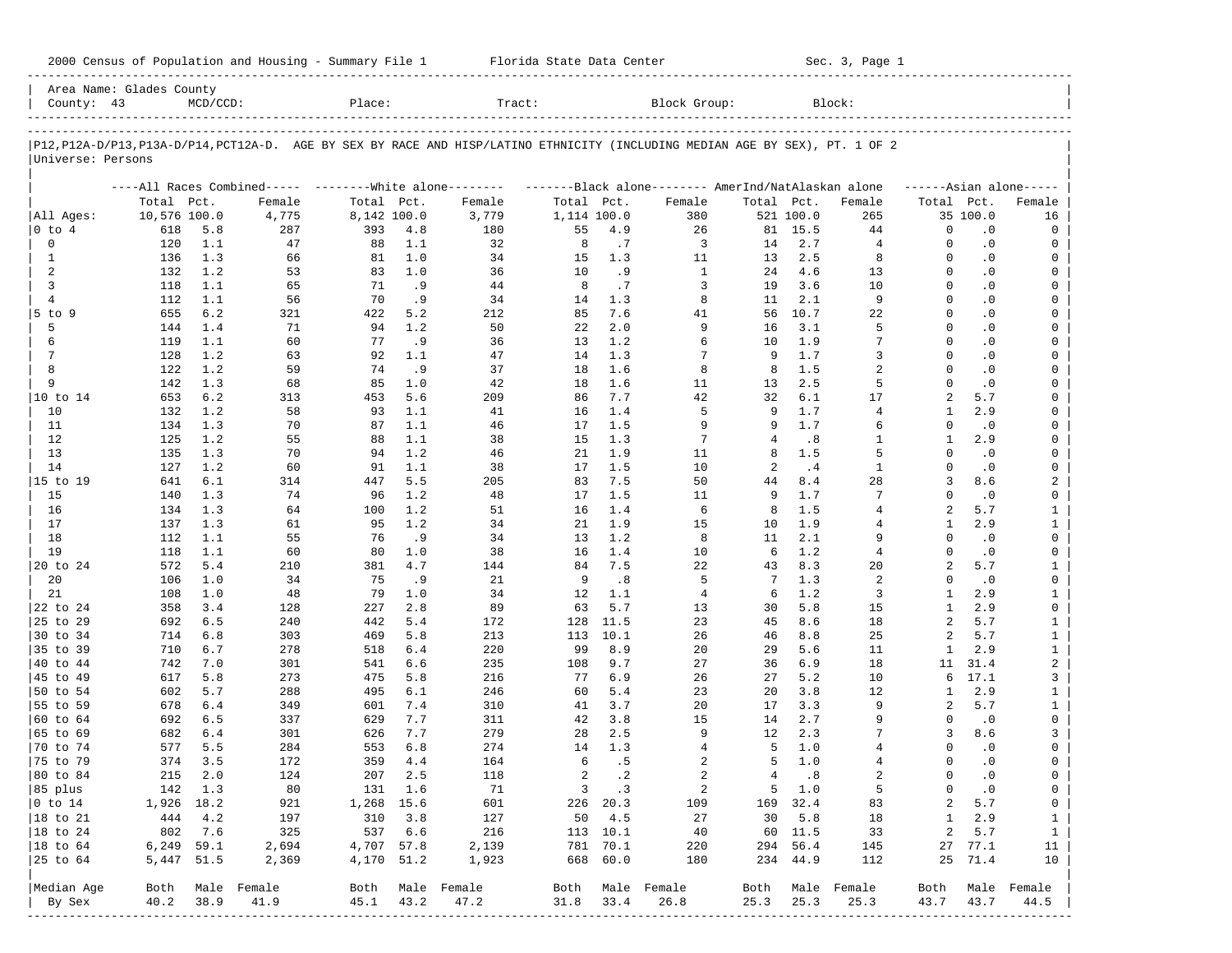|                      | Area Name: Glades County   |                       |                  |                   |              |                          |                |               |                            |                                                                                                                |              |                             |                             |                        |                              |
|----------------------|----------------------------|-----------------------|------------------|-------------------|--------------|--------------------------|----------------|---------------|----------------------------|----------------------------------------------------------------------------------------------------------------|--------------|-----------------------------|-----------------------------|------------------------|------------------------------|
| County: 43           |                            | $MCD/CCD$ :           |                  |                   | Place:       |                          | Tract:         |               |                            | Block Group:                                                                                                   |              | Block:                      |                             |                        |                              |
|                      |                            |                       |                  |                   |              |                          |                |               |                            | P12E-I/P13E-I/PCT12E-I. AGE BY SEX BY RACE AND HISP/LATINO ETHNICITY (INCLUDING MEDIAN AGE BY SEX), PT. 2 OF 2 |              |                             |                             |                        |                              |
| Universe: Persons    |                            |                       |                  |                   |              |                          |                |               |                            |                                                                                                                |              |                             |                             |                        |                              |
|                      | Hawaiian/OthPacifIsl alone |                       |                  |                   |              | -Some Other Race alone-  |                |               | --Two or More Races--      |                                                                                                                |              | --Hisp/Latino (any race)--  | --White alone, Not Latino-- |                        |                              |
|                      |                            | Total Pct.            | Female           | Total Pct.        |              | Female                   | Total Pct.     |               | Female                     | Total Pct.                                                                                                     |              | Female                      | Total                       | Pct.                   | Female                       |
| All Ages:            |                            | 2 100.0               | $\mathbf{1}$     |                   | 595 100.0    | 261                      |                | 167 100.0     | 73                         | 1,594 100.0                                                                                                    |              | 596                         | 7,256 100.0                 |                        | 3,489                        |
| $0$ to $4$           | $\mathbf 0$                | $\cdot$ 0             | $\mathbf 0$      |                   | 67 11.3      | 26                       | 22             | 13.2          | 11                         | 168                                                                                                            | 10.5         | 71                          | 311                         | 4.3                    | 144                          |
| $\mathbf 0$          | $\Omega$                   | $\cdot$ 0             | $\mathbf 0$      | 6                 | 1.0          | $\overline{4}$           | 4              | 2.4           | $\overline{4}$             | 28                                                                                                             | 1.8          | 11                          | 68                          | .9                     | 26                           |
| 1                    | $\Omega$                   | $\cdot$ 0             | $\Omega$         | 20                | 3.4          | 9                        | 7              | 4.2           | $\overline{4}$             | 41                                                                                                             | 2.6          | 21                          | 65                          | .9                     | 24                           |
| 2                    |                            | $\cdot$ 0<br>$\Omega$ | 0                | $12 \overline{ }$ | 2.0          | 3                        | 3              | 1.8           | $\Omega$                   | 34                                                                                                             | 2.1          | 10                          | 63                          | .9                     | 29                           |
| 3                    | $\Omega$                   | $\cdot$ 0             | $\Omega$         | 15                | 2.5          | 6                        | 5              | 3.0           | $\overline{2}$             | 34                                                                                                             | 2.1          | 17                          | 56                          | .8                     | 35                           |
| $\overline{4}$       | $\Omega$                   | $\cdot$ 0             | 0                | 14                | 2.4          | $\overline{4}$           | 3              | 1.8           | $1\,$                      | 31                                                                                                             | 1.9          | 12                          | 59                          | .8                     | 30                           |
| 5 to 9               | $\Omega$                   | $\cdot$ 0             | $\Omega$         | 74                | 12.4         | 37                       | 18             | 10.8          | 9                          | 154                                                                                                            | 9.7          | 79                          | 351                         | 4.8                    | 175                          |
| 5                    | $\Omega$                   | $\cdot$ 0             | 0                | 10                | 1.7          | 6                        | 2              | 1.2           | $1\,$                      | 25                                                                                                             | 1.6          | 12                          | 81                          | 1.1                    | 44                           |
| 6                    | $\Omega$                   | $\cdot$ 0             | $\Omega$         | 15                | 2.5          | 10                       | 4              | 2.4           | $\mathbf{1}$               | 38                                                                                                             | 2.4          | 23                          | 57                          | .8                     | 25                           |
| 7                    | $\Omega$                   | $\cdot$ 0             | 0                | 10                | 1.7          | $\overline{4}$           | 3              | 1.8           | $\overline{a}$             | 26                                                                                                             | 1.6          | 14                          | 78                          | 1.1                    | 38                           |
| 8                    | $\Omega$                   | $\cdot$ 0             | $\Omega$         | 18                | 3.0          | 10                       | $\overline{4}$ | 2.4           | $\overline{2}$             | 30                                                                                                             | 1.9          | 16                          | 61                          | .8                     | 31                           |
| 9                    | $\Omega$                   | $\cdot$ 0             | 0                | 21                | 3.5          | 7                        | 5              | 3.0           | 3                          | 35                                                                                                             | 2.2          | 14                          | 74                          | 1.0                    | 37                           |
| 10 to 14             | $\Omega$                   | $\cdot$ 0             | $\Omega$         | 62                | 10.4         | 37                       | 18             | 10.8          | 8                          | 147                                                                                                            | 9.2          | 70                          | 377                         | 5.2                    | 178                          |
| 10                   | $\Omega$                   | $\cdot$ 0             | $\Omega$         | 10                | 1.7          | 6                        | 3              | 1.8           | $\overline{2}$             | 35                                                                                                             | 2.2          | 20                          | 70                          | 1.0                    | 28                           |
| 11                   | $\Omega$                   | $\cdot$ 0             | $\Omega$         | 15                | 2.5          | 7                        | 6              | 3.6           | $\overline{2}$             | 31                                                                                                             | 1.9          | 12                          | 75                          | 1.0                    | 42                           |
| 12                   | $\Omega$                   | $\cdot$ 0             | $\Omega$         | 15                | 2.5          | 8                        | 2              | 1.2           | $\mathbf{1}$               | 31                                                                                                             | 1.9          | 16                          | 73                          | 1.0                    | 30                           |
| 13                   | $\Omega$                   | $\cdot$ 0             | $\Omega$         | 11                | 1.8          | 8                        | 1              | .6            | $\Omega$                   | 27                                                                                                             | 1.7          | 12                          | 79                          | 1.1                    | 42                           |
| 14                   | $\Omega$                   | $\cdot$ 0             | $\Omega$         | 11                | 1.8          | 8                        | 6              | 3.6           | 3                          | 23                                                                                                             | 1.4          | 10                          | 80                          | 1.1                    | 36                           |
| 15 to 19             | $\Omega$                   | $\cdot$ 0             | $\Omega$         | 55                | 9.2          | 25                       | 9              | 5.4           | $\overline{4}$             | 141                                                                                                            | 8.8          | 56                          | 369                         | 5.1                    | 177                          |
| 15                   | $\Omega$                   | $\cdot$ 0             | $\Omega$         | 16                | 2.7          | 6                        | 2              | 1.2           | $\overline{2}$             | 33                                                                                                             | 2.1          | 15                          | 81                          | 1.1                    | 40                           |
| 16                   | $\Omega$                   | $\cdot$ 0             | $\Omega$         | $7\phantom{.0}$   | 1.2          | $\overline{a}$           | 1              | .6            | $\Omega$                   | 20                                                                                                             | 1.3          | 5                           | 90                          | 1.2                    | 50                           |
| 17                   | $\Omega$                   | $\cdot$ 0             | 0                | 9                 | 1.5          | 6                        | $\mathbf{1}$   | . 6           | $\mathbf{1}$               | 27                                                                                                             | 1.7          | 13                          | 77                          | 1.1                    | 26                           |
| 18                   | $\Omega$                   | $\cdot$ 0             | $\Omega$         | 9                 | 1.5          | 4                        | 3              | 1.8           | $\Omega$                   | 21                                                                                                             | 1.3          | 7                           | 66                          | .9                     | 31                           |
| 19                   | $\Omega$                   | $\cdot$ 0             | 0                | 14                | 2.4          | 7                        | 2              | 1.2           | $\mathbf{1}$               | 40                                                                                                             | 2.5          | 16                          | 55                          | .8                     | 30                           |
| 20 to 24             | <sup>0</sup>               | $\cdot$ 0             | $\Omega$         | 50                | 8.4          | 18                       | 12             | 7.2           | 5                          | 179                                                                                                            | 11.2         | 42                          | 264                         | 3.6                    | 124                          |
| 20                   | $\Omega$                   | $\cdot$ 0             | 0                | 13                | 2.2          | 5                        | 2              | 1.2           | $\mathbf{1}$               | 45                                                                                                             | 2.8          | 8                           | 44                          | .6                     | 18                           |
| 21                   | $\Omega$                   | $\cdot$ 0             | $\Omega$         | 8                 | 1.3          | 5                        | 2              | 1.2           | $1\,$                      | 35                                                                                                             | 2.2          | 13                          | 55                          | $\boldsymbol{\cdot}$ 8 | 28                           |
| 22 to 24             | $\Omega$                   | $\cdot$ 0             | 0                | 29                | 4.9          | 8                        | 8              | 4.8           | 3                          | 99                                                                                                             | 6.2          | 21                          | 165                         | 2.3                    | 78                           |
| 25 to 29             | <sup>0</sup>               | $\cdot$ 0             | $\Omega$         | 63                | 10.6         | 23                       | 12             | 7.2           | 3                          | 194                                                                                                            | 12.2         | 62                          | 328                         | 4.5                    | 141                          |
| 30 to 34             | $\Omega$                   | $\cdot$ 0             | 0                | 69                | 11.6         | 31                       | 15             | 9.0           | 7                          | 186                                                                                                            | 11.7         | 61                          | 368                         | 5.1                    | 189                          |
| 35 to 39             | $\Omega$                   | $\cdot$ 0             | $\Omega$         | 48                | 8.1          | 18                       | 15             | 9.0           | 8                          | 130                                                                                                            | 8.2          | 44                          | 445                         | 6.1                    | 198                          |
| 40 to 44             |                            | 2100.0                | 1                | 39                | 6.6          | 18                       | 5              | 3.0           | $\Omega$                   | 91                                                                                                             | 5.7          | 31                          | 493                         | 6.8                    | 222                          |
| 45 to 49             | $\Omega$                   | $\cdot$ 0             | 0                | 26                | 4.4          | 15                       | 6              | 3.6           | 3                          | 55                                                                                                             | 3.5          | 23                          | 447                         | 6.2                    | 209                          |
| 50 to 54             | $\Omega$                   | $\cdot$ 0             | 0                | 17                | 2.9          | $\overline{4}$           | 9              | 5.4           | $\overline{2}$             | 48                                                                                                             | 3.0          | 17                          | 468                         | $6.4$                  | 235                          |
| 55 to 59             | $\Omega$                   | $\cdot$ 0             | 0                | 11                | 1.8          | 5                        | 6              | 3.6           | $\overline{4}$             | 31                                                                                                             | 1.9          | 14                          | 583                         | 8.0                    | 302                          |
| 60 to 64             | $\Omega$                   | $\cdot$ 0             | 0                | 2                 | .3           | $\Omega$                 | 5              | 3.0           | $\overline{2}$             | 23                                                                                                             | 1.4          | 9                           | 610                         | 8.4                    | 302                          |
| 65 to 69             | $\Omega$                   | $\cdot$ 0             | 0                | 6                 | 1.0          | $\mathbf{1}$<br>$\Omega$ | 7              | 4.2           | $\overline{2}$             | 22                                                                                                             | 1.4          | 8                           | 611                         | 8.4                    | 272                          |
| 70 to 74             | $\Omega$                   | $\cdot$ 0             | 0                | $\mathbf{1}$      | $\cdot$ 2    |                          | 4              | 2.4           | $\overline{a}$             | 12                                                                                                             | .8           | 3                           | 542                         | 7.5                    | 271                          |
| 75 to 79             | $\Omega$                   | $\cdot$ 0             | <sup>0</sup>     | $\mathbf{1}$      | $\cdot$ 2    | $\Omega$                 | 3              | 1.8           | $\overline{2}$             | 6                                                                                                              | .4           | 2                           | 354                         | 4.9                    | 162                          |
| 80 to 84             |                            | $\Omega$<br>$\cdot$ 0 | $\mathbf 0$      | $\mathbf{1}$      | $\cdot$ 2    | $\mathbf{1}$             | $\mathbf{1}$   | .6            | $\mathbf{1}$               | $\overline{a}$                                                                                                 | $\cdot$ 1    | $\mathbf{1}$                | 206                         | 2.8                    | 118                          |
| 85 plus              |                            | $0 \qquad .0$         | $\overline{0}$   |                   | $3 \quad .5$ | $\overline{\phantom{a}}$ |                | $0 \qquad .0$ | $\overline{0}$             |                                                                                                                | $5 \quad .3$ | $\overline{\phantom{a}}$    | 129 1.8                     |                        | 70                           |
| $ 0 \t{to} 14$       |                            | $0 \qquad .0$         | 0                |                   | 203 34.1     | 100                      |                | 58 34.7       | 28                         |                                                                                                                | 469 29.4     | 220                         | 1,039 14.3                  |                        | 497                          |
| $ 18 \text{ to } 21$ |                            | $0 \qquad .0$         | $\circ$          |                   | 44 7.4       | 21                       |                | 9 5.4         | $\overline{\mathbf{3}}$    |                                                                                                                | 141 8.8      | 44                          | 220 3.0                     |                        | 107                          |
| $ 18 \text{ to } 24$ |                            | $0 \qquad .0$         | 0                |                   | 73 12.3      | 29                       |                | 17 10.2       | $6\overline{6}$            |                                                                                                                | 240 15.1     | 65                          | 385 5.3                     |                        | 185                          |
| $ 18 \text{ to } 64$ |                            | 2 100.0               | $\mathbf{1}$     |                   | 348 58.5     | 143                      |                | 90 53.9       | 35                         | 998 62.6                                                                                                       |              | 326                         | 4,127 56.9                  |                        | 1,983                        |
| $ 25$ to $64$        |                            | 2 100.0               | $\mathbf{1}$     |                   | 275 46.2     | 114                      |                | 73 43.7       | 29                         |                                                                                                                | 758 47.6     | 261                         | 3,742 51.6                  |                        | 1,798                        |
| Median Age           |                            |                       | Both Male Female |                   |              | Both Male Female         |                |               | Both Male Female           |                                                                                                                |              | Both Male Female            |                             |                        | Both Male Female             |
| By Sex               |                            | 41.0 41.5             | 40.5             | 24.2              | 25.2         | 21.1                     | 26.7           | 27.5          | 23.8                       | 25.2                                                                                                           | 25.8         | 22.1                        | 48.4 47.4                   |                        | 49.6                         |
|                      |                            |                       |                  |                   |              |                          |                |               | -------------------------- |                                                                                                                |              | --------------------------- |                             |                        | ---------------------------- |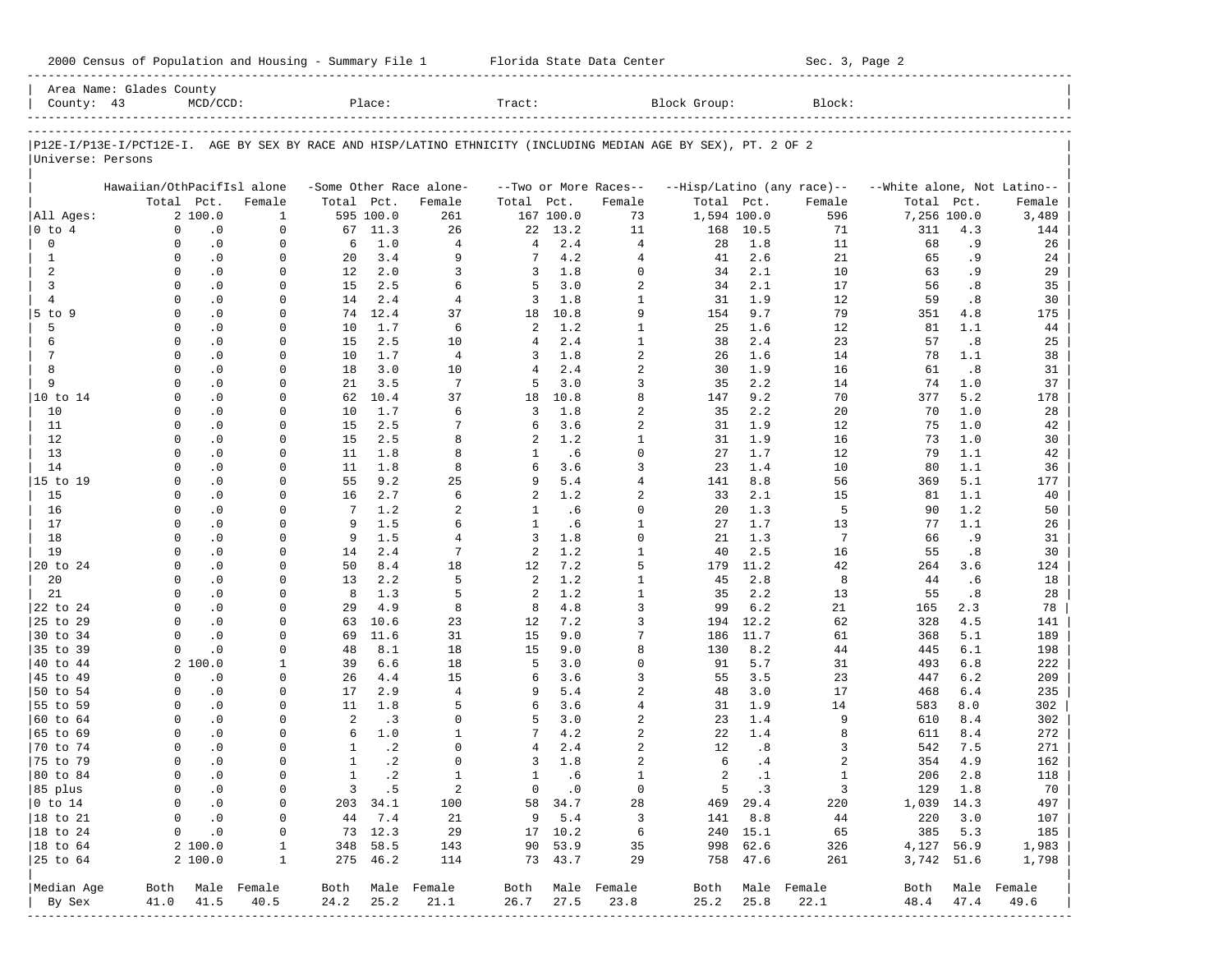| 2000 Census of Population and Housing - Summary File 1 |  | Florida State Data Center | Sec. 3, Page 1 |
|--------------------------------------------------------|--|---------------------------|----------------|
|--------------------------------------------------------|--|---------------------------|----------------|

| County: 45                  | Area Name: Gulf County | $MCD/CCD$ : |                                                         | Place:       |            | Tract:                                                                                                                     |             |           | Block Group:                                        |                   |            | Block:                       |                |                  |                         |
|-----------------------------|------------------------|-------------|---------------------------------------------------------|--------------|------------|----------------------------------------------------------------------------------------------------------------------------|-------------|-----------|-----------------------------------------------------|-------------------|------------|------------------------------|----------------|------------------|-------------------------|
|                             |                        |             |                                                         |              |            | P12,P12A-D/P13,P13A-D/P14,PCT12A-D. AGE BY SEX BY RACE AND HISP/LATINO ETHNICITY (INCLUDING MEDIAN AGE BY SEX), PT. 1 OF 2 |             |           |                                                     |                   |            |                              |                |                  |                         |
| Universe: Persons           |                        |             |                                                         |              |            |                                                                                                                            |             |           |                                                     |                   |            |                              |                |                  |                         |
|                             |                        |             | ----All Races Combined----- --------White alone-------- |              |            |                                                                                                                            |             |           | -------Black alone-------- AmerInd/NatAlaskan alone |                   |            |                              |                |                  | $---Asian alone---$     |
|                             | Total Pct.             |             | Female                                                  | Total Pct.   |            | Female                                                                                                                     | Total Pct.  |           | Female                                              | Total Pct.        |            | Female                       | Total Pct.     |                  | Female                  |
| All Ages:                   | 13,332 100.0           |             | 6,213                                                   | 10,651 100.0 |            | 5,188                                                                                                                      | 2,259 100.0 |           | 860                                                 |                   | 86 100.0   | 37                           |                | 53 100.0         | 29                      |
| $ 0 \t{to} 4$               | 674                    | 5.1         | 314                                                     | 531          | 5.0        | 248                                                                                                                        | 112         | 5.0       | 52                                                  | 3                 | 3.5        | 1                            | б.             | 11.3             | 4                       |
| $\mathbf 0$                 | 137                    | 1.0         | 66                                                      | 102          | 1.0        | 49                                                                                                                         | 28          | 1.2       | 14                                                  | 0                 | $\cdot$ 0  | $\mathbf 0$                  | $\Omega$       | $\cdot$ 0        | 0                       |
| 1                           | 126                    | .9          | 59                                                      | 105          | 1.0        | 53                                                                                                                         | 14          | .6        | 3                                                   | $\mathbf{1}$      | 1.2        | $\mathbf 0$                  | 2              | 3.8              | 2                       |
| 2                           | 136                    | 1.0         | 68                                                      | 104          | 1.0        | 55                                                                                                                         | 24          | 1.1       | 9                                                   | $\mathbf 0$       | $\cdot$ 0  | $\mathbf 0$<br>$\Omega$      | 2              | 3.8              | 2                       |
| 3<br>$\overline{4}$         | 152<br>123             | 1.1<br>.9   | 69<br>52                                                | 128<br>92    | 1.2        | 55<br>36                                                                                                                   | 18<br>28    | .8<br>1.2 | 12<br>14                                            | 1<br>$\mathbf{1}$ | 1.2<br>1.2 | $\mathbf{1}$                 | 2<br>$\Omega$  | 3.8<br>$\cdot$ 0 | 0<br>0                  |
| 5 to 9                      | 807                    | 6.1         | 383                                                     | 630          | . 9<br>5.9 | 304                                                                                                                        | 140         | 6.2       | 61                                                  | 5                 | 5.8        | 3                            | 7              | 13.2             | 3                       |
| 5                           | 146                    | 1.1         | 65                                                      | 113          | 1.1        | 53                                                                                                                         | 25          | 1.1       | 10                                                  | $\mathbf 0$       | $\cdot$ 0  | $\Omega$                     | 3              | 5.7              | 0                       |
| 6                           | 163                    | 1.2         | 72                                                      | 132          | 1.2        | 58                                                                                                                         | 25          | 1.1       | 9                                                   | 3                 | 3.5        | 2                            | 3              | 5.7              | 3                       |
| $7\phantom{.0}$             | 171                    | 1.3         | 81                                                      | 129          | 1.2        | 62                                                                                                                         | 34          | 1.5       | 14                                                  | $\Omega$          | $\cdot$ 0  | $\Omega$                     | $\Omega$       | $\cdot$ 0        | 0                       |
| 8                           | 170                    | 1.3         | 88                                                      | 131          | 1.2        | 68                                                                                                                         | 33          | 1.5       | 17                                                  | 1                 | 1.2        | $\Omega$                     | $\Omega$       | $\cdot$ 0        | 0                       |
| 9                           | 157                    | 1.2         | 77                                                      | 125          | 1.2        | 63                                                                                                                         | 23          | 1.0       | 11                                                  | $\mathbf{1}$      | 1.2        | $\mathbf{1}$                 | 1              | 1.9              | 0                       |
| 10 to 14                    | 870                    | 6.5         | 443                                                     | 704          | 6.6        | 359                                                                                                                        | 143         | 6.3       | 75                                                  | $\Omega$          | $\cdot$ 0  | $\Omega$                     | -1             | 1.9              | 0                       |
| 10                          | 187                    | 1.4         | 109                                                     | 151          | 1.4        | 87                                                                                                                         | 33          | 1.5       | 21                                                  | $\mathbf 0$       | $\cdot$ 0  | $\Omega$                     | $\Omega$       | $\cdot$ 0        | 0                       |
| 11                          | 171                    | 1.3         | 86                                                      | 135          | 1.3        | 64                                                                                                                         | 34          | 1.5       | 21                                                  | $\Omega$          | $\cdot$ 0  | $\Omega$                     | $\Omega$       | $\cdot$ 0        | 0                       |
| 12                          | 175                    | 1.3         | 96                                                      | 135          | 1.3        | 79                                                                                                                         | 33          | 1.5       | 14                                                  | $\Omega$          | $\cdot$ 0  | $\Omega$                     | -1             | 1.9              | 0                       |
| 13                          | 180                    | 1.4         | 90                                                      | 160          | 1.5        | 79                                                                                                                         | 15          | .7        | 9                                                   | $\Omega$          | $\cdot$ 0  | $\Omega$                     | $\Omega$       | $\cdot$ 0        | 0                       |
| 14                          | 157                    | 1.2         | 62                                                      | 123          | 1.2        | 50                                                                                                                         | 28          | 1.2       | 10                                                  | $\Omega$          | $\cdot$ 0  | $\Omega$                     | $\Omega$       | $\cdot$ 0        | 0                       |
| 15 to 19                    | 818                    | 6.1         | 376                                                     | 639          | 6.0        | 300                                                                                                                        | 152         | 6.7       | 61                                                  | 6                 | 7.0        | 5                            | 1              | 1.9              | 0                       |
| 15                          | 178                    | 1.3         | 89                                                      | 144          | 1.4        | 77                                                                                                                         | 32          | 1.4       | 12                                                  | 1                 | 1.2        | $\Omega$                     | $\Omega$       | $\cdot$ 0        | 0                       |
| 16                          | 169                    | 1.3         | 71                                                      | 129          | 1.2        | 57                                                                                                                         | 35          | 1.5       | 11                                                  | 1                 | 1.2        | 1                            | $\Omega$       | $\cdot$ 0        | 0                       |
| 17                          | 197                    | 1.5         | 97                                                      | 158          | 1.5        | 76                                                                                                                         | 32          | 1.4       | 17                                                  | 1                 | 1.2        | $\mathbf{1}$                 | $\Omega$       | $\cdot$ 0        | 0                       |
| 18                          | 143                    | 1.1         | 60                                                      | 110          | 1.0        | 49                                                                                                                         | 27          | 1.2       | $7\phantom{.0}$                                     | $\Omega$          | $\cdot$ 0  | $\Omega$                     | 1              | 1.9              | 0                       |
| 19                          | 131                    | 1.0         | 59                                                      | 98           | . 9        | 41                                                                                                                         | 26          | 1.2       | 14                                                  | 3                 | 3.5        | 3                            | $\Omega$       | $\cdot$ 0        | 0                       |
| 20 to 24                    | 628                    | 4.7         | 284                                                     | 462          | 4.3        | 231                                                                                                                        | 133         | 5.9       | 49                                                  | 5                 | 5.8        | $\mathbf{1}$<br>$\mathbf{1}$ | 3<br>$\Omega$  | 5.7              | $\mathbf{1}$            |
| 20<br>21                    | 140<br>100             | 1.1<br>.8   | 79<br>45                                                | 103<br>77    | 1.0<br>.7  | 59<br>36                                                                                                                   | 31<br>17    | 1.4       | 18<br>8                                             | 1<br>$\mathbf{1}$ | 1.2<br>1.2 | $\Omega$                     | -1             | $\cdot$ 0<br>1.9 | 0<br>$\mathbf{1}$       |
| 22 to 24                    | 388                    | 2.9         | 160                                                     | 282          | 2.6        | 136                                                                                                                        | 85          | .8<br>3.8 | 23                                                  | 3                 | 3.5        | $\Omega$                     | $\overline{a}$ | 3.8              | $\mathsf 0$             |
| 25 to 29                    | 826                    | 6.2         | 299                                                     | 579          | 5.4        | 247                                                                                                                        | 213         | 9.4       | 43                                                  | 9                 | 10.5       | 4                            | 3              | 5.7              | $\overline{a}$          |
| 30 to 34                    | 861                    | 6.5         | 350                                                     | 627          | 5.9        | 301                                                                                                                        | 196         | 8.7       | 43                                                  | 4                 | 4.7        | $\Omega$                     | 5              | 9.4              | $\mathbf{1}$            |
| 35 to 39                    | 1,120                  | 8.4         | 444                                                     | 845          | 7.9        | 371                                                                                                                        | 239         | 10.6      | 61                                                  | 9                 | 10.5       | 3                            | 5              | 9.4              | $\overline{a}$          |
| 40 to 44                    | 1,110                  | 8.3         | 467                                                     | 824          | 7.7        | 363                                                                                                                        | 247         | 10.9      | 88                                                  | 12                | 14.0       | 6                            | 4              | 7.5              | 4                       |
| 45 to 49                    | 984                    | 7.4         | 461                                                     | 791          | 7.4        | 389                                                                                                                        | 165         | 7.3       | 61                                                  | 11                | 12.8       | 5                            | $\Omega$       | .0               | 0                       |
| 50 to 54                    | 903                    | 6.8         | 433                                                     | 765          | 7.2        | 384                                                                                                                        | 109         | 4.8       | 36                                                  | 11                | 12.8       | $\overline{a}$               | 5              | 9.4              | 3                       |
| 55 to 59                    | 812                    | 6.1         | 402                                                     | 712          | 6.7        | 357                                                                                                                        | 78          | 3.5       | 33                                                  | 2                 | 2.3        | 2                            | 1              | 1.9              | $\mathbf{1}$            |
| 60 to 64                    | 761                    | 5.7         | 398                                                     | 666          | 6.3        | 348                                                                                                                        | 79          | 3.5       | 45                                                  | 3                 | 3.5        | $\mathbf{1}$                 | 3              | 5.7              | $\mathbf{1}$            |
| 65 to 69                    | 689                    | 5.2         | 327                                                     | 608          | 5.7        | 280                                                                                                                        | 72          | 3.2       | 41                                                  | 4                 | 4.7        | 3                            | 2              | 3.8              | $\overline{\mathbf{c}}$ |
| 70 to 74                    | 593                    | 4.4         | 307                                                     | 516          | 4.8        | 257                                                                                                                        | 68          | 3.0       | 44                                                  | 2                 | 2.3        | $\mathbf{1}$                 | 3              | 5.7              | $\overline{a}$          |
| 75 to 79                    | 419                    | 3.1         | 241                                                     | 371          | 3.5        | 211                                                                                                                        | 43          | 1.9       | 25                                                  | $\Omega$          | $\cdot$ 0  | $\Omega$                     | 2              | 3.8              | 2                       |
| 80 to 84                    | 257                    | 1.9         | 150                                                     | 216          | 2.0        | 123                                                                                                                        | 37          | 1.6       | 24                                                  | $\mathbf 0$       | $\cdot$ 0  | $\Omega$                     | $\mathbf{1}$   | 1.9              | $\mathbf{1}$            |
| 85 plus                     |                        | 200 1.5     | 134                                                     |              | 165 1.5    | 115                                                                                                                        |             | 33 1.5    | 18                                                  | 0                 | $\cdot$ 0  | 0                            |                | $1 \quad 1.9$    | 0                       |
| $ 0 \t\t \text{to} \t\t 14$ |                        | 2,351 17.6  | 1,140                                                   | 1,865 17.5   |            | 911                                                                                                                        |             | 395 17.5  | 188                                                 | 8                 | 9.3        | 4                            |                | 14 26.4          | $7\phantom{.0}$         |
| 18 to 21                    |                        | 514 3.9     | 243                                                     | 388          | 3.6        | 185                                                                                                                        | 101         | 4.5       | 47                                                  | 5                 | 5.8        | 4                            | 2              | 3.8              | $\mathbf{1}$            |
| $ 18$ to 24                 | 902                    | 6.8         | 403                                                     | 670          | 6.3        | 321                                                                                                                        | 186         | 8.2       | 70                                                  | 8                 | 9.3        | $\overline{4}$               | 4              | 7.5              | $\mathbf{1}$            |
| $ 18$ to $64$               | 8,279 62.1             |             | 3,657                                                   | 6,479 60.8   |            | 3,081                                                                                                                      | 1,512 66.9  |           | 480                                                 | 69                | 80.2       | 27                           | 30             | 56.6             | 15                      |
| 25 to 64                    | 7,377 55.3             |             | 3,254                                                   | 5,809 54.5   |            | 2,760                                                                                                                      | 1,326 58.7  |           | 410                                                 |                   | 61 70.9    | 23                           | 26             | 49.1             | 14                      |
| Median Age                  | Both                   |             | Male Female                                             |              |            | Both Male Female                                                                                                           |             |           | Both Male Female                                    | Both              |            | Male Female                  | Both           |                  | Male Female             |
| By Sex                      | 40.3                   | 38.9        | 42.1                                                    | 41.9         | 41.0       | 42.9                                                                                                                       | 36.0        | 34.8      | 39.1                                                | 40.7              | 40.5       | 40.8                         | 37.5           | 30.5             | 42.3                    |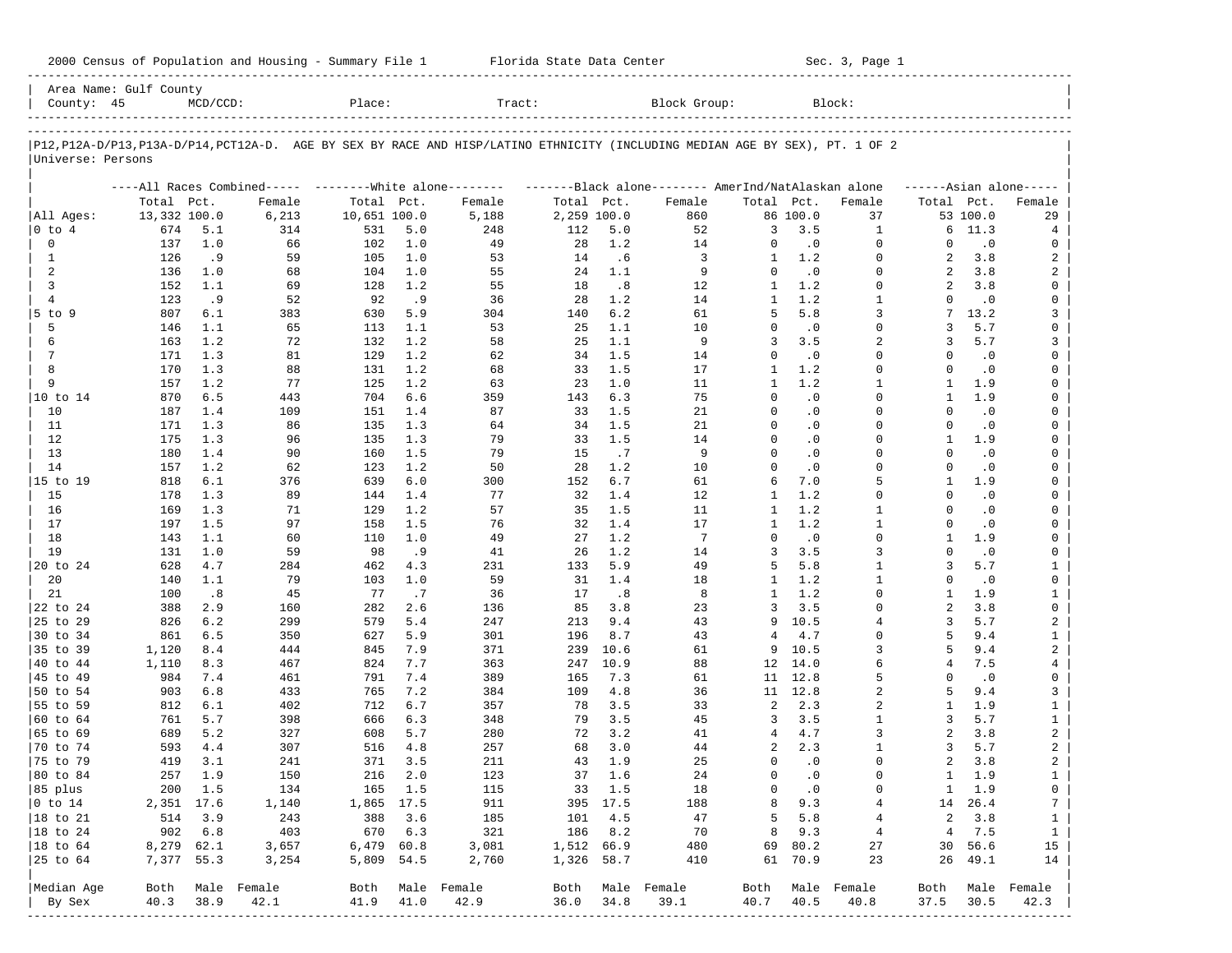| County: 45             | Area Name: Gulf County     | $MCD/CCD$ :            |                      |                          | Place:           |                          | Tract:         |            |                                  | Block Group:                                                                                                   |                 | Block:                     |                             |            |                  |
|------------------------|----------------------------|------------------------|----------------------|--------------------------|------------------|--------------------------|----------------|------------|----------------------------------|----------------------------------------------------------------------------------------------------------------|-----------------|----------------------------|-----------------------------|------------|------------------|
|                        |                            |                        |                      |                          |                  |                          |                |            |                                  |                                                                                                                |                 |                            |                             |            |                  |
|                        |                            |                        |                      |                          |                  |                          |                |            |                                  | P12E-I/P13E-I/PCT12E-I. AGE BY SEX BY RACE AND HISP/LATINO ETHNICITY (INCLUDING MEDIAN AGE BY SEX), PT. 2 OF 2 |                 |                            |                             |            |                  |
| Universe: Persons      |                            |                        |                      |                          |                  |                          |                |            |                                  |                                                                                                                |                 |                            |                             |            |                  |
|                        | Hawaiian/OthPacifIsl alone |                        |                      |                          |                  | -Some Other Race alone-  |                |            | --Two or More Races--            |                                                                                                                |                 | --Hisp/Latino (any race)-- | --White alone, Not Latino-- |            |                  |
|                        |                            | Total Pct.             | Female               | Total Pct.               |                  | Female                   | Total          | Pct.       | Female                           | Total Pct.                                                                                                     |                 | Female                     | Total                       | Pct.       | Female           |
| All Ages:              |                            | 6 100.0                | 3                    |                          | 70 100.0         | 13                       |                | 207 100.0  | 83                               |                                                                                                                | 270 100.0       | 56                         | 10,492 100.0                |            | 5,152            |
| 0 to 4                 |                            | 1 16.7                 | $\mathbf{1}$         | 3                        | 4.3              | $\mathbf 0$              | 18             | 8.7        | 8                                | 5                                                                                                              | 1.9             | $\mathbf 0$                | 529                         | 5.0        | 248              |
| 0                      | 0                          | $\cdot$ 0              | 0                    | 1                        | 1.4              | $\mathbf 0$              | 6              | 2.9        | 3                                | $\mathbf{1}$                                                                                                   | .4              | 0                          | 102                         | 1.0        | 49               |
| 1                      | $\mathbf{1}$               | 16.7                   | 1                    | 1                        | 1.4              | $\Omega$                 | 2              | 1.0        | $\mathbf 0$                      | 2                                                                                                              | .7              | $\Omega$                   | 104                         | 1.0        | 53               |
| 2                      | $\Omega$                   | $\cdot$ 0              | 0                    | $\mathbf{1}$             | 1.4              | $\Omega$                 | 5              | 2.4        | $\overline{a}$                   | $\mathbf{1}$                                                                                                   | .4              | $\Omega$                   | 104                         | 1.0        | 55               |
| 3                      | $\Omega$                   | $\cdot$ 0              | $\Omega$             | $\Omega$                 | $\cdot$ 0        | $\Omega$                 | 3              | 1.4        | 2                                | 1                                                                                                              | .4              | $\Omega$                   | 127                         | 1.2        | 55               |
| $\overline{4}$         | $\Omega$                   | $\cdot$ 0              | $\Omega$             | $\Omega$                 | $\cdot$ 0        | $\Omega$                 | 2              | 1.0        | $\mathbf{1}$                     | $\Omega$                                                                                                       | $\cdot$ 0       | $\Omega$                   | 92                          | .9         | 36               |
| $5$ to $9$             | $\Omega$                   | $\cdot$ 0              | $\Omega$             | 3                        | 4.3              | $\mathbf{1}$             | 22             | 10.6       | 11                               | 14                                                                                                             | 5.2             | 6                          | 622                         | 5.9        | 301              |
| 5                      | $\Omega$                   | $\cdot$ 0              | $\Omega$             | $\mathbf{1}$             | 1.4              | $\Omega$                 | 4              | 1.9        | $\overline{a}$                   | $\overline{4}$                                                                                                 | 1.5             | $\Omega$                   | 110                         | 1.0        | 53               |
| 6                      | $\Omega$                   | $\cdot$ 0              | $\Omega$             | $\Omega$                 | $\cdot$ 0        | $\Omega$                 | $\Omega$       | $\cdot$ 0  | $\Omega$                         | 3                                                                                                              | 1.1             | 2                          | 130                         | 1.2        | 57               |
| 7                      | $\Omega$                   | $\cdot$ 0              | $\Omega$             | $\mathbf{1}$             | 1.4              | $\Omega$                 | 7              | 3.4        | 5                                | 2                                                                                                              | .7              | 1                          | 128                         | 1.2        | 61               |
| 8<br>9                 | $\Omega$<br>$\Omega$       | $\cdot$ 0              | $\Omega$<br>$\Omega$ | $\mathbf{1}$<br>$\Omega$ | 1.4              | $\mathbf{1}$<br>$\Omega$ | 4<br>7         | 1.9<br>3.4 | $\overline{a}$<br>$\overline{a}$ | 3<br>$\overline{a}$                                                                                            | 1.1<br>.7       | $\mathbf{1}$               | 130                         | 1.2<br>1.2 | 68               |
| 10 to 14               | $\Omega$                   | $\cdot$ 0<br>$\cdot$ 0 | $\Omega$             | 3                        | $\cdot$ 0<br>4.3 | $\mathbf{1}$             | 19             | 9.2        | 8                                | 9                                                                                                              | 3.3             | 2<br>4                     | 124<br>698                  | 6.7        | 62               |
| 10                     | $\Omega$                   | $\cdot$ 0              | $\Omega$             | $\mathbf{1}$             | 1.4              | $\Omega$                 | 2              | 1.0        | $\mathbf{1}$                     | 3                                                                                                              | 1.1             | 1                          | 149                         | 1.4        | 356<br>86        |
| 11                     | $\Omega$                   | $\cdot$ 0              | $\Omega$             | $\mathbf{1}$             | 1.4              | $\Omega$                 | 1              | .5         | $\mathbf{1}$                     | 3                                                                                                              | 1.1             | 1                          | 134                         | 1.3        | 64               |
| 12                     | $\Omega$                   | $\cdot$ 0              | $\Omega$             | $\mathbf{1}$             | 1.4              | $\mathbf{1}$             | 5              | 2.4        | $\overline{a}$                   | $\Omega$                                                                                                       | $\cdot$ 0       | 0                          | 135                         | 1.3        | 79               |
| 13                     | $\Omega$                   | $\cdot$ 0              | $\Omega$             | $\Omega$                 | $\cdot$ 0        | $\Omega$                 | 5              | 2.4        | $\overline{c}$                   | 2                                                                                                              | .7              | 1                          | 158                         | 1.5        | 78               |
| 14                     | $\Omega$                   | $\cdot$ 0              | $\Omega$             | $\mathbf 0$              | $\cdot$ 0        | $\Omega$                 | 6              | 2.9        | $\overline{a}$                   | $\mathbf{1}$                                                                                                   | .4              | 1                          | 122                         | 1.2        | 49               |
| 15 to 19               | 2                          | 33.3                   | 1                    | 6                        | 8.6              | 3                        | 12             | 5.8        | 6                                | 14                                                                                                             | 5.2             | 7                          | 630                         | 6.0        | 295              |
| 15                     | $\Omega$                   | $\cdot$ 0              | $\Omega$             | $\Omega$                 | $\cdot$ 0        | $\Omega$                 | 1              | . 5        | $\Omega$                         | 2                                                                                                              | .7              | 1                          | 142                         | 1.4        | 76               |
| 16                     | $\Omega$                   | $\cdot$ 0              | $\Omega$             | $\mathbf{1}$             | 1.4              | $\mathbf{1}$             | 3              | 1.4        | $\mathbf{1}$                     | 3                                                                                                              | 1.1             | 1                          | 126                         | 1.2        | 56               |
| 17                     | $\Omega$                   | $\cdot$ 0              | 0                    | 3                        | 4.3              | $\mathbf{1}$             | 3              | 1.4        | $\overline{a}$                   | 6                                                                                                              | 2.2             | 3                          | 155                         | 1.5        | 74               |
| 18                     | $\mathbf{1}$               | 16.7                   | 1                    | $\mathbf{1}$             | 1.4              | $\mathbf{1}$             | 3              | 1.4        | $\overline{a}$                   | 2                                                                                                              | .7              | 2                          | 109                         | 1.0        | 48               |
| 19                     | 1                          | 16.7                   | $\Omega$             | $\mathbf{1}$             | 1.4              | $\Omega$                 | 2              | 1.0        | $\mathbf{1}$                     | $\mathbf{1}$                                                                                                   | .4              | $\Omega$                   | 98                          | .9         | 41               |
| 20 to 24               | $\Omega$                   | $\cdot$ 0              | $\Omega$             | 10                       | 14.3             | $\Omega$                 | 15             | 7.2        | $\overline{a}$                   | 24                                                                                                             | 8.9             | 1                          | 455                         | 4.3        | 231              |
| 20                     | $\Omega$                   | $\cdot$ 0              | $\Omega$             | $\mathbf{1}$             | 1.4              | $\Omega$                 | $\overline{4}$ | 1.9        | $\mathbf{1}$                     | 2                                                                                                              | .7              | $\Omega$                   | 103                         | 1.0        | 59               |
| 21                     | $\Omega$                   | $\cdot$ 0              | $\Omega$             | 2                        | 2.9              | $\Omega$                 | 2              | 1.0        | $\Omega$                         | $\overline{4}$                                                                                                 | 1.5             | $\mathbf{1}$               | 77                          | .7         | 36               |
| 22 to 24               | $\Omega$                   | $\cdot$ 0              | $\Omega$             | 7                        | 10.0             | $\Omega$                 | 9              | 4.3        | $\mathbf{1}$                     | 18                                                                                                             | 6.7             | $\Omega$                   | 275                         | 2.6        | 136              |
| 25 to 29               | 1<br>$\Omega$              | 16.7                   | $\Omega$             | 13                       | 18.6             | $\Omega$                 | 8              | 3.9        | 3                                | 50                                                                                                             | 18.5            | 5                          | 547                         | 5.2        | 242              |
| 30 to 34               | $\Omega$                   | $\cdot$ 0              | $\Omega$<br>$\Omega$ | 11<br>7                  | 15.7<br>10.0     | $\overline{a}$<br>2      | 18<br>15       | 8.7<br>7.2 | 3<br>5                           | 33                                                                                                             | 12.2<br>32 11.9 | 7<br>5                     | 612<br>827                  | 5.8<br>7.9 | 297              |
| 35 to 39<br>40 to 44   | $\mathbf{1}$               | $\cdot$ 0<br>16.7      | $\Omega$             | 6                        | 8.6              | $\Omega$                 | 16             | 7.7        | 6                                | 30                                                                                                             | 11.1            | 1                          | 805                         | 7.7        | 368<br>362       |
| 45 to 49               | $\Omega$                   | $\cdot$ 0              | $\Omega$             | 5                        | 7.1              | 3                        | 12             | 5.8        | 3                                | 21                                                                                                             | 7.8             | 4                          | 778                         | 7.4        | 389              |
| 50 to 54               | $\mathbf{1}$               | 16.7                   | 1                    | 0                        | $\cdot$ 0        | $\Omega$                 | 12             | 5.8        | 7                                | 13                                                                                                             | 4.8             | 5                          | 754                         | 7.2        | 379              |
| 55 to 59               | $\Omega$                   | $\cdot$ 0              | $\Omega$             | 3                        | 4.3              | $\mathbf{1}$             | 16             | 7.7        | 8                                | 14                                                                                                             | 5.2             | 6                          | 702                         | 6.7        | 353              |
| 60 to 64               | $\Omega$                   | $\cdot$ 0              | 0                    | $\Omega$                 | $\cdot$ 0        | $\Omega$                 | 10             | 4.8        | 3                                | 2                                                                                                              | .7              | 1                          | 664                         | 6.3        | 347              |
| 65 to 69               | <sup>n</sup>               | $\cdot$ 0              | <sup>n</sup>         | $\Omega$                 | $\cdot$ 0        | $\Omega$                 | 3              | 1.4        | 1                                | 2                                                                                                              | .7              | $\Omega$                   | 606                         | 5.8        | 280              |
| 70 to 74               | $\Omega$                   | $\cdot$ 0              | 0                    | $\Omega$                 | $\cdot$ 0        | $\Omega$                 | 4              | 1.9        | 3                                | 2                                                                                                              | .7              | 2                          | 516                         | 4.9        | 257              |
| 75 to 79               | $\Omega$                   | $\cdot$ 0              | $\Omega$             | $\Omega$                 | $\cdot$ 0        | $\Omega$                 | 3              | 1.4        | 3                                | 4                                                                                                              | 1.5             | 2                          | 367                         | 3.5        | 209              |
| 80 to 84               | $\Omega$                   | $\cdot$ 0              | 0                    | $\mathbf{0}$             | $\cdot$ 0        | $\Omega$                 | 3              | 1.4        | $\overline{a}$                   | $\mathbf{1}$                                                                                                   | .4              | 0                          | 215                         | 2.0        | 123              |
| 85 plus                |                            | $0 \qquad .0$          | 0                    |                          | $0 \qquad .0$    | 0                        |                | 1 .5       | $\mathbf{1}$                     |                                                                                                                | $0 \qquad .0$   | $\overline{0}$             | 165 1.6                     |            | 115              |
| $ 0 \t\t \text{to} 14$ |                            | $1 \quad 16.7$         | 1                    |                          | 9 12.9           | 2                        |                | 59 28.5    | 27                               |                                                                                                                | 28 10.4         | 10                         | 1,849 17.6                  |            | 905              |
| 18 to 21               |                            | 2, 33.3                | 1                    |                          | $5 \t 7.1$       | $\mathbf{1}$             |                | 11 5.3     | $\overline{4}$                   |                                                                                                                | $9 \t3.3$       | 3                          |                             | 387 3.7    | 184              |
| $ 18$ to $24$          |                            | 2, 33.3                | $\mathbf{1}$         |                          | 12 17.1          | $\mathbf{1}$             |                | 20 9.7     | 5                                |                                                                                                                | 27 10.0         | $\overline{\mathbf{3}}$    | 662 6.3                     |            | 320              |
| 18 to 64               |                            | 583.3                  | 2                    |                          | 57 81.4          | 9                        |                | 127 61.4   | 43                               |                                                                                                                | 222 82.2        | 37                         | 6,351 60.5                  |            | 3,057            |
| 25 to 64               |                            | 3, 50.0                | 1                    |                          | 45 64.3          | 8                        |                | 107 51.7   | 38                               |                                                                                                                | 195 72.2        | 34                         | 5,689 54.2                  |            | 2,737            |
|                        |                            |                        |                      |                          |                  |                          |                |            |                                  |                                                                                                                |                 |                            |                             |            |                  |
| Median Age             |                            |                        | Both Male Female     |                          |                  | Both Male Female         |                |            | Both Male Female                 |                                                                                                                |                 | Both Male Female           |                             |            | Both Male Female |
| By Sex                 | 23.0                       | 26.5                   | 18.5                 | 29.0                     | 27.9             | 34.8                     | 33.3           | 33.0       | 35.5                             | 33.2                                                                                                           | 33.0            | 34.0                       | 42.0                        | 41.1       | 43.0             |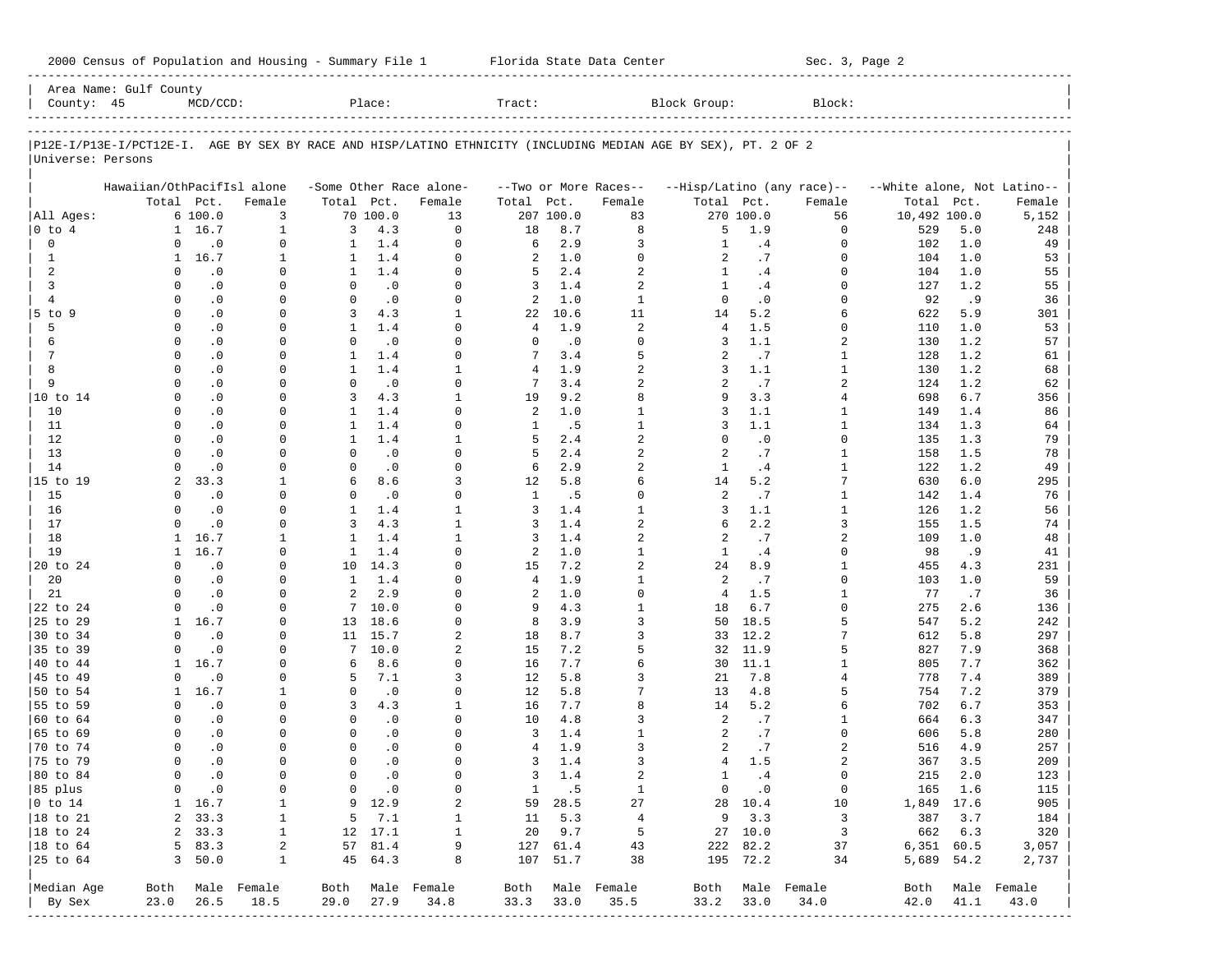| County: 47           | Area Name: Hamilton County | $MCD/CCD$ : |                                                                                                                               | Place:      |            | Tract:      |             |            | Block Group: |                              |            | Block:               |                          |                  |                            |
|----------------------|----------------------------|-------------|-------------------------------------------------------------------------------------------------------------------------------|-------------|------------|-------------|-------------|------------|--------------|------------------------------|------------|----------------------|--------------------------|------------------|----------------------------|
| Universe: Persons    |                            |             | P12, P12A-D/P13, P13A-D/P14, PCT12A-D. AGE BY SEX BY RACE AND HISP/LATINO ETHNICITY (INCLUDING MEDIAN AGE BY SEX), PT. 1 OF 2 |             |            |             |             |            |              |                              |            |                      |                          |                  |                            |
|                      |                            |             | ----All Races Combined----- --------White alone-------- --------Black alone-------- AmerInd/NatAlaskan alone                  |             |            |             |             |            |              |                              |            |                      |                          |                  | $---Asian alone---$        |
|                      | Total Pct.                 |             | Female                                                                                                                        | Total Pct.  |            | Female      | Total Pct.  |            | Female       | Total Pct.                   |            | Female               | Total Pct.               |                  | Female                     |
| All Aqes:            | 13,327 100.0               |             | 5,670                                                                                                                         | 7,835 100.0 |            | 3,415       | 5,027 100.0 |            | 2,080        |                              | 56 100.0   | 18                   |                          | 26 100.0         | 16                         |
| $0$ to $4$           | 840                        | 6.3         | 405                                                                                                                           | 474         | 6.0        | 205         | 323         | 6.4        | 175          | 3                            | 5.4        | 2                    | 2                        | 7.7              | 1                          |
| $\mathbf{0}$         | 189                        | 1.4         | 100                                                                                                                           | 107         | 1.4        | 52          | 69          | 1.4        | 38           | $\Omega$                     | $\cdot$ 0  | $\mathbf 0$          | $\Omega$                 | .0               | $\mathbf 0$                |
| $\mathbf{1}$         | 168                        | 1.3         | 87                                                                                                                            | 92          | 1.2        | 41          | 66          | 1.3        | 41           | $\Omega$                     | $\cdot$ 0  | $\mathbf 0$          | 1                        | 3.8              | $\mathsf 0$                |
| 2                    | 162                        | 1.2         | 80                                                                                                                            | 82          | 1.0        | 40          | 75          | 1.5        | 35           | $\Omega$                     | $\cdot$ 0  | $\Omega$             | 1                        | 3.8              | $\mathbf{1}$               |
| $\mathbf{3}$         | 149                        | 1.1         | 65                                                                                                                            | 94          | 1.2        | 38          | 47          | .9         | 23           | 2                            | 3.6        | $\mathbf{1}$         | $\Omega$                 | $\cdot$ 0        | $\mathsf 0$                |
| $\overline{4}$       | 172                        | 1.3         | 73                                                                                                                            | 99          | 1.3        | 34          | 66          | 1.3        | 38           | $\mathbf{1}$                 | 1.8        | $\mathbf{1}$         | $\Omega$                 | $\cdot$ 0        | $\mathbf 0$                |
| $5$ to $9$           | 821                        | 6.2         | 414                                                                                                                           | 420         | $5.4$      | 204         | 364         | 7.2        | 187          | 3                            | 5.4        | $\mathbf{1}$         | $\overline{a}$           | 7.7              | $\mathbf 0$                |
| 5                    | 160                        | 1.2         | 78                                                                                                                            | 92          | 1.2        | 47          | 61          | 1.2        | 27           | $\mathbf{1}$                 | 1.8        | $\mathbf{1}$         | $\Omega$                 | $\cdot$ 0        | $\mathbf 0$                |
| 6                    | 161                        | 1.2         | 77                                                                                                                            | 80          | 1.0        | 41          | 71          | 1.4        | 30           | $\mathbf{1}$<br>$\mathbf{1}$ | 1.8<br>1.8 | $\Omega$<br>$\Omega$ | $\Omega$                 | $\cdot$ 0        | $\mathsf 0$                |
| 7<br>8               | 175<br>148                 | 1.3<br>1.1  | 87<br>74                                                                                                                      | 90<br>71    | 1.1<br>.9  | 39<br>32    | 78<br>73    | 1.6<br>1.5 | 43<br>40     | $\Omega$                     | $\cdot$ 0  | $\Omega$             | $\mathbf{1}$<br>$\Omega$ | 3.8<br>$\cdot$ 0 | $\mathbf 0$<br>$\mathsf 0$ |
| 9                    | 177                        | 1.3         | 98                                                                                                                            | 87          | 1.1        | 45          | 81          | 1.6        | 47           | $\Omega$                     | $\cdot$ 0  | $\Omega$             | $\mathbf{1}$             | 3.8              | $\mathbf 0$                |
| 10 to 14             | 888                        | 6.7         | 439                                                                                                                           | 470         | $6.0$      | 232         | 392         | 7.8        | 195          | $\mathbf{1}$                 | 1.8        | $\mathbf{1}$         | $\Omega$                 | $\cdot$ 0        | $\mathsf 0$                |
| 10                   | 184                        | 1.4         | 85                                                                                                                            | 95          | 1.2        | 42          | 82          | 1.6        | 41           | $\Omega$                     | $\cdot$ 0  | $\Omega$             | $\Omega$                 | $\cdot$ 0        | $\mathbf 0$                |
| 11                   | 188                        | 1.4         | 93                                                                                                                            | 100         | 1.3        | 50          | 83          | 1.7        | 41           | $\Omega$                     | $\cdot$ 0  | $\Omega$             | $\Omega$                 | $\cdot$ 0        | $\mathbf 0$                |
| 12                   | 150                        | 1.1         | 81                                                                                                                            | 79          | 1.0        | 47          | 64          | 1.3        | 29           | $\Omega$                     | $\cdot$ 0  | $\Omega$             | $\Omega$                 | $\cdot$ 0        | $\mathbf 0$                |
| 13                   | 175                        | 1.3         | 87                                                                                                                            | 86          | 1.1        | 38          | 84          | 1.7        | 47           | $\mathbf{1}$                 | 1.8        | $\mathbf{1}$         | $\Omega$                 | $\cdot$ 0        | $\mathsf 0$                |
| 14                   | 191                        | 1.4         | 93                                                                                                                            | 110         | 1.4        | 55          | 79          | 1.6        | 37           | $\Omega$                     | $\cdot$ 0  | $\Omega$             | $\Omega$                 | $\cdot$ 0        | $\mathbf 0$                |
| 15 to 19             | 920                        | 6.9         | 397                                                                                                                           | 468         | 6.0        | 214         | 424         | 8.4        | 174          | $\mathbf{1}$                 | 1.8        | $\Omega$             | $\Omega$                 | $\cdot$ 0        | $\mathbf 0$                |
| 15                   | 198                        | 1.5         | 83                                                                                                                            | 107         | 1.4        | 48          | 87          | 1.7        | 34           | $\Omega$                     | $\cdot$ 0  | $\Omega$             | $\Omega$                 | $\cdot$ 0        | $\mathbf 0$                |
| 16                   | 186                        | 1.4         | 75                                                                                                                            | 91          | 1.2        | 40          | 90          | 1.8        | 33           | $\mathbf{1}$                 | 1.8        | $\Omega$             | $\Omega$                 | $\cdot$ 0        | $\mathsf 0$                |
| 17                   | 204                        | 1.5         | 101                                                                                                                           | 98          | 1.3        | 51          | 104         | 2.1        | 49           | $\Omega$                     | $\cdot$ 0  | $\Omega$             | $\Omega$                 | $\cdot$ 0        | $\mathbf 0$                |
| 18                   | 154                        | 1.2         | 56                                                                                                                            | 76          | 1.0        | 28          | 67          | 1.3        | 25           | $\Omega$                     | $\cdot$ 0  | $\Omega$             | $\Omega$                 | $\cdot$ 0        | $\mathbf 0$                |
| 19                   | 178                        | 1.3         | 82                                                                                                                            | 96          | 1.2        | 47          | 76          | 1.5        | 33           | $\Omega$                     | $\cdot$ 0  | $\Omega$             | $\Omega$                 | $\cdot$ 0        | $\mathbf 0$                |
| 20 to 24             | 1,101                      | 8.3         | 326                                                                                                                           | 530         | 6.8        | 184         | 495         | 9.8        | 127          | 6                            | 10.7       | $\overline{a}$       | $\Omega$                 | $\cdot$ 0        | $\mathsf 0$                |
| 20                   | 207                        | 1.6         | 60                                                                                                                            | 103         | 1.3        | 36          | 95          | 1.9        | 22           | $\Omega$                     | $\cdot$ 0  | $\Omega$             | $\Omega$                 | $\cdot$ 0        | $\mathbf 0$                |
| 21                   | 227                        | 1.7         | 72                                                                                                                            | 100         | 1.3        | 36          | 114         | 2.3        | 32           | $\mathbf{1}$                 | 1.8        | $\mathbf{1}$         | $\Omega$                 | $\cdot$ 0        | $\mathsf 0$                |
| 22 to 24             | 667                        | 5.0         | 194                                                                                                                           | 327         | 4.2        | 112         | 286         | 5.7        | 73           | 5                            | 8.9        | $\mathbf{1}$         | $\Omega$                 | $\cdot$ 0        | $\mathbf 0$                |
| 25 to 29             | 1,002                      | 7.5         | 354                                                                                                                           | 546         | 7.0        | 218         | 390         | 7.8        | 120          | 8                            | 14.3       | 3                    | $\overline{4}$           | 15.4             | $\mathbf{1}$               |
| 30 to 34             | 1,077                      | 8.1         | 390                                                                                                                           | 609         | 7.8        | 234         | 420         | 8.4        | 138          | 11                           | 19.6       | 3                    | $\mathbf{1}$             | 3.8              | $\mathbf 0$                |
| 35 to 39             | 1,099                      | 8.2         | 382                                                                                                                           | 624         | 8.0        | 224         | 445         | 8.9        | 149          | 5                            | 8.9        | $\Omega$<br>$\Omega$ | $\overline{a}$           | 7.7              | $\sqrt{2}$                 |
| 40 to 44<br>45 to 49 | 1,054                      | 7.9         | 402                                                                                                                           | 605         | 7.7        | 246         | 422         | 8.4        | 150          | $\overline{4}$               | 7.1<br>3.6 | $\overline{a}$       | 4<br>3                   | 15.4             | 3                          |
| 50 to 54             | 1,000<br>845               | 7.5<br>6.3  | 415<br>374                                                                                                                    | 596<br>556  | 7.6<br>7.1 | 233<br>258  | 376<br>278  | 7.5<br>5.5 | 169<br>110   | 2<br>5                       | 8.9        | $\overline{a}$       | $\mathbf{1}$             | 11.5<br>3.8      | 3<br>$\mathbf{1}$          |
| 55 to 59             | 642                        | 4.8         | 274                                                                                                                           | 463         | 5.9        | 192         | 170         | 3.4        | 79           | 2                            | 3.6        | $\Omega$             | 3                        | 11.5             | $\mathbf{2}$               |
| 60 to 64             | 548                        | 4.1         | 268                                                                                                                           | 393         | 5.0        | 190         | 146         | 2.9        | 74           | 3                            | 5.4        | $\mathbf{1}$         | $\Omega$                 | $\cdot$ 0        | $\mathsf 0$                |
| 65 to 69             | 488                        | 3.7         | 244                                                                                                                           | 366         | 4.7        | 175         | 111         | 2.2        | 61           | $\mathbf{1}$                 | 1.8        | $\mathbf{1}$         | 1                        | 3.8              | $\mathbf{1}$               |
| 70 to 74             | 366                        | 2.7         | 190                                                                                                                           | 286         | 3.7        | 141         | 76          | 1.5        | 46           | $\Omega$                     | $\cdot$ 0  | $\Omega$             | 1                        | 3.8              | $\mathbf{1}$               |
| 75 to 79             | 272                        | 2.0         | 152                                                                                                                           | 192         | 2.5        | 107         | 73          | 1.5        | 42           | $\mathbf{1}$                 | 1.8        | $\mathbf 0$          | $\mathbf{1}$             | 3.8              | $\mathbf{1}$               |
| 80 to 84             | 193                        | 1.4         | 113                                                                                                                           | 123         | 1.6        | 71          | 65          | 1.3        | 40           | $\mathsf 0$                  | $\cdot$ 0  | 0                    | 1                        | 3.8              | 0                          |
| 85 plus              | 171                        | 1.3         | 131                                                                                                                           | 114         | 1.5        | 87          | 57          | 1.1        | 44           | $\mathbf 0$                  | $\cdot$ 0  | $\mathbf 0$          | $\mathbf 0$              | $\cdot$ 0        | $\mathbb O$                |
| $0$ to $14$          |                            | 2,549 19.1  | 1,258                                                                                                                         | 1,364       | 17.4       | 641         | 1,079       | 21.5       | 557          | $7\phantom{.0}$              | 12.5       | 4                    | $\overline{4}$           | 15.4             | $\mathbf{1}$               |
| 18 to 21             | 766                        | 5.7         | 270                                                                                                                           | 375         | 4.8        | 147         | 352         | 7.0        | 112          | $\,1$                        | 1.8        | $\mathbf{1}$         | $\mathbf 0$              | $\cdot$ 0        | $\mathbb O$                |
| 18 to 24             | 1,433 10.8                 |             | 464                                                                                                                           | 702         | 9.0        | 259         | 638         | 12.7       | 185          | 6                            | 10.7       | $\sqrt{2}$           | $\mathsf 0$              | $\cdot$ 0        | $\mathbf 0$                |
| 18 to 64             | 8,700                      | 65.3        | 3,323                                                                                                                         | 5,094       | 65.0       | 2,054       | 3,285       | 65.3       | 1,174        | 46                           | 82.1       | 13                   | 18                       | 69.2             | 12                         |
| 25 to 64             | 7,267                      | 54.5        | 2,859                                                                                                                         | 4,392       | 56.1       | 1,795       | 2,647       | 52.7       | 989          | 40                           | 71.4       | 11                   | 18                       | 69.2             | 12                         |
| Median Age           | Both                       |             | Male Female                                                                                                                   | Both        |            | Male Female | Both        |            | Male Female  | Both                         | Male       | Female               | Both                     |                  | Male Female                |
| By Sex               | 35.1                       | 34.4        | 36.6                                                                                                                          | 38.2        | 37.2       | 39.8        | 31.5        | 31.3       | 31.7         | 33.0                         | 34.0       | 30.0                 | 44.0                     | 26.5             | 48.0                       |

2000 Census of Population and Housing - Summary File 1 Florida State Data Center Sec. 3, Page 1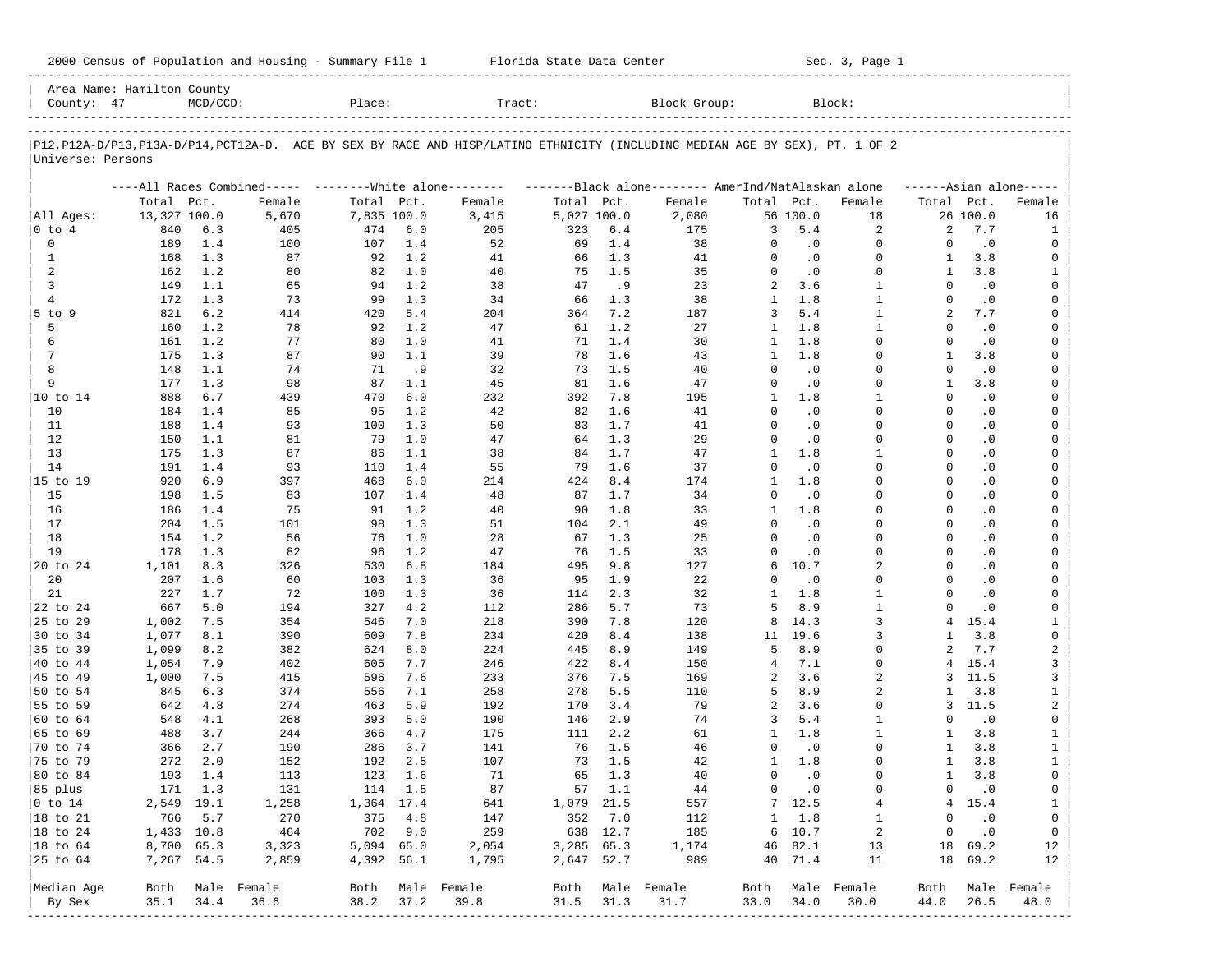| 2000 Census of Population and Housing - Summary File 1 |  | Florida State Data Center | Sec. 3, Page 2 |
|--------------------------------------------------------|--|---------------------------|----------------|
|--------------------------------------------------------|--|---------------------------|----------------|

|                      | Area Name: Hamilton County                                                                                     |                             |                  |                            |                  |                         |              |                   |                               |              |                  |                            |                             |            |              |
|----------------------|----------------------------------------------------------------------------------------------------------------|-----------------------------|------------------|----------------------------|------------------|-------------------------|--------------|-------------------|-------------------------------|--------------|------------------|----------------------------|-----------------------------|------------|--------------|
| County: 47           |                                                                                                                | $MCD/CCD$ :                 |                  |                            | Place:           |                         | Tract:       |                   |                               | Block Group: |                  | Block:                     |                             |            |              |
|                      |                                                                                                                |                             |                  |                            |                  |                         |              |                   |                               |              |                  |                            |                             |            |              |
| Universe: Persons    | P12E-I/P13E-I/PCT12E-I. AGE BY SEX BY RACE AND HISP/LATINO ETHNICITY (INCLUDING MEDIAN AGE BY SEX), PT. 2 OF 2 |                             |                  |                            |                  |                         |              |                   |                               |              |                  |                            |                             |            |              |
|                      | Hawaiian/OthPacifIsl alone                                                                                     |                             |                  |                            |                  | -Some Other Race alone- |              |                   | --Two or More Races--         |              |                  | --Hisp/Latino (any race)-- | --White alone, Not Latino-- |            |              |
|                      |                                                                                                                | Total Pct.                  | Female           | Total Pct.                 |                  | Female                  | Total        | Pct.              | Female                        | Total Pct.   |                  | Female                     | Total                       | Pct.       | Female       |
| All Ages:<br>0 to 4  | 0                                                                                                              | 2 100.0<br>$\cdot$ 0        | 0<br>0           | 21                         | 225 100.0<br>9.3 | 91<br>15                | 17           | 156 100.0<br>10.9 | 50<br>7                       | 76           | 847 100.0<br>9.0 | 240<br>37                  | 7,336 100.0<br>432          | 5.9        | 3,286<br>190 |
| 0                    | 0                                                                                                              | $\cdot$ 0                   | 0                | 6                          | 2.7              | 5                       | 7            | 4.5               | 5                             | 17           | 2.0              | 11                         | 99                          | 1.3        | 48           |
| 1                    | 0                                                                                                              | $\cdot$ 0                   | 0                | 4                          | 1.8              | $\overline{4}$          | 5            | 3.2               | $\mathbf{1}$                  | 19           | 2.2              | 11                         | 81                          | 1.1        | 37           |
| 2                    | $\Omega$                                                                                                       | $\cdot$ 0                   | $\Omega$         | 4                          | 1.8              | 4                       | 0            | $\cdot$ 0         | 0                             | 12           | 1.4              | 6                          | 75                          | 1.0        | 38           |
| 3                    | $\Omega$                                                                                                       | $\cdot$ 0                   | 0                | 5                          | 2.2              | 2                       | $\mathbf{1}$ | .6                | 1                             | 9            | 1.1              | 4                          | 90                          | 1.2        | 36           |
| $\overline{4}$       | $\Omega$                                                                                                       | $\cdot$ 0                   | $\Omega$         | 2                          | .9               | $\mathbf 0$             | 4            | 2.6               | $\Omega$                      | 19           | 2.2              | 5                          | 87                          | 1.2        | 31           |
| $5$ to $9$           | 0                                                                                                              | $\cdot$ 0                   | 0                | 22                         | 9.8              | 14                      | 10           | 6.4               | 8                             | 66           | 7.8              | 44                         | 379                         | 5.2        | 176          |
| 5                    | 0                                                                                                              | $\cdot$ 0                   | $\Omega$         | 6                          | 2.7              | 3                       | 0            | $\cdot$ 0         | $\Omega$                      | 24           | 2.8              | 15                         | 75                          | 1.0        | 36           |
| 6                    | $\Omega$                                                                                                       | $\cdot$ 0                   | 0                | 6                          | 2.7              | $\overline{4}$          | 3            | 1.9               | 2                             | 14           | 1.7              | 8                          | 74                          | 1.0        | 38           |
| 7                    | $\Omega$                                                                                                       | $\cdot$ 0                   | $\Omega$         | 3                          | 1.3              | 3                       | 2            | 1.3               | 2                             | 10           | 1.2              | 9                          | 82                          | 1.1        | 32           |
| 8                    | $\Omega$                                                                                                       | $\cdot$ 0                   | 0                | 3                          | 1.3              | $\mathbf{1}$            | 1            | .6                | $\mathbf{1}$                  | 8            | . 9              | 5                          | 66                          | .9         | 28           |
| 9                    | $\Omega$                                                                                                       | $\cdot$ 0                   | 0                | 4                          | 1.8              | 3                       | 4            | 2.6               | 3                             | 10           | 1.2              | 7                          | 82                          | 1.1        | 42           |
| 10 to 14             | $\Omega$                                                                                                       | $\cdot$ 0                   | 0                | 19                         | 8.4              | 7                       | 6            | 3.8               | $\overline{4}$                | 46           | 5.4              | 19                         | 444                         | 6.1        | 220          |
| 10                   | $\Omega$                                                                                                       | $\cdot$ 0                   | 0                | 6                          | 2.7              | 2                       | 1            | .6                | $\Omega$                      | 11           | 1.3              | 3                          | 89                          | 1.2        | 40           |
| 11<br>12             | 0<br>$\Omega$                                                                                                  | $\cdot$ 0                   | 0<br>0           | 3<br>6                     | 1.3<br>2.7       | $\Omega$<br>4           | 2            | 1.3               | 2                             | 13           | 1.5              | 7<br>5                     | 92                          | 1.3<br>1.0 | 44           |
| 13                   | $\Omega$                                                                                                       | $\cdot$ 0<br>$\cdot$ 0      | 0                | 2                          | . 9              | 0                       | 1<br>2       | .6<br>1.3         | 1<br>1                        | 8<br>6       | .9<br>.7         | 1                          | 77<br>82                    | 1.1        | 46<br>37     |
| 14                   | $\Omega$                                                                                                       | $\cdot$ 0                   | $\Omega$         | 2                          | .9               | 1                       | $\Omega$     | $\cdot$ 0         | $\Omega$                      | 8            | . 9              | 3                          | 104                         | 1.4        | 53           |
| 15 to 19             | 0                                                                                                              | $\cdot$ 0                   | 0                | 20                         | 8.9              | 6                       | 7            | 4.5               | 3                             | 48           | 5.7              | 16                         | 444                         | 6.1        | 206          |
| 15                   | $\Omega$                                                                                                       | $\cdot$ 0                   | $\Omega$         | 2                          | .9               | 0                       | 2            | 1.3               | 1                             | 7            | .8               | 2                          | 102                         | 1.4        | 46           |
| 16                   | $\Omega$                                                                                                       | $\cdot$ 0                   | 0                | $\overline{4}$             | 1.8              | 2                       | 0            | $\cdot$ 0         | $\Omega$                      | 8            | .9               | 5                          | 87                          | 1.2        | 37           |
| 17                   | $\Omega$                                                                                                       | $\cdot$ 0                   | $\Omega$         | 2                          | .9               | 1                       | $\Omega$     | $\cdot$ 0         | $\Omega$                      | 7            | .8               | 4                          | 94                          | 1.3        | 49           |
| 18                   | $\Omega$                                                                                                       | $\cdot$ 0                   | 0                | 9                          | 4.0              | $\overline{a}$          | 2            | 1.3               | $\mathbf{1}$                  | 12           | 1.4              | 3                          | 74                          | 1.0        | 28           |
| 19                   | $\Omega$                                                                                                       | $\cdot$ 0                   | $\Omega$         | 3                          | 1.3              | 1                       | 3            | 1.9               | $\mathbf{1}$                  | 14           | 1.7              | 2                          | 87                          | 1.2        | 46           |
| 20 to 24             | $\mathbf{1}$                                                                                                   | 50.0                        | 0                | 46                         | 20.4             | 11                      | 23           | 14.7              | 2                             | 124          | 14.6             | 23                         | 468                         | 6.4        | 173          |
| 20                   | 0                                                                                                              | $\cdot$ 0                   | 0                | 9                          | 4.0              | 2                       | 0            | $\cdot$ 0         | $\Omega$                      | 20           | 2.4              | 4                          | 91                          | 1.2        | 34           |
| 21                   | $\Omega$                                                                                                       | $\cdot$ 0                   | 0                | 9                          | 4.0              | 3                       | 3            | 1.9               | $\Omega$                      | 25           | 3.0              | 7                          | 87                          | 1.2        | 32           |
| 22 to 24             | 1                                                                                                              | 50.0                        | $\Omega$         | 28                         | 12.4             | 6                       | 20           | 12.8              | 2                             | 79           | 9.3              | 12                         | 290                         | 4.0        | 107          |
| 25 to 29             | $\Omega$                                                                                                       | $\cdot$ 0                   | 0                | 32                         | 14.2             | 11                      | 22           | 14.1              | 1                             | 128          | 15.1             | 31                         | 468                         | 6.4        | 199          |
| 30 to 34             | $\Omega$                                                                                                       | $\cdot$ 0                   | $\Omega$         | 26                         | 11.6             | 10                      | 10           | 6.4               | 5                             | 94           | 11.1             | 21                         | 549                         | 7.5        | 224          |
| 35 to 39             | $\Omega$                                                                                                       | $\cdot$ 0                   | 0                | 10                         | 4.4              | 5                       | 13           | 8.3               | 2                             | 62           | 7.3              | 7                          | 585                         | 8.0        | 223          |
| 40 to 44<br>45 to 49 | $\Omega$<br>$\Omega$                                                                                           | $\cdot$ 0<br>$\cdot$ 0      | 0<br>0           | 7<br>10                    | 3.1<br>4.4       | 2<br>$\overline{4}$     | 12<br>13     | 7.7<br>8.3        | 1<br>4                        | 50<br>65     | 5.9<br>7.7       | 9<br>15                    | 574<br>559                  | 7.8<br>7.6 | 240          |
| 50 to 54             | $\Omega$                                                                                                       | $\cdot$ 0                   | 0                | 1                          | .4               | 1                       | 4            | 2.6               | 2                             | 38           | 4.5              | 10                         | 526                         | 7.2        | 226<br>249   |
| 55 to 59             | $\Omega$                                                                                                       | $\cdot$ 0                   | 0                | 0                          | $\cdot$ 0        | 0                       | 4            | 2.6               | $\mathbf{1}$                  | 11           | 1.3              | 1                          | 455                         | 6.2        | 191          |
| 60 to 64             | $\Omega$                                                                                                       | $\cdot$ 0                   | $\Omega$         | 3                          | 1.3              | $\mathbf{1}$            | 3            | 1.9               | 2                             | 18           | 2.1              | 4                          | 383                         | 5.2        | 188          |
| 65 to 69             | $\Omega$                                                                                                       | $\cdot$ 0                   | 0                | 3                          | 1.3              | 2                       | 6            | 3.8               | 4                             | 11           | 1.3              | 2                          | 359                         | 4.9        | 175          |
| 70 to 74             | $\Omega$                                                                                                       | $\cdot$ 0                   | $\Omega$         | $\mathbf{1}$               | .4               | $\mathbf{1}$            | 2            | 1.3               | $\mathbf{1}$                  | 3            | .4               | 0                          | 284                         | 3.9        | 141          |
| 75 to 79             | $\mathbf{1}$                                                                                                   | 50.0                        | 0                | 2                          | .9               | $\mathbf{1}$            | 2            | 1.3               | 1                             | 3            | .4               | 1                          | 192                         | 2.6        | 107          |
| 80 to 84             |                                                                                                                | $\overline{0}$<br>$\cdot$ 0 | 0                | 2                          | . 9              | 0                       |              | $2 \t1.3$         | 2                             | 4            | . 5              | 0                          | 121                         | 1.6        | 71           |
| 85 plus              | 0                                                                                                              | $\cdot$ 0                   | 0                | $\overline{0}$             | $\cdot$ 0        | $\mathbf 0$             |              | $0 \qquad .0$     | $\mathbf 0$                   |              | $0 \qquad .0$    | $\mathbf 0$                |                             | 114 1.6    | 87           |
| $ 0 \t{to} 14$       | 0                                                                                                              | $\cdot$ 0                   | 0                |                            | 62 27.6          | 36                      |              | 33 21.2           | 19                            |              | 188 22.2         | 100                        | 1,255 17.1                  |            | 586          |
| 18 to 21             | 0                                                                                                              | $\cdot$ 0                   | 0                |                            | 30 13.3          | $_{\rm 8}$              |              | 8, 5.1            | 2                             | 71           | 8.4              | 16                         |                             | 339 4.6    | 140          |
| 18 to 24             |                                                                                                                | 1 50.0                      | 0                |                            | 58 25.8          | 14                      |              | 28 17.9           | $\frac{4}{3}$                 |              | 150 17.7         | 28                         | 629 8.6                     |            | 247          |
| $ 18$ to $64$        | $\mathbf{1}$                                                                                                   | 50.0                        | 0                |                            | 147 65.3         | 48                      |              | 109 69.9          | 22                            |              | 616 72.7         | 126                        | 4,728 64.4                  |            | 1,987        |
| 25 to 64             | $\overline{0}$                                                                                                 | $\cdot$ 0                   | 0                |                            | 89 39.6          | 34                      |              | 81 51.9           | 18                            |              | 466 55.0         | 98                         | 4,099 55.9                  |            | 1,740        |
| Median Age           |                                                                                                                |                             | Both Male Female |                            |                  | Both Male Female        |              |                   | Both Male Female              |              |                  | Both Male Female           | Both                        |            | Male Female  |
| By Sex               | 50.5                                                                                                           | 50.5                        | .0               | 23.3 23.9                  |                  | 21.5                    | 28.0         | 27.9              | 29.5                          | 27.5         | 29.1             | 21.0                       | 39.0                        | 38.1       | 40.7         |
|                      |                                                                                                                |                             |                  | -------------------------- |                  |                         |              |                   | _____________________________ |              |                  | -------------------------  |                             |            |              |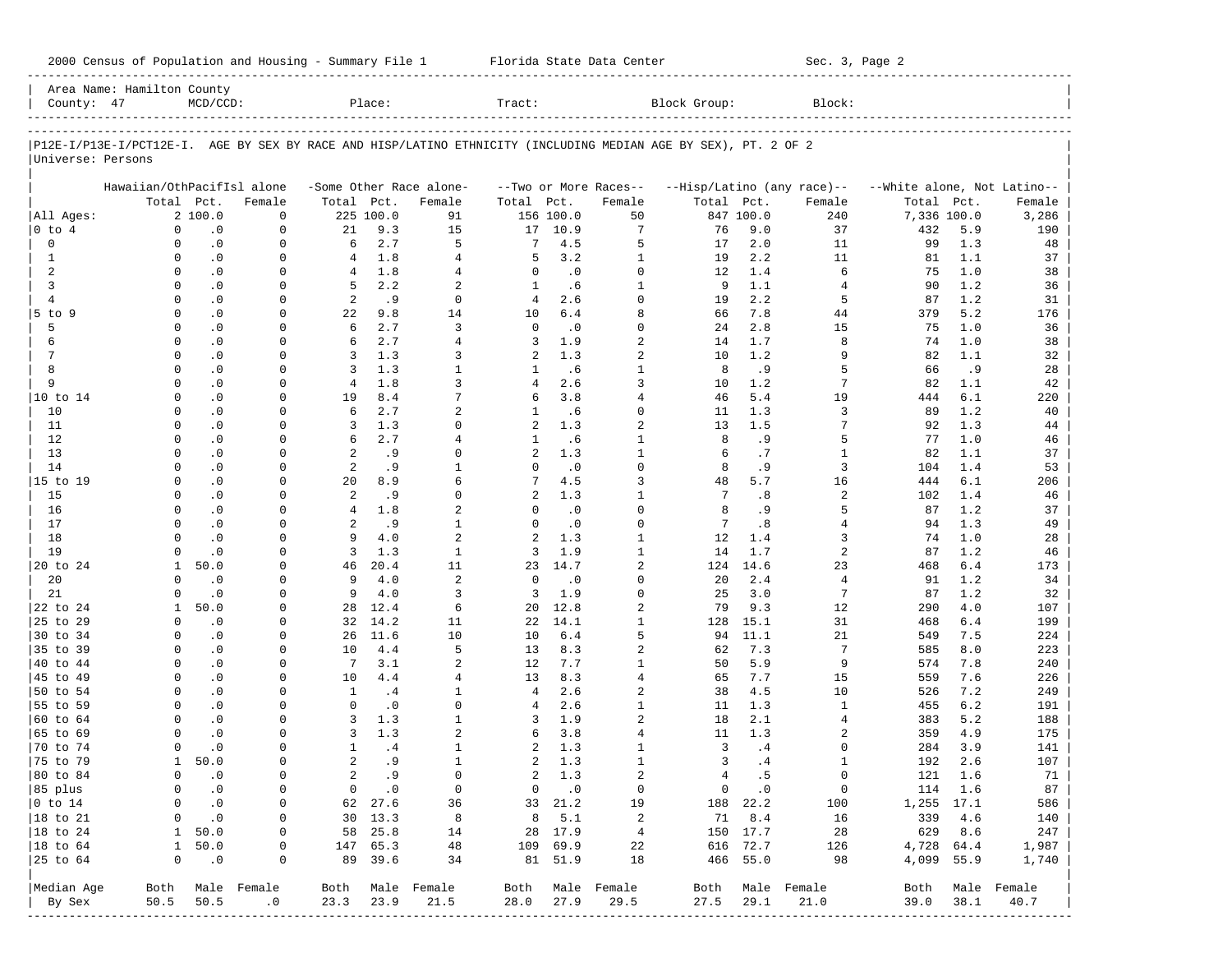| 2000 Census of Population and Housing - Summary File 1 |  | Florida State Data Center | Sec. 3, Page 1 |
|--------------------------------------------------------|--|---------------------------|----------------|
|--------------------------------------------------------|--|---------------------------|----------------|

| County: 49             | Area Name: Hardee County | $MCD/CCD$ : |                                                         | Place:         |            | Tract:                                                                                                                     |             |              | Block Group:                                        |                     |               | Block:                         |                |                  |                     |
|------------------------|--------------------------|-------------|---------------------------------------------------------|----------------|------------|----------------------------------------------------------------------------------------------------------------------------|-------------|--------------|-----------------------------------------------------|---------------------|---------------|--------------------------------|----------------|------------------|---------------------|
|                        |                          |             |                                                         |                |            |                                                                                                                            |             |              |                                                     |                     |               |                                |                |                  |                     |
|                        |                          |             |                                                         |                |            | P12,P12A-D/P13,P13A-D/P14,PCT12A-D. AGE BY SEX BY RACE AND HISP/LATINO ETHNICITY (INCLUDING MEDIAN AGE BY SEX), PT. 1 OF 2 |             |              |                                                     |                     |               |                                |                |                  |                     |
| Universe: Persons      |                          |             |                                                         |                |            |                                                                                                                            |             |              |                                                     |                     |               |                                |                |                  |                     |
|                        |                          |             | ----All Races Combined----- --------White alone-------- |                |            |                                                                                                                            |             |              | -------Black alone-------- AmerInd/NatAlaskan alone |                     |               |                                |                |                  | $---Asian alone---$ |
|                        | Total Pct.               |             | Female                                                  | Total Pct.     |            | Female                                                                                                                     | Total Pct.  |              | Female                                              | Total Pct.          |               | Female                         | Total Pct.     |                  | Female              |
| All Ages:              | 26,938 100.0             |             | 12,293                                                  | 19,035 100.0   |            | 9,148                                                                                                                      | 2,244 100.0 |              | 787                                                 |                     | 184 100.0     | 82                             |                | 81 100.0         | 43                  |
| 0 to 4                 | 2,065                    | 7.7         | 1,012                                                   | 1,283          | 6.7        | 634                                                                                                                        | 113         | 5.0          | 55                                                  | 18                  | 9.8           | 6                              | 1              | 1.2              | 1                   |
| 0                      | 429                      | 1.6         | 217                                                     | 246            | 1.3        | 122                                                                                                                        | 25          | 1.1          | 14                                                  | 3                   | 1.6           | $\mathbf{1}$                   | $\Omega$       | $\cdot$ 0        | 0                   |
| 1<br>2                 | 410<br>416               | 1.5<br>1.5  | 208                                                     | 259<br>269     | 1.4<br>1.4 | 137                                                                                                                        | 13<br>24    | .6<br>1.1    | 5<br>9                                              | 3<br>$\overline{4}$ | 1.6<br>2.2    | $\mathbf 0$<br>$\overline{a}$  | 1<br>$\Omega$  | 1.2<br>$\cdot$ 0 | $\mathbf{1}$<br>0   |
| 3                      | 421                      | 1.6         | 193<br>211                                              | 268            | 1.4        | 122<br>142                                                                                                                 | 29          | 1.3          | 17                                                  | 5                   | 2.7           | $\mathbf{1}$                   | $\Omega$       | $\cdot$ 0        | 0                   |
| $\overline{4}$         | 389                      | 1.4         | 183                                                     | 241            | 1.3        | 111                                                                                                                        | 22          | 1.0          | 10                                                  | 3                   | 1.6           | $\overline{2}$                 | $\Omega$       | $\cdot$ 0        | 0                   |
| $5$ to $9$             | 2,009                    | 7.5         | 994                                                     | 1,304          | 6.9        | 652                                                                                                                        | 111         | 4.9          | 58                                                  | 15                  | 8.2           | $\overline{4}$                 | 6              | 7.4              | 5                   |
| 5                      | 396                      | 1.5         | 185                                                     | 265            | 1.4        | 120                                                                                                                        | 23          | 1.0          | 12                                                  | $\overline{4}$      | 2.2           | $\Omega$                       | $\Omega$       | $\cdot$ 0        | 0                   |
| 6                      | 377                      | 1.4         | 181                                                     | 245            | 1.3        | 115                                                                                                                        | 16          | .7           | 9                                                   | 3                   | 1.6           | $\mathbf{1}$                   | -1             | 1.2              | $\mathbf{1}$        |
| 7                      | 400                      | 1.5         | 206                                                     | 260            | 1.4        | 137                                                                                                                        | 22          | 1.0          | 11                                                  | 3                   | 1.6           | $\mathbf{1}$                   | $\mathbf{1}$   | 1.2              | $\mathbf{1}$        |
| 8                      | 411                      | 1.5         | 203                                                     | 248            | 1.3        | 125                                                                                                                        | 29          | 1.3          | 17                                                  | 3                   | 1.6           | $\mathbf{1}$                   | $\overline{a}$ | 2.5              | $\mathbf{1}$        |
| 9                      | 425                      | 1.6         | 219                                                     | 286            | 1.5        | 155                                                                                                                        | 21          | . 9          | 9                                                   | 2                   | 1.1           | $\mathbf{1}$                   | $\overline{a}$ | 2.5              | $\overline{a}$      |
| 10 to 14               | 2,073                    | 7.7         | 956                                                     | 1,354          | 7.1        | 609                                                                                                                        | 192         | 8.6          | 89                                                  | 17                  | 9.2           | 12                             | 7              | 8.6              | 2                   |
| 10                     | 460                      | 1.7         | 197                                                     | 311            | 1.6        | 137                                                                                                                        | 42          | 1.9          | 16                                                  | 2                   | 1.1           | $\mathbf 0$                    | -1             | 1.2              | 0                   |
| 11                     | 404                      | 1.5         | 183                                                     | 259            | 1.4        | 106                                                                                                                        | 40          | 1.8          | 18                                                  | 3                   | 1.6           | 3                              | 2              | 2.5              | 0                   |
| 12                     | 357                      | 1.3         | 165                                                     | 226            | 1.2        | 101                                                                                                                        | 36          | 1.6          | 18                                                  | 3                   | 1.6           | $\overline{a}$                 | $\overline{a}$ | 2.5              | 2                   |
| 13                     | 416                      | 1.5         | 201                                                     | 280            | 1.5        | 132                                                                                                                        | 31          | 1.4          | 14                                                  | 8                   | 4.3           | 6                              | $\Omega$       | $\cdot$ 0        | 0                   |
| 14                     | 436                      | 1.6         | 210                                                     | 278            | 1.5        | 133                                                                                                                        | 43          | 1.9          | 23                                                  | 1                   | .5            | $\mathbf{1}$                   | 2              | 2.5              | 0                   |
| 15 to 19               | 2,199                    | 8.2         | 980                                                     | 1,372          | 7.2        | 627                                                                                                                        | 157         | 7.0          | 78                                                  | 16                  | 8.7           | 12                             | 10             | 12.3             | 6                   |
| 15                     | 409                      | 1.5         | 171                                                     | 271            | 1.4        | 115                                                                                                                        | 30          | 1.3          | 15                                                  | $\overline{4}$      | 2.2           | 3                              | 2              | 2.5              | 2                   |
| 16                     | 429                      | 1.6         | 202                                                     | 276            | 1.4        | 128                                                                                                                        | 39          | 1.7          | 18                                                  | 2                   | 1.1           | 2                              | $\overline{a}$ | 2.5              | $\mathbf{1}$        |
| 17                     | 450                      | 1.7         | 212                                                     | 286            | 1.5        | 150                                                                                                                        | 32          | 1.4          | 14                                                  | 3                   | 1.6           | $\mathbf{1}$                   | 5              | 6.2              | 3                   |
| 18                     | 454                      | 1.7         | 197                                                     | 287            | 1.5        | 121                                                                                                                        | 30          | 1.3          | 15                                                  | $\overline{4}$      | 2.2           | 3                              | $\Omega$       | $\cdot$ 0        | 0                   |
| 19                     | 457                      | 1.7         | 198                                                     | 252            | 1.3        | 113                                                                                                                        | 26          | 1.2          | 16                                                  | 3                   | 1.6           | 3                              | 1              | 1.2              | 0                   |
| 20 to 24               | 2,063                    | 7.7         | 786                                                     | 1,217          | 6.4        | 494                                                                                                                        | 159         | 7.1          | 41                                                  | 16                  | 8.7           | 5                              | 6              | 7.4              | 4                   |
| 20                     | 431                      | 1.6         | 174                                                     | 271            | 1.4        | 118                                                                                                                        | 21          | .9           | 10                                                  | 3                   | 1.6           | $\mathbf 0$                    | $\Omega$       | $\cdot$ 0        | 0                   |
| 21                     | 381                      | 1.4         | 144                                                     | 234            | 1.2        | 90                                                                                                                         | 17          | .8           | 9                                                   | $\overline{4}$      | 2.2           | $\overline{a}$                 | $\overline{a}$ | 2.5              | $\overline{a}$      |
| 22 to 24               | 1,251                    | 4.6         | 468                                                     | 712            | 3.7        | 286                                                                                                                        | 121         | 5.4          | 22                                                  | 9                   | 4.9           | 3                              | $\overline{4}$ | 4.9              | $\overline{a}$      |
| 25 to 29               | 2,065                    | 7.7         | 803                                                     | 1,219          | 6.4        | 557                                                                                                                        | 262         | 11.7         | 47                                                  | 12                  | 6.5           | $\mathbf{1}$<br>$\overline{4}$ | 3<br>6         | 3.7              | $\mathbf{1}$        |
| 30 to 34<br>35 to 39   | 1,853                    | 6.9         | 734<br>808                                              | 1,157          | 6.1<br>7.0 | 515<br>577                                                                                                                 | 230<br>243  | 10.2<br>10.8 | 54<br>72                                            | 11<br>14            | 6.0<br>7.6    | 9                              | 3              | 7.4<br>3.7       | $\mathbf{1}$<br>3   |
| 40 to 44               | 1,955                    | 7.3<br>6.5  | 760                                                     | 1,333          | 6.6        | 600                                                                                                                        | 189         | 8.4          | 49                                                  | 17                  | 9.2           | 8                              | 6              | 7.4              | 3                   |
| 45 to 49               | 1,739<br>1,515           | 5.6         | 679                                                     | 1,260<br>1,089 | 5.7        | 525                                                                                                                        | 154         | 6.9          | 44                                                  | 15                  | 8.2           | 5                              | 11             | 13.6             | 6                   |
| 50 to 54               | 1,376                    | 5.1         | 669                                                     | 1,116          | 5.9        | 551                                                                                                                        | 102         | 4.5          | 44                                                  | 9                   | 4.9           | 5                              | 5              | 6.2              | 4                   |
| 55 to 59               | 1,209                    | 4.5         | 608                                                     | 986            | 5.2        | 521                                                                                                                        | 84          | 3.7          | 37                                                  | 12                  | 6.5           | 5                              | 7              | 8.6              | 0                   |
| 60 to 64               | 1,067                    | 4.0         | 512                                                     | 921            | 4.8        | 455                                                                                                                        | 78          | 3.5          | 33                                                  | 3                   | 1.6           | $\mathbf 0$                    | 6              | 7.4              | 4                   |
| 65 to 69               | 1,043                    | 3.9         | 548                                                     | 921            | 4.8        | 492                                                                                                                        | 64          | 2.9          | 28                                                  | 2                   | 1.1           | 2                              | 2              | 2.5              | $\mathbf{1}$        |
| 70 to 74               | 1,083                    | 4.0         | 550                                                     | 998            | 5.2        | 508                                                                                                                        | 38          | 1.7          | 20                                                  | 2                   | 1.1           | $\mathbf{1}$                   | $\Omega$       | $\cdot$ 0        | 0                   |
| 75 to 79               | 867                      | 3.2         | 452                                                     | 797            | 4.2        | 412                                                                                                                        | 36          | 1.6          | 22                                                  | 3                   | 1.6           | 2                              | 2              | 2.5              | $\overline{a}$      |
| 80 to 84               | 432                      | 1.6         | 228                                                     | 412            | 2.2        | 219                                                                                                                        | 15          | .7           | 8                                                   | 2                   | 1.1           | $\mathbf{1}$                   | $\Omega$       | $\cdot$ 0        | $\mathbf 0$         |
| 85 plus                |                          | 325 1.2     | 214                                                     |                | 296 1.6    | 200                                                                                                                        |             | 17.8         | 8                                                   |                     | $0 \qquad .0$ | $\overline{0}$                 | $\overline{0}$ | $\cdot$ 0        | 0                   |
| $ 0 \t\t \text{to} 14$ | $6,147$ 22.8             |             | 2,962                                                   | 3,941 20.7     |            | 1,895                                                                                                                      |             | 416 18.5     | 202                                                 |                     | 50 27.2       | 22                             |                | 14 17.3          | 8                   |
| 18 to 21               | 1,723                    | 6.4         | 713                                                     | 1,044          | 5.5        | 442                                                                                                                        |             | 94 4.2       | 50                                                  |                     | 14 7.6        | 8                              | 3              | 3.7              | 2                   |
| $ 18$ to $24$          | 2,974 11.0               |             | 1,181                                                   | 1,756          | 9.2        | 728                                                                                                                        |             | 215 9.6      | 72                                                  |                     | 23 12.5       | 11                             | $7\overline{}$ | 8.6              | 4                   |
| $ 18$ to $64$          | 15,753 58.5              |             | 6,754                                                   | 10,837 56.9    |            | 5,029                                                                                                                      | 1,557 69.4  |              | 452                                                 |                     | 116 63.0      | 48                             |                | 54 66.7          | 26                  |
| 25 to 64               | 12,779 47.4              |             | 5,573                                                   | 9,081 47.7     |            | 4,301                                                                                                                      | 1,342 59.8  |              | 380                                                 |                     | 93 50.5       | 37                             |                | 47 58.0          | 22                  |
| Median Age             |                          |             | Both Male Female                                        |                |            | Both Male Female                                                                                                           |             |              | Both Male Female                                    |                     |               | Both Male Female               | Both           |                  | Male Female         |
| By Sex                 | 32.7                     | 31.5        | 34.3                                                    | 37.3           | 35.8       | 39.3                                                                                                                       | 32.6        | 32.8         | 32.0                                                | 29.3                | 29.0          | 34.0                           | 35.8           | 38.5             | 35.8                |
| ----------             |                          |             |                                                         |                |            |                                                                                                                            |             |              |                                                     |                     |               |                                |                |                  |                     |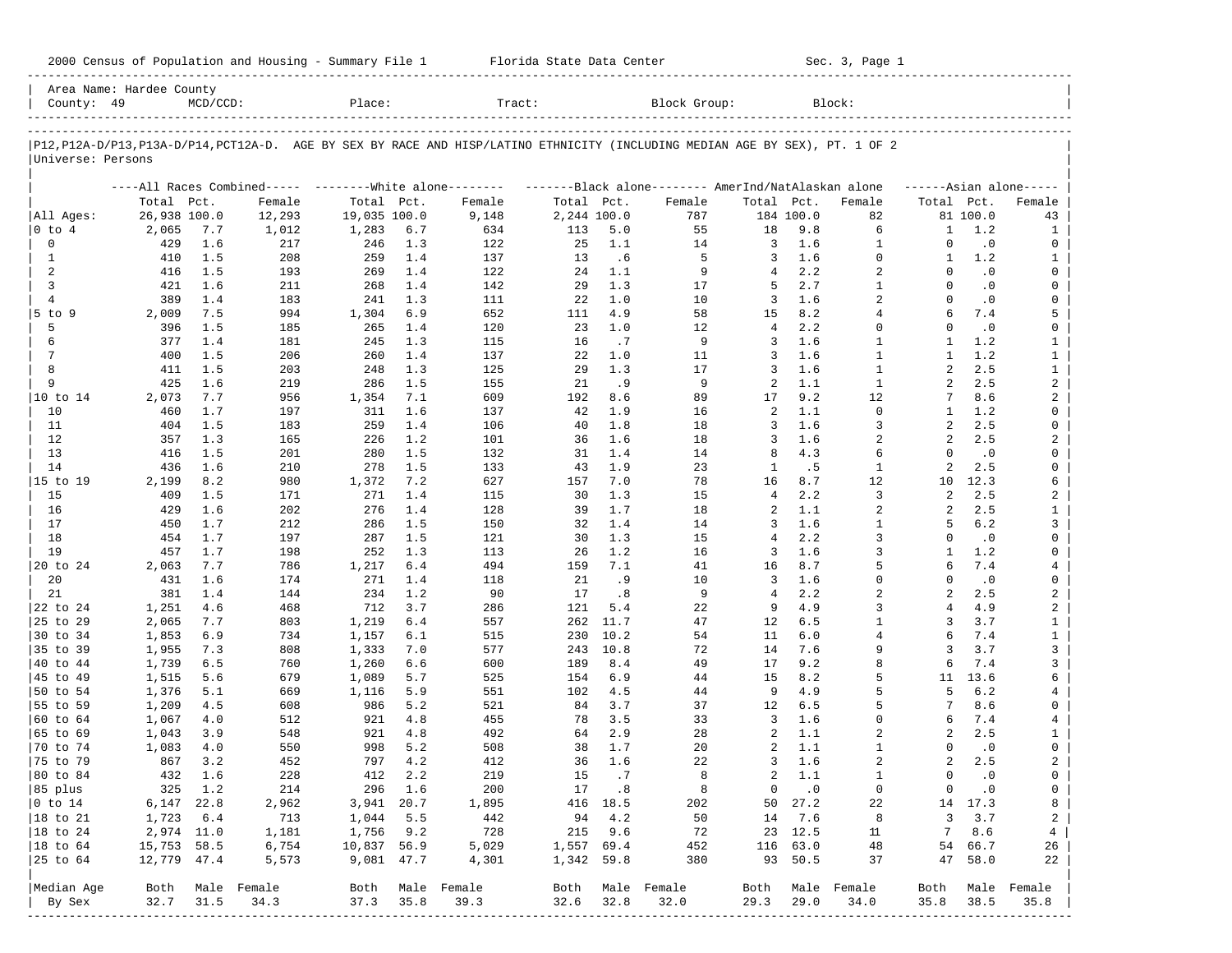|                      | Area Name: Hardee County   |                          |                  |             |           |                         |              |               |                       |                                                                                                                |           |                            |                             |       |             |
|----------------------|----------------------------|--------------------------|------------------|-------------|-----------|-------------------------|--------------|---------------|-----------------------|----------------------------------------------------------------------------------------------------------------|-----------|----------------------------|-----------------------------|-------|-------------|
| County: 49           |                            | $MCD/CCD$ :              |                  |             | Place:    |                         | Tract:       |               |                       | Block Group:                                                                                                   |           | Block:                     |                             |       |             |
|                      |                            |                          |                  |             |           |                         |              |               |                       |                                                                                                                |           |                            |                             |       |             |
| Universe: Persons    |                            |                          |                  |             |           |                         |              |               |                       | P12E-I/P13E-I/PCT12E-I. AGE BY SEX BY RACE AND HISP/LATINO ETHNICITY (INCLUDING MEDIAN AGE BY SEX), PT. 2 OF 2 |           |                            |                             |       |             |
|                      | Hawaiian/OthPacifIsl alone |                          |                  |             |           | -Some Other Race alone- |              |               | --Two or More Races-- |                                                                                                                |           | --Hisp/Latino (any race)-- | --White alone, Not Latino-- |       |             |
|                      |                            | Total Pct.               | Female           | Total Pct.  |           | Female                  | Total Pct.   |               | Female                | Total Pct.                                                                                                     |           | Female                     | Total Pct.                  |       | Female      |
| All Ages:            |                            | 15 100.0                 | 6                | 4,847 100.0 |           | 2,013                   |              | 532 100.0     | 214                   | 9,611 100.0                                                                                                    |           | 4,052                      | 14,704 100.0                |       | 7,265       |
| $0$ to $4$           |                            | 2, 13.3                  | $\mathbf 0$      |             | 583 12.0  | 290                     | 65           | 12.2          | 26                    | 1,179                                                                                                          | 12.3      | 585                        | 752                         | 5.1   | 360         |
| $\mathbf 0$          | $\Omega$                   | $\cdot$ 0                | 0                | 141         | 2.9       | 74                      | 14           | 2.6           | 6                     | 270                                                                                                            | 2.8       | 136                        | 131                         | .9    | 65          |
| $\mathbf{1}$         | $\Omega$                   | $\cdot$ 0                | $\Omega$         | 124         | 2.6       | 60                      | 10           | 1.9           | 5                     | 243                                                                                                            | 2.5       | 117                        | 152                         | 1.0   | 85          |
| 2                    | $\mathbf{1}$               | 6.7                      | $\Omega$         | 98          | 2.0       | 52                      | 20           | 3.8           | 8                     | 226                                                                                                            | 2.4       | 112                        | 157                         | 1.1   | 67          |
| $\overline{3}$       | $\Omega$                   | $\cdot$ 0                | $\Omega$         | 105         | 2.2       | 46                      | 14           | 2.6           | 5                     | 220                                                                                                            | 2.3       | 109                        | 165                         | 1.1   | 81          |
| $\overline{4}$       | $\mathbf{1}$               | 6.7                      | $\Omega$         | 115         | 2.4       | 58                      | 7            | 1.3           | $\overline{c}$        | 220                                                                                                            | 2.3       | 111                        | 147                         | 1.0   | 62          |
| 5 to 9               | $\overline{4}$             | 26.7                     | 2                | 516         | 10.6      | 251                     | 53           | 10.0          | 22                    | 1,030                                                                                                          | 10.7      | 511                        | 843                         | 5.7   | 410         |
| 5                    | $\overline{a}$             | 13.3                     | $\Omega$         | 91          | 1.9       | 48                      | 11           | 2.1           | 5                     | 198                                                                                                            | 2.1       | 99                         | 168                         | 1.1   | 71          |
| 6                    | $\Omega$                   | $\cdot$ 0                | 0                | 101         | 2.1       | 50                      | 11           | 2.1           | 5                     | 212                                                                                                            | 2.2       | 98                         | 148                         | 1.0   | 72          |
| 7                    | 1                          | 6.7                      | 1                | 105         | 2.2       | 52                      | 8            | 1.5           | 3                     | 202                                                                                                            | 2.1       | 100                        | 171                         | 1.2   | 92          |
| 8                    | 1                          | 6.7                      | $\mathbf{1}$     | 113         | 2.3       | 52                      | 15           | 2.8           | 6                     | 217                                                                                                            | 2.3       | 102                        | 159                         | 1.1   | 80          |
| 9                    | $\Omega$                   | $\overline{\phantom{0}}$ | 0                | 106         | 2.2       | 49                      | 8            | 1.5           | 3                     | 201                                                                                                            | 2.1       | 112                        | 197                         | 1.3   | 95          |
| 10 to 14             | $\Omega$                   | $\cdot$ 0                | $\Omega$         | 457         | 9.4       | 220                     | 46           | 8.6           | 24                    | 911                                                                                                            | 9.5       | 424                        | 930                         | 6.3   | 421         |
| 10                   | $\Omega$                   | $\cdot$ 0                | $\Omega$         | 93          | 1.9       | 36                      | 11           | 2.1           | 8                     | 196                                                                                                            | 2.0       | 85                         | 217                         | 1.5   | 95          |
| 11                   | $\Omega$                   | $\cdot$ 0                | $\Omega$         | 89          | 1.8       | 50                      | 11           | 2.1           | 6                     | 168                                                                                                            | 1.7       | 81                         | 186                         | 1.3   | 79          |
| 12                   | $\Omega$                   | $\cdot$ 0                | $\Omega$         | 84          | 1.7       | 39                      | 6            | 1.1           | 3                     | 161                                                                                                            | 1.7       | 75                         | 154                         | 1.0   | 69          |
| 13                   | $\Omega$                   | $\cdot$ 0                | $\Omega$         | 90          | 1.9       | 45                      | 7            | 1.3           | $\overline{4}$        | 186                                                                                                            | 1.9       | 91                         | 190                         | 1.3   | 88          |
| 14                   | $\Omega$                   | $\cdot$ 0                | $\Omega$         | 101         | 2.1       | 50                      | 11           | 2.1           | 3                     | 200                                                                                                            | 2.1       | 92                         | 183                         | 1.2   | 90          |
| 15 to 19             | $\Omega$                   | $\cdot$ 0                | $\Omega$         | 598         | 12.3      | 238                     | 46           | 8.6           | 19                    | 1,125                                                                                                          | 11.7      | 461                        | 879                         | $6.0$ | 419         |
| 15                   | $\Omega$                   | $\cdot$ 0                | $\Omega$         | 90          | 1.9       | 32                      | 12           | 2.3           | $\overline{4}$        | 179                                                                                                            | 1.9       | 65                         | 189                         | 1.3   | 85          |
| 16                   | $\Omega$                   | $\cdot$ 0                | $\Omega$         | 105         | 2.2       | 51                      | 5            | .9            | $\overline{a}$        | 202                                                                                                            | 2.1       | 97                         | 181                         | 1.2   | 83          |
| 17                   | $\Omega$                   | $\cdot$ 0                | $\Omega$         | 117         | 2.4       | 42                      | 7            | 1.3           | $\overline{a}$        | 233                                                                                                            | 2.4       | 103                        | 175                         | 1.2   | 89          |
| 18                   | $\Omega$                   | $\cdot$ 0                | $\Omega$         | 122         | 2.5       | 53                      | 11           | 2.1           | 5                     | 242                                                                                                            | 2.5       | 93                         | 176                         | 1.2   | 86          |
| 19                   | $\Omega$                   | $\cdot$ 0                | $\Omega$         | 164         | 3.4       | 60                      | 11           | 2.1           | 6                     | 269                                                                                                            | 2.8       | 103                        | 158                         | 1.1   | 76          |
| 20 to 24             | 5                          | 33.3                     | 3                | 617         | 12.7      | 224                     | 43           | 8.1           | 15                    | 1,182                                                                                                          | 12.3      | 414                        | 696                         | 4.7   | 314         |
| 20                   | $\mathbf{1}$               | 6.7                      | 1                | 129         | 2.7       | 42                      | 6            | 1.1           | 3                     | 243                                                                                                            | 2.5       | 81                         | 164                         | 1.1   | 80          |
| 21                   | 1                          | 6.7                      | 1                | 111         | 2.3       | 35                      | 12           | 2.3           | 5                     | 230                                                                                                            | 2.4       | 67                         | 125                         | .9    | 62          |
| 22 to 24             | 3                          | 20.0                     | 1                | 377         | 7.8       | 147                     | 25           | 4.7           | $\overline{7}$        | 709                                                                                                            | 7.4       | 266                        | 407                         | 2.8   | 172         |
| 25 to 29             | $\Omega$                   | $\cdot$ 0                | $\Omega$         | 510         | 10.5      | 176                     | 59           | 11.1          | 21                    | 999                                                                                                            | 10.4      | 370                        | 792                         | 5.4   | 384         |
| 30 to 34             | 2                          | 13.3                     | 1                | 406         | 8.4       | 145                     | 41           | 7.7           | 14                    | 768                                                                                                            | 8.0       | 284                        | 836                         | 5.7   | 393         |
| 35 to 39             | 1                          | 6.7                      | 0                | 326         | 6.7       | 134                     | 35           | 6.6           | 13                    | 629                                                                                                            | 6.5       | 257                        | 1,061                       | 7.2   | 465         |
| 40 to 44             | $\Omega$                   | $\cdot$ 0                | $\Omega$         | 235         | 4.8       | 89                      | 32           | $6.0$         | 11                    | 536                                                                                                            | 5.6       | 214                        | 978                         | 6.7   | 479         |
| 45 to 49             | 1                          | 6.7                      | $\Omega$         | 211         | 4.4       | 85                      | 34           | 6.4           | 14                    | 392                                                                                                            | 4.1       | 162                        | 926                         | 6.3   | 454         |
| 50 to 54             | $\Omega$                   | $\cdot$ 0                | $\Omega$         | 119         | 2.5       | 53                      | 25           | 4.7           | 12                    | 254                                                                                                            | 2.6       | 104                        | 990                         | 6.7   | 504         |
| 55 to 59             | $\Omega$                   | $\cdot$ 0                | $\Omega$         | 102         | 2.1       | 36                      | 18           | 3.4           | 9                     | 198                                                                                                            | 2.1       | 78                         | 901                         | 6.1   | 485         |
| 60 to 64             | $\Omega$                   | $\overline{0}$           | $\Omega$         | 52          | 1.1       | 19                      | 7            | 1.3           | $\mathbf{1}$          | 128                                                                                                            | 1.3       | 52                         | 846                         | 5.8   | 421         |
| 65 to 69             | $\Omega$                   | $\cdot$ 0                | $\Omega$         | 40          | .8        | 17                      | 14           | 2.6           | 8                     | 112                                                                                                            | 1.2       | 52                         | 857                         | 5.8   | 463         |
| 70 to 74             | $\Omega$                   | $\cdot$ 0                | $\Omega$         | 38          | .8        | 17                      | 7            | 1.3           | $\overline{4}$        | 91                                                                                                             | . 9       | 44                         | 950                         | 6.5   | 482         |
| 75 to 79             | $\Omega$                   | $\cdot$ 0                | $\Omega$         | 23          | .5        | 13                      | 6            | 1.1           | $\mathbf{1}$          | 51                                                                                                             | .5        | 28                         | 770                         | 5.2   | 397         |
| 80 to 84             | $\Omega$                   | $\cdot$ 0                | $\Omega$         | 2           | $\cdot$ 0 | $\Omega$                | $\mathbf{1}$ | $\cdot$ 2     | $\Omega$              | 8                                                                                                              | $\cdot$ 1 | 3                          | 407                         | 2.8   | 217         |
| 85 plus              | 0                          | $\cdot$ 0                | $\mathbf{0}$     |             | 12 .2     | $6\overline{6}$         |              | $0 \qquad .0$ | $\overline{0}$        | $\begin{array}{ccc} 18 & .2 \end{array}$                                                                       |           | $\overline{9}$             | 290 2.0                     |       | 197         |
| $ 0 \t{to} 14$       |                            | 640.0                    | 2                | 1,556 32.1  |           | 761                     |              | 164 30.8      | 72                    | 3,120 32.5                                                                                                     |           | 1,520                      | 2,525 17.2                  |       | 1,191       |
| $ 18 \text{ to } 21$ |                            | 2, 13.3                  | 2                |             | 526 10.9  | 190                     |              | 40 7.5        | 19                    |                                                                                                                | 984 10.2  | 344                        | 623                         | 4.2   | 304         |
| $ 18 \text{ to } 24$ |                            | 5, 33.3                  | 3                |             | 903 18.6  | 337                     |              | 65 12.2       | 26                    | 1,693 17.6                                                                                                     |           | 610                        | 1,030 7.0                   |       | 476         |
| $ 18 \text{ to } 64$ |                            | 960.0                    | $4\overline{ }$  | 2,864 59.1  |           | 1,074                   |              | 316 59.4      | 121                   | 5,597 58.2                                                                                                     |           | 2,131                      | 8,360 56.9                  |       | 4,061       |
|                      |                            | 4, 26.7                  | $\mathbf{1}$     | 1,961 40.5  |           | 737                     |              | 251 47.2      | 95                    | 3,904 40.6                                                                                                     |           | 1,521                      | 7,330 49.9                  |       | 3,585       |
|                      |                            |                          |                  |             |           |                         |              |               |                       |                                                                                                                |           |                            |                             |       |             |
| Median Age           |                            |                          | Both Male Female |             |           | Both Male Female        |              |               | Both Male Female      |                                                                                                                |           | Both Male Female           | Both                        |       | Male Female |
| By Sex               | 21.5                       | 23.5                     | 21.0             | 22.3 23.3   |           | 20.2                    | 25.9         | 26.0          | 25.5                  | 22.4                                                                                                           | 23.3      | 20.6                       | 42.8                        | 40.8  | 44.9        |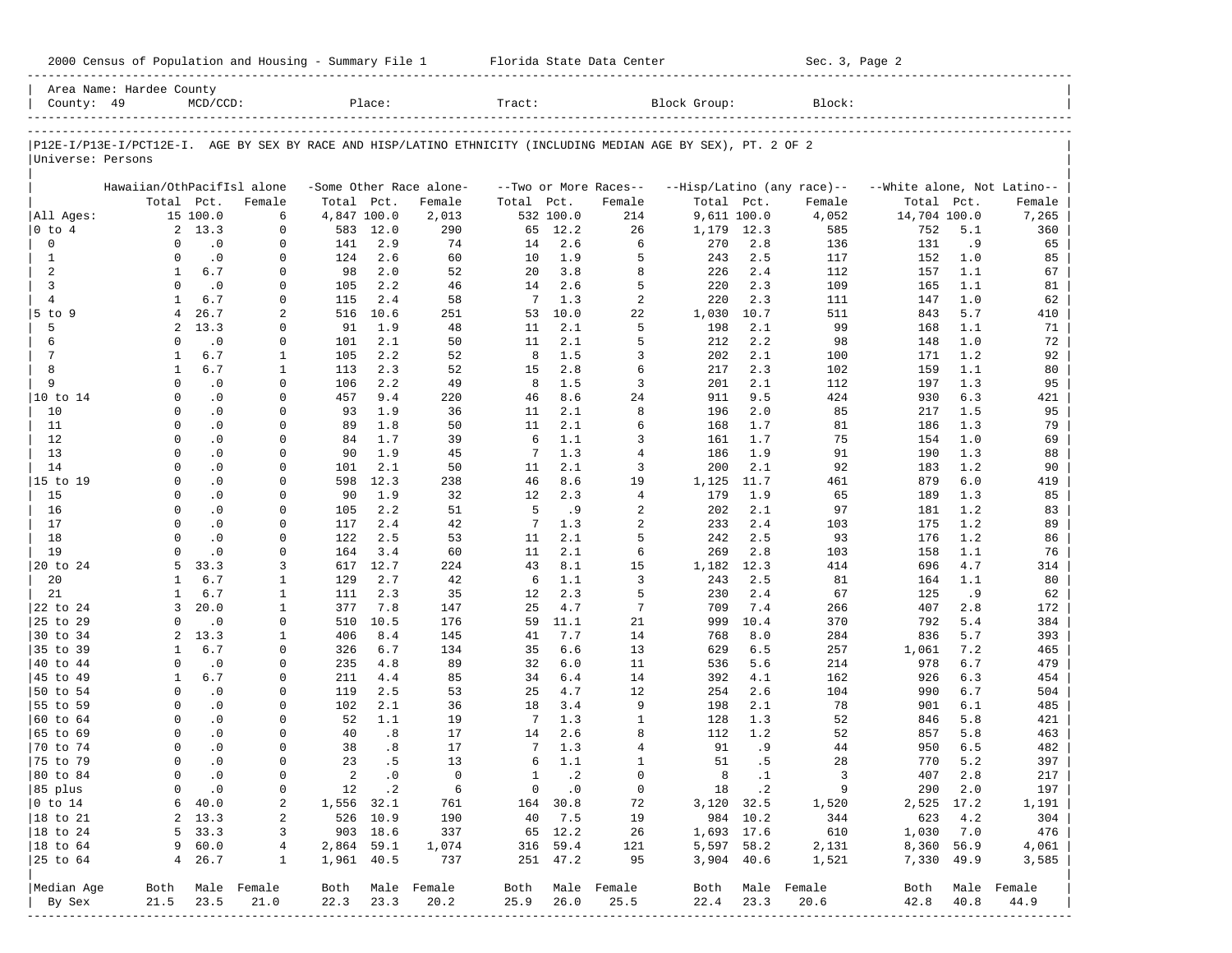| 2000 Census of Population and Housing - Summary File 1 |  | Florida State Data Center | Sec. 3, Page 1 |
|--------------------------------------------------------|--|---------------------------|----------------|
|--------------------------------------------------------|--|---------------------------|----------------|

| County: 51           | Area Name: Hendry County | $MCD/CCD$ : |                                                          | Place:         |            | Tract:                                                                                                                     |             |             | Block Group:                                        |                |             | Block:              |                |                  |                                |
|----------------------|--------------------------|-------------|----------------------------------------------------------|----------------|------------|----------------------------------------------------------------------------------------------------------------------------|-------------|-------------|-----------------------------------------------------|----------------|-------------|---------------------|----------------|------------------|--------------------------------|
|                      |                          |             |                                                          |                |            | P12,P12A-D/P13,P13A-D/P14,PCT12A-D. AGE BY SEX BY RACE AND HISP/LATINO ETHNICITY (INCLUDING MEDIAN AGE BY SEX), PT. 1 OF 2 |             |             |                                                     |                |             |                     |                |                  |                                |
| Universe: Persons    |                          |             |                                                          |                |            |                                                                                                                            |             |             |                                                     |                |             |                     |                |                  |                                |
|                      |                          |             | ----All Races Combined----- ---------White alone-------- |                |            |                                                                                                                            |             |             | -------Black alone-------- AmerInd/NatAlaskan alone |                |             |                     |                |                  | $---Asian alone---$            |
|                      | Total Pct.               |             | Female                                                   | Total Pct.     |            | Female                                                                                                                     | Total Pct.  |             | Female                                              | Total Pct.     |             | Female              | Total Pct.     |                  | Female                         |
| All Ages:            | 36,210 100.0             |             | 16,090                                                   | 23,926 100.0   |            | 11,013                                                                                                                     | 5,340 100.0 |             | 2,455                                               |                | 291 100.0   | 146                 |                | 162 100.0        | 77                             |
| $ 0 \t{to} 4$        | 2,826                    | 7.8         | 1,362                                                    | 1,708          | 7.1        | 820                                                                                                                        | 441         | 8.3         | 212                                                 | 20             | 6.9         | 10                  | 11             | 6.8              | 5                              |
| $\mathbf 0$          | 581                      | 1.6         | 288                                                      | 352            | 1.5        | 169                                                                                                                        | 90          | 1.7         | 50                                                  | 5              | 1.7         | 3                   | $\Omega$       | $\cdot$ 0        | 0                              |
| 1                    | 574                      | 1.6         | 280                                                      | 318            | 1.3        | 152                                                                                                                        | 98          | 1.8         | 52                                                  | 6              | 2.1         | 1                   | $\overline{a}$ | 1.2              | 1                              |
| 2                    | 589                      | 1.6         | 274                                                      | 374            | 1.6        | 172                                                                                                                        | 93          | 1.7         | 40                                                  | 3              | 1.0         | 2                   | 3              | 1.9              | 0                              |
| 3                    | 539                      | 1.5         | 271                                                      | 336            | 1.4        | 169                                                                                                                        | 80          | 1.5         | 41                                                  | 4              | 1.4         | 2                   | 2              | 1.2              | $\mathbf{1}$                   |
| $\overline{4}$       | 543                      | 1.5         | 249                                                      | 328            | 1.4        | 158                                                                                                                        | 80          | 1.5         | 29                                                  | 2              | .7          | 2                   | 4              | 2.5              | 3                              |
| $5$ to $9$           | 3,026                    | 8.4         | 1,480                                                    | 1,826          | 7.6        | 888                                                                                                                        | 544         | 10.2        | 271                                                 | 29             | 10.0        | 14                  | 21             | 13.0             | 9                              |
| 5                    | 573                      | 1.6         | 283                                                      | 348            | 1.5        | 173                                                                                                                        | 97          | 1.8         | 51                                                  | 6<br>6         | 2.1         | $\mathbf{1}$<br>5   | 5<br>4         | 3.1              | 2                              |
| 6                    | 579                      | 1.6         | 289                                                      | 355            | 1.5        | 172                                                                                                                        | 103         | 1.9         | 48                                                  |                | 2.1         |                     |                | 2.5              | 1                              |
| $7\phantom{.0}$<br>8 | 598                      | 1.7         | 294                                                      | 367            | 1.5        | 183                                                                                                                        | 96          | 1.8         | 49                                                  | 8<br>5         | 2.7<br>1.7  | $\overline{4}$      | 4<br>7         | 2.5              | 0<br>6                         |
| 9                    | 612<br>664               | 1.7<br>1.8  | 302                                                      | 354            | 1.5<br>1.7 | 174                                                                                                                        | 130         | 2.4<br>2.2  | 62                                                  | $\overline{4}$ | 1.4         | 2<br>$\overline{a}$ | 1              | 4.3              | 0                              |
|                      |                          |             | 312                                                      | 402            |            | 186                                                                                                                        | 118         |             | 61                                                  |                |             |                     |                | .6               |                                |
| 10 to 14<br>10       | 3,103                    | 8.6<br>1.8  | 1,486                                                    | 1,924          | 8.0<br>1.7 | 899                                                                                                                        | 558         | 10.4        | 280                                                 | 24<br>4        | 8.2<br>1.4  | 14<br>2             | 10<br>2        | 6.2<br>1.2       | 4<br>0                         |
| 11                   | 639<br>629               | 1.7         | 289<br>315                                               | 395<br>375     | 1.6        | 178                                                                                                                        | 115         | 2.2         | 53<br>57                                            | 5              | 1.7         | 4                   | 2              | 1.2              |                                |
| 12                   | 571                      | 1.6         |                                                          | 364            | 1.5        | 186<br>167                                                                                                                 | 127<br>91   | 2.4<br>1.7  | 46                                                  | 7              | 2.4         | $\overline{4}$      | 2              | 1.2              | 2<br>$\mathbf{1}$              |
| 13                   | 595                      | 1.6         | 273<br>301                                               | 371            | 1.6        | 183                                                                                                                        | 110         | 2.1         |                                                     | 3              | 1.0         | 2                   | 2              | 1.2              | $\mathbf{1}$                   |
| 14                   | 669                      | 1.8         |                                                          | 419            | 1.8        | 185                                                                                                                        | 115         | 2.2         | 62                                                  | 5              | 1.7         | 2                   | 2              | 1.2              | 0                              |
|                      |                          | 9.3         | 308                                                      |                | 8.2        | 807                                                                                                                        | 602         | 11.3        | 62<br>219                                           | 31             | 10.7        | 11                  | 9              | 5.6              |                                |
| 15 to 19             | 3,358                    | 1.7         | 1,289                                                    | 1,963          | 1.6        |                                                                                                                            |             |             |                                                     | 9              | 3.1         | 3                   | 1              |                  | $\overline{4}$                 |
| 15                   | 621                      | 1.7         | 289                                                      | 381<br>380     | 1.6        | 187                                                                                                                        | 104         | 1.9         | 41                                                  | 4              | 1.4         | 3                   | 3              | .6<br>1.9        | $\mathbf{1}$                   |
| 16                   | 622                      |             | 257                                                      |                |            | 162                                                                                                                        | 103         | 1.9         | 48                                                  |                |             | $\mathbf{1}$        | 3              |                  | $\mathbf{1}$                   |
| 17                   | 676                      | 1.9         | 268                                                      | 411            | 1.7        | 180                                                                                                                        | 107         | 2.0         | 43                                                  | 5<br>6         | 1.7<br>2.1  |                     |                | 1.9              | $\mathbf{1}$                   |
| 18                   | 691<br>748               | 1.9         | 265                                                      | 382            | 1.6        | 151                                                                                                                        | 117         | 2.2         | 50                                                  |                | 2.4         | 3<br>$\mathbf{1}$   | 2<br>$\Omega$  | 1.2              | $\mathbf{1}$<br>0              |
| 19                   | 3,392                    | 2.1<br>9.4  | 210                                                      | 409            | 1.7        | 127                                                                                                                        | 171         | 3.2         | 37                                                  | 7              | 7.6         | 10                  | 4              | $\cdot$ 0<br>2.5 | $\mathbf{1}$                   |
| 20 to 24<br>20       | 838                      | 2.3         | 975                                                      | 1,868          | 7.8<br>1.9 | 594                                                                                                                        | 682<br>210  | 12.8<br>3.9 | 162                                                 | 22<br>2        |             | $\mathbf 0$         | 3              | 1.9              | 0                              |
| 21                   | 722                      | 2.0         | 197<br>171                                               | 450<br>370     | 1.5        | 114<br>95                                                                                                                  | 184         | 3.4         | 31<br>37                                            | 7              | .7<br>2.4   | 2                   | 1              |                  | $\mathbf{1}$                   |
| 22 to 24             | 1,832                    | 5.1         | 607                                                      | 1,048          | 4.4        | 385                                                                                                                        | 288         | 5.4         | 94                                                  | 13             | 4.5         | 8                   | $\Omega$       | .6<br>$\cdot$ 0  | $\mathbf 0$                    |
| 25 to 29             |                          |             |                                                          |                |            |                                                                                                                            |             | 5.7         |                                                     |                | 7.2         |                     | 11             | 6.8              | 8                              |
|                      | 2,704                    | 7.5         | 1,115                                                    | 1,673          | 7.0        | 725                                                                                                                        | 305         | 6.7         | 167                                                 | 21<br>25       | 8.6         | 12<br>10            | 16             | 9.9              |                                |
| 30 to 34             | 2,665                    | 7.4         | 1,163                                                    | 1,697          | 7.1        | 758                                                                                                                        | 358         | 5.9         | 179                                                 | 13             | 4.5         |                     |                |                  | 11                             |
| 35 to 39             | 2,589                    | 7.1         | 1,158                                                    | 1,710          | 7.1        | 808                                                                                                                        | 314         |             | 167                                                 |                | 8.6         | 7                   | 18             | 11.1             | 10                             |
| 40 to 44<br>45 to 49 | 2,288<br>1,974           | 6.3<br>5.5  | 1,041<br>904                                             | 1,568<br>1,421 | 6.6<br>5.9 | 745<br>680                                                                                                                 | 280<br>261  | 5.2<br>4.9  | 149<br>119                                          | 25<br>13       | 4.5         | 11<br>10            | 17<br>8        | 10.5<br>4.9      | 7<br>2                         |
| 50 to 54             | 1,802                    | 5.0         | 890                                                      | 1,380          | 5.8        | 679                                                                                                                        | 217         | 4.1         | 127                                                 | 15             | 5.2         | 9                   | 9              | 5.6              | 3                              |
| 55 to 59             | 1,488                    | 4.1         | 717                                                      | 1,151          | 4.8        | 571                                                                                                                        | 185         | 3.5         | 87                                                  | 10             | 3.4         | 6                   | 6              | 3.7              | 4                              |
| 60 to 64             | 1,354                    | 3.7         | 632                                                      | 1,061          | 4.4        | 506                                                                                                                        | 156         | 2.9         | 73                                                  | 14             | 4.8         | 5                   | 7              | 4.3              | 3                              |
| 65 to 69             | 1,150                    | 3.2         | 556                                                      | 928            | 3.9        | 466                                                                                                                        | 131         | 2.5         | 66                                                  | -5             | 1.7         | 1                   | 6              | 3.7              | 2                              |
| 70 to 74             | 986                      | 2.7         | 471                                                      | 818            | 3.4        | 375                                                                                                                        | 114         | 2.1         | 67                                                  | 6              | 2.1         | $\overline{4}$      | 5              | 3.1              | 3                              |
| 75 to 79             | 743                      | 2.1         | 395                                                      | 618            | 2.6        | 326                                                                                                                        | 73          | 1.4         | 40                                                  | 11             | 3.8         | 9                   | 3              | 1.9              | $\mathbf{1}$                   |
| 80 to 84             | 428                      | 1.2         | 243                                                      | 344            | 1.4        | 196                                                                                                                        | 68          | 1.3         | 40                                                  | 5              | 1.7         | 3                   | 1              | .6               | 0                              |
| 85 plus              |                          | 334.9       | 213                                                      |                | 268 1.1    | 170                                                                                                                        |             | 51 1.0      | 30                                                  |                | $2 \cdot 7$ | 0                   | $\circ$        | $\cdot$ 0        | $\overline{0}$                 |
| $ 0 \t{to} 14$       | 8,955 24.7               |             | 4,328                                                    | 5,458 22.8     |            | 2,607                                                                                                                      | 1,543 28.9  |             | 763                                                 |                | 73 25.1     | 38                  |                | 42 25.9          | 18                             |
| 18 to 21             | 2,999                    | 8.3         | 843                                                      | 1,611          | 6.7        | 487                                                                                                                        |             | 682 12.8    | 155                                                 | 22             | 7.6         | 6                   | 6              | 3.7              | $\overline{a}$                 |
| $ 18$ to 24          | 4,831 13.3               |             | 1,450                                                    | 2,659 11.1     |            | 872                                                                                                                        |             | 970 18.2    | 249                                                 |                | 35 12.0     | 14                  | 6              | 3.7              | 2                              |
| 18 to 64             | 21,695 59.9              |             | 9,070                                                    | 14,320 59.9    |            | 6,344                                                                                                                      | 3,046 57.0  |             | 1,317                                               |                | 171 58.8    | 84                  |                | 98 60.5          | 50                             |
| 25 to 64             | 16,864 46.6              |             | 7,620                                                    | 11,661 48.7    |            | 5,472                                                                                                                      | 2,076 38.9  |             | 1,068                                               |                | 136 46.7    | 70                  |                | 92 56.8          | 48                             |
|                      |                          |             |                                                          |                |            |                                                                                                                            |             |             |                                                     |                |             |                     |                |                  |                                |
| Median Age           | Both                     |             | Male Female                                              |                |            | Both Male Female                                                                                                           | Both        |             | Male Female                                         |                |             | Both Male Female    | Both           |                  | Male Female                    |
| By Sex               | 29.5                     | 28.0        | 31.6                                                     | 32.9           | 31.1       | 35.1                                                                                                                       | 22.9        | 21.7        | 27.4                                                | 29.7           | 28.8        | 31.3                | 34.0           | 35.6             | 32.9<br>---------------------- |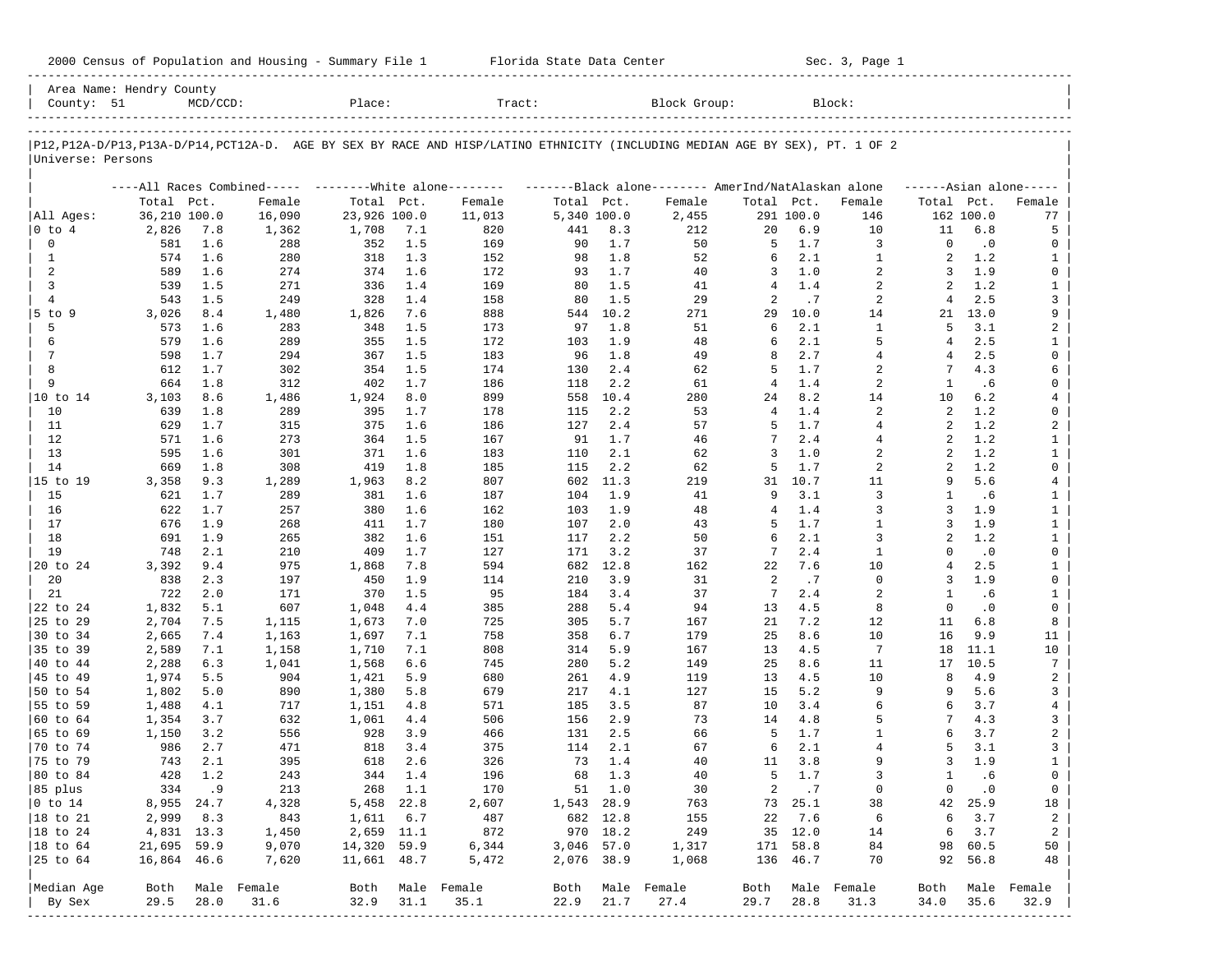|                      | Area Name: Hendry County                                                                                       |             |                  |             |           |                         |              |           |                           |              |            |                            |                             |            |                  |
|----------------------|----------------------------------------------------------------------------------------------------------------|-------------|------------------|-------------|-----------|-------------------------|--------------|-----------|---------------------------|--------------|------------|----------------------------|-----------------------------|------------|------------------|
| County: 51           |                                                                                                                | $MCD/CCD$ : |                  |             | Place:    |                         | Tract:       |           |                           | Block Group: |            | Block:                     |                             |            |                  |
|                      | P12E-I/P13E-I/PCT12E-I. AGE BY SEX BY RACE AND HISP/LATINO ETHNICITY (INCLUDING MEDIAN AGE BY SEX), PT. 2 OF 2 |             |                  |             |           |                         |              |           |                           |              |            |                            |                             |            |                  |
| Universe: Persons    |                                                                                                                |             |                  |             |           |                         |              |           |                           |              |            |                            |                             |            |                  |
|                      | Hawaiian/OthPacifIsl alone                                                                                     |             |                  |             |           | -Some Other Race alone- |              |           | --Two or More Races--     |              |            | --Hisp/Latino (any race)-- | --White alone, Not Latino-- |            |                  |
|                      | Total Pct.                                                                                                     |             | Female           | Total Pct.  |           | Female                  | Total        | Pct.      | Female                    | Total Pct.   |            | Female                     | Total Pct.                  |            | Female           |
| All Ages:            |                                                                                                                | 12 100.0    | $\overline{4}$   | 5,312 100.0 |           | 2,002                   | 1,167 100.0  |           | 393                       | 14,336 100.0 |            | 5,542                      | 15,890 100.0                |            | 7,788            |
| 0 to 4               | $\mathbf 0$                                                                                                    | $\cdot$ 0   | $\mathbf 0$      |             | 544 10.2  | 257                     | 102          | 8.7       | 58                        | 1,500        | 10.5       | 718                        | 832                         | 5.2        | 404              |
| 0                    | $\Omega$                                                                                                       | $\cdot$ 0   | $\mathbf 0$      | 107         | 2.0       | 51                      | 27           | 2.3       | 15                        | 305          | 2.1        | 150                        | 175                         | 1.1        | 84               |
| $\mathbf{1}$         | $\Omega$                                                                                                       | $\cdot$ 0   | $\mathbf 0$      | 131         | 2.5       | 68                      | 19           | 1.6       | 6                         | 319          | 2.2        | 161                        | 148                         | .9         | 67               |
| 2                    | $\Omega$                                                                                                       | $\cdot$ 0   | 0                | 93          | 1.8       | 44                      | 23           | 2.0       | 16                        | 294          | 2.1        | 129                        | 189                         | 1.2        | 96               |
| 3                    | $\Omega$                                                                                                       | $\cdot$ 0   | 0                | 100         | 1.9       | 48                      | 17           | 1.5       | 10                        | 293          | 2.0        | 146                        | 158                         | 1.0        | 78               |
| $\overline{4}$       | $\Omega$                                                                                                       | $\cdot$ 0   | $\Omega$         | 113         | 2.1       | 46                      | 16           | 1.4       | 11                        | 289          | 2.0        | 132                        | 162                         | 1.0        | 79               |
| 5 to 9               | $\Omega$                                                                                                       | $\cdot$ 0   | $\Omega$         | 507         | 9.5       | 248                     | 99           | 8.5       | 50                        | 1,367        | 9.5        | 678                        | 1,046                       | 6.6        | 499              |
| 5                    | $\Omega$                                                                                                       | $\cdot$ 0   | $\Omega$         | 97          | 1.8       | 48                      | 20           | 1.7       | 8                         | 279          | 1.9        | 137                        | 184                         | 1.2        | 91               |
| 6                    | $\Omega$                                                                                                       | $\cdot$ 0   | 0                | 97          | 1.8       | 55                      | 14           | 1.2       | 8                         | 266          | 1.9        | 140                        | 195                         | 1.2        | 94               |
| 7                    | $\Omega$                                                                                                       | $\cdot$ 0   | 0                | 103         | 1.9       | 47                      | 20           | 1.7       | 11                        | 276          | 1.9        | 142                        | 209                         | 1.3        | 94               |
| 8                    | $\Omega$                                                                                                       | $\cdot$ 0   | $\mathbf 0$      | 99          | 1.9       | 48                      | 17           | 1.5       | 10                        | 249          | 1.7        | 124                        | 218                         | 1.4        | 106              |
| 9                    | $\Omega$                                                                                                       | $\cdot$ 0   | 0                | 111         | 2.1       | 50                      | 28           | 2.4       | 13                        | 297          | 2.1        | 135                        | 240                         | 1.5        | 114              |
| 10 to 14             | $\Omega$                                                                                                       | $\cdot$ 0   | $\Omega$         | 494         | 9.3       | 250                     | 93           | 8.0       | 39                        | 1,269        | 8.9        | 600                        | 1,232                       | 7.8        | 583              |
| 10                   | $\Omega$                                                                                                       | $\cdot$ 0   | $\Omega$         | 108         | 2.0       | 49                      | 15           | 1.3       | 7                         | 267          | 1.9        | 121                        | 252                         | 1.6        | 115              |
| 11                   | $\Omega$                                                                                                       | $\cdot$ 0   | $\Omega$         | 97          | 1.8       | 54                      | 23           | 2.0       | 12                        | 254          | 1.8        | 131                        | 237                         | 1.5        | 116              |
| 12                   | $\Omega$                                                                                                       | $\cdot$ 0   | $\mathbf 0$      | 92          | 1.7       | 48                      | 15           | 1.3       | 7                         | 234          | 1.6        | 119                        | 236                         | 1.5        | 103              |
| 13                   | $\Omega$                                                                                                       | $\cdot$ 0   | $\Omega$         | 92          | 1.7       | 46                      | 17           | 1.5       | 7                         | 252          | 1.8        | 111                        | 230                         | 1.4        | 126              |
| 14                   | $\Omega$                                                                                                       | $\cdot$ 0   | $\Omega$         | 105         | 2.0       | 53                      | 23           | 2.0       | 6                         | 262          | 1.8        | 118                        | 277                         | 1.7        | 123              |
| 15 to 19             | $\Omega$                                                                                                       | $\cdot$ 0   | $\Omega$         | 630         | 11.9      | 214                     | 123          | 10.5      | 34                        | 1,562        | 10.9       | 558                        | 1,146                       | 7.2        | 493              |
| 15                   | $\Omega$                                                                                                       | $\cdot$ 0   | $\Omega$         | 103         | 1.9       | 48                      | 23           | 2.0       | 9                         | 252          | 1.8        | 115                        | 247                         | 1.6        | 126              |
| 16                   | $\Omega$                                                                                                       | $\cdot$ 0   | $\Omega$         | 114         | 2.1       | 37                      | 18           | 1.5       | 6                         | 277          | 1.9        | 108                        | 233                         | 1.5        | 97               |
| 17                   | $\Omega$                                                                                                       | $\cdot$ 0   | $\Omega$         | 126         | 2.4       | 37                      | 24           | 2.1       | 6                         | 338          | 2.4        | 121                        | 224                         | 1.4        | 104              |
| 18                   | $\Omega$                                                                                                       | $\cdot$ 0   | $\Omega$         | 152         | 2.9       | 53                      | 32           | 2.7       | 7                         | 370          | 2.6        | 123                        | 199                         | 1.3        | 88               |
| 19                   | $\Omega$                                                                                                       | $\cdot$ 0   | $\Omega$         | 135         | 2.5       | 39                      | 26           | 2.2       | 6                         | 325          | 2.3        | 91                         | 243                         | 1.5        | 78               |
| 20 to 24             | 3                                                                                                              | 25.0        | 1                | 661         | 12.4      | 179                     | 152          | 13.0      | 28                        | 1,759        | 12.3       | 463                        | 910                         | 5.7        | 330              |
| 20                   | $\Omega$                                                                                                       | $\cdot$ 0   | $\Omega$         | 129         | 2.4       | 42                      | 44           | 3.8       | 10                        | 384          | 2.7        | 99                         | 234                         | 1.5        | 62               |
| 21                   | 2                                                                                                              | 16.7        | $\mathbf 0$      | 131         | 2.5       | 31                      | 27           | 2.3       | 5                         | 334          | 2.3        | 66                         | 194                         | 1.2        | 63               |
| 22 to 24             | 1                                                                                                              | 8.3         | 1                | 401         | 7.5       | 106                     | 81           | 6.9       | 13                        | 1,041        | 7.3        | 298                        | 482                         | 3.0        | 205              |
| 25 to 29             | $\Omega$                                                                                                       | $\cdot$ 0   | $\Omega$         | 586         | 11.0      | 183                     | 108          | 9.3       | 20                        | 1,477        | 10.3       | 468                        | 887                         | 5.6        | 461              |
| 30 to 34             | $\mathbf{1}$                                                                                                   | 8.3         | 1                | 462         | 8.7       | 167                     | 106          | 9.1       | 37                        | 1,274        | 8.9        | 462                        | 987                         | 6.2        | 497              |
| 35 to 39             | $\Omega$                                                                                                       | $\cdot$ 0   | 0                | 443         | 8.3       | 145                     | 91           | 7.8       | 21                        | 1,111        | 7.7        | 394                        | 1,111                       | 7.0        | 579              |
| 40 to 44             | $\overline{4}$                                                                                                 | 33.3        | $\Omega$         | 321         | 6.0       | 108                     | 73           | 6.3       | 21                        | 838          | 5.8        | 313                        | 1,119                       | 7.0        | 559              |
| 45 to 49             | $\Omega$                                                                                                       | $\cdot$ 0   | 0                | 212         | 4.0       | 74                      | 59           | 5.1       | 19                        | 600          | 4.2        | 229                        | 1,078                       | 6.8        | 539              |
| 50 to 54             | $\Omega$                                                                                                       | $\cdot$ 0   | $\Omega$         | 127         | 2.4       | 47                      | 54           | 4.6       | 25                        | 426          | 3.0        | 173                        | 1,120                       | 7.0        | 567              |
| 55 to 59             | $\Omega$                                                                                                       | $\cdot$ 0   | $\Omega$         | 100         | 1.9       | 39                      | 36           | 3.1       | 10                        | 327          | 2.3        | 126                        | 944                         | 5.9        | 489              |
| 60 to 64             | $\mathbf{1}$                                                                                                   | 8.3         | 1                | 91          | 1.7       | 34                      | 24           | 2.1       | 10                        | 318          | 2.2        | 122                        | 852                         | 5.4        | 425              |
| 65 to 69             | 2                                                                                                              | 16.7        | 1                | 55          | 1.0       | 13                      | 23           | 2.0       | 7                         | 207          | 1.4        | 89                         | 784                         | 4.9        | 392              |
| 70 to 74             | $\mathbf{1}$                                                                                                   | 8.3         | $\Omega$         | 31          | .6        | 16                      | 11           | .9        | 6                         | 134          | .9         | 61                         | 723                         | 4.6        | 335              |
| 75 to 79             | $\Omega$                                                                                                       | $\cdot$ 0   | $\Omega$         | 28          | .5        | 14                      | 10           | .9        | 5                         | 86           | . 6        | 39                         | 566                         | 3.6        | 303              |
| 80 to 84             | $\Omega$                                                                                                       | $\cdot$ 0   | $\Omega$         | 9           | $\cdot$ 2 | $\overline{3}$          | <sup>1</sup> | $\cdot$ 1 | $\mathbf{1}$              | 43           | $\cdot$ 3  | 23                         | 311                         | 2.0        | 177              |
| 85 plus              | 0                                                                                                              | $\cdot$ 0   | 0                |             | 11 .2     | 11                      |              | 2 .2      | 2                         | 38 .3        |            | 26                         |                             | 242 1.5    | 156              |
| $ 0 \t{to} 14$       | 0                                                                                                              | $\cdot$ 0   | 0                | 1,545 29.1  |           | 755                     |              | 294 25.2  | 147                       | 4,136 28.9   |            | 1,996                      |                             | 3,110 19.6 | 1,486            |
| $ 18 \text{ to } 21$ |                                                                                                                | 2 16.7      | 0                |             | 547 10.3  | 165                     |              | 129 11.1  | 28                        | 1,413 9.9    |            | 379                        |                             | 870 5.5    | 291              |
| $ 18 \text{ to } 24$ |                                                                                                                | 3, 25.0     | 1                |             | 948 17.8  | 271                     |              | 210 18.0  | 41                        | 2,454 17.1   |            | 677                        | 1,352 8.5                   |            | 496              |
| $ 18 \text{ to } 64$ |                                                                                                                | 9 75.0      | 3                | 3,290 61.9  |           | 1,068                   |              | 761 65.2  | 204                       | 8,825 61.6   |            | 2,964                      | 9,450 59.5                  |            | 4,612            |
| 25 to 64             |                                                                                                                | 6, 50.0     | 2                | 2,342 44.1  |           | 797                     |              | 551 47.2  | 163                       |              | 6,371 44.4 | 2,287                      |                             | 8,098 51.0 | 4,116            |
| Median Age           |                                                                                                                |             | Both Male Female |             |           | Both Male Female        |              |           | Both Male Female          |              |            | Both Male Female           |                             |            | Both Male Female |
| By Sex               | 40.7                                                                                                           | 40.7        | 46.0             | 23.5        | 24.6      | 20.8                    | 25.7         | 26.4      | 22.1                      | 24.1         | 24.8       | 22.6                       | 39.0                        | 37.5       | 40.4             |
|                      |                                                                                                                |             | --------------   |             |           |                         |              |           | ------------------------- |              |            |                            |                             |            |                  |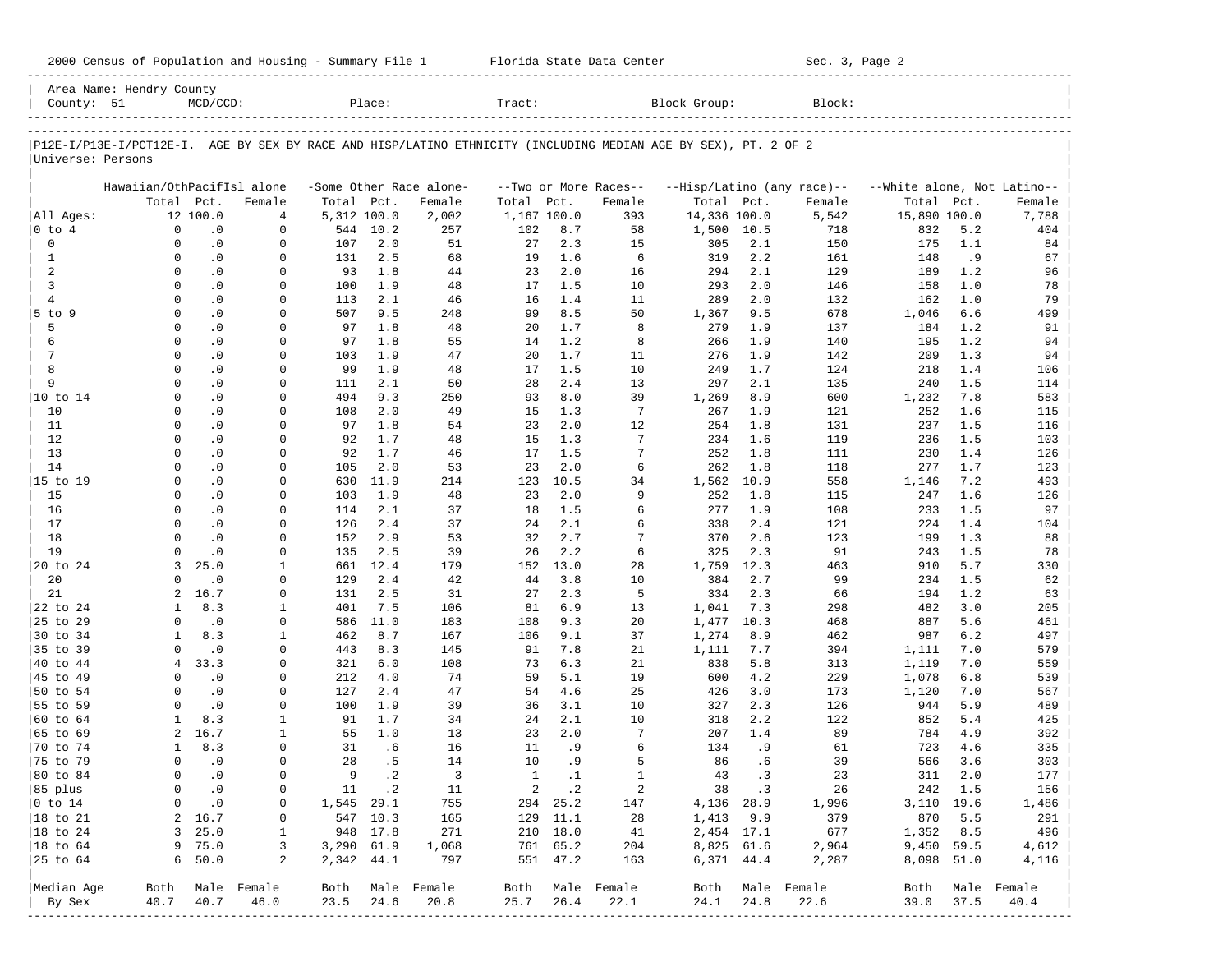| 2000<br>Housing<br>lensus<br>Population and<br>summa∼<br>. Le | Center<br>Tlorida State<br>Data | $C_{\Omega}$<br>Page |
|---------------------------------------------------------------|---------------------------------|----------------------|
|                                                               |                                 |                      |

| County: 53                | Area Name: Hernando County | $MCD/CCD$ : |                  | Place:                     |            | Tract:                                                                                                                        |             |            | Block Group:     |                |                      | Block:              |            |             |                     |
|---------------------------|----------------------------|-------------|------------------|----------------------------|------------|-------------------------------------------------------------------------------------------------------------------------------|-------------|------------|------------------|----------------|----------------------|---------------------|------------|-------------|---------------------|
|                           |                            |             |                  |                            |            |                                                                                                                               |             |            |                  |                |                      |                     |            |             |                     |
| Universe: Persons         |                            |             |                  |                            |            | P12, P12A-D/P13, P13A-D/P14, PCT12A-D. AGE BY SEX BY RACE AND HISP/LATINO ETHNICITY (INCLUDING MEDIAN AGE BY SEX), PT. 1 OF 2 |             |            |                  |                |                      |                     |            |             |                     |
|                           |                            |             |                  |                            |            | ----All Races Combined----- --------White alone-------- --------Black alone-------- AmerInd/NatAlaskan alone                  |             |            |                  |                |                      |                     |            |             | $---Asian alone---$ |
|                           | Total Pct.                 |             | Female           | Total Pct.                 |            | Female                                                                                                                        | Total Pct.  |            | Female           | Total Pct.     |                      | Female              | Total Pct. |             | Female              |
| All Ages:                 | 130,802 100.0              |             | 68,672           | 121,453 100.0              |            | 63,598                                                                                                                        | 5,330 100.0 |            | 2,940            |                | 391 100.0            | 196                 |            | 840 100.0   | 503                 |
| $0$ to $4$                | 5,905                      | 4.5         | 2,855            | 5,112                      | 4.2        | 2,467                                                                                                                         | 376         | 7.1        | 174              | 23             | 5.9                  | 14                  | 53         | 6.3         | 27                  |
| 0                         | 1,095                      | .8          | 513              | 953                        | .8         | 448                                                                                                                           | 67          | 1.3        | 25               | 2              | . 5                  | $\mathbf{1}$        | 6          | .7          | 4                   |
| $\mathbf{1}$              | 1,168                      | . 9         | 565              | 1,004                      | .8         | 493                                                                                                                           | 79          | 1.5        | 32               | 6              | 1.5                  | $\overline{4}$      | 15         | 1.8         | 8                   |
| 2<br>3                    | 1,215<br>1,190             | . 9<br>. 9  | 590<br>602       | 1,053<br>1,035             | . 9<br>. 9 | 501<br>522                                                                                                                    | 77<br>75    | 1.4<br>1.4 | 45<br>39         | 7<br>3         | 1.8<br>.8            | 5<br>1              | 6<br>17    | .7<br>2.0   | 4<br>8              |
| $\overline{4}$            | 1,237                      | . 9         | 585              | 1,067                      | . 9        | 503                                                                                                                           | 78          | 1.5        | 33               | 5              | 1.3                  | 3                   | 9          | 1.1         | 3                   |
| $5$ to $9$                | 6,811                      | 5.2         | 3,391            | 5,993                      | 4.9        | 2,982                                                                                                                         | 468         | 8.8        | 247              | 21             | 5.4                  | 9                   | 48         | 5.7         | 25                  |
| 5                         | 1,208                      | .9          | 597              | 1,059                      | .9         | 534                                                                                                                           | 81          | 1.5        | 35               | $\overline{4}$ | $1.0$                | $\mathbf{1}$        | 6          | .7          | 3                   |
| 6                         | 1,327                      | 1.0         | 648              | 1,188                      | 1.0        | 582                                                                                                                           | 77          | 1.4        | 40               | 2              | . 5                  | $\Omega$            | 13         | 1.5         | $\overline{4}$      |
| 7                         | 1,371                      | 1.0         | 679              | 1,199                      | 1.0        | 588                                                                                                                           | 99          | 1.9        | 49               | 2              | .5                   | $\overline{c}$      | 6          | .7          | 4                   |
| 8                         | 1,431                      | 1.1         | 712              | 1,253                      | 1.0        | 623                                                                                                                           | 109         | 2.0        | 62               |                | 1.8                  | 3                   | 6          | .7          | 3                   |
| 9                         | 1,474                      | 1.1         | 755              | 1,294                      | 1.1        | 655                                                                                                                           | 102         | 1.9        | 61               | 6              | 1.5                  | $\overline{3}$      | 17         | 2.0         | 11                  |
| 10 to 14                  | 7,532                      | 5.8         | 3,692            | 6,681                      | 5.5        | 3,269                                                                                                                         | 477         | 8.9        | 239              | 25             | 6.4                  | 19                  | 57         | 6.8         | 28                  |
| 10                        | 1,551                      | 1.2         | 795              | 1,375                      | 1.1        | 700                                                                                                                           | 102         | 1.9        | 55               | $\overline{4}$ | $1.0$                | $\overline{4}$      | 6          | .7          | $\overline{4}$      |
| 11                        | 1,524                      | 1.2         | 729              | 1,347                      | 1.1        | 647                                                                                                                           | 104         | 2.0        | 47               | 5              | 1.3                  | 3                   | 15         | 1.8         | 9                   |
| 12                        | 1,500                      | 1.1         | 706              | 1,337                      | 1.1        | 627                                                                                                                           | 90          | 1.7        | 45               | 5              | 1.3                  | $\overline{2}$      | 13         | 1.5         | 5                   |
| 13                        | 1,517                      | 1.2         | 767              | 1,323                      | 1.1        | 662                                                                                                                           | 106         | 2.0        | 57               | 8              | 2.0                  | 8                   | 13         | 1.5         | 7                   |
| 14                        | 1,440                      | 1.1         | 695              | 1,299                      | 1.1        | 633                                                                                                                           | 75          | 1.4        | 35               | 3              | .8                   | $\overline{a}$      | 10         | 1.2         | 3                   |
| 15 to 19                  | 6,802                      | 5.2         | 3,289            | 5,962                      | 4.9        | 2,865                                                                                                                         | 460         | 8.6        | 236              | 40             | 10.2                 | 18                  | 62         | 7.4         | 33                  |
| 15                        | 1,549                      | 1.2         | 777              | 1,374                      | 1.1        | 685                                                                                                                           | 101         | 1.9        | 51               | 10             | 2.6                  | 5                   | 12         | 1.4         | 6                   |
| 16<br>17                  | 1,452                      | 1.1         | 691              | 1,290                      | 1.1        | 603                                                                                                                           | 86          | 1.6        | 49               | 5<br>12        | 1.3<br>3.1           | 1<br>3              | 13<br>18   | 1.5<br>2.1  | 8                   |
| 18                        | 1,477<br>1,286             | 1.1<br>1.0  | 699<br>611       | 1,287<br>1,121             | 1.1<br>. 9 | 606<br>536                                                                                                                    | 103<br>95   | 1.9<br>1.8 | 53<br>39         | 7              | $1.8$                | 5                   | 14         | 1.7         | 11<br>6             |
| 19                        | 1,038                      | .8          | 511              | 890                        | .7         | 435                                                                                                                           | 75          | 1.4        | 44               | 6              | 1.5                  | $\overline{4}$      | 5          | .6          | 2                   |
| 20 to 24                  | 4,788                      | 3.7         | 2,519            | 4,133                      | 3.4        | 2,128                                                                                                                         | 409         | 7.7        | 260              | 22             | 5.6                  | 16                  | 36         | 4.3         | 19                  |
| 20                        | 1,076                      | .8          | 541              | 916                        | .8         | 455                                                                                                                           | 97          | 1.8        | 56               | 5              | 1.3                  | 3                   | 10         | 1.2         | 7                   |
| 21                        | 1,027                      | .8          | 541              | 912                        | .8         | 475                                                                                                                           | 73          | 1.4        | 45               | -5             | 1.3                  | $\overline{4}$      | 5          | .6          | $\mathbf{1}$        |
| 22 to 24                  | 2,685                      | 2.1         | 1,437            | 2,305                      | 1.9        | 1,198                                                                                                                         | 239         | 4.5        | 159              | 12             | 3.1                  | 9                   | 21         | 2.5         | 11                  |
| 25 to 29                  | 4,982                      | 3.8         | 2,532            | 4,458                      | 3.7        | 2,237                                                                                                                         | 290         | 5.4        | 168              | 27             | 6.9                  | 9                   | 44         | 5.2         | 31                  |
| 30 to 34                  | 6,008                      | 4.6         | 3,165            | 5,448                      | 4.5        | 2,849                                                                                                                         | 310         | 5.8        | 187              | 25             | 6.4                  | 12                  | 53         | 6.3         | 33                  |
| 35 to 39                  | 7,518                      | 5.7         | 3,977            | 6,833                      | 5.6        | 3,606                                                                                                                         | 373         | 7.0        | 203              | 27             | 6.9                  | 14                  | 69         | 8.2         | 43                  |
| 40 to 44                  | 8,135                      | 6.2         | 4,332            | 7,462                      | 6.1        | 3,931                                                                                                                         | 372         | 7.0        | 238              | 48             | 12.3                 | 20                  | 81         | 9.6         | 48                  |
| 45 to 49                  | 7,600                      | 5.8         | 4,038            | 7,064                      | 5.8        | 3,734                                                                                                                         | 284         | 5.3        | 163              | 28             | 7.2                  | 12                  | 76         | 9.0         | 47                  |
| 50 to 54                  | 7,890                      | 6.0         | 4,263            | 7,412                      | 6.1        | 3,998                                                                                                                         | 256         | 4.8        | 136              | 32             | 8.2                  | 16                  | 62         | 7.4         | 43                  |
| 55 to 59                  | 8,004                      | 6.1         | 4,371            | 7,573                      | 6.2        | 4,157                                                                                                                         | 256         | 4.8        | 126              | 28             | 7.2                  | 15                  | 43         | 5.1         | 22                  |
| 60 to 64                  | 8,474                      | 6.5         | 4,636            | 8,113                      | 6.7        | 4,427                                                                                                                         | 241         | 4.5        | 139              | 9              | 2.3                  | 5                   | 38         | 4.5         | 28                  |
| 65 to 69                  | 10,145                     | 7.8         | 5,309            | 9,754                      | 8.0        | 5,076                                                                                                                         | 260         | 4.9        | 156              | 13             | 3.3                  | 5                   | 50         | 6.0         | 32                  |
| 70 to 74                  | 11,227                     | 8.6         | 5,931            | 10,888                     | 9.0        | 5,750                                                                                                                         | 228         | 4.3        | 116              | 8              | 2.0                  | $\overline{4}$      | 39         | 4.6         | 25                  |
| 75 to 79                  | 9,884                      | 7.6         | 5,243            | 9,668                      | 8.0        | 5,114                                                                                                                         | 141         | 2.6        | 78               | 11             | 2.8                  | 5<br>$\overline{a}$ | 14<br>7    | 1.7         | 11                  |
| 80 to 84                  | 5,663                      | 4.3         | 3,009            | 5,546                      | 4.6        | 2,946                                                                                                                         | 72          | 1.4        | 33               | 3              | .8                   |                     |            | .8<br>8 1.0 | 5<br>3              |
| 85 plus<br>$ 0 \t{to} 14$ | 20,248 15.5                | 3,434 2.6   | 2,120<br>9,938   | $3,353$ 2.8<br>17,786 14.6 |            | 2,062<br>8,718                                                                                                                | 1,321 24.8  | 57 1.1     | 41<br>660        | $\mathbf{1}$   | $\cdot$ 3<br>69 17.6 | $\mathbf{1}$<br>42  |            | 158 18.8    | 80                  |
| $ 18 \text{ to } 21$      | 4,427                      | 3.4         | 2,204            | 3,839 3.2                  |            | 1,901                                                                                                                         |             | 340 6.4    | 184              | 23             | 5.9                  | 16                  | 34         | 4.0         | 16                  |
| $ 18 \text{ to } 24$      | 7,112                      | 5.4         | 3,641            | $6,144$ $5.1$              |            | 3,099                                                                                                                         |             | 579 10.9   | 343              |                | 35 9.0               | 25                  | 55         | 6.5         | 27                  |
| $ 18 \text{ to } 64$      | 65,723 50.2                |             | 34,955           | 60,507 49.8                |            | 32,038                                                                                                                        | 2,961 55.6  |            | 1,703            |                | 259 66.2             | 128                 |            | 521 62.0    | 322                 |
| 25 to 64                  | 58,611 44.8                |             | 31,314           | 54,363 44.8                |            | 28,939                                                                                                                        | 2,382 44.7  |            | 1,360            |                | 224 57.3             | 103                 |            | 466 55.5    | 295                 |
|                           |                            |             |                  |                            |            |                                                                                                                               |             |            |                  |                |                      |                     |            |             |                     |
| Median Age                |                            |             | Both Male Female |                            |            | Both Male Female                                                                                                              |             |            | Both Male Female |                |                      | Both Male Female    |            |             | Both Male Female    |
| By Sex                    | 49.5                       | 48.3        | 50.6             | 51.1 49.8                  |            | 52.2                                                                                                                          | 33.2 31.6   |            | 34.2             | 37.1           | 39.6                 | 35.5                | 39.7       | 37.4        | 41.0                |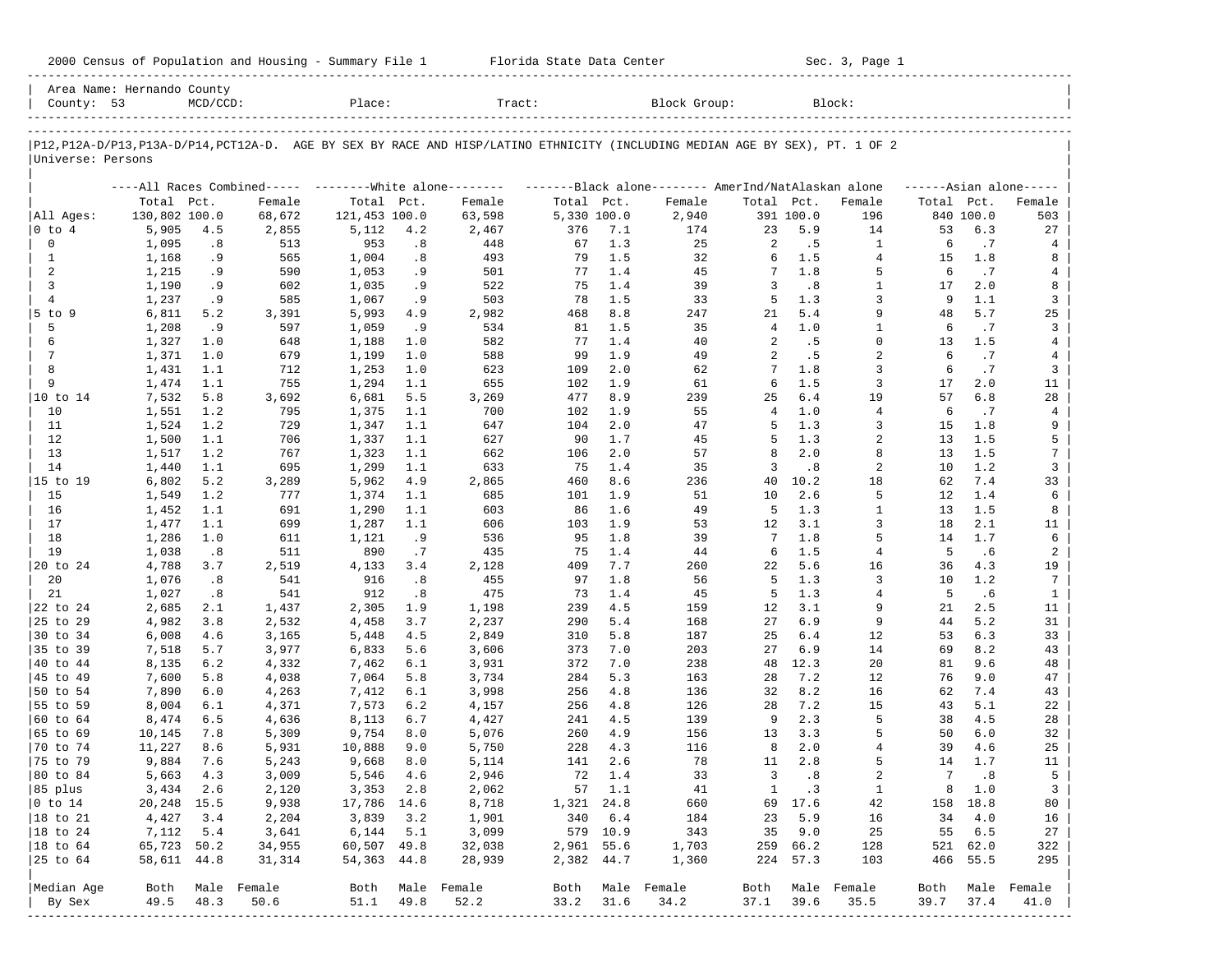|  |  |  | 2000 Census of Population and Housing - Summary File 1 |  |  |  |  |  |  |
|--|--|--|--------------------------------------------------------|--|--|--|--|--|--|
|--|--|--|--------------------------------------------------------|--|--|--|--|--|--|

2000 Florida State Data Center - Summary Sec. 3, Page 2 -----------------------------------------------------------------------------------------------------------------------------------------------------

|                             | Area Name: Hernando County |               |                          |             |               |                          |             |              |                       |                                                                                                                |            |                            |                             |            |                  |
|-----------------------------|----------------------------|---------------|--------------------------|-------------|---------------|--------------------------|-------------|--------------|-----------------------|----------------------------------------------------------------------------------------------------------------|------------|----------------------------|-----------------------------|------------|------------------|
| County: 53                  |                            | $MCD/CCD$ :   |                          |             | Place:        |                          | Tract:      |              |                       | Block Group:                                                                                                   |            | Block:                     |                             |            |                  |
|                             |                            |               |                          |             |               |                          |             |              |                       |                                                                                                                |            |                            |                             |            |                  |
| Universe: Persons           |                            |               |                          |             |               |                          |             |              |                       | P12E-I/P13E-I/PCT12E-I. AGE BY SEX BY RACE AND HISP/LATINO ETHNICITY (INCLUDING MEDIAN AGE BY SEX), PT. 2 OF 2 |            |                            |                             |            |                  |
|                             | Hawaiian/OthPacifIsl alone |               |                          |             |               | -Some Other Race alone-  |             |              | --Two or More Races-- |                                                                                                                |            | --Hisp/Latino (any race)-- | --White alone, Not Latino-- |            |                  |
|                             | Total Pct.                 |               | Female                   | Total Pct.  |               | Female                   | Total Pct.  |              | Female                | Total Pct.                                                                                                     |            | Female                     | Total Pct.                  |            | Female           |
| All Ages:                   |                            | 29 100.0      | 14                       | 1,285 100.0 |               | 648                      | 1,474 100.0 |              | 773                   | 6,587 100.0                                                                                                    |            | 3,370                      | 116,670 100.0               |            | 61,127           |
| 0 to 4                      | 1                          | 3.4           | $\mathbf{1}$             |             | 137 10.7      | 70                       | 203         | 13.8         | 102                   | 517                                                                                                            | 7.8        | 255                        | 4,774                       | 4.1        | 2,305            |
| 0                           | $\Omega$                   | $\cdot$ 0     | $\mathbf 0$              | 30          | 2.3           | 16                       | 37          | 2.5          | 19                    | 94                                                                                                             | 1.4        | 46                         | 894                         | .8         | 419              |
| 1                           | $\Omega$                   | $\cdot$ 0     | $\mathbf 0$              | 27          | 2.1           | 13                       | 37          | 2.5          | 15                    | 106                                                                                                            | 1.6        | 49                         | 934                         | .8         | 460              |
| 2                           | $\Omega$                   | $\cdot$ 0     | 0                        | 22          | 1.7           | 10                       | 50          | 3.4          | 25                    | 115                                                                                                            | 1.7        | 57                         | 972                         | .8         | 461              |
| 3                           | 1                          | 3.4           | 1                        | 21          | 1.6           | 10                       | 38          | 2.6          | 21                    | 90                                                                                                             | 1.4        | 50                         | 972                         | .8         | 486              |
| $\overline{4}$              | $\Omega$                   | $\cdot$ 0     | 0                        | 37          | 2.9           | 21                       | 41          | 2.8          | 22                    | 112                                                                                                            | 1.7        | 53                         | 1,002                       | .9         | 479              |
| $5$ to $9$                  | 2                          | 6.9           | 1                        | 120         | 9.3           | 53                       | 159         | 10.8         | 74                    | 545                                                                                                            | 8.3        | 252                        | 5,622                       | 4.8        | 2,797            |
| 5                           | $\mathbf 0$                | $\cdot$ 0     | 0                        | 22          | 1.7           | 8                        | 36          | 2.4          | 16                    | 107                                                                                                            | 1.6        | 41                         | 988                         | .8         | 501              |
| 6                           | $\Omega$                   | $\cdot$ 0     | $\mathbf 0$              | 19          | 1.5           | 9                        | 28          | 1.9          | 13                    | 94                                                                                                             | 1.4        | 49                         | 1,125                       | 1.0        | 548              |
| 7                           | $\mathbf{1}$               | 3.4           | 1                        | 35          | 2.7           | 17                       | 29          | 2.0          | 18                    | 127                                                                                                            | 1.9        | 62                         | 1,111                       | 1.0        | 546              |
| 8                           | $\Omega$                   | $\cdot$ 0     | $\mathbf 0$              | 21          | 1.6           | 8                        | 35          | 2.4          | 13                    | 98                                                                                                             | 1.5        | 45                         | 1,185                       | 1.0        | 588              |
| 9                           | $\mathbf{1}$               | 3.4           | $\mathbf 0$              | 23          | 1.8           | 11                       | 31          | 2.1          | 14                    | 119                                                                                                            | 1.8        | 55                         | 1,213                       | 1.0        | 614              |
| 10 to 14                    | 7                          | 24.1          | 2                        | 137         | 10.7          | 60                       | 148         | 10.0         | 75                    | 601                                                                                                            | 9.1        | 287                        | 6,272                       | 5.4        | 3,064            |
| 10                          | 2                          | 6.9           | 1                        | 33          | 2.6           | 16                       | 29          | 2.0          | 15                    | 137                                                                                                            | 2.1        | 74                         | 1,281                       | 1.1        | 644              |
| 11                          | 2                          | 6.9           | $\mathbf 0$              | 25          | 1.9           | 11                       | 26          | 1.8          | 12                    | 120                                                                                                            | 1.8        | 52                         | 1,264                       | 1.1        | 610              |
| 12                          | $\mathbf 0$                | $\cdot$ 0     | 0                        | 25          | 1.9           | 12                       | 30          | 2.0          | 15                    | 118                                                                                                            | 1.8        | 57                         | 1,254                       | 1.1        | 586              |
| 13                          | 3                          | 10.3          | 1                        | 28          | 2.2           | 9                        | 36          | 2.4          | 23                    | 115                                                                                                            | 1.7        | 56                         | 1,247                       | 1.1        | 622              |
| 14                          | $\Omega$                   | $\cdot$ 0     | $\mathbf 0$              | 26          | 2.0           | 12                       | 27          | 1.8          | 10                    | 111                                                                                                            | 1.7        | 48                         | 1,226                       | 1.1        | 602              |
| 15 to 19                    | 2                          | 6.9           | $\mathbf 0$              | 154         | 12.0          | 78                       | 122         | 8.3          | 59                    | 562                                                                                                            | 8.5        | 264                        | 5,602                       | 4.8        | 2,700            |
| 15                          | $\mathbf{1}$               | 3.4           | 0                        | 32          | 2.5           | 20                       | 19          | 1.3          | 10                    | 128                                                                                                            | 1.9        | 67                         | 1,289                       | 1.1        | 642              |
| 16                          | $\Omega$                   | $\cdot$ 0     | 0                        | 33          | 2.6           | 16                       | 25          | 1.7          | 14                    | 129                                                                                                            | 2.0        | 64                         | 1,209                       | 1.0        | 562              |
| 17                          | $\mathbf{1}$               | 3.4           | $\mathbf 0$              | 25          | 1.9           | 10                       | 31          | 2.1          | 16                    | 101                                                                                                            | 1.5        | 48                         | 1,221                       | 1.0        | 574              |
| 18                          | $\Omega$                   | $\cdot$ 0     | $\Omega$                 | 28          | 2.2           | 16                       | 21          | 1.4          | 9                     | 102                                                                                                            | 1.5        | 48                         | 1,050                       | .9         | 505              |
| 19                          | $\Omega$                   | $\cdot$ 0     | 0                        | 36          | 2.8           | 16                       | 26          | 1.8          | 10                    | 102                                                                                                            | 1.5        | 37                         | 833                         | .7         | 417              |
| 20 to 24                    | 2                          | 6.9           | $\mathbf 0$              | 95          | 7.4           | 48                       | 91          | 6.2          | 48                    | 377                                                                                                            | 5.7        | 195                        | 3,887                       | 3.3        | 2,005            |
| 20                          | $\Omega$                   | $\cdot$ 0     | 0                        | 25          | 1.9           | 10                       | 23          | 1.6          | 10                    | 101                                                                                                            | 1.5        | 53                         | 853                         | .7         | 419              |
| 21                          | $\Omega$                   | $\cdot$ 0     | $\Omega$                 | 18          | 1.4           | 10                       | 14          | .9           | 6                     | 83                                                                                                             | 1.3        | 40                         | 849                         | .7         | 448              |
| 22 to 24                    | $\overline{a}$             | 6.9           | $\Omega$                 | 52          | 4.0           | 28                       | 54          | 3.7          | 32                    | 193                                                                                                            | 2.9        | 102                        | 2,185                       | 1.9        | 1,138            |
| 25 to 29                    | $\Omega$                   | $\cdot$ 0     | $\mathbf 0$              | 97          | 7.5           | 49                       | 66          | 4.5          | 38                    | 332                                                                                                            | 5.0        | 159                        | 4,256                       | 3.6        | 2,140            |
| 30 to 34                    | $\mathbf{1}$               | 3.4<br>3.4    | 1                        | 90          | 7.0           | 43                       | 81          | 5.5          | 40                    | 366                                                                                                            | 5.6        | 192                        | 5,198                       | 4.5        | 2,711            |
| 35 to 39                    | 1                          |               | $\mathbf 0$              | 121         | 9.4           | 64                       | 94          | 6.4          | 47                    | 473                                                                                                            | 7.2        | 247                        | 6,510                       | 5.6        | 3,435            |
| 40 to 44                    | 1<br>4                     | 3.4<br>13.8   | 0                        | 92          | 7.2<br>5.5    | 45                       | 79<br>73    | $5.4$<br>5.0 | 50<br>39              | 435                                                                                                            | 6.6<br>5.5 | 223                        | 7,154                       | 6.1        | 3,772            |
| 45 to 49<br>50 to 54        | 4                          | 13.8          | 3<br>3                   | 71<br>48    | 3.7           | 40<br>24                 | 76          | 5.2          | 43                    | 361<br>343                                                                                                     | 5.2        | 192<br>187                 | 6,799<br>7,139              | 5.8<br>6.1 | 3,597<br>3,850   |
| 55 to 59                    | $\Omega$                   | $\cdot$ 0     | $\mathbf 0$              | 40          | 3.1           | 20                       | 64          | 4.3          | 31                    | 325                                                                                                            | 4.9        | 189                        | 7,307                       | 6.3        | 3,999            |
| 60 to 64                    | 1                          | 3.4           | $\mathbf{1}$             | 20          | 1.6           | 11                       | 52          | 3.5          | 25                    | 314                                                                                                            | 4.8        | 163                        | 7,840                       | 6.7        | 4,285            |
| 65 to 69                    | 2                          | 6.9           | 1                        | 22          | 1.7           | 15                       | 44          | 3.0          | 24                    | 364                                                                                                            | 5.5        | 197                        | 9,445                       | 8.1        | 4,911            |
| 70 to 74                    | $\mathbf{1}$               | 3.4           | 1                        | 10          | .8            | $\overline{4}$           | 53          | 3.6          | 31                    | 290                                                                                                            | 4.4        | 156                        | 10,631                      | 9.1        | 5,611            |
| 75 to 79                    | $\Omega$                   | $\cdot$ 0     | $\mathbf 0$              | 12          | .9            | 10                       | 38          | 2.6          | 25                    | 210                                                                                                            | 3.2        | 107                        | 9,483                       | 8.1        | 5,024            |
| 80 to 84                    | $\Omega$                   | $\cdot$ 0     | $\mathbf 0$              | 13          | 1.0           | 8                        | 22          | 1.5          | 15                    | 99                                                                                                             | 1.5        | 53                         | 5,461                       | 4.7        | 2,903            |
| 85 plus                     |                            | $0 \qquad .0$ | 0                        |             | $6 \qquad .5$ | 6                        |             | 9.6          | $7\overline{ }$       |                                                                                                                | $73 \t1.1$ | 52                         | 3,290 2.8                   |            | 2,018            |
| $ 0 \t\t \text{to} \t\t 14$ |                            | 10 34.5       | 4                        |             | 394 30.7      | 183                      |             | 510 34.6     | 251                   | 1,663 25.2                                                                                                     |            | 794                        | 16,668 14.3                 |            | 8,166            |
| 18 to 21                    | $\overline{0}$             | $\cdot$ 0     | 0                        |             | 107 8.3       | 52                       | 84          | 5.7          | 35                    |                                                                                                                | 388 5.9    | 178                        | 3,585 3.1                   |            | 1,789            |
| $ 18 \text{ to } 24$        |                            | 2 6.9         | 0                        |             | 159 12.4      | 80                       |             | 138 9.4      | 67                    |                                                                                                                | 581 8.8    | 280                        | 5,770 4.9                   |            | 2,927            |
| 18 to 64                    |                            | 14 48.3       | 8                        |             | 738 57.4      | 376                      |             | 723 49.1     | 380                   | 3,530 53.6                                                                                                     |            | 1,832                      | 57,973 49.7                 |            | 30,716           |
| 25 to 64                    |                            | 12 41.4       | 8                        |             | 579 45.1      | 296                      |             | 585 39.7     | 313                   | 2,949 44.8                                                                                                     |            | 1,552                      | 52,203 44.7                 |            | 27,789           |
|                             |                            |               |                          |             |               |                          |             |              | Both Male Female      |                                                                                                                |            | Male Female                |                             |            | Both Male Female |
| Median Age<br>By Sex        | 34.5                       | 17.5          | Both Male Female<br>47.5 | 25.0        | 23.1          | Both Male Female<br>26.1 | 25.8        | 22.8         | 29.1                  | Both<br>34.9                                                                                                   | 32.6       | 36.8                       | 51.6                        | 50.3       | 52.6             |
|                             |                            |               |                          |             |               |                          |             |              |                       |                                                                                                                |            |                            |                             |            |                  |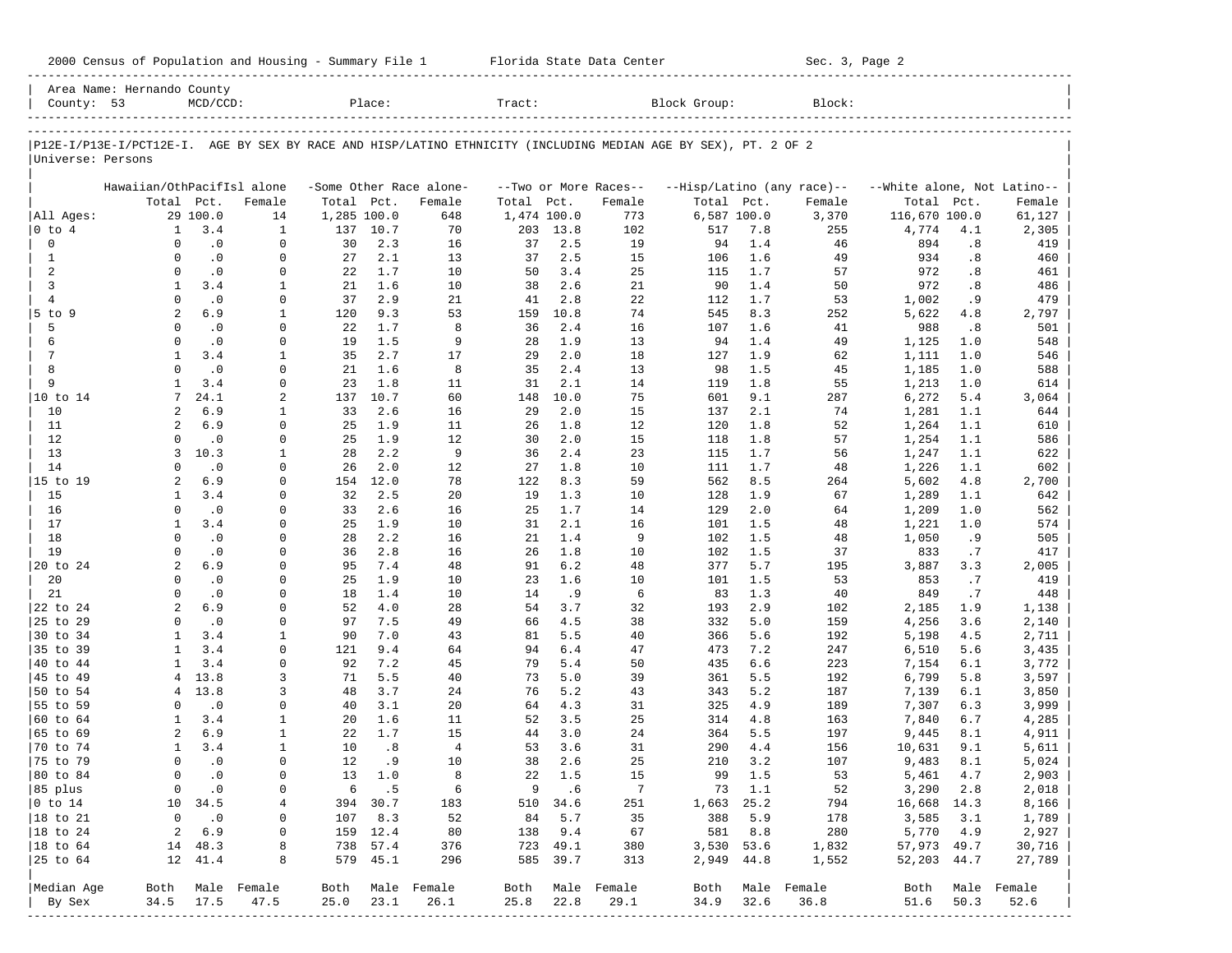| 2000 Census of Population and Housing - Summary File 1 |  | Florida State Data Center | Sec. 3, Page 1 |
|--------------------------------------------------------|--|---------------------------|----------------|
|--------------------------------------------------------|--|---------------------------|----------------|

| Area Name: Highlands County<br>County: 55 |              | $MCD/CCD$ : |                                                           | Place:       |      | Tract:           |             |        | Block Group:                                                                                                               |                |               | Block:           |            |           |                      |
|-------------------------------------------|--------------|-------------|-----------------------------------------------------------|--------------|------|------------------|-------------|--------|----------------------------------------------------------------------------------------------------------------------------|----------------|---------------|------------------|------------|-----------|----------------------|
|                                           |              |             |                                                           |              |      |                  |             |        |                                                                                                                            |                |               |                  |            |           |                      |
| Universe: Persons                         |              |             |                                                           |              |      |                  |             |        | P12,P12A-D/P13,P13A-D/P14,PCT12A-D. AGE BY SEX BY RACE AND HISP/LATINO ETHNICITY (INCLUDING MEDIAN AGE BY SEX), PT. 1 OF 2 |                |               |                  |            |           |                      |
|                                           |              |             | ----All Races Combined----- --------- White alone-------- |              |      |                  |             |        | -------Black alone------- AmerInd/NatAlaskan alone                                                                         |                |               |                  |            |           | $----Asian alone---$ |
|                                           | Total Pct.   |             | Female                                                    | Total Pct.   |      | Female           | Total Pct.  |        | Female                                                                                                                     | Total Pct.     |               | Female           | Total Pct. |           | Female               |
| All Ages:                                 | 87,366 100.0 |             | 44,766                                                    | 72,926 100.0 |      | 37,837           | 8,155 100.0 |        | 4,229                                                                                                                      |                | 387 100.0     | 177              |            | 917 100.0 | 498                  |
| $ 0 \t{to} 4$                             | 4,210        | 4.8         | 2,056                                                     | 2,795        | 3.8  | 1,347            | 802         | 9.8    | 389                                                                                                                        | 28             | 7.2           | 17               | 71         | 7.7       | 36                   |
| $\mathbf 0$                               | 806          | .9          | 376                                                       | 549          | .8   | 252              | 147         | 1.8    | 73                                                                                                                         | 3              | .8            | 2                | 10         | 1.1       | 4                    |
| 1                                         | 832          | 1.0         | 399                                                       | 560          | .8   | 272              | 145         | 1.8    | 60                                                                                                                         | $\overline{4}$ | 1.0           | $\overline{4}$   | 13         | 1.4       | 6                    |
| 2                                         | 885          | 1.0         | 462                                                       | 554          | .8   | 274              | 192         | 2.4    | 106                                                                                                                        | 8              | 2.1           | 3                | 18         | 2.0       | 11                   |
| 3                                         | 832          | 1.0         | 391                                                       | 567          | .8   | 266              | 147         | 1.8    | 70                                                                                                                         | 6              | 1.6           | 3                | 14         | 1.5       | 6                    |
| $\overline{4}$                            | 855          | 1.0         | 428                                                       | 565          | .8   | 283              | 171         | 2.1    | 80                                                                                                                         | 7              | 1.8           | 5                | 16         | 1.7       | 9                    |
| $5$ to $9$                                | 4,610        | 5.3         | 2,236                                                     | 3,161        | 4.3  | 1,539            | 879         | 10.8   | 438                                                                                                                        | 23             | 5.9           | 12               | 76         | 8.3       | 40                   |
| 5                                         | 854          | 1.0         | 402                                                       | 568          | .8   | 263              | 166         | 2.0    | 87                                                                                                                         | 2              | . 5           | $\Omega$         | 23         | 2.5       | 13                   |
| 6                                         | 926          | 1.1         | 459                                                       | 655          | .9   | 325              | 148         | 1.8    | 78                                                                                                                         | $\mathbf{1}$   | .3            | $\Omega$         | 13         | 1.4       | 6                    |
| 7                                         | 940          | 1.1         | 445                                                       | 636          | .9   | 303              | 193         | 2.4    | 94                                                                                                                         | 5              | 1.3           | $\overline{a}$   | 10         | 1.1       | 4                    |
| 8                                         | 926          | 1.1         | 462                                                       | 622          | . 9  | 315              | 199         | 2.4    | 95                                                                                                                         | 9              | 2.3           | 6                | 11         | 1.2       | 6                    |
| 9                                         | 964          | 1.1         | 468                                                       | 680          | . 9  | 333              | 173         | 2.1    | 84                                                                                                                         | 6              | 1.6           | $\overline{4}$   | 19         | 2.1       | 11                   |
| 10 to 14                                  | 4,814        | 5.5         | 2,303                                                     | 3,466        | 4.8  | 1,660            | 842         | 10.3   | 405                                                                                                                        | 40             | 10.3          | 21               | 70         | 7.6       | 24                   |
| 10                                        | 983          | 1.1         | 465                                                       | 701          | 1.0  | 329              | 175         | 2.1    | 90                                                                                                                         | 7              | 1.8           | $\overline{4}$   | 19         | 2.1       | 6                    |
| 11                                        | 999          | 1.1         | 481                                                       | 725          | 1.0  | 345              | 184         | 2.3    | 96                                                                                                                         | 7              | 1.8           | 5                | 9          | 1.0       | 1                    |
| 12                                        | 953          | 1.1         | 442                                                       | 686          | . 9  | 320              | 169         | 2.1    | 74                                                                                                                         | 6              | 1.6           | $\overline{a}$   | 14         | 1.5       | $\overline{4}$       |
| 13                                        | 943          | 1.1         | 459                                                       | 687          | . 9  | 339              | 150         | 1.8    | 65                                                                                                                         | 10             | 2.6           | 5                | 17         | 1.9       | 9                    |
| 14                                        | 936          | 1.1         | 456                                                       | 667          | . 9  | 327              | 164         | 2.0    | 80                                                                                                                         | 10             | 2.6           | 5                | 11         | 1.2       | 4                    |
| 15 to 19                                  | 4,911        | 5.6         | 2,236                                                     | 3,433        | 4.7  | 1,586            | 795         | 9.7    | 376                                                                                                                        | 29             | 7.5           | 10               | 66         | 7.2       | 36                   |
| 15                                        | 1,021        | 1.2         | 484                                                       | 711          | 1.0  | 344              | 187         | 2.3    | 92                                                                                                                         | 7              | 1.8           | $\overline{4}$   | 14         | 1.5       | 5                    |
| 16                                        | 1,034        | 1.2         | 476                                                       | 737          | 1.0  | 337              | 178         | 2.2    | 87                                                                                                                         | 4              | 1.0           | $\mathbf 0$      | 14         | 1.5       | 8                    |
| 17                                        | 1,055        | 1.2         | 472                                                       | 730          | 1.0  | 331              | 168         | 2.1    | 80                                                                                                                         | 5              | 1.3           | 2                | 19         | 2.1       | 12                   |
| 18                                        | 922          | 1.1         | 421                                                       | 639          | . 9  | 303              | 143         | 1.8    | 63                                                                                                                         | 8              | 2.1           | 3                | 7          | .8        | $\overline{4}$       |
| 19                                        | 879          | 1.0         | 383                                                       | 616          |      | 271              | 119         | 1.5    | 54                                                                                                                         | 5              | 1.3           | $\mathbf{1}$     | 12         | 1.3       | 7                    |
|                                           |              |             |                                                           |              | .8   |                  |             |        |                                                                                                                            |                |               |                  |            |           |                      |
| 20 to 24                                  | 3,677        | 4.2         | 1,660                                                     | 2,518        | 3.5  | 1,146            | 526         | 6.5    | 309                                                                                                                        | 24             | 6.2           | 9                | 30<br>8    | 3.3       | 11                   |
| 20                                        | 828          | .9          | 356                                                       | 583          | .8   | 253              | 114         | 1.4    | 66                                                                                                                         | 5              | 1.3           | 3                |            | .9        | $\overline{4}$       |
| 21                                        | 722          | .8          | 325                                                       | 497          | .7   | 224              | 104         | 1.3    | 60                                                                                                                         | 7              | 1.8           | 2                | 3          | .3        | $\mathbf{1}$         |
| 22 to 24                                  | 2,127        | 2.4         | 979                                                       | 1,438        | 2.0  | 669              | 308         | 3.8    | 183                                                                                                                        | 12             | 3.1           | $\overline{4}$   | 19         | 2.1       | 6                    |
| 25 to 29                                  | 3,672        | 4.2         | 1,747                                                     | 2,582        | 3.5  | 1,263            | 492         | 6.0    | 285                                                                                                                        | 25             | 6.5           | 7                | 58         | 6.3       | 30                   |
| 30 to 34                                  | 3,799        | 4.3         | 1,837                                                     | 2,844        | 3.9  | 1,379            | 449         | 5.5    | 249                                                                                                                        | 29             | 7.5           | 12               | 85         | 9.3       | 52                   |
| 35 to 39                                  | 4,641        | 5.3         | 2,346                                                     | 3,628        | 5.0  | 1,834            | 557         | 6.8    | 321                                                                                                                        | 36             | 9.3           | 15               | 75         | 8.2       | 47                   |
| 40 to 44                                  | 4,783        | 5.5         | 2,418                                                     | 3,753        | 5.1  | 1,902            | 611         | 7.5    | 320                                                                                                                        | 24             | 6.2           | 14               | 77         | 8.4       | 43                   |
| 45 to 49                                  | 4,523        | 5.2         | 2,345                                                     | 3,680        | 5.0  | 1,948            | 505         | 6.2    | 246                                                                                                                        | 25             | 6.5           | 7                | 83         | 9.1       | 48                   |
| 50 to 54                                  | 4,415        | 5.1         | 2,345                                                     | 3,764        | 5.2  | 2,033            | 399         | 4.9    | 204                                                                                                                        | 25             | 6.5           | 13               | 65         | 7.1       | 36                   |
| 55 to 59                                  | 4,823        | 5.5         | 2,655                                                     | 4,349        | 6.0  | 2,425            | 298         | 3.7    | 149                                                                                                                        | 20             | 5.2           | 8                | 36         | 3.9       | 24                   |
| 60 to 64                                  | 5,655        | 6.5         | 3,050                                                     | 5,212        | 7.1  | 2,844            | 288         | 3.5    | 132                                                                                                                        | 19             | 4.9           | 8                | 30         | 3.3       | 18                   |
| 65 to 69                                  | 6,982        | 8.0         | 3,739                                                     | 6,607        | 9.1  | 3,541            | 244         | 3.0    | 136                                                                                                                        | 13             | 3.4           | 6                | 32         | 3.5       | 17                   |
| 70 to 74                                  | 7,929        | 9.1         | 4,091                                                     | 7,629        | 10.5 | 3,942            | 190         | 2.3    | 99                                                                                                                         | 13             | 3.4           | 9                | 29         | 3.2       | 19                   |
| 75 to 79                                  | 6,959        | 8.0         | 3,739                                                     | 6,770        | 9.3  | 3,634            | 124         | 1.5    | 66                                                                                                                         | 7              | 1.8           | 4                | 21         | 2.3       | 13                   |
| 80 to 84                                  | 4,168        | 4.8         | 2,256                                                     | 4,061        | 5.6  | 2,189            | 71          | .9     | 43                                                                                                                         | 3              | .8            | 3                | 8          | . 9       | $\overline{4}$       |
| 85 plus                                   | 2,795 3.2    |             | 1,707                                                     | 2,674 3.7    |      | 1,625            |             | 83 1.0 | 62                                                                                                                         |                | $4 \quad 1.0$ | 2                | 5          | .5        | $\circ$              |
| $ 0 \t{to} 14$                            | 13,634 15.6  |             | 6,595                                                     | 9,422 12.9   |      | 4,546            | 2,523 30.9  |        | 1,232                                                                                                                      |                | 91 23.5       | 50               |            | 217 23.7  | 100                  |
| 18 to 21                                  | 3,351        | 3.8         | 1,485                                                     | 2,335        | 3.2  | 1,051            | 480         | 5.9    | 243                                                                                                                        | 25             | 6.5           | 9                | 30         | 3.3       | 16                   |
| 18 to 24                                  | 5,478        | 6.3         | 2,464                                                     | 3,773        | 5.2  | 1,720            | 788         | 9.7    | 426                                                                                                                        | 37             | 9.6           | 13               | 49         | 5.3       | 22                   |
| 18 to 64                                  | 41,789 47.8  |             | 21,207                                                    | 33,585 46.1  |      | 17,348           | 4,387 53.8  |        | 2,332                                                                                                                      | 240            | 62.0          | 97               | 558        | 60.9      | 320                  |
| 25 to 64                                  | 36, 311 41.6 |             | 18,743                                                    | 29,812 40.9  |      | 15,628           | 3,599 44.1  |        | 1,906                                                                                                                      | 203            | 52.5          | 84               | 509        | 55.5      | 298                  |
|                                           |              |             |                                                           |              |      |                  |             |        |                                                                                                                            |                |               |                  |            |           |                      |
| Median Age                                | Both         |             | Male Female                                               |              |      | Both Male Female | Both        |        | Male Female                                                                                                                |                |               | Both Male Female | Both       |           | Male Female          |
| By Sex<br>------------                    | 50.0         | 47.2        | 52.6                                                      | 56.0         | 53.6 | 57.7             | 27.5        | 25.9   | 28.5                                                                                                                       | 33.6           | 33.0          | 35.1             | 35.2       | 32.8      | 37.8                 |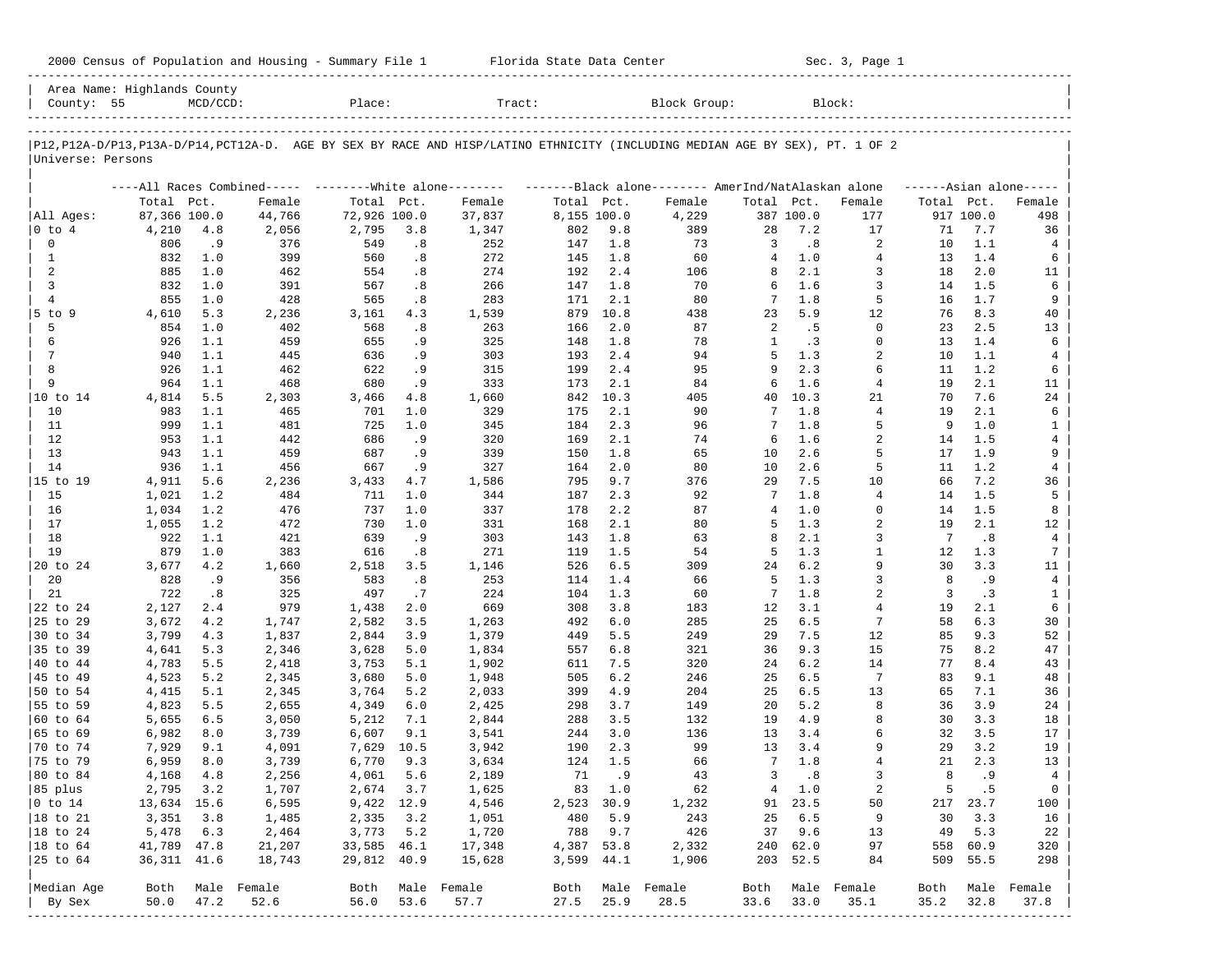|                                              | Area Name: Highlands County  |                        |                          |             |                      |                          |             |                    |                           |                                                                                                                |            |                            |                             |           |                          |
|----------------------------------------------|------------------------------|------------------------|--------------------------|-------------|----------------------|--------------------------|-------------|--------------------|---------------------------|----------------------------------------------------------------------------------------------------------------|------------|----------------------------|-----------------------------|-----------|--------------------------|
| County: 55                                   |                              | $MCD/CCD$ :            |                          |             | Place:               |                          | Tract:      |                    |                           | Block Group:                                                                                                   |            | Block:                     |                             |           |                          |
|                                              |                              |                        |                          |             |                      |                          |             |                    |                           | P12E-I/P13E-I/PCT12E-I. AGE BY SEX BY RACE AND HISP/LATINO ETHNICITY (INCLUDING MEDIAN AGE BY SEX), PT. 2 OF 2 |            |                            |                             |           |                          |
| Universe: Persons                            |                              |                        |                          |             |                      |                          |             |                    |                           |                                                                                                                |            |                            |                             |           |                          |
|                                              | Hawaiian/OthPacifIsl alone   |                        |                          |             |                      | -Some Other Race alone-  |             |                    | --Two or More Races--     |                                                                                                                |            | --Hisp/Latino (any race)-- | --White alone, Not Latino-- |           |                          |
|                                              | Total Pct.                   |                        | Female                   | Total Pct.  |                      | Female                   | Total       | Pct.               | Female                    | Total Pct.                                                                                                     |            | Female                     | Total Pct.                  |           | Female                   |
| All Ages:                                    |                              | 29 100.0               | 14                       | 3,614 100.0 |                      | 1,400                    | 1,338 100.0 |                    | 611                       | 10,542 100.0                                                                                                   |            | 4,372                      | 66,814 100.0                |           | 35,200                   |
| $0$ to $4$                                   | $\mathbf{1}$                 | 3.4                    | $\mathbf{1}$             | 324         | 9.0                  | 162                      | 189         | 14.1               | 104                       | 901                                                                                                            | 8.5        | 443                        | 2,305                       | 3.4       | 1,112                    |
| 0                                            | $\Omega$                     | $\cdot$ 0              | $\mathbf 0$              | 63          | 1.7                  | 28                       | 34          | 2.5                | 17                        | 196                                                                                                            | 1.9        | 86                         | 436                         | .7        | 203                      |
| $\mathbf{1}$                                 | $\Omega$                     | $\cdot$ 0              | $\mathbf 0$              | 66          | 1.8                  | 29                       | 44          | 3.3                | 28                        | 190                                                                                                            | 1.8        | 88                         | 459                         | .7        | 228                      |
| 2                                            | $\mathbf{1}$                 | 3.4                    | 1                        | 78          | 2.2                  | 48                       | 34          | 2.5                | 19                        | 177                                                                                                            | 1.7        | 98                         | 470                         | .7        | 234                      |
| 3                                            | $\Omega$                     | $\cdot$ 0              | $\mathbf 0$              | 60          | 1.7                  | 29                       | 38          | 2.8                | 17                        | 174                                                                                                            | 1.7        | 92                         | 470                         | .7        | 209                      |
| $\overline{4}$                               | $\Omega$                     | $\cdot$ 0              | 0                        | 57          | 1.6                  | 28                       | 39          | 2.9                | 23                        | 164                                                                                                            | 1.6        | 79                         | 470                         | .7        | 238                      |
| 5 to 9                                       | 2                            | 6.9                    | 1                        | 349         | 9.7                  | 152                      | 120         | 9.0                | 54                        | 936                                                                                                            | 8.9        | 434                        | 2,642                       | 4.0       | 1,290                    |
| 5                                            | $\mathbf{1}$                 | 3.4                    | 1                        | 67          | 1.9                  | 30                       | 27          | 2.0                | 8                         | 176                                                                                                            | 1.7        | 83                         | 475                         | .7        | 217                      |
| 6                                            | $\Omega$                     | $\cdot$ 0              | $\Omega$                 | 82          | 2.3                  | 40                       | 27          | 2.0                | 10                        | 199                                                                                                            | 1.9        | 87                         | 545                         | .8        | 279                      |
| 7                                            | $\mathbf{1}$                 | 3.4                    | 0                        | 66          | 1.8                  | 29                       | 29          | 2.2                | 13                        | 190                                                                                                            | 1.8        | 85                         | 532                         | .8        | 257                      |
| 8<br>9                                       | $\Omega$<br>$\Omega$         | $\cdot$ 0<br>$\cdot$ 0 | $\mathbf 0$              | 65          | 1.8<br>1.9           | 26                       | 20          | 1.5                | 14<br>9                   | 178                                                                                                            | 1.7        | 87                         | 525                         | .8        | 262                      |
|                                              | 3                            | 10.3                   | $\mathbf 0$<br>2         | 69<br>285   | 7.9                  | 27                       | 17<br>108   | 1.3<br>8.1         | 49                        | 193<br>902                                                                                                     | 1.8<br>8.6 | 92                         | 565                         | .8        | 275                      |
| 10 to 14<br>10                               | 1                            | 3.4                    | 1                        | 60          | 1.7                  | 142<br>29                | 20          | 1.5                | 6                         | 178                                                                                                            | 1.7        | 413<br>84                  | 2,924<br>599                | 4.4<br>.9 | 1,418<br>283             |
| 11                                           | 1                            | 3.4                    | $\mathbf{1}$             | 46          | 1.3                  | 18                       | 27          | 2.0                | 15                        | 187                                                                                                            | 1.8        | 84                         | 596                         | . 9       | 281                      |
| 12                                           | $\Omega$                     | $\cdot$ 0              | $\mathbf 0$              | 58          | 1.6                  | 34                       | 20          | 1.5                | 8                         | 172                                                                                                            | 1.6        | 81                         | 588                         | . 9       | 279                      |
| 13                                           | $\Omega$                     | $\cdot$ 0              | $\Omega$                 | 59          | 1.6                  | 30                       | 20          | 1.5                | 11                        | 186                                                                                                            | 1.8        | 91                         | 568                         | . 9       | 280                      |
| 14                                           | $\mathbf{1}$                 | 3.4                    | $\mathbf 0$              | 62          | 1.7                  | 31                       | 21          | 1.6                | 9                         | 179                                                                                                            | 1.7        | 73                         | 573                         | .9        | 295                      |
| 15 to 19                                     | $\mathbf{1}$                 | 3.4                    | $\Omega$                 | 465         | 12.9                 | 185                      | 122         | 9.1                | 43                        | 1,209                                                                                                          | 11.5       | 433                        | 2,786                       | 4.2       | 1,363                    |
| 15                                           | $\Omega$                     | $\cdot$ 0              | 0                        | 80          | 2.2                  | 32                       | 22          | 1.6                | 7                         | 208                                                                                                            | 2.0        | 93                         | 600                         | .9        | 288                      |
| 16                                           | $\Omega$                     | $\cdot$ 0              | 0                        | 83          | 2.3                  | 35                       | 18          | 1.3                | 9                         | 235                                                                                                            | 2.2        | 89                         | 598                         | .9        | 286                      |
| 17                                           | $\Omega$                     | $\cdot$ 0              | $\Omega$                 | 103         | 2.9                  | 41                       | 30          | 2.2                | 6                         | 277                                                                                                            | 2.6        | 92                         | 581                         | .9        | 284                      |
| 18                                           | 1                            | 3.4                    | $\Omega$                 | 95          | 2.6                  | 38                       | 29          | 2.2                | 10                        | 240                                                                                                            | 2.3        | 78                         | 518                         | .8        | 267                      |
| 19                                           | $\Omega$                     | $\cdot$ 0              | $\Omega$                 | 104         | 2.9                  | 39                       | 23          | 1.7                | 11                        | 249                                                                                                            | 2.4        | 81                         | 489                         | .7        | 238                      |
| 20 to 24                                     | $\Omega$                     | $\cdot$ 0              | 0                        | 477         | 13.2                 | 140                      | 102         | 7.6                | 45                        | 1,123                                                                                                          | 10.7       | 322                        | 1,950                       | 2.9       | 993                      |
| 20                                           | $\Omega$                     | $\cdot$ 0              | $\Omega$                 | 95          | 2.6                  | 24                       | 23          | 1.7                | 6                         | 238                                                                                                            | 2.3        | 59                         | 458                         | .7        | 222                      |
| 21                                           | $\Omega$                     | $\cdot$ 0              | 0                        | 92          | 2.5                  | 27                       | 19          | 1.4                | 11                        | 213                                                                                                            | 2.0        | 60                         | 389                         | .6        | 196                      |
| 22 to 24                                     | $\Omega$                     | $\cdot$ 0              | $\Omega$                 | 290         | 8.0                  | 89                       | 60          | 4.5                | 28                        | 672                                                                                                            | 6.4        | 203                        | 1,103                       | 1.7       | 575                      |
| 25 to 29                                     | 1                            | 3.4                    | 0                        | 435         | 12.0                 | 133                      | 79          | 5.9                | 29                        | 955                                                                                                            | 9.1        | 312                        | 2,135                       | 3.2       | 1,111                    |
| 30 to 34                                     | $\Omega$                     | $\cdot$ 0              | $\Omega$                 | 307         | 8.5                  | 107                      | 85          | $6.4$              | 38                        | 820                                                                                                            | 7.8        | 320                        | 2,394                       | 3.6       | 1,190                    |
| 35 to 39                                     | 1                            | 3.4                    | 1                        | 269         | 7.4                  | 98                       | 75          | 5.6                | 30                        | 790                                                                                                            | 7.5        | 299                        | 3,164                       | 4.7       | 1,652                    |
| 40 to 44                                     | $\overline{a}$               | 6.9                    | 1                        | 229         | 6.3                  | 92                       | 87          | 6.5                | 46                        | 652                                                                                                            | 6.2        | 269                        | 3,387                       | 5.1       | 1,756                    |
| 45 to 49                                     | 6                            | 20.7                   | 4                        | 155         | 4.3                  | 62                       | 69          | 5.2                | 30                        | 453                                                                                                            | 4.3        | 203                        | 3,410                       | 5.1       | 1,818                    |
| 50 to 54                                     | $\overline{a}$               | 6.9                    | $\Omega$                 | 105         | 2.9                  | 38                       | 55          | 4.1                | 21                        | 368                                                                                                            | 3.5        | 171                        | 3,528                       | 5.3       | 1,909                    |
| 55 to 59                                     | $\Omega$                     | $\cdot$ 0              | 0                        | 61          | 1.7                  | 22                       | 59          | 4.4                | 27                        | 289                                                                                                            | 2.7        | 142                        | 4,153                       | 6.2       | 2,318                    |
| 60 to 64                                     | 2                            | 6.9                    | 1                        | 54          | 1.5                  | 21                       | 50          | 3.7                | 26                        | 310                                                                                                            | 2.9        | 166                        | 4,980                       | 7.5       | 2,710                    |
| 65 to 69                                     | 2                            | 6.9                    | $\mathbf 0$              | 41          | 1.1                  | 19                       | 43          | 3.2                | 20                        | 323                                                                                                            | 3.1        | 170                        | 6,344                       | 9.5       | 3,402                    |
| 70 to 74                                     | $\overline{a}$               | 6.9                    | 1                        | 32          | . 9                  | 10                       | 34          | 2.5                | 11                        | 240                                                                                                            | 2.3        | 110                        | 7,430                       | 11.1      | 3,844                    |
| 75 to 79                                     | 1                            | 3.4                    | $\mathbf{1}$             | 12          | .3                   | 7                        | 24          | 1.8                | 14                        | 130                                                                                                            | 1.2        | 73                         | 6,659                       | 10.0      | 3,569                    |
| 80 to 84                                     | $\mathbf{1}$                 | 3.4                    | $\mathbf 0$              | 5           | $\cdot$ 1            | $\overline{4}$           | 19          | 1.4                | 13                        | 79                                                                                                             | .7         | 46                         | 3,996                       | 6.0       | 2,156                    |
| 85 plus                                      | 2                            | 6.9                    | 1                        |             | $9 \cdot 2$          | -6                       |             | 18 1.3             | 11                        |                                                                                                                | 62 .6      | 46                         |                             | 2,627 3.9 | 1,589                    |
| $ 0 \t{to} 14$                               | 6                            | 20.7                   | 4                        |             | 958 26.5             | 456                      |             | 417 31.2           | 207                       |                                                                                                                | 2,739 26.0 | 1,290                      | 7,871 11.8                  |           | 3,820                    |
| $ 18 \text{ to } 21$                         | $\mathbf{1}$<br>$\mathbf{1}$ | 3.4<br>3.4             | 0                        |             | 386 10.7<br>676 18.7 | 128<br>217               |             | 94 7.0<br>154 11.5 | 38<br>66                  | 940<br>1,612 15.3                                                                                              | 8.9        | 278<br>481                 | 1,854 2.8<br>2,957 4.4      |           | 923<br>1,498             |
| $ 18 \text{ to } 24$<br>$ 18 \text{ to } 64$ |                              | 15 51.7                | 0<br>7                   | 2,291 63.4  |                      | 790                      |             | 713 53.3           | 313                       |                                                                                                                | 6,249 59.3 | 2,363                      | 30,108 45.1                 |           | 15,962                   |
| 25 to 64                                     |                              | 14 48.3                | 7                        | 1,615 44.7  |                      | 573                      |             | 559 41.8           | 247                       |                                                                                                                | 4,637 44.0 | 1,882                      | 27, 151 40.6                |           | 14,464                   |
|                                              |                              |                        |                          |             |                      |                          |             |                    |                           |                                                                                                                |            |                            |                             |           |                          |
| Median Age<br>By Sex                         | 47.5                         | 53.3                   | Both Male Female<br>46.0 | 24.0        | 24.8                 | Both Male Female<br>22.2 | 26.7        | 26.4               | Both Male Female<br>27.5  | Both<br>26.0                                                                                                   | 25.4       | Male Female<br>27.4        | 58.4                        | 57.3      | Both Male Female<br>59.3 |
|                                              |                              |                        |                          |             |                      |                          |             |                    | ------------------------- |                                                                                                                |            | -------------------------- |                             |           |                          |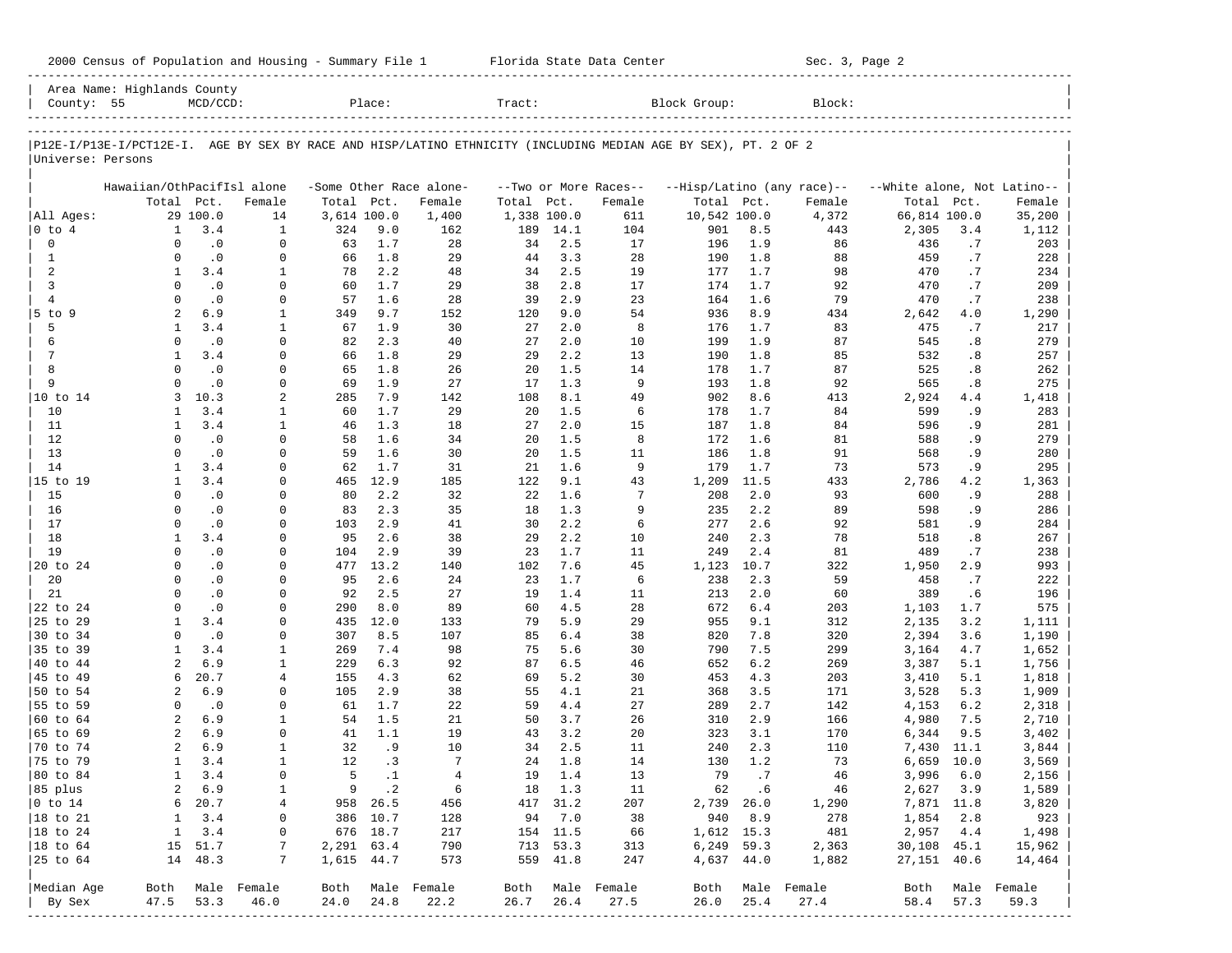| 2000 Census of Population and Housing - Summary File 1 |  | Florida State Data Center | Sec. 3, Page 1 |
|--------------------------------------------------------|--|---------------------------|----------------|
|--------------------------------------------------------|--|---------------------------|----------------|

|                        | County: 57    | $MCD/CCD$ : |                                                           | Place:        |      | Tract:           |               |           | Block Group:                                                                                                                  |             |           | Block:           |              |       |                     |
|------------------------|---------------|-------------|-----------------------------------------------------------|---------------|------|------------------|---------------|-----------|-------------------------------------------------------------------------------------------------------------------------------|-------------|-----------|------------------|--------------|-------|---------------------|
|                        |               |             |                                                           |               |      |                  |               |           |                                                                                                                               |             |           |                  |              |       |                     |
| Universe: Persons      |               |             |                                                           |               |      |                  |               |           | P12, P12A-D/P13, P13A-D/P14, PCT12A-D. AGE BY SEX BY RACE AND HISP/LATINO ETHNICITY (INCLUDING MEDIAN AGE BY SEX), PT. 1 OF 2 |             |           |                  |              |       |                     |
|                        |               |             |                                                           |               |      |                  |               |           |                                                                                                                               |             |           |                  |              |       |                     |
|                        |               |             | ----All Races Combined----- --------- White alone-------- |               |      |                  |               |           | -------Black alone-------- AmerInd/NatAlaskan alone                                                                           |             |           |                  |              |       | $---Asian alone---$ |
|                        | Total Pct.    |             | Female                                                    | Total Pct.    |      | Female           | Total Pct.    |           | Female                                                                                                                        | Total Pct.  |           | Female           | Total Pct.   |       | Female              |
| All Ages:              | 998,948 100.0 |             | 510,176                                                   | 750,903 100.0 |      | 382,393          | 149,423 100.0 |           | 78,764                                                                                                                        | 3,879 100.0 |           | 1,896            | 21,947 100.0 |       | 11,713              |
| 0 to 4                 | 68,444        | 6.9         | 33,476                                                    | 45,109        | 6.0  | 22,001           | 13,404        | 9.0       | 6,624                                                                                                                         | 231         | 6.0       | 105              | 1,453        | 6.6   | 727                 |
| $\mathbf 0$            | 13,522        | 1.4         | 6,644                                                     | 8,876         | 1.2  | 4,325            | 2,608         | 1.7       | 1,333                                                                                                                         | 47          | 1.2       | 20               | 274          | 1.2   | 132                 |
| $\mathbf{1}$           | 13,769        | 1.4         | 6,660                                                     | 9,035         | 1.2  | 4,363            | 2,692         | 1.8       | 1,298                                                                                                                         | 45          | 1.2       | 20               | 268          | 1.2   | 129                 |
| $\overline{a}$         | 13,494        | 1.4         | 6,586                                                     | 8,918         | 1.2  | 4,396            | 2,636         | 1.8       | 1,247                                                                                                                         | 33          | . 9       | 20               | 287          | 1.3   | 148                 |
| 3                      | 13,740        | 1.4         | 6,746                                                     | 9,046         | 1.2  | 4,400            | 2,697         | 1.8       | 1,350                                                                                                                         | 54          | 1.4       | 22               | 332          | 1.5   | 182                 |
| $\overline{4}$         | 13,919        | 1.4         | 6,840                                                     | 9,234         | 1.2  | 4,517            | 2,771         | 1.9       | 1,396                                                                                                                         | 52          | 1.3       | 23               | 292          | 1.3   | 136                 |
| $5$ to $9$             | 72,849        | 7.3         | 35,566                                                    | 48,040        | 6.4  | 23,444           | 15,491        | 10.4      | 7,608                                                                                                                         | 320         | 8.2       | 146              | 1,375        | 6.3   | 665                 |
| 5                      | 14,170        | 1.4         | 6,910                                                     | 9,408         | 1.3  | 4,565            | 2,879         | 1.9       | 1,432                                                                                                                         | 57          | 1.5       | 24               | 278          | 1.3   | 150                 |
| 6                      | 14,357        | 1.4         | 7,092                                                     | 9,509         | 1.3  | 4,714            | 3,002         | 2.0       | 1,485                                                                                                                         | 68          | 1.8       | 34               | 269          | 1.2   | 115                 |
| $7\phantom{.0}$        | 14,591        | 1.5         | 7,041                                                     | 9,452         | 1.3  | 4,583            | 3,265         | 2.2       | 1,561                                                                                                                         | 73          | 1.9       | 31               | 260          | 1.2   | 122                 |
| 8                      | 14,584        | 1.5         | 7,091                                                     | 9,644         | 1.3  | 4,709            | 3,042         | 2.0       | 1,452                                                                                                                         | 70          | 1.8       | 35               | 313          | 1.4   | 159                 |
| 9                      | 15,147        | 1.5         | 7,432                                                     | 10,027        | 1.3  | 4,873            | 3,303         | 2.2       | 1,678                                                                                                                         | 52          | 1.3       | 22               | 255          | 1.2   | 119                 |
| 10 to 14               | 71,261        | 7.1         | 34,731                                                    | 47,979        | 6.4  | 23,253           | 14,739        | 9.9       | 7,279                                                                                                                         | 300         | 7.7       | 146              | 1,404        | 6.4   | 691                 |
| 10                     | 15,226        | 1.5         | 7,484                                                     | 10,120        | 1.3  | 4,894            | 3,245         | 2.2       | 1,657                                                                                                                         | 63          | 1.6       | 21               | 298          | 1.4   | 155                 |
| 11                     | 14,378        | 1.4         | 6,998                                                     | 9,655         | 1.3  | 4,688            | 3,003         | 2.0       | 1,485                                                                                                                         | 60          | 1.5       | 24               | 284          | 1.3   | 143                 |
| 12                     | 14,171        | 1.4         | 6,891                                                     | 9,553         | 1.3  | 4,664            | 2,909         | 1.9       | 1,428                                                                                                                         | 59          | 1.5       | 29               | 299          | 1.4   | 140                 |
| 13                     | 13,803        | 1.4         | 6,673                                                     | 9,406         | 1.3  | 4,530            | 2,823         | 1.9       | 1,337                                                                                                                         | 61          | 1.6       | 40               | 265          | 1.2   | 138                 |
| 14                     | 13,683        | 1.4         | 6,685                                                     | 9,245         | 1.2  | 4,477            | 2,759         | 1.8       | 1,372                                                                                                                         | 57          | 1.5       | 32               | 258          | 1.2   | 115                 |
| 15 to 19               | 67,522        | 6.8         | 33,017                                                    | 45,426        | 6.0  | 22,176           | 13,359        | 8.9       | 6,625                                                                                                                         | 322         | 8.3       | 155              | 1,552        | 7.1   | 799                 |
| 15                     | 13,631        | 1.4         | 6,538                                                     | 9,293         | 1.2  | 4,445            | 2,676         | 1.8       | 1,280                                                                                                                         | 57          | 1.5       | 29               | 293          | 1.3   | 141                 |
| 16                     | 13,383        | 1.3         | 6,469                                                     | 8,945         | 1.2  | 4,368            | 2,745         | 1.8       | 1,278                                                                                                                         | 72          | 1.9       | 36               | 299          | 1.4   | 150                 |
| 17                     | 13,570        | 1.4         | 6,440                                                     | 9,100         | 1.2  | 4,316            | 2,730         | 1.8       | 1,340                                                                                                                         | 61          | 1.6       | 21               | 317          | 1.4   | 156                 |
| 18                     | 13,452        | 1.3         | 6,755                                                     | 9,070         | 1.2  | 4,566            | 2,614         | 1.7       | 1,334                                                                                                                         | 60          | 1.5       | 31               | 297          | 1.4   | 151                 |
| 19                     | 13,486        | 1.4         | 6,815                                                     | 9,018         | 1.2  | 4,481            | 2,594         | 1.7       | 1,393                                                                                                                         | 72          | 1.9       | 38               | 346          | 1.6   | 201                 |
| 20 to 24               | 66,133        | 6.6         | 33,370                                                    | 44,811        | 6.0  | 22,576           | 11,537        | 7.7       | 6,280                                                                                                                         | 298         | 7.7       | 133              | 1,800        | 8.2   | 852                 |
| 20                     | 13,272        | 1.3         | 6,740                                                     | 8,948         | 1.2  | 4,540            | 2,432         | 1.6       | 1,323                                                                                                                         | 61          | 1.6       | 30               | 307          | 1.4   | 154                 |
| 21                     | 13,011        | 1.3         | 6,558                                                     | 8,746         | 1.2  | 4,384            | 2,367         | 1.6       | 1,306                                                                                                                         | 59          | 1.5       | 24               | 305          | 1.4   | 141                 |
| 22 to 24               | 39,850        | 4.0         | 20,072                                                    | 27,117        | 3.6  | 13,652           | 6,738         | 4.5       | 3,651                                                                                                                         | 178         | 4.6       | 79               | 1,188        | 5.4   | 557                 |
| 25 to 29               | 73,428        | 7.4         | 36,800                                                    | 52,350        | 7.0  | 25,930           | 11,318        | 7.6       | 6,169                                                                                                                         | 309         | 8.0       | 165              | 2,415        | 11.0  | 1,264               |
| 30 to 34               | 77,476        | 7.8         | 38,579                                                    | 57,614        | 7.7  | 28,376           | 11,082        | 7.4       | 5,976                                                                                                                         | 323         | 8.3       | 148              | 2,200        | 10.0  | 1,105               |
| 35 to 39               | 85,114        | 8.5         | 42,864                                                    | 65,217        | 8.7  | 32,381           | 11,946        | 8.0       | 6,512                                                                                                                         | 382         | 9.8       | 186              | 2,014        | 9.2   | 1,066               |
| 40 to 44               | 80,585        | 8.1         | 40,704                                                    | 62,358        | 8.3  | 31,013           | 11,201        | 7.5       | 6,093                                                                                                                         | 373         | 9.6       | 183              | 1,877        | 8.6   | 1,053               |
| 45 to 49               | 70,299        | 7.0         | 36,074                                                    | 55,666        | 7.4  | 28,248           | 9,157         | 6.1       | 4,944                                                                                                                         | 304         | 7.8       | 154              | 1,617        | 7.4   | 966                 |
| 50 to 54               | 62,155        | 6.2         | 31,739                                                    | 50,783        | 6.8  | 25,587           | 7,077         | 4.7       | 3,804                                                                                                                         | 229         | 5.9       | 122              | 1,417        | 6.5   | 877                 |
| 55 to 59               | 46,871        | 4.7         | 24,332                                                    | 38,936        | 5.2  | 20,018           | 4,981         | 3.3       | 2,710                                                                                                                         | 173         | 4.5       | 83               | 994          | 4.5   | 600                 |
| 60 to 64               | 37,138        | 3.7         | 19,516                                                    | 30,939        | 4.1  | 16,241           | 4,165         | 2.8       | 2,192                                                                                                                         | 105         | 2.7       | 48               | 704          | 3.2   | 396                 |
| 65 to 69               | 33,016        | 3.3         | 17,528                                                    | 28,205        | 3.8  | 14,923           | 3,321         | 2.2       | 1,785                                                                                                                         | 74          | 1.9       | 33               | 466          | 2.1   | 276                 |
| 70 to 74               | 30,759        | 3.1         | 17,216                                                    | 27,090        | 3.6  | 15,064           | 2,567         | 1.7       | 1,527                                                                                                                         | 60          | 1.5       | 36               | 318          | 1.4   | 189                 |
| 75 to 79               | 25,797        | 2.6         | 15,195                                                    | 23,191        | 3.1  | 13,657           | 1,865         | 1.2       | 1,106                                                                                                                         | 45          | 1.2       | 30               | 176          | .8    | 88                  |
| 80 to 84               | 16,834        | 1.7         | 10,306                                                    | 15,243        | 2.0  | 9,266            | 1,204         | .8        | 799                                                                                                                           | 10          | $\cdot$ 3 | 8                | 101          | .5    | 61                  |
| 85 plus                | 13,267 1.3    |             | 9,163                                                     | 11,946 1.6    |      | 8,239            | 1,009         | $\cdot$ 7 | 731                                                                                                                           | 21          | .5        | 15               |              | 64 .3 | 38                  |
| $ 0 \t\t \text{to} 14$ | 212,554 21.3  |             | 103,773                                                   | 141,128 18.8  |      | 68,698           | 43,634 29.2   |           | 21,511                                                                                                                        |             | 851 21.9  | 397              | 4,232 19.3   |       | 2,083               |
| 18 to 21               | 53,221        | 5.3         | 26,868                                                    | 35,782        | 4.8  | 17,971           | 10,007 6.7    |           | 5,356                                                                                                                         |             | 252 6.5   | 123              | 1,255        | 5.7   | 647                 |
| 18 to 24               | 93,071        | 9.3         | 46,940                                                    | 62,899        | 8.4  | 31,623           | 16,745 11.2   |           | 9,007                                                                                                                         |             | 430 11.1  | 202              | 2,443 11.1   |       | 1,204               |
| $ 18$ to $64$          | 626,137 62.7  |             | 317,548                                                   | 476,762 63.5  |      | 239,417          | 87,672 58.7   |           | 47,407                                                                                                                        | 2,628 67.7  |           | 1,291            | 15,681 71.4  |       | 8,531               |
| 25 to 64               | 533,066 53.4  |             | 270,608                                                   | 413,863 55.1  |      | 207,794          | 70,927 47.5   |           | 38,400                                                                                                                        | 2,198 56.7  |           | 1,089            | 13,238 60.3  |       | 7,327               |
|                        |               |             |                                                           |               |      |                  |               |           |                                                                                                                               |             |           |                  |              |       |                     |
| Median Age             |               |             | Both Male Female                                          |               |      | Both Male Female |               |           | Both Male Female                                                                                                              |             |           | Both Male Female | Both         |       | Male Female         |
| By Sex                 | 35.1          | 34.1        | 36.1                                                      | 37.6          | 36.6 | 38.6             | 27.8          | 26.2      | 29.1                                                                                                                          | 32.4        | 31.9      | 33.1             | 32.1         | 30.4  | 33.8                |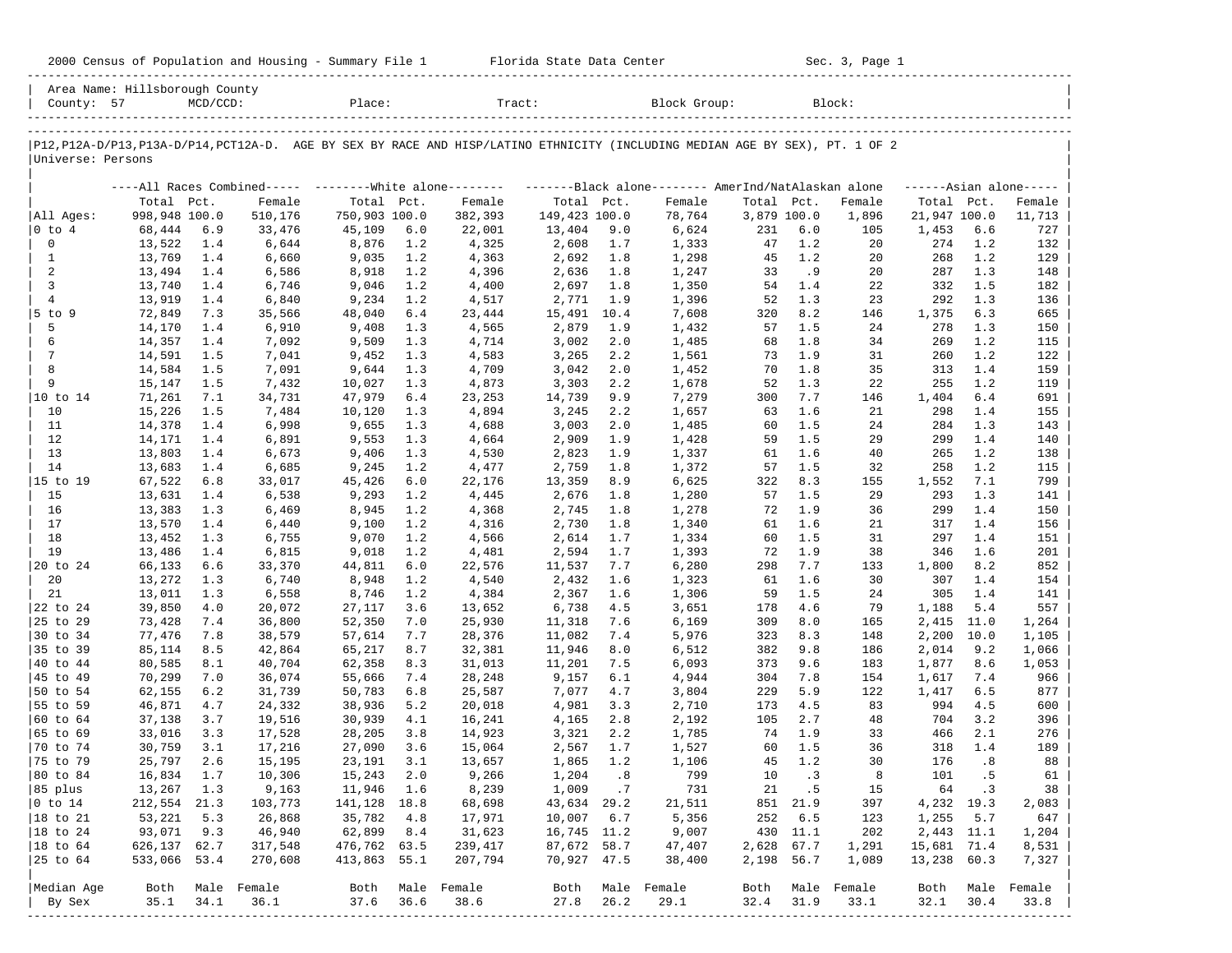| P12E-I/P13E-I/PCT12E-I. AGE BY SEX BY RACE AND HISP/LATINO ETHNICITY (INCLUDING MEDIAN AGE BY SEX), PT. 2 OF 2 |                            |            |                  |              |            |                         |              |            |                       |                | Block Group: |                            |                             |            |                  |
|----------------------------------------------------------------------------------------------------------------|----------------------------|------------|------------------|--------------|------------|-------------------------|--------------|------------|-----------------------|----------------|--------------|----------------------------|-----------------------------|------------|------------------|
| Universe: Persons                                                                                              |                            |            |                  |              |            |                         |              |            |                       |                |              |                            |                             |            |                  |
|                                                                                                                | Hawaiian/OthPacifIsl alone |            |                  |              |            | -Some Other Race alone- |              |            | --Two or More Races-- |                |              | --Hisp/Latino (any race)-- | --White alone, Not Latino-- |            |                  |
|                                                                                                                | Total Pct.                 |            | Female           | Total Pct.   |            | Female                  | Total        | Pct.       | Female                | Total Pct.     |              | Female                     | Total                       | Pct.       | Female           |
| All Ages:                                                                                                      |                            | 727 100.0  | 371              | 46,539 100.0 |            | 22,317                  | 25,530 100.0 |            | 12,722                | 179,692 100.0  |              | 89,361                     | 632,605 100.0               |            | 322,732          |
| $ 0 \t{to} 4$                                                                                                  | 44                         | 6.1        | 16               | 4,997 10.7   |            | 2,450                   | 3,206        | 12.6       | 1,553                 | 15,946         | 8.9          | 7,838                      | 35,853                      | 5.7        | 17,448           |
| 0                                                                                                              | 8                          | 1.1        | 3                | 1,051        | 2.3        | 509                     | 658          | 2.6        | 322                   | 3,328          | 1.9          | 1,656                      | 6,959                       | 1.1        | 3,368            |
| $\mathbf{1}$                                                                                                   | 9                          | 1.2        | 3                | 1,027        | 2.2        | 505                     | 693          | 2.7        | 342                   | 3,273          | 1.8          | 1,603                      | 7,167                       | 1.1        | 3,461            |
| 2                                                                                                              | $\overline{4}$             | .6         | 2                | 973          | 2.1        | 467                     | 643          | 2.5        | 306                   | 3,156          | 1.8          | 1,576                      | 7,077                       | 1.1        | 3,452            |
| 3                                                                                                              | 12                         | 1.7        | 5                | 994          | 2.1        | 481                     | 605          | 2.4        | 306                   | 3,122          | 1.7          | 1,488                      | 7,221                       | 1.1        | 3,532            |
| $\overline{4}$                                                                                                 | 11                         | 1.5        | 3                | 952          | 2.0        | 488                     | 607          | 2.4        | 277                   | 3,067          | 1.7          | 1,515                      | 7,429                       | 1.2        | 3,635            |
| 5 to 9<br>5                                                                                                    | 61<br>10                   | 8.4        | 33               | 4,677        | 10.0       | 2,246                   | 2,885        | 11.3       | 1,424                 | 15,742         | 8.8          | 7,754                      | 38,484                      | 6.1        | 18,714           |
| 6                                                                                                              | 9                          | 1.4<br>1.2 | 5<br>6           | 954<br>918   | 2.0<br>2.0 | 438<br>459              | 584<br>582   | 2.3<br>2.3 | 296<br>279            | 3,115<br>3,119 | 1.7<br>1.7   | 1,486<br>1,586             | 7,527<br>7,621              | 1.2<br>1.2 | 3,655            |
| 7                                                                                                              | 13                         | 1.8        | 7                | 936          | 2.0        | 439                     | 592          | 2.3        | 298                   | 3,123          | 1.7          | 1,503                      | 7,574                       | 1.2        | 3,764<br>3,670   |
| 8                                                                                                              | 17                         | 2.3        | 10               | 966          | 2.1        | 483                     | 532          | 2.1        | 243                   | 3,179          | 1.8          | 1,593                      | 7,741                       | 1.2        | 3,753            |
| 9                                                                                                              | 12                         | 1.7        | 5                | 903          | 1.9        | 427                     | 595          | 2.3        | 308                   | 3,206          | 1.8          | 1,586                      | 8,021                       | 1.3        | 3,872            |
| $ 10 \text{ to } 14$                                                                                           | 54                         | 7.4        | 32               | 4,456        | 9.6        | 2,146                   | 2,329        | 9.1        | 1,184                 | 14,995         | 8.3          | 7,185                      | 38,755                      | 6.1        | 18,839           |
| 10                                                                                                             | 11                         | 1.5        | 10               | 964          | 2.1        | 468                     | 525          | 2.1        | 279                   | 3,212          | 1.8          | 1,517                      | 8,161                       | 1.3        | 3,980            |
| 11                                                                                                             | $7\phantom{.0}$            | 1.0        | $\overline{4}$   | 883          | 1.9        | 418                     | 486          | 1.9        | 236                   | 2,988          | 1.7          | 1,401                      | 7,799                       | 1.2        | 3,820            |
| 12                                                                                                             | 10                         | 1.4        | 5                | 885          | 1.9        | 415                     | 456          | 1.8        | 210                   | 3,044          | 1.7          | 1,440                      | 7,666                       | 1.2        | 3,759            |
| 13                                                                                                             | 10                         | 1.4        | 5                | 831          | 1.8        | 410                     | 407          | 1.6        | 213                   | 2,846          | 1.6          | 1,404                      | 7,638                       | 1.2        | 3,657            |
| 14                                                                                                             | 16                         | 2.2        | 8                | 893          | 1.9        | 435                     | 455          | 1.8        | 246                   | 2,905          | 1.6          | 1,423                      | 7,491                       | 1.2        | 3,623            |
| 15 to 19                                                                                                       | 80                         | 11.0       | 43               | 4,636        | 10.0       | 2,171                   | 2,147        | 8.4        | 1,048                 | 14,646         | 8.2          | 6,939                      | 36,678                      | 5.8        | 18,006           |
| 15                                                                                                             | 11                         | 1.5        | 4                | 886          | 1.9        | 444                     | 415          | 1.6        | 195                   | 2,805          | 1.6          | 1,329                      | 7,593                       | 1.2        | 3,665            |
| 16                                                                                                             | 13                         | 1.8        | 8                | 884          | 1.9        | 411                     | 425          | 1.7        | 218                   | 2,913          | 1.6          | 1,404                      | 7,153                       | 1.1        | 3,491            |
| 17                                                                                                             | 12                         | 1.7        | 8                | 911          | 2.0        | 386                     | 439          | 1.7        | 213                   | 3,003          | 1.7          | 1,366                      | 7,262                       | 1.1        | 3,463            |
| 18                                                                                                             | 21                         | 2.9        | 8                | 953          | 2.0        | 443                     | 437          | 1.7        | 222                   | 2,990          | 1.7          | 1,423                      | 7,319                       | 1.2        | 3,713            |
| 19                                                                                                             | 23                         | 3.2        | 15               | 1,002        | 2.2        | 487                     | 431          | 1.7        | 200                   | 2,935          | 1.6          | 1,417                      | 7,351                       | 1.2        | 3,674            |
| 20 to 24                                                                                                       | 102                        | 14.0       | 56               | 5,392        | 11.6       | 2,432                   | 2,193        | 8.6        | 1,041                 | 15,432         | 8.6          | 7,091                      | 36,093                      | 5.7        | 18,512           |
| 20                                                                                                             | 21                         | 2.9        | 12               | 1,086        | 2.3        | 485                     | 417          | 1.6        | 196                   | 3,099          | 1.7          | 1,417                      | 7,185                       | 1.1        | 3,710            |
| 21                                                                                                             | 26                         | 3.6        | 15               | 1,078        | 2.3        | 485                     | 430          | 1.7        | 203                   | 3,096          | 1.7          | 1,446                      | 7,007                       | 1.1        | 3,562            |
| 22 to 24                                                                                                       | 55                         | 7.6        | 29               | 3,228        | 6.9        | 1,462                   | 1,346        | 5.3        | 642                   | 9,237          | 5.1          | 4,228                      | 21,901                      | 3.5        | 11,240           |
| 25 to 29                                                                                                       | 88                         | 12.1       | 42               | 4,828        | 10.4       | 2,217                   | 2,120        | 8.3        | 1,013                 | 15,201         | 8.5          | 7,194                      | 43,298                      | 6.8        | 21,591           |
| 30 to 34                                                                                                       | 56                         | 7.7        | 26               | 4,246        | 9.1        | 1,986                   | 1,955        | 7.7        | 962                   | 14,993         | 8.3          | 7,202                      | 48,126                      | 7.6        | 23,784           |
| 35 to 39                                                                                                       | 50                         | 6.9        | 24               | 3,678        | 7.9        | 1,804                   | 1,827        | 7.2        | 891                   | 14,662         | 8.2          | 7,278                      | 55,338                      | 8.7        | 27,441           |
| 40 to 44                                                                                                       | 74                         | 10.2       | 37               | 2,951        | 6.3        | 1,449                   | 1,751        | 6.9        | 876                   | 12,298         | 6.8          | 6,108                      | 54,053                      | 8.5        | 26,884           |
| 45 to 49                                                                                                       | 33                         | 4.5        | 21               | 2,195        | 4.7        | 1,077                   | 1,327        | 5.2        | 664                   | 10,084         | 5.6          | 5,088                      | 48,567                      | 7.7        | 24,636           |
| 50 to 54<br>55 to 59                                                                                           | 26                         | 3.6        | 11               | 1,553        | 3.3        | 769                     | 1,070        | 4.2        | 569                   | 8,305          | 4.6          | 4,377                      | 44,607                      | 7.1        | 22,299           |
| 60 to 64                                                                                                       | 15<br>10                   | 2.1<br>1.4 | 6<br>5           | 956<br>670   | 2.1<br>1.4 | 477                     | 816<br>545   | 3.2<br>2.1 | 438                   | 6,373          | 3.5          | 3,346                      | 33,971                      | 5.4<br>4.2 | 17,377           |
| 65 to 69                                                                                                       | 13                         | 1.8        | 8                | 491          | 1.1        | 361<br>256              | 446          | 1.7        | 273<br>247            | 5,328<br>4,840 | 3.0<br>2.7   | 2,953<br>2,611             | 26,619<br>24,142            | 3.8        | 13,828<br>12,729 |
| 70 to 74                                                                                                       | 7                          | 1.0        | 3                | 343          | .7         | 193                     | 374          | 1.5        | 204                   | 4,213          | 2.3          | 2,317                      | 23,470                      | 3.7        | 13,073           |
| 75 to 79                                                                                                       | 6                          | .8         | 3                | 249          | .5         | 159                     | 265          | 1.0        | 152                   | 3,146          | 1.8          | 1,841                      | 20,468                      | 3.2        | 12,078           |
| 80 to 84                                                                                                       | 3                          | .4         | 2                | 115          | $\cdot$ 2  | 68                      | 158          | . 6        | 102                   | 1,890          | 1.1          | 1,155                      | 13,545                      | 2.1        | 8,226            |
| 85 plus                                                                                                        |                            | 5 .7       | 3                | 106          | $\cdot$ 2  | 56                      | 116          | .5         | 81                    | 1,598          | .9           | 1,084                      | 10,538                      | 1.7        | 7,267            |
| $ 0 \t{to} 14$                                                                                                 |                            | 159 21.9   | 81               | 14,130 30.4  |            | 6,842                   | 8,420 33.0   |            | 4,161                 | 46,683 26.0    |              | 22,777                     | 113,092 17.9                |            | 55,001           |
| 18 to 21                                                                                                       |                            | 91 12.5    | 50               | 4,119        | 8.9        | 1,900                   | 1,715        | 6.7        | 821                   | 12,120         | 6.7          | 5,703                      | 28,862                      | 4.6        | 14,659           |
| $ 18 \text{ to } 24$                                                                                           |                            | 146 20.1   | 79               | 7,347 15.8   |            | 3,362                   | 3,061 12.0   |            | 1,463                 | 21,357 11.9    |              | 9,931                      | 50,763                      | 8.0        | 25,899           |
| $ 18 \text{ to } 64$                                                                                           |                            | 498 68.5   | 251              | 28,424 61.1  |            | 13,502                  | 14,472 56.7  |            | 7,149                 | 108,601 60.4   |              | 53,477                     | 405,342 64.1                |            | 203,739          |
| 25 to 64                                                                                                       |                            | 352 48.4   | 172              | 21,077 45.3  |            | 10,140                  | 11, 411 44.7 |            | 5,686                 | 87,244 48.6    |              | 43,546                     | 354,579 56.1                |            | 177,840          |
|                                                                                                                |                            |            |                  |              |            |                         |              |            |                       |                |              |                            |                             |            |                  |
| Median Age                                                                                                     |                            |            | Both Male Female |              |            | Both Male Female        |              |            | Both Male Female      | Both           |              | Male Female                | Both                        |            | Male Female      |
| By Sex                                                                                                         | 26.2                       | 26.4       | 25.9             | 24.2         | 23.9       | 24.4                    | 25.0         | 24.6       | 25.5                  | 29.3           | 28.3         | 30.4                       | 38.5                        | 37.6       | 39.5             |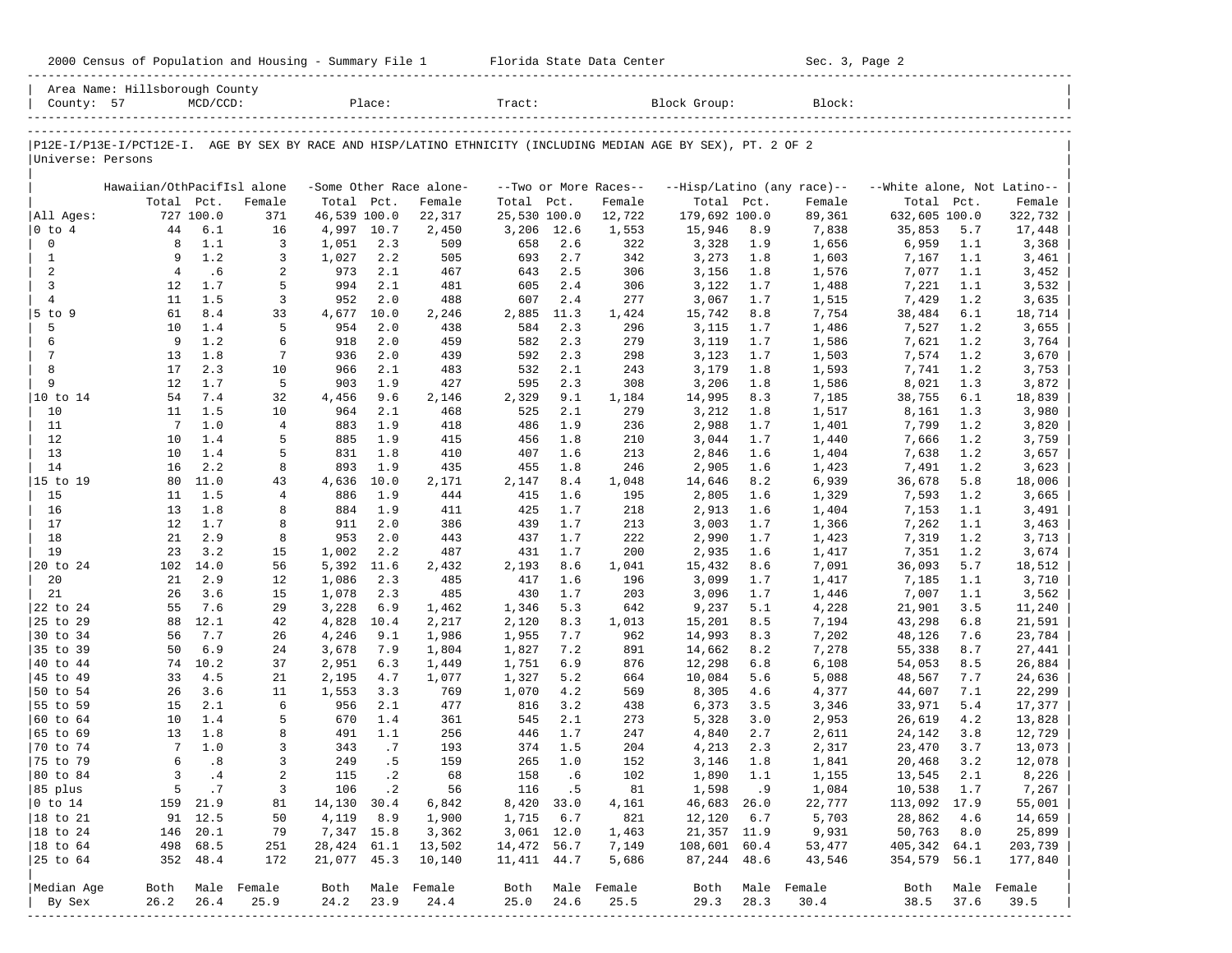| 2000 Census of Population and Housing - Summary File 1 |  | Florida State Data Center | Sec. 3, Page 1 |
|--------------------------------------------------------|--|---------------------------|----------------|
|--------------------------------------------------------|--|---------------------------|----------------|

| County: 59                  | Area Name: Holmes County | $MCD/CCD$ : |                                                         | Place:       |         | Tract:                                                                                                                     |              |           | Block Group:                                        |                |           | Block:         |                |           |                         |
|-----------------------------|--------------------------|-------------|---------------------------------------------------------|--------------|---------|----------------------------------------------------------------------------------------------------------------------------|--------------|-----------|-----------------------------------------------------|----------------|-----------|----------------|----------------|-----------|-------------------------|
|                             |                          |             |                                                         |              |         |                                                                                                                            |              |           |                                                     |                |           |                |                |           |                         |
|                             |                          |             |                                                         |              |         | P12,P12A-D/P13,P13A-D/P14,PCT12A-D. AGE BY SEX BY RACE AND HISP/LATINO ETHNICITY (INCLUDING MEDIAN AGE BY SEX), PT. 1 OF 2 |              |           |                                                     |                |           |                |                |           |                         |
| Universe: Persons           |                          |             |                                                         |              |         |                                                                                                                            |              |           |                                                     |                |           |                |                |           |                         |
|                             |                          |             | ----All Races Combined----- --------White alone-------- |              |         |                                                                                                                            |              |           | -------Black alone-------- AmerInd/NatAlaskan alone |                |           |                |                |           | $---Asian alone---$     |
|                             | Total Pct.               |             | Female                                                  | Total Pct.   |         | Female                                                                                                                     | Total Pct.   |           | Female                                              | Total Pct.     |           | Female         | Total Pct.     |           | Female                  |
| All Ages:                   | 18,564 100.0             |             | 8,718                                                   | 16,669 100.0 |         | 8,213                                                                                                                      | 1,208 100.0  |           | 221                                                 |                | 188 100.0 | 79             |                | 72 100.0  | 46                      |
| 0 to 4                      | 1,028                    | 5.5         | 502                                                     | 957          | 5.7     | 461                                                                                                                        | 40           | 3.3       | 28                                                  | 6              | 3.2       | 4              | 1              | 1.4       | 1                       |
| 0                           | 210                      | 1.1         | 105                                                     | 192          | 1.2     | 96                                                                                                                         | 9            | .7        | 6                                                   | 2              | 1.1       | $\mathbf{1}$   | $\Omega$       | $\cdot$ 0 | 0                       |
| 1                           | 187                      | 1.0         | 85                                                      | 178          | 1.1     | 80                                                                                                                         | <sup>1</sup> | $\cdot$ 1 | 1                                                   | 2              | 1.1       | 2              | $\Omega$       | $\cdot$ 0 | 0                       |
| 2                           | 195                      | 1.1         | 89                                                      | 181          | 1.1     | 80                                                                                                                         | 10           | .8        | 7                                                   | 1              | .5        | $\Omega$       | $\Omega$       | $\cdot$ 0 | 0                       |
| 3                           | 222                      | 1.2         | 115                                                     | 199          | 1.2     | 103                                                                                                                        | 13           | 1.1       | 8                                                   | $\mathbf{1}$   | .5        | $\mathbf{1}$   | 1              | 1.4       | 1                       |
| $\overline{4}$              | 214                      | 1.2         | 108                                                     | 207          | 1.2     | 102                                                                                                                        | 7            | .6        | 6                                                   | $\Omega$       | $\cdot$ 0 | $\Omega$       | $\Omega$       | $\cdot$ 0 | 0                       |
| $5$ to $9$                  | 1,191                    | 6.4         | 563                                                     | 1,099        | 6.6     | 528                                                                                                                        | 31           | 2.6       | 7                                                   | 14             | 7.4       | 6              |                | 9.7       | $\overline{4}$          |
| 5                           | 233                      | 1.3         | 103                                                     | 214          | 1.3     | 95                                                                                                                         | 6            | .5        | $\mathbf{1}$                                        | 3              | 1.6       | 3              | -1             | 1.4       | 0                       |
| 6                           | 226                      | 1.2         | 106                                                     | 206          | 1.2     | 99                                                                                                                         | 8            | .7        | 3                                                   | $\Omega$       | $\cdot$ 0 | $\Omega$       | -1             | 1.4       | 0                       |
| 7                           | 234                      | 1.3         | 111                                                     | 219          | 1.3     | 107                                                                                                                        | 7            | .6        | $\mathbf 0$                                         | 2              | 1.1       | $\Omega$       | $\Omega$       | $\cdot$ 0 | 0                       |
| 8                           | 229                      | 1.2         | 106                                                     | 210          | 1.3     | 97                                                                                                                         | 4            | .3        | 1                                                   | 6              | 3.2       | 2              | $\overline{a}$ | 2.8       | $\overline{a}$          |
| 9                           | 269                      | 1.4         | 137                                                     | 250          | 1.5     | 130                                                                                                                        | 6            | . 5       | 2                                                   | 3              | 1.6       | $\mathbf{1}$   | 3              | 4.2       | $\overline{a}$          |
| 10 to 14                    | 1,269                    | 6.8         | 610                                                     | 1,177        | 7.1     | 566                                                                                                                        | 47           | 3.9       | 24                                                  | 18             | 9.6       | 7              | 5              | 6.9       | 3                       |
| 10                          | 239                      | 1.3         | 112                                                     | 223          | 1.3     | 106                                                                                                                        | 9            | .7        | 3                                                   | $\overline{4}$ | 2.1       | $\mathbf{1}$   | $\mathbf{1}$   | 1.4       | $\mathbf{1}$            |
| 11                          | 210                      | 1.1         | 111                                                     | 202          | 1.2     | 107                                                                                                                        | 2            | $\cdot$ 2 | 1                                                   | 4              | 2.1       | 2              | -1             | 1.4       | 0                       |
| 12                          | 271                      | 1.5         | 121                                                     | 246          | 1.5     | 109                                                                                                                        | 11           | .9        | 5                                                   | 3              | 1.6       | $\overline{a}$ | $\mathbf{1}$   | 1.4       | $\mathbf{1}$            |
| 13                          | 256                      | 1.4         | 127                                                     | 236          | 1.4     | 115                                                                                                                        | 12           | 1.0       | 8                                                   | 4              | 2.1       | 2              | $\Omega$       | $\cdot$ 0 | 0                       |
| 14                          | 293                      | 1.6         | 139                                                     | 270          | 1.6     | 129                                                                                                                        | 13           | 1.1       | 7                                                   | 3              | 1.6       | $\Omega$       | $\overline{a}$ | 2.8       | $\mathbf{1}$            |
| 15 to 19                    | 1,283                    | 6.9         | 587                                                     | 1,174        | 7.0     | 546                                                                                                                        | 48           | 4.0       | 15                                                  | 15             | 8.0       | 6              | 8              | 11.1      | 5                       |
| 15                          | 254                      | 1.4         | 113                                                     | 232          | 1.4     | 107                                                                                                                        | 11           | . 9       | 2                                                   | 3              | 1.6       | 2              | 2              | 2.8       | 0                       |
| 16                          | 266                      | 1.4         | 122                                                     | 246          | 1.5     | 115                                                                                                                        | 6            | .5        | 1                                                   | 4              | 2.1       | $\Omega$       | 4              | 5.6       | 3                       |
|                             |                          | 1.5         |                                                         |              | 1.5     |                                                                                                                            | 12           |           |                                                     | 6              | 3.2       | 3              | $\Omega$       |           | 0                       |
| 17                          | 277                      |             | 122                                                     | 252          |         | 112                                                                                                                        | 6            | 1.0       | 4                                                   | $\mathbf{1}$   |           | $\Omega$       | $\Omega$       | $\cdot$ 0 |                         |
| 18                          | 241                      | 1.3         | 124                                                     | 228          | 1.4     | 119                                                                                                                        |              | .5        | 3                                                   |                | .5        |                |                | $\cdot$ 0 | 0                       |
| 19                          | 245                      | 1.3         | 106                                                     | 216          | 1.3     | 93                                                                                                                         | 13           | 1.1       | 5                                                   | $\mathbf{1}$   | .5        | $\mathbf{1}$   | 2              | 2.8       | 2                       |
| 20 to 24                    | 1,147                    | 6.2         | 414                                                     | 896          | 5.4     | 391                                                                                                                        | 200          | 16.6      | 11                                                  | 14             | 7.4       | 3              | 5              | 6.9       | 2                       |
| 20                          | 198                      | 1.1         | 94                                                      | 177          | 1.1     | 86                                                                                                                         | 13           | 1.1       | 5                                                   | $\overline{1}$ | .5        | $\Omega$       | $\Omega$       | $\cdot$ 0 | 0                       |
| 21                          | 235                      | 1.3         | 75                                                      | 184          | 1.1     | 72                                                                                                                         | 38           | 3.1       | 0                                                   | 5              | 2.7       | $\overline{a}$ | $\Omega$       | $\cdot$ 0 | 0                       |
| 22 to 24                    | 714                      | 3.8         | 245                                                     | 535          | 3.2     | 233                                                                                                                        | 149          | 12.3      | 6                                                   | 8              | 4.3       | $\mathbf{1}$   | 5              | 6.9       | 2                       |
| 25 to 29                    | 1,280                    | 6.9         | 475                                                     | 1,022        | 6.1     | 454                                                                                                                        | 213          | 17.6      | 8                                                   | 9              | 4.8       | 5              | 4              | 5.6       | 0                       |
| 30 to 34                    | 1,392                    | 7.5         | 573                                                     | 1,153        | 6.9     | 541                                                                                                                        | 183          | 15.1      | 18                                                  | 12             | 6.4       | 5              | 3              | 4.2       | 3                       |
| 35 to 39                    | 1,452                    | 7.8         | 606                                                     | 1,225        | 7.3     | 568                                                                                                                        | 167          | 13.8      | 17                                                  | 17             | 9.0       | 6              | 5              | 6.9       | 3                       |
| 40 to 44                    | 1,319                    | 7.1         | 591                                                     | 1,179        | 7.1     | 553                                                                                                                        | 89           | 7.4       | 12                                                  | 19             | 10.1      | 12             | 5              | 6.9       | 3                       |
| 45 to 49                    | 1,200                    | 6.5         | 576                                                     | 1,093        | 6.6     | 544                                                                                                                        | 58           | 4.8       | 9                                                   | 20             | 10.6      | 7              | 6              | 8.3       | 4                       |
| 50 to 54                    | 1,225                    | 6.6         | 601                                                     | 1,144        | 6.9     | 564                                                                                                                        | 25           | 2.1       | 8                                                   | 13             | 6.9       | 5              | 12             | 16.7      | 9                       |
| 55 to 59                    | 1,055                    | 5.7         | 540                                                     | 990          | 5.9     | 509                                                                                                                        | 24           | 2.0       | 11                                                  | 11             | 5.9       | 7              | 3              | 4.2       | $\overline{\mathbf{c}}$ |
| 60 to 64                    | 974                      | 5.2         | 485                                                     | 930          | 5.6     | 466                                                                                                                        | 18           | 1.5       | 9                                                   | 9              | 4.8       | 3              | 4              | 5.6       | 3                       |
| 65 to 69                    | 799                      | 4.3         | 384                                                     | 771          | 4.6     | 373                                                                                                                        | 18           | 1.5       | 7                                                   | 2              | 1.1       | 1              | 1              | 1.4       | $\mathbf{1}$            |
| 70 to 74                    | 671                      | 3.6         | 371                                                     | 636          | 3.8     | 351                                                                                                                        | 11           | . 9       | 7                                                   | 7              | 3.7       | $\overline{2}$ | $\Omega$       | $\cdot$ 0 | 0                       |
| 75 to 79                    | 533                      | 2.9         | 323                                                     | 510          | 3.1     | 308                                                                                                                        | 12           | 1.0       | 10                                                  | 1              | .5        | $\Omega$       | -1             | 1.4       | $\mathbf{1}$            |
| 80 to 84                    | 375                      | 2.0         | 247                                                     | 358          | 2.1     | 234                                                                                                                        | 13           | 1.1       | 10                                                  | $\mathbf{1}$   | . 5       | $\Omega$       | $\Omega$       | $\cdot$ 0 | $\mathbf 0$             |
| 85 plus                     |                          | 371 2.0     | 270                                                     |              | 355 2.1 | 256                                                                                                                        |              | 11.9      | 10                                                  | $\overline{0}$ | $\cdot$ 0 | 0              | 2              | 2.8       | 2                       |
| $ 0 \t\t \text{to} \t\t 14$ | 3,488 18.8               |             | 1,675                                                   | 3,233 19.4   |         | 1,555                                                                                                                      |              | 118 9.8   | 59                                                  |                | 38 20.2   | 17             |                | 13 18.1   | 8                       |
| 18 to 21                    | 919                      | 5.0         | 399                                                     | 805          | 4.8     | 370                                                                                                                        |              | 70 5.8    | 13                                                  | 8              | 4.3       | 3              | 2              | 2.8       | 2                       |
| 18 to 24                    | 1,633                    | 8.8         | 644                                                     | 1,340        | 8.0     | 603                                                                                                                        |              | 219 18.1  | 19                                                  | 16             | 8.5       | $\overline{4}$ | 7              | 9.7       | $\overline{4}$          |
| $ 18$ to $64$               | 11,530 62.1              |             | 5,091                                                   | 10,076 60.4  |         | 4,802                                                                                                                      |              | 996 82.5  | 111                                                 |                | 126 67.0  | 54             | 49             | 68.1      | 31                      |
| 25 to 64                    | 9,897 53.3               |             | 4,447                                                   | 8,736 52.4   |         | 4,199                                                                                                                      |              | 777 64.3  | 92                                                  |                | 110 58.5  | 50             | 42             | 58.3      | 27                      |
|                             |                          |             |                                                         |              |         |                                                                                                                            |              |           |                                                     |                |           |                |                |           |                         |
| Median Age                  | Both                     |             | Male Female                                             |              |         | Both Male Female                                                                                                           | Both         |           | Male Female                                         | Both           |           | Male Female    | Both           |           | Male Female             |
| By Sex                      | 37.5                     | 35.3        | 40.2                                                    | 38.7         | 36.8    | 40.4                                                                                                                       | 30.9         | 30.3      | 34.9                                                | 37.0           | 36.3      | 39.4           | 38.5           | 26.0      | 42.0                    |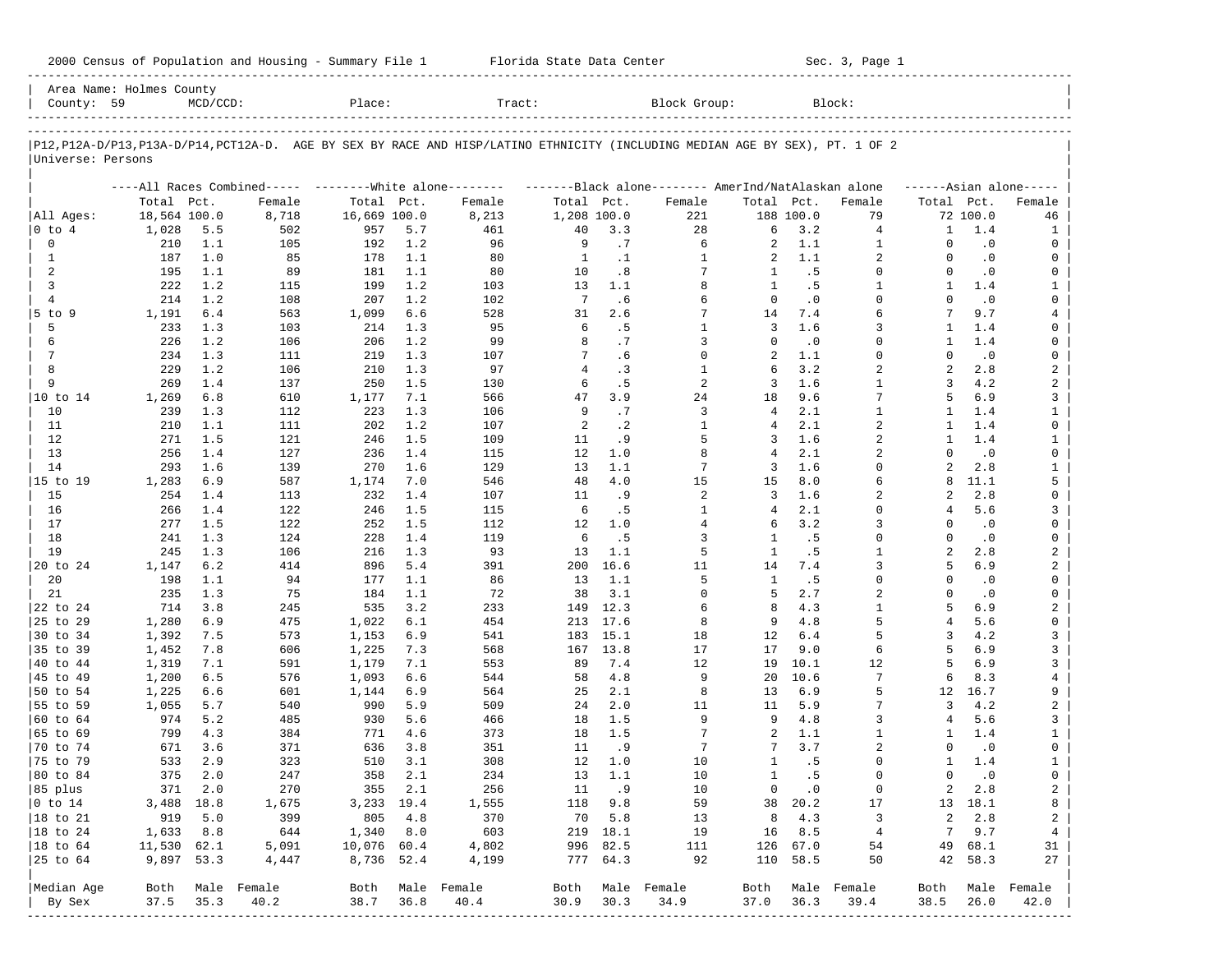|                        | Area Name: Holmes County   |                        |                      |                     |                  |                              |                |                  |                            |                                                                                                                |                  |                            |                             |            |                  |
|------------------------|----------------------------|------------------------|----------------------|---------------------|------------------|------------------------------|----------------|------------------|----------------------------|----------------------------------------------------------------------------------------------------------------|------------------|----------------------------|-----------------------------|------------|------------------|
| County: 59             |                            | $MCD/CCD$ :            |                      |                     | Place:           |                              | Tract:         |                  |                            | Block Group:                                                                                                   |                  | Block:                     |                             |            |                  |
|                        |                            |                        |                      |                     |                  |                              |                |                  |                            |                                                                                                                |                  |                            |                             |            |                  |
| Universe: Persons      |                            |                        |                      |                     |                  |                              |                |                  |                            | P12E-I/P13E-I/PCT12E-I. AGE BY SEX BY RACE AND HISP/LATINO ETHNICITY (INCLUDING MEDIAN AGE BY SEX), PT. 2 OF 2 |                  |                            |                             |            |                  |
|                        |                            |                        |                      |                     |                  |                              |                |                  |                            |                                                                                                                |                  |                            |                             |            |                  |
|                        | Hawaiian/OthPacifIsl alone |                        |                      |                     |                  | -Some Other Race alone-      |                |                  | --Two or More Races--      |                                                                                                                |                  | --Hisp/Latino (any race)-- | --White alone, Not Latino-- |            |                  |
|                        |                            | Total Pct.             | Female               | Total Pct.          |                  | Female                       | Total          | Pct.             | Female                     | Total Pct.                                                                                                     |                  | Female                     | Total                       | Pct.       | Female           |
| All Ages:              | 0                          | 6 100.0                | 3<br>0               |                     | 147 100.0<br>6.1 | 48<br>$\overline{4}$         | 15             | 274 100.0<br>5.5 | 108<br>$\overline{4}$      | 20                                                                                                             | 358 100.0<br>5.6 | 115<br>10                  | 16,501 100.0<br>948         | 5.7        | 8,157            |
| 0 to 4<br>0            | 0                          | $\cdot$ 0<br>$\cdot$ 0 | 0                    | 9<br>4              | 2.7              | $\overline{a}$               | 3              | 1.1              | $\mathbf 0$                | 7                                                                                                              | 2.0              | 3                          | 189                         | 1.1        | 457<br>94        |
| 1                      | $\Omega$                   | $\cdot$ 0              | $\Omega$             | $\mathbf 0$         | $\cdot$ 0        | $\Omega$                     | 6              | 2.2              | $\overline{a}$             | 2                                                                                                              | .6               | 1                          | 177                         | 1.1        | 80               |
| 2                      | $\Omega$                   | $\cdot$ 0              | $\Omega$             | 1                   | .7               | $\mathbf{1}$                 | 2              | .7               | $\mathbf{1}$               | 3                                                                                                              | .8               | 1                          | 179                         | 1.1        | 80               |
| 3                      | $\Omega$                   | $\cdot$ 0              | $\Omega$             | $\overline{4}$      | 2.7              | $\mathbf{1}$                 | 4              | 1.5              | $\mathbf{1}$               | 6                                                                                                              | 1.7              | 4                          | 197                         | 1.2        | 101              |
| $\overline{4}$         | $\Omega$                   | $\cdot$ 0              | $\Omega$             | $\Omega$            | $\cdot$ 0        | $\Omega$                     | $\Omega$       | $\cdot$ 0        | $\mathbf 0$                | 2                                                                                                              | .6               | 1                          | 206                         | 1.2        | 102              |
| $5$ to $9$             | $\mathbf{1}$               | 16.7                   | $\Omega$             | 14                  | 9.5              | 6                            | 25             | 9.1              | 12                         | 32                                                                                                             | 8.9              | 13                         | 1,085                       | 6.6        | 522              |
| 5                      | $\Omega$                   | $\cdot$ 0              | $\Omega$             | 5                   | 3.4              | 3                            | $\overline{4}$ | 1.5              | $\mathbf{1}$               | 9                                                                                                              | 2.5              | 3                          | 211                         | 1.3        | 94               |
| 6                      | $\Omega$                   | $\cdot$ 0              | $\Omega$             | 5                   | 3.4              | $\overline{a}$               | 6              | 2.2              | $\overline{a}$             | 6                                                                                                              | 1.7              | 3                          | 204                         | 1.2        | 98               |
| 7                      | $\Omega$                   | $\cdot$ 0              | $\Omega$             | 2                   | 1.4              | $\mathbf{1}$                 | 4              | 1.5              | 3                          | 7                                                                                                              | 2.0              | 2                          | 215                         | 1.3        | 106              |
| 8                      | $\Omega$                   | $\cdot$ 0              | $\Omega$             | $\mathbf{1}$        | .7               | $\Omega$                     | 6              | 2.2              | $\overline{4}$             | 6                                                                                                              | 1.7              | 3                          | 208                         | 1.3        | 96               |
| 9                      | $\mathbf{1}$               | 16.7                   | $\Omega$             | $\mathbf{1}$        | .7               | $\Omega$                     | 5              | 1.8              | $\overline{a}$             | $\overline{4}$                                                                                                 | 1.1              | $\overline{a}$             | 247                         | 1.5        | 128              |
| 10 to 14               | $\Omega$                   | $\cdot$ 0              | $\Omega$             | 9                   | 6.1              | $\overline{4}$               | 13             | 4.7              | 6                          | 26                                                                                                             | 7.3              | 13                         | 1,163                       | 7.0        | 557              |
| 10                     | $\Omega$                   | $\cdot$ 0              | $\Omega$             | 2                   | 1.4              | $\mathbf{1}$                 | $\Omega$       | $\cdot$ 0        | $\Omega$                   | $\overline{4}$                                                                                                 | 1.1              | 2                          | 222                         | 1.3        | 105              |
| 11                     | $\Omega$                   | $\cdot$ 0              | $\Omega$             | $\Omega$            | $\cdot$ 0        | $\Omega$                     | 1              | .4               | $\mathbf{1}$               | 2                                                                                                              | .6               | 1                          | 200                         | 1.2        | 106              |
| 12                     | $\Omega$                   | $\cdot$ 0              | $\Omega$             | $\overline{a}$      | 1.4              | $\mathbf{1}$                 | 8              | 2.9              | 3                          | 8                                                                                                              | 2.2              | 4                          | 241                         | 1.5        | 106              |
| 13                     | $\Omega$                   | $\cdot$ 0              | $\Omega$             | 1                   | .7               | $\Omega$                     | 3              | 1.1              | 2                          | 3                                                                                                              | .8               | 1                          | 235                         | 1.4        | 114              |
| 14                     | $\Omega$                   | $\cdot$ 0              | $\Omega$             | 4                   | 2.7              | $\overline{a}$               | 1              | .4               | $\Omega$                   | 9                                                                                                              | 2.5              | 5                          | 265                         | 1.6        | 126              |
| 15 to 19               | $\Omega$                   | $\cdot$ 0              | $\Omega$             | 15                  | 10.2             | 7                            | 23             | 8.4              | 8                          | 28                                                                                                             | 7.8              | 9                          | 1,166                       | 7.1        | 543              |
| 15                     | $\Omega$                   | $\cdot$ 0              | <sup>n</sup>         | 2                   | 1.4              | $\mathbf{1}$                 | 4              | 1.5              | $\mathbf{1}$               | 3                                                                                                              | .8               | 1                          | 232                         | 1.4        | 107              |
| 16                     | $\Omega$                   | $\cdot$ 0              | $\Omega$             | 2                   | 1.4              | $\mathbf{1}$                 | 4              | 1.5              | $\overline{a}$             | 4                                                                                                              | 1.1              | 2                          | 244                         | 1.5        | 114              |
| 17                     | $\Omega$                   | $\cdot$ 0              | $\Omega$             | $\overline{4}$      | 2.7              | $\overline{a}$               | 3              | 1.1              | $\mathbf{1}$               | 9                                                                                                              | 2.5              | 4                          | 249                         | 1.5        | 110              |
| 18                     | $\Omega$                   | $\cdot$ 0              | $\Omega$             | $\mathbf{1}$        | .7               | $\mathbf{1}$                 | 5              | 1.8              | $\mathbf{1}$               | 4                                                                                                              | 1.1              | 1                          | 227                         | 1.4        | 119              |
| 19                     | $\Omega$                   | $\cdot$ 0              | $\Omega$             | 6                   | 4.1              | $\overline{a}$               | 7              | 2.6              | 3                          | 8                                                                                                              | 2.2              | $\mathbf{1}$               | 214                         | 1.3        | 93               |
| 20 to 24               | $\Omega$                   | $\cdot$ 0              | $\Omega$             | 15                  | 10.2             | 3                            | 17             | 6.2              | $\overline{4}$             | 38                                                                                                             | 10.6             | 7                          | 882                         | 5.3        | 388              |
| 20                     | $\Omega$<br>$\Omega$       | $\cdot$ 0              | $\Omega$<br>$\Omega$ | 2<br>$\overline{4}$ | 1.4<br>2.7       | $\mathbf{1}$<br>$\mathbf{1}$ | 5              | 1.8<br>1.5       | $\overline{a}$<br>$\Omega$ | $\overline{4}$                                                                                                 | 1.1              | 2                          | 177                         | 1.1        | 86               |
| 21                     | $\Omega$                   | $\cdot$ 0<br>$\cdot$ 0 | $\Omega$             |                     | 6.1              | $\mathbf{1}$                 | 4              | 2.9              | $\overline{a}$             | 10                                                                                                             | 2.8<br>6.7       | $\mathbf{1}$               | 180                         | 1.1<br>3.2 | 72               |
| 22 to 24<br>25 to 29   | $\Omega$                   | $\cdot$ 0              | $\Omega$             | 9<br>17             | 11.6             | 5                            | 8<br>15        | 5.5              | 3                          | 24<br>36                                                                                                       | 10.1             | 4<br>7                     | 525                         | 6.1        | 230              |
| 30 to 34               | $\mathbf{1}$               | 16.7                   | $\Omega$             | 17                  | 11.6             | 3                            | 23             | 8.4              | 3                          | 38                                                                                                             | 10.6             | 7                          | 1,005<br>1,137              | 6.9        | 452<br>538       |
| 35 to 39               | $\Omega$                   | $\cdot$ 0              | $\Omega$             | 12                  | 8.2              | $\Omega$                     | 26             | 9.5              | 12                         | 32                                                                                                             | 8.9              | 9                          | 1,206                       | 7.3        | 562              |
| 40 to 44               | $\Omega$                   | $\cdot$ 0              | $\Omega$             | 8                   | 5.4              | $\overline{a}$               | 19             | 6.9              | 9                          | 27                                                                                                             | 7.5              | 6                          | 1,163                       | 7.0        | 549              |
| 45 to 49               | 1                          | 16.7                   | $\Omega$             | 6                   | 4.1              | 3                            | 16             | 5.8              | 9                          | 16                                                                                                             | 4.5              | 4                          | 1,086                       | 6.6        | 543              |
| 50 to 54               | 2                          | 33.3                   | 2                    | 13                  | 8.8              | б.                           | 16             | $5.8$            | 7                          | 23                                                                                                             | 6.4              | 8                          | 1,136                       | 6.9        | 562              |
| 55 to 59               | $\Omega$                   | $\cdot$ 0              | $\Omega$             | 5                   | 3.4              | $\mathbf{1}$                 | 22             | 8.0              | 10                         | 10                                                                                                             | 2.8              | 6                          | 987                         | 6.0        | 506              |
| 60 to 64               | $\Omega$                   | $\cdot$ 0              | 0                    | 2                   | 1.4              | $\mathbf{1}$                 | 11             | 4.0              | 3                          | 11                                                                                                             | 3.1              | 5                          | 921                         | 5.6        | 462              |
| 65 to 69               | $\Omega$                   | $\cdot$ 0              | $\Omega$             | 1                   | .7               | $\Omega$                     | 6              | 2.2              | $\overline{2}$             | $\overline{4}$                                                                                                 | 1.1              | 2                          | 767                         | 4.6        | 371              |
| 70 to 74               | $\Omega$                   | $\cdot$ 0              | 0                    | $\overline{4}$      | 2.7              | 3                            | 13             | 4.7              | 8                          | 9                                                                                                              | 2.5              | 6                          | 633                         | 3.8        | 349              |
| 75 to 79               | $\mathbf{1}$               | 16.7                   | 1                    | $\Omega$            | $\cdot$ 0        | $\Omega$                     | 8              | 2.9              | 3                          | 3                                                                                                              | .8               | $\Omega$                   | 507                         | 3.1        | 308              |
| 80 to 84               | $\Omega$                   | $\cdot$ 0              | 0                    | $\mathbf 0$         | $\cdot$ 0        | $\Omega$                     | 3              | 1.1              | 3                          | 3                                                                                                              | .8               | 2                          | 356                         | 2.2        | 233              |
| 85 plus                |                            | $0 \qquad .0$          | 0                    |                     | $0 \qquad .0$    | $\overline{0}$               |                | 3 1.1            | 2                          |                                                                                                                | 2 .6             | $\mathbf{1}$               | 353 2.1                     |            | 255              |
| $ 0 \t\t \text{to} 14$ |                            | $1 \quad 16.7$         | 0                    |                     | 32 21.8          | 14                           |                | 53 19.3          | 22                         |                                                                                                                | 78 21.8          | 36                         | 3,196 19.4                  |            | 1,536            |
| 18 to 21               | 0                          | $\cdot$ 0              | 0                    |                     | 13 8.8           | $5^{\circ}$                  |                | 21 7.7           | 6                          |                                                                                                                | 26 7.3           | 5                          | 798 4.8                     |            | 370              |
| $ 18$ to $24$          | 0                          | $\cdot$ 0              | 0                    |                     | 22 15.0          | 6                            |                | 29 10.6          | 8                          |                                                                                                                | 50 14.0          | 9                          | $1,323$ 8.0                 |            | 600              |
| 18 to 64               |                            | 4 66.7                 | 2                    |                     | 102 69.4         | 27                           |                | 177 64.6         | 64                         |                                                                                                                | 243 67.9         | 61                         | 9,964 60.4                  |            | 4,774            |
| 25 to 64               |                            | 4 66.7                 | 2                    |                     | 80 54.4          | 21                           |                | 148 54.0         | 56                         |                                                                                                                | 193 53.9         | 52                         | 8,641 52.4                  |            | 4,174            |
|                        |                            |                        |                      |                     |                  |                              |                |                  |                            |                                                                                                                |                  |                            |                             |            |                  |
| Median Age             |                            |                        | Both Male Female     |                     |                  | Both Male Female             |                |                  | Both Male Female           |                                                                                                                |                  | Both Male Female           |                             |            | Both Male Female |
| By Sex                 | 48.5                       | 32.5                   | 54.5                 | 29.2                | 29.9             | 24.5                         |                | $36.4$ $33.3$    | 40.5                       | 29.9                                                                                                           | 30.1             | 27.8                       | 38.8                        | 36.9       | 40.5             |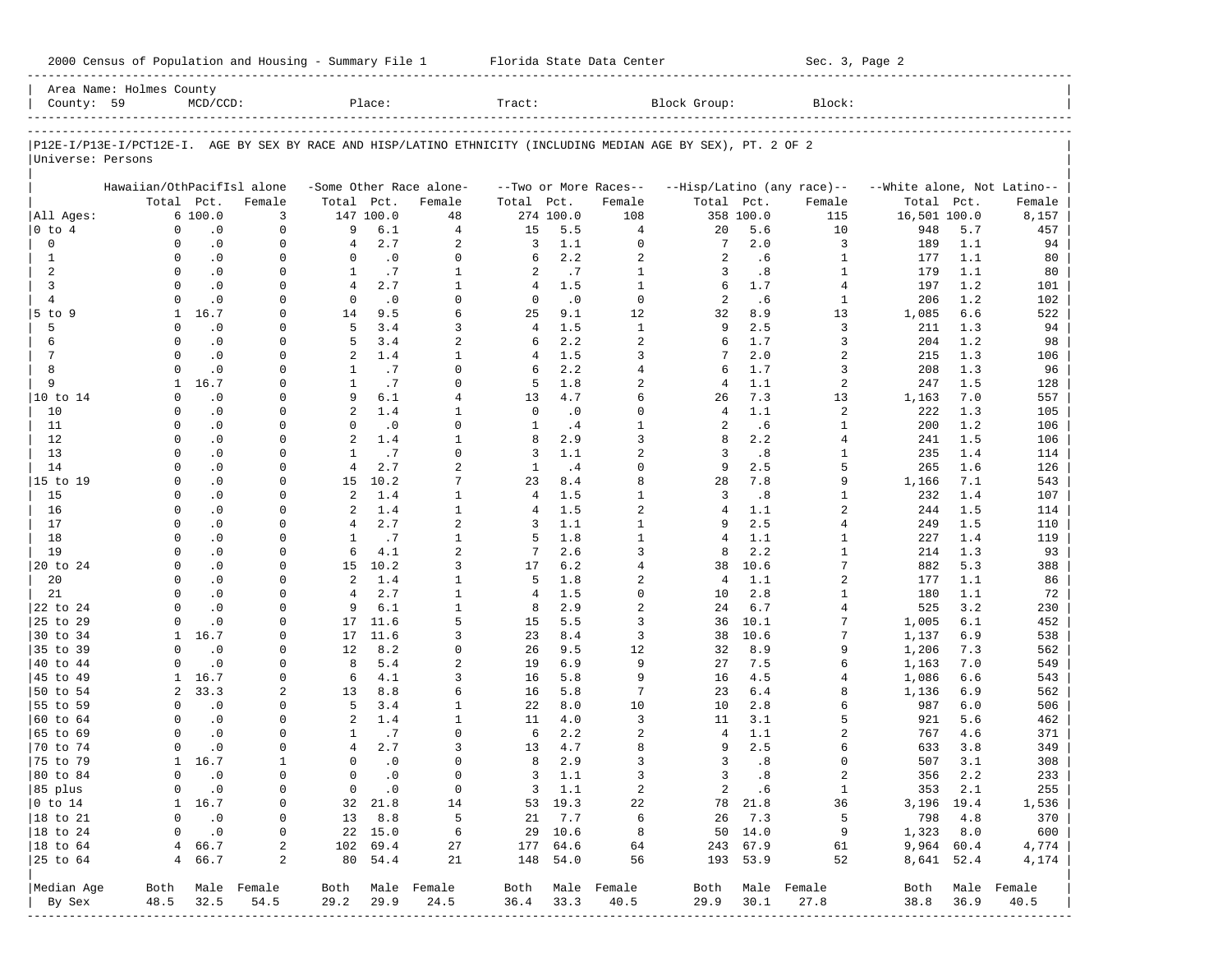| 2000 Census of Population and Housing - Summary File 1 |  | Florida State Data Center | Sec. 3, Page 1 |
|--------------------------------------------------------|--|---------------------------|----------------|
|--------------------------------------------------------|--|---------------------------|----------------|

| County: 61           |               | Area Name: Indian River County<br>$MCD/CCD$ : |                                                          | Place:       |      | Tract:                                                                                                                     |             |          | Block Group:                                        |                |           | Block:           |                |           |                     |
|----------------------|---------------|-----------------------------------------------|----------------------------------------------------------|--------------|------|----------------------------------------------------------------------------------------------------------------------------|-------------|----------|-----------------------------------------------------|----------------|-----------|------------------|----------------|-----------|---------------------|
|                      |               |                                               |                                                          |              |      |                                                                                                                            |             |          |                                                     |                |           |                  |                |           |                     |
| Universe: Persons    |               |                                               |                                                          |              |      | P12,P12A-D/P13,P13A-D/P14,PCT12A-D. AGE BY SEX BY RACE AND HISP/LATINO ETHNICITY (INCLUDING MEDIAN AGE BY SEX), PT. 1 OF 2 |             |          |                                                     |                |           |                  |                |           |                     |
|                      |               |                                               | ----All Races Combined----- -------- White alone-------- |              |      |                                                                                                                            |             |          | -------Black alone-------- AmerInd/NatAlaskan alone |                |           |                  |                |           | $---Asian alone---$ |
|                      | Total Pct.    |                                               | Female                                                   | Total Pct.   |      | Female                                                                                                                     | Total Pct.  |          | Female                                              | Total Pct.     |           | Female           | Total Pct.     |           | Female              |
| All Ages:            | 112,947 100.0 |                                               | 58,314                                                   | 98,754 100.0 |      | 51,225                                                                                                                     | 9,253 100.0 |          | 4,783                                               |                | 277 100.0 | 165              |                | 838 100.0 | 445                 |
| $ 0 \t{to} 4$        | 5,259         | 4.7                                           | 2,543                                                    | 4,008        | 4.1  | 1,918                                                                                                                      | 742         | 8.0      | 373                                                 | 20             | 7.2       | 14               | 55             | 6.6       | 33                  |
| $\mathbf 0$          | 987           | . 9                                           | 467                                                      | 760          | .8   | 347                                                                                                                        | 124         | 1.3      | 67                                                  | 3              | 1.1       | 2                | 10             | 1.2       | 8                   |
| $\mathbf{1}$         | 1,055         | .9                                            | 512                                                      | 791          | .8   | 378                                                                                                                        | 147         | 1.6      | 78                                                  | 3              | 1.1       | 2                | 12             | 1.4       | 8                   |
| 2                    | 1,079         | 1.0                                           | 523                                                      | 827          | .8   | 406                                                                                                                        | 136         | 1.5      | 64                                                  | 5              | $1.8$     | 3                | 13             | 1.6       | 4                   |
| 3                    | 1,078         | 1.0                                           | 522                                                      | 820          | .8   | 392                                                                                                                        | 172         | 1.9      | 88                                                  | 2              | .7        | $\mathbf{1}$     | 9              | 1.1       | 7                   |
| $\overline{4}$       | 1,060         | .9                                            | 519                                                      | 810          | .8   | 395                                                                                                                        | 163         | 1.8      | 76                                                  | 7              | 2.5       | 6                | 11             | 1.3       | 6                   |
| $5$ to $9$           | 6,020         | 5.3                                           | 2,947                                                    | 4,678        | 4.7  | 2,270                                                                                                                      | 872         | 9.4      | 432                                                 | 20             | 7.2       | 11               | 55             | 6.6       | 27                  |
| 5                    | 1,108         | 1.0                                           | 541                                                      | 847          | .9   | 407                                                                                                                        | 162         | 1.8      | 85                                                  | $\overline{4}$ | 1.4       | 3                | 13             | 1.6       | 8                   |
| 6                    | 1,163         | 1.0                                           | 568                                                      | 914          | . 9  | 449                                                                                                                        | 151         | 1.6      | 62                                                  | 2              | .7        | 1                | 13             | 1.6       | 8                   |
| $7\phantom{.0}$      | 1,223         | 1.1                                           | 593                                                      | 942          | 1.0  | 461                                                                                                                        | 182         | 2.0      | 89                                                  | 5              | 1.8       | $\mathbf{1}$     | 10             | 1.2       | 6                   |
| 8                    | 1,239         | 1.1                                           | 607                                                      | 969          | 1.0  | 464                                                                                                                        | 193         | 2.1      | 97                                                  | 3              | 1.1       | 2                | 8              | 1.0       | 3                   |
| 9                    | 1,287         | 1.1                                           | 638                                                      | 1,006        | 1.0  | 489                                                                                                                        | 184         | 2.0      | 99                                                  | 6              | 2.2       | $\overline{4}$   | 11             | 1.3       | $\overline{a}$      |
| 10 to 14             | 6,398         | 5.7                                           | 3,122                                                    | 5,051        | 5.1  | 2,432                                                                                                                      | 903         | 9.8      | 468                                                 | 32             | 11.6      | 14               | 55             | 6.6       | 30                  |
| 10                   | 1,238         | 1.1                                           | 604                                                      | 965          | 1.0  | 464                                                                                                                        | 180         | 1.9      | 100                                                 | 11             | 4.0       | $\overline{4}$   | 10             | 1.2       | $\overline{4}$      |
| 11                   | 1,259         | 1.1                                           | 623                                                      | 982          | 1.0  | 478                                                                                                                        | 177         | 1.9      | 96                                                  | $\overline{4}$ | 1.4       | 2                | 16             | 1.9       | 11                  |
| 12                   | 1,311         | 1.2                                           | 622                                                      | 1,028        | 1.0  | 479                                                                                                                        | 194         | 2.1      | 99                                                  | 5              | $1.8$     | $\overline{a}$   | 10             | 1.2       | $\overline{a}$      |
| 13                   | 1,325         | 1.2                                           | 656                                                      | 1,045        | 1.1  | 508                                                                                                                        | 183         | 2.0      | 96                                                  | 8              | 2.9       | 3                | 8              | 1.0       | 5                   |
| 14                   | 1,265         | 1.1                                           | 617                                                      | 1,031        | 1.0  | 503                                                                                                                        | 169         | 1.8      | 77                                                  | 4              | 1.4       | $\overline{3}$   | 11             | 1.3       | 8                   |
| 15 to 19             | 6,354         | 5.6                                           | 2,856                                                    | 4,843        | 4.9  | 2,248                                                                                                                      | 1,021       | 11.0     | 413                                                 | 27             | 9.7       | 18               | 59             | 7.0       | 31                  |
| 15                   | 1,347         | 1.2                                           | 626                                                      | 1,078        | 1.1  | 501                                                                                                                        | 196         | 2.1      | 92                                                  | 6              | 2.2       | 5                | 14             | 1.7       | $\overline{7}$      |
| 16                   | 1,287         | 1.1                                           | 631                                                      | 993          | 1.0  | 486                                                                                                                        | 199         | 2.2      | 103                                                 | 5              | 1.8       | 5                | 9              | 1.1       | 7                   |
| 17                   | 1,383         | 1.2                                           | 625                                                      | 1,056        | 1.1  | 509                                                                                                                        | 219         | 2.4      | 69                                                  | 7              | 2.5       | 3                | 18             | 2.1       | 9                   |
| 18                   | 1,277         | 1.1                                           | 516                                                      | 941          | 1.0  | 413                                                                                                                        | 215         | 2.3      | 68                                                  | 5              | 1.8       | 4                | 9              | 1.1       | 5                   |
| 19                   | 1,060         | . 9                                           | 458                                                      | 775          | .8   | 339                                                                                                                        | 192         | 2.1      | 81                                                  | 4              | $1.4$     | $\mathbf{1}$     | 9              | 1.1       | 3                   |
| 20 to 24             | 4,430         | 3.9                                           | 2,058                                                    | 3,446        | 3.5  | 1,579                                                                                                                      | 568         | 6.1      | 312                                                 | 16             | 5.8       | 9                | 61             | 7.3       | 23                  |
| 20                   | 945           | .8                                            | 444                                                      | 744          | .8   | 341                                                                                                                        | 116         | 1.3      | 63                                                  | 3              | 1.1       | 2                | $\overline{4}$ | .5        | 3                   |
| 21                   | 865           | .8                                            | 403                                                      | 655          | .7   | 307                                                                                                                        | 126         | 1.4      | 64                                                  | 3              | 1.1       | 1                | 13             | 1.6       | $\overline{4}$      |
| 22 to 24             | 2,620         | 2.3                                           | 1,211                                                    | 2,047        | 2.1  | 931                                                                                                                        | 326         | 3.5      | 185                                                 | 10             | 3.6       | 6                | 44             | 5.3       | 16                  |
| 25 to 29             | 4,799         | 4.2                                           | 2,305                                                    | 3,786        | 3.8  | 1,817                                                                                                                      | 524         | 5.7      | 291                                                 | 17             | 6.1       | 13               | 88             | 10.5      | 37                  |
| 30 to 34             | 5,630         | 5.0                                           | 2,826                                                    | 4,587        | 4.6  | 2,284                                                                                                                      | 622         | 6.7      | 351                                                 | 13             | 4.7       | 10               | 69             | 8.2       | 38                  |
| 35 to 39             | 7,033         | 6.2                                           | 3,587                                                    | 5,975        | 6.1  | 3,035                                                                                                                      | 670         | 7.2      | 375                                                 | 20             | 7.2       | 10               | 71             | 8.5       | 38                  |
| 40 to 44             | 7,692         | 6.8                                           | 3,993                                                    | 6,636        | 6.7  | 3,450                                                                                                                      | 722         | 7.8      | 376                                                 | 24             | 8.7       | 13               | 66             | 7.9       | 42                  |
| 45 to 49             | 7,015         | 6.2                                           | 3,562                                                    | 6,189        | 6.3  | 3,135                                                                                                                      | 545         | 5.9      | 294                                                 | 26             | 9.4       | 16               | 57             | 6.8       | 34                  |
| 50 to 54             | 6,722         | 6.0                                           | 3,572                                                    | 6,028        | 6.1  | 3,206                                                                                                                      | 482         | 5.2      | 259                                                 | 16             | 5.8       | 11               | 70             | 8.4       | 40                  |
| 55 to 59             | 6,169         | 5.5                                           | 3,401                                                    | 5,656        | 5.7  | 3,145                                                                                                                      | 352         | 3.8      | 180                                                 | 17             | 6.1       | 6                | 53             | 6.3       | 27                  |
| 60 to 64             | 6,454         | 5.7                                           | 3,490                                                    | 6,033        | 6.1  | 3,270                                                                                                                      | 326         | 3.5      | 167                                                 | 11             | 4.0       | 9                | 28             | 3.3       | 18                  |
| 65 to 69             | 7,783         | 6.9                                           | 4,183                                                    | 7,393        | 7.5  | 3,993                                                                                                                      | 305         | 3.3      | 148                                                 | 8              | 2.9       | 3                | 18             | 2.1       | 10                  |
| 70 to 74             | 8,668         | 7.7                                           | 4,665                                                    | 8,387        | 8.5  | 4,508                                                                                                                      | 232         | 2.5      | 130                                                 | 5              | 1.8       | 3                | 10             | 1.2       | 6                   |
| 75 to 79             | 7,843         | 6.9                                           | 4,212                                                    | 7,641        | 7.7  | 4,105                                                                                                                      | 155         | 1.7      | 85                                                  | 3              | 1.1       | 3                | 11             | 1.3       | 4                   |
| 80 to 84             | 5,154         | 4.6                                           | 2,813                                                    | 5,009        | 5.1  | 2,730                                                                                                                      | 119         | 1.3      | 68                                                  | 1              | .4        | $\mathbf{1}$     | 7              | .8        | $\overline{4}$      |
| 85 plus              | 3,524 3.1     |                                               | 2,179                                                    | 3,408 3.5    |      | 2,100                                                                                                                      |             | 93 1.0   | 61                                                  | $\mathbf{1}$   | $\cdot$ 4 | $\mathbf{1}$     | 5              | .6        | 3                   |
| $ 0 \t{to} 14$       | 17,677 15.7   |                                               | 8,612                                                    | 13,737 13.9  |      | 6,620                                                                                                                      | 2,517 27.2  |          | 1,273                                               |                | 72 26.0   | 39               |                | 165 19.7  | 90                  |
| 18 to 21             | 4,147         | 3.7                                           | 1,821                                                    | 3,115        | 3.2  | 1,400                                                                                                                      | 649         | 7.0      | 276                                                 | 15             | 5.4       | 8                | 35             | 4.2       | 15                  |
| $ 18 \text{ to } 24$ | 6,767         | 6.0                                           | 3,032                                                    | 5,162        | 5.2  | 2,331                                                                                                                      |             | 975 10.5 | 461                                                 | 25             | 9.0       | 14               | 79             | 9.4       | 31                  |
| $ 18$ to $64$        | 58,281 51.6   |                                               | 29,768                                                   | 50,052 50.7  |      | 25,673                                                                                                                     | 5,218 56.4  |          | 2,754                                               |                | 169 61.0  | 102              |                | 581 69.3  | 305                 |
| 25 to 64             | 51,514 45.6   |                                               | 26,736                                                   | 44,890 45.5  |      | 23,342                                                                                                                     | 4,243 45.9  |          | 2,293                                               |                | 144 52.0  | 88               |                | 502 59.9  | 274                 |
| Median Age           | Both          |                                               | Male Female                                              |              |      | Both Male Female                                                                                                           | Both        |          | Male Female                                         |                |           | Both Male Female | Both           | Male      | Female              |
| By Sex               | 47.0          | 44.9                                          | 49.1                                                     | 50.1         | 48.0 | 52.3                                                                                                                       | 30.0        | 27.7     | 31.4                                                | 33.1           | 34.0      | 33.1             | 33.5           | 30.6      | 35.6                |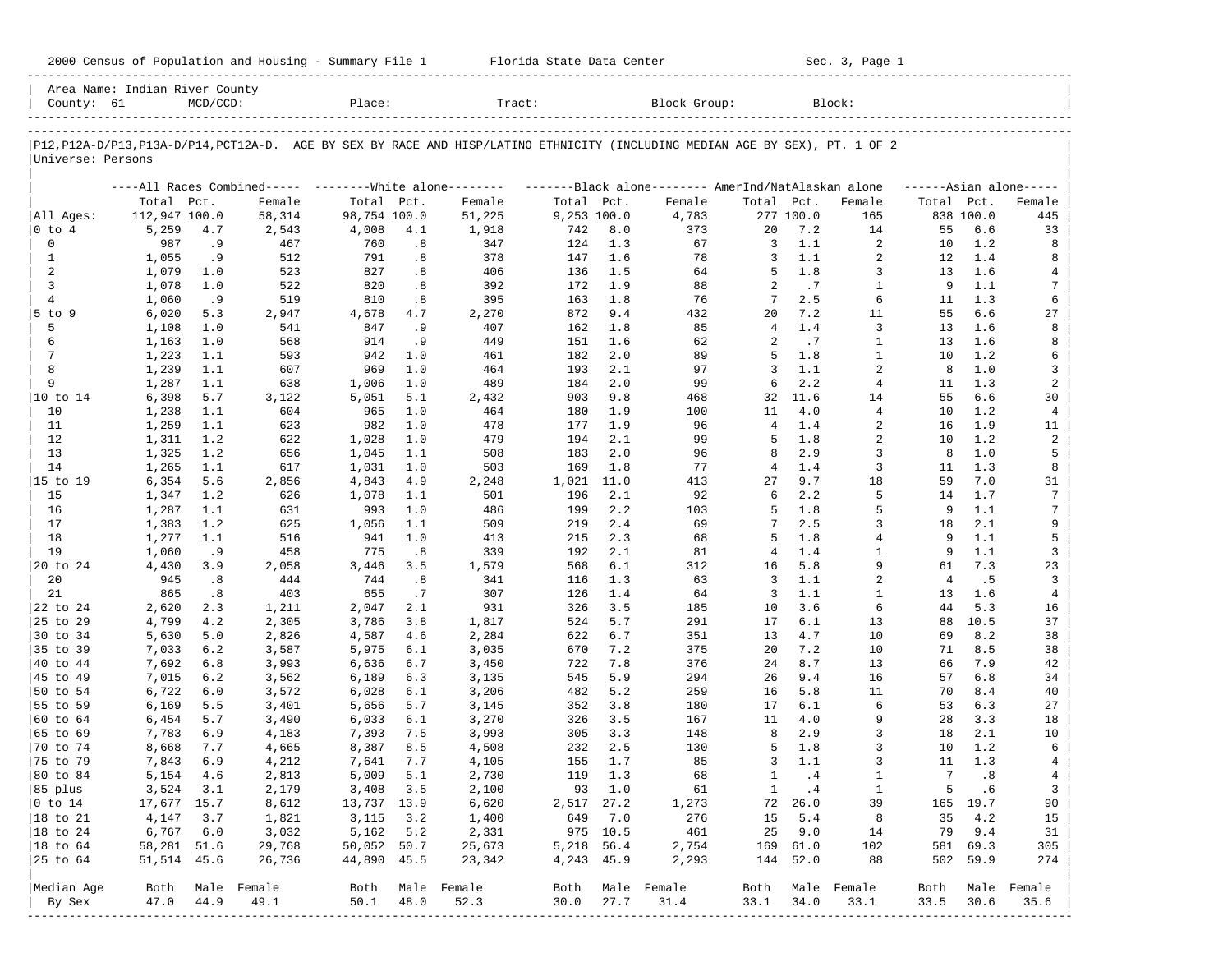|  |  |  |  |  |  |  | 2000 Census of Population and Housing - Summary File 1 |  |  |  |  |  |
|--|--|--|--|--|--|--|--------------------------------------------------------|--|--|--|--|--|
|--|--|--|--|--|--|--|--------------------------------------------------------|--|--|--|--|--|

2000 Florida State Data Center - Summary Sec. 3, Page 2 -----------------------------------------------------------------------------------------------------------------------------------------------------

| County: 61                  | Area Name: Indian River County                                                                                 | $MCD/CCD$ :            |                          |              | Place:      |                                   | Tract:      |            |                                 | Block Group: |            | Block:                               |                                           |            |                     |
|-----------------------------|----------------------------------------------------------------------------------------------------------------|------------------------|--------------------------|--------------|-------------|-----------------------------------|-------------|------------|---------------------------------|--------------|------------|--------------------------------------|-------------------------------------------|------------|---------------------|
|                             |                                                                                                                |                        |                          |              |             |                                   |             |            |                                 |              |            |                                      |                                           |            |                     |
|                             | P12E-I/P13E-I/PCT12E-I. AGE BY SEX BY RACE AND HISP/LATINO ETHNICITY (INCLUDING MEDIAN AGE BY SEX), PT. 2 OF 2 |                        |                          |              |             |                                   |             |            |                                 |              |            |                                      |                                           |            |                     |
| Universe: Persons           |                                                                                                                |                        |                          |              |             |                                   |             |            |                                 |              |            |                                      |                                           |            |                     |
|                             |                                                                                                                |                        |                          |              |             |                                   |             |            |                                 |              |            |                                      |                                           |            |                     |
|                             | Hawaiian/OthPacifIsl alone<br>Total Pct.                                                                       |                        | Female                   | Total Pct.   |             | -Some Other Race alone-<br>Female | Total Pct.  |            | --Two or More Races--<br>Female | Total Pct.   |            | --Hisp/Latino (any race)--<br>Female | --White alone, Not Latino--<br>Total Pct. |            | Female              |
| All Ages:                   |                                                                                                                | 30 100.0               | 14                       |              | 2,428 100.0 | 1,024                             | 1,367 100.0 |            | 658                             | 7,381 100.0  |            | 3,191                                | 94,250 100.0                              |            | 49,256              |
| 0 to 4                      | 1                                                                                                              | 3.3                    | $\mathbf{1}$             | 278          | 11.4        | 137                               | 155         | 11.3       | 67                              | 754          | 10.2       | 358                                  | 3,569                                     | 3.8        | 1,716               |
| 0                           | $\Omega$                                                                                                       | $\cdot$ 0              | 0                        | 52           | 2.1         | 24                                | 38          | 2.8        | 19                              | 155          | 2.1        | 73                                   | 668                                       | .7         | 306                 |
| 1                           | 1                                                                                                              | 3.3                    | 1                        | 65           | 2.7         | 30                                | 36          | 2.6        | 15                              | 149          | 2.0        | 63                                   | 711                                       | .8         | 345                 |
| 2                           | $\Omega$                                                                                                       | $\cdot$ 0              | 0                        | 65           | 2.7         | 35                                | 33          | 2.4        | 11                              | 161          | 2.2        | 84                                   | 740                                       | .8         | 361                 |
| 3                           | $\Omega$                                                                                                       | $\cdot$ 0              | $\mathbf 0$              | 51           | 2.1         | 24                                | 24          | 1.8        | 10                              | 148          | 2.0        | 62                                   | 729                                       | .8         | 355                 |
| $\overline{4}$              | $\Omega$                                                                                                       | $\cdot$ 0              | $\mathbf 0$              | 45           | 1.9         | 24                                | 24          | 1.8        | 12                              | 141          | 1.9        | 76                                   | 721                                       | .8         | 349                 |
| $5$ to $9$                  | 4                                                                                                              | 13.3                   | 2                        | 233          | 9.6         | 113                               | 158         | 11.6       | 92                              | 701          | 9.5        | 343                                  | 4,250                                     | 4.5        | 2,062               |
| 5                           | 2                                                                                                              | 6.7                    | 0                        | 50           | 2.1         | 23                                | 30          | 2.2        | 15                              | 133          | 1.8        | 53                                   | 771                                       | .8         | 380                 |
| 6                           | 1                                                                                                              | 3.3                    | 1                        | 51           | 2.1         | 30                                | 31          | 2.3        | 17                              | 158          | 2.1        | 84                                   | 817                                       | .9         | 401                 |
| 7                           | 1                                                                                                              | 3.3                    | 1                        | 48           | 2.0         | 15                                | 35          | 2.6        | 20                              | 144          | 2.0        | 66                                   | 853                                       | .9         | 415                 |
| 8                           | $\Omega$                                                                                                       | $\cdot$ 0              | $\mathbf 0$              | 36           | 1.5         | 22                                | 30          | 2.2        | 19                              | 126          | 1.7        | 68                                   | 885                                       | .9         | 420                 |
| 9                           | $\Omega$                                                                                                       | $\cdot$ 0              | $\mathbf 0$              | 48           | 2.0         | 23                                | 32          | 2.3        | 21                              | 140          | 1.9        | 72                                   | 924                                       | 1.0        | 446                 |
| 10 to 14                    | 3                                                                                                              | 10.0                   | 1                        | 216          | 8.9         | 110                               | 138         | 10.1       | 67                              | 608          | 8.2        | 301                                  | 4,706                                     | 5.0        | 2,263               |
| 10                          | 2<br>$\Omega$                                                                                                  | 6.7                    | 1<br>$\mathbf 0$         | 45           | 1.9<br>1.7  | 20                                | 25          | 1.8<br>2.8 | 11<br>17                        | 123          | 1.7        | 59                                   | 896                                       | 1.0<br>1.0 | 428                 |
| 11<br>12                    | $\Omega$                                                                                                       | $\cdot$ 0<br>$\cdot$ 0 | $\mathbf 0$              | 42<br>45     | 1.9         | 19<br>26                          | 38<br>29    | 2.1        | 14                              | 137<br>123   | 1.9<br>1.7 | 65<br>60                             | 903<br>958                                | 1.0        | 438<br>448          |
| 13                          | $\Omega$                                                                                                       | $\cdot$ 0              | $\mathbf 0$              | 54           | 2.2         | 29                                | 27          | 2.0        | 15                              | 128          | 1.7        | 67                                   | 982                                       | 1.0        | 477                 |
| 14                          | $\mathbf{1}$                                                                                                   | 3.3                    | $\mathbf 0$              | 30           | 1.2         | 16                                | 19          | 1.4        | 10                              | 97           | 1.3        | 50                                   | 967                                       | 1.0        | 472                 |
| 15 to 19                    | $\overline{2}$                                                                                                 | 6.7                    | 2                        | 256          | 10.5        | 96                                | 146         | 10.7       | 48                              | 680          | 9.2        | 249                                  | 4,482                                     | 4.8        | 2,108               |
| 15                          | $\Omega$                                                                                                       | $\cdot$ 0              | $\mathbf 0$              | 29           | 1.2         | 11                                | 24          | 1.8        | 10                              | 108          | 1.5        | 50                                   | 1,014                                     | 1.1        | 470                 |
| 16                          | 1                                                                                                              | 3.3                    | 1                        | 50           | 2.1         | 20                                | 30          | 2.2        | 9                               | 125          | 1.7        | 52                                   | 930                                       | 1.0        | 456                 |
| 17                          | $\Omega$                                                                                                       | $\cdot$ 0              | $\mathbf 0$              | 52           | 2.1         | 24                                | 31          | 2.3        | 11                              | 135          | 1.8        | 44                                   | 980                                       | 1.0        | 488                 |
| 18                          | 1                                                                                                              | 3.3                    | $\mathbf{1}$             | 70           | 2.9         | 18                                | 36          | 2.6        | $7\phantom{.0}$                 | 170          | 2.3        | 55                                   | 860                                       | .9         | 379                 |
| 19                          | $\Omega$                                                                                                       | $\cdot$ 0              | 0                        | 55           | 2.3         | 23                                | 25          | 1.8        | 11                              | 142          | 1.9        | 48                                   | 698                                       | .7         | 315                 |
| 20 to 24                    | 1                                                                                                              | 3.3                    | $\mathbf 0$              | 279          | 11.5        | 114                               | 59          | 4.3        | 21                              | 796          | 10.8       | 280                                  | 2,964                                     | 3.1        | 1,426               |
| 20                          | $\Omega$                                                                                                       | $\cdot$ 0              | 0                        | 61           | 2.5         | 29                                | 17          | 1.2        | 6                               | 174          | 2.4        | 63                                   | 638                                       | .7         | 310                 |
| 21                          | $\Omega$                                                                                                       | $\cdot$ 0              | $\mathbf 0$              | 57           | 2.3         | 22                                | 11          | .8         | 5                               | 139          | 1.9        | 46                                   | 575                                       | . 6        | 283                 |
| 22 to 24                    | 1                                                                                                              | 3.3                    | 0                        | 161          | 6.6         | 63                                | 31          | 2.3        | 10                              | 483          | 6.5        | 171                                  | 1,751                                     | 1.9        | 833                 |
| 25 to 29                    | 1                                                                                                              | 3.3                    | $\mathbf 0$              | 298          | 12.3        | 104                               | 85          | 6.2        | 43                              | 804          | 10.9       | 296                                  | 3,310                                     | 3.5        | 1,638               |
| 30 to 34                    | 4                                                                                                              | 13.3                   | 1                        | 234          | 9.6         | 92                                | 101         | 7.4        | 50                              | 710          | 9.6        | 298                                  | 4,166                                     | 4.4        | 2,105               |
| 35 to 39                    | 6                                                                                                              | 20.0                   | 3                        | 195          | 8.0         | 78                                | 96          | 7.0        | 48                              | 582          | 7.9        | 251                                  | 5,620                                     | 6.0        | 2,878               |
| 40 to 44                    | 2                                                                                                              | 6.7                    | 2                        | 143          | 5.9         | 62                                | 99          | 7.2        | 48                              | 457          | 6.2        | 200                                  | 6,357                                     | 6.7        | 3,328               |
| 45 to 49                    | 2                                                                                                              | 6.7                    | 1                        | 119          | 4.9<br>2.6  | 43                                | 77          | 5.6        | 39                              | 352          | 4.8        | 157                                  | 5,976                                     | 6.3        | 3,031               |
| 50 to 54<br>55 to 59        | $\mathbf{1}$<br>$\Omega$                                                                                       | 3.3                    | 0<br>$\mathbf 0$         | 62<br>44     | 1.8         | 27                                | 63<br>47    | 4.6<br>3.4 | 29<br>26                        | 239          | 3.2<br>2.5 | 108                                  | 5,868                                     | 6.2<br>5.9 | 3,133               |
| 60 to 64                    | $\Omega$                                                                                                       | $\cdot$ 0<br>$\cdot$ 0 | 0                        | 25           | 1.0         | 17<br>12                          | 31          | 2.3        | 14                              | 188<br>155   | 2.1        | 94<br>71                             | 5,524<br>5,912                            | 6.3        | 3,075<br>3,215      |
| 65 to 69                    | 2                                                                                                              | 6.7                    | 1                        | 23           | . 9         | 9                                 | 34          | 2.5        | 19                              | 133          | 1.8        | 62                                   | 7,287                                     | 7.7        | 3,941               |
| 70 to 74                    | $\mathbf{1}$                                                                                                   | 3.3                    | 0                        | 8            | .3          | 2                                 | 25          | 1.8        | 16                              | 76           | 1.0        | 40                                   | 8,323                                     | 8.8        | 4,473               |
| 75 to 79                    | $\Omega$                                                                                                       | $\cdot$ 0              | $\mathbf 0$              | 8            | .3          | $\overline{4}$                    | 25          | 1.8        | 11                              | 76           | 1.0        | 46                                   | 7,579                                     | 8.0        | 4,065               |
| 80 to 84                    | $\Omega$                                                                                                       | $\cdot$ 0              | $\mathbf 0$              | $\mathbf{1}$ | $\cdot$ 0   | $\Omega$                          | 17          | 1.2        | 10                              | 35           | .5         | 14                                   | 4,978                                     | 5.3        | 2,718               |
| 85 plus                     | 0                                                                                                              | $\cdot$ 0              | 0                        |              | 6 .2        | $\overline{4}$                    |             | 11 .8      | 10                              |              | 35 .5      | 23                                   | 3,379 3.6                                 |            | 2,081               |
| $ 0 \t\t \text{to} \t\t 14$ | 8                                                                                                              | 26.7                   | 4                        |              | 727 29.9    | 360                               |             | 451 33.0   | 226                             | $2,063$ 28.0 |            | 1,002                                | 12,525 13.3                               |            | 6,041               |
| 18 to 21                    | $\mathbf{1}$                                                                                                   | 3.3                    | $\mathbf{1}$             |              | 243 10.0    | 92                                | 89          | 6.5        | 29                              | 625          | 8.5        | 212                                  | 2,771 2.9                                 |            | 1,287               |
| $ 18$ to $24$               | 2                                                                                                              | 6.7                    | 1                        |              | 404 16.6    | 155                               |             | 120 8.8    | 39                              | 1,108 15.0   |            | 383                                  | 4,522 4.8                                 |            | 2,120               |
| $ 18$ to $64$               |                                                                                                                | 18 60.0                | 8                        | 1,524 62.8   |             | 590                               |             | 719 52.6   | 336                             | 4,595 62.3   |            | 1,858                                | 47,255 50.1                               |            | 24,523              |
| 25 to 64                    |                                                                                                                | 16 53.3                | 7                        | 1,120 46.1   |             | 435                               |             | 599 43.8   | 297                             |              | 3,487 47.2 | 1,475                                | 42,733 45.3                               |            | 22,403              |
|                             |                                                                                                                |                        |                          |              |             |                                   |             |            |                                 |              |            |                                      |                                           |            |                     |
| Median Age<br>By Sex        | 34.7                                                                                                           | 34.5                   | Both Male Female<br>35.0 | 24.1         | 25.2        | Both Male Female<br>22.3          | 26.4        | 23.9       | Both Male Female<br>29.0        | Both<br>25.9 | 25.8       | Male Female<br>26.0                  | Both<br>51.5                              | 49.4       | Male Female<br>53.3 |
|                             |                                                                                                                |                        |                          |              |             |                                   |             |            |                                 |              |            |                                      |                                           |            |                     |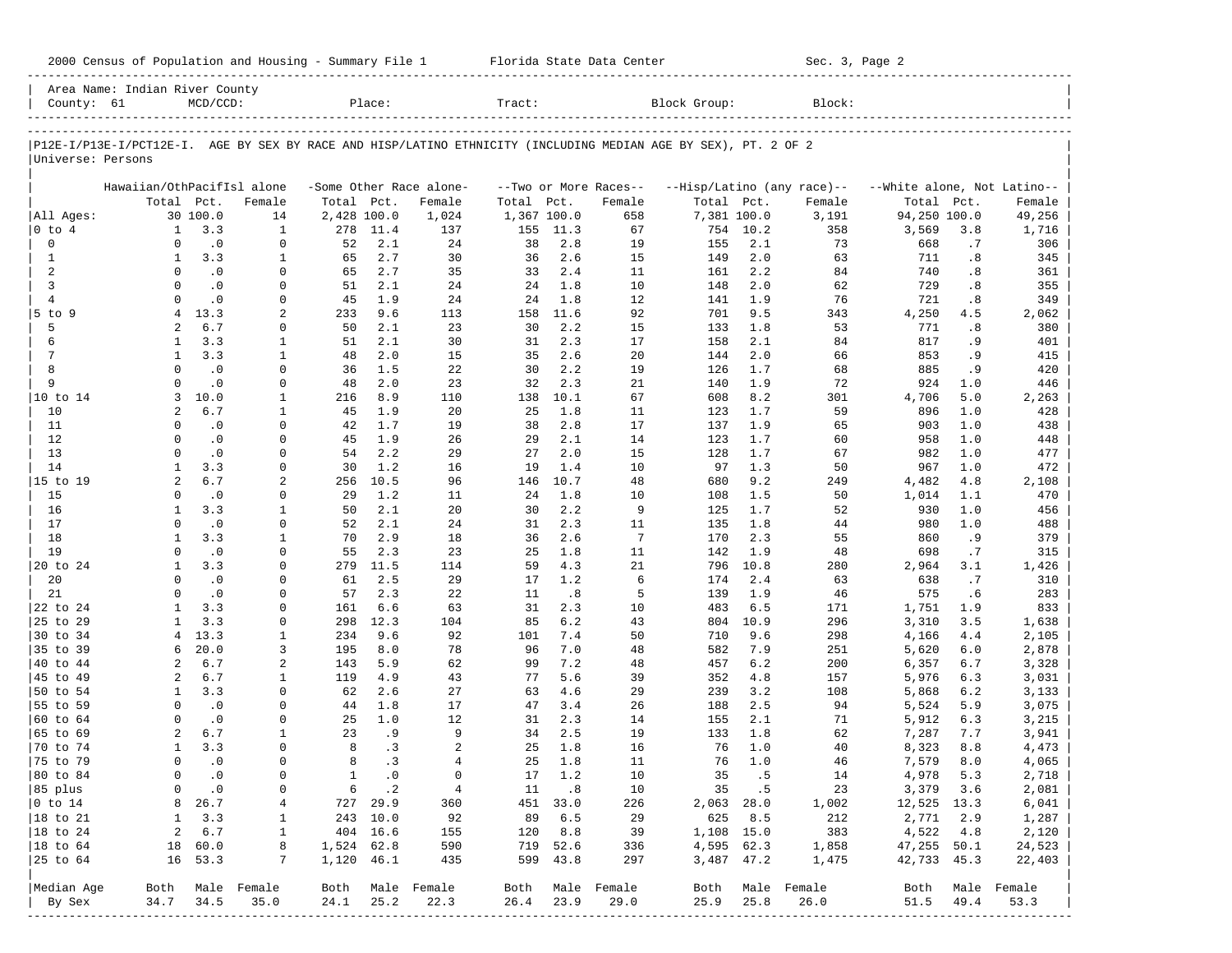| 2000 Census of Population and Housing - Summary File 1 |  | Florida State Data Center | Sec. 3, Page 1 |
|--------------------------------------------------------|--|---------------------------|----------------|
|--------------------------------------------------------|--|---------------------------|----------------|

| County: 63                  | Area Name: Jackson County | $MCD/CCD$ : |                                                          | Place:       |         | Tract:                                                                                                                     |              |         | Block Group:                                        |                |           | Block:         |                |           |                     |
|-----------------------------|---------------------------|-------------|----------------------------------------------------------|--------------|---------|----------------------------------------------------------------------------------------------------------------------------|--------------|---------|-----------------------------------------------------|----------------|-----------|----------------|----------------|-----------|---------------------|
|                             |                           |             |                                                          |              |         |                                                                                                                            |              |         |                                                     |                |           |                |                |           |                     |
| Universe: Persons           |                           |             |                                                          |              |         | P12,P12A-D/P13,P13A-D/P14,PCT12A-D. AGE BY SEX BY RACE AND HISP/LATINO ETHNICITY (INCLUDING MEDIAN AGE BY SEX), PT. 1 OF 2 |              |         |                                                     |                |           |                |                |           |                     |
|                             |                           |             | ----All Races Combined----- ---------White alone-------- |              |         |                                                                                                                            |              |         | -------Black alone-------- AmerInd/NatAlaskan alone |                |           |                |                |           | $---Asian alone---$ |
|                             | Total Pct.                |             | Female                                                   | Total Pct.   |         | Female                                                                                                                     | Total Pct.   |         | Female                                              | Total Pct.     |           | Female         | Total Pct.     |           | Female              |
| All Ages:                   | 46,755 100.0              |             | 22,222                                                   | 32,811 100.0 |         | 15,990                                                                                                                     | 12,418 100.0 |         | 5,596                                               |                | 311 100.0 | 134            |                | 168 100.0 | 97                  |
| 0 to 4                      | 2,558                     | 5.5         | 1,277                                                    | 1,748        | 5.3     | 872                                                                                                                        | 673          | 5.4     | 331                                                 | 10             | 3.2       | 4              | 9              | 5.4       | 6                   |
| 0                           | 552                       | 1.2         | 278                                                      | 376          | 1.1     | 195                                                                                                                        | 139          | 1.1     | 66                                                  | 3              | 1.0       | $\mathbf 0$    | 1              | .6        | 1                   |
| $\mathbf{1}$                | 530                       | 1.1         | 259                                                      | 359          | 1.1     | 177                                                                                                                        | 145          | 1.2     | 67                                                  | 2              | .6        | $\mathbf 0$    | 3              | 1.8       | 2                   |
| 2                           | 504                       | 1.1         | 247                                                      | 347          | 1.1     | 168                                                                                                                        | 136          | 1.1     | 65                                                  | 1              | .3        | $\mathbf{1}$   | 1              | .6        | $\mathbf{1}$        |
| 3                           | 484                       | 1.0         | 242                                                      | 335          | 1.0     | 166                                                                                                                        | 123          | 1.0     | 63                                                  | $\mathbf{1}$   | .3        | $\Omega$       | $\mathfrak{D}$ | 1.2       | $\mathbf{1}$        |
| $\overline{4}$              | 488                       | 1.0         | 251                                                      | 331          | 1.0     | 166                                                                                                                        | 130          | 1.0     | 70                                                  | 3              | 1.0       | 3              | $\mathfrak{D}$ | 1.2       | $\mathbf{1}$        |
| $5$ to $9$                  | 2,852                     | 6.1         | 1,418                                                    | 1,928        | 5.9     | 965                                                                                                                        | 802          | 6.5     | 388                                                 | 19             | 6.1       | 13             | 7              | 4.2       | $\overline{4}$      |
| 5                           | 538                       | 1.2         | 272                                                      | 373          | 1.1     | 182                                                                                                                        | 147          | 1.2     | 81                                                  | 3              | 1.0       | 2              | $\overline{a}$ | 1.2       | $\mathbf{1}$        |
| 6                           | 502                       | 1.1         | 242                                                      | 327          | 1.0     | 163                                                                                                                        | 150          | 1.2     | 67                                                  | 2              | .6        | 1              | 1              | .6        | $\mathbf{1}$        |
| 7                           | 568                       | 1.2         | 281                                                      | 392          | 1.2     | 196                                                                                                                        | 153          | 1.2     | 73                                                  | $\overline{4}$ | 1.3       | 3              | $\overline{a}$ | 1.2       | $\mathbf{1}$        |
| 8                           | 634                       | 1.4         | 308                                                      | 423          | 1.3     | 216                                                                                                                        | 184          | 1.5     | 76                                                  | 5              | 1.6       | $\overline{4}$ | 1              | .6        | 0                   |
| 9                           | 610                       | 1.3         | 315                                                      | 413          | 1.3     | 208                                                                                                                        | 168          | 1.4     | 91                                                  | 5              | 1.6       | 3              | $\mathbf{1}$   | .6        | $\mathbf{1}$        |
| 10 to 14                    | 2,909                     | 6.2         | 1,395                                                    | 1,969        | 6.0     | 943                                                                                                                        | 822          | 6.6     | 399                                                 | 28             | 9.0       | 11             | 10             | 6.0       | 6                   |
| 10                          | 585                       | 1.3         | 274                                                      | 398          | 1.2     | 185                                                                                                                        | 165          | 1.3     | 78                                                  | 6              | 1.9       | 3              | $\Omega$       | $\cdot$ 0 | 0                   |
| 11                          | 567                       | 1.2         | 275                                                      | 361          | 1.1     | 175                                                                                                                        | 176          | 1.4     | 90                                                  | 9              | 2.9       | 4              | $\mathfrak{D}$ | 1.2       | 0                   |
| 12                          | 572                       | 1.2         | 282                                                      | 394          | 1.2     | 188                                                                                                                        | 151          | 1.2     | 79                                                  | 6              | 1.9       | 2              | 2              | 1.2       | 2                   |
| 13                          | 628                       | 1.3         | 296                                                      | 427          | 1.3     | 203                                                                                                                        | 181          | 1.5     | 86                                                  | 3              | 1.0       | $\mathbf 0$    | 3              | 1.8       | $\mathbf{1}$        |
| 14                          | 557                       | 1.2         | 268                                                      | 389          | 1.2     | 192                                                                                                                        | 149          | 1.2     | 66                                                  | 4              | 1.3       | 2              | 3              | 1.8       | 3                   |
| 15 to 19                    | 3,533                     | 7.6         | 1,590                                                    | 2,322        | 7.1     | 1,071                                                                                                                      | 1,105        | 8.9     | 476                                                 | 22             | 7.1       | 12             | 10             | 6.0       | 4                   |
| 15                          | 677                       | 1.4         | 334                                                      | 437          | 1.3     | 222                                                                                                                        | 223          | 1.8     | 103                                                 | 4              | 1.3       | $\overline{4}$ | $\Omega$       | $\cdot$ 0 | 0                   |
| 16                          | 738                       | 1.6         | 309                                                      | 474          | 1.4     | 205                                                                                                                        | 238          | 1.9     | 97                                                  | 6              | 1.9       | 3              | $\mathfrak{D}$ | 1.2       | 0                   |
| 17                          | 715                       | 1.5         | 299                                                      | 474          | 1.4     | 209                                                                                                                        | 219          | 1.8     | 82                                                  | 6              | 1.9       | 3              | 2              | 1.2       | 0                   |
| 18                          | 726                       | 1.6         | 329                                                      | 498          | 1.5     | 233                                                                                                                        | 210          | 1.7     | 85                                                  | $\Omega$       | $\cdot$ 0 | $\Omega$       | 4              | 2.4       | 4                   |
| 19                          | 677                       | 1.4         | 319                                                      | 439          | 1.3     | 202                                                                                                                        | 215          | 1.7     | 109                                                 | 6              | 1.9       | $\overline{2}$ | 2              | 1.2       | 0                   |
| 20 to 24                    | 3,129                     | 6.7         | 1,271                                                    | 1,977        | 6.0     | 872                                                                                                                        | 1,032        | 8.3     | 361                                                 | 13             | 4.2       | 6              | 17             | 10.1      | 8                   |
| 20                          | 713                       | 1.5         | 297                                                      | 455          | 1.4     | 191                                                                                                                        | 230          | 1.9     | 97                                                  | 3              | 1.0       | $\mathbf{1}$   | 3              | 1.8       | 2                   |
| 21                          | 565                       | 1.2         | 222                                                      | 350          | 1.1     | 156                                                                                                                        | 196          | 1.6     | 59                                                  | 2              | .6        | $\mathbf{1}$   | 3              | 1.8       | 0                   |
| 22 to 24                    | 1,851                     | 4.0         | 752                                                      | 1,172        | 3.6     | 525                                                                                                                        | 606          | 4.9     | 205                                                 | 8              | 2.6       | $\overline{4}$ | 11             | 6.5       | 6                   |
| 25 to 29                    | 3,198                     | 6.8         | 1,295                                                    | 2,033        | 6.2     | 884                                                                                                                        | 1,052        | 8.5     | 376                                                 | 21             | 6.8       | 7              | 10             | 6.0       | 4                   |
| 30 to 34                    | 3,279                     | 7.0         | 1,375                                                    | 2,166        | 6.6     | 960                                                                                                                        | 952          | 7.7     | 357                                                 | 35             | 11.3      | 12             | 24             | 14.3      | 12                  |
| 35 to 39                    | 3,742                     | 8.0         | 1,580                                                    | 2,515        | 7.7     | 1,125                                                                                                                      | 1,089        | 8.8     | 419                                                 | 32             | 10.3      | 13             | 7              | 4.2       | 4                   |
| 40 to 44                    | 3,601                     | 7.7         | 1,610                                                    | 2,493        | 7.6     | 1,173                                                                                                                      | 986          | 7.9     | 397                                                 | 33             | 10.6      | 12             | 12             | 7.1       | 6                   |
| 45 to 49                    | 3,458                     | 7.4         | 1,578                                                    | 2,476        | 7.5     | 1,154                                                                                                                      | 873          | 7.0     | 376                                                 | 33             | 10.6      | 20             | 12             | 7.1       | 9                   |
| 50 to 54                    | 3,012                     | $6.4$       | 1,423                                                    | 2,281        | 7.0     | 1,086                                                                                                                      | 647          | 5.2     | 298                                                 | 20             | 6.4       | 4              | 15             | 8.9       | 12                  |
| 55 to 59                    | 2,560                     | 5.5         | 1,345                                                    | 1,979        | 6.0     | 1,035                                                                                                                      | 521          | 4.2     | 278                                                 | 11             | 3.5       | 7              | 9              | 5.4       | 5                   |
| 60 to 64                    | 2,120                     | 4.5         | 1,043                                                    | 1,689        | 5.1     | 820                                                                                                                        | 384          | 3.1     | 201                                                 | 11             | 3.5       | $\overline{a}$ | 10             | 6.0       | 4                   |
| 65 to 69                    | 1,935                     | 4.1         | 1,026                                                    | 1,504        | 4.6     | 784                                                                                                                        | 396          | 3.2     | 221                                                 | 12             | 3.9       | 6              | 10             | 6.0       | 8                   |
| 70 to 74                    | 1,684                     | 3.6         | 938                                                      | 1,329        | 4.1     | 718                                                                                                                        | 337          | 2.7     | 210                                                 | 5              | 1.6       | $\overline{a}$ | 1              | .6        | $\mathbf{1}$        |
| 75 to 79                    | 1,334                     | 2.9         | 797                                                      | 1,026        | 3.1     | 598                                                                                                                        | 291          | 2.3     | 189                                                 | 5              | 1.6       | 2              | 3              | 1.8       | 2                   |
| 80 to 84                    | 965                       | 2.1         | 630                                                      | 721          | 2.2     | 461                                                                                                                        | 234          | 1.9     | 164                                                 | $\mathbf 0$    | $\cdot$ 0 | $\Omega$       | 2              | 1.2       | $\overline{a}$      |
| 85 plus                     |                           | 886 1.9     | 631                                                      |              | 655 2.0 | 469                                                                                                                        |              | 222 1.8 | 155                                                 | $\mathbf{1}$   | $\cdot$ 3 | 1              | $\overline{0}$ | $\cdot$ 0 | $\overline{0}$      |
| $ 0 \t\t \text{to} \t\t 14$ | 8,319 17.8                |             | 4,090                                                    | 5,645 17.2   |         | 2,780                                                                                                                      | 2,297 18.5   |         | 1,118                                               |                | 57 18.3   | 28             |                | 26 15.5   | 16                  |
| 18 to 21                    | 2,681                     | 5.7         | 1,167                                                    | 1,742        | 5.3     | 782                                                                                                                        |              | 851 6.9 | 350                                                 | 11             | 3.5       | $\overline{4}$ | 12             | 7.1       | 6                   |
| 18 to 24                    | 4,532                     | 9.7         | 1,919                                                    | 2,914        | 8.9     | 1,307                                                                                                                      | 1,457 11.7   |         | 555                                                 | 19             | 6.1       | 8              |                | 23 13.7   | 12                  |
| $ 18$ to $64$               | 29,502 63.1               |             | 13,168                                                   | 20,546 62.6  |         | 9,544                                                                                                                      | 7,961 64.1   |         | 3,257                                               |                | 215 69.1  | 85             |                | 122 72.6  | 68                  |
| 25 to 64                    | 24,970 53.4               |             | 11,249                                                   | 17,632 53.7  |         | 8,237                                                                                                                      | 6,504 52.4   |         | 2,702                                               |                | 196 63.0  | 77             |                | 99 58.9   | 56                  |
|                             |                           |             |                                                          |              |         |                                                                                                                            |              |         |                                                     |                |           |                |                |           |                     |
| Median Age                  |                           |             | Both Male Female                                         |              |         | Both Male Female                                                                                                           |              |         | Both Male Female                                    | Both           |           | Male Female    | Both           |           | Male Female         |
| By Sex                      | 37.6                      | 36.0        | 39.7                                                     | 39.5         | 38.1    | 41.2                                                                                                                       | 33.8         | 32.1    | 36.3                                                | 36.2           | 36.8      | 35.7           | 33.8           | 31.8      | 40.3                |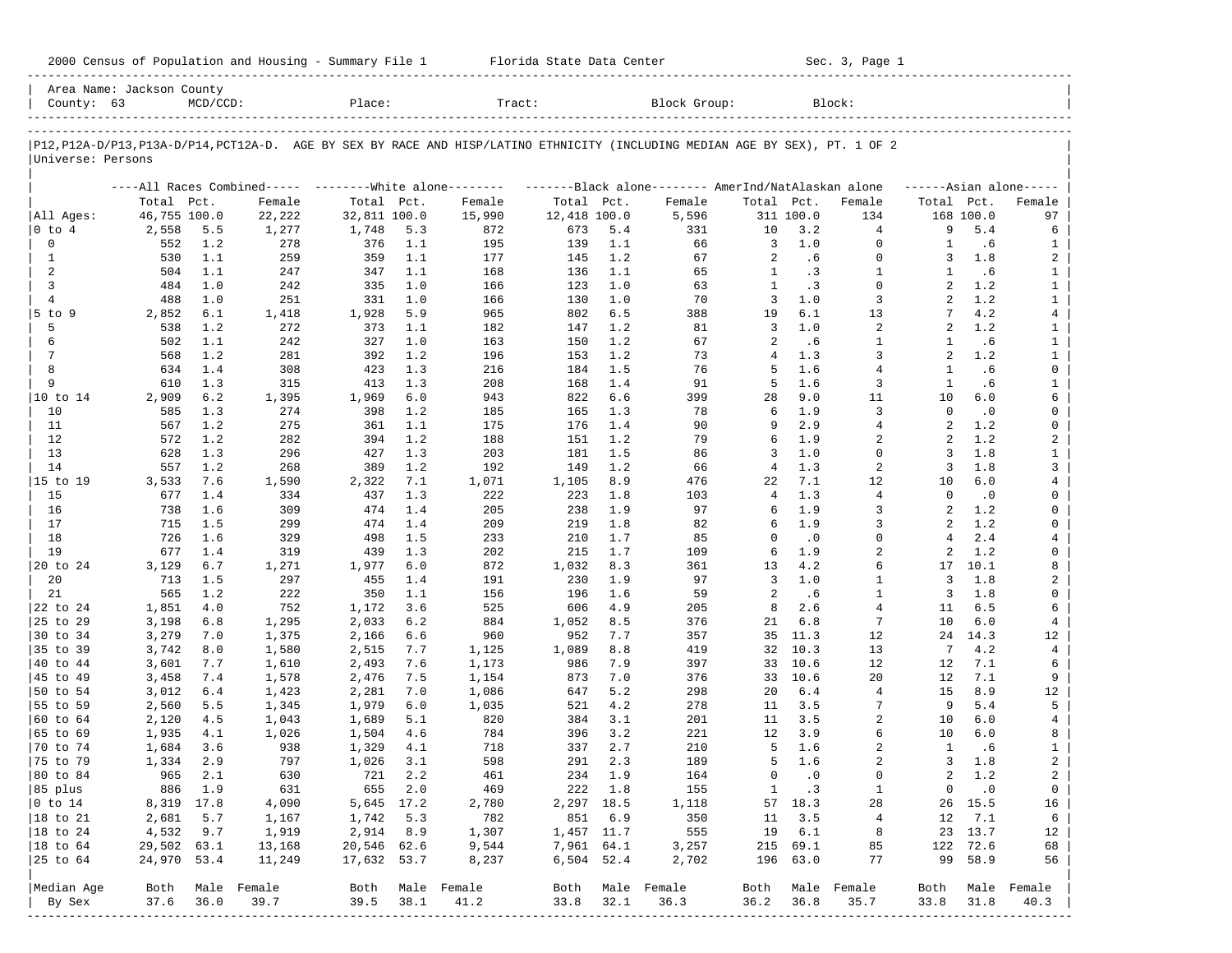| 2000 Census of Population and Housing - Summary File 1 |  | Florida State Data Center | Sec. 3, Page 2 |
|--------------------------------------------------------|--|---------------------------|----------------|
|--------------------------------------------------------|--|---------------------------|----------------|

|                      | Area Name: Jackson County  |               |                           |                 |               |                         |                |               |                       |                                                                                                                |          |                            |                             |      |                  |
|----------------------|----------------------------|---------------|---------------------------|-----------------|---------------|-------------------------|----------------|---------------|-----------------------|----------------------------------------------------------------------------------------------------------------|----------|----------------------------|-----------------------------|------|------------------|
| County: 63           |                            | $MCD/CCD$ :   |                           |                 | Place:        |                         | Tract:         |               |                       | Block Group:                                                                                                   |          | Block:                     |                             |      |                  |
|                      |                            |               |                           |                 |               |                         |                |               |                       | P12E-I/P13E-I/PCT12E-I. AGE BY SEX BY RACE AND HISP/LATINO ETHNICITY (INCLUDING MEDIAN AGE BY SEX), PT. 2 OF 2 |          |                            |                             |      |                  |
| Universe: Persons    |                            |               |                           |                 |               |                         |                |               |                       |                                                                                                                |          |                            |                             |      |                  |
|                      | Hawaiian/OthPacifIsl alone |               |                           |                 |               | -Some Other Race alone- |                |               | --Two or More Races-- |                                                                                                                |          | --Hisp/Latino (any race)-- | --White alone, Not Latino-- |      |                  |
|                      | Total Pct.                 |               | Female                    | Total Pct.      |               | Female                  | Total          | Pct.          | Female                | Total Pct.                                                                                                     |          | Female                     | Total Pct.                  |      | Female           |
| All Ages:            |                            | 13 100.0      | 5                         |                 | 381 100.0     | 124                     |                | 653 100.0     | 276                   | 1,361 100.0                                                                                                    |          | 396                        | 32,086 100.0                |      | 15,779           |
| $0$ to $4$           |                            | 2, 15.4       | $\overline{a}$            | 40              | 10.5          | 22                      | 76             | 11.6          | 40                    | 75                                                                                                             | 5.5      | 39                         | 1,714                       | 5.3  | 855              |
| 0                    | $\overline{2}$             | 15.4          | 2                         | 10              | 2.6           | 5                       | 21             | 3.2           | 9                     | 22                                                                                                             | 1.6      | 15                         | 368                         | 1.1  | 188              |
| 1                    | 0                          | $\cdot$ 0     | $\mathbf 0$               | 10              | 2.6           | 6                       | 11             | 1.7           | 7                     | 15                                                                                                             | 1.1      | 7                          | 353                         | 1.1  | 175              |
| 2                    | $\Omega$                   | $\cdot$ 0     | 0                         | 6               | 1.6           | $\overline{a}$          | 13             | 2.0           | 10                    | 14                                                                                                             | 1.0      | 8                          | 340                         | 1.1  | 163              |
| 3                    | $\Omega$                   | $\cdot$ 0     | $\Omega$                  | $\overline{4}$  | 1.0           | 3                       | 19             | 2.9           | 9                     | -7                                                                                                             | .5       | 3                          | 330                         | 1.0  | 164              |
| $\overline{4}$       | $\Omega$                   | $\cdot$ 0     | 0                         | 10              | 2.6           | 6                       | 12             | 1.8           | 5                     | 17                                                                                                             | 1.2      | 6                          | 323                         | 1.0  | 165              |
| 5 to 9               | $\Omega$                   | $\cdot$ 0     | $\Omega$                  | 29              | 7.6           | 16                      | 67             | 10.3          | 32                    | 79                                                                                                             | 5.8      | 42                         | 1,885                       | 5.9  | 943              |
| 5                    | $\Omega$                   | $\cdot$ 0     | 0                         | 5               | 1.3           | 3                       | 8              | 1.2           | 3                     | 14                                                                                                             | 1.0      | 5                          | 366                         | 1.1  | 180              |
| 6                    | $\Omega$                   | $\cdot$ 0     | 0                         | $7\phantom{.0}$ | 1.8           | 3                       | 15             | 2.3           | 7                     | 14                                                                                                             | 1.0      | 6                          | 320                         | 1.0  | 160              |
| 7                    | $\mathbf 0$                | $\cdot$ 0     | $\Omega$                  | 3               | .8            | $\overline{a}$          | 14             | 2.1           | 6                     | 12                                                                                                             | . 9      | 6                          | 385                         | 1.2  | 192              |
| 8                    | $\Omega$                   | $\cdot$ 0     | $\Omega$                  | 9               | 2.4           | 6                       | 12             | 1.8           | 6                     | 20                                                                                                             | 1.5      | 14                         | 414                         | 1.3  | 210              |
| 9                    | $\Omega$                   | $\cdot$ 0     | 0                         | 5               | 1.3           | $\overline{a}$          | 18             | 2.8           | 10                    | 19                                                                                                             | 1.4      | 11                         | 400                         | 1.2  | 201              |
| 10 to 14             | $\Omega$                   | $\cdot$ 0     | $\Omega$                  | 30              | 7.9           | 16                      | 50             | 7.7           | 20                    | 80                                                                                                             | 5.9      | 36                         | 1,932                       | 6.0  | 929              |
| 10                   | $\Omega$                   | $\cdot$ 0     | $\Omega$                  | 5               | 1.3           | $\overline{a}$          | 11             | 1.7           | 6                     | 17                                                                                                             | 1.2      | 7                          | 389                         | 1.2  | 180              |
| 11                   | $\Omega$                   | $\cdot$ 0     | $\Omega$                  | 8               | 2.1           | 5                       | 11             | 1.7           | $\mathbf{1}$          | 19                                                                                                             | 1.4      | 9                          | 353                         | 1.1  | 173              |
| 12                   | $\Omega$                   | $\cdot$ 0     | $\Omega$                  | 7               | 1.8           | $\overline{4}$          | 12             | 1.8           | 7                     | 14                                                                                                             | 1.0      | 4                          | 388                         | 1.2  | 188              |
| 13                   | $\Omega$                   | $\cdot$ 0     | $\Omega$                  | 5               | 1.3           | 3                       | 9              | 1.4           | 3                     | 15                                                                                                             | 1.1      | 9                          | 420                         | 1.3  | 199              |
| 14                   | $\Omega$                   | $\cdot$ 0     | $\mathbf 0$               | 5               | 1.3           | 2                       | 7              | 1.1           | 3                     | 15                                                                                                             | 1.1      | 7                          | 382                         | 1.2  | 189              |
| 15 to 19             | 1                          | 7.7           | $\mathbf{1}$              | 34              | 8.9           | 12                      | 39             | 6.0           | 14                    | 87                                                                                                             | 6.4      | 29                         | 2,281                       | 7.1  | 1,058            |
| 15                   | $\Omega$                   | $\cdot$ 0     | $\mathbf 0$               | 6               | 1.6           | $\overline{a}$          | 7              | 1.1           | 3                     | 17                                                                                                             | 1.2      | 6                          | 428                         | 1.3  | 219              |
| 16                   | 1                          | 7.7           | 1                         | 9               | 2.4           | $\mathbf{1}$            | 8              | 1.2           | 2                     | 14                                                                                                             | 1.0      | 4                          | 470                         | 1.5  | 203              |
| 17                   | $\Omega$                   | $\cdot$ 0     | $\mathbf 0$               | 5               | 1.3           | $\mathbf{1}$            | 9              | 1.4           | $\overline{4}$        | 20                                                                                                             | 1.5      | 5                          | 462                         | 1.4  | 206              |
| 18                   | $\Omega$                   | $\cdot$ 0     | $\Omega$                  | 10              | 2.6           | 6                       | $\overline{4}$ | .6            | $\mathbf{1}$          | 20                                                                                                             | 1.5      | 8                          | 490                         | 1.5  | 231              |
| 19                   | $\Omega$                   | $\cdot$ 0     | $\Omega$                  | $\overline{4}$  | 1.0           | $\overline{a}$          | 11             | 1.7           | $\overline{4}$        | 16                                                                                                             | 1.2      | 6                          | 431                         | 1.3  | 199              |
| 20 to 24             | 3                          | 23.1          | $\Omega$                  | 51              | 13.4          | 12                      | 36             | 5.5           | 12                    | 139                                                                                                            | 10.2     | 35                         | 1,922                       | 6.0  | 854              |
| 20                   | $\Omega$                   | $\cdot$ 0     | $\Omega$                  | 11              | 2.9           | 2                       | 11             | 1.7           | $\overline{4}$        | 32                                                                                                             | 2.4      | 5                          | 442                         | 1.4  | 189              |
| 21                   | $\Omega$                   | $\cdot$ 0     | $\Omega$                  | 6               | 1.6           | 2                       | 8              | 1.2           | 4                     | 21                                                                                                             | 1.5      | 8                          | 338                         | 1.1  | 150              |
| 22 to 24             | 3                          | 23.1          | $\Omega$                  | 34              | 8.9           | 8                       | 17             | 2.6           | $\overline{4}$        | 86                                                                                                             | 6.3      | 22                         | 1,142                       | 3.6  | 515              |
| 25 to 29             | 4                          | 30.8          | 1                         |                 | 42 11.0       | 10                      | 36             | 5.5           | 13                    | 161                                                                                                            | 11.8     | 31                         | 1,949                       | 6.1  | 866              |
| 30 to 34             | $\mathbf{1}$               | 7.7           | 1                         | 41              | 10.8          | 12                      | 60             | 9.2           | 21                    | 167                                                                                                            | 12.3     | 26                         | 2,084                       | 6.5  | 951              |
| 35 to 39             | $\Omega$                   | $\cdot$ 0     | $\mathbf 0$               | 44              | 11.5          | 8                       | 55             | 8.4           | 11                    | 175                                                                                                            | 12.9     | 37                         | 2,413                       | 7.5  | 1,102            |
| 40 to 44             | 1                          | 7.7           | 0                         | 24              | 6.3           | 5                       | 52             | 8.0           | 17                    | 135                                                                                                            | 9.9      | 31                         | 2,411                       | 7.5  | 1,154            |
| 45 to 49             | 1                          | 7.7           | 0                         | 23              | 6.0           | 6                       | 40             | 6.1           | 13                    | 88                                                                                                             | 6.5      | 24                         | 2,433                       | 7.6  | 1,142            |
| 50 to 54             | $\mathbf 0$                | $\cdot$ 0     | 0                         | 14              | 3.7           | 3                       | 35             | 5.4           | 20                    | 60                                                                                                             | 4.4      | 17                         | 2,240                       | 7.0  | 1,075            |
| 55 to 59             | $\Omega$                   | $\cdot$ 0     | 0                         | $\overline{3}$  | .8            | $\mathbf{1}$            | 37             | 5.7           | 19                    | 23                                                                                                             | 1.7      | 10                         | 1,965                       | 6.1  | 1,028            |
| 60 to 64             | $\Omega$                   | $\cdot$ 0     | 0                         | 3               | .8            | $\mathbf{1}$            | 23             | 3.5           | 15                    | 29                                                                                                             | 2.1      | 11                         | 1,667                       | 5.2  | 811              |
| 65 to 69             | $\Omega$                   | $\cdot$ 0     | 0                         | 2               | .5            | $\Omega$                | 11             | 1.7           | 7                     | 28                                                                                                             | 2.1      | 8                          | 1,483                       | 4.6  | 778              |
| 70 to 74             | $\Omega$                   | $\cdot$ 0     | $\Omega$                  | $\mathbf{1}$    | .3            | $\Omega$                | 11             | 1.7           | 7                     | 15                                                                                                             | 1.1      | 5                          | 1,318                       | 4.1  | 714              |
| 75 to 79             | $\Omega$                   | $\cdot$ 0     | $\Omega$                  | $\Omega$        | $\cdot$ 0     | $\Omega$                | 9              | 1.4           | 6                     | 5                                                                                                              | .4       | 4                          | 1,024                       | 3.2  | 597              |
| 80 to 84             | $\Omega$                   | $\cdot$ 0     | $\mathbf 0$               | $\mathbf 0$     | $\cdot$ 0     | $\Omega$                | 8              | 1.2           | 3                     | 10                                                                                                             | .7       | 7                          | 713                         | 2.2  | 455              |
| 85 plus              |                            | $0 \qquad .0$ | 0                         |                 | $0 \qquad .0$ | $\overline{0}$          |                | 8 1.2         | 6                     |                                                                                                                | 5 .4     | $\overline{4}$             | 652 2.0                     |      | 467              |
| $ 0 \t{to} 14$       |                            | 2, 15.4       | 2                         |                 | 99 26.0       | 54                      |                | 193 29.6      | 92                    |                                                                                                                | 234 17.2 | 117                        | 5,531 17.2                  |      | 2,727            |
| $ 18 \text{ to } 21$ | 0                          | $\cdot$ 0     | 0                         |                 | 31 8.1        | 12                      |                | 34 5.2        | 13                    |                                                                                                                | 89 6.5   | 27                         | 1,701 5.3                   |      | 769              |
| $ 18 \text{ to } 24$ |                            | 3, 23.1       | 0                         |                 | 65 17.1       | 20                      |                | 51 7.8        | 17                    |                                                                                                                | 175 12.9 | 49                         | 2,843 8.9                   |      | 1,284            |
| $ 18 \text{ to } 64$ |                            | 10 76.9       | 2                         |                 | 259 68.0      | 66                      |                | 389 59.6      | 146                   | 1,013 74.4                                                                                                     |          | 236                        | 20,005 62.3                 |      | 9,413            |
| $ 25$ to $64$        |                            | 7, 53.8       | 2                         |                 | 194 50.9      | 46                      |                | 338 51.8      | 129                   |                                                                                                                | 838 61.6 | 187                        | 17,162 53.5                 |      | 8,129            |
|                      |                            |               |                           |                 |               |                         |                |               |                       |                                                                                                                |          |                            |                             |      |                  |
| Median Age           |                            |               | Both Male Female          |                 |               | Both Male Female        |                |               | Both Male Female      |                                                                                                                |          | Both Male Female           |                             |      | Both Male Female |
| By Sex               | 25.5                       | 26.0          | 16.5<br>----------------- | 25.8            | 28.6          | 18.7                    |                | $31.6$ $32.1$ | 31.2                  | 31.7                                                                                                           | 32.7     | 27.4                       | 39.7                        | 38.3 | 41.4             |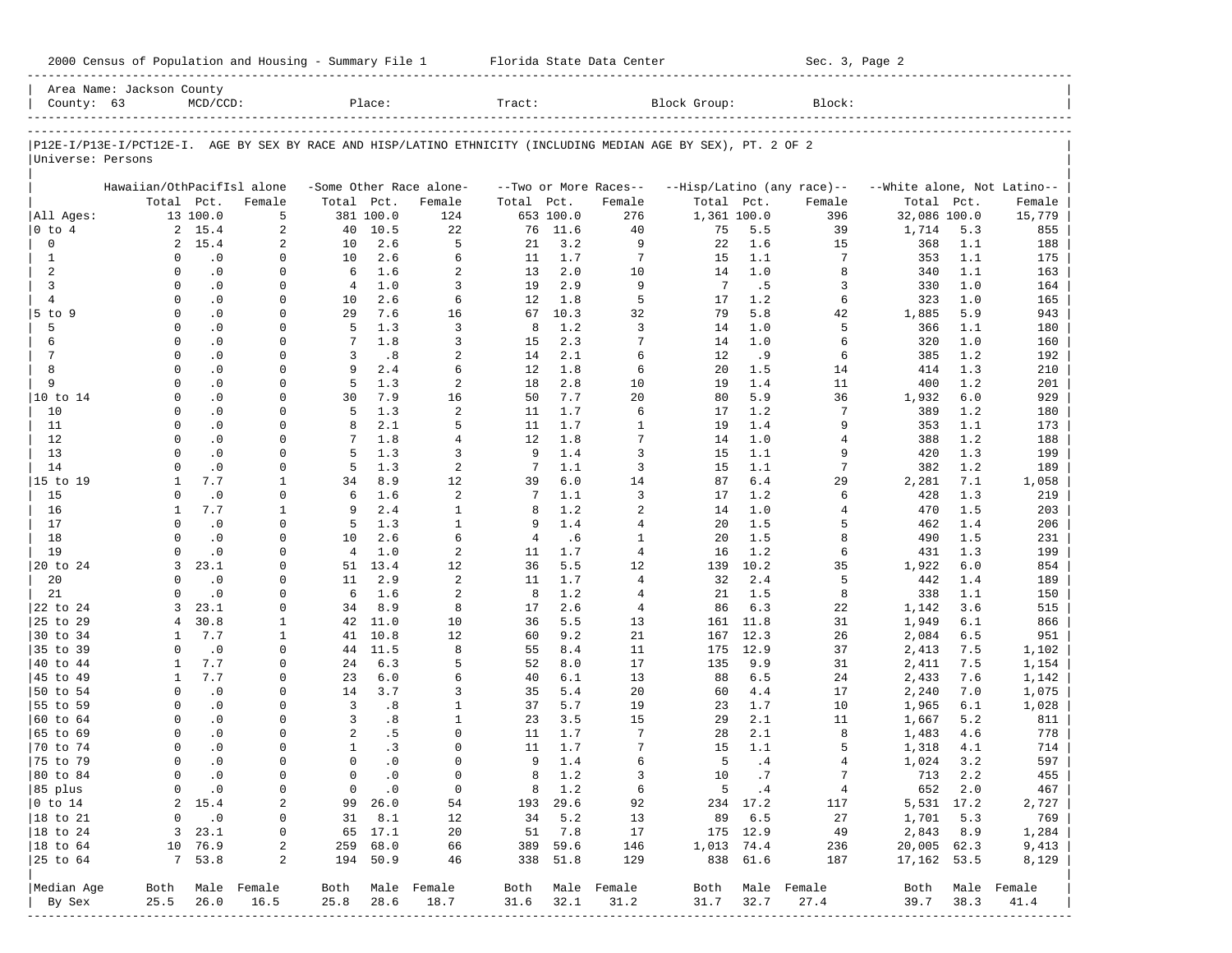| 2000 Census of Population and Housing - Summary File 1 |  | Florida State Data Center | Sec. 3, Page 1 |
|--------------------------------------------------------|--|---------------------------|----------------|
|--------------------------------------------------------|--|---------------------------|----------------|

| County: 65             | Area Name: Jefferson County | $MCD/CCD$ : |                                                                                                                            | Place:      |         | Tract:           |             |        | Block Group:                                        |                 |               | Block:           |                |           |                         |
|------------------------|-----------------------------|-------------|----------------------------------------------------------------------------------------------------------------------------|-------------|---------|------------------|-------------|--------|-----------------------------------------------------|-----------------|---------------|------------------|----------------|-----------|-------------------------|
|                        |                             |             |                                                                                                                            |             |         |                  |             |        |                                                     |                 |               |                  |                |           |                         |
|                        |                             |             | P12,P12A-D/P13,P13A-D/P14,PCT12A-D. AGE BY SEX BY RACE AND HISP/LATINO ETHNICITY (INCLUDING MEDIAN AGE BY SEX), PT. 1 OF 2 |             |         |                  |             |        |                                                     |                 |               |                  |                |           |                         |
| Universe: Persons      |                             |             |                                                                                                                            |             |         |                  |             |        |                                                     |                 |               |                  |                |           |                         |
|                        |                             |             | ----All Races Combined----- --------- White alone--------                                                                  |             |         |                  |             |        | -------Black alone-------- AmerInd/NatAlaskan alone |                 |               |                  |                |           | $---Asian alone---$     |
|                        | Total Pct.                  |             | Female                                                                                                                     | Total Pct.  |         | Female           | Total Pct.  |        | Female                                              | Total Pct.      |               | Female           | Total Pct.     |           | Female                  |
| All Ages:              | 12,902 100.0                |             | 6,321                                                                                                                      | 7,647 100.0 |         | 3,738            | 4,947 100.0 |        | 2,452                                               |                 | 50 100.0      | 23               |                | 39 100.0  | 22                      |
| 0 to 4                 | 682                         | 5.3         | 325                                                                                                                        | 387         | 5.1     | 178              | 271         | 5.5    | 137                                                 | 2               | 4.0           | 2                | 2              | 5.1       | 2                       |
| 0                      | 161                         | 1.2         | 91                                                                                                                         | 93          | 1.2     | 52               | 63          | 1.3    | 37                                                  | 0               | $\cdot$ 0     | $\mathbf 0$      | $\Omega$       | $\cdot$ 0 | 0                       |
| $\mathbf{1}$           | 117                         | .9          | 55                                                                                                                         | 69          | .9      | 27               | 44          | .9     | 25                                                  | $\Omega$        | $\cdot$ 0     | $\mathbf 0$      | 2              | 5.1       | 2                       |
| 2                      | 132                         | 1.0         | 60                                                                                                                         | 74          | 1.0     | 29               | 51          | 1.0    | 28                                                  | $\mathbf{1}$    | 2.0           | $\mathbf{1}$     | $\Omega$       | $\cdot$ 0 | 0                       |
| 3                      | 139                         | 1.1         | 60                                                                                                                         | 74          | 1.0     | 31               | 61          | 1.2    | 28                                                  | $\Omega$        | $\cdot$ 0     | $\Omega$         | $\Omega$       | $\cdot$ 0 | $\mathbf 0$             |
| $\overline{4}$         | 133                         | 1.0         | 59                                                                                                                         | 77          | 1.0     | 39               | 52          | 1.1    | 19                                                  | $\mathbf{1}$    | 2.0           | $\mathbf{1}$     | $\Omega$       | $\cdot$ 0 | 0                       |
| $5$ to $9$             | 805                         | 6.2         | 415                                                                                                                        | 396         | 5.2     | 202              | 399         | 8.1    | 208                                                 | 2               | 4.0           | $\mathbf{1}$     | $\Omega$       | $\cdot$ 0 | $\mathbf 0$             |
| 5                      | 156                         | 1.2         | 87                                                                                                                         | 82          | 1.1     | 46               | 69          | 1.4    | 39                                                  | $\mathbf{1}$    | 2.0           | $\Omega$         | $\Omega$       | $\cdot$ 0 | 0                       |
| 6                      | 153                         | 1.2         | 77                                                                                                                         | 77          | 1.0     | 39               | 75          | 1.5    | 37                                                  | $\Omega$        | $\cdot$ 0     | $\Omega$         | $\Omega$       | $\cdot$ 0 | $\mathbf 0$             |
| 7                      | 140                         | 1.1         | 70                                                                                                                         | 65          | .9      | 33               | 72          | 1.5    | 36                                                  | $\mathbf{1}$    | 2.0           | $\mathbf{1}$     | $\Omega$       | $\cdot$ 0 | 0                       |
| 8                      | 189                         | 1.5         | 86                                                                                                                         | 90          | 1.2     | 39               | 99          | 2.0    | 47                                                  | $\Omega$        | $\cdot$ 0     | $\Omega$         | $\Omega$       | $\cdot$ 0 | 0                       |
| 9                      | 167                         | 1.3         | 95                                                                                                                         | 82          | 1.1     | 45               | 84          | 1.7    | 49                                                  | $\Omega$        | $\cdot$ 0     | $\Omega$         | $\Omega$       | $\cdot$ 0 | 0                       |
| 10 to 14               | 874                         | 6.8         | 445                                                                                                                        | 457         | 6.0     | 229              | 400         | 8.1    | 208                                                 | 5               | 10.0          | 2                | 1              | 2.6       | 1                       |
| 10                     | 172                         | 1.3         | 81                                                                                                                         | 82          | 1.1     | 36               | 88          | 1.8    | 44                                                  | 1               | 2.0           | $\mathbf{1}$     | $\Omega$       | $\cdot$ 0 | 0                       |
| 11                     | 187                         | 1.4         | 100                                                                                                                        | 92          | 1.2     | 45               | 92          | 1.9    | 52                                                  | $\Omega$        | $\cdot$ 0     | $\Omega$         | $\Omega$       | $\cdot$ 0 | 0                       |
| 12                     | 161                         | 1.2         | 84                                                                                                                         | 87          | 1.1     | 46               | 69          | 1.4    | 36                                                  | 1               | 2.0           | $\Omega$         | 1              | 2.6       | $\mathbf{1}$            |
| 13                     | 181                         | 1.4         | 95                                                                                                                         | 105         | 1.4     | 59               | 70          | 1.4    | 34                                                  | 3               | 6.0           | 1                | $\Omega$       | $\cdot$ 0 | 0                       |
| 14                     | 173                         | 1.3         | 85                                                                                                                         | 91          | 1.2     | 43               | 81          | 1.6    | 42                                                  | 0               | $\cdot$ 0     | $\Omega$         | $\Omega$       | $\cdot$ 0 | 0                       |
| 15 to 19               | 892                         | 6.9         | 405                                                                                                                        | 473         | 6.2     | 228              | 401         | 8.1    | 168                                                 | 4               | 8.0           | 2                | 1              | 2.6       | $\mathbf{1}$            |
| 15                     | 192                         | 1.5         | 89                                                                                                                         | 113         | 1.5     | 59               | 74          | 1.5    | 28                                                  | 2               | 4.0           | $\Omega$         | $\Omega$       | $\cdot$ 0 | 0                       |
| 16                     | 180                         | 1.4         | 73                                                                                                                         | 91          | 1.2     | 38               | 86          | 1.7    | 34                                                  | $\Omega$        | $\cdot$ 0     | $\Omega$         | $\Omega$       | $\cdot$ 0 | 0                       |
| 17                     | 197                         | 1.5         | 86                                                                                                                         | 109         | 1.4     | 50               | 85          | 1.7    | 34                                                  | 1               | 2.0           | $\mathbf{1}$     | $\Omega$       | $\cdot$ 0 | 0                       |
| 18                     | 171                         | 1.3         | 79                                                                                                                         | 78          | 1.0     | 35               | 88          | 1.8    | 41                                                  | $\mathbf{1}$    | 2.0           | $\mathbf{1}$     | $\Omega$       | $\cdot$ 0 | 0                       |
| 19                     | 152                         | 1.2         | 78                                                                                                                         | 82          | 1.1     | 46               | 68          | 1.4    | 31                                                  | $\Omega$        | $\cdot$ 0     | $\Omega$         | $\mathbf{1}$   | 2.6       | $\mathbf{1}$            |
| 20 to 24               | 735                         | 5.7         | 329                                                                                                                        | 376         | 4.9     | 175              | 333         | 6.7    | 147                                                 | $\overline{4}$  | 8.0           | $\Omega$         | $\overline{a}$ | 5.1       | $\mathbf{1}$            |
| 20                     | 154                         | 1.2         | 68                                                                                                                         | 78          | 1.0     | 39               | 72          | 1.5    | 28                                                  | 1               | 2.0           | $\Omega$         | $\Omega$       | $\cdot$ 0 | 0                       |
| 21                     | 155                         | 1.2         | 71                                                                                                                         | 76          | 1.0     | 39               | 73          | 1.5    | 29                                                  | 2               | 4.0           | $\Omega$         | $\Omega$       | $\cdot$ 0 | 0                       |
| 22 to 24               | 426                         | 3.3         | 190                                                                                                                        | 222         | 2.9     | 97               | 188         | 3.8    | 90                                                  | $\mathbf{1}$    | 2.0           | $\Omega$         | $\overline{a}$ | 5.1       | $\mathbf{1}$            |
| 25 to 29               | 756                         | 5.9         | 345                                                                                                                        | 385         | 5.0     | 176              | 334         | 6.8    | 160                                                 | 3               | 6.0           | $\Omega$         |                | 17.9      | 3                       |
| 30 to 34               | 847                         | 6.6         | 389                                                                                                                        | 480         | 6.3     | 227              | 344         | 7.0    | 153                                                 | $\overline{4}$  | 8.0           | $\mathbf{1}$     | 5              | 12.8      | $\overline{\mathbf{c}}$ |
| 35 to 39               | 988                         | 7.7         | 438                                                                                                                        | 567         | 7.4     | 246              | 394         | 8.0    | 181                                                 | 5               | 10.0          | 3                | 3              | 7.7       | $\overline{\mathbf{c}}$ |
| 40 to 44               | 1,142                       | 8.9         | 539                                                                                                                        | 685         | 9.0     | 328              | 426         | 8.6    | 198                                                 | 6               | 12.0          | $\overline{4}$   | 5.             | 12.8      | 3                       |
| 45 to 49               | 1,019                       | 7.9         | 483                                                                                                                        | 625         | 8.2     | 309              | 365         | 7.4    | 156                                                 | 6               | 12.0          | 4                | 4              | 10.3      | 3                       |
| 50 to 54               | 998                         | 7.7         | 491                                                                                                                        | 693         | 9.1     | 333              | 287         | 5.8    | 148                                                 | 3               | 6.0           | $\mathbf{1}$     | 1              | 2.6       | $\mathbf{1}$            |
| 55 to 59               | 750                         | 5.8         | 364                                                                                                                        | 500         | 6.5     | 231              | 234         | 4.7    | 128                                                 | 3               | 6.0           | 3                | 4              | 10.3      | $\mathbf{1}$            |
| 60 to 64               | 549                         | 4.3         | 284                                                                                                                        | 380         | 5.0     | 192              | 155         | 3.1    | 82                                                  | 1               | 2.0           | $\Omega$         | 2              | 5.1       | 2                       |
| 65 to 69               | 519                         | 4.0         | 280                                                                                                                        | 359         | 4.7     | 190              | 154         | 3.1    | 87                                                  | 1               | 2.0           | $\Omega$         | 1              | 2.6       | 0                       |
| 70 to 74               | 477                         | 3.7         | 254                                                                                                                        | 333         | 4.4     | 164              | 140         | 2.8    | 89                                                  | $\mathbf{1}$    | 2.0           | $\Omega$         | $\Omega$       | $\cdot$ 0 | 0                       |
| 75 to 79               | 395                         | 3.1         | 223                                                                                                                        | 261         | 3.4     | 136              | 128         | 2.6    | 84                                                  | $\Omega$        | $\cdot$ 0     | $\Omega$         | 1              | 2.6       | 0                       |
| 80 to 84               | 245                         | 1.9         | 156                                                                                                                        | 160         | 2.1     | 101              | 84          | 1.7    | 55                                                  | 0               | $\cdot$ 0     | $\Omega$         | $\Omega$       | $\cdot$ 0 | 0                       |
| 85 plus                |                             | 229 1.8     | 156                                                                                                                        |             | 130 1.7 | 93               |             | 98 2.0 | 63                                                  | $\circ$         | $\cdot$ 0     | 0                | 0              | $\cdot$ 0 | 0                       |
| $ 0 \t\t \text{to} 14$ | 2,361 18.3                  |             | 1,185                                                                                                                      | 1,240 16.2  |         | 609              | 1,070 21.6  |        | 553                                                 |                 | 9 18.0        | 5                | 3              | 7.7       | 3                       |
| 18 to 21               | 632                         | 4.9         | 296                                                                                                                        |             | 314 4.1 | 159              | 301         | 6.1    | 129                                                 | $4\overline{ }$ | 8.0           | $\mathbf{1}$     | $\mathbf{1}$   | 2.6       | $\mathbf{1}$            |
| 18 to 24               | 1,058                       | 8.2         | 486                                                                                                                        |             | 536 7.0 | 256              | 489         | 9.9    | 219                                                 |                 | $5\quad 10.0$ | $\overline{1}$   | 3              | 7.7       | $\overline{a}$          |
| $ 18$ to $64$          | 8,107 62.8                  |             | 3,819                                                                                                                      | 4,851 63.4  |         | 2,298            | 3,028 61.2  |        | 1,425                                               |                 | 36 72.0       | 17               |                | 34 87.2   | 19                      |
| 25 to 64               | 7,049 54.6                  |             | 3,333                                                                                                                      | 4,315 56.4  |         | 2,042            | 2,539 51.3  |        | 1,206                                               |                 | 31 62.0       | 16               |                | 31 79.5   | 17                      |
|                        |                             |             |                                                                                                                            |             |         |                  |             |        |                                                     |                 |               |                  |                |           |                         |
| Median Age             |                             |             | Both Male Female                                                                                                           |             |         | Both Male Female | Both        |        | Male Female                                         |                 |               | Both Male Female | Both           |           | Male Female             |
| By Sex                 | 39.4                        | 38.3        | 40.5                                                                                                                       | 42.1        | 41.0    | 43.2             | 34.9        | 33.6   | 36.3                                                | 38.5            | 32.5          | 40.5             | 35.8           | 35.5      | 36.5                    |
|                        |                             |             |                                                                                                                            |             |         |                  |             |        |                                                     |                 |               |                  |                |           |                         |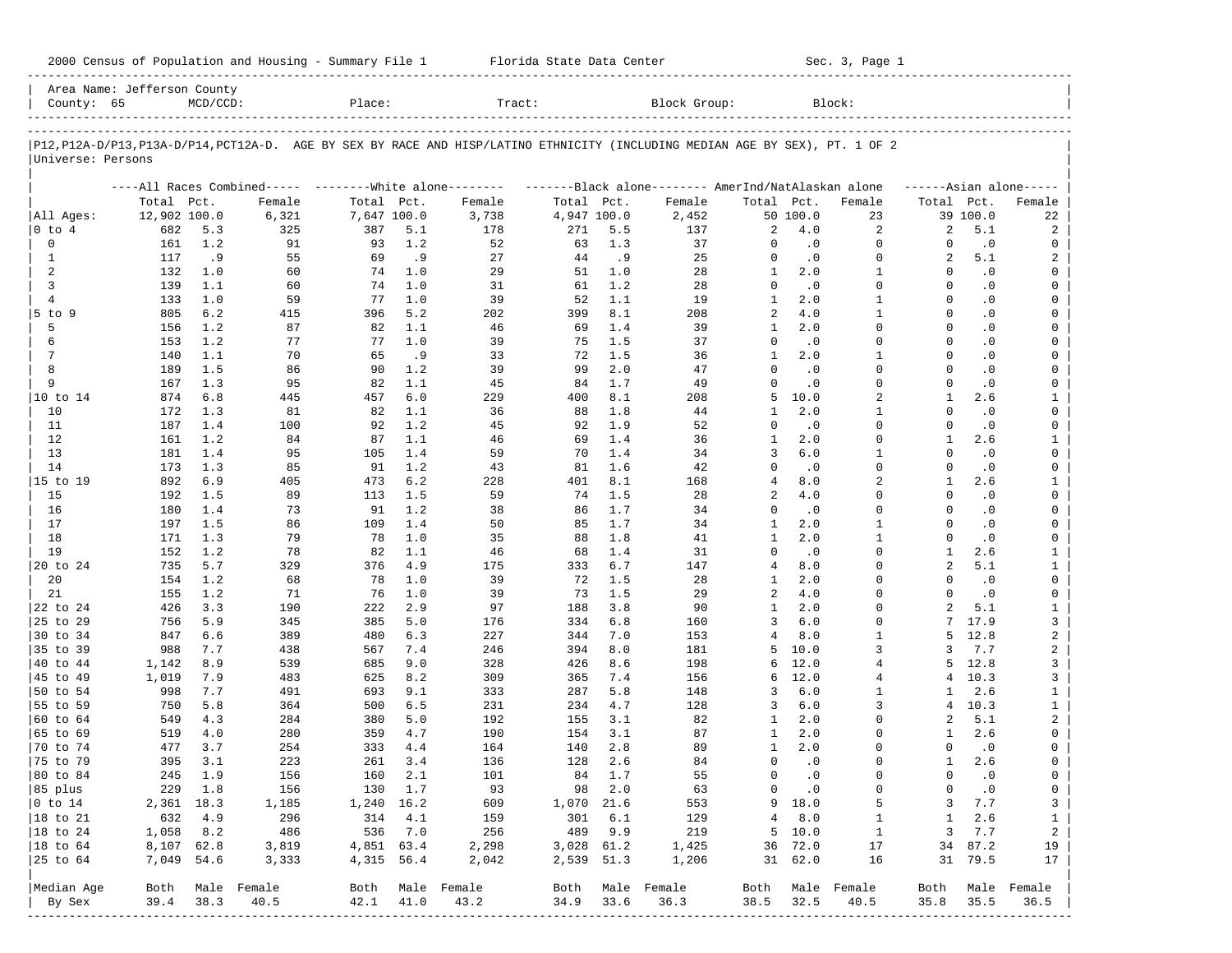|                        | Area Name: Jefferson County |               |                  |                |               |                         |                   |               |                       |                                                                                                                |           |                            |                             |            |                  |
|------------------------|-----------------------------|---------------|------------------|----------------|---------------|-------------------------|-------------------|---------------|-----------------------|----------------------------------------------------------------------------------------------------------------|-----------|----------------------------|-----------------------------|------------|------------------|
| County: 65             |                             | $MCD/CCD$ :   |                  |                | Place:        |                         | Tract:            |               |                       | Block Group:                                                                                                   |           | Block:                     |                             |            |                  |
|                        |                             |               |                  |                |               |                         |                   |               |                       |                                                                                                                |           |                            |                             |            |                  |
| Universe: Persons      |                             |               |                  |                |               |                         |                   |               |                       | P12E-I/P13E-I/PCT12E-I. AGE BY SEX BY RACE AND HISP/LATINO ETHNICITY (INCLUDING MEDIAN AGE BY SEX), PT. 2 OF 2 |           |                            |                             |            |                  |
|                        | Hawaiian/OthPacifIsl alone  |               |                  |                |               | -Some Other Race alone- |                   |               | --Two or More Races-- |                                                                                                                |           | --Hisp/Latino (any race)-- | --White alone, Not Latino-- |            |                  |
|                        |                             | Total Pct.    | Female           | Total Pct.     |               | Female                  | Total             | Pct.          | Female                | Total Pct.                                                                                                     |           | Female                     | Total                       | Pct.       | Female           |
| All Ages:              |                             | 5100.0        | 2                |                | 73 100.0      | 23                      |                   | 141 100.0     | 61                    |                                                                                                                | 290 100.0 | 93                         | 7,522 100.0                 |            | 3,705            |
| $0$ to $4$             | $\Omega$                    | $\cdot$ 0     | $\mathbf{0}$     | 6              | 8.2           | $\Omega$                | 14                | 9.9           | 6                     | 21                                                                                                             | 7.2       | 8                          | 380                         | 5.1        | 176              |
| $\mathbf 0$            | $\Omega$                    | $\cdot$ 0     | $\mathbf 0$      | 2              | 2.7           | $\Omega$                | 3                 | 2.1           | 2                     | 6                                                                                                              | 2.1       | 4                          | 92                          | 1.2        | 51               |
| $\mathbf{1}$           | $\Omega$                    | $\cdot$ 0     | $\Omega$         | $\Omega$       | $\cdot$ 0     | $\Omega$                | 2                 | 1.4           | $\mathbf{1}$          | $\overline{a}$                                                                                                 | .7        | $\Omega$                   | 67                          | .9         | 27               |
| 2                      | $\Omega$                    | $\cdot$ 0     | $\mathbf 0$      | $\overline{a}$ | 2.7           | $\Omega$                | 4                 | 2.8           | 2                     | 7                                                                                                              | 2.4       | $\overline{a}$             | 73                          | 1.0        | 29               |
| 3                      | $\Omega$                    | $\cdot$ 0     | $\Omega$         | 1              | 1.4           | $\Omega$                | 3                 | 2.1           | $\mathbf{1}$          | 4                                                                                                              | 1.4       | 1                          | 71                          | .9         | 30               |
| $\overline{4}$         | $\Omega$                    | $\cdot$ 0     | $\Omega$         | $\mathbf{1}$   | 1.4           | $\Omega$                | 2                 | 1.4           | $\Omega$              | $\overline{a}$                                                                                                 | .7        | 1                          | 77                          | 1.0        | 39               |
| $5$ to $9$             | $\Omega$                    | $\cdot$ 0     | $\Omega$         | $\mathbf{1}$   | 1.4           | $\Omega$                | 7                 | 5.0           | $\overline{4}$        | 12                                                                                                             | 4.1       | 7                          | 391                         | 5.2        | 198              |
| 5                      | $\Omega$                    | $\cdot$ 0     | $\Omega$         | $\Omega$       | $\cdot$ 0     | $\Omega$                | 4                 | 2.8           | 2                     | $\mathbf{1}$                                                                                                   | .3        | $\Omega$                   | 82                          | 1.1        | 46               |
| 6                      | $\Omega$                    | $\cdot$ 0     | $\Omega$         | $\Omega$       | $\cdot$ 0     | $\Omega$                | 1                 | .7            | $\mathbf{1}$          | 3                                                                                                              | 1.0       | 3                          | 75                          | 1.0        | 37               |
| $\overline{7}$         | $\Omega$                    | $\cdot$ 0     | 0                | $\mathbf{1}$   | 1.4           | $\Omega$                | 1                 | .7            | $\Omega$              | $\overline{4}$                                                                                                 | 1.4       | 3                          | 63                          | .8         | 31               |
| 8                      | $\Omega$                    | $\cdot$ 0     | $\Omega$         | $\Omega$       | .0            | $\Omega$                | $\Omega$          | $\cdot$ 0     | $\Omega$              | 3                                                                                                              | 1.0       | 1                          | 89                          | 1.2        | 39               |
| 9                      | $\Omega$                    | $\cdot$ 0     | 0                | $\mathbf 0$    | $\cdot$ 0     | $\Omega$                | 1                 | .7            | $\mathbf{1}$          | $\mathbf{1}$                                                                                                   | .3        | $\Omega$                   | 82                          | 1.1        | 45               |
| 10 to 14               | $\Omega$                    | $\cdot$ 0     | $\Omega$         | 2              | 2.7           | $\Omega$                | 9                 | 6.4           | 5                     | 8                                                                                                              | 2.8       | $\overline{a}$             | 456                         | 6.1        | 229              |
| 10                     | $\Omega$                    | $\cdot$ 0     | 0                | $\Omega$       | $\cdot$ 0     | $\Omega$                | 1                 | .7            | $\Omega$              | $\Omega$                                                                                                       | $\cdot$ 0 | <sup>0</sup>               | 82                          | 1.1        | 36               |
| 11                     | $\Omega$                    | $\cdot$ 0     | $\Omega$         | $\Omega$       | $\cdot$ 0     | $\Omega$                | 3                 | 2.1           | 3                     | 2                                                                                                              | .7        | 1                          | 91                          | 1.2        | 45               |
| 12                     | $\Omega$                    | $\cdot$ 0     | 0                | $\Omega$       | $\cdot$ 0     | $\Omega$                | 3                 | 2.1           | $\mathbf{1}$          | $\overline{a}$                                                                                                 | .7        | <sup>0</sup>               | 87                          | 1.2        | 46               |
| 13                     | $\Omega$                    | $\cdot$ 0     | $\Omega$         | $\mathbf{1}$   | 1.4           | $\Omega$                | 2                 | 1.4           | $\mathbf{1}$          | 4                                                                                                              | 1.4       | 1                          | 105                         | 1.4        | 59               |
| 14                     | $\Omega$                    | $\cdot$ 0     | 0                | $\mathbf{1}$   | 1.4           | $\Omega$                | $\Omega$          | $\cdot$ 0     | $\Omega$              | $\Omega$                                                                                                       | $\cdot$ 0 | <sup>0</sup>               | 91                          | 1.2        | 43               |
| 15 to 19               | $\Omega$                    | $\cdot$ 0     | $\Omega$         | 8              | 11.0          | $\overline{4}$          | 5                 | 3.5           | 2                     | 19                                                                                                             | 6.6       | 8                          | 468                         | 6.2        | 227              |
| 15                     | $\Omega$                    | $\cdot$ 0     | $\Omega$         | $\mathbf{1}$   | 1.4           | $\mathbf{1}$            | 2                 | 1.4           | $\mathbf{1}$          | 2                                                                                                              | .7        | 1                          | 112                         | 1.5        | 59               |
| 16                     | $\Omega$                    | $\cdot$ 0     | $\Omega$         | 2              | 2.7           | $\mathbf{1}$            | 1                 | .7            | $\Omega$              | 5                                                                                                              | 1.7       | 3                          | 90                          | 1.2        | 38               |
| 17                     | $\Omega$                    | $\cdot$ 0     | 0                | $\mathbf{1}$   | 1.4           | $\Omega$                |                   | .7            | $\mathbf{1}$          | 1                                                                                                              | .3        | 0                          |                             | 1.4        |                  |
|                        | $\Omega$                    |               | $\Omega$         | 3              | 4.1           | $\overline{2}$          | 1<br>$\mathbf{1}$ |               | $\Omega$              | 7                                                                                                              | 2.4       | 3                          | 109                         | 1.0        | 50               |
| 18                     | $\Omega$                    | $\cdot$ 0     |                  |                | 1.4           | $\Omega$                |                   | .7            | $\Omega$              |                                                                                                                |           |                            | 77                          |            | 35               |
| 19                     | $\Omega$                    | $\cdot$ 0     | $\Omega$         | $\mathbf{1}$   |               | 4                       | $\mathbf 0$       | $\cdot$ 0     | $\overline{a}$        | $\overline{4}$                                                                                                 | 1.4       | $\mathbf{1}$<br>б          | 80                          | 1.1<br>4.9 | 45               |
| 20 to 24               |                             | $\cdot$ 0     | $\Omega$         | 10             | 13.7          |                         | 10                | 7.1           |                       | 21                                                                                                             | 7.2       |                            | 370                         |            | 174              |
| 20                     | $\Omega$                    | $\cdot$ 0     | 0                | $\mathbf{1}$   | 1.4           | $\mathbf{1}$            | 2                 | 1.4           | 0                     | 1                                                                                                              | .3        | 1                          | 78                          | 1.0        | 39               |
| 21                     |                             | $\cdot$ 0     | U                | $\overline{a}$ | 2.7           | $\mathbf{1}$            | 2                 | 1.4           | 2                     | 6                                                                                                              | 2.1       | 4                          | 74                          | 1.0        | 38               |
| 22 to 24               | $\Omega$                    | $\cdot$ 0     | 0                | 7              | 9.6           | $\overline{a}$          | 6                 | 4.3           | $\Omega$              | 14                                                                                                             | 4.8       | $\mathbf{1}$               | 218                         | 2.9        | 97               |
| 25 to 29               | 1                           | 20.0          | <sup>0</sup>     |                | 11 15.1       | 3                       | 15                | 10.6          | 3                     | 37                                                                                                             | 12.8      | 11                         | 369                         | 4.9        | 170              |
| 30 to 34               | $\mathbf{1}$                | 20.0          | 1                | 6              | 8.2           | $\Omega$                | 7                 | $5.0$         | 5                     | 28                                                                                                             | 9.7       | 9                          | 466                         | 6.2        | 223              |
| 35 to 39               | $\Omega$                    | $\cdot$ 0     | $\Omega$         | 8              | 11.0          | $\overline{a}$          | 11                | 7.8           | $\overline{4}$        | 24                                                                                                             | 8.3       | 3                          | 557                         | 7.4        | 246              |
| 40 to 44               | $\Omega$                    | $\cdot$ 0     | $\Omega$         | 6              | 8.2           | $\overline{a}$          | 14                | 9.9           | $\overline{4}$        | 38                                                                                                             | 13.1      | 7                          | 667                         | 8.9        | 327              |
| 45 to 49               | $\Omega$                    | $\cdot$ 0     | $\Omega$         | 7              | 9.6           | 3                       | 12                | 8.5           | 8                     | 31                                                                                                             | 10.7      | 11                         | 613                         | 8.1        | 308              |
| 50 to 54               | $\Omega$                    | $\cdot$ 0     | U                | 3              | 4.1           | 3                       | 11                | 7.8           | 5                     | 21                                                                                                             | 7.2       | 9                          | 681                         | 9.1        | 328              |
| 55 to 59               | 1                           | 20.0          | $\Omega$         | $\mathbf{1}$   | 1.4           | $\Omega$                | 7                 | 5.0           | $\mathbf{1}$          | 10                                                                                                             | 3.4       | 6                          | 493                         | 6.6        | 226              |
| 60 to 64               | 2                           | 40.0          | 1                | $\Omega$       | $\cdot$ 0     | $\Omega$                | 9                 | 6.4           | 7                     | $\overline{4}$                                                                                                 | 1.4       | 1                          | 377                         | 5.0        | 192              |
| 65 to 69               | $\Omega$                    | $\cdot$ 0     | 0                | 1              | 1.4           | $\mathbf{1}$            | 3                 | 2.1           | 2                     | 2                                                                                                              | .7        | 1                          | 357                         | 4.7        | 189              |
| 70 to 74               | $\Omega$                    | $\cdot$ 0     | 0                | $\mathbf{1}$   | 1.4           | $\Omega$                | 2                 | 1.4           | $\mathbf{1}$          | 5                                                                                                              | 1.7       | $\Omega$                   | 331                         | 4.4        | 164              |
| 75 to 79               | $\Omega$                    | $\cdot$ 0     | <sup>0</sup>     | $\mathbf{1}$   | 1.4           | $\mathbf{1}$            | $\overline{4}$    | 2.8           | $\overline{a}$        | 4                                                                                                              | 1.4       | 3                          | 259                         | 3.4        | 135              |
| 80 to 84               | $\Omega$                    | $\cdot$ 0     | $\mathbf 0$      | $\Omega$       | $\cdot$ 0     | $\Omega$                | 1                 | .7            | $\Omega$              | $\overline{a}$                                                                                                 | .7        | $\mathbf 0$                | 158                         | 2.1        | 101              |
| 85 plus                |                             | $0 \qquad .0$ | $\circ$          |                | $1 \quad 1.4$ | 0                       |                   | $0 \qquad .0$ | $\overline{0}$        |                                                                                                                | 3 1.0     | $\mathbf{1}$               | 129 1.7                     |            | 92               |
| $ 0 \t\t \text{to} 14$ | $\mathbf{0}$                | $\ddotsc 0$   | $\circ$          |                | $9 \t12.3$    | $\overline{0}$          |                   | 30 21.3       | 15                    |                                                                                                                | 41 14.1   | 17                         | 1,227 16.3                  |            | 603              |
| 18 to 21               |                             | $0 \qquad .0$ | $\circ$          |                | 79.6          | $\frac{4}{3}$           |                   | $5 \t3.5$     | $\overline{a}$        |                                                                                                                | 18 6.2    | 9                          | 309 4.1                     |            | 157              |
| $ 18 \text{ to } 24$   |                             | $0 \qquad .0$ | 0                |                | 14 19.2       | 6                       |                   | 11 7.8        | $\overline{a}$        |                                                                                                                | 32 11.0   | 10                         | 527 7.0                     |            | 254              |
| $ 18 \text{ to } 64$   |                             | 5100.0        | $\overline{a}$   |                | 56 76.7       | 19                      |                   | 97 68.8       | 39                    |                                                                                                                | 225 77.6  | 67                         | 4,750 63.1                  |            | 2,274            |
| 25 to 64               |                             | 5 100.0       | 2                |                | 42 57.5       | 13                      |                   | 86 61.0       | 37                    |                                                                                                                | 193 66.6  | 57                         |                             | 4,223 56.1 | 2,020            |
| Median Age             |                             |               | Both Male Female |                |               | Both Male Female        |                   |               | Both Male Female      |                                                                                                                |           | Both Male Female           |                             |            | Both Male Female |
| By Sex                 |                             | 57.5 57.5     | 47.0             | 28.5           | 28.3          | 36.5                    | 36.8              | 34.0          | 39.5                  | 34.8                                                                                                           | 35.9      | 31.9                       | 42.2                        | 41.1       | 43.3             |
|                        |                             |               |                  |                |               |                         |                   |               |                       |                                                                                                                |           |                            |                             |            |                  |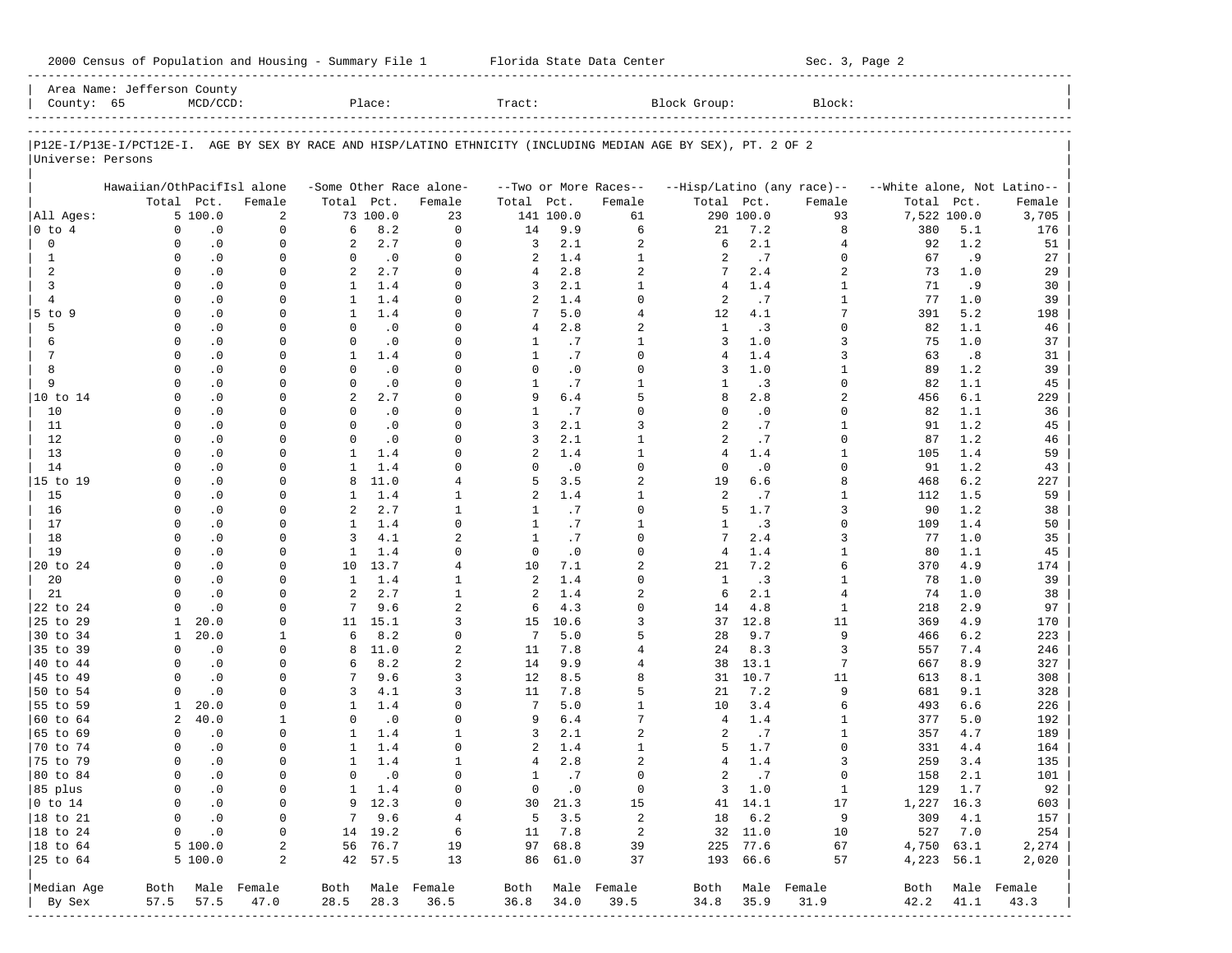| 2000 Census of Population and Housing - Summary File 1 |  | Florida State Data Center | Sec. 3, Page 1 |
|--------------------------------------------------------|--|---------------------------|----------------|
|--------------------------------------------------------|--|---------------------------|----------------|

| County: 67                  | Area Name: Lafayette County | $MCD/CCD$ : |                                                                                                                            | Place:      |            | Tract:           |                |             | Block Group:                                        |                |                  | Block:         |                      |                        |                     |
|-----------------------------|-----------------------------|-------------|----------------------------------------------------------------------------------------------------------------------------|-------------|------------|------------------|----------------|-------------|-----------------------------------------------------|----------------|------------------|----------------|----------------------|------------------------|---------------------|
|                             |                             |             |                                                                                                                            |             |            |                  |                |             |                                                     |                |                  |                |                      |                        |                     |
| Universe: Persons           |                             |             | P12,P12A-D/P13,P13A-D/P14,PCT12A-D. AGE BY SEX BY RACE AND HISP/LATINO ETHNICITY (INCLUDING MEDIAN AGE BY SEX), PT. 1 OF 2 |             |            |                  |                |             |                                                     |                |                  |                |                      |                        |                     |
|                             |                             |             | ----All Races Combined----- --------White alone--------                                                                    |             |            |                  |                |             | -------Black alone-------- AmerInd/NatAlaskan alone |                |                  |                |                      |                        | $---Asian alone---$ |
|                             | Total Pct.                  |             | Female                                                                                                                     | Total Pct.  |            | Female           | Total Pct.     |             | Female                                              | Total Pct.     |                  | Female         | Total Pct.           |                        | Female              |
| All Ages:                   | 7,022 100.0                 |             | 2,822                                                                                                                      | 5,566 100.0 |            | 2,509            | 1,009 100.0    |             | 183                                                 |                | 50 100.0         | 14             |                      | 9 100.0                | 3                   |
| 0 to 4                      | 389                         | 5.5         | 167                                                                                                                        | 327         | 5.9        | 137              | 29             | 2.9         | 15                                                  | 3              | $6.0$            | 0              | 0                    | $\cdot$ 0              | 0                   |
| 0                           | 74                          | 1.1         | 31                                                                                                                         | 59          | 1.1        | 22               | 4              | .4          | 3                                                   | 1              | 2.0              | $\mathbf 0$    | $\Omega$             | $\cdot$ 0              | 0                   |
| $\mathbf{1}$                | 70                          | 1.0         | 31                                                                                                                         | 63          | 1.1        | 27               | 5              | .5          | 3                                                   | $\Omega$       | $\cdot$ 0        | $\Omega$       | $\Omega$             | $\cdot$ 0              | 0                   |
| 2                           | 85                          | 1.2         | 47                                                                                                                         | 70          | 1.3        | 37               | 9              | .9          | 5                                                   | $\mathbf 0$    | $\cdot$ 0        | $\Omega$       | $\Omega$             | $\cdot$ 0              | 0                   |
| 3                           | 81                          | 1.2         | 28                                                                                                                         | 70          | 1.3        | 26               | 7              | .7          | 1                                                   | $\mathbf{1}$   | 2.0              | $\Omega$       | $\Omega$             | $\cdot$ 0              | $\mathbf 0$         |
| $\overline{4}$              | 79                          | 1.1         | 30                                                                                                                         | 65          | 1.2        | 25               | $\overline{4}$ | .4          | 3                                                   | $\mathbf{1}$   | 2.0              | $\Omega$       | $\Omega$             | $\cdot$ 0              | 0                   |
| $5$ to $9$<br>5             | 431                         | 6.1<br>1.2  | 204<br>41                                                                                                                  | 340<br>76   | 6.1<br>1.4 | 156<br>36        | 41<br>3        | 4.1<br>.3   | 24<br>$\mathbf{1}$                                  | 11<br>$\Omega$ | 22.0             | 3<br>$\Omega$  | $\Omega$<br>$\Omega$ | $\cdot$ 0              | $\mathbf 0$         |
| 6                           | 86<br>79                    | 1.1         | 33                                                                                                                         | 55          | 1.0        | 22               | 10             | 1.0         | 5                                                   | 2              | $\cdot$ 0<br>4.0 | $\Omega$       | $\Omega$             | $\cdot$ 0<br>$\cdot$ 0 | 0<br>$\mathbf 0$    |
| 7                           | 81                          | 1.2         | 43                                                                                                                         | 62          | 1.1        | 34               | 8              | .8          | 4                                                   | 3              | 6.0              | $\overline{a}$ | $\Omega$             | $\cdot$ 0              | 0                   |
| 8                           | 88                          | 1.3         | 42                                                                                                                         | 72          | 1.3        | 33               | 7              | .7          | 4                                                   | 3              | 6.0              | $\Omega$       | $\Omega$             | $\cdot$ 0              | $\mathbf 0$         |
| 9                           | 97                          | 1.4         | 45                                                                                                                         | 75          | 1.3        | 31               | 13             | 1.3         | 10                                                  | 3              | 6.0              | $\mathbf{1}$   | $\Omega$             | $\cdot$ 0              | 0                   |
| 10 to 14                    | 420                         | 6.0         | 197                                                                                                                        | 339         | 6.1        | 164              | 48             | 4.8         | 21                                                  | 4              | 8.0              | 2              | $\Omega$             | $\cdot$ 0              | $\mathbf 0$         |
| 10                          | 95                          | 1.4         | 40                                                                                                                         | 74          | 1.3        | 32               | 13             | 1.3         | 4                                                   | 0              | $\cdot$ 0        | $\Omega$       | $\Omega$             | $\cdot$ 0              | 0                   |
| 11                          | 66                          | .9          | 29                                                                                                                         | 46          | .8         | 20               | 11             | 1.1         | 6                                                   | 1              | 2.0              | 1              | $\Omega$             | $\cdot$ 0              | 0                   |
| 12                          | 98                          | 1.4         | 52                                                                                                                         | 85          | 1.5        | 45               | 6              | .6          | 4                                                   | $\mathbf{1}$   | 2.0              | $\mathbf{1}$   | $\Omega$             | $\cdot$ 0              | 0                   |
| 13                          | 74                          | 1.1         | 38                                                                                                                         | 64          | 1.1        | 34               | 8              | .8          | 3                                                   | $\Omega$       | $\cdot$ 0        | $\Omega$       | $\Omega$             | $\cdot$ 0              | 0                   |
| 14                          | 87                          | 1.2         | 38                                                                                                                         | 70          | 1.3        | 33               | 10             | 1.0         | 4                                                   | 2              | 4.0              | $\Omega$       | $\Omega$             | $\cdot$ 0              | 0                   |
| 15 to 19                    | 486                         | 6.9         | 209                                                                                                                        | 408         | 7.3        | 178              | 36             | 3.6         | 19                                                  | 1              | 2.0              | $\Omega$       | $\mathbf{1}$         | 11.1                   | $\mathbf{1}$        |
| 15                          | 86                          | 1.2         | 37                                                                                                                         | 76          | 1.4        | 33               | 7              | .7          | 2                                                   | 0              | $\cdot$ 0        | $\Omega$       | $\mathbf{1}$         | 11.1                   | $\mathbf{1}$        |
| 16                          | 91                          | 1.3         | 38                                                                                                                         | 74          | 1.3        | 28               | 12             | 1.2         | 8                                                   | $\mathbf{1}$   | 2.0              | $\Omega$       | $\Omega$             | $\cdot$ 0              | 0                   |
| 17                          | 106                         | 1.5         | 46                                                                                                                         | 97          | 1.7        | 44               | $\Omega$       | $\cdot$ 0   | $\Omega$                                            | $\Omega$       | $\cdot$ 0        | $\Omega$       | $\Omega$             | $\cdot$ 0              | 0                   |
| 18                          | 92                          | 1.3         | 44                                                                                                                         | 71          | 1.3        | 36               | 9              | .9          | 5                                                   | $\Omega$       | $\cdot$ 0        | $\Omega$       | $\Omega$             | $\cdot$ 0              | 0                   |
| 19                          | 111                         | 1.6         | 44                                                                                                                         | 90          | 1.6        | 37               | 8              | .8          | 4                                                   | $\Omega$       | $\cdot$ 0        | $\Omega$       | $\Omega$             | $\cdot$ 0              | 0                   |
| 20 to 24                    | 548                         | 7.8         | 143                                                                                                                        | 350         | 6.3        | 125              |                | 135 13.4    | 8                                                   | 3              | 6.0              | $\mathbf{1}$   | $\overline{a}$       | 22.2                   | 0                   |
| 20                          | 86                          | 1.2         | 30                                                                                                                         | 65          | 1.2        | 28               | 12             | 1.2         | 1                                                   | $\Omega$       | $\cdot$ 0        | $\Omega$       | $\Omega$             | $\cdot$ 0              | 0                   |
| 21                          | 101                         | 1.4         | 28                                                                                                                         | 66          | 1.2        | 25               | 22             | 2.2         | $\mathbf{1}$                                        | $\Omega$       | $\cdot$ 0        | $\Omega$       | $\mathbf{1}$         | 11.1                   | 0                   |
| 22 to 24                    | 361                         | 5.1         | 85                                                                                                                         | 219         | 3.9        | 72               | 101            | 10.0        | 6                                                   | 3              | 6.0              | $\mathbf{1}$   | $\mathbf{1}$         | 11.1                   | 0                   |
| 25 to 29                    | 643                         | 9.2         | 174                                                                                                                        | 397         | 7.1        | 153              | 186            | 18.4        | 10                                                  | 3              | 6.0              | $\Omega$       | 2                    | 22.2                   | 0                   |
| 30 to 34                    | 613                         | 8.7         | 184                                                                                                                        | 403         | 7.2        | 160              | 153            | 15.2        | 13                                                  | 5<br>5         | 10.0<br>10.0     | $\mathbf{1}$   | 3<br>$\Omega$        | 33.3                   | $\mathbf{1}$        |
| 35 to 39                    | 608                         | 8.7<br>7.4  | 192                                                                                                                        | 434         | 7.8<br>7.2 | 170              | 142            | 14.1        | 14<br>9                                             | 3              | $6.0$            | 2<br>$\Omega$  | $\mathbf{1}$         | $\cdot$ 0<br>11.1      | 0                   |
| 40 to 44<br>45 to 49        | 521<br>420                  | 6.0         | 188<br>191                                                                                                                 | 401<br>355  | 6.4        | 176<br>176       | 103<br>50      | 10.2<br>5.0 | 9                                                   | 5              | 10.0             | 3              | $\Omega$             | $\cdot$ 0              | $\mathbf{1}$<br>0   |
| 50 to 54                    | 416                         | 5.9         | 181                                                                                                                        | 368         | 6.6        | 161              | 34             | 3.4         | 15                                                  | 2              | 4.0              | $\mathbf{1}$   | $\Omega$             | $\cdot$ 0              | 0                   |
| 55 to 59                    | 337                         | 4.8         | 165                                                                                                                        | 321         | 5.8        | 158              | 10             | 1.0         | 4                                                   | 1              | 2.0              | 1              | $\Omega$             | $\cdot$ 0              | 0                   |
| 60 to 64                    | 321                         | 4.6         | 155                                                                                                                        | 297         | 5.3        | 150              | 15             | 1.5         | 4                                                   | 1              | 2.0              | $\Omega$       | $\Omega$             | $\cdot$ 0              | 0                   |
| 65 to 69                    | 281                         | 4.0         | 129                                                                                                                        | 266         | 4.8        | 120              | 8              | .8          | 5                                                   | 0              | $\cdot$ 0        | $\Omega$       | $\Omega$             | $\cdot$ 0              | 0                   |
| 70 to 74                    | 215                         | 3.1         | 108                                                                                                                        | 205         | 3.7        | 101              | 7              | .7          | 5                                                   | 1              | 2.0              | $\Omega$       | $\Omega$             | $\cdot$ 0              | 0                   |
| 75 to 79                    | 172                         | 2.4         | 103                                                                                                                        | 168         | 3.0        | 100              | 4              | .4          | 3                                                   | $\mathbf 0$    | $\cdot$ 0        | $\Omega$       | $\Omega$             | $\cdot$ 0              | 0                   |
| 80 to 84                    | 111                         | 1.6         | 61                                                                                                                         | 103         | 1.9        | 58               | $\overline{4}$ | .4          | 2                                                   | 2              | 4.0              | $\Omega$       | $\Omega$             | $\cdot$ 0              | 0                   |
| 85 plus                     |                             | 90 1.3      | 71                                                                                                                         |             | 84 1.5     | 66               |                | $4 \quad 4$ | 3                                                   |                | $0 \qquad .0$    | 0              | 0                    | $\cdot$ 0              | 0                   |
| $ 0 \t\t \text{to} \t\t 14$ | 1,240 17.7                  |             | 568                                                                                                                        | 1,006 18.1  |            | 457              |                | 118 11.7    | 60                                                  |                | 18 36.0          | 5              | 0                    | $\cdot$ 0              | 0                   |
| 18 to 21                    |                             | 390 5.6     | 146                                                                                                                        |             | 292 5.2    | 126              | 51             | 5.1         | 11                                                  | $\overline{0}$ | $\cdot$ 0        | 0              |                      | $1 \quad 11.1$         | 0                   |
| 18 to 24                    |                             | 751 10.7    | 231                                                                                                                        |             | 511 9.2    | 198              |                | 152 15.1    | 17                                                  | 3              | 6.0              | 1              |                      | 2, 22.2                | 0                   |
| $ 18$ to $64$               | 4,630 65.9                  |             | 1,661                                                                                                                      | 3,487 62.6  |            | 1,502            |                | 845 83.7    | 95                                                  |                | 28 56.0          | 9              |                      | 8 88.9                 | 2                   |
| 25 to 64                    | 3,879 55.2                  |             | 1,430                                                                                                                      | 2,976 53.5  |            | 1,304            |                | 693 68.7    | 78                                                  |                | 25 50.0          | 8              |                      | 6 66.7                 | 2                   |
| Median Age                  |                             |             | Both Male Female                                                                                                           |             |            | Both Male Female | Both           |             | Male Female                                         | Both           |                  | Male Female    | Both                 |                        | Male Female         |
| By Sex                      | 34.8                        | 33.2        | 38.4                                                                                                                       | 37.5        | 35.8       | 40.3             | 30.8           | 31.0        | 27.3                                                | 30.5           | 28.0             | 34.5           | 27.5                 | 27.0                   | 33.5                |
|                             |                             |             |                                                                                                                            |             |            |                  |                |             |                                                     |                |                  |                |                      |                        |                     |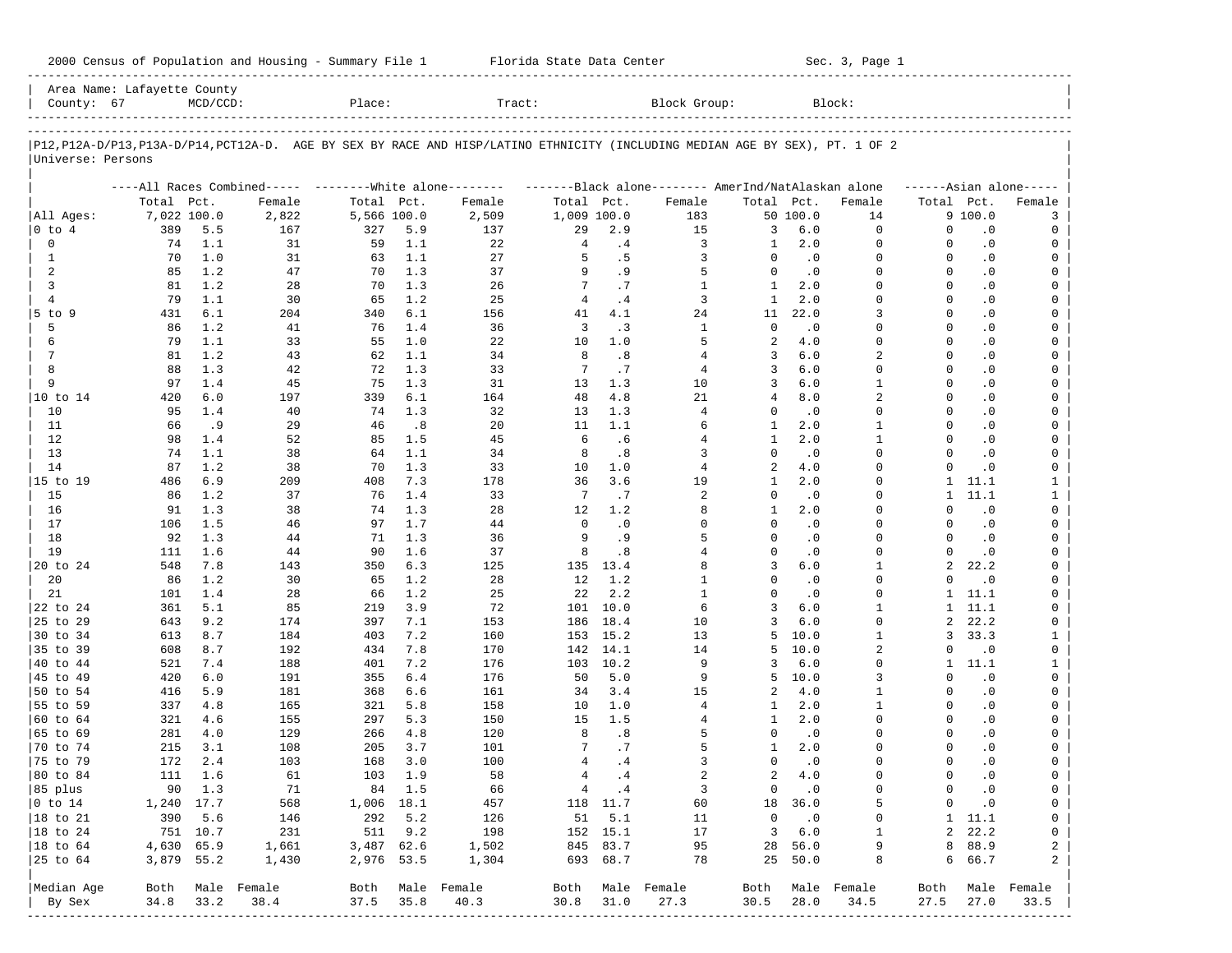| 2000 Census of Population and Housing - Summary File 1 |  | Florida State Data Center | Sec. 3, Page 2 |
|--------------------------------------------------------|--|---------------------------|----------------|
|--------------------------------------------------------|--|---------------------------|----------------|

|                        | Area Name: Lafayette County |               |                  |                |               |                         |              |           |                         |                                                                                                                |               |                            |                             |          |                  |
|------------------------|-----------------------------|---------------|------------------|----------------|---------------|-------------------------|--------------|-----------|-------------------------|----------------------------------------------------------------------------------------------------------------|---------------|----------------------------|-----------------------------|----------|------------------|
| County: 67             |                             | $MCD/CCD$ :   |                  |                | Place:        |                         | Tract:       |           |                         | Block Group:                                                                                                   |               | Block:                     |                             |          |                  |
|                        |                             |               |                  |                |               |                         |              |           |                         |                                                                                                                |               |                            |                             |          |                  |
| Universe: Persons      |                             |               |                  |                |               |                         |              |           |                         | P12E-I/P13E-I/PCT12E-I. AGE BY SEX BY RACE AND HISP/LATINO ETHNICITY (INCLUDING MEDIAN AGE BY SEX), PT. 2 OF 2 |               |                            |                             |          |                  |
|                        | Hawaiian/OthPacifIsl alone  |               |                  |                |               | -Some Other Race alone- |              |           | --Two or More Races--   |                                                                                                                |               | --Hisp/Latino (any race)-- | --White alone, Not Latino-- |          |                  |
|                        |                             | Total Pct.    | Female           | Total Pct.     |               | Female                  | Total Pct.   |           | Female                  | Total Pct.                                                                                                     |               | Female                     | Total                       | Pct.     | Female           |
| All Ages:              |                             | 1 100.0       | $\mathbf 0$      |                | 302 100.0     | 85                      |              | 85 100.0  | 28                      |                                                                                                                | 642 100.0     | 159                        | 5,286 100.0                 |          | 2,442            |
| $0$ to $4$             | $\Omega$                    | $\cdot$ 0     | $\Omega$         | 29             | 9.6           | 15                      | 1            | 1.2       | $\Omega$                | 57                                                                                                             | 8.9           | 27                         | 301                         | 5.7      | 125              |
| $\mathbf 0$            | $\Omega$                    | $\cdot$ 0     | $\mathbf 0$      | 10             | 3.3           | 6                       | $\Omega$     | $\cdot$ 0 | $\Omega$                | 16                                                                                                             | 2.5           | 10                         | 53                          | 1.0      | 18               |
| $\mathbf{1}$           | $\Omega$                    | $\cdot$ 0     | $\Omega$         | 2              | .7            | $\mathbf{1}$            | $\Omega$     | $\cdot$ 0 | $\Omega$                | 6                                                                                                              | .9            | 3                          | 59                          | 1.1      | 25               |
| 2                      | $\Omega$                    | $\cdot$ 0     | $\Omega$         | 6              | 2.0           | 5                       | $\Omega$     | $\cdot$ 0 | $\Omega$                | 11                                                                                                             | 1.7           | 6                          | 65                          | 1.2      | 36               |
| 3                      | $\Omega$                    | $\cdot$ 0     | $\Omega$         | 3              | 1.0           | $\mathbf{1}$            | $\Omega$     | $\cdot$ 0 | $\Omega$                | 9                                                                                                              | 1.4           | 4                          | 65                          | 1.2      | 23               |
| $\overline{4}$         | $\Omega$                    | $\cdot$ 0     | $\Omega$         | 8              | 2.6           | $\overline{a}$          | 1            | 1.2       | $\Omega$                | 15                                                                                                             | 2.3           | 4                          | 59                          | 1.1      | 23               |
| $5$ to $9$             | $\Omega$                    | $\cdot$ 0     | $\Omega$         | 30             | 9.9           | 16                      | 9            | 10.6      | 5                       | 60                                                                                                             | 9.3           | 27                         | 318                         | 6.0      | 149              |
| 5                      | $\Omega$                    | $\cdot$ 0     | $\Omega$         | 6              | 2.0           | 3                       | 1            | 1.2       | $\mathbf{1}$            | 10                                                                                                             | 1.6           | 3                          | 72                          | 1.4      | 36               |
| 6                      | $\Omega$                    | $\cdot$ 0     | $\Omega$         | 10             | 3.3           | 5                       | 2            | 2.4       | $\mathbf{1}$            | 19                                                                                                             | 3.0           | 7                          | 47                          | .9       | 20               |
| $\overline{7}$         | $\Omega$                    | $\cdot$ 0     | 0                | 6              | 2.0           | $\overline{a}$          | 2            | 2.4       | $\mathbf{1}$            | 12                                                                                                             | 1.9           | 4                          | 59                          | 1.1      | 34               |
| 8                      | $\Omega$                    | $\cdot$ 0     | $\Omega$         | 5              | 1.7           | 5                       | 1            | 1.2       | 0                       | 11                                                                                                             | 1.7           | 9                          | 67                          | 1.3      | 29               |
| 9                      | $\Omega$                    | $\cdot$ 0     | $\Omega$         | 3              | 1.0           | $\mathbf{1}$            | 3            | 3.5       | 2                       | 8                                                                                                              | 1.2           | 4                          | 73                          | 1.4      | 30               |
| 10 to 14               | $\Omega$                    | $\cdot$ 0     | $\Omega$         | 25             | 8.3           | 7                       | 4            | 4.7       | 3                       | 43                                                                                                             | 6.7           | 15                         | 325                         | 6.1      | 158              |
| 10                     | $\Omega$                    | $\cdot$ 0     | 0                | 6              | 2.0           | $\overline{a}$          | 2            | 2.4       | 2                       | 9                                                                                                              | 1.4           | $\overline{4}$             | 71                          | 1.3      | 30               |
| 11                     | $\Omega$                    | $\cdot$ 0     | $\Omega$         | 6              | 2.0           | $\mathbf{1}$            | 2            | 2.4       | $\mathbf{1}$            | 13                                                                                                             | 2.0           | 3                          | 41                          | .8       | 19               |
| 12                     | $\Omega$                    | $\cdot$ 0     | 0                | 6              | 2.0           | $\overline{a}$          | 0            | $\cdot$ 0 | $\Omega$                | 10                                                                                                             | 1.6           | 4                          | 81                          | 1.5      | 43               |
| 13                     | $\Omega$                    | $\cdot$ 0     | $\Omega$         | 2              | .7            | $\mathbf{1}$            | $\Omega$     | $\cdot$ 0 | $\Omega$                | 4                                                                                                              | .6            | 2                          | 63                          | 1.2      | 34               |
| 14                     | $\Omega$                    | $\cdot$ 0     | 0                | 5              | 1.7           | $\mathbf{1}$            | 0            | $\cdot$ 0 | $\Omega$                | 7                                                                                                              | 1.1           | $\overline{a}$             | 69                          | 1.3      | 32               |
| 15 to 19               | $\Omega$                    | $\cdot$ 0     | $\Omega$         | 32             | 10.6          | 7                       | 8            | 9.4       | $\overline{4}$          | 61                                                                                                             | 9.5           | 12                         | 381                         | 7.2      | 172              |
| 15                     | $\Omega$                    | $\cdot$ 0     | 0                | $\mathbf{1}$   | $\cdot$ 3     | $\Omega$                | 1            | 1.2       | $\mathbf{1}$            | 5                                                                                                              | .8            | $\mathbf 0$                | 72                          | 1.4      | 33               |
| 16                     | $\Omega$                    | $\cdot$ 0     | 0                | 3              | 1.0           | $\mathbf{1}$            | 1            | 1.2       | $\mathbf{1}$            | 6                                                                                                              | .9            | $\mathbf{1}$               | 70                          | 1.3      | 27               |
| 17                     | $\Omega$                    | $\cdot$ 0     | 0                | 7              | 2.3           | $\mathbf{1}$            | 2            | 2.4       | $\mathbf{1}$            | 14                                                                                                             | 2.2           | 3                          | 90                          | 1.7      | 42               |
| 18                     | $\Omega$                    | $\cdot$ 0     | $\Omega$         | 11             | 3.6           | $\overline{a}$          | 1            | 1.2       | $\mathbf{1}$            | 15                                                                                                             | 2.3           | 3                          | 67                          | 1.3      | 35               |
| 19                     | $\Omega$                    | $\cdot$ 0     | 0                | 10             | 3.3           | 3                       | 3            | 3.5       | $\Omega$                | 21                                                                                                             | 3.3           | 5                          | 82                          | 1.6      | 35               |
| 20 to 24               | $\Omega$                    | $\cdot$ 0     | <sup>0</sup>     | 49             | 16.2          | 7                       | 9            | 10.6      | 2                       | 78                                                                                                             | 12.1          | 10                         | 328                         | 6.2      | 122              |
| 20                     | $\Omega$                    | $\cdot$ 0     | 0                | 8              | 2.6           | $\Omega$                | 1            | 1.2       | $\mathbf{1}$            | 11                                                                                                             | 1.7           | $\mathbf 0$                | 62                          | 1.2      | 28               |
| 21                     | $\Omega$                    | $\cdot$ 0     | $\Omega$         | 10             | 3.3           | $\mathbf{1}$            | 2            | 2.4       | $\mathbf{1}$            | 19                                                                                                             | 3.0           | $\mathbf{1}$               | 59                          | 1.1      | 25               |
| 22 to 24               | $\Omega$                    | $\cdot$ 0     | 0                | 31             | 10.3          | 6                       | 6            | 7.1       | $\Omega$                | 48                                                                                                             | 7.5           | 9                          | 207                         | 3.9      | 69               |
| 25 to 29               | $\Omega$                    | $\cdot$ 0     | $\Omega$         | 42             | 13.9          | 9                       | 13           | 15.3      | 2                       | 95                                                                                                             | 14.8          | 16                         | 353                         | 6.7      | 146              |
| 30 to 34               | $\Omega$                    | $\cdot$ 0     | 0                | 35             | 11.6          | $\mathsf{Q}$            | 14           | 16.5      | $\Omega$                | 82                                                                                                             | 12.8          | 17                         | 373                         | 7.1      | 153              |
| 35 to 39               | $\Omega$                    | $\cdot$ 0     | $\Omega$         | 22             | 7.3           | 4                       | 5            | 5.9       | 2                       | 57                                                                                                             | 8.9           | 12                         | 402                         | 7.6      | 164              |
| 40 to 44               | $\Omega$                    | $\cdot$ 0     | $\Omega$         | 7              | 2.3           | $\Omega$                | 6            | 7.1       | 2                       | 35                                                                                                             | 5.5           | 4                          | 378                         | 7.2      | 173              |
| 45 to 49               | $\Omega$                    | $\cdot$ 0     | $\Omega$         | 9              | 3.0           | 3                       | 1            | 1.2       | $\Omega$                | 21                                                                                                             | 3.3           | 8                          | 344                         | 6.5      | 172              |
| 50 to 54               | $\Omega$                    | $\cdot$ 0     | $\Omega$         | 8              | 2.6           | 3                       | 4            | 4.7       | $\mathbf{1}$            | 16                                                                                                             | 2.5           | 1                          | 360                         | 6.8      | 161              |
| 55 to 59               |                             | 1 100.0       | $\Omega$         | $\overline{4}$ | 1.3           | $\overline{a}$          | $\Omega$     | $\cdot$ 0 | $\Omega$                | 11                                                                                                             | 1.7           | 4                          | 314                         | 5.9      | 156              |
| 60 to 64               | $\Omega$                    | $\cdot$ 0     | 0                | 6              | 2.0           | $\mathbf{1}$            | 2            | 2.4       | $\Omega$                | $12 \overline{ }$                                                                                              | 1.9           | 3                          | 291                         | 5.5      | 148              |
| 65 to 69               | $\Omega$                    | $\cdot$ 0     | $\Omega$         | 3              | 1.0           | $\mathbf{1}$            | 4            | 4.7       | 3                       | 5                                                                                                              | .8            | 1                          | 263                         | 5.0      | 119              |
| 70 to 74               | $\Omega$                    | $\cdot$ 0     | 0                | $\Omega$       | $\cdot$ 0     | $\Omega$                | 2            | 2.4       | $\overline{a}$          | 3                                                                                                              | .5            | $\Omega$                   | 203                         | 3.8      | 101              |
| 75 to 79               | $\Omega$                    | $\cdot$ 0     | $\Omega$         | $\Omega$       | $\cdot$ 0     | $\Omega$                | 0            | $\cdot$ 0 | $\Omega$                | 3                                                                                                              | .5            | $\mathbf{1}$               | 165                         | 3.1      | 99               |
| 80 to 84               | $\Omega$                    | $\cdot$ 0     | $\mathbf 0$      | $\mathbf{1}$   | . 3           | $\mathbf{1}$            | $\mathbf{1}$ | 1.2       | $\Omega$                | 3                                                                                                              | .5            | $\mathbf{1}$               | 103                         | 1.9      | 58               |
| 85 plus                |                             | $0 \qquad .0$ | $\circ$          |                | $0 \qquad .0$ | $\overline{0}$          |              | 2 2.4     | 2                       |                                                                                                                | $0 \qquad .0$ | $\overline{0}$             |                             | 84 1.6   | 66               |
| $ 0 \t\t \text{to} 14$ |                             | $0 \qquad .0$ | $\circ$          |                | 84 27.8       | 38                      |              | 14 16.5   | 8                       |                                                                                                                | 160 24.9      | 69                         |                             | 944 17.9 | 432              |
| 18 to 21               |                             | $0 \qquad .0$ | $\overline{0}$   |                | 39 12.9       | 6                       |              | 7 8.2     | 3                       |                                                                                                                | 66 10.3       | 9                          |                             | 270 5.1  | 123              |
| $ 18$ to $24$          |                             | $0 \qquad .0$ | $\circ$          |                | 70 23.2       | 12                      |              | 13 15.3   | $\overline{\mathbf{3}}$ |                                                                                                                | 114 17.8      | 18                         |                             | 477 9.0  | 192              |
| $ 18 \text{ to } 64$   |                             | 1 100.0       | 0                |                | 203 67.2      | 43                      |              | 58 68.2   | 10                      | 443 69.0                                                                                                       |               | 83                         | 3,292 62.3                  |          | 1,465            |
| 25 to 64               |                             | 1 100.0       | 0                |                | 133 44.0      | 31                      |              | 45 52.9   | 7                       |                                                                                                                | 329 51.2      | 65                         | 2,815 53.3                  |          | 1,273            |
| Median Age             |                             |               | Both Male Female |                |               | Both Male Female        |              |           | Both Male Female        |                                                                                                                |               | Both Male Female           |                             |          | Both Male Female |
| By Sex                 |                             | 58.5 58.5     | .0               | 23.3           | 24.3          | 19.2                    | 29.6 30.1    |           | 24.0                    | 26.1                                                                                                           | 26.8          | 19.7                       | 38.3 36.5                   |          | 40.8             |
|                        |                             |               |                  |                |               |                         |              |           |                         |                                                                                                                |               |                            |                             |          |                  |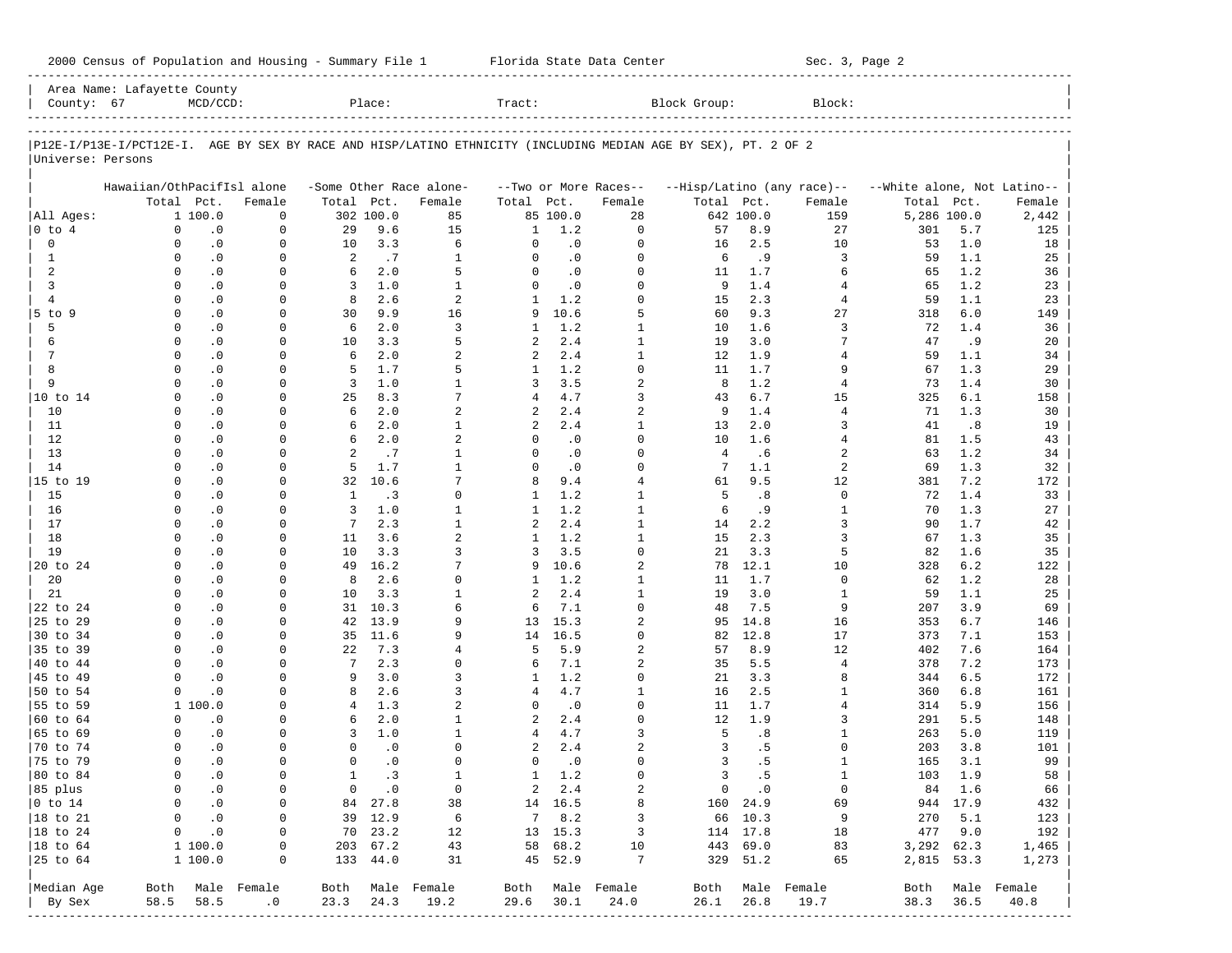| 2000 Census of Population and Housing - Summary File 1 |  | Florida State Data Center | Sec. 3, Page 1 |
|--------------------------------------------------------|--|---------------------------|----------------|
|--------------------------------------------------------|--|---------------------------|----------------|

| P12, P12A-D/P13, P13A-D/P14, PCT12A-D. AGE BY SEX BY RACE AND HISP/LATINO ETHNICITY (INCLUDING MEDIAN AGE BY SEX), PT. 1 OF 2<br>Universe: Persons |               |      |                  |               |      |                                                           |              |      |                                                    |                |           |                  |             |            |                      |
|----------------------------------------------------------------------------------------------------------------------------------------------------|---------------|------|------------------|---------------|------|-----------------------------------------------------------|--------------|------|----------------------------------------------------|----------------|-----------|------------------|-------------|------------|----------------------|
|                                                                                                                                                    |               |      |                  |               |      |                                                           |              |      |                                                    |                |           |                  |             |            |                      |
|                                                                                                                                                    |               |      |                  |               |      |                                                           |              |      |                                                    |                |           |                  |             |            |                      |
|                                                                                                                                                    |               |      |                  |               |      | ----All Races Combined----- --------- White alone-------- |              |      | -------Black alone------- AmerInd/NatAlaskan alone |                |           |                  |             |            | $----Asian alone---$ |
|                                                                                                                                                    | Total Pct.    |      | Female           | Total Pct.    |      | Female                                                    | Total Pct.   |      | Female                                             | Total Pct.     |           | Female           | Total Pct.  |            | Female               |
| All Ages:                                                                                                                                          | 210,528 100.0 |      | 108,662          | 184,138 100.0 |      | 95,110                                                    | 17,503 100.0 |      | 9,182                                              |                | 701 100.0 | 344              | 1,667 100.0 |            | 939                  |
| $ 0 \t{to} 4$                                                                                                                                      | 10,993        | 5.2  | 5,318            | 8,556         | 4.6  | 4,140                                                     | 1,500        | 8.6  | 747                                                | 42             | 6.0       | 17               | 129         | 7.7        | 53                   |
| $\mathbf 0$                                                                                                                                        | 2,178         | 1.0  | 1,018            | 1,655         | .9   | 771                                                       | 312          | 1.8  | 152                                                | 6              | . 9       | $\mathbf{1}$     | 33          | 2.0        | 15                   |
| 1                                                                                                                                                  | 2,218         | 1.1  | 1,074            | 1,734         | .9   | 835                                                       | 303          | 1.7  | 146                                                | 13             | 1.9       | 6                | 16          | 1.0        | 8                    |
| 2                                                                                                                                                  | 2,231         | 1.1  | 1,094            | 1,755         | 1.0  | 871                                                       | 302          | 1.7  | 152                                                | 8              | 1.1       | $\mathbf{1}$     | 23          | 1.4        | 9                    |
| 3                                                                                                                                                  | 2,162         | 1.0  | 1,020            | 1,677         | .9   | 797                                                       | 291          | 1.7  | 138                                                | 6              | .9        | 2                | 29          | 1.7        | 11                   |
| $\overline{4}$                                                                                                                                     | 2,204         | 1.0  | 1,112            | 1,735         | .9   | 866                                                       | 292          | 1.7  | 159                                                | 9              | 1.3       | $7\phantom{.0}$  | 28          | 1.7        | 10                   |
| $5$ to $9$                                                                                                                                         | 12,277        | 5.8  | 5,979            | 9,648         | 5.2  | 4,629                                                     | 1,770        | 10.1 | 915                                                | 54             | 7.7       | 30               | 111         | 6.7        | 53                   |
| 5                                                                                                                                                  | 2,323         | 1.1  | 1,153            | 1,844         | 1.0  | 901                                                       | 313          | 1.8  | 173                                                | 10             | 1.4       | 5                | 20          | 1.2        | $7\phantom{.0}$      |
| 6                                                                                                                                                  | 2,382         | 1.1  | 1,171            | 1,864         | 1.0  | 917                                                       | 333          | 1.9  | 162                                                | 9              | 1.3       | 5                | 24          | 1.4        | 12                   |
| 7                                                                                                                                                  | 2,479         | 1.2  | 1,171            | 1,951         | 1.1  | 887                                                       | 365          | 2.1  | 198                                                | 11             | 1.6       | 5                | 27          | 1.6        | 13                   |
| 8                                                                                                                                                  | 2,470         | 1.2  | 1,194            | 1,919         | 1.0  | 916                                                       | 379          | 2.2  | 193                                                | 12             | 1.7       | 8                | 23          | 1.4        | 8                    |
| 9                                                                                                                                                  | 2,623         | 1.2  | 1,290            | 2,070         | 1.1  | 1,008                                                     | 380          | 2.2  | 189                                                | 12             | 1.7       | 7                | 17          | 1.0        | 13                   |
| 10 to 14                                                                                                                                           | 12,484        | 5.9  | 6,200            | 9,828         | 5.3  | 4,863                                                     | 1,842        | 10.5 | 920                                                | 54             | 7.7       | 27               | 107         | 6.4        | 65                   |
| 10                                                                                                                                                 | 2,546         | 1.2  | 1,306            | 1,967         | 1.1  | 1,007                                                     | 410          | 2.3  | 215                                                | 7              | 1.0       | 2                | 23          | 1.4        | 16                   |
| 11                                                                                                                                                 | 2,596         | 1.2  | 1,288            | 2,023         | 1.1  | 996                                                       | 398          | 2.3  | 205                                                | 13             | 1.9       | 6                | 23          | 1.4        | 12                   |
| 12                                                                                                                                                 | 2,516         | 1.2  | 1,252            | 1,986         | 1.1  | 971                                                       | 361          | 2.1  | 183                                                | 14             | 2.0       | 8                | 21          | 1.3        | 12                   |
| 13                                                                                                                                                 | 2,399         | 1.1  | 1,168            | 1,921         | 1.0  | 946                                                       | 332          | 1.9  | 151                                                | 10             | 1.4       | 7                | 16          | 1.0        | 11                   |
| 14                                                                                                                                                 | 2,427         | 1.2  | 1,186            | 1,931         | 1.0  | 943                                                       | 341          | 1.9  | 166                                                | 10             | 1.4       | $\overline{4}$   | 24          | 1.4        | 14                   |
| 15 to 19                                                                                                                                           | 10,849        | 5.2  | 5,191            | 8,602         | 4.7  | 4,178                                                     | 1,512        | 8.6  | 709                                                | 58             | 8.3       | 24               | 122         | 7.3        | 58                   |
| 15                                                                                                                                                 | 2,343         | 1.1  | 1,172            | 1,866         | 1.0  | 941                                                       | 329          | 1.9  | 159                                                | 14             | 2.0       | 9                | 20          | 1.2        | 13                   |
| 16                                                                                                                                                 | 2,356         | 1.1  | 1,121            | 1,873         | 1.0  | 920                                                       | 330          | 1.9  | 146                                                | 14             | 2.0       | 7                | 33          | 2.0        | 13                   |
| 17                                                                                                                                                 | 2,266         | 1.1  | 1,057            | 1,776         | 1.0  | 835                                                       | 347          | 2.0  | 162                                                | 7              | 1.0       | 3                | 25          | 1.5        | 11                   |
| 18                                                                                                                                                 | 2,080         | 1.0  | 980              | 1,629         | .9   | 778                                                       | 291          | 1.7  | 138                                                | 14             | 2.0       | 3                | 20          | 1.2        | 9                    |
| 19                                                                                                                                                 | 1,804         | . 9  | 861              | 1,458         | .8   | 704                                                       | 215          | 1.2  | 104                                                | 9              | 1.3       | 2                | 24          | 1.4        | 12                   |
| 20 to 24                                                                                                                                           | 8,286         | 3.9  | 4,139            | 6,457         | 3.5  | 3,213                                                     | 1,108        | 6.3  | 603                                                | 38             | 5.4       | 12               | 79          | 4.7        | 45                   |
| 20                                                                                                                                                 | 1,790         | . 9  | 881              | 1,377         | .7   | 693                                                       | 265          | 1.5  | 121                                                | 6              | . 9       | 2                | 14          | .8         | 9                    |
| 21                                                                                                                                                 | 1,528         | .7   | 746              | 1,199         | .7   | 578                                                       | 194          | 1.1  | 106                                                | 9              | 1.3       | $\mathbf{1}$     | 13          | .8         | 9                    |
| 22 to 24                                                                                                                                           | 4,968         | 2.4  | 2,512            | 3,881         | 2.1  | 1,942                                                     | 649          | 3.7  | 376                                                | 23             | 3.3       | 9                | 52          | 3.1        | 27                   |
| 25 to 29                                                                                                                                           | 9,809         | 4.7  | 4,960            | 8,003         | 4.3  | 4,094                                                     | 1,097        | 6.3  | 548                                                | 35             | 5.0       | 11               | 109         | 6.5        | 62                   |
| 30 to 34                                                                                                                                           | 11,701        | 5.6  | 5,925            | 9,793         | 5.3  | 4,935                                                     | 1,154        | 6.6  | 622                                                | 55             | 7.8       | 27               | 158         | 9.5        | 85                   |
| 35 to 39                                                                                                                                           | 14,322        | 6.8  | 7,107            | 12,296        | 6.7  | 6,030                                                     | 1,287        | 7.4  | 702                                                | 78             | 11.1      | 42               | 165         | 9.9        | 92                   |
| 40 to 44                                                                                                                                           | 14,172        | 6.7  | 7,129            | 12,265        | 6.7  | 6,160                                                     | 1,299        | 7.4  | 667                                                | 63             | 9.0       | 34               | 146         | 8.8        | 83                   |
| 45 to 49                                                                                                                                           | 12,444        | 5.9  | 6,284            | 10,918        | 5.9  | 5,498                                                     | 1,008        | 5.8  | 514                                                | 45             | 6.4       | 18               | 139         | 8.3        | 86                   |
| 50 to 54                                                                                                                                           | 11,969        | 5.7  | 6,367            | 10,726        | 5.8  | 5,703                                                     | 831          | 4.7  | 439                                                | 53             | 7.6       | 30               | 101         | 6.1        | 60                   |
| 55 to 59                                                                                                                                           | 12,102        | 5.7  | 6,621            | 11,120        | 6.0  | 6,068                                                     | 654          | 3.7  | 372                                                | 35             | 5.0       | 19               | 97          | 5.8        | 61                   |
| 60 to 64                                                                                                                                           | 13,517        | 6.4  | 7,401            | 12,677        | 6.9  | 6,932                                                     | 602          | 3.4  | 345                                                | 24             | 3.4       | 13               | 89          | 5.3        | 51                   |
| 65 to 69                                                                                                                                           | 15,090        | 7.2  | 7,864            | 14,303        | 7.8  | 7,450                                                     | 588          | 3.4  | 309                                                | 30             | 4.3       | 16               | 47          | 2.8        | 31                   |
| 70 to 74                                                                                                                                           | 15,178        | 7.2  | 7,769            | 14,590        | 7.9  | 7,440                                                     | 445          | 2.5  | 251                                                | 18             | 2.6       | 11               | 34          | 2.0        | 23                   |
| 75 to 79                                                                                                                                           | 12,409        | 5.9  | 6,711            | 11,987        | 6.5  | 6,454                                                     | 329          | 1.9  | 194                                                | 10             | 1.4       | 6                | 20          | 1.2        | 19                   |
| 80 to 84                                                                                                                                           | 7,232         | 3.4  | 4,005            | 6,957         | 3.8  | 3,838                                                     | 228          | 1.3  | 144                                                | 5              | .7        | 3                | 5           | . 3        | 3                    |
| 85 plus                                                                                                                                            | 5,694 2.7     |      | 3,692            | 5,412 2.9     |      | 3,485                                                     | 249 1.4      |      | 181                                                | $\overline{4}$ | . 6       | $\overline{4}$   | 9           | .5         | 9                    |
| $ 0 \t{to} 14$                                                                                                                                     | 35,754 17.0   |      | 17,497           | 28,032 15.2   |      | 13,632                                                    | 5, 112 29.2  |      | 2,582                                              |                | 150 21.4  | 74               |             | 347 20.8   | 171                  |
| 18 to 21                                                                                                                                           | 7,202         | 3.4  | 3,468            | 5,663         | 3.1  | 2,753                                                     | 965          | 5.5  | 469                                                | 38             | 5.4       | 8                | 71          | 4.3        | 39                   |
| 18 to 24                                                                                                                                           | 12,170        | 5.8  | 5,980            | 9,544 5.2     |      | 4,695                                                     | 1,614        | 9.2  | 845                                                | 61             | 8.7       | 17               | 123         | 7.4        | 66                   |
| 18 to 64                                                                                                                                           | 112,206 53.3  |      | 57,774           | 97,342 52.9   |      | 50,115                                                    | 9,546 54.5   |      | 5,054                                              | 449            | 64.1      | 211              |             | 1,127 67.6 | 646                  |
| 25 to 64                                                                                                                                           | 100,036 47.5  |      | 51,794           | 87,798 47.7   |      | 45,420                                                    | 7,932 45.3   |      | 4,209                                              | 388            | 55.3      | 194              | 1,004 60.2  |            | 580                  |
|                                                                                                                                                    |               |      |                  |               |      |                                                           |              |      |                                                    |                |           |                  |             |            |                      |
| Median Age                                                                                                                                         |               |      | Both Male Female |               |      | Both Male Female                                          |              |      | Both Male Female                                   |                |           | Both Male Female | Both        |            | Male Female          |
| By Sex                                                                                                                                             | 45.1          | 43.5 | 46.8             | 48.0          | 46.1 | 49.8                                                      | 29.7         | 28.0 | 31.2                                               | 36.0           | 32.9      | 38.3             | 35.5        | 32.9       | 37.2                 |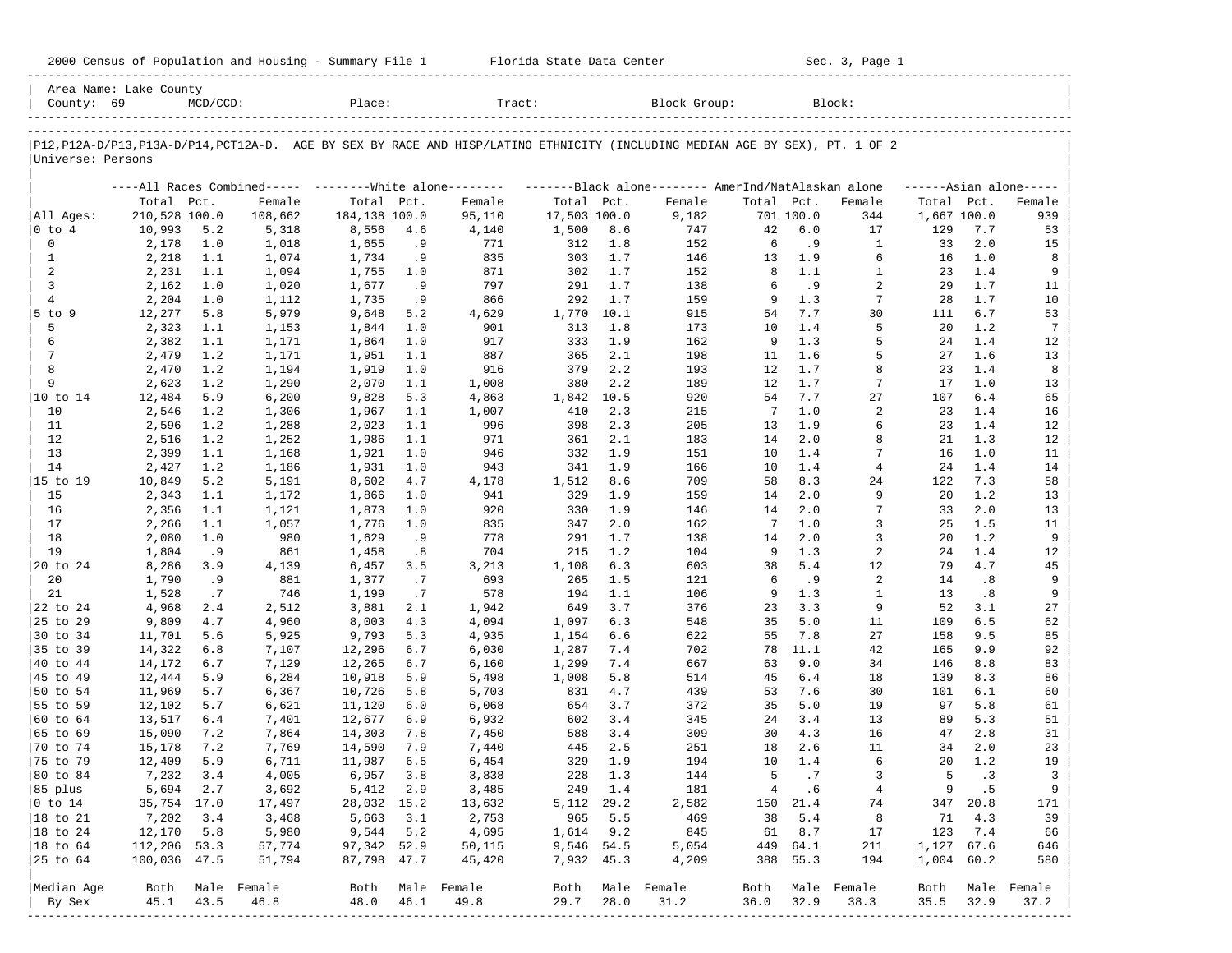| County: 69             | Area Name: Lake County     | $MCD/CCD$ :            |                  |             | Place:     |                         | Tract:      |            |                       | Block Group:                                                                                                   |            | Block:                     |                             |            |                  |
|------------------------|----------------------------|------------------------|------------------|-------------|------------|-------------------------|-------------|------------|-----------------------|----------------------------------------------------------------------------------------------------------------|------------|----------------------------|-----------------------------|------------|------------------|
|                        |                            |                        |                  |             |            |                         |             |            |                       |                                                                                                                |            |                            |                             |            |                  |
|                        |                            |                        |                  |             |            |                         |             |            |                       | P12E-I/P13E-I/PCT12E-I. AGE BY SEX BY RACE AND HISP/LATINO ETHNICITY (INCLUDING MEDIAN AGE BY SEX), PT. 2 OF 2 |            |                            |                             |            |                  |
| Universe: Persons      |                            |                        |                  |             |            |                         |             |            |                       |                                                                                                                |            |                            |                             |            |                  |
|                        |                            |                        |                  |             |            |                         |             |            |                       |                                                                                                                |            |                            |                             |            |                  |
|                        | Hawaiian/OthPacifIsl alone |                        |                  |             |            | -Some Other Race alone- |             |            | --Two or More Races-- |                                                                                                                |            | --Hisp/Latino (any race)-- | --White alone, Not Latino-- |            |                  |
|                        | Total Pct.                 |                        | Female           | Total Pct.  |            | Female                  | Total       | Pct.       | Female                | Total Pct.                                                                                                     |            | Female                     | Total                       | Pct.       | Female           |
| All Ages:              |                            | 76 100.0               | 46               | 3,966 100.0 |            | 1,834                   | 2,477 100.0 |            | 1,207                 | 11,808 100.0                                                                                                   |            | 5,597                      | 177,285 100.0               |            | 91,802           |
| 0 to 4                 |                            | 9 11.8<br>5.3          | 7                | 438         | 11.0       | 207                     | 319         | 12.9       | 147                   | 1,236                                                                                                          | 10.5       | 595                        | 7,883                       | 4.4        | 3,819            |
| 0<br>$\mathbf{1}$      | $\overline{4}$<br>2        | 2.6                    | 2<br>2           | 93<br>85    | 2.3<br>2.1 | 43<br>46                | 75<br>65    | 3.0<br>2.6 | 34<br>31              | 267<br>260                                                                                                     | 2.3<br>2.2 | 119<br>132                 | 1,514<br>1,590              | . 9<br>. 9 | 709<br>769       |
| 2                      | 1                          | 1.3                    | 1                | 79          | 2.0        | 29                      | 63          | 2.5        | 31                    | 242                                                                                                            | 2.0        | 106                        | 1,620                       | . 9        | 808              |
| 3                      | 1                          | 1.3                    | $\mathbf{1}$     | 97          | 2.4        | 45                      | 61          | 2.5        | 26                    | 234                                                                                                            | 2.0        | 117                        | 1,559                       | . 9        | 734              |
| $\overline{4}$         | $\mathbf{1}$               | 1.3                    | 1                | 84          | 2.1        | 44                      | 55          | 2.2        | 25                    | 233                                                                                                            | 2.0        | 121                        | 1,600                       | . 9        | 799              |
| $5$ to $9$             | 7                          | 9.2                    | 6                | 419         | 10.6       | 218                     | 268         | 10.8       | 128                   | 1,153                                                                                                          | 9.8        | 588                        | 9,015                       | 5.1        | 4,303            |
| 5                      | 3                          | 3.9                    | 3                | 76          | 1.9        | 39                      | 57          | 2.3        | 25                    | 231                                                                                                            | 2.0        | 118                        | 1,711                       | 1.0        | 830              |
| 6                      | $\Omega$                   | $\cdot$ 0              | 0                | 91          | 2.3        | 45                      | 61          | 2.5        | 30                    | 237                                                                                                            | 2.0        | 125                        | 1,735                       | 1.0        | 845              |
| $\overline{7}$         | $\overline{a}$             | 2.6                    | 2                | 77          | 1.9        | 46                      | 46          | 1.9        | 20                    | 231                                                                                                            | 2.0        | 113                        | 1,817                       | 1.0        | 826              |
| 8                      | $\Omega$                   | $\cdot$ 0              | 0                | 82          | 2.1        | 45                      | 55          | 2.2        | 24                    | 219                                                                                                            | 1.9        | 108                        | 1,796                       | 1.0        | 857              |
| 9                      | $\overline{a}$             | 2.6                    | $\mathbf{1}$     | 93          | 2.3        | 43                      | 49          | 2.0        | 29                    | 235                                                                                                            | 2.0        | 124                        | 1,956                       | 1.1        | 945              |
| 10 to 14               | 7                          | 9.2                    | $\overline{4}$   | 391         | 9.9        | 206                     | 255         | 10.3       | 115                   | 1,086                                                                                                          | 9.2        | 566                        | 9,225                       | 5.2        | 4,546            |
| 10                     | $\mathbf{1}$               | 1.3                    | 1                | 75          | 1.9        | 38                      | 63          | 2.5        | 27                    | 216                                                                                                            | 1.8        | 106                        | 1,848                       | 1.0        | 947              |
| 11                     | 4                          | 5.3                    | 2                | 86          | 2.2        | 44                      | 49          | 2.0        | 23                    | 240                                                                                                            | 2.0        | 117                        | 1,887                       | 1.1        | 929              |
| 12                     | $\Omega$                   | $\cdot$ 0              | 0                | 78          | 2.0        | 46                      | 56          | 2.3        | 32                    | 218                                                                                                            | 1.8        | 120                        | 1,864                       | 1.1        | 911              |
| 13                     | 1                          | 1.3                    | 1                | 80          | 2.0        | 39                      | 39          | 1.6        | 13                    | 217                                                                                                            | 1.8        | 118                        | 1,797                       | 1.0        | 872              |
| 14                     | 1                          | 1.3                    | 0                | 72          | 1.8        | 39                      | 48          | 1.9        | 20                    | 195                                                                                                            | 1.7        | 105                        | 1,829                       | 1.0        | 887              |
| 15 to 19               | 6                          | 7.9<br>2.6             | 4                | 377         | 9.5        | 146                     | 172         | 6.9<br>1.5 | 72                    | 987                                                                                                            | 8.4        | 410                        | 8,084                       | 4.6        | 3,952            |
| 15<br>16               | 2<br>$\Omega$              | .0                     | 1<br>0           | 74<br>75    | 1.9<br>1.9 | 33<br>25                | 38<br>31    | 1.3        | 16<br>10              | 187<br>194                                                                                                     | 1.6<br>1.6 | 83<br>81                   | 1,768<br>1,768              | 1.0<br>1.0 | 897<br>870       |
| 17                     | $\overline{a}$             | 2.6                    | 2                | 74          | 1.9        | 28                      | 35          | 1.4        | 16                    | 198                                                                                                            | 1.7        | 84                         | 1,668                       | . 9        | 788              |
| 18                     | 2                          | 2.6                    | 1                | 87          | 2.2        | 34                      | 37          | 1.5        | 17                    | 227                                                                                                            | 1.9        | 89                         | 1,517                       | . 9        | 733              |
| 19                     | $\Omega$                   | $\cdot$ 0              | 0                | 67          | 1.7        | 26                      | 31          | 1.3        | 13                    | 181                                                                                                            | 1.5        | 73                         | 1,363                       | .8         | 664              |
| 20 to 24               | 10                         | 13.2                   | 6                | 449         | 11.3       | 196                     | 145         | 5.9        | 64                    | 1,086                                                                                                          | 9.2        | 455                        | 5,911                       | 3.3        | 2,991            |
| 20                     | 2                          | 2.6                    | 1                | 101         | 2.5        | 43                      | 25          | 1.0        | 12                    | 223                                                                                                            | 1.9        | 94                         | 1,267                       | .7         | 645              |
| 21                     | 1                          | 1.3                    | $\mathbf{1}$     | 80          | 2.0        | 35                      | 32          | 1.3        | 16                    | 195                                                                                                            | 1.7        | 88                         | 1,105                       | .6         | 536              |
| 22 to 24               | 7                          | 9.2                    | 4                | 268         | $6.8$      | 118                     | 88          | 3.6        | 36                    | 668                                                                                                            | 5.7        | 273                        | 3,539                       | 2.0        | 1,810            |
| 25 to 29               | 9                          | 11.8                   | 4                | 393         | 9.9        | 165                     | 163         | 6.6        | 76                    | 1,110                                                                                                          | 9.4        | 485                        | 7,390                       | 4.2        | 3,818            |
| 30 to 34               | 2                          | 2.6                    | 0                | 376         | 9.5        | 167                     | 163         | 6.6        | 89                    | 1,054                                                                                                          | 8.9        | 483                        | 9,198                       | 5.2        | 4,654            |
| 35 to 39               | 8                          | 10.5                   | 5                | 317         | 8.0        | 148                     | 171         | 6.9        | 88                    | 979                                                                                                            | 8.3        | 459                        | 11,708                      | 6.6        | 5,751            |
| 40 to 44               | 2                          | 2.6                    | 2                | 234         | 5.9        | 112                     | 163         | 6.6        | 71                    | 754                                                                                                            | 6.4        | 349                        | 11,799                      | 6.7        | 5,945            |
| 45 to 49               | 4                          | 5.3                    | 1                | 177         | 4.5        | 77                      | 153         | 6.2        | 90                    | 574                                                                                                            | 4.9        | 259                        | 10,563                      | 6.0        | 5,340            |
| 50 to 54               | 1                          | 1.3                    | 0                | 142         | 3.6        | 72                      | 115         | 4.6        | 63                    | 446                                                                                                            | 3.8        | 230                        | 10,457                      | 5.9        | 5,560            |
| 55 to 59               | 3                          | 3.9                    | 2                | 93          | 2.3        | 45                      | 100         | 4.0        | 54                    | 361                                                                                                            | 3.1        | 190                        | 10,880                      | 6.1        | 5,934            |
| 60 to 64               | $\overline{a}$             | 2.6                    | 0                | 58          | 1.5        | 21                      | 65          | 2.6        | 39                    | 292                                                                                                            | 2.5        | 153                        | 12,460                      | 7.0        | 6,813            |
| 65 to 69               | $\Omega$                   | $\cdot$ 0              | $\Omega$         | 47          | 1.2        | 24                      | 75          | 3.0        | 34                    | 266                                                                                                            | 2.3        | 140                        | 14,100                      | 8.0        | 7,343            |
| 70 to 74               | 5<br>$\Omega$              | 6.6                    | 4<br>$\Omega$    | 27<br>14    | .7<br>.4   | 12<br>11                | 59<br>49    | 2.4<br>2.0 | 28<br>27              | 175<br>121                                                                                                     | 1.5<br>1.0 | 87<br>71                   | 14,458                      | 8.2<br>6.7 | 7,375            |
| 75 to 79<br>80 to 84   | $\Omega$                   | $\cdot$ 0<br>$\cdot$ 0 | $\mathbf 0$      | 9           | $\cdot$ 2  | $\overline{3}$          | 28          | 1.1        | 14                    | 74                                                                                                             | .6         | 32                         | 11,888<br>6,901             | 3.9        | 6,400<br>3,812   |
| 85 plus                |                            | 1 1.3                  | 1                |             | 5 .1       | $\frac{4}{3}$           |             | 14 .6      | 8                     |                                                                                                                | 54.5       | 45                         | 5,365 3.0                   |            | 3,446            |
| $ 0 \t\t \text{to} 14$ |                            | 23 30.3                | 17               | 1,248 31.5  |            | 631                     |             | 842 34.0   | 390                   | 3,475 29.4                                                                                                     |            | 1,749                      | 26, 123 14.7                |            | 12,668           |
| 18 to 21               |                            | 5 6.6                  | 3                |             | 335 8.4    | 138                     | 125         | 5.0        | 58                    | 826                                                                                                            | 7.0        | 344                        | 5,252                       | 3.0        | 2,578            |
| 18 to 24               |                            | 12 15.8                | 7                |             | 603 15.2   | 256                     | 213         | 8.6        | 94                    | 1,494 12.7                                                                                                     |            | 617                        | 8,791 5.0                   |            | 4,388            |
| $ 18$ to $64$          |                            | 43 56.6                | 21               | 2,393 60.3  |            | 1,063                   | 1,306 52.7  |            | 664                   | 7,064 59.8                                                                                                     |            | 3,225                      | 93,246 52.6                 |            | 48,203           |
| 25 to 64               |                            | 31 40.8                | 14               | 1,790 45.1  |            | 807                     | 1,093 44.1  |            | 570                   | 5,570 47.2                                                                                                     |            | 2,608                      | 84,455 47.6                 |            | 43,815           |
|                        |                            |                        |                  |             |            |                         |             |            |                       |                                                                                                                |            |                            |                             |            |                  |
| Median Age             |                            |                        | Both Male Female |             |            | Both Male Female        |             |            | Both Male Female      |                                                                                                                |            | Both Male Female           |                             |            | Both Male Female |
| By Sex                 | 23.0                       | 27.5                   | 22.0             | 24.0        | 24.3       | 23.6                    | 27.9        | 25.1       | 30.1                  | 26.6                                                                                                           | 26.2       | 26.9                       | 48.9                        | 47.1       | 50.7             |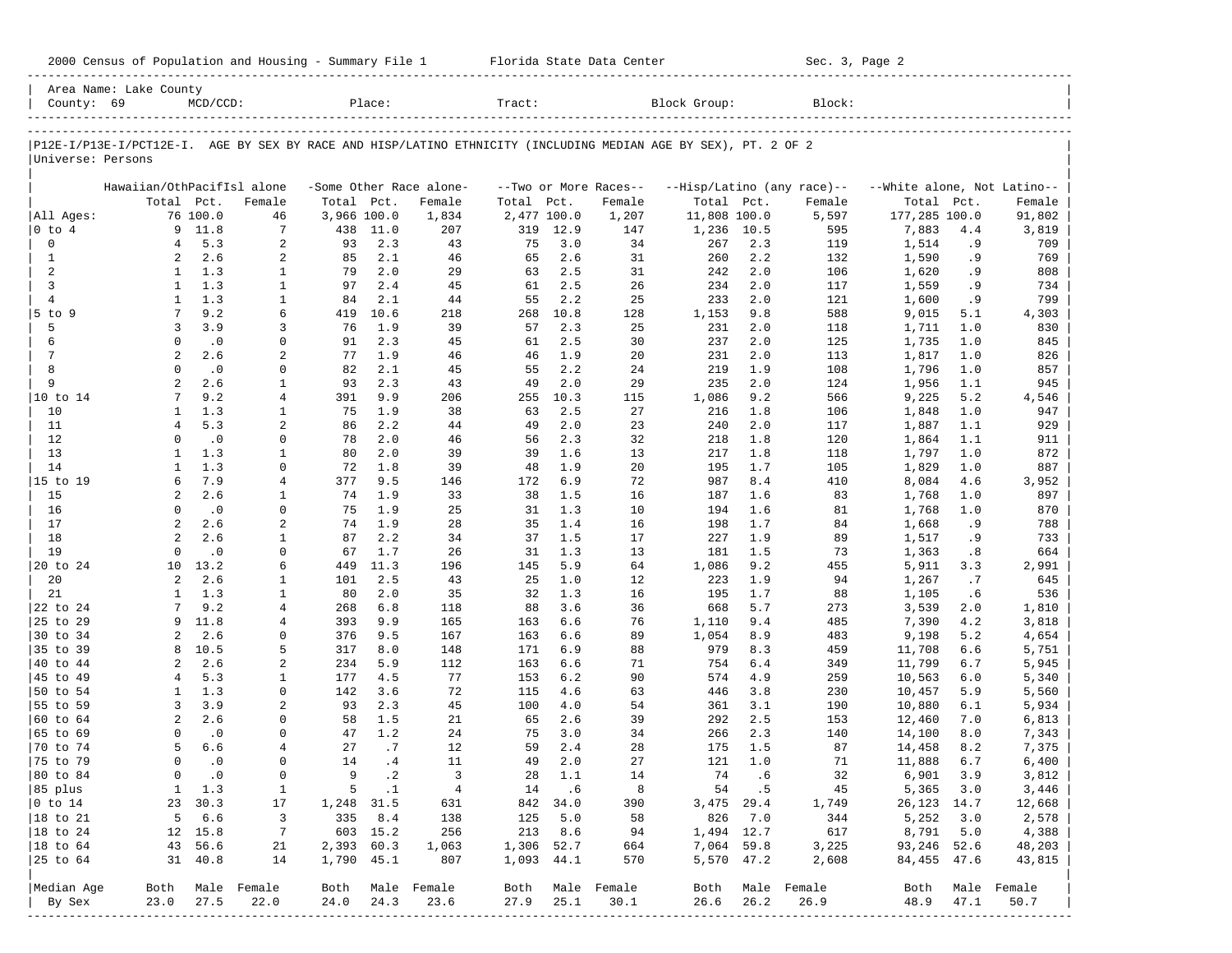| 2000 Census of Population and Housing - Summary File 1 |  | Florida State Data Center | Sec. 3, Page 1 |
|--------------------------------------------------------|--|---------------------------|----------------|
|--------------------------------------------------------|--|---------------------------|----------------|

| P12, P12A-D/P13, P13A-D/P14, PCT12A-D. AGE BY SEX BY RACE AND HISP/LATINO ETHNICITY (INCLUDING MEDIAN AGE BY SEX), PT. 1 OF 2<br>Universe: Persons<br>All Ages:<br>$ 0 \t{to} 4$<br>$\mathbf 0$<br>$\mathbf{1}$<br>2<br>3<br>$\overline{4}$<br>$5$ to $9$<br>5<br>6<br>$7\phantom{.0}$<br>8 | Total Pct.<br>440,888 100.0<br>22,970<br>4,589<br>4,526<br>4,639<br>4,503<br>4,713<br>24,224<br>4,620<br>4,798<br>4,822 | 5.2<br>1.0<br>1.0<br>1.1<br>1.0<br>1.1<br>5.5<br>1.0 | ----All Races Combined----- -------- White alone--------<br>Female<br>225,384<br>11,200<br>2,234<br>2,213<br>2,257<br>2,253<br>2,243<br>11,649 | Total Pct.<br>386,598 100.0<br>17,352<br>3,393<br>3,413<br>3,484<br>3,429<br>3,633 | 4.5<br>. 9<br>. 9<br>.9<br>. 9 | Female<br>198,435<br>8,445<br>1,661<br>1,670 | Total Pct.<br>29,035 100.0<br>2,954 10.2<br>618 |        | -------Black alone-------- AmerInd/NatAlaskan alone<br>Female<br>15,227 | Total Pct.<br>1,248 100.0 |           | Female<br>612    | $---Asian alone---$<br>Total Pct.<br>3,400 100.0 |          | Female<br>1,913 |
|---------------------------------------------------------------------------------------------------------------------------------------------------------------------------------------------------------------------------------------------------------------------------------------------|-------------------------------------------------------------------------------------------------------------------------|------------------------------------------------------|------------------------------------------------------------------------------------------------------------------------------------------------|------------------------------------------------------------------------------------|--------------------------------|----------------------------------------------|-------------------------------------------------|--------|-------------------------------------------------------------------------|---------------------------|-----------|------------------|--------------------------------------------------|----------|-----------------|
|                                                                                                                                                                                                                                                                                             |                                                                                                                         |                                                      |                                                                                                                                                |                                                                                    |                                |                                              |                                                 |        |                                                                         |                           |           |                  |                                                  |          |                 |
|                                                                                                                                                                                                                                                                                             |                                                                                                                         |                                                      |                                                                                                                                                |                                                                                    |                                |                                              |                                                 |        |                                                                         |                           |           |                  |                                                  |          |                 |
|                                                                                                                                                                                                                                                                                             |                                                                                                                         |                                                      |                                                                                                                                                |                                                                                    |                                |                                              |                                                 |        |                                                                         |                           |           |                  |                                                  |          |                 |
|                                                                                                                                                                                                                                                                                             |                                                                                                                         |                                                      |                                                                                                                                                |                                                                                    |                                |                                              |                                                 |        |                                                                         |                           |           |                  |                                                  |          |                 |
|                                                                                                                                                                                                                                                                                             |                                                                                                                         |                                                      |                                                                                                                                                |                                                                                    |                                |                                              |                                                 |        |                                                                         |                           |           |                  |                                                  |          |                 |
|                                                                                                                                                                                                                                                                                             |                                                                                                                         |                                                      |                                                                                                                                                |                                                                                    |                                |                                              |                                                 |        | 1,470                                                                   | 85                        | 6.8       | 45               | 208                                              | 6.1      | 109             |
|                                                                                                                                                                                                                                                                                             |                                                                                                                         |                                                      |                                                                                                                                                |                                                                                    |                                |                                              |                                                 | 2.1    | 325                                                                     | 17                        | 1.4       | 10               | 40                                               | 1.2      | 19              |
|                                                                                                                                                                                                                                                                                             |                                                                                                                         |                                                      |                                                                                                                                                |                                                                                    |                                |                                              | 603                                             | 2.1    | 289                                                                     | 18                        | 1.4       | 8                | 36                                               | 1.1      | 23              |
|                                                                                                                                                                                                                                                                                             |                                                                                                                         |                                                      |                                                                                                                                                |                                                                                    |                                | 1,687                                        | 598                                             | 2.1    | 297                                                                     | 12                        | 1.0       | 5                | 38                                               | 1.1      | 18              |
|                                                                                                                                                                                                                                                                                             |                                                                                                                         |                                                      |                                                                                                                                                |                                                                                    |                                | 1,707                                        | 566                                             | 1.9    | 289                                                                     | 19                        | 1.5       | 11               | 53                                               | 1.6      | 25              |
|                                                                                                                                                                                                                                                                                             |                                                                                                                         |                                                      |                                                                                                                                                |                                                                                    | . 9                            | 1,720                                        | 569                                             | 2.0    | 270                                                                     | 19                        | 1.5       | 11               | 41                                               | 1.2      | 24              |
|                                                                                                                                                                                                                                                                                             |                                                                                                                         |                                                      |                                                                                                                                                | 18,765                                                                             | 4.9                            | 9,028                                        | 3,048                                           | 10.5   | 1,491                                                                   | 96                        | 7.7       | 51               | 193                                              | 5.7      | 99              |
|                                                                                                                                                                                                                                                                                             |                                                                                                                         |                                                      | 2,184                                                                                                                                          | 3,548                                                                              | . 9                            | 1,680                                        | 598                                             | 2.1    | 303                                                                     | 14                        | 1.1       | 7                | 40                                               | 1.2      | 21              |
|                                                                                                                                                                                                                                                                                             |                                                                                                                         | 1.1                                                  | 2,324                                                                                                                                          | 3,739                                                                              | 1.0                            | 1,824                                        | 582                                             | 2.0    | 278                                                                     | 13                        | 1.0       | $\overline{7}$   | 37                                               | 1.1      | 24              |
|                                                                                                                                                                                                                                                                                             |                                                                                                                         | 1.1                                                  | 2,357                                                                                                                                          | 3,704                                                                              | 1.0                            | 1,805                                        | 625                                             | 2.2    | 307                                                                     | 23                        | 1.8       | 16               | 37                                               | 1.1      | 21              |
|                                                                                                                                                                                                                                                                                             | 4,886                                                                                                                   | 1.1                                                  | 2,331                                                                                                                                          | 3,776                                                                              | 1.0                            | 1,794                                        | 620                                             | 2.1    | 310                                                                     | 25                        | 2.0       | 15               | 41                                               | 1.2      | 16              |
| 9                                                                                                                                                                                                                                                                                           | 5,098                                                                                                                   | 1.2                                                  | 2,453                                                                                                                                          | 3,998                                                                              | 1.0                            | 1,925                                        | 623                                             | 2.1    | 293                                                                     | 21                        | 1.7       | 6                | 38                                               | 1.1      | 17              |
| 10 to 14                                                                                                                                                                                                                                                                                    | 25,034                                                                                                                  | 5.7                                                  | 12,248                                                                                                                                         | 19,634                                                                             | 5.1                            | 9,609                                        | 3,228                                           | 11.1   | 1,582                                                                   | 99                        | 7.9       | 44               | 205                                              | 6.0      | 98              |
| 10                                                                                                                                                                                                                                                                                          | 5,200                                                                                                                   | 1.2                                                  | 2,560                                                                                                                                          | 4,071                                                                              | 1.1                            | 2,008                                        | 656                                             | 2.3    | 316                                                                     | 20                        | 1.6       | 10               | 39                                               | 1.1      | 20              |
| 11                                                                                                                                                                                                                                                                                          | 5,041                                                                                                                   | 1.1                                                  | 2,512                                                                                                                                          | 3,993                                                                              | 1.0                            | 2,009                                        | 630                                             | 2.2    | 301                                                                     | 20                        | 1.6       | 7                | 50                                               | 1.5      | 22              |
| 12                                                                                                                                                                                                                                                                                          | 5,030                                                                                                                   | 1.1                                                  | 2,482                                                                                                                                          | 3,934                                                                              | 1.0                            | 1,927                                        | 677                                             | 2.3    | 334                                                                     | 18                        | 1.4       | 8                | 38                                               | 1.1      | 20              |
| 13                                                                                                                                                                                                                                                                                          | 4,959                                                                                                                   | 1.1                                                  | 2,389                                                                                                                                          | 3,882                                                                              | 1.0                            | 1,877                                        | 645                                             | 2.2    | 313                                                                     | 21                        | 1.7       | 11               | 44                                               | 1.3      | 20              |
| 14                                                                                                                                                                                                                                                                                          | 4,804                                                                                                                   | 1.1                                                  | 2,305                                                                                                                                          | 3,754                                                                              | 1.0                            | 1,788                                        | 620                                             | 2.1    | 318                                                                     | 20                        | 1.6       | 8                | 34                                               | 1.0      | 16              |
| 15 to 19                                                                                                                                                                                                                                                                                    | 22,501                                                                                                                  | 5.1                                                  | 10,675                                                                                                                                         | 17,596                                                                             | 4.6                            | 8,362                                        | 2,622                                           | 9.0    | 1,300                                                                   | 102                       | 8.2       | 45               | 217                                              | 6.4      | 105             |
| 15                                                                                                                                                                                                                                                                                          | 4,840                                                                                                                   | 1.1                                                  | 2,292                                                                                                                                          | 3,876                                                                              | 1.0                            | 1,836                                        | 556                                             | 1.9    | 267                                                                     | 21                        | 1.7       | 13               | 47                                               | 1.4      | 25              |
| 16                                                                                                                                                                                                                                                                                          | 4,671                                                                                                                   | 1.1                                                  | 2,231                                                                                                                                          | 3,687                                                                              | 1.0                            | 1,744                                        | 539                                             | 1.9    | 268                                                                     | 18                        | 1.4       | 10               | 50                                               | 1.5      | 26              |
| 17                                                                                                                                                                                                                                                                                          | 4,649                                                                                                                   | 1.1                                                  | 2,192                                                                                                                                          | 3,668                                                                              | . 9                            | 1,747                                        | 528                                             | 1.8    | 262                                                                     | 20                        | 1.6       | 6                | 44                                               | 1.3      | 18              |
| 18                                                                                                                                                                                                                                                                                          |                                                                                                                         | 1.0                                                  |                                                                                                                                                |                                                                                    |                                |                                              |                                                 |        |                                                                         | 26                        | 2.1       | 9                | 43                                               |          |                 |
|                                                                                                                                                                                                                                                                                             | 4,352                                                                                                                   |                                                      | 2,025                                                                                                                                          | 3,348                                                                              | . 9                            | 1,559                                        | 527                                             | 1.8    | 257                                                                     |                           | 1.4       | $\overline{7}$   |                                                  | 1.3      | 23              |
| 19                                                                                                                                                                                                                                                                                          | 3,989                                                                                                                   | .9                                                   | 1,935                                                                                                                                          | 3,017                                                                              | .8                             | 1,476                                        | 472                                             | 1.6    | 246                                                                     | 17                        |           |                  | 33                                               | 1.0      | 13              |
| 20 to 24                                                                                                                                                                                                                                                                                    | 18,816                                                                                                                  | 4.3                                                  | 8,936                                                                                                                                          | 14,317                                                                             | 3.7                            | 6,870                                        | 1,996                                           | 6.9    | 1,115                                                                   | 89                        | 7.1       | 39               | 184                                              | 5.4      | 102             |
| 20                                                                                                                                                                                                                                                                                          | 3,937                                                                                                                   | . 9                                                  | 1,904                                                                                                                                          | 2,993                                                                              | .8                             | 1,465                                        | 442                                             | 1.5    | 239                                                                     | 14                        | 1.1       | 5                | 31                                               | .9       | 17              |
| 21                                                                                                                                                                                                                                                                                          | 3,624                                                                                                                   | .8                                                   | 1,693                                                                                                                                          | 2,776                                                                              | .7                             | 1,294                                        | 434                                             | 1.5    | 244                                                                     | 20                        | 1.6       | 10               | 18                                               | .5       | 12              |
| 22 to 24                                                                                                                                                                                                                                                                                    | 11,255                                                                                                                  | 2.6                                                  | 5,339                                                                                                                                          | 8,548                                                                              | 2.2                            | 4,111                                        | 1,120                                           | 3.9    | 632                                                                     | 55                        | 4.4       | 24               | 135                                              | 4.0      | 73              |
| 25 to 29                                                                                                                                                                                                                                                                                    | 21,797                                                                                                                  | 4.9                                                  | 10,655                                                                                                                                         | 17,491                                                                             | 4.5                            | 8,602                                        | 1,924                                           | 6.6    | 1,084                                                                   | 95                        | 7.6       | 49               | 277                                              | 8.1      | 144             |
| 30 to 34                                                                                                                                                                                                                                                                                    | 24,694                                                                                                                  | 5.6                                                  | 12,104                                                                                                                                         | 20,556                                                                             | 5.3                            | 10,055                                       | 1,899                                           | 6.5    | 1,014                                                                   | 95                        | 7.6       | 46               | 289                                              | 8.5      | 166             |
| 35 to 39                                                                                                                                                                                                                                                                                    | 29,498                                                                                                                  | $6.7$                                                | 14,757                                                                                                                                         | 25,257                                                                             | 6.5                            | 12,661                                       | 2,184                                           | 7.5    | 1,144                                                                   | 117                       | 9.4       | 60               | 294                                              | 8.6      | 163             |
| 40 to 44                                                                                                                                                                                                                                                                                    | 29,734                                                                                                                  | $6.7$                                                | 15,080                                                                                                                                         | 26,039                                                                             | 6.7                            | 13,198                                       | 2,007                                           | 6.9    | 1,060                                                                   | 106                       | 8.5       | 52               | 289                                              | 8.5      | 177             |
| 45 to 49                                                                                                                                                                                                                                                                                    | 27,349                                                                                                                  | 6.2                                                  | 14,167                                                                                                                                         | 24,393                                                                             | 6.3                            | 12,611                                       | 1,690                                           | 5.8    | 923                                                                     | 87                        | 7.0       | 45               | 293                                              | 8.6      | 186             |
| 50 to 54                                                                                                                                                                                                                                                                                    | 27,484                                                                                                                  | 6.2                                                  | 14,608                                                                                                                                         | 25,169                                                                             | 6.5                            | 13,373                                       | 1,310                                           | 4.5    | 713                                                                     | 87                        | 7.0       | 47               | 257                                              | 7.6      | 155             |
| 55 to 59                                                                                                                                                                                                                                                                                    | 26,820                                                                                                                  | 6.1                                                  | 14,294                                                                                                                                         | 25,092                                                                             | 6.5                            | 13,385                                       | 1,022                                           | 3.5    | 546                                                                     | 55                        | 4.4       | 25               | 184                                              | 5.4      | 110             |
| 60 to 64                                                                                                                                                                                                                                                                                    | 27,856                                                                                                                  | 6.3                                                  | 14,900                                                                                                                                         | 26,321                                                                             | 6.8                            | 14,096                                       | 937                                             | 3.2    | 498                                                                     | 51                        | 4.1       | 24               | 162                                              | 4.8      | 92              |
| 65 to 69                                                                                                                                                                                                                                                                                    | 29,921                                                                                                                  | 6.8                                                  | 15,508                                                                                                                                         | 28,672                                                                             | 7.4                            | 14,831                                       | 775                                             | 2.7    | 448                                                                     | 38                        | 3.0       | 15               | 145                                              | 4.3      | 83              |
| 70 to 74                                                                                                                                                                                                                                                                                    | 30,642                                                                                                                  | 7.0                                                  | 15,870                                                                                                                                         | 29,637                                                                             | 7.7                            | 15,317                                       | 629                                             | 2.2    | 346                                                                     | 27                        | 2.2       | 16               | 113                                              | 3.3      | 68              |
| 75 to 79                                                                                                                                                                                                                                                                                    | 25,148                                                                                                                  | 5.7                                                  | 13,320                                                                                                                                         | 24,546                                                                             | 6.3                            | 12,976                                       | 376                                             | 1.3    | 218                                                                     | 14                        | 1.1       | 6                | 53                                               | 1.6      | 31              |
| 80 to 84                                                                                                                                                                                                                                                                                    | 15,482                                                                                                                  | 3.5                                                  | 8,526                                                                                                                                          | 15,138                                                                             | 3.9                            | 8,322                                        | 235                                             | .8     | 135                                                                     | 5                         | .4        | 3                | 21                                               | .6       | 15              |
| 85 plus                                                                                                                                                                                                                                                                                     | 10,918                                                                                                                  | 2.5                                                  | 6,887                                                                                                                                          | 10,623                                                                             | 2.7                            | 6,694                                        |                                                 | 199 .7 | 140                                                                     | $\overline{0}$            | $\cdot$ 0 | 0                | 16                                               | .5       | 10              |
| $ 0 \t{to} 14$                                                                                                                                                                                                                                                                              | 72,228 16.4                                                                                                             |                                                      | 35,097                                                                                                                                         | 55,751 14.4                                                                        |                                | 27,082                                       | 9,230 31.8                                      |        | 4,543                                                                   |                           | 280 22.4  | 140              |                                                  | 606 17.8 | 306             |
| 18 to 21                                                                                                                                                                                                                                                                                    | 15,902                                                                                                                  | 3.6                                                  | 7,557                                                                                                                                          | 12,134                                                                             | 3.1                            | 5,794                                        | 1,875 6.5                                       |        | 986                                                                     | 77                        | 6.2       | 31               | 125                                              | 3.7      | 65              |
| 18 to 24                                                                                                                                                                                                                                                                                    | 27,157                                                                                                                  | 6.2                                                  | 12,896                                                                                                                                         | 20,682                                                                             | 5.3                            | 9,905                                        | 2,995 10.3                                      |        | 1,618                                                                   |                           | 132 10.6  | 55               | 260                                              | 7.6      | 138             |
| $ 18$ to $64$                                                                                                                                                                                                                                                                               | 242,389 55.0                                                                                                            |                                                      | 123,461                                                                                                                                        | 211,000 54.6                                                                       |                                | 107,886                                      | 15,968 55.0                                     |        | 8,600                                                                   |                           | 825 66.1  | 403              | 2,305 67.8                                       |          | 1,331           |
| 25 to 64                                                                                                                                                                                                                                                                                    | 215,232 48.8                                                                                                            |                                                      | 110,565                                                                                                                                        | 190,318 49.2                                                                       |                                | 97,981                                       | 12,973 44.7                                     |        | 6,982                                                                   |                           | 693 55.5  | 348              | 2,045 60.1                                       |          | 1,193           |
|                                                                                                                                                                                                                                                                                             |                                                                                                                         |                                                      |                                                                                                                                                |                                                                                    |                                |                                              |                                                 |        |                                                                         |                           |           |                  |                                                  |          |                 |
| Median Age                                                                                                                                                                                                                                                                                  | Both                                                                                                                    |                                                      | Male Female                                                                                                                                    |                                                                                    |                                | Both Male Female                             | Both                                            |        | Male Female                                                             |                           |           | Both Male Female | Both                                             | Male     | Female          |
| By Sex                                                                                                                                                                                                                                                                                      | 45.2                                                                                                                    | 43.5                                                 | 46.9                                                                                                                                           | 48.3                                                                               | 46.6                           | 49.9                                         | 26.8                                            | 25.1   | 28.2                                                                    | 33.2                      | 32.6      | 33.7             | 37.1                                             | 34.7     | 39.2            |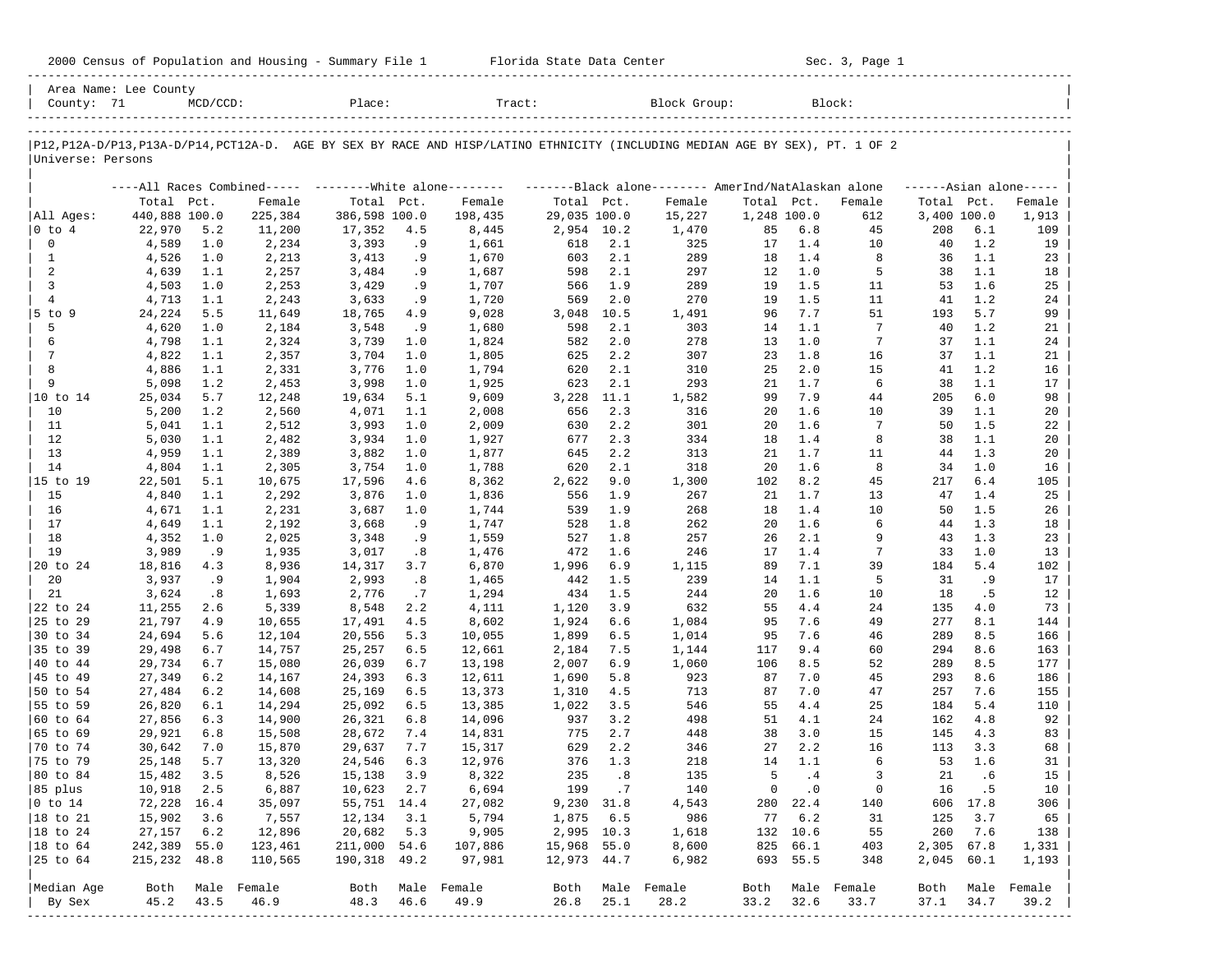|                             | Area Name: Lee County      |              |                   |              |             |                         |               |             |                       |                                                                                                                |             |                            |                             |           |                          |
|-----------------------------|----------------------------|--------------|-------------------|--------------|-------------|-------------------------|---------------|-------------|-----------------------|----------------------------------------------------------------------------------------------------------------|-------------|----------------------------|-----------------------------|-----------|--------------------------|
| County: 71                  |                            | $MCD/CCD$ :  |                   |              | Place:      |                         | Tract:        |             |                       | Block Group:                                                                                                   |             | Block:                     |                             |           |                          |
|                             |                            |              |                   |              |             |                         |               |             |                       |                                                                                                                |             |                            |                             |           |                          |
| Universe: Persons           |                            |              |                   |              |             |                         |               |             |                       | P12E-I/P13E-I/PCT12E-I. AGE BY SEX BY RACE AND HISP/LATINO ETHNICITY (INCLUDING MEDIAN AGE BY SEX), PT. 2 OF 2 |             |                            |                             |           |                          |
|                             |                            |              |                   |              |             |                         |               |             |                       |                                                                                                                |             |                            |                             |           |                          |
|                             | Hawaiian/OthPacifIsl alone |              |                   |              |             | -Some Other Race alone- |               |             | --Two or More Races-- |                                                                                                                |             | --Hisp/Latino (any race)-- | --White alone, Not Latino-- |           |                          |
|                             | Total Pct.                 |              | Female            | Total Pct.   |             | Female                  | Total         | Pct.        | Female                | Total Pct.                                                                                                     |             | Female                     | Total                       | Pct.      | Female                   |
| All Ages:                   |                            | 209 100.0    | 84                | 13,545 100.0 |             | 5,857                   | $6,853$ 100.0 |             | 3,256                 | 42,042 100.0                                                                                                   |             | 18,910                     | 361,439 100.0               |           | 186,869                  |
| $0$ to $4$<br>0             | 13<br>2                    | 6.2<br>1.0   | 9<br>2            | 1,423<br>321 | 10.5<br>2.4 | 662                     | 935<br>198    | 13.6<br>2.9 | 460<br>87             | 4,408                                                                                                          | 10.5<br>2.3 | 2,098<br>407               | 14,803<br>2,860             | 4.1<br>.8 | 7,222                    |
| $\mathbf{1}$                | $\overline{4}$             | 1.9          | 3                 | 277          | 2.0         | 130<br>131              | 175           | 2.6         | 89                    | 957<br>862                                                                                                     | 2.1         | 413                        | 2,902                       | .8        | 1,433<br>1,424           |
| $\overline{a}$              | 1                          | .5           | 1                 | 294          | 2.2         | 138                     | 212           | 3.1         | 111                   | 900                                                                                                            | 2.1         | 415                        | 2,980                       | .8        | 1,455                    |
| 3                           | 3                          | 1.4          | 2                 | 249          | 1.8         | 131                     | 184           | 2.7         | 88                    | 803                                                                                                            | 1.9         | 421                        | 2,954                       | .8        | 1,456                    |
| $\overline{4}$              | $\overline{3}$             | 1.4          | $\mathbf{1}$      | 282          | 2.1         | 132                     | 166           | 2.4         | 85                    | 886                                                                                                            | 2.1         | 442                        | 3,107                       | .9        | 1,454                    |
| $5$ to $9$                  | 15                         | 7.2          | 7                 | 1,344        | 9.9         | 633                     | 763           | 11.1        | 340                   | 4,158                                                                                                          | 9.9         | 1,977                      | 16,301                      | 4.5       | 7,839                    |
| 5                           | 3                          | 1.4          | $\mathbf{1}$      | 261          | 1.9         | 104                     | 156           | 2.3         | 68                    | 786                                                                                                            | 1.9         | 354                        | 3,091                       | .9        | 1,458                    |
| 6                           | $\mathbf{1}$               | .5           | $\mathbf 0$       | 259          | 1.9         | 127                     | 167           | 2.4         | 64                    | 843                                                                                                            | 2.0         | 396                        | 3,221                       | . 9       | 1,576                    |
| $\overline{7}$              | 3                          | 1.4          | 3                 | 284          | 2.1         | 133                     | 146           | 2.1         | 72                    | 866                                                                                                            | 2.1         | 425                        | 3,200                       | . 9       | 1,557                    |
| 8                           | $\overline{4}$             | 1.9          | 2                 | 268          | 2.0         | 129                     | 152           | 2.2         | 65                    | 835                                                                                                            | 2.0         | 388                        | 3,278                       | .9        | 1,568                    |
| 9                           | $\overline{4}$             | 1.9          | $\mathbf{1}$      | 272          | 2.0         | 140                     | 142           | 2.1         | 71                    | 828                                                                                                            | 2.0         | 414                        | 3,511                       | 1.0       | 1,680                    |
| 10 to 14                    | 13                         | 6.2          | 5                 | 1,203        | 8.9         | 594                     | 652           | 9.5         | 316                   | 3,545                                                                                                          | 8.4         | 1,754                      | 17,582                      | 4.9       | 8,589                    |
| 10                          | 3                          | 1.4          | 1                 | 254          | 1.9         | 135                     | 157           | 2.3         | 70                    | 779                                                                                                            | 1.9         | 373                        | 3,606                       | 1.0       | 1,788                    |
| 11                          | $\overline{4}$             | 1.9          | 2                 | 222          | 1.6         | 108                     | 122           | 1.8         | 63                    | 722                                                                                                            | 1.7         | 368                        | 3,559                       | 1.0       | 1,788                    |
| 12                          | 5                          | 2.4          | 2                 | 246          | 1.8         | 131                     | 112           | 1.6         | 60                    | 672                                                                                                            | 1.6         | 341                        | 3,551                       | 1.0       | 1,736                    |
| 13                          | 1                          | .5           | 0                 | 234          | 1.7         | 106                     | 132           | 1.9         | 62                    | 650                                                                                                            | 1.5         | 323                        | 3,516                       | 1.0       | 1,690                    |
| 14                          | $\mathbf 0$                | $\cdot$ 0    | 0                 | 247          | 1.8         | 114                     | 129           | 1.9         | 61                    | 722                                                                                                            | 1.7         | 349                        | 3,350                       | .9        | 1,587                    |
| 15 to 19                    | 21                         | 10.0         | 4                 | 1,400        | 10.3        | 592                     | 543           | 7.9         | 267                   | 3,779                                                                                                          | 9.0         | 1,581                      | 15,523                      | 4.3       | 7,499                    |
| 15                          | 6                          | 2.9          | 1                 | 227          | 1.7         | 99                      | 107           | 1.6         | 51                    | 653                                                                                                            | 1.6         | 311                        | 3,497                       | 1.0       | 1,647                    |
| 16                          | 1                          | .5           | $\mathbf{1}$      | 262          | 1.9         | 121                     | 114           | 1.7         | 61                    | 696                                                                                                            | 1.7         | 303                        | 3,309                       | .9        | 1,590                    |
| 17                          | 3                          | 1.4          | 0                 | 262          | 1.9         | 106                     | 124           | 1.8         | 53                    | 753                                                                                                            | 1.8         | 295                        | 3,242                       | . 9       | 1,581                    |
| 18                          | 6                          | 2.9          | $\mathbf{1}$      | 304          | 2.2         | 130                     | 98            | 1.4         | 46                    | 831                                                                                                            | 2.0         | 332                        | 2,887                       | .8        | 1,382                    |
| 19                          | 5                          | 2.4          | $\mathbf{1}$      | 345          | 2.5         | 136                     | 100           | 1.5         | 56                    | 846                                                                                                            | 2.0         | 340                        | 2,588                       | .7        | 1,299                    |
| 20 to 24                    | 25<br>6                    | 12.0         | 9                 | 1,702        | 12.6        | 582                     | 503           | 7.3         | 219                   | 4,412                                                                                                          | 10.5        | 1,596                      | 11,942                      | 3.3       | 5,984                    |
| 20                          | 6                          | 2.9<br>2.9   | 2                 | 334          | 2.5<br>2.1  | 118                     | 117<br>79     | 1.7         | 58                    | 884<br>828                                                                                                     | 2.1<br>2.0  | 307<br>315                 | 2,511                       | .7        | 1,301                    |
| 21<br>22 to 24              | 13                         | 6.2          | $\mathbf{1}$<br>6 | 291<br>1,077 | 8.0         | 103<br>361              | 307           | 1.2<br>4.5  | 29<br>132             | 2,700                                                                                                          | 6.4         | 974                        | 2,299<br>7,132              | .6<br>2.0 | 1,105                    |
| 25 to 29                    | 19                         | 9.1          | 5                 | 1,507        | 11.1        | 561                     | 484           | 7.1         | 210                   | 4,256                                                                                                          | 10.1        | 1,674                      | 15,063                      | 4.2       | 3,578<br>7,609           |
| 30 to 34                    | 16                         | 7.7          | 6                 | 1,346        | 9.9         | 588                     | 493           | 7.2         | 229                   | 3,824                                                                                                          | 9.1         | 1,643                      | 18,370                      | 5.1       | 9,118                    |
| 35 to 39                    | 19                         | 9.1          | 7                 | 1,097        | 8.1         | 475                     | 530           | 7.7         | 247                   | 3,439                                                                                                          | 8.2         | 1,528                      | 23,187                      | 6.4       | 11,729                   |
| 40 to 44                    | 14                         | 6.7          | 8                 | 794          | 5.9         | 347                     | 485           | 7.1         | 238                   | 2,523                                                                                                          | 6.0         | 1,166                      | 24,500                      | 6.8       | 12,470                   |
| 45 to 49                    | 15                         | 7.2          | 3                 | 553          | 4.1         | 268                     | 318           | 4.6         | 131                   | 1,956                                                                                                          | 4.7         | 953                        | 23,138                      | 6.4       | 11,977                   |
| 50 to 54                    | 10                         | 4.8          | 6                 | 387          | 2.9         | 175                     | 264           | 3.9         | 139                   | 1,492                                                                                                          | 3.5         | 725                        | 24,163                      | 6.7       | 12,878                   |
| 55 to 59                    | 10                         | 4.8          | 6                 | 246          | 1.8         | 116                     | 211           | 3.1         | 106                   | 1,125                                                                                                          | 2.7         | 580                        | 24,275                      | 6.7       | 12,953                   |
| 60 to 64                    | 7                          | 3.3          | 1                 | 205          | 1.5         | 101                     | 173           | 2.5         | 88                    | 937                                                                                                            | 2.2         | 481                        | 25,647                      | 7.1       | 13,747                   |
| 65 to 69                    | 5                          | 2.4          | 2                 | 137          | 1.0         | 57                      | 149           | 2.2         | 72                    | 836                                                                                                            | 2.0         | 427                        | 28,041                      | 7.8       | 14,499                   |
| 70 to 74                    | 2                          | 1.0          | 2                 | 91           | .7          | 51                      | 143           | 2.1         | 70                    | 615                                                                                                            | 1.5         | 320                        | 29,172                      | 8.1       | 15,079                   |
| 75 to 79                    | $\overline{4}$             | 1.9          | 3                 | 59           | .4          | 32                      | 96            | 1.4         | 54                    | 356                                                                                                            | .8          | 190                        | 24,274                      | 6.7       | 12,831                   |
| 80 to 84                    | $\mathbf 0$                | $\cdot$ 0    | 0                 | 26           | $\cdot$ 2   | 14                      | 57            | .8          | 37                    | 217                                                                                                            | .5          | 120                        | 14,964                      | 4.1       | 8,229                    |
| 85 plus                     |                            | $1 \quad .5$ | 1                 |              | 25 .2       | $\overline{9}$          |               | 54.8        | 33                    |                                                                                                                | 164.4       | 97                         | 10,494 2.9                  |           | 6,617                    |
| $ 0 \t\t \text{to} \t\t 14$ |                            | 41 19.6      | 21                | 3,970 29.3   |             | 1,889                   | 2,350 34.3    |             | 1,116                 | 12, 111 28.8                                                                                                   |             | 5,829                      | 48,686 13.5                 |           | 23,650                   |
| 18 to 21                    |                            | 23 11.0      | 5                 | 1,274 9.4    |             | 487                     | 394           | 5.7         | 189                   |                                                                                                                | 3,389 8.1   | 1,294                      | 10,285                      | 2.8       | 5,087                    |
| 18 to 24                    |                            | 36 17.2      | 11                | 2,351 17.4   |             | 848                     |               | 701 10.2    | 321                   | 6,089 14.5                                                                                                     |             | 2,268                      | 17,417                      | 4.8       | 8,665                    |
| 18 to 64                    |                            | 146 69.9     | 53                | 8,486 62.7   |             | 3,479                   | 3,659 53.4    |             | 1,709                 | 25,641 61.0                                                                                                    |             | 11,018                     | 195,760 54.2                |           | 101,146                  |
| 25 to 64                    |                            | 110 52.6     | 42                | 6,135 45.3   |             | 2,631                   | 2,958 43.2    |             | 1,388                 | 19,552 46.5                                                                                                    |             | 8,750                      | 178,343 49.3                |           | 92,481                   |
| Median Age                  |                            |              | Both Male Female  |              |             | Both Male Female        |               |             | Both Male Female      |                                                                                                                |             | Both Male Female           |                             |           |                          |
| By Sex                      | 29.8                       | 28.3         | 32.5              | 24.2         | 24.4        | 23.9                    | 25.3          | 25.1        | 25.5                  | 25.8                                                                                                           | 25.5        | 26.3                       | 50.1                        | 48.5      | Both Male Female<br>51.4 |
|                             |                            |              |                   |              |             |                         |               |             |                       |                                                                                                                |             |                            |                             |           |                          |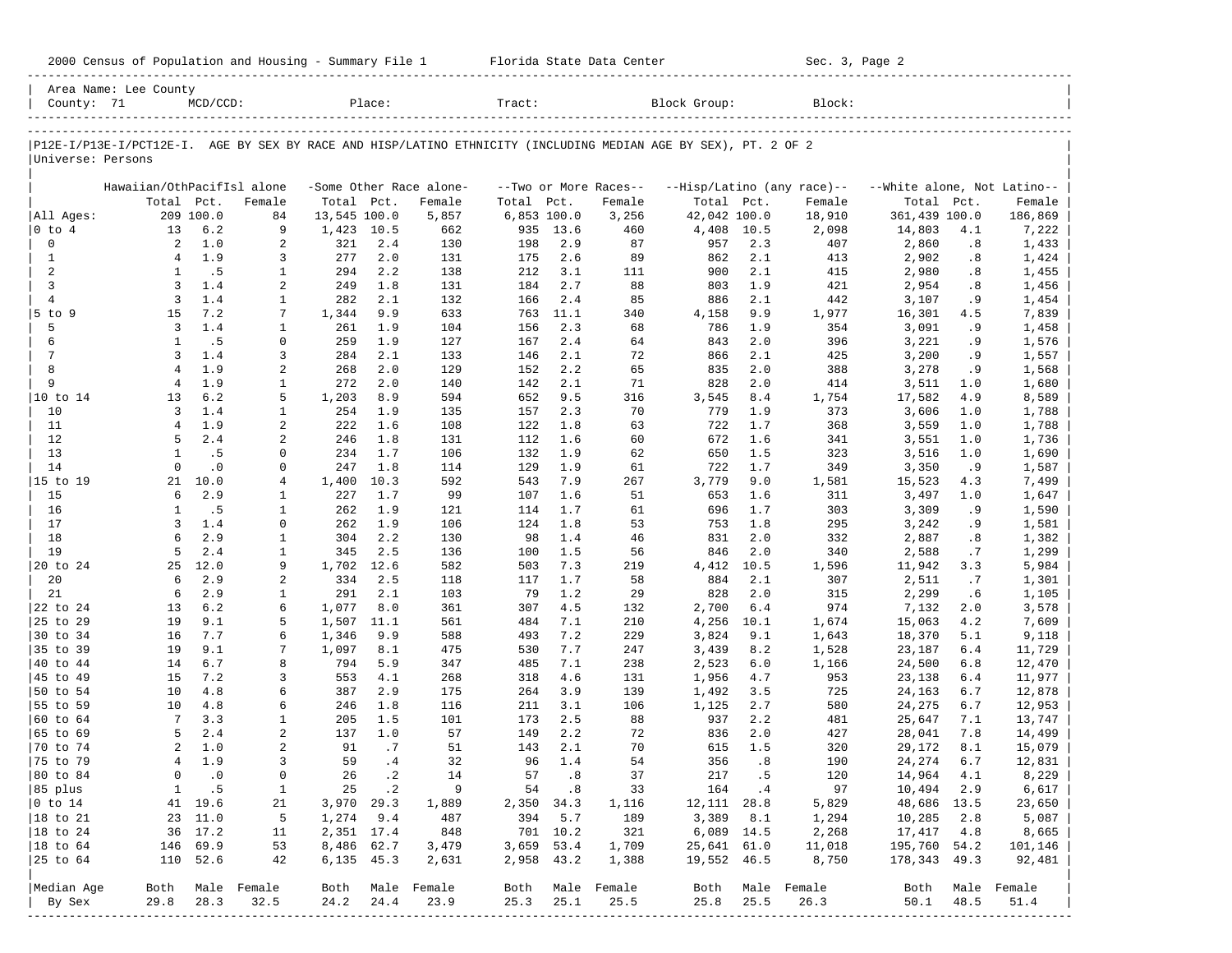| 2000 Census of Population and Housing - Summary File 1 |  | Florida State Data Center | Sec. 3, Page 1 |
|--------------------------------------------------------|--|---------------------------|----------------|
|--------------------------------------------------------|--|---------------------------|----------------|

| County: 73           | Area Name: Leon County | $MCD/CCD$ : |                                                           | Place:        |      | Tract:                                                                                                                        |               |       | Block Group:                                        |            |             | Block:           |             |           |                     |
|----------------------|------------------------|-------------|-----------------------------------------------------------|---------------|------|-------------------------------------------------------------------------------------------------------------------------------|---------------|-------|-----------------------------------------------------|------------|-------------|------------------|-------------|-----------|---------------------|
|                      |                        |             |                                                           |               |      |                                                                                                                               |               |       |                                                     |            |             |                  |             |           |                     |
| Universe: Persons    |                        |             |                                                           |               |      | P12, P12A-D/P13, P13A-D/P14, PCT12A-D. AGE BY SEX BY RACE AND HISP/LATINO ETHNICITY (INCLUDING MEDIAN AGE BY SEX), PT. 1 OF 2 |               |       |                                                     |            |             |                  |             |           |                     |
|                      |                        |             | ----All Races Combined----- --------- White alone-------- |               |      |                                                                                                                               |               |       | -------Black alone-------- AmerInd/NatAlaskan alone |            |             |                  |             |           | $---Asian alone---$ |
|                      | Total Pct.             |             | Female                                                    | Total Pct.    |      | Female                                                                                                                        | Total Pct.    |       | Female                                              | Total Pct. |             | Female           | Total Pct.  |           | Female              |
| All Ages:            | 239,452 100.0          |             | 125,318                                                   | 158,893 100.0 |      | 81,781                                                                                                                        | 69,704 100.0  |       | 38,030                                              |            | 689 100.0   | 317              | 4,562 100.0 |           | 2,367               |
| $ 0 \t{to} 4$        | 13,727                 | 5.7         | 6,736                                                     | 7,721         | 4.9  | 3,717                                                                                                                         | 5,030         | 7.2   | 2,538                                               | 39         | 5.7         | 11               | 314         | 6.9       | 155                 |
| $\mathbf 0$          | 2,743                  | 1.1         | 1,348                                                     | 1,529         | 1.0  | 735                                                                                                                           | 1,012         | 1.5   | 509                                                 | 8          | 1.2         | $\overline{4}$   | 67          | 1.5       | 26                  |
| $\mathbf{1}$         | 2,841                  | 1.2         | 1,401                                                     | 1,568         | 1.0  | 764                                                                                                                           | 1,088         | 1.6   | 543                                                 | 7          | 1.0         | 2                | 63          | 1.4       | 34                  |
| 2                    | 2,695                  | 1.1         | 1,317                                                     | 1,485         | . 9  | 721                                                                                                                           | 1,005         | 1.4   | 500                                                 | 11         | 1.6         | $\overline{3}$   | 67          | 1.5       | 33                  |
| 3                    | 2,722                  | 1.1         | 1,338                                                     | 1,537         | 1.0  | 738                                                                                                                           | 969           | 1.4   | 489                                                 | 6          | .9          | $\mathbf{1}$     | 62          | 1.4       | 37                  |
| $\overline{4}$       | 2,726                  | 1.1         | 1,332                                                     | 1,602         | 1.0  | 759                                                                                                                           | 956           | 1.4   | 497                                                 | 7          | $1.0$       | $\mathbf{1}$     | 55          | 1.2       | 25                  |
| $5$ to $9$           | 14,158                 | 5.9         | 6,960                                                     | 8,331         | 5.2  | 4,055                                                                                                                         | 5,083         | 7.3   | 2,520                                               | 40         | 5.8         | 23               | 239         | 5.2       | 141                 |
| 5                    | 2,783                  | 1.2         | 1,403                                                     | 1,650         | 1.0  | 827                                                                                                                           | 975           | 1.4   | 495                                                 | 7          | 1.0         | 5                | 43          | .9        | 24                  |
| 6                    | 2,759                  | 1.2         | 1,362                                                     | 1,617         | 1.0  | 796                                                                                                                           | 993           | 1.4   | 482                                                 | 7          | 1.0         | 3                | 39          | . 9       | 28                  |
| $7\phantom{.0}$      | 2,822                  | 1.2         | 1,349                                                     | 1,674         | 1.1  | 800                                                                                                                           | 994           | 1.4   | 483                                                 | 8          | 1.2         | $\overline{4}$   | 55          | 1.2       | 27                  |
| 8                    | 2,858                  | 1.2         | 1,369                                                     | 1,653         | 1.0  | 777                                                                                                                           | 1,054         | 1.5   | 509                                                 | 12         | 1.7         | 8                | 52          | 1.1       | 34                  |
| 9                    | 2,936                  | 1.2         | 1,477                                                     | 1,737         | 1.1  | 855                                                                                                                           | 1,067         | 1.5   | 551                                                 | 6          | . 9         | 3                | 50          | 1.1       | 28                  |
| 10 to 14             | 14,407                 | $6.0$       | 7,035                                                     | 8,856         | 5.6  | 4,315                                                                                                                         | 4,911         | 7.0   | 2,427                                               | 42         | 6.1         | 16               | 229         | 5.0       | 107                 |
| 10                   | 2,956                  | 1.2         | 1,434                                                     | 1,754         | 1.1  | 851                                                                                                                           | 1,059         | 1.5   | 518                                                 | 8          | 1.2         | $\overline{4}$   | 46          | 1.0       | 21                  |
| 11                   | 2,803                  | 1.2         | 1,369                                                     | 1,724         | 1.1  | 835                                                                                                                           | 968           | 1.4   | 481                                                 | 7          | 1.0         | 3                | 42          | .9        | 16                  |
| 12                   | 2,879                  | 1.2         | 1,410                                                     | 1,757         | 1.1  | 830                                                                                                                           | 993           | 1.4   | 511                                                 | 10         | 1.5         | $\overline{4}$   | 45          | 1.0       | 23                  |
| 13                   | 2,885                  | 1.2         | 1,438                                                     | 1,790         | 1.1  | 900                                                                                                                           | 958           | 1.4   | 480                                                 | 7          | 1.0         | 1                | 51          | 1.1       | 25                  |
| 14                   | 2,884                  | 1.2         | 1,384                                                     | 1,831         | 1.2  | 899                                                                                                                           | 933           | 1.3   | 437                                                 | 10         | 1.5         | $\overline{4}$   | 45          | 1.0       | 22                  |
| 15 to 19             | 24,541                 | 10.2        | 13,264                                                    | 14,767        | 9.3  | 7,878                                                                                                                         | 8,688         | 12.5  | 4,816                                               | 70         | 10.2        | 38               | 376         | 8.2       | 190                 |
| 15                   | 2,925                  | 1.2         | 1,402                                                     | 1,880         | 1.2  | 906                                                                                                                           | 933           | 1.3   | 440                                                 | 13         | 1.9         | 6                | 33          | .7        | 15                  |
| 16                   | 2,915                  | 1.2         | 1,437                                                     | 1,830         | 1.2  | 895                                                                                                                           | 966           | 1.4   | 483                                                 | 9          | 1.3         | 3                | 45          | 1.0       | 22                  |
| 17                   | 2,875                  | 1.2         | 1,432                                                     | 1,773         | 1.1  | 889                                                                                                                           | 968           | 1.4   | 484                                                 | 11         | 1.6         | 5                | 53          | 1.2       | 26                  |
| 18                   | 6,024                  | 2.5         | 3,434                                                     | 3,510         | 2.2  | 1,973                                                                                                                         | 2,225         | 3.2   | 1,290                                               | 17         | 2.5         | 11               | 93          | 2.0       | 51                  |
| 19                   | 9,802                  | 4.1         | 5,559                                                     | 5,774         | 3.6  | 3,215                                                                                                                         | 3,596         | 5.2   | 2,119                                               | 20         | 2.9         | 13               | 152         | 3.3       | 76                  |
| 20 to 24             | 35,465                 | 14.8        | 18,505                                                    | 21,210        | 13.3 | 10,636                                                                                                                        | 12,372        | 17.7  | 6,911                                               | 68         | 9.9         | 29               | 644         | 14.1      | 341                 |
| 20                   | 9,662                  | 4.0         | 5,259                                                     | 5,799         | 3.6  | 3,059                                                                                                                         | 3,400         | 4.9   | 1,946                                               | 13         | 1.9         | 7                | 153         | 3.4       | 73                  |
| 21                   | 8,425                  | 3.5         | 4,518                                                     | 5,132         | 3.2  | 2,698                                                                                                                         | 2,872         | 4.1   | 1,600                                               | 20         | 2.9         | 5                | 137         | 3.0       | 79                  |
| 22 to 24             | 17,378                 | 7.3         | 8,728                                                     | 10,279        | 6.5  | 4,879                                                                                                                         | 6,100         | 8.8   | 3,365                                               | 35         | 5.1         | 17               | 354         | 7.8       | 189                 |
| 25 to 29             | 19,334                 | 8.1         | 9,698                                                     | 11,720        | 7.4  | 5,645                                                                                                                         | 6,301         | 9.0   | 3,400                                               | 60         | 8.7         | 33               | 628         | 13.8      | 317                 |
| 30 to 34             | 15,984                 | 6.7         | 8,097                                                     | 10,400        | 6.5  | 5,105                                                                                                                         | 4,633         | 6.6   | 2,519                                               | 48         | 7.0         | 14               | 510         | 11.2      | 269                 |
| 35 to 39             | 16,716                 | 7.0         | 8,854                                                     | 11,331        | 7.1  | 5,847                                                                                                                         | 4,572         | 6.6   | 2,609                                               | 65         | 9.4         | 28               | 422         | 9.3       | 213                 |
| 40 to 44             | 17,250                 | 7.2         | 9,133                                                     | 12,040        | 7.6  | 6,281                                                                                                                         | 4,565         | 6.5   | 2,510                                               | 69         | 10.0        | 40               | 320         | 7.0       | 162                 |
| 45 to 49             | 16,730                 | 7.0         | 8,884                                                     | 12,323        | 7.8  | 6,468                                                                                                                         | 3,849         | 5.5   | 2,127                                               | 51         | 7.4         | 25               | 268         | 5.9       | 147                 |
| 50 to 54             | 14,588                 | 6.1         | 7,494                                                     | 11,502        | 7.2  | 5,774                                                                                                                         | 2,677         | 3.8   | 1,492                                               | 55         | 8.0         | 24               | 190         | 4.2       | 110                 |
| 55 to 59             | 9,834                  | 4.1         | 5,071                                                     | 7,760         | 4.9  | 3,932                                                                                                                         | 1,800         | 2.6   | 1,005                                               | 32         | 4.6         | 12               | 146         | 3.2       | 64                  |
| 60 to 64             | 6,827                  | 2.9         | 3,623                                                     | 5,211         | 3.3  | 2,709                                                                                                                         | 1,417         | 2.0   | 809                                                 | 19         | 2.8         | 11               | 110         | 2.4       | 55                  |
| 65 to 69             | 5,456                  | 2.3         | 2,936                                                     | 4,170         | 2.6  | 2,223                                                                                                                         | 1,161         | 1.7   | 646                                                 | 15         | 2.2         | $\overline{4}$   | 65          | 1.4       | 40                  |
| 70 to 74             | 4,978                  | 2.1         | 2,850                                                     | 3,943         | 2.5  | 2,240                                                                                                                         | 925           | 1.3   | 547                                                 | 8          | 1.2         | 5                | 42          | .9        | 26                  |
| 75 to 79             | 4,166                  | 1.7         | 2,544                                                     | 3,377         | 2.1  | 2,047                                                                                                                         | 718           | 1.0   | 463                                                 | 3          | .4          | 2                | 31          | .7        | 15                  |
| 80 to 84             | 2,882                  | 1.2         | 1,864                                                     | 2,327         | 1.5  | 1,506                                                                                                                         | 520           | .7    | 338                                                 | 2          | .3          | $\Omega$         | 18          | .4        | 11                  |
| 85 plus              | 2,409 1.0              |             | 1,770                                                     | 1,904 1.2     |      | 1,403                                                                                                                         |               | 482.7 | 353                                                 |            | $3 \cdot 4$ | 2                | 10          | $\cdot$ 2 | 4                   |
| $ 0 \t{to} 14$       | 42,292 17.7            |             | 20,731                                                    | 24,908 15.7   |      | 12,087                                                                                                                        | 15,024 21.6   |       | 7,485                                               |            | 121 17.6    | 50               |             | 782 17.1  | 403                 |
| 18 to 21             | 33,913 14.2            |             | 18,770                                                    | 20,215 12.7   |      | 10,945                                                                                                                        | 12,093 17.3   |       | 6,955                                               |            | 70 10.2     | 36               |             | 535 11.7  | 279                 |
| $ 18 \text{ to } 24$ | 51,291 21.4            |             | 27,498                                                    | 30,494 19.2   |      | 15,824                                                                                                                        | 18, 193 26. 1 |       | 10,320                                              |            | 105 15.2    | 53               |             | 889 19.5  | 468                 |
| $ 18$ to $64$        | 168,554 70.4           |             | 88,352                                                    | 112,781 71.0  |      | 57,585                                                                                                                        | 48,007 68.9   |       | 26,791                                              |            | 504 73.1    | 240              | 3,483 76.3  |           | 1,805               |
| 25 to 64             | 117,263 49.0           |             | 60,854                                                    | 82,287 51.8   |      | 41,761                                                                                                                        | 29,814 42.8   |       | 16,471                                              |            | 399 57.9    | 187              | 2,594 56.9  |           | 1,337               |
|                      |                        |             |                                                           |               |      |                                                                                                                               |               |       |                                                     |            |             |                  |             |           |                     |
| Median Age           | Both                   |             | Male Female                                               |               |      | Both Male Female                                                                                                              |               |       | Both Male Female                                    |            |             | Both Male Female | Both        | Male      | Female              |
| By Sex               | 29.5                   | 28.7        | 30.2                                                      | 33.2          | 31.9 | 34.5                                                                                                                          | 24.3          | 23.7  | 24.8                                                | 32.9       | 33.0        | 31.8             | 28.8        | 28.7      | 28.9                |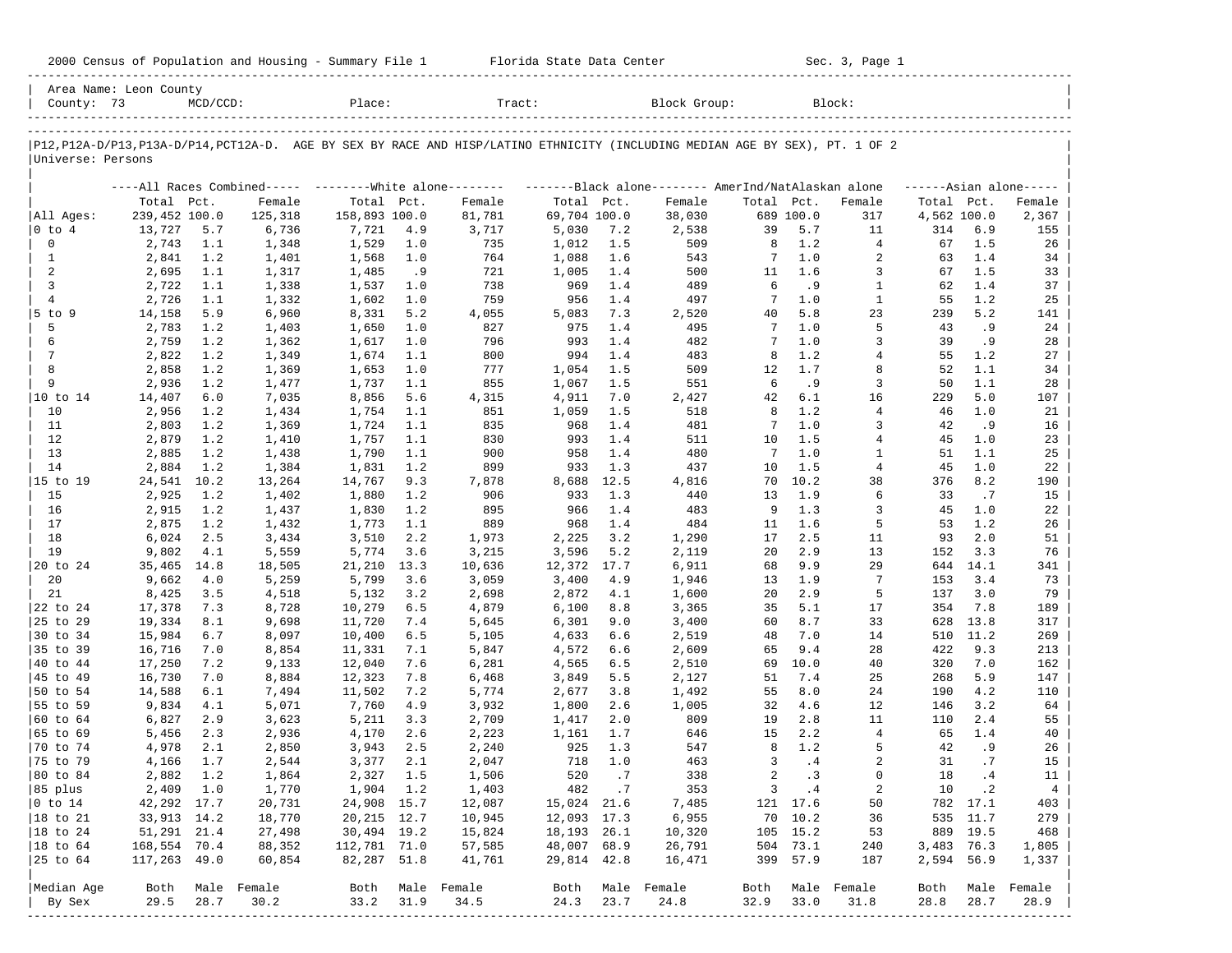| County: 73                  | Area Name: Leon County     | $MCD/CCD$ :      |                          |                           | Place:          |                          | Tract:               |            |                          | Block Group:                                                                                                   |            | Block:                     |                             |            |                          |
|-----------------------------|----------------------------|------------------|--------------------------|---------------------------|-----------------|--------------------------|----------------------|------------|--------------------------|----------------------------------------------------------------------------------------------------------------|------------|----------------------------|-----------------------------|------------|--------------------------|
|                             |                            |                  |                          |                           |                 |                          |                      |            |                          |                                                                                                                |            |                            |                             |            |                          |
|                             |                            |                  |                          |                           |                 |                          |                      |            |                          | P12E-I/P13E-I/PCT12E-I. AGE BY SEX BY RACE AND HISP/LATINO ETHNICITY (INCLUDING MEDIAN AGE BY SEX), PT. 2 OF 2 |            |                            |                             |            |                          |
| Universe: Persons           |                            |                  |                          |                           |                 |                          |                      |            |                          |                                                                                                                |            |                            |                             |            |                          |
|                             |                            |                  |                          |                           |                 |                          |                      |            |                          |                                                                                                                |            |                            |                             |            |                          |
|                             | Hawaiian/OthPacifIsl alone |                  |                          |                           |                 | -Some Other Race alone-  |                      |            | --Two or More Races--    |                                                                                                                |            | --Hisp/Latino (any race)-- | --White alone, Not Latino-- |            |                          |
| All Ages:                   | Total Pct.                 | 106 100.0        | Female<br>44             | Total Pct.<br>1,864 100.0 |                 | Female<br>914            | Total<br>3,634 100.0 | Pct.       | Female<br>1,865          | Total Pct.<br>8,407 100.0                                                                                      |            | Female<br>4,270            | Total<br>153,474 100.0      | Pct.       | Female<br>79,005         |
| 0 to 4                      | 6                          | 5.7              | 3                        | 129                       | 6.9             | 63                       | 488                  | 13.4       | 249                      | 479                                                                                                            | 5.7        | 241                        | 7,451                       | 4.9        | 3,577                    |
| 0                           | 2                          | 1.9              | 0                        | 29                        | 1.6             | 13                       | 96                   | 2.6        | 61                       | 113                                                                                                            | 1.3        | 59                         | 1,464                       | 1.0        | 700                      |
| $\mathbf{1}$                | 1                          | .9               | 1                        | 16                        | .9              | 7                        | 98                   | 2.7        | 50                       | 97                                                                                                             | 1.2        | 48                         | 1,520                       | 1.0        | 735                      |
| 2                           | $\Omega$                   | $\cdot$ 0        | 0                        | 26                        | 1.4             | 11                       | 101                  | 2.8        | 49                       | 93                                                                                                             | 1.1        | 42                         | 1,431                       | .9         | 694                      |
| 3                           | 2                          | 1.9              | 2                        | 35                        | 1.9             | 17                       | 111                  | 3.1        | 54                       | 91                                                                                                             | 1.1        | 45                         | 1,486                       | 1.0        | 715                      |
| $\overline{4}$              | $\mathbf{1}$               | . 9              | 0                        | 23                        | 1.2             | 15                       | 82                   | 2.3        | 35                       | 85                                                                                                             | 1.0        | 47                         | 1,550                       | 1.0        | 733                      |
| $5$ to $9$                  | 8                          | 7.5              | 3                        | 103                       | 5.5             | 46                       | 354                  | 9.7        | 172                      | 470                                                                                                            | 5.6        | 235                        | 8,049                       | 5.2        | 3,912                    |
| 5                           | 1                          | . 9              | 0                        | 31                        | 1.7             | 17                       | 76                   | 2.1        | 35                       | 99                                                                                                             | 1.2        | 58                         | 1,598                       | 1.0        | 799                      |
| 6                           | 4                          | 3.8              | 2                        | 13                        | $\cdot$ 7       | $\overline{4}$           | 86                   | 2.4        | 47                       | 101                                                                                                            | 1.2        | 43                         | 1,551                       | 1.0        | 764                      |
| 7<br>8                      | $\Omega$<br>2              | $\cdot$ 0<br>1.9 | 0<br>$\mathbf{1}$        | 20<br>21                  | 1.1<br>1.1      | 8<br>9                   | 71<br>64             | 2.0<br>1.8 | 27<br>31                 | 97                                                                                                             | 1.2<br>1.2 | 41<br>54                   | 1,620                       | 1.1<br>1.0 | 775                      |
| 9                           | -1                         | . 9              | 0                        | 18                        | 1.0             | 8                        | 57                   | 1.6        | 32                       | 101<br>72                                                                                                      | . 9        | 39                         | 1,593<br>1,687              | 1.1        | 747<br>827               |
| 10 to 14                    | 5                          | 4.7              | 2                        | 92                        | 4.9             | 45                       | 272                  | 7.5        | 123                      | 423                                                                                                            | 5.0        | 214                        | 8,580                       | 5.6        | 4,172                    |
| 10                          | 2                          | 1.9              | 2                        | 25                        | 1.3             | 10                       | 62                   | 1.7        | 28                       | 91                                                                                                             | 1.1        | 43                         | 1,693                       | 1.1        | 818                      |
| 11                          | $\Omega$                   | $\cdot$ 0        | 0                        | 14                        | .8              | 7                        | 48                   | 1.3        | 27                       | 67                                                                                                             | .8         | 34                         | 1,681                       | 1.1        | 813                      |
| 12                          | 2                          | 1.9              | 0                        | 18                        | 1.0             | 9                        | 54                   | 1.5        | 33                       | 86                                                                                                             | 1.0        | 44                         | 1,700                       | 1.1        | 801                      |
| 13                          | 1                          | .9               | 0                        | 22                        | 1.2             | 13                       | 56                   | 1.5        | 19                       | 99                                                                                                             | 1.2        | 57                         | 1,729                       | 1.1        | 866                      |
| 14                          | $\Omega$                   | $\cdot$ 0        | 0                        | 13                        | .7              | 6                        | 52                   | 1.4        | 16                       | 80                                                                                                             | 1.0        | 36                         | 1,777                       | 1.2        | 874                      |
| 15 to 19                    | 10                         | 9.4              | 6                        | 262                       | 14.1            | 123                      | 368                  | 10.1       | 213                      | 1,124                                                                                                          | 13.4       | 573                        | 14,076                      | 9.2        | 7,519                    |
| 15                          | 2                          | 1.9              | 2                        | 23                        | 1.2             | 10                       | 41                   | 1.1        | 23                       | 99                                                                                                             | 1.2        | 47                         | 1,814                       | 1.2        | 875                      |
| 16                          | $\Omega$                   | $\cdot$ 0        | 0                        | 21                        | 1.1             | 9                        | 44                   | 1.2        | 25                       | 100                                                                                                            | 1.2        | 49                         | 1,767                       | 1.2        | 866                      |
| 17                          | $\Omega$                   | $\cdot$ 0        | 0                        | 22                        | 1.2             | $\overline{4}$           | 48                   | 1.3        | 24                       | 110                                                                                                            | 1.3        | 47                         | 1,708                       | 1.1        | 858                      |
| 18<br>19                    | 5<br>$\overline{3}$        | 4.7<br>2.8       | 3<br>$\mathbf{1}$        | 77<br>119                 | 4.1<br>6.4      | 41<br>59                 | 97<br>138            | 2.7<br>3.8 | 65<br>76                 | 313<br>502                                                                                                     | 3.7<br>6.0 | 170<br>260                 | 3,323                       | 2.2<br>3.6 | 1,872                    |
| 20 to 24                    | 31                         | 29.2             | 8                        | 524                       | 28.1            | 263                      | 616                  | 17.0       | 317                      | 2,070                                                                                                          | 24.6       | 978                        | 5,464<br>19,969             | 13.0       | 3,048<br>10,071          |
| 20                          | 8                          | 7.5              | 4                        | 147                       | 7.9             | 88                       | 142                  | 3.9        | 82                       | 611                                                                                                            | 7.3        | 334                        | 5,419                       | 3.5        | 2,857                    |
| 21                          | 8                          | 7.5              | 3                        | 118                       | 6.3             | 61                       | 138                  | 3.8        | 72                       | 500                                                                                                            | 5.9        | 249                        | 4,826                       | 3.1        | 2,547                    |
| 22 to 24                    | 15                         | 14.2             | $\mathbf{1}$             | 259                       | 13.9            | 114                      | 336                  | 9.2        | 163                      | 959                                                                                                            | 11.4       | 395                        | 9,724                       | 6.3        | 4,667                    |
| 25 to 29                    | 16                         | 15.1             | 6                        | 256                       | 13.7            | 115                      | 353                  | 9.7        | 182                      | 911                                                                                                            | 10.8       | 407                        | 11,166                      | 7.3        | 5,396                    |
| 30 to 34                    | 6                          | 5.7              | 3                        | 157                       | 8.4             | 74                       | 230                  | 6.3        | 113                      | 657                                                                                                            | 7.8        | 326                        | 9,992                       | 6.5        | 4,903                    |
| 35 to 39                    | 7                          | 6.6              | 3                        | 118                       | 6.3             | 61                       | 201                  | 5.5        | 93                       | 589                                                                                                            | 7.0        | 305                        | 10,929                      | 7.1        | 5,637                    |
| 40 to 44                    | 2                          | 1.9              | 2                        | 78                        | 4.2             | 44                       | 176                  | 4.8        | 94                       | 478                                                                                                            | 5.7        | 283                        | 11,693                      | 7.6        | 6,070                    |
| 45 to 49                    | 6                          | 5.7              | 3                        | 57                        | 3.1             | 25                       | 176                  | 4.8        | 89                       | 400                                                                                                            | 4.8        | 235                        | 12,021                      | 7.8        | 6,286                    |
| 50 to 54                    | 1                          | .9               | 1                        | 33                        | 1.8             | 23                       | 130                  | 3.6        | 70                       | 273                                                                                                            | 3.2        | 143                        | 11,282                      | 7.4        | 5,663                    |
| 55 to 59                    | 3<br>$\Omega$              | 2.8              | 3                        | 19                        | 1.0             | 13<br>6                  | 74                   | 2.0<br>1.5 | 42                       | 164                                                                                                            | 2.0        | 97                         | 7,636                       | 5.0        | 3,859                    |
| 60 to 64<br>65 to 69        | 3                          | $\cdot$ 0<br>2.8 | 0<br>1                   | 14<br>3                   | .8<br>$\cdot$ 2 | 2                        | 56<br>39             | 1.1        | 33<br>20                 | 109<br>79                                                                                                      | 1.3<br>.9  | 69<br>48                   | 5,127<br>4,104              | 3.3<br>2.7 | 2,658<br>2,184           |
| 70 to 74                    | 1                          | .9               | 0                        | 10                        | .5              | 5                        | 49                   | 1.3        | 27                       | 75                                                                                                             | . 9        | 43                         | 3,884                       | 2.5        | 2,205                    |
| 75 to 79                    | $\Omega$                   | $\cdot$ 0        | $\Omega$                 | 6                         | .3              | 3                        | 31                   | .9         | 14                       | 45                                                                                                             | . 5        | 29                         | 3,340                       | 2.2        | 2,023                    |
| 80 to 84                    | $\Omega$                   | $\cdot$ 0        | $\mathbf 0$              | $\overline{3}$            | $\cdot$ 2       | $\overline{3}$           | 12                   | $\cdot$ 3  | 6                        | 27                                                                                                             | .3         | 19                         | 2,303                       | 1.5        | 1,490                    |
| 85 plus                     |                            | 1 .9             | 0                        |                           | $0 \qquad .0$   | $\overline{0}$           |                      | $9 \t 3$   | 8 <sup>8</sup>           |                                                                                                                | 34.4       | 25                         | 1,872 1.2                   |            | 1,380                    |
| $ 0 \t\t \text{to} \t\t 14$ |                            | 19 17.9          | 8                        |                           | 324 17.4        | 154                      | 1,114 30.7           |            | 544                      | 1,372 16.3                                                                                                     |            | 690                        | 24,080 15.7                 |            | 11,661                   |
| 18 to 21                    |                            | 24 22.6          | 11                       |                           | 461 24.7        | 249                      | 515 14.2             |            | 295                      | 1,926 22.9                                                                                                     |            | 1,013                      | 19,032 12.4                 |            | 10,324                   |
| 18 to 24                    |                            | 39 36.8          | 12                       |                           | 720 38.6        | 363                      |                      | 851 23.4   | 458                      |                                                                                                                | 2,885 34.3 | 1,408                      | 28,756 18.7                 |            | 14,991                   |
| $ 18$ to $64$               |                            | 80 75.5          | 33                       | 1,452 77.9                |                 | 724                      | 2,247 61.8           |            | 1,174                    | 6,466 76.9                                                                                                     |            | 3,273                      | 108,602 70.8                |            | 55,463                   |
| 25 to 64                    |                            | 41 38.7          | 21                       |                           | 732 39.3        | 361                      |                      | 1,396 38.4 | 716                      | 3,581 42.6                                                                                                     |            | 1,865                      | 79,846 52.0                 |            | 40,472                   |
|                             |                            |                  |                          |                           |                 |                          |                      |            |                          |                                                                                                                |            |                            |                             |            |                          |
| Median Age<br>By Sex        | 22.9                       | 22.9             | Both Male Female<br>24.5 | 22.7                      | 22.9            | Both Male Female<br>22.5 | 22.4                 | 22.5       | Both Male Female<br>22.3 | 23.6                                                                                                           | 23.4       | Both Male Female<br>24.0   | 33.6                        | 32.3       | Both Male Female<br>35.0 |
|                             |                            |                  |                          |                           |                 |                          |                      |            |                          |                                                                                                                |            |                            |                             |            |                          |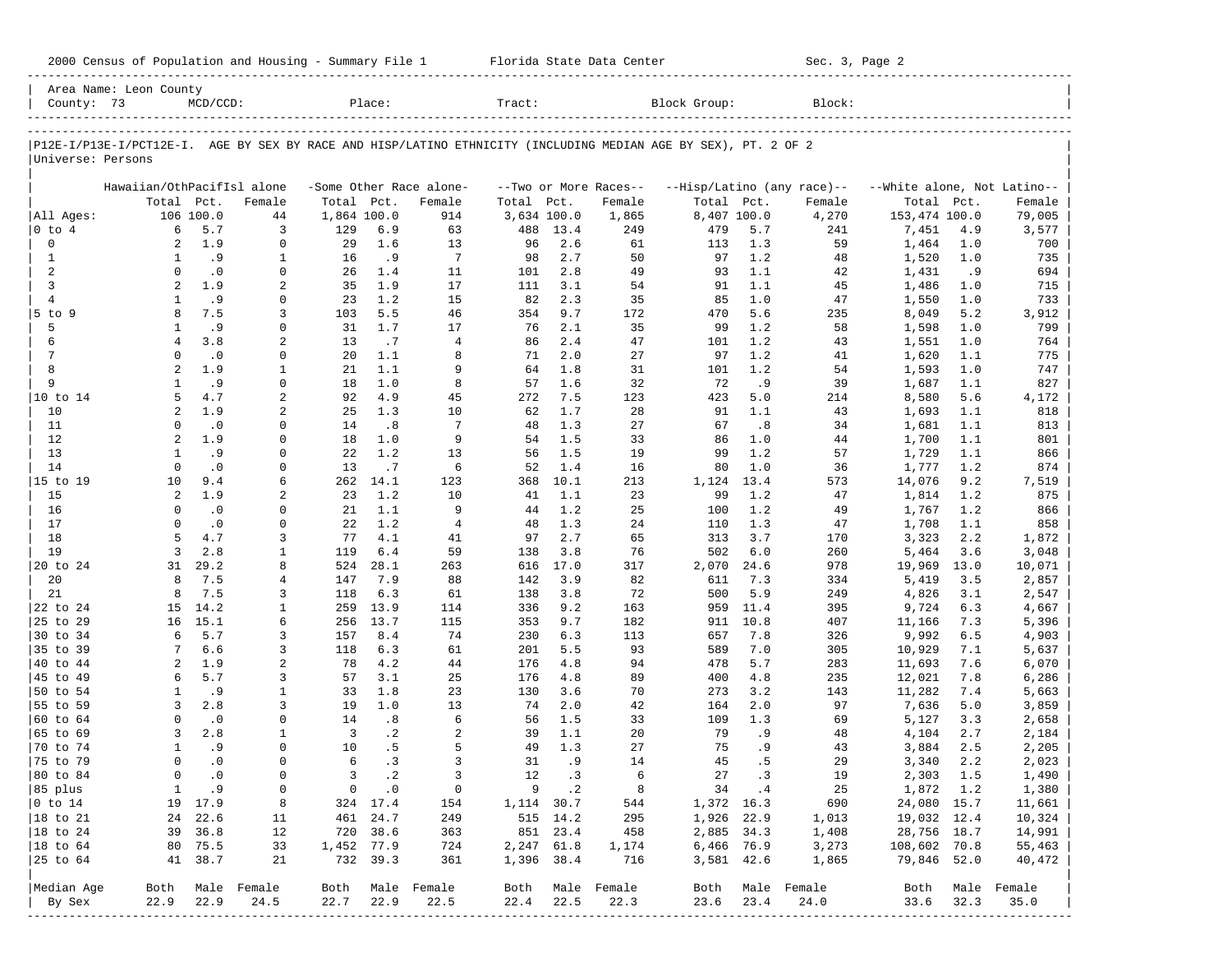| 2000 Census of Population and Housing - Summary File 1 |  | Florida State Data Center | Sec. 3, Page 1 |
|--------------------------------------------------------|--|---------------------------|----------------|
|--------------------------------------------------------|--|---------------------------|----------------|

| P12,P12A-D/P13,P13A-D/P14,PCT12A-D. AGE BY SEX BY RACE AND HISP/LATINO ETHNICITY (INCLUDING MEDIAN AGE BY SEX), PT. 1 OF 2 <br>Universe: Persons<br>All Ages:<br>$ 0 \t{to} 4$<br>$\mathbf 0$<br>1 | Total Pct.<br>34,450 100.0<br>1,975<br>401<br>380 | 5.7        | ----All Races Combined----- --------White alone--------<br>Female |                |            |                  |             |            |                                                     |                |            |                         |                     |            |                     |
|----------------------------------------------------------------------------------------------------------------------------------------------------------------------------------------------------|---------------------------------------------------|------------|-------------------------------------------------------------------|----------------|------------|------------------|-------------|------------|-----------------------------------------------------|----------------|------------|-------------------------|---------------------|------------|---------------------|
|                                                                                                                                                                                                    |                                                   |            |                                                                   |                |            |                  |             |            |                                                     |                |            |                         |                     |            |                     |
|                                                                                                                                                                                                    |                                                   |            |                                                                   |                |            |                  |             |            |                                                     |                |            |                         |                     |            |                     |
|                                                                                                                                                                                                    |                                                   |            |                                                                   |                |            |                  |             |            | -------Black alone-------- AmerInd/NatAlaskan alone |                |            |                         |                     |            | $---Asian alone---$ |
|                                                                                                                                                                                                    |                                                   |            |                                                                   | Total Pct.     |            | Female           | Total Pct.  |            | Female                                              | Total Pct.     |            | Female                  | Total Pct.          |            | Female              |
|                                                                                                                                                                                                    |                                                   |            | 17,760                                                            | 29,586 100.0   |            | 15,101           | 3,778 100.0 |            | 2,100                                               |                | 161 100.0  | 78                      |                     | 129 100.0  | 84                  |
|                                                                                                                                                                                                    |                                                   |            | 939                                                               | 1,563          | 5.3        | 742              | 305         | 8.1        | 145                                                 | 7              | 4.3        | 3                       | 10                  | 7.8        | 6                   |
|                                                                                                                                                                                                    |                                                   | 1.2        | 197                                                               | 301            | 1.0        | 151              | 69          | 1.8        | 27                                                  | 2              | 1.2        | $\mathbf 0$             | 4                   | 3.1        | 4                   |
|                                                                                                                                                                                                    |                                                   | 1.1        | 184                                                               | 315            | 1.1        | 147              | 47          | 1.2        | 28                                                  | $\mathbf{1}$   | .6         | 1<br>$\mathbf 0$        | 2                   | 1.6        | 1                   |
| 2<br>3                                                                                                                                                                                             | 384<br>379                                        | 1.1<br>1.1 | 166<br>186                                                        | 306<br>302     | 1.0<br>1.0 | 136<br>144       | 59<br>56    | 1.6<br>1.5 | 25<br>30                                            | 1<br>3         | .6<br>1.9  | 2                       | 2<br>2              | 1.6<br>1.6 | $\mathbf{1}$<br>0   |
| $\overline{4}$                                                                                                                                                                                     | 431                                               | 1.3        | 206                                                               | 339            | 1.1        | 164              | 74          | 2.0        | 35                                                  | $\Omega$       | $\cdot$ 0  | $\Omega$                | $\Omega$            | $\cdot$ 0  | 0                   |
| $5$ to $9$                                                                                                                                                                                         | 2,228                                             | 6.5        | 1,091                                                             | 1,795          | 6.1        | 874              | 335         | 8.9        | 163                                                 | 7              | 4.3        | $\overline{4}$          | 11                  | 8.5        | 6                   |
| 5                                                                                                                                                                                                  | 396                                               | 1.1        | 190                                                               | 318            | 1.1        | 150              | 62          | 1.6        | 30                                                  | $\Omega$       | $\cdot$ 0  | $\Omega$                | 1                   | .8         | $\mathbf{1}$        |
| 6                                                                                                                                                                                                  | 436                                               | 1.3        | 230                                                               | 357            | 1.2        | 192              | 58          | 1.5        | 24                                                  | 3              | 1.9        | 3                       | $\overline{a}$      | 1.6        | $\mathbf{1}$        |
| $7\phantom{.0}$                                                                                                                                                                                    | 452                                               | 1.3        | 229                                                               | 360            | 1.2        | 185              | 73          | 1.9        | 36                                                  | $\Omega$       | $\cdot$ 0  | $\Omega$                | 2                   | 1.6        | 0                   |
| 8                                                                                                                                                                                                  | 451                                               | 1.3        | 211                                                               | 360            | 1.2        | 167              | 72          | 1.9        | 34                                                  | 3              | 1.9        | $\mathbf{1}$            | $\Omega$            | $\cdot$ 0  | 0                   |
| 9                                                                                                                                                                                                  | 493                                               | 1.4        | 231                                                               | 400            | 1.4        | 180              | 70          | 1.9        | 39                                                  | $\mathbf{1}$   | .6         | $\Omega$                | 6                   | 4.7        | 4                   |
| 10 to 14                                                                                                                                                                                           | 2,392                                             | 6.9        | 1,181                                                             | 1,973          | 6.7        | 976              | 332         | 8.8        | 166                                                 | 21             | 13.0       | 8                       | 5                   | 3.9        | 4                   |
| 10                                                                                                                                                                                                 | 494                                               | 1.4        | 237                                                               | 407            | 1.4        | 194              | 62          | 1.6        | 34                                                  | 5              | 3.1        | $\mathbf{1}$            | $\Omega$            | $\cdot$ 0  | 0                   |
| 11                                                                                                                                                                                                 | 498                                               | 1.4        | 259                                                               | 418            | 1.4        | 220              | 64          | 1.7        | 35                                                  | 3              | 1.9        | 0                       | 1                   | .8         | 0                   |
| 12                                                                                                                                                                                                 | 456                                               | 1.3        | 230                                                               | 372            | 1.3        | 188              | 69          | 1.8        | 34                                                  | 5              | 3.1        | $\overline{a}$          | $\overline{a}$      | 1.6        | 2                   |
| 13                                                                                                                                                                                                 | 474                                               | 1.4        | 228                                                               | 393            | 1.3        | 187              | 64          | 1.7        | 31                                                  | 4              | 2.5        | 3                       | $\Omega$            | $\cdot$ 0  | 0                   |
| 14                                                                                                                                                                                                 | 470                                               | 1.4        | 227                                                               | 383            | 1.3        | 187              | 73          | 1.9        | 32                                                  | 4              | 2.5        | $\overline{a}$          | $\overline{a}$      | 1.6        | 2                   |
| 15 to 19                                                                                                                                                                                           | 2,346                                             | 6.8        | 1,160                                                             | 1,849          | 6.2        | 914              | 414         | 11.0       | 203                                                 | 7              | 4.3        | 2                       | 7                   | 5.4        | 2                   |
| 15                                                                                                                                                                                                 | 505                                               | 1.5        | 254                                                               | 411            | 1.4        | 195              | 77          | 2.0        | 47                                                  | 3              | 1.9        | $\overline{a}$          | 1                   | .8         | $\mathbf{1}$        |
| 16                                                                                                                                                                                                 | 508                                               | 1.5        | 256                                                               | 399            | 1.3        | 207              | 94          | 2.5        | 46                                                  | 3              | 1.9        | $\Omega$                | 1                   | .8         | 0                   |
| 17                                                                                                                                                                                                 | 523                                               | 1.5        | 242                                                               | 415            | 1.4        | 189              | 90          | 2.4        | 42                                                  | 1              | .6         | $\Omega$                | $\overline{a}$      | 1.6        | 0                   |
| 18                                                                                                                                                                                                 | 464                                               | 1.3        | 231                                                               | 353            | 1.2        | 181              | 96          | 2.5        | 42                                                  | $\Omega$       | $\cdot$ 0  | $\Omega$                | 2                   | 1.6        | $\mathbf{1}$        |
| 19                                                                                                                                                                                                 | 346                                               | 1.0        | 177                                                               | 271            | .9         | 142              | 57          | 1.5        | 26                                                  | $\Omega$       | $\cdot$ 0  | $\Omega$                | $\mathbf{1}$        | .8         | $\mathsf{O}$        |
| 20 to 24                                                                                                                                                                                           | 1,559                                             | 4.5        | 777                                                               | 1,270          | 4.3        | 624              | 231         | 6.1        | 120                                                 | 9              | 5.6        | 3                       | 6                   | 4.7        | 6                   |
| 20                                                                                                                                                                                                 | 331                                               | 1.0        | 158                                                               | 273            | . 9        | 129              | 45          | 1.2        | 24                                                  | $\overline{4}$ | 2.5        | $\mathbf{1}$            | -1                  | .8         | $\mathbf{1}$        |
| 21                                                                                                                                                                                                 | 337                                               | 1.0        | 163                                                               | 275            | .9         | 132              | 46          | 1.2        | 19                                                  | 2              | 1.2        | $\Omega$                | 3                   | 2.3        | 3                   |
| 22 to 24                                                                                                                                                                                           | 891                                               | 2.6        | 456<br>936                                                        | 722            | 2.4        | 363              | 140         | 3.7        | 77                                                  | 3              | 1.9<br>2.5 | $\overline{a}$          | $\overline{a}$<br>9 | 1.6<br>7.0 | $\overline{a}$      |
| 25 to 29                                                                                                                                                                                           | 1,753<br>1,988                                    | 5.1<br>5.8 |                                                                   | 1,458          | 4.9<br>5.6 | 758<br>884       | 214<br>242  | 5.7<br>6.4 | 137<br>159                                          | 4<br>15        | 9.3        | 2<br>8                  | 13                  | 10.1       | 7<br>8              |
| 30 to 34<br>35 to 39                                                                                                                                                                               | 2,381                                             | 6.9        | 1,086<br>1,268                                                    | 1,664<br>2,018 | 6.8        | 1,031            | 292         | 7.7        | 198                                                 | 21             | 13.0       | 15                      | 12                  | 9.3        | 5                   |
| 40 to 44                                                                                                                                                                                           | 2,503                                             | 7.3        | 1,389                                                             | 2,138          | 7.2        | 1,184            | 298         | 7.9        | 175                                                 | 14             | 8.7        | 5                       | 9                   | 7.0        | 8                   |
| 45 to 49                                                                                                                                                                                           | 2,370                                             | 6.9        | 1,230                                                             | 2,044          | 6.9        | 1,044            | 249         | 6.6        | 142                                                 | 6              | 3.7        | 3                       | 12                  | 9.3        | 9                   |
| 50 to 54                                                                                                                                                                                           | 2,358                                             | 6.8        | 1,254                                                             | 2,105          | 7.1        | 1,106            | 180         | 4.8        | 114                                                 | 15             | 9.3        | 8                       | 5                   | 3.9        | $\overline{4}$      |
| 55 to 59                                                                                                                                                                                           | 2,250                                             | 6.5        | 1,163                                                             | 2,051          | 6.9        | 1,061            | 142         | 3.8        | 70                                                  | 8              | 5.0        | 6                       | 11                  | 8.5        | 7                   |
| 60 to 64                                                                                                                                                                                           | 2,175                                             | 6.3        | 1,082                                                             | 1,980          | 6.7        | 983              | 144         | 3.8        | 75                                                  | 10             | 6.2        | $\overline{4}$          | 9                   | 7.0        | $\overline{4}$      |
| 65 to 69                                                                                                                                                                                           | 1,837                                             | 5.3        | 898                                                               | 1,697          | 5.7        | 826              | 103         | 2.7        | 55                                                  | 6              | 3.7        | 2                       | 3                   | 2.3        | 3                   |
| 70 to 74                                                                                                                                                                                           | 1,719                                             | 5.0        | 833                                                               | 1,584          | 5.4        | 764              | 114         | 3.0        | 58                                                  | 4              | 2.5        | $\overline{a}$          | 4                   | 3.1        | 2                   |
| 75 to 79                                                                                                                                                                                           | 1,315                                             | 3.8        | 726                                                               | 1,226          | 4.1        | 671              | 75          | 2.0        | 47                                                  | 2              | 1.2        | 1                       | 1                   | .8         | $\mathbf{1}$        |
| 80 to 84                                                                                                                                                                                           | 768                                               | 2.2        | 412                                                               | 705            | 2.4        | 371              | 49          | 1.3        | 32                                                  | 3              | 1.9        | $\mathbf{1}$            | $\mathbf{1}$        | .8         | $\mathbf{1}$        |
| 85 plus                                                                                                                                                                                            |                                                   | 533 1.5    | 335                                                               |                | 466 1.6    | 288              |             | 59 1.6     | 41                                                  |                | 2 1.2      | $\mathbf{1}$            | $\mathbf{1}$        | $\cdot$ 8  | $\mathbf{1}$        |
| $ 0 \t{to} 14$                                                                                                                                                                                     | $6,595$ 19.1                                      |            | 3,211                                                             | 5,331 18.0     |            | 2,592            |             | 972 25.7   | 474                                                 |                | 35 21.7    | 15                      |                     | 26 20.2    | 16                  |
| 18 to 21                                                                                                                                                                                           | 1,478                                             | 4.3        | 729                                                               | 1,172          | 4.0        | 584              | 244         | 6.5        | 111                                                 | 6              | 3.7        | $\mathbf{1}$            | 7                   | 5.4        | 5                   |
| $ 18$ to $24$                                                                                                                                                                                      | 2,369                                             | 6.9        | 1,185                                                             | 1,894          | 6.4        | 947              |             | 384 10.2   | 188                                                 |                | 9 5.6      | $\overline{\mathbf{3}}$ | 9                   | 7.0        | $7\phantom{.0}$     |
| 18 to 64                                                                                                                                                                                           | 20,147 58.5                                       |            | 10,593                                                            | 17,352 58.6    |            | 8,998            | 2,145 56.8  |            | 1,258                                               |                | 102 63.4   | 54                      | 89                  | 69.0       | 59                  |
| 25 to 64                                                                                                                                                                                           | 17,778 51.6                                       |            | 9,408                                                             | 15,458 52.2    |            | 8,051            | 1,761 46.6  |            | 1,070                                               |                | 93 57.8    | 51                      | 80                  | 62.0       | 52                  |
| Median Age                                                                                                                                                                                         | Both                                              |            | Male Female                                                       |                |            | Both Male Female |             |            | Both Male Female                                    | Both           |            | Male Female             | Both                |            | Male Female         |
| By Sex                                                                                                                                                                                             | 41.1                                              | 40.7       | 41.5                                                              | 42.9           | 42.4       | 43.2             | 31.2        | 26.0       | 33.9                                                | 36.9           | 36.3       | 37.5                    | 36.9                | 37.1       | 36.8                |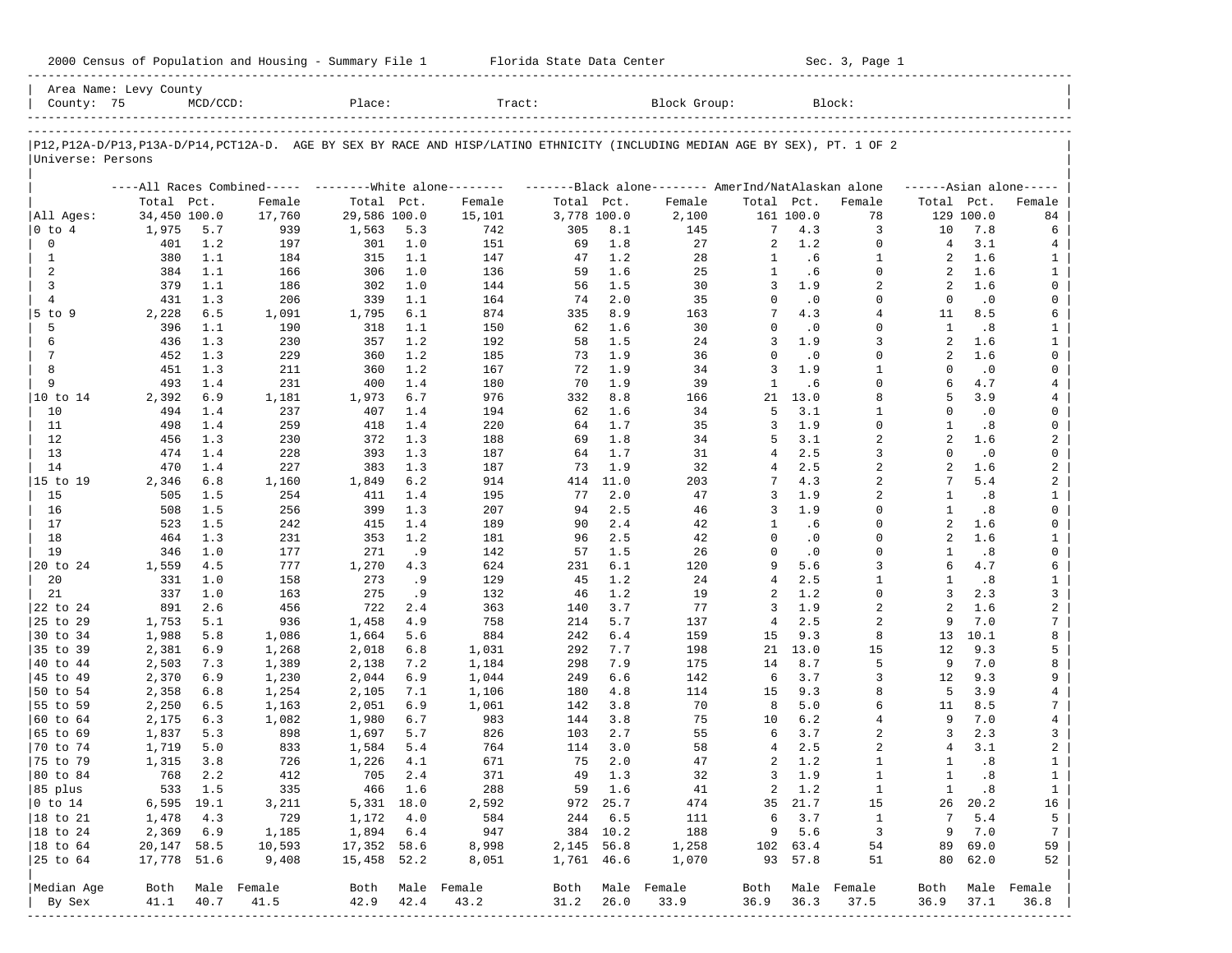| 2000 Census of Population and Housing - Summary File 1 |  | Florida State Data Center | Sec. 3, Page 2 |
|--------------------------------------------------------|--|---------------------------|----------------|
|--------------------------------------------------------|--|---------------------------|----------------|

| County: 75                                   | Area Name: Levy County                                                                                         | $MCD/CCD$ :            |                          |                 | Place:               |                          | Tract:          |                      |                          | Block Group: |                      | Block:                     |                             |            |                          |
|----------------------------------------------|----------------------------------------------------------------------------------------------------------------|------------------------|--------------------------|-----------------|----------------------|--------------------------|-----------------|----------------------|--------------------------|--------------|----------------------|----------------------------|-----------------------------|------------|--------------------------|
|                                              |                                                                                                                |                        |                          |                 |                      |                          |                 |                      |                          |              |                      |                            |                             |            |                          |
|                                              | P12E-I/P13E-I/PCT12E-I. AGE BY SEX BY RACE AND HISP/LATINO ETHNICITY (INCLUDING MEDIAN AGE BY SEX), PT. 2 OF 2 |                        |                          |                 |                      |                          |                 |                      |                          |              |                      |                            |                             |            |                          |
| Universe: Persons                            |                                                                                                                |                        |                          |                 |                      |                          |                 |                      |                          |              |                      |                            |                             |            |                          |
|                                              | Hawaiian/OthPacifIsl alone                                                                                     |                        |                          |                 |                      | -Some Other Race alone-  |                 |                      | --Two or More Races--    |              |                      | --Hisp/Latino (any race)-- | --White alone, Not Latino-- |            |                          |
|                                              | Total Pct.                                                                                                     |                        | Female                   | Total Pct.      |                      | Female                   | Total           | Pct.                 | Female                   | Total Pct.   |                      | Female                     | Total                       | Pct.       | Female                   |
| All Ages:                                    |                                                                                                                | 10 100.0               | 6                        |                 | 331 100.0            | 147                      |                 | 455 100.0            | 244                      | 1,339 100.0  |                      | 655                        | 28,654 100.0                |            | 14,632                   |
| $0$ to $4$                                   | $\mathbf 0$                                                                                                    | $\cdot$ 0              | $\mathbf 0$              |                 | 41 12.4              | 17                       | 49              | 10.8                 | 26                       | 145          | 10.8                 | 68                         | 1,464                       | 5.1        | 694                      |
| 0                                            | $\Omega$                                                                                                       | $\cdot$ 0              | $\mathbf 0$              | 10              | 3.0                  | 6                        | 15              | 3.3                  | 9                        | 32           | 2.4                  | 15                         | 278                         | 1.0        | 141                      |
| $\mathbf{1}$                                 | $\Omega$                                                                                                       | $\cdot$ 0              | $\Omega$                 | 8               | 2.4                  | 5                        | 7               | 1.5                  | $\overline{2}$           | 31           | 2.3                  | 19                         | 292                         | 1.0        | 133                      |
| 2                                            | $\Omega$                                                                                                       | $\cdot$ 0              | 0                        | 7               | 2.1                  | $\Omega$                 | 9               | 2.0                  | $\overline{4}$           | 26           | 1.9                  | $7\phantom{.0}$            | 289                         | 1.0        | 130                      |
| 3                                            | $\Omega$                                                                                                       | $\cdot$ 0              | $\Omega$                 | $7\phantom{.0}$ | 2.1                  | $\overline{4}$           | 9               | 2.0                  | 6                        | 22           | 1.6                  | 14                         | 287                         | 1.0        | 134                      |
| $\overline{4}$                               | $\Omega$                                                                                                       | $\cdot$ 0              | 0                        | 9               | 2.7<br>13.0          | 2                        | 9               | 2.0<br>7.9           | 5                        | 34           | 2.5                  | 13                         | 318                         | 1.1<br>6.0 | 156                      |
| 5 to 9<br>5                                  | 1<br>$\mathbf{1}$                                                                                              | 10.0<br>10.0           | 1<br>1                   | 43<br>8         | 2.4                  | 20<br>3                  | 36<br>6         | 1.3                  | 23<br>5                  | 127<br>28    | 9.5<br>2.1           | 66<br>11                   | 1,711<br>299                | 1.0        | 828<br>143               |
| 6                                            | $\Omega$                                                                                                       | $\cdot$ 0              | $\Omega$                 | 6               | 1.8                  | 3                        | 10              | 2.2                  | 7                        | 22           | 1.6                  | 14                         | 341                         | 1.2        | 181                      |
| 7                                            | $\Omega$                                                                                                       | $\cdot$ 0              | 0                        | 10              | 3.0                  | 5                        | 7               | 1.5                  | 3                        | 25           | 1.9                  | 10                         | 347                         | 1.2        | 179                      |
| 8                                            | $\Omega$                                                                                                       | $\cdot$ 0              | $\Omega$                 | 10              | 3.0                  | 3                        | 6               | 1.3                  | 6                        | 30           | 2.2                  | 16                         | 339                         | 1.2        | 155                      |
| 9                                            | $\Omega$                                                                                                       | $\cdot$ 0              | 0                        | 9               | 2.7                  | 6                        | 7               | 1.5                  | $\overline{2}$           | 22           | 1.6                  | 15                         | 385                         | 1.3        | 170                      |
| 10 to 14                                     | $\Omega$                                                                                                       | $\cdot$ 0              | $\Omega$                 | 25              | 7.6                  | 10                       | 36              | 7.9                  | 17                       | 118          | 8.8                  | 57                         | 1,889                       | 6.6        | 934                      |
| 10                                           | $\Omega$                                                                                                       | $\cdot$ 0              | 0                        | 7               | 2.1                  | $\mathbf{1}$             | 13              | 2.9                  | $\overline{7}$           | 31           | 2.3                  | 11                         | 385                         | 1.3        | 185                      |
| 11                                           | $\Omega$                                                                                                       | $\cdot$ 0              | $\Omega$                 | $\overline{4}$  | 1.2                  | $\mathbf{1}$             | 8               | 1.8                  | 3                        | 25           | 1.9                  | 13                         | 398                         | 1.4        | 208                      |
| 12                                           | $\Omega$                                                                                                       | $\cdot$ 0              | $\Omega$                 | $\overline{4}$  | 1.2                  | $\overline{a}$           | 4               | .9                   | $\overline{a}$           | 24           | 1.8                  | 13                         | 354                         | 1.2        | 179                      |
| 13                                           | $\Omega$                                                                                                       | $\cdot$ 0              | $\Omega$                 | 5               | 1.5                  | 3                        | 8               | 1.8                  | $\overline{4}$           | 18           | 1.3                  | 9                          | 383                         | 1.3        | 182                      |
| 14                                           | $\Omega$                                                                                                       | $\cdot$ 0              | $\Omega$                 | 5               | 1.5                  | $\overline{3}$           | 3               | .7                   | $\mathbf{1}$             | 20           | 1.5                  | 11                         | 369                         | 1.3        | 180                      |
| 15 to 19                                     | $\overline{a}$                                                                                                 | 20.0                   | 2                        | 29              | 8.8                  | 14                       | 38              | 8.4                  | 23                       | 118          | 8.8                  | 53                         | 1,768                       | 6.2        | 878                      |
| 15                                           | $\Omega$                                                                                                       | $\cdot$ 0              | 0                        | $\overline{4}$  | 1.2                  | $\overline{3}$           | 9               | 2.0                  | 6                        | 27           | 2.0                  | 11                         | 394                         | 1.4        | 189                      |
| 16                                           | $\Omega$                                                                                                       | $\cdot$ 0              | $\Omega$                 | 6               | 1.8                  | $\mathbf{1}$             | 5               | 1.1                  | $\overline{2}$           | 25           | 1.9                  | 9                          | 380                         | 1.3        | 199                      |
| 17                                           | $\Omega$                                                                                                       | $\cdot$ 0              | $\mathbf 0$              |                 | 2.1                  | б.                       | 8               | 1.8                  | 5                        | 27           | 2.0                  | 15                         | 394                         | 1.4        | 179                      |
| 18                                           | $\overline{a}$                                                                                                 | 20.0                   | 2                        | $\overline{4}$  | 1.2                  | $\mathbf{1}$             | 7               | 1.5                  | $\overline{4}$           | 13           | 1.0                  | 5                          | 346                         | 1.2        | 178                      |
| 19                                           | $\Omega$                                                                                                       | $\cdot$ 0              | 0<br>$\Omega$            | 8               | 2.4<br>7.6           | $\overline{3}$           | 9               | 2.0                  | 6                        | 26           | 1.9                  | 13                         | 254                         | .9         | 133                      |
| 20 to 24<br>20                               | $\Omega$<br>$\Omega$                                                                                           | $\cdot$ 0<br>$\cdot$ 0 | 0                        | 25<br>6         | 1.8                  | 12<br>$\overline{3}$     | 18<br>2         | 4.0<br>.4            | 12<br>$\mathbf 0$        | 108<br>24    | 8.1<br>1.8           | 48<br>10                   | 1,196<br>256                | 4.2<br>. 9 | 593                      |
| 21                                           | $\Omega$                                                                                                       | $\cdot$ 0              | $\Omega$                 | 5               | 1.5                  | 3                        | 6               | 1.3                  | 6                        | 27           | 2.0                  | 9                          | 254                         | .9         | 123<br>126               |
| 22 to 24                                     | $\Omega$                                                                                                       | $\cdot$ 0              | 0                        | 14              | 4.2                  | 6                        | 10              | 2.2                  | 6                        | 57           | 4.3                  | 29                         | 686                         | 2.4        | 344                      |
| 25 to 29                                     | 3                                                                                                              | 30.0                   | 1                        | 43              | 13.0                 | 21                       | 22              | 4.8                  | 10                       | 110          | 8.2                  | 59                         | 1,396                       | 4.9        | 721                      |
| 30 to 34                                     | $\Omega$                                                                                                       | $\cdot$ 0              | 0                        | 28              | 8.5                  | 10                       | 26              | 5.7                  | 17                       | 90           | 6.7                  | 41                         | 1,610                       | 5.6        | 859                      |
| 35 to 39                                     | 1                                                                                                              | 10.0                   | $\Omega$                 | 16              | 4.8                  | 6                        | 21              | 4.6                  | 13                       | 79           | 5.9                  | 37                         | 1,960                       | 6.8        | 1,001                    |
| 40 to 44                                     | $\Omega$                                                                                                       | $\cdot$ 0              | 0                        | 16              | 4.8                  | 8                        | 28              | $6.2$                | 9                        | 88           | 6.6                  | 43                         | 2,066                       | 7.2        | 1,150                    |
| 45 to 49                                     | $\Omega$                                                                                                       | $\cdot$ 0              | 0                        | 20              | 6.0                  | 11                       | 39              | 8.6                  | 21                       | 72           | 5.4                  | 42                         | 1,990                       | 6.9        | 1,011                    |
| 50 to 54                                     | $\Omega$                                                                                                       | $\cdot$ 0              | 0                        | 14              | 4.2                  | 6                        | 39              | 8.6                  | 16                       | 68           | 5.1                  | 34                         | 2,058                       | 7.2        | 1,083                    |
| 55 to 59                                     | $\Omega$                                                                                                       | $\cdot$ 0              | $\Omega$                 | 17              | 5.1                  | 6                        | 21              | 4.6                  | 13                       | 56           | 4.2                  | 26                         | 2,013                       | 7.0        | 1,042                    |
| 60 to 64                                     | 2                                                                                                              | 20.0                   | 1                        | $\mathbf{1}$    | .3                   | $\Omega$                 | 29              | 6.4                  | 15                       | 40           | 3.0                  | 20                         | 1,951                       | 6.8        | 967                      |
| 65 to 69                                     | 1                                                                                                              | 10.0                   | 1                        | 5               | 1.5                  | $\overline{a}$           | 22              | 4.8                  | 9                        | 37           | 2.8                  | 16                         | 1,669                       | 5.8        | 814                      |
| 70 to 74                                     | $\Omega$                                                                                                       | $\cdot$ 0              | 0                        | 5               | 1.5                  | $\overline{a}$           | 8               | 1.8                  | 5                        | 34           | 2.5                  | 15                         | 1,557                       | 5.4        | 752                      |
| 75 to 79                                     | $\Omega$                                                                                                       | $\cdot$ 0              | $\Omega$                 | $\Omega$        | $\cdot$ 0            | $\Omega$                 | 11              | 2.4                  | 6                        | 29           | 2.2                  | 13                         | 1,199                       | 4.2        | 658                      |
| 80 to 84                                     | $\Omega$                                                                                                       | $\cdot$ 0              | $\mathbf 0$              | 3               | . 9                  | $\overline{a}$           | $7\overline{ }$ | 1.5                  | 5                        | 9            | .7                   | 6                          | 700                         | 2.4        | 368                      |
| 85 plus                                      |                                                                                                                | $0 \qquad .0$          | 0                        |                 | $0 \qquad .0$        | $\circ$                  |                 | $5 \quad 1.1$        | $\overline{4}$           |              | 11 .8                | 11                         | 457 1.6                     |            | 279                      |
| $ 0 \t{to} 14$                               |                                                                                                                | $1 \quad 10.0$         | 1                        |                 | 109 32.9             | 47                       |                 | 121 26.6             | 66                       |              | 390 29.1             | 191                        | 5,064 17.7                  |            | 2,456                    |
| $ 18 \text{ to } 21$                         |                                                                                                                | 2, 20.0                | 2                        |                 | 23 6.9<br>37 11.2    | 10                       |                 | 24 5.3               | 16                       |              | 90 6.7               | 37                         | 1,110 3.9                   |            | 560                      |
| $ 18 \text{ to } 24$<br>$ 18 \text{ to } 64$ |                                                                                                                | 2, 20.0<br>8 80.0      | 2                        |                 |                      | 16                       |                 | 34 7.5               | 22                       |              | 147 11.0<br>750 56.0 | 66                         | 1,796 6.3                   |            | 904                      |
| $ 25$ to $64$                                |                                                                                                                | 660.0                  | 4<br>2                   |                 | 192 58.0<br>155 46.8 | 84<br>68                 |                 | 259 56.9<br>225 49.5 | 136<br>114               |              | 603 45.0             | 368<br>302                 | 16,840 58.8<br>15,044 52.5  |            | 8,738<br>7,834           |
|                                              |                                                                                                                |                        |                          |                 |                      |                          |                 |                      |                          |              |                      |                            |                             |            |                          |
| Median Age<br>By Sex                         | 28.5                                                                                                           | 34.0                   | Both Male Female<br>23.5 | 25.3            | 25.3                 | Both Male Female<br>25.1 | $35.5$ 40.2     |                      | Both Male Female<br>33.5 | 27.7         | 27.0                 | Both Male Female<br>28.6   | 43.3                        | 42.9       | Both Male Female<br>43.6 |
|                                              |                                                                                                                |                        |                          |                 |                      |                          |                 |                      |                          |              |                      |                            |                             |            |                          |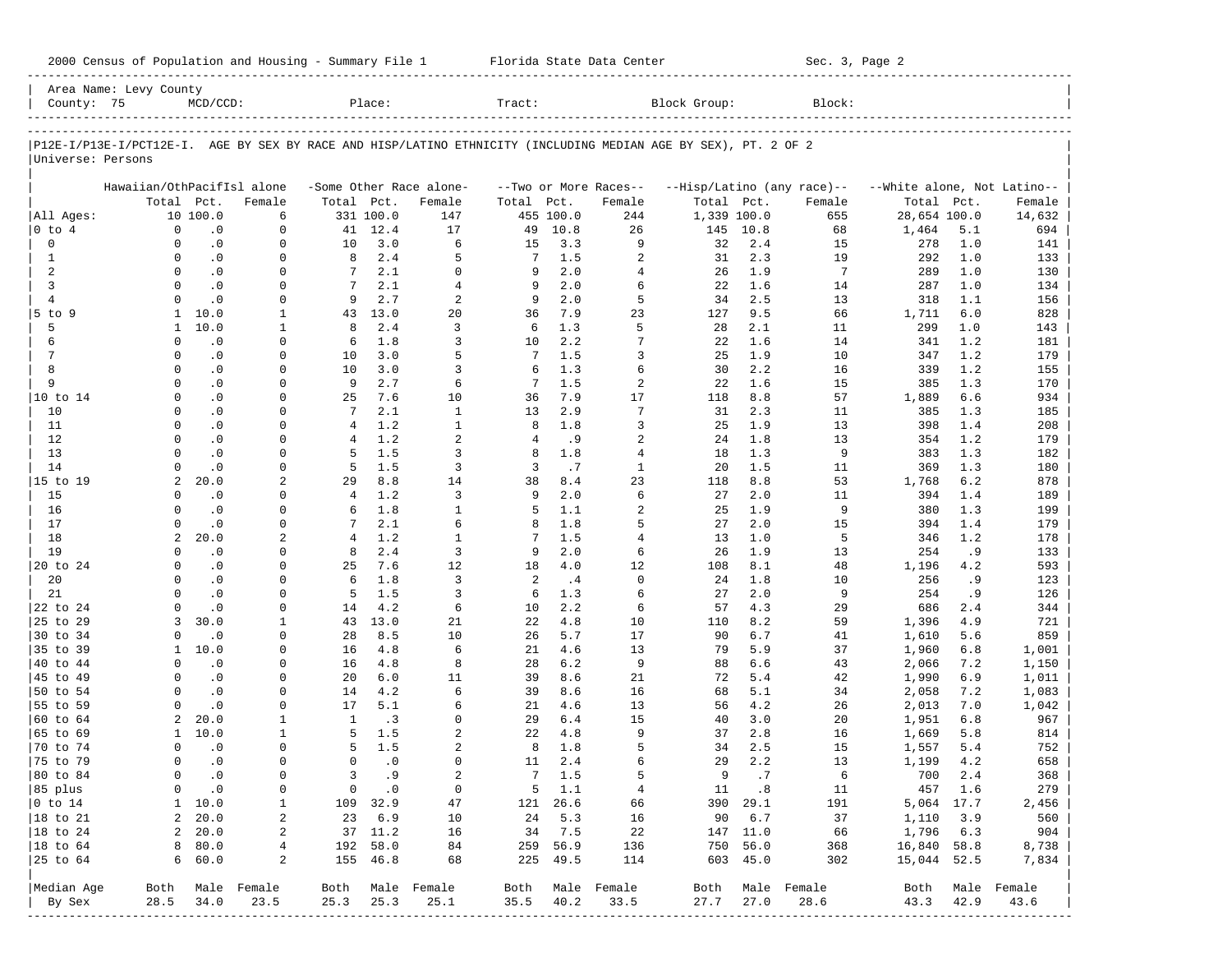|                                         |             |             |           |             |            | 2000 Census of Population and Housing - Summary File 1 Florida State Data Center |                |             |                                                                                                                               |            |                  | Sec. 3, Page 1 |               |                             |                       |
|-----------------------------------------|-------------|-------------|-----------|-------------|------------|----------------------------------------------------------------------------------|----------------|-------------|-------------------------------------------------------------------------------------------------------------------------------|------------|------------------|----------------|---------------|-----------------------------|-----------------------|
| Area Name: Liberty County<br>County: 77 |             | $MCD/CCD$ : |           | Place:      |            | Tract:                                                                           |                |             | Block Group:                                                                                                                  |            |                  | Block:         |               |                             |                       |
|                                         |             |             |           |             |            |                                                                                  |                |             | P12, P12A-D/P13, P13A-D/P14, PCT12A-D. AGE BY SEX BY RACE AND HISP/LATINO ETHNICITY (INCLUDING MEDIAN AGE BY SEX), PT. 1 OF 2 |            |                  |                |               |                             |                       |
| Universe: Persons                       |             |             |           |             |            |                                                                                  |                |             |                                                                                                                               |            |                  |                |               |                             |                       |
|                                         |             |             |           |             |            |                                                                                  |                |             | ----All Races Combined----- --------White alone-------- ---------Black alone-------- AmerInd/NatAlaskan alone                 |            |                  |                |               |                             | $----A sian alone---$ |
|                                         | Total Pct.  |             | Female    | Total Pct.  |            | Female                                                                           | Total Pct.     |             | Female                                                                                                                        | Total Pct. |                  | Female         | Total Pct.    |                             | Female                |
| All Ages:                               | 7,021 100.0 |             | 2,867     | 5,365 100.0 |            | 2,415                                                                            | 1,294 100.0    |             | 315                                                                                                                           |            | 127 100.0        | 53             |               | 10 100.0                    | 3                     |
| $ 0 \t{to} 4$                           | 384         | 5.5         | 184       | 306         | 5.7        | 141                                                                              | 44             | 3.4         | 22                                                                                                                            | 6          | 4.7              | 4              |               | 1 10.0                      | 1                     |
| 0                                       | 81          | 1.2         | 43        | 64          | 1.2        | 34                                                                               | 7              | .5          | 4                                                                                                                             | 1          | .8               | 1              | 0             | $\cdot$ 0                   | 0                     |
| 1                                       | 79          | 1.1         | 40        | 60          | 1.1        | 29                                                                               | 14             | 1.1         | 6                                                                                                                             | 1          | .8               | 1              | 0             | $\cdot$ 0                   | 0                     |
| 2                                       | 81          | 1.2         | 34        | 66          | 1.2        | 27                                                                               | 9              | .7          | 4                                                                                                                             | 1          | .8               | 0              | $\mathbf{1}$  | 10.0                        | 1                     |
| 3<br>4                                  | 74<br>69    | 1.1<br>1.0  | 33<br>34  | 57          | 1.1<br>1.1 | 20<br>31                                                                         | 7<br>7         | .5<br>. 5   | 6<br>2                                                                                                                        | 2<br>1     | 1.6<br>.8        | 2<br>0         | $\Omega$<br>0 | $\cdot$ 0<br>$\cdot$ 0      | 0<br>0                |
| $5$ to $9$                              | 414         | 5.9         | 196       | 59<br>331   | 6.2        | 158                                                                              | 52             | 4.0         | 21                                                                                                                            | 10         | 7.9              | 4              | 0             | $\cdot$ 0                   | 0                     |
| 5                                       | 78          | 1.1         | 35        | 67          | 1.2        | 31                                                                               | $\overline{4}$ | $\cdot$ 3   | $\mathbf 0$                                                                                                                   | 1          | .8               | 0              | 0             | $\cdot$ 0                   | 0                     |
| 6                                       | 75          | 1.1         | 40        | 58          | 1.1        | 28                                                                               | 10             | .8          | 9                                                                                                                             | 1          | .8               | 1              | 0             | $\cdot$ 0                   | 0                     |
| 7                                       | 96          | 1.4         | 42        | 76          | 1.4        | 37                                                                               | 18             | 1.4         | 4                                                                                                                             | $\Omega$   | $\cdot$ 0        | 0              | 0             | $\cdot$ 0                   | 0                     |
| 8                                       | 77          | 1.1         | 35        | 62          | 1.2        | 28                                                                               | -7             | .5          | 3                                                                                                                             | 5          | 3.9              | 2              | 0             | $\cdot$ 0                   | 0                     |
| 9                                       | 88          | 1.3         | 44        | 68          | 1.3        | 34                                                                               | 13             | 1.0         | 5                                                                                                                             | 3          | 2.4              | 1              | 0             | $\cdot$ 0                   | 0                     |
|                                         | 437         | 6.2         | 223       | 345         | 6.4        | 180                                                                              | 63             | 4.9         | 27                                                                                                                            | 12         | 9.4              | 5              | 0             | $\cdot$ 0                   | 0                     |
| 10                                      | 91          | 1.3         | 43        | 70          | 1.3        | 33                                                                               | 16             | 1.2         | 7                                                                                                                             | 2          | 1.6              | 0              | 0             | $\cdot$ 0                   | 0                     |
| 11                                      | 100         | 1.4         | 56        | 77          | 1.4        | 46                                                                               | 17             | 1.3         | 7                                                                                                                             | 2          | 1.6              | 1              | 0             | $\cdot$ 0                   | 0                     |
| 12<br>13                                | 58          | .8          | 19<br>44  | 48          | .9<br>1.3  | 17<br>34                                                                         | 8<br>9         | .6<br>.7    | 2                                                                                                                             | 0<br>2     | $\cdot$ 0<br>1.6 | 0<br>1         | 0<br>0        | $\cdot$ 0<br>$\cdot$ 0      | 0                     |
| 14                                      | 86<br>102   | 1.2<br>1.5  | 61        | 72<br>78    | 1.5        | 50                                                                               | 13             | 1.0         | 6<br>5                                                                                                                        | 6          | 4.7              | 3              | 0             | $\cdot$ 0                   | 0<br>0                |
| 15 to 19                                | 461         | 6.6         | 221       | 376         | 7.0        | 193                                                                              | 69             | 5.3         | 23                                                                                                                            | 5          | 3.9              | 1              | 0             | $\cdot$ 0                   | 0                     |
| 15                                      | 84          | 1.2         | 46        | 66          | 1.2        | 38                                                                               | 15             | 1.2         | 6                                                                                                                             | $\Omega$   | $\cdot$ 0        | 0              | 0             | $\cdot$ 0                   | 0                     |
| 16                                      | 108         | 1.5         | 51        | 89          | 1.7        | 46                                                                               | 17             | 1.3         | 4                                                                                                                             | 1          | .8               | 1              | 0             | $\cdot$ 0                   | 0                     |
| 17                                      | 104         | 1.5         | 51        | 86          | 1.6        | 43                                                                               | 15             | 1.2         | 7                                                                                                                             | 1          | .8               | 0              | 0             | $\cdot$ 0                   | 0                     |
| 18                                      | 87          | 1.2         | 37        | 67          | 1.2        | 34                                                                               | 15             | 1.2         | 2                                                                                                                             | 2          | 1.6              | 0              | 0             | $\cdot$ 0                   | 0                     |
| 19                                      | 78          | 1.1         | 36        | 68          | 1.3        | 32                                                                               | -7             | .5          | 4                                                                                                                             | 1          | .8               | 0              | 0             | $\cdot$ 0                   | 0                     |
| 20 to 24                                | 493         | 7.0         | 176       | 329         | 6.1        | 148                                                                              | 122            | 9.4         | 22                                                                                                                            | 11         | 8.7              | 3              | $\mathbf{1}$  | 10.0                        | 1                     |
| 20                                      | 77          | 1.1         | 41        | 63          | 1.2        | 34                                                                               | 10             | .8          | 6                                                                                                                             | $\circ$    | $\cdot$ 0        | 0              | 0             | $\cdot$ 0                   | 0                     |
| 21                                      | 70<br>346   | 1.0         | 32<br>103 | 59<br>207   | 1.1        | 31<br>83                                                                         | -7<br>105      | .5          | 1<br>15                                                                                                                       | 1<br>10    | .8<br>7.9        | 0<br>3         | $\Omega$      | $\cdot$ 0<br>$1 \quad 10.0$ | 0<br>$\mathbf{1}$     |
| 22 to 24<br>25 to 29                    | 672         | 4.9<br>9.6  | 173       | 405         | 3.9<br>7.5 | 138                                                                              | 224            | 8.1<br>17.3 | 23                                                                                                                            | 13         | 10.2             | 3              | 2             | 20.0                        | 0                     |
| 30 to 34                                | 644         | 9.2         | 186       | 430         | 8.0        | 156                                                                              | 176            | 13.6        | 20                                                                                                                            | 12         | 9.4              | 6              | 3             | 30.0                        | 0                     |
| 35 to 39                                | 681         | 9.7         | 225       | 503         | 9.4        | 192                                                                              | 151            | 11.7        | 25                                                                                                                            | 10         | 7.9              | 3              | $\mathbf{1}$  | 10.0                        | 1                     |
| 40 to 44                                | 647         | 9.2         | 227       | 476         | 8.9        | 189                                                                              |                | 137 10.6    | 30                                                                                                                            | 12         | 9.4              | 3              | 2             | 20.0                        | 0                     |
| 45 to 49                                | 446         | 6.4         | 185       | 344         | 6.4        | 159                                                                              | 85             | 6.6         | 17                                                                                                                            | 10         | 7.9              | 6              | 0             | $\cdot$ 0                   | 0                     |
| 50 to 54                                | 404         | 5.8         | 183       | 350         | 6.5        | 158                                                                              | 35             | 2.7         | 15                                                                                                                            | 10         | 7.9              | 5              | 0             | $\cdot$ 0                   | 0                     |
| 55 to 59                                | 327         | 4.7         | 154       | 295         | 5.5        | 142                                                                              | 22             | 1.7         | 10                                                                                                                            | 6          | 4.7              | $\mathbf{1}$   | $\Omega$      | $\cdot$ 0                   | 0                     |
| 60 to 64                                | 295         | 4.2         | 147       | 248         | 4.6        | 122                                                                              | 40             | 3.1         | 21                                                                                                                            | 3          | 2.4              | 3              | $\Omega$      | $\cdot$ 0                   | 0                     |
| 65 to 69                                | 233         | 3.3         | 118       | 206         | 3.8        | 103                                                                              | 24             | 1.9         | 14                                                                                                                            | 1          | .8               | $\mathbf{1}$   | 0             | $\cdot$ 0                   | 0                     |
| $ 70 \tto 74$                           | 203         | 2.9         | 105       |             | 178 3.3    | 94                                                                               |                | 18 1.4      | 7                                                                                                                             | 3          | 2.4              | 2              | 0<br>0        | $\cdot$ 0                   | 0                     |
| 75 to 79<br>80 to 84                    | 142<br>81   | 2.0<br>1.2  | 75<br>54  | 124<br>72   | 2.3<br>1.3 | 65<br>47                                                                         | 13<br>9        | 1.0<br>.7   | 6<br>7                                                                                                                        | 3<br>0     | 2.4<br>$\cdot$ 0 | 3<br>0         | 0             | $\cdot$ 0                   | 0<br>0                |
| 85 plus                                 | 57          | .8          | 35        | 47          | .9         | 30                                                                               | 10             | .8          | 5                                                                                                                             | 0          | $\cdot$ 0        | 0              | 0             | $\cdot$ 0<br>$\cdot$ 0      | 0                     |
| $ 0 \t{to} 14$                          | 1,235       | 17.6        | 603       | 982         | 18.3       | 479                                                                              | 159            | 12.3        | 70                                                                                                                            | 28         | 22.0             | 13             | $\mathbf{1}$  | 10.0                        | $\mathbf 1$           |
| 18 to 21                                | 312         | 4.4         | 146       | 257         | 4.8        | 131                                                                              | 39             | 3.0         | 13                                                                                                                            | 4          | 3.1              | 0              | 0             | $\cdot$ 0                   | 0                     |
| 18 to 24                                | 658         | 9.4         | 249       | 464         | 8.6        | 214                                                                              | 144            | 11.1        | 28                                                                                                                            | 14         | 11.0             | 3              | 1             | 10.0                        | $\mathbf{1}$          |
| $ 18$ to $64$                           | 4,774       | 68.0        | 1,729     | 3,515       | 65.5       | 1,470                                                                            | 1,014          | 78.4        | 189                                                                                                                           | 90         | 70.9             | 33             | 9             | 90.0                        | 2                     |
| 25 to 64                                | 4,116       | 58.6        | 1,480     | 3,051       | 56.9       | 1,256                                                                            | 870            | 67.2        | 161                                                                                                                           | 76         | 59.8             | 30             | 8             | 80.0                        | 1                     |
| Median Age                              | Both        | Male        | Female    | Both        |            | Male Female                                                                      | Both           |             | Male Female                                                                                                                   | Both       | Male             | Female         | Both          |                             | Male Female           |
| By Sex                                  | 35.0        | 34.3        | 36.6      | 36.6        | 36.1       | 37.2                                                                             | 32.2           | 31.8        | 34.9                                                                                                                          | 32.5       | 30.0             | 38.3           | 34.0          | 34.3                        | 22.5                  |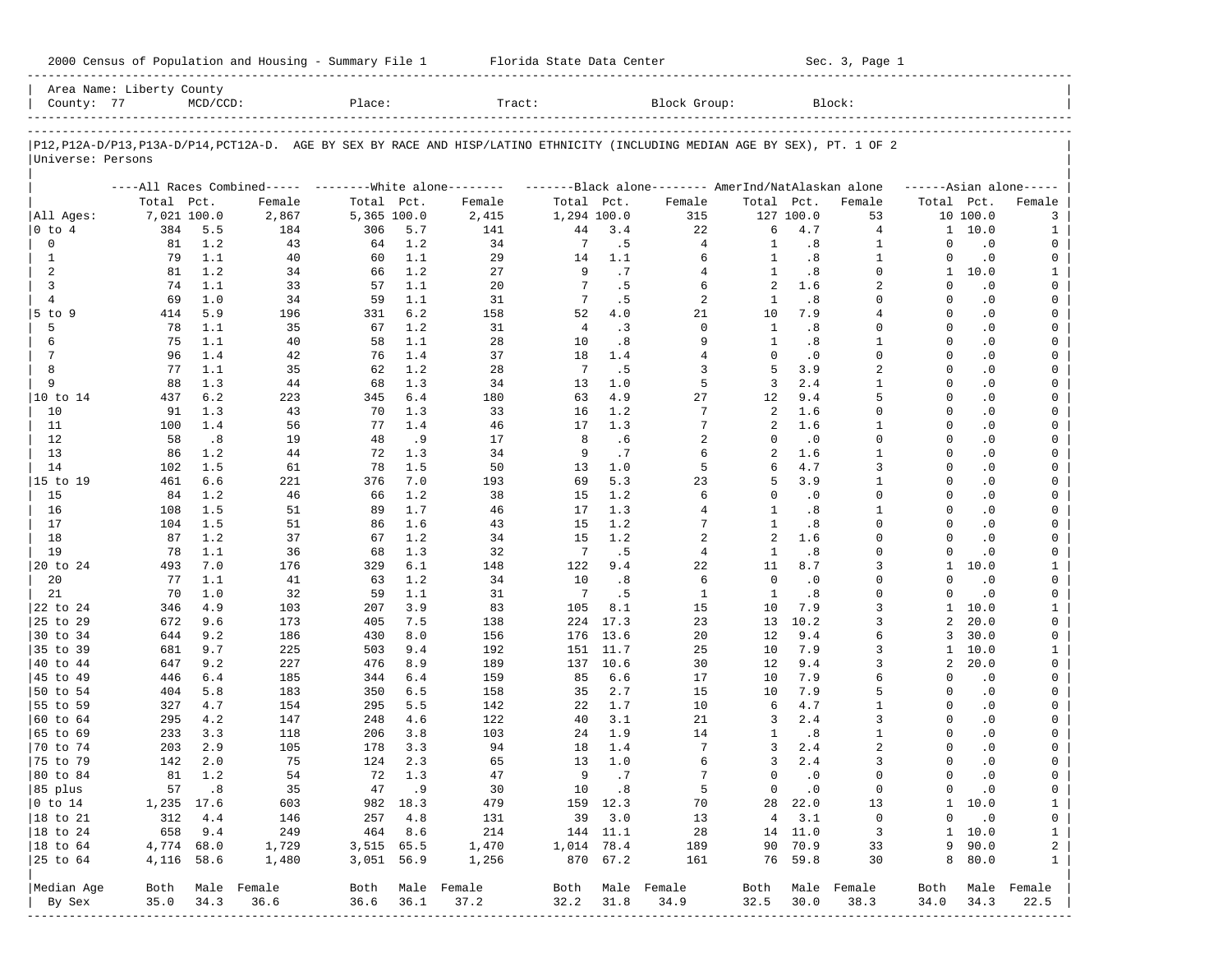| County: 77              | Area Name: Liberty County  | $MCD/CCD$ :                     |                         |                   | Place:             |                         | Tract:       |                    |                             | Block Group:                                                                                                   |                      | Block:                     |                             |            |                  |
|-------------------------|----------------------------|---------------------------------|-------------------------|-------------------|--------------------|-------------------------|--------------|--------------------|-----------------------------|----------------------------------------------------------------------------------------------------------------|----------------------|----------------------------|-----------------------------|------------|------------------|
|                         |                            |                                 |                         |                   |                    |                         |              |                    |                             | P12E-I/P13E-I/PCT12E-I. AGE BY SEX BY RACE AND HISP/LATINO ETHNICITY (INCLUDING MEDIAN AGE BY SEX), PT. 2 OF 2 |                      |                            |                             |            |                  |
| Universe: Persons       |                            |                                 |                         |                   |                    |                         |              |                    |                             |                                                                                                                |                      |                            |                             |            |                  |
|                         | Hawaiian/OthPacifIsl alone |                                 |                         |                   |                    | -Some Other Race alone- |              |                    | --Two or More Races--       |                                                                                                                |                      | --Hisp/Latino (any race)-- | --White alone, Not Latino-- |            |                  |
|                         |                            | Total Pct.                      | Female                  | Total Pct.        |                    | Female                  | Total Pct.   |                    | Female                      | Total Pct.                                                                                                     |                      | Female                     | Total                       | Pct.       | Female           |
| All Ages:<br>$0$ to $4$ | $\Omega$<br>0              | $\ddot{\phantom{a}}$            | 0<br>0                  | 20                | 146 100.0<br>13.7  | 48<br>11                | 7            | 79 100.0<br>8.9    | 33<br>5                     | 23                                                                                                             | 316 100.0<br>7.3     | 70<br>14                   | 5,233 100.0<br>304          | 5.8        | 2,398<br>139     |
| $\mathbf 0$             | 0                          | $\cdot$<br>$\ddot{\phantom{a}}$ | $\mathbf 0$             | 7                 | 4.8                | 3                       | 2            | 2.5                | $\mathbf{1}$                | 7                                                                                                              | 2.2                  | 3                          | 64                          | 1.2        | 34               |
| $\mathbf{1}$            | 0                          |                                 | 0                       | $\overline{4}$    | 2.7                | 4                       | $\mathbf 0$  | $\cdot$ 0          | $\mathbf 0$                 | 5                                                                                                              | 1.6                  | 5                          | 59                          | 1.1        | 28               |
| 2                       | $\Omega$                   |                                 | 0                       | 2                 | 1.4                | $\Omega$                | 2            | 2.5                | 2                           | 4                                                                                                              | 1.3                  | 2                          | 65                          | 1.2        | 26               |
| 3                       | 0                          |                                 | $\mathbf 0$             | 7                 | 4.8                | $\overline{4}$          | $\mathbf{1}$ | 1.3                | $\mathbf{1}$                | 7                                                                                                              | 2.2                  | 4                          | 57                          | 1.1        | 20               |
| 4                       | $\Omega$                   |                                 | $\Omega$                | $\mathbf{0}$      | $\cdot$ 0          | $\Omega$                | 2            | 2.5                | $\mathbf{1}$                | $\mathbf 0$                                                                                                    | $\cdot$ 0            | <sup>0</sup>               | 59                          | 1.1        | 31               |
| $5$ to $9$              | 0                          |                                 | $\mathbf 0$             | 16                | 11.0               | 9                       | 5            | 6.3                | 4                           | 17                                                                                                             | 5.4                  | 9                          | 328                         | 6.3        | 157              |
| 5                       | $\Omega$                   |                                 | $\Omega$                | 5                 | 3.4                | 3                       | 1            | 1.3                | 1                           | 4                                                                                                              | 1.3                  | 3                          | 67                          | 1.3        | 31               |
| 6                       | 0                          |                                 | $\mathbf 0$             | 6                 | 4.1                | 2                       | $\mathbf 0$  | $\cdot$ 0          | $\Omega$                    | 7                                                                                                              | 2.2                  | 2                          | 57                          | 1.1        | 28               |
| 7                       | $\Omega$                   |                                 | $\Omega$                | 2                 | 1.4                | $\mathbf{1}$            | $\Omega$     | $\cdot$ 0          | $\Omega$                    | 2                                                                                                              | .6                   | 1                          | 75                          | 1.4        | 36               |
| 8                       | $\Omega$                   |                                 | $\mathbf 0$             | 2                 | 1.4                | 2                       | 1            | 1.3                | $\mathbf 0$                 | 2                                                                                                              | .6                   | 2                          | 62                          | 1.2        | 28               |
| 9                       | $\Omega$                   |                                 | $\Omega$                | $\mathbf{1}$      | .7                 | $\mathbf{1}$            | 3            | 3.8                | 3                           | 2                                                                                                              | .6                   | 1                          | 67                          | 1.3        | 34               |
| 10 to 14                | $\Omega$                   |                                 | $\mathbf 0$             | 14                | 9.6                | 9                       | 3            | 3.8                | $\overline{a}$              | 18                                                                                                             | 5.7                  | 10                         | 343                         | 6.6        | 179              |
| 10                      | $\Omega$<br>$\Omega$       |                                 | $\Omega$                | 3                 | 2.1                | 3<br>$\mathbf{1}$       | $\mathbf 0$  | $\cdot$ 0          | $\Omega$                    | 3<br>$\overline{4}$                                                                                            | .9                   | 3                          | 70                          | 1.3        | 33               |
| 11<br>12                | $\Omega$                   |                                 | $\mathbf 0$<br>$\Omega$ | 3<br>$\mathbf{1}$ | 2.1<br>.7          | $\Omega$                | 1<br>1       | 1.3<br>1.3         | $\mathbf{1}$<br>$\mathbf 0$ | 2                                                                                                              | 1.3<br>.6            | 1<br>$\Omega$              | 77<br>48                    | 1.5<br>.9  | 46<br>17         |
| 13                      | $\Omega$                   |                                 | $\mathbf 0$             | 3                 | 2.1                | 3                       | $\mathbf 0$  | $\cdot$ 0          | $\Omega$                    | 3                                                                                                              | . 9                  | 3                          | 72                          | 1.4        | 34               |
| 14                      | $\Omega$                   |                                 | $\Omega$                | $\overline{4}$    | 2.7                | 2                       | 1            | 1.3                | 1                           | 6                                                                                                              | 1.9                  | 3                          | 76                          | 1.5        | 49               |
| 15 to 19                | $\Omega$                   |                                 | $\mathbf 0$             | 8                 | 5.5                | 3                       | 3            | 3.8                | $\mathbf{1}$                | $12 \overline{ }$                                                                                              | 3.8                  | б                          | 373                         | 7.1        | 191              |
| 15                      | $\Omega$                   |                                 | $\Omega$                | 2                 | 1.4                | 2                       | 1            | 1.3                | $\mathbf 0$                 | 2                                                                                                              | .6                   | 2                          | 66                          | 1.3        | 38               |
| 16                      | $\Omega$                   |                                 | $\mathbf 0$             | $\mathbf{1}$      | .7                 | $\Omega$                | $\mathbf 0$  | $\cdot$ 0          | $\Omega$                    | 2                                                                                                              | .6                   | 1                          | 89                          | 1.7        | 46               |
| 17                      | $\Omega$                   |                                 | $\Omega$                | 2                 | 1.4                | $\mathbf{1}$            | $\Omega$     | $\cdot$ 0          | $\Omega$                    | 3                                                                                                              | .9                   | 2                          | 85                          | 1.6        | 42               |
| 18                      | $\Omega$                   |                                 | $\mathbf 0$             | 2                 | 1.4                | $\Omega$                | 1            | 1.3                | $\mathbf{1}$                | 2                                                                                                              | . 6                  | 0                          | 67                          | 1.3        | 34               |
| 19                      | $\Omega$                   |                                 | $\mathbf 0$             | $\mathbf{1}$      | .7                 | $\Omega$                | 1            | 1.3                | $\mathbf 0$                 | 3                                                                                                              | . 9                  | $\mathbf{1}$               | 66                          | 1.3        | 31               |
| 20 to 24                | $\Omega$                   |                                 | 0                       | 22                | 15.1               | $\mathbf{1}$            | 8            | 10.1               | $\mathbf{1}$                | 45                                                                                                             | 14.2                 | 3                          | 314                         | 6.0        | 147              |
| 20                      | $\Omega$                   |                                 | $\mathbf 0$             | $\overline{4}$    | 2.7                | $\mathbf{1}$            | $\mathbf 0$  | $\cdot$ 0          | 0                           | 9                                                                                                              | 2.8                  | 1                          | 58                          | 1.1        | 34               |
| 21                      | $\Omega$                   |                                 | 0                       | 1                 | .7                 | $\Omega$                | 2            | 2.5                | 0                           | 2                                                                                                              | . 6                  | 0                          | 58                          | 1.1        | 31               |
| 22 to 24                | $\Omega$                   |                                 | $\mathbf 0$             | 17                | 11.6               | $\Omega$                | 6            | 7.6                | $\mathbf{1}$                | 34                                                                                                             | 10.8                 | 2                          | 198                         | 3.8        | 82               |
| 25 to 29                | $\Omega$<br>$\Omega$       |                                 | $\mathbf 0$             | 20                | 13.7               | 7                       | 8            | 10.1               | 2                           | 57                                                                                                             | 18.0                 | 10                         | 376                         | 7.2        | 136              |
| 30 to 34<br>35 to 39    | $\Omega$                   |                                 | $\Omega$<br>$\mathbf 0$ | 16<br>11          | 11.0<br>7.5        | 1<br>$\mathbf{1}$       | 7<br>5       | 8.9<br>6.3         | 3<br>3                      | 39<br>40                                                                                                       | 12.3<br>12.7         | 1<br>3                     | 410<br>476                  | 7.8<br>9.1 | 156              |
| 40 to 44                | $\Omega$                   |                                 | $\Omega$                | 6                 | 4.1                | 3                       | 14           | 17.7               | 2                           | 34                                                                                                             | 10.8                 | 5                          | 459                         | 8.8        | 190<br>188       |
| 45 to 49                | $\Omega$                   |                                 | $\mathbf 0$             | 3                 | 2.1                | $\mathbf{1}$            | 4            | 5.1                | 2                           | 7                                                                                                              | 2.2                  | 1                          | 341                         | 6.5        | 159              |
| 50 to 54                | $\Omega$                   |                                 | $\Omega$                | 5                 | 3.4                | $\mathbf{1}$            | 4            | 5.1                | 4                           | 10                                                                                                             | 3.2                  | 3                          | 346                         | 6.6        | 156              |
| 55 to 59                | $\Omega$                   |                                 | $\mathbf 0$             | 2                 | 1.4                | $\Omega$                | 2            | 2.5                | $\mathbf{1}$                | 5                                                                                                              | 1.6                  | 0                          | 293                         | 5.6        | 142              |
| 60 to 64                | $\Omega$                   |                                 | $\Omega$                | $\mathbf{1}$      | .7                 | $\Omega$                | 3            | 3.8                | $\mathbf{1}$                | 2                                                                                                              | .6                   | 1                          | 247                         | 4.7        | 121              |
| 65 to 69                | $\Omega$                   |                                 | $\mathbf 0$             | $\mathbf{1}$      | .7                 | $\Omega$                | 1            | 1.3                | $\Omega$                    | 2                                                                                                              | .6                   | 1                          | 206                         | 3.9        | 103              |
| 70 to 74                | $\Omega$                   |                                 | $\Omega$                | $\Omega$          | $\cdot$ 0          | $\Omega$                | 4            | 5.1                | 2                           | 3                                                                                                              | .9                   | 1                          | 175                         | 3.3        | 93               |
| 75 to 79                | $\Omega$                   |                                 | 0                       | $\mathbf{1}$      | .7                 | $\mathbf{1}$            | $\mathbf{1}$ | 1.3                | $\Omega$                    | $\mathbf{1}$                                                                                                   | .3                   | 1                          | 124                         | 2.4        | 65               |
| 80 to 84                | $\Omega$                   |                                 | $\cap$                  | 0                 | . 0                | $\Omega$                | 0            | $\cdot$ 0          | $\Omega$                    | 1                                                                                                              | $\cdot$ 3            |                            | 71                          | 1.4        | 46               |
| 85 plus                 |                            |                                 | 0                       |                   | $0 \qquad .0$      | $\mathbf 0$             |              | $0 \qquad .0$      | $\mathbf 0$                 |                                                                                                                | $0 \qquad .0$        | $\mathbf 0$                |                             | 47 .9      | 30               |
| $0$ to $14$             | $\mathbf 0$                | $\cdot$                         | 0                       |                   | 50 34.2            | 29                      |              | 15 19.0            | 11                          |                                                                                                                | 58 18.4              | 33                         |                             | 975 18.6   | 475              |
| 18 to 21                | 0                          |                                 | 0                       |                   | 8, 5.5             | $\mathbf{1}$            |              | 4 5.1              | $\mathbf{1}$                |                                                                                                                | $16$ 5.1             | $\overline{a}$             |                             | 249 4.8    | 130              |
| 18 to 24                | $\mathbf 0$                |                                 | 0                       |                   | 25 17.1            | $\mathbf{1}$            |              | 10 12.7            | $\overline{c}$              |                                                                                                                | 50 15.8              | $\overline{4}$             |                             | 447 8.5    | 212              |
| 18 to 64<br>25 to 64    | 0<br>$\mathbf 0$           |                                 | 0<br>0                  |                   | 89 61.0<br>64 43.8 | 15<br>14                |              | 57 72.2<br>47 59.5 | 20<br>18                    |                                                                                                                | 244 77.2<br>194 61.4 | 28<br>24                   | 3,395 64.9<br>2,948 56.3    |            | 1,460<br>1,248   |
|                         |                            |                                 |                         |                   |                    |                         |              |                    |                             |                                                                                                                |                      |                            |                             |            |                  |
| Median Age              | Both                       |                                 | Male Female             |                   |                    | Both Male Female        |              |                    | Both Male Female            |                                                                                                                |                      | Both Male Female           |                             |            | Both Male Female |
| By Sex                  | $\cdot$ 0                  | .0                              | .0                      | 23.6              | 25.4               | 12.5                    | 33.3         | 35.0               | 32.3                        | 27.8                                                                                                           | 30.3                 | 16.0                       | 36.7                        | 36.4       | 37.2             |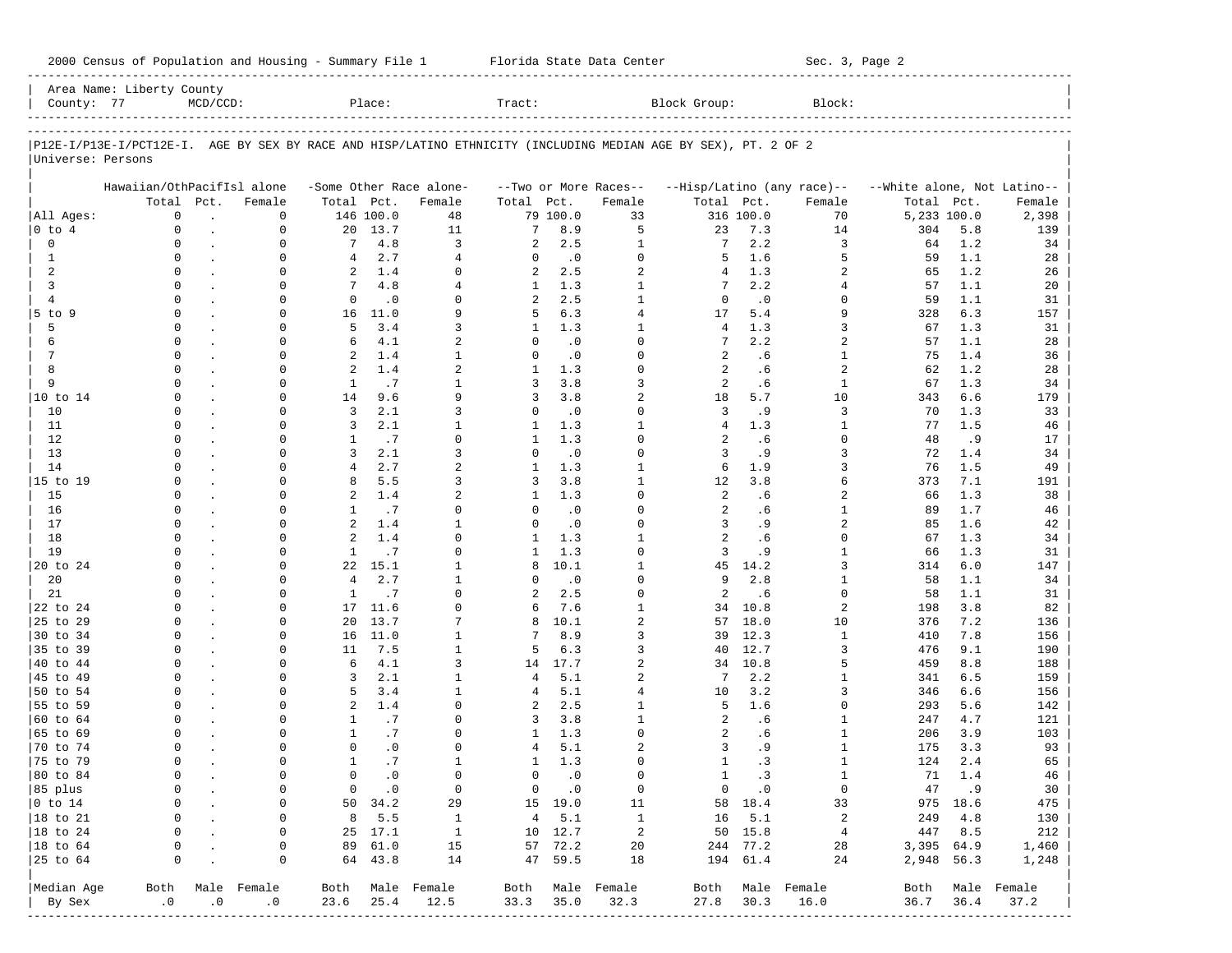| 2000 Census of Population and Housing - Summary File 1 |  | Florida State Data Center | Sec. 3, Page 1 |
|--------------------------------------------------------|--|---------------------------|----------------|
|--------------------------------------------------------|--|---------------------------|----------------|

| County: 79            | Area Name: Madison County | $MCD/CCD$ : |                                                                                                                               | Place:       |            | Tract:           |             |            | Block Group:     |                      |                        | Block:                   |                   |                  |                         |
|-----------------------|---------------------------|-------------|-------------------------------------------------------------------------------------------------------------------------------|--------------|------------|------------------|-------------|------------|------------------|----------------------|------------------------|--------------------------|-------------------|------------------|-------------------------|
|                       |                           |             |                                                                                                                               |              |            |                  |             |            |                  |                      |                        |                          |                   |                  |                         |
|                       |                           |             | P12, P12A-D/P13, P13A-D/P14, PCT12A-D. AGE BY SEX BY RACE AND HISP/LATINO ETHNICITY (INCLUDING MEDIAN AGE BY SEX), PT. 1 OF 2 |              |            |                  |             |            |                  |                      |                        |                          |                   |                  |                         |
| Universe: Persons     |                           |             |                                                                                                                               |              |            |                  |             |            |                  |                      |                        |                          |                   |                  |                         |
|                       |                           |             | ----All Races Combined----- --------White alone-------- --------Black alone-------- AmerInd/NatAlaskan alone                  |              |            |                  |             |            |                  |                      |                        |                          |                   |                  | $----Asian alone---$    |
|                       | Total Pct.                |             | Female                                                                                                                        | Total Pct.   |            | Female           | Total Pct.  |            | Female           | Total Pct.           |                        | Female                   | Total Pct.        |                  | Female                  |
| All Ages:             | 18,733 100.0              |             | 9,023                                                                                                                         | 10,769 100.0 |            | 5,216            | 7,549 100.0 |            | 3,639            |                      | 60 100.0               | 20                       |                   | 60 100.0         | 33                      |
| $0$ to $4$            | 1,074                     | 5.7         | 517                                                                                                                           | 514          | 4.8        | 250              | 527         | 7.0        | 247              | 0                    | $\cdot$ 0              | $\Omega$                 | 3                 | 5.0              | 2                       |
| 0                     | 224                       | 1.2         | 108                                                                                                                           | 106          | 1.0        | 49               | 108         | 1.4        | 54               | 0                    | $\cdot$ 0              | $\Omega$                 | $\Omega$          | $\cdot$ 0        | 0                       |
| 1                     | 210                       | 1.1         | 106                                                                                                                           | 103          | 1.0        | 53               | 99          | 1.3        | 49               | $\Omega$<br>$\Omega$ | $\cdot$ 0              | $\Omega$<br>$\Omega$     | 1<br>$\mathbf{1}$ | 1.7              | $\mathbf{1}$            |
| 2<br>3                | 216<br>224                | 1.2<br>1.2  | 100<br>96                                                                                                                     | 90<br>115    | .8         | 42<br>54         | 119<br>106  | 1.6<br>1.4 | 54<br>40         | $\Omega$             | $\cdot$ 0<br>$\cdot$ 0 | $\Omega$                 | $\Omega$          | 1.7<br>$\cdot$ 0 | 0<br>$\mathbf 0$        |
| $\overline{4}$        | 200                       | 1.1         | 107                                                                                                                           | 100          | 1.1<br>.9  | 52               | 95          | 1.3        | 50               | $\mathbf 0$          | $\cdot$ 0              | $\Omega$                 | 1                 | 1.7              | $\mathbf{1}$            |
| 5 to 9                | 1,217                     | 6.5         | 595                                                                                                                           | 564          | 5.2        | 282              | 622         | 8.2        | 297              | $\mathbf{1}$         | 1.7                    | $\mathbf{1}$             | $\overline{4}$    | 6.7              | $\overline{\mathbf{c}}$ |
| 5                     | 185                       | 1.0         | 99                                                                                                                            | 87           | .8         | 49               | 94          | 1.2        | 49               | $\Omega$             | $\cdot$ 0              | $\Omega$                 | $\Omega$          | $\cdot$ 0        | 0                       |
| 6                     | 244                       | 1.3         | 113                                                                                                                           | 111          | 1.0        | 56               | 126         | 1.7        | 52               | $\Omega$             | $\cdot$ 0              | $\Omega$                 | $\Omega$          | $\cdot$ 0        | $\mathbf 0$             |
| 7                     | 230                       | 1.2         | 105                                                                                                                           | 104          | 1.0        | 43               | 121         | 1.6        | 60               | $\mathbf{1}$         | 1.7                    | $\mathbf{1}$             | $\mathbf{1}$      | 1.7              | $\mathbf 0$             |
| 8                     | 267                       | 1.4         | 131                                                                                                                           | 118          | 1.1        | 60               | 142         | 1.9        | 66               | $\Omega$             | $\cdot$ 0              | $\Omega$                 | 2                 | 3.3              | $\overline{\mathbf{c}}$ |
| 9                     | 291                       | 1.6         | 147                                                                                                                           | 144          | 1.3        | 74               | 139         | 1.8        | 70               | $\mathbf 0$          | .0                     | $\Omega$                 | $\mathbf{1}$      | 1.7              | 0                       |
| 10 to 14              | 1,465                     | 7.8         | 714                                                                                                                           | 701          | 6.5        | 342              | 733         | 9.7        | 357              | 6                    | 10.0                   | $\mathbf{1}$             | 4                 | 6.7              | 3                       |
| 10                    | 267                       | 1.4         | 133                                                                                                                           | 124          | 1.2        | 60               | 135         | 1.8        | 72               | $\overline{4}$       | 6.7                    | $\Omega$                 | 1                 | 1.7              | 0                       |
| 11                    | 303                       | 1.6         | 161                                                                                                                           | 148          | 1.4        | 82               | 152         | 2.0        | 76               | $\Omega$             | $\cdot$ 0              | $\Omega$                 | 1                 | 1.7              | $\mathbf{1}$            |
| 12                    | 295                       | 1.6         | 124                                                                                                                           | 151          | 1.4        | 64               | 135         | 1.8        | 56               | $\mathbf{1}$         | 1.7                    | $\Omega$                 | $\Omega$          | $\cdot$ 0        | 0                       |
| 13                    | 292                       | 1.6         | 143                                                                                                                           | 140          | 1.3        | 68               | 148         | 2.0        | 72               | $\Omega$             | $\cdot$ 0              | $\Omega$                 | $\Omega$          | $\cdot$ 0        | $\mathbf 0$             |
| 14                    | 308                       | 1.6         | 153                                                                                                                           | 138          | 1.3        | 68               | 163         | 2.2        | 81               | $\mathbf{1}$         | 1.7                    | $\mathbf{1}$             | 2                 | 3.3              | 2                       |
| 15 to 19              | 1,497                     | 8.0         | 648                                                                                                                           | 777          | 7.2        | 350              | 696         | 9.2        | 288              | $\overline{4}$       | 6.7                    | $\mathbf{1}$             | 2                 | 3.3              | $\overline{\mathbf{c}}$ |
| 15                    | 330                       | 1.8         | 145                                                                                                                           | 186          | 1.7        | 84               | 142         | 1.9        | 61               | 0                    | $\cdot$ 0              | $\Omega$                 | $\Omega$          | $\cdot$ 0        | 0                       |
| 16                    | 342                       | 1.8         | 159                                                                                                                           | 177          | 1.6        | 92               | 157         | 2.1        | 62               | 1                    | 1.7                    | $\Omega$                 | 2                 | 3.3              | $\overline{\mathbf{c}}$ |
| 17                    | 308                       | 1.6         | 124                                                                                                                           | 165          | 1.5        | 65               | 139         | 1.8        | 58               | $\Omega$             | $\cdot$ 0              | $\Omega$                 | $\Omega$          | $\cdot$ 0        | 0                       |
| 18                    | 277                       | 1.5         | 117                                                                                                                           | 144          | 1.3        | 62               | 128         | 1.7        | 51               | $\mathbf{1}$         | 1.7                    | $\mathbf{1}$             | $\Omega$          | $\cdot$ 0        | $\mathbf 0$             |
| 19                    | 240                       | 1.3         | 103                                                                                                                           | 105          | 1.0        | 47               | 130         | 1.7        | 56               | 2                    | 3.3                    | $\Omega$                 | $\Omega$          | $\cdot$ 0        | $\mathbf 0$             |
| 20 to 24              | 1,213                     | 6.5         | 502                                                                                                                           | 587          | 5.5        | 251              | 583         | 7.7        | 243              | 7                    | 11.7                   | $\overline{a}$           | 3                 | 5.0              | $\mathbf{1}$            |
| 20                    | 257                       | 1.4         | 132                                                                                                                           | 133          | 1.2        | 66               | 118         | 1.6        | 64               | $\mathbf{1}$         | 1.7                    | $\mathbf{1}$             | $\Omega$          | $\cdot$ 0        | $\mathbf 0$             |
| 21                    | 246                       | 1.3         | 89                                                                                                                            | 129          | 1.2        | 47               | 108         | 1.4        | 41               | 1                    | 1.7                    | $\Omega$                 | 1                 | 1.7              | $\mathbf 0$             |
| 22 to 24              | 710                       | 3.8         | 281                                                                                                                           | 325          | 3.0        | 138              | 357         | 4.7        | 138              | 5                    | 8.3                    | $\mathbf{1}$             | 2                 | 3.3              | $\mathbf{1}$            |
| 25 to 29              | 1,307                     | 7.0         | 548                                                                                                                           | 654          | 6.1        | 280              | 609         | 8.1        | 257              | 6                    | 10.0                   | $\mathbf{1}$<br>$\Omega$ | 6                 | 10.0             | $\overline{a}$          |
| 30 to 34              | 1,237                     | 6.6         | 518                                                                                                                           | 649          | 6.0        | 261              | 553         | 7.3        | 248              | 5                    | 8.3                    | $\overline{2}$           | 6<br>9            | 10.0             | $\overline{4}$          |
| 35 to 39              | 1,406                     | 7.5         | 592                                                                                                                           | 784          | 7.3<br>7.4 | 334              | 587         | 7.8        | 240              | 6<br>6               | 10.0                   | $\overline{4}$           | 9                 | 15.0<br>15.0     | 5                       |
| 40 to 44<br>45 to 49  | 1,342<br>1,282            | 7.2<br>6.8  | 635<br>649                                                                                                                    | 799<br>776   | 7.2        | 374<br>384       | 512<br>470  | 6.8<br>6.2 | 247<br>250       | 7                    | 10.0<br>11.7           | 4                        | 2                 | 3.3              | $\overline{4}$<br>1     |
| 50 to 54              | 1,128                     | 6.0         | 535                                                                                                                           | 743          | 6.9        | 342              | 367         | 4.9        | 187              | 3                    | 5.0                    | $\Omega$                 | 1                 | 1.7              | $\mathbf 0$             |
| 55 to 59              | 934                       | 5.0         | 486                                                                                                                           | 672          | 6.2        | 346              | 245         | 3.2        | 133              | 4                    | 6.7                    | $\mathbf{1}$             | 2                 | 3.3              | $\mathbf{1}$            |
| 60 to 64              | 905                       | 4.8         | 466                                                                                                                           | 669          | 6.2        | 337              | 224         | 3.0        | 123              | 1                    | 1.7                    | $\mathbf{1}$             | 4                 | 6.7              | $\overline{\mathbf{c}}$ |
| 65 to 69              | 734                       | 3.9         | 384                                                                                                                           | 521          | 4.8        | 261              | 201         | 2.7        | 116              | 3                    | 5.0                    | 2                        | 3                 | 5.0              | $\overline{a}$          |
| 70 to 74              | 680                       | 3.6         | 378                                                                                                                           | 469          | 4.4        | 250              | 205         | 2.7        | 125              | $\mathbf 0$          | $\cdot$ 0              | $\Omega$                 | 2                 | 3.3              | $\overline{a}$          |
| 75 to 79              | 556                       | 3.0         | 351                                                                                                                           | 383          | 3.6        | 243              | 170         | 2.3        | 107              | $\Omega$             | $\cdot$ 0              | $\Omega$                 | $\Omega$          | .0               | 0                       |
| 80 to 84              | 376                       | 2.0         | 231                                                                                                                           | 267          | 2.5        | 159              | 106         | 1.4        | 70               | 0                    | $\cdot$ 0              | $\Omega$                 | $\Omega$          | $\cdot$ 0        | $\mathbf 0$             |
| 85 plus               |                           | 380 2.0     | 274                                                                                                                           |              | 240 2.2    | 170              |             | 139 1.8    | 104              |                      | $1 \quad 1.7$          | 0                        | $\overline{0}$    | $\cdot$ 0        | 0                       |
| $ 0 \t{to} 14$        | 3,756 20.1                |             | 1,826                                                                                                                         | 1,779 16.5   |            | 874              | 1,882 24.9  |            | 901              |                      | 7 11.7                 | 2                        |                   | 11 18.3          | 7                       |
| $ 18 \text{ to } 21$  | 1,020                     | 5.4         | 441                                                                                                                           |              | 511 4.7    | 222              |             | 484 6.4    | 212              |                      | $5 \t 8.3$             | 2                        | $\mathbf{1}$      | 1.7              | 0                       |
| $ 18 \text{ to } 24$  | 1,730                     | 9.2         | 722                                                                                                                           |              | 836 7.8    | 360              |             | 841 11.1   | 350              |                      | 10 16.7                | $\overline{3}$           | $\overline{3}$    | 5.0              | $\mathbf{1}$            |
| $ 18 \text{ to } 64$  | 11,271 60.2               |             | 5,151                                                                                                                         | 6,582 61.1   |            | 3,018            | 4,408 58.4  |            | 2,035            |                      | 48 80.0                | 16                       |                   | 42 70.0          | 20                      |
| 25 to 64              | 9,541 50.9                |             | 4,429                                                                                                                         | 5,746 53.4   |            | 2,658            | 3,567 47.3  |            | 1,685            |                      | 38 63.3                | 13                       | 39                | 65.0             | 19                      |
| Median Age            |                           |             | Both Male Female                                                                                                              |              |            | Both Male Female |             |            | Both Male Female |                      |                        | Both Male Female         | Both              |                  | Male Female             |
|                       |                           |             |                                                                                                                               |              |            |                  |             |            |                  |                      |                        |                          |                   |                  | 36.5                    |
| By Sex<br>----------- | 36.3                      | 34.1        | 38.9                                                                                                                          | 40.9         | 39.0       | 43.4             | 30.0        | 28.3       | 32.6             | 37.0                 | 31.5                   | 42.7                     | 36.5              | 36.5             |                         |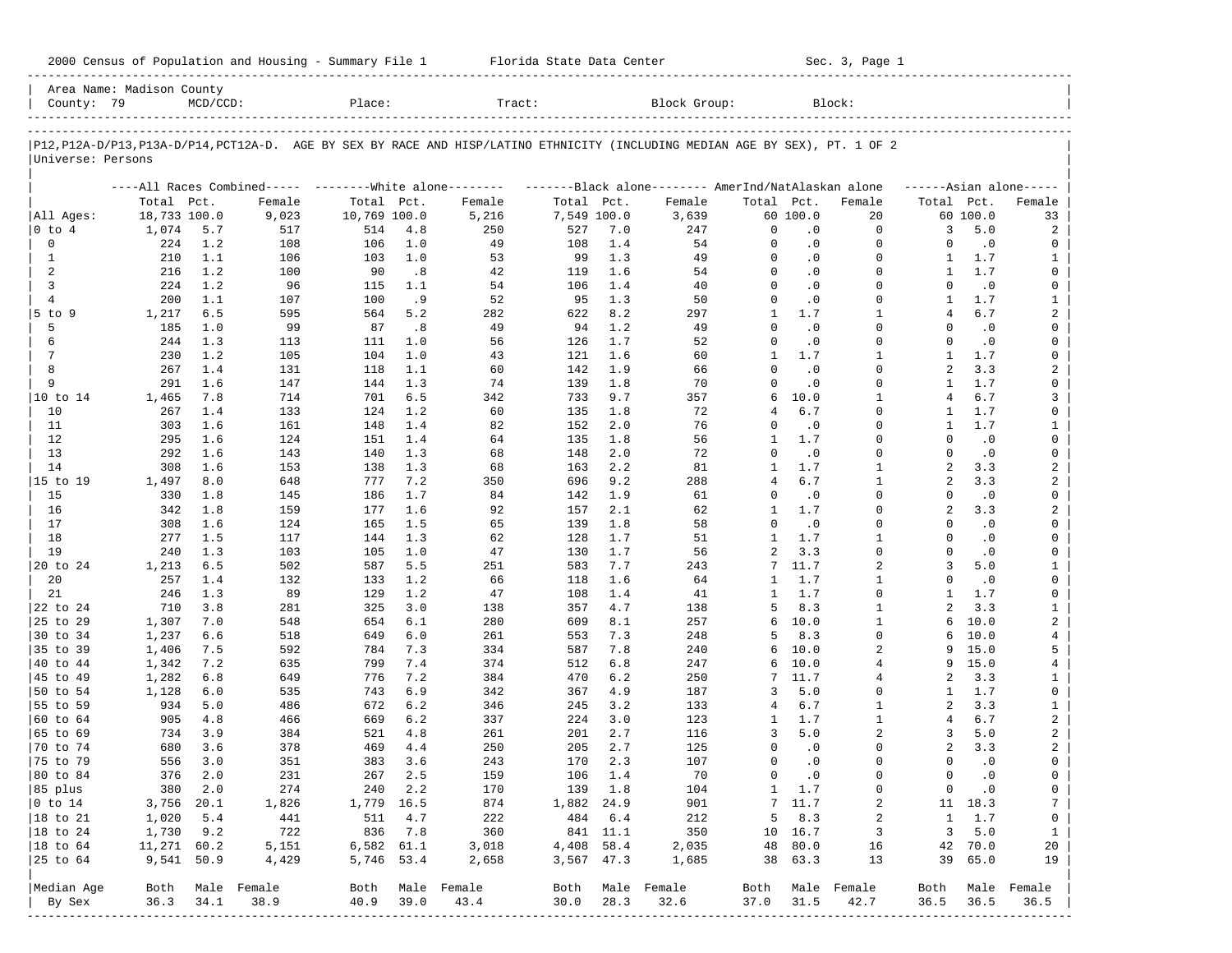|                           | Area Name: Madison County                                                                                      |                    |                        |                          |                    |                          |                |                      |                                |                   |                      |                            |                              |      |                  |
|---------------------------|----------------------------------------------------------------------------------------------------------------|--------------------|------------------------|--------------------------|--------------------|--------------------------|----------------|----------------------|--------------------------------|-------------------|----------------------|----------------------------|------------------------------|------|------------------|
| County: 79                |                                                                                                                | $MCD/CCD$ :        |                        |                          | Place:             |                          | Tract:         |                      |                                | Block Group:      |                      | Block:                     |                              |      |                  |
|                           |                                                                                                                |                    |                        |                          |                    |                          |                |                      |                                |                   |                      |                            |                              |      |                  |
| Universe: Persons         | P12E-I/P13E-I/PCT12E-I. AGE BY SEX BY RACE AND HISP/LATINO ETHNICITY (INCLUDING MEDIAN AGE BY SEX), PT. 2 OF 2 |                    |                        |                          |                    |                          |                |                      |                                |                   |                      |                            |                              |      |                  |
|                           | Hawaiian/OthPacifIsl alone                                                                                     |                    |                        |                          |                    | -Some Other Race alone-  |                |                      | --Two or More Races--          |                   |                      | --Hisp/Latino (any race)-- | --White alone, Not Latino--  |      |                  |
|                           |                                                                                                                | Total Pct.         | Female                 | Total Pct.               |                    | Female                   | Total Pct.     |                      | Female                         | Total Pct.        |                      | Female                     | Total                        | Pct. | Female           |
| All Ages:                 |                                                                                                                | 4 100.0            | $\Omega$               |                          | 96 100.0           | 36                       |                | 195 100.0            | 79                             |                   | 600 100.0            | 167                        | 10,378 100.0                 |      | 5,130            |
| $0$ to $4$                | 1                                                                                                              | 25.0               | $\Omega$               |                          | 12 12.5            | 7                        | 17             | 8.7                  | 11                             | 38                | 6.3                  | 17                         | 495                          | 4.8  | 243              |
| $\mathbf 0$               | $\mathbf{1}$                                                                                                   | 25.0               | $\Omega$               | $\overline{4}$           | 4.2                | $\mathbf{1}$             | 5              | 2.6                  | $\overline{4}$                 | 11                | 1.8                  | $\overline{4}$             | 102                          | 1.0  | 48               |
| $\mathbf{1}$              | $\Omega$                                                                                                       | $\cdot$ 0          | $\Omega$               | 2                        | 2.1                | $\mathbf{1}$             | 5              | 2.6                  | $\overline{a}$                 | 5                 | .8                   | 2                          | 100                          | 1.0  | 52               |
| 2                         | $\Omega$                                                                                                       | $\cdot$ 0          | $\Omega$               | $\overline{4}$           | 4.2                | 3                        | 2              | 1.0                  | $\mathbf 1$                    | 8                 | 1.3                  | 5                          | 86                           | .8   | 39               |
| 3                         | $\Omega$                                                                                                       | $\cdot$ 0          | $\Omega$               | $\mathbf{1}$             | 1.0                | $\mathbf{1}$             | 2              | 1.0                  | $\mathbf{1}$                   | 8                 | 1.3                  | 3                          | 110                          | 1.1  | 53               |
| $\overline{4}$            | $\Omega$                                                                                                       | $\cdot$ 0          | $\Omega$               | $\mathbf{1}$             | 1.0                | $\mathbf{1}$             | 3              | 1.5                  | 3                              | 6                 | 1.0                  | 3                          | 97                           | .9   | 51               |
| $5$ to $9$                | $\Omega$                                                                                                       | $\cdot$ 0          | $\Omega$               | 10                       | 10.4               | 5                        | 16             | 8.2                  | 8                              | 32                | 5.3                  | 18                         | 548                          | 5.3  | 272              |
| 5                         | $\Omega$                                                                                                       | $\cdot$ 0          | $\Omega$               | $\overline{4}$           | 4.2                | $\mathbf{1}$             | $\mathbf 0$    | $\cdot$ 0            | $\Omega$                       | $7\phantom{.0}$   | 1.2                  | 3                          | 84                           | .8   | 47               |
| 6                         | $\Omega$                                                                                                       | $\cdot$ 0          | $\Omega$               | 3                        | 3.1                | 2                        | $\overline{4}$ | 2.1                  | 3                              | $\overline{4}$    | .7                   | 2                          | 109                          | 1.1  | 55               |
| $7\phantom{.0}$           | $\Omega$                                                                                                       | $\cdot$ 0          | $\Omega$               | $\mathbf 0$              | $\cdot$ 0          | $\Omega$                 | 3              | 1.5                  | $\mathbf 1$                    | 6                 | 1.0                  | 5                          | 101                          | 1.0  | 40               |
| 8                         | $\Omega$                                                                                                       | $\cdot$ 0          | $\Omega$               | 3                        | 3.1                | $\overline{a}$           | 2              | 1.0                  | $\mathbf{1}$                   | 11                | 1.8                  | б                          | 112                          | 1.1  | 58               |
| 9                         | $\Omega$                                                                                                       | .0                 | $\Omega$               | $\Omega$                 | $\cdot$ 0          | $\Omega$                 | 7              | 3.6                  | 3                              | $\overline{4}$    | .7                   | 2                          | 142                          | 1.4  | 72               |
| 10 to 14                  | $\Omega$                                                                                                       | $\cdot$ 0          | $\Omega$               | 5                        | 5.2                | 3                        | 16             | 8.2                  | 8                              | 31                | 5.2                  | 13                         | 686                          | 6.6  | 335              |
| 10                        | $\Omega$                                                                                                       | .0                 | $\Omega$               | $\Omega$                 | $\cdot$ 0          | $\Omega$                 | 3              | 1.5                  | $\mathbf{1}$                   | $\overline{3}$    | .5                   | $\mathbf{1}$               | 122                          | 1.2  | 59               |
| 11                        | $\Omega$                                                                                                       | $\cdot$ 0          | $\Omega$               | $\mathbf{1}$             | 1.0                | $\mathbf{1}$             | $\mathbf{1}$   | .5                   | $\mathbf{1}$                   | 8                 | 1.3                  | 7                          | 144                          | 1.4  | 78               |
| 12                        | $\Omega$                                                                                                       | $\cdot$ 0          | $\Omega$               | 3                        | 3.1                | $\mathbf{1}$             | 5              | 2.6                  | 3                              | 10                | 1.7                  | 4                          | 147                          | 1.4  | 62               |
| 13                        | $\Omega$                                                                                                       | $\cdot$ 0          | $\Omega$               | $\Omega$                 | .0                 | $\Omega$                 | $\overline{4}$ | 2.1                  | 3                              | 3                 | .5                   | $\Omega$                   | 139                          | 1.3  | 68               |
| 14                        | $\Omega$                                                                                                       | .0                 | $\Omega$               | $\mathbf{1}$             | 1.0                | $\mathbf{1}$             | 3              | 1.5                  | $\Omega$                       | $7\phantom{.0}$   | 1.2                  | $\mathbf{1}$               | 134                          | 1.3  | 68               |
| 15 to 19                  | $\Omega$                                                                                                       | $\cdot$ 0          | $\Omega$               | 5                        | 5.2                | $\overline{a}$           | 13             | 6.7                  | 5                              | 51                | 8.5                  | 14                         | 739                          | 7.1  | 344              |
| 15                        | $\Omega$                                                                                                       | .0                 | $\Omega$               | $\Omega$                 | $\cdot$ 0          | $\Omega$                 | 2              | 1.0                  | $\Omega$                       | $\overline{3}$    | .5                   | $\Omega$                   | 184                          | 1.8  | 84               |
| 16                        | $\Omega$                                                                                                       | $\cdot$ 0          | $\Omega$               | 2                        | 2.1                | $\mathbf{1}$             | 3              | 1.5                  | $\overline{a}$                 | $12 \overline{ }$ | 2.0                  | б                          | 170                          | 1.6  | 90               |
| 17                        | $\Omega$                                                                                                       | $\cdot$ 0          | $\Omega$               | $\mathbf{1}$             | 1.0                | $\Omega$                 | 3              | 1.5                  | $\mathbf{1}$                   | 14                | 2.3                  | 3                          | 153                          | 1.5  | 63               |
| 18                        | $\Omega$                                                                                                       | $\cdot$ 0          | $\Omega$               | 2                        | 2.1                | $\mathbf{1}$             | 2              | 1.0                  | $\overline{a}$                 | $12 \overline{ }$ | 2.0                  | 3                          | 135                          | 1.3  | 61               |
| 19                        | $\Omega$                                                                                                       | $\cdot$ 0          | $\Omega$               | $\mathbf 0$              | .0                 | $\Omega$                 | 3              | 1.5                  | $\Omega$                       | 10                | 1.7                  | 2                          | 97                           | .9   | 46               |
| 20 to 24                  | $\mathbf{1}$                                                                                                   | 25.0               | $\Omega$               |                          | 14 14.6            | $\mathbf{3}$             | 18             | 9.2                  | $\overline{a}$                 | 83                | 13.8                 | 14                         | 532                          | 5.1  | 243              |
| 20                        | $\Omega$                                                                                                       | $\cdot$ 0          | $\Omega$               | 2                        | 2.1                | $\Omega$                 | 3              | 1.5                  | $\mathbf{1}$                   | 16                | 2.7                  | 3                          | 121                          | 1.2  | 64               |
| 21                        |                                                                                                                | $\cdot$ 0          | $\Omega$               | $\mathbf{1}$             | 1.0                | $\Omega$                 | 6              | 3.1                  | $\mathbf 1$                    | 12                | 2.0                  | $\mathbf{1}$               | 120                          | 1.2  | 46               |
| 22 to 24                  | $\mathbf{1}$                                                                                                   | 25.0               | $\Omega$               | 11                       | 11.5               | 3                        | 9              | 4.6                  | $\Omega$                       | 55                | 9.2                  | 10                         | 291                          | 2.8  | 133              |
| 25 to 29                  | $\Omega$                                                                                                       | $\cdot$ 0          | $\Omega$               | 12                       | 12.5               | $\overline{4}$           | 20             | 10.3                 | 4                              | 88                | 14.7                 | 17                         | 593                          | 5.7  | 271              |
| 30 to 34                  | $\Omega$                                                                                                       | $\cdot$ 0          | $\Omega$               | 11                       | 11.5               | 2                        | 13             | 6.7                  | 3                              | 81                | 13.5                 | 12                         | 592                          | 5.7  | 255              |
| 35 to 39                  |                                                                                                                | $\cdot$ 0          | $\Omega$               | 9                        | 9.4                | $\overline{4}$           | 11             | 5.6                  | 7                              | 57                | 9.5                  | 16                         | 752                          | 7.2  | 328              |
| 40 to 44                  | 2                                                                                                              | 50.0               | $\Omega$               | 3                        | 3.1                | 2                        | 11             | 5.6                  | 4                              | 38                | 6.3                  | 11                         | 769                          | 7.4  | 366              |
| 45 to 49                  | $\Omega$                                                                                                       | $\cdot$ 0          | $\Omega$               | 9                        | 9.4                | $\mathbf{1}$             | 18             | 9.2                  | 9                              | 29                | 4.8                  | 6                          | 759                          | 7.3  | 381              |
| 50 to 54                  | $\Omega$                                                                                                       | $\cdot$ 0          | $\Omega$               | 5                        | 5.2                | 2                        | 9              | 4.6                  | $\overline{4}$                 | 24                | 4.0                  | 9                          | 730                          | 7.0  | 339              |
| 55 to 59                  | $\Omega$                                                                                                       | $\cdot$ 0          | $\Omega$               | $\Omega$                 | $\cdot$ 0          | $\Omega$                 | 11             | 5.6                  | 5                              | 16                | 2.7                  | 6                          | 658                          | 6.3  | 341              |
| 60 to 64                  | $\Omega$                                                                                                       | $\cdot$ 0          | $\Omega$               | $\mathbf 0$              | $\cdot$ 0          | $\Omega$                 | 7              | 3.6                  | 3                              | $12 \overline{ }$ | 2.0                  | 5                          | 658                          | 6.3  | 333              |
| 65 to 69                  | $\Omega$<br>$\Omega$                                                                                           | $\cdot$ 0          | $\Omega$<br>$\Omega$   | $\mathbf{1}$<br>$\Omega$ | 1.0                | $\mathbf{1}$<br>$\Omega$ | 5              | 2.6<br>2.1           | $\overline{a}$<br>$\mathbf{1}$ | 7                 | 1.2                  | 4<br><sup>0</sup>          | 518                          | 5.0  | 260              |
| 70 to 74                  |                                                                                                                | $\cdot$ 0          |                        | $\Omega$                 | .0                 | $\Omega$                 | 4              |                      |                                | 2                 | .3                   |                            | 468                          | 4.5  | 250              |
| 75 to 79                  | $\Omega$<br>$\Omega$                                                                                           | $\cdot$ 0          | $\Omega$               | $\Omega$                 | $\cdot$ 0          |                          | 3              | 1.5                  | $\mathbf{1}$<br>$\overline{a}$ | 3<br>5            | .5                   | $\mathbf{1}$               | 380                          | 3.7  | 242              |
| 80 to 84                  |                                                                                                                | $\cdot$ 0          | $\Omega$               |                          | $\cdot$ 0          | $\Omega$                 | 3              | 1.5                  |                                |                   | .8                   | $\mathbf{1}$               | 262                          | 2.5  | 158              |
| 85 plus                   | $\overline{0}$                                                                                                 | $\sim$ 0           | 0                      |                          | $0 \qquad .0$      | $\overline{0}$           |                | $0 \qquad .0$        | 0                              |                   | 3 .5                 | $\overline{\mathbf{3}}$    | 239 2.3                      |      | 169              |
| $ 0 \t\t \text{to} 14$    |                                                                                                                | $1 \quad 25.0$     | 0                      |                          | 27 28.1            | 15                       |                | 49 25.1              | 27                             |                   | 101 16.8             | 48                         | 1,729 16.7                   |      | 850              |
| 18 to 21                  | 0                                                                                                              | $\cdot$ 0          | $\mathbf 0$            |                          | $5 \t 5.2$         | $\overline{1}$           |                | 14 7.2               | $\overline{4}$                 |                   | 50 8.3               | 9                          | 473 4.6                      |      | 217              |
| $ 18$ to $24$             |                                                                                                                | 1 25.0             | 0                      |                          | 16 16.7            | $\overline{4}$           |                | 23 11.8              | $\overline{4}$                 |                   | 105 17.5             | 19                         | 764 7.4                      |      | 350              |
| $ 18$ to $64$<br>25 to 64 |                                                                                                                | 3, 75.0<br>2, 50.0 | 0<br>0                 |                          | 65 67.7<br>49 51.0 | 19<br>15                 |                | 123 63.1<br>100 51.3 | 43<br>39                       |                   | 450 75.0<br>345 57.5 | 101<br>82                  | $6,275$ $60.5$<br>5,511 53.1 |      | 2,964<br>2,614   |
|                           |                                                                                                                |                    |                        |                          |                    |                          |                |                      |                                |                   |                      |                            |                              |      |                  |
| Median Age                |                                                                                                                |                    | Both Male Female       |                          |                    | Both Male Female         |                |                      | Both Male Female               |                   |                      | Both Male Female           |                              |      | Both Male Female |
| By Sex                    | 33.0                                                                                                           | 33.0               | $\cdot$ 0              | 25.7                     | 26.7               | 22.5                     | 29.4           | 29.0                 | 31.8                           | 28.5              | 28.9                 | 27.4                       | 41.6                         | 39.8 | 43.6             |
| ---------                 |                                                                                                                |                    | ---------------------- |                          |                    |                          |                |                      |                                |                   |                      |                            |                              |      |                  |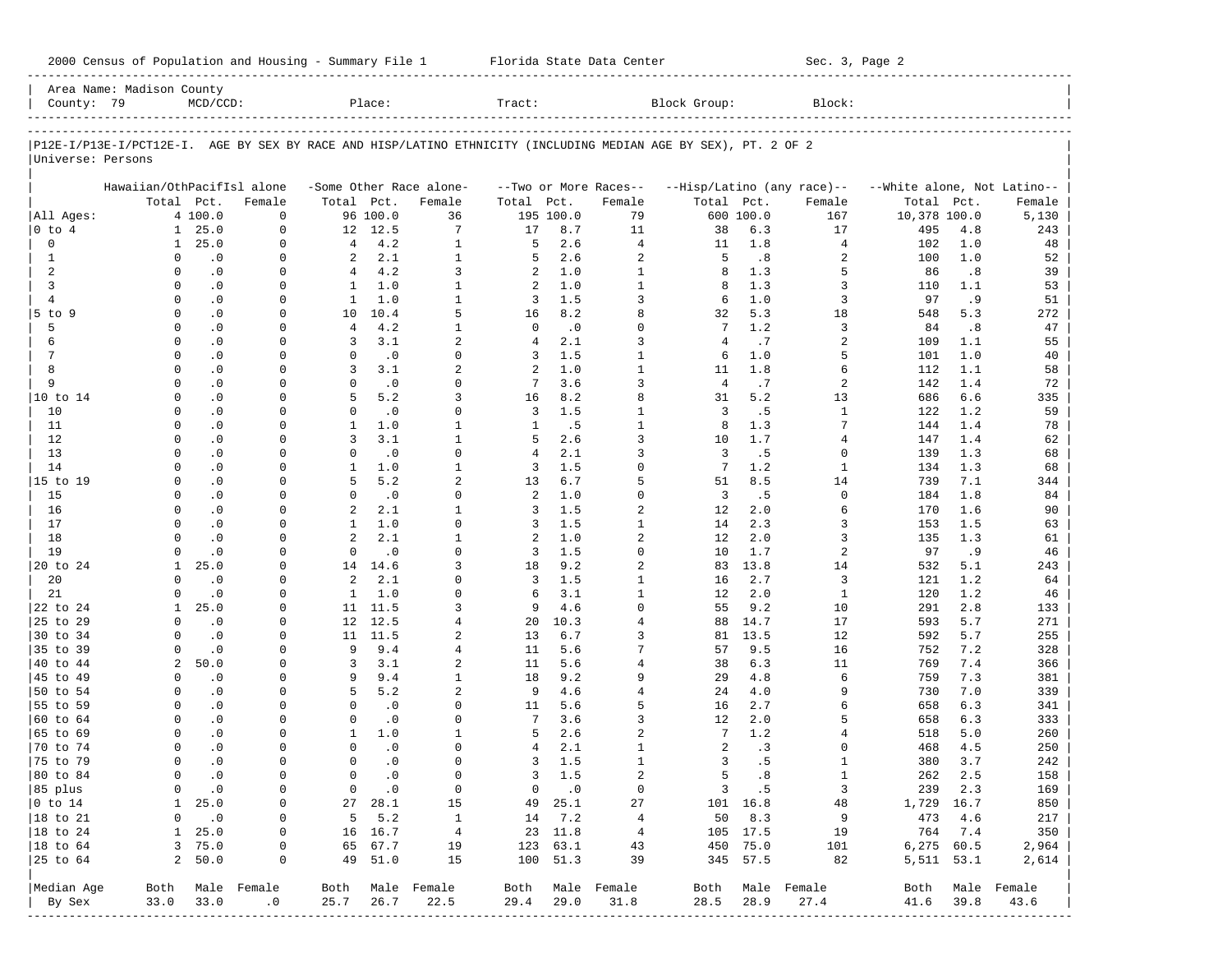| 2000 Census of Population and Housing - Summary File 1 |  | Florida State Data Center | Sec. 3, Page 1 |
|--------------------------------------------------------|--|---------------------------|----------------|
|--------------------------------------------------------|--|---------------------------|----------------|

| Area Name: Manatee County<br>County: 81 |                  | $MCD/CCD$ : |                                                         | Place:               |            | Tract:                                                                                                                        |                           |                             | Block Group:                                       |                |                 | Block:         |             |            |                     |
|-----------------------------------------|------------------|-------------|---------------------------------------------------------|----------------------|------------|-------------------------------------------------------------------------------------------------------------------------------|---------------------------|-----------------------------|----------------------------------------------------|----------------|-----------------|----------------|-------------|------------|---------------------|
| Universe: Persons                       |                  |             |                                                         |                      |            | P12, P12A-D/P13, P13A-D/P14, PCT12A-D. AGE BY SEX BY RACE AND HISP/LATINO ETHNICITY (INCLUDING MEDIAN AGE BY SEX), PT. 1 OF 2 |                           |                             |                                                    |                |                 |                |             |            |                     |
|                                         |                  |             | ----All Races Combined----- --------White alone-------- |                      |            |                                                                                                                               |                           |                             | -------Black alone------- AmerInd/NatAlaskan alone |                |                 |                |             |            | $---Asian alone---$ |
|                                         | Total Pct.       |             | Female                                                  | Total Pct.           |            | Female                                                                                                                        | Total Pct.                |                             | Female                                             | Total Pct.     |                 | Female         | Total Pct.  |            | Female              |
| All Ages:                               | 264,002 100.0    |             | 136,453                                                 | 227,981 100.0        |            | 118,266                                                                                                                       | 21,611 100.0              |                             | 11,291                                             |                | 728 100.0       | 366            | 2,365 100.0 |            | 1,315               |
| 0 to 4                                  | 14,902           | 5.6         | 7,330                                                   | 11,067               | 4.9        | 5,405                                                                                                                         | 2,114                     | 9.8                         | 1,085                                              | 54             | 7.4             | 37             | 132         | 5.6        | 73                  |
| 0                                       | 3,042            | 1.2         | 1,467                                                   | 2,269                | 1.0        | 1,079                                                                                                                         | 408                       | 1.9                         | 210                                                | 8              | 1.1             | 7              | 25          | 1.1        | 11                  |
| 1                                       | 3,020            | 1.1         | 1,490                                                   | 2,216                | 1.0        | 1,078                                                                                                                         | 444                       | 2.1                         | 233                                                | 10             | 1.4             | 7              | 31          | 1.3        | 18                  |
| 2                                       | 2,878            | 1.1         | 1,445                                                   | 2,134                | .9         | 1,075                                                                                                                         | 403                       | 1.9                         | 198                                                | 13             | 1.8             | 9              | 25          | 1.1        | 15                  |
| 3                                       | 2,954            | 1.1         | 1,439                                                   | 2,160                | . 9        | 1,053                                                                                                                         | 445                       | 2.1                         | 231                                                | 10             | 1.4             | 5<br>9         | 32          | 1.4        | 17                  |
| 4<br>$5$ to $9$                         | 3,008<br>15,411  | 1.1<br>5.8  | 1,489                                                   | 2,288<br>11,529      | 1.0<br>5.1 | 1,120<br>5,632                                                                                                                | 414<br>2,391              | 1.9<br>11.1                 | 213<br>1,162                                       | 13<br>70       | 1.8<br>9.6      | 34             | 19<br>141   | .8<br>6.0  | 12<br>68            |
| 5                                       | 2,965            | 1.1         | 7,524<br>1,471                                          | 2,209                | 1.0        | 1,096                                                                                                                         | 444                       | 2.1                         | 221                                                | 14             | 1.9             | 10             | 22          | . 9        | 15                  |
| 6                                       | 2,995            | 1.1         | 1,449                                                   | 2,252                | 1.0        | 1,070                                                                                                                         | 442                       | 2.0                         | 229                                                | 13             | 1.8             | 7              | 23          | 1.0        | 15                  |
| 7                                       | 3,100            | 1.2         | 1,528                                                   | 2,299                | 1.0        | 1,132                                                                                                                         | 483                       | 2.2                         | 239                                                | 13             | 1.8             | 7              | 32          | 1.4        | 11                  |
| 8                                       | 3,171            | 1.2         | 1,500                                                   | 2,361                | 1.0        | 1,137                                                                                                                         | 518                       | 2.4                         | 229                                                | 18             | 2.5             | $\overline{4}$ | 33          | 1.4        | 13                  |
| 9                                       | 3,180            | 1.2         | 1,576                                                   | 2,408                | 1.1        | 1,197                                                                                                                         | 504                       | 2.3                         | 244                                                | 12             | 1.6             | 6              | 31          | 1.3        | 14                  |
| 10 to 14                                | 15,625           | 5.9         | 7,550                                                   | 12,047               | 5.3        | 5,771                                                                                                                         | 2,247                     | 10.4                        | 1,101                                              | 66             | 9.1             | 30             | 160         | 6.8        | 86                  |
| 10                                      | 3,337            | 1.3         | 1,603                                                   | 2,561                | 1.1        | 1,220                                                                                                                         | 470                       | 2.2                         | 231                                                | 18             | 2.5             | 7              | 27          | 1.1        | 18                  |
| 11                                      | 3,191            | 1.2         | 1,506                                                   | 2,436                | 1.1        | 1,143                                                                                                                         | 475                       | 2.2                         | 229                                                | 14             | 1.9             | 5              | 37          | 1.6        | 15                  |
| 12                                      | 3,136            | 1.2         | 1,551                                                   | 2,436                | 1.1        | 1,199                                                                                                                         | 460                       | 2.1                         | 217                                                | 12             | 1.6             | 7              | 30          | 1.3        | 13                  |
| 13                                      | 2,975            | 1.1         | 1,440                                                   | 2,307                | 1.0        | 1,103                                                                                                                         | 417                       | 1.9                         | 205                                                | 14             | 1.9             | 6              | 33          | 1.4        | 21                  |
| 14                                      | 2,986            | 1.1         | 1,450                                                   | 2,307                | 1.0        | 1,106                                                                                                                         | 425                       | 2.0                         | 219                                                | 8              | 1.1             | 5              | 33          | 1.4        | 19                  |
| 15 to 19                                | 14,016           | 5.3         | 6,609                                                   | 10,693               | 4.7        | 5,063                                                                                                                         | 1,933                     | 8.9                         | 936                                                | 52             | 7.1             | 21             | 180         | 7.6        | 91                  |
| 15                                      | 2,958            | 1.1         | 1,420                                                   | 2,300                | 1.0        | 1,091                                                                                                                         | 399                       | 1.8                         | 202                                                | 9              | 1.2             | 2              | 36          | 1.5        | 21                  |
| 16                                      | 2,915            | 1.1         | 1,392                                                   | 2,225                | 1.0        | 1,054                                                                                                                         | 431                       | 2.0                         | 215                                                | 13             | 1.8             | 7              | 36          | 1.5        | 20                  |
| 17                                      | 2,836            | 1.1         | 1,333                                                   | 2,171                | 1.0        | 1,033                                                                                                                         | 367                       | 1.7                         | 165                                                | 9              | 1.2             | 4              | 47          | 2.0        | 25                  |
| 18                                      | 2,740            | 1.0         | 1,264                                                   | 2,055                | .9         | 964                                                                                                                           | 385                       | 1.8                         | 183                                                | 10             | 1.4<br>1.5      | 5<br>3         | 32          | 1.4        | 14                  |
| 19<br>20 to 24                          | 2,567<br>11,896  | 1.0<br>4.5  | 1,200<br>5,641                                          | 1,942<br>9,073       | .9<br>4.0  | 921<br>4,298                                                                                                                  | 351<br>1,439              | 1.6<br>6.7                  | 171<br>753                                         | 11<br>55       | 7.6             | 26             | 29<br>139   | 1.2<br>5.9 | 11<br>75            |
| 20                                      | 2,343            | .9          | 1,074                                                   | 1,764                | .8         | 818                                                                                                                           | 311                       | 1.4                         | 140                                                | 7              | $1.0$           | 3              | 31          | 1.3        | 19                  |
| 21                                      | 2,381            | .9          | 1,170                                                   | 1,794                | .8         | 892                                                                                                                           | 296                       | 1.4                         | 159                                                | 14             | 1.9             | 10             | 26          | 1.1        | 13                  |
| 22 to 24                                | 7,172            | 2.7         | 3,397                                                   | 5,515                | 2.4        | 2,588                                                                                                                         | 832                       | 3.8                         | 454                                                | 34             | 4.7             | 13             | 82          | 3.5        | 43                  |
| 25 to 29                                | 13,607           | 5.2         | 6,792                                                   | 10,689               | 4.7        | 5,315                                                                                                                         | 1,544                     | 7.1                         | 855                                                | 59             | 8.1             | 32             | 208         | 8.8        | 120                 |
| 30 to 34                                | 15,415           | 5.8         | 7,613                                                   | 12,672               | 5.6        | 6,289                                                                                                                         | 1,487                     | 6.9                         | 767                                                | 65             | 8.9             | 29             | 256         | 10.8       | 137                 |
| 35 to 39                                | 17,851           | 6.8         | 8,944                                                   | 15,165               | 6.7        | 7,561                                                                                                                         | 1,583                     | 7.3                         | 863                                                | 44             | 6.0             | 25             | 224         | 9.5        | 124                 |
| 40 to 44                                | 18,190           | 6.9         | 9,175                                                   | 15,551               | 6.8        | 7,779                                                                                                                         | 1,685                     | 7.8                         | 903                                                | 76             | 10.4            | 41             | 208         | 8.8        | 129                 |
| 45 to 49                                | 16,744           | 6.3         | 8,620                                                   | 14,730               | 6.5        | 7,579                                                                                                                         | 1,267                     | 5.9                         | 682                                                | 46             | 6.3             | 21             | 222         | 9.4        | 125                 |
| 50 to 54                                | 15,833           | 6.0         | 8,383                                                   | 14,349               | 6.3        | 7,593                                                                                                                         | 982                       | 4.5                         | 525                                                | 45             | 6.2             | 22             | 151         | 6.4        | 90                  |
| 55 to 59                                | 14,471           | 5.5         | 7,748                                                   | 13,392               | 5.9        | 7,192                                                                                                                         | 726                       | 3.4                         | 375                                                | 31             | 4.3             | 14             | 106         | 4.5        | 64                  |
| 60 to 64                                | 14,394           | 5.5         | 7,744                                                   | 13,445               | 5.9        | 7,250                                                                                                                         | 684                       | 3.2                         | 358                                                | 22             | 3.0             | 9              | 90          | 3.8        | 49                  |
| 65 to 69                                | 15,706           | 5.9         | 8,380                                                   | 15,022               | 6.6        | 8,002                                                                                                                         | 512                       | 2.4                         | 285                                                | 16             | 2.2             | 9              | 53          | 2.2        | 33                  |
| 70 to 74                                | 17,316           | 6.6         | 9,390                                                   | 16,769               | 7.4        | 9,080                                                                                                                         | 404                       | 1.9                         | 230                                                | 12             | 1.6             | 5              | 49          | 2.1        | 23                  |
| 75 to 79                                | 14,967           | 5.7         | 8,236                                                   | 14,563               | 6.4        | 7,992                                                                                                                         | 286                       | 1.3                         | 179                                                | 10             | $1.4\,$         | 7              | 29          | 1.2        | 16                  |
| 80 to 84                                | 9,923            | 3.8         | 5,768                                                   | 9,685                | 4.2        | 5,591                                                                                                                         | 173                       | $\overline{\phantom{0}}$ .8 | 127                                                | 3              | .4              | 3              | 13          | .5         | 10                  |
| 85 plus                                 | 7,735 2.9        |             | 5,006                                                   | 7,540 3.3            |            | 4,874                                                                                                                         | 154.7                     |                             | 105                                                | $\overline{a}$ | $\cdot$ 3       | $\mathbf{1}$   | 4           | $\cdot$ 2  | $\overline{a}$      |
| $ 0 \t\t \text{to} 14$<br>18 to 21      | 45,938 17.4      |             | 22,404                                                  | 34,643 15.2<br>7,555 |            | 16,808                                                                                                                        | 6,752 31.2                |                             | 3,348                                              | 42             | 190 26.1<br>5.8 | 101            |             | 433 18.3   | 227                 |
| 18 to 24                                | 10,031<br>17,203 | 3.8<br>6.5  | 4,708<br>8,105                                          | 13,070 5.7           | 3.3        | 3,595<br>6,183                                                                                                                | $1,343$ 6.2<br>2,175 10.1 |                             | 653<br>1,107                                       |                | 76 10.4         | 21<br>34       | 118<br>200  | 5.0<br>8.5 | 57<br>100           |
| 18 to 64                                | 143,708 54.4     |             | 73,124                                                  | 123,063 54.0         |            | 62,741                                                                                                                        | 12,133 56.1               |                             | 6,435                                              |                | 464 63.7        | 227            | 1,665 70.4  |            | 938                 |
| 25 to 64                                | 126,505 47.9     |             | 65,019                                                  | 109,993 48.2         |            | 56,558                                                                                                                        | 9,958 46.1                |                             | 5,328                                              |                | 388 53.3        | 193            | 1,465 61.9  |            | 838                 |
|                                         |                  |             |                                                         |                      |            |                                                                                                                               |                           |                             |                                                    |                |                 |                |             |            |                     |
| Median Age                              | Both             |             | Male Female                                             | Both                 |            | Male Female                                                                                                                   |                           |                             | Both Male Female                                   | Both           |                 | Male Female    | Both        | Male       | Female              |
| By Sex                                  | 43.6             | 41.7        | 45.6                                                    | 46.8 44.7            |            | 48.9                                                                                                                          | 27.2                      | 25.5                        | 28.5                                               | 30.8           | 31.0            | 30.6           | 34.2        | 33.2       | 35.3                |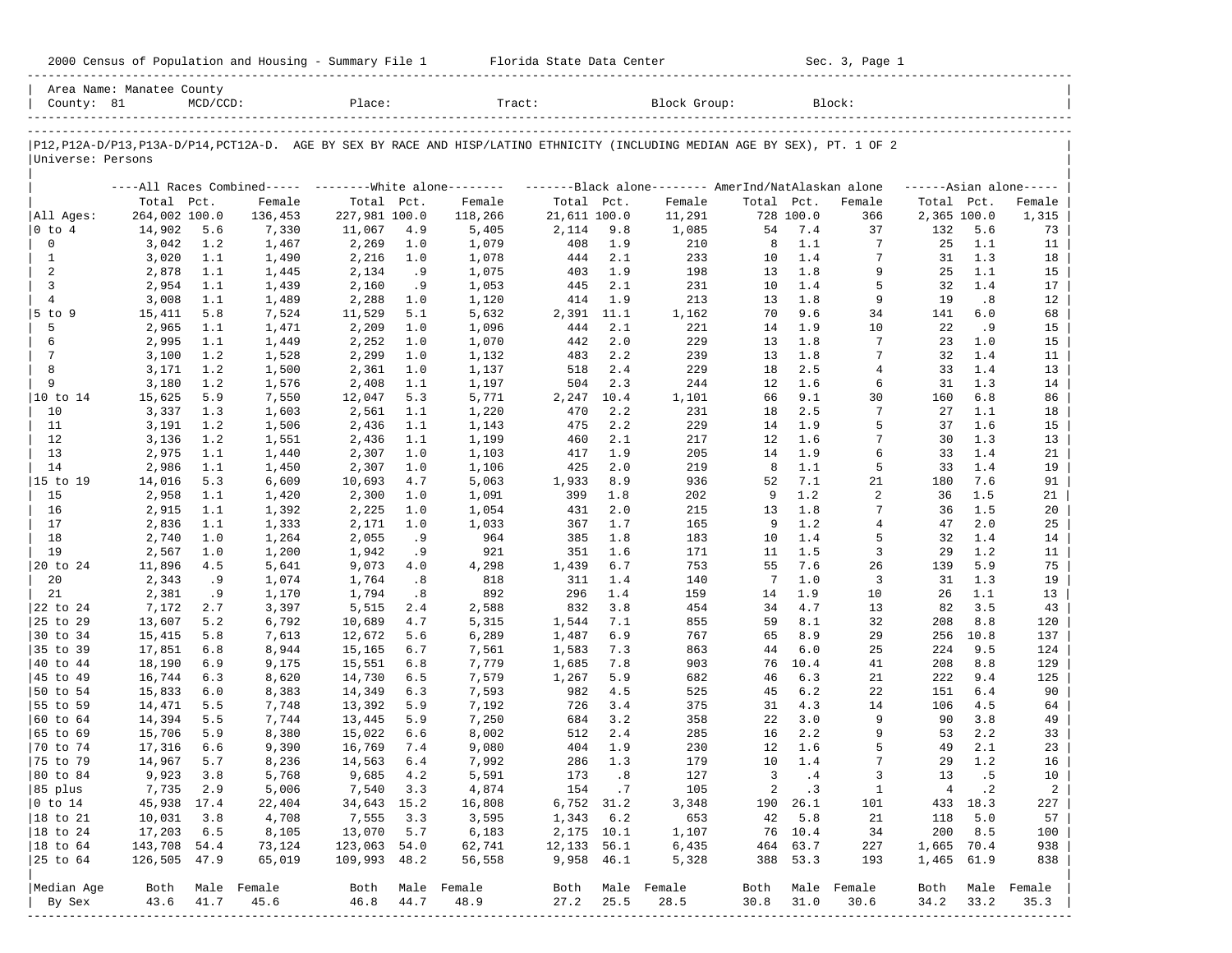|                      | Area Name: Manatee County                                                                                      |                  |                             |             |            |                         |             |            |                       |              |            |                            |                             |           |            |
|----------------------|----------------------------------------------------------------------------------------------------------------|------------------|-----------------------------|-------------|------------|-------------------------|-------------|------------|-----------------------|--------------|------------|----------------------------|-----------------------------|-----------|------------|
| County: 81           |                                                                                                                | $MCD/CCD$ :      |                             |             | Place:     |                         | Tract:      |            |                       | Block Group: |            | Block:                     |                             |           |            |
|                      | P12E-I/P13E-I/PCT12E-I. AGE BY SEX BY RACE AND HISP/LATINO ETHNICITY (INCLUDING MEDIAN AGE BY SEX), PT. 2 OF 2 |                  |                             |             |            |                         |             |            |                       |              |            |                            |                             |           |            |
| Universe: Persons    |                                                                                                                |                  |                             |             |            |                         |             |            |                       |              |            |                            |                             |           |            |
|                      | Hawaiian/OthPacifIsl alone                                                                                     |                  |                             |             |            | -Some Other Race alone- |             |            | --Two or More Races-- |              |            | --Hisp/Latino (any race)-- | --White alone, Not Latino-- |           |            |
|                      | Total Pct.                                                                                                     |                  | Female                      | Total Pct.  |            | Female                  | Total       | Pct.       | Female                | Total Pct.   |            | Female                     | Total                       | Pct.      | Female     |
| All Ages:            |                                                                                                                | 134 100.0        | 56                          | 7,506 100.0 |            | 3,344                   | 3,677 100.0 |            | 1,815                 | 24,540 100.0 |            | 10,891                     | 212,664 100.0               |           | 111,495    |
| $ 0 \t{to} 4$        | $7^{\circ}$                                                                                                    | 5.2              | $\mathbf{1}$                | 918         | 12.2       | 433                     | 610         | 16.6       | 296                   | 3,066        | 12.5       | 1,463                      | 9,216                       | 4.3       | 4,506      |
| 0                    | $\Omega$                                                                                                       | $\cdot$ 0        | $\mathbf 0$                 | 198         | 2.6        | 91                      | 134         | 3.6        | 69                    | 696          | 2.8        | 324                        | 1,841                       | . 9       | 879        |
| $\mathbf{1}$         | 1                                                                                                              | .7               | $\mathbf 0$                 | 182         | 2.4        | 94                      | 136         | 3.7        | 60                    | 622          | 2.5        | 291                        | 1,843                       | . 9       | 903        |
| 2                    | 2                                                                                                              | 1.5              | 0                           | 190         | 2.5        | 96                      | 111         | 3.0        | 52                    | 606          | 2.5        | 308                        | 1,772                       | .8        | 887        |
| 3                    | 2                                                                                                              | 1.5              | 1                           | 188         | 2.5        | 75                      | 117         | 3.2        | 57                    | 588          | 2.4        | 277                        | 1,811                       | . 9       | 876        |
| $\overline{4}$       | 2                                                                                                              | 1.5              | 0                           | 160         | 2.1        | 77                      | 112         | 3.0        | 58                    | 554          | 2.3        | 263                        | 1,949                       | . 9       | 961        |
| 5 to 9               | 18                                                                                                             | 13.4             | 5                           | 831         | 11.1       | 406                     | 431         | 11.7       | 217                   | 2,577        | 10.5       | 1,238                      | 9,950                       | 4.7       | 4,880      |
| 5                    | 1                                                                                                              | .7               | 0                           | 178         | 2.4        | 82                      | 97          | 2.6        | 47                    | 591          | 2.4        | 280                        | 1,842                       | . 9       | 917        |
| 6                    | 6                                                                                                              | 4.5              | 1                           | 164         | 2.2        | 79                      | 95          | 2.6        | 48                    | 516          | 2.1        | 235                        | 1,936                       | .9        | 934        |
| 7                    | 5                                                                                                              | 3.7              | $\mathbf{1}$                | 174         | 2.3        | 92                      | 94          | 2.6        | 46                    | 507          | 2.1        | 257                        | 2,006                       | . 9       | 989        |
| 8                    | 3                                                                                                              | 2.2              | 2                           | 167         | 2.2        | 80                      | 71          | 1.9        | 35                    | 487          | 2.0        | 230                        | 2,067                       | 1.0       | 996        |
| 9                    | $\overline{3}$                                                                                                 | 2.2              | $\mathbf{1}$                | 148         | 2.0        | 73                      | 74          | 2.0        | 41                    | 476          | 1.9        | 236                        | 2,099                       | 1.0       | 1,044      |
| 10 to 14             | 9                                                                                                              | 6.7              | 6                           | 739         | 9.8        | 373                     | 357         | 9.7        | 183                   | 2,191        | 8.9        | 1,056                      | 10,723                      | 5.0       | 5,149      |
| 10                   | $\mathbf{1}$                                                                                                   | .7               | 1                           | 173         | 2.3        | 91                      | 87          | 2.4        | 35                    | 486          | 2.0        | 240                        | 2,281                       | 1.1       | 1,083      |
| 11                   | $\mathbf{1}$                                                                                                   | .7               | $\mathbf{1}$                | 138         | 1.8        | 66                      | 90          | 2.4        | 47                    | 435          | 1.8        | 198                        | 2,168                       | 1.0       | 1,024      |
| 12                   | $\overline{3}$                                                                                                 | 2.2              | $\overline{a}$              | 137         | 1.8        | 76                      | 58          | 1.6        | 37                    | 445          | 1.8        | 234                        | 2,146                       | 1.0       | 1,051      |
| 13                   | $\mathbf{1}$                                                                                                   | .7               | $\mathbf 0$                 | 136         | 1.8        | 70                      | 67          | 1.8        | 35                    | 405          | 1.7        | 190                        | 2,059                       | 1.0       | 994        |
| 14                   | 3                                                                                                              | 2.2              | 2                           | 155         | 2.1        | 70                      | 55          | 1.5        | 29                    | 420          | 1.7        | 194                        | 2,069                       | 1.0       | 997        |
| 15 to 19             | 15<br>$\overline{3}$                                                                                           | 11.2             | 7                           | 822         | 11.0       | 349                     | 321         | 8.7<br>1.7 | 142                   | 2,317        | 9.4        | 938                        | 9,359                       | 4.4       | 4,535      |
| 15                   | $\Omega$                                                                                                       | 2.2<br>$\cdot$ 0 | $\mathbf{1}$<br>$\mathbf 0$ | 148         | 2.0<br>2.0 | 74                      | 63<br>62    | 1.7        | 29                    | 400          | 1.6        | 187                        | 2,070                       | 1.0       | 985        |
| 16<br>17             | $\mathbf{1}$                                                                                                   | .7               | $\mathbf{1}$                | 148<br>166  | 2.2        | 64<br>69                | 75          | 2.0        | 32<br>36              | 430          | 1.8<br>1.9 | 178                        | 1,975                       | .9        | 955        |
| 18                   | 3                                                                                                              | 2.2              | 2                           | 184         | 2.5        | 72                      | 71          | 1.9        | 24                    | 463<br>519   | 2.1        | 187<br>200                 | 1,907                       | . 9<br>.8 | 928<br>849 |
| 19                   | 8                                                                                                              | 6.0              | 3                           | 176         | 2.3        | 70                      | 50          | 1.4        | 21                    | 505          | 2.1        | 186                        | 1,757<br>1,650              | .8        | 818        |
| 20 to 24             | 14                                                                                                             | 10.4             | 5                           | 877         | 11.7       | 336                     | 299         | 8.1        | 148                   | 2,793        | 11.4       | 1,059                      | 7,345                       | 3.5       | 3,660      |
| 20                   | $\mathbf{1}$                                                                                                   | .7               | $\mathbf{1}$                | 169         | 2.3        | 68                      | 60          | 1.6        | 25                    | 502          | 2.0        | 207                        | 1,462                       | .7        | 689        |
| 21                   | 5                                                                                                              | 3.7              | 2                           | 184         | 2.5        | 68                      | 62          | 1.7        | 26                    | 570          | 2.3        | 210                        | 1,452                       | .7        | 769        |
| 22 to 24             | 8                                                                                                              | 6.0              | 2                           | 524         | 7.0        | 200                     | 177         | 4.8        | 97                    | 1,721        | 7.0        | 642                        | 4,431                       | 2.1       | 2,202      |
| 25 to 29             | 9                                                                                                              | 6.7              | 4                           | 817         | 10.9       | 349                     | 281         | 7.6        | 117                   | 2,637        | 10.7       | 1,083                      | 9,059                       | 4.3       | 4,657      |
| 30 to 34             | 10                                                                                                             | 7.5              | 4                           | 696         | 9.3        | 282                     | 229         | 6.2        | 105                   | 2,257        | 9.2        | 961                        | 11,279                      | 5.3       | 5,689      |
| 35 to 39             | 11                                                                                                             | 8.2              | 3                           | 585         | 7.8        | 244                     | 239         | 6.5        | 124                   | 1,864        | 7.6        | 826                        | 14,008                      | 6.6       | 7,041      |
| 40 to 44             | 13                                                                                                             | 9.7              | 4                           | 432         | 5.8        | 196                     | 225         | 6.1        | 123                   | 1,437        | 5.9        | 630                        | 14,644                      | 6.9       | 7,391      |
| 45 to 49             | 5                                                                                                              | 3.7              | 4                           | 312         | 4.2        | 128                     | 162         | 4.4        | 81                    | 1,017        | 4.1        | 452                        | 14,084                      | 6.6       | 7,287      |
| 50 to 54             | 7                                                                                                              | 5.2              | 3                           | 168         | 2.2        | 84                      | 131         | 3.6        | 66                    | 728          | 3.0        | 332                        | 13,830                      | 6.5       | 7,363      |
| 55 to 59             |                                                                                                                | 5.2              | 6                           | 102         | 1.4        | 47                      | 107         | 2.9        | 50                    | 479          | 2.0        | 220                        | 13,047                      | 6.1       | 7,027      |
| 60 to 64             | $\overline{a}$                                                                                                 | 1.5              | 1                           | 74          | 1.0        | 37                      | 77          | 2.1        | 40                    | 344          | 1.4        | 172                        | 13,202                      | 6.2       | 7,131      |
| 65 to 69             | $\Omega$                                                                                                       | $\cdot$ 0        | $\mathbf 0$                 | 59          | .8         | 30                      | 44          | 1.2        | 21                    | 319          | 1.3        | 162                        | 14,772                      | 6.9       | 7,876      |
| 70 to 74             | 1                                                                                                              | .7               | $\mathbf 0$                 | 26          | $\cdot$ 3  | 19                      | 55          | 1.5        | 33                    | 220          | . 9        | 119                        | 16,588                      | 7.8       | 8,985      |
| 75 to 79             | 4                                                                                                              | 3.0              | $\mathbf{1}$                | 21          | .3         | 11                      | 54          | 1.5        | 30                    | 145          | . 6        | 81                         | 14,445                      | 6.8       | 7,924      |
| 80 to 84             | $\overline{a}$                                                                                                 | 1.5              | 2                           | 13          | $\cdot$ 2  | 8                       | 34          | . 9        | 27                    | 85           | .3         | 53                         | 9,618                       | 4.5       | 5,551      |
| 85 plus              |                                                                                                                | $0 \qquad .0$    | 0                           |             | 14.2       | 12                      |             | 21 .6      | 12                    |              | 64 .3      | 46                         | 7,495 3.5                   |           | 4,843      |
| $ 0 \t{to} 14$       |                                                                                                                | 34 25.4          | 12                          | 2,488 33.1  |            | 1,212                   | 1,398 38.0  |            | 696                   |              | 7,834 31.9 | 3,757                      | 29,889 14.1                 |           | 14,535     |
| $ 18 \text{ to } 21$ |                                                                                                                | 17 12.7          | 8                           |             | 713 9.5    | 278                     | 243 6.6     |            | 96                    |              | 2,096 8.5  | 803                        | 6,321                       | 3.0       | 3,125      |
| $ 18 \text{ to } 24$ |                                                                                                                | 25 18.7          | 10                          | 1,237 16.5  |            | 478                     |             | 420 11.4   | 193                   |              | 3,817 15.6 | 1,445                      | 10,752                      | 5.1       | 5,327      |
| $ 18 \text{ to } 64$ |                                                                                                                | 89 66.4          | 39                          | 4,423 58.9  |            | 1,845                   | 1,871 50.9  |            | 899                   | 14,580 59.4  |            | 6,121                      | 113,905 53.6                |           | 58,913     |
| 25 to 64             |                                                                                                                | 64 47.8          | 29                          | 3,186 42.4  |            | 1,367                   | 1,451 39.5  |            | 706                   | 10,763 43.9  |            | 4,676                      | 103,153 48.5                |           | 53,586     |
| Median Age           |                                                                                                                |                  | Both Male Female            |             |            | Both Male Female        |             |            | Both Male Female      |              |            | Both Male Female           | Both Male Female            |           |            |
| By Sex               | 28.0                                                                                                           | 25.0             | 30.5                        | 22.5        | 23.1       | 21.6                    | 22.0        | 21.4       | 22.6                  | 23.8         | 24.0       | 23.6                       | 48.8                        | 46.8      | 50.7       |
|                      |                                                                                                                |                  | --------------              |             |            |                         |             |            |                       |              |            |                            |                             |           |            |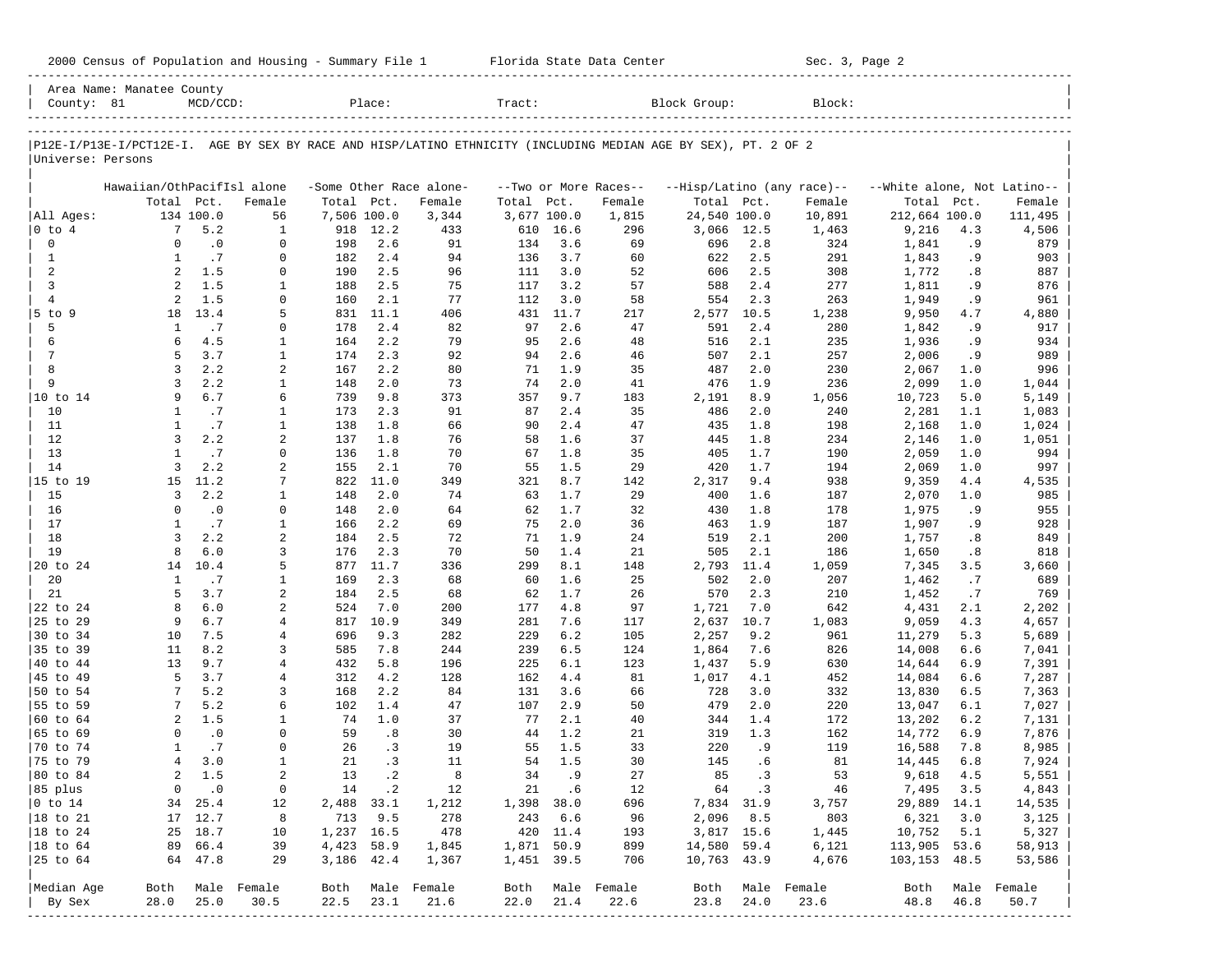| 2000 Census of Population and Housing - Summary File 1 |  | Florida State Data Center | Sec. 3, Page 1 |
|--------------------------------------------------------|--|---------------------------|----------------|
|--------------------------------------------------------|--|---------------------------|----------------|

| County: 83           | Area Name: Marion County | $MCD/CCD$ : |                                                         | Place:        |      | Tract:                                                                                                                        |              |      | Block Group:                                        |             |           | Block:           |                     |          |        |
|----------------------|--------------------------|-------------|---------------------------------------------------------|---------------|------|-------------------------------------------------------------------------------------------------------------------------------|--------------|------|-----------------------------------------------------|-------------|-----------|------------------|---------------------|----------|--------|
|                      |                          |             |                                                         |               |      | P12, P12A-D/P13, P13A-D/P14, PCT12A-D. AGE BY SEX BY RACE AND HISP/LATINO ETHNICITY (INCLUDING MEDIAN AGE BY SEX), PT. 1 OF 2 |              |      |                                                     |             |           |                  |                     |          |        |
| Universe: Persons    |                          |             |                                                         |               |      |                                                                                                                               |              |      |                                                     |             |           |                  |                     |          |        |
|                      |                          |             | ----All Races Combined----- --------White alone-------- |               |      |                                                                                                                               |              |      | -------Black alone-------- AmerInd/NatAlaskan alone |             |           |                  | $---Asian alone---$ |          |        |
|                      | Total Pct.               |             | Female                                                  | Total Pct.    |      | Female                                                                                                                        | Total Pct.   |      | Female                                              | Total Pct.  |           | Female           | Total Pct.          |          | Female |
| All Ages:            | 258,916 100.0            |             | 133,971                                                 | 217,909 100.0 |      | 112,665                                                                                                                       | 29,900 100.0 |      | 15,700                                              | 1,158 100.0 |           | 570              | 1,806 100.0         |          | 1,068  |
| $ 0 \t{to} 4$        | 13,488                   | 5.2         | 6,522                                                   | 10,005        | 4.6  | 4,858                                                                                                                         | 2,344        | 7.8  | 1,124                                               | 56          | 4.8       | 25               | 119                 | 6.6      | 68     |
| $\mathbf 0$          | 2,602                    | 1.0         | 1,297                                                   | 1,917         | . 9  | 968                                                                                                                           | 457          | 1.5  | 218                                                 | 10          | . 9       | 5                | 19                  | 1.1      | 14     |
| $\mathbf{1}$         | 2,661                    | 1.0         | 1,234                                                   | 1,996         | . 9  | 937                                                                                                                           | 455          | 1.5  | 211                                                 | 13          | 1.1       | 5                | 20                  | 1.1      | 11     |
| 2                    | 2,689                    | 1.0         | 1,297                                                   | 2,002         | .9   | 959                                                                                                                           | 450          | 1.5  | 219                                                 | 12          | 1.0       | 6                | 30                  | 1.7      | 16     |
| 3                    | 2,759                    | 1.1         | 1,337                                                   | 1,988         | . 9  | 958                                                                                                                           | 519          | 1.7  | 250                                                 | 8           | .7        | 4                | 26                  | 1.4      | 12     |
| $\overline{4}$       | 2,777                    | 1.1         | 1,357                                                   | 2,102         | 1.0  | 1,036                                                                                                                         | 463          | 1.5  | 226                                                 | 13          | 1.1       | 5                | 24                  | 1.3      | 15     |
| $5$ to $9$           | 15,313                   | 5.9         | 7,414                                                   | 11,420        | 5.2  | 5,562                                                                                                                         | 2,823        | 9.4  | 1,348                                               | 91          | 7.9       | 40               | 105                 | 5.8      | 49     |
| 5                    | 2,928                    | 1.1         | 1,439                                                   | 2,212         | 1.0  | 1,099                                                                                                                         | 514          | 1.7  | 251                                                 | 17          | 1.5       | 10               | 22                  | 1.2      |        |
| 6                    | 2,902                    | 1.1         | 1,381                                                   | 2,172         | 1.0  | 1,034                                                                                                                         | 518          | 1.7  | 240                                                 | 19          | 1.6       | 7                | 16                  | .9       |        |
| $7\phantom{.0}$      | 2,985                    | 1.2         | 1,426                                                   | 2,209         | 1.0  | 1,063                                                                                                                         | 559          | 1.9  | 260                                                 | 13          | 1.1       | 4                | 18                  | 1.0      | 10     |
| 8                    | 3,229                    | 1.2         | 1,587                                                   | 2,422         | 1.1  | 1,198                                                                                                                         | 611          | 2.0  | 306                                                 | 21          | 1.8       | 9                | 21                  | 1.2      | 10     |
| 9                    | 3,269                    | 1.3         | 1,581                                                   | 2,405         | 1.1  | 1,168                                                                                                                         | 621          | 2.1  | 291                                                 | 21          | 1.8       | 10               | 28                  | 1.6      | 11     |
| 10 to 14             | 16,756                   | 6.5         | 8,153                                                   | 12,682        | 5.8  | 6,144                                                                                                                         | 3,015        | 10.1 | 1,463                                               | 113         | 9.8       | 58               | 121                 | 6.7      | 67     |
| 10                   | 3,483                    | 1.3         | 1,728                                                   | 2,627         | 1.2  | 1,322                                                                                                                         | 637          | 2.1  | 284                                                 | 29          | 2.5       | 17               | 22                  | 1.2      | 12     |
| 11                   | 3,377                    | 1.3         | 1,617                                                   | 2,577         | 1.2  | 1,231                                                                                                                         | 587          | 2.0  | 283                                                 | 15          | 1.3       | $\overline{4}$   | 27                  | 1.5      | 16     |
| 12                   | 3,299                    | 1.3         | 1,579                                                   | 2,431         | 1.1  | 1,152                                                                                                                         | 656          | 2.2  | 320                                                 | 20          | 1.7       | 10               | 21                  | 1.2      | 11     |
| 13                   | 3,301                    | 1.3         | 1,612                                                   | 2,560         | 1.2  | 1,224                                                                                                                         | 546          | 1.8  | 285                                                 | 21          | 1.8       | 12               | 19                  | 1.1      | 13     |
| 14                   | 3,296                    | 1.3         | 1,617                                                   | 2,487         | 1.1  | 1,215                                                                                                                         | 589          | 2.0  | 291                                                 | 28          | 2.4       | 15               | 32                  | 1.8      | 15     |
| 15 to 19             | 15,419                   | $6.0$       | 7,504                                                   | 11,708        | 5.4  | 5,631                                                                                                                         | 2,730        | 9.1  | 1,382                                               | 87          | 7.5       | 42               | 104                 | 5.8      |        |
| 15                   | 3,336                    | 1.3         | 1,602                                                   | 2,593         | 1.2  | 1,244                                                                                                                         | 559          | 1.9  | 268                                                 | 19          | 1.6       | 11               | 17                  | .9       |        |
| 16                   | 3,315                    | 1.3         | 1,621                                                   | 2,510         | 1.2  | 1,202                                                                                                                         | 608          | 2.0  | 320                                                 | 17          | 1.5       | 9                | 28                  | 1.6      | 14     |
| 17                   | 3,217                    | 1.2         | 1,519                                                   | 2,390         | 1.1  | 1,118                                                                                                                         | 590          | 2.0  | 280                                                 | 20          | 1.7       | 11               | 31                  | 1.7      | 22     |
| 18                   | 2,938                    | 1.1         | 1,465                                                   | 2,251         | 1.0  | 1,120                                                                                                                         | 513          | 1.7  | 259                                                 | 13          | 1.1       | 6                | 12                  | .7       |        |
| 19                   | 2,613                    | 1.0         | 1,297                                                   | 1,964         | . 9  | 947                                                                                                                           | 460          | 1.5  | 255                                                 | 18          | 1.6       | 5                | 16                  | . 9      | 10     |
| 20 to 24             | 10,941                   | 4.2         | 5,441                                                   | 8,291         | 3.8  | 4,082                                                                                                                         | 1,888        | 6.3  | 1,022                                               | 48          | 4.1       | 17               | 104                 | 5.8      | 49     |
| 20                   | 2,393                    | . 9         | 1,144                                                   | 1,787         | .8   | 828                                                                                                                           | 448          | 1.5  | 244                                                 | 10          | . 9       | $\overline{4}$   | 19                  | 1.1      |        |
| 21                   | 2,225                    | .9          | 1,111                                                   | 1,692         | .8   | 827                                                                                                                           | 376          | 1.3  | 209                                                 | 11          | .9        | 4                | 23                  | 1.3      | 15     |
| 22 to 24             | 6,323                    | 2.4         | 3,186                                                   | 4,812         | 2.2  | 2,427                                                                                                                         | 1,064        | 3.6  | 569                                                 | 27          | 2.3       | 9                | 62                  | 3.4      | 27     |
| 25 to 29             | 12,349                   | 4.8         | 6,319                                                   | 9,708         | 4.5  | 4,901                                                                                                                         | 1,866        | 6.2  | 1,026                                               | 79          | 6.8       | 45               | 117                 | 6.5      | 65     |
| 30 to 34             | 14,086                   | 5.4         | 7,197                                                   | 11,396        | 5.2  | 5,747                                                                                                                         | 1,911        | 6.4  | 1,063                                               | 91          | 7.9       | 37               | 153                 | 8.5      | 94     |
| 35 to 39             | 17,298                   | 6.7         | 8,786                                                   | 14,167        | 6.5  | 7,222                                                                                                                         | 2,294        | 7.7  | 1,167                                               | 109         | 9.4       | 52               | 157                 | 8.7      | 97     |
| 40 to 44             | 17,954                   | 6.9         | 9,253                                                   | 14,966        | 6.9  | 7,683                                                                                                                         | 2,188        | 7.3  | 1,135                                               | 96          | 8.3       | 58               | 137                 | 7.6      | 79     |
| 45 to 49             | 15,831                   | 6.1         | 8,253                                                   | 13,475        | 6.2  | 7,021                                                                                                                         | 1,701        | 5.7  | 885                                                 | 90          | 7.8       | 47               | 165                 | 9.1      | 105    |
| 50 to 54             | 15,431                   | $6.0$       | 8,201                                                   | 13,497        | 6.2  | 7,154                                                                                                                         | 1,360        | 4.5  | 740                                                 | 88          | 7.6       | 53               | 141                 | 7.8      | 86     |
| 55 to 59             | 14,908                   | 5.8         | 8,231                                                   | 13,293        | 6.1  | 7,335                                                                                                                         | 1,162        | 3.9  | 656                                                 | 65          | 5.6       | 28               | 112                 | 6.2      | 70     |
| 60 to 64             | 15,654                   | 6.0         | 8,488                                                   | 14,204        | 6.5  | 7,679                                                                                                                         | 1,096        | 3.7  | 603                                                 | 44          | 3.8       | 21               | 80                  | 4.4      | 55     |
| 65 to 69             | 17,303                   | 6.7         | 9,047                                                   | 15,958        | 7.3  | 8,310                                                                                                                         | 1,036        | 3.5  | 582                                                 | 37          | 3.2       | 13               | 70                  | 3.9      | 43     |
| 70 to 74             | 17,986                   | 6.9         | 9,343                                                   | 16,779        | 7.7  | 8,673                                                                                                                         | 926          | 3.1  | 521                                                 | 28          | 2.4       | 13               | 72                  | 4.0      | 48     |
| 75 to 79             | 14,400                   | 5.6         | 7,729                                                   | 13,554        | 6.2  | 7,218                                                                                                                         | 704          | 2.4  | 420                                                 | 20          | 1.7       | 11               | 27                  | 1.5      |        |
| 80 to 84             | 8,356                    | 3.2         | 4,603                                                   | 7,809         | 3.6  | 4,254                                                                                                                         | 473          | 1.6  | 303                                                 | 8           | .7        | 5                | 12                  | .7       | 21     |
| 85 plus              | 5,443                    | 2.1         | 3,487                                                   | 4,997 2.3     |      | 3,191                                                                                                                         | 383 1.3      |      | 260                                                 | 8           | $\cdot$ 7 | -5               |                     | 10 .6    |        |
| $ 0 \t{to} 14$       | 45,557 17.6              |             | 22,089                                                  | 34,107 15.7   |      | 16,564                                                                                                                        | 8,182 27.4   |      | 3,935                                               |             | 260 22.5  | 123              |                     | 345 19.1 | 184    |
| 18 to 21             | 10,169                   | 3.9         | 5,017                                                   | 7,694         | 3.5  | 3,722                                                                                                                         | 1,797        | 6.0  | 967                                                 | 52          | 4.5       | 19               | 70                  | 3.9      | 38     |
| $ 18 \text{ to } 24$ | 16,492                   | 6.4         | 8,203                                                   | 12,506        | 5.7  | 6,149                                                                                                                         | 2,861        | 9.6  | 1,536                                               | 79          | 6.8       | 28               | 132                 | 7.3      | 65     |
| $ 18$ to $64$        | 140,003 54.1             |             | 72,931                                                  | 117,212 53.8  |      | 60,891                                                                                                                        | 16,439 55.0  |      | 8,811                                               |             | 741 64.0  | 369              | 1,194 66.1          |          | 716    |
| 25 to 64             | 123,511 47.7             |             | 64,728                                                  | 104,706 48.1  |      | 54,742                                                                                                                        | 13,578 45.4  |      | 7,275                                               |             | 662 57.2  | 341              | 1,062 58.8          |          | 651    |
|                      |                          |             |                                                         |               |      |                                                                                                                               |              |      |                                                     |             |           |                  |                     |          |        |
| Median Age           | Both                     |             | Male Female                                             | 46.6          |      | Both Male Female                                                                                                              |              |      | Both Male Female                                    |             |           | Both Male Female | Both                | Male     | Female |
| By Sex               | 43.8                     | 42.3        | 45.2                                                    |               | 45.1 | 48.2                                                                                                                          | 30.7         | 29.0 | 32.4                                                | 35.5        | 34.3      | 36.7             | 37.6                | 34.7     | 39.2   |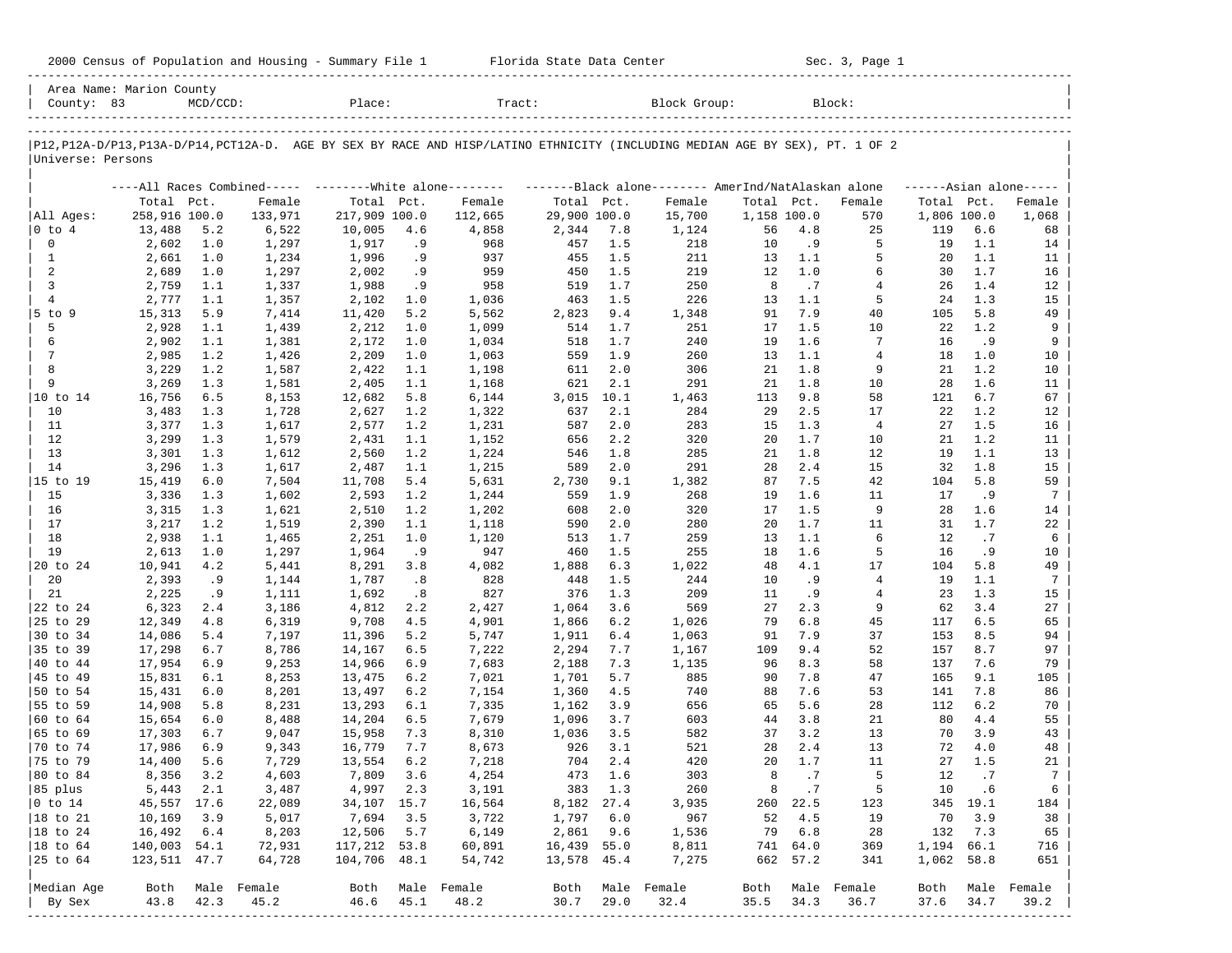|                      | Area Name: Marion County                                                                                       |                        |                  |             |            |                         |             |            |                       |              |            |                            |                             |           |                          |
|----------------------|----------------------------------------------------------------------------------------------------------------|------------------------|------------------|-------------|------------|-------------------------|-------------|------------|-----------------------|--------------|------------|----------------------------|-----------------------------|-----------|--------------------------|
| County: 83           |                                                                                                                | $MCD/CCD$ :            |                  |             | Place:     |                         | Tract:      |            |                       | Block Group: |            | Block:                     |                             |           |                          |
|                      | P12E-I/P13E-I/PCT12E-I. AGE BY SEX BY RACE AND HISP/LATINO ETHNICITY (INCLUDING MEDIAN AGE BY SEX), PT. 2 OF 2 |                        |                  |             |            |                         |             |            |                       |              |            |                            |                             |           |                          |
| Universe: Persons    |                                                                                                                |                        |                  |             |            |                         |             |            |                       |              |            |                            |                             |           |                          |
|                      | Hawaiian/OthPacifIsl alone                                                                                     |                        |                  |             |            | -Some Other Race alone- |             |            | --Two or More Races-- |              |            | --Hisp/Latino (any race)-- | --White alone, Not Latino-- |           |                          |
|                      | Total Pct.                                                                                                     |                        | Female           | Total Pct.  |            | Female                  | Total       | Pct.       | Female                | Total Pct.   |            | Female                     | Total                       | Pct.      | Female                   |
| All Ages:            |                                                                                                                | 57 100.0               | 32               | 4,363 100.0 |            | 2,065                   | 3,723 100.0 |            | 1,871                 | 15,616 100.0 |            | 7,610                      | 208,232 100.0               |           | 107,910                  |
| $ 0 \t{to} 4$        |                                                                                                                | 6 10.5                 | 5                | 488         | 11.2       | 226                     | 470         | 12.6       | 216                   | 1,473        | 9.4        | 713                        | 9,214                       | 4.4       | 4,458                    |
| 0                    | $\Omega$                                                                                                       | $\cdot$ 0              | $\mathbf 0$      | 106         | 2.4        | 51                      | 93          | 2.5        | 41                    | 308          | 2.0        | 169                        | 1,747                       | .8        | 868                      |
| $\mathbf{1}$         | 1                                                                                                              | 1.8                    | $\mathbf{1}$     | 78          | 1.8        | 28                      | 98          | 2.6        | 41                    | 276          | 1.8        | 119                        | 1,845                       | . 9       | 866                      |
| 2                    | 1                                                                                                              | 1.8                    | $\mathbf 0$      | 95          | 2.2        | 47                      | 99          | 2.7        | 50                    | 297          | 1.9        | 151                        | 1,847                       | . 9       | 870                      |
| 3                    | 1                                                                                                              | 1.8                    | $\mathbf{1}$     | 119         | 2.7        | 58                      | 98          | 2.6        | 54                    | 305          | 2.0        | 141                        | 1,833                       | . 9       | 894                      |
| $\overline{4}$       | 3                                                                                                              | 5.3                    | 3                | 90          | 2.1        | 42                      | 82          | 2.2        | 30                    | 287          | 1.8        | 133                        | 1,942                       | . 9       | 960                      |
| 5 to 9               | 8                                                                                                              | 14.0                   | 4                | 451         | 10.3       | 215                     | 415         | 11.1       | 196                   | 1,409        | 9.0        | 675                        | 10,654                      | 5.1       | 5,205                    |
| 5                    | $\Omega$                                                                                                       | $\cdot$ 0              | 0                | 75          | 1.7        | 28                      | 88          | 2.4        | 42                    | 284          | 1.8        | 138                        | 2,044                       | 1.0       | 1,012                    |
| 6                    | $\Omega$                                                                                                       | $\cdot$ 0              | $\mathbf 0$      | 101         | 2.3        | 53                      | 76          | 2.0        | 38                    | 267          | 1.7        | 136                        | 2,039                       | 1.0       | 970                      |
| 7                    | 3                                                                                                              | 5.3                    | 2                | 95          | 2.2        | 44                      | 88          | 2.4        | 43                    | 290          | 1.9        | 136                        | 2,049                       | 1.0       | 993                      |
| 8                    | 2                                                                                                              | 3.5                    | $\mathbf{1}$     | 69          | 1.6        | 27                      | 83          | 2.2        | 36                    | 255          | 1.6        | 101                        | 2,281                       | 1.1       | 1,143                    |
| 9                    | $\overline{3}$                                                                                                 | 5.3                    | $\mathbf{1}$     | 111         | 2.5        | 63                      | 80          | 2.1        | 37                    | 313          | 2.0        | 164                        | 2,241                       | 1.1       | 1,087                    |
| 10 to 14             | $\overline{4}$                                                                                                 | 7.0                    | 1                | 462         | 10.6       | 217                     | 359         | 9.6        | 203                   | 1,426        | 9.1        | 702                        | 11,869                      | 5.7       | 5,745                    |
| 10                   | 2                                                                                                              | 3.5                    | 0                | 86          | 2.0        | 47                      | 80          | 2.1        | 46                    | 310          | 2.0        | 166                        | 2,440                       | 1.2       | 1,225                    |
| 11                   | 1                                                                                                              | 1.8                    | $\mathbf{1}$     | 99          | 2.3        | 45                      | 71          | 1.9        | 37                    | 284          | 1.8        | 130                        | 2,417                       | 1.2       | 1,158                    |
| 12                   | $\Omega$                                                                                                       | $\cdot$ 0              | $\mathbf 0$      | 89          | 2.0        | 38                      | 82          | 2.2        | 48                    | 276          | 1.8        | 137                        | 2,278                       | 1.1       | 1,075                    |
| 13                   | 1                                                                                                              | 1.8                    | $\mathbf 0$      | 92          | 2.1        | 38                      | 62          | 1.7        | 40                    | 289          | 1.9        | 130                        | 2,393                       | 1.1       | 1,150                    |
| 14                   | $\Omega$                                                                                                       | $\cdot$ 0              | 0                | 96          | 2.2        | 49                      | 64          | 1.7        | 32                    | 267          | 1.7        | 139                        | 2,341                       | 1.1       | 1,137                    |
| 15 to 19             | 1                                                                                                              | 1.8                    | $\Omega$         | 447         | 10.2       | 221                     | 342         | 9.2        | 169                   | 1,354        | 8.7        | 594                        | 10,934                      | 5.3       | 5,317                    |
| 15                   | $\Omega$                                                                                                       | $\cdot$ 0              | $\Omega$         | 83          | 1.9        | 40                      | 65          | 1.7        | 32                    | 249          | 1.6        | 101                        | 2,448                       | 1.2       | 1,196                    |
| 16                   | $\Omega$                                                                                                       | $\cdot$ 0              | $\Omega$         | 94          | 2.2        | 46                      | 58          | 1.6        | 30                    | 286          | 1.8        | 129                        | 2,339                       | 1.1       | 1,132                    |
| 17                   | $\mathbf{1}$                                                                                                   | 1.8                    | $\mathbf 0$      | 90          | 2.1        | 39                      | 95          | 2.6        | 49                    | 283          | 1.8        | 121                        | 2,226                       | 1.1       | 1,049                    |
| 18                   | $\Omega$<br>$\Omega$                                                                                           | $\cdot$ 0<br>$\cdot$ 0 | $\Omega$         | 88          | 2.0<br>2.1 | 49                      | 61          | 1.6        | 25                    | 282          | 1.8        | 127                        | 2,093                       | 1.0       | 1,054                    |
| 19                   | 6                                                                                                              | 10.5                   | $\mathbf 0$<br>4 | 92<br>377   | 8.6        | 47                      | 63<br>227   | 1.7<br>6.1 | 33                    | 254          | 1.6<br>7.5 | 116<br>491                 | 1,828                       | .9<br>3.7 | 886                      |
| 20 to 24<br>20       | 2                                                                                                              | 3.5                    | 2                | 80          | 1.8        | 157<br>37               | 47          | 1.3        | 110<br>22             | 1,175<br>248 | 1.6        | 97                         | 7,617                       | .8        | 3,799<br>779             |
| 21                   | $\Omega$                                                                                                       | $\cdot$ 0              | $\mathbf 0$      | 75          | 1.7        | 32                      | 48          | 1.3        | 24                    | 234          | 1.5        | 92                         | 1,650<br>1,551              | .7        | 775                      |
| 22 to 24             | 4                                                                                                              | 7.0                    | 2                | 222         | 5.1        | 88                      | 132         | 3.5        | 64                    | 693          | 4.4        | 302                        | 4,416                       | 2.1       | 2,245                    |
| 25 to 29             | 1                                                                                                              | 1.8                    | 0                | 392         | 9.0        | 183                     | 186         | 5.0        | 99                    | 1,153        | 7.4        | 542                        | 9,066                       | 4.4       | 4,608                    |
| 30 to 34             | 5                                                                                                              | 8.8                    | 3                | 330         | 7.6        | 144                     | 200         | 5.4        | 109                   | 1,087        | 7.0        | 516                        | 10,757                      | 5.2       | 5,433                    |
| 35 to 39             | 3                                                                                                              | 5.3                    | 1                | 335         | 7.7        | 149                     | 233         | 6.3        | 98                    | 1,170        | 7.5        | 539                        | 13,452                      | 6.5       | 6,886                    |
| 40 to 44             | $\overline{a}$                                                                                                 | 3.5                    | 1                | 312         | 7.2        | 163                     | 253         | 6.8        | 134                   | 1,029        | 6.6        | 508                        | 14,348                      | 6.9       | 7,387                    |
| 45 to 49             | 3                                                                                                              | 5.3                    | 2                | 187         | 4.3        | 97                      | 210         | 5.6        | 96                    | 814          | 5.2        | 453                        | 12,922                      | 6.2       | 6,700                    |
| 50 to 54             | 5                                                                                                              | 8.8                    | 3                | 175         | 4.0        | 82                      | 165         | 4.4        | 83                    | 697          | 4.5        | 375                        | 13,027                      | 6.3       | 6,889                    |
| 55 to 59             | $\mathbf{1}$                                                                                                   | 1.8                    | 1                | 119         | 2.7        | 61                      | 156         | 4.2        | 80                    | 619          | 4.0        | 336                        | 12,837                      | 6.2       | 7,084                    |
| 60 to 64             | $\overline{4}$                                                                                                 | 7.0                    | 2                | 94          | 2.2        | 48                      | 132         | 3.5        | 80                    | 611          | 3.9        | 309                        | 13,731                      | 6.6       | 7,445                    |
| 65 to 69             | 3                                                                                                              | 5.3                    | 2                | 72          | 1.7        | 39                      | 127         | 3.4        | 58                    | 557          | 3.6        | 300                        | 15,514                      | 7.5       | 8,067                    |
| 70 to 74             | $\overline{3}$                                                                                                 | 5.3                    | 1                | 57          | 1.3        | 29                      | 121         | 3.3        | 58                    | 461          | 3.0        | 228                        | 16,416                      | 7.9       | 8,493                    |
| 75 to 79             | $\Omega$                                                                                                       | .0                     | $\Omega$         | 35          | .8         | 21                      | 60          | 1.6        | 38                    | 281          | 1.8        | 155                        | 13,324                      | 6.4       | 7,099                    |
| 80 to 84             | $\overline{a}$                                                                                                 | 3.5                    | 2                | 15          | . 3        | 6                       | 37          | 1.0        | 26                    | 162          | 1.0        | 93                         | 7,667                       | 3.7       | 4,173                    |
| 85 plus              |                                                                                                                | $0 \qquad .0$          | $\overline{0}$   |             | 15 .3      | $\overline{7}$          |             | 30 .8      | 18                    |              | 138.9      | 81                         | 4,883 2.3                   |           | 3,122                    |
| $ 0 \t{to} 14$       |                                                                                                                | 18 31.6                | 10               | 1,401 32.1  |            | 658                     | 1,244 33.4  |            | 615                   |              | 4,308 27.6 | 2,090                      | 31,737 15.2                 |           | 15,408                   |
| $ 18 \text{ to } 21$ |                                                                                                                | 2, 3.5                 | 2                |             | 335 7.7    | 165                     | 219 5.9     |            | 104                   | 1,018 6.5    |            | 432                        | 7,122                       | 3.4       | 3,494                    |
| $ 18 \text{ to } 24$ |                                                                                                                | 6 10.5                 | 4                |             | 557 12.8   | 253                     |             | 351 9.4    | 168                   | 1,711 11.0   |            | 734                        | 11,538 5.5                  |           | 5,739                    |
| $ 18 \text{ to } 64$ |                                                                                                                | 30 52.6                | 17               | 2,501 57.3  |            | 1,180                   | 1,886 50.7  |            | 947                   | 8,891 56.9   |            | 4,312                      | 111,678 53.6                |           | 58,171                   |
| 25 to 64             |                                                                                                                | 24 42.1                | 13               | 1,944 44.6  |            | 927                     | 1,535 41.2  |            | 779                   |              | 7,180 46.0 | 3,578                      | 100,140 48.1                |           | 52,432                   |
| Median Age           |                                                                                                                |                        | Both Male Female |             |            | Both Male Female        |             |            | Both Male Female      |              |            | Both Male Female           |                             |           |                          |
| By Sex               | 34.2                                                                                                           | 34.3                   | 33.0             | 24.3        | 23.9       | 24.9                    | 26.3        | 25.4       | 27.2                  | 29.2         | 27.9       | 30.9                       | 47.3                        | 45.8      | Both Male Female<br>48.8 |
|                      |                                                                                                                |                        |                  |             |            |                         |             |            |                       |              |            |                            |                             |           |                          |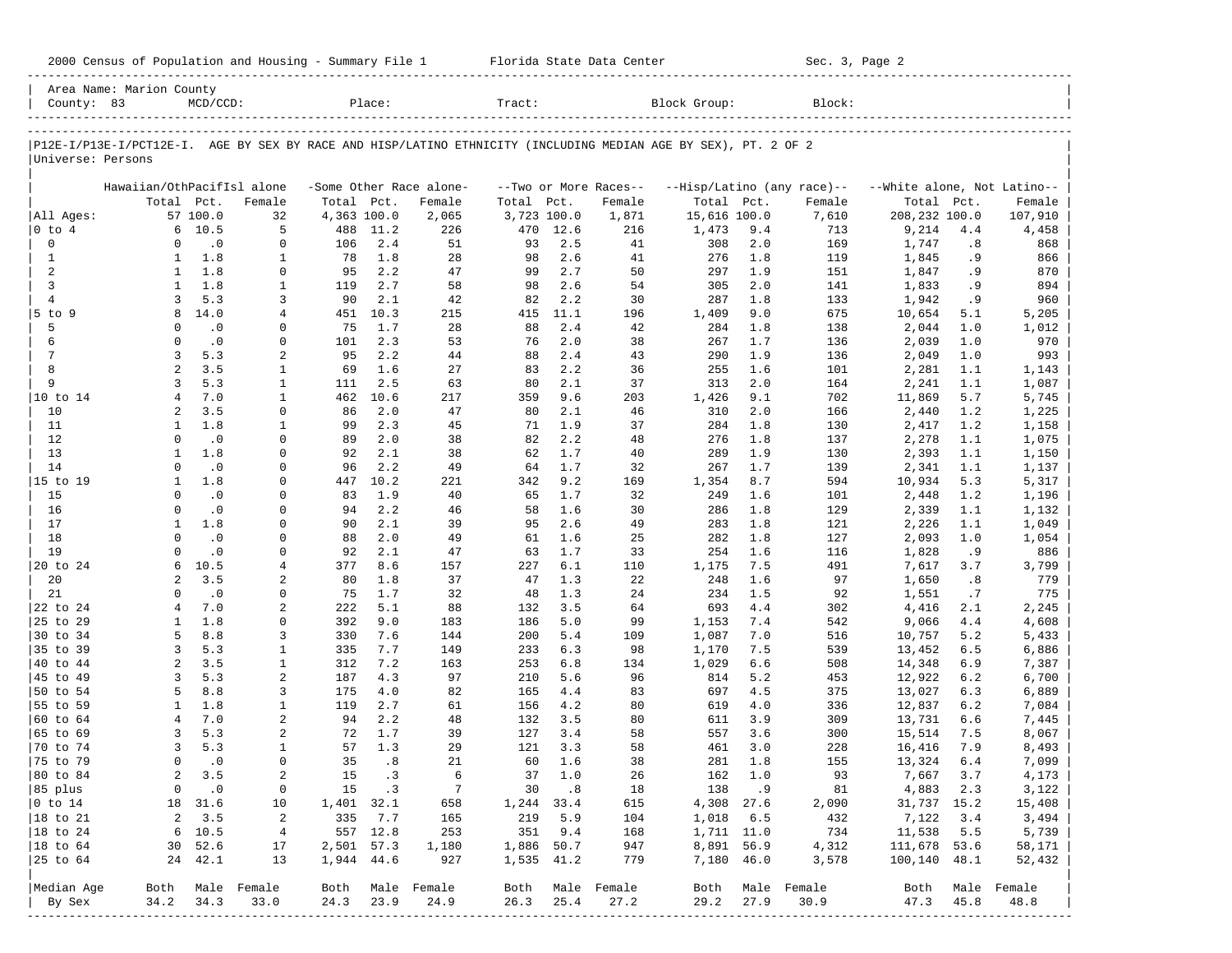| 2000 Census of Population and Housing - Summary File 1 |  | Florida State Data Center | Sec. 3, Page 1 |
|--------------------------------------------------------|--|---------------------------|----------------|
|--------------------------------------------------------|--|---------------------------|----------------|

| County: 85             | Area Name: Martin County | $MCD/CCD$ : |                                                           | Place:        |      | Tract:                                                                                                                     |             |            | Block Group:                                        |                |           | Block:         |            |             |                     |
|------------------------|--------------------------|-------------|-----------------------------------------------------------|---------------|------|----------------------------------------------------------------------------------------------------------------------------|-------------|------------|-----------------------------------------------------|----------------|-----------|----------------|------------|-------------|---------------------|
|                        |                          |             |                                                           |               |      |                                                                                                                            |             |            |                                                     |                |           |                |            |             |                     |
| Universe: Persons      |                          |             |                                                           |               |      | P12,P12A-D/P13,P13A-D/P14,PCT12A-D. AGE BY SEX BY RACE AND HISP/LATINO ETHNICITY (INCLUDING MEDIAN AGE BY SEX), PT. 1 OF 2 |             |            |                                                     |                |           |                |            |             |                     |
|                        |                          |             | ----All Races Combined----- --------- White alone-------- |               |      |                                                                                                                            |             |            | -------Black alone-------- AmerInd/NatAlaskan alone |                |           |                |            |             | $---Asian alone---$ |
|                        | Total Pct.               |             | Female                                                    | Total Pct.    |      | Female                                                                                                                     | Total Pct.  |            | Female                                              | Total Pct.     |           | Female         | Total Pct. |             | Female              |
| All Ages:              | 126,731 100.0            |             | 64,539                                                    | 113,912 100.0 |      | 58,728                                                                                                                     | 6,673 100.0 |            | 3,043                                               |                | 382 100.0 | 174            |            | 756 100.0   | 425                 |
| 0 to 4                 | 5,599                    | 4.4         | 2,731                                                     | 4,465         | 3.9  | 2,164                                                                                                                      | 485         | 7.3        | 236                                                 | 40             | 10.5      | 21             | 31         | 4.1         | 15                  |
| 0                      | 1,111                    | .9          | 541                                                       | 883           | .8   | 439                                                                                                                        | 89          | 1.3        | 39                                                  | 9              | 2.4       | $\overline{4}$ | 4          | .5          | $\mathbf{1}$        |
| $\mathbf{1}$           | 1,078                    | .9          | 524                                                       | 860           | .8   | 407                                                                                                                        | 95          | 1.4        | 44                                                  | 6              | 1.6       | 4              | 3          | .4          | 1                   |
| 2                      | 1,076                    | .8          | 551                                                       | 838           | .7   | 428                                                                                                                        | 106         | 1.6        | 61                                                  | 11             | 2.9       | 8              | 10         | 1.3         | 7                   |
| 3                      | 1,131                    | .9          | 538                                                       | 924           | .8   | 440                                                                                                                        | 90          | 1.3        | 40                                                  | 6              | 1.6       | 1              | 5          | .7          | 1                   |
| $\overline{4}$         | 1,203                    | .9          | 577                                                       | 960           | .8   | 450                                                                                                                        | 105         | 1.6        | 52                                                  | 8              | 2.1       | $\overline{4}$ | 9          | 1.2         | 5                   |
| $5$ to $9$             | 6,804                    | 5.4         | 3,328                                                     | 5,520         | 4.8  | 2,702                                                                                                                      | 604         | 9.1        | 300                                                 | 43             | 11.3      | 22             | 46         | 6.1         | 19                  |
| 5                      | 1,252                    | 1.0         | 621                                                       | 994           | .9   | 497                                                                                                                        | 107         | 1.6        | 51                                                  | 12             | 3.1       | 7              | 14         | 1.9         | 5                   |
| 6                      | 1,293                    | 1.0         | 637                                                       | 1,045         | .9   | 520                                                                                                                        | 113         | 1.7        | 51                                                  | 8              | 2.1       | 5              | 13         | 1.7         | 7                   |
| 7                      | 1,359                    | 1.1         | 650                                                       | 1,104         | 1.0  | 526                                                                                                                        | 122         | 1.8        | 57                                                  | 10             | 2.6       | 6              | 3          | .4          | 0                   |
| 8                      | 1,374                    | 1.1         | 661                                                       | 1,122         | 1.0  | 535                                                                                                                        | 122         | 1.8        | 65                                                  | 6              | 1.6       | $\mathbf 0$    | 9          | 1.2         | 5                   |
| 9                      | 1,526                    | 1.2         | 759                                                       | 1,255         | 1.1  | 624                                                                                                                        | 140         | 2.1        | 76                                                  | 7              | 1.8       | $\overline{4}$ | 7          | . 9         | 2                   |
| 10 to 14               | 7,188                    | 5.7         | 3,434                                                     | 5,977         | 5.2  | 2,849                                                                                                                      | 645         | 9.7        | 320                                                 | 27             | 7.1       | 15             | 53         | 7.0         | 23                  |
| 10                     | 1,491                    | 1.2         | 719                                                       | 1,226         | 1.1  | 604                                                                                                                        | 128         | 1.9        | 57                                                  | 11             | 2.9       | $\overline{4}$ | 11         | 1.5         | 6                   |
| 11                     | 1,439                    | 1.1         | 689                                                       | 1,207         | 1.1  | 580                                                                                                                        | 128         | 1.9        | 60                                                  | $\overline{4}$ | 1.0       | 2              | 7          | . 9         | 3                   |
| 12                     | 1,448                    | 1.1         | 696                                                       | 1,214         | 1.1  | 585                                                                                                                        | 125         | 1.9        | 63                                                  | 2              | .5        | 2              | 14         | 1.9         | 5                   |
| 13                     | 1,432                    | 1.1         | 694                                                       | 1,177         | 1.0  | 560                                                                                                                        | 144         | 2.2        | 78                                                  | 5              | 1.3       | 3              | 6          | .8          | 2                   |
| 14                     | 1,378                    | 1.1         | 636                                                       | 1,153         | 1.0  | 520                                                                                                                        | 120         | 1.8        | 62                                                  | 5              | 1.3       | $\overline{4}$ | 15         | 2.0         | $7\phantom{.0}$     |
| 15 to 19               | 6,130                    | 4.8         | 2,928                                                     | 5,047         | 4.4  | 2,436                                                                                                                      | 534         | 8.0        | 239                                                 | 29             | 7.6       | 16             | 59         | 7.8         | 34                  |
| 15                     | 1,399                    | 1.1         | 704                                                       | 1,181         | 1.0  | 599                                                                                                                        | 119         | 1.8        | 57                                                  | 6              | 1.6       | 2              | 6          | .8          | 3                   |
| 16                     | 1,297                    | 1.0         | 614                                                       | 1,087         | 1.0  | 528                                                                                                                        | 120         | 1.8        | 51                                                  | 7              | $1.8$     | 4              | 11         | 1.5         | 6                   |
| 17                     | 1,336                    | 1.1         | 646                                                       | 1,102         | 1.0  | 542                                                                                                                        | 103         | 1.5        | 47                                                  | 7              | 1.8       | $\overline{4}$ | 21         | 2.8         | 10                  |
| 18                     | 1,135                    | .9          | 537                                                       | 916           | .8   | 435                                                                                                                        | 112         | 1.7        | 54                                                  | 5              | 1.3       | 3              | 12         | 1.6         | 8                   |
| 19                     | 963                      | .8          | 427                                                       | 761           | .7   | 332                                                                                                                        | 80          | 1.2        | 30                                                  | 4              | 1.0       | 3              | 9          | 1.2         | 7                   |
| 20 to 24               | 4,626                    | 3.7         | 1,998                                                     | 3,449         | 3.0  | 1,571                                                                                                                      | 551         | 8.3        | 210                                                 | 31             | 8.1       | 12             | 32         | 4.2         | 19                  |
| 20                     | 993                      | .8          | 425                                                       | 746           | .7   | 342                                                                                                                        | 121         | 1.8        | 51                                                  | 6              | 1.6       | $\overline{4}$ | 5          | .7          | 1                   |
| 21                     | 928                      | .7          | 370                                                       | 700           | .6   | 294                                                                                                                        | 112         | 1.7        | 43                                                  | 8              | 2.1       | 3              | 5          | .7          | 4                   |
| 22 to 24               | 2,705                    | 2.1         | 1,203                                                     | 2,003         | 1.8  | 935                                                                                                                        | 318         | 4.8        | 116                                                 | 17             | 4.5       | 5              | 22         | 2.9         | 14                  |
| 25 to 29               | 4,988                    | 3.9         | 2,310                                                     | 3,915         | 3.4  | 1,890                                                                                                                      | 444         | 6.7        | 167                                                 | 30             | 7.9       | 12             | 47         | 6.2         | 29                  |
| 30 to 34               | 6,291                    | 5.0         | 3,030                                                     | 5,217         | 4.6  | 2,605                                                                                                                      | 519         | 7.8        | 200                                                 | 38             | 9.9       | 17             | 58         | 7.7         | 34                  |
| 35 to 39               | 8,556                    | 6.8         | 4,261                                                     | 7,406         | 6.5  | 3,753                                                                                                                      | 608         | 9.1        | 241                                                 | 37             | 9.7       | 19             | 89         | 11.8        | 60                  |
| 40 to 44               | 9,180                    | 7.2         | 4,571                                                     | 8,265         | 7.3  | 4,158                                                                                                                      | 526         | 7.9        | 236                                                 | 32             | 8.4       | 13             | 76         | 10.1        | 44                  |
| 45 to 49               | 8,358                    | 6.6         | 4,186                                                     | 7,699         | 6.8  | 3,883                                                                                                                      | 398         | 6.0        | 182                                                 | 20             | 5.2       | 10             | 64         | 8.5         | 37                  |
| 50 to 54               | 8,169                    | 6.4         | 4,148                                                     | 7,599         | 6.7  | 3,892                                                                                                                      | 357         | 5.3        | 160                                                 | 19             | 5.0       | 7              | 72         | 9.5         | 40                  |
| 55 to 59               | 7,581                    | 6.0         | 4,086                                                     | 7,169         | 6.3  | 3,877                                                                                                                      | 261         | 3.9        | 134                                                 | 12             | 3.1       | 4              | 40         | 5.3         | 21                  |
| 60 to 64               | 7,475                    | 5.9         | 4,022                                                     | 7,157         | 6.3  | 3,864                                                                                                                      | 208         | 3.1        | 102                                                 | 8              | 2.1       | 2              | 35         | 4.6         | 22                  |
| 65 to 69               | 8,670                    | 6.8         | 4,565                                                     | 8,438         | 7.4  | 4,445                                                                                                                      | 154         | 2.3        | 85                                                  | 5              | 1.3       | 1              | 24         | 3.2         | 14                  |
| 70 to 74               | 9,289                    | 7.3         | 4,911                                                     | 9,094         | 8.0  | 4,807                                                                                                                      | 134         | 2.0        | 77                                                  | 2              | .5        | $\mathbf 0$    | 18         | 2.4         | $7\phantom{.0}$     |
| 75 to 79               | 8,509                    | 6.7         | 4,580                                                     | 8,376         | 7.4  | 4,506                                                                                                                      | 99          | 1.5        | 61                                                  | 6              | 1.6       | 1              | 6          | .8          | 3                   |
| 80 to 84               | 5,382                    | 4.2         | 2,961                                                     | 5,286         | 4.6  | 2,905                                                                                                                      | 71          | 1.1        | 41                                                  | 2              | .5        | $\overline{a}$ | 3          | .4          | $\mathbf{1}$        |
| 85 plus                |                          | 3,936 3.1   | 2,489                                                     | 3,833 3.4     |      | 2,421                                                                                                                      |             | $75 \t1.1$ | 52                                                  |                | 1 .3      | $\overline{0}$ |            | $3 \cdot 4$ | 3 <sup>7</sup>      |
| $ 0 \t\t \text{to} 14$ | 19,591 15.5              |             | 9,493                                                     | 15,962 14.0   |      | 7,715                                                                                                                      | 1,734 26.0  |            | 856                                                 |                | 110 28.8  | 58             |            | 130 17.2    | 57                  |
| 18 to 21               | 4,019                    | 3.2         | 1,759                                                     | 3,123         | 2.7  | 1,403                                                                                                                      |             | 425 6.4    | 178                                                 |                | 23 6.0    | 13             | 31         | 4.1         | 20                  |
| $ 18$ to $24$          | 6,724                    | 5.3         | 2,962                                                     | 5,126         | 4.5  | 2,338                                                                                                                      |             | 743 11.1   | 294                                                 |                | 40 10.5   | 18             | 53         | 7.0         | 34                  |
| $ 18$ to $64$          | 67,322 53.1              |             | 33,576                                                    | 59,553 52.3   |      | 30,260                                                                                                                     | 4,064 60.9  |            | 1,716                                               |                | 236 61.8  | 102            |            | 534 70.6    | 321                 |
| 25 to 64               | 60,598 47.8              |             | 30,614                                                    | 54,427 47.8   |      | 27,922                                                                                                                     | 3,321 49.8  |            | 1,422                                               |                | 196 51.3  | 84             |            | 481 63.6    | 287                 |
| Median Age             |                          |             | Both Male Female                                          |               |      | Both Male Female                                                                                                           |             |            | Both Male Female                                    | Both           |           | Male Female    | Both       |             | Male Female         |
| By Sex                 | 47.3                     | 45.4        | 49.4                                                      | 50.0          | 48.2 | 51.8                                                                                                                       | 30.8        | 30.5       | 31.2                                                | 28.6           | 30.3      | 25.3           | 37.9       | 37.1        | 38.7                |
| -------------          |                          |             |                                                           |               |      |                                                                                                                            |             |            |                                                     |                |           |                |            |             |                     |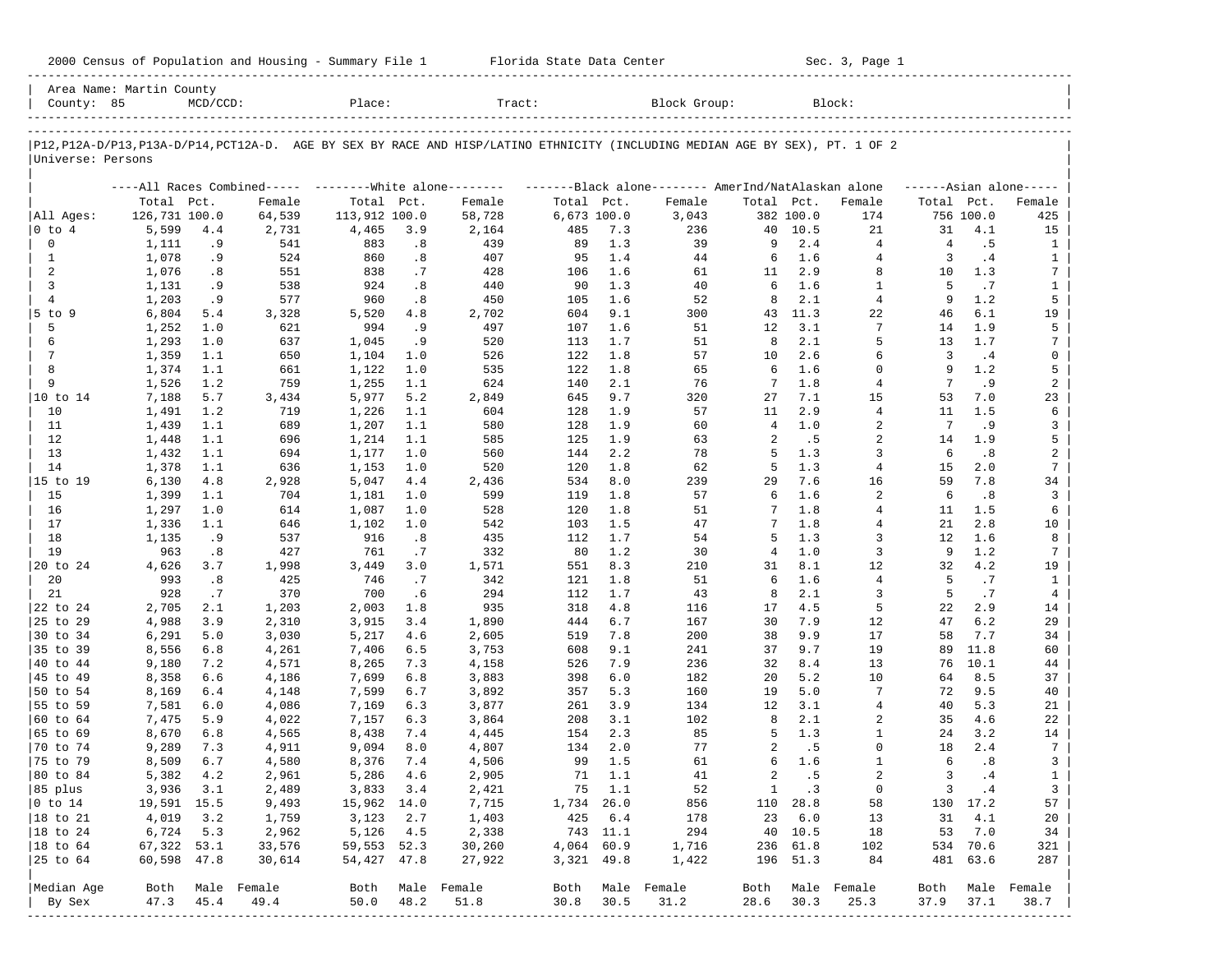|                             | Area Name: Martin County   |                    |                          |             |                        |                            |             |                      |                       |                                                                                                                |                     |                            |                             |      |                  |
|-----------------------------|----------------------------|--------------------|--------------------------|-------------|------------------------|----------------------------|-------------|----------------------|-----------------------|----------------------------------------------------------------------------------------------------------------|---------------------|----------------------------|-----------------------------|------|------------------|
| County: 85                  |                            | $MCD/CCD$ :        |                          |             | Place:                 |                            | Tract:      |                      |                       | Block Group:                                                                                                   |                     | Block:                     |                             |      |                  |
|                             |                            |                    |                          |             |                        |                            |             |                      |                       | P12E-I/P13E-I/PCT12E-I. AGE BY SEX BY RACE AND HISP/LATINO ETHNICITY (INCLUDING MEDIAN AGE BY SEX), PT. 2 OF 2 |                     |                            |                             |      |                  |
| Universe: Persons           |                            |                    |                          |             |                        |                            |             |                      |                       |                                                                                                                |                     |                            |                             |      |                  |
|                             | Hawaiian/OthPacifIsl alone |                    |                          |             |                        | -Some Other Race alone-    |             |                      | --Two or More Races-- |                                                                                                                |                     | --Hisp/Latino (any race)-- | --White alone, Not Latino-- |      |                  |
|                             |                            | Total Pct.         | Female                   | Total Pct.  |                        | Female                     | Total       | Pct.                 | Female                | Total Pct.                                                                                                     |                     | Female                     | Total                       | Pct. | Female           |
| All Ages:                   |                            | 121 100.0          | 56                       | 3,445 100.0 |                        | 1,418                      | 1,442 100.0 |                      | 695                   | 9,506 100.0                                                                                                    |                     | 4,097                      | 108,741 100.0               |      | 56,431           |
| $0$ to $4$                  | 8                          | 6.6                | $\overline{4}$           | 390         | 11.3                   | 195                        | 180         | 12.5                 | 96                    | 1,078 11.3                                                                                                     |                     | 525                        | 3,905                       | 3.6  | 1,901            |
| $\mathbf 0$                 | $\Omega$                   | $\cdot$ 0          | $\mathbf 0$              | 84          | 2.4                    | 38                         | 42          | 2.9                  | 20                    | 231                                                                                                            | 2.4                 | 111                        | 758                         | .7   | 377              |
| $\mathbf{1}$                | 1                          | .8                 | $\mathbf{1}$             | 77          | 2.2                    | 42                         | 36          | 2.5                  | 25                    | 215                                                                                                            | 2.3                 | 113                        | 753                         | .7   | 351              |
| $\overline{c}$              | 3                          | 2.5                | $\mathbf 0$              | 78          | 2.3                    | 38                         | 30          | 2.1                  | 9                     | 217                                                                                                            | 2.3                 | 107                        | 728                         | .7   | 373              |
| 3                           | 2                          | 1.7                | $\mathbf{1}$             | 66          | 1.9                    | 31                         | 38          | 2.6                  | 24                    | 191                                                                                                            | 2.0                 | 83                         | 824                         | .8   | 401              |
| $\overline{4}$              | 2                          | 1.7                | 2                        | 85          | 2.5                    | 46                         | 34          | 2.4                  | 18                    | 224                                                                                                            | 2.4                 | 111                        | 842                         | .8   | 399              |
| 5 to 9                      | 25                         | 20.7               | 11                       | 404         | 11.7                   | 187                        | 162         | 11.2                 | 87                    | 1,022                                                                                                          | 10.8                | 465                        | 5,023                       | 4.6  | 2,490            |
| 5                           | 3                          | 2.5                | $\mathbf{1}$             | 85          | 2.5                    | 41                         | 37          | 2.6                  | 19                    | 218                                                                                                            | 2.3                 | 105                        | 893                         | .8   | 453              |
| 6                           | 3                          | 2.5                | $\mathbf 0$              | 85          | 2.5                    | 40                         | 26          | 1.8                  | 14                    | 210                                                                                                            | 2.2                 | 95                         | 937                         | . 9  | 474              |
| $7\phantom{.0}$             | 5                          | 4.1                | 2                        | 77          | 2.2                    | 36                         | 38          | 2.6                  | 23                    | 205                                                                                                            | 2.2                 | 97                         | 1,004                       | . 9  | 481              |
| 8                           | 9                          | 7.4                | 5                        | 78          | 2.3                    | 36                         | 28          | 1.9                  | 15                    | 192                                                                                                            | 2.0                 | 85                         | 1,029                       | . 9  | 495              |
| 9                           | 5                          | 4.1                | 3                        | 79          | 2.3                    | 34                         | 33          | 2.3                  | 16                    | 197                                                                                                            | 2.1                 | 83                         | 1,160                       | 1.1  | 587              |
| 10 to 14                    | 14                         | 11.6               | 6                        | 326         | 9.5                    | 151                        | 146         | 10.1                 | 70                    | 824                                                                                                            | 8.7                 | 368                        | 5,547                       | 5.1  | 2,660            |
| 10                          | 3                          | 2.5                | 2                        | 80          | 2.3                    | 32                         | 32          | 2.2                  | 14                    | 198                                                                                                            | 2.1                 | 87                         | 1,121                       | 1.0  | 554              |
| 11                          | 7                          | 5.8                | 3                        | 55          | 1.6                    | 26                         | 31          | 2.1                  | 15                    | 171                                                                                                            | 1.8                 | 72                         | 1,112                       | 1.0  | 543              |
| 12                          | $\Omega$                   | $\cdot$ 0          | $\mathbf 0$              | 68          | 2.0                    | 28                         | 25          | 1.7                  | 13                    | 151                                                                                                            | 1.6                 | 64                         | 1,137                       | 1.0  | 551              |
| 13                          | 3                          | 2.5                | $\mathbf{1}$             | 64          | 1.9                    | 34                         | 33          | 2.3                  | 16                    | 157                                                                                                            | 1.7                 | 75                         | 1,102                       | 1.0  | 528              |
| 14                          | $\mathbf{1}$               | .8                 | $\Omega$                 | 59          | 1.7                    | 31                         | 25          | 1.7                  | 12                    | 147                                                                                                            | 1.5                 | 70                         | 1,075                       | 1.0  | 484              |
| 15 to 19                    | 10                         | 8.3                | 5                        | 319         | 9.3                    | 128                        | 132         | 9.2                  | 70                    | 819                                                                                                            | 8.6                 | 342                        | 4,629                       | 4.3  | 2,263            |
| 15                          | $\overline{3}$             | 2.5                | 2                        | 52          | 1.5                    | 23                         | 32          | 2.2                  | 18                    | 157                                                                                                            | 1.7                 | 76                         | 1,094                       | 1.0  | 557              |
| 16                          | $\Omega$                   | $\cdot$ 0          | $\Omega$                 | 46          | 1.3                    | 10                         | 26          | 1.8                  | 15                    | 138                                                                                                            | 1.5                 | 45                         | 1,009                       | . 9  | 501              |
| 17                          | $\overline{a}$             | 1.7                | $\mathbf{1}$             | 77          | 2.2                    | 28                         | 24          | 1.7                  | 14                    | 181                                                                                                            | 1.9                 | 75                         | 1,016                       | . 9  | 503              |
| 18                          | 3                          | 2.5                | $\mathbf{1}$             | 65          | 1.9                    | 25                         | 22          | 1.5                  | 11                    | 154                                                                                                            | 1.6                 | 62                         | 840                         | .8   | 403              |
| 19                          | 2                          | 1.7                | $\mathbf{1}$             | 79          | 2.3                    | 42                         | 28          | 1.9                  | 12                    | 189                                                                                                            | 2.0                 | 84                         | 670                         | . 6  | 299              |
| 20 to 24                    | 11                         | 9.1                | $\overline{4}$           | 457         | 13.3                   | 140                        | 95          | 6.6                  | 42                    | 1,014                                                                                                          | 10.7                | 331                        | 2,976                       | 2.7  | 1,409            |
| 20                          | $\mathbf{1}$               | .8                 | $\Omega$                 | 98          | 2.8                    | 21                         | 16          | 1.1                  | 6                     | 205                                                                                                            | 2.2                 | 52                         | 655                         | . 6  | 317              |
| 21                          | $\mathbf{1}$               | .8                 | $\Omega$                 | 82          | 2.4                    | 18                         | 20          | 1.4                  | 8                     | 192                                                                                                            | 2.0                 | 49                         | 607                         | .6   | 270              |
| 22 to 24                    | 9                          | 7.4                | 4                        | 277         | 8.0                    | 101                        | 59          | 4.1                  | 28                    | 617                                                                                                            | 6.5                 | 230                        | 1,714                       | 1.6  | 822              |
| 25 to 29                    | 15                         | 12.4               | 7                        | 428         | 12.4                   | 168                        | 109         | 7.6                  | 37                    | 1,008                                                                                                          | 10.6                | 396                        | 3,425                       | 3.1  | 1,696            |
| 30 to 34                    | 8                          | 6.6                | 3                        | 350         | 10.2                   | 128                        | 101         | 7.0                  | 43                    | 911                                                                                                            | 9.6                 | 350                        | 4,750                       | 4.4  | 2,415            |
| 35 to 39                    | 13                         | 10.7               | 8                        | 288         | 8.4                    | 126                        | 115         | 8.0                  | 54                    | 757                                                                                                            | 8.0                 | 320                        | 7,017                       | 6.5  | 3,588            |
| 40 to 44                    | 5                          | 4.1                | 2                        | 173         | 5.0                    | 68                         | 103         | 7.1                  | 50                    | 562                                                                                                            | 5.9                 | 249                        | 7,930                       | 7.3  | 3,996            |
| 45 to 49                    | 1                          | .8                 | 1                        | 105         | 3.0                    | 42                         | 71          | 4.9                  | 31                    | 367                                                                                                            | 3.9                 | 156                        | 7,461                       | 6.9  | 3,775            |
| 50 to 54                    | $\overline{a}$             | 1.7                | $\mathbf 0$              | 69          | 2.0                    | 24                         | 51          | 3.5                  | 25                    | 319                                                                                                            | 3.4                 | 148                        | 7,374                       | 6.8  | 3,778            |
| 55 to 59                    | 5                          | 4.1                | 3                        | 45          | 1.3                    | 19                         | 49          | 3.4                  | 28                    | 229                                                                                                            | 2.4                 | 120                        | 6,999                       | 6.4  | 3,785            |
| 60 to 64                    | 2                          | 1.7                | $\mathbf{1}$<br>$\Omega$ | 25          | .7                     | 15                         | 40          | 2.8                  | 16                    | 171                                                                                                            | 1.8                 | 95                         | 7,021                       | 6.5  | 3,787            |
| 65 to 69                    | $\Omega$                   | $\cdot$ 0          |                          | 28          | .8                     | 9                          | 21          | 1.5                  | 11<br>8               | 154                                                                                                            | 1.6                 | 75                         | 8,319                       | 7.7  | 4,383            |
| 70 to 74                    | 2<br>$\Omega$              | 1.7<br>$\cdot$ 0   | $\mathbf{1}$<br>$\Omega$ | 19<br>8     | . 6                    | 11<br>$\overline{4}$       | 20          | 1.4                  | 5                     | 111                                                                                                            | 1.2<br>.8           | 62                         | 9,004                       | 8.3  | 4,757            |
| 75 to 79                    | $\Omega$                   | $\cdot$ 0          | $\Omega$                 | 2           | $\cdot$ 2<br>$\cdot$ 1 | $\mathbf{1}$               | 14          | 1.0                  |                       | 75<br>35                                                                                                       |                     | 46                         | 8,312                       | 7.6  | 4,465            |
| 80 to 84                    |                            |                    |                          |             | $9 \t3$                |                            | 18          | 1.2                  | 11                    |                                                                                                                | .4                  | 23<br>26                   | 5,254                       | 4.8  | 2,884            |
| 85 plus                     |                            | $0 \qquad .0$      | $\overline{0}$           |             |                        | $\overline{\phantom{0}}^2$ |             | 15 1.0               | 11                    |                                                                                                                | 50 .5<br>2,924 30.8 |                            | 3,795 3.5                   |      | 2,399            |
| $ 0 \t\t \text{to} \t\t 14$ |                            | 47 38.8            | 21                       | 1,120 32.5  | 324 9.4                | 533                        |             | 488 33.8             | 253                   |                                                                                                                |                     | 1,358                      | 14,475 13.3                 |      | 7,051            |
| 18 to 21                    |                            | 7 5.8              | $\overline{a}$           |             | 601 17.4               | 106                        |             | 86 6.0               | 37                    |                                                                                                                | 740 7.8             | 247                        | 2,772 2.5                   |      | 1,289            |
| $ 18$ to $24$               |                            | 16 13.2<br>67 55.4 | 6                        | 2,084 60.5  |                        | 207                        |             | 145 10.1<br>784 54.4 | 65                    | 1,357 14.3                                                                                                     |                     | 477                        | 4,486 4.1                   |      | 2,111            |
| 18 to 64<br>25 to 64        |                            | 51 42.1            | 31<br>25                 |             |                        | 797                        |             | 639 44.3             | 349                   | 5,681 59.8                                                                                                     |                     | 2,311                      | 56,463 51.9                 |      | 28,931           |
|                             |                            |                    |                          | 1,483 43.0  |                        | 590                        |             |                      | 284                   |                                                                                                                | 4,324 45.5          | 1,834                      | 51,977 47.8                 |      | 26,820           |
| Median Age                  |                            |                    | Both Male Female         |             |                        | Both Male Female           |             |                      | Both Male Female      |                                                                                                                |                     | Both Male Female           |                             |      | Both Male Female |
| By Sex                      | 23.3                       | 21.5               | 23.5                     | 23.1 23.6   |                        | 22.2                       | 25.2        | 26.2                 | 22.8                  | 25.0                                                                                                           | 24.8                | 25.2                       | 51.2                        | 49.6 | 52.7             |
|                             |                            |                    |                          |             |                        |                            |             |                      |                       |                                                                                                                |                     |                            |                             |      |                  |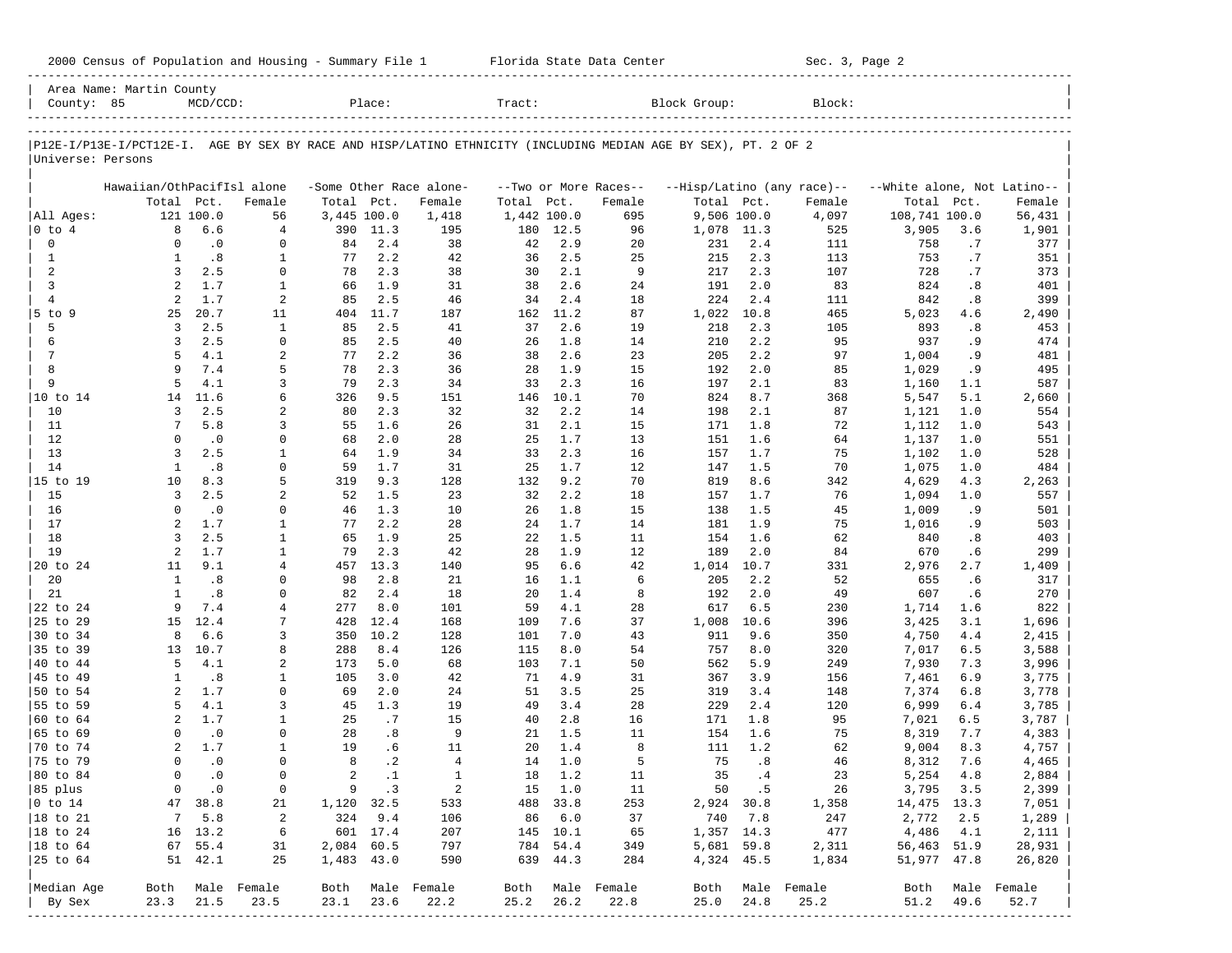| 2000 Census of Population and Housing - Summary File 1 |  | Florida State Data Center | Sec. 3, Page 1 |
|--------------------------------------------------------|--|---------------------------|----------------|
|--------------------------------------------------------|--|---------------------------|----------------|

| County: 86             | Area Name: Miami-Dade County | $MCD/CCD$ : |                                                         | Place:          |      | Tract:           |               |      | Block Group:                                                                                                                  |             |          | Block:           |              |            |                     |
|------------------------|------------------------------|-------------|---------------------------------------------------------|-----------------|------|------------------|---------------|------|-------------------------------------------------------------------------------------------------------------------------------|-------------|----------|------------------|--------------|------------|---------------------|
|                        |                              |             |                                                         |                 |      |                  |               |      |                                                                                                                               |             |          |                  |              |            |                     |
|                        |                              |             |                                                         |                 |      |                  |               |      | P12, P12A-D/P13, P13A-D/P14, PCT12A-D. AGE BY SEX BY RACE AND HISP/LATINO ETHNICITY (INCLUDING MEDIAN AGE BY SEX), PT. 1 OF 2 |             |          |                  |              |            |                     |
| Universe: Persons      |                              |             |                                                         |                 |      |                  |               |      |                                                                                                                               |             |          |                  |              |            |                     |
|                        |                              |             | ----All Races Combined----- --------White alone-------- |                 |      |                  |               |      | -------Black alone-------- AmerInd/NatAlaskan alone                                                                           |             |          |                  |              |            | $---Asian alone---$ |
|                        | Total Pct.                   |             | Female                                                  | Total Pct.      |      | Female           | Total Pct.    |      | Female                                                                                                                        | Total Pct.  |          | Female           | Total Pct.   |            | Female              |
| All Ages:              |                              |             | 2, 253, 362 100.0 1, 164, 467                           | 1,570,558 100.0 |      | 808,090          | 457,214 100.0 |      | 240,113                                                                                                                       | 4,365 100.0 |          | 2,114            | 31,753 100.0 |            | 16,463              |
| 0 to 4                 | 145,752                      | 6.5         | 71,049                                                  | 92,651          | 5.9  | 45,006           | 37,413        | 8.2  | 18,340                                                                                                                        | 364         | 8.3      | 180              | 1,810        | 5.7        | 889                 |
| 0                      | 28,781                       | 1.3         | 14,041                                                  | 18,366          | 1.2  | 8,926            | 7,341         | 1.6  | 3,607                                                                                                                         | 68          | 1.6      | 37               | 337          | 1.1        | 160                 |
| $\mathbf{1}$           | 28,798                       | 1.3         | 13,949                                                  | 18,335          | 1.2  | 8,820            | 7,259         | 1.6  | 3,574                                                                                                                         | 65          | 1.5      | 36               | 335          | 1.1        | 167                 |
| $\overline{a}$         | 28,762                       | 1.3         | 14,070                                                  | 18,339          | 1.2  | 8,915            | 7,360         | 1.6  | 3,634                                                                                                                         | 70          | 1.6      | 29               | 356          | 1.1        | 176                 |
| 3                      | 29,607                       | 1.3         | 14,429                                                  | 18,753          | 1.2  | 9,148            | 7,731         | 1.7  | 3,742                                                                                                                         | 72          | 1.6      | 34               | 383          | 1.2        | 193                 |
| $\overline{4}$         | 29,804                       | 1.3         | 14,560                                                  | 18,858          | 1.2  | 9,197            | 7,722         | 1.7  | 3,783                                                                                                                         | 89          | 2.0      | 44               | 399          | 1.3        | 193                 |
| $5$ to $9$             | 157,871                      | 7.0         | 77,238                                                  | 98,225          | 6.3  | 47,928           | 42,821        | 9.4  | 21,029                                                                                                                        | 408         | 9.3      | 197              | 1,886        | 5.9        | 945                 |
| 5                      | 30,045                       | 1.3         | 14,719                                                  | 18,860          | 1.2  | 9,230            | 7,957         | 1.7  | 3,893                                                                                                                         | 101         | 2.3      | 51               | 375          | 1.2        | 201                 |
| 6                      | 31,116                       | 1.4         | 15,390                                                  | 19,440          | 1.2  | 9,538            | 8,309         | 1.8  | 4,197                                                                                                                         | 76          | 1.7      | 36               | 357          | 1.1        | 179                 |
| $7\phantom{.0}$        | 31,549                       | 1.4         | 15,272                                                  | 19,523          | 1.2  | 9,450            | 8,659         | 1.9  | 4,220                                                                                                                         | 77          | 1.8      | 34               | 391          | 1.2        | 167                 |
| 8                      | 31,781                       | 1.4         | 15,420                                                  | 19,747          | 1.3  | 9,593            | 8,650         | 1.9  | 4,140                                                                                                                         | 82          | 1.9      | 41               | 390          | 1.2        | 207                 |
| 9                      | 33,380                       | 1.5         | 16,437                                                  | 20,655          | 1.3  | 10,117           | 9,246         | 2.0  | 4,579                                                                                                                         | 72          | 1.6      | 35               | 373          | 1.2        | 191                 |
| 10 to 14               | 160,754                      | 7.1         | 78,866                                                  | 98,766          | 6.3  | 48,137           | 44,540        | 9.7  | 22,149                                                                                                                        | 378         | 8.7      | 177              | 1,914        | 6.0        | 945                 |
| 10                     | 33,700                       | 1.5         | 16,591                                                  | 20,929          | 1.3  | 10,279           | 9,305         | 2.0  | 4,612                                                                                                                         | 87          | 2.0      | 42               | 400          | 1.3        | 207                 |
| 11                     | 32,225                       | 1.4         | 15,784                                                  | 19,905          | 1.3  | 9,656            | 8,837         | 1.9  | 4,432                                                                                                                         | 77          | 1.8      | 31               | 397          | 1.3        | 198                 |
| 12                     | 31,988                       | 1.4         | 15,678                                                  | 19,902          | 1.3  | 9,676            | 8,636         | 1.9  | 4,348                                                                                                                         | 68          | 1.6      | 33               | 391          | 1.2        | 184                 |
| 13                     | 31,199                       | 1.4         |                                                         | 18,940          | 1.2  | 9,217            |               | 1.9  | 4,309                                                                                                                         | 61          | 1.4      | 28               | 349          | 1.1        | 170                 |
| 14                     |                              |             | 15,220                                                  |                 |      |                  | 8,817         |      |                                                                                                                               | 85          | 1.9      |                  |              | 1.2        |                     |
|                        | 31,642                       | 1.4         | 15,593                                                  | 19,090          | 1.2  | 9,309            | 8,945         | 2.0  | 4,448                                                                                                                         |             |          | 43               | 377          |            | 186                 |
| 15 to 19               | 154,989                      | 6.9         | 76,208                                                  | 92,432          | 5.9  | 44,716           | 43,182        | 9.4  | 21,624                                                                                                                        | 357         | 8.2      | 175              | 2,199        | 6.9        | 1,085               |
| 15                     | 31,456                       | 1.4         | 15,435                                                  | 18,913          | 1.2  | 9,119            | 8,847         | 1.9  | 4,405                                                                                                                         | 68          | 1.6      | 33               | 399          | 1.3        | 198                 |
| 16                     | 31,807                       | 1.4         | 15,607                                                  | 19,119          | 1.2  | 9,372            | 8,818         | 1.9  | 4,311                                                                                                                         | 69          | 1.6      | 41               | 399          | 1.3        | 193                 |
| 17                     | 31,573                       | 1.4         | 15,446                                                  | 18,746          | 1.2  | 9,054            | 8,910         | 1.9  | 4,410                                                                                                                         | 72          | 1.6      | 35               | 451          | 1.4        | 212                 |
| 18                     | 30,595                       | 1.4         | 14,979                                                  | 18,066          | 1.2  | 8,614            | 8,556         | 1.9  | 4,347                                                                                                                         | 74          | 1.7      | 35               | 453          | 1.4        | 235                 |
| 19                     | 29,558                       | 1.3         | 14,741                                                  | 17,588          | 1.1  | 8,557            | 8,051         | 1.8  | 4,151                                                                                                                         | 74          | 1.7      | 31               | 497          | 1.6        | 247                 |
| 20 to 24               | 144,721                      | 6.4         | 72,549                                                  | 90,587          | 5.8  | 44,542           | 34,814        | 7.6  | 18,208                                                                                                                        | 317         | 7.3      | 138              | 2,520        | 7.9        | 1,330               |
| 20                     | 29,424                       | 1.3         | 14,483                                                  | 17,648          | 1.1  | 8,456            | 7,843         | 1.7  | 4,020                                                                                                                         | 73          | 1.7      | 38               | 494          | 1.6        | 263                 |
| 21                     | 28,120                       | 1.2         | 13,873                                                  | 17,195          | 1.1  | 8,328            | 7,108         | 1.6  | 3,601                                                                                                                         | 62          | 1.4      | 24               | 489          | 1.5        | 271                 |
| 22 to 24               | 87,177                       | 3.9         | 44,193                                                  | 55,744          | 3.5  | 27,758           | 19,863        | 4.3  | 10,587                                                                                                                        | 182         | 4.2      | 76               | 1,537        | 4.8        | 796                 |
| 25 to 29               | 163,859                      | 7.3         | 82,042                                                  | 110,733         | 7.1  | 54,512           | 33,419        | 7.3  | 17,833                                                                                                                        | 335         | 7.7      | 152              | 3,088        | 9.7        | 1,621               |
| 30 to 34               | 173,574                      | 7.7         | 86,804                                                  | 121,572         | 7.7  | 59,821           | 32,314        | 7.1  | 17,126                                                                                                                        | 335         | 7.7      | 168              | 3,060        | 9.6        | 1,589               |
| 35 to 39               | 191,834                      | 8.5         | 96,624                                                  | 136,180         | 8.7  | 67,336           | 35,073        | 7.7  | 18,712                                                                                                                        | 341         | 7.8      | 149              | 2,933        | 9.2        | 1,513               |
| 40 to 44               | 170,132                      | 7.6         | 87,463                                                  | 116,936         | 7.4  | 58,985           | 34,622        | 7.6  | 18,698                                                                                                                        | 381         | 8.7      | 185              | 3,007        | 9.5        | 1,584               |
| 45 to 49               | 150,878                      | 6.7         | 78,980                                                  | 105,586         | 6.7  | 54,667           | 29,856        | 6.5  | 16,073                                                                                                                        | 341         | 7.8      | 172              | 2,587        | 8.1        | 1,382               |
| 50 to 54               | 131,888                      | 5.9         | 69,146                                                  | 96,339          | 6.1  | 50,093           | 23,677        | 5.2  | 12,647                                                                                                                        | 230         | 5.3      | 103              | 2,039        | 6.4        | 1,057               |
| 55 to 59               | 109,141                      | 4.8         | 57,563                                                  | 83,004          | 5.3  | 43,472           | 17,628        | 3.9  | 9,532                                                                                                                         | 174         | 4.0      | 99               | 1,402        | 4.4        | 747                 |
| 60 to 64               | 97,417                       | 4.3         | 52,419                                                  | 75,430          | 4.8  | 40,520           | 14,967        | 3.3  | 8,183                                                                                                                         | 139         | 3.2      | 68               | 1,105        | 3.5        | 552                 |
| 65 to 69               | 84,496                       | 3.7         | 46,257                                                  | 67,427          | 4.3  | 36,687           | 11,593        | 2.5  | 6,472                                                                                                                         | 88          | 2.0      | 47               | 860          | 2.7        | 455                 |
| 70 to 74               | 77,761                       | 3.5         | 43,857                                                  | 64,551          | 4.1  | 36,029           | 8,999         | 2.0  | 5,373                                                                                                                         | 68          | 1.6      | 45               | 589          | 1.9        | 328                 |
| 75 to 79               | 59,856                       | 2.7         | 35,427                                                  | 51,227          | 3.3  | 30,118           | 5,888         | 1.3  | 3,691                                                                                                                         | 46          | 1.1      | 24               | 392          | 1.2        | 223                 |
| 80 to 84               | 39,971                       | 1.8         | 25,256                                                  | 34,739          | 2.2  | 21,869           | 3,594         | .8   | 2,351                                                                                                                         | 33          | .8       | 19               | 208          | .7         | 132                 |
| 85 plus                | 38,468                       | 1.7         | 26,719                                                  | 34,173 2.2      |      | 23,652           | 2,814 .6      |      | 2,072                                                                                                                         |             | 30 .7    | 16               |              | 154.5      | 86                  |
| $ 0 \t\t \text{to} 14$ | 464,377 20.6                 |             | 227,153                                                 | 289,642 18.4    |      | 141,071          | 124,774 27.3  |      | 61,518                                                                                                                        | 1,150 26.3  |          | 554              |              | 5,610 17.7 | 2,779               |
| 18 to 21               | 117,697                      | 5.2         | 58,076                                                  | 70,497          | 4.5  | 33,955           | 31,558 6.9    |      | 16,119                                                                                                                        |             | 283 6.5  | 128              | 1,933 6.1    |            | 1,016               |
| 18 to 24               | 204,874                      | 9.1         | 102,269                                                 | 126,241         | 8.0  | 61,713           | 51,421 11.2   |      | 26,706                                                                                                                        |             | 465 10.7 | 204              |              | 3,470 10.9 | 1,812               |
| $ 18$ to $64$          | 1,393,597 61.8               |             | 713,310                                                 | 972,021 61.9    |      | 491,119          | 272,977 59.7  |      | 145,510                                                                                                                       | 2,741 62.8  |          | 1,300            | 22,691 71.5  |            | 11,857              |
| 25 to 64               | 1, 188, 723 52.8             |             | 611,041                                                 | 845,780 53.9    |      | 429,406          | 221,556 48.5  |      | 118,804                                                                                                                       | 2,276 52.1  |          | 1,096            | 19,221 60.5  |            | 10,045              |
|                        |                              |             |                                                         |                 |      |                  |               |      |                                                                                                                               |             |          |                  |              |            |                     |
| Median Age             |                              |             | Both Male Female                                        |                 |      | Both Male Female | Both          |      | Male Female                                                                                                                   |             |          | Both Male Female | Both         |            | Male Female         |
| By Sex                 | 35.6                         | 34.3        | 36.9                                                    | 37.9            | 36.5 | 39.4             | 28.9          | 27.3 | 30.3                                                                                                                          | 30.4        | 29.7     | 31.1             | 34.0         | 33.5       | 34.4                |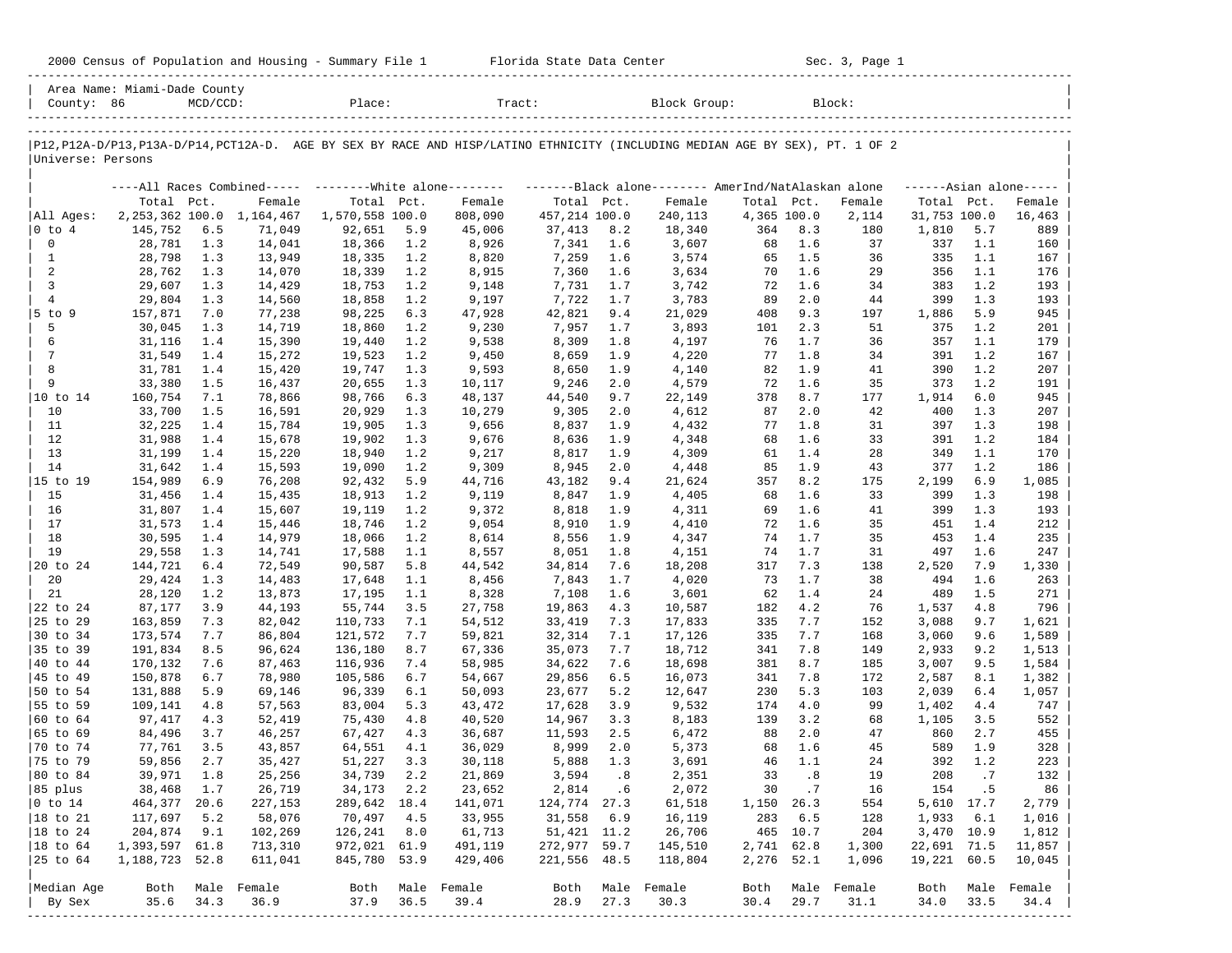| County: 86             | Area Name: Miami-Dade County                                                                                   | $MCD/CCD$ : |                     |                | Place:     |                          | Tract:         |                             |                       | Block Group:     |            | Block:                     |                             |            |                     |
|------------------------|----------------------------------------------------------------------------------------------------------------|-------------|---------------------|----------------|------------|--------------------------|----------------|-----------------------------|-----------------------|------------------|------------|----------------------------|-----------------------------|------------|---------------------|
| Universe: Persons      | P12E-I/P13E-I/PCT12E-I. AGE BY SEX BY RACE AND HISP/LATINO ETHNICITY (INCLUDING MEDIAN AGE BY SEX), PT. 2 OF 2 |             |                     |                |            |                          |                |                             |                       |                  |            |                            |                             |            |                     |
|                        | Hawaiian/OthPacifIsl alone                                                                                     |             |                     |                |            | -Some Other Race alone-  |                |                             | --Two or More Races-- |                  |            | --Hisp/Latino (any race)-- | --White alone, Not Latino-- |            |                     |
|                        | Total Pct.                                                                                                     |             | Female              | Total Pct.     |            | Female                   | Total          | Pct.                        | Female                | Total Pct.       |            | Female                     | Total                       | Pct.       | Female              |
| All Ages:              |                                                                                                                | 799 100.0   | 394                 | 103,251 100.0  |            | 53,548                   | 85,422 100.0   |                             | 43,745                | 1,291,737 100.0  |            | 670,465                    | 465,772 100.0               |            | 233,454             |
| $ 0 \t{to} 4$          | 53                                                                                                             | 6.6         | 17                  | 7,283          | 7.1        | 3,591                    | 6,178          | 7.2                         | 3,026                 | 71,173           | 5.5        | 34,748                     | 33,921                      | 7.3        | 16,384              |
| 0                      | 10                                                                                                             | 1.3         | 3                   | 1,423          | 1.4        | 721                      | 1,236          | 1.4                         | 587                   | 13,931           | 1.1        | 6,780                      | 6,912                       | 1.5        | 3,354               |
| $\mathbf{1}$           | 8                                                                                                              | 1.0         | 3                   | 1,495          | 1.4        | 739                      | 1,301          | 1.5                         | 610                   | 14,054           | 1.1        | 6,810                      | 6,802                       | 1.5        | 3,255               |
| 2                      | 9                                                                                                              | 1.1         | 2                   | 1,459          | 1.4        | 701                      | 1,169          | 1.4                         | 613                   | 14,099           | 1.1        | 6,905                      | 6,649                       | 1.4        | 3,227               |
| 3                      | 9                                                                                                              | 1.1         | 4                   | 1,443          | 1.4        | 702                      | 1,216          | 1.4                         | 606                   | 14,516           | 1.1        | 7,089                      | 6,754                       | 1.5        | 3,280               |
| $\overline{4}$         | 17                                                                                                             | 2.1         | 5                   | 1,463          | 1.4        | 728                      | 1,256          | 1.5                         | 610                   | 14,573           | 1.1        | 7,164                      | 6,804                       | 1.5        | 3,268               |
| $5$ to $9$<br>5        | 73<br>17                                                                                                       | 9.1<br>2.1  | 41<br>12            | 7,887          | 7.6        | 3,836                    | 6,571          | 7.7<br>1.5                  | 3,262                 | 77,001           | 6.0        | 37,700                     | 34,642                      | 7.4<br>1.5 | 16,812              |
| 6                      | 11                                                                                                             | 1.4         | 6                   | 1,467<br>1,584 | 1.4<br>1.5 | 703<br>746               | 1,268<br>1,339 | 1.6                         | 629<br>688            | 14,579<br>15,253 | 1.1<br>1.2 | 7,112<br>7,530             | 6,780<br>6,921              | 1.5        | 3,331<br>3,359      |
| 7                      | 11                                                                                                             | 1.4         | 6                   | 1,586          | 1.5        | 768                      | 1,302          | 1.5                         | 627                   | 15,345           | 1.2        | 7,436                      | 6,867                       | 1.5        | 3,304               |
| 8                      | 16                                                                                                             | 2.0         | 6                   | 1,581          | 1.5        | 776                      | 1,315          | 1.5                         | 657                   | 15,539           | 1.2        | 7,564                      | 6,882                       | 1.5        | 3,334               |
| 9                      | 18                                                                                                             | 2.3         | 11                  | 1,669          | 1.6        | 843                      | 1,347          | 1.6                         | 661                   | 16,285           | 1.3        | 8,058                      | 7,192                       | 1.5        | 3,484               |
| 10 to 14               | 66                                                                                                             | 8.3         | 30                  | 8,604          | 8.3        | 4,282                    | 6,486          | 7.6                         | 3,146                 | 81,005           | 6.3        | 39,663                     | 32,127                      | 6.9        | 15,559              |
| 10                     | 10                                                                                                             | 1.3         | 6                   | 1,677          | 1.6        | 817                      | 1,292          | 1.5                         | 628                   | 16,715           | 1.3        | 8,173                      | 7,055                       | 1.5        | 3,494               |
| 11                     | 19                                                                                                             | 2.4         | 9                   | 1,682          | 1.6        | 808                      | 1,308          | 1.5                         | 650                   | 16,282           | 1.3        | 7,932                      | 6,432                       | 1.4        | 3,072               |
| 12                     | 8                                                                                                              | 1.0         | 1                   | 1,665          | 1.6        | 823                      | 1,318          | 1.5                         | 613                   | 16,195           | 1.3        | 7,932                      | 6,505                       | 1.4        | 3,117               |
| 13                     | 12                                                                                                             | 1.5         | 7                   | 1,749          | 1.7        | 883                      | 1,271          | 1.5                         | 606                   | 15,626           | 1.2        | 7,619                      | 6,214                       | 1.3        | 3,020               |
| 14                     | 17                                                                                                             | 2.1         | 7                   | 1,831          | 1.8        | 951                      | 1,297          | 1.5                         | 649                   | 16,187           | 1.3        | 8,007                      | 5,921                       | 1.3        | 2,856               |
| 15 to 19               | 85                                                                                                             | 10.6        | 41                  | 10,002         | 9.7        | 5,226                    | 6,732          | 7.9                         | 3,341                 | 80,799           | 6.3        | 39,512                     | 27,615                      | 5.9        | 13,329              |
| 15                     | 19                                                                                                             | 2.4         | 9                   | 1,934          | 1.9        | 1,045                    | 1,276          | 1.5                         | 626                   | 16,209           | 1.3        | 7,965                      | 5,787                       | 1.2        | 2,758               |
| 16                     | 16                                                                                                             | 2.0         | 6                   | 2,014          | 2.0        | 1,011                    | 1,372          | 1.6                         | 673                   | 16,602           | 1.3        | 8,110                      | 5,687                       | 1.2        | 2,824               |
| 17                     | 15                                                                                                             | 1.9         | 8                   | 2,040          | 2.0        | 1,077                    | 1,339          | 1.6                         | 650                   | 16,353           | 1.3        | 8,021                      | 5,626                       | 1.2        | 2,672               |
| 18                     | 17                                                                                                             | 2.1         | 8                   | 2,045          | 2.0        | 1,054                    | 1,384          | 1.6                         | 686                   | 16,041           | 1.2        | 7,765                      | 5,335                       | 1.1        | 2,531               |
| 19                     | 18                                                                                                             | 2.3         | 10                  | 1,969          | 1.9        | 1,039                    | 1,361          | 1.6                         | 706                   | 15,594           | 1.2        | 7,651                      | 5,180                       | 1.1        | 2,544               |
| 20 to 24               | 68                                                                                                             | 8.5         | 39                  | 9,943          | 9.6        | 5,021                    | 6,472          | 7.6                         | 3,271                 | 82,871           | 6.4        | 40,908                     | 23,756                      | 5.1        | 11,667              |
| 20                     | 11                                                                                                             | 1.4         | 7                   | 2,032          | 2.0        | 1,028                    | 1,323          | 1.5                         | 671                   | 15,948           | 1.2        | 7,687                      | 4,921                       | 1.1        | 2,360               |
| 21                     | 11                                                                                                             | 1.4         | 5                   | 1,980          | 1.9        | 1,015                    | 1,275          | 1.5                         | 629                   | 15,742           | 1.2        | 7,655                      | 4,621                       | 1.0        | 2,259               |
| 22 to 24               | 46                                                                                                             | 5.8         | 27                  | 5,931          | 5.7        | 2,978                    | 3,874          | 4.5                         | 1,971                 | 51,181           | 4.0        | 25,566                     | 14,214                      | 3.1        | 7,048               |
| 25 to 29               | 66                                                                                                             | 8.3         | 26                  | 9,442          | 9.1        | 4,550                    | 6,776          | 7.9                         | 3,348                 | 99,565           | 7.7        | 49,073                     | 27,317                      | 5.9        | 13,152              |
| 30 to 34               | 72                                                                                                             | 9.0         | 30                  | 8,995          | 8.7        | 4,446                    | 7,226          | 8.5                         | 3,624                 | 107,655          | 8.3        | 53,461                     | 30,295                      | 6.5        | 14,369              |
| 35 to 39<br>40 to 44   | 67<br>61                                                                                                       | 8.4<br>7.6  | 35                  | 9,307          | 9.0        | 4,820                    | 7,933          | 9.3                         | 4,059                 | 120,534          | 9.3        | 60,711                     | 33,155                      | 7.1        | 15,476              |
| 45 to 49               | 42                                                                                                             | 5.3         | 33<br>23            | 8,239<br>6,469 | 8.0<br>6.3 | 4,420<br>3,554           | 6,886<br>5,997 | 8.1<br>7.0                  | 3,558<br>3,109        | 99,273<br>86,015 | 7.7<br>6.7 | 51,148<br>45,666           | 32,754<br>31,997            | 7.0<br>6.9 | 15,709<br>15,623    |
| 50 to 54               | 44                                                                                                             | 5.5         | 21                  | 4,932          | 4.8        | 2,768                    | 4,627          | 5.4                         | 2,457                 | 74,118           | 5.7        | 39,686                     | 31,744                      | 6.8        | 15,561              |
| 55 to 59               | 29                                                                                                             | 3.6         | 12                  | 3,384          | 3.3        | 1,841                    | 3,520          | 4.1                         | 1,860                 | 64,935           | 5.0        | 34,898                     | 25,167                      | 5.4        | 12,379              |
| 60 to 64               | 22                                                                                                             | 2.8         | 13                  | 2,705          | 2.6        | 1,460                    | 3,049          | 3.6                         | 1,623                 | 62,168           | 4.8        | 34,105                     | 19,438                      | 4.2        | 9,684               |
| 65 to 69               | 16                                                                                                             | 2.0         | 12                  | 2,138          | 2.1        | 1,279                    | 2,374          | 2.8                         | 1,305                 | 54,656           | 4.2        | 30,291                     | 17,638                      | 3.8        | 9,183               |
| 70 to 74               | 12                                                                                                             | 1.5         | 9                   | 1,636          | 1.6        | 988                      | 1,906          | 2.2                         | 1,085                 | 49,564           | 3.8        | 27,955                     | 18,967                      | 4.1        | 10,401              |
| 75 to 79               | 10                                                                                                             | 1.3         | 5                   | 1,029          | 1.0        | 622                      | 1,264          | 1.5                         | 744                   | 36,158           | 2.8        | 21,494                     | 17,621                      | 3.8        | 10,122              |
| 80 to 84               | 5                                                                                                              | . 6         | 2                   | 655            | . 6        | 420                      | 737            | . 9                         | 463                   | 23,137           | 1.8        | 14,701                     | 13,179                      | 2.8        | 8,172               |
| 85 plus                |                                                                                                                | 8 1.0       | 5                   | 601            | .6         | 424                      | 688            | $\overline{\phantom{0}}$ .8 | 464                   | 21,110 1.6       |            | 14,745                     | 14,439                      | 3.1        | 9,872               |
| $ 0 \t{to} 14$         |                                                                                                                | 192 24.0    | 88                  | 23,774 23.0    |            | 11,709                   | 19,235 22.5    |                             | 9,434                 | 229, 179 17.7    |            | 112,111                    | 100,690 21.6                |            | 48,755              |
| 18 to 21               | 57                                                                                                             | 7.1         | 30                  | 8,026          | 7.8        | 4,136                    | 5,343          | 6.3                         | 2,692                 | 63,325           | 4.9        | 30,758                     | 20,057                      | 4.3        | 9,694               |
| $ 18 \text{ to } 24$   |                                                                                                                | 103 12.9    | 57                  | 13,957 13.5    |            | 7,114                    |                | 9,217 10.8                  | 4,663                 | 114,506          | 8.9        | 56,324                     | 34,271                      | 7.4        | 16,742              |
| $ 18 \text{ to } 64$   |                                                                                                                | 506 63.3    | 250                 | 67,430 65.3    |            | 34,973                   | 55,231 64.7    |                             | 28,301                | 828,769 64.2     |            | 425,072                    | 266,138 57.1                |            | 128,695             |
| 25 to 64               |                                                                                                                | 403 50.4    | 193                 | 53,473 51.8    |            | 27,859                   | 46,014 53.9    |                             | 23,638                | 714,263 55.3     |            | 368,748                    | 231,867 49.8                |            | 111,953             |
|                        |                                                                                                                |             |                     |                |            |                          |                |                             |                       |                  |            |                            |                             |            |                     |
| Median Age<br>  By Sex | Both<br>29.3                                                                                                   | 28.5        | Male Female<br>30.6 | 29.2           | 28.1       | Both Male Female<br>30.3 | Both<br>32.5   | 31.5                        | Male Female<br>33.5   | Both<br>36.8     | 35.4       | Male Female<br>38.2        | Both<br>38.5                | 37.2       | Male Female<br>40.0 |
|                        |                                                                                                                |             |                     |                |            |                          |                |                             |                       |                  |            |                            |                             |            |                     |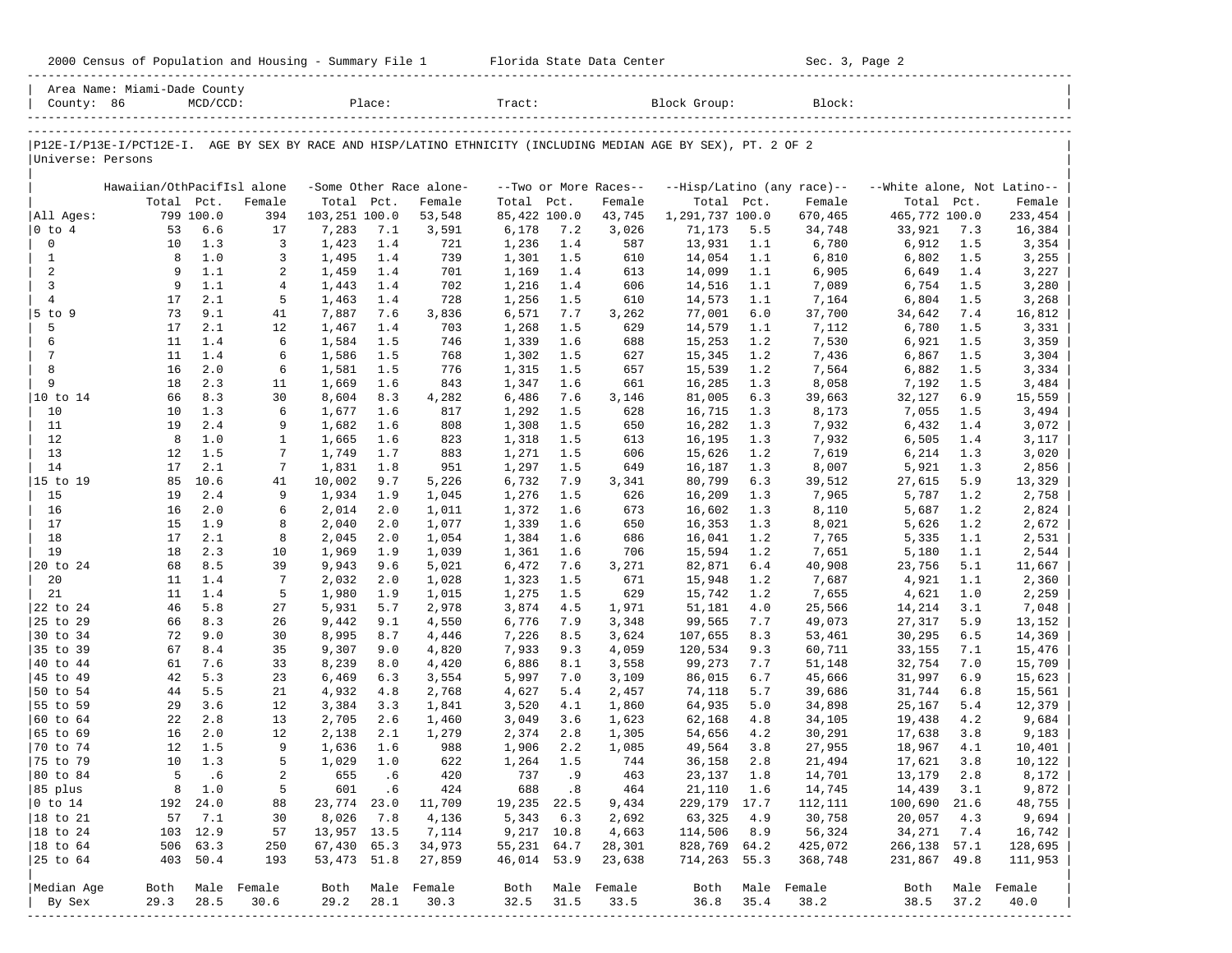| 2000 Census of Population and Housing - Summary File 1 |  | Florida State Data Center | Sec. 3, Page 1 |
|--------------------------------------------------------|--|---------------------------|----------------|
|--------------------------------------------------------|--|---------------------------|----------------|

| County: 87           | Area Name: Monroe County | $MCD/CCD$ : |                             | Place:         |            | Tract:                                                                                                                     |             |            | Block Group:                                        |                   |            | Block:            |                |              |                     |
|----------------------|--------------------------|-------------|-----------------------------|----------------|------------|----------------------------------------------------------------------------------------------------------------------------|-------------|------------|-----------------------------------------------------|-------------------|------------|-------------------|----------------|--------------|---------------------|
|                      |                          |             |                             |                |            | P12,P12A-D/P13,P13A-D/P14,PCT12A-D. AGE BY SEX BY RACE AND HISP/LATINO ETHNICITY (INCLUDING MEDIAN AGE BY SEX), PT. 1 OF 2 |             |            |                                                     |                   |            |                   |                |              |                     |
| Universe: Persons    |                          |             |                             |                |            |                                                                                                                            |             |            |                                                     |                   |            |                   |                |              |                     |
|                      |                          |             | ----All Races Combined----- |                |            | --------White alone--------                                                                                                |             |            | -------Black alone-------- AmerInd/NatAlaskan alone |                   |            |                   |                |              | $---Asian alone---$ |
|                      | Total Pct.               |             | Female                      | Total Pct.     |            | Female                                                                                                                     | Total Pct.  |            | Female                                              | Total Pct.        |            | Female            | Total Pct.     |              | Female              |
| All Ages:            | 79,589 100.0             |             | 37,210                      | 72,151 100.0   |            | 33,714                                                                                                                     | 3,795 100.0 |            | 1,771                                               |                   | 301 100.0  | 157               |                | 657 100.0    | 365                 |
| $ 0 \tto 4$          | 3,462                    | 4.3         | 1,649                       | 2,943          | 4.1        | 1,417                                                                                                                      | 240         | 6.3        | 104                                                 | 9                 | 3.0        | 7                 | 40             | 6.1          | 18                  |
| $\mathbf 0$          | 725                      | .9          | 350                         | 604            | .8         | 306                                                                                                                        | 54          | 1.4        | 17                                                  | 2                 | .7         | 2                 | 11             | 1.7          | 4                   |
| 1                    | 671                      | .8          | 312                         | 579            | .8         | 267                                                                                                                        | 40          | 1.1        | 22                                                  | 2                 | .7         | 1                 | 8              | 1.2          | 2                   |
| 2<br>3               | 677<br>680               | .9          | 313<br>326                  | 587<br>574     | .8         | 269<br>278                                                                                                                 | 30<br>54    | .8<br>1.4  | 13<br>23                                            | $\mathbf{1}$<br>2 | . 3        | $\mathbf{1}$<br>2 | 8<br>9         | 1.2<br>1.4   | 5<br>5              |
| $\overline{4}$       | 709                      | . 9<br>.9   | 348                         | 599            | .8<br>.8   | 297                                                                                                                        | 62          | 1.6        | 29                                                  | $\overline{a}$    | .7<br>.7   | $\mathbf{1}$      | 4              | .6           | 2                   |
| 5 to 9               | 3,802                    | 4.8         | 1,820                       | 3,252          | 4.5        | 1,561                                                                                                                      | 293         | 7.7        | 138                                                 | 16                | 5.3        | 10                | 20             | 3.0          | 9                   |
| 5                    | 710                      | .9          | 343                         | 619            | .9         | 298                                                                                                                        | 56          | 1.5        | 28                                                  | 2                 | .7         | $\mathbf{1}$      | 4              | .6           | 3                   |
| 6                    | 766                      | 1.0         | 367                         | 654            | .9         | 313                                                                                                                        | 52          | 1.4        | 24                                                  | 4                 | 1.3        | $\mathbf{1}$      | 3              | .5           | $\mathbf{1}$        |
| $7\phantom{.0}$      | 781                      | 1.0         | 370                         | 674            | .9         | 324                                                                                                                        | 59          | 1.6        | 19                                                  | 6                 | 2.0        | 5                 | 5              | .8           | 3                   |
| 8                    | 760                      | 1.0         | 380                         | 644            | .9         | 322                                                                                                                        | 65          | 1.7        | 36                                                  | 2                 | .7         | 2                 | 6              | .9           | $\mathbf{1}$        |
| 9                    | 785                      | 1.0         | 360                         | 661            | .9         | 304                                                                                                                        | 61          | 1.6        | 31                                                  | 2                 | .7         | $\mathbf{1}$      | 2              | .3           | $\mathbf{1}$        |
| 10 to 14             | 4,003                    | 5.0         | 1,936                       | 3,456          | 4.8        | 1,689                                                                                                                      | 310         | 8.2        | 147                                                 | 13                | 4.3        | 8                 | 37             | 5.6          | 15                  |
| 10                   | 876                      | 1.1         | 432                         | 755            | 1.0        | 382                                                                                                                        | 70          | 1.8        | 27                                                  | 2                 | .7         | $\overline{a}$    | 3              | .5           | 3                   |
| 11                   | 780                      | 1.0         | 392                         | 668            | .9         | 334                                                                                                                        | 69          | 1.8        | 42                                                  | $\Omega$          | $\cdot$ 0  | 0                 | 7              | 1.1          | $\mathbf{1}$        |
| 12                   | 780                      | 1.0         | 388                         | 681            | .9         | 332                                                                                                                        | 50          | 1.3        | 28                                                  | 3                 | 1.0        | $\mathbf{1}$      | 7              | 1.1          | 4                   |
| 13                   | 772                      | 1.0         | 350                         | 668            | .9         | 306                                                                                                                        | 56          | 1.5        | 26                                                  | 2                 | .7         | 2                 | 10             | 1.5          | 5                   |
| 14                   | 795                      | 1.0         | 374                         | 684            | .9         | 335                                                                                                                        | 65          | 1.7        | 24                                                  | 6                 | 2.0        | 3                 | 10             | 1.5          | 2                   |
| 15 to 19             | 3,698                    | 4.6         | 1,727                       | 3,213          | 4.5        | 1,491                                                                                                                      | 256         | 6.7        | 120                                                 | 13                | 4.3        | 9                 | 33             | 5.0          | 18                  |
| 15                   | 806                      | 1.0         | 403                         | 705            | 1.0        | 356                                                                                                                        | 59          | 1.6        | 23                                                  | 1                 | $\cdot$ 3  | $\mathbf{1}$      | 7              | 1.1          | 5                   |
| 16                   | 760                      | 1.0         | 339                         | 659            | .9         | 284                                                                                                                        | 50          | 1.3        | 25                                                  | $\overline{4}$    | 1.3        | 3                 | 10             | 1.5          | 5                   |
| 17                   | 772                      | 1.0         | 351                         | 677            | .9         | 306                                                                                                                        | 50          | 1.3        | 21                                                  | 4                 | 1.3        | 3                 | 5              | .8           | 4                   |
| 18                   | 716                      | .9          | 350                         | 626            | .9         | 304                                                                                                                        | 52          | 1.4        | 27                                                  | $\mathbf{1}$      | .3         | 1                 | 8              | 1.2          | 3                   |
| 19                   | 644                      | .8          | 284                         | 546            | .8         | 241                                                                                                                        | 45          | 1.2        | 24                                                  | 3                 | 1.0        | $\mathbf{1}$      | 3              | .5           | $\mathbf{1}$        |
| 20 to 24             | 3,639                    | 4.6         | 1,621                       | 3,080          | 4.3        | 1,382                                                                                                                      | 264         | 7.0        | 111                                                 | 23                | 7.6        | 13                | 36             | 5.5          | 17                  |
| 20                   | 643                      | .8          | 283                         | 536            | .7         | 242                                                                                                                        | 56          | 1.5        | 27                                                  | 2                 | .7         | 2                 | 11             | 1.7          | $\mathbf 0$         |
| 21                   | 664                      | .8          | 303                         | 568            | .8         | 261                                                                                                                        | 42          | 1.1        | 17                                                  | <sup>1</sup>      | .3         | $\mathbf 0$       | 6              | .9           | 5                   |
| 22 to 24             | 2,332                    | 2.9         | 1,035                       | 1,976          | 2.7        | 879                                                                                                                        | 166         | 4.4        | 67                                                  | 20                | 6.6        | 11                | 19             | 2.9          | 12                  |
| 25 to 29             | 4,655                    | 5.8         | 2,138                       | 4,069          | 5.6        | 1,889                                                                                                                      | 274         | 7.2<br>7.4 | 115                                                 | 15                | 5.0<br>8.6 | 8<br>11           | 67<br>77       | 10.2         | 27                  |
| 30 to 34<br>35 to 39 | 5,605                    | 7.0         | 2,582                       | 4,976          | 6.9<br>8.6 | 2,309                                                                                                                      | 280<br>337  | 8.9        | 124<br>149                                          | 26<br>32          | 10.6       | 16                | 78             | 11.7<br>11.9 | 44                  |
| 40 to 44             | 6,936<br>7,557           | 8.7<br>9.5  | 3,224<br>3,611              | 6,232<br>6,907 | 9.6        | 2,878<br>3,311                                                                                                             | 313         | 8.2        | 143                                                 | 44                | 14.6       | 22                | 72             | 11.0         | 52<br>45            |
| 45 to 49             | 7,498                    | 9.4         | 3,478                       | 6,975          | 9.7        | 3,215                                                                                                                      | 242         | 6.4        | 119                                                 | 36                | 12.0       | 19                | 53             | 8.1          | 34                  |
| 50 to 54             | 7,149                    | 9.0         | 3,213                       | 6,683          | 9.3        | 2,993                                                                                                                      | 224         | 5.9        | 96                                                  | 35                | 11.6       | 16                | 52             | 7.9          | 33                  |
| 55 to 59             | 5,596                    | 7.0         | 2,504                       | 5,243          | 7.3        | 2,329                                                                                                                      | 211         | 5.6        | 107                                                 | 18                | 6.0        | 9                 | 28             | 4.3          | 15                  |
| 60 to 64             | 4,341                    | 5.5         | 1,926                       | 4,070          | 5.6        | 1,800                                                                                                                      | 148         | 3.9        | 61                                                  | 6                 | 2.0        | 1                 | 20             | 3.0          | 13                  |
| 65 to 69             | 3,576                    | 4.5         | 1,650                       | 3,372          | 4.7        | 1,549                                                                                                                      | 135         | 3.6        | 70                                                  | 3                 | 1.0        | 0                 | 16             | 2.4          | 9                   |
| 70 to 74             | 3,203                    | 4.0         | 1,490                       | 3,044          | 4.2        | 1,398                                                                                                                      | 96          | 2.5        | 61                                                  | 7                 | 2.3        | 4                 | 18             | 2.7          | 11                  |
| 75 to 79             | 2,417                    | 3.0         | 1,239                       | 2,306          | 3.2        | 1,177                                                                                                                      | 77          | 2.0        | 43                                                  | 2                 | .7         | 1                 | 8              | 1.2          | 5                   |
| 80 to 84             | 1,476                    | 1.9         | 801                         | 1,403          | 1.9        | 759                                                                                                                        | 56          | 1.5        | 35                                                  | $\mathbf 0$       | $\cdot$ 0  | $\Omega$          | 2              | .3           | $\mathbf 0$         |
| 85 plus              |                          | 976 1.2     | 601                         |                | 927 1.3    | 567                                                                                                                        |             | 39 1.0     | 28                                                  |                   | $3 \t1.0$  | 3                 | $\overline{0}$ | $\cdot$ 0    | $\overline{0}$      |
| $ 0 \t{to} 14$       | 11,267 14.2              |             | 5,405                       | 9,651 13.4     |            | 4,667                                                                                                                      |             | 843 22.2   | 389                                                 |                   | 38 12.6    | 25                |                | 97 14.8      | 42                  |
| 18 to 21             | 2,667                    | 3.4         | 1,220                       | 2,276          | 3.2        | 1,048                                                                                                                      | 195         | 5.1        | 95                                                  | 7                 | 2.3        | $\overline{4}$    | 28             | 4.3          | 9                   |
| $ 18$ to 24          | 4,999                    | 6.3         | 2,255                       | 4,252          | 5.9        | 1,927                                                                                                                      | 361         | 9.5        | 162                                                 | 27                | 9.0        | 15                | 47             | 7.2          | 21                  |
| 18 to 64             | 54,336 68.3              |             | 24,931                      | 49,407 68.5    |            | 22,651                                                                                                                     | 2,390 63.0  |            | 1,076                                               |                   | 239 79.4   | 117               |                | 494 75.2     | 284                 |
| 25 to 64             | 49,337 62.0              |             | 22,676                      | 45,155 62.6    |            | 20,724                                                                                                                     | 2,029 53.5  |            | 914                                                 |                   | 212 70.4   | 102               |                | 447 68.0     | 263                 |
| Median Age           | Both                     |             | Male Female                 |                |            | Both Male Female                                                                                                           | Both        |            | Male Female                                         | Both              |            | Male Female       | Both           |              | Male Female         |
| By Sex               | 42.6                     | 42.6        | 42.6                        | 43.5           | 43.6       | 43.4                                                                                                                       | 34.7        | 33.6       | 36.1                                                | 40.9              | 41.7       | 39.1              | 35.9           | 31.8         | 38.3                |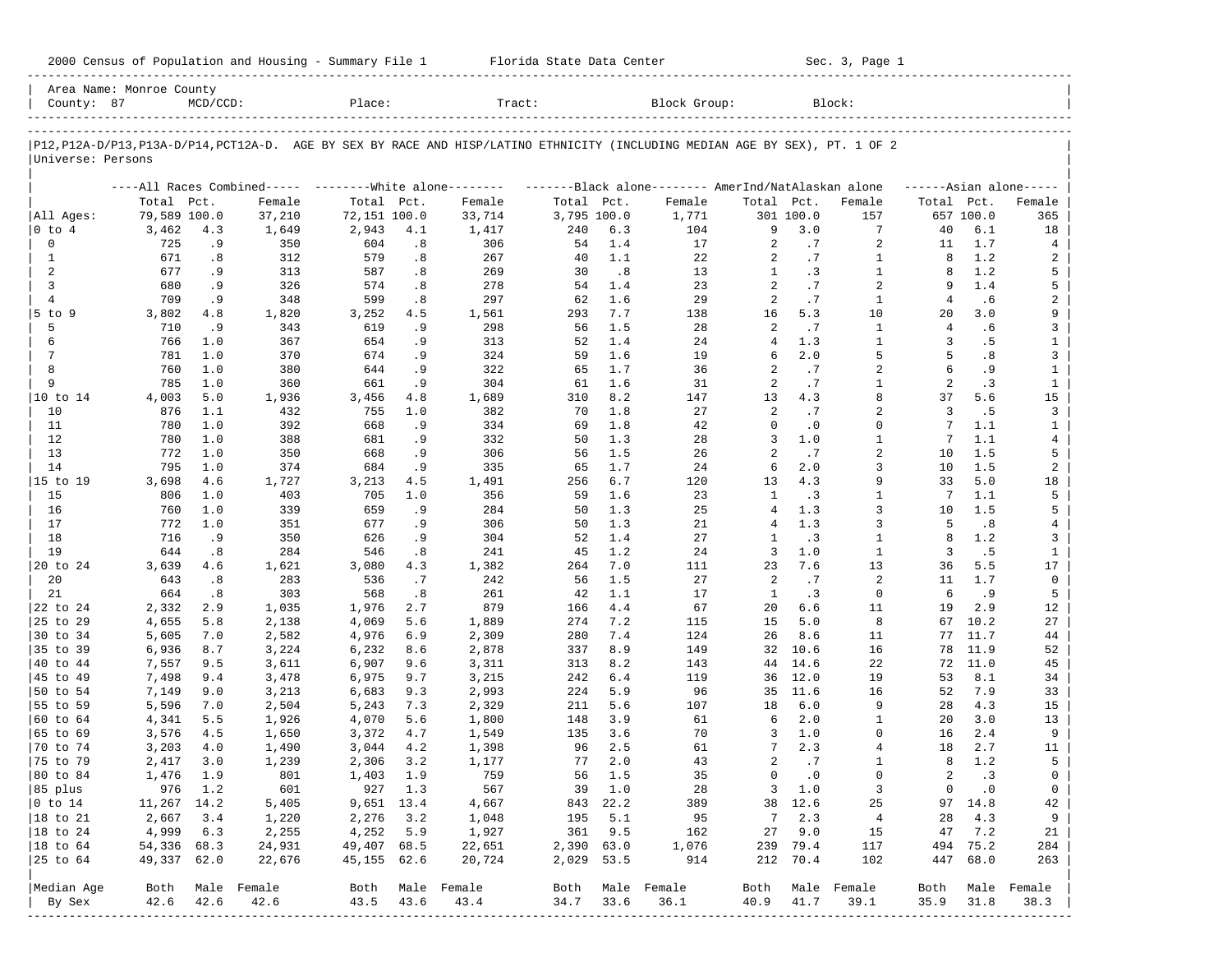|                      | Area Name: Monroe County   |             |                                  |             |              |                         |             |          |                       |                                                                                                                |         |                                    |                             |      |                  |
|----------------------|----------------------------|-------------|----------------------------------|-------------|--------------|-------------------------|-------------|----------|-----------------------|----------------------------------------------------------------------------------------------------------------|---------|------------------------------------|-----------------------------|------|------------------|
| County: 87           |                            | $MCD/CCD$ : |                                  |             | Place:       |                         | Tract:      |          |                       | Block Group:                                                                                                   |         | Block:                             |                             |      |                  |
|                      |                            |             |                                  |             |              |                         |             |          |                       | P12E-I/P13E-I/PCT12E-I. AGE BY SEX BY RACE AND HISP/LATINO ETHNICITY (INCLUDING MEDIAN AGE BY SEX), PT. 2 OF 2 |         |                                    |                             |      |                  |
| Universe: Persons    |                            |             |                                  |             |              |                         |             |          |                       |                                                                                                                |         |                                    |                             |      |                  |
|                      | Hawaiian/OthPacifIsl alone |             |                                  |             |              | -Some Other Race alone- |             |          | --Two or More Races-- |                                                                                                                |         | --Hisp/Latino (any race)--         | --White alone, Not Latino-- |      |                  |
|                      | Total Pct.                 |             | Female                           | Total Pct.  |              | Female                  | Total       | Pct.     | Female                | Total Pct.                                                                                                     |         | Female                             | Total Pct.                  |      | Female           |
| All Ages:            |                            | 35 100.0    | 22                               | 1,232 100.0 |              | 559                     | 1,418 100.0 |          | 622                   | 12,553 100.0                                                                                                   |         | 5,781                              | 61,462 100.0                |      | 28,793           |
| $0$ to $4$           | $\mathbf 0$                | $\cdot$ 0   | $\mathbf 0$                      | 85          | 6.9          | 37                      | 145         | 10.2     | 66                    | 815                                                                                                            | 6.5     | 367                                | 2,271                       | 3.7  | 1,113            |
| 0                    | $\Omega$                   | $\cdot$ 0   | $\mathbf 0$                      | 20          | 1.6          | 6                       | 34          | 2.4      | 15                    | 163                                                                                                            | 1.3     | 73                                 | 470                         | .8   | 243              |
| $\mathbf{1}$         | $\Omega$                   | $\cdot$ 0   | $\mathbf 0$                      | 14          | 1.1          | 7                       | 28          | 2.0      | 13                    | 165                                                                                                            | 1.3     | 81                                 | 442                         | .7   | 201              |
| 2                    | $\Omega$                   | $\cdot$ 0   | 0                                | 21          | 1.7          | 9                       | 30          | 2.1      | 16                    | 159                                                                                                            | 1.3     | 70                                 | 460                         | .7   | 211              |
| 3                    | $\Omega$                   | $\cdot$ 0   | $\Omega$                         | 15          | 1.2          | 8                       | 26          | 1.8      | 10                    | 157                                                                                                            | 1.3     | 67                                 | 444                         | .7   | 225              |
| $\overline{4}$       | $\Omega$                   | $\cdot$ 0   | 0                                | 15          | 1.2          | 7                       | 27          | 1.9      | 12                    | 171                                                                                                            | 1.4     | 76                                 | 455                         | .7   | 233              |
| 5 to 9               | 1                          | 2.9         | 1                                | 90          | 7.3          | 38                      | 130         | 9.2      | 63                    | 850                                                                                                            | 6.8     | 405                                | 2,538                       | 4.1  | 1,218            |
| 5                    | $\mathbf{1}$               | 2.9         | 1                                | 12          | 1.0          | $\overline{4}$          | 16          | 1.1      | 8                     | 149                                                                                                            | 1.2     | 64                                 | 490                         | .8   | 242              |
| 6                    | $\Omega$                   | $\cdot$ 0   | 0                                | 23          | 1.9          | 12                      | 30          | 2.1      | 16                    | 182                                                                                                            | 1.4     | 94                                 | 505                         | .8   | 237              |
| 7                    | $\Omega$                   | $\cdot$ 0   | 0                                | 13          | 1.1          | $\overline{4}$          | 24          | 1.7      | 15                    | 151                                                                                                            | 1.2     | 74                                 | 544                         | . 9  | 257              |
| 8                    | $\Omega$                   | $\cdot$ 0   | $\Omega$                         | 18          | 1.5          | 8                       | 25          | 1.8      | 11                    | 180                                                                                                            | 1.4     | 90                                 | 492                         | .8   | 246              |
| 9                    | $\Omega$                   | $\cdot$ 0   | $\mathbf 0$                      | 24          | 1.9          | 10                      | 35          | 2.5      | 13                    | 188                                                                                                            | 1.5     | 83                                 | 507                         | .8   | 236              |
| 10 to 14             | 6                          | 17.1        | 3                                | 81          | 6.6          | 36                      | 100         | 7.1      | 38                    | 887                                                                                                            | 7.1     | 431                                | 2,692                       | 4.4  | 1,318            |
| 10                   | $\mathbf{1}$               | 2.9         | $\mathbf 0$                      | 22          | 1.8          | 11                      | 23          | 1.6      | 7                     | 216                                                                                                            | 1.7     | 102                                | 567                         | .9   | 293              |
| 11                   | 1                          | 2.9         | $\mathbf 0$                      | 13          | 1.1          | 8                       | 22          | 1.6      | 7                     | 143                                                                                                            | 1.1     | 75                                 | 548                         | .9   | 272              |
| 12                   | $\mathbf{1}$               | 2.9         | $\mathbf{1}$                     | 16          | 1.3          | 9                       | 22          | 1.6      | 13                    | 174                                                                                                            | 1.4     | 89                                 | 534                         | . 9  | 258              |
| 13                   | $\mathbf{1}$               | 2.9         | $\mathbf{1}$                     | 18          | 1.5          | 3                       | 17          | 1.2      | 7                     | 167                                                                                                            | 1.3     | 66                                 | 528                         | . 9  | 251              |
| 14                   | $\overline{a}$             | 5.7         | $\mathbf{1}$                     | 12          | 1.0          | 5                       | 16          | 1.1      | $\overline{4}$        | 187                                                                                                            | 1.5     | 99                                 | 515                         | .8   | 244              |
| 15 to 19             | 2                          | 5.7         | 2                                | 103         | 8.4          | 46                      | 78          | 5.5      | 41                    | 933                                                                                                            | 7.4     | 421                                | 2,433                       | 4.0  | 1,141            |
| 15                   | $\Omega$                   | $\cdot$ 0   | $\mathbf 0$                      | 20          | 1.6          | 10                      | 14          | 1.0      | 8                     | 181                                                                                                            | 1.4     | 80                                 | 553                         | .9   | 287              |
| 16                   | 1                          | 2.9         | 1                                | 20          | 1.6          | 9                       | 16          | 1.1      | 12                    | 185                                                                                                            | 1.5     | 90                                 | 504                         | .8   | 211              |
| 17                   | $\Omega$                   | $\cdot$ 0   | $\mathbf 0$                      | 16          | 1.3          | 9                       | 20          | 1.4      | 8                     | 182                                                                                                            | 1.4     | 80                                 | 520                         | .8   | 239              |
| 18                   | $\Omega$                   | $\cdot$ 0   | $\Omega$                         | 18          | 1.5          | 10                      | 11          | .8       | 5                     | 192                                                                                                            | 1.5     | 90                                 | 459                         | .7   | 227              |
| 19                   | $\mathbf{1}$               | 2.9         | 1                                | 29          | 2.4          | 8                       | 17          | 1.2      | 8                     | 193                                                                                                            | 1.5     | 81                                 | 397                         | .6   | 177              |
| 20 to 24             | 2                          | 5.7         | $\Omega$                         | 137         | 11.1         | 62                      | 97          | 6.8      | 36                    | 926                                                                                                            | 7.4     | 373                                | 2,330                       | 3.8  | 1,089            |
| 20                   | $\Omega$                   | $\cdot$ 0   | $\Omega$                         | 24          | 1.9          | 5                       | 14          | 1.0      | 7                     | 167                                                                                                            | 1.3     | 70                                 | 401                         | .7   | 180              |
| 21                   | $\Omega$                   | $\cdot$ 0   | $\mathbf 0$                      | 27          | 2.2          | 10                      | 20          | 1.4      | 10                    | 171                                                                                                            | 1.4     | 63                                 | 430                         | .7   | 213              |
| 22 to 24             | $\overline{a}$             | 5.7         | $\mathbf 0$                      | 86          | 7.0          | 47                      | 63          | 4.4      | 19                    | 588                                                                                                            | 4.7     | 240                                | 1,499                       | 2.4  | 696              |
| 25 to 29             | 2                          | 5.7         | 1                                | 125         | 10.1         | 52                      | 103         | 7.3      | 46                    | 1,026                                                                                                          | 8.2     | 444                                | 3,226                       | 5.2  | 1,521            |
| 30 to 34             | 3                          | 8.6         | 3                                | 127         | 10.3         | 46                      | 116         | 8.2      | 45                    | 1,091                                                                                                          | 8.7     | 478                                | 4,071                       | 6.6  | 1,903            |
| 35 to 39             | 3                          | 8.6         | 1                                | 126         | 10.2         | 67                      | 128         | 9.0      | 61                    | 1,149                                                                                                          | 9.2     | 548                                | 5,277                       | 8.6  | 2,439            |
| 40 to 44             | $\mathbf{1}$               | 2.9         | 0                                | 102         | 8.3          | 41                      | 118         | 8.3      | 49                    | 984                                                                                                            | 7.8     | 457                                | 6,072                       | 9.9  | 2,915            |
| 45 to 49             | 5                          | 14.3        | 5                                | 70          | 5.7          | 36                      | 117         | 8.3      | 50                    | 782                                                                                                            | 6.2     | 365                                | 6,307                       | 10.3 | 2,908            |
| 50 to 54             | 6                          | 17.1        | 4                                | 60          | 4.9          | 32                      | 89          | 6.3      | 39                    | 688                                                                                                            | 5.5     | 327                                | 6,092                       | 9.9  | 2,711            |
| 55 to 59             | 1                          | 2.9         | 0                                | 31          | 2.5          | 17                      | 64          | 4.5      | 27                    | 594                                                                                                            | 4.7     | 265                                | 4,712                       | 7.7  | 2,097            |
| 60 to 64             | $\mathbf{1}$               | 2.9         | 1                                | 43          | 3.5          | 25                      | 53          | 3.7      | 25                    | 545                                                                                                            | 4.3     | 259                                | 3,581                       | 5.8  | 1,567            |
| 65 to 69             | $\Omega$                   | $\cdot$ 0   | $\Omega$                         | 19          | 1.5          | 9                       | 31          | 2.2      | 13                    | 444                                                                                                            | 3.5     | 202                                | 2,955                       | 4.8  | 1,358            |
| 70 to 74             | $\Omega$                   | $\cdot$ 0   | $\Omega$                         | 17          | 1.4          | 6                       | 21          | 1.5      | 10                    | 348                                                                                                            | 2.8     | 163                                | 2,729                       | 4.4  | 1,248            |
| 75 to 79             | 1                          | 2.9         | $\Omega$                         | 10          | .8           | 6                       | 13          | .9       | 7                     | 233                                                                                                            | 1.9     | 122                                | 2,084                       | 3.4  | 1,063            |
| 80 to 84             | $\Omega$                   | $\cdot$ 0   | $\mathbf 0$                      | 5           | .4           | 3                       | 10          | .7       | $\overline{4}$        | 134                                                                                                            | 1.1     | 75                                 | 1,283                       | 2.1  | 692              |
| 85 plus              | $\mathbf{I}$               | 2.9         | 1                                |             | $1 \quad .1$ | $\circ$                 |             | 5 .4     | 2                     |                                                                                                                | 124 1.0 | 79                                 | 809 1.3                     |      | 492              |
| $ 0 \t{to} 14$       | 7 <sup>7</sup>             | 20.0        | 4                                |             | 256 20.8     | 111                     |             | 375 26.4 | 167                   | 2,552 20.3                                                                                                     |         | 1,203                              | 7,501 12.2                  |      | 3,649            |
| $ 18 \text{ to } 21$ | $\mathbf{1}$               | 2.9         | $\mathbf{1}$                     |             | 98 8.0       | 33                      |             | 62 4.4   | 30                    |                                                                                                                | 723 5.8 | 304                                | 1,687 2.7                   |      | 797              |
| $ 18 \text{ to } 24$ | $\overline{\mathbf{3}}$    | 8.6         | $\mathbf{1}$                     |             | 184 14.9     | 80                      |             | 125 8.8  | 49                    | 1,311 10.4                                                                                                     |         | 544                                | 3,186 5.2                   |      | 1,493            |
| $ 18 \text{ to } 64$ |                            | 25 71.4     | 16                               |             | 868 70.5     | 396                     |             | 913 64.4 | 391                   | 8,170 65.1                                                                                                     |         | 3,687                              | 42,524 69.2                 |      | 19,554           |
| 25 to 64             |                            | 22 62.9     | 15                               |             | 684 55.5     | 316                     |             | 788 55.6 | 342                   | 6,859 54.6                                                                                                     |         | 3,143                              | 39,338 64.0                 |      | 18,061           |
|                      |                            |             |                                  |             |              |                         |             |          |                       |                                                                                                                |         |                                    |                             |      |                  |
| Median Age           |                            |             | Both Male Female                 |             |              | Both Male Female        |             |          | Both Male Female      |                                                                                                                |         | Both Male Female                   |                             |      | Both Male Female |
| By Sex               | 37.5                       | 35.5        | 42.0<br>------------------------ | 29.8        | 29.1         | 30.7                    | 32.3        | 32.5     | 31.9                  | 33.8                                                                                                           | 33.1    | 34.7<br>-------------------------- | 44.9                        | 45.1 | 44.5             |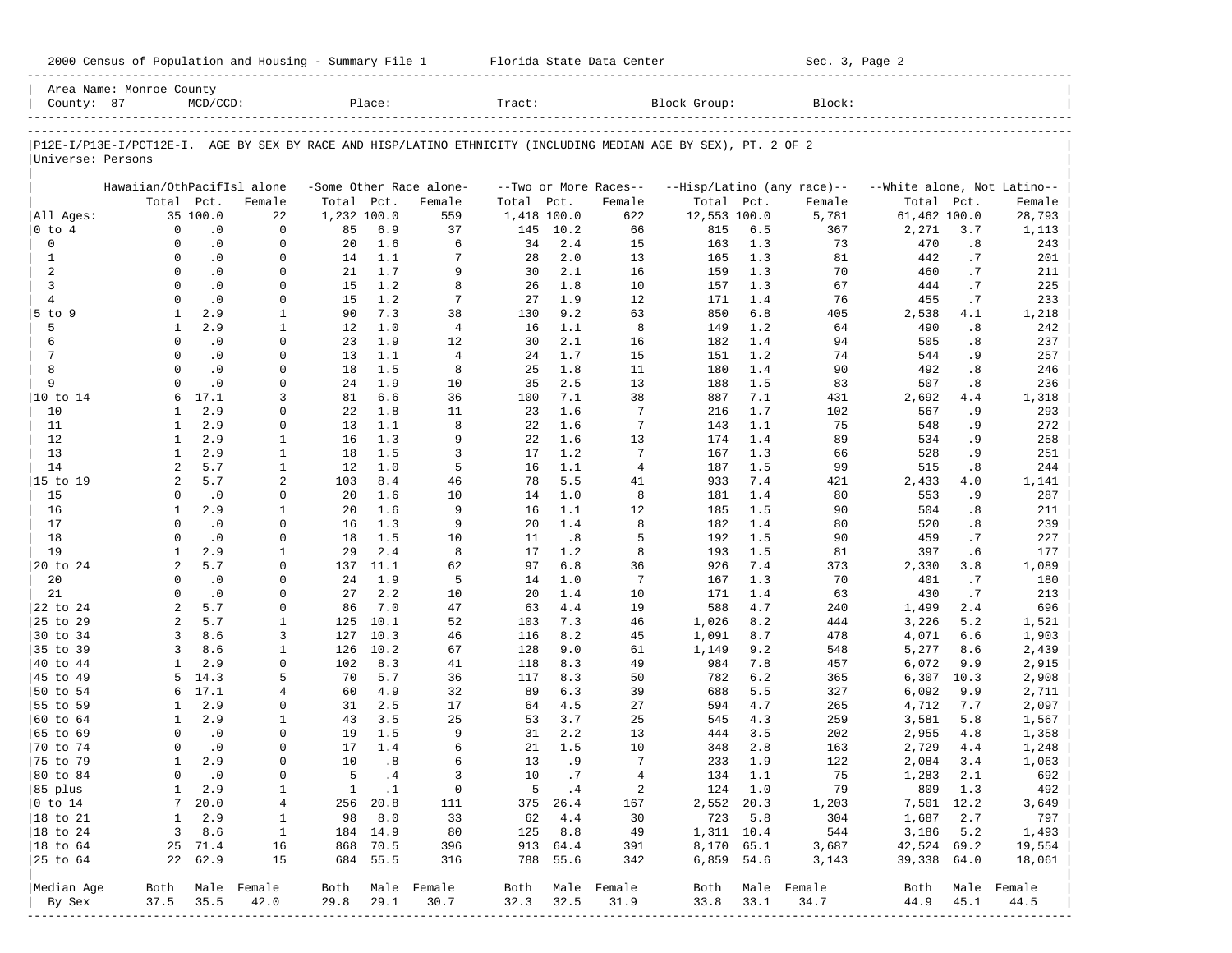| 2000 Census of Population and Housing - Summary File 1 |  | Florida State Data Center | Sec. 3, Page 1 |
|--------------------------------------------------------|--|---------------------------|----------------|
|--------------------------------------------------------|--|---------------------------|----------------|

| County: 89                  | Area Name: Nassau County | $MCD/CCD$ : |                             | Place:       |       | Tract:                                                                                                                     |             |         | Block Group:                                        |                |           | Block:                  |              |           |                     |
|-----------------------------|--------------------------|-------------|-----------------------------|--------------|-------|----------------------------------------------------------------------------------------------------------------------------|-------------|---------|-----------------------------------------------------|----------------|-----------|-------------------------|--------------|-----------|---------------------|
|                             |                          |             |                             |              |       |                                                                                                                            |             |         |                                                     |                |           |                         |              |           |                     |
|                             |                          |             |                             |              |       | P12,P12A-D/P13,P13A-D/P14,PCT12A-D. AGE BY SEX BY RACE AND HISP/LATINO ETHNICITY (INCLUDING MEDIAN AGE BY SEX), PT. 1 OF 2 |             |         |                                                     |                |           |                         |              |           |                     |
| Universe: Persons           |                          |             |                             |              |       |                                                                                                                            |             |         |                                                     |                |           |                         |              |           |                     |
|                             |                          |             | ----All Races Combined----- |              |       | --------White alone--------                                                                                                |             |         | -------Black alone-------- AmerInd/NatAlaskan alone |                |           |                         |              |           | $---Asian alone---$ |
|                             | Total Pct.               |             | Female                      | Total Pct.   |       | Female                                                                                                                     | Total Pct.  |         | Female                                              | Total Pct.     |           | Female                  | Total Pct.   |           | Female              |
| All Ages:                   | 57,663 100.0             |             | 29,220                      | 51,909 100.0 |       | 26,247                                                                                                                     | 4,465 100.0 |         | 2,353                                               |                | 246 100.0 | 108                     |              | 263 100.0 | 162                 |
| 0 to 4                      | 3,565                    | 6.2         | 1,768                       | 3,138        | 6.0   | 1,551                                                                                                                      | 295         | 6.6     | 151                                                 | 5              | 2.0       | 3                       | 21           | 8.0       | 13                  |
| 0                           | 687                      | 1.2         | 339                         | 602          | 1.2   | 294                                                                                                                        | 61          | 1.4     | 34                                                  | 0              | $\cdot$ 0 | $\mathbf 0$             | 2            | .8        | 1                   |
| $\mathbf{1}$                | 722                      | 1.3         | 365                         | 622          | 1.2   | 310                                                                                                                        | 72          | 1.6     | 36                                                  | $\Omega$       | $\cdot$ 0 | $\mathbf 0$             | 5            | 1.9       | 5                   |
| 2                           | 679                      | 1.2         | 334                         | 611          | 1.2   | 301                                                                                                                        | 45          | 1.0     | 23                                                  | 1              | .4        | $\Omega$                | 5            | 1.9       | 4                   |
| 3                           | 720                      | 1.2         | 375                         | 642          | 1.2   | 333                                                                                                                        | 50          | 1.1     | 27                                                  | 3              | 1.2       | 2                       | 7            | 2.7       | 2                   |
| $\overline{4}$              | 757                      | 1.3         | 355                         | 661          | 1.3   | 313                                                                                                                        | 67          | 1.5     | 31                                                  | $\mathbf{1}$   | .4        | $\mathbf{1}$            | 2            | .8        | $\mathbf{1}$        |
| $5$ to $9$                  | 3,908                    | 6.8         | 1,891                       | 3,425        | 6.6   | 1,662                                                                                                                      | 369         | 8.3     | 179                                                 | 19             | 7.7       | 10                      | 18           | 6.8       | 8                   |
| 5                           | 722                      | 1.3         | 336                         | 625          | 1.2   | 279                                                                                                                        | 69          | 1.5     | 42                                                  | 3              | 1.2       | 3                       | 7            | 2.7       | 4                   |
| 6                           | 719                      | 1.2         | 353                         | 639          | 1.2   | 319                                                                                                                        | 62          | 1.4     | 27                                                  | 3              | 1.2       | $\mathbf 0$             | 3            | 1.1       | 2                   |
| 7                           | 795                      | 1.4         | 388                         | 703          | 1.4   | 342                                                                                                                        | 72          | 1.6     | 38                                                  | 5              | 2.0       | 3                       | 4            | 1.5       | $\mathbf{1}$        |
| 8                           | 870                      | 1.5         | 402                         | 753          | 1.5   | 361                                                                                                                        | 89          | 2.0     | 33                                                  | 5              | 2.0       | $\mathbf{1}$            | 2            | .8        | 0                   |
| 9                           | 802                      | 1.4         | 412                         | 705          | 1.4   | 361                                                                                                                        | 77          | 1.7     | 39                                                  | 3              | 1.2       | 3                       | 2            | .8        | $\mathbf{1}$        |
| 10 to 14                    | 4,435                    | 7.7         | 2,162                       | 3,943        | 7.6   | 1,937                                                                                                                      | 403         | 9.0     | 180                                                 | 11             | 4.5       | 9                       | 15           | 5.7       | 8                   |
| 10                          | 908                      | 1.6         | 446                         | 807          | 1.6   | 401                                                                                                                        | 89          | 2.0     | 37                                                  | 2              | .8        | 2                       | $\mathbf{1}$ | .4        | 0                   |
| 11                          | 833                      | 1.4         | 402                         | 739          | 1.4   | 366                                                                                                                        | 72          | 1.6     | 28                                                  | 2              | .8        | $\mathbf{1}$            | 5            | 1.9       | 2                   |
| 12                          | 900                      | 1.6         | 427                         | 802          | 1.5   | 388                                                                                                                        | 74          | 1.7     | 31                                                  | $\overline{4}$ | 1.6       | 3                       | 5            | 1.9       | 3                   |
| 13                          | 884                      | 1.5         | 445                         | 786          | 1.5   | 397                                                                                                                        | 83          | 1.9     | 38                                                  | 1              | .4        | 1                       | $\Omega$     | $\cdot$ 0 | 0                   |
| 14                          | 910                      | 1.6         | 442                         | 809          | 1.6   | 385                                                                                                                        | 85          | 1.9     | 46                                                  | 2              | .8        | $\overline{a}$          | 4            | 1.5       | 3                   |
| 15 to 19                    | 3,817                    | 6.6         | 1,801                       | 3,360        | 6.5   | 1,605                                                                                                                      | 347         | 7.8     | 148                                                 | 17             | 6.9       | 6                       | 22           | 8.4       | 10                  |
| 15                          | 893                      | 1.5         | 417                         | 785          | 1.5   | 371                                                                                                                        | 85          | 1.9     | 36                                                  | $\overline{4}$ | 1.6       | $\mathbf{1}$            | 6            | 2.3       | 5                   |
| 16                          | 811                      | 1.4         | 388                         | 705          | 1.4   | 338                                                                                                                        | 77          | 1.7     | 37                                                  | 4              | 1.6       | 1                       | 5            | 1.9       | 3                   |
| 17                          | 827                      | 1.4         | 409                         | 741          | 1.4   | 374                                                                                                                        | 65          | 1.5     | 25                                                  | 3              | 1.2       | $\mathbf{1}$            | 5            | 1.9       | $\mathbf{1}$        |
| 18                          | 661                      | 1.1         | 294                         | 575          | 1.1   | 259                                                                                                                        | 73          | 1.6     | 28                                                  | 4              | 1.6       | $\overline{a}$          | $\Omega$     | $\cdot$ 0 | 0                   |
| 19                          | 625                      | 1.1         | 293                         | 554          | 1.1   | 263                                                                                                                        | 47          | 1.1     | 22                                                  | 2              | .8        | $\mathbf{1}$            | 6            | 2.3       | $\mathbf{1}$        |
| 20 to 24                    | 2,859                    | 5.0         | 1,414                       | 2,533        | 4.9   | 1,267                                                                                                                      | 252         | 5.6     | 121                                                 | 16             | 6.5       | $\mathbf{1}$            | 8            | 3.0       | 4                   |
| 20                          | 628                      | 1.1         | 311                         | 543          | 1.0   | 269                                                                                                                        | 70          | 1.6     | 39                                                  | 5              | 2.0       | $\Omega$                | $\Omega$     | $\cdot$ 0 | 0                   |
| 21                          | 565                      | 1.0         | 274                         | 493          | .9    | 240                                                                                                                        | 55          | 1.2     | 28                                                  | 3              | 1.2       | $\Omega$                | 3            | 1.1       | $\mathbf{1}$        |
| 22 to 24                    | 1,666                    | 2.9         | 829                         | 1,497        | 2.9   | 758                                                                                                                        | 127         | 2.8     | 54                                                  | 8              | 3.3       | $\mathbf{1}$            | 5            | 1.9       | 3                   |
| 25 to 29                    | 3,272                    | 5.7         | 1,657                       | 2,941        | 5.7   | 1,487                                                                                                                      | 250         | 5.6     | 132                                                 | 13             | 5.3       | 7                       | 17           | 6.5       | 11                  |
| 30 to 34                    | 3,822                    | 6.6         | 1,960                       | 3,404        | 6.6   | 1,737                                                                                                                      | 305         | 6.8     | 172                                                 | 30             | 12.2      | 16                      | 21           | 8.0       | 10                  |
| 35 to 39                    | 4,739                    | 8.2         | 2,437                       | 4,333        | 8.3   | 2,224                                                                                                                      | 309         | 6.9     | 171                                                 | 17             | 6.9       | $\overline{4}$          | 22           | 8.4       | 16                  |
| 40 to 44                    | 4,797                    | 8.3         | 2,425                       | 4,305        | 8.3   | 2,158                                                                                                                      | 378         | 8.5     | 207                                                 | 32             | 13.0      | 13                      | 30           | 11.4      | 22                  |
| 45 to 49                    | 4,468                    | 7.7         | 2,241                       | 4,051        | 7.8   | 2,026                                                                                                                      | 317         | 7.1     | 161                                                 | 21             | 8.5       | 12                      | 27           | 10.3      | 18                  |
| 50 to 54                    | 4,197                    | 7.3         | 2,158                       | 3,842        | 7.4   | 1,963                                                                                                                      | 278         | 6.2     | 158                                                 | 21             | 8.5       | $7\phantom{.0}$         | 20           | 7.6       | 12                  |
| 55 to 59                    | 3,579                    | 6.2         | 1,861                       | 3,294        | 6.3   | 1,692                                                                                                                      | 220         | 4.9     | 131                                                 | 17             | 6.9       | 10                      | 12           | 4.6       | 10                  |
| 60 to 64                    | 2,938                    | 5.1         | 1,464                       | 2,705        | 5.2   | 1,340                                                                                                                      | 182         | 4.1     | 103                                                 | 11             | 4.5       | 3                       | 9            | 3.4       | 3                   |
| 65 to 69                    | 2,500                    | 4.3         | 1,226                       | 2,301        | 4.4   | 1,107                                                                                                                      | 170         | 3.8     | 100                                                 | 6              | 2.4       | 3                       | 11           | 4.2       | 9                   |
| 70 to 74                    | 2,072                    | 3.6         | 1,118                       | 1,897        | 3.7   | 1,019                                                                                                                      | 159         | 3.6     | 89                                                  | 3              | 1.2       | 1                       | 6            | 2.3       | 5                   |
| 75 to 79                    | 1,355                    | 2.3         | 758                         | 1,239        | 2.4   | 692                                                                                                                        | 104         | 2.3     | 61                                                  | 2              | .8        | 1                       | 0            | $\cdot$ 0 | 0                   |
| 80 to 84                    | 796                      | 1.4         | 492                         | 723          | 1.4   | 445                                                                                                                        | 62          | 1.4     | 39                                                  | 3              | 1.2       | $\mathbf{1}$            | 3            | 1.1       | 2                   |
| 85 plus                     |                          | 544.9       | 387                         |              | 475.9 | 335                                                                                                                        |             | 65 1.5  | 50                                                  | 2              | $\cdot$ 8 | $\mathbf{1}$            | $\mathbf{1}$ | $\cdot$ 4 | $\mathbf{1}$        |
| $ 0 \t\t \text{to} \t\t 14$ | 11,908 20.7              |             | 5,821                       | 10,506 20.2  |       | 5,150                                                                                                                      | 1,067 23.9  |         | 510                                                 |                | 35 14.2   | 22                      |              | 54 20.5   | 29                  |
| 18 to 21                    | 2,479                    | 4.3         | 1,172                       | 2,165        | 4.2   | 1,031                                                                                                                      |             | 245 5.5 | 117                                                 | 14             | 5.7       | $\overline{\mathbf{3}}$ | 9            | 3.4       | $\overline{a}$      |
| 18 to 24                    | 4,145                    | 7.2         | 2,001                       | 3,662        | 7.1   | 1,789                                                                                                                      |             | 372 8.3 | 171                                                 | 22             | 8.9       | $\overline{4}$          | 14           | 5.3       | 5                   |
| $ 18$ to $64$               | 35,957 62.4              |             | 18,204                      | 32,537 62.7  |       | 16,416                                                                                                                     | 2,611 58.5  |         | 1,406                                               |                | 184 74.8  | 76                      |              | 172 65.4  | 107                 |
| 25 to 64                    | 31,812 55.2              |             | 16,203                      | 28,875 55.6  |       | 14,627                                                                                                                     | 2,239 50.1  |         | 1,235                                               |                | 162 65.9  | 72                      |              | 158 60.1  | 102                 |
|                             |                          |             |                             |              |       |                                                                                                                            |             |         |                                                     |                |           |                         |              |           |                     |
| Median Age                  |                          |             | Both Male Female            |              |       | Both Male Female                                                                                                           |             |         | Both Male Female                                    | Both           |           | Male Female             | Both         |           | Male Female         |
| By Sex                      | 38.3                     | 37.6        | 38.9                        | 38.7         | 38.2  | 39.2                                                                                                                       | 35.2        | 31.6    | 37.7                                                | 38.7           | 38.5      | 39.0                    | 37.3         | 31.8      | 40.3                |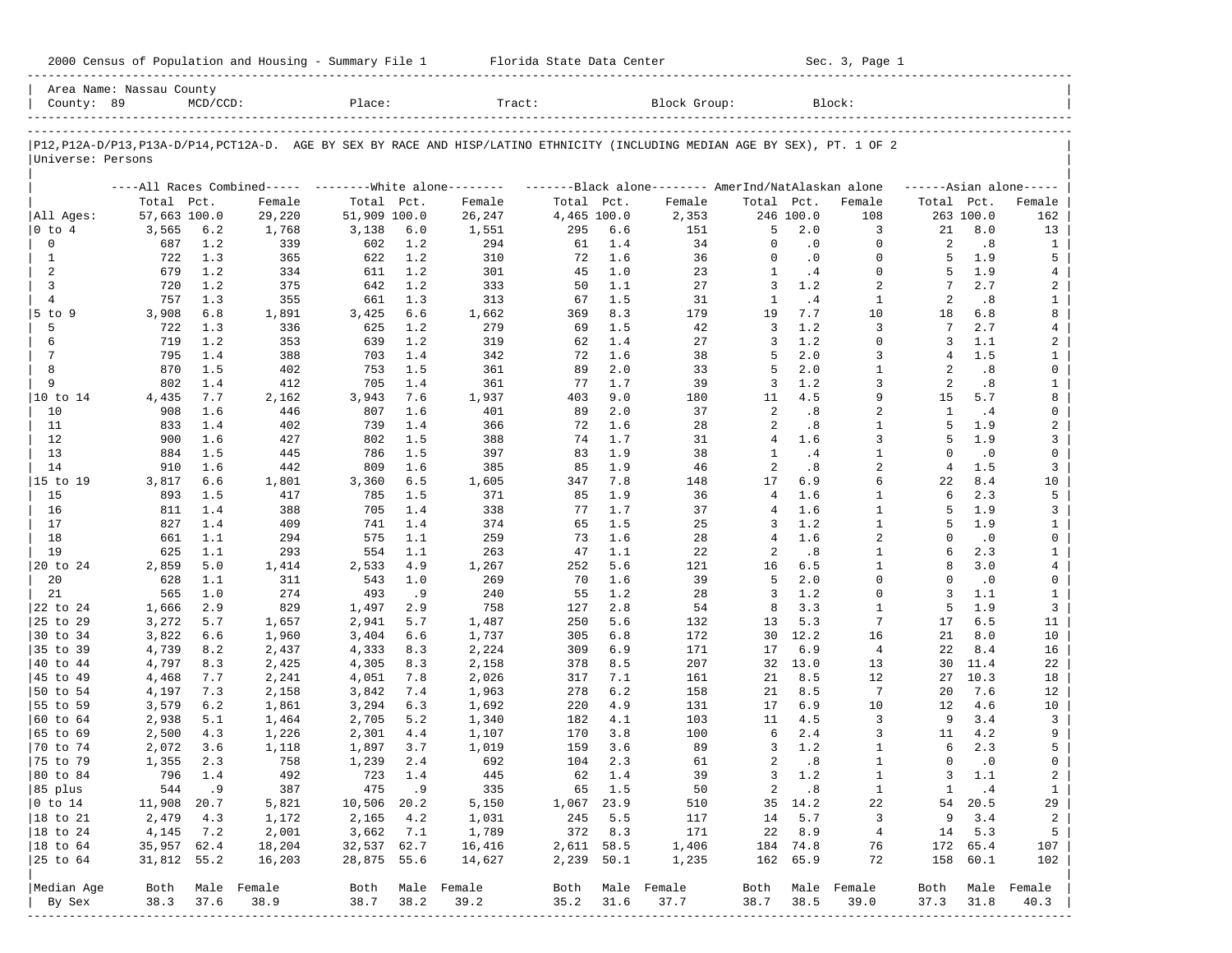| Block Group:<br>County: 89<br>$MCD/CCD$ :<br>Place:<br>Tract:<br>Block:<br>P12E-I/P13E-I/PCT12E-I. AGE BY SEX BY RACE AND HISP/LATINO ETHNICITY (INCLUDING MEDIAN AGE BY SEX), PT. 2 OF 2<br>Universe: Persons<br>Hawaiian/OthPacifIsl alone<br>-Some Other Race alone-<br>--Two or More Races--<br>--Hisp/Latino (any race)--<br>Total Pct.<br>Total Pct.<br>Female<br>Total Pct.<br>Total Pct.<br>Female<br>Female<br>Female<br>18 100.0<br>8<br>185 100.0<br>84<br>577 100.0<br>258<br>873 100.0<br>419<br>All Ages:<br>2, 11.1<br>$\mathbf{1}$<br>9.0<br>$0$ to $4$<br>24 13.0<br>12<br>80<br>13.9<br>37<br>79<br>37<br>$\mathbf 0$<br>5.6<br>2.7<br>$\Omega$<br>2.8<br>9<br>5<br>$\mathbf{1}$<br>5<br>.6<br>$\mathbf 0$<br>$\mathbf{1}$<br>16<br>$\cdot$ 0<br>4.9<br>2.4<br>7<br>$\mathbf{1}$<br>$\Omega$<br>9<br>7<br>17<br>1.9<br>10<br>$\Omega$<br>14<br>2<br>$\cdot$ 0<br>2.2<br>$\Omega$<br>2.3<br>6<br>$\overline{4}$<br>26<br>3.0<br>13<br>$\Omega$<br>$\Omega$<br>13<br>1.6<br>2.4<br>3<br>5.6<br>3<br>8<br>1.5<br>8<br>1<br>$\Omega$<br>3<br>14<br>13<br>$\overline{4}$<br>$\cdot$ 0<br>1.6<br>2<br>7<br>2.1<br>$\Omega$<br>3<br>4.0<br>18<br>6<br>$\Omega$<br>23<br>$\cdot$ 0<br>8.6<br>27<br>$\Omega$<br>5<br>10.6<br>85<br>9.7<br>5 to 9<br>$\Omega$<br>16<br>61<br>39<br>5<br>$\Omega$<br>8<br>$\Omega$<br>$\cdot$ 0<br>$\mathbf{1}$<br>. 5<br>2.9<br>1.8<br>$\overline{4}$<br>$\Omega$<br>17<br>16<br>$\mathbf{1}$<br>1.6<br>$\cdot$ 0<br>3<br>1.6<br>$\overline{4}$<br>1.8<br>9<br>6<br>$\Omega$<br>$\Omega$<br>9<br>16<br>$7\phantom{.0}$<br>1.1<br>2<br>1.6<br>$\overline{a}$<br>$\Omega$<br>$\cdot$ 0<br>2<br>2.3<br>11<br>$\Omega$<br>9<br>20<br>$\cdot$ 0<br>3.2<br>2.6<br>7<br>8<br>$\Omega$<br>$\Omega$<br>6<br>$\Omega$<br>1.6<br>$\overline{4}$<br>15<br>14<br>2.2<br>9<br>$\Omega$<br>$\cdot$ 0<br>2<br>6<br>2.2<br>$\overline{4}$<br>1.9<br>19<br>$\Omega$<br>11<br>11<br>11.1<br>12.4<br>6.6<br>10 to 14<br>$\overline{a}$<br>13<br>38<br>14<br>10.5<br>49<br>1<br>23<br>92<br>$\cdot$ 0<br>1.6<br>$\mathbf{1}$<br>1.0<br>5<br>10<br>$\Omega$<br>3<br>2.3<br>11<br>$\Omega$<br>6<br>20<br>5.6<br>3.2<br>$\overline{a}$<br>1.4<br>$\overline{a}$<br>$\mathbf{1}$<br>6<br>8<br>20<br>2.3<br>7<br>11<br>$\mathbf{1}$<br>5.6<br>2.2<br>$\mathbf{1}$<br>1.7<br>$\mathbf{1}$<br>$\overline{7}$<br>12<br>$\mathbf{1}$<br>$\Omega$<br>$\overline{4}$<br>16<br>1.8<br>10<br>$\cdot$ 0<br>3.2<br>5<br>1.4<br>$\overline{4}$<br>2.6<br>13<br>$\Omega$<br>$\Omega$<br>6<br>8<br>23<br>15<br>2.2<br>$\overline{c}$<br>14<br>$\cdot$ 0<br>$\overline{4}$<br>1.0<br>$\Omega$<br>$\Omega$<br>4<br>13<br>1.5<br>9<br>6 |                          |                                  |
|---------------------------------------------------------------------------------------------------------------------------------------------------------------------------------------------------------------------------------------------------------------------------------------------------------------------------------------------------------------------------------------------------------------------------------------------------------------------------------------------------------------------------------------------------------------------------------------------------------------------------------------------------------------------------------------------------------------------------------------------------------------------------------------------------------------------------------------------------------------------------------------------------------------------------------------------------------------------------------------------------------------------------------------------------------------------------------------------------------------------------------------------------------------------------------------------------------------------------------------------------------------------------------------------------------------------------------------------------------------------------------------------------------------------------------------------------------------------------------------------------------------------------------------------------------------------------------------------------------------------------------------------------------------------------------------------------------------------------------------------------------------------------------------------------------------------------------------------------------------------------------------------------------------------------------------------------------------------------------------------------------------------------------------------------------------------------------------------------------------------------------------------------------------------------------------------------------------------------------------------------------------------------------------------------------------------------------------------------------------------------------------------------------------------------------------------------------------------------------------------------------------------------------------------------------------------------------------------------------------------------------------|--------------------------|----------------------------------|
|                                                                                                                                                                                                                                                                                                                                                                                                                                                                                                                                                                                                                                                                                                                                                                                                                                                                                                                                                                                                                                                                                                                                                                                                                                                                                                                                                                                                                                                                                                                                                                                                                                                                                                                                                                                                                                                                                                                                                                                                                                                                                                                                                                                                                                                                                                                                                                                                                                                                                                                                                                                                                                       |                          |                                  |
|                                                                                                                                                                                                                                                                                                                                                                                                                                                                                                                                                                                                                                                                                                                                                                                                                                                                                                                                                                                                                                                                                                                                                                                                                                                                                                                                                                                                                                                                                                                                                                                                                                                                                                                                                                                                                                                                                                                                                                                                                                                                                                                                                                                                                                                                                                                                                                                                                                                                                                                                                                                                                                       |                          |                                  |
|                                                                                                                                                                                                                                                                                                                                                                                                                                                                                                                                                                                                                                                                                                                                                                                                                                                                                                                                                                                                                                                                                                                                                                                                                                                                                                                                                                                                                                                                                                                                                                                                                                                                                                                                                                                                                                                                                                                                                                                                                                                                                                                                                                                                                                                                                                                                                                                                                                                                                                                                                                                                                                       |                          |                                  |
|                                                                                                                                                                                                                                                                                                                                                                                                                                                                                                                                                                                                                                                                                                                                                                                                                                                                                                                                                                                                                                                                                                                                                                                                                                                                                                                                                                                                                                                                                                                                                                                                                                                                                                                                                                                                                                                                                                                                                                                                                                                                                                                                                                                                                                                                                                                                                                                                                                                                                                                                                                                                                                       |                          | --White alone, Not Latino--      |
|                                                                                                                                                                                                                                                                                                                                                                                                                                                                                                                                                                                                                                                                                                                                                                                                                                                                                                                                                                                                                                                                                                                                                                                                                                                                                                                                                                                                                                                                                                                                                                                                                                                                                                                                                                                                                                                                                                                                                                                                                                                                                                                                                                                                                                                                                                                                                                                                                                                                                                                                                                                                                                       | Total                    | Pct.<br>Female                   |
|                                                                                                                                                                                                                                                                                                                                                                                                                                                                                                                                                                                                                                                                                                                                                                                                                                                                                                                                                                                                                                                                                                                                                                                                                                                                                                                                                                                                                                                                                                                                                                                                                                                                                                                                                                                                                                                                                                                                                                                                                                                                                                                                                                                                                                                                                                                                                                                                                                                                                                                                                                                                                                       | 51,323 100.0             | 25,960                           |
|                                                                                                                                                                                                                                                                                                                                                                                                                                                                                                                                                                                                                                                                                                                                                                                                                                                                                                                                                                                                                                                                                                                                                                                                                                                                                                                                                                                                                                                                                                                                                                                                                                                                                                                                                                                                                                                                                                                                                                                                                                                                                                                                                                                                                                                                                                                                                                                                                                                                                                                                                                                                                                       | 3,096                    | 6.0<br>1,532                     |
|                                                                                                                                                                                                                                                                                                                                                                                                                                                                                                                                                                                                                                                                                                                                                                                                                                                                                                                                                                                                                                                                                                                                                                                                                                                                                                                                                                                                                                                                                                                                                                                                                                                                                                                                                                                                                                                                                                                                                                                                                                                                                                                                                                                                                                                                                                                                                                                                                                                                                                                                                                                                                                       | 601                      | 1.2<br>294                       |
|                                                                                                                                                                                                                                                                                                                                                                                                                                                                                                                                                                                                                                                                                                                                                                                                                                                                                                                                                                                                                                                                                                                                                                                                                                                                                                                                                                                                                                                                                                                                                                                                                                                                                                                                                                                                                                                                                                                                                                                                                                                                                                                                                                                                                                                                                                                                                                                                                                                                                                                                                                                                                                       | 616                      | 1.2<br>308                       |
|                                                                                                                                                                                                                                                                                                                                                                                                                                                                                                                                                                                                                                                                                                                                                                                                                                                                                                                                                                                                                                                                                                                                                                                                                                                                                                                                                                                                                                                                                                                                                                                                                                                                                                                                                                                                                                                                                                                                                                                                                                                                                                                                                                                                                                                                                                                                                                                                                                                                                                                                                                                                                                       | 596                      | 1.2<br>293                       |
|                                                                                                                                                                                                                                                                                                                                                                                                                                                                                                                                                                                                                                                                                                                                                                                                                                                                                                                                                                                                                                                                                                                                                                                                                                                                                                                                                                                                                                                                                                                                                                                                                                                                                                                                                                                                                                                                                                                                                                                                                                                                                                                                                                                                                                                                                                                                                                                                                                                                                                                                                                                                                                       | 635                      | 1.2<br>329                       |
|                                                                                                                                                                                                                                                                                                                                                                                                                                                                                                                                                                                                                                                                                                                                                                                                                                                                                                                                                                                                                                                                                                                                                                                                                                                                                                                                                                                                                                                                                                                                                                                                                                                                                                                                                                                                                                                                                                                                                                                                                                                                                                                                                                                                                                                                                                                                                                                                                                                                                                                                                                                                                                       | 648                      | 1.3<br>308                       |
|                                                                                                                                                                                                                                                                                                                                                                                                                                                                                                                                                                                                                                                                                                                                                                                                                                                                                                                                                                                                                                                                                                                                                                                                                                                                                                                                                                                                                                                                                                                                                                                                                                                                                                                                                                                                                                                                                                                                                                                                                                                                                                                                                                                                                                                                                                                                                                                                                                                                                                                                                                                                                                       | 3,371                    | 6.6<br>1,635                     |
|                                                                                                                                                                                                                                                                                                                                                                                                                                                                                                                                                                                                                                                                                                                                                                                                                                                                                                                                                                                                                                                                                                                                                                                                                                                                                                                                                                                                                                                                                                                                                                                                                                                                                                                                                                                                                                                                                                                                                                                                                                                                                                                                                                                                                                                                                                                                                                                                                                                                                                                                                                                                                                       | 617                      | 1.2<br>279                       |
|                                                                                                                                                                                                                                                                                                                                                                                                                                                                                                                                                                                                                                                                                                                                                                                                                                                                                                                                                                                                                                                                                                                                                                                                                                                                                                                                                                                                                                                                                                                                                                                                                                                                                                                                                                                                                                                                                                                                                                                                                                                                                                                                                                                                                                                                                                                                                                                                                                                                                                                                                                                                                                       | 629                      | 1.2<br>313                       |
|                                                                                                                                                                                                                                                                                                                                                                                                                                                                                                                                                                                                                                                                                                                                                                                                                                                                                                                                                                                                                                                                                                                                                                                                                                                                                                                                                                                                                                                                                                                                                                                                                                                                                                                                                                                                                                                                                                                                                                                                                                                                                                                                                                                                                                                                                                                                                                                                                                                                                                                                                                                                                                       | 689                      | 1.3<br>334                       |
|                                                                                                                                                                                                                                                                                                                                                                                                                                                                                                                                                                                                                                                                                                                                                                                                                                                                                                                                                                                                                                                                                                                                                                                                                                                                                                                                                                                                                                                                                                                                                                                                                                                                                                                                                                                                                                                                                                                                                                                                                                                                                                                                                                                                                                                                                                                                                                                                                                                                                                                                                                                                                                       | 745                      | 1.5<br>357                       |
|                                                                                                                                                                                                                                                                                                                                                                                                                                                                                                                                                                                                                                                                                                                                                                                                                                                                                                                                                                                                                                                                                                                                                                                                                                                                                                                                                                                                                                                                                                                                                                                                                                                                                                                                                                                                                                                                                                                                                                                                                                                                                                                                                                                                                                                                                                                                                                                                                                                                                                                                                                                                                                       | 691                      | 1.3<br>352                       |
|                                                                                                                                                                                                                                                                                                                                                                                                                                                                                                                                                                                                                                                                                                                                                                                                                                                                                                                                                                                                                                                                                                                                                                                                                                                                                                                                                                                                                                                                                                                                                                                                                                                                                                                                                                                                                                                                                                                                                                                                                                                                                                                                                                                                                                                                                                                                                                                                                                                                                                                                                                                                                                       | 3,884                    | 7.6<br>1,906                     |
|                                                                                                                                                                                                                                                                                                                                                                                                                                                                                                                                                                                                                                                                                                                                                                                                                                                                                                                                                                                                                                                                                                                                                                                                                                                                                                                                                                                                                                                                                                                                                                                                                                                                                                                                                                                                                                                                                                                                                                                                                                                                                                                                                                                                                                                                                                                                                                                                                                                                                                                                                                                                                                       | 793                      | 1.5<br>393                       |
|                                                                                                                                                                                                                                                                                                                                                                                                                                                                                                                                                                                                                                                                                                                                                                                                                                                                                                                                                                                                                                                                                                                                                                                                                                                                                                                                                                                                                                                                                                                                                                                                                                                                                                                                                                                                                                                                                                                                                                                                                                                                                                                                                                                                                                                                                                                                                                                                                                                                                                                                                                                                                                       | 726                      | 1.4<br>362                       |
|                                                                                                                                                                                                                                                                                                                                                                                                                                                                                                                                                                                                                                                                                                                                                                                                                                                                                                                                                                                                                                                                                                                                                                                                                                                                                                                                                                                                                                                                                                                                                                                                                                                                                                                                                                                                                                                                                                                                                                                                                                                                                                                                                                                                                                                                                                                                                                                                                                                                                                                                                                                                                                       | 794                      | 1.5<br>384                       |
|                                                                                                                                                                                                                                                                                                                                                                                                                                                                                                                                                                                                                                                                                                                                                                                                                                                                                                                                                                                                                                                                                                                                                                                                                                                                                                                                                                                                                                                                                                                                                                                                                                                                                                                                                                                                                                                                                                                                                                                                                                                                                                                                                                                                                                                                                                                                                                                                                                                                                                                                                                                                                                       | 770                      | 1.5<br>388                       |
|                                                                                                                                                                                                                                                                                                                                                                                                                                                                                                                                                                                                                                                                                                                                                                                                                                                                                                                                                                                                                                                                                                                                                                                                                                                                                                                                                                                                                                                                                                                                                                                                                                                                                                                                                                                                                                                                                                                                                                                                                                                                                                                                                                                                                                                                                                                                                                                                                                                                                                                                                                                                                                       | 801                      | 1.6<br>379                       |
| 27.8<br>$\overline{a}$<br>10.3<br>8.1<br>20<br>72<br>15 to 19<br>10<br>8.2<br>29<br>5<br>19<br>47                                                                                                                                                                                                                                                                                                                                                                                                                                                                                                                                                                                                                                                                                                                                                                                                                                                                                                                                                                                                                                                                                                                                                                                                                                                                                                                                                                                                                                                                                                                                                                                                                                                                                                                                                                                                                                                                                                                                                                                                                                                                                                                                                                                                                                                                                                                                                                                                                                                                                                                                     | 3,318                    | 6.5<br>1,588                     |
| 5.6<br>$\overline{4}$<br>2.2<br>3<br>1.4<br>$\mathbf{1}$<br>15<br>$\mathbf{1}$<br>$\mathbf 0$<br>8<br>16<br>1.8<br>4                                                                                                                                                                                                                                                                                                                                                                                                                                                                                                                                                                                                                                                                                                                                                                                                                                                                                                                                                                                                                                                                                                                                                                                                                                                                                                                                                                                                                                                                                                                                                                                                                                                                                                                                                                                                                                                                                                                                                                                                                                                                                                                                                                                                                                                                                                                                                                                                                                                                                                                  | 775                      | 1.5<br>369                       |
| 5.6<br>3.8<br>3<br>2.1<br>5<br>2.1<br>$\mathbf{1}$<br>7<br>18<br>7<br>16<br>$\mathbf{1}$<br>12                                                                                                                                                                                                                                                                                                                                                                                                                                                                                                                                                                                                                                                                                                                                                                                                                                                                                                                                                                                                                                                                                                                                                                                                                                                                                                                                                                                                                                                                                                                                                                                                                                                                                                                                                                                                                                                                                                                                                                                                                                                                                                                                                                                                                                                                                                                                                                                                                                                                                                                                        | 698                      | 1.4<br>335                       |
| 5.6<br>2.2<br>3<br>1.4<br>$\overline{4}$<br>17<br>$\mathbf{1}$<br>$\mathbf{1}$<br>$\overline{4}$<br>8<br>14<br>1.6<br>9                                                                                                                                                                                                                                                                                                                                                                                                                                                                                                                                                                                                                                                                                                                                                                                                                                                                                                                                                                                                                                                                                                                                                                                                                                                                                                                                                                                                                                                                                                                                                                                                                                                                                                                                                                                                                                                                                                                                                                                                                                                                                                                                                                                                                                                                                                                                                                                                                                                                                                               | 733                      | 1.4<br>369                       |
| 18<br>5.6<br>. 5<br>1.2<br>5<br>$\Omega$<br>$\mathbf{1}$<br>$\Omega$<br>7<br>13<br>1.5<br>б<br>$\mathbf{1}$                                                                                                                                                                                                                                                                                                                                                                                                                                                                                                                                                                                                                                                                                                                                                                                                                                                                                                                                                                                                                                                                                                                                                                                                                                                                                                                                                                                                                                                                                                                                                                                                                                                                                                                                                                                                                                                                                                                                                                                                                                                                                                                                                                                                                                                                                                                                                                                                                                                                                                                           | 565                      | 1.1<br>254                       |
| 19<br>5.6<br>1.6<br>$\mathbf{1}$<br>2.1<br>5<br>$\mathbf{1}$<br>$\Omega$<br>3<br>11<br>1.3<br>3<br>12                                                                                                                                                                                                                                                                                                                                                                                                                                                                                                                                                                                                                                                                                                                                                                                                                                                                                                                                                                                                                                                                                                                                                                                                                                                                                                                                                                                                                                                                                                                                                                                                                                                                                                                                                                                                                                                                                                                                                                                                                                                                                                                                                                                                                                                                                                                                                                                                                                                                                                                                 | 547                      | 1.1<br>261                       |
| 5.6<br>9.7<br>7<br>5.4<br>6.3<br>31<br>14<br>55<br>20 to 24<br>$\mathbf{1}$<br>$\Omega$<br>18<br>24                                                                                                                                                                                                                                                                                                                                                                                                                                                                                                                                                                                                                                                                                                                                                                                                                                                                                                                                                                                                                                                                                                                                                                                                                                                                                                                                                                                                                                                                                                                                                                                                                                                                                                                                                                                                                                                                                                                                                                                                                                                                                                                                                                                                                                                                                                                                                                                                                                                                                                                                   | 2,499                    | 4.9<br>1,250                     |
| $\cdot$ 0<br>$\overline{4}$<br>2.2<br>$\mathbf{1}$<br>1.0<br>$\overline{a}$<br>5<br>20<br>9<br>1.0<br>$\Omega$<br>$\Omega$<br>6                                                                                                                                                                                                                                                                                                                                                                                                                                                                                                                                                                                                                                                                                                                                                                                                                                                                                                                                                                                                                                                                                                                                                                                                                                                                                                                                                                                                                                                                                                                                                                                                                                                                                                                                                                                                                                                                                                                                                                                                                                                                                                                                                                                                                                                                                                                                                                                                                                                                                                       | 538                      | 1.0<br>265                       |
| 5.6<br>2<br>1.1<br>1.4<br>21<br>$\Omega$<br>$\mathbf{1}$<br>8<br>$\overline{4}$<br>1.1<br>$\mathbf{1}$<br>10<br>4                                                                                                                                                                                                                                                                                                                                                                                                                                                                                                                                                                                                                                                                                                                                                                                                                                                                                                                                                                                                                                                                                                                                                                                                                                                                                                                                                                                                                                                                                                                                                                                                                                                                                                                                                                                                                                                                                                                                                                                                                                                                                                                                                                                                                                                                                                                                                                                                                                                                                                                     | 485                      | .9<br>237                        |
| $\cdot$ 0<br>6.5<br>5<br>2.9<br>8<br>$\Omega$<br>4.1<br>22 to 24<br>$\Omega$<br>12<br>17<br>36<br>15                                                                                                                                                                                                                                                                                                                                                                                                                                                                                                                                                                                                                                                                                                                                                                                                                                                                                                                                                                                                                                                                                                                                                                                                                                                                                                                                                                                                                                                                                                                                                                                                                                                                                                                                                                                                                                                                                                                                                                                                                                                                                                                                                                                                                                                                                                                                                                                                                                                                                                                                  | 1,476                    | 2.9<br>748                       |
| 25 to 29<br>5.6<br>11.4<br>$\mathsf{R}$<br>5.0<br>12<br>9.3<br>30<br>$\mathbf{1}$<br>$\Omega$<br>21<br>29<br>81                                                                                                                                                                                                                                                                                                                                                                                                                                                                                                                                                                                                                                                                                                                                                                                                                                                                                                                                                                                                                                                                                                                                                                                                                                                                                                                                                                                                                                                                                                                                                                                                                                                                                                                                                                                                                                                                                                                                                                                                                                                                                                                                                                                                                                                                                                                                                                                                                                                                                                                       | 2,890                    | 5.6<br>1,467                     |
| $\cdot$ 0<br>8.6<br>8.0<br>7.7<br>30 to 34<br>$\Omega$<br>6<br>19<br>34<br>$\Omega$<br>16<br>46<br>67                                                                                                                                                                                                                                                                                                                                                                                                                                                                                                                                                                                                                                                                                                                                                                                                                                                                                                                                                                                                                                                                                                                                                                                                                                                                                                                                                                                                                                                                                                                                                                                                                                                                                                                                                                                                                                                                                                                                                                                                                                                                                                                                                                                                                                                                                                                                                                                                                                                                                                                                 | 3,366                    | 6.6<br>1,717                     |
| 11.1<br>6.5<br>35 to 39<br>2<br>$\mathbf{1}$<br>12<br>5<br>7.6<br>16<br>10.0<br>34<br>44<br>87                                                                                                                                                                                                                                                                                                                                                                                                                                                                                                                                                                                                                                                                                                                                                                                                                                                                                                                                                                                                                                                                                                                                                                                                                                                                                                                                                                                                                                                                                                                                                                                                                                                                                                                                                                                                                                                                                                                                                                                                                                                                                                                                                                                                                                                                                                                                                                                                                                                                                                                                        | 4,266                    | 8.3<br>2,199                     |
| 11.1<br>3.8<br>$\overline{4}$<br>7.5<br>2<br>2<br>$7\phantom{.0}$<br>19<br>6.6<br>33<br>40 to 44<br>43<br>58                                                                                                                                                                                                                                                                                                                                                                                                                                                                                                                                                                                                                                                                                                                                                                                                                                                                                                                                                                                                                                                                                                                                                                                                                                                                                                                                                                                                                                                                                                                                                                                                                                                                                                                                                                                                                                                                                                                                                                                                                                                                                                                                                                                                                                                                                                                                                                                                                                                                                                                          | 4,263                    | 8.3<br>2,135                     |
| 11.1<br>4.9<br>45 to 49<br>2<br>9<br>5<br>7.1<br>18<br>5.2<br>26<br>1<br>41<br>45                                                                                                                                                                                                                                                                                                                                                                                                                                                                                                                                                                                                                                                                                                                                                                                                                                                                                                                                                                                                                                                                                                                                                                                                                                                                                                                                                                                                                                                                                                                                                                                                                                                                                                                                                                                                                                                                                                                                                                                                                                                                                                                                                                                                                                                                                                                                                                                                                                                                                                                                                     | 4,017                    | 7.8<br>2,007                     |
| $\cdot$ 0<br>2.7<br>2<br>50 to 54<br>5<br>5.4<br>16<br>4.8<br>20<br>$\Omega$<br>$\Omega$<br>31<br>42                                                                                                                                                                                                                                                                                                                                                                                                                                                                                                                                                                                                                                                                                                                                                                                                                                                                                                                                                                                                                                                                                                                                                                                                                                                                                                                                                                                                                                                                                                                                                                                                                                                                                                                                                                                                                                                                                                                                                                                                                                                                                                                                                                                                                                                                                                                                                                                                                                                                                                                                  | 3,810                    | 7.4<br>1,947                     |
| 5.6<br>3.2<br>$\overline{a}$<br>5.0<br>55 to 59<br>$\Omega$<br>6<br>29<br>16<br>3.3<br>16<br>1<br>29                                                                                                                                                                                                                                                                                                                                                                                                                                                                                                                                                                                                                                                                                                                                                                                                                                                                                                                                                                                                                                                                                                                                                                                                                                                                                                                                                                                                                                                                                                                                                                                                                                                                                                                                                                                                                                                                                                                                                                                                                                                                                                                                                                                                                                                                                                                                                                                                                                                                                                                                  | 3,270                    | 6.4<br>1,678                     |
| 3.8<br>$\overline{4}$<br>4.2<br>60 to 64<br>$\Omega$<br>$\cdot$ 0<br>7<br>11<br>37<br>4.2<br>$\Omega$<br>24<br>19                                                                                                                                                                                                                                                                                                                                                                                                                                                                                                                                                                                                                                                                                                                                                                                                                                                                                                                                                                                                                                                                                                                                                                                                                                                                                                                                                                                                                                                                                                                                                                                                                                                                                                                                                                                                                                                                                                                                                                                                                                                                                                                                                                                                                                                                                                                                                                                                                                                                                                                     | 2,677                    | 5.2<br>1,326                     |
| 1.1<br>65 to 69<br>$\cdot$ 0<br>2<br>$\mathbf{1}$<br>1.7<br>6<br>1.7<br>$\Omega$<br>$\Omega$<br>10<br>15<br>9<br>$\Omega$<br>$\Omega$<br>$\Omega$<br>$\overline{4}$                                                                                                                                                                                                                                                                                                                                                                                                                                                                                                                                                                                                                                                                                                                                                                                                                                                                                                                                                                                                                                                                                                                                                                                                                                                                                                                                                                                                                                                                                                                                                                                                                                                                                                                                                                                                                                                                                                                                                                                                                                                                                                                                                                                                                                                                                                                                                                                                                                                                   | 2,289                    | 4.5<br>1,100                     |
| 70 to 74<br>$\cdot$ 0<br>$\cdot$ 0<br>1.2<br>1.3<br>$\Omega$<br>7<br>11<br>6<br>$\Omega$<br>$\Omega$                                                                                                                                                                                                                                                                                                                                                                                                                                                                                                                                                                                                                                                                                                                                                                                                                                                                                                                                                                                                                                                                                                                                                                                                                                                                                                                                                                                                                                                                                                                                                                                                                                                                                                                                                                                                                                                                                                                                                                                                                                                                                                                                                                                                                                                                                                                                                                                                                                                                                                                                  | 1,887                    | 3.7<br>1,014                     |
| 1.7<br>5<br>75 to 79<br>$\cdot$ 0<br>$\cdot$ 0<br>10<br>$\overline{4}$<br>.6<br>$\Omega$<br>$\Omega$<br>4<br>$\Omega$<br>$\Omega$<br>$\Omega$                                                                                                                                                                                                                                                                                                                                                                                                                                                                                                                                                                                                                                                                                                                                                                                                                                                                                                                                                                                                                                                                                                                                                                                                                                                                                                                                                                                                                                                                                                                                                                                                                                                                                                                                                                                                                                                                                                                                                                                                                                                                                                                                                                                                                                                                                                                                                                                                                                                                                         | 1,234                    | 2.4<br>688                       |
| $\cdot$ 0<br>5<br>$7\overline{ }$<br>.8<br>$\Omega$<br>$\cdot$ 0<br>5<br>. 9<br>80 to 84<br>4                                                                                                                                                                                                                                                                                                                                                                                                                                                                                                                                                                                                                                                                                                                                                                                                                                                                                                                                                                                                                                                                                                                                                                                                                                                                                                                                                                                                                                                                                                                                                                                                                                                                                                                                                                                                                                                                                                                                                                                                                                                                                                                                                                                                                                                                                                                                                                                                                                                                                                                                         | 716                      | 1.4<br>441                       |
| 85 plus<br>$\mathbf{0}$<br>$\cdot$ 0<br>0<br>$0 \qquad .0$<br>$\overline{0}$<br>$1 \quad .2$<br>$\circ$<br>6 .7<br>6                                                                                                                                                                                                                                                                                                                                                                                                                                                                                                                                                                                                                                                                                                                                                                                                                                                                                                                                                                                                                                                                                                                                                                                                                                                                                                                                                                                                                                                                                                                                                                                                                                                                                                                                                                                                                                                                                                                                                                                                                                                                                                                                                                                                                                                                                                                                                                                                                                                                                                                  | 470.9                    | 330                              |
| 2<br>78<br>$ 0 \t\t \text{to} 14$<br>$4 \quad 22.2$<br>63 34.1<br>30<br>179 31.0<br>256 29.3<br>125                                                                                                                                                                                                                                                                                                                                                                                                                                                                                                                                                                                                                                                                                                                                                                                                                                                                                                                                                                                                                                                                                                                                                                                                                                                                                                                                                                                                                                                                                                                                                                                                                                                                                                                                                                                                                                                                                                                                                                                                                                                                                                                                                                                                                                                                                                                                                                                                                                                                                                                                   | 10,351 20.2              | 5,073                            |
| 18 to 21<br>3, 16.7<br>10 5.4<br>43 4.9<br>0<br>$\overline{\mathbf{3}}$<br>33 5.7<br>18<br>16<br>3, 16.7                                                                                                                                                                                                                                                                                                                                                                                                                                                                                                                                                                                                                                                                                                                                                                                                                                                                                                                                                                                                                                                                                                                                                                                                                                                                                                                                                                                                                                                                                                                                                                                                                                                                                                                                                                                                                                                                                                                                                                                                                                                                                                                                                                                                                                                                                                                                                                                                                                                                                                                              | 2,135<br>4.2             | 1,017                            |
| $ 18$ to $24$<br>22 11.9<br>8<br>50 8.7<br>24<br>79 9.0<br>0<br>33                                                                                                                                                                                                                                                                                                                                                                                                                                                                                                                                                                                                                                                                                                                                                                                                                                                                                                                                                                                                                                                                                                                                                                                                                                                                                                                                                                                                                                                                                                                                                                                                                                                                                                                                                                                                                                                                                                                                                                                                                                                                                                                                                                                                                                                                                                                                                                                                                                                                                                                                                                    | 3,611 7.0<br>32,170 62.7 | 1,765                            |
| 11 61.1<br>105 56.8<br>337 58.4<br>525 60.1<br>18 to 64<br>4<br>44<br>151<br>245<br>25 to 64<br>8 44.4<br>83 44.9<br>36<br>287 49.7<br>127<br>446 51.1<br>4<br>212                                                                                                                                                                                                                                                                                                                                                                                                                                                                                                                                                                                                                                                                                                                                                                                                                                                                                                                                                                                                                                                                                                                                                                                                                                                                                                                                                                                                                                                                                                                                                                                                                                                                                                                                                                                                                                                                                                                                                                                                                                                                                                                                                                                                                                                                                                                                                                                                                                                                    |                          | 16,241                           |
|                                                                                                                                                                                                                                                                                                                                                                                                                                                                                                                                                                                                                                                                                                                                                                                                                                                                                                                                                                                                                                                                                                                                                                                                                                                                                                                                                                                                                                                                                                                                                                                                                                                                                                                                                                                                                                                                                                                                                                                                                                                                                                                                                                                                                                                                                                                                                                                                                                                                                                                                                                                                                                       |                          |                                  |
| Median Age<br>Both Male Female<br>Both Male Female<br>Both Male Female<br>Both Male Female                                                                                                                                                                                                                                                                                                                                                                                                                                                                                                                                                                                                                                                                                                                                                                                                                                                                                                                                                                                                                                                                                                                                                                                                                                                                                                                                                                                                                                                                                                                                                                                                                                                                                                                                                                                                                                                                                                                                                                                                                                                                                                                                                                                                                                                                                                                                                                                                                                                                                                                                            | 28,559 55.6              | 14,476                           |
| 30.3<br>27.5<br>By Sex<br>20.5<br>20.5<br>28.0<br>23.6<br>24.2<br>22.5<br>29.2<br>31.2<br>28.3<br>30.2                                                                                                                                                                                                                                                                                                                                                                                                                                                                                                                                                                                                                                                                                                                                                                                                                                                                                                                                                                                                                                                                                                                                                                                                                                                                                                                                                                                                                                                                                                                                                                                                                                                                                                                                                                                                                                                                                                                                                                                                                                                                                                                                                                                                                                                                                                                                                                                                                                                                                                                                |                          |                                  |
| ----------------------                                                                                                                                                                                                                                                                                                                                                                                                                                                                                                                                                                                                                                                                                                                                                                                                                                                                                                                                                                                                                                                                                                                                                                                                                                                                                                                                                                                                                                                                                                                                                                                                                                                                                                                                                                                                                                                                                                                                                                                                                                                                                                                                                                                                                                                                                                                                                                                                                                                                                                                                                                                                                | 38.8                     | Both Male Female<br>38.3<br>39.2 |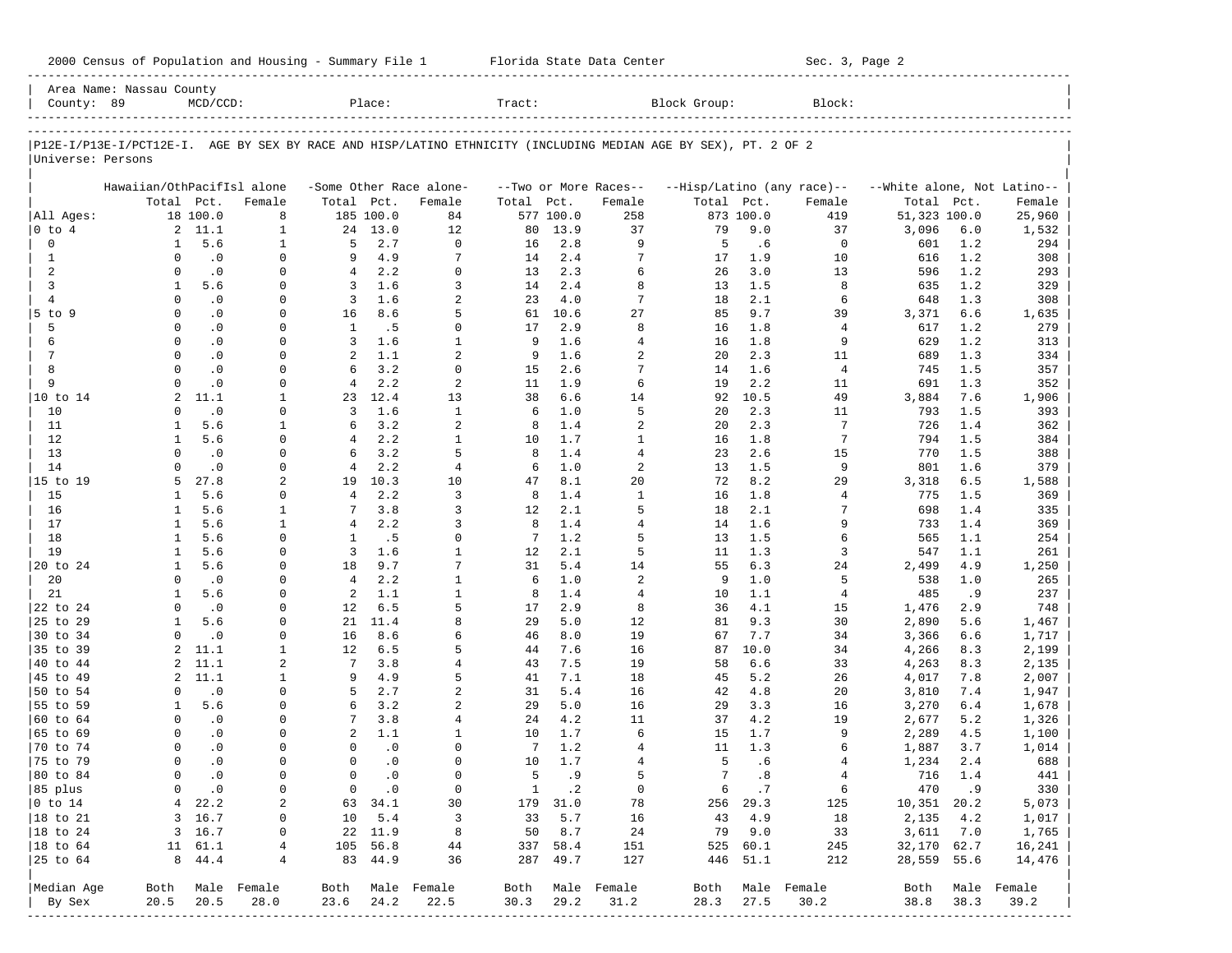| 2000 Census of Population and Housing - Summary File 1 |  | Florida State Data Center | Sec. 3, Page 1 |
|--------------------------------------------------------|--|---------------------------|----------------|
|--------------------------------------------------------|--|---------------------------|----------------|

| P12, P12A-D/P13, P13A-D/P14, PCT12A-D. AGE BY SEX BY RACE AND HISP/LATINO ETHNICITY (INCLUDING MEDIAN AGE BY SEX), PT. 1 OF 2<br>Universe: Persons<br>----All Races Combined----- --------White alone--------<br>-------Black alone------- AmerInd/NatAlaskan alone<br>$---Asian alone---$<br>Total Pct.<br>Total<br>Total Pct.<br>Total Pct.<br>Female<br>Pct.<br>Female<br>Total Pct.<br>Female<br>Female<br>170,498 100.0<br>84,338<br>142,218 100.0<br>15,508 100.0<br>1,030 100.0<br>4,205 100.0<br>All Ages:<br>70,010<br>7,206<br>502<br>8,306<br>4.3<br>161<br>0 to 4<br>10,843<br>6.4<br>5,312<br>5.8<br>4,085<br>1,302<br>8.4<br>629<br>44<br>22<br>3.8<br>0<br>5<br>2,175<br>1.3<br>1,023<br>1,657<br>1.2<br>787<br>260<br>1.7<br>115<br>11<br>1.1<br>26<br>.6<br>5<br>35<br>$\mathbf{1}$<br>2,146<br>1.3<br>1,076<br>1,623<br>1.1<br>823<br>268<br>1.7<br>137<br>7<br>.7<br>.8<br>2<br>6<br>2<br>31<br>2,128<br>1.2<br>1,055<br>1,664<br>1.2<br>810<br>227<br>1.5<br>120<br>.6<br>.7<br>3<br>829<br>1.8<br>9<br>.9<br>5<br>37<br>.9<br>2,219<br>1.3<br>1,100<br>1,674<br>1.2<br>286<br>143<br>$\overline{4}$<br>836<br>5<br>32<br>2,175<br>1.3<br>1,058<br>1,688<br>1.2<br>261<br>1.7<br>114<br>11<br>1.1<br>.8<br>7.0<br>27<br>$5$ to 9<br>11,599<br>6.8<br>5,674<br>9,128<br>6.4<br>4,470<br>1,335<br>8.6<br>671<br>72<br>173<br>4.1<br>5<br>1.6<br>2,267<br>1.3<br>1,152<br>1,770<br>1.2<br>901<br>240<br>1.5<br>130<br>16<br>6<br>41<br>1.0<br>6<br>1.9<br>6<br>2,290<br>1.3<br>1,133<br>1,770<br>1.2<br>887<br>287<br>142<br>17<br>1.7<br>23<br>.5<br>7<br>1.9<br>.8<br>3<br>39<br>.9<br>2,340<br>1.4<br>1,135<br>1,847<br>1.3<br>891<br>289<br>145<br>8<br>8<br>7<br>835<br>258<br>1.7<br>1.5<br>32<br>.8<br>2,290<br>1.3<br>1,074<br>1,805<br>1.3<br>126<br>15<br>9<br>956<br>1.7<br>1.6<br>5<br>2,412<br>1.4<br>1,180<br>1,936<br>1.4<br>261<br>128<br>16<br>38<br>.9<br>665<br>8.0<br>47<br>225<br>5.4<br>10 to 14<br>12,223<br>7.2<br>6,041<br>9,733<br>6.8<br>4,785<br>1,289<br>8.3<br>82<br>10<br>2,464<br>1.4<br>1,231<br>1,976<br>996<br>252<br>1.6<br>123<br>20<br>1.9<br>13<br>38<br>. 9<br>1.4<br>11<br>949<br>1.7<br>151<br>1.6<br>10<br>2,479<br>1.5<br>1,221<br>1,986<br>1.4<br>264<br>16<br>40<br>1.0<br>12<br>1.2<br>2,508<br>1.5<br>1,250<br>2,001<br>1.4<br>1,003<br>262<br>1.7<br>126<br>12<br>6<br>42<br>1.0<br>13<br>1.6<br>2,398<br>1.4<br>1,225<br>1,897<br>1.3<br>960<br>252<br>140<br>16<br>1.6<br>8<br>57<br>1.4<br>14<br>877<br>259<br>2,374<br>1.4<br>1,114<br>1,873<br>1.3<br>1.7<br>125<br>18<br>1.7<br>10<br>48<br>1.1<br>39<br>15 to 19<br>12,066<br>7.1<br>5,761<br>9,400<br>6.6<br>4,501<br>1,465<br>9.4<br>662<br>89<br>8.6<br>300<br>7.1<br>15<br>2,467<br>1.4<br>1,194<br>1,971<br>1.4<br>951<br>271<br>1.7<br>131<br>14<br>1.4<br>6<br>46<br>1.1<br>16<br>1.9<br>1.5<br>2,503<br>1.5<br>1,220<br>1,923<br>1.4<br>921<br>318<br>2.1<br>147<br>20<br>9<br>63<br>9<br>17<br>2,498<br>1.5<br>1,180<br>1,965<br>1.4<br>952<br>275<br>1.8<br>113<br>22<br>2.1<br>65<br>1.5<br>18<br>293<br>1.9<br>123<br>9<br>2,207<br>1.3<br>1,041<br>1,692<br>1.2<br>812<br>14<br>1.4<br>65<br>1.5<br>19<br>1.8<br>6<br>2,391<br>1.4<br>1,126<br>1,849<br>1.3<br>865<br>308<br>2.0<br>148<br>19<br>61<br>1.5<br>9.6<br>51<br>7.5<br>20 to 24<br>11,831<br>6.9<br>5,258<br>9,053<br>6.4<br>4,032<br>1,543<br>9.9<br>673<br>99<br>316<br>20<br>9<br>2,391<br>1.4<br>1,076<br>1,815<br>1.3<br>805<br>324<br>2.1<br>160<br>17<br>1.7<br>61<br>1.5<br>21<br>778<br>329<br>135<br>8<br>1.2<br>2,389<br>1.4<br>1,019<br>1,823<br>1.3<br>2.1<br>14<br>1.4<br>49<br>890<br>5.7<br>6.6<br>4.9<br>22 to 24<br>7,051<br>4.1<br>3,163<br>5,415<br>3.8<br>2,449<br>378<br>68<br>34<br>206<br>6.7<br>25 to 29<br>11,717<br>6.9<br>5,378<br>9,374<br>6.6<br>4,326<br>1,291<br>8.3<br>541<br>69<br>40<br>340<br>8.1<br>30 to 34<br>11,959<br>7.0<br>5,823<br>9,793<br>6.9<br>4,697<br>1,287<br>8.3<br>580<br>66<br>6.4<br>38<br>345<br>8.2<br>35 to 39<br>15,033<br>8.8<br>7,104<br>12,425<br>8.7<br>5,830<br>1,518<br>9.8<br>655<br>117<br>11.4<br>48<br>446<br>10.6<br>9.4<br>40 to 44<br>14,321<br>8.4<br>7,034<br>12,022<br>8.5<br>5,805<br>1,296<br>8.4<br>589<br>97<br>53<br>460<br>10.9<br>45 to 49<br>11,684<br>6.9<br>5,894<br>9,797<br>6.9<br>4,849<br>1,025<br>6.6<br>458<br>94<br>9.1<br>45<br>457<br>10.9<br>50 to 54<br>10,635<br>6.2<br>5,320<br>9,234<br>6.5<br>4,515<br>725<br>4.7<br>306<br>53<br>5.1<br>27<br>380<br>9.0<br>55 to 59<br>8,352<br>4.9<br>4,233<br>7,531<br>5.3<br>3,735<br>433<br>2.8<br>224<br>48<br>4.7<br>20<br>216<br>5.1<br>60 to 64<br>7,579<br>4.4<br>4,043<br>6,932<br>4.9<br>3,662<br>354<br>2.3<br>176<br>43<br>4.2<br>22<br>145<br>3.4<br>65 to 69<br>7,260<br>4.3<br>6,763<br>3,369<br>265<br>1.7<br>133<br>2.3<br>8<br>121<br>2.9<br>3,666<br>4.8<br>24<br>1.0<br>5<br>70 to 74<br>5,380<br>3.2<br>2,925<br>5,069<br>3.6<br>2,721<br>157<br>94<br>15<br>1.5<br>81<br>1.9<br>2.5<br>119<br>.8<br>85<br>10<br>1.0<br>5<br>26<br>.6<br>75 to 79<br>4,188<br>3,994<br>2.8<br>2,308<br>2,442<br>57<br>9<br>80 to 84<br>2,258<br>1.3<br>1,281<br>2,167<br>1.5<br>1,228<br>.4<br>29<br>0<br>$\cdot$ 2<br>1<br>. 1<br>47 .3<br>7.7<br>5<br>$4 \quad .1$<br>85 plus<br>1,570<br>.9<br>1,149<br>1,497 1.1<br>1,092<br>36<br>$ 0 \t\t \text{to} 14$<br>34,665 20.3<br>198 19.2<br>17,027<br>27,167 19.1<br>13,340<br>3,926 25.3<br>1,965<br>96<br>559 13.3<br>18 to 21<br>9,378<br>7,179<br>3,260<br>566<br>64<br>6.2<br>236<br>5.6<br>5.5<br>4,262<br>5.0<br>$1,254$ 8.1<br>32<br>16,429<br>7,425<br>12,594<br>2, 144 13.8<br>944<br>132 12.8<br>442 10.5<br>18 to 24<br>9.6<br>8.9<br>5,709<br>66<br>89,702 63.1<br>719 69.8<br>18 to 64<br>107,709 63.2<br>52,254<br>43,128<br>10,073 65.0<br>4,473<br>359<br>3,231 76.8 | County: 91 | Area Name: Okaloosa County | $MCD/CCD$ : |        | Place: | Tract: |  | Block Group: |  | Block: |  |            |
|------------------------------------------------------------------------------------------------------------------------------------------------------------------------------------------------------------------------------------------------------------------------------------------------------------------------------------------------------------------------------------------------------------------------------------------------------------------------------------------------------------------------------------------------------------------------------------------------------------------------------------------------------------------------------------------------------------------------------------------------------------------------------------------------------------------------------------------------------------------------------------------------------------------------------------------------------------------------------------------------------------------------------------------------------------------------------------------------------------------------------------------------------------------------------------------------------------------------------------------------------------------------------------------------------------------------------------------------------------------------------------------------------------------------------------------------------------------------------------------------------------------------------------------------------------------------------------------------------------------------------------------------------------------------------------------------------------------------------------------------------------------------------------------------------------------------------------------------------------------------------------------------------------------------------------------------------------------------------------------------------------------------------------------------------------------------------------------------------------------------------------------------------------------------------------------------------------------------------------------------------------------------------------------------------------------------------------------------------------------------------------------------------------------------------------------------------------------------------------------------------------------------------------------------------------------------------------------------------------------------------------------------------------------------------------------------------------------------------------------------------------------------------------------------------------------------------------------------------------------------------------------------------------------------------------------------------------------------------------------------------------------------------------------------------------------------------------------------------------------------------------------------------------------------------------------------------------------------------------------------------------------------------------------------------------------------------------------------------------------------------------------------------------------------------------------------------------------------------------------------------------------------------------------------------------------------------------------------------------------------------------------------------------------------------------------------------------------------------------------------------------------------------------------------------------------------------------------------------------------------------------------------------------------------------------------------------------------------------------------------------------------------------------------------------------------------------------------------------------------------------------------------------------------------------------------------------------------------------------------------------------------------------------------------------------------------------------------------------------------------------------------------------------------------------------------------------------------------------------------------------------------------------------------------------------------------------------------------------------------------------------------------------------------------------------------------------------------------------------------------------------------------------------------------------------------------------------------------------------------------------------------------------------------------------------------------------------------------------------------------------------------------------------------------------------------------------------------------------------------------------------------------------------------------------------------------------------------------------------------------------------------------------------------------------------------------------------------------------------------------------------------------------------------------------------------------------------------------------------------------------------------------------------------------------------------------------------------------------------------------------------------------------------------------------------------------------------------------------------------------------------------------------------|------------|----------------------------|-------------|--------|--------|--------|--|--------------|--|--------|--|------------|
|                                                                                                                                                                                                                                                                                                                                                                                                                                                                                                                                                                                                                                                                                                                                                                                                                                                                                                                                                                                                                                                                                                                                                                                                                                                                                                                                                                                                                                                                                                                                                                                                                                                                                                                                                                                                                                                                                                                                                                                                                                                                                                                                                                                                                                                                                                                                                                                                                                                                                                                                                                                                                                                                                                                                                                                                                                                                                                                                                                                                                                                                                                                                                                                                                                                                                                                                                                                                                                                                                                                                                                                                                                                                                                                                                                                                                                                                                                                                                                                                                                                                                                                                                                                                                                                                                                                                                                                                                                                                                                                                                                                                                                                                                                                                                                                                                                                                                                                                                                                                                                                                                                                                                                                                                                                                                                                                                                                                                                                                                                                                                                                                                                                                                                                                                                                    |            |                            |             |        |        |        |  |              |  |        |  |            |
|                                                                                                                                                                                                                                                                                                                                                                                                                                                                                                                                                                                                                                                                                                                                                                                                                                                                                                                                                                                                                                                                                                                                                                                                                                                                                                                                                                                                                                                                                                                                                                                                                                                                                                                                                                                                                                                                                                                                                                                                                                                                                                                                                                                                                                                                                                                                                                                                                                                                                                                                                                                                                                                                                                                                                                                                                                                                                                                                                                                                                                                                                                                                                                                                                                                                                                                                                                                                                                                                                                                                                                                                                                                                                                                                                                                                                                                                                                                                                                                                                                                                                                                                                                                                                                                                                                                                                                                                                                                                                                                                                                                                                                                                                                                                                                                                                                                                                                                                                                                                                                                                                                                                                                                                                                                                                                                                                                                                                                                                                                                                                                                                                                                                                                                                                                                    |            |                            |             |        |        |        |  |              |  |        |  |            |
|                                                                                                                                                                                                                                                                                                                                                                                                                                                                                                                                                                                                                                                                                                                                                                                                                                                                                                                                                                                                                                                                                                                                                                                                                                                                                                                                                                                                                                                                                                                                                                                                                                                                                                                                                                                                                                                                                                                                                                                                                                                                                                                                                                                                                                                                                                                                                                                                                                                                                                                                                                                                                                                                                                                                                                                                                                                                                                                                                                                                                                                                                                                                                                                                                                                                                                                                                                                                                                                                                                                                                                                                                                                                                                                                                                                                                                                                                                                                                                                                                                                                                                                                                                                                                                                                                                                                                                                                                                                                                                                                                                                                                                                                                                                                                                                                                                                                                                                                                                                                                                                                                                                                                                                                                                                                                                                                                                                                                                                                                                                                                                                                                                                                                                                                                                                    |            |                            |             |        |        |        |  |              |  |        |  | Female     |
|                                                                                                                                                                                                                                                                                                                                                                                                                                                                                                                                                                                                                                                                                                                                                                                                                                                                                                                                                                                                                                                                                                                                                                                                                                                                                                                                                                                                                                                                                                                                                                                                                                                                                                                                                                                                                                                                                                                                                                                                                                                                                                                                                                                                                                                                                                                                                                                                                                                                                                                                                                                                                                                                                                                                                                                                                                                                                                                                                                                                                                                                                                                                                                                                                                                                                                                                                                                                                                                                                                                                                                                                                                                                                                                                                                                                                                                                                                                                                                                                                                                                                                                                                                                                                                                                                                                                                                                                                                                                                                                                                                                                                                                                                                                                                                                                                                                                                                                                                                                                                                                                                                                                                                                                                                                                                                                                                                                                                                                                                                                                                                                                                                                                                                                                                                                    |            |                            |             |        |        |        |  |              |  |        |  | 2,941      |
|                                                                                                                                                                                                                                                                                                                                                                                                                                                                                                                                                                                                                                                                                                                                                                                                                                                                                                                                                                                                                                                                                                                                                                                                                                                                                                                                                                                                                                                                                                                                                                                                                                                                                                                                                                                                                                                                                                                                                                                                                                                                                                                                                                                                                                                                                                                                                                                                                                                                                                                                                                                                                                                                                                                                                                                                                                                                                                                                                                                                                                                                                                                                                                                                                                                                                                                                                                                                                                                                                                                                                                                                                                                                                                                                                                                                                                                                                                                                                                                                                                                                                                                                                                                                                                                                                                                                                                                                                                                                                                                                                                                                                                                                                                                                                                                                                                                                                                                                                                                                                                                                                                                                                                                                                                                                                                                                                                                                                                                                                                                                                                                                                                                                                                                                                                                    |            |                            |             |        |        |        |  |              |  |        |  | 71         |
|                                                                                                                                                                                                                                                                                                                                                                                                                                                                                                                                                                                                                                                                                                                                                                                                                                                                                                                                                                                                                                                                                                                                                                                                                                                                                                                                                                                                                                                                                                                                                                                                                                                                                                                                                                                                                                                                                                                                                                                                                                                                                                                                                                                                                                                                                                                                                                                                                                                                                                                                                                                                                                                                                                                                                                                                                                                                                                                                                                                                                                                                                                                                                                                                                                                                                                                                                                                                                                                                                                                                                                                                                                                                                                                                                                                                                                                                                                                                                                                                                                                                                                                                                                                                                                                                                                                                                                                                                                                                                                                                                                                                                                                                                                                                                                                                                                                                                                                                                                                                                                                                                                                                                                                                                                                                                                                                                                                                                                                                                                                                                                                                                                                                                                                                                                                    |            |                            |             |        |        |        |  |              |  |        |  | 9          |
|                                                                                                                                                                                                                                                                                                                                                                                                                                                                                                                                                                                                                                                                                                                                                                                                                                                                                                                                                                                                                                                                                                                                                                                                                                                                                                                                                                                                                                                                                                                                                                                                                                                                                                                                                                                                                                                                                                                                                                                                                                                                                                                                                                                                                                                                                                                                                                                                                                                                                                                                                                                                                                                                                                                                                                                                                                                                                                                                                                                                                                                                                                                                                                                                                                                                                                                                                                                                                                                                                                                                                                                                                                                                                                                                                                                                                                                                                                                                                                                                                                                                                                                                                                                                                                                                                                                                                                                                                                                                                                                                                                                                                                                                                                                                                                                                                                                                                                                                                                                                                                                                                                                                                                                                                                                                                                                                                                                                                                                                                                                                                                                                                                                                                                                                                                                    |            |                            |             |        |        |        |  |              |  |        |  | 13<br>16   |
|                                                                                                                                                                                                                                                                                                                                                                                                                                                                                                                                                                                                                                                                                                                                                                                                                                                                                                                                                                                                                                                                                                                                                                                                                                                                                                                                                                                                                                                                                                                                                                                                                                                                                                                                                                                                                                                                                                                                                                                                                                                                                                                                                                                                                                                                                                                                                                                                                                                                                                                                                                                                                                                                                                                                                                                                                                                                                                                                                                                                                                                                                                                                                                                                                                                                                                                                                                                                                                                                                                                                                                                                                                                                                                                                                                                                                                                                                                                                                                                                                                                                                                                                                                                                                                                                                                                                                                                                                                                                                                                                                                                                                                                                                                                                                                                                                                                                                                                                                                                                                                                                                                                                                                                                                                                                                                                                                                                                                                                                                                                                                                                                                                                                                                                                                                                    |            |                            |             |        |        |        |  |              |  |        |  | 17         |
|                                                                                                                                                                                                                                                                                                                                                                                                                                                                                                                                                                                                                                                                                                                                                                                                                                                                                                                                                                                                                                                                                                                                                                                                                                                                                                                                                                                                                                                                                                                                                                                                                                                                                                                                                                                                                                                                                                                                                                                                                                                                                                                                                                                                                                                                                                                                                                                                                                                                                                                                                                                                                                                                                                                                                                                                                                                                                                                                                                                                                                                                                                                                                                                                                                                                                                                                                                                                                                                                                                                                                                                                                                                                                                                                                                                                                                                                                                                                                                                                                                                                                                                                                                                                                                                                                                                                                                                                                                                                                                                                                                                                                                                                                                                                                                                                                                                                                                                                                                                                                                                                                                                                                                                                                                                                                                                                                                                                                                                                                                                                                                                                                                                                                                                                                                                    |            |                            |             |        |        |        |  |              |  |        |  | 16         |
|                                                                                                                                                                                                                                                                                                                                                                                                                                                                                                                                                                                                                                                                                                                                                                                                                                                                                                                                                                                                                                                                                                                                                                                                                                                                                                                                                                                                                                                                                                                                                                                                                                                                                                                                                                                                                                                                                                                                                                                                                                                                                                                                                                                                                                                                                                                                                                                                                                                                                                                                                                                                                                                                                                                                                                                                                                                                                                                                                                                                                                                                                                                                                                                                                                                                                                                                                                                                                                                                                                                                                                                                                                                                                                                                                                                                                                                                                                                                                                                                                                                                                                                                                                                                                                                                                                                                                                                                                                                                                                                                                                                                                                                                                                                                                                                                                                                                                                                                                                                                                                                                                                                                                                                                                                                                                                                                                                                                                                                                                                                                                                                                                                                                                                                                                                                    |            |                            |             |        |        |        |  |              |  |        |  | 83         |
|                                                                                                                                                                                                                                                                                                                                                                                                                                                                                                                                                                                                                                                                                                                                                                                                                                                                                                                                                                                                                                                                                                                                                                                                                                                                                                                                                                                                                                                                                                                                                                                                                                                                                                                                                                                                                                                                                                                                                                                                                                                                                                                                                                                                                                                                                                                                                                                                                                                                                                                                                                                                                                                                                                                                                                                                                                                                                                                                                                                                                                                                                                                                                                                                                                                                                                                                                                                                                                                                                                                                                                                                                                                                                                                                                                                                                                                                                                                                                                                                                                                                                                                                                                                                                                                                                                                                                                                                                                                                                                                                                                                                                                                                                                                                                                                                                                                                                                                                                                                                                                                                                                                                                                                                                                                                                                                                                                                                                                                                                                                                                                                                                                                                                                                                                                                    |            |                            |             |        |        |        |  |              |  |        |  | 20         |
|                                                                                                                                                                                                                                                                                                                                                                                                                                                                                                                                                                                                                                                                                                                                                                                                                                                                                                                                                                                                                                                                                                                                                                                                                                                                                                                                                                                                                                                                                                                                                                                                                                                                                                                                                                                                                                                                                                                                                                                                                                                                                                                                                                                                                                                                                                                                                                                                                                                                                                                                                                                                                                                                                                                                                                                                                                                                                                                                                                                                                                                                                                                                                                                                                                                                                                                                                                                                                                                                                                                                                                                                                                                                                                                                                                                                                                                                                                                                                                                                                                                                                                                                                                                                                                                                                                                                                                                                                                                                                                                                                                                                                                                                                                                                                                                                                                                                                                                                                                                                                                                                                                                                                                                                                                                                                                                                                                                                                                                                                                                                                                                                                                                                                                                                                                                    |            |                            |             |        |        |        |  |              |  |        |  | 4          |
|                                                                                                                                                                                                                                                                                                                                                                                                                                                                                                                                                                                                                                                                                                                                                                                                                                                                                                                                                                                                                                                                                                                                                                                                                                                                                                                                                                                                                                                                                                                                                                                                                                                                                                                                                                                                                                                                                                                                                                                                                                                                                                                                                                                                                                                                                                                                                                                                                                                                                                                                                                                                                                                                                                                                                                                                                                                                                                                                                                                                                                                                                                                                                                                                                                                                                                                                                                                                                                                                                                                                                                                                                                                                                                                                                                                                                                                                                                                                                                                                                                                                                                                                                                                                                                                                                                                                                                                                                                                                                                                                                                                                                                                                                                                                                                                                                                                                                                                                                                                                                                                                                                                                                                                                                                                                                                                                                                                                                                                                                                                                                                                                                                                                                                                                                                                    |            |                            |             |        |        |        |  |              |  |        |  | 23         |
|                                                                                                                                                                                                                                                                                                                                                                                                                                                                                                                                                                                                                                                                                                                                                                                                                                                                                                                                                                                                                                                                                                                                                                                                                                                                                                                                                                                                                                                                                                                                                                                                                                                                                                                                                                                                                                                                                                                                                                                                                                                                                                                                                                                                                                                                                                                                                                                                                                                                                                                                                                                                                                                                                                                                                                                                                                                                                                                                                                                                                                                                                                                                                                                                                                                                                                                                                                                                                                                                                                                                                                                                                                                                                                                                                                                                                                                                                                                                                                                                                                                                                                                                                                                                                                                                                                                                                                                                                                                                                                                                                                                                                                                                                                                                                                                                                                                                                                                                                                                                                                                                                                                                                                                                                                                                                                                                                                                                                                                                                                                                                                                                                                                                                                                                                                                    |            |                            |             |        |        |        |  |              |  |        |  | 19         |
|                                                                                                                                                                                                                                                                                                                                                                                                                                                                                                                                                                                                                                                                                                                                                                                                                                                                                                                                                                                                                                                                                                                                                                                                                                                                                                                                                                                                                                                                                                                                                                                                                                                                                                                                                                                                                                                                                                                                                                                                                                                                                                                                                                                                                                                                                                                                                                                                                                                                                                                                                                                                                                                                                                                                                                                                                                                                                                                                                                                                                                                                                                                                                                                                                                                                                                                                                                                                                                                                                                                                                                                                                                                                                                                                                                                                                                                                                                                                                                                                                                                                                                                                                                                                                                                                                                                                                                                                                                                                                                                                                                                                                                                                                                                                                                                                                                                                                                                                                                                                                                                                                                                                                                                                                                                                                                                                                                                                                                                                                                                                                                                                                                                                                                                                                                                    |            |                            |             |        |        |        |  |              |  |        |  | 17<br>104  |
|                                                                                                                                                                                                                                                                                                                                                                                                                                                                                                                                                                                                                                                                                                                                                                                                                                                                                                                                                                                                                                                                                                                                                                                                                                                                                                                                                                                                                                                                                                                                                                                                                                                                                                                                                                                                                                                                                                                                                                                                                                                                                                                                                                                                                                                                                                                                                                                                                                                                                                                                                                                                                                                                                                                                                                                                                                                                                                                                                                                                                                                                                                                                                                                                                                                                                                                                                                                                                                                                                                                                                                                                                                                                                                                                                                                                                                                                                                                                                                                                                                                                                                                                                                                                                                                                                                                                                                                                                                                                                                                                                                                                                                                                                                                                                                                                                                                                                                                                                                                                                                                                                                                                                                                                                                                                                                                                                                                                                                                                                                                                                                                                                                                                                                                                                                                    |            |                            |             |        |        |        |  |              |  |        |  | 17         |
|                                                                                                                                                                                                                                                                                                                                                                                                                                                                                                                                                                                                                                                                                                                                                                                                                                                                                                                                                                                                                                                                                                                                                                                                                                                                                                                                                                                                                                                                                                                                                                                                                                                                                                                                                                                                                                                                                                                                                                                                                                                                                                                                                                                                                                                                                                                                                                                                                                                                                                                                                                                                                                                                                                                                                                                                                                                                                                                                                                                                                                                                                                                                                                                                                                                                                                                                                                                                                                                                                                                                                                                                                                                                                                                                                                                                                                                                                                                                                                                                                                                                                                                                                                                                                                                                                                                                                                                                                                                                                                                                                                                                                                                                                                                                                                                                                                                                                                                                                                                                                                                                                                                                                                                                                                                                                                                                                                                                                                                                                                                                                                                                                                                                                                                                                                                    |            |                            |             |        |        |        |  |              |  |        |  | 17         |
|                                                                                                                                                                                                                                                                                                                                                                                                                                                                                                                                                                                                                                                                                                                                                                                                                                                                                                                                                                                                                                                                                                                                                                                                                                                                                                                                                                                                                                                                                                                                                                                                                                                                                                                                                                                                                                                                                                                                                                                                                                                                                                                                                                                                                                                                                                                                                                                                                                                                                                                                                                                                                                                                                                                                                                                                                                                                                                                                                                                                                                                                                                                                                                                                                                                                                                                                                                                                                                                                                                                                                                                                                                                                                                                                                                                                                                                                                                                                                                                                                                                                                                                                                                                                                                                                                                                                                                                                                                                                                                                                                                                                                                                                                                                                                                                                                                                                                                                                                                                                                                                                                                                                                                                                                                                                                                                                                                                                                                                                                                                                                                                                                                                                                                                                                                                    |            |                            |             |        |        |        |  |              |  |        |  | 20         |
|                                                                                                                                                                                                                                                                                                                                                                                                                                                                                                                                                                                                                                                                                                                                                                                                                                                                                                                                                                                                                                                                                                                                                                                                                                                                                                                                                                                                                                                                                                                                                                                                                                                                                                                                                                                                                                                                                                                                                                                                                                                                                                                                                                                                                                                                                                                                                                                                                                                                                                                                                                                                                                                                                                                                                                                                                                                                                                                                                                                                                                                                                                                                                                                                                                                                                                                                                                                                                                                                                                                                                                                                                                                                                                                                                                                                                                                                                                                                                                                                                                                                                                                                                                                                                                                                                                                                                                                                                                                                                                                                                                                                                                                                                                                                                                                                                                                                                                                                                                                                                                                                                                                                                                                                                                                                                                                                                                                                                                                                                                                                                                                                                                                                                                                                                                                    |            |                            |             |        |        |        |  |              |  |        |  | 27         |
|                                                                                                                                                                                                                                                                                                                                                                                                                                                                                                                                                                                                                                                                                                                                                                                                                                                                                                                                                                                                                                                                                                                                                                                                                                                                                                                                                                                                                                                                                                                                                                                                                                                                                                                                                                                                                                                                                                                                                                                                                                                                                                                                                                                                                                                                                                                                                                                                                                                                                                                                                                                                                                                                                                                                                                                                                                                                                                                                                                                                                                                                                                                                                                                                                                                                                                                                                                                                                                                                                                                                                                                                                                                                                                                                                                                                                                                                                                                                                                                                                                                                                                                                                                                                                                                                                                                                                                                                                                                                                                                                                                                                                                                                                                                                                                                                                                                                                                                                                                                                                                                                                                                                                                                                                                                                                                                                                                                                                                                                                                                                                                                                                                                                                                                                                                                    |            |                            |             |        |        |        |  |              |  |        |  | 23         |
|                                                                                                                                                                                                                                                                                                                                                                                                                                                                                                                                                                                                                                                                                                                                                                                                                                                                                                                                                                                                                                                                                                                                                                                                                                                                                                                                                                                                                                                                                                                                                                                                                                                                                                                                                                                                                                                                                                                                                                                                                                                                                                                                                                                                                                                                                                                                                                                                                                                                                                                                                                                                                                                                                                                                                                                                                                                                                                                                                                                                                                                                                                                                                                                                                                                                                                                                                                                                                                                                                                                                                                                                                                                                                                                                                                                                                                                                                                                                                                                                                                                                                                                                                                                                                                                                                                                                                                                                                                                                                                                                                                                                                                                                                                                                                                                                                                                                                                                                                                                                                                                                                                                                                                                                                                                                                                                                                                                                                                                                                                                                                                                                                                                                                                                                                                                    |            |                            |             |        |        |        |  |              |  |        |  | 158        |
|                                                                                                                                                                                                                                                                                                                                                                                                                                                                                                                                                                                                                                                                                                                                                                                                                                                                                                                                                                                                                                                                                                                                                                                                                                                                                                                                                                                                                                                                                                                                                                                                                                                                                                                                                                                                                                                                                                                                                                                                                                                                                                                                                                                                                                                                                                                                                                                                                                                                                                                                                                                                                                                                                                                                                                                                                                                                                                                                                                                                                                                                                                                                                                                                                                                                                                                                                                                                                                                                                                                                                                                                                                                                                                                                                                                                                                                                                                                                                                                                                                                                                                                                                                                                                                                                                                                                                                                                                                                                                                                                                                                                                                                                                                                                                                                                                                                                                                                                                                                                                                                                                                                                                                                                                                                                                                                                                                                                                                                                                                                                                                                                                                                                                                                                                                                    |            |                            |             |        |        |        |  |              |  |        |  | 27         |
|                                                                                                                                                                                                                                                                                                                                                                                                                                                                                                                                                                                                                                                                                                                                                                                                                                                                                                                                                                                                                                                                                                                                                                                                                                                                                                                                                                                                                                                                                                                                                                                                                                                                                                                                                                                                                                                                                                                                                                                                                                                                                                                                                                                                                                                                                                                                                                                                                                                                                                                                                                                                                                                                                                                                                                                                                                                                                                                                                                                                                                                                                                                                                                                                                                                                                                                                                                                                                                                                                                                                                                                                                                                                                                                                                                                                                                                                                                                                                                                                                                                                                                                                                                                                                                                                                                                                                                                                                                                                                                                                                                                                                                                                                                                                                                                                                                                                                                                                                                                                                                                                                                                                                                                                                                                                                                                                                                                                                                                                                                                                                                                                                                                                                                                                                                                    |            |                            |             |        |        |        |  |              |  |        |  | 38         |
|                                                                                                                                                                                                                                                                                                                                                                                                                                                                                                                                                                                                                                                                                                                                                                                                                                                                                                                                                                                                                                                                                                                                                                                                                                                                                                                                                                                                                                                                                                                                                                                                                                                                                                                                                                                                                                                                                                                                                                                                                                                                                                                                                                                                                                                                                                                                                                                                                                                                                                                                                                                                                                                                                                                                                                                                                                                                                                                                                                                                                                                                                                                                                                                                                                                                                                                                                                                                                                                                                                                                                                                                                                                                                                                                                                                                                                                                                                                                                                                                                                                                                                                                                                                                                                                                                                                                                                                                                                                                                                                                                                                                                                                                                                                                                                                                                                                                                                                                                                                                                                                                                                                                                                                                                                                                                                                                                                                                                                                                                                                                                                                                                                                                                                                                                                                    |            |                            |             |        |        |        |  |              |  |        |  | 28<br>33   |
|                                                                                                                                                                                                                                                                                                                                                                                                                                                                                                                                                                                                                                                                                                                                                                                                                                                                                                                                                                                                                                                                                                                                                                                                                                                                                                                                                                                                                                                                                                                                                                                                                                                                                                                                                                                                                                                                                                                                                                                                                                                                                                                                                                                                                                                                                                                                                                                                                                                                                                                                                                                                                                                                                                                                                                                                                                                                                                                                                                                                                                                                                                                                                                                                                                                                                                                                                                                                                                                                                                                                                                                                                                                                                                                                                                                                                                                                                                                                                                                                                                                                                                                                                                                                                                                                                                                                                                                                                                                                                                                                                                                                                                                                                                                                                                                                                                                                                                                                                                                                                                                                                                                                                                                                                                                                                                                                                                                                                                                                                                                                                                                                                                                                                                                                                                                    |            |                            |             |        |        |        |  |              |  |        |  | 32         |
|                                                                                                                                                                                                                                                                                                                                                                                                                                                                                                                                                                                                                                                                                                                                                                                                                                                                                                                                                                                                                                                                                                                                                                                                                                                                                                                                                                                                                                                                                                                                                                                                                                                                                                                                                                                                                                                                                                                                                                                                                                                                                                                                                                                                                                                                                                                                                                                                                                                                                                                                                                                                                                                                                                                                                                                                                                                                                                                                                                                                                                                                                                                                                                                                                                                                                                                                                                                                                                                                                                                                                                                                                                                                                                                                                                                                                                                                                                                                                                                                                                                                                                                                                                                                                                                                                                                                                                                                                                                                                                                                                                                                                                                                                                                                                                                                                                                                                                                                                                                                                                                                                                                                                                                                                                                                                                                                                                                                                                                                                                                                                                                                                                                                                                                                                                                    |            |                            |             |        |        |        |  |              |  |        |  | 147        |
|                                                                                                                                                                                                                                                                                                                                                                                                                                                                                                                                                                                                                                                                                                                                                                                                                                                                                                                                                                                                                                                                                                                                                                                                                                                                                                                                                                                                                                                                                                                                                                                                                                                                                                                                                                                                                                                                                                                                                                                                                                                                                                                                                                                                                                                                                                                                                                                                                                                                                                                                                                                                                                                                                                                                                                                                                                                                                                                                                                                                                                                                                                                                                                                                                                                                                                                                                                                                                                                                                                                                                                                                                                                                                                                                                                                                                                                                                                                                                                                                                                                                                                                                                                                                                                                                                                                                                                                                                                                                                                                                                                                                                                                                                                                                                                                                                                                                                                                                                                                                                                                                                                                                                                                                                                                                                                                                                                                                                                                                                                                                                                                                                                                                                                                                                                                    |            |                            |             |        |        |        |  |              |  |        |  | 24         |
|                                                                                                                                                                                                                                                                                                                                                                                                                                                                                                                                                                                                                                                                                                                                                                                                                                                                                                                                                                                                                                                                                                                                                                                                                                                                                                                                                                                                                                                                                                                                                                                                                                                                                                                                                                                                                                                                                                                                                                                                                                                                                                                                                                                                                                                                                                                                                                                                                                                                                                                                                                                                                                                                                                                                                                                                                                                                                                                                                                                                                                                                                                                                                                                                                                                                                                                                                                                                                                                                                                                                                                                                                                                                                                                                                                                                                                                                                                                                                                                                                                                                                                                                                                                                                                                                                                                                                                                                                                                                                                                                                                                                                                                                                                                                                                                                                                                                                                                                                                                                                                                                                                                                                                                                                                                                                                                                                                                                                                                                                                                                                                                                                                                                                                                                                                                    |            |                            |             |        |        |        |  |              |  |        |  | 23         |
|                                                                                                                                                                                                                                                                                                                                                                                                                                                                                                                                                                                                                                                                                                                                                                                                                                                                                                                                                                                                                                                                                                                                                                                                                                                                                                                                                                                                                                                                                                                                                                                                                                                                                                                                                                                                                                                                                                                                                                                                                                                                                                                                                                                                                                                                                                                                                                                                                                                                                                                                                                                                                                                                                                                                                                                                                                                                                                                                                                                                                                                                                                                                                                                                                                                                                                                                                                                                                                                                                                                                                                                                                                                                                                                                                                                                                                                                                                                                                                                                                                                                                                                                                                                                                                                                                                                                                                                                                                                                                                                                                                                                                                                                                                                                                                                                                                                                                                                                                                                                                                                                                                                                                                                                                                                                                                                                                                                                                                                                                                                                                                                                                                                                                                                                                                                    |            |                            |             |        |        |        |  |              |  |        |  | 100        |
|                                                                                                                                                                                                                                                                                                                                                                                                                                                                                                                                                                                                                                                                                                                                                                                                                                                                                                                                                                                                                                                                                                                                                                                                                                                                                                                                                                                                                                                                                                                                                                                                                                                                                                                                                                                                                                                                                                                                                                                                                                                                                                                                                                                                                                                                                                                                                                                                                                                                                                                                                                                                                                                                                                                                                                                                                                                                                                                                                                                                                                                                                                                                                                                                                                                                                                                                                                                                                                                                                                                                                                                                                                                                                                                                                                                                                                                                                                                                                                                                                                                                                                                                                                                                                                                                                                                                                                                                                                                                                                                                                                                                                                                                                                                                                                                                                                                                                                                                                                                                                                                                                                                                                                                                                                                                                                                                                                                                                                                                                                                                                                                                                                                                                                                                                                                    |            |                            |             |        |        |        |  |              |  |        |  | 185        |
|                                                                                                                                                                                                                                                                                                                                                                                                                                                                                                                                                                                                                                                                                                                                                                                                                                                                                                                                                                                                                                                                                                                                                                                                                                                                                                                                                                                                                                                                                                                                                                                                                                                                                                                                                                                                                                                                                                                                                                                                                                                                                                                                                                                                                                                                                                                                                                                                                                                                                                                                                                                                                                                                                                                                                                                                                                                                                                                                                                                                                                                                                                                                                                                                                                                                                                                                                                                                                                                                                                                                                                                                                                                                                                                                                                                                                                                                                                                                                                                                                                                                                                                                                                                                                                                                                                                                                                                                                                                                                                                                                                                                                                                                                                                                                                                                                                                                                                                                                                                                                                                                                                                                                                                                                                                                                                                                                                                                                                                                                                                                                                                                                                                                                                                                                                                    |            |                            |             |        |        |        |  |              |  |        |  | 255        |
|                                                                                                                                                                                                                                                                                                                                                                                                                                                                                                                                                                                                                                                                                                                                                                                                                                                                                                                                                                                                                                                                                                                                                                                                                                                                                                                                                                                                                                                                                                                                                                                                                                                                                                                                                                                                                                                                                                                                                                                                                                                                                                                                                                                                                                                                                                                                                                                                                                                                                                                                                                                                                                                                                                                                                                                                                                                                                                                                                                                                                                                                                                                                                                                                                                                                                                                                                                                                                                                                                                                                                                                                                                                                                                                                                                                                                                                                                                                                                                                                                                                                                                                                                                                                                                                                                                                                                                                                                                                                                                                                                                                                                                                                                                                                                                                                                                                                                                                                                                                                                                                                                                                                                                                                                                                                                                                                                                                                                                                                                                                                                                                                                                                                                                                                                                                    |            |                            |             |        |        |        |  |              |  |        |  | 326        |
|                                                                                                                                                                                                                                                                                                                                                                                                                                                                                                                                                                                                                                                                                                                                                                                                                                                                                                                                                                                                                                                                                                                                                                                                                                                                                                                                                                                                                                                                                                                                                                                                                                                                                                                                                                                                                                                                                                                                                                                                                                                                                                                                                                                                                                                                                                                                                                                                                                                                                                                                                                                                                                                                                                                                                                                                                                                                                                                                                                                                                                                                                                                                                                                                                                                                                                                                                                                                                                                                                                                                                                                                                                                                                                                                                                                                                                                                                                                                                                                                                                                                                                                                                                                                                                                                                                                                                                                                                                                                                                                                                                                                                                                                                                                                                                                                                                                                                                                                                                                                                                                                                                                                                                                                                                                                                                                                                                                                                                                                                                                                                                                                                                                                                                                                                                                    |            |                            |             |        |        |        |  |              |  |        |  | 368<br>397 |
|                                                                                                                                                                                                                                                                                                                                                                                                                                                                                                                                                                                                                                                                                                                                                                                                                                                                                                                                                                                                                                                                                                                                                                                                                                                                                                                                                                                                                                                                                                                                                                                                                                                                                                                                                                                                                                                                                                                                                                                                                                                                                                                                                                                                                                                                                                                                                                                                                                                                                                                                                                                                                                                                                                                                                                                                                                                                                                                                                                                                                                                                                                                                                                                                                                                                                                                                                                                                                                                                                                                                                                                                                                                                                                                                                                                                                                                                                                                                                                                                                                                                                                                                                                                                                                                                                                                                                                                                                                                                                                                                                                                                                                                                                                                                                                                                                                                                                                                                                                                                                                                                                                                                                                                                                                                                                                                                                                                                                                                                                                                                                                                                                                                                                                                                                                                    |            |                            |             |        |        |        |  |              |  |        |  | 341        |
|                                                                                                                                                                                                                                                                                                                                                                                                                                                                                                                                                                                                                                                                                                                                                                                                                                                                                                                                                                                                                                                                                                                                                                                                                                                                                                                                                                                                                                                                                                                                                                                                                                                                                                                                                                                                                                                                                                                                                                                                                                                                                                                                                                                                                                                                                                                                                                                                                                                                                                                                                                                                                                                                                                                                                                                                                                                                                                                                                                                                                                                                                                                                                                                                                                                                                                                                                                                                                                                                                                                                                                                                                                                                                                                                                                                                                                                                                                                                                                                                                                                                                                                                                                                                                                                                                                                                                                                                                                                                                                                                                                                                                                                                                                                                                                                                                                                                                                                                                                                                                                                                                                                                                                                                                                                                                                                                                                                                                                                                                                                                                                                                                                                                                                                                                                                    |            |                            |             |        |        |        |  |              |  |        |  | 182        |
|                                                                                                                                                                                                                                                                                                                                                                                                                                                                                                                                                                                                                                                                                                                                                                                                                                                                                                                                                                                                                                                                                                                                                                                                                                                                                                                                                                                                                                                                                                                                                                                                                                                                                                                                                                                                                                                                                                                                                                                                                                                                                                                                                                                                                                                                                                                                                                                                                                                                                                                                                                                                                                                                                                                                                                                                                                                                                                                                                                                                                                                                                                                                                                                                                                                                                                                                                                                                                                                                                                                                                                                                                                                                                                                                                                                                                                                                                                                                                                                                                                                                                                                                                                                                                                                                                                                                                                                                                                                                                                                                                                                                                                                                                                                                                                                                                                                                                                                                                                                                                                                                                                                                                                                                                                                                                                                                                                                                                                                                                                                                                                                                                                                                                                                                                                                    |            |                            |             |        |        |        |  |              |  |        |  | 125        |
|                                                                                                                                                                                                                                                                                                                                                                                                                                                                                                                                                                                                                                                                                                                                                                                                                                                                                                                                                                                                                                                                                                                                                                                                                                                                                                                                                                                                                                                                                                                                                                                                                                                                                                                                                                                                                                                                                                                                                                                                                                                                                                                                                                                                                                                                                                                                                                                                                                                                                                                                                                                                                                                                                                                                                                                                                                                                                                                                                                                                                                                                                                                                                                                                                                                                                                                                                                                                                                                                                                                                                                                                                                                                                                                                                                                                                                                                                                                                                                                                                                                                                                                                                                                                                                                                                                                                                                                                                                                                                                                                                                                                                                                                                                                                                                                                                                                                                                                                                                                                                                                                                                                                                                                                                                                                                                                                                                                                                                                                                                                                                                                                                                                                                                                                                                                    |            |                            |             |        |        |        |  |              |  |        |  | 103        |
|                                                                                                                                                                                                                                                                                                                                                                                                                                                                                                                                                                                                                                                                                                                                                                                                                                                                                                                                                                                                                                                                                                                                                                                                                                                                                                                                                                                                                                                                                                                                                                                                                                                                                                                                                                                                                                                                                                                                                                                                                                                                                                                                                                                                                                                                                                                                                                                                                                                                                                                                                                                                                                                                                                                                                                                                                                                                                                                                                                                                                                                                                                                                                                                                                                                                                                                                                                                                                                                                                                                                                                                                                                                                                                                                                                                                                                                                                                                                                                                                                                                                                                                                                                                                                                                                                                                                                                                                                                                                                                                                                                                                                                                                                                                                                                                                                                                                                                                                                                                                                                                                                                                                                                                                                                                                                                                                                                                                                                                                                                                                                                                                                                                                                                                                                                                    |            |                            |             |        |        |        |  |              |  |        |  | 66         |
|                                                                                                                                                                                                                                                                                                                                                                                                                                                                                                                                                                                                                                                                                                                                                                                                                                                                                                                                                                                                                                                                                                                                                                                                                                                                                                                                                                                                                                                                                                                                                                                                                                                                                                                                                                                                                                                                                                                                                                                                                                                                                                                                                                                                                                                                                                                                                                                                                                                                                                                                                                                                                                                                                                                                                                                                                                                                                                                                                                                                                                                                                                                                                                                                                                                                                                                                                                                                                                                                                                                                                                                                                                                                                                                                                                                                                                                                                                                                                                                                                                                                                                                                                                                                                                                                                                                                                                                                                                                                                                                                                                                                                                                                                                                                                                                                                                                                                                                                                                                                                                                                                                                                                                                                                                                                                                                                                                                                                                                                                                                                                                                                                                                                                                                                                                                    |            |                            |             |        |        |        |  |              |  |        |  | 19         |
|                                                                                                                                                                                                                                                                                                                                                                                                                                                                                                                                                                                                                                                                                                                                                                                                                                                                                                                                                                                                                                                                                                                                                                                                                                                                                                                                                                                                                                                                                                                                                                                                                                                                                                                                                                                                                                                                                                                                                                                                                                                                                                                                                                                                                                                                                                                                                                                                                                                                                                                                                                                                                                                                                                                                                                                                                                                                                                                                                                                                                                                                                                                                                                                                                                                                                                                                                                                                                                                                                                                                                                                                                                                                                                                                                                                                                                                                                                                                                                                                                                                                                                                                                                                                                                                                                                                                                                                                                                                                                                                                                                                                                                                                                                                                                                                                                                                                                                                                                                                                                                                                                                                                                                                                                                                                                                                                                                                                                                                                                                                                                                                                                                                                                                                                                                                    |            |                            |             |        |        |        |  |              |  |        |  | 7          |
|                                                                                                                                                                                                                                                                                                                                                                                                                                                                                                                                                                                                                                                                                                                                                                                                                                                                                                                                                                                                                                                                                                                                                                                                                                                                                                                                                                                                                                                                                                                                                                                                                                                                                                                                                                                                                                                                                                                                                                                                                                                                                                                                                                                                                                                                                                                                                                                                                                                                                                                                                                                                                                                                                                                                                                                                                                                                                                                                                                                                                                                                                                                                                                                                                                                                                                                                                                                                                                                                                                                                                                                                                                                                                                                                                                                                                                                                                                                                                                                                                                                                                                                                                                                                                                                                                                                                                                                                                                                                                                                                                                                                                                                                                                                                                                                                                                                                                                                                                                                                                                                                                                                                                                                                                                                                                                                                                                                                                                                                                                                                                                                                                                                                                                                                                                                    |            |                            |             |        |        |        |  |              |  |        |  | 4          |
|                                                                                                                                                                                                                                                                                                                                                                                                                                                                                                                                                                                                                                                                                                                                                                                                                                                                                                                                                                                                                                                                                                                                                                                                                                                                                                                                                                                                                                                                                                                                                                                                                                                                                                                                                                                                                                                                                                                                                                                                                                                                                                                                                                                                                                                                                                                                                                                                                                                                                                                                                                                                                                                                                                                                                                                                                                                                                                                                                                                                                                                                                                                                                                                                                                                                                                                                                                                                                                                                                                                                                                                                                                                                                                                                                                                                                                                                                                                                                                                                                                                                                                                                                                                                                                                                                                                                                                                                                                                                                                                                                                                                                                                                                                                                                                                                                                                                                                                                                                                                                                                                                                                                                                                                                                                                                                                                                                                                                                                                                                                                                                                                                                                                                                                                                                                    |            |                            |             |        |        |        |  |              |  |        |  | 258        |
|                                                                                                                                                                                                                                                                                                                                                                                                                                                                                                                                                                                                                                                                                                                                                                                                                                                                                                                                                                                                                                                                                                                                                                                                                                                                                                                                                                                                                                                                                                                                                                                                                                                                                                                                                                                                                                                                                                                                                                                                                                                                                                                                                                                                                                                                                                                                                                                                                                                                                                                                                                                                                                                                                                                                                                                                                                                                                                                                                                                                                                                                                                                                                                                                                                                                                                                                                                                                                                                                                                                                                                                                                                                                                                                                                                                                                                                                                                                                                                                                                                                                                                                                                                                                                                                                                                                                                                                                                                                                                                                                                                                                                                                                                                                                                                                                                                                                                                                                                                                                                                                                                                                                                                                                                                                                                                                                                                                                                                                                                                                                                                                                                                                                                                                                                                                    |            |                            |             |        |        |        |  |              |  |        |  | 112<br>212 |
|                                                                                                                                                                                                                                                                                                                                                                                                                                                                                                                                                                                                                                                                                                                                                                                                                                                                                                                                                                                                                                                                                                                                                                                                                                                                                                                                                                                                                                                                                                                                                                                                                                                                                                                                                                                                                                                                                                                                                                                                                                                                                                                                                                                                                                                                                                                                                                                                                                                                                                                                                                                                                                                                                                                                                                                                                                                                                                                                                                                                                                                                                                                                                                                                                                                                                                                                                                                                                                                                                                                                                                                                                                                                                                                                                                                                                                                                                                                                                                                                                                                                                                                                                                                                                                                                                                                                                                                                                                                                                                                                                                                                                                                                                                                                                                                                                                                                                                                                                                                                                                                                                                                                                                                                                                                                                                                                                                                                                                                                                                                                                                                                                                                                                                                                                                                    |            |                            |             |        |        |        |  |              |  |        |  | 2,391      |
| 91,280 53.5<br>77,108 54.2<br>7,929 51.1<br>587 57.0<br>2,789 66.3                                                                                                                                                                                                                                                                                                                                                                                                                                                                                                                                                                                                                                                                                                                                                                                                                                                                                                                                                                                                                                                                                                                                                                                                                                                                                                                                                                                                                                                                                                                                                                                                                                                                                                                                                                                                                                                                                                                                                                                                                                                                                                                                                                                                                                                                                                                                                                                                                                                                                                                                                                                                                                                                                                                                                                                                                                                                                                                                                                                                                                                                                                                                                                                                                                                                                                                                                                                                                                                                                                                                                                                                                                                                                                                                                                                                                                                                                                                                                                                                                                                                                                                                                                                                                                                                                                                                                                                                                                                                                                                                                                                                                                                                                                                                                                                                                                                                                                                                                                                                                                                                                                                                                                                                                                                                                                                                                                                                                                                                                                                                                                                                                                                                                                                 | 25 to 64   |                            |             | 44,829 |        | 37,419 |  | 3,529        |  | 293    |  | 2,179      |
| Median Age<br>Both<br>Male Female<br>Both Male Female<br>Male Female<br>Both Male Female<br>Both<br>Both<br>Male                                                                                                                                                                                                                                                                                                                                                                                                                                                                                                                                                                                                                                                                                                                                                                                                                                                                                                                                                                                                                                                                                                                                                                                                                                                                                                                                                                                                                                                                                                                                                                                                                                                                                                                                                                                                                                                                                                                                                                                                                                                                                                                                                                                                                                                                                                                                                                                                                                                                                                                                                                                                                                                                                                                                                                                                                                                                                                                                                                                                                                                                                                                                                                                                                                                                                                                                                                                                                                                                                                                                                                                                                                                                                                                                                                                                                                                                                                                                                                                                                                                                                                                                                                                                                                                                                                                                                                                                                                                                                                                                                                                                                                                                                                                                                                                                                                                                                                                                                                                                                                                                                                                                                                                                                                                                                                                                                                                                                                                                                                                                                                                                                                                                   |            |                            |             |        |        |        |  |              |  |        |  | Female     |
| 28.3<br>27.6<br>34.6 35.7<br>By Sex<br>36.1<br>35.1<br>37.1<br>37.6 36.7<br>38.6<br>28.0<br>32.8<br>37.8<br>25.6<br>---------------------------                                                                                                                                                                                                                                                                                                                                                                                                                                                                                                                                                                                                                                                                                                                                                                                                                                                                                                                                                                                                                                                                                                                                                                                                                                                                                                                                                                                                                                                                                                                                                                                                                                                                                                                                                                                                                                                                                                                                                                                                                                                                                                                                                                                                                                                                                                                                                                                                                                                                                                                                                                                                                                                                                                                                                                                                                                                                                                                                                                                                                                                                                                                                                                                                                                                                                                                                                                                                                                                                                                                                                                                                                                                                                                                                                                                                                                                                                                                                                                                                                                                                                                                                                                                                                                                                                                                                                                                                                                                                                                                                                                                                                                                                                                                                                                                                                                                                                                                                                                                                                                                                                                                                                                                                                                                                                                                                                                                                                                                                                                                                                                                                                                    |            |                            |             |        |        |        |  |              |  |        |  | 42.0       |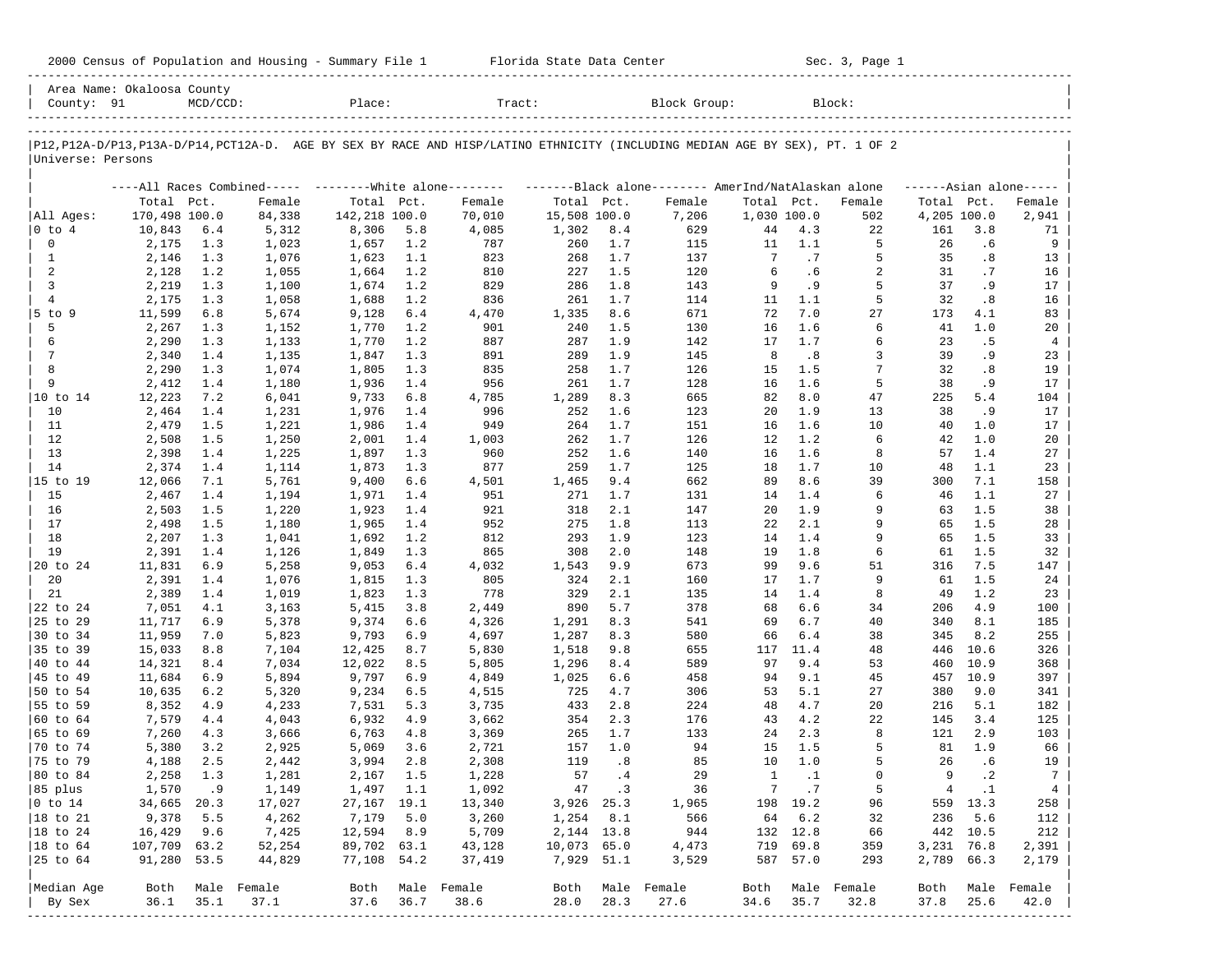|  |  |  |  |  |  |  |  |  |  |  | 2000 Census of Population and Housing - Summary File 1 |  |  |  |
|--|--|--|--|--|--|--|--|--|--|--|--------------------------------------------------------|--|--|--|
|--|--|--|--|--|--|--|--|--|--|--|--------------------------------------------------------|--|--|--|

2000 Florida State Data Center - Summary Sec. 3, Page 2 -----------------------------------------------------------------------------------------------------------------------------------------------------

|                                         | Area Name: Okaloosa County |                   |                              |                |                      |                         |                   |            |                       |                                                                                                                |            |                            |                             |            |                |
|-----------------------------------------|----------------------------|-------------------|------------------------------|----------------|----------------------|-------------------------|-------------------|------------|-----------------------|----------------------------------------------------------------------------------------------------------------|------------|----------------------------|-----------------------------|------------|----------------|
| County: 91                              |                            | $MCD/CCD$ :       |                              |                | Place:               |                         | Tract:            |            |                       | Block Group:                                                                                                   |            | Block:                     |                             |            |                |
|                                         |                            |                   |                              |                |                      |                         |                   |            |                       |                                                                                                                |            |                            |                             |            |                |
| Universe: Persons                       |                            |                   |                              |                |                      |                         |                   |            |                       | P12E-I/P13E-I/PCT12E-I. AGE BY SEX BY RACE AND HISP/LATINO ETHNICITY (INCLUDING MEDIAN AGE BY SEX), PT. 2 OF 2 |            |                            |                             |            |                |
|                                         |                            |                   |                              |                |                      |                         |                   |            |                       |                                                                                                                |            |                            |                             |            |                |
|                                         | Hawaiian/OthPacifIsl alone |                   |                              |                |                      | -Some Other Race alone- |                   |            | --Two or More Races-- |                                                                                                                |            | --Hisp/Latino (any race)-- | --White alone, Not Latino-- |            |                |
|                                         | Total Pct.                 |                   | Female                       | Total Pct.     |                      | Female                  | Total Pct.        |            | Female                | Total Pct.                                                                                                     |            | Female                     | Total Pct.                  |            | Female         |
| All Ages:                               |                            | 232 100.0         | 110                          | 2,264 100.0    |                      | 1,057                   | 5,041 100.0       |            | 2,512                 | 7,302 100.0                                                                                                    |            | 3,434                      | 138,059 100.0               |            | 68,071         |
| 0 to 4                                  | 14                         | 6.0               | 5                            | 207            | 9.1                  | 101                     | 809               | 16.0       | 399                   | 712                                                                                                            | 9.8        | 348                        | 7,947                       | 5.8        | 3,909          |
| 0                                       | 2                          | .9                | 0                            | 49             | 2.2                  | 26                      | 170               | 3.4        | 81                    | 161                                                                                                            | 2.2        | 66                         | 1,577                       | 1.1        | 757            |
| $\mathbf{1}$                            | 5                          | 2.2               | $\mathbf{1}$                 | 38             | 1.7                  | 13                      | 170               | 3.4        | 84                    | 128                                                                                                            | 1.8        | 66                         | 1,560                       | 1.1        | 784            |
| 2<br>3                                  | 2<br>3                     | . 9<br>1.3        | $\mathbf{1}$<br>2            | 44<br>38       | 1.9<br>1.7           | 23                      | 154               | 3.1<br>3.4 | 83<br>83              | 157                                                                                                            | 2.2        | 77<br>80                   | 1,580                       | 1.1<br>1.2 | 770<br>792     |
| $\overline{4}$                          | 2                          | .9                | 1                            | 38             | 1.7                  | 21<br>18                | 172<br>143        | 2.8        | 68                    | 148<br>118                                                                                                     | 2.0<br>1.6 | 59                         | 1,601<br>1,629              | 1.2        | 806            |
| $5$ to $9$                              | 15                         | 6.5               | 7                            | 210            | 9.3                  | 93                      | 666               | 13.2       | 323                   | 615                                                                                                            | 8.4        | 297                        | 8,829                       | 6.4        | 4,325          |
| 5                                       | 5                          | 2.2               | 3                            | 37             | 1.6                  | 15                      | 158               | 3.1        | 77                    | 116                                                                                                            | 1.6        | 50                         | 1,714                       | 1.2        | 875            |
| 6                                       | 1                          | .4                | 1                            | 53             | 2.3                  | 21                      | 139               | 2.8        | 72                    | 125                                                                                                            | 1.7        | 59                         | 1,721                       | 1.2        | 863            |
| 7                                       | $\overline{a}$             | .9                | $\mathbf{1}$                 | 33             | 1.5                  | 15                      | 122               | 2.4        | 57                    | 133                                                                                                            | 1.8        | 73                         | 1,775                       | 1.3        | 851            |
| 8                                       | 3                          | 1.3               | $\mathbf{1}$                 | 54             | 2.4                  | 29                      | 123               | 2.4        | 57                    | 132                                                                                                            | 1.8        | 68                         | 1,742                       | 1.3        | 807            |
| 9                                       | $\overline{4}$             | 1.7               | $\mathbf{1}$                 | 33             | 1.5                  | 13                      | 124               | 2.5        | 60                    | 109                                                                                                            | 1.5        | 47                         | 1,877                       | 1.4        | 929            |
| 10 to 14                                | 24                         | 10.3              | 11                           | 219            | 9.7                  | 109                     | 651               | 12.9       | 320                   | 670                                                                                                            | 9.2        | 335                        | 9,386                       | 6.8        | 4,620          |
| 10                                      | 5                          | 2.2               | 3                            | 43             | 1.9                  | 19                      | 130               | 2.6        | 60                    | 130                                                                                                            | 1.8        | 70                         | 1,906                       | 1.4        | 958            |
| 11                                      | 3                          | 1.3               | $\mathbf{1}$                 | 41             | 1.8                  | 18                      | 129               | 2.6        | 75                    | 145                                                                                                            | 2.0        | 70                         | 1,903                       | 1.4        | 909            |
| 12                                      | 3                          | 1.3               | $\mathbf{1}$                 | 46             | 2.0                  | 28                      | 142               | 2.8        | 66                    | 136                                                                                                            | 1.9        | 69                         | 1,933                       | 1.4        | 974            |
| 13                                      | 6                          | 2.6               | $\overline{4}$               | 50             | 2.2                  | 24                      | 120               | 2.4        | 62                    | 134                                                                                                            | 1.8        | 64                         | 1,831                       | 1.3        | 932            |
| 14                                      | 7                          | 3.0               | $\overline{a}$               | 39             | 1.7                  | 20                      | 130               | 2.6        | 57                    | 125                                                                                                            | 1.7        | 62                         | 1,813                       | 1.3        | 847            |
| 15 to 19                                | 22                         | 9.5               | 10                           | 209            | 9.2                  | 90                      | 581               | 11.5       | 301                   | 648                                                                                                            | 8.9        | 304                        | 9,047                       | 6.6        | 4,336          |
| 15                                      | 8                          | 3.4               | 5                            | 34             | 1.5                  | 11                      | 123               | 2.4        | 63                    | 123                                                                                                            | 1.7        | 58                         | 1,895                       | 1.4        | 913            |
| 16                                      | 5                          | 2.2               | $\overline{a}$               | 37             | 1.6                  | 19                      | 137               | 2.7        | 84                    | 118                                                                                                            | 1.6        | 62                         | 1,862                       | 1.3        | 890            |
| 17                                      | $\overline{2}$             | .9                | $\mathbf{1}$                 | 50             | 2.2<br>1.9           | 19                      | 119               | 2.4        | 58                    | 155                                                                                                            | 2.1        | 73                         | 1,880                       | 1.4        | 911            |
| 18<br>19                                | $\overline{4}$<br>3        | 1.7<br>1.3        | $\mathbf{1}$<br>$\mathbf{1}$ | 42<br>46       | 2.0                  | 16<br>25                | 97<br>105         | 1.9<br>2.1 | 47<br>49              | 115<br>137                                                                                                     | 1.6<br>1.9 | 51<br>60                   | 1,635<br>1,775              | 1.2<br>1.3 | 789<br>833     |
| 20 to 24                                | 27                         | 11.6              | 14                           | 331            | 14.6                 | 134                     | 462               | 9.2        | 207                   | 837                                                                                                            | 11.5       | 315                        | 8,638                       | 6.3        | 3,886          |
| 20                                      | 2                          | .9                | $\mathbf{1}$                 | 76             | 3.4                  | 32                      | 96                | 1.9        | 45                    | 165                                                                                                            | 2.3        | 64                         | 1,747                       | 1.3        | 779            |
| 21                                      | 6                          | 2.6               | 3                            | 71             | 3.1                  | 29                      | 97                | 1.9        | 43                    | 169                                                                                                            | 2.3        | 60                         | 1,738                       | 1.3        | 748            |
| 22 to 24                                | 19                         | 8.2               | 10                           | 184            | 8.1                  | 73                      | 269               | 5.3        | 119                   | 503                                                                                                            | 6.9        | 191                        | 5,153                       | 3.7        | 2,359          |
| 25 to 29                                | 26                         | 11.2              | 15                           | 282            | 12.5                 | 116                     | 335               | 6.6        | 155                   | 723                                                                                                            | 9.9        | 306                        | 9,010                       | 6.5        | 4,176          |
| 30 to 34                                | 17                         | 7.3               | 6                            | 172            | 7.6                  | 100                     | 279               | 5.5        | 147                   | 582                                                                                                            | 8.0        | 286                        | 9,449                       | 6.8        | 4,547          |
| 35 to 39                                | 25                         | 10.8              | 13                           | 224            | 9.9                  | 103                     | 278               | 5.5        | 129                   | 666                                                                                                            | 9.1        | 311                        | 12,053                      | 8.7        | 5,652          |
| 40 to 44                                | 23                         | 9.9               | 8                            | 172            | 7.6                  | 84                      | 251               | 5.0        | 127                   | 572                                                                                                            | 7.8        | 269                        | 11,670                      | 8.5        | 5,649          |
| 45 to 49                                | 15                         | 6.5               | 6                            | 95             | 4.2                  | 43                      | 201               | 4.0        | 96                    | 399                                                                                                            | 5.5        | 178                        | 9,525                       | 6.9        | 4,719          |
| 50 to 54                                | 12                         | 5.2               | 5                            | 65             | 2.9                  | 35                      | 166               | 3.3        | 91                    | 282                                                                                                            | 3.9        | 149                        | 9,035                       | 6.5        | 4,404          |
| 55 to 59                                | 5                          | 2.2               | $\overline{4}$               | 29             | 1.3                  | 18                      | 90                | 1.8        | 50                    | 178                                                                                                            | 2.4        | 89                         | 7,398                       | 5.4        | 3,672          |
| 60 to 64                                | 2                          | .9                | 1                            | 18             | .8                   | 9                       | 85                | 1.7        | 48                    | 148                                                                                                            | 2.0        | 83                         | 6,809                       | 4.9        | 3,592          |
| 65 to 69                                | 2                          | . 9               | 2                            | 21             | . 9                  | 15                      | 64                | 1.3        | 36                    | 112                                                                                                            | 1.5        | 65                         | 6,675                       | 4.8        | 3,319          |
| 70 to 74                                | $\Omega$                   | $\cdot$ 0         | $\mathbf 0$                  | $\overline{4}$ | $\cdot$ 2            | 3                       | 54                | 1.1        | 36                    | 78                                                                                                             | 1.1        | 45                         | 4,999                       | 3.6        | 2,683          |
| 75 to 79                                | $\overline{a}$             | .9                | $\overline{a}$               | 3              | $\cdot$ 1            | $\mathbf{1}$            | 34                | .7         | 22                    | 43                                                                                                             | .6         | 27                         | 3,956                       | 2.9        | 2,284          |
| 80 to 84                                | $\mathbf{1}$               | .4                | $\mathbf{1}$                 | $\overline{a}$ | $\cdot$ 1            | 2                       | 21                | .4         | 14                    | 19                                                                                                             | .3         | 15                         | 2,151                       | 1.6        | 1,216          |
| 85 plus                                 |                            | $0 \qquad .0$     | $\overline{0}$               |                | $1 \qquad .0$        | $\overline{1}$          |                   | 14 .3      | 11                    |                                                                                                                | 18.2       | 12                         | 1,482 1.1                   |            | 1,082          |
| $ 0 \t\t \text{to} \t\t 14$<br>18 to 21 |                            | 53 22.8<br>15 6.5 | 23                           |                | 636 28.1             | 303                     | 2,126 42.2<br>395 | 7.8        | 1,042                 | 1,997 27.3<br>586                                                                                              | 8.0        | 980                        | 26, 162 18.9<br>6,895       | 5.0        | 12,854         |
| 18 to 24                                |                            | 34 14.7           | 6<br>16                      |                | 235 10.4<br>419 18.5 | 102<br>175              |                   | 664 13.2   | 184<br>303            | 1,089 14.9                                                                                                     |            | 235<br>426                 | 12,048 8.7                  |            | 3,149<br>5,508 |
| 18 to 64                                |                            | 159 68.5          | 74                           | 1,476 65.2     |                      | 683                     | 2,349 46.6        |            | 1,146                 | 4,639 63.5                                                                                                     |            | 2,097                      | 86,997 63.0                 |            | 41,919         |
| 25 to 64                                |                            | 125 53.9          | 58                           | 1,057 46.7     |                      | 508                     | 1,685 33.4        |            | 843                   |                                                                                                                | 3,550 48.6 | 1,671                      | 74,949 54.3                 |            | 36,411         |
|                                         |                            |                   |                              |                |                      |                         |                   |            |                       |                                                                                                                |            |                            |                             |            |                |
| Median Age                              |                            |                   | Both Male Female             |                |                      | Both Male Female        |                   |            | Both Male Female      | Both                                                                                                           |            | Male Female                | Both                        |            | Male Female    |
| By Sex                                  | 27.3                       | 28.0              | 26.5                         | 24.3           | 23.9                 | 25.1                    | 18.2              | 18.1       | 18.2                  | 26.1                                                                                                           | 25.5       | 27.0                       | 37.9                        | 37.0       | 38.8           |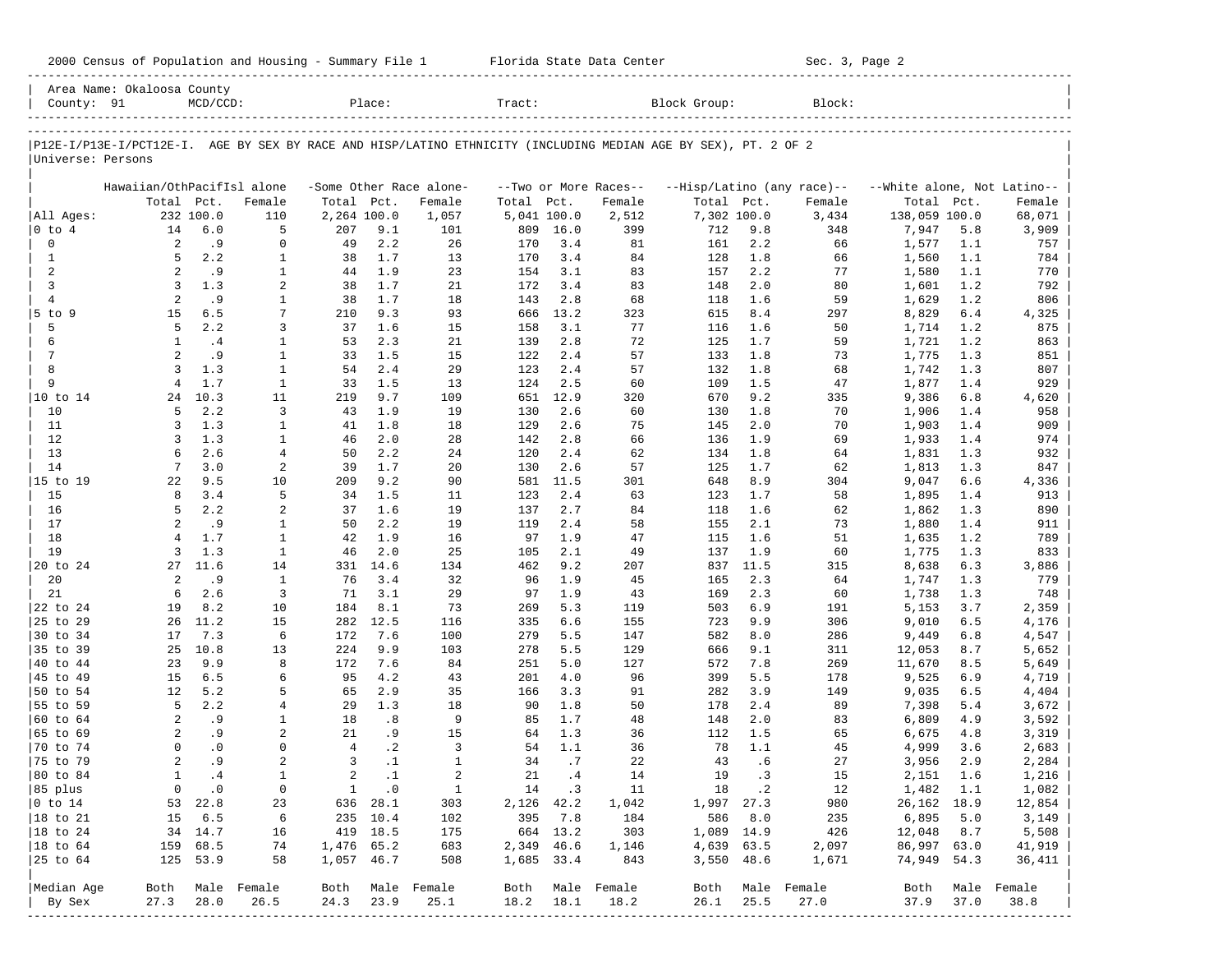| 2000 Census of Population and Housing - Summary File 1 |  | Florida State Data Center | Sec. 3, Page 1 |
|--------------------------------------------------------|--|---------------------------|----------------|
|--------------------------------------------------------|--|---------------------------|----------------|

| County: 93                | Area Name: Okeechobee County | $MCD/CCD$ :  |             | Place:       |            | Tract:                                                                                                                     |                          |            | Block Group:     |                      |               | Block:            |                                |               |                                |
|---------------------------|------------------------------|--------------|-------------|--------------|------------|----------------------------------------------------------------------------------------------------------------------------|--------------------------|------------|------------------|----------------------|---------------|-------------------|--------------------------------|---------------|--------------------------------|
|                           |                              |              |             |              |            |                                                                                                                            |                          |            |                  |                      |               |                   |                                |               |                                |
| Universe: Persons         |                              |              |             |              |            | P12,P12A-D/P13,P13A-D/P14,PCT12A-D. AGE BY SEX BY RACE AND HISP/LATINO ETHNICITY (INCLUDING MEDIAN AGE BY SEX), PT. 1 OF 2 |                          |            |                  |                      |               |                   |                                |               |                                |
|                           |                              |              |             |              |            | ----All Races Combined----- --------White alone-------- ---------Black alone-------- AmerInd/NatAlaskan alone              |                          |            |                  |                      |               |                   |                                |               | $---Asian alone---$            |
|                           | Total Pct.                   |              | Female      | Total Pct.   |            | Female                                                                                                                     | Total Pct.               |            | Female           | Total Pct.           |               | Female            | Total Pct.                     |               | Female                         |
| All Ages:                 | 35,910 100.0                 |              | 16,665      | 28,468 100.0 |            | 13,885                                                                                                                     | 2,844 100.0              |            | 961              |                      | 193 100.0     | 99                |                                | 240 100.0     | 129                            |
| $ 0 \t{to} 4$             | 2,255                        | 6.3          | 1,068       | 1,582        | 5.6        | 738                                                                                                                        | 157                      | 5.5        | 69               | 25                   | 13.0          | 10                | 18                             | 7.5           | 7                              |
| $\mathbf 0$               | 480                          | 1.3          | 239         | 319          | 1.1        | 152                                                                                                                        | 29                       | 1.0        | 13               | 8                    | 4.1           | 1                 | 3                              | 1.3           | 1                              |
| 1                         | 432                          | 1.2          | 190         | 305          | 1.1        | 131                                                                                                                        | 39                       | 1.4        | 14               | 5                    | 2.6           | 3                 | 3                              | 1.3           | $\mathbf{1}$                   |
| 2                         | 451                          | 1.3          | 224         | 327          | 1.1        | 168                                                                                                                        | 23                       | .8         | 9                | 5                    | 2.6           | $\overline{a}$    | 4                              | 1.7           | 2                              |
| 3                         | 447                          | 1.2          | 211         | 314          | 1.1        | 145                                                                                                                        | 32                       | 1.1        | 15               | 5                    | 2.6           | $\overline{4}$    | 4                              | 1.7           | 2                              |
| $\overline{4}$            | 445                          | 1.2          | 204         | 317          | 1.1        | 142                                                                                                                        | 34                       | 1.2        | 18               | 2                    | 1.0           | $\mathbf 0$       | 4                              | 1.7           | $\mathbf{1}$                   |
| $5$ to $9$                | 2,460                        | 6.9          | 1,193       | 1,832        | 6.4        | 881                                                                                                                        | 200                      | 7.0        | 108              | 18                   | 9.3<br>1.6    | 14                | 14<br>$\Omega$                 | 5.8           | 7                              |
| 5                         | 463                          | 1.3          | 237         | 344          | 1.2        | 180                                                                                                                        | 39                       | 1.4        | 22               | $\overline{3}$       |               | 3                 | $\overline{a}$                 | $\cdot$ 0     | 0                              |
| 6<br>$7\phantom{.0}$      | 477                          | 1.3<br>1.4   | 213         | 363          | 1.3<br>1.3 | 159                                                                                                                        | 35<br>52                 | 1.2<br>1.8 | 22               | $\overline{4}$<br>1  | 2.1<br>.5     | 3<br>$\mathbf{1}$ | 3                              | .8<br>1.3     | 2<br>$\mathbf{1}$              |
| 8                         | 517<br>530                   | 1.5          | 243         | 381<br>400   | 1.4        | 172                                                                                                                        | 38                       | 1.3        | 26               | 6                    | 3.1           | 3                 | 5                              | 2.1           | $\overline{a}$                 |
| 9                         | 473                          | 1.3          | 272<br>228  | 344          | 1.2        | 199                                                                                                                        | 36                       | 1.3        | 24               | $\overline{4}$       | 2.1           | $\overline{4}$    | $\overline{4}$                 | 1.7           | $\overline{a}$                 |
|                           |                              |              |             |              |            | 171                                                                                                                        |                          |            | 14               |                      |               |                   |                                |               |                                |
| 10 to 14<br>10            | 2,584                        | 7.2<br>1.5   | 1,223       | 1,947<br>384 | 6.8        | 921                                                                                                                        | 224<br>53                | 7.9<br>1.9 | 105              | 15<br>$\overline{4}$ | 7.8<br>2.1    | 10<br>2           | 28<br>6                        | 11.7<br>2.5   | 19<br>2                        |
| 11                        | 526<br>477                   | 1.3          | 248<br>241  | 350          | 1.3<br>1.2 | 181                                                                                                                        | 36                       | 1.3        | 28<br>19         | 3                    | 1.6           | 2                 | 6                              | 2.5           | 6                              |
| 12                        | 511                          | 1.4          |             | 387          | 1.4        | 173<br>174                                                                                                                 | 47                       | 1.7        |                  | $\Omega$             | $\cdot$ 0     | $\mathbf 0$       | 5                              | 2.1           | 3                              |
| 13                        | 518                          | 1.4          | 227<br>249  | 396          | 1.4        |                                                                                                                            | 41                       | 1.4        | 24<br>19         | $\overline{4}$       | 2.1           | 3                 | 6                              | 2.5           | 4                              |
| 14                        | 552                          | 1.5          | 258         | 430          | 1.5        | 191                                                                                                                        | 47                       | 1.7        | 15               | 4                    | 2.1           | 3                 | 5                              | 2.1           |                                |
|                           |                              |              |             |              | 6.9        | 202                                                                                                                        |                          | 11.9       |                  |                      | 6.7           |                   | 10                             | 4.2           | 4                              |
| 15 to 19                  | 2,822                        | 7.9<br>1.5   | 1,122       | 1,956        |            | 855                                                                                                                        | 339<br>69                | 2.4        | 80               | 13<br>2              | 1.0           | 10<br>2           | 3                              | 1.3           | 4                              |
| 15                        | 538                          | 1.7          | 232         | 390<br>433   | 1.4        | 183                                                                                                                        | 69                       | 2.4        | 14               | 1                    |               | 1                 | 5                              | 2.1           | $\mathbf{1}$<br>$\overline{a}$ |
| 16                        | 610                          |              | 247         |              | 1.5        | 189                                                                                                                        |                          |            | 18               | 7                    | . 5<br>3.6    | $\overline{4}$    | $\Omega$                       |               |                                |
| 17                        | 604                          | 1.7          | 222         | 403          | 1.4        | 168                                                                                                                        | 79                       | 2.8        | 15               | 2                    | 1.0           |                   |                                | $\cdot$ 0     | 0                              |
| 18                        | 592                          | 1.6<br>1.3   | 235         | 392          | 1.4        | 172                                                                                                                        | 78                       | 2.7        | 18               | $\mathbf{1}$         |               | 2<br>$\mathbf{1}$ | 1<br>$\mathbf{1}$              | .4            | 0                              |
| 19                        | 478                          |              | 186         | 338          | 1.2        | 143                                                                                                                        | 44                       | 1.5        | 15               |                      | .5<br>10.4    | 9                 |                                | .4            | $\mathbf{1}$<br>5              |
| 20 to 24                  | 2,330                        | 6.5          | 960         | 1,474        | 5.2        | 688                                                                                                                        | 254                      | 8.9        | 67               | 20                   |               |                   | 13<br>$\Omega$                 | 5.4           |                                |
| 20                        | 513                          | 1.4          | 206         | 340          | 1.2        | 151                                                                                                                        | 44                       | 1.5        | 13               | 3                    | 1.6           | $\mathbf{1}$      |                                | $\cdot$ 0     | 0                              |
| 21                        | 420                          | 1.2          | 173         | 258          | .9         | 120                                                                                                                        | 47                       | 1.7        | 11               | $\overline{4}$       | 2.1           | 2<br>б.           | 1                              | .4            | $\mathbf{1}$                   |
| 22 to 24                  | 1,397                        | 3.9          | 581         | 876          | 3.1        | 417                                                                                                                        | 163                      | 5.7        | 43               | 13                   | 6.7           |                   | 12                             | 5.0           | $\overline{4}$                 |
| 25 to 29                  | 2,288                        | 6.4          | 914         | 1,528        | 5.4        | 696                                                                                                                        | 279                      | 9.8        | 65               | 18                   | 9.3           | 6                 | 22                             | 9.2           | 11                             |
| 30 to 34                  | 2,323                        | 6.5          | 959         | 1,666        | 5.9        | 761                                                                                                                        | 260                      | 9.1        | 52               | 13                   | 6.7           | 7                 | 18                             | 7.5           | 11                             |
| 35 to 39                  | 2,588                        | 7.2          | 1,182       | 1,973        | 6.9        | 979                                                                                                                        | 268                      | 9.4        | 75               | 17                   | 8.8           | 10                | 27                             | 11.3          | 15                             |
| 40 to 44                  | 2,517                        | 7.0          | 1,139       | 2,004        | 7.0        | 984                                                                                                                        | 227                      | 8.0        | 55               | 14                   | 7.3           | 3                 | 21                             | 8.8           | 10<br>9                        |
| 45 to 49                  | 2,104                        | 5.9          | 988         | 1,772        | 6.2        | 858                                                                                                                        | 152                      | 5.3        | 63               | 14                   | 7.3           | 9                 | 15                             | 6.3           |                                |
| 50 to 54                  | 2,029                        | 5.7          | 1,006       | 1,769        | 6.2        | 901                                                                                                                        | 131                      | 4.6        | 52               | 6                    | 3.1           | 3                 | 11                             | 4.6           | 5                              |
| 55 to 59<br>60 to 64      | 1,858                        | 5.2          | 936         | 1,662        | 5.8        | 863                                                                                                                        | 97                       | 3.4        | 39               | 4                    | 2.1           | 4<br>$\mathbf 0$  | 10                             | 4.2           | 6                              |
|                           | 1,888                        | 5.3          | 952         | 1,744        | 6.1        | 886                                                                                                                        | 73                       | 2.6        | 34               | 4                    | 2.1           |                   | 16                             | 6.7           | 11                             |
| 65 to 69                  | 1,743                        | 4.9          | 860         | 1,638        | 5.8        | 801                                                                                                                        | 61                       | 2.1        | 35               | 2<br>3               | 1.0<br>1.6    | 2<br>$\mathbf{1}$ | 6<br>4                         | 2.5           | 4                              |
| 70 to 74                  | 1,681                        | 4.7          | 844         | 1,587        | 5.6        | 802                                                                                                                        | 53<br>34                 | 1.9<br>1.2 | 28               | $\mathbf{1}$         |               | $\Omega$          | 7                              | 1.7<br>2.9    | $\mathbf{1}$                   |
| 75 to 79                  | 1,248<br>705                 | 3.5<br>$2.0$ | 630<br>390  | 1,193<br>678 | 4.2<br>2.4 | 604<br>381                                                                                                                 | 16                       | .6         | 16<br>6          | 6                    | .5<br>3.1     | $\mathbf{1}$      | $\mathbf 0$                    | $\cdot$ 0     | 4<br>0                         |
| 80 to 84                  |                              |              |             |              |            |                                                                                                                            |                          |            |                  |                      |               |                   |                                |               |                                |
| 85 plus                   |                              | 487 1.4      | 299         |              | 463 1.6    | 286                                                                                                                        |                          | 19.7       | 12               |                      | $0 \qquad .0$ | 0                 |                                | $0 \qquad .0$ | $\overline{0}$                 |
| $ 0 \t{to} 14$            | 7,299 20.3                   |              | 3,484       | 5,361 18.8   |            | 2,540                                                                                                                      |                          | 581 20.4   | 282              |                      | 58 30.1       | 34                |                                | 60 25.0       | 33                             |
| 18 to 21<br>$ 18$ to $24$ | 2,003                        | 5.6          | 800         | 1,328        | 4.7        | 586                                                                                                                        |                          | 213 7.5    | 57               | 10                   | 5.2           | 6                 |                                | 3 1.3         | $\overline{a}$                 |
|                           | 3,400                        | 9.5          | 1,381       | 2,204        | 7.7        | 1,003                                                                                                                      |                          | 376 13.2   | 100              |                      | 23 11.9       | 12                | 15                             | 6.3           | 6                              |
| 18 to 64                  | 20,995 58.5                  |              | 9,457       | 16,322 57.3  |            | 7,931                                                                                                                      | 1,863 65.5<br>1,487 52.3 |            | 535              |                      | 113 58.5      | 54                |                                | 155 64.6      | 84                             |
| 25 to 64                  | 17,595 49.0                  |              | 8,076       | 14,118 49.6  |            | 6,928                                                                                                                      |                          |            | 435              |                      | 90 46.6       | 42                |                                | 140 58.3      | 78                             |
| Median Age                | Both                         |              | Male Female |              |            | Both Male Female                                                                                                           |                          |            | Both Male Female | Both                 |               | Male Female       | Both                           |               | Male Female                    |
| By Sex                    | 36.7                         | 35.0         | 38.8        | 40.7         | 39.3       | 42.1                                                                                                                       | 29.4                     | 29.5       | 29.0             | 26.2                 | 29.0          | 22.8              | 34.0<br>---------------------- | 32.5          | 35.5                           |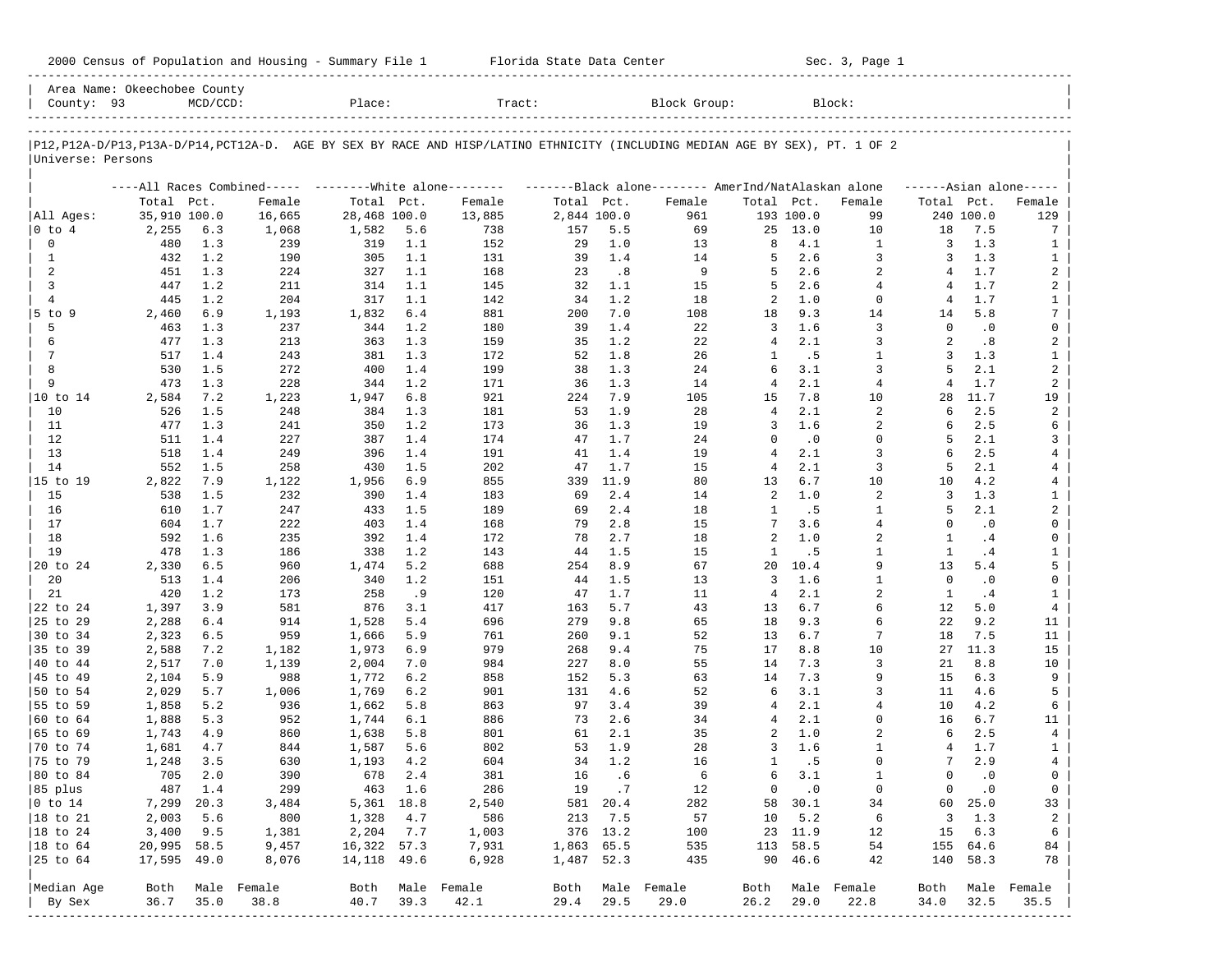|                             | Area Name: Okeechobee County                                                                                   |                        |                            |                     |                       |                                |                   |                |                                |              |                             |                            |                             |            |              |
|-----------------------------|----------------------------------------------------------------------------------------------------------------|------------------------|----------------------------|---------------------|-----------------------|--------------------------------|-------------------|----------------|--------------------------------|--------------|-----------------------------|----------------------------|-----------------------------|------------|--------------|
| County: 93                  |                                                                                                                | $MCD/CCD$ :            |                            |                     | Place:                |                                | Tract:            |                |                                | Block Group: |                             | Block:                     |                             |            |              |
|                             |                                                                                                                |                        |                            |                     |                       |                                |                   |                |                                |              |                             |                            |                             |            |              |
|                             | P12E-I/P13E-I/PCT12E-I. AGE BY SEX BY RACE AND HISP/LATINO ETHNICITY (INCLUDING MEDIAN AGE BY SEX), PT. 2 OF 2 |                        |                            |                     |                       |                                |                   |                |                                |              |                             |                            |                             |            |              |
| Universe: Persons           |                                                                                                                |                        |                            |                     |                       |                                |                   |                |                                |              |                             |                            |                             |            |              |
|                             |                                                                                                                |                        |                            |                     |                       |                                |                   |                |                                |              |                             |                            |                             |            |              |
|                             | Hawaiian/OthPacifIsl alone                                                                                     |                        |                            |                     |                       | -Some Other Race alone-        |                   |                | --Two or More Races--          |              |                             | --Hisp/Latino (any race)-- | --White alone, Not Latino-- |            |              |
|                             | Total Pct.                                                                                                     |                        | Female                     | Total Pct.          |                       | Female                         | Total             | Pct.           | Female                         | Total Pct.   |                             | Female                     | Total                       | Pct.       | Female       |
| All Ages:                   |                                                                                                                | 16 100.0               | 7                          | 3,434 100.0         |                       | 1,280                          |                   | 715 100.0      | 304                            |              | 6,684 100.0                 | 2,495                      | 25,699 100.0                |            | 12,854       |
| $0$ to $4$                  |                                                                                                                | 3 18.8<br>$\cdot$ 0    | 2                          | 377                 | 11.0                  | 191                            | 93                | 13.0           | 51                             | 722          | 10.8                        | 357                        | 1,303                       | 5.1        | 607          |
| $\mathbf 0$<br>$\mathbf{1}$ | $\circ$<br>3                                                                                                   | 18.8                   | 0<br>2                     | 96<br>62            | 2.8<br>1.8            | 58<br>30                       | 25<br>15          | 3.5<br>2.1     | 14<br>9                        | 162<br>124   | 2.4<br>1.9                  | 94<br>61                   | 269<br>256                  | 1.0<br>1.0 | 125<br>108   |
| 2                           | $\circ$                                                                                                        | $\cdot$ 0              | $\mathbf 0$                | 73                  | 2.1                   | 33                             | 19                | 2.7            | 10                             | 132          | 2.0                         | 61                         | 278                         | 1.1        | 143          |
| 3                           | $\mathbf 0$                                                                                                    | $\cdot$ 0              | $\mathbf 0$                | 75                  | 2.2                   | 37                             | 17                | 2.4            | 8                              | 156          | 2.3                         | 73                         | 246                         | 1.0        | 116          |
| $\overline{4}$              | $\Omega$                                                                                                       | $\cdot$ 0              | $\mathbf 0$                | 71                  | 2.1                   | 33                             | 17                | 2.4            | 10                             | 148          | 2.2                         | 68                         | 254                         | 1.0        | 115          |
| $5$ to $9$                  | 1                                                                                                              | 6.3                    | $\mathbf 0$                | 312                 | 9.1                   | 143                            | 83                | 11.6           | 40                             | 634          | 9.5                         | 292                        | 1,565                       | 6.1        | 760          |
| 5                           | $\mathbf 0$                                                                                                    | $\cdot$ 0              | $\mathbf 0$                | 62                  | 1.8                   | 25                             | 15                | 2.1            | 7                              | 129          | 1.9                         | 59                         | 288                         | 1.1        | 152          |
| 6                           | $\mathbf 0$                                                                                                    | $\cdot$ 0              | $\mathbf 0$                | 57                  | 1.7                   | 21                             | 16                | 2.2            | 6                              | 110          | 1.6                         | 41                         | 322                         | 1.3        | 144          |
| 7                           | $\mathbf{1}$                                                                                                   | 6.3                    | $\mathbf 0$                | 64                  | 1.9                   | 35                             | 15                | 2.1            | 8                              | 117          | 1.8                         | 56                         | 335                         | 1.3        | 155          |
| 8                           | $\Omega$                                                                                                       | $\cdot$ 0              | $\mathbf 0$                | 67                  | 2.0                   | 35                             | 14                | 2.0            | 9                              | 148          | 2.2                         | 74                         | 332                         | 1.3        | 167          |
| 9                           | $\Omega$                                                                                                       | $\overline{0}$         | $\mathbf 0$                | 62                  | 1.8                   | 27                             | 23                | 3.2            | 10                             | 130          | 1.9                         | 62                         | 288                         | 1.1        | 142          |
| 10 to 14                    | 3                                                                                                              | 18.8                   | $\mathbf{1}$               | 309                 | 9.0                   | 140                            | 58                | 8.1            | 27                             | 589          | 8.8                         | 267                        | 1,703                       | 6.6        | 815          |
| 10                          | $\overline{a}$                                                                                                 | 12.5                   | 0                          | 62                  | 1.8                   | 28                             | 15                | 2.1            | 7                              | 113          | 1.7                         | 50                         | 341                         | 1.3        | 163          |
| 11                          | 1                                                                                                              | 6.3                    | $\mathbf{1}$               | 67                  | 2.0                   | 34                             | 14                | 2.0            | 6                              | 134          | 2.0                         | 66                         | 295                         | 1.1        | 148          |
| 12                          | $\mathbf 0$                                                                                                    | $\cdot$ 0              | $\mathbf 0$                | 62                  | 1.8                   | 22                             | 10                | 1.4            | $\overline{4}$                 | 120          | 1.8                         | 45                         | 336                         | 1.3        | 153          |
| 13                          | $\Omega$                                                                                                       | $\cdot$ 0              | $\mathbf 0$                | 64                  | 1.9                   | 28                             | 7                 | 1.0            | $\overline{4}$                 | 110          | 1.6                         | 53                         | 356                         | 1.4        | 171          |
| 14                          | $\Omega$                                                                                                       | $\cdot$ 0              | $\mathbf 0$                | 54                  | 1.6                   | 28                             | 12                | 1.7            | 6                              | 112          | 1.7                         | 53                         | 375                         | 1.5        | 180          |
| 15 to 19                    | $\Omega$                                                                                                       | $\cdot$ 0              | $\mathbf 0$                | 449                 | 13.1                  | 146                            | 55                | 7.7            | 27                             | 812          | 12.1                        | 264                        | 1,624                       | 6.3        | 751          |
| 15                          | 0                                                                                                              | $\cdot$ 0              | $\mathbf 0$                | 68                  | 2.0                   | 29                             | 6                 | .8             | 3                              | 123          | 1.8                         | 52                         | 337                         | 1.3        | 162          |
| 16<br>17                    | $\mathbf 0$<br>$\Omega$                                                                                        | $\cdot$ 0<br>$\cdot$ 0 | $\mathbf 0$<br>$\mathbf 0$ | 88<br>101           | 2.6<br>2.9            | 27<br>30                       | 14<br>14          | 2.0<br>2.0     | 10<br>5                        | 174<br>169   | 2.6<br>2.5                  | 59<br>46                   | 358<br>342                  | 1.4<br>1.3 | 165<br>152   |
| 18                          | $\Omega$                                                                                                       | $\cdot$ 0              | $\mathbf 0$                | 109                 | 3.2                   | 37                             | 10                | 1.4            | 6                              | 180          | 2.7                         | 58                         | 328                         | 1.3        | 154          |
| 19                          | $\Omega$                                                                                                       | $\cdot$ 0              | 0                          | 83                  | 2.4                   | 23                             | 11                | 1.5            | 3                              | 166          | 2.5                         | 49                         | 259                         | 1.0        | 118          |
| 20 to 24                    | $\mathbf{1}$                                                                                                   | 6.3                    | $\mathbf{1}$               | 505                 | 14.7                  | 168                            | 63                | 8.8            | 22                             | 840          | 12.6                        | 266                        | 1,189                       | 4.6        | 604          |
| 20                          | $\Omega$                                                                                                       | $\cdot$ 0              | 0                          | 118                 | 3.4                   | 38                             | 8                 | 1.1            | 3                              | 195          | 2.9                         | 58                         | 268                         | 1.0        | 132          |
| 21                          | $\Omega$                                                                                                       | $\cdot$ 0              | $\mathbf 0$                | 99                  | 2.9                   | 35                             | 11                | 1.5            | $\overline{4}$                 | 160          | 2.4                         | 51                         | 207                         | .8         | 108          |
| 22 to 24                    | 1                                                                                                              | 6.3                    | 1                          | 288                 | 8.4                   | 95                             | 44                | 6.2            | 15                             | 485          | 7.3                         | 157                        | 714                         | 2.8        | 364          |
| 25 to 29                    | $\mathbf 0$                                                                                                    | $\cdot$ 0              | $\mathbf 0$                | 377                 | 11.0                  | 105                            | 64                | 9.0            | 31                             | 727          | 10.9                        | 238                        | 1,236                       | 4.8        | 585          |
| 30 to 34                    | 1                                                                                                              | 6.3                    | 0                          | 316                 | 9.2                   | 113                            | 49                | 6.9            | 15                             | 602          | 9.0                         | 205                        | 1,423                       | 5.5        | 681          |
| 35 to 39                    | $\overline{a}$                                                                                                 | 12.5                   | $\mathbf{1}$               | 240                 | 7.0                   | 84                             | 61                | 8.5            | 18                             | 510          | 7.6                         | 170                        | 1,746                       | 6.8        | 901          |
| 40 to 44                    | 2                                                                                                              | 12.5                   | 0                          | 194                 | 5.6                   | 72                             | 55                | 7.7            | 15                             | 397          | 5.9                         | 134                        | 1,834                       | 7.1        | 930          |
| 45 to 49                    | $\overline{2}$                                                                                                 | 12.5                   | $\mathbf{1}$               | 121                 | 3.5                   | 39                             | 28                | 3.9            | 9                              | 255          | 3.8                         | 82                         | 1,662                       | 6.5        | 821          |
| 50 to 54                    | $\mathbf 0$                                                                                                    | $\cdot$ 0              | 0                          | 88                  | 2.6                   | 35                             | 24                | 3.4            | 10                             | 209          | 3.1                         | 81                         | 1,659                       | 6.5        | 858          |
| 55 to 59                    | $\mathbf 0$                                                                                                    | $\cdot$ 0              | $\mathbf 0$                | 63                  | 1.8                   | 20                             | 22                | 3.1            | $\overline{4}$                 | 133          | 2.0                         | 50                         | 1,606                       | 6.2        | 837          |
| 60 to 64                    | $\circ$                                                                                                        | $\cdot$ 0              | 0                          | 31                  | . 9                   | 8                              | 20                | 2.8            | 13                             | 86           | 1.3                         | 28                         | 1,694                       | 6.6        | 870          |
| 65 to 69                    | 1                                                                                                              | 6.3                    | 1                          | 24                  | .7                    | 9                              | 11                | 1.5            | 8                              | 76           | 1.1                         | 31                         | 1,589                       | 6.2        | 781          |
| 70 to 74                    | 0                                                                                                              | $\cdot$ 0              | 0                          | 18                  | .5                    | $\overline{4}$                 | 16                | 2.2            | 8                              | 56           | .8                          | 17                         | 1,556                       | 6.1        | 792          |
| 75 to 79                    | $\mathbf 0$<br>$\Omega$                                                                                        | $\cdot$ 0<br>$\cdot$ 0 | $\mathbf 0$<br>$\mathbf 0$ | 5<br>$\overline{4}$ | $\cdot$ 1             | $\overline{a}$<br>$\mathbf{1}$ | 8<br>$\mathbf{1}$ | 1.1            | $\overline{4}$<br>$\mathbf{1}$ | 20<br>11     | .3<br>$\cdot$ 2             | 6<br>5                     | 1,178                       | 4.6        | 599          |
| 80 to 84                    |                                                                                                                |                        |                            |                     | $\cdot$ 1             |                                |                   | $\cdot$ 1      |                                |              |                             |                            | 672                         | 2.6        | 378          |
| 85 plus<br>$0$ to $14$      | 0<br>7                                                                                                         | $\cdot$ 0<br>43.8      | 0<br>3                     | $\mathbf{1}$        | $\cdot$ 0<br>998 29.1 | 0<br>474                       | $4\overline{ }$   | .6<br>234 32.7 | $\mathbf{1}$<br>118            |              | $5 \qquad .1$<br>1,945 29.1 | $\overline{a}$<br>916      | 4,571 17.8                  | 460 1.8    | 284<br>2,182 |
| 18 to 21                    | 0                                                                                                              | $\cdot$ 0              | 0                          |                     | 409 11.9              | 133                            | 40                | 5.6            | 16                             |              | 701 10.5                    | 216                        | 1,062                       | 4.1        | 512          |
| 18 to 24                    | 1                                                                                                              | 6.3                    | $\mathbf 1$                |                     | 697 20.3              | 228                            |                   | 84 11.7        | 31                             |              | 1,186 17.7                  | 373                        | 1,776                       | 6.9        | 876          |
| 18 to 64                    | 8                                                                                                              | 50.0                   | 3                          | 2,127 61.9          |                       | 704                            |                   | 407 56.9       | 146                            |              | 4,105 61.4                  | 1,361                      | 14,636 57.0                 |            | 7,359        |
| 25 to 64                    | 7                                                                                                              | 43.8                   | 2                          | 1,430 41.6          |                       | 476                            |                   | 323 45.2       | 115                            |              | 2,919 43.7                  | 988                        | 12,860 50.0                 |            | 6,483        |
|                             |                                                                                                                |                        |                            |                     |                       |                                |                   |                |                                |              |                             |                            |                             |            |              |
| Median Age                  | Both                                                                                                           |                        | Male Female                | Both                |                       | Male Female                    | Both              |                | Male Female                    | Both         |                             | Male Female                | Both                        |            | Male Female  |
| By Sex                      | 28.0                                                                                                           | 31.5                   | 24.5                       | 22.4                | 23.4                  | 20.5                           | 25.5              | 28.1           | 22.0                           | 23.3         | 24.4                        | 21.2                       | 42.9                        | 41.9       | 43.9         |
|                             |                                                                                                                |                        |                            |                     |                       |                                |                   |                |                                |              |                             |                            |                             |            |              |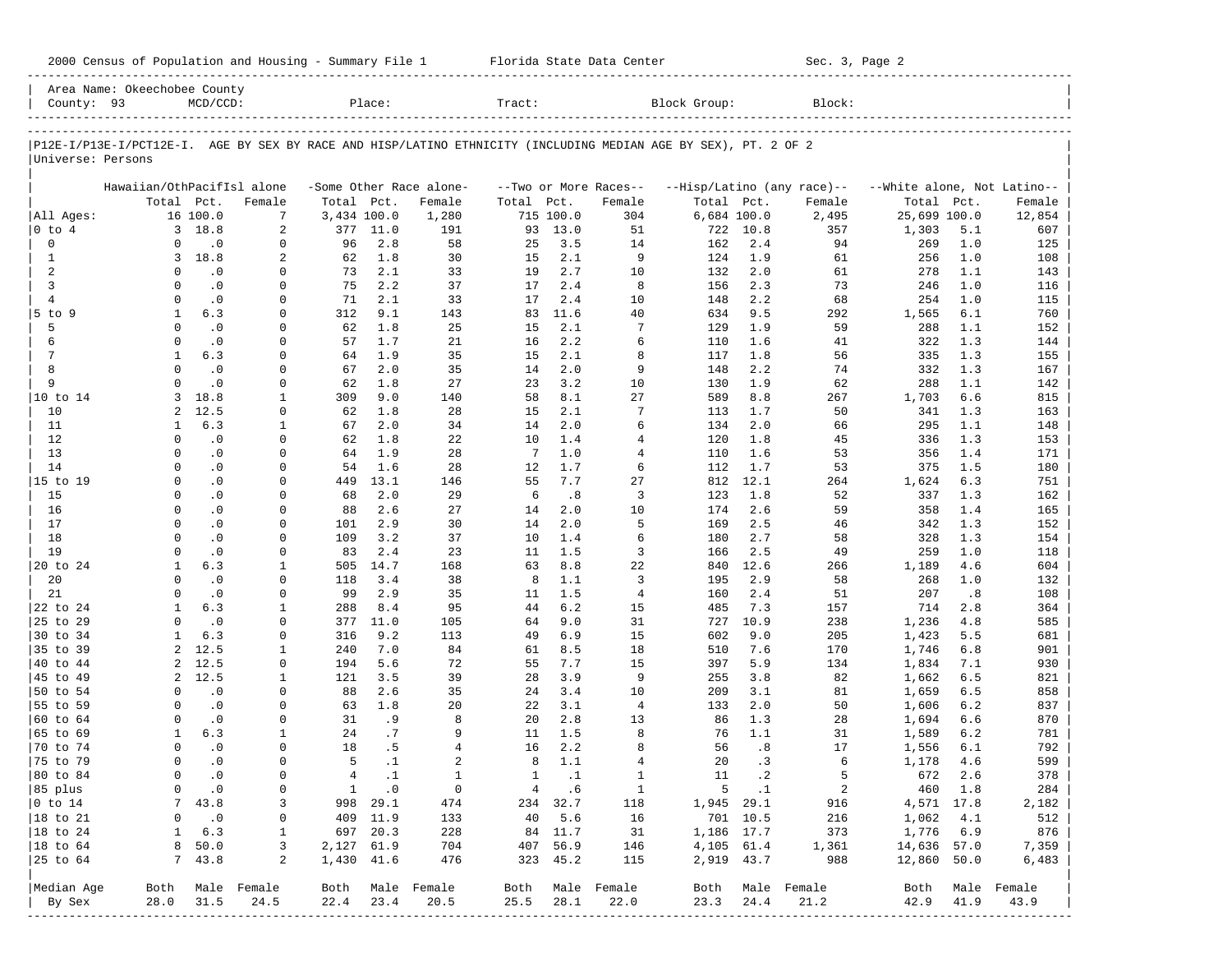| 2000 Census of Population and Housing - Summary File 1 |  | Florida State Data Center | Sec. 3, Page 1 |
|--------------------------------------------------------|--|---------------------------|----------------|
|--------------------------------------------------------|--|---------------------------|----------------|

| County: 95        | Area Name: Orange County | $MCD/CCD$ : |             | Place:                                                  |      | Tract:                                                                                                                        |               |      | Block Group:                                       |             |           | Block:           |                     |            |        |
|-------------------|--------------------------|-------------|-------------|---------------------------------------------------------|------|-------------------------------------------------------------------------------------------------------------------------------|---------------|------|----------------------------------------------------|-------------|-----------|------------------|---------------------|------------|--------|
|                   |                          |             |             |                                                         |      |                                                                                                                               |               |      |                                                    |             |           |                  |                     |            |        |
| Universe: Persons |                          |             |             |                                                         |      | P12, P12A-D/P13, P13A-D/P14, PCT12A-D. AGE BY SEX BY RACE AND HISP/LATINO ETHNICITY (INCLUDING MEDIAN AGE BY SEX), PT. 1 OF 2 |               |      |                                                    |             |           |                  |                     |            |        |
|                   |                          |             |             | ----All Races Combined----- --------White alone-------- |      |                                                                                                                               |               |      | -------Black alone------- AmerInd/NatAlaskan alone |             |           |                  | $---Asian alone---$ |            |        |
|                   | Total Pct.               |             | Female      | Total Pct.                                              |      | Female                                                                                                                        | Total Pct.    |      | Female                                             | Total Pct.  |           | Female           | Total Pct.          |            | Female |
| All Ages:         | 896,344 100.0            |             | 452,628     | 614,830 100.0                                           |      | 308,614                                                                                                                       | 162,899 100.0 |      | 84,497                                             | 3,079 100.0 |           | 1,523            | 30,033 100.0        |            | 15,406 |
| $ 0 \t{to} 4$     | 61,375                   | 6.8         | 29,931      | 36,419                                                  | 5.9  | 17,655                                                                                                                        | 14,266        | 8.8  | 6,981                                              | 175         | 5.7       | 84               | 1,869               | $6.2$      | 933    |
| $\mathbb O$       | 12,368                   | 1.4         | 6,060       | 7,290                                                   | 1.2  | 3,554                                                                                                                         | 2,916         | 1.8  | 1,397                                              | 36          | 1.2       | 22               | 340                 | 1.1        | 157    |
| $\mathbf{1}$      | 12,304                   | 1.4         | 6,079       | 7,373                                                   | 1.2  | 3,587                                                                                                                         | 2,768         | 1.7  | 1,416                                              | 36          | 1.2       | 11               | 370                 | 1.2        | 187    |
| 2                 | 12,018                   | 1.3         | 5,891       | 7,174                                                   | 1.2  | 3,502                                                                                                                         | 2,713         | 1.7  | 1,336                                              | 30          | 1.0       | 16               | 392                 | 1.3        | 190    |
| 3                 | 12,188                   | 1.4         | 5,902       | 7,225                                                   | 1.2  | 3,474                                                                                                                         | 2,877         | 1.8  | 1,393                                              | 39          | 1.3       | 19               | 364                 | 1.2        | 194    |
| $\overline{4}$    | 12,497                   | 1.4         | 5,999       | 7,357                                                   | 1.2  | 3,538                                                                                                                         | 2,992         | 1.8  | 1,439                                              | 34          | 1.1       | 16               | 403                 | 1.3        | 205    |
| $5$ to $9$        | 65,241                   | 7.3         | 31,764      | 38,448                                                  | 6.3  | 18,523                                                                                                                        | 16,365        | 10.0 | 8,072                                              | 209         | 6.8       | 92               | 1,976               | 6.6        | 972    |
| 5                 | 12,756                   | 1.4         | 6,244       | 7,581                                                   | 1.2  | 3,696                                                                                                                         | 3,035         | 1.9  | 1,497                                              | 36          | 1.2       | 18               | 399                 | 1.3        | 189    |
| 6                 | 12,931                   | 1.4         | 6,255       | 7,561                                                   | 1.2  | 3,598                                                                                                                         | 3,338         | 2.0  | 1,666                                              | 35          | 1.1       | 17               | 348                 | 1.2        | 177    |
| $7\phantom{.0}$   | 13,296                   | 1.5         | 6,440       | 7,807                                                   | 1.3  | 3,761                                                                                                                         | 3,385         | 2.1  | 1,631                                              | 49          | 1.6       | 19               | 394                 | 1.3        | 190    |
| 8                 | 12,976                   | 1.4         | 6,324       | 7,636                                                   | 1.2  | 3,695                                                                                                                         | 3,260         | 2.0  | 1,612                                              | 45          | 1.5       | 18               | 430                 | 1.4        | 222    |
| 9                 | 13,282                   | 1.5         | 6,501       | 7,863                                                   | 1.3  | 3,773                                                                                                                         | 3,347         | 2.1  | 1,666                                              | 44          | 1.4       | 20               | 405                 | 1.3        | 194    |
| 10 to 14          | 63,672                   | 7.1         | 30,982      | 37,806                                                  | 6.1  | 18,250                                                                                                                        | 15,877        | 9.7  | 7,855                                              | 247         | 8.0       | 118              | 2,031               | 6.8        | 966    |
| 10                | 13,443                   | 1.5         | 6,545       | 7,942                                                   | 1.3  | 3,800                                                                                                                         | 3,435         | 2.1  | 1,716                                              | 41          | 1.3       | 17               | 398                 | 1.3        | 188    |
| 11                | 12,920                   | 1.4         | 6,246       | 7,634                                                   | 1.2  | 3,658                                                                                                                         | 3,279         | 2.0  | 1,630                                              | 53          | 1.7       | 24               | 413                 | 1.4        | 177    |
| 12                | 12,657                   | 1.4         | 6,229       | 7,497                                                   | 1.2  | 3,655                                                                                                                         | 3,168         | 1.9  | 1,563                                              | 46          | 1.5       | 21               | 408                 | 1.4        | 212    |
| 13                | 12,243                   | 1.4         | 5,955       | 7,298                                                   | 1.2  | 3,552                                                                                                                         | 2,999         | 1.8  | 1,468                                              | 58          | 1.9       | 31               | 416                 | 1.4        | 200    |
| 14                | 12,409                   | 1.4         | 6,007       | 7,435                                                   | 1.2  | 3,585                                                                                                                         | 2,996         | 1.8  | 1,478                                              | 49          | 1.6       | 25               | 396                 | 1.3        | 189    |
| 15 to 19          | 63,342                   | 7.1         | 31,234      | 38,547                                                  | 6.3  | 19,023                                                                                                                        | 14,476        | 8.9  | 7,226                                              | 247         | 8.0       | 114              | 2,255               | 7.5        | 1,052  |
| 15                | 12,283                   | 1.4         | 5,959       | 7,257                                                   | 1.2  | 3,528                                                                                                                         | 2,997         | 1.8  | 1,467                                              | 46          | 1.5       | 21               | 444                 | 1.5        | 208    |
| 16                | 11,825                   | 1.3         | 5,742       | 6,973                                                   | 1.1  | 3,360                                                                                                                         | 2,926         | 1.8  | 1,450                                              | 40          | 1.3       | 17               | 427                 | 1.4        | 181    |
| 17                | 11,944                   | 1.3         | 5,819       | 6,951                                                   | 1.1  | 3,373                                                                                                                         | 2,921         | 1.8  | 1,439                                              | 59          | 1.9       | 27               | 488                 | 1.6        | 244    |
| 18                | 12,986                   | 1.4         | 6,540       | 8,063                                                   | 1.3  | 4,100                                                                                                                         | 2,792         | 1.7  | 1,397                                              | 58          | 1.9       | 25               | 445                 | 1.5        | 216    |
| 19                | 14,304                   | 1.6         | 7,174       | 9,303                                                   | 1.5  | 4,662                                                                                                                         | 2,840         | 1.7  | 1,473                                              | 44          | 1.4       | 24               | 451                 | 1.5        | 203    |
| 20 to 24          | 70,763                   | 7.9         | 34,953      | 46,193                                                  | 7.5  | 22,602                                                                                                                        | 12,694        | 7.8  | 6,688                                              | 285         | 9.3       | 141              | 2,457               | 8.2        | 1,188  |
| 20                | 14,531                   | 1.6         | 7,203       | 9,520                                                   | 1.5  | 4,674                                                                                                                         | 2,652         | 1.6  | 1,380                                              | 58          | 1.9       | 32               | 479                 | 1.6        | 240    |
| 21                | 14,068                   | 1.6         | 7,008       | 9,196                                                   | 1.5  | 4,548                                                                                                                         | 2,609         | 1.6  | 1,385                                              | 55          | 1.8       | 28               | 466                 | 1.6        | 220    |
| 22 to 24          | 42,164                   | 4.7         | 20,742      | 27,477                                                  | 4.5  | 13,380                                                                                                                        | 7,433         | 4.6  | 3,923                                              | 172         | 5.6       | 81               | 1,512               | 5.0        | 728    |
| 25 to 29          | 73,918                   | 8.2         | 36,375      | 48,840                                                  | 7.9  | 23,578                                                                                                                        | 13,032        | 8.0  | 6,951                                              | 276         | 9.0       | 144              | 3,032               | 10.1       | 1,540  |
| 30 to 34          | 75,137                   | 8.4         | 36,339      | 51,032                                                  | 8.3  | 24,301                                                                                                                        | 13,365        | 8.2  | 6,746                                              | 269         | 8.7       | 126              | 2,857               | 9.5        | 1,463  |
| 35 to 39          | 80,275                   | 9.0         | 39,405      | 56,616                                                  | 9.2  | 27,149                                                                                                                        | 13,467        | 8.3  | 7,021                                              | 306         | 9.9       | 164              | 2,758               | 9.2        | 1,459  |
| 40 to 44          | 73,346                   | 8.2         | 36,477      | 52,332                                                  | 8.5  | 25,501                                                                                                                        | 12,197        | 7.5  | 6,393                                              | 292         | 9.5       | 147              | 2,570               | 8.6        | 1,403  |
| 45 to 49          | 61,217                   | 6.8         | 31,048      | 44,452                                                  | 7.2  | 22,278                                                                                                                        | 9,784         | 6.0  | 5,172                                              | 228         | 7.4       | 108              | 2,354               | 7.8        | 1,272  |
| 50 to 54          | 51,296                   | 5.7         | 26,286      | 38,437                                                  | 6.3  | 19,431                                                                                                                        | 7,379         | 4.5  | 3,986                                              | 180         | 5.8       | 98               | 1,924               | 6.4        | 1,032  |
| 55 to 59          | 37,413                   | 4.2         | 19,431      | 28,483                                                  | 4.6  | 14,691                                                                                                                        | 5,352         | 3.3  | 2,847                                              | 117         | 3.8       | 58               | 1,331               | 4.4        | 700    |
| 60 to 64          | 29,390                   | 3.3         | 15,633      | 22,507                                                  | 3.7  | 11,945                                                                                                                        | 4,299         | 2.6  | 2,315                                              | 66          | 2.1       | 35               | 973                 | 3.2        | 488    |
| 65 to 69          | 26,064                   | 2.9         | 14,042      | 20,646                                                  | 3.4  | 10,999                                                                                                                        | 3,511         | 2.2  | 1,997                                              | 65          | 2.1       | 33               | 698                 | 2.3        | 381    |
| 70 to 74          | 23,305                   | 2.6         | 13,242      | 19,262                                                  | 3.1  | 10,939                                                                                                                        | 2,723         | 1.7  | 1,549                                              | 45          | 1.5       | 16               | 451                 | 1.5        | 264    |
| 75 to 79          | 18,810                   | 2.1         | 11,194      | 16,130                                                  | 2.6  | 9,567                                                                                                                         | 1,831         | 1.1  | 1,116                                              | 42          | 1.4       | 24               | 272                 | .9         | 149    |
| 80 to 84          | 12,137                   | 1.4         | 7,474       | 10,488                                                  | 1.7  | 6,372                                                                                                                         | 1,187         | .7   | 794                                                | 18          | .6        | 15               | 142                 | .5         | 98     |
| 85 plus           | 9,643 1.1                |             | 6,818       | 8,192 1.3                                               |      | 5,810                                                                                                                         | 1,094.7       |      | 788                                                | 12          | $\cdot$ 4 | 6                |                     | 83.3       | 46     |
| $ 0 \t{to} 14$    | 190,288 21.2             |             | 92,677      | 112,673 18.3                                            |      | 54,428                                                                                                                        | 46,508 28.6   |      | 22,908                                             |             | 631 20.5  | 294              |                     | 5,876 19.6 | 2,871  |
| 18 to 21          | 55,889                   | 6.2         |             | 36,082                                                  | 5.9  |                                                                                                                               | 10,893 6.7    |      | 5,635                                              |             | 215 7.0   |                  |                     | 1,841 6.1  | 879    |
|                   | 98,053 10.9              |             | 27,925      | 63,559 10.3                                             |      | 17,984                                                                                                                        |               |      |                                                    |             | 387 12.6  | 109              |                     |            |        |
| $ 18$ to $24$     |                          |             | 48,667      |                                                         |      | 31,364                                                                                                                        | 18,326 11.2   |      | 9,558                                              |             |           | 190              | 3,353 11.2          |            | 1,607  |
| $ 18$ to $64$     | 580,045 64.7             |             | 289,661     | 406,258 66.1                                            |      | 200,238                                                                                                                       | 97,201 59.7   |      | 50,989                                             | 2,121 68.9  |           | 1,070            | 21,152 70.4         |            | 10,964 |
| 25 to 64          | 481,992 53.8             |             | 240,994     | 342,699 55.7                                            |      | 168,874                                                                                                                       | 78,875 48.4   |      | 41,431                                             | 1,734 56.3  |           | 880              | 17,799 59.3         |            | 9,357  |
| Median Age        | Both                     |             | Male Female |                                                         |      | Both Male Female                                                                                                              | Both          |      | Male Female                                        |             |           | Both Male Female | Both                | Male       | Female |
| By Sex            | 33.3                     | 32.4        | 34.3        | 35.9                                                    | 35.0 | 36.9                                                                                                                          | 28.1          | 27.0 | 29.0                                               | 31.8        | 30.9      | 32.8             | 32.3                | 31.1       | 33.5   |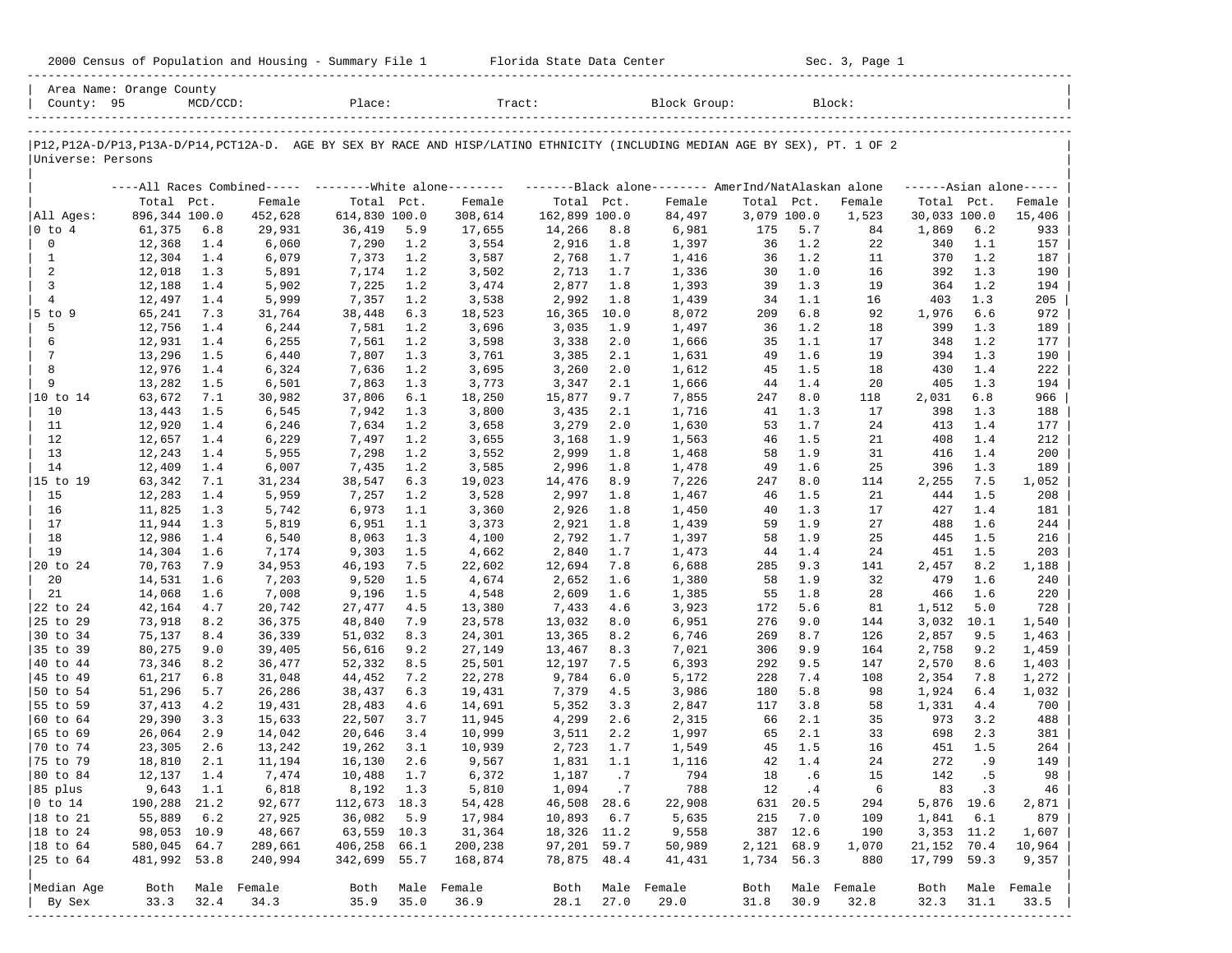|                      | Area Name: Orange County                                                                                       |             |                          |              |        |                          |                 |      |                          |               |       |                            |                             |      |         |
|----------------------|----------------------------------------------------------------------------------------------------------------|-------------|--------------------------|--------------|--------|--------------------------|-----------------|------|--------------------------|---------------|-------|----------------------------|-----------------------------|------|---------|
| County: 95           |                                                                                                                | $MCD/CCD$ : |                          |              | Place: |                          | Tract:          |      |                          | Block Group:  |       | Block:                     |                             |      |         |
|                      | P12E-I/P13E-I/PCT12E-I. AGE BY SEX BY RACE AND HISP/LATINO ETHNICITY (INCLUDING MEDIAN AGE BY SEX), PT. 2 OF 2 |             |                          |              |        |                          |                 |      |                          |               |       |                            |                             |      |         |
| Universe: Persons    |                                                                                                                |             |                          |              |        |                          |                 |      |                          |               |       |                            |                             |      |         |
|                      | Hawaiian/OthPacifIsl alone                                                                                     |             |                          |              |        | -Some Other Race alone-  |                 |      | --Two or More Races--    |               |       | --Hisp/Latino (any race)-- | --White alone, Not Latino-- |      |         |
|                      | Total Pct.                                                                                                     |             | Female                   | Total Pct.   |        | Female                   | Total Pct.      |      | Female                   | Total Pct.    |       | Female                     | Total                       | Pct. | Female  |
| All Ages:            |                                                                                                                | 843 100.0   | 406                      | 53,889 100.0 |        | 26,902                   | 30,771 100.0    |      | 15,280                   | 168,361 100.0 |       | 84,464                     | 515,701 100.0               |      | 258,722 |
| $ 0 \t{to} 4$        | 52                                                                                                             | 6.2         | 25                       | 4,908        | 9.1    | 2,414                    | 3,686           | 12.0 | 1,839                    | 14,455        | 8.6   | 7,137                      | 28,589                      | 5.5  | 13,809  |
| $\mathsf{O}\xspace$  | 13                                                                                                             | 1.5         | 3                        | 979          | 1.8    | 512                      | 794             | 2.6  | 415                      | 2,935         | 1.7   | 1,494                      | 5,704                       | 1.1  | 2,756   |
| $\mathbf{1}$         | 10                                                                                                             | 1.2         | 5                        | 998          | 1.9    | 495                      | 749             | 2.4  | 378                      | 2,932         | 1.7   | 1,449                      | 5,813                       | 1.1  | 2,823   |
| 2                    | 8                                                                                                              | .9          | 5                        | 994          | 1.8    | 485                      | 707             | 2.3  | 357                      | 2,909         | 1.7   | 1,449                      | 5,562                       | 1.1  | 2,699   |
| 3                    | 5                                                                                                              | .6          | 2                        | 944          | 1.8    | 446                      | 734             | 2.4  | 374                      | 2,810         | 1.7   | 1,384                      | 5,700                       | 1.1  | 2,718   |
| $\overline{4}$       | 16                                                                                                             | 1.9         | 10                       | 993          | 1.8    | 476                      | 702             | 2.3  | 315                      | 2,869         | 1.7   | 1,361                      | 5,810                       | 1.1  | 2,813   |
| 5 to 9               | 65                                                                                                             | 7.7         | 29                       | 5,023        | 9.3    | 2,509                    | 3,155           | 10.3 | 1,567                    | 14,822        | 8.8   | 7,215                      | 30,279                      | 5.9  | 14,593  |
| 5                    | 12                                                                                                             | 1.4         | 10                       | 1,047        | 1.9    | 519                      | 646             | 2.1  | 315                      | 2,927         | 1.7   | 1,395                      | 6,014                       | 1.2  | 2,955   |
| 6                    | 14                                                                                                             | 1.7         | 4                        | 1,003        | 1.9    | 484                      | 632             | 2.1  | 309                      | 2,922         | 1.7   | 1,424                      | 5,961                       | 1.2  | 2,830   |
| $\overline{7}$       | 15                                                                                                             | 1.8         | 6                        | 1,007        | 1.9    | 517                      | 639             | 2.1  | 316                      | 3,012         | 1.8   | 1,455                      | 6,144                       | 1.2  | 2,983   |
| 8                    | 13                                                                                                             | 1.5         | 3                        | 974          | 1.8    | 480                      | 618             | 2.0  | 294                      | 2,901         | 1.7   | 1,402                      | 6,028                       | 1.2  | 2,910   |
| 9                    | 11                                                                                                             | 1.3         | 6                        | 992          | 1.8    | 509                      | 620             | 2.0  | 333                      | 3,060         | 1.8   | 1,539                      | 6,132                       | 1.2  | 2,915   |
| 10 to 14             | 58                                                                                                             | 6.9         | 29                       | 4,923        | 9.1    | 2,433                    | 2,730           | 8.9  | 1,331                    | 13,997        | 8.3   | 6,757                      | 30,081                      | 5.8  | 14,578  |
| 10                   | $12 \overline{ }$                                                                                              | 1.4         | 8                        | 1,018        | 1.9    | 526                      | 597             | 1.9  | 290                      | 2,995         | 1.8   | 1,445                      | 6,271                       | 1.2  | 3,025   |
| 11                   | 11                                                                                                             | 1.3         | 3                        | 957          | 1.8    | 465                      | 573             | 1.9  | 289                      | 2,805         | 1.7   | 1,348                      | 6,072                       | 1.2  | 2,937   |
| 12                   | 12                                                                                                             | 1.4         | 5                        | 981          | 1.8    | 476                      | 545             | 1.8  | 297                      | 2,767         | 1.6   | 1,326                      | 5,959                       | 1.2  | 2,925   |
| 13                   | 8                                                                                                              | .9          | 7                        | 975          | 1.8    | 486                      | 489             | 1.6  | 211                      | 2,716         | 1.6   | 1,336                      | 5,826                       | 1.1  | 2,820   |
| 14                   | 15                                                                                                             | 1.8         | 6                        | 992          | 1.8    | 480                      | 526             | 1.7  | 244                      | 2,714         | 1.6   | 1,302                      | 5,953                       | 1.2  | 2,871   |
| 15 to 19             | 71                                                                                                             | 8.4         | 34                       | 5,168        | 9.6    | 2,527                    | 2,578           | 8.4  | 1,258                    | 14,208        | 8.4   | 6,772                      | 30,822                      | 6.0  | 15,390  |
| 15                   | 11                                                                                                             | 1.3         | 8                        | 1,002        | 1.9    | 478                      | 526             | 1.7  | 249                      | 2,756         | 1.6   | 1,279                      | 5,792                       | 1.1  | 2,847   |
| 16                   | 14                                                                                                             | 1.7         | 4                        | 940          | 1.7    | 490                      | 505             | 1.6  | 240                      | 2,646         | 1.6   | 1,289                      | 5,529                       | 1.1  | 2,680   |
| 17                   | 17                                                                                                             | 2.0         | 9                        | 1,026        | 1.9    | 481                      | 482             | 1.6  | 246                      | 2,801         | 1.7   | 1,313                      | 5,439                       | 1.1  | 2,674   |
| 18                   | 11                                                                                                             | 1.3         | 4                        | 1,095        | 2.0    | 548                      | 522             | 1.7  | 250                      | 2,975         | 1.8   | 1,437                      | 6,455                       | 1.3  | 3,341   |
| 19                   | 18                                                                                                             | 2.1         | 9                        | 1,105        | 2.1    | 530                      | 543             | 1.8  | 273                      | 3,030         | 1.8   | 1,454                      | 7,607                       | 1.5  | 3,848   |
| 20 to 24             | 126                                                                                                            | 14.9        | 62                       | 6,173        | 11.5   | 2,903                    | 2,835           | 9.2  | 1,369                    | 16,214        | 9.6   | 7,652                      | 37,498                      | 7.3  | 18,521  |
| 20                   | 21                                                                                                             | 2.5         | 7                        | 1,242        | 2.3    | 597                      | 559             | 1.8  | 273                      | 3,243         | 1.9   | 1,551                      | 7,777                       | 1.5  | 3,844   |
| 21                   | 26                                                                                                             | 3.1         | 16                       | 1,161        | 2.2    | 550                      | 555             | 1.8  | 261                      | 3,111         | 1.8   | 1,504                      | 7,487                       | 1.5  | 3,730   |
| 24<br>22 to          | 79                                                                                                             | 9.4         | 39                       | 3,770        | 7.0    | 1,756                    | 1,721           | 5.6  | 835                      | 9,860         | 5.9   | 4,597                      | 22,234                      | 4.3  | 10,947  |
| 25 to 29             | 99                                                                                                             | 11.7        | 45                       | 5,849        | 10.9   | 2,761                    | 2,790           | 9.1  | 1,356                    | 15,860        | 9.4   | 7,607                      | 40,179                      | 7.8  | 19,372  |
| 30 to 34             | 66                                                                                                             | 7.8         | 31                       | 5,053        | 9.4    | 2,448                    | 2,495           | 8.1  | 1,224                    | 14,809        | 8.8   | 7,219                      | 42,565                      | 8.3  | 20,184  |
| 35 to 39             | 81                                                                                                             | 9.6         | 41                       | 4,633        | 8.6    | 2,375                    | 2,414           | 7.8  | 1,196                    | 14,455        | 8.6   | 7,282                      | 48,039                      | 9.3  | 22,880  |
| 40 to 44             | 70                                                                                                             | 8.3         | 34                       | 3,657        | 6.8    | 1,892                    | 2,228           | 7.2  | 1,107                    | 11,872        | 7.1   | 6,093                      | 45,150                      | 8.8  | 21,812  |
| 45 to 49             | 45                                                                                                             | 5.3         | 18                       | 2,664        | 4.9    | 1,359                    | 1,690           | 5.5  | 841                      | 9,218         | 5.5   | 4,897                      | 38,716                      | 7.5  | 19,160  |
| 50 to 54             | 46                                                                                                             | 5.5         | 20                       | 1,998        | 3.7    | 1,068                    | 1,332           | 4.3  | 651                      | 7,787         | 4.6   | 4,188                      | 33,311                      | 6.5  | 16,651  |
| 55 to 59             | 22                                                                                                             | 2.6         | 9                        | 1,253        | 2.3    | 689                      | 855             | 2.8  | 437                      | 5,594         | 3.3   | 3,038                      | 24,552                      | 4.8  | 12,567  |
| 60 to 64             | 14                                                                                                             | 1.7         | 9                        | 859          | 1.6    | 492                      | 672             | 2.2  | 349                      | 4,608         | 2.7   | 2,574                      | 19,140                      | 3.7  | 10,068  |
| 65 to 69             | 11                                                                                                             | 1.3         | 9                        | 656          | 1.2    | 381                      | 477             | 1.6  | 242                      | 3,832         | 2.3   | 2,108                      | 17,749                      | 3.4  | 9,403   |
| 70 to 74             | 8                                                                                                              | .9          | 5                        | 461          | . 9    | 269                      | 355             | 1.2  | 200                      | 2,960         | 1.8   | 1,672                      | 16,990                      | 3.3  | 9,668   |
| 75 to 79             | 3                                                                                                              | .4          | 3                        | 300          | .6     | 182                      | 232             | .8   | 153                      | 1,825         | 1.1   | 1,079                      | 14,750                      | 2.9  | 8,765   |
| 80 to 84             | $\overline{4}$                                                                                                 | . 5         | 2                        | 175          | . 3    | 108                      | 123             | .4   | 85                       | 1,047         | .6    | 637                        | 9,697                       | 1.9  | 5,895   |
| 85 plus              |                                                                                                                | 2 .2        | $\mathbf{1}$             |              | 136.3  | 92                       | $124 \qquad .4$ |      | 75                       |               | 798.5 | 537                        | 7,594 1.5                   |      | 5,406   |
| $ 0 \t{to} 14$       |                                                                                                                | 175 20.8    | 83                       | 14,854 27.6  |        | 7,356                    | 9,571 31.1      |      | 4,737                    | 43, 274 25.7  |       | 21,109                     | 88,949 17.2                 |      | 42,980  |
| $ 18 \text{ to } 21$ |                                                                                                                | 76 9.0      | 36                       | 4,603 8.5    |        | 2,225                    | 2,179           | 7.1  | 1,057                    | 12,359 7.3    |       | 5,946                      | 29,326                      | 5.7  | 14,763  |
| $ 18 \text{ to } 24$ |                                                                                                                | 155 18.4    | 75                       | 8,373 15.5   |        | 3,981                    | 3,900 12.7      |      | 1,892                    | 22, 219 13.2  |       | 10,543                     | 51,560 10.0                 |      | 25,710  |
| $ 18 \text{ to } 64$ |                                                                                                                | 598 70.9    | 282                      | 34,339 63.7  |        | 17,065                   | 18,376 59.7     |      | 9,053                    | 106,422 63.2  |       | 53,441                     | 343,212 66.6                |      | 168,404 |
|                      |                                                                                                                | 443 52.6    | 207                      | 25,966 48.2  |        | 13,084                   | 14,476 47.0     |      | 7,161                    | 84,203 50.0   |       | 42,898                     | 291,652 56.6                |      | 142,694 |
|                      |                                                                                                                |             |                          |              |        |                          |                 |      |                          |               |       |                            | Both Male Female            |      |         |
| Median Age<br>By Sex | 27.0                                                                                                           | 26.9        | Both Male Female<br>27.2 | 25.6         | 25.1   | Both Male Female<br>26.2 | 25.7            | 25.4 | Both Male Female<br>26.0 | 28.3          | 27.3  | Both Male Female<br>29.4   | 36.9                        | 36.0 | 37.9    |
|                      |                                                                                                                |             | --------------           |              |        |                          |                 |      |                          |               |       |                            |                             |      |         |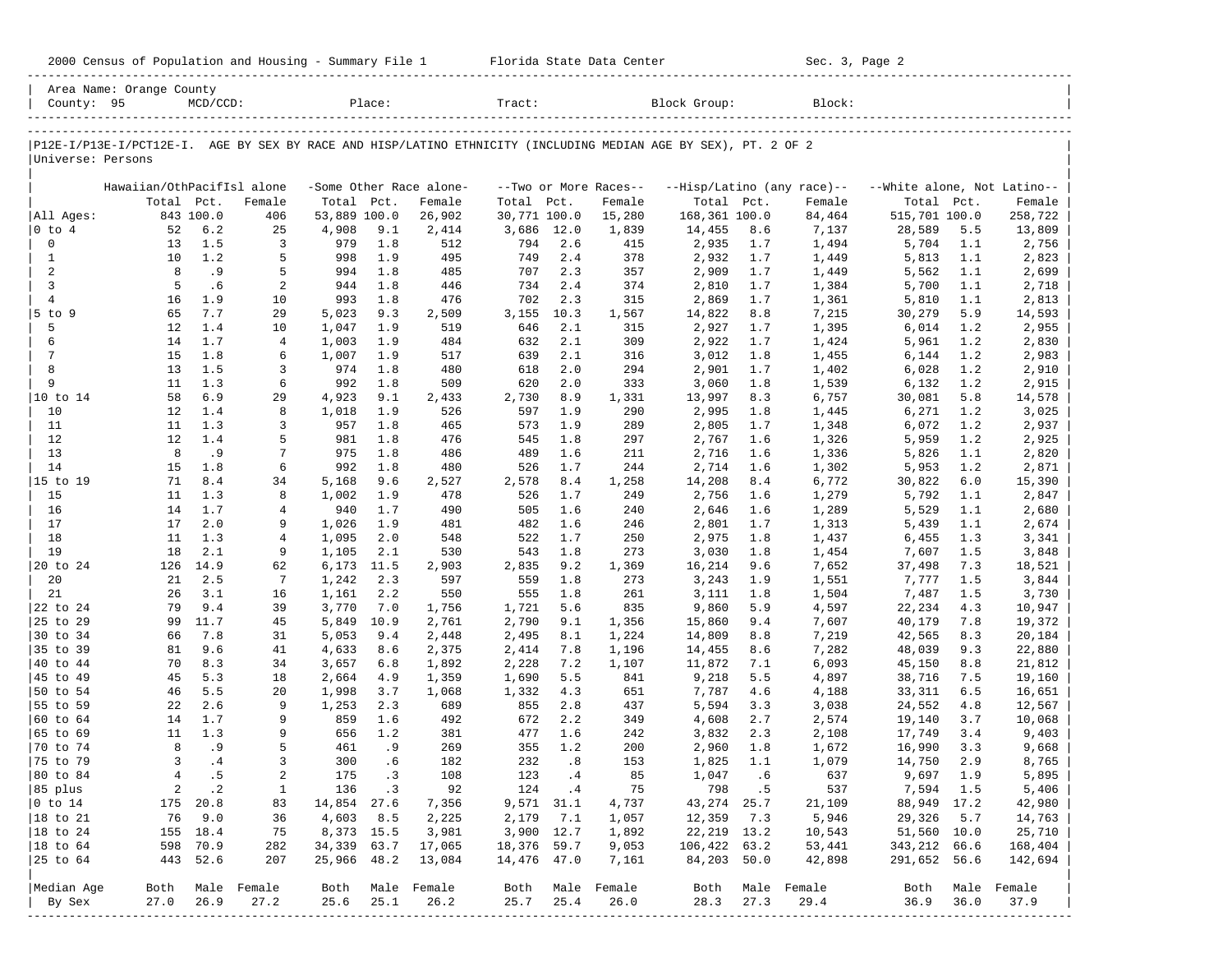| 2000 Census of Population and Housing - Summary File 1 |  | Florida State Data Center | Sec. 3, Page 1 |
|--------------------------------------------------------|--|---------------------------|----------------|
|--------------------------------------------------------|--|---------------------------|----------------|

| County: 97              | Area Name: Osceola County | $MCD/CCD$ : |                                                         | Place:         |            | Tract:                                                                                                                        |              |            | Block Group:                                       |                |            | Block:                   |             |            |                      |
|-------------------------|---------------------------|-------------|---------------------------------------------------------|----------------|------------|-------------------------------------------------------------------------------------------------------------------------------|--------------|------------|----------------------------------------------------|----------------|------------|--------------------------|-------------|------------|----------------------|
|                         |                           |             |                                                         |                |            |                                                                                                                               |              |            |                                                    |                |            |                          |             |            |                      |
|                         |                           |             |                                                         |                |            | P12, P12A-D/P13, P13A-D/P14, PCT12A-D. AGE BY SEX BY RACE AND HISP/LATINO ETHNICITY (INCLUDING MEDIAN AGE BY SEX), PT. 1 OF 2 |              |            |                                                    |                |            |                          |             |            |                      |
| Universe: Persons       |                           |             |                                                         |                |            |                                                                                                                               |              |            |                                                    |                |            |                          |             |            |                      |
|                         |                           |             | ----All Races Combined----- --------White alone-------- |                |            |                                                                                                                               |              |            | -------Black alone------- AmerInd/NatAlaskan alone |                |            |                          |             |            | $----Asian alone---$ |
|                         | Total Pct.                |             | Female                                                  | Total Pct.     |            | Female                                                                                                                        | Total Pct.   |            | Female                                             | Total Pct.     |            | Female                   | Total Pct.  |            | Female               |
| All Ages:               | 172,493 100.0             |             | 87,471                                                  | 133,169 100.0  |            | 67,398                                                                                                                        | 12,702 100.0 |            | 6,522                                              |                | 790 100.0  | 392                      | 3,802 100.0 |            | 2,024                |
| 0 to 4                  | 11,720                    | 6.8         | 5,731                                                   | 8,324          | 6.3        | 4,071                                                                                                                         | 955          | 7.5        | 473                                                | 56             | 7.1        | 28                       | 233         | 6.1        | 120                  |
| $\mathbf 0$             | 2,313                     | 1.3         | 1,129                                                   | 1,643          | 1.2        | 798                                                                                                                           | 169          | 1.3        | 79                                                 | 7              | . 9        | 4                        | 45          | 1.2        | 24                   |
| 1                       | 2,285                     | 1.3         | 1,110                                                   | 1,622          | 1.2        | 791                                                                                                                           | 181          | 1.4        | 93                                                 | 9              | 1.1        | 4                        | 55          | 1.4        | 27                   |
| 2                       | 2,298                     | 1.3         | 1,134                                                   | 1,635          | 1.2        | 816                                                                                                                           | 202          | 1.6        | 96                                                 | 16             | 2.0        | 6                        | 41          | 1.1        | 18                   |
| 3                       | 2,378                     | 1.4         | 1,144                                                   | 1,691          | 1.3        | 817                                                                                                                           | 185          | 1.5        | 87                                                 | 8              | 1.0        | $\overline{4}$           | 49          | 1.3        | 26                   |
| $\overline{4}$          | 2,446                     | 1.4         | 1,214                                                   | 1,733          | 1.3        | 849                                                                                                                           | 218          | 1.7        | 118                                                | 16             | 2.0        | 10                       | 43          | 1.1        | 25                   |
| $5$ to $9$              | 13,213                    | 7.7         | 6,370                                                   | 9,381          | 7.0        | 4,460                                                                                                                         | 1,227        | 9.7        | 603                                                | 68             | 8.6        | 40<br>6                  | 270         | 7.1        | 144                  |
| 5<br>6                  | 2,537                     | 1.5<br>1.4  | 1,225                                                   | 1,796          | 1.3        | 857<br>802                                                                                                                    | 229          | 1.8<br>2.0 | 110<br>126                                         | 11<br>10       | 1.4<br>1.3 | 7                        | 54<br>50    | 1.4<br>1.3 | 26                   |
| 7                       | 2,493<br>2,669            | 1.5         | 1,175<br>1,241                                          | 1,739<br>1,869 | 1.3<br>1.4 | 841                                                                                                                           | 251<br>263   | 2.1        | 132                                                | 19             | 2.4        | 11                       | 50          | 1.3        | 25<br>28             |
| 8                       | 2,757                     | 1.6         | 1,426                                                   | 2,002          | 1.5        | 1,045                                                                                                                         | 238          | 1.9        | 125                                                | 11             | 1.4        | -5                       | 51          | 1.3        | 30                   |
| 9                       | 2,757                     | 1.6         | 1,303                                                   | 1,975          | 1.5        | 915                                                                                                                           | 246          | 1.9        | 110                                                | 17             | 2.2        | 11                       | 65          | 1.7        | 35                   |
| 10 to 14                | 13,442                    | 7.8         | 6,542                                                   | 9,637          | 7.2        | 4,629                                                                                                                         | 1,261        | 9.9        | 623                                                | 60             | 7.6        | 35                       | 290         | 7.6        | 151                  |
| 10                      | 2,723                     | 1.6         | 1,331                                                   | 1,950          | 1.5        | 951                                                                                                                           | 270          | 2.1        | 133                                                | 10             | 1.3        | 7                        | 65          | 1.7        | 32                   |
| 11                      | 2,672                     | 1.5         | 1,296                                                   | 1,937          | 1.5        | 920                                                                                                                           | 247          | 1.9        | 119                                                | 9              | 1.1        | 6                        | 47          | 1.2        | 23                   |
| 12                      | 2,714                     | 1.6         | 1,296                                                   | 1,921          | 1.4        | 904                                                                                                                           | 233          | 1.8        | 110                                                | 16             | 2.0        | 10                       | 63          | 1.7        | 31                   |
| 13                      | 2,732                     | 1.6         | 1,363                                                   | 1,981          | 1.5        | 977                                                                                                                           | 262          | 2.1        | 134                                                | 10             | 1.3        | 5                        | 49          | 1.3        | 29                   |
| 14                      | 2,601                     | 1.5         | 1,256                                                   | 1,848          | 1.4        | 877                                                                                                                           | 249          | 2.0        | 127                                                | 15             | 1.9        | $7\phantom{.0}$          | 66          | 1.7        | 36                   |
| 15 to 19                | 12,492                    | 7.2         | 6,028                                                   | 8,904          | 6.7        | 4,293                                                                                                                         | 1,211        | 9.5        | 585                                                | 59             | 7.5        | 25                       | 261         | 6.9        | 136                  |
| 15                      | 2,654                     | 1.5         | 1,311                                                   | 1,899          | 1.4        | 906                                                                                                                           | 250          | 2.0        | 141                                                | 8              | 1.0        | 3                        | 55          | 1.4        | 28                   |
| 16                      | 2,544                     | 1.5         | 1,207                                                   | 1,805          | 1.4        | 851                                                                                                                           | 260          | 2.0        | 126                                                | 14             | 1.8        | 9                        | 55          | 1.4        | 25                   |
| 17                      | 2,641                     | 1.5         | 1,279                                                   | 1,887          | 1.4        | 933                                                                                                                           | 283          | 2.2        | 127                                                | 13             | 1.6        | 5                        | 51          | 1.3        | 24                   |
| 18                      | 2,386                     | 1.4         | 1,162                                                   | 1,703          | 1.3        | 843                                                                                                                           | 216          | 1.7        | 95                                                 | 11             | 1.4        | 5                        | 49          | 1.3        | 29                   |
| 19                      | 2,267                     | 1.3         | 1,069                                                   | 1,610          | 1.2        | 760                                                                                                                           | 202          | 1.6        | 96                                                 | 13             | 1.6        | 3                        | 51          | 1.3        | 30                   |
| 20 to 24                | 11,314                    | 6.6         | 5,520                                                   | 8,038          | 6.0        | 3,915                                                                                                                         | 904          | 7.1        | 431                                                | 59             | 7.5        | 23                       | 268         | 7.0        | 137                  |
| 20                      | 2,254                     | 1.3         | 1,065                                                   | 1,590          | 1.2        | 753                                                                                                                           | 190          | 1.5        | 84                                                 | 11             | 1.4        | $\overline{4}$           | 59          | 1.6        | 31                   |
| 21                      | 2,123                     | 1.2         | 999                                                     | 1,500          | 1.1        | 706                                                                                                                           | 180          | 1.4        | 80                                                 | 12             | 1.5        | -5                       | 41          | 1.1        | 18                   |
| 22 to 24                | 6,937                     | 4.0         | 3,456                                                   | 4,948          | 3.7        | 2,456                                                                                                                         | 534          | 4.2        | 267                                                | 36             | 4.6        | 14                       | 168         | 4.4        | 88                   |
| 25 to 29                | 12,199                    | 7.1         | 6,171                                                   | 9,034          | 6.8        | 4,577                                                                                                                         | 905          | 7.1        | 464                                                | 70             | 8.9        | 36                       | 274         | 7.2        | 149                  |
| 30 to 34                | 13,039                    | 7.6         | 6,546                                                   | 9,775          | 7.3        | 4,871                                                                                                                         | 958          | 7.5        | 491                                                | 72             | 9.1        | 34                       | 335         | 8.8        | 182                  |
| 35 to 39                | 14,514                    | $8.4\,$     | 7,294                                                   | 11,266         | 8.5        | 5,614                                                                                                                         | 964          | 7.6        | 500                                                | 76             | 9.6        | 38                       | 378         | 9.9        | 210                  |
| 40 to 44                | 13,651                    | 7.9         | 6,905                                                   | 10,668         | 8.0        | 5,354                                                                                                                         | 937          | 7.4        | 495                                                | 61             | 7.7        | 30                       | 363         | 9.5        | 192                  |
| 45 to 49                | 11,684                    | 6.8         | 6,027                                                   | 9,410          | 7.1        | 4,801                                                                                                                         | 737          | 5.8        | 409                                                | 61             | 7.7        | 36                       | 314         | 8.3        | 159                  |
| 50 to 54                | 10,485                    | 6.1         | 5,442                                                   | 8,614          | 6.5        | 4,462                                                                                                                         | 641          | 5.0        | 318                                                | 51             | 6.5        | 16                       | 279         | 7.3        | 158                  |
| 55 to 59                | 8,350                     | 4.8         | 4,388                                                   | 6,989          | 5.2        | 3,674                                                                                                                         | 516          | 4.1        | 277                                                | 38             | 4.8        | 18                       | 193         | 5.1        | 106                  |
| 60 to 64                | 6,681                     | 3.9         | 3,416                                                   | 5,651          | 4.2        | 2,881                                                                                                                         | 408          | 3.2        | 225                                                | 21             | 2.7        | 11                       | 144         | 3.8        | 73                   |
| 65 to 69                | 6,003                     | 3.5         | 3,129                                                   | 5,131          | 3.9        | 2,643                                                                                                                         | 393          | 3.1        | 221                                                | 16             | 2.0        | 8                        | 93          | 2.4        | 50                   |
| 70 to 74                | 5,117                     | 3.0         | 2,752                                                   | 4,519          | 3.4        | 2,417                                                                                                                         | 299          | 2.4        | 161                                                | 11             | 1.4        | 8                        | 51          | 1.3        | 30                   |
| 75 to 79                | 4,022                     | 2.3         | 2,296                                                   | 3,611          | 2.7        | 2,054                                                                                                                         | 200          | 1.6        | 119                                                | 8              | 1.0        | 4                        | 32          | .8         | 14                   |
| 80 to 84                | 2,598                     | 1.5         | 1,579                                                   | 2,406          | 1.8        | 1,451                                                                                                                         | 98           | .8         | 63                                                 | $\mathbf{1}$   | $\cdot$ 1  | $\Omega$                 | 19          | . 5        | 11                   |
| 85 plus                 | 1,969                     | 1.1         | 1,335                                                   | 1,811 1.4      |            | 1,231                                                                                                                         |              | 88.7       | 64                                                 | $\overline{a}$ | $\cdot$ 3  | 2                        | - 5         | $\ldots$   | $\overline{a}$       |
| $ 0 \t\t \text{to} 14$  | 38,375 22.2               |             | 18,643                                                  | 27,342 20.5    |            | 13,160                                                                                                                        | 3,443 27.1   |            | 1,699                                              |                | 184 23.3   | 103                      |             | 793 20.9   | 415                  |
| 18 to 21                | 9,030                     | 5.2         | 4,295                                                   | $6,403$ $4.8$  |            | 3,062                                                                                                                         |              | 788 6.2    | 355                                                | 47             | 5.9        | 17                       | 200         | 5.3        | 108                  |
| 18 to 24                | 15,967                    | 9.3         | 7,751                                                   | $11,351$ 8.5   |            | 5,518                                                                                                                         | 1,322 10.4   |            | 622                                                |                | 83 10.5    | 31                       | 368         | 9.7        | 196                  |
| 18 to 64                | 106,570 61.8              |             | 53,940                                                  | 82,758 62.1    |            | 41,752                                                                                                                        | 7,388 58.2   |            | 3,801                                              |                | 533 67.5   | 250                      | 2,648 69.6  |            | 1,425                |
| 25 to 64                | 90,603 52.5               |             | 46,189                                                  | 71,407 53.6    |            | 36,234                                                                                                                        | 6,066 47.8   |            | 3,179                                              |                | 450 57.0   | 219                      | 2,280 60.0  |            | 1,229                |
|                         |                           |             |                                                         |                |            |                                                                                                                               |              |            |                                                    |                |            |                          |             |            |                      |
| Median Age              | Both<br>34.6              | 33.5        | Male Female<br>35.6                                     | 36.5           | 35.5       | Both Male Female<br>37.6                                                                                                      |              |            | Both Male Female                                   |                | 32.5       | Both Male Female<br>31.6 | Both        |            | Male Female<br>34.7  |
| By Sex<br>------------- |                           |             |                                                         |                |            |                                                                                                                               | 29.4         | 27.8       | 30.8                                               | 31.9           |            |                          | 34.5        | 34.3       |                      |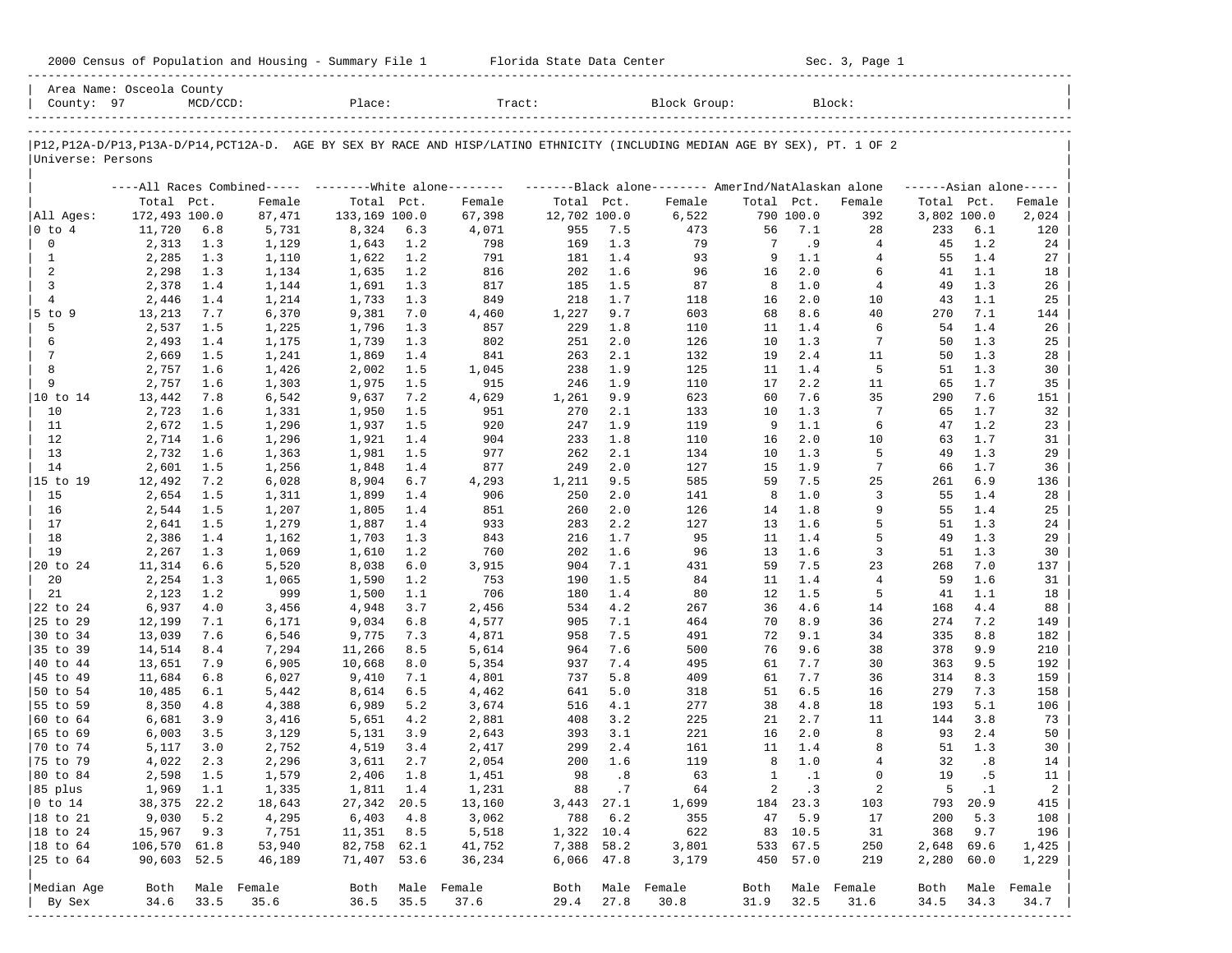| 2000 Census of Population and Housing - Summary File 1 |  | Florida State Data Center | Sec. 3, Page 2 |
|--------------------------------------------------------|--|---------------------------|----------------|
|--------------------------------------------------------|--|---------------------------|----------------|

|                             | Area Name: Osceola County  |               |                         |              |        |                         |             |      |                       |                                                                                                                |       |                            |                             |      |                  |
|-----------------------------|----------------------------|---------------|-------------------------|--------------|--------|-------------------------|-------------|------|-----------------------|----------------------------------------------------------------------------------------------------------------|-------|----------------------------|-----------------------------|------|------------------|
| County: 97                  |                            | $MCD/CCD$ :   |                         |              | Place: |                         | Tract:      |      |                       | Block Group:                                                                                                   |       | Block:                     |                             |      |                  |
|                             |                            |               |                         |              |        |                         |             |      |                       | P12E-I/P13E-I/PCT12E-I. AGE BY SEX BY RACE AND HISP/LATINO ETHNICITY (INCLUDING MEDIAN AGE BY SEX), PT. 2 OF 2 |       |                            |                             |      |                  |
| Universe: Persons           |                            |               |                         |              |        |                         |             |      |                       |                                                                                                                |       |                            |                             |      |                  |
|                             | Hawaiian/OthPacifIsl alone |               |                         |              |        | -Some Other Race alone- |             |      | --Two or More Races-- |                                                                                                                |       | --Hisp/Latino (any race)-- | --White alone, Not Latino-- |      |                  |
|                             | Total Pct.                 |               | Female                  | Total Pct.   |        | Female                  | Total       | Pct. | Female                | Total Pct.                                                                                                     |       | Female                     | Total Pct.                  |      | Female           |
| All Ages:                   |                            | 142 100.0     | 60                      | 15,631 100.0 |        | 7,959                   | 6,257,100.0 |      | 3,116                 | 50,727 100.0                                                                                                   |       | 25,638                     | 102,792 100.0               |      | 52,091           |
| $0$ to $4$                  | 12                         | 8.5           | $7\phantom{.0}$         | 1,441        | 9.2    | 701                     | 699         | 11.2 | 331                   | 4,404                                                                                                          | 8.7   | 2,161                      | 5,837                       | 5.7  | 2,854            |
| $\mathbf 0$                 | 2                          | 1.4           | $\mathbf{1}$            | 300          | 1.9    | 158                     | 147         | 2.3  | 65                    | 867                                                                                                            | 1.7   | 438                        | 1,169                       | 1.1  | 560              |
| $\mathbf{1}$                | 3                          | 2.1           | 2                       | 280          | 1.8    | 128                     | 135         | 2.2  | 65                    | 823                                                                                                            | 1.6   | 400                        | 1,151                       | 1.1  | 564              |
| $\overline{a}$              | $\overline{4}$             | 2.8           | 2                       | 269          | 1.7    | 130                     | 131         | 2.1  | 66                    | 920                                                                                                            | 1.8   | 461                        | 1,090                       | 1.1  | 543              |
| $\overline{3}$              | 2                          | 1.4           | $\mathbf{1}$            | 305          | 2.0    | 139                     | 138         | 2.2  | 70                    | 910                                                                                                            | 1.8   | 422                        | 1,197                       | 1.2  | 585              |
| $\overline{4}$              | $\mathbf{1}$               | .7            | $\mathbf{1}$            | 287          | 1.8    | 146                     | 148         | 2.4  | 65                    | 884                                                                                                            | 1.7   | 440                        | 1,230                       | 1.2  | 602              |
| $5$ to $9$                  | 12                         | 8.5           | 6                       | 1,573        | 10.1   | 767                     | 682         | 10.9 | 350                   | 4,630                                                                                                          | 9.1   | 2,247                      | 6,768                       | 6.6  | 3,204            |
| 5                           | $\overline{4}$             | 2.8           | 2                       | 306          | 2.0    | 155                     | 137         | 2.2  | 69                    | 898                                                                                                            | 1.8   | 437                        | 1,285                       | 1.3  | 614              |
| 6                           | 2                          | 1.4           | 2                       | 296          | 1.9    | 148                     | 145         | 2.3  | 65                    | 872                                                                                                            | 1.7   | 402                        | 1,252                       | 1.2  | 588              |
| $7\phantom{.0}$             | 2                          | 1.4           | 0                       | 325          | 2.1    | 151                     | 141         | 2.3  | 78                    | 970                                                                                                            | 1.9   | 456                        | 1,332                       | 1.3  | 590              |
| 8                           | $\mathbf{1}$               | .7            | $\mathbf 0$             | 328          | 2.1    | 162                     | 126         | 2.0  | 59                    | 949                                                                                                            | 1.9   | 486                        | 1,451                       | 1.4  | 754              |
| 9                           | 3                          | 2.1           | $\overline{\mathbf{c}}$ | 318          | 2.0    | 151                     | 133         | 2.1  | 79                    | 941                                                                                                            | 1.9   | 466                        | 1,448                       | 1.4  | 658              |
| 10 to 14                    | 6                          | 4.2           | 3                       | 1,597        | 10.2   | 814                     | 591         | 9.4  | 287                   | 4,694                                                                                                          | 9.3   | 2,263                      | 6,978                       | 6.8  | 3,400            |
| 10                          | $\Omega$                   | $\cdot$ 0     | 0                       | 293          | 1.9    | 138                     | 135         | 2.2  | 70                    | 924                                                                                                            | 1.8   | 432                        | 1,415                       | 1.4  | 705              |
| 11                          | 1                          | .7            | $\mathbf 0$             | 319          | 2.0    | 162                     | 112         | 1.8  | 66                    | 925                                                                                                            | 1.8   | 438                        | 1,411                       | 1.4  | 693              |
| 12                          | 2                          | 1.4           | 2                       | 351          | 2.2    | 188                     | 128         | 2.0  | 51                    | 970                                                                                                            | 1.9   | 458                        | 1,396                       | 1.4  | 675              |
| 13                          | $\mathbf{1}$               | .7            | 0                       | 312          | 2.0    | 168                     | 117         | 1.9  | 50                    | 937                                                                                                            | 1.8   | 485                        | 1,445                       | 1.4  | 704              |
| 14                          | 2                          | 1.4           | $\mathbf{1}$            | 322          | 2.1    | 158                     | 99          | 1.6  | 50                    | 938                                                                                                            | 1.8   | 450                        | 1,311                       | 1.3  | 623              |
| 15 to 19                    | 20                         | 14.1          | 6                       | 1,526        | 9.8    | 725                     | 511         | 8.2  | 258                   | 4,479                                                                                                          | 8.8   | 2,116                      | 6,396                       | 6.2  | 3,105            |
| 15                          | $\overline{4}$             | 2.8           | 0                       | 329          | 2.1    | 177                     | 109         | 1.7  | 56                    | 917                                                                                                            | 1.8   | 450                        | 1,402                       | 1.4  | 674              |
| 16                          | 5                          | 3.5           | 3                       | 291          | 1.9    | 133                     | 114         | 1.8  | 60                    | 899                                                                                                            | 1.8   | 419                        | 1,294                       | 1.3  | 609              |
| 17                          | $\overline{4}$             | 2.8           | $\mathbf{1}$            | 293          | 1.9    | 141                     | 110         | 1.8  | 48                    | 916                                                                                                            | 1.8   | 439                        | 1,363                       | 1.3  | 677              |
| 18                          | 5                          | 3.5           | $\mathbf{1}$            | 305          | 2.0    | 136                     | 97          | 1.6  | 53                    | 887                                                                                                            | 1.7   | 415                        | 1,201                       | 1.2  | 600              |
| 19                          | 2                          | 1.4           | $\mathbf{1}$            | 308          | 2.0    | 138                     | 81          | 1.3  | 41                    | 860                                                                                                            | 1.7   | 393                        | 1,136                       | 1.1  | 545              |
| 20 to 24                    | 12                         | 8.5           | 4                       | 1,540        | 9.9    | 757                     | 493         | 7.9  | 253                   | 4,305                                                                                                          | 8.5   | 2,015                      | 5,660                       | 5.5  | 2,827            |
| 20                          | 2                          | 1.4           | 0                       | 298          | 1.9    | 139                     | 104         | 1.7  | 54                    | 871                                                                                                            | 1.7   | 399                        | 1,103                       | 1.1  | 534              |
| 21                          | 2                          | 1.4           | $\mathbf{1}$            | 300          | 1.9    | 147                     | 88          | 1.4  | 42                    | 812                                                                                                            | 1.6   | 365                        | 1,055                       | 1.0  | 512              |
| 22 to 24                    | 8                          | 5.6           | 3                       | 942          | 6.0    | 471                     | 301         | 4.8  | 157                   | 2,622                                                                                                          | 5.2   | 1,251                      | 3,502                       | 3.4  | 1,781            |
| 25 to 29                    | 17                         | 12.0          | 7                       | 1,438        | 9.2    | 727                     | 461         | 7.4  | 211                   | 4,299                                                                                                          | 8.5   | 2,128                      | 6,550                       | 6.4  | 3,362            |
| 30 to 34                    | 14                         | 9.9           | 4                       | 1,406        | 9.0    | 712                     | 479         | 7.7  | 252                   | 4,199                                                                                                          | 8.3   | 2,127                      | 7,376                       | 7.2  | 3,660            |
| 35 to 39                    | 7                          | 4.9           | 3                       | 1,300        | 8.3    | 674                     | 523         | 8.4  | 255                   | 4,156                                                                                                          | 8.2   | 2,122                      | 8,763                       | 8.5  | 4,342            |
| 40 to 44                    | 16                         | 11.3          | 7                       | 1,171        | 7.5    | 619                     | 435         | 7.0  | 208                   | 3,665                                                                                                          | 7.2   | 1,913                      | 8,504                       | 8.3  | 4,224            |
| 45 to 49                    | 14                         | 9.9           | 7                       | 773          | 4.9    | 416                     | 375         | 6.0  | 199                   | 2,901                                                                                                          | 5.7   | 1,619                      | 7,592                       | 7.4  | 3,784            |
| 50 to 54                    | 5                          | 3.5           | $\mathbf{1}$            | 599          | 3.8    | 327                     | 296         | 4.7  | 160                   | 2,371                                                                                                          | 4.7   | 1,295                      | 7,040                       | 6.8  | 3,591            |
| 55 to 59                    | $\overline{4}$             | 2.8           | $\overline{a}$          | 404          | 2.6    | 211                     | 206         | 3.3  | 100                   | 1,870                                                                                                          | 3.7   | 1,022                      | 5,685                       | 5.5  | 2,944            |
| 60 to 64                    | $\mathbf{1}$               | .7            | 1                       | 293          | 1.9    | 156                     | 163         | 2.6  | 69                    | 1,454                                                                                                          | 2.9   | 782                        | 4,616                       | 4.5  | 2,315            |
| 65 to 69                    | $\mathbf{1}$               | .7            | $\mathbf{1}$            | 236          | 1.5    | 140                     | 133         | 2.1  | 66                    | 1,338                                                                                                          | 2.6   | 703                        | 4,143                       | 4.0  | 2,145            |
| 70 to 74                    | $\Omega$                   | $\cdot$ 0     | 0                       | 142          | . 9    | 86                      | 95          | 1.5  | 50                    | 889                                                                                                            | 1.8   | 480                        | 3,848                       | 3.7  | 2,061            |
| 75 to 79                    | $\Omega$                   | $\cdot$ 0     | $\Omega$                | 102          | .7     | 68                      | 69          | 1.1  | 37                    | 571                                                                                                            | 1.1   | 322                        | 3,203                       | 3.1  | 1,835            |
| 80 to 84                    | $\mathbf{1}$               | . 7           | $\mathbf{1}$            | 47           | .3     | 34                      | 26          | .4   | 19                    | 267                                                                                                            | .5    | 169                        | 2,204                       | 2.1  | 1,328            |
| 85 plus                     |                            | $0 \qquad .0$ | 0                       |              | 43 .3  | 25                      | 20 .3       |      | 11                    |                                                                                                                | 235.5 | 154                        | 1,629 1.6                   |      | 1,110            |
| $ 0 \t\t \text{to} \t\t 14$ |                            | 30 21.1       | 16                      | 4,611 29.5   |        | 2,282                   | 1,972 31.5  |      | 968                   | 13,728 27.1                                                                                                    |       | 6,671                      | 19,583 19.1                 |      | 9,458            |
| 18 to 21                    |                            | 11 7.7        | 3                       | 1,211 7.7    |        | 560                     | 370 5.9     |      | 190                   | 3,430 6.8                                                                                                      |       | 1,572                      | 4,495                       | 4.4  | 2,191            |
| $ 18$ to $24$               |                            | 19 13.4       | 6                       | 2, 153 13.8  |        | 1,031                   | 671 10.7    |      | 347                   | 6,052 11.9                                                                                                     |       | 2,823                      | 7,997 7.8                   |      | 3,972            |
| 18 to 64                    |                            | 97 68.3       | 38                      | 9,537 61.0   |        | 4,873                   | 3,609 57.7  |      | 1,801                 | 30,967 61.0                                                                                                    |       | 15,831                     | 64,123 62.4                 |      | 32,194           |
| 25 to 64                    |                            | 78 54.9       | 32                      | 7,384 47.2   |        | 3,842                   | 2,938 47.0  |      | 1,454                 | 24,915 49.1                                                                                                    |       | 13,008                     | 56,126 54.6                 |      | 28,222           |
| Median Age                  |                            |               | Both Male Female        |              |        | Both Male Female        |             |      | Both Male Female      |                                                                                                                |       | Both Male Female           |                             |      | Both Male Female |
| By Sex                      | 26.8                       | 26.7          | 27.5                    | 25.5         | 24.5   | 26.6                    | 26.7        | 26.4 | 27.1                  | 28.4                                                                                                           | 26.9  | 29.7                       | 38.3                        | 37.5 | 39.2             |
|                             |                            |               |                         |              |        |                         |             |      |                       |                                                                                                                |       |                            |                             |      |                  |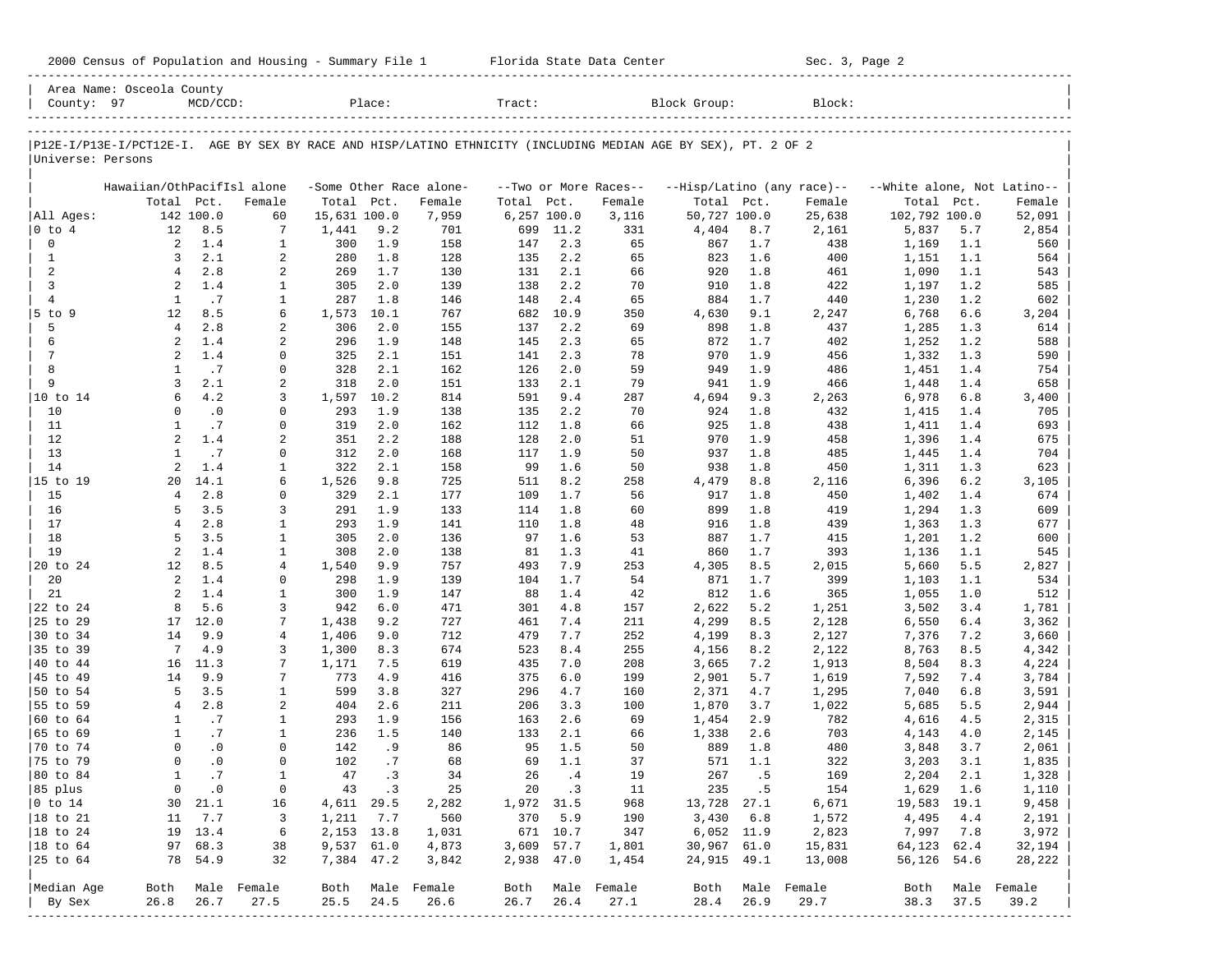| 2000 Census of Population and Housing - Summary File 1 |  | Florida State Data Center | Sec. 3, Page 1 |
|--------------------------------------------------------|--|---------------------------|----------------|
|--------------------------------------------------------|--|---------------------------|----------------|

| County: 99             | Area Name: Palm Beach County | $MCD/CCD$ : |                                                           | Place:        |            | Tract:           |               |            | Block Group:                                                                                                                  |             |           | Block:           |              |            |                     |
|------------------------|------------------------------|-------------|-----------------------------------------------------------|---------------|------------|------------------|---------------|------------|-------------------------------------------------------------------------------------------------------------------------------|-------------|-----------|------------------|--------------|------------|---------------------|
|                        |                              |             |                                                           |               |            |                  |               |            |                                                                                                                               |             |           |                  |              |            |                     |
| Universe: Persons      |                              |             |                                                           |               |            |                  |               |            | P12, P12A-D/P13, P13A-D/P14, PCT12A-D. AGE BY SEX BY RACE AND HISP/LATINO ETHNICITY (INCLUDING MEDIAN AGE BY SEX), PT. 1 OF 2 |             |           |                  |              |            |                     |
|                        |                              |             | ----All Races Combined----- --------- White alone-------- |               |            |                  |               |            | -------Black alone-------- AmerInd/NatAlaskan alone                                                                           |             |           |                  |              |            | $---Asian alone---$ |
|                        | Total Pct.                   |             | Female                                                    | Total Pct.    |            | Female           | Total Pct.    |            | Female                                                                                                                        | Total Pct.  |           | Female           | Total Pct.   |            | Female              |
| All Ages:              | 1,131,184 100.0              |             | 584,445                                                   | 894,207 100.0 |            | 464,609          | 156,055 100.0 |            | 80,582                                                                                                                        | 2,466 100.0 |           | 1,115            | 17,127 100.0 |            | 8,985               |
| 0 to 4                 | 62,913                       | 5.6         | 30,667                                                    | 41,618        | 4.7        | 20,095           | 13,786        | 8.8        | 6,850                                                                                                                         | 205         | 8.3       | 108              | 1,126        | 6.6        | 558                 |
| $\mathbf 0$            | 12,287                       | 1.1         | 6,004                                                     | 8,016         | .9         | 3,852            | 2,705         | 1.7        | 1,366                                                                                                                         | 47          | 1.9       | 19               | 214          | 1.2        | 113                 |
| $\mathbf{1}$           | 12,457                       | 1.1         | 6,022                                                     | 8,236         | .9         | 3,907            | 2,709         | 1.7        | 1,363                                                                                                                         | 39          | 1.6       | 21               | 203          | 1.2        | 107                 |
| $\overline{a}$         | 12,265                       | 1.1         | 6,005                                                     | 8,064         | .9         | 3,911            | 2,698         | 1.7        | 1,341                                                                                                                         | 40          | 1.6       | 21               | 231          | 1.3        | 119                 |
| 3                      | 12,826                       | 1.1         | 6,182                                                     | 8,597         | 1.0        | 4,152            | 2,751         | 1.8        | 1,311                                                                                                                         | 34          | 1.4       | 23               | 243          | 1.4        | 115                 |
| $\overline{4}$         | 13,078                       | 1.2         | 6,454                                                     | 8,705         | 1.0        | 4,273            | 2,923         | 1.9        | 1,469                                                                                                                         | 45          | 1.8       | 24               | 235          | 1.4        | 104                 |
| $5$ to $9$             | 68,647                       | 6.1         | 33,276                                                    | 45,507        | 5.1        | 21,976           | 16,007        | 10.3       | 7,784                                                                                                                         | 185         | 7.5       | 97               | 1,167        | 6.8        | 577                 |
| 5                      | 13,231                       | 1.2         | 6,452                                                     | 8,802         | 1.0        | 4,262            | 3,022         | 1.9        | 1,498                                                                                                                         | 34          | 1.4       | 14               | 212          | 1.2        | 110                 |
| 6                      | 13,443                       | 1.2         | 6,436                                                     | 8,873         | 1.0        | 4,219            | 3,068         | 2.0        | 1,504                                                                                                                         | 35          | 1.4       | 20               | 250          | 1.5        | 113                 |
| $7\phantom{.0}$        | 13,493                       | 1.2         | 6,576                                                     | 8,971         | 1.0        | 4,348            | 3,171         | 2.0        | 1,559                                                                                                                         | 32          | 1.3       | 18               | 213          | 1.2        | 115                 |
| 8                      | 13,901                       | 1.2         | 6,786                                                     | 9,142         | 1.0        | 4,468            | 3,309         | 2.1        | 1,593                                                                                                                         | 43          | 1.7       | 22               | 250          | 1.5        | 118                 |
| 9                      | 14,579                       | 1.3         | 7,026                                                     | 9,719         | 1.1        | 4,679            | 3,437         | 2.2        | 1,630                                                                                                                         | 41          | 1.7       | 23               | 242          | 1.4        | 121                 |
| 10 to 14               | 70,155                       | 6.2         | 34,110                                                    | 46,729        | 5.2        | 22,572           | 16,678        | 10.7       | 8,180                                                                                                                         | 199         | 8.1       | 83               | 1,210        | 7.1        | 590                 |
| 10                     | 14,827                       | 1.3         | 7,159                                                     | 9,903         | 1.1        | 4,762            | 3,454         | 2.2        | 1,690                                                                                                                         | 40          | 1.6       | 15               | 253          | 1.5        | 120                 |
| 11                     | 14,341                       | 1.3         | 6,953                                                     | 9,483         | 1.1        | 4,545            | 3,507         | 2.2        | 1,731                                                                                                                         | 43          | 1.7       | 23               | 259          | 1.5        | 111                 |
| 12                     | 13,853                       | 1.2         | 6,761                                                     | 9,322         | 1.0        | 4,508            | 3,207         | 2.1        | 1,586                                                                                                                         | 40          | 1.6       | 15               | 224          | 1.3        | 113                 |
| 13                     | 13,607                       | 1.2         | 6,607                                                     | 9,032         | 1.0        | 4,392            | 3,299         | 2.1        | 1,600                                                                                                                         | 26          | 1.1       | 12               | 230          | 1.3        | 108                 |
| 14                     | 13,527                       | 1.2         | 6,630                                                     | 8,989         | 1.0        | 4,365            | 3,211         | 2.1        | 1,573                                                                                                                         | 50          | 2.0       | 18               | 244          | 1.4        | 138                 |
| 15 to 19               | 61,738                       | 5.5         | 29,758                                                    | 40,296        | 4.5        | 19,279           | 14,378        | 9.2        | 7,150                                                                                                                         | 195         | 7.9       | 83               | 1,126        | 6.6        | 564                 |
| 15                     | 13,193                       | 1.2         | 6,369                                                     | 8,804         | 1.0        | 4,192            | 3,059         | 2.0        | 1,496                                                                                                                         | 37          | 1.5       | 17               | 252          | 1.5        | 134                 |
| 16                     | 12,754                       | 1.1         | 6,150                                                     | 8,437         | .9         | 4,015            | 2,958         | 1.9        | 1,465                                                                                                                         | 36          | 1.5       | 16               | 231          | 1.3        | 119                 |
| 17                     | 12,796                       | 1.1         | 6,184                                                     | 8,443         | . 9        | 4,059            | 2,918         | 1.9        | 1,434                                                                                                                         | 38          | 1.5       | 18               | 229          | 1.3        | 116                 |
| 18                     | 11,898                       | 1.1         | 5,693                                                     | 7,580         | .8         | 3,608            | 2,868         | 1.8        | 1,440                                                                                                                         | 32          | 1.3       | 13               | 238          | 1.4        | 104                 |
| 19                     | 11,097                       | 1.0         | 5,362                                                     | 7,032         | .8         | 3,405            | 2,575         | 1.7        | 1,315                                                                                                                         | 52          | 2.1       | 19               | 176          | 1.0        | 91                  |
| 20 to 24               | 51,319                       | 4.5         | 24,867                                                    | 33,113        | 3.7        | 15,920           | 11,006        | 7.1        | 5,807                                                                                                                         | 197         | 8.0       | 81               | 995          | 5.8        | 503                 |
| 20                     | 10,738                       | .9          | 5,140                                                     | 6,764         | .8         | 3,205            | 2,524         | 1.6        | 1,274                                                                                                                         | 42          | 1.7       | 16               | 181          | 1.1        | 94                  |
| 21                     | 9,845                        | .9          | 4,729                                                     | 6,255         | .7         | 2,978            | 2,216         | 1.4        | 1,189                                                                                                                         | 41          | 1.7       | 15               | 183          | 1.1        | 87                  |
| 22 to 24               | 30,736                       | 2.7         | 14,998                                                    | 20,094        | 2.2        | 9,737            | 6,266         | 4.0        | 3,344                                                                                                                         | 114         | 4.6       | 50               | 631          | 3.7        | 322                 |
| 25 to 29               | 60,563                       | 5.4         | 30,024                                                    | 42,014        | 4.7        | 20,785           | 11,019        | 7.1        | 5,856                                                                                                                         | 221         | 9.0       | 93               | 1,487        | 8.7        | 787                 |
| 30 to 34               | 72,457                       | $6.4$       | 36,571                                                    | 53,315        | 6.0        | 26,762           | 11,668        | 7.5        | 6,246                                                                                                                         | 217         | 8.8       | 89               | 1,723        | 10.1       | 930                 |
| 35 to 39               | 86,512                       | 7.6         | 43,365                                                    | 66,159        | 7.4        | 32,937           | 12,929        | 8.3        | 6,800                                                                                                                         | 214         | 8.7       | 101              | 1,781 10.4   |            | 962                 |
| 40 to 44               | 85,509                       | 7.6         | 42,849                                                    | 66,781        | 7.5        | 33,357           | 12,240        | 7.8        | 6,332                                                                                                                         | 249         | 10.1      | 114              | 1,751        | 10.2       | 949                 |
| 45 to 49               | 74,361                       | 6.6         | 37,708                                                    | 59,748        | 6.7        | 30,249           | 9,668         | 6.2        | 5,023                                                                                                                         | 180         | 7.3       | 71               | 1,447        | 8.4        | 757                 |
| 50 to 54               | 66,690                       | 5.9         | 34,741                                                    | 55,741        | 6.2        | 29,093           | 7,345         | 4.7        | 3,828                                                                                                                         | 129         | 5.2       | 67               | 1,064        | 6.2        | 541                 |
| 55 to 59               | 56,852                       | 5.0         |                                                           | 49,021        | 5.5        |                  | 5,416         | 3.5        | 2,849                                                                                                                         | 87          | 3.5       | 31               | 671          | 3.9        | 370                 |
| 60 to 64               | 51,392                       | 4.5         | 30,310<br>28,333                                          | 45,301        | 5.1        | 26,248<br>25,138 | 4,424         | 2.8        |                                                                                                                               | 63          | 2.6       | 39               | 513          | 3.0        | 280                 |
|                        |                              |             |                                                           |               |            |                  |               |            | 2,310                                                                                                                         | 36          | 1.5       |                  |              |            |                     |
| 65 to 69               | 56,843                       | 5.0         | 31,718                                                    | 52,155        | 5.8        | 29,239           | 3,347         | 2.1        | 1,785                                                                                                                         | 31          | 1.3       | 10<br>19         | 389          | 2.3<br>1.8 | 221                 |
| 70 to 74               | 65,886                       | 5.8         | 36,480                                                    | 62,356        | 7.0<br>6.6 | 34,441           | 2,561         | 1.6<br>1.1 | 1,477                                                                                                                         | 21          | .9        | 11               | 310<br>192   | 1.1        | 186<br>111          |
| 75 to 79               | 61,037                       | 5.4<br>3.8  | 33,742                                                    | 58,715        | 4.7        | 32,369           | 1,681         | .7         | 1,000<br>687                                                                                                                  | 17          | .7        | 10               | 96           | .6         | 54                  |
| 80 to 84               | 43,345                       |             | 24,375                                                    | 41,885        |            | 23,423           | 1,045         |            |                                                                                                                               |             |           |                  |              |            |                     |
| 85 plus                | 34,965 3.1                   |             | 21,551                                                    | 33,753 3.8    |            | 20,726           |               | 857.5      | 618                                                                                                                           | 20          | $\cdot$ 8 | 8                |              | 79.5       | 45                  |
| $ 0 \t\t \text{to} 14$ | 201,715 17.8                 |             | 98,053                                                    | 133,854 15.0  |            | 64,643           | 46,471 29.8   |            | 22,814                                                                                                                        |             | 589 23.9  | 288              |              | 3,503 20.5 | 1,725               |
| 18 to 21               | 43,578                       | 3.9         | 20,924                                                    | 27,631        | 3.1        | 13,196           | $10,183$ 6.5  |            | 5,218                                                                                                                         |             | 167 6.8   | 63               | 778          | 4.5        | 376                 |
| 18 to 24               | 74,314                       | 6.6         | 35,922                                                    | 47,725        | 5.3        | 22,933           | 16,449 10.5   |            | 8,562                                                                                                                         |             | 281 11.4  | 113              | 1,409        | 8.2        | 698                 |
| $ 18$ to $64$          | 628,650 55.6                 |             | 319,823                                                   | 485,805 54.3  |            | 247,502          | 91,158 58.4   |            | 47,806                                                                                                                        | 1,641 66.5  |           | 718              | 11,846 69.2  |            | 6,274               |
| 25 to 64               | 554,336 49.0                 |             | 283,901                                                   | 438,080 49.0  |            | 224,569          | 74,709 47.9   |            | 39,244                                                                                                                        | 1,360 55.2  |           | 605              | 10,437 60.9  |            | 5,576               |
| Median Age             |                              |             | Both Male Female                                          |               |            | Both Male Female | Both          |            | Male Female                                                                                                                   |             |           | Both Male Female | Both         |            | Male Female         |
| By Sex                 | 41.8                         | 40.2        | 43.4                                                      | 45.9          | 43.9       | 48.0             | 27.9          | 26.6       | 28.9                                                                                                                          | 30.7        | 30.8      | 30.6             | 34.2         | 33.3       | 34.9                |
|                        |                              |             |                                                           |               |            |                  |               |            |                                                                                                                               |             |           |                  |              |            |                     |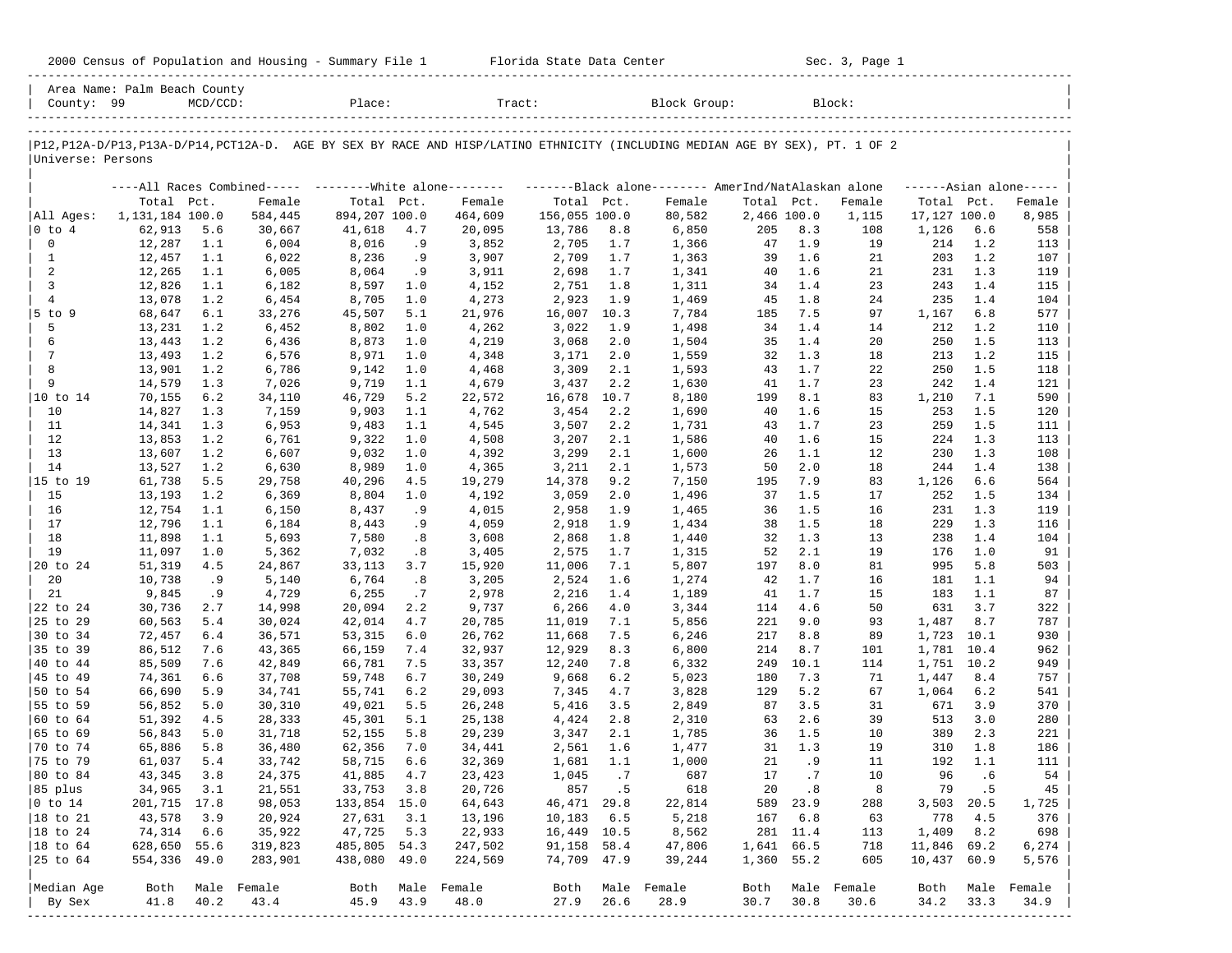| County: 99<br>Block Group:<br>$MCD/CCD$ :<br>Place:<br>Tract:<br>Block:<br>P12E-I/P13E-I/PCT12E-I. AGE BY SEX BY RACE AND HISP/LATINO ETHNICITY (INCLUDING MEDIAN AGE BY SEX), PT. 2 OF 2<br>Universe: Persons<br>Hawaiian/OthPacifIsl alone<br>-Some Other Race alone-<br>--White alone, Not Latino--<br>--Two or More Races--<br>--Hisp/Latino (any race)--<br>Total Pct.<br>Total Pct.<br>Total Pct.<br>Total Pct.<br>Total Pct.<br>Female<br>Female<br>Female<br>Female<br>All Ages:<br>692 100.0<br>284<br>33,709 100.0<br>26,928 100.0<br>140,675 100.0<br>67,753<br>798,484 100.0<br>15,607<br>13,263<br>$0$ to $4$<br>71 10.3<br>30<br>3,188<br>9.5<br>1,545<br>2,919<br>10.8<br>12,129<br>8.6<br>5,935<br>33,851<br>1,481<br>$\mathbf 0$<br>1.4<br>3<br>2.1<br>342<br>586<br>2.2<br>1,258<br>6,368<br>10<br>709<br>309<br>2,600<br>1.8<br>2.6<br>$\mathbf{1}$<br>18<br>8<br>635<br>1.9<br>310<br>617<br>2.3<br>1,182<br>6,707<br>306<br>2,423<br>1.7<br>2<br>21<br>3.0<br>1.8<br>296<br>598<br>2.2<br>8<br>613<br>309<br>2,380<br>1.7<br>1,168<br>6,529<br>3<br>8<br>1.2<br>6<br>621<br>1.8<br>296<br>572<br>2.1<br>279<br>1,107<br>2,335<br>1.7<br>7,105<br>$\overline{4}$<br>2.0<br>14<br>5<br>1.8<br>301<br>546<br>2.0<br>278<br>610<br>2,391<br>1.7<br>1,220<br>7,142<br>$5$ to $9$<br>46<br>6.6<br>23<br>3,100<br>9.2<br>2,635<br>9.8<br>1,315<br>5,757<br>1,504<br>11,711<br>8.3<br>37,839<br>5<br>12<br>1.7<br>$7\phantom{.0}$<br>1.8<br>539<br>2.0<br>1,129<br>610<br>304<br>257<br>2,289<br>1.6<br>7,297<br>6<br>6<br>.9<br>3<br>649<br>1.9<br>2.1<br>271<br>1,093<br>306<br>562<br>2,345<br>1.7<br>7,370<br>7<br>10<br>1.4<br>1.8<br>287<br>1.8<br>243<br>6<br>613<br>483<br>2,382<br>1.7<br>1,177<br>7,398<br>8<br>12<br>1.7<br>5<br>602<br>1.8<br>303<br>543<br>2.0<br>277<br>1,188<br>2,329<br>1.7<br>7,611<br>9<br>.9<br>1.9<br>6<br>2<br>626<br>304<br>508<br>1.9<br>267<br>2,366<br>1.7<br>1,170<br>8,163<br>10 to 14<br>35<br>5.1<br>13<br>2,940<br>8.7<br>1,480<br>8.8<br>1,192<br>5,359<br>39,603<br>2,364<br>10,969<br>7.8<br>1.2<br>10<br>8<br>3<br>1.8<br>297<br>2.0<br>272<br>618<br>551<br>2,399<br>1.7<br>1,148<br>8,362 |             |                  |
|------------------------------------------------------------------------------------------------------------------------------------------------------------------------------------------------------------------------------------------------------------------------------------------------------------------------------------------------------------------------------------------------------------------------------------------------------------------------------------------------------------------------------------------------------------------------------------------------------------------------------------------------------------------------------------------------------------------------------------------------------------------------------------------------------------------------------------------------------------------------------------------------------------------------------------------------------------------------------------------------------------------------------------------------------------------------------------------------------------------------------------------------------------------------------------------------------------------------------------------------------------------------------------------------------------------------------------------------------------------------------------------------------------------------------------------------------------------------------------------------------------------------------------------------------------------------------------------------------------------------------------------------------------------------------------------------------------------------------------------------------------------------------------------------------------------------------------------------------------------------------------------------------------------------------------------------------------------------------------------------------------------------------------------------------------------------------------------------------------------------------------------------------------|-------------|------------------|
|                                                                                                                                                                                                                                                                                                                                                                                                                                                                                                                                                                                                                                                                                                                                                                                                                                                                                                                                                                                                                                                                                                                                                                                                                                                                                                                                                                                                                                                                                                                                                                                                                                                                                                                                                                                                                                                                                                                                                                                                                                                                                                                                                            |             |                  |
|                                                                                                                                                                                                                                                                                                                                                                                                                                                                                                                                                                                                                                                                                                                                                                                                                                                                                                                                                                                                                                                                                                                                                                                                                                                                                                                                                                                                                                                                                                                                                                                                                                                                                                                                                                                                                                                                                                                                                                                                                                                                                                                                                            |             |                  |
|                                                                                                                                                                                                                                                                                                                                                                                                                                                                                                                                                                                                                                                                                                                                                                                                                                                                                                                                                                                                                                                                                                                                                                                                                                                                                                                                                                                                                                                                                                                                                                                                                                                                                                                                                                                                                                                                                                                                                                                                                                                                                                                                                            |             |                  |
|                                                                                                                                                                                                                                                                                                                                                                                                                                                                                                                                                                                                                                                                                                                                                                                                                                                                                                                                                                                                                                                                                                                                                                                                                                                                                                                                                                                                                                                                                                                                                                                                                                                                                                                                                                                                                                                                                                                                                                                                                                                                                                                                                            |             |                  |
|                                                                                                                                                                                                                                                                                                                                                                                                                                                                                                                                                                                                                                                                                                                                                                                                                                                                                                                                                                                                                                                                                                                                                                                                                                                                                                                                                                                                                                                                                                                                                                                                                                                                                                                                                                                                                                                                                                                                                                                                                                                                                                                                                            |             |                  |
|                                                                                                                                                                                                                                                                                                                                                                                                                                                                                                                                                                                                                                                                                                                                                                                                                                                                                                                                                                                                                                                                                                                                                                                                                                                                                                                                                                                                                                                                                                                                                                                                                                                                                                                                                                                                                                                                                                                                                                                                                                                                                                                                                            |             | Female           |
|                                                                                                                                                                                                                                                                                                                                                                                                                                                                                                                                                                                                                                                                                                                                                                                                                                                                                                                                                                                                                                                                                                                                                                                                                                                                                                                                                                                                                                                                                                                                                                                                                                                                                                                                                                                                                                                                                                                                                                                                                                                                                                                                                            |             | 417,839          |
|                                                                                                                                                                                                                                                                                                                                                                                                                                                                                                                                                                                                                                                                                                                                                                                                                                                                                                                                                                                                                                                                                                                                                                                                                                                                                                                                                                                                                                                                                                                                                                                                                                                                                                                                                                                                                                                                                                                                                                                                                                                                                                                                                            | 4.2         | 16,285           |
|                                                                                                                                                                                                                                                                                                                                                                                                                                                                                                                                                                                                                                                                                                                                                                                                                                                                                                                                                                                                                                                                                                                                                                                                                                                                                                                                                                                                                                                                                                                                                                                                                                                                                                                                                                                                                                                                                                                                                                                                                                                                                                                                                            | .8          | 3,052            |
|                                                                                                                                                                                                                                                                                                                                                                                                                                                                                                                                                                                                                                                                                                                                                                                                                                                                                                                                                                                                                                                                                                                                                                                                                                                                                                                                                                                                                                                                                                                                                                                                                                                                                                                                                                                                                                                                                                                                                                                                                                                                                                                                                            | .8<br>.8    | 3,165            |
|                                                                                                                                                                                                                                                                                                                                                                                                                                                                                                                                                                                                                                                                                                                                                                                                                                                                                                                                                                                                                                                                                                                                                                                                                                                                                                                                                                                                                                                                                                                                                                                                                                                                                                                                                                                                                                                                                                                                                                                                                                                                                                                                                            | . 9         | 3,154<br>3,451   |
|                                                                                                                                                                                                                                                                                                                                                                                                                                                                                                                                                                                                                                                                                                                                                                                                                                                                                                                                                                                                                                                                                                                                                                                                                                                                                                                                                                                                                                                                                                                                                                                                                                                                                                                                                                                                                                                                                                                                                                                                                                                                                                                                                            | .9          | 3,463            |
|                                                                                                                                                                                                                                                                                                                                                                                                                                                                                                                                                                                                                                                                                                                                                                                                                                                                                                                                                                                                                                                                                                                                                                                                                                                                                                                                                                                                                                                                                                                                                                                                                                                                                                                                                                                                                                                                                                                                                                                                                                                                                                                                                            | 4.7         | 18,227           |
|                                                                                                                                                                                                                                                                                                                                                                                                                                                                                                                                                                                                                                                                                                                                                                                                                                                                                                                                                                                                                                                                                                                                                                                                                                                                                                                                                                                                                                                                                                                                                                                                                                                                                                                                                                                                                                                                                                                                                                                                                                                                                                                                                            | .9          | 3,534            |
|                                                                                                                                                                                                                                                                                                                                                                                                                                                                                                                                                                                                                                                                                                                                                                                                                                                                                                                                                                                                                                                                                                                                                                                                                                                                                                                                                                                                                                                                                                                                                                                                                                                                                                                                                                                                                                                                                                                                                                                                                                                                                                                                                            | . 9         | 3,526            |
|                                                                                                                                                                                                                                                                                                                                                                                                                                                                                                                                                                                                                                                                                                                                                                                                                                                                                                                                                                                                                                                                                                                                                                                                                                                                                                                                                                                                                                                                                                                                                                                                                                                                                                                                                                                                                                                                                                                                                                                                                                                                                                                                                            | .9          | 3,551            |
|                                                                                                                                                                                                                                                                                                                                                                                                                                                                                                                                                                                                                                                                                                                                                                                                                                                                                                                                                                                                                                                                                                                                                                                                                                                                                                                                                                                                                                                                                                                                                                                                                                                                                                                                                                                                                                                                                                                                                                                                                                                                                                                                                            | 1.0         | 3,691            |
|                                                                                                                                                                                                                                                                                                                                                                                                                                                                                                                                                                                                                                                                                                                                                                                                                                                                                                                                                                                                                                                                                                                                                                                                                                                                                                                                                                                                                                                                                                                                                                                                                                                                                                                                                                                                                                                                                                                                                                                                                                                                                                                                                            | 1.0         | 3,925            |
|                                                                                                                                                                                                                                                                                                                                                                                                                                                                                                                                                                                                                                                                                                                                                                                                                                                                                                                                                                                                                                                                                                                                                                                                                                                                                                                                                                                                                                                                                                                                                                                                                                                                                                                                                                                                                                                                                                                                                                                                                                                                                                                                                            | 5.0         | 19,156           |
|                                                                                                                                                                                                                                                                                                                                                                                                                                                                                                                                                                                                                                                                                                                                                                                                                                                                                                                                                                                                                                                                                                                                                                                                                                                                                                                                                                                                                                                                                                                                                                                                                                                                                                                                                                                                                                                                                                                                                                                                                                                                                                                                                            | 1.0         | 4,043            |
| 1.2<br>11<br>8<br>$\overline{4}$<br>576<br>1.7<br>297<br>465<br>1.7<br>242<br>1,094<br>8,077<br>2,155<br>1.5                                                                                                                                                                                                                                                                                                                                                                                                                                                                                                                                                                                                                                                                                                                                                                                                                                                                                                                                                                                                                                                                                                                                                                                                                                                                                                                                                                                                                                                                                                                                                                                                                                                                                                                                                                                                                                                                                                                                                                                                                                               | 1.0         | 3,841            |
| .6<br>12<br>$\overline{4}$<br>2<br>577<br>1.7<br>288<br>479<br>1.8<br>249<br>2,190<br>1.6<br>1,058<br>7,855                                                                                                                                                                                                                                                                                                                                                                                                                                                                                                                                                                                                                                                                                                                                                                                                                                                                                                                                                                                                                                                                                                                                                                                                                                                                                                                                                                                                                                                                                                                                                                                                                                                                                                                                                                                                                                                                                                                                                                                                                                                | 1.0         | 3,817            |
| 13<br>1.0<br>2<br>590<br>1.8<br>293<br>423<br>1.6<br>7<br>200<br>2,109<br>1.5<br>1,046<br>7,677                                                                                                                                                                                                                                                                                                                                                                                                                                                                                                                                                                                                                                                                                                                                                                                                                                                                                                                                                                                                                                                                                                                                                                                                                                                                                                                                                                                                                                                                                                                                                                                                                                                                                                                                                                                                                                                                                                                                                                                                                                                            | 1.0         | 3,718            |
| 14<br>8<br>1.2<br>2<br>1.7<br>305<br>1.7<br>229<br>579<br>446<br>2,116<br>1.5<br>1,013<br>7,632                                                                                                                                                                                                                                                                                                                                                                                                                                                                                                                                                                                                                                                                                                                                                                                                                                                                                                                                                                                                                                                                                                                                                                                                                                                                                                                                                                                                                                                                                                                                                                                                                                                                                                                                                                                                                                                                                                                                                                                                                                                            | 1.0         | 3,737            |
| 8.1<br>15 to 19<br>56<br>19<br>3,515<br>10.4<br>1,604<br>2,172<br>8.1<br>1,059<br>5,071<br>11,299<br>8.0<br>33,441                                                                                                                                                                                                                                                                                                                                                                                                                                                                                                                                                                                                                                                                                                                                                                                                                                                                                                                                                                                                                                                                                                                                                                                                                                                                                                                                                                                                                                                                                                                                                                                                                                                                                                                                                                                                                                                                                                                                                                                                                                         | 4.2         | 16,240           |
| 1.2<br>15<br>8<br>$\overline{4}$<br>632<br>1.9<br>323<br>1.5<br>1,007<br>401<br>203<br>2,132<br>1.5<br>7,445                                                                                                                                                                                                                                                                                                                                                                                                                                                                                                                                                                                                                                                                                                                                                                                                                                                                                                                                                                                                                                                                                                                                                                                                                                                                                                                                                                                                                                                                                                                                                                                                                                                                                                                                                                                                                                                                                                                                                                                                                                               | .9          | 3,574            |
| 2.0<br>2.0<br>16<br>$\overline{4}$<br>670<br>343<br>408<br>1.5<br>2,186<br>1,038<br>7,098<br>14<br>188<br>1.6                                                                                                                                                                                                                                                                                                                                                                                                                                                                                                                                                                                                                                                                                                                                                                                                                                                                                                                                                                                                                                                                                                                                                                                                                                                                                                                                                                                                                                                                                                                                                                                                                                                                                                                                                                                                                                                                                                                                                                                                                                              | .9          | 3,409            |
| 1.2<br>17<br>8<br>2.1<br>320<br>1.7<br>234<br>3<br>713<br>447<br>2,295<br>1.6<br>1,013<br>7,062                                                                                                                                                                                                                                                                                                                                                                                                                                                                                                                                                                                                                                                                                                                                                                                                                                                                                                                                                                                                                                                                                                                                                                                                                                                                                                                                                                                                                                                                                                                                                                                                                                                                                                                                                                                                                                                                                                                                                                                                                                                            | . 9         | 3,462            |
| 2.0<br>18<br>14<br>6<br>722<br>2.1<br>312<br>444<br>1.6<br>210<br>2,313<br>1,032<br>6,187<br>1.6                                                                                                                                                                                                                                                                                                                                                                                                                                                                                                                                                                                                                                                                                                                                                                                                                                                                                                                                                                                                                                                                                                                                                                                                                                                                                                                                                                                                                                                                                                                                                                                                                                                                                                                                                                                                                                                                                                                                                                                                                                                           | .8          | 2,973            |
| 19<br>12<br>1.7<br>2<br>778<br>2.3<br>306<br>472<br>1.8<br>224<br>981<br>2,373<br>1.7<br>5,649                                                                                                                                                                                                                                                                                                                                                                                                                                                                                                                                                                                                                                                                                                                                                                                                                                                                                                                                                                                                                                                                                                                                                                                                                                                                                                                                                                                                                                                                                                                                                                                                                                                                                                                                                                                                                                                                                                                                                                                                                                                             | .7          | 2,822            |
| 20 to 24<br>78<br>11.3<br>34<br>3,851<br>11.4<br>1,543<br>2,079<br>7.7<br>979<br>12,293<br>5,134<br>8.7<br>25,769                                                                                                                                                                                                                                                                                                                                                                                                                                                                                                                                                                                                                                                                                                                                                                                                                                                                                                                                                                                                                                                                                                                                                                                                                                                                                                                                                                                                                                                                                                                                                                                                                                                                                                                                                                                                                                                                                                                                                                                                                                          | 3.2         | 12,787           |
| 20<br>17<br>2.5<br>9<br>798<br>2.4<br>344<br>412<br>1.5<br>198<br>1,035<br>2,541<br>1.8<br>5,251                                                                                                                                                                                                                                                                                                                                                                                                                                                                                                                                                                                                                                                                                                                                                                                                                                                                                                                                                                                                                                                                                                                                                                                                                                                                                                                                                                                                                                                                                                                                                                                                                                                                                                                                                                                                                                                                                                                                                                                                                                                           | .7          | 2,605            |
| 2.2<br>21<br>9<br>1.3<br>$\mathbf{1}$<br>749<br>288<br>392<br>1.5<br>2,270<br>920<br>4,908<br>171<br>1.6                                                                                                                                                                                                                                                                                                                                                                                                                                                                                                                                                                                                                                                                                                                                                                                                                                                                                                                                                                                                                                                                                                                                                                                                                                                                                                                                                                                                                                                                                                                                                                                                                                                                                                                                                                                                                                                                                                                                                                                                                                                   | .6          | 2,418            |
| 7.5<br>22 to 24<br>52<br>2,304<br>6.8<br>911<br>1,275<br>4.7<br>610<br>5.3<br>3,179<br>24<br>7,482<br>15,610<br>25 to 29                                                                                                                                                                                                                                                                                                                                                                                                                                                                                                                                                                                                                                                                                                                                                                                                                                                                                                                                                                                                                                                                                                                                                                                                                                                                                                                                                                                                                                                                                                                                                                                                                                                                                                                                                                                                                                                                                                                                                                                                                                   | 2.0         | 7,764            |
| 86<br>12.4<br>28<br>10.9<br>1,504<br>2,068<br>7.7<br>971<br>5,805<br>33,679<br>3,668<br>13,114<br>9.3<br>8.1<br>30 to 34<br>56<br>9.8<br>8.1                                                                                                                                                                                                                                                                                                                                                                                                                                                                                                                                                                                                                                                                                                                                                                                                                                                                                                                                                                                                                                                                                                                                                                                                                                                                                                                                                                                                                                                                                                                                                                                                                                                                                                                                                                                                                                                                                                                                                                                                               | 4.2<br>5.6  | 16,959           |
| 3,288<br>6,079<br>24<br>1,457<br>2,190<br>1,063<br>13,252<br>9.4<br>44,431<br>10.3<br>35 to 39<br>30<br>2,967<br>8.8<br>2,391<br>8.9<br>1,140<br>6,345<br>71<br>9.3                                                                                                                                                                                                                                                                                                                                                                                                                                                                                                                                                                                                                                                                                                                                                                                                                                                                                                                                                                                                                                                                                                                                                                                                                                                                                                                                                                                                                                                                                                                                                                                                                                                                                                                                                                                                                                                                                                                                                                                        | 7.1         | 22,635           |
| 1,395<br>13,092<br>57,057<br>40 to 44<br>66<br>9.5<br>6.7<br>8.0<br>5,046<br>21<br>2,262<br>1,044<br>2,160<br>1,032<br>10,454<br>7.4<br>59,408                                                                                                                                                                                                                                                                                                                                                                                                                                                                                                                                                                                                                                                                                                                                                                                                                                                                                                                                                                                                                                                                                                                                                                                                                                                                                                                                                                                                                                                                                                                                                                                                                                                                                                                                                                                                                                                                                                                                                                                                             | 7.4         | 28,485<br>29,740 |
| 45 to 49<br>28<br>4.0<br>13<br>4.8<br>1,657<br>6.2<br>788<br>7,919<br>5.6<br>3,894<br>54,030<br>1,633<br>807                                                                                                                                                                                                                                                                                                                                                                                                                                                                                                                                                                                                                                                                                                                                                                                                                                                                                                                                                                                                                                                                                                                                                                                                                                                                                                                                                                                                                                                                                                                                                                                                                                                                                                                                                                                                                                                                                                                                                                                                                                               | 6.8         | 27,416           |
| 50 to 54<br>34<br>4.9<br>15<br>3.4<br>573<br>1,223<br>4.5<br>624<br>3,202<br>1,154<br>6,204<br>4.4<br>51,160                                                                                                                                                                                                                                                                                                                                                                                                                                                                                                                                                                                                                                                                                                                                                                                                                                                                                                                                                                                                                                                                                                                                                                                                                                                                                                                                                                                                                                                                                                                                                                                                                                                                                                                                                                                                                                                                                                                                                                                                                                               | 6.4         | 26,686           |
| 55 to 59<br>25<br>3.6<br>14<br>739<br>2.2<br>376<br>893<br>3.3<br>422<br>4,802<br>2,532<br>3.4<br>45,309                                                                                                                                                                                                                                                                                                                                                                                                                                                                                                                                                                                                                                                                                                                                                                                                                                                                                                                                                                                                                                                                                                                                                                                                                                                                                                                                                                                                                                                                                                                                                                                                                                                                                                                                                                                                                                                                                                                                                                                                                                                   | 5.7         | 24,268           |
| 1.4<br>1.4<br>2.2<br>60 to 64<br>10<br>5<br>482<br>253<br>599<br>2,208<br>308<br>4,031<br>2.9<br>42,007                                                                                                                                                                                                                                                                                                                                                                                                                                                                                                                                                                                                                                                                                                                                                                                                                                                                                                                                                                                                                                                                                                                                                                                                                                                                                                                                                                                                                                                                                                                                                                                                                                                                                                                                                                                                                                                                                                                                                                                                                                                    | 5.3         | 23,317           |
| 65 to 69<br>8<br>1.2<br>$\overline{4}$<br>1.1<br>198<br>539<br>2.0<br>1,839<br>369<br>261<br>3,366<br>2.4<br>49,359                                                                                                                                                                                                                                                                                                                                                                                                                                                                                                                                                                                                                                                                                                                                                                                                                                                                                                                                                                                                                                                                                                                                                                                                                                                                                                                                                                                                                                                                                                                                                                                                                                                                                                                                                                                                                                                                                                                                                                                                                                        | 6.2         | 27,707           |
| 1.2<br>70 to 74<br>8<br>230<br>.7<br>129<br>1.4<br>224<br>4<br>390<br>2,577<br>1.8<br>1,426<br>60,159                                                                                                                                                                                                                                                                                                                                                                                                                                                                                                                                                                                                                                                                                                                                                                                                                                                                                                                                                                                                                                                                                                                                                                                                                                                                                                                                                                                                                                                                                                                                                                                                                                                                                                                                                                                                                                                                                                                                                                                                                                                      | 7.5         | 33,227           |
| .6<br>75 to 79<br>$\overline{4}$<br>164<br>.5<br>93<br>260<br>1.0<br>157<br>1.2<br>943<br>57,295<br>1<br>1,670                                                                                                                                                                                                                                                                                                                                                                                                                                                                                                                                                                                                                                                                                                                                                                                                                                                                                                                                                                                                                                                                                                                                                                                                                                                                                                                                                                                                                                                                                                                                                                                                                                                                                                                                                                                                                                                                                                                                                                                                                                             | 7.2         | 31,574           |
| 80 to 84<br>5<br>.7<br>$\overline{4}$<br>89<br>$\cdot$ 3<br>58<br>208<br>.8<br>139<br>1,016<br>.7<br>646<br>41,011                                                                                                                                                                                                                                                                                                                                                                                                                                                                                                                                                                                                                                                                                                                                                                                                                                                                                                                                                                                                                                                                                                                                                                                                                                                                                                                                                                                                                                                                                                                                                                                                                                                                                                                                                                                                                                                                                                                                                                                                                                         | 5.1         | 22,868           |
| $5 \qquad .7$<br>2<br>70 .2<br>44<br>$\cdot$ 7<br>532<br>85 plus<br>181<br>108<br>777.6<br>33,076                                                                                                                                                                                                                                                                                                                                                                                                                                                                                                                                                                                                                                                                                                                                                                                                                                                                                                                                                                                                                                                                                                                                                                                                                                                                                                                                                                                                                                                                                                                                                                                                                                                                                                                                                                                                                                                                                                                                                                                                                                                          | 4.1         | 20,262           |
| $0$ to $14$<br>152 22.0<br>9,228 27.4<br>4,529<br>7,918 29.4<br>3,988<br>34,809 24.7<br>17,051<br>111,293 13.9<br>66                                                                                                                                                                                                                                                                                                                                                                                                                                                                                                                                                                                                                                                                                                                                                                                                                                                                                                                                                                                                                                                                                                                                                                                                                                                                                                                                                                                                                                                                                                                                                                                                                                                                                                                                                                                                                                                                                                                                                                                                                                       |             | 53,668           |
| 7.5<br>3,968<br>21,995<br>18 to 21<br>52<br>3,047<br>9.0<br>1,250<br>1,720<br>6.4<br>803<br>9,497<br>6.8<br>18                                                                                                                                                                                                                                                                                                                                                                                                                                                                                                                                                                                                                                                                                                                                                                                                                                                                                                                                                                                                                                                                                                                                                                                                                                                                                                                                                                                                                                                                                                                                                                                                                                                                                                                                                                                                                                                                                                                                                                                                                                             | 2.8         | 10,818           |
| 5,351 15.9<br>37,605<br>$ 18$ to $24$<br>104 15.0<br>42<br>2,161<br>2,995 11.1<br>1,413<br>16,979 12.1<br>7,147                                                                                                                                                                                                                                                                                                                                                                                                                                                                                                                                                                                                                                                                                                                                                                                                                                                                                                                                                                                                                                                                                                                                                                                                                                                                                                                                                                                                                                                                                                                                                                                                                                                                                                                                                                                                                                                                                                                                                                                                                                            | 4.7         | 18,582           |
| 21,544 63.9<br>424,686 53.2<br>18 to 64<br>480 69.4<br>192<br>9,570<br>16,176 60.1<br>7,761<br>89,847 63.9<br>42,258                                                                                                                                                                                                                                                                                                                                                                                                                                                                                                                                                                                                                                                                                                                                                                                                                                                                                                                                                                                                                                                                                                                                                                                                                                                                                                                                                                                                                                                                                                                                                                                                                                                                                                                                                                                                                                                                                                                                                                                                                                       |             | 218,088          |
| 16,193 48.0<br>13, 181 48.9<br>25 to 64<br>376 54.3<br>150<br>7,409<br>6,348<br>72,868 51.8<br>35,111<br>387,081 48.5                                                                                                                                                                                                                                                                                                                                                                                                                                                                                                                                                                                                                                                                                                                                                                                                                                                                                                                                                                                                                                                                                                                                                                                                                                                                                                                                                                                                                                                                                                                                                                                                                                                                                                                                                                                                                                                                                                                                                                                                                                      |             | 199,506          |
|                                                                                                                                                                                                                                                                                                                                                                                                                                                                                                                                                                                                                                                                                                                                                                                                                                                                                                                                                                                                                                                                                                                                                                                                                                                                                                                                                                                                                                                                                                                                                                                                                                                                                                                                                                                                                                                                                                                                                                                                                                                                                                                                                            |             |                  |
| Median Age<br>Both<br>Male Female<br>Male Female<br>Both Male Female<br>Both Male Female<br>Both<br>Both<br>25.3<br>28.6<br>By Sex<br>28.3<br>27.8<br>28.9<br>25.3<br>25.4<br>28.1<br>28.1<br>28.1<br>29.6<br>30.6<br>48.1                                                                                                                                                                                                                                                                                                                                                                                                                                                                                                                                                                                                                                                                                                                                                                                                                                                                                                                                                                                                                                                                                                                                                                                                                                                                                                                                                                                                                                                                                                                                                                                                                                                                                                                                                                                                                                                                                                                                 | Male Female |                  |
|                                                                                                                                                                                                                                                                                                                                                                                                                                                                                                                                                                                                                                                                                                                                                                                                                                                                                                                                                                                                                                                                                                                                                                                                                                                                                                                                                                                                                                                                                                                                                                                                                                                                                                                                                                                                                                                                                                                                                                                                                                                                                                                                                            | 46.0        | 50.2             |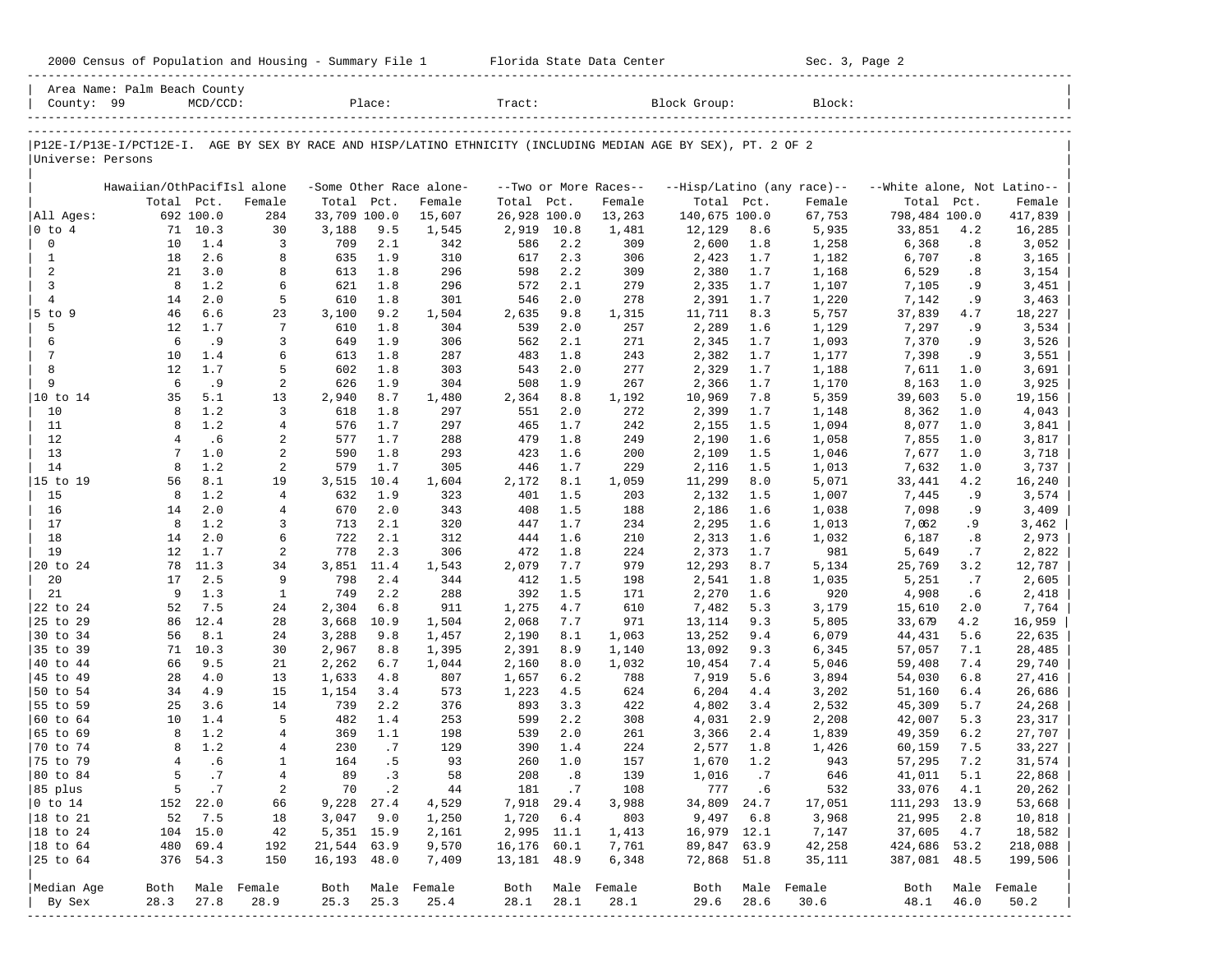| 2000 Census of Population and Housing - Summary File 1 |  | Florida State Data Center | Sec. 3, Page 1 |
|--------------------------------------------------------|--|---------------------------|----------------|
|--------------------------------------------------------|--|---------------------------|----------------|

| Area Name: Pasco County<br>County: 101 |                  | $MCD/CCD$ : |                                                           | Place:           |            | Tract:           |             |            | Block Group:                                                                                                                  |             |                 | Block:                |            |             |                     |
|----------------------------------------|------------------|-------------|-----------------------------------------------------------|------------------|------------|------------------|-------------|------------|-------------------------------------------------------------------------------------------------------------------------------|-------------|-----------------|-----------------------|------------|-------------|---------------------|
|                                        |                  |             |                                                           |                  |            |                  |             |            | P12, P12A-D/P13, P13A-D/P14, PCT12A-D. AGE BY SEX BY RACE AND HISP/LATINO ETHNICITY (INCLUDING MEDIAN AGE BY SEX), PT. 1 OF 2 |             |                 |                       |            |             |                     |
| Universe: Persons                      |                  |             |                                                           |                  |            |                  |             |            |                                                                                                                               |             |                 |                       |            |             |                     |
|                                        |                  |             | ----All Races Combined----- --------- White alone-------- |                  |            |                  |             |            | -------Black alone-------- AmerInd/NatAlaskan alone                                                                           |             |                 |                       |            |             | $---Asian alone---$ |
|                                        | Total Pct.       |             | Female                                                    | Total Pct.       |            | Female           | Total Pct.  |            | Female                                                                                                                        | Total Pct.  |                 | Female                |            | Total Pct.  | Female              |
| All Ages:                              | 344,765 100.0    |             | 179,348                                                   | 323,036 100.0    |            | 168,550          | 7,148 100.0 |            | 3,571                                                                                                                         | 1,209 100.0 |                 | 603                   |            | 3,251 100.0 | 1,804               |
| $ 0 \t{to} 4$                          | 18,134           | 5.3         | 8,819                                                     | 16,043           | 5.0        | 7,804            | 627         | 8.8        | 295                                                                                                                           | 63          | 5.2             | 32                    | 234        | 7.2         | 114                 |
| $\mathbf 0$                            | 3,443            | 1.0         | 1,630                                                     | 3,007            | .9         | 1,440            | 127         | 1.8        | 62                                                                                                                            | 13          | 1.1             | 7                     | 41         | 1.3         | 17                  |
| 1                                      | 3,616            | 1.0         | 1,733                                                     | 3,211            | 1.0        | 1,521            | 102         | 1.4        | 47                                                                                                                            | 6           | . 5             | 3                     | 47         | 1.4         | 22                  |
| 2                                      | 3,569            | 1.0         | 1,781                                                     | 3,137            | 1.0        | 1,574            | 136         | 1.9        | 61                                                                                                                            | 16          | 1.3             | 11                    | 44         | 1.4         | 20                  |
| 3                                      | 3,645            | 1.1         | 1,799                                                     | 3,227            | 1.0        | 1,591            | 122         | 1.7        | 58                                                                                                                            | 15          | 1.2             | 5                     | 57         | 1.8         | 31                  |
| $\overline{4}$                         | 3,861            | 1.1         | 1,876                                                     | 3,461            | 1.1<br>5.5 | 1,678            | 140         | 2.0        | 67                                                                                                                            | 13<br>83    | 1.1<br>6.9      | 6                     | 45         | 1.4<br>6.5  | 24                  |
| $5$ to $9$<br>5                        | 19,713<br>3,754  | 5.7<br>1.1  | 9,590<br>1,832                                            | 17,631<br>3,345  | 1.0        | 8,629<br>1,636   | 672<br>110  | 9.4<br>1.5 | 321<br>55                                                                                                                     | 14          | 1.2             | 39<br>$7\phantom{.0}$ | 211<br>48  | 1.5         | 92<br>20            |
| 6                                      | 3,950            | 1.1         | 1,893                                                     | 3,521            | 1.1        | 1,702            | 126         | 1.8        | 57                                                                                                                            | 20          | 1.7             | 10                    | 38         | 1.2         | 13                  |
| 7                                      | 3,953            | 1.1         | 1,970                                                     | 3,543            | 1.1        | 1,779            | 124         | 1.7        | 63                                                                                                                            | 17          | 1.4             | 8                     | 45         | 1.4         | 27                  |
| 8                                      | 3,903            | 1.1         | 1,909                                                     | 3,499            | 1.1        | 1,710            | 150         | 2.1        | 75                                                                                                                            | 16          | 1.3             | 9                     | 46         | 1.4         | 17                  |
| 9                                      | 4,153            | 1.2         | 1,986                                                     | 3,723            | 1.2        | 1,802            | 162         | 2.3        | 71                                                                                                                            | 16          | 1.3             | 5                     | 34         | 1.0         | 15                  |
| 10 to 14                               | 20,371           | 5.9         | 9,895                                                     | 18,435           | 5.7        | 8,935            | 671         | 9.4        | 334                                                                                                                           | 98          | 8.1             | 58                    | 234        | 7.2         | 111                 |
| 10                                     | 4,192            | 1.2         | 2,067                                                     | 3,791            | 1.2        | 1,875            | 146         | 2.0        | 72                                                                                                                            | 18          | 1.5             | 11                    | 34         | 1.0         | 14                  |
| 11                                     | 4,194            | 1.2         | 1,968                                                     | 3,811            | 1.2        | 1,772            | 131         | 1.8        | 58                                                                                                                            | 16          | 1.3             | 11                    | 54         | 1.7         | 29                  |
| 12                                     | 4,094            | 1.2         | 2,048                                                     | 3,706            | 1.1        | 1,844            | 143         | 2.0        | 76                                                                                                                            | 20          | 1.7             | 9                     | 48         | 1.5         | 19                  |
| 13                                     | 3,865            | 1.1         | 1,887                                                     | 3,485            | 1.1        | 1,689            | 123         | 1.7        | 65                                                                                                                            | 23          | 1.9             | 13                    | 46         | 1.4         | 27                  |
| 14                                     | 4,026            | 1.2         | 1,925                                                     | 3,642            | 1.1        | 1,755            | 128         | 1.8        | 63                                                                                                                            | 21          | 1.7             | 14                    | 52         | 1.6         | 22                  |
| 15 to 19                               | 17,940           | 5.2         | 8,671                                                     | 16,002           | 5.0        | 7,793            | 654         | 9.1        | 298                                                                                                                           | 82          | 6.8             | 34                    | 239        | 7.4         | 122                 |
| 15                                     | 3,917            | 1.1         | 1,901                                                     | 3,500            | 1.1        | 1,710            | 138         | 1.9        | 57                                                                                                                            | 13          | 1.1             | 6                     | 47         | 1.4         | 30                  |
| 16                                     | 3,729            | 1.1         | 1,788                                                     | 3,370            | 1.0        | 1,635            | 125         | 1.7        | 49                                                                                                                            | 17          | 1.4             | 10                    | 42         | 1.3         | 17                  |
| 17                                     | 3,650            | 1.1         | 1,766                                                     | 3,260            | 1.0        | 1,577            | 125         | 1.7        | 62                                                                                                                            | 21          | 1.7             | 6                     | 61         | 1.9         | 33                  |
| 18                                     | 3,484            | 1.0         | 1,656                                                     | 3,073            | 1.0        | 1,480            | 135         | 1.9        | 63                                                                                                                            | 17          | 1.4             | 8                     | 45         | 1.4         | 19                  |
| 19                                     | 3,160            | . 9         | 1,560                                                     | 2,799            | . 9        | 1,391            | 131         | 1.8        | 67                                                                                                                            | 14          | 1.2             | $\overline{4}$        | 44         | 1.4         | 23                  |
| 20 to 24                               | 13,507           | 3.9         | 6,827                                                     | 11,973           | 3.7        | 6,102            | 443         | 6.2        | 219                                                                                                                           | 75          | 6.2             | 33                    | 160        | 4.9         | 95                  |
| 20                                     | 2,969            | . 9         | 1,512                                                     | 2,624            | .8         | 1,342            | 99          | 1.4        | 58                                                                                                                            | 15          | 1.2             | $\overline{4}$        | 36         | 1.1         | 18                  |
| 21                                     | 2,614            | .8          | 1,286                                                     | 2,305            | .7         | 1,143            | 90          | 1.3        | 43                                                                                                                            | 16          | 1.3             | 10                    | 36         | 1.1         | 22                  |
| 22 to 24                               | 7,924            | 2.3         | 4,029                                                     | 7,044            | 2.2        | 3,617            | 254         | 3.6        | 118                                                                                                                           | 44          | 3.6             | 19                    | 88         | 2.7         | 55                  |
| 25 to 29                               | 16,023           | 4.6         | 8,132                                                     | 14,502           | 4.5        | 7,389            | 437         | 6.1        | 235                                                                                                                           | 76          | 6.3             | 41                    | 231        | 7.1         | 111                 |
| 30 to 34                               | 19,779           | 5.7         | 9,917                                                     | 18,114           | 5.6        | 9,121            | 508         | 7.1        | 247                                                                                                                           | 88          | 7.3             | 35                    | 291        | 9.0         | 159                 |
| 35 to 39                               | 24,003           | 7.0         | 12,029                                                    | 22,263           | 6.9        | 11,151           | 612         | 8.6        | 303                                                                                                                           | 114         | 9.4             | 58                    | 299        | 9.2         | 173                 |
| 40 to 44                               | 23,314           | 6.8         | 11,772                                                    | 21,713           | 6.7        | 10,978           | 568         | 7.9        | 274                                                                                                                           | 128         | 10.6            | 64                    | 283        | 8.7         | 172                 |
| 45 to 49                               | 21,026           | 6.1         | 10,848                                                    | 19,676           | 6.1        | 10,122           | 447         | 6.3        | 237                                                                                                                           | 109         | 9.0             | 59                    | 266        | 8.2         | 168                 |
| 50 to 54                               | 20,713           | 6.0         | 10,918                                                    | 19,634           | 6.1        | 10,357           | 322         | 4.5        | 160                                                                                                                           | 78          | 6.5             | 34                    | 254        | 7.8         | 154                 |
| 55 to 59                               | 18,940           | 5.5         | 10,116                                                    | 18,150           | 5.6        | 9,704            | 264         | 3.7        | 141                                                                                                                           | 71          | 5.9             | 37                    | 129        | 4.0         | 75                  |
| 60 to 64                               | 18,899           | 5.5         | 10,240                                                    | 18,228           | 5.6        | 9,901            | 267         | 3.7        | 136                                                                                                                           | 51          | 4.2             | 26                    | 129        | 4.0         | 72                  |
| 65 to 69                               | 21,152           | 6.1         | 11,420                                                    | 20,630           | 6.4        | 11,125           | 190         | 2.7        | 101                                                                                                                           | 39          | 3.2             | 21                    | 114        | 3.5         | 72                  |
| 70 to 74                               | 23,492           | 6.8         | 12,689                                                    | 23,000           | 7.1        | 12,413           | 184         | 2.6        | 95                                                                                                                            | 16          | 1.3             | 9                     | 90         | 2.8         | 61                  |
| 75 to 79                               | 21,769           | 6.3         | 12,153                                                    | 21,437           | 6.6        | 11,950           | 131         | 1.8        | 81                                                                                                                            | 19          | 1.6             | 14                    | 47         | 1.4         | 28                  |
| 80 to 84                               | 15,166           | 4.4         | 8,610                                                     | 14,945           | 4.6        | 8,478            | 97          | 1.4        | 57                                                                                                                            | 11          | . 9             | $7\phantom{.0}$       | 22         | .7          | 14                  |
| 85 plus<br>$ 0 \t{to} 14$              | 10,824           | 3.1         | 6,702                                                     | 10,660 3.3       |            | 6,598            | 1,970 27.6  | 54.8       | 37                                                                                                                            | 8           | $\cdot$ 7       | 2                     | 18         | .6          | 11                  |
| 18 to 21                               | 58,218 16.9      | 3.5         | 28,304                                                    | 52,109 16.1      | 3.3        | 25,368           |             | 6.4        | 950                                                                                                                           |             | 244 20.2<br>5.1 | 129                   | 679        | 20.9<br>5.0 | 317                 |
|                                        | 12,227<br>20,151 | 5.8         | 6,014                                                     | 10,801<br>17,845 | 5.5        | 5,356<br>8,973   | 455<br>709  | 9.9        | 231<br>349                                                                                                                    | 62          | 106 8.8         | 26<br>45              | 161<br>249 | 7.7         | 82<br>137           |
| 18 to 24<br>18 to 64                   | 182,848 53.0     |             | 10,043<br>94,015                                          | 170, 125 52.7    |            | 87,696           | 4,134 57.8  |            | 2,082                                                                                                                         |             | 821 67.9        | 399                   |            | 2,131 65.5  | 1,221               |
| 25 to 64                               | 162,697 47.2     |             | 83,972                                                    | 152,280 47.1     |            | 78,723           | 3,425 47.9  |            | 1,733                                                                                                                         |             | 715 59.1        | 354                   |            | 1,882 57.9  | 1,084               |
|                                        |                  |             |                                                           |                  |            |                  |             |            |                                                                                                                               |             |                 |                       |            |             |                     |
| Median Age                             | Both             |             | Male Female                                               |                  |            | Both Male Female | Both        |            | Male Female                                                                                                                   |             |                 | Both Male Female      | Both       | Male        | Female              |
| By Sex                                 | 44.9             | 43.0        | 46.8                                                      | 46.1             | 44.2       | 48.1             | 30.6        | 29.7       | 31.7                                                                                                                          | 36.5        | 35.8            | 37.4                  | 35.5       | 32.3        | 38.0                |
| ---------                              |                  |             |                                                           |                  |            |                  |             |            |                                                                                                                               |             |                 |                       |            |             |                     |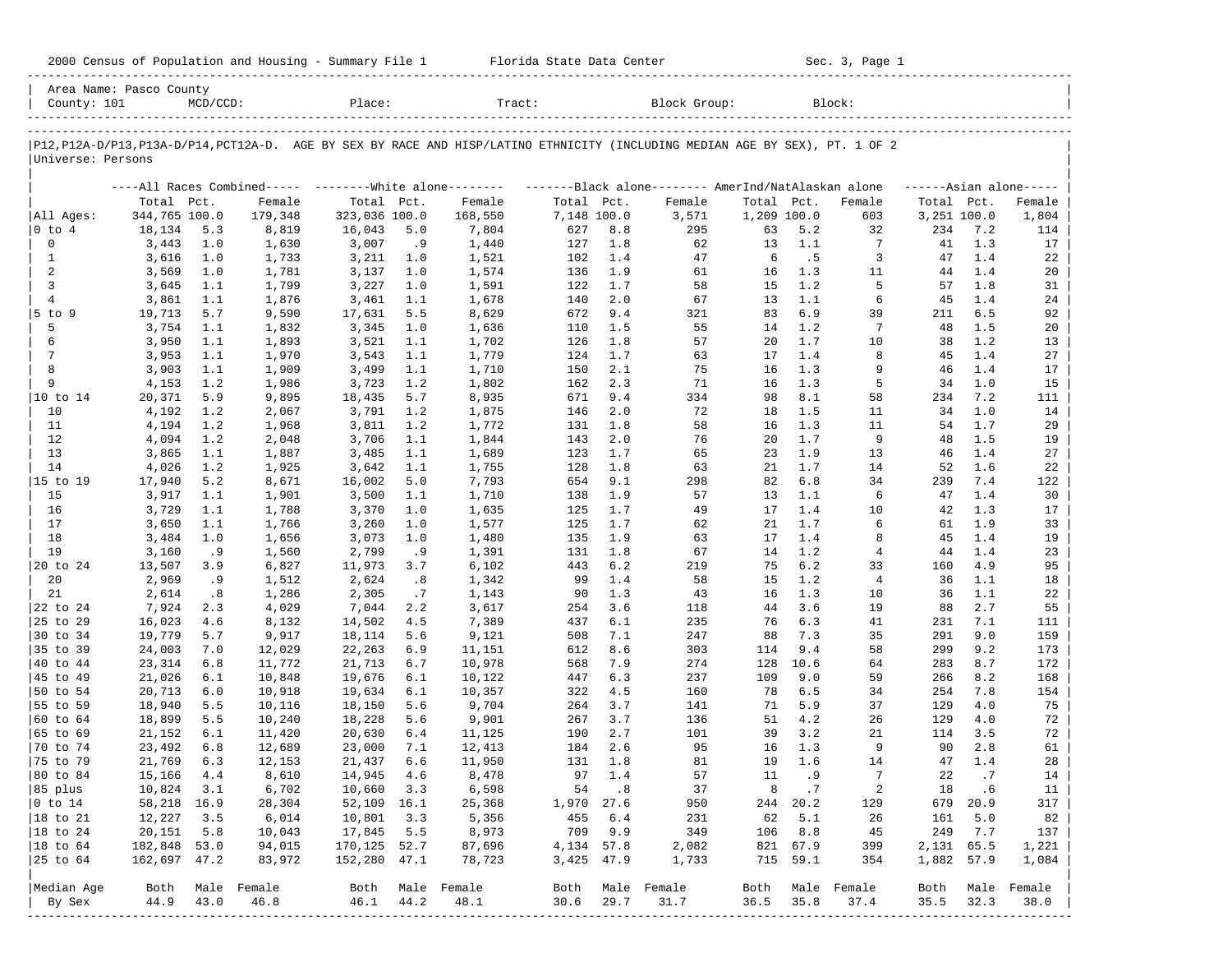| County: 101          | Area Name: Pasco County    | $MCD/CCD$ :            |                  |             | Place:     |                         | Tract:      |            |                       | Block Group:                                                                                                   |                  | Block:     |                             |            |                 |
|----------------------|----------------------------|------------------------|------------------|-------------|------------|-------------------------|-------------|------------|-----------------------|----------------------------------------------------------------------------------------------------------------|------------------|------------|-----------------------------|------------|-----------------|
|                      |                            |                        |                  |             |            |                         |             |            |                       |                                                                                                                |                  |            |                             |            |                 |
|                      |                            |                        |                  |             |            |                         |             |            |                       | P12E-I/P13E-I/PCT12E-I. AGE BY SEX BY RACE AND HISP/LATINO ETHNICITY (INCLUDING MEDIAN AGE BY SEX), PT. 2 OF 2 |                  |            |                             |            |                 |
| Universe: Persons    |                            |                        |                  |             |            |                         |             |            |                       |                                                                                                                |                  |            |                             |            |                 |
|                      | Hawaiian/OthPacifIsl alone |                        |                  |             |            | -Some Other Race alone- |             |            | --Two or More Races-- | --Hisp/Latino (any race)--                                                                                     |                  |            | --White alone, Not Latino-- |            |                 |
|                      |                            | Total Pct.             | Female           | Total Pct.  |            | Female                  | Total       | Pct.       | Female                | Total Pct.                                                                                                     |                  | Female     | Total Pct.                  |            | Female          |
| All Ages:            |                            | 111 100.0              | 62               | 5,251 100.0 |            | 2,378                   | 4,759 100.0 |            | 2,380                 | 19,603 100.0                                                                                                   |                  | 9,513      | 310,066 100.0               |            | 162,068         |
| $ 0 \t{to} 4$        | 11                         | 9.9                    | 7                |             | 564 10.7   | 268                     |             | 592 12.4   | 299                   | 1,901                                                                                                          | 9.7              | 887        | 14,879                      | 4.8        | 7,266           |
| 0                    | 1                          | .9                     | $\mathbf 0$      | 121         | 2.3        | 46                      | 133         | 2.8        | 58                    | 386                                                                                                            | 2.0              | 160        | 2,773                       | .9         | 1,341           |
| $\mathbf{1}$         | $\overline{4}$             | 3.6                    | 3                | 116         | 2.2        | 69                      | 130         | 2.7        | 68                    | 395                                                                                                            | 2.0              | 206        | 2,982                       | 1.0        | 1,411           |
| 2                    | $\mathbf{1}$               | .9                     | $\mathbf 0$      | 114         | 2.2        | 53                      | 121         | 2.5        | 62                    | 376                                                                                                            | 1.9              | 171        | 2,901                       | .9         | 1,467           |
| 3                    | 2                          | 1.8                    | 2                | 114         | 2.2        | 56                      | 108         | 2.3        | 56                    | 381                                                                                                            | 1.9              | 176        | 2,990                       | 1.0        | 1,481           |
| $\overline{4}$       | $\overline{3}$             | 2.7                    | 2                | 99          | 1.9        | 44                      | 100         | 2.1        | 55                    | 363                                                                                                            | 1.9              | 174        | 3,233                       | 1.0        | 1,566           |
| 5 to 9               | 12                         | 10.8                   | 5                | 563         | 10.7       | 267                     | 541         | 11.4       | 237                   | 1,896                                                                                                          | 9.7              | 898        | 16,469                      | 5.3        | 8,063           |
| 5                    | 3                          | 2.7                    | 1                | 112         | 2.1        | 62                      | 122         | 2.6        | 51                    | 380                                                                                                            | 1.9              | 183        | 3,125                       | 1.0        | 1,533           |
| 6                    | 1                          | .9                     | 1                | 131         | 2.5        | 58                      | 113         | 2.4        | 52                    | 398                                                                                                            | 2.0              | 187        | 3,284                       | 1.1        | 1,583           |
| $\overline{7}$<br>8  | 2<br>3                     | 1.8<br>2.7             | $\mathbf{1}$     | 110<br>97   | 2.1<br>1.8 | 46                      | 112         | 2.4        | 46<br>46              | 380                                                                                                            | 1.9              | 179        | 3,305                       | 1.1        | 1,656           |
| 9                    | $\overline{3}$             | 2.7                    | 2<br>$\mathbf 0$ | 113         | 2.2        | 50<br>51                | 92<br>102   | 1.9<br>2.1 | 42                    | 360                                                                                                            | 1.8<br>1.9       | 179        | 3,271                       | 1.1<br>1.1 | 1,603           |
| 10 to 14             | 8                          | 7.2                    | 3                | 479         | 9.1        | 222                     | 446         | 9.4        | 232                   | 378<br>1,758                                                                                                   | 9.0              | 170<br>884 | 3,484<br>17,299             | 5.6        | 1,688<br>8,363  |
| 10                   | $\overline{a}$             | 1.8                    | 1                | 88          | 1.7        | 43                      | 113         | 2.4        | 51                    | 339                                                                                                            | 1.7              | 159        | 3,571                       | 1.2        | 1,779           |
| 11                   | $\Omega$                   | $\cdot$ 0              | $\mathbf 0$      | 92          | 1.8        | 45                      | 90          | 1.9        | 53                    | 371                                                                                                            | 1.9              | 182        | 3,556                       | 1.1        | 1,653           |
| 12                   | $\overline{a}$             | 1.8                    | $\mathbf 0$      | 91          | 1.7        | 47                      | 84          | 1.8        | 53                    | 349                                                                                                            | 1.8              | 188        | 3,473                       | 1.1        | 1,717           |
| 13                   | 3                          | 2.7                    | 2                | 96          | 1.8        | 43                      | 89          | 1.9        | 48                    | 354                                                                                                            | 1.8              | 196        | 3,262                       | 1.1        | 1,556           |
| 14                   | $\mathbf{1}$               | .9                     | $\mathbf 0$      | 112         | 2.1        | 44                      | 70          | 1.5        | 27                    | 345                                                                                                            | 1.8              | 159        | 3,437                       | 1.1        | 1,658           |
| 15 to 19             | 8                          | 7.2                    | 6                | 570         | 10.9       | 243                     | 385         | 8.1        | 175                   | 1,706                                                                                                          | 8.7              | 733        | 14,973                      | 4.8        | 7,336           |
| 15                   | $\overline{a}$             | 1.8                    | 2                | 120         | 2.3        | 53                      | 97          | 2.0        | 43                    | 354                                                                                                            | 1.8              | 153        | 3,288                       | 1.1        | 1,612           |
| 16                   | 1                          | .9                     | 1                | 98          | 1.9        | 44                      | 76          | 1.6        | 32                    | 322                                                                                                            | 1.6              | 142        | 3,171                       | 1.0        | 1,543           |
| 17                   | $\overline{3}$             | 2.7                    | $\overline{a}$   | 115         | 2.2        | 55                      | 65          | 1.4        | 31                    | 339                                                                                                            | 1.7              | 150        | 3,056                       | 1.0        | 1,490           |
| 18                   | $\Omega$                   | $\cdot$ 0              | $\mathbf 0$      | 136         | 2.6        | 50                      | 78          | 1.6        | 36                    | 375                                                                                                            | 1.9              | 155        | 2,858                       | .9         | 1,386           |
| 19                   | $\overline{a}$             | 1.8                    | $\mathbf{1}$     | 101         | 1.9        | 41                      | 69          | 1.4        | 33                    | 316                                                                                                            | 1.6              | 133        | 2,600                       | .8         | 1,305           |
| 20 to 24             | 8                          | 7.2                    | 5                | 557         | 10.6       | 227                     | 291         | 6.1        | 146                   | 1,516                                                                                                          | 7.7              | 649        | 11,127                      | 3.6        | 5,729           |
| 20                   | $\overline{a}$             | 1.8                    | 1                | 119         | 2.3        | 52                      | 74          | 1.6        | 37                    | 329                                                                                                            | 1.7              | 142        | 2,444                       | .8         | 1,265           |
| 21                   | 3                          | 2.7                    | 2                | 112         | 2.1        | 44                      | 52          | 1.1        | 22                    | 284                                                                                                            | 1.4              | 124        | 2,151                       | .7         | 1,074           |
| 22 to 24             | $\overline{3}$             | 2.7                    | 2                | 326         | 6.2        | 131                     | 165         | 3.5        | 87                    | 903                                                                                                            | 4.6              | 383        | 6,532                       | 2.1        | 3,390           |
| 25 to 29             | 8                          | 7.2                    | 7                | 500         | 9.5        | 211                     | 269         | 5.7        | 138                   | 1,543                                                                                                          | 7.9              | 707        | 13,575                      | 4.4        | 6,950           |
| 30 to 34             | 8                          | 7.2                    | 3                | 497         | 9.5        | 227                     | 273         | 5.7        | 125                   | 1,573                                                                                                          | 8.0              | 742        | 17,135                      | 5.5        | 8,651           |
| 35 to 39             |                            | 6.3                    | 3                | 397         | 7.6        | 181                     | 311         | 6.5        | 160                   | 1,550                                                                                                          | 7.9              | 770        | 21,202                      | 6.8        | 10,603          |
| 40 to 44             | $\overline{4}$             | 3.6                    | 3                | 333         | 6.3        | 139                     | 285         | 6.0        | 142                   | 1,310                                                                                                          | 6.7              | 619        | 20,807                      | 6.7        | 10,530          |
| 45 to 49             | 11                         | 9.9                    | 5                | 250         | 4.8        | 123                     | 267         | 5.6        | 134                   | 1,016                                                                                                          | 5.2              | 526        | 18,986                      | 6.1        | 9,758           |
| 50 to 54             | $\overline{4}$             | 3.6                    | 1                | 197         | 3.8        | 87                      | 224         | 4.7        | 125                   | 909                                                                                                            | 4.6              | 492        | 18,969                      | 6.1        | 9,977           |
| 55 to 59             | 7                          | 6.3<br>2.7             | 5                | 121         | 2.3<br>1.5 | 59                      | 198         | 4.2        | 95                    | 739                                                                                                            | 3.8              | 390        | 17,577                      | 5.7        | 9,397           |
| 60 to 64<br>65 to 69 | $\overline{3}$<br>3        | 2.7                    | 2<br>1           | 80<br>47    | .9         | 40<br>26                | 141<br>129  | 3.0<br>2.7 | 63<br>74              | 593<br>512                                                                                                     | 3.0<br>2.6       | 313<br>292 | 17,750<br>20,195            | 5.7<br>6.5 | 9,643<br>10,877 |
| 70 to 74             | 6                          | 5.4                    | 5                | 45          | . 9        | 26                      | 151         | 3.2        | 80                    | 458                                                                                                            | 2.3              | 230        | 22,618                      | 7.3        | 12,226          |
| 75 to 79             | $\mathbf{1}$               | .9                     | $\Omega$         | 23          | .4         | 16                      | 111         | 2.3        | 64                    | 312                                                                                                            | 1.6              | 196        | 21,160                      | 6.8        | 11,779          |
| 80 to 84             | $\Omega$                   | $\cdot$ 0              | $\mathbf 0$      | 12          | $\cdot$ 2  | $7\phantom{.0}$         | 79          | 1.7        | 47                    | 167                                                                                                            | .9               | 93         | 14,801                      | 4.8        | 8,399           |
| 85 plus              |                            | 1.8<br>2               | 1                |             | 16.3       | $\overline{9}$          |             | 66 1.4     | 44                    |                                                                                                                | 144.7            | 92         | 10,544 3.4                  |            | 6,521           |
| $ 0 \t{to} 14$       |                            | 31 27.9                | 15               | 1,606 30.6  |            | 757                     | 1,579 33.2  |            | 768                   |                                                                                                                | 5,555 28.3       | 2,669      | 48,647 15.7                 |            | 23,692          |
| 18 to 21             |                            | 6.3<br>$7\overline{ }$ | $\overline{4}$   |             | 468 8.9    | 187                     | 273         | 5.7        | 128                   | 1,304 6.7                                                                                                      |                  | 554        | 10,053                      | 3.2        | 5,030           |
| $ 18 \text{ to } 24$ | 10                         | 9.0                    | 6                |             | 794 15.1   | 318                     | 438         | 9.2        | 215                   |                                                                                                                | 2,207 11.3       | 937        | 16,585                      | 5.3        | 8,420           |
| $ 18 \text{ to } 64$ |                            | 62 55.9                | 35               | 3,169 60.4  |            | 1,385                   | 2,406 50.6  |            | 1,197                 | 11,440 58.4                                                                                                    |                  | 5,496      | 162,586 52.4                |            | 83,929          |
| 25 to 64             |                            | 52 46.8                | 29               | 2,375 45.2  |            | 1,067                   | 1,968 41.4  |            | 982                   | 9,233 47.1                                                                                                     |                  | 4,559      | 146,001 47.1                |            | 75,509          |
| Median Age           |                            |                        | Both Male Female |             |            | Both Male Female        |             |            | Both Male Female      |                                                                                                                | Both Male Female |            | Both                        |            | Male Female     |
| By Sex               | 30.3                       | 33.5                   | 29.0             | 24.0        | 23.9       | 24.1                    | 27.6        | 25.8       | 28.8                  | 28.4                                                                                                           | 27.0             | 30.0       | 46.9                        | 45.0       | 48.9            |
|                      |                            |                        |                  |             |            |                         |             |            |                       |                                                                                                                |                  |            |                             |            |                 |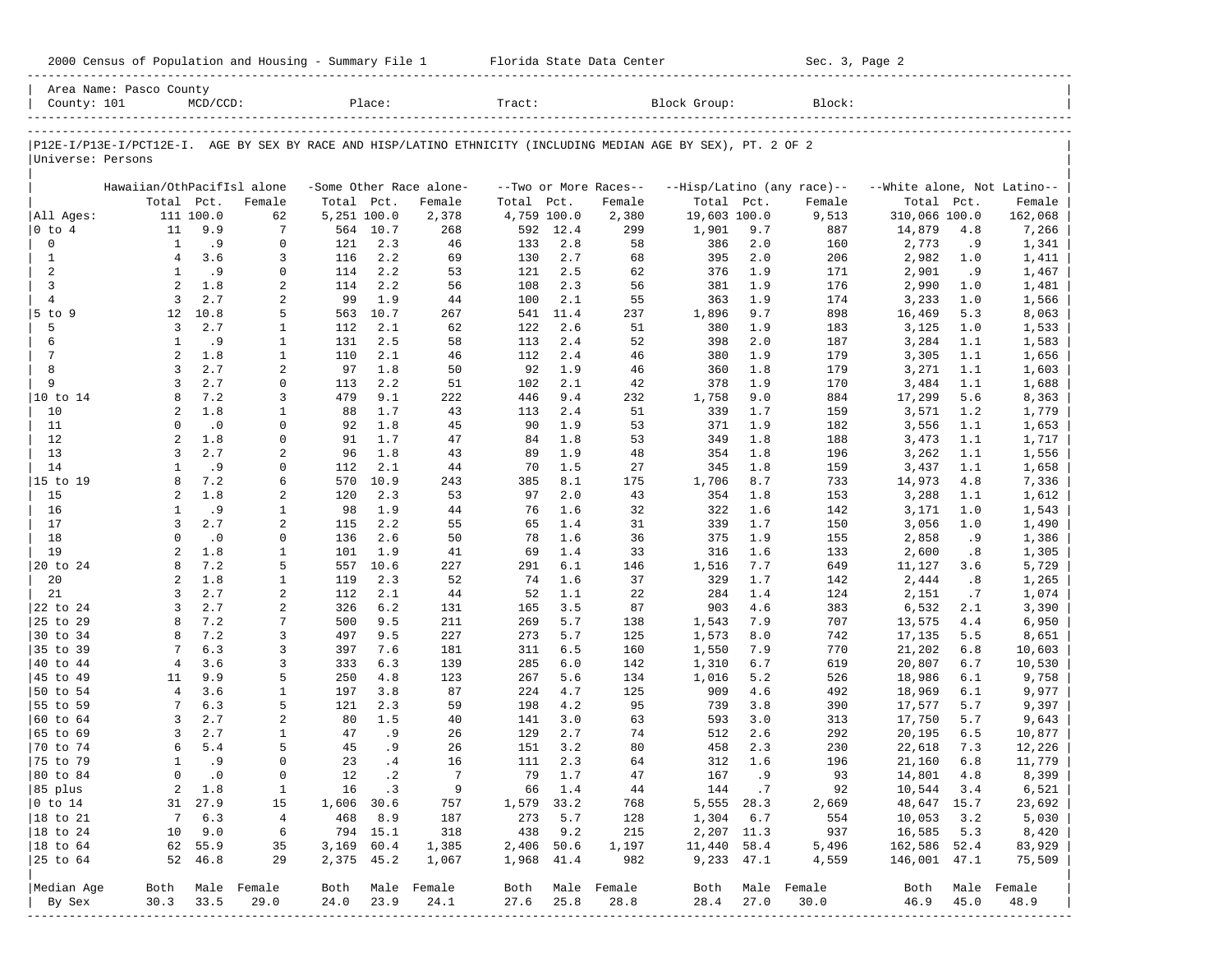| 2000 Census of Population and Housing - Summary File 1 |  | Florida State Data Center | Sec. 3, Page 1 |
|--------------------------------------------------------|--|---------------------------|----------------|
|--------------------------------------------------------|--|---------------------------|----------------|

| County: 103          | Area Name: Pinellas County | $MCD/CCD$ : |                  | Place:          |            | Tract:                                                                                                                        |                |            | Block Group:     |             |                  | Block:                        |              |            |                     |
|----------------------|----------------------------|-------------|------------------|-----------------|------------|-------------------------------------------------------------------------------------------------------------------------------|----------------|------------|------------------|-------------|------------------|-------------------------------|--------------|------------|---------------------|
|                      |                            |             |                  |                 |            |                                                                                                                               |                |            |                  |             |                  | _____________________________ |              |            |                     |
| Universe: Persons    |                            |             |                  |                 |            | P12, P12A-D/P13, P13A-D/P14, PCT12A-D. AGE BY SEX BY RACE AND HISP/LATINO ETHNICITY (INCLUDING MEDIAN AGE BY SEX), PT. 1 OF 2 |                |            |                  |             |                  |                               |              |            |                     |
|                      |                            |             |                  |                 |            | ----All Races Combined----- --------White alone-------- --------Black alone-------- AmerInd/NatAlaskan alone                  |                |            |                  |             |                  |                               |              |            | $---Asian alone---$ |
|                      | Total Pct.                 |             | Female           | Total Pct.      |            | Female                                                                                                                        | Total Pct.     |            | Female           | Total Pct.  |                  | Female                        | Total Pct.   |            | Female              |
| All Ages:            | 921,482 100.0              |             | 482,523          | 791,111 100.0   |            | 414,645                                                                                                                       | 82,556 100.0   |            | 43,701           | 2,719 100.0 |                  | 1,356                         | 18,984 100.0 |            | 9,966               |
| $ 0 \t{to} 4$        | 45,354                     | 4.9         | 21,984           | 33,691          | 4.3        | 16,336                                                                                                                        | 7,155          | 8.7        | 3,432            | 135         | 5.0              | 60                            | 1,280        | 6.7        | 627                 |
| 0                    | 8,901                      | 1.0         | 4,361            | 6,580           | .8         | 3,198                                                                                                                         | 1,357          | 1.6        | 661              | 37          | 1.4              | 17                            | 259          | 1.4        | 131                 |
| $\mathbf{1}$         | 8,994                      | 1.0         | 4,385            | 6,687           | .8         | 3,275                                                                                                                         | 1,363          | 1.7        | 631              | 25          | .9               | 15                            | 223          | 1.2        | 107                 |
| 2                    | 9,011                      | 1.0         | 4,351            | 6,619           | .8         | 3,210                                                                                                                         | 1,482          | 1.8        | 699              | 16          | .6               | 6                             | 272          | 1.4        | 134                 |
| 3                    | 9,060                      | 1.0         | 4,372            | 6,744           | . 9        | 3,291                                                                                                                         | 1,482          | 1.8        | 705              | 29          | 1.1              | 11                            | 264          | 1.4        | 124                 |
| $\overline{4}$       | 9,388                      | 1.0         | 4,515            | 7,061           | . 9        | 3,362                                                                                                                         | 1,471          | 1.8        | 736              | 28          | 1.0              | 11                            | 262          | 1.4        | 131                 |
| 5 to 9               | 50,785                     | 5.5         | 24,643           | 38,247          | 4.8        | 18,538                                                                                                                        | 8,371          | 10.1       | 4,060            | 144         | 5.3              | 77                            | 1,324        | 7.0        | 648                 |
| 5                    | 9,634                      | 1.0         | 4,678            | 7,300           | . 9        | 3,550                                                                                                                         | 1,497          | 1.8        | 720              | 24          | . 9              | 14                            | 263          | 1.4        | 128                 |
| 6<br>7               | 9,856                      | 1.1         | 4,748            | 7,420           | . 9        | 3,538                                                                                                                         | 1,613          | 2.0        | 775              | 31          | 1.1              | 15                            | 268          | 1.4        | 141                 |
|                      | 10,080                     | 1.1         | 4,840            | 7,509           | . 9        | 3,604                                                                                                                         | 1,737          | 2.1        | 836              | 38          | 1.4              | 17                            | 253          | 1.3        | 118                 |
| 8<br>9               | 10,407                     | 1.1         | 5,088            | 7,790           | 1.0<br>1.0 | 3,838                                                                                                                         | 1,776          | 2.2        | 854              | 20          | $\cdot$ 7<br>1.1 | 11                            | 274          | 1.4        | 136                 |
|                      | 10,808                     | 1.2         | 5,289            | 8,228           |            | 4,008                                                                                                                         | 1,748          | 2.1        | 875              | 31          |                  | 20                            | 266          | 1.4        | 125                 |
| 10 to 14             | 51,675                     | 5.6         | 25,279           | 39,787          | 5.0        | 19,324                                                                                                                        | 8,017          | 9.7        | 3,996            | 174         | 6.4              | 96                            | 1,315        | 6.9        | 679                 |
| 10                   | 10,722                     | 1.2         | 5,241            | 8,212           | 1.0        | 3,986                                                                                                                         | 1,683          | 2.0        | 837              | 35          | 1.3<br>1.1       | 22                            | 263          | 1.4        | 137                 |
| 11<br>12             | 10,580                     | 1.1         | 5,086            | 8,104           | 1.0        | 3,861                                                                                                                         | 1,693          | 2.1        | 829              | 29<br>45    | 1.7              | 15                            | 267          | 1.4        | 130                 |
|                      | 10,181                     | 1.1         | 5,090            | 7,838           | 1.0        | 3,905                                                                                                                         | 1,580          | 1.9        | 787              |             | 1.1              | 25                            | 256          | 1.3        | 136                 |
| 13<br>14             | 9,801                      | 1.1         | 4,812            | 7,622           | 1.0<br>1.0 | 3,725                                                                                                                         | 1,488          | 1.8        | 742<br>801       | 29<br>36    | 1.3              | 15<br>19                      | 241<br>288   | 1.3<br>1.5 | 122                 |
|                      | 10,391<br>47,384           | 1.1<br>5.1  | 5,050            | 8,011<br>36,850 | 4.7        | 3,847                                                                                                                         | 1,573          | 1.9        |                  | 183         | 6.7              | 88                            |              | 7.5        | 154<br>703          |
| 15 to 19<br>15       | 10,032                     | 1.1         | 23,119<br>4,869  | 7,788           | 1.0        | 17,968<br>3,764                                                                                                               | 6,712<br>1,483 | 8.1<br>1.8 | 3,327<br>727     | 33          | 1.2              | 19                            | 1,415<br>302 | 1.6        | 147                 |
| 16                   | 9,836                      | 1.1         | 4,875            | 7,642           | 1.0        | 3,836                                                                                                                         | 1,427          | 1.7        | 670              | 27          | 1.0              | 8                             | 289          | 1.5        | 152                 |
| 17                   | 9,851                      | 1.1         | 4,780            | 7,697           | 1.0        | 3,709                                                                                                                         | 1,372          | 1.7        | 688              | 45          | 1.7              | 24                            | 330          | 1.7        | 162                 |
| 18                   | 9,136                      | 1.0         | 4,454            | 7,111           | .9         | 3,506                                                                                                                         | 1,248          | 1.5        | 608              | 39          | 1.4              | 19                            | 254          | 1.3        | 113                 |
| 19                   | 8,529                      | . 9         | 4,141            | 6,612           | . 8        | 3,153                                                                                                                         | 1,182          | 1.4        | 634              | 39          | 1.4              | 18                            | 240          | 1.3        | 129                 |
| 20 to 24             | 41,432                     | 4.5         | 20,741           | 32,097          | 4.1        | 15,995                                                                                                                        | 5,427          | 6.6        | 2,907            | 181         | 6.7              | 82                            | 1,307        | 6.9        | 662                 |
| 20                   | 8,431                      | . 9         | 4,157            | 6,543           | .8         | 3,209                                                                                                                         | 1,117          | 1.4        | 589              | 25          | . 9              | 11                            | 259          | 1.4        | 136                 |
| 21                   | 7,881                      | .9          | 3,997            | 6,036           | .8         | 3,055                                                                                                                         | 1,102          | 1.3        | 582              | 41          | 1.5              | 16                            | 252          | 1.3        | 124                 |
| 22 to 24             | 25,120                     | 2.7         | 12,587           | 19,518          | 2.5        | 9,731                                                                                                                         | 3,208          | 3.9        | 1,736            | 115         | 4.2              | 55                            | 796          | 4.2        | 402                 |
| 25 to 29             | 50,604                     | 5.5         | 25,325           | 40,208          | 5.1        | 19,870                                                                                                                        | 6,016          | 7.3        | 3,344            | 206         | 7.6              | 93                            | 1,850        | 9.7        | 922                 |
| 30 to 34             | 57,874                     | 6.3         | 28,778           | 47,826          | 6.0        | 23,511                                                                                                                        | 5,858          | 7.1        | 3,204            | 241         | 8.9              | 116                           | 1,842        | 9.7        | 964                 |
| 35 to 39             | 70,834                     | 7.7         | 35,652           | 60,193          | 7.6        | 30,076                                                                                                                        | 6,587          | 8.0        | 3,518            | 304         | 11.2             | 148                           | 1,752        | 9.2        | 913                 |
| 40 to 44             | 72,642                     | 7.9         | 37,013           | 62,725          | 7.9        | 31,630                                                                                                                        | 6,283          | 7.6        | 3,469            | 282         | 10.4             | 142                           | 1,566        | 8.2        | 881                 |
| 45 to 49             | 66,792                     | 7.2         | 34,251           | 58,452          | 7.4        | 29,794                                                                                                                        | 5,270          | 6.4        | 2,847            | 281         | 10.3             | 128                           | 1,465        | 7.7        | 837                 |
| 50 to 54             | 62,423                     | 6.8         | 32,205           | 55,735          | 7.0        | 28,625                                                                                                                        | 4,241          | 5.1        | 2,271            | 215         | 7.9              | 112                           | 1,172        | 6.2        | 663                 |
| 55 to 59             | 51,089                     | 5.5         | 27,212           | 46,236          | 5.8        | 24,488                                                                                                                        | 3,127          | 3.8        | 1,760            | 128         | 4.7              | 73                            | 892          | 4.7        | 498                 |
| 60 to 64             | 45,031                     | 4.9         | 24,079           | 40,938          | 5.2        | 21,908                                                                                                                        | 2,802          | 3.4        | 1,466            | 86          | 3.2              | 48                            | 653          | 3.4        | 347                 |
| 65 to 69             | 46,762                     | 5.1         | 25,419           | 43,667          | 5.5        | 23,722                                                                                                                        | 2,181          | 2.6        | 1,209            | 61          | 2.2              | 30                            | 456          | 2.4        | 241                 |
| 70 to 74             | 49,775                     | 5.4         | 27,911           | 47,290          | 6.0        | 26,450                                                                                                                        | 1,779          | 2.2        | 1,067            | 37          | 1.4              | 24                            | 308          | 1.6        | 164                 |
| 75 to 79             | 46,312                     | 5.0         | 27,185           | 44,578          | 5.6        | 26,126                                                                                                                        | 1,223          | 1.5        | 757              | 32          | 1.2              | 19                            | 191          | 1.0        | 109                 |
| 80 to 84             | 33,759                     | 3.7         | 20,570           | 32,650          | 4.1        | 19,853                                                                                                                        | 781            | . 9        | 523              | 19          | .7               | 13                            | 121          | .6         | 63                  |
| 85 plus              | 30,955 3.4                 |             | 21,157           | 29,941 3.8      |            | 20,431                                                                                                                        | 726 .9         |            | 544              | 10          | $\cdot$ 4        | $\overline{7}$                | 75           | $\cdot$ 4  | 45                  |
| $ 0 \t{to} 14$       | 147,814 16.0               |             | 71,906           | 111,725 14.1    |            | 54,198                                                                                                                        | 23,543 28.5    |            | 11,488           |             | 453 16.7         | 233                           |              | 3,919 20.6 | 1,954               |
| $ 18 \text{ to } 21$ | 33,977                     | 3.7         | 16,749           | 26,302          | 3.3        | 12,923                                                                                                                        | 4,649 5.6      |            | 2,413            |             | 144 5.3          | 64                            | 1,005        | 5.3        | 502                 |
| $ 18 \text{ to } 24$ | 59,097                     | 6.4         | 29,336           | 45,820 5.8      |            | 22,654                                                                                                                        | 7,857 9.5      |            | 4,149            |             | 259 9.5          | 119                           | 1,801        | 9.5        | 904                 |
| $ 18 \text{ to } 64$ | 536,386 58.2               |             | 273,851          | 458,133 57.9    |            | 232,556                                                                                                                       | 48,041 58.2    |            | 26,028           | 2,002 73.6  |                  | 979                           | 12,993 68.4  |            | 6,929               |
| 25 to 64             | 477,289 51.8               |             | 244,515          | 412,313 52.1    |            | 209,902                                                                                                                       | 40,184 48.7    |            | 21,879           | 1,743 64.1  |                  | 860                           | 11,192 59.0  |            | 6,025               |
|                      |                            |             |                  |                 |            |                                                                                                                               |                |            |                  |             |                  |                               |              |            |                     |
| Median Age           |                            |             | Both Male Female |                 |            | Both Male Female                                                                                                              |                |            | Both Male Female |             |                  | Both Male Female              | Both         |            | Male Female         |
| By Sex               | 43.0                       | 41.2        | 44.8             | 45.3 43.3       |            | 47.3                                                                                                                          | 29.7           | 27.9       | 31.1             | 36.5        | 35.8             | 37.1                          | 32.7         | 31.5       | 33.7                |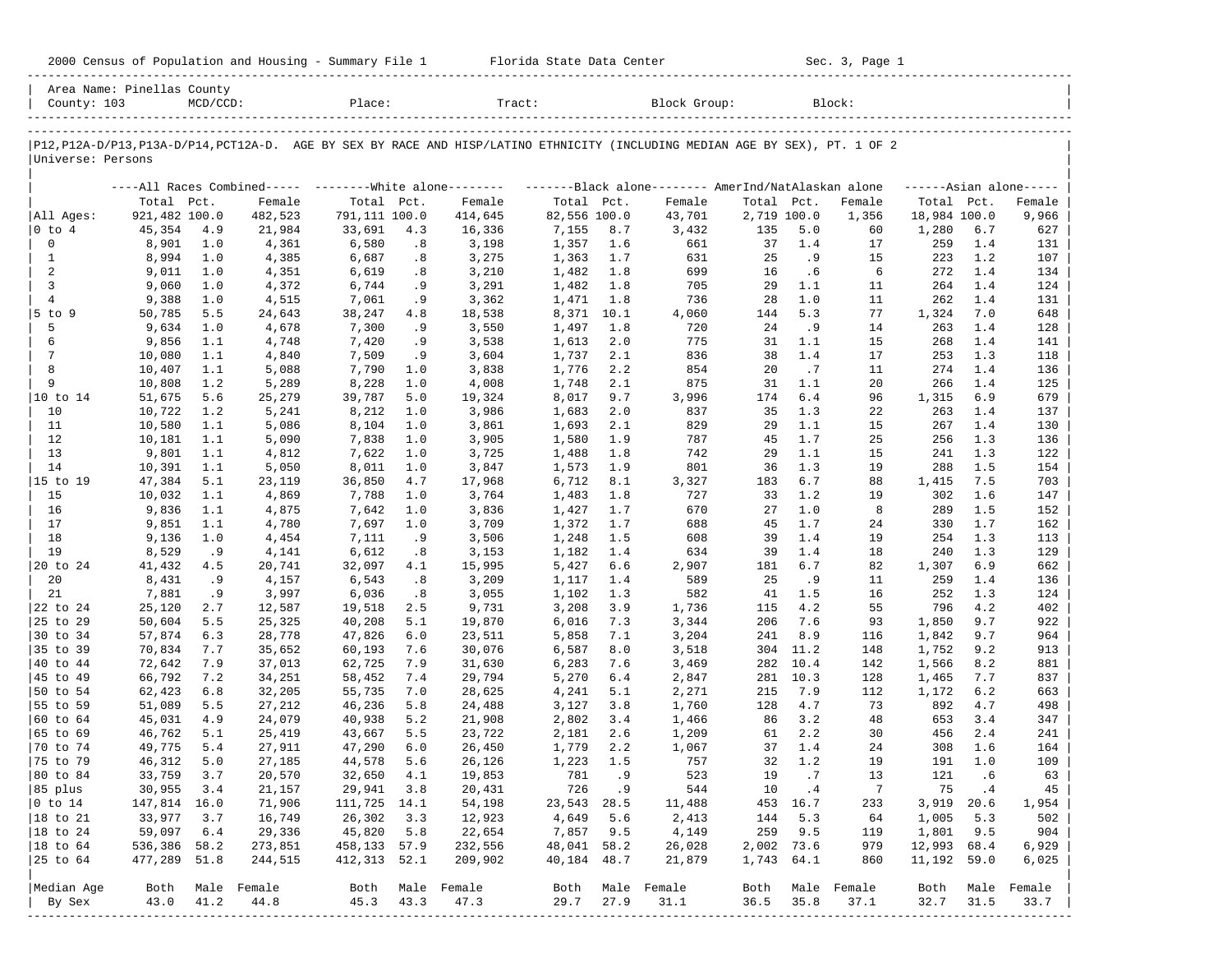| 2000 Census of Population and Housing - Summary File 1 |  | Florida State Data Center | Sec. 3, Page 2 |
|--------------------------------------------------------|--|---------------------------|----------------|
|--------------------------------------------------------|--|---------------------------|----------------|

|                      | Area Name: Pinellas County                                                                                     |             |                      |              |            |                         |                |             |                                 |                |            |                            |                             |            |                  |
|----------------------|----------------------------------------------------------------------------------------------------------------|-------------|----------------------|--------------|------------|-------------------------|----------------|-------------|---------------------------------|----------------|------------|----------------------------|-----------------------------|------------|------------------|
| County: 103          |                                                                                                                | $MCD/CCD$ : |                      |              | Place:     |                         | Tract:         |             |                                 | Block Group:   |            | Block:                     |                             |            |                  |
|                      | P12E-I/P13E-I/PCT12E-I. AGE BY SEX BY RACE AND HISP/LATINO ETHNICITY (INCLUDING MEDIAN AGE BY SEX), PT. 2 OF 2 |             |                      |              |            |                         |                |             |                                 |                |            |                            |                             |            |                  |
| Universe: Persons    |                                                                                                                |             |                      |              |            |                         |                |             |                                 |                |            |                            |                             |            |                  |
|                      |                                                                                                                |             |                      |              |            | -Some Other Race alone- |                |             |                                 |                |            | --Hisp/Latino (any race)-- | --White alone, Not Latino-- |            |                  |
|                      | Hawaiian/OthPacifIsl alone<br>Total                                                                            | Pct.        | Female               | Total Pct.   |            | Female                  | Total          | Pct.        | --Two or More Races--<br>Female | Total Pct.     |            | Female                     | Total                       | Pct.       | Female           |
| All Ages:            |                                                                                                                | 484 100.0   | 240                  | 10,482 100.0 |            | 4,921                   | 15,146 100.0   |             | 7,694                           | 42,760 100.0   |            | 20,967                     | 762,614 100.0               |            | 400,469          |
| $0$ to $4$           | 36                                                                                                             | 7.4         | 17                   | 1,052 10.0   |            | 501                     | 2,005          | 13.2        | 1,011                           | 3,744          | 8.8        | 1,852                      | 31,435                      | 4.1        | 15,209           |
| $\mathbb O$          | 9                                                                                                              | 1.9         | $\overline{4}$       | 235          | 2.2        | 131                     | 424            | 2.8         | 219                             | 819            | 1.9        | 429                        | 6,106                       | .8         | 2,961            |
| $\mathbf{1}$         | 5                                                                                                              | 1.0         | 2                    | 218          | 2.1        | 101                     | 473            | 3.1         | 254                             | 806            | 1.9        | 419                        | 6,212                       | .8         | 3,007            |
| $\overline{a}$       | 7                                                                                                              | 1.4         | 4                    | 202          | 1.9        | 91                      | 413            | 2.7         | 207                             | 717            | 1.7        | 334                        | 6,186                       | .8         | 3,012            |
| $\overline{3}$       | 7                                                                                                              | 1.4         | 2                    | 188          | 1.8        | 85                      | 346            | 2.3         | 154                             | 687            | 1.6        | 320                        | 6,321                       | .8         | 3,090            |
| $\overline{4}$       | 8                                                                                                              | 1.7         | 5                    | 209          | 2.0        | 93                      | 349            | 2.3         | 177                             | 715            | 1.7        | 350                        | 6,610                       | . 9        | 3,139            |
| $5$ to $9$           | 33                                                                                                             | 6.8         | 12                   | 986          | 9.4        | 491                     | 1,680          | 11.1        | 817                             | 3,402          | 8.0        | 1,657                      | 36,149                      | 4.7        | 17,526           |
| 5                    | 7                                                                                                              | 1.4         | $\sqrt{2}$           | 187          | 1.8        | 98                      | 356            | 2.4         | 166                             | 664            | 1.6        | 317                        | 6,882                       | .9         | 3,360            |
| 6                    | 6                                                                                                              | 1.2         | 5                    | 181          | 1.7        | 93                      | 337            | 2.2         | 181                             | 640            | 1.5        | 299                        | 7,025                       | .9         | 3,359            |
| $7\phantom{.0}$      | 6                                                                                                              | 1.2         | 3                    | 222          | 2.1        | 118                     | 315            | 2.1         | 144                             | 728            | 1.7        | 368                        | 7,082                       | .9         | 3,386            |
| 8                    | 7                                                                                                              | 1.4         | $\mathbf{1}$         | 207          | 2.0        | 98                      | 333            | 2.2         | 150                             | 695            | 1.6        | 321                        | 7,346                       | 1.0        | 3,634            |
| 9                    | $7\phantom{.0}$                                                                                                | 1.4         | $\mathbf{1}$         | 189          | 1.8        | 84                      | 339            | 2.2         | 176                             | 675            | 1.6        | 352                        | 7,814                       | 1.0        | 3,787            |
| 10 to 14<br>10       | 36<br>9                                                                                                        | 7.4<br>1.9  | 11<br>$\overline{4}$ | 827<br>178   | 7.9<br>1.7 | 405<br>87               | 1,519<br>342   | 10.0<br>2.3 | 768<br>168                      | 3,099          | 7.2<br>1.5 | 1,553<br>322               | 37,843                      | 5.0<br>1.0 | 18,353           |
| 11                   | 13                                                                                                             | 2.7         | 2                    | 161          | 1.5        | 80                      | 313            | 2.1         | 169                             | 658<br>673     | 1.6        | 344                        | 7,803<br>7,671              | 1.0        | 3,790<br>3,646   |
| 12                   | $\overline{4}$                                                                                                 | .8          | $\mathbf 0$          | 157          | 1.5        | 79                      | 301            | 2.0         | 158                             | 585            | 1.4        | 321                        | 7,466                       | 1.0        | 3,696            |
| 13                   | 5                                                                                                              | 1.0         | $\overline{a}$       | 153          | 1.5        | 77                      | 263            | 1.7         | 129                             | 602            | 1.4        | 290                        | 7,238                       | .9         | 3,535            |
| 14                   | 5                                                                                                              | 1.0         | 3                    | 178          | 1.7        | 82                      | 300            | 2.0         | 144                             | 581            | 1.4        | 276                        | 7,665                       | 1.0        | 3,686            |
| 15 to 19             | 49                                                                                                             | 10.1        | 21                   | 989          | 9.4        | 421                     | 1,186          | 7.8         | 591                             | 3,474          | 8.1        | 1,555                      | 34,679                      | 4.5        | 16,971           |
| 15                   | 11                                                                                                             | 2.3         | 6                    | 162          | 1.5        | 77                      | 253            | 1.7         | 129                             | 591            | 1.4        | 300                        | 7,419                       | 1.0        | 3,572            |
| 16                   | 12                                                                                                             | 2.5         | 5                    | 182          | 1.7        | 81                      | 257            | 1.7         | 123                             | 683            | 1.6        | 322                        | 7,208                       | .9         | 3,625            |
| 17                   | $7\phantom{.0}$                                                                                                | 1.4         | 4                    | 188          | 1.8        | 77                      | 212            | 1.4         | 116                             | 675            | 1.6        | 288                        | 7,272                       | 1.0        | 3,522            |
| 18                   | 7                                                                                                              | 1.4         | $\overline{4}$       | 227          | 2.2        | 88                      | 250            | 1.7         | 116                             | 745            | 1.7        | 324                        | 6,648                       | .9         | 3,289            |
| 19                   | 12                                                                                                             | 2.5         | $\sqrt{2}$           | 230          | 2.2        | 98                      | 214            | 1.4         | 107                             | 780            | 1.8        | 321                        | 6,132                       | .8         | 2,963            |
| 20 to 24             | 43                                                                                                             | 8.9         | 18                   | 1,309        | 12.5       | 555                     | 1,068          | 7.1         | 522                             | 4,255          | 10.0       | 1,881                      | 29,545                      | 3.9        | 14,855           |
| 20                   | 5                                                                                                              | 1.0         | 2                    | 246          | 2.3        | 99                      | 236            | 1.6         | 111                             | 825            | 1.9        | 342                        | 6,031                       | .8         | 2,995            |
| 21                   | 12                                                                                                             | 2.5         | 5                    | 236          | 2.3        | 99                      | 202            | 1.3         | 116                             | 793            | 1.9        | 362                        | 5,556                       | .7         | 2,834            |
| 22 to 24             | 26                                                                                                             | 5.4         | 11                   | 827          | 7.9        | 357                     | 630            | 4.2         | 295                             | 2,637          | 6.2        | 1,177                      | 17,958                      | 2.4        | 9,026            |
| 25 to 29             | 40                                                                                                             | 8.3         | 20                   | 1,240        | 11.8       | 548                     | 1,044          | 6.9         | 528                             | 4,088          | 9.6        | 1,805                      | 37,717                      | 4.9        | 18,777           |
| 30 to 34             | 45                                                                                                             | 9.3         | 27                   | 1,060        | 10.1       | 475                     | 1,002          | 6.6         | 481                             | 3,780          | 8.8        | 1,769                      | 45,420                      | 6.0        | 22,379           |
| 35 to 39<br>40 to 44 | 38<br>37                                                                                                       | 7.9<br>7.6  | 20<br>25             | 874<br>710   | 8.3<br>6.8 | 427                     | 1,086<br>1,039 | 7.2<br>6.9  | 550<br>511                      | 3,718          | 8.7        | 1,807                      | 57,671                      | 7.6<br>8.0 | 28,838           |
| 45 to 49             | 29                                                                                                             | 6.0         | 16                   | 486          | 4.6        | 355<br>236              | 809            | 5.3         | 393                             | 3,081<br>2,313 | 7.2<br>5.4 | 1,574<br>1,163             | 60,628<br>56,805            | 7.4        | 30,554<br>28,941 |
| 50 to 54             | 29                                                                                                             | 6.0         | 16                   | 328          | 3.1        | 169                     | 703            | 4.6         | 349                             | 1,951          | 4.6        | 1,003                      | 54,269                      | 7.1        | 27,874           |
| 55 to 59             | 23                                                                                                             | 4.8         | 16                   | 197          | 1.9        | 103                     | 486            | 3.2         | 274                             | 1,366          | 3.2        | 748                        | 45,166                      | 5.9        | 23,892           |
| 60 to 64             | 13                                                                                                             | 2.7         | 6                    | 138          | 1.3        | 80                      | 401            | 2.6         | 224                             | 1,130          | 2.6        | 638                        | 40,030                      | 5.2        | 21,398           |
| 65 to 69             | 5                                                                                                              | 1.0         | $\overline{4}$       | 100          | 1.0        | 50                      | 292            | 1.9         | 163                             | 1,085          | 2.5        | 609                        | 42,753                      | 5.6        | 23,210           |
| 70 to 74             | 6                                                                                                              | 1.2         | 3                    | 80           | .8         | 47                      | 275            | 1.8         | 156                             | 917            | 2.1        | 529                        | 46,505                      | 6.1        | 25,997           |
| 75 to 79             | 14                                                                                                             | 2.9         | 6                    | 41           | .4         | 21                      | 233            | 1.5         | 147                             | 648            | 1.5        | 371                        | 44,016                      | 5.8        | 25,806           |
| 80 to 84             | $\overline{3}$                                                                                                 | .6          | $\mathbf 0$          | 35           | .3         | 25                      | 150            | 1.0         | 93                              | 375            | . 9        | 235                        | 32,327                      | 4.2        | 19,651           |
| 85 plus              |                                                                                                                | 5 1.0       | 2                    |              | 30 .3      | 12                      |                | 168 1.1     | 116                             |                | 334.8      | 218                        | 29,656 3.9                  |            | 20,238           |
| $ 0 \t\t \tto 14$    |                                                                                                                | 105 21.7    | 40                   | 2,865 27.3   |            | 1,397                   | 5,204 34.4     |             | 2,596                           | $10, 245$ 24.0 |            | 5,062                      | 105,427 13.8                |            | 51,088           |
| 18 to 21             | 36                                                                                                             | 7.4         | 13                   | 939          | 9.0        | 384                     | 902 6.0        |             | 450                             |                | 3, 143 7.4 | 1,349                      | 24,367                      | 3.2        | 12,081           |
| $ 18$ to $24$        |                                                                                                                | 62 12.8     | 24                   | 1,766 16.8   |            | 741                     | 1,532 10.1     |             | 745                             |                | 5,780 13.5 | 2,526                      | 42,325                      | 5.5        | 21,107           |
| 18 to 64             |                                                                                                                | 316 65.3    | 170                  | 6,799 64.9   |            | 3,134                   | 8,102 53.5     |             | 4,055                           | 27,207 63.6    |            | 13,033                     | 440,031 57.7                |            | 223,760          |
| 25 to 64             |                                                                                                                | 254 52.5    | 146                  | 5,033 48.0   |            | 2,393                   | 6,570 43.4     |             | 3,310                           | 21,427 50.1    |            | 10,507                     | 397,706 52.2                |            | 202,653          |
| Median Age           |                                                                                                                |             | Both Male Female     |              |            | Both Male Female        |                |             | Both Male Female                |                |            | Both Male Female           |                             |            | Both Male Female |
| By Sex               | 30.6                                                                                                           | 25.7        | 34.1                 | 25.3         | 24.9       | 25.8                    | 25.6           | 24.8        | 26.4                            | 29.2           | 28.1       | 30.5                       | 45.8                        | 43.9       | 47.8             |
|                      |                                                                                                                |             |                      |              |            |                         |                |             |                                 |                |            |                            |                             |            |                  |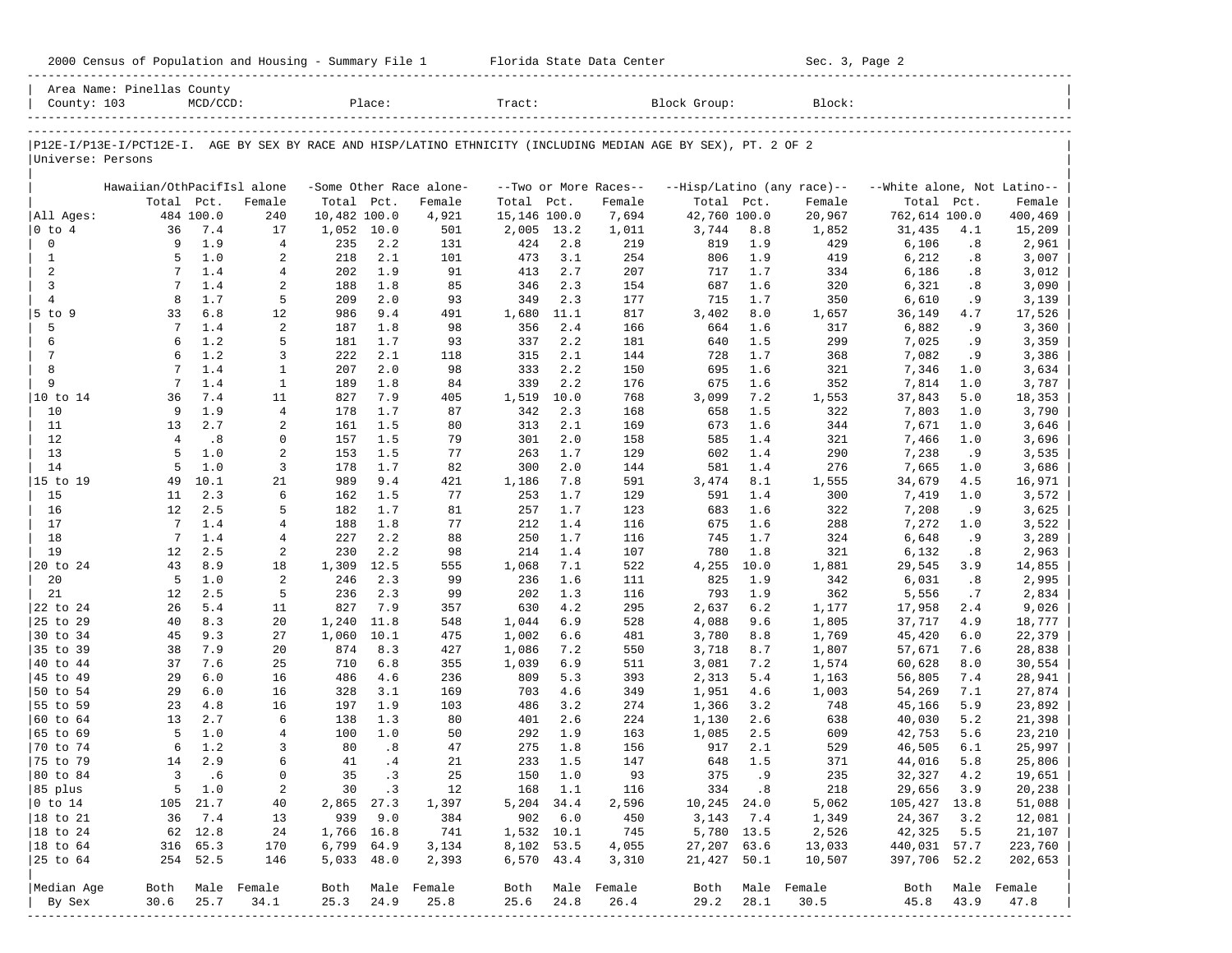| 2000 Census of Population and Housing - Summary File 1 |  | Florida State Data Center | Sec. 3, Page 1 |
|--------------------------------------------------------|--|---------------------------|----------------|
|--------------------------------------------------------|--|---------------------------|----------------|

| Area Name: Polk County<br>County: 105 |               | $MCD/CCD$ : |                                                         | Place:                      |      | Tract:                                                                                                                        |                            |       | Block Group:                                        |             |          | Block:        |              |            |                     |
|---------------------------------------|---------------|-------------|---------------------------------------------------------|-----------------------------|------|-------------------------------------------------------------------------------------------------------------------------------|----------------------------|-------|-----------------------------------------------------|-------------|----------|---------------|--------------|------------|---------------------|
| Universe: Persons                     |               |             |                                                         |                             |      | P12, P12A-D/P13, P13A-D/P14, PCT12A-D. AGE BY SEX BY RACE AND HISP/LATINO ETHNICITY (INCLUDING MEDIAN AGE BY SEX), PT. 1 OF 2 |                            |       |                                                     |             |          |               |              |            |                     |
|                                       |               |             |                                                         |                             |      |                                                                                                                               |                            |       |                                                     |             |          |               |              |            |                     |
|                                       | Total Pct.    |             | ----All Races Combined----- --------White alone-------- |                             |      |                                                                                                                               |                            |       | -------Black alone-------- AmerInd/NatAlaskan alone | Total Pct.  |          |               | Total Pct.   |            | $---Asian alone---$ |
| All Ages:                             | 483,924 100.0 |             | Female<br>246,558                                       | Total Pct.<br>385,099 100.0 |      | Female<br>197,562                                                                                                             | Total Pct.<br>65,545 100.0 |       | Female<br>33,589                                    | 1,839 100.0 |          | Female<br>847 | 4,515 100.0  |            | Female<br>2,434     |
| 0 to 4                                | 31,186        | $6.4$       | 15,192                                                  | 21,572                      | 5.6  | 10,483                                                                                                                        | 5,855                      | 8.9   | 2,845                                               | 137         | 7.4      | 65            | 315          | 7.0        | 165                 |
| 0                                     | 6,211         | 1.3         | 3,020                                                   | 4,267                       | 1.1  | 2,078                                                                                                                         | 1,127                      | 1.7   | 553                                                 | 23          | 1.3      | 11            | 67           | 1.5        | 31                  |
| $\mathbf{1}$                          | 6,275         | 1.3         | 3,044                                                   | 4,391                       | 1.1  | 2,142                                                                                                                         | 1,131                      | 1.7   | 539                                                 | 26          | 1.4      | 10            | 53           | 1.2        | 34                  |
| $\overline{a}$                        | 6,206         | 1.3         | 3,000                                                   | 4,293                       | 1.1  | 2,079                                                                                                                         | 1,159                      | 1.8   | 544                                                 | 24          | 1.3      | 12            | 59           | 1.3        | 31                  |
| 3                                     | 6,189         | 1.3         | 3,055                                                   | 4,239                       | 1.1  | 2,056                                                                                                                         | 1,219                      | 1.9   | 607                                                 | 33          | 1.8      | 15            | 71           | 1.6        | 40                  |
| $\overline{4}$                        | 6,305         | 1.3         | 3,073                                                   | 4,382                       | 1.1  | 2,128                                                                                                                         | 1,219                      | 1.9   | 602                                                 | 31          | 1.7      | 17            | 65           | 1.4        | 29                  |
| $5$ to $9$                            | 33,184        | 6.9         | 16,029                                                  | 23,299                      | 6.1  | 11,258                                                                                                                        | 6,502                      | 9.9   | 3,134                                               | 147         | 8.0      | 75            | 327          | 7.2        | 171                 |
| 5                                     |               |             |                                                         |                             | 1.1  |                                                                                                                               |                            | 1.9   | 632                                                 | 29          | 1.6      | 10            | 67           | 1.5        | 33                  |
| 6                                     | 6,320         | 1.3         | 3,056                                                   | 4,387                       |      | 2,123                                                                                                                         | 1,267                      |       |                                                     |             | 1.5      |               |              | 1.3        | 33                  |
| 7                                     | 6,513         | 1.3         | 3,169                                                   | 4,531                       | 1.2  | 2,217                                                                                                                         | 1,277                      | 1.9   | 610                                                 | 27          | 1.4      | 19            | 58           | 1.5        |                     |
|                                       | 6,650         | 1.4         | 3,195                                                   | 4,651                       | 1.2  | 2,251                                                                                                                         | 1,292                      | 2.0   | 601                                                 | 26          |          | 10            | 69           |            | 37                  |
| 8                                     | 6,726         | 1.4         | 3,215                                                   | 4,783                       | 1.2  | 2,272                                                                                                                         | 1,273                      | 1.9   | 622                                                 | 27          | 1.5      | 15            | 59           | 1.3        | 26                  |
| 9                                     | 6,975         | 1.4         | 3,394                                                   | 4,947                       | 1.3  | 2,395                                                                                                                         | 1,393                      | 2.1   | 669                                                 | 38          | 2.1      | 21            | 74           | 1.6        | 42                  |
| 10 to 14                              | 33,853        | 7.0         | 16,415                                                  | 24,147                      | 6.3  | 11,690                                                                                                                        | 6,696                      | 10.2  | 3,213                                               | 166         | 9.0      | 82            | 322          | 7.1        | 174                 |
| 10                                    | 7,163         | 1.5         | 3,444                                                   | 5,037                       | 1.3  | 2,399                                                                                                                         | 1,458                      | 2.2   | 715                                                 | 39          | 2.1      | 19            | 70           | 1.6        | 43                  |
| 11                                    | 6,800         | 1.4         | 3,360                                                   | 4,859                       | 1.3  | 2,392                                                                                                                         | 1,326                      | 2.0   | 640                                                 | 29          | 1.6      | 19            | 62           | 1.4        | 40                  |
| 12                                    | 6,576         | 1.4         | 3,238                                                   | 4,665                       | 1.2  | 2,299                                                                                                                         | 1,296                      | 2.0   | 628                                                 | 41          | 2.2      | 20            | 64           | 1.4        | 26                  |
| 13                                    | 6,589         | 1.4         | 3,173                                                   | 4,755                       | 1.2  | 2,288                                                                                                                         | 1,264                      | 1.9   | 612                                                 | 27          | 1.5      | 9             | 71           | 1.6        | 34                  |
| 14                                    | 6,725         | 1.4         | 3,200                                                   | 4,831                       | 1.3  | 2,312                                                                                                                         | 1,352                      | 2.1   | 618                                                 | 30          | 1.6      | 15            | 55           | 1.2        | 31                  |
| 15 to 19                              | 32,604        | $6.7$       | 15,646                                                  | 22,970                      | 6.0  | 11,221                                                                                                                        | 6,287                      | 9.6   | 2,949                                               | 155         | 8.4      | 61            | 308          | 6.8        | 139                 |
| 15                                    | 6,595         | 1.4         | 3,144                                                   | 4,692                       | 1.2  | 2,280                                                                                                                         | 1,312                      | 2.0   | 588                                                 | 32          | 1.7      | 10            | 64           | 1.4        | 26                  |
| 16                                    | 6,740         | 1.4         | 3,198                                                   | 4,716                       | 1.2  | 2,281                                                                                                                         | 1,399                      | 2.1   | 623                                                 | 27          | 1.5      | 14            | 52           | 1.2        | 30                  |
| 17                                    | 6,647         | 1.4         | 3,155                                                   | 4,649                       | 1.2  | 2,248                                                                                                                         | 1,308                      | 2.0   | 596                                                 | 34          | 1.8      | 13            | 64           | 1.4        | 26                  |
| 18                                    | 6,521         | 1.3         | 3,177                                                   | 4,590                       | 1.2  | 2,276                                                                                                                         | 1,218                      | 1.9   | 614                                                 | 25          | 1.4      | 8             | 64           | 1.4        | 30                  |
| 19                                    | 6,101         | 1.3         | 2,972                                                   | 4,323                       | 1.1  | 2,136                                                                                                                         | 1,050                      | 1.6   | 528                                                 | 37          | 2.0      | 16            | 64           | 1.4        | 27                  |
| 20 to 24                              | 27,308        | 5.6         | 13,433                                                  | 19,440                      | 5.0  | 9,715                                                                                                                         | 4,500                      | 6.9   | 2,305                                               | 127         | 6.9      | 47            | 264          | 5.8        | 145                 |
| 20                                    | 5,812         | 1.2         | 2,901                                                   | 4,094                       | 1.1  | 2,062                                                                                                                         | 1,011                      | 1.5   | 524                                                 | 29          | 1.6      | 15            | 60           | 1.3        | 33                  |
| 21                                    | 5,527         | 1.1         | 2,689                                                   | 3,942                       | 1.0  | 1,974                                                                                                                         | 907                        | 1.4   | 440                                                 | 17          | .9       | 6             | 52           | 1.2        | 28                  |
| 22 to 24                              | 15,969        | 3.3         | 7,843                                                   | 11,404                      | 3.0  | 5,679                                                                                                                         | 2,582                      | 3.9   | 1,341                                               | 81          | 4.4      | 26            | 152          | 3.4        | 84                  |
| 25 to 29                              | 28,809        | $6.0$       | 14,292                                                  | 21,422                      | 5.6  | 10,681                                                                                                                        | 4,356                      | 6.6   | 2,344                                               | 133         | 7.2      | 65            | 394          | 8.7        | 215                 |
| 30 to 34                              | 30,527        | 6.3         | 15,196                                                  | 23,435                      | 6.1  | 11,727                                                                                                                        | 4,315                      | 6.6   | 2,281                                               | 140         | 7.6      | 67            | 430          | 9.5        | 208                 |
| 35 to 39                              | 34,558        | 7.1         | 17,156                                                  | 26,976                      | 7.0  | 13,337                                                                                                                        | 4,999                      | 7.6   | 2,648                                               | 166         | 9.0      | 68            | 385          | 8.5        | 220                 |
| 40 to 44                              | 34,035        | 7.0         | 17,187                                                  | 26,960                      | 7.0  | 13,607                                                                                                                        | 4,920                      | 7.5   | 2,634                                               | 153         | 8.3      | 70            | 383          | 8.5        | 198                 |
| 45 to 49                              | 30,593        | 6.3         | 15,529                                                  | 24,847                      | 6.5  | 12,628                                                                                                                        | 4,072                      | 6.2   | 2,112                                               | 138         | 7.5      | 67            | 360          | 8.0        | 215                 |
| 50 to 54                              | 28,886        | 6.0         | 14,948                                                  | 24,436                      | 6.3  | 12,677                                                                                                                        | 3,166                      | 4.8   | 1,639                                               | 120         | 6.5      | 50            | 295          | 6.5        | 179                 |
| 55 to 59                              | 25,474        | 5.3         | 13,456                                                  | 22,264                      | 5.8  | 11,798                                                                                                                        | 2,293                      | 3.5   | 1,216                                               | 95          | 5.2      | 47            | 238          | 5.3        | 119                 |
| 60 to 64                              | 24,169        | 5.0         | 12,758                                                  | 21,400                      | 5.6  | 11,348                                                                                                                        | 2,101                      | 3.2   | 1,070                                               | 54          | 2.9      | 27            | 186          | 4.1        | 95                  |
| 65 to 69                              | 24,250        | 5.0         | 12,829                                                  | 22,001                      | 5.7  | 11,620                                                                                                                        | 1,773                      | 2.7   | 960                                                 | 34          | 1.8      | 17            | 125          | 2.8        | 82                  |
| 70 to 74                              | 23,872        | 4.9         | 12,703                                                  | 22,005                      | 5.7  | 11,658                                                                                                                        | 1,510                      | 2.3   | 864                                                 | 26          | 1.4      | 10            | 88           | 1.9        | 52                  |
| 75 to 79                              | 19,644        | 4.1         | 10,726                                                  | 18,384                      | 4.8  | 9,982                                                                                                                         | 990                        | 1.5   | 577                                                 | 27          | 1.5      | 16            | 52           | 1.2        | 30                  |
| 80 to 84                              | 11,920        | 2.5         | 6,976                                                   | 11,184                      | 2.9  | 6,516                                                                                                                         | 620                        | . 9   | 385                                                 | 11          | .6       | 6             | 27           | .6         | 18                  |
| 85 plus                               | $9,052$ 1.9   |             | 6,087                                                   | 8,357 2.2                   |      | 5,616                                                                                                                         |                            | 590.9 | 413                                                 | 10          | .5       | 7             | 16           | $\cdot$ 4  | 9                   |
| $ 0 \t\t \text{to} \t\t 14$           | 98,223 20.3   |             | 47,636                                                  | 69,018 17.9                 |      | 33,431                                                                                                                        | 19,053 29.1                |       | 9,192                                               |             | 450 24.5 | 222           |              | 964 21.4   | 510                 |
| 18 to 21                              | 23,961        | 5.0         | 11,739                                                  | 16,949                      | 4.4  | 8,448                                                                                                                         | 4,186 6.4                  |       | 2,106                                               | 108         | 5.9      | 45            | 240          | 5.3        | 118                 |
| 18 to 24                              | 39,930        | 8.3         | 19,582                                                  | 28,353                      | 7.4  | 14,127                                                                                                                        | 6,768 10.3                 |       | 3,447                                               |             | 189 10.3 | 71            | 392          | 8.7        | 202                 |
| $ 18$ to $64$                         | 276,981 57.2  |             | 140,104                                                 | 220,093 57.2                |      | 111,930                                                                                                                       | 36,990 56.4                |       | 19,391                                              | 1,188 64.6  |          | 532           |              | 3,063 67.8 | 1,651               |
|                                       |               |             |                                                         | 191,740 49.8                |      |                                                                                                                               | 30,222 46.1                |       |                                                     |             | 999 54.3 | 461           |              | 2,671 59.2 |                     |
| 25 to 64                              | 237,051 49.0  |             | 120,522                                                 |                             |      | 97,803                                                                                                                        |                            |       | 15,944                                              |             |          |               |              |            | 1,449               |
|                                       |               |             | Both Male Female                                        |                             |      | Both Male Female                                                                                                              |                            |       |                                                     |             |          |               |              |            | Male Female         |
| Median Age                            | 38.6          | 37.1        | 40.0                                                    | 41.7                        | 40.2 | 43.2                                                                                                                          |                            |       | Both Male Female<br>30.0                            | Both        | 32.0     | Male Female   | Both<br>33.7 | 32.6       | 35.0                |
| By Sex                                |               |             |                                                         |                             |      |                                                                                                                               | 28.4                       | 26.5  |                                                     | 32.3        |          | 32.4          |              |            |                     |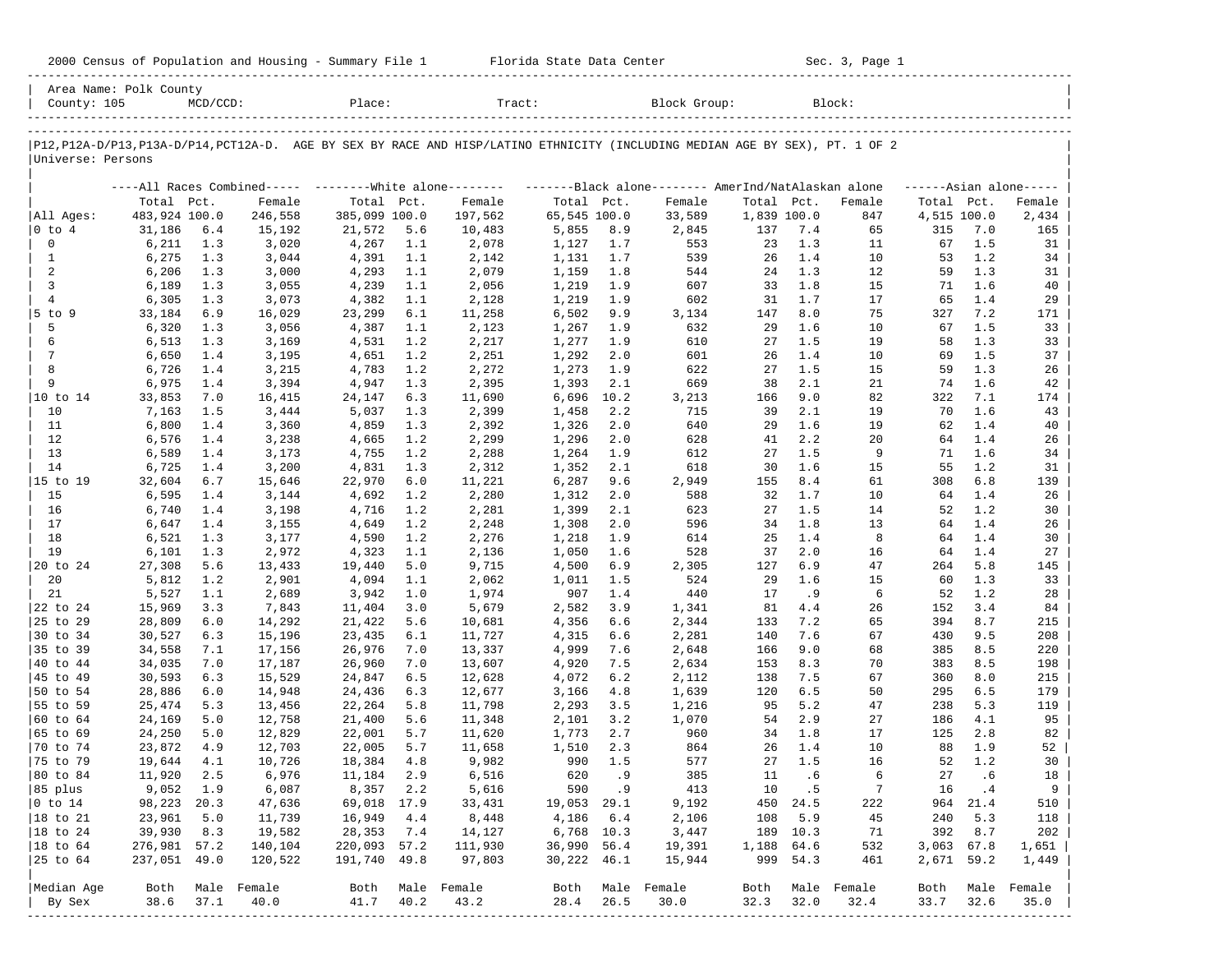| County: 105          | Area Name: Polk County                                                                                         | $MCD/CCD$ :  |                  |                | Place:      |                         | Tract:      |            |                       | Block Group:   |            | Block:                     |                             |            |                  |
|----------------------|----------------------------------------------------------------------------------------------------------------|--------------|------------------|----------------|-------------|-------------------------|-------------|------------|-----------------------|----------------|------------|----------------------------|-----------------------------|------------|------------------|
|                      |                                                                                                                |              |                  |                |             |                         |             |            |                       |                |            |                            |                             |            |                  |
|                      | P12E-I/P13E-I/PCT12E-I. AGE BY SEX BY RACE AND HISP/LATINO ETHNICITY (INCLUDING MEDIAN AGE BY SEX), PT. 2 OF 2 |              |                  |                |             |                         |             |            |                       |                |            |                            |                             |            |                  |
| Universe: Persons    |                                                                                                                |              |                  |                |             |                         |             |            |                       |                |            |                            |                             |            |                  |
|                      | Hawaiian/OthPacifIsl alone                                                                                     |              |                  |                |             | -Some Other Race alone- |             |            | --Two or More Races-- |                |            | --Hisp/Latino (any race)-- | --White alone, Not Latino-- |            |                  |
|                      | Total Pct.                                                                                                     |              | Female           | Total Pct.     |             | Female                  | Total       | Pct.       | Female                | Total Pct.     |            | Female                     | Total                       | Pct.       | Female           |
| All Ages:            |                                                                                                                | 207 100.0    | 99               | 18,466 100.0   |             | 8,060                   | 8,253 100.0 |            | 3,967                 | 45,933 100.0   |            | 20,690                     | 361,366 100.0               |            | 186,631          |
| $ 0 \tto 4$          | 13                                                                                                             | 6.3          | 4                | 2,101          | 11.4        | 1,035                   | 1,193       | 14.5       | 595                   |                | 5,202 11.3 | 2,530                      | 19,003                      | 5.3        | 9,247            |
| $\mathsf{O}\xspace$  | 3                                                                                                              | 1.4          | $\mathbf 0$      | 465            | 2.5         | 231                     | 259         | 3.1        | 116                   | 1,158          | 2.5        | 567                        | 3,697                       | 1.0        | 1,796            |
| $\mathbf{1}$         | 3                                                                                                              | 1.4          | 2                | 424            | 2.3         | 209                     | 247         | 3.0        | 108                   | 1,058          | 2.3        | 504                        | 3,856                       | 1.1        | 1,888            |
| 2                    | $\overline{a}$                                                                                                 | 1.0          | 1                | 428            | 2.3         | 206                     | 241         | 2.9        | 127                   | 1,056          | 2.3        | 505                        | 3,788                       | 1.0        | 1,842            |
| 3                    | 3                                                                                                              | 1.4          | $\mathbf{1}$     | 397            | 2.1         | 213                     | 227         | 2.8        | 123                   | 935            | 2.0        | 481                        | 3,789                       | 1.0        | 1,844            |
| $\overline{4}$       | 2                                                                                                              | 1.0          | 0                | 387            | 2.1         | 176                     | 219         | 2.7        | 121                   | 995            | 2.2        | 473                        | 3,873                       | 1.1        | 1,877            |
| 5 to 9               | 15                                                                                                             | 7.2          | 8                | 1,989          | 10.8        | 948                     | 905         | 11.0       | 435                   | 4,855          | 10.6       | 2,264                      | 20,847                      | 5.8        | 10,127           |
| 5                    | 2                                                                                                              | 1.0          | 2                | 407            | 2.2         | 193                     | 161         | 2.0        | 63                    | 967            | 2.1        | 449                        | 3,910                       | 1.1        | 1,897            |
| 6                    | 5                                                                                                              | 2.4          | 1                | 395            | 2.1         | 182                     | 220         | 2.7        | 107                   | 967            | 2.1        | 457                        | 4,062                       | 1.1        | 1,987            |
| $\overline{7}$<br>8  | 5<br>2                                                                                                         | 2.4          | 3                | 415            | 2.2         | 196                     | 192         | 2.3        | 97                    | 978            | 2.1        | 459                        | 4,170                       | 1.2        | 2,029            |
| 9                    | $\mathbf{1}$                                                                                                   | 1.0<br>.5    | 2<br>0           | 411<br>361     | 2.2<br>2.0  | 189                     | 171<br>161  | 2.1<br>2.0 | 89<br>79              | 1,020<br>923   | 2.2<br>2.0 | 451<br>448                 | 4,235                       | 1.2<br>1.2 | 2,038            |
| 10 to 14             | 16                                                                                                             | 7.7          | 8                | 1,745          | 9.4         | 188<br>874              | 761         | 9.2        | 374                   | 4,145          | 9.0        | 1,989                      | 4,470<br>22,101             | 6.1        | 2,176<br>10,753  |
| 10                   | 8                                                                                                              | 3.9          | 5                | 382            | 2.1         | 174                     | 169         | 2.0        | 89                    | 934            | 2.0        | 438                        | 4,561                       | 1.3        | 2,180            |
| 11                   | $\overline{a}$                                                                                                 | 1.0          | $\mathbf{1}$     | 369            | 2.0         | 194                     | 153         | 1.9        | 74                    | 857            | 1.9        | 425                        | 4,439                       | 1.2        | 2,195            |
| 12                   | $\overline{a}$                                                                                                 | 1.0          | $\mathbf{1}$     | 344            | 1.9         | 178                     | 164         | 2.0        | 86                    | 807            | 1.8        | 408                        | 4,275                       | 1.2        | 2,111            |
| 13                   | $\overline{3}$                                                                                                 | 1.4          | $\mathbf{1}$     | 327            | 1.8         | 166                     | 142         | 1.7        | 63                    | 798            | 1.7        | 382                        | 4,364                       | 1.2        | 2,107            |
| 14                   | $\mathbf{1}$                                                                                                   | .5           | $\mathbf 0$      | 323            | 1.7         | 162                     | 133         | 1.6        | 62                    | 749            | 1.6        | 336                        | 4,462                       | 1.2        | 2,160            |
| 15 to 19             | 23                                                                                                             | 11.1         | 11               | 2,108          | 11.4        | 916                     | 753         | 9.1        | 349                   | 4,664          | 10.2       | 2,024                      | 20,802                      | 5.8        | 10,286           |
| 15                   | 2                                                                                                              | 1.0          | $\mathbf 0$      | 335            | 1.8         | 168                     | 158         | 1.9        | 72                    | 771            | 1.7        | 380                        | 4,323                       | 1.2        | 2,106            |
| 16                   | 5                                                                                                              | 2.4          | 3                | 402            | 2.2         | 177                     | 139         | 1.7        | 70                    | 905            | 2.0        | 413                        | 4,283                       | 1.2        | 2,077            |
| 17                   | б.                                                                                                             | 2.9          | 2                | 421            | 2.3         | 192                     | 165         | 2.0        | 78                    | 950            | 2.1        | 416                        | 4,208                       | 1.2        | 2,067            |
| 18                   | 5                                                                                                              | 2.4          | $\overline{4}$   | 464            | 2.5         | 175                     | 155         | 1.9        | 70                    | 1,022          | 2.2        | 402                        | 4,115                       | 1.1        | 2,082            |
| 19                   | 5                                                                                                              | 2.4          | 2                | 486            | 2.6         | 204                     | 136         | 1.6        | 59                    | 1,016          | 2.2        | 413                        | 3,873                       | 1.1        | 1,954            |
| 20 to 24             | 23                                                                                                             | 11.1         | 13               | 2,373          | 12.9        | 934                     | 581         | 7.0        | 274                   | 4,949          | 10.8       | 2,035                      | 17,222                      | 4.8        | 8,766            |
| 20                   | 14                                                                                                             | 6.8          | 7                | 466            | 2.5         | 191                     | 138         | 1.7        | 69                    | 1,017          | 2.2        | 433                        | 3,629                       | 1.0        | 1,862            |
| 21                   | $\overline{4}$                                                                                                 | 1.9          | $\overline{4}$   | 481            | 2.6         | 175                     | 124         | 1.5        | 62                    | 971            | 2.1        | 374                        | 3,523                       | 1.0        | 1,802            |
| 22 to 24             | 5                                                                                                              | 2.4          | 2                | 1,426          | 7.7         | 568                     | 319         | 3.9        | 143                   | 2,961          | 6.4        | 1,228                      | 10,070                      | 2.8        | 5,102            |
| 25 to 29<br>30 to 34 | 19<br>17                                                                                                       | 9.2<br>8.2   | 8<br>5           | 1,955          | 10.6<br>8.7 | 757                     | 530         | 6.4<br>7.2 | 222                   | 4,448          | 9.7        | 1,793                      | 19,258                      | 5.3<br>5.9 | 9,771            |
| 35 to 39             | 18                                                                                                             | 8.7          | 7                | 1,599<br>1,422 | 7.7         | 647<br>590              | 591<br>592  | 7.2        | 261<br>286            | 3,870<br>3,478 | 8.4<br>7.6 | 1,617<br>1,530             | 21,479<br>25,197            | 7.0        | 10,889           |
| 40 to 44             | 15                                                                                                             | 7.2          | 8                | 1,074          | 5.8         | 424                     | 530         | 6.4        | 246                   | 2,718          | 5.9        | 1,213                      | 25,543                      | 7.1        | 12,531<br>12,920 |
| 45 to 49             | 18                                                                                                             | 8.7          | 8                | 702            | 3.8         | 284                     | 456         | 5.5        | 215                   | 2,016          | 4.4        | 909                        | 23,688                      | 6.6        | 12,065           |
| 50 to 54             | 9                                                                                                              | 4.3          | 5                | 499            | 2.7         | 219                     | 361         | 4.4        | 179                   | 1,501          | 3.3        | 689                        | 23,539                      | 6.5        | 12,253           |
| 55 to 59             | 10                                                                                                             | 4.8          | 5                | 318            | 1.7         | 143                     | 256         | 3.1        | 128                   | 1,157          | 2.5        | 569                        | 21,509                      | 6.0        | 11,413           |
| 60 to 64             | 2                                                                                                              | 1.0          | 2                | 202            | 1.1         | 105                     | 224         | 2.7        | 111                   | 907            | 2.0        | 462                        | 20,753                      | 5.7        | 11,019           |
| 65 to 69             | 2                                                                                                              | 1.0          | 2                | 161            | .9          | 70                      | 154         | 1.9        | 78                    | 768            | 1.7        | 388                        | 21,438                      | 5.9        | 11,327           |
| 70 to 74             | $\mathbf{1}$                                                                                                   | .5           | 1                | 101            | . 5         | 50                      | 141         | 1.7        | 68                    | 559            | 1.2        | 291                        | 21,588                      | 6.0        | 11,440           |
| 75 to 79             | $\overline{4}$                                                                                                 | 1.9          | $\overline{4}$   | 68             | .4          | 40                      | 119         | 1.4        | 77                    | 369            | .8         | 205                        | 18,112                      | 5.0        | 9,837            |
| 80 to 84             | $\mathbf{1}$                                                                                                   | .5           | $\mathbf 0$      | 30             | $\cdot$ 2   | 17                      | 47          | .6         | 34                    | 187            | .4         | 99                         | 11,038                      | 3.1        | 6,440            |
| 85 plus              |                                                                                                                | $1 \quad .5$ | 0                |                | 19 .1       | $\overline{7}$          |             | 59.7       | 35                    |                | 140.3      | 83                         | 8,249 2.3                   |            | 5,547            |
| $ 0 \t{to} 14$       |                                                                                                                | 44 21.3      | 20               | 5,835 31.6     |             | 2,857                   | 2,859 34.6  |            | 1,404                 | 14,202 30.9    |            | 6,783                      | 61,951 17.1                 |            | 30,127           |
| $ 18 \text{ to } 21$ |                                                                                                                | 28 13.5      | 17               | 1,897 10.3     |             | 745                     | 553 6.7     |            | 260                   |                | 4,026 8.8  | 1,622                      | 15,140                      | 4.2        | 7,700            |
| $ 18 \text{ to } 24$ |                                                                                                                | 33 15.9      | 19               | 3,323 18.0     |             | 1,313                   | 872 10.6    |            | 403                   |                | 6,987 15.2 | 2,850                      | 25,210                      | 7.0        | 12,802           |
| $ 18 \text{ to } 64$ |                                                                                                                | 141 68.1     | 67               | 11,094 60.1    |             | 4,482                   | 4,412 53.5  |            | 2,051                 | 27,082 59.0    |            | 11,632                     | 206,176 57.1                |            | 105,663          |
| 25 to 64             |                                                                                                                | 108 52.2     | 48               | 7,771 42.1     |             | 3,169                   | 3,540 42.9  |            | 1,648                 | 20,095 43.7    |            | 8,782                      | 180,966 50.1                |            | 92,861           |
| Median Age           |                                                                                                                |              | Both Male Female |                |             | Both Male Female        |             |            | Both Male Female      |                |            | Both Male Female           |                             |            | Both Male Female |
| By Sex               | 29.2                                                                                                           | 29.3         | 29.2             | 22.7 23.6      |             | 21.4                    | 24.3        | 24.5       | 24.0                  | 24.1           | 24.4       | 23.7                       | 42.9                        | 41.5       | 44.2             |
|                      |                                                                                                                |              |                  |                |             |                         |             |            |                       |                |            |                            |                             |            |                  |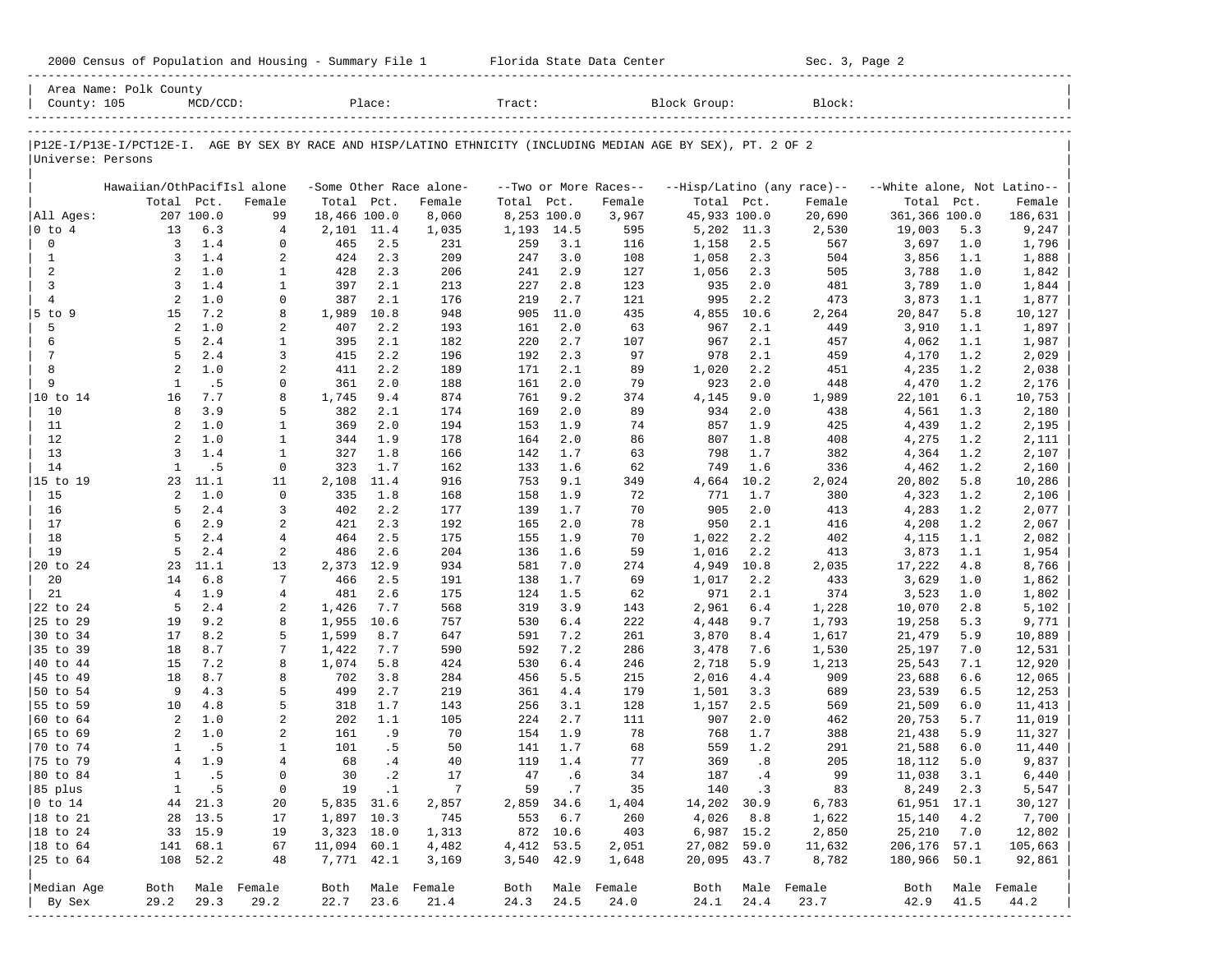| 2000 Census of Population and Housing - Summary File 1 |  | Florida State Data Center | Sec. 3, Page 1 |
|--------------------------------------------------------|--|---------------------------|----------------|
|--------------------------------------------------------|--|---------------------------|----------------|

| P12,P12A-D/P13,P13A-D/P14,PCT12A-D. AGE BY SEX BY RACE AND HISP/LATINO ETHNICITY (INCLUDING MEDIAN AGE BY SEX), PT. 1 OF 2<br>Universe: Persons<br>Total Pct.<br>70,423 100.0<br>All Ages:<br>4,326<br>0 to 4<br>0<br>846<br>$\mathbf{1}$<br>880<br>2<br>814<br>3<br>880<br>$\overline{4}$<br>906<br>5 to 9<br>4,890<br>5<br>861<br>6<br>924<br>7<br>965<br>8<br>1,061<br>9<br>1,079<br>10 to 14<br>5,123<br>10<br>1,023<br>11<br>1,033<br>12<br>1,004<br>13<br>1,045<br>14<br>1,018<br>15 to 19<br>4,805<br>15<br>1,023<br>16<br>986<br>17<br>956<br>18<br>958<br>19<br>882<br>20 to 24<br>3,568<br>20<br>818<br>21<br>720<br>22 to 24<br>2,030<br>25 to 29<br>3,508<br>30 to 34<br>3,835<br>35 to 39<br>4,604<br>40 to 44<br>5,112<br>45 to 49<br>4,698<br>50 to 54<br>4,747<br>55 to 59<br>4,198<br>60 to 64<br>4,000<br>65 to 69<br>3,958<br>70 to 74<br>3,670<br>75 to 79<br>2,785<br>80 to 84<br>1,563 |       |                                                           |              |         |                  |              |         |                                                     |                |              |                |                |           |                     |
|--------------------------------------------------------------------------------------------------------------------------------------------------------------------------------------------------------------------------------------------------------------------------------------------------------------------------------------------------------------------------------------------------------------------------------------------------------------------------------------------------------------------------------------------------------------------------------------------------------------------------------------------------------------------------------------------------------------------------------------------------------------------------------------------------------------------------------------------------------------------------------------------------------------|-------|-----------------------------------------------------------|--------------|---------|------------------|--------------|---------|-----------------------------------------------------|----------------|--------------|----------------|----------------|-----------|---------------------|
|                                                                                                                                                                                                                                                                                                                                                                                                                                                                                                                                                                                                                                                                                                                                                                                                                                                                                                              |       |                                                           |              |         |                  |              |         |                                                     |                |              |                |                |           |                     |
|                                                                                                                                                                                                                                                                                                                                                                                                                                                                                                                                                                                                                                                                                                                                                                                                                                                                                                              |       |                                                           |              |         |                  |              |         |                                                     |                |              |                |                |           |                     |
|                                                                                                                                                                                                                                                                                                                                                                                                                                                                                                                                                                                                                                                                                                                                                                                                                                                                                                              |       | ----All Races Combined----- --------- White alone-------- |              |         |                  |              |         | -------Black alone-------- AmerInd/NatAlaskan alone |                |              |                |                |           | $---Asian alone---$ |
|                                                                                                                                                                                                                                                                                                                                                                                                                                                                                                                                                                                                                                                                                                                                                                                                                                                                                                              |       | Female                                                    | Total Pct.   |         | Female           | Total Pct.   |         | Female                                              | Total Pct.     |              | Female         | Total Pct.     |           | Female              |
|                                                                                                                                                                                                                                                                                                                                                                                                                                                                                                                                                                                                                                                                                                                                                                                                                                                                                                              |       | 35,632                                                    | 54,868 100.0 |         | 27,597           | 12,003 100.0 |         | 6,328                                               |                | 297 100.0    | 143            |                | 311 100.0 | 177                 |
|                                                                                                                                                                                                                                                                                                                                                                                                                                                                                                                                                                                                                                                                                                                                                                                                                                                                                                              | 6.1   | 2,042                                                     | 2,866        | 5.2     | 1,353            | 1,063        | 8.9     | 503                                                 | 15             | 5.1          | 5              | 15             | 4.8       | 9                   |
|                                                                                                                                                                                                                                                                                                                                                                                                                                                                                                                                                                                                                                                                                                                                                                                                                                                                                                              | 1.2   | 424                                                       | 583          | 1.1     | 294              | 176          | 1.5     | 88                                                  | 2              | .7           | $\mathbf 0$    | 1              | .3        | 1                   |
|                                                                                                                                                                                                                                                                                                                                                                                                                                                                                                                                                                                                                                                                                                                                                                                                                                                                                                              | 1.2   | 409                                                       | 561          | 1.0     | 267              | 234          | 1.9     | 99                                                  | 3              | 1.0          | 2              | 4              | 1.3       | 4                   |
|                                                                                                                                                                                                                                                                                                                                                                                                                                                                                                                                                                                                                                                                                                                                                                                                                                                                                                              | 1.2   | 411                                                       | 559          | 1.0     | 279              | 188          | 1.6     | 103                                                 | 3              | 1.0          | $\mathbf 0$    | 2              | .6        | 2                   |
|                                                                                                                                                                                                                                                                                                                                                                                                                                                                                                                                                                                                                                                                                                                                                                                                                                                                                                              | 1.2   | 382                                                       | 563          | 1.0     | 234              | 227          | 1.9     | 108                                                 | 4              | 1.3          | 2              | 6              | 1.9       | $\mathbf{1}$        |
|                                                                                                                                                                                                                                                                                                                                                                                                                                                                                                                                                                                                                                                                                                                                                                                                                                                                                                              | 1.3   | 416                                                       | 600          | 1.1     | 279              | 238          | 2.0     | 105                                                 | 3              | 1.0          | $\mathbf{1}$   | 2              | .6        | $\mathbf{1}$        |
|                                                                                                                                                                                                                                                                                                                                                                                                                                                                                                                                                                                                                                                                                                                                                                                                                                                                                                              | 6.9   | 2,315                                                     | 3,265        | 6.0     | 1,519            | 1,204        | 10.0    | 609                                                 | 18             | 6.1          | 9              | 20             | 6.4       | 9                   |
|                                                                                                                                                                                                                                                                                                                                                                                                                                                                                                                                                                                                                                                                                                                                                                                                                                                                                                              | 1.2   | 401                                                       | 576          | 1.0     | 258              | 206          | 1.7     | 98                                                  | 1              | .3           | $\Omega$       | 6              | 1.9       | 5                   |
|                                                                                                                                                                                                                                                                                                                                                                                                                                                                                                                                                                                                                                                                                                                                                                                                                                                                                                              | 1.3   | 438                                                       | 604          | 1.1     | 289              | 238          | 2.0     | 121                                                 | 6              | 2.0          | 3              | 1              | $\cdot$ 3 | 0                   |
|                                                                                                                                                                                                                                                                                                                                                                                                                                                                                                                                                                                                                                                                                                                                                                                                                                                                                                              | 1.4   | 471                                                       | 650          | 1.2     | 313              | 229          | 1.9     | 118                                                 | 1              | .3           | $\mathbf{1}$   | $\overline{a}$ | .6        | 2                   |
|                                                                                                                                                                                                                                                                                                                                                                                                                                                                                                                                                                                                                                                                                                                                                                                                                                                                                                              | 1.5   | 508                                                       | 699          | 1.3     | 329              | 276          | 2.3     | 140                                                 | $\overline{4}$ | 1.3          | $\overline{a}$ | 3              | 1.0       | $\mathbf{1}$        |
|                                                                                                                                                                                                                                                                                                                                                                                                                                                                                                                                                                                                                                                                                                                                                                                                                                                                                                              | 1.5   | 497                                                       | 736          | 1.3     | 330              | 255          | 2.1     | 132                                                 | 6              | 2.0          | 3              | 8              | 2.6       | $\mathbf{1}$        |
|                                                                                                                                                                                                                                                                                                                                                                                                                                                                                                                                                                                                                                                                                                                                                                                                                                                                                                              | 7.3   | 2,455                                                     | 3,517        | 6.4     | 1,688            | 1,223        | 10.2    | 591                                                 | 28             | 9.4          | 13             | 33             | 10.6      | 15                  |
|                                                                                                                                                                                                                                                                                                                                                                                                                                                                                                                                                                                                                                                                                                                                                                                                                                                                                                              | 1.5   | 502                                                       | 692          | 1.3     | 337              | 262          | 2.2     | 135                                                 | 7              | 2.4          | 3              | 5              | 1.6       | 2                   |
|                                                                                                                                                                                                                                                                                                                                                                                                                                                                                                                                                                                                                                                                                                                                                                                                                                                                                                              | 1.5   | 476                                                       | 702          | 1.3     | 332              | 258          | 2.1     | 114                                                 | 7              | 2.4          | 4              | 3              | 1.0       | 1                   |
|                                                                                                                                                                                                                                                                                                                                                                                                                                                                                                                                                                                                                                                                                                                                                                                                                                                                                                              | 1.4   | 492                                                       | 687          | 1.3     | 329              | 230          | 1.9     | 120                                                 | 6              | 2.0          | 2              | 12             | 3.9       | 6                   |
|                                                                                                                                                                                                                                                                                                                                                                                                                                                                                                                                                                                                                                                                                                                                                                                                                                                                                                              | 1.5   | 487                                                       | 732          | 1.3     | 344              | 231          | 1.9     | 107                                                 | 6              | 2.0          | 3              | 8              | 2.6       | 2                   |
|                                                                                                                                                                                                                                                                                                                                                                                                                                                                                                                                                                                                                                                                                                                                                                                                                                                                                                              | 1.4   | 498                                                       | 704          | 1.3     | 346              | 242          | 2.0     | 115                                                 | 2              | .7           | $\mathbf{1}$   | 5              | 1.6       | 4                   |
|                                                                                                                                                                                                                                                                                                                                                                                                                                                                                                                                                                                                                                                                                                                                                                                                                                                                                                              | 6.8   | 2,391                                                     | 3,394        | 6.2     | 1,626            | 1,039        | 8.7     | 582                                                 | 23             | 7.7          | 8              | 35             | 11.3      | 19                  |
|                                                                                                                                                                                                                                                                                                                                                                                                                                                                                                                                                                                                                                                                                                                                                                                                                                                                                                              | 1.5   | 495                                                       | 717          | 1.3     | 333              | 242          | 2.0     | 127                                                 | 5              | 1.7          | $\mathbf{1}$   | $\overline{4}$ | 1.3       | 2                   |
|                                                                                                                                                                                                                                                                                                                                                                                                                                                                                                                                                                                                                                                                                                                                                                                                                                                                                                              | 1.4   | 499                                                       | 704          | 1.3     | 338              | 201          | 1.7     | 119                                                 | 5              | 1.7          | $\mathbf{1}$   | 7              | 2.3       | 2                   |
|                                                                                                                                                                                                                                                                                                                                                                                                                                                                                                                                                                                                                                                                                                                                                                                                                                                                                                              | 1.4   | 478                                                       | 678          | 1.2     | 314              | 202          | 1.7     | 123                                                 | 2              | .7           | $\mathbf{1}$   | 7              | 2.3       | 6                   |
|                                                                                                                                                                                                                                                                                                                                                                                                                                                                                                                                                                                                                                                                                                                                                                                                                                                                                                              | 1.4   | 482                                                       | 668          | 1.2     | 332              | 206          | 1.7     | 113                                                 | 2              | .7           | $\mathbf 0$    | 12             | 3.9       | $\overline{7}$      |
|                                                                                                                                                                                                                                                                                                                                                                                                                                                                                                                                                                                                                                                                                                                                                                                                                                                                                                              | 1.3   | 437                                                       | 627          | 1.1     | 309              | 188          | 1.6     | 100                                                 | 9              | 3.0          | 5              | 5              | 1.6       | $\overline{a}$      |
|                                                                                                                                                                                                                                                                                                                                                                                                                                                                                                                                                                                                                                                                                                                                                                                                                                                                                                              | 5.1   | 1,747                                                     | 2,446        | 4.5     | 1,195            | 848          | 7.1     | 441                                                 | 12             | 4.0          | 6              | 10             | 3.2       | 5                   |
|                                                                                                                                                                                                                                                                                                                                                                                                                                                                                                                                                                                                                                                                                                                                                                                                                                                                                                              | 1.2   | 397                                                       | 553          | 1.0     | 259              | 199          | 1.7     | 107                                                 | 3              | 1.0          | 3              | 3              | 1.0       | 3                   |
|                                                                                                                                                                                                                                                                                                                                                                                                                                                                                                                                                                                                                                                                                                                                                                                                                                                                                                              | 1.0   | 356                                                       | 489          | .9      | 246              | 181          | 1.5     | 94                                                  | 3              | $1\,.$ $0\,$ | $\mathbf{1}$   | $\Omega$       | $\cdot$ 0 | 0                   |
|                                                                                                                                                                                                                                                                                                                                                                                                                                                                                                                                                                                                                                                                                                                                                                                                                                                                                                              | 2.9   | 994                                                       | 1,404        | 2.6     | 690              | 468          | 3.9     |                                                     | 6              | 2.0          | $\overline{a}$ | 7              | 2.3       | 2                   |
|                                                                                                                                                                                                                                                                                                                                                                                                                                                                                                                                                                                                                                                                                                                                                                                                                                                                                                              | 5.0   |                                                           |              | 4.6     |                  | 741          | 6.2     | 240<br>396                                          | 15             | 5.1          | 8              | 14             | 4.5       |                     |
|                                                                                                                                                                                                                                                                                                                                                                                                                                                                                                                                                                                                                                                                                                                                                                                                                                                                                                              |       | 1,797                                                     | 2,521        |         | 1,285            |              | 5.7     |                                                     | 16             | 5.4          | 9              | 30             |           | 10                  |
|                                                                                                                                                                                                                                                                                                                                                                                                                                                                                                                                                                                                                                                                                                                                                                                                                                                                                                              | 5.4   | 1,847                                                     | 2,912        | 5.3     | 1,372            | 687          |         | 356                                                 |                |              |                |                | 9.6       | 18                  |
|                                                                                                                                                                                                                                                                                                                                                                                                                                                                                                                                                                                                                                                                                                                                                                                                                                                                                                              | 6.5   | 2,392                                                     | 3,536        | 6.4     | 1,833            | 806          | 6.7     | 429                                                 | 24             | 8.1          | 13             | 27             | 8.7       | 13                  |
|                                                                                                                                                                                                                                                                                                                                                                                                                                                                                                                                                                                                                                                                                                                                                                                                                                                                                                              | 7.3   | 2,568                                                     | 4,009        | 7.3     | 2,005            | 891          | 7.4     | 461                                                 | 28             | 9.4          | 13             | 29             | 9.3       | 15                  |
|                                                                                                                                                                                                                                                                                                                                                                                                                                                                                                                                                                                                                                                                                                                                                                                                                                                                                                              | $6.7$ | 2,428                                                     | 3,762        | 6.9     | 1,931            | 764          | 6.4     | 407                                                 | 22             | 7.4          | 10             | 27             | 8.7       | 17                  |
|                                                                                                                                                                                                                                                                                                                                                                                                                                                                                                                                                                                                                                                                                                                                                                                                                                                                                                              | 6.7   | 2,439                                                     | 4,049        | 7.4     | 2,048            | 562          | 4.7     | 317                                                 | 22             | 7.4          | 11             | 21             | 6.8       | 16                  |
|                                                                                                                                                                                                                                                                                                                                                                                                                                                                                                                                                                                                                                                                                                                                                                                                                                                                                                              | 6.0   | 2,188                                                     | 3,643        | 6.6     | 1,897            | 432          | 3.6     | 223                                                 | 20             | 6.7          | 12             | 17             | 5.5       | 11                  |
|                                                                                                                                                                                                                                                                                                                                                                                                                                                                                                                                                                                                                                                                                                                                                                                                                                                                                                              | 5.7   | 2,061                                                     | 3,481        | 6.3     | 1,772            | 413          | 3.4     | 240                                                 | 18             | 6.1          | 7              | 16             | 5.1       | 9                   |
|                                                                                                                                                                                                                                                                                                                                                                                                                                                                                                                                                                                                                                                                                                                                                                                                                                                                                                              | 5.6   | 2,019                                                     | 3,479        | 6.3     | 1,755            | 394          | 3.3     | 218                                                 | 17             | 5.7          | 9              | 9              | 2.9       | 7                   |
|                                                                                                                                                                                                                                                                                                                                                                                                                                                                                                                                                                                                                                                                                                                                                                                                                                                                                                              | 5.2   | 1,885                                                     | 3,275        | 6.0     | 1,680            | 342          | 2.8     | 179                                                 | 6              | 2.0          | 2              | 4              | 1.3       | 2                   |
|                                                                                                                                                                                                                                                                                                                                                                                                                                                                                                                                                                                                                                                                                                                                                                                                                                                                                                              | 4.0   | 1,518                                                     | 2,490        | 4.5     | 1,338            | 259          | 2.2     | 159                                                 | 8              | 2.7          | 4              | 2              | .6        | $\mathbf{1}$        |
|                                                                                                                                                                                                                                                                                                                                                                                                                                                                                                                                                                                                                                                                                                                                                                                                                                                                                                              | 2.2   | 860                                                       | 1,356        | 2.5     | 735              | 184          | 1.5     | 109                                                 | 4              | 1.3          | $\overline{4}$ | $\overline{a}$ | .6        | $\mathbf{1}$        |
| 85 plus<br>1,033 1.5                                                                                                                                                                                                                                                                                                                                                                                                                                                                                                                                                                                                                                                                                                                                                                                                                                                                                         |       | 680                                                       |              | 867 1.6 | 565              |              | 151 1.3 | 108                                                 | $\mathbf{1}$   | $\cdot$ 3    | 0              | $\overline{0}$ | $\cdot$ 0 | $\overline{0}$      |
| $ 0 \t\t \text{to} \t\t 14$<br>14,339 20.4                                                                                                                                                                                                                                                                                                                                                                                                                                                                                                                                                                                                                                                                                                                                                                                                                                                                   |       | 6,812                                                     | 9,648 17.6   |         | 4,560            | $3,490$ 29.1 |         | 1,703                                               |                | 61 20.5      | 27             |                | 68 21.9   | 33                  |
| 3,378<br>18 to 21                                                                                                                                                                                                                                                                                                                                                                                                                                                                                                                                                                                                                                                                                                                                                                                                                                                                                            | 4.8   | 1,672                                                     | 2,337        | 4.3     | 1,146            | 774 6.4      |         | 414                                                 | 17             | 5.7          | 9              | 20             | 6.4       | 12                  |
| 5,408<br>18 to 24                                                                                                                                                                                                                                                                                                                                                                                                                                                                                                                                                                                                                                                                                                                                                                                                                                                                                            | 7.7   | 2,666                                                     | 3,741        | 6.8     | 1,836            | 1,242 10.3   |         | 654                                                 | 23             | 7.7          | 11             | 27             | 8.7       | 14                  |
| 40,110 57.0<br>$ 18$ to $64$                                                                                                                                                                                                                                                                                                                                                                                                                                                                                                                                                                                                                                                                                                                                                                                                                                                                                 |       | 20,386                                                    | 31,654 57.7  |         | 15,979           | 6,538 54.5   |         | 3,483                                               |                | 188 63.3     | 94             |                | 208 66.9  | 123                 |
| 25 to 64<br>34,702 49.3                                                                                                                                                                                                                                                                                                                                                                                                                                                                                                                                                                                                                                                                                                                                                                                                                                                                                      |       | 17,720                                                    | 27,913 50.9  |         | 14,143           | 5,296 44.1   |         | 2,829                                               |                | 165 55.6     | 83             |                | 181 58.2  | 109                 |
| Median Age<br>Both Male Female                                                                                                                                                                                                                                                                                                                                                                                                                                                                                                                                                                                                                                                                                                                                                                                                                                                                               |       |                                                           |              |         | Both Male Female | Both         |         | Male Female                                         | Both           |              | Male Female    | Both           |           | Male Female         |
| 40.5<br>By Sex                                                                                                                                                                                                                                                                                                                                                                                                                                                                                                                                                                                                                                                                                                                                                                                                                                                                                               | 39.3  | 41.6                                                      | 43.7         | 42.6    | 44.8             | 29.2         | 27.7    | 30.6                                                | 39.2           | 38.0         | 40.5           | 34.8           | 33.4      | 37.1                |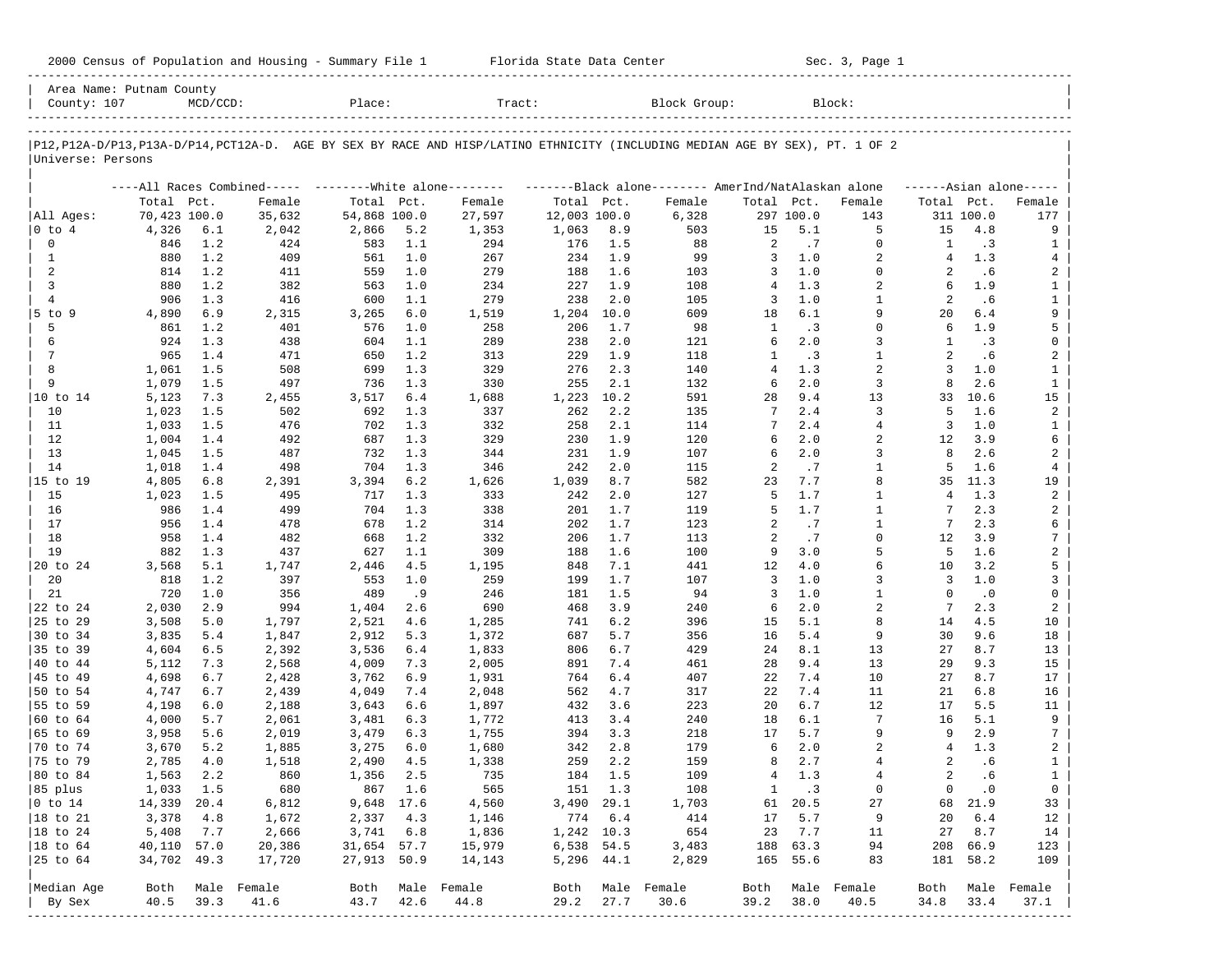|                      | Area Name: Putnam County   |             |                              |                |             |                         |                   |            |                       |                                                                                                                |            |                            |                             |            |                  |
|----------------------|----------------------------|-------------|------------------------------|----------------|-------------|-------------------------|-------------------|------------|-----------------------|----------------------------------------------------------------------------------------------------------------|------------|----------------------------|-----------------------------|------------|------------------|
| County: 107          |                            | $MCD/CCD$ : |                              |                | Place:      |                         | Tract:            |            |                       | Block Group:                                                                                                   |            | Block:                     |                             |            |                  |
|                      |                            |             |                              |                |             |                         |                   |            |                       | P12E-I/P13E-I/PCT12E-I. AGE BY SEX BY RACE AND HISP/LATINO ETHNICITY (INCLUDING MEDIAN AGE BY SEX), PT. 2 OF 2 |            |                            |                             |            |                  |
| Universe: Persons    |                            |             |                              |                |             |                         |                   |            |                       |                                                                                                                |            |                            |                             |            |                  |
|                      | Hawaiian/OthPacifIsl alone |             |                              |                |             | -Some Other Race alone- |                   |            | --Two or More Races-- |                                                                                                                |            | --Hisp/Latino (any race)-- | --White alone, Not Latino-- |            |                  |
|                      |                            | Total Pct.  | Female                       | Total Pct.     |             | Female                  | Total             | Pct.       | Female                | Total Pct.                                                                                                     |            | Female                     | Total                       | Pct.       | Female           |
| All Ages:            |                            | 29 100.0    | 18                           | 2,071 100.0    |             | 947                     |                   | 844 100.0  | 422                   | 4,168 100.0                                                                                                    |            | 1,924                      | 53,087 100.0                |            | 26,768           |
| $0$ to $4$           |                            | 4 13.8      | $\mathbf{1}$                 |                | 251 12.1    | 117                     |                   | 112 13.3   | 54                    | 480                                                                                                            | 11.5       | 220                        | 2,679                       | 5.0        | 1,271            |
| $\mathbf 0$          | $\Omega$                   | $\cdot$ 0   | $\Omega$                     | 55             | 2.7         | 27                      | 29                | 3.4        | 14                    | 100                                                                                                            | 2.4        | 47                         | 546                         | 1.0        | 275              |
| $\mathbf{1}$         | $\Omega$                   | $\cdot$ 0   | $\Omega$                     | 54             | 2.6         | 27                      | 24                | 2.8        | 10                    | 100                                                                                                            | 2.4        | 53                         | 525                         | 1.0        | 247              |
| $\overline{a}$       | $\mathbf{1}$               | 3.4         | $\mathbf 0$                  | 41             | 2.0         | 19                      | 20                | 2.4        | 8                     | 75                                                                                                             | 1.8        | 37                         | 530                         | 1.0        | 263              |
| 3                    | 2                          | 6.9         | 1                            | 59             | 2.8         | 22                      | 19                | 2.3        | 14                    | 111                                                                                                            | 2.7        | 39                         | 521                         | 1.0        | 224              |
| $\overline{4}$       | $\mathbf{1}$               | 3.4         | $\Omega$                     | 42             | 2.0         | 22                      | 20                | 2.4        | 8                     | 94                                                                                                             | 2.3        | 44                         | 557                         | 1.0        | 262              |
| 5 to 9               | $\Omega$                   | $\cdot$ 0   | $\Omega$                     | 306            | 14.8        | 127                     | 77                | 9.1        | 42                    | 538                                                                                                            | 12.9       | 238                        | 3,061                       | 5.8        | 1,423            |
| 5                    | $\Omega$                   | $\cdot$ 0   | $\Omega$                     | 55             | 2.7         | 28                      | 17                | 2.0        | 12                    | 91                                                                                                             | 2.2        | 46                         | 545                         | 1.0        | 244              |
| 6                    | $\Omega$                   | $\cdot$ 0   | $\Omega$                     | 59             | 2.8         | 19                      | 16                | 1.9        | 6                     | 112                                                                                                            | 2.7        | 47                         | 558                         | 1.1        | 263              |
| $7\phantom{.0}$      | $\Omega$                   | $\cdot$ 0   | $\Omega$                     | 69             | 3.3         | 31                      | 14                | 1.7        | 6                     | 117                                                                                                            | 2.8        | 50                         | 606                         | 1.1        | 296              |
| 8                    | $\Omega$                   | $\cdot$ 0   | $\Omega$                     | 64             | 3.1         | 26                      | 15                | 1.8        | 10                    | 104                                                                                                            | 2.5        | 41                         | 663                         | 1.2        | 315              |
| 9                    | $\Omega$                   | $\cdot$ 0   | $\Omega$                     | 59             | 2.8         | 23                      | 15                | 1.8        | 8                     | 114                                                                                                            | 2.7        | 54                         | 689                         | 1.3        | 305              |
| 10 to 14             | 3                          | 10.3        | 2                            | 236            | 11.4        | 105                     | 83                | 9.8        | 41                    | 438                                                                                                            | 10.5       | 198                        | 3,346                       | 6.3        | 1,610            |
| 10                   | $\mathbf{1}$               | 3.4         | 1                            | 45             | 2.2         | 18                      | 11                | 1.3        | 6                     | 85                                                                                                             | 2.0        | 37                         | 658                         | 1.2        | 322              |
| 11                   | $\Omega$                   | $\cdot$ 0   | $\Omega$                     | 47             | 2.3         | 19                      | 16                | 1.9        | 6                     | 93                                                                                                             | 2.2        | 36                         | 662                         | 1.2        | 318              |
| 12                   | $\mathbf{1}$               | 3.4         | $\mathbf{1}$                 | 42             | 2.0         | 20                      | 26                | 3.1        | 14                    | 76                                                                                                             | 1.8        | 32                         | 660                         | 1.2        | 319              |
| 13                   | $\Omega$                   | $\cdot$ 0   | $\Omega$                     | 50             | 2.4         | 22                      | 18                | 2.1        | 9                     | 98                                                                                                             | 2.4        | 49                         | 689                         | 1.3        | 319              |
| 14                   | $\mathbf{1}$               | 3.4         | $\Omega$                     | 52             | 2.5         | 26                      | $12 \overline{ }$ | 1.4        | 6                     | 86                                                                                                             | 2.1        | 44                         | 677                         | 1.3        | 332              |
| 15 to 19             | $\mathbf{1}$               | 3.4         | $\Omega$                     | 231            | 11.2        | 116                     | 82                | 9.7        | 40                    | 451                                                                                                            | 10.8       | 215                        | 3,206                       | 6.0        | 1,541            |
| 15                   | $\Omega$                   | .0          | $\Omega$                     | 43             | 2.1         | 25                      | 12                | 1.4        | $\overline{7}$        | 85                                                                                                             | 2.0        | 46                         | 683                         | 1.3        | 318              |
| 16                   | $\Omega$                   | $\cdot$ 0   | $\Omega$                     | 51             | 2.5         | 29                      | 18                | 2.1        | 10                    | 83                                                                                                             | 2.0        | 41                         | 675                         | 1.3        | 327              |
| 17                   | $\Omega$                   | $\cdot$ 0   | $\Omega$                     | 44             | 2.1         | 23                      | 23                | 2.7        | 11                    | 89                                                                                                             | 2.1        | 44                         | 641                         | 1.2        | 296              |
| 18                   | $\mathbf{1}$               | 3.4         | $\Omega$                     | 51             | 2.5         | 23                      | 18                | 2.1        | 7                     | 100                                                                                                            | 2.4        | 45                         | 627                         | 1.2        | 312              |
| 19                   | $\Omega$                   | $\cdot$ 0   | $\mathbf 0$                  | 42             | 2.0         | 16                      | 11                | 1.3        | 5                     | 94                                                                                                             | 2.3        | 39                         | 580                         | 1.1        | 288              |
| 20 to 24             | $\mathbf{1}$               | 3.4         | $\mathbf{1}$                 | 203            | 9.8         | 83                      | 48                | 5.7        | 16                    | 357                                                                                                            | 8.6        | 155                        | 2,322                       | 4.4        | 1,137            |
| 20                   | $\Omega$                   | $\cdot$ 0   | $\Omega$                     | 49             | 2.4         | 22                      | 11                | 1.3        | 3                     | 82                                                                                                             | 2.0        | 40                         | 529                         | 1.0        | 244              |
| 21                   | $\Omega$                   | $\cdot$ 0   | $\Omega$                     | 38             | 1.8         | 13                      | 9                 | 1.1        | $\overline{a}$        | 65                                                                                                             | 1.6        | 28                         | 469                         | .9         | 237              |
| 22 to 24             | $\mathbf{1}$               | 3.4         | $\mathbf{1}$                 | 116            | 5.6         | 48                      | 28                | 3.3        | 11                    | 210                                                                                                            | 5.0        | 87                         | 1,324                       | 2.5        | 656              |
| 25 to 29             |                            | 24.1        | 5                            | 180            | 8.7         | 80                      | 30                | 3.6        | 13                    | 314                                                                                                            | 7.5        | 141                        | 2,411                       | 4.5        | 1,234            |
| 30 to 34             | $\mathbf{1}$               | 3.4         | $\Omega$<br>$\Omega$         | 154            | 7.4         | 75                      | 35                | 4.1        | 17                    | 292                                                                                                            | 7.0        | 132                        | 2,796                       | 5.3        | 1,324            |
| 35 to 39             | 1                          | 3.4<br>6.9  |                              | 157<br>90      | 7.6<br>4.3  | 76                      | 53                | 6.3<br>7.5 | 28                    | 283                                                                                                            | 6.8        | 131                        | 3,429                       | 6.5        | 1,784            |
| 40 to 44<br>45 to 49 | 2<br>$\mathbf{1}$          | 3.4         | $\mathbf{1}$<br>$\mathbf{1}$ |                |             | 38                      | 63                | 6.6        | 35                    | 205                                                                                                            | 4.9        | 99<br>70                   | 3,914                       | 7.4        | 1,955            |
| 50 to 54             | 3                          | 10.3        | 3                            | 66<br>45       | 3.2<br>2.2  | 37<br>18                | 56<br>45          | 5.3        | 25<br>26              | 155<br>140                                                                                                     | 3.7<br>3.4 | 72                         | 3,687                       | 6.9<br>7.5 | 1,905            |
| 55 to 59             | 1                          | 3.4         | $\mathbf{1}$                 | 40             | 1.9         | 22                      | 45                | 5.3        | 22                    | 119                                                                                                            | 2.9        | 58                         | 3,967<br>3,572              | 6.7        | 2,002<br>1,862   |
| 60 to 64             | $\Omega$                   | $\cdot$ 0   | 0                            | 42             | 2.0         | 19                      | 30                | 3.6        | 14                    | 122                                                                                                            | 2.9        | 59                         | 3,410                       | 6.4        | 1,738            |
| 65 to 69             | $\Omega$                   | $\cdot$ 0   | $\Omega$                     | 33             | 1.6         | 17                      | 26                | 3.1        | 13                    | 110                                                                                                            | 2.6        | 56                         | 3,412                       | 6.4        | 1,721            |
| 70 to 74             | 2                          | 6.9         | $\mathbf{1}$                 | 16             | .8          | 6                       | 25                | 3.0        | 15                    | 74                                                                                                             | 1.8        | 34                         | 3,226                       | 6.1        | 1,655            |
| 75 to 79             | 2                          | 6.9         | $\overline{a}$               | 13             | .6          | 6                       | 11                | 1.3        | 8                     | 54                                                                                                             | 1.3        | 24                         | 2,450                       | 4.6        | 1,321            |
| 80 to 84             | $\Omega$                   | $\cdot$ 0   | $\Omega$                     | $\overline{4}$ | $\cdot$ 2   | $\overline{a}$          | 13                | 1.5        | 9                     | 19                                                                                                             | .5         | 11                         | 1,343                       | 2.5        | 727              |
| 85 plus              | 0                          | $\cdot$ 0   | 0                            |                | $4 \cdot 2$ | $\overline{\mathbf{3}}$ |                   | 10 1.2     | $\overline{4}$        |                                                                                                                | 17.4       | 11                         |                             | 856 1.6    | 558              |
| $0$ to $14$          | 7 <sup>7</sup>             | 24.1        | 3                            |                | 793 38.3    | 349                     |                   | 272 32.2   | 137                   | 1,456 34.9                                                                                                     |            | 656                        | 9,086 17.1                  |            | 4,304            |
| 18 to 21             | $\mathbf{1}$               | 3.4         | 0                            |                | 180 8.7     | 74                      | 49                | 5.8        | 17                    |                                                                                                                | 341 8.2    | 152                        | 2,205                       | 4.2        | 1,081            |
| 18 to 24             | $\overline{a}$             | 6.9         | 1                            |                | 296 14.3    | 122                     |                   | 77 9.1     | 28                    |                                                                                                                | 551 13.2   | 239                        | 3,529 6.6                   |            | 1,737            |
| 18 to 64             |                            | 18 62.1     | 12                           | 1,070 51.7     |             | 487                     |                   | 434 51.4   | 208                   |                                                                                                                | 2,181 52.3 | 1,001                      | 30,715 57.9                 |            | 15,541           |
| 25 to 64             |                            | 16 55.2     | 11                           |                | 774 37.4    | 365                     |                   | 357 42.3   | 180                   |                                                                                                                | 1,630 39.1 | 762                        | 27,186 51.2                 |            | 13,804           |
|                      |                            |             |                              |                |             |                         |                   |            |                       |                                                                                                                |            |                            |                             |            |                  |
| Median Age           |                            |             | Both Male Female             |                |             | Both Male Female        |                   |            | Both Male Female      |                                                                                                                |            | Both Male Female           |                             |            | Both Male Female |
| By Sex               | 29.3                       | 27.5        | 35.0<br>______________       | 20.2           | 20.1        | 20.4                    | 28.9              | 28.0       | 30.8                  | 22.4                                                                                                           | 22.1       | 22.7                       | 44.2                        | 43.1       | 45.3             |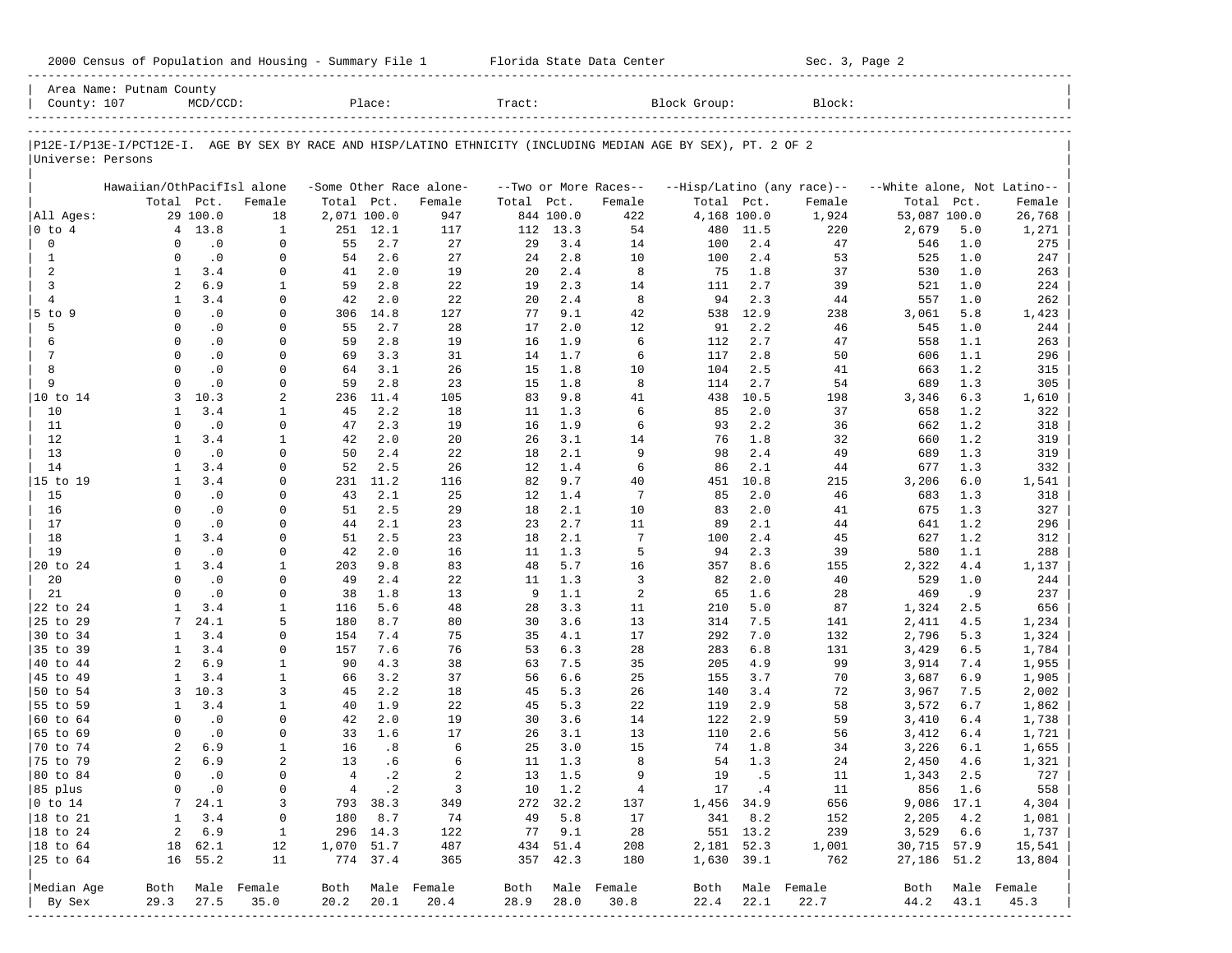| 2000 Census of Population and Housing - Summary File 1 |  | Florida State Data Center | Sec. 3, Page 1 |
|--------------------------------------------------------|--|---------------------------|----------------|
|--------------------------------------------------------|--|---------------------------|----------------|

| County: 109               | Area Name: St. Johns County | $MCD/CCD$ : |                  | Place:                   |            | Tract:                                                                                                                        |             |            | Block Group:                                        |                |                   | Block:             |                |                    |                     |
|---------------------------|-----------------------------|-------------|------------------|--------------------------|------------|-------------------------------------------------------------------------------------------------------------------------------|-------------|------------|-----------------------------------------------------|----------------|-------------------|--------------------|----------------|--------------------|---------------------|
|                           |                             |             |                  |                          |            |                                                                                                                               |             |            |                                                     |                |                   |                    |                |                    |                     |
| Universe: Persons         |                             |             |                  |                          |            | P12, P12A-D/P13, P13A-D/P14, PCT12A-D. AGE BY SEX BY RACE AND HISP/LATINO ETHNICITY (INCLUDING MEDIAN AGE BY SEX), PT. 1 OF 2 |             |            |                                                     |                |                   |                    |                |                    |                     |
|                           |                             |             |                  |                          |            | ----All Races Combined----- --------White alone--------                                                                       |             |            | -------Black alone-------- AmerInd/NatAlaskan alone |                |                   |                    |                |                    | $---Asian alone---$ |
|                           | Total Pct.                  |             | Female           | Total Pct.               |            | Female                                                                                                                        | Total Pct.  |            | Female                                              | Total Pct.     |                   | Female             | Total Pct.     |                    | Female              |
| All Ages:                 | 123,135 100.0               |             | 63,321           | 111,955 100.0            |            | 57,398                                                                                                                        | 7,744 100.0 |            | 4,158                                               |                | 326 100.0         | 139                |                | 1,172 100.0        | 645                 |
| $0$ to $4$                | 6,606                       | 5.4         | 3,234            | 5,717                    | 5.1        | 2,784                                                                                                                         | 575         | 7.4        | 296                                                 | 14             | 4.3               | 5                  | 71             | 6.1                | 33                  |
| 0                         | 1,262                       | 1.0         | 618              | 1,088                    | 1.0        | 532                                                                                                                           | 106         | 1.4        | 54                                                  | 3              | . 9               | 1                  | 10             | . 9                | 6                   |
| $\mathbf{1}$              | 1,263                       | 1.0         | 593              | 1,077                    | 1.0        | 491                                                                                                                           | 112         | 1.4        | 64                                                  | $\overline{4}$ | 1.2               | $\mathbf{1}$       | 12             | 1.0                | 4                   |
| 2                         | 1,297                       | 1.1         | 656              | 1,120                    | 1.0        | 571                                                                                                                           | 117         | 1.5        | 49                                                  | 3              | . 9               | $\overline{a}$     | 19             | 1.6                | 11                  |
| 3                         | 1,365                       | 1.1         | 659              | 1,199                    | 1.1        | 589                                                                                                                           | 112         | 1.4        | 52                                                  | $\mathbf{1}$   | .3                | $\Omega$           | 13             | 1.1                | 5                   |
| $\overline{4}$            | 1,419                       | 1.2         | 708              | 1,233                    | 1.1        | 601                                                                                                                           | 128<br>759  | 1.7<br>9.8 | 77<br>390                                           | 3<br>23        | . 9<br>7.1        | $\mathbf{1}$<br>12 | 17<br>99       | 1.5<br>8.4         | $7\phantom{.0}$     |
| 5 to 9<br>5               | 8,055<br>1,463              | 6.5<br>1.2  | 3,928<br>690     | 6,968<br>1,256           | 6.2<br>1.1 | 3,378<br>584                                                                                                                  | 140         | 1.8        | 72                                                  | 5              | 1.5               | $\mathbf{1}$       | 23             | 2.0                | 48<br>12            |
| 6                         | 1,543                       | 1.3         | 765              | 1,339                    | 1.2        | 662                                                                                                                           | 148         | 1.9        | 78                                                  | 2              | .6                | $\mathbf{1}$       | 18             | 1.5                | $7\phantom{.0}$     |
| 7                         | 1,634                       | 1.3         | 809              | 1,414                    | 1.3        | 694                                                                                                                           | 160         | 2.1        | 79                                                  | 6              | 1.8               | $\overline{4}$     | 14             | 1.2                | 11                  |
| 8                         | 1,695                       | 1.4         | 835              | 1,458                    | 1.3        | 725                                                                                                                           | 166         | 2.1        | 79                                                  | 2              | . 6               | 1                  | 26             | 2.2                | 10                  |
| 9                         | 1,720                       | 1.4         | 829              | 1,501                    | 1.3        | 713                                                                                                                           | 145         | 1.9        | 82                                                  | 8              | 2.5               | 5                  | 18             | 1.5                | 8                   |
| 10 to 14                  | 8,811                       | 7.2         | 4,332            | 7,784                    | 7.0        | 3,770                                                                                                                         | 712         | 9.2        | 390                                                 | 15             | 4.6               | 8                  | 92             | 7.8                | 45                  |
| 10                        | 1,766                       | 1.4         | 897              | 1,541                    | 1.4        | 773                                                                                                                           | 158         | 2.0        | 87                                                  | 3              | . 9               | $\overline{2}$     | 12             | 1.0                | 5                   |
| 11                        | 1,804                       | 1.5         | 853              | 1,597                    | 1.4        | 734                                                                                                                           | 144         | 1.9        | 81                                                  | $\Omega$       | $\cdot$ 0         | $\Omega$           | 21             | 1.8                | 14                  |
| 12                        | 1,724                       | 1.4         | 852              | 1,536                    | 1.4        | 747                                                                                                                           | 131         | 1.7        | 76                                                  | 3              | . 9               | $\mathbf{1}$       | 25             | 2.1                | 10                  |
| 13                        | 1,743                       | 1.4         | 859              | 1,537                    | 1.4        | 746                                                                                                                           | 138         | 1.8        | 78                                                  | 6              | 1.8               | 4                  | 18             | 1.5                | 10                  |
| 14                        | 1,774                       | 1.4         | 871              | 1,573                    | 1.4        | 770                                                                                                                           | 141         | 1.8        | 68                                                  | 3              | . 9               | $\mathbf{1}$       | 16             | 1.4                | 6                   |
| 15 to 19                  | 7,923                       | $6.4$       | 3,881            | 7,068                    | 6.3        | 3,438                                                                                                                         | 612         | 7.9        | 324                                                 | 24             | 7.4               | 12                 | 57             | 4.9                | 27                  |
| 15                        | 1,703                       | 1.4         | 836              | 1,530                    | 1.4        | 753                                                                                                                           | 122         | 1.6        | 58                                                  | 5              | 1.5               | $\mathbf{1}$       | 12             | 1.0                | 7                   |
| 16                        | 1,655                       | 1.3         | 769              | 1,457                    | 1.3        | 656                                                                                                                           | 141         | 1.8        | 83                                                  | 9              | 2.8               | 5                  | 14             | 1.2                | 9                   |
| 17                        | 1,569                       | 1.3         | 760              | 1,396                    | 1.2        | 674                                                                                                                           | 116         | 1.5        | 62                                                  | 2              | .6                | $\mathbf{1}$       | 12             | 1.0                | 3                   |
| 18                        | 1,530                       | 1.2         | 751              | 1,381                    | 1.2        | 675                                                                                                                           | 110         | 1.4        | 57                                                  | 7              | 2.1               | $\overline{4}$     | 9              | .8                 | 5                   |
| 19                        | 1,466                       | 1.2         | 765              | 1,304                    | 1.2        | 680                                                                                                                           | 123         | 1.6        | 64                                                  | $\mathbf{1}$   | . 3               | $\mathbf{1}$       | 10             | . 9                | 3                   |
| 20 to 24                  | 5,648                       | 4.6         | 2,829            | 4,976                    | 4.4        | 2,501                                                                                                                         | 457         | 5.9        | 224                                                 | 20             | 6.1               | 9                  | 49             | 4.2                | 19                  |
| 20                        | 1,324                       | 1.1         | 703              | 1,164                    | 1.0        | 627                                                                                                                           | 116         | 1.5        | 52                                                  | 3              | . 9               | $\overline{2}$     | $\overline{4}$ | .3                 | $\mathbf{1}$        |
| 21                        | 1,138                       | .9          | 539              | 1,008                    | .9         | 480                                                                                                                           | 84          | 1.1        | 40                                                  | 4              | 1.2               | 1                  | 15             | 1.3                | $\overline{4}$      |
| 22 to 24                  | 3,186                       | 2.6         | 1,587            | 2,804                    | 2.5        | 1,394                                                                                                                         | 257         | 3.3        | 132                                                 | 13             | 4.0               | 6                  | 30             | 2.6                | 14                  |
| 25 to 29                  | 5,988                       | 4.9         | 2,943            | 5,303                    | 4.7        | 2,604                                                                                                                         | 445         | 5.7        | 229                                                 | 17             | 5.2               | 10                 | 75             | 6.4                | 38                  |
| 30 to 34                  | 7,252                       | 5.9         | 3,807            | 6,551                    | 5.9        | 3,428                                                                                                                         | 455         | 5.9        | 240                                                 | 21             | 6.4               | 10                 | 105            | 9.0                | 72                  |
| 35 to 39                  | 9,955                       | 8.1         | 5,210            | 9,042                    | 8.1        | 4,715                                                                                                                         | 582         | 7.5        | 318                                                 | 29             | 8.9               | 8                  | 152            | 13.0               | 84                  |
| 40 to 44                  | 10,790                      | 8.8         | 5,597            | 9,880                    | 8.8        | 5,132                                                                                                                         | 624         | 8.1        | 313                                                 | 35             | 10.7              | 13                 | 131            | 11.2               | 79                  |
| 45 to 49                  | 10,167                      | 8.3         | 5,201            | 9,335                    | 8.3        | 4,772                                                                                                                         | 566         | 7.3        | 293                                                 | 31             | 9.5               | 14                 | 104            | 8.9                | 60                  |
| 50 to 54                  | 9,243                       | 7.5         | 4,603            | 8,605                    | 7.7        | 4,262                                                                                                                         | 432         | 5.6        | 237                                                 | 36             | 11.0              | 15                 | 77             | 6.6                | 42                  |
| 55 to 59                  | 7,317                       | 5.9         | 3,822            | 6,859                    | 6.1        | 3,571                                                                                                                         | 324         | 4.2        | 185                                                 | 23             | 7.1               | 8                  | 55             | 4.7                | 36                  |
| 60 to 64                  | 5,801                       | 4.7         | 3,033            | 5,436                    | 4.9        | 2,837                                                                                                                         | 242         | 3.1        | 132                                                 | 15             | 4.6               | 6                  | 45             | 3.8                | 18                  |
| 65 to 69                  | 5,477                       | 4.4         | 2,835            | 5,139                    | 4.6        | 2,648                                                                                                                         | 276         | 3.6        | 152                                                 | 5              | 1.5               | 2                  | 21             | 1.8                | 15                  |
| 70 to 74                  | 5,335                       | 4.3         | 2,867            | 5,042                    | 4.5        | 2,689                                                                                                                         | 236         | 3.0        | 145                                                 | 13             | 4.0               | 6                  | 20             | 1.7                | 16                  |
| 75 to 79                  | 4,294                       | 3.5         | 2,400            | 4,058                    | 3.6        | 2,266                                                                                                                         | 202         | 2.6        | 118                                                 | 4              | 1.2               | 1<br>$\Omega$      | 9              | .8                 | 5                   |
| 80 to 84                  | 2,541                       | 2.1         | 1,477            | 2,407                    | 2.1        | 1,392                                                                                                                         | 113         | 1.5        | 73                                                  | $\mathbf{1}$   | .3                |                    | 6              | . 5                | 5                   |
| 85 plus<br>$ 0 \t{to} 14$ | 1,932 1.6<br>23, 472 19.1   |             | 1,322            | 1,785 1.6                |            | 1,211<br>9,932                                                                                                                | 2,046 26.4  | 132 1.7    | 99                                                  |                | $0 \qquad .0$     | 0                  |                | 4.3                | 3 <sup>1</sup>      |
| $ 18 \text{ to } 21$      | 5,458                       | 4.4         | 11,494           | 20,469 18.3<br>4,857 4.3 |            |                                                                                                                               |             | 433 5.6    | 1,076<br>213                                        |                | 52 16.0<br>15 4.6 | 25<br>8            |                | 262 22.4<br>38 3.2 | 126<br>13           |
| $ 18 \text{ to } 24$      | 8,644                       | 7.0         | 2,758<br>4,345   | 7,661 6.8                |            | 2,462<br>3,856                                                                                                                |             | 690 8.9    | 345                                                 |                | 28 8.6            | 14                 |                | 68 5.8             | 27                  |
| $ 18 \text{ to } 64$      | 75,157 61.0                 |             | 38,561           | 68,672 61.3              |            | 35,177                                                                                                                        | 4,360 56.3  |            | 2,292                                               |                | 235 72.1          | 98                 |                | 812 69.3           | 456                 |
| 25 to 64                  | 66,513 54.0                 |             | 34,216           | 61,011 54.5              |            | 31,321                                                                                                                        | 3,670 47.4  |            | 1,947                                               |                | 207 63.5          | 84                 |                | 744 63.5           | 429                 |
|                           |                             |             |                  |                          |            |                                                                                                                               |             |            |                                                     |                |                   |                    |                |                    |                     |
| Median Age                |                             |             | Both Male Female |                          |            | Both Male Female                                                                                                              |             |            | Both Male Female                                    |                |                   | Both Male Female   | Both           |                    | Male Female         |
| By Sex                    | 40.6                        | 39.8        | 41.3             | 41.3 40.5                |            | 42.0                                                                                                                          | 33.7        | 32.1       | 34.8                                                | 40.0           | 41.1              | 37.5               | 36.4           | 34.7               | 37.6                |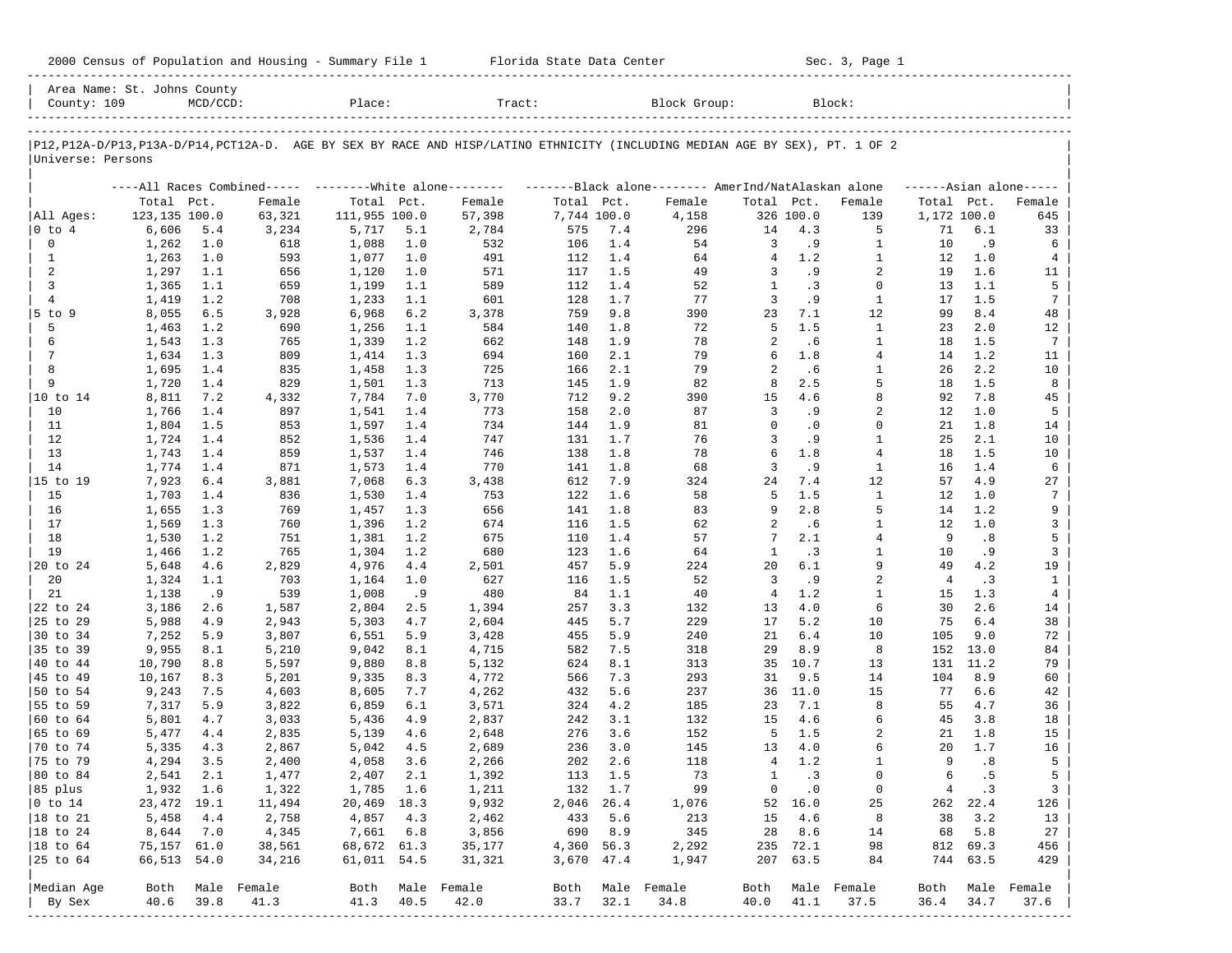|  |  |  |  |  |  |  |  | 2000 Census of Population and Housing - Summary File 1 |  |  |  |
|--|--|--|--|--|--|--|--|--------------------------------------------------------|--|--|--|
|--|--|--|--|--|--|--|--|--------------------------------------------------------|--|--|--|

2000 Florida State Data Center - Summary Sec. 3, Page 2 -----------------------------------------------------------------------------------------------------------------------------------------------------

|                      | Area Name: St. Johns County      |                    |                   |                 |                  |                                   |             |                      |                                 |                                                                                                                |             |                                      |                                      |            |                  |
|----------------------|----------------------------------|--------------------|-------------------|-----------------|------------------|-----------------------------------|-------------|----------------------|---------------------------------|----------------------------------------------------------------------------------------------------------------|-------------|--------------------------------------|--------------------------------------|------------|------------------|
| County: 109          |                                  | $MCD/CCD$ :        |                   |                 | Place:           |                                   | Tract:      |                      |                                 | Block Group:                                                                                                   |             | Block:                               |                                      |            |                  |
|                      |                                  |                    |                   |                 |                  |                                   |             |                      |                                 | P12E-I/P13E-I/PCT12E-I. AGE BY SEX BY RACE AND HISP/LATINO ETHNICITY (INCLUDING MEDIAN AGE BY SEX), PT. 2 OF 2 |             |                                      |                                      |            |                  |
| Universe: Persons    |                                  |                    |                   |                 |                  |                                   |             |                      |                                 |                                                                                                                |             |                                      |                                      |            |                  |
|                      |                                  |                    |                   |                 |                  |                                   |             |                      |                                 |                                                                                                                |             |                                      |                                      |            |                  |
|                      | Hawaiian/OthPacifIsl alone       | Total Pct.         | Female            | Total           | Pct.             | -Some Other Race alone-<br>Female | Total       | Pct.                 | --Two or More Races--<br>Female | Total Pct.                                                                                                     |             | --Hisp/Latino (any race)--<br>Female | --White alone, Not Latino--<br>Total | Pct.       | Female           |
| All Ages:            |                                  | 67 100.0           | 36                |                 | 675 100.0        | 332                               | 1,196 100.0 |                      | 613                             |                                                                                                                | 3,244 100.0 | 1,610                                | 109,622 100.0                        |            | 56,230           |
| 0 to 4               | 3                                | 4.5                | $\mathbf{1}$      | 59              | 8.7              | 33                                | 167         | 14.0                 | 82                              | 284                                                                                                            | 8.8         | 126                                  | 5,532                                | 5.0        | 2,711            |
| $\mathbf 0$          | 1                                | 1.5                | $\mathbf{1}$      | 15              | 2.2              | 6                                 | 39          | 3.3                  | 18                              | 55                                                                                                             | 1.7         | 20                                   | 1,056                                | 1.0        | 522              |
| 1                    | $\Omega$                         | $\cdot$ 0          | $\Omega$          | 11              | 1.6              | 8                                 | 47          | 3.9                  | 25                              | 58                                                                                                             | 1.8         | 30                                   | 1,042                                | 1.0        | 476              |
| 2                    | 1                                | 1.5                | $\Omega$          | 11              | 1.6              | 9                                 | 26          | 2.2                  | 14                              | 63                                                                                                             | 1.9         | 31                                   | 1,075                                | 1.0        | 553              |
| 3                    | 1                                | 1.5                | $\Omega$          | 8               | 1.2              | 2                                 | 31          | 2.6                  | 11                              | 55                                                                                                             | 1.7         | 21                                   | 1,161                                | 1.1        | 572              |
| $\overline{4}$       | $\Omega$                         | $\cdot$ 0          | $\Omega$          | 14              | 2.1              | 8                                 | 24          | 2.0                  | 14                              | 53                                                                                                             | 1.6         | 24                                   | 1,198                                | 1.1        | 588              |
| $5$ to<br>9          | 11                               | 16.4               | 4                 | 72              | 10.7             | 33                                | 123         | 10.3                 | 63                              | 260                                                                                                            | 8.0         | 131                                  | 6,804                                | 6.2        | 3,294            |
| 5                    | 3                                | 4.5                | 2                 | 12              | 1.8              | 5                                 | 24          | 2.0                  | 14                              | 50                                                                                                             | 1.5         | 26                                   | 1,224                                | 1.1        | 568              |
| 6                    | $\Omega$                         | $\cdot$ 0          | $\Omega$          | 15              | 2.2              | 7                                 | 21          | 1.8                  | 10                              | 60                                                                                                             | 1.8         | 30                                   | 1,301                                | 1.2        | 642              |
| 7                    | 3                                | 4.5                | $\Omega$          | 14              | 2.1              | 10                                | 23          | 1.9                  | 11                              | 57                                                                                                             | 1.8         | 29                                   | 1,377                                | 1.3        | 677              |
| 8                    | $\overline{4}$                   | 6.0                | 2                 | 12              | 1.8              | 3                                 | 27          | 2.3                  | 15                              | 40                                                                                                             | 1.2         | 21                                   | 1,432                                | 1.3        | 708              |
| 9                    | $\mathbf{1}$                     | 1.5                | $\Omega$          | 19              | 2.8              | 8                                 | 28          | 2.3                  | 13                              | 53                                                                                                             | 1.6         | 25                                   | 1,470                                | 1.3        | 699              |
| 10 to 14             | 5                                | 7.5                | 4                 | 70              | 10.4             | 38                                | 133         | 11.1                 | 77                              | 268                                                                                                            | 8.3         | 131                                  | 7,600                                | 6.9        | 3,686            |
| 10                   | $\overline{2}$                   | 3.0                | 2                 | 12              | 1.8              | 8                                 | 38          | 3.2                  | 20                              | 55                                                                                                             | 1.7         | 36                                   | 1,503                                | 1.4        | 749              |
| 11                   | 1                                | 1.5                | $\Omega$          | 13              | 1.9              | 5                                 | 28          | 2.3                  | 19                              | 46                                                                                                             | 1.4         | 18                                   | 1,565                                | 1.4        | 721              |
| 12                   | $\Omega$                         | $\cdot$ 0          | 0                 | 9               | 1.3              | 5                                 | 20          | 1.7                  | 13                              | 52                                                                                                             | 1.6         | 26                                   | 1,495                                | 1.4        | 728              |
| 13                   | $\mathbf{1}$                     | 1.5                | $\mathbf{1}$      | 22              | 3.3              | 10                                | 21          | 1.8                  | 10                              | 58                                                                                                             | 1.8         | 21                                   | 1,502                                | 1.4        | 735              |
| 14                   | $\mathbf{1}$                     | 1.5                | $\mathbf{1}$      | 14              | 2.1              | 10                                | 26          | 2.2                  | 15                              | 57                                                                                                             | 1.8         | 30                                   | 1,535                                | 1.4        | 753              |
| 15 to 19             | 5                                | 7.5                | 3                 | 61              | 9.0              | 28                                | 96          | 8.0                  | 49                              | 278                                                                                                            | 8.6         | 118                                  | 6,870                                | 6.3        | 3,357            |
| 15                   | 1                                | 1.5                | $\mathbf 0$       | 13              | 1.9              | 5                                 | 20          | 1.7                  | 12                              | 50                                                                                                             | 1.5         | 21                                   | 1,493                                | 1.4        | 737              |
| 16<br>17             | $\overline{a}$<br>$\overline{a}$ | 3.0<br>3.0         | 2<br>$\mathbf{1}$ | 15<br>17        | 2.2<br>2.5       | 6<br>7                            | 17<br>24    | 1.4<br>2.0           | 8<br>12                         | 65<br>62                                                                                                       | 2.0<br>1.9  | 25<br>29                             | 1,410                                | 1.3<br>1.2 | 638              |
| 18                   | $\Omega$                         | $\cdot$ 0          | $\Omega$          | $7\phantom{.0}$ | 1.0              | 3                                 | 16          | 1.3                  | $7\phantom{.0}$                 | 47                                                                                                             | 1.4         | 18                                   | 1,357<br>1,346                       | 1.2        | 657<br>662       |
| 19                   | $\Omega$                         | $\cdot$ 0          | $\Omega$          | 9               | 1.3              | $7\phantom{.0}$                   | 19          | 1.6                  | 10                              | 54                                                                                                             | 1.7         | 25                                   | 1,264                                | 1.2        | 663              |
| 20 to 24             | .5                               | 7.5                | 3                 | 63              | 9.3              | 31                                | 78          | 6.5                  | 42                              | 202                                                                                                            | 6.2         | 97                                   | 4,861                                | 4.4        | 2,447            |
| 20                   | $\mathbf{1}$                     | 1.5                | $\mathbf 0$       | 18              | 2.7              | 10                                | 18          | 1.5                  | 11                              | 45                                                                                                             | 1.4         | 24                                   | 1,145                                | 1.0        | 617              |
| 21                   | 1                                | 1.5                | $\mathbf{1}$      | 16              | 2.4              | 7                                 | 10          | .8                   | 6                               | 44                                                                                                             | 1.4         | 21                                   | 983                                  | .9         | 468              |
| 22 to 24             | 3                                | 4.5                | $\overline{2}$    | 29              | 4.3              | 14                                | 50          | 4.2                  | 25                              | 113                                                                                                            | 3.5         | 52                                   | 2,733                                | 2.5        | 1,362            |
| 25 to 29             | 3                                | 4.5                | $\mathbf{1}$      | 68              | 10.1             | 27                                | 77          | 6.4                  | 34                              | 236                                                                                                            | 7.3         | 100                                  | 5,152                                | 4.7        | 2,537            |
| 30 to 34             | 3                                | 4.5                | $\mathbf{1}$      | 60              | 8.9              | 24                                | 57          | 4.8                  | 32                              | 255                                                                                                            | 7.9         | 130                                  | 6,375                                | 5.8        | 3,332            |
| 35 to 39             | 9                                | 13.4               | $\overline{4}$    | 58              | 8.6              | 37                                | 83          | 6.9                  | 44                              | 311                                                                                                            | 9.6         | 152                                  | 8,810                                | 8.0        | 4,604            |
| 40 to 44             | 7                                | 10.4               | 5                 | 44              | 6.5              | 24                                | 69          | 5.8                  | 31                              | 273                                                                                                            | 8.4         | 155                                  | 9,674                                | 8.8        | 5,010            |
| 45 to 49             | -1                               | 1.5                | $\mathbf{1}$      | 50              | 7.4              | 21                                | 80          | 6.7                  | 40                              | 226                                                                                                            | 7.0         | 109                                  | 9,162                                | 8.4        | 4,683            |
| 50 to 54             | 5                                | 7.5                | 3                 | 25              | 3.7              | 12                                | 63          | 5.3                  | 32                              | 177                                                                                                            | 5.5         | 92                                   | 8,469                                | 7.7        | 4,193            |
| 55 to 59             | 1                                | 1.5                | $\Omega$          | 9               | 1.3              | $\overline{4}$                    | 46          | 3.8                  | 18                              | 125                                                                                                            | 3.9         | 69                                   | 6,751                                | 6.2        | 3,510            |
| 60 to 64             | 5                                | 7.5                | 4                 | 12              | 1.8              | 6                                 | 46          | 3.8                  | 30                              | 91                                                                                                             | 2.8         | 52                                   | 5,361                                | 4.9        | 2,792            |
| 65 to 69             | 1                                | 1.5                | $\Omega$          | 11              | 1.6              | 6                                 | 24          | 2.0                  | 12                              | 82                                                                                                             | 2.5         | 47                                   | 5,070                                | 4.6        | 2,609            |
| 70 to 74             | $\Omega$                         | $\cdot$ 0          | $\Omega$          | 5               | .7               | $\overline{a}$                    | 19          | 1.6                  | 9                               | 80                                                                                                             | 2.5         | 39                                   | 4,967                                | 4.5        | 2,651            |
| 75 to 79             | 2                                | 3.0                | $\mathbf{1}$      | 3               | .4               | $\overline{a}$                    | 16          | 1.3                  | 7                               | 49                                                                                                             | 1.5         | 30                                   | 4,012                                | 3.7        | 2,238            |
| 80 to 84             | $\Omega$                         | $\cdot$ 0          | $\mathbf 0$       | 2               | .3               | $\mathbf{1}$                      | 12          | 1.0                  | 6                               | 24                                                                                                             | .7          | 18                                   | 2,386                                | 2.2        | 1,375            |
| 85 plus              |                                  | 1 1.5              | 1                 |                 | $3 \cdot 4$      | 3                                 |             | 7 .6                 | 5                               | 23                                                                                                             | $\cdot$ 7   | 14                                   | 1,766 1.6                            |            | 1,201            |
| $ 0 \t{to} 14$       |                                  | 19 28.4            | 9                 |                 | 201 29.8         | 104                               |             | 423 35.4             | 222                             |                                                                                                                | 812 25.0    | 388                                  | 19,936 18.2                          |            | 9,691            |
| $ 18$ to $21$        | $\overline{a}$                   | 3.0                | 1                 |                 | 50 7.4           | 27                                |             | 63 5.3               | 34                              | 190                                                                                                            | 5.9         | 88                                   | 4,738                                | 4.3        | 2,410            |
| $ 18 \text{ to } 24$ | 5                                | 7.5                | $\overline{3}$    |                 | 79 11.7          | 41                                |             | 113 9.4              | 59                              | 303                                                                                                            | 9.3         | 140                                  | 7,471 6.8                            |            | 3,772            |
| $ 18 \text{ to } 64$ |                                  | 39 58.2<br>34 50.7 | 22<br>19          | 405             | 60.0<br>326 48.3 | 196<br>155                        |             | 634 53.0<br>521 43.6 | 320<br>261                      | 1,997 61.6                                                                                                     | 1,694 52.2  | 999<br>859                           | 67,225 61.3<br>59,754 54.5           |            | 34,433<br>30,661 |
|                      |                                  |                    |                   |                 |                  |                                   |             |                      |                                 |                                                                                                                |             |                                      |                                      |            |                  |
| Median Age           |                                  |                    | Both Male Female  |                 |                  | Both Male Female                  |             |                      | Both Male Female                | Both                                                                                                           |             | Male Female                          | Both                                 |            | Male Female      |
| By Sex               | 32.5                             | 29.5               | 36.5              | 25.9            | 25.9             | 26.0                              | 25.0        | 25.5                 | 24.4                            | 32.2                                                                                                           | 29.8        | 34.2                                 | 41.4                                 | 40.7       | 42.1             |
|                      |                                  |                    |                   |                 |                  |                                   |             |                      |                                 |                                                                                                                |             |                                      |                                      |            |                  |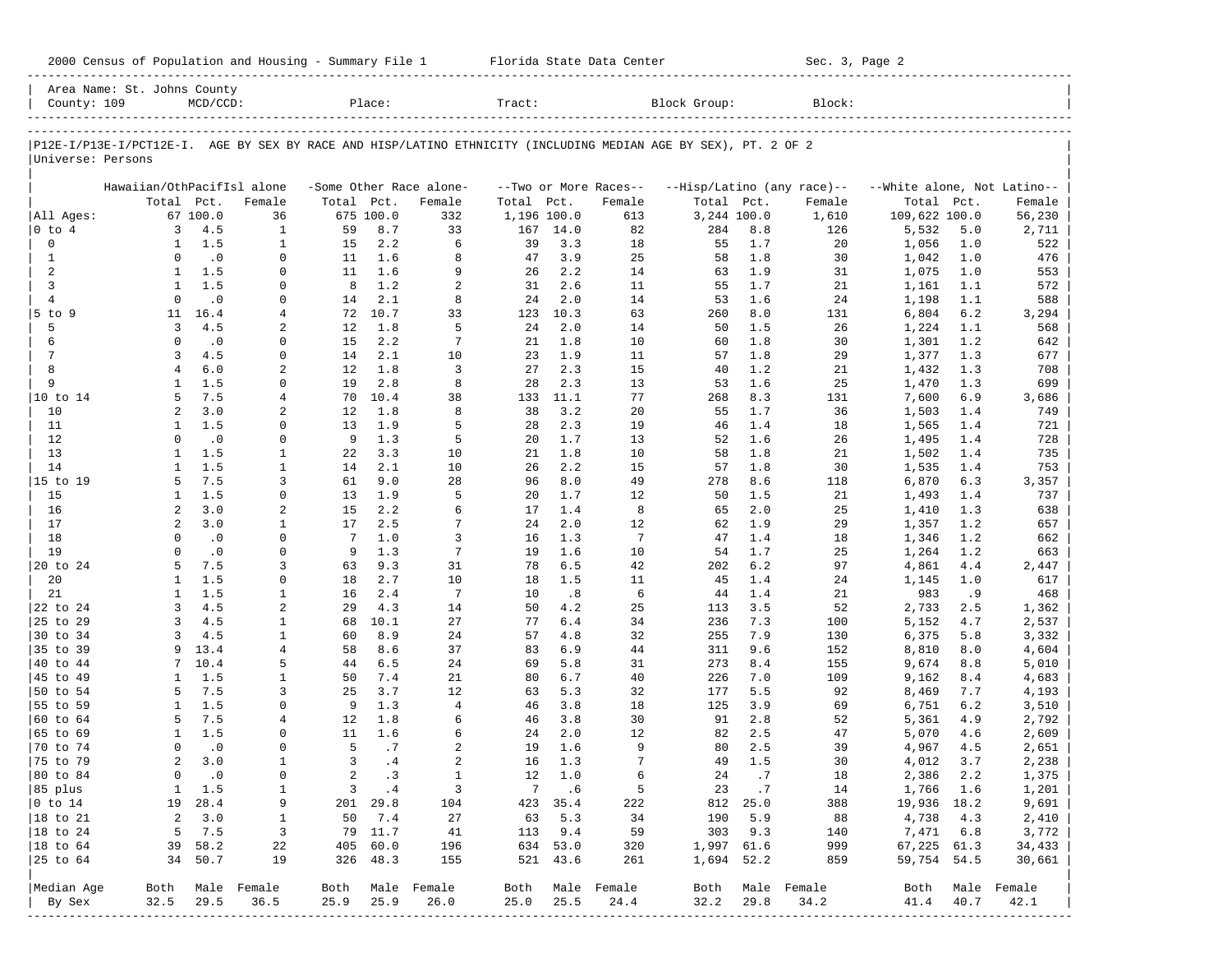| 2000 Census of Population and Housing - Summary File 1 |  | Florida State Data Center | Sec. 3, Page 1 |
|--------------------------------------------------------|--|---------------------------|----------------|
|--------------------------------------------------------|--|---------------------------|----------------|

| County: 111               | Area Name: St. Lucie County | $MCD/CCD$ : |                                                         | Place:        |     | Tract:                                                                                                                                                |              |       | Block Group:                                        |                |           | Block:                  |             |          |                     |
|---------------------------|-----------------------------|-------------|---------------------------------------------------------|---------------|-----|-------------------------------------------------------------------------------------------------------------------------------------------------------|--------------|-------|-----------------------------------------------------|----------------|-----------|-------------------------|-------------|----------|---------------------|
|                           |                             |             |                                                         |               |     | ____________________<br>P12, P12A-D/P13, P13A-D/P14, PCT12A-D. AGE BY SEX BY RACE AND HISP/LATINO ETHNICITY (INCLUDING MEDIAN AGE BY SEX), PT. 1 OF 2 |              |       |                                                     |                |           |                         |             |          |                     |
| Universe: Persons         |                             |             |                                                         |               |     |                                                                                                                                                       |              |       |                                                     |                |           |                         |             |          |                     |
|                           |                             |             | ----All Races Combined----- --------White alone-------- |               |     |                                                                                                                                                       |              |       | -------Black alone-------- AmerInd/NatAlaskan alone |                |           |                         |             |          | $---Asian alone---$ |
|                           | Total Pct.                  |             | Female                                                  | Total Pct.    |     | Female                                                                                                                                                | Total Pct.   |       | Female                                              | Total Pct.     |           | Female                  | Total Pct.  |          | Female              |
| All Ages:                 | 192,695 100.0               |             | 98,576                                                  | 152,504 100.0 |     | 78,131                                                                                                                                                | 29,714 100.0 |       | 15,454                                              |                | 464 100.0 | 219                     | 1,829 100.0 |          | 1,028               |
| $0$ to $4$                | 10,750                      | 5.6         | 5,252                                                   | 7,155         | 4.7 | 3,508                                                                                                                                                 | 2,517        | 8.5   | 1,226                                               | 37             | 8.0       | 22                      | 115         | 6.3      | 57                  |
| 0                         | 2,070                       | 1.1         | 1,012                                                   | 1,333         | . 9 | 670                                                                                                                                                   | 524          | 1.8   | 239                                                 | 5              | 1.1       | 2                       | 18          | 1.0      | 9                   |
| $\mathbf{1}$              | 2,068                       | 1.1         | 997                                                     | 1,337         | . 9 | 651                                                                                                                                                   | 503          | 1.7   | 240                                                 | 9              | 1.9       | 7                       | 30          | 1.6      | 11                  |
| 2                         | 2,151                       | 1.1         | 1,067                                                   | 1,427         | . 9 | 709                                                                                                                                                   | 506          | 1.7   | 251                                                 | 7              | 1.5       | 6                       | 22          | 1.2      | 11                  |
| 3                         | 2,252                       | 1.2         | 1,123                                                   | 1,554         | 1.0 | 781                                                                                                                                                   | 496          | 1.7   | 243                                                 | 8              | 1.7       | 4                       | 28          | 1.5      | 15                  |
| $\overline{4}$            | 2,209                       | 1.1         | 1,053                                                   | 1,504         | 1.0 | 697                                                                                                                                                   | 488          | 1.6   | 253                                                 | 8              | 1.7       | 3                       | 17          | .9       | 11                  |
| 5 to 9                    | 12,420                      | $6.4$       | 6,099                                                   | 8,457         | 5.5 | 4,172                                                                                                                                                 | 2,945        | 9.9   | 1,437                                               | 30             | 6.5       | 10                      | 128         | 7.0      | 73                  |
| 5                         | 2,247                       | 1.2         | 1,104                                                   | 1,508         | 1.0 | 736                                                                                                                                                   | 511          | 1.7   | 243                                                 | 8              | 1.7       | $\overline{4}$          | 30          | 1.6      | 18                  |
| 6                         | 2,454                       | 1.3         | 1,186                                                   | 1,677         | 1.1 | 820                                                                                                                                                   | 580          | 2.0   | 286                                                 | 6              | 1.3       | $\Omega$                | 24          | 1.3      | 12                  |
| 7                         | 2,450                       | 1.3         | 1,202                                                   | 1,666         | 1.1 | 824                                                                                                                                                   | 586          | 2.0   | 288                                                 | 7              | 1.5       | $\overline{2}$          | 20          | 1.1      | 12                  |
| 8                         | 2,534                       | 1.3         | 1,249                                                   | 1,719         | 1.1 | 849                                                                                                                                                   | 612          | 2.1   | 302                                                 | $\overline{4}$ | .9        | 2                       | 25          | 1.4      | 13                  |
| 9                         | 2,735                       | 1.4         | 1,358                                                   | 1,887         | 1.2 | 943                                                                                                                                                   | 656          | 2.2   | 318                                                 | 5              | 1.1       | $\overline{2}$          | 29          | 1.6      | 18                  |
| 10 to 14                  | 13,142                      | 6.8         | 6,360                                                   | 8,952         | 5.9 | 4,297                                                                                                                                                 | 3,216        | 10.8  | 1,581                                               | 28             | 6.0       | 9                       | 165         | 9.0      | 80                  |
| 10                        | 2,726                       | 1.4         | 1,339                                                   | 1,841         | 1.2 | 896                                                                                                                                                   | 689          | 2.3   | 347                                                 | 7              | 1.5       | 3                       | 47          | 2.6      | 21                  |
| 11                        | 2,565                       | 1.3         | 1,249                                                   | 1,728         | 1.1 | 824                                                                                                                                                   | 630          | 2.1   | 317                                                 | 8              | 1.7       | 2                       | 34          | 1.9      | 19                  |
| 12                        | 2,696                       | 1.4         | 1,298                                                   | 1,835         | 1.2 | 890                                                                                                                                                   | 676          | 2.3   | 314                                                 | 5              | 1.1       | $\Omega$                | 25          | 1.4      | 14                  |
| 13                        | 2,582                       | 1.3         | 1,244                                                   | 1,743         | 1.1 | 831                                                                                                                                                   | 634          | 2.1   | 315                                                 | 4              | . 9       | $\overline{\mathbf{c}}$ | 30          | 1.6      | 16                  |
| 14                        | 2,573                       | 1.3         | 1,230                                                   | 1,805         | 1.2 | 856                                                                                                                                                   | 587          | 2.0   | 288                                                 | 4              | . 9       | 2                       | 29          | 1.6      | 10                  |
| 15 to 19                  | 11,487                      | 6.0         | 5,529                                                   | 7,767         | 5.1 | 3,719                                                                                                                                                 | 2,688        | 9.0   | 1,343                                               | 32             | 6.9       | 14                      | 146         | 8.0      | 72                  |
| 15                        | 2,424                       | 1.3         | 1,175                                                   | 1,680         | 1.1 | 806                                                                                                                                                   | 549          | 1.8   | 270                                                 | $\overline{4}$ | . 9       | 2                       | 37          | 2.0      | 20                  |
| 16                        | 2,367                       | 1.2         | 1,138                                                   | 1,607         | 1.1 | 777                                                                                                                                                   | 545          | 1.8   | 263                                                 | $\overline{4}$ | . 9       | 2                       | 36          | 2.0      | 17                  |
| 17                        | 2,480                       | 1.3         | 1,227                                                   | 1,649         | 1.1 | 821                                                                                                                                                   | 617          | 2.1   | 318                                                 | 14             | 3.0       | 6                       | 31          | 1.7      | 15                  |
| 18                        | 2,210                       | 1.1         | 1,055                                                   | 1,477         | 1.0 | 686                                                                                                                                                   | 525          | 1.8   | 268                                                 | 5              | 1.1       | 2                       | 24          | 1.3      | 13                  |
| 19                        | 2,006                       | 1.0         | 934                                                     | 1,354         | .9  | 629                                                                                                                                                   | 452          | 1.5   | 224                                                 | 5              | 1.1       | 2                       | 18          | 1.0      | $7\phantom{.0}$     |
| 20 to 24                  | 8,501                       | 4.4         | 4,065                                                   | 5,716         | 3.7 | 2,733                                                                                                                                                 | 1,945        | 6.5   | 995                                                 | 36             | 7.8       | 15                      | 76          | 4.2      | 43                  |
| 20                        | 1,856                       | 1.0         | 837                                                     | 1,226         | .8  | 550                                                                                                                                                   | 460          | 1.5   | 218                                                 | 6              | 1.3       | 3                       | 21          | 1.1      | 9                   |
| 21                        | 1,745                       | .9          | 826                                                     | 1,164         | .8  | 559                                                                                                                                                   | 400          | 1.3   | 199                                                 | 9              | 1.9       | 4                       | 20          | 1.1      | 12                  |
| 22 to 24                  | 4,900                       | 2.5         | 2,402                                                   | 3,326         | 2.2 | 1,624                                                                                                                                                 | 1,085        | 3.7   | 578                                                 | 21             | 4.5       | 8                       | 35          | 1.9      | 22                  |
| 25 to 29                  | 9,298                       | 4.8         | 4,705                                                   | 6,697         | 4.4 | 3,362                                                                                                                                                 | 1,747        | 5.9   | 978                                                 | 35             | 7.5       | 16                      | 108         | 5.9      | 62                  |
| 30 to 34                  | 11,142                      | 5.8         | 5,647                                                   | 8,429         | 5.5 | 4,248                                                                                                                                                 | 1,880        | 6.3   | 1,015                                               | 39             | 8.4       | 20                      | 152         | 8.3      | 86                  |
| 35 to 39                  | 13,859                      | 7.2         | 7,002                                                   | 10,894        | 7.1 | 5,410                                                                                                                                                 | 2,087        | 7.0   | 1,158                                               | 41             | 8.8       | 24                      | 166         | 9.1      | 99                  |
| 40 to 44                  | 14,082                      | 7.3         | 7,130                                                   | 11,035        | 7.2 | 5,511                                                                                                                                                 | 2,224        | 7.5   | 1,208                                               | 45             | 9.7       | 23                      | 193         | 10.6     | 124                 |
| 45 to 49                  | 12,349                      | 6.4         | 6,225                                                   | 9,931         | 6.5 | 4,949                                                                                                                                                 | 1,810        | 6.1   | 969                                                 | 39             | 8.4       | 16                      | 156         | 8.5      | 94                  |
| 50 to 54                  | 11,323                      | 5.9         | 5,863                                                   | 9,352         | 6.1 | 4,867                                                                                                                                                 | 1,513        | 5.1   | 786                                                 | 31             | 6.7       | 16                      | 114         | 6.2      | 64                  |
| 55 to 59                  | 10,173                      | 5.3         | 5,471                                                   | 8,647         | 5.7 | 4,662                                                                                                                                                 | 1,243        | 4.2   | 655                                                 | 26             | 5.6       | 14                      | 83          | 4.5      | 45                  |
| 60 to 64                  | 10,416                      | 5.4         | 5,589                                                   | 9,031         | 5.9 | 4,878                                                                                                                                                 | 1,164        | 3.9   | 593                                                 | 11             | 2.4       | 5                       | 70          | 3.8      | 40                  |
| 65 to 69                  | 11,633                      | 6.0         | 6,092                                                   | 10,437        | 6.8 | 5,478                                                                                                                                                 | 991          | 3.3   | 505                                                 | 13             | 2.8       | 5                       | 74          | 4.0      | 44                  |
| 70 to 74                  | 12,073                      | 6.3         | 6,331                                                   | 11,202        | 7.3 | 5,858                                                                                                                                                 | 720          | 2.4   | 394                                                 | 5              | 1.1       | $\mathbf{1}$            | 36          | 2.0      | 19                  |
| 75 to 79                  | 10,084                      | 5.2         | 5,425                                                   | 9,494         | 6.2 | 5,101                                                                                                                                                 | 484          | 1.6   | 260                                                 | 7              | 1.5       | $\overline{4}$          | 28          | 1.5      | 15                  |
|                           |                             |             |                                                         |               | 3.7 |                                                                                                                                                       | 305          | 1.0   | 188                                                 | 3              | . 6       | $\Omega$                | 12          | .7       | $7\phantom{.0}$     |
| 80 to 84                  | 6,011                       | 3.1         | 3,298                                                   | 5,640         |     | 3,080                                                                                                                                                 |              |       |                                                     |                |           |                         |             |          |                     |
| 85 plus<br>$ 0 \t{to} 14$ | 3,952 2.1<br>36, 312 18.8   |             | 2,493                                                   | 3,668 2.4     |     | 2,298                                                                                                                                                 |              | 235.8 | 163                                                 |                | 6 1.3     | 5                       |             | 7 .4     | 4                   |
|                           |                             |             | 17,711                                                  | 24,564 16.1   |     | 11,977                                                                                                                                                | 8,678 29.2   |       | 4,244                                               |                | 95 20.5   | 41                      |             | 408 22.3 | 210                 |
| $ 18 \text{ to } 21$      | 7,817                       | 4.1         | 3,652                                                   | 5,221         | 3.4 | 2,424                                                                                                                                                 | 1,837 6.2    |       | 909                                                 | 25             | 5.4       | 11                      | 83          | 4.5      | 41                  |
| $ 18 \text{ to } 24$      | 12,717                      | 6.6         | 6,054                                                   | 8,547 5.6     |     | 4,048                                                                                                                                                 | 2,922        | 9.8   | 1,487                                               | 46             | 9.9       | 19                      | 118         | 6.5      | 63                  |
| $ 18 \text{ to } 64$      | 105,359 54.7                |             | 53,686                                                  | 82,563 54.1   |     | 41,935                                                                                                                                                | 16,590 55.8  |       | 8,849                                               |                | 313 67.5  | 153                     | 1,160 63.4  |          | 677                 |
| 25 to 64                  | 92,642 48.1                 |             | 47,632                                                  | 74,016 48.5   |     | 37,887                                                                                                                                                | 13,668 46.0  |       | 7,362                                               |                | 267 57.5  | 134                     | 1,042 57.0  |          | 614                 |
| Median Age                |                             |             | Both Male Female                                        |               |     | Both Male Female                                                                                                                                      |              |       | Both Male Female                                    |                |           | Both Male Female        | Both        |          | Male Female         |
| By Sex                    | 42.0                        | 40.8        | 43.2                                                    | 45.5 44.1     |     | 47.0                                                                                                                                                  | 29.4         | 27.6  | 30.9                                                | 34.5           | 31.9      | 35.9                    | 35.7        | 34.1     | 37.0                |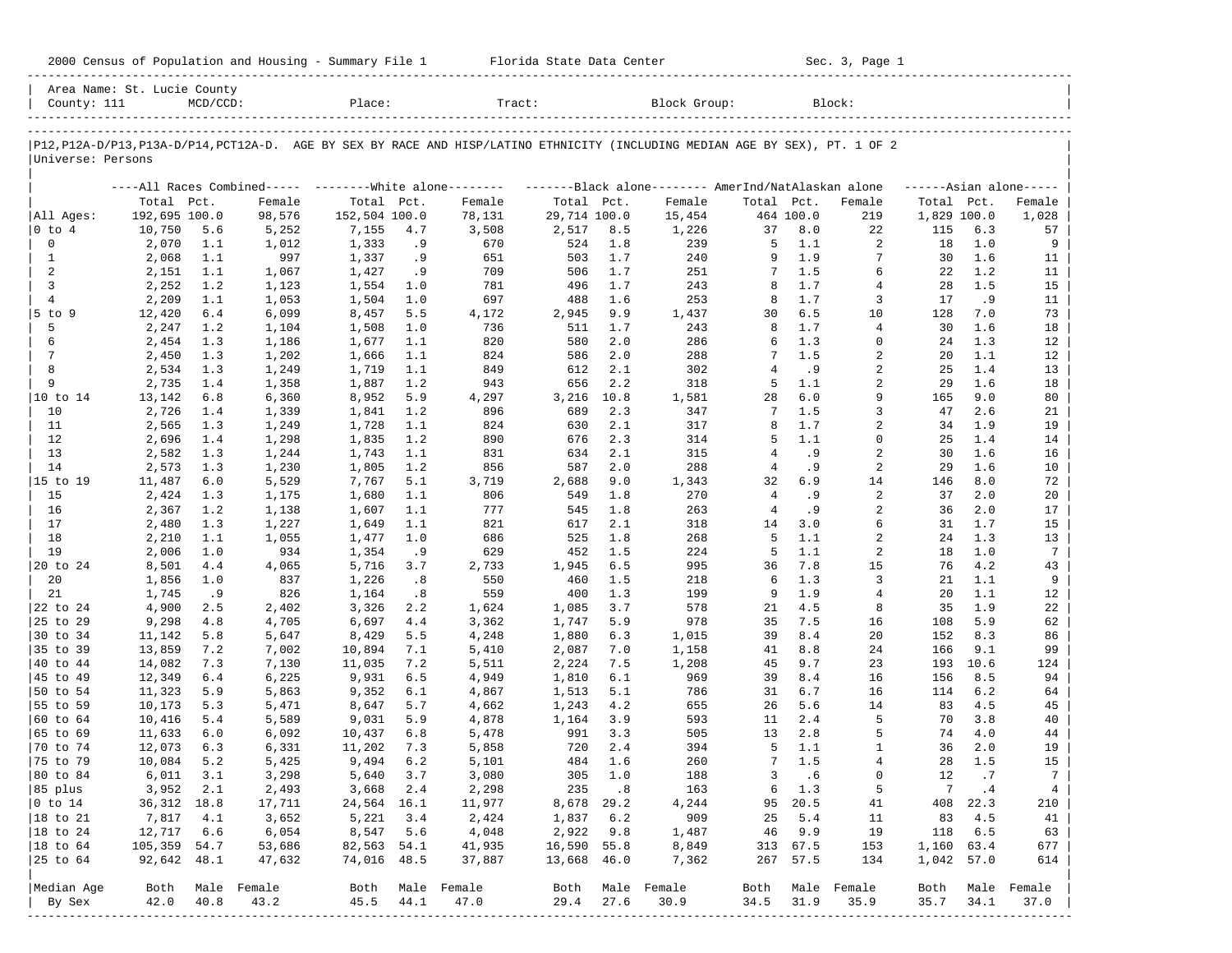|  |  |  |  |  |  |  |  | 2000 Census of Population and Housing - Summary File 1 |  |  |  |
|--|--|--|--|--|--|--|--|--------------------------------------------------------|--|--|--|
|--|--|--|--|--|--|--|--|--------------------------------------------------------|--|--|--|

2000 Florida State Data Center - Summary Sec. 3, Page 2 -----------------------------------------------------------------------------------------------------------------------------------------------------

|                      | Area Name: St. Lucie County |                  |                             |             |               |                         |             |            |                       |                                                                                                                |            |                            |                             |            |              |
|----------------------|-----------------------------|------------------|-----------------------------|-------------|---------------|-------------------------|-------------|------------|-----------------------|----------------------------------------------------------------------------------------------------------------|------------|----------------------------|-----------------------------|------------|--------------|
| County: 111          |                             | $MCD/CCD$ :      |                             |             | Place:        |                         | Tract:      |            |                       | Block Group:                                                                                                   |            | Block:                     |                             |            |              |
|                      |                             |                  |                             |             |               |                         |             |            |                       | P12E-I/P13E-I/PCT12E-I. AGE BY SEX BY RACE AND HISP/LATINO ETHNICITY (INCLUDING MEDIAN AGE BY SEX), PT. 2 OF 2 |            |                            |                             |            |              |
| Universe: Persons    |                             |                  |                             |             |               |                         |             |            |                       |                                                                                                                |            |                            |                             |            |              |
|                      | Hawaiian/OthPacifIsl alone  |                  |                             |             |               | -Some Other Race alone- |             |            | --Two or More Races-- |                                                                                                                |            | --Hisp/Latino (any race)-- | --White alone, Not Latino-- |            |              |
|                      |                             | Total Pct.       | Female                      | Total       | Pct.          | Female                  | Total       | Pct.       | Female                | Total Pct.                                                                                                     |            | Female                     | Total                       | Pct.       | Female       |
| All Ages:            |                             | 103 100.0        | 57                          | 4,573 100.0 |               | 2,032                   | 3,508 100.0 |            | 1,655                 | 15,733 100.0                                                                                                   |            | 7,156                      | 142,768 100.0               |            | 73,625       |
| 0 to 4               | 6                           | 5.8              | 6                           | 500         | 10.9          | 247                     | 420         | 12.0       | 186                   | 1,514                                                                                                          | 9.6        | 742                        | 6,276                       | 4.4        | 3,070        |
| $\mathbf 0$          | $\Omega$                    | $\cdot$ 0        | $\mathbf 0$                 | 101         | 2.2           | 52                      | 89          | 2.5        | 40                    | 309                                                                                                            | 2.0        | 150                        | 1,156                       | .8         | 587          |
| 1                    | 3                           | 2.9              | 3                           | 105         | 2.3           | 47                      | 81          | 2.3        | 38                    | 297                                                                                                            | 1.9        | 149                        | 1,170                       | .8         | 564          |
| 2                    | $\Omega$                    | $\cdot$ 0        | 0                           | 99          | 2.2           | 52                      | 90          | 2.6        | 38                    | 310                                                                                                            | 2.0        | 150                        | 1,238                       | . 9        | 618          |
| 3                    | 1                           | 1.0              | $\mathbf{1}$                | 89          | 1.9           | 45                      | 76          | 2.2        | 34                    | 308                                                                                                            | 2.0        | 153                        | 1,371                       | 1.0        | 687          |
| $\overline{4}$       | 2                           | 1.9              | $\overline{2}$              | 106         | 2.3           | 51                      | 84          | 2.4        | 36                    | 290                                                                                                            | 1.8        | 140                        | 1,341                       | . 9        | 614          |
| $5$ to<br>9          | $12^{\circ}$                | 11.7             | 3                           | 453         | 9.9           | 207                     | 395         | 11.3       | 197                   | 1,447                                                                                                          | 9.2        | 669                        | 7,598                       | 5.3        | 3,772        |
| 5                    | 5                           | 4.9              | $\Omega$                    | 103         | 2.3           | 60                      | 82          | 2.3        | 43                    | 303                                                                                                            | 1.9        | 146                        | 1,335                       | .9         | 662          |
| 6                    | 1                           | 1.0              | $\Omega$                    | 80          | 1.7           | 27                      | 86          | 2.5        | 41                    | 283                                                                                                            | 1.8        | 116                        | 1,507                       | 1.1        | 739          |
| 7                    | 3                           | 2.9              | 1                           | 92          | 2.0           | 39                      | 76          | 2.2        | 36                    | 268                                                                                                            | 1.7        | 128                        | 1,507                       | 1.1        | 748          |
| 8                    | $\overline{a}$              | 1.9              | $\mathbf{1}$                | 85          | 1.9           | 37                      | 87          | 2.5        | 45                    | 297                                                                                                            | 1.9        | 139                        | 1,541                       | 1.1        | 764          |
| 9                    | $\mathbf{1}$                | 1.0              | $\mathbf{1}$                | 93          | 2.0           | 44                      | 64          | 1.8        | 32                    | 296                                                                                                            | 1.9        | 140                        | 1,708                       | 1.2        | 859          |
| 10 to 14             | $\overline{4}$              | 3.9              | 3                           | 458         | 10.0          | 235                     | 319         | 9.1        | 155                   | 1,448                                                                                                          | 9.2        | 721                        | 8,079                       | 5.7        | 3,870        |
| 10                   | $\Omega$                    | $\cdot$ 0        | $\Omega$                    | 84          | 1.8           | 43                      | 58          | 1.7        | 29                    | 308                                                                                                            | 2.0        | 158                        | 1,640                       | 1.1        | 793          |
| 11                   | 2                           | 1.9              | $\mathbf{1}$                | 92          | 2.0           | 46                      | 71          | 2.0        | 40                    | 312                                                                                                            | 2.0        | 153                        | 1,534                       | 1.1        | 735          |
| 12                   | $\mathbf{1}$                | 1.0              | $\mathbf{1}$                | 92          | 2.0           | 50                      | 62          | 1.8        | 29                    | 272                                                                                                            | 1.7        | 139                        | 1,680                       | 1.2        | 809          |
| 13<br>14             | 1<br>$\Omega$               | 1.0<br>$\cdot$ 0 | $\mathbf{1}$<br>$\mathbf 0$ | 99<br>91    | 2.2<br>2.0    | 47                      | 71<br>57    | 2.0<br>1.6 | 32<br>25              | 286<br>270                                                                                                     | 1.8<br>1.7 | 129<br>142                 | 1,578                       | 1.1<br>1.2 | 762<br>771   |
| 15 to 19             | 8                           | 7.8              | 6                           | 526         | 11.5          | 49                      | 320         | 9.1        | 143                   |                                                                                                                | 9.3        | 608                        | 1,647<br>6,977              | 4.9        |              |
| 15                   | 1                           | 1.0              | 1                           | 87          | 1.9           | 232<br>49               | 66          | 1.9        | 27                    | 1,457<br>267                                                                                                   | 1.7        | 120                        | 1,520                       | 1.1        | 3,408<br>743 |
| 16                   | $\overline{a}$              | 1.9              | 2                           | 112         | 2.4           | 54                      | 61          | 1.7        | 23                    | 292                                                                                                            | 1.9        | 134                        | 1,454                       | 1.0        | 708          |
| 17                   | $\overline{2}$              | 1.9              | 1                           | 93          | 2.0           | 36                      | 74          | 2.1        | 30                    | 276                                                                                                            | 1.8        | 114                        | 1,499                       | 1.0        | 760          |
| 18                   | 2                           | 1.9              | $\mathbf{1}$                | 123         | 2.7           | 54                      | 54          | 1.5        | 31                    | 315                                                                                                            | 2.0        | 123                        | 1,313                       | .9         | 627          |
| 19                   | $\mathbf{1}$                | 1.0              | $\mathbf{1}$                | 111         | 2.4           | 39                      | 65          | 1.9        | 32                    | 307                                                                                                            | 2.0        | 117                        | 1,191                       | .8         | 570          |
| 20 to 24             | 10                          | 9.7              | 6                           | 467         | 10.2          | 169                     | 251         | 7.2        | 104                   | 1,472                                                                                                          | 9.4        | 543                        | 4,868                       | 3.4        | 2,405        |
| 20                   | 3                           | 2.9              | 1                           | 98          | 2.1           | 38                      | 42          | 1.2        | 18                    | 297                                                                                                            | 1.9        | 105                        | 1,053                       | .7         | 487          |
| 21                   | 3                           | 2.9              | 2                           | 105         | 2.3           | 31                      | 44          | 1.3        | 19                    | 310                                                                                                            | 2.0        | 116                        | 985                         | .7         | 485          |
| 22 to 24             | $\overline{4}$              | 3.9              | 3                           | 264         | 5.8           | 100                     | 165         | 4.7        | 67                    | 865                                                                                                            | 5.5        | 322                        | 2,830                       | 2.0        | 1,433        |
| 25 to 29             | 8                           | 7.8              | 4                           | 486         | 10.6          | 181                     | 217         | 6.2        | 102                   | 1,454                                                                                                          | 9.2        | 573                        | 5,865                       | 4.1        | 3,027        |
| 30 to 34             | 9                           | 8.7              | 5                           | 418         | 9.1           | 179                     | 215         | 6.1        | 94                    | 1,292                                                                                                          | 8.2        | 557                        | 7,656                       | 5.4        | 3,907        |
| 35 to 39             | 11                          | 10.7             | 6                           | 370         | 8.1           | 173                     | 290         | 8.3        | 132                   | 1,306                                                                                                          | 8.3        | 582                        | 10,076                      | 7.1        | 5,043        |
| 40 to 44             | 3                           | 2.9              | $\Omega$                    | 311         | 6.8           | 131                     | 271         | 7.7        | 133                   | 1,027                                                                                                          | 6.5        | 462                        | 10,419                      | 7.3        | 5,230        |
| 45 to 49             | 8                           | 7.8              | 6                           | 211         | 4.6           | 97                      | 194         | 5.5        | 94                    | 745                                                                                                            | 4.7        | 351                        | 9,456                       | 6.6        | 4,724        |
| 50 to 54             | 7                           | 6.8              | 3                           | 144         | 3.1           | 58                      | 162         | 4.6        | 69                    | 580                                                                                                            | 3.7        | 287                        | 8,956                       | 6.3        | 4,658        |
| 55 to 59             | 2                           | 1.9              | $\mathbf{1}$                | 73          | 1.6           | 41                      | 99          | 2.8        | 53                    | 442                                                                                                            | 2.8        | 228                        | 8,316                       | 5.8        | 4,495        |
| 60 to 64             | 3                           | 2.9              | 3                           | 60          | 1.3           | 34                      | 77          | 2.2        | 36                    | 421                                                                                                            | 2.7        | 222                        | 8,710                       | 6.1        | 4,705        |
| 65 to 69             | 2                           | 1.9              | $\Omega$                    | 34          | .7            | 18                      | 82          | 2.3        | 42                    | 402                                                                                                            | 2.6        | 213                        | 10,104                      | 7.1        | 5,300        |
| 70 to 74             | 3                           | 2.9              | 3                           | 36          | .8            | 18                      | 71          | 2.0        | 38                    | 334                                                                                                            | 2.1        | 181                        | 10,928                      | 7.7        | 5,709        |
| 75 to 79             | $\overline{a}$              | 1.9              | $\mathbf{1}$                | 13          | .3            | 6                       | 56          | 1.6        | 38                    | 202                                                                                                            | 1.3        | 107                        | 9,329                       | 6.5        | 5,016        |
| 80 to 84             | $\overline{4}$              | 3.9              | $\mathbf{1}$                | 8           | $\cdot$ 2     | 3                       | 39          | 1.1        | 19                    | 113                                                                                                            | .7         | 59                         | 5,549                       | 3.9        | 3,029        |
| 85 plus              |                             | 1 1.0            | 0                           |             | $5 \qquad .1$ | $\overline{\mathbf{3}}$ | 30 .9       |            | 20                    |                                                                                                                | 77.5       | 51                         | 3,606 2.5                   |            | 2,257        |
| $ 0 \t{to} 14$       |                             | 22 21.4          | 12                          | 1,411 30.9  |               | 689                     | 1,134 32.3  |            | 538                   |                                                                                                                | 4,409 28.0 | 2,132                      | 21,953 15.4                 |            | 10,712       |
| $ 18$ to $21$        |                             | 9 8.7            | 5                           |             | 437 9.6       | 162                     | 205 5.8     |            | 100                   | 1,229 7.8                                                                                                      |            | 461                        | 4,542                       | 3.2        | 2,169        |
| $ 18 \text{ to } 24$ |                             | 13 12.6          | 8                           |             | 701 15.3      | 262                     | 370 10.5    |            | 167                   | 2,094 13.3                                                                                                     |            | 783                        | 7,372 5.2                   |            | 3,602        |
| $ 18 \text{ to } 64$ |                             | 64 62.1          | 36                          | 2,774 60.7  |               | 1,156                   | 1,895 54.0  |            | 880                   | 9,361 59.5                                                                                                     |            | 4,045                      | 76,826 53.8                 |            | 39,391       |
|                      |                             | 51 49.5          | 28                          | 2,073 45.3  |               | 894                     | 1,525 43.5  |            | 713                   | 7,267 46.2                                                                                                     |            | 3,262                      | 69,454 48.6                 |            | 35,789       |
| Median Age           |                             |                  | Both Male Female            |             |               | Both Male Female        |             |            | Both Male Female      | Both                                                                                                           |            | Male Female                | Both                        |            | Male Female  |
| By Sex               | 33.3                        | 34.5             | 31.5                        | 23.6        | 24.1          | 23.0                    | 26.2        | 25.4       | 27.2                  | 26.8                                                                                                           | 26.2       | 27.7                       | 46.8                        | 45.5       | 48.2         |
|                      |                             |                  |                             |             |               |                         |             |            |                       |                                                                                                                |            |                            |                             |            |              |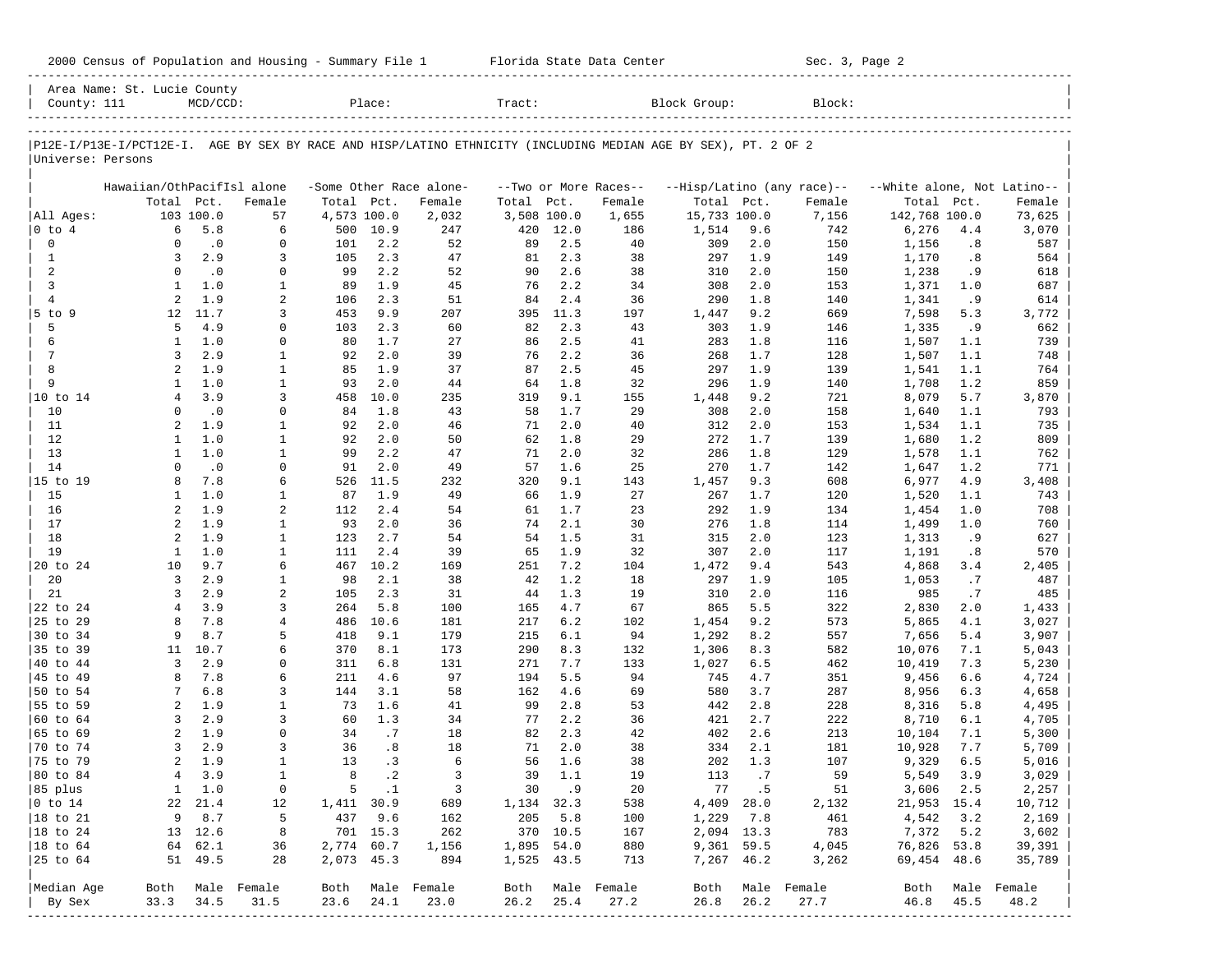| 2000 Census of Population and Housing - Summary File 1 |  | Florida State Data Center | Sec. 3, Page 1 |
|--------------------------------------------------------|--|---------------------------|----------------|
|--------------------------------------------------------|--|---------------------------|----------------|

| County: 113            | Area Name: Santa Rosa County | $MCD/CCD$ : |                                                          | Place:         |            | Tract:                                                                                                                     |             |            | Block Group:                                        |             |             | Block:                   |                |              |                     |
|------------------------|------------------------------|-------------|----------------------------------------------------------|----------------|------------|----------------------------------------------------------------------------------------------------------------------------|-------------|------------|-----------------------------------------------------|-------------|-------------|--------------------------|----------------|--------------|---------------------|
|                        |                              |             |                                                          |                |            |                                                                                                                            |             |            |                                                     |             |             |                          |                |              |                     |
| Universe: Persons      |                              |             |                                                          |                |            | P12,P12A-D/P13,P13A-D/P14,PCT12A-D. AGE BY SEX BY RACE AND HISP/LATINO ETHNICITY (INCLUDING MEDIAN AGE BY SEX), PT. 1 OF 2 |             |            |                                                     |             |             |                          |                |              |                     |
|                        |                              |             | ----All Races Combined----- -------- White alone-------- |                |            |                                                                                                                            |             |            | -------Black alone-------- AmerInd/NatAlaskan alone |             |             |                          |                |              | $---Asian alone---$ |
|                        | Total Pct.                   |             | Female                                                   | Total Pct.     |            | Female                                                                                                                     | Total Pct.  |            | Female                                              | Total Pct.  |             | Female                   | Total Pct.     |              | Female              |
| All Ages:              | 117,743 100.0                |             | 58,684                                                   | 106,822 100.0  |            | 53,442                                                                                                                     | 5,000 100.0 |            | 2,100                                               | 1,185 100.0 |             | 568                      | 1,525 100.0    |              | 1,007               |
| $ 0 \t{to} 4$          | 7,700                        | 6.5         | 3,763                                                    | 6,774          | 6.3        | 3,317                                                                                                                      | 394         | 7.9        | 183                                                 | 50          | 4.2         | 26                       | 64             | 4.2          | 36                  |
| $\mathbf 0$            | 1,503                        | 1.3         | 743                                                      | 1,327          | 1.2        | 657                                                                                                                        | 76          | 1.5        | 45                                                  | 9           | .8          | 5                        | 12             | .8           | 5                   |
| 1                      | 1,531                        | 1.3         | 752                                                      | 1,349          | 1.3        | 662                                                                                                                        | 80          | 1.6        | 36                                                  | 12          | 1.0         | 7                        | 12             | .8           | 7                   |
| 2                      | 1,559                        | 1.3         | 799                                                      | 1,372          | 1.3        | 709                                                                                                                        | 78          | 1.6        | 35                                                  | 8<br>9      | .7          | $\overline{4}$<br>5      | 9              | . 6          | 5                   |
| 3<br>$\overline{4}$    | 1,529                        | 1.3<br>1.3  | 722<br>747                                               | 1,348          | 1.3<br>1.3 | 633<br>656                                                                                                                 | 79<br>81    | 1.6<br>1.6 | 38<br>29                                            | 12          | .8<br>1.0   | 5                        | 14<br>17       | .9<br>1.1    | 8<br>11             |
| $5$ to $9$             | 1,578<br>8,389               | 7.1         | 4,018                                                    | 1,378<br>7,506 | 7.0        | 3,600                                                                                                                      | 409         | 8.2        | 195                                                 | 67          | 5.7         | 35                       | 71             | 4.7          | 36                  |
| 5                      | 1,508                        | 1.3         | 712                                                      | 1,361          | 1.3        | 659                                                                                                                        | 68          | 1.4        | 26                                                  | 10          | .8          | 3                        | 11             | .7           | 4                   |
| 6                      | 1,568                        | 1.3         | 769                                                      | 1,396          | 1.3        | 672                                                                                                                        | 76          | 1.5        | 45                                                  | 10          | .8          | 6                        | 16             | 1.0          | 7                   |
| 7                      | 1,658                        | 1.4         | 755                                                      | 1,492          | 1.4        | 685                                                                                                                        | 83          | 1.7        | 33                                                  | 13          | 1.1         | 8                        | 18             | 1.2          | 9                   |
| 8                      | 1,773                        | 1.5         | 878                                                      | 1,574          | 1.5        | 776                                                                                                                        | 86          | 1.7        | 46                                                  | 20          | 1.7         | 11                       | 13             | . 9          | 6                   |
| 9                      | 1,882                        | 1.6         | 904                                                      | 1,683          | 1.6        | 808                                                                                                                        | 96          | 1.9        | 45                                                  | 14          | 1.2         | $7\phantom{.0}$          | 13             | . 9          | 10                  |
| 10 to 14               | 9,592                        | 8.1         | 4,553                                                    | 8,556          | 8.0        | 4,052                                                                                                                      | 436         | 8.7        | 211                                                 | 110         | 9.3         | 48                       | 94             | 6.2          | 48                  |
| 10                     | 1,937                        | 1.6         | 924                                                      | 1,711          | 1.6        | 819                                                                                                                        | 97          | 1.9        | 42                                                  | 19          | 1.6         | 5                        | 23             | 1.5          | 14                  |
| 11                     | 1,928                        | 1.6         | 898                                                      | 1,703          | 1.6        | 788                                                                                                                        | 96          | 1.9        | 48                                                  | 20          | 1.7         | 12                       | 18             | 1.2          | 10                  |
| 12                     | 1,805                        | 1.5         | 875                                                      | 1,610          | 1.5        | 769                                                                                                                        | 92          | 1.8        | 52                                                  | 16          | 1.4         | 7                        | 17             | 1.1          | 7                   |
| 13                     | 1,941                        | 1.6         | 912                                                      | 1,741          | 1.6        | 825                                                                                                                        | 82          | 1.6        | 40                                                  | 24          | 2.0         | 9                        | 21             | 1.4          | 8                   |
| 14                     | 1,981                        | 1.7         | 944                                                      | 1,791          | 1.7        | 851                                                                                                                        | 69          | 1.4        | 29                                                  | 31          | 2.6         | 15                       | 15             | 1.0          | 9                   |
| 15 to 19               | 8,430                        | 7.2         | 4,008                                                    | 7,473          | 7.0        | 3,569                                                                                                                      | 409         | 8.2        | 172                                                 | 117         | 9.9         | 56                       | 123            | 8.1          | 59                  |
| 15                     | 1,933                        | 1.6         | 958                                                      | 1,724          | 1.6        | 855                                                                                                                        | 99          | 2.0        | 43                                                  | 24          | 2.0         | 12                       | 20             | 1.3          | 12                  |
| 16                     | 1,852                        | 1.6         | 846                                                      | 1,656          | 1.6        | 765                                                                                                                        | 84          | 1.7        | 31                                                  | 24          | 2.0         | 12                       | 30             | 2.0          | 13                  |
| 17                     | 1,803                        | 1.5         | 857                                                      | 1,597          | 1.5        | 752                                                                                                                        | 88          | 1.8        | 44                                                  | 27          | 2.3         | 13                       | 27             | 1.8          | 12                  |
| 18                     | 1,588                        | 1.3         | 741                                                      | 1,404          | 1.3        | 667                                                                                                                        | 79          | 1.6        | 31                                                  | 20          | 1.7         | 8                        | 24             | 1.6          | 8                   |
| 19                     | 1,254                        | 1.1         | 606                                                      | 1,092          | 1.0        | 530                                                                                                                        | 59          | 1.2        | 23                                                  | 22          | 1.9         | 11                       | 22             | 1.4          | 14                  |
| 20 to 24               | 5,637                        | 4.8         | 2,757                                                    | 4,884          | 4.6        | 2,429                                                                                                                      | 368         | 7.4        | 142                                                 | 86          | 7.3         | 38                       | 71             | 4.7          | 37                  |
| 20                     | 1,205                        | 1.0         | 603                                                      | 1,060          | 1.0        | 542                                                                                                                        | 63          | 1.3        | 22                                                  | 22          | 1.9         | 9                        | 9              | .6           | 5                   |
| 21                     | 1,069                        | .9          | 527                                                      | 932            | .9         | 466                                                                                                                        | 68          | 1.4        | 36                                                  | 13          | 1.1         | 2                        | 14             | . 9          | 2                   |
| 22 to 24               | 3,363                        | 2.9         | 1,627                                                    | 2,892          | 2.7        | 1,421                                                                                                                      | 237         | 4.7        | 84                                                  | 51          | 4.3         | 27                       | 48             | 3.1          | 30                  |
| 25 to 29               | 6,910                        | 5.9         | 3,364                                                    | 6,040          | 5.7        | 3,043                                                                                                                      | 474         | 9.5        | 131                                                 | 68          | 5.7         | 34                       | 110            | 7.2          | 65                  |
| 30 to 34               | 8,344                        | 7.1         | 4,170                                                    | 7,435          | 7.0        | 3,785                                                                                                                      | 462         | 9.2        | 146                                                 | 82          | 6.9         | 40                       | 133            | 8.7          | 92                  |
| 35 to 39               | 10,847                       | 9.2         | 5,398                                                    | 9,837          | 9.2        | 4,937                                                                                                                      | 487         | 9.7        | 177                                                 | 115         | 9.7         | 58                       | 151            | 9.9          | 106                 |
| 40 to 44               | 10,565                       | 9.0         | 5,260                                                    | 9,613          | 9.0<br>7.6 | 4,798                                                                                                                      | 459<br>335  | 9.2<br>6.7 | 174<br>154                                          | 114<br>120  | 9.6<br>10.1 | 57<br>63                 | 165<br>177     | 10.8<br>11.6 | 127<br>144          |
| 45 to 49<br>50 to 54   | 8,972<br>7,679               | 7.6<br>6.5  | 4,529<br>3,826                                           | 8,154<br>7,144 | 6.7        | 4,071<br>3,534                                                                                                             | 197         | 3.9        | 99                                                  | 102         | 8.6         | 44                       | 105            | 6.9          | 79                  |
| 55 to 59               | 6,302                        | 5.4         | 3,295                                                    | 5,912          | 5.5        | 3,082                                                                                                                      | 150         | 3.0        | 71                                                  | 61          | 5.1         | 27                       | 89             | 5.8          | 63                  |
| 60 to 64               | 5,404                        | 4.6         | 2,715                                                    | 5,063          | 4.7        | 2,522                                                                                                                      | 148         | 3.0        | 79                                                  | 36          | 3.0         | 16                       | 82             | 5.4          | 60                  |
| 65 to 69               | 4,545                        | 3.9         | 2,305                                                    | 4,344          | 4.1        | 2,186                                                                                                                      | 87          | 1.7        | 50                                                  | 22          | 1.9         | 11                       | 45             | 3.0          | 26                  |
| 70 to 74               | 3,579                        | 3.0         | 1,848                                                    | 3,443          | 3.2        | 1,776                                                                                                                      | 60          | 1.2        | 29                                                  | 14          | 1.2         | 6                        | 23             | 1.5          | 14                  |
| 75 to 79               | 2,509                        | 2.1         | 1,367                                                    | 2,406          | 2.3        | 1,303                                                                                                                      | 62          | 1.2        | 40                                                  | 10          | .8          | 3                        | 12             | .8           | 10                  |
| 80 to 84               | 1,341                        | 1.1         | 793                                                      | 1,290          | 1.2        | 760                                                                                                                        | 29          | .6         | 21                                                  | 8           | .7          | 3                        | $\overline{4}$ | .3           | $\mathbf{1}$        |
| 85 plus                |                              | 998.8       | 715                                                      | 948            | .9         | 678                                                                                                                        |             | 34.7       | 26                                                  |             | $3 \cdot 3$ | 3                        | 6              | $\cdot$ 4    | $4\overline{ }$     |
| $ 0 \t\t \text{to} 14$ | 25,681 21.8                  |             | 12,334                                                   | 22,836 21.4    |            | 10,969                                                                                                                     | 1,239 24.8  |            | 589                                                 |             | 227 19.2    | 109                      |                | 229 15.0     | 120                 |
| 18 to 21               | 5,116                        | 4.3         | 2,477                                                    | 4,488          | 4.2        | 2,205                                                                                                                      |             | 269 5.4    | 112                                                 |             | 77 6.5      | 30                       | 69             | 4.5          | 29                  |
| 18 to 24               | 8,479                        | 7.2         | 4,104                                                    | 7,380 6.9      |            | 3,626                                                                                                                      |             | 506 10.1   | 196                                                 |             | 128 10.8    | 57                       | 117            | 7.7          | 59                  |
| 18 to 64               | 73,502 62.4                  |             | 36,661                                                   | 66,578 62.3    |            | 33,398                                                                                                                     | 3,218 64.4  |            | 1,227                                               |             | 826 69.7    | 396                      | 1,129 74.0     |              | 795                 |
| 25 to 64               | 65,023 55.2                  |             | 32,557                                                   | 59,198 55.4    |            | 29,772                                                                                                                     | 2,712 54.2  |            | 1,031                                               |             | 698 58.9    | 339                      | 1,012 66.4     |              | 736                 |
|                        |                              |             |                                                          |                |            |                                                                                                                            |             |            |                                                     |             |             |                          |                |              |                     |
| Median Age<br>By Sex   | Both<br>36.8                 | 36.1        | Male Female<br>37.5                                      | 37.5           | 36.9       | Both Male Female<br>38.0                                                                                                   | 30.1        | 29.9       | Both Male Female<br>30.5                            | 35.6        | 35.4        | Both Male Female<br>35.9 | Both<br>38.3   | 31.2         | Male Female<br>40.8 |
| ------------           |                              |             |                                                          |                |            |                                                                                                                            |             |            |                                                     |             |             |                          |                |              |                     |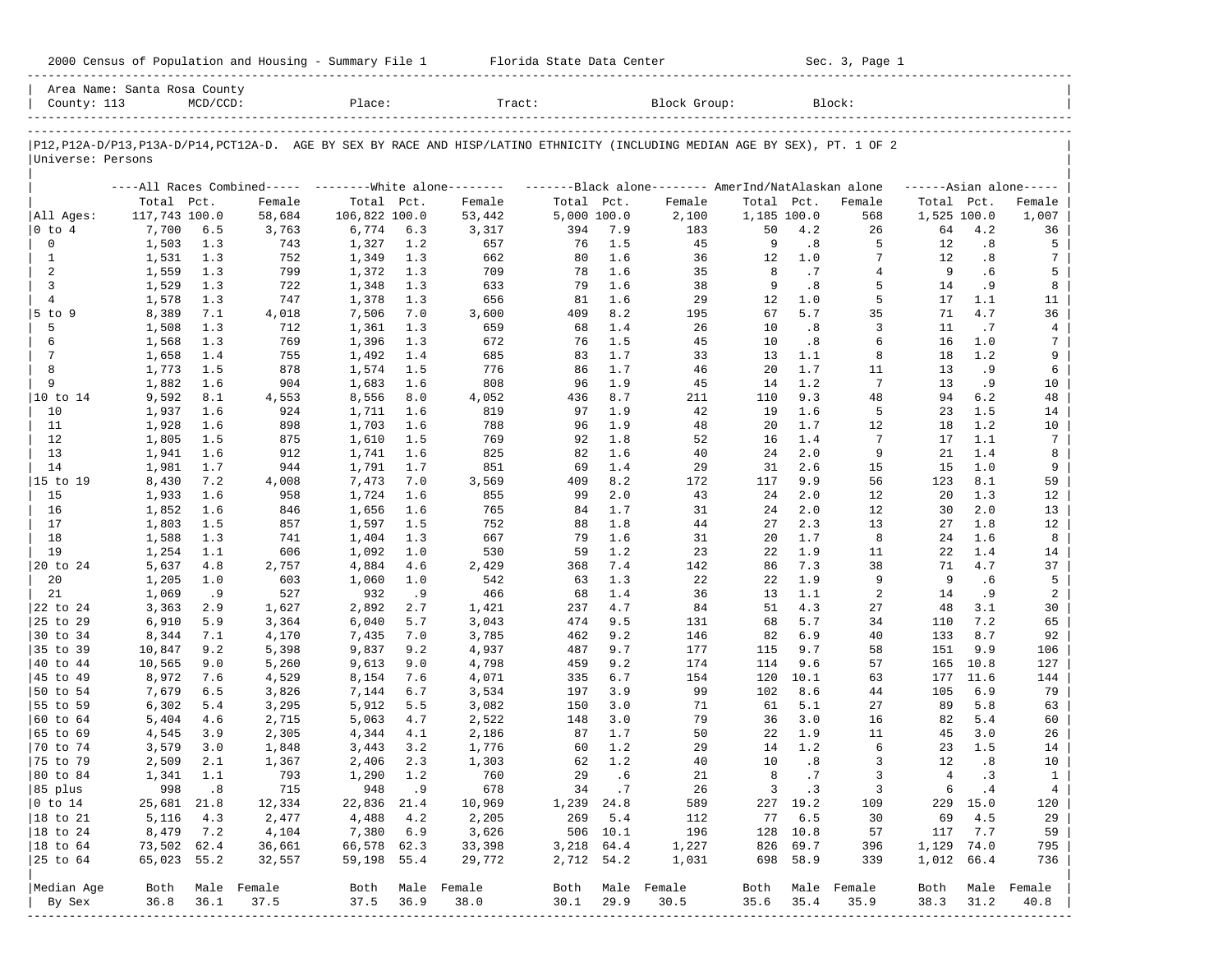2000 Census of Population and Housing - Summary File 1 Telorida State Data Center Sec. 3, Page 2

|                                 | Area Name: Santa Rosa County                                                                                   |                          |                  |                   |                 |                         |             |                 |                         |              |                 |                            |                             |            |                 |
|---------------------------------|----------------------------------------------------------------------------------------------------------------|--------------------------|------------------|-------------------|-----------------|-------------------------|-------------|-----------------|-------------------------|--------------|-----------------|----------------------------|-----------------------------|------------|-----------------|
| County: 113                     |                                                                                                                | $MCD/CCD$ :              |                  |                   | Place:          |                         | Tract:      |                 |                         | Block Group: |                 | Block:                     |                             |            |                 |
|                                 | P12E-I/P13E-I/PCT12E-I. AGE BY SEX BY RACE AND HISP/LATINO ETHNICITY (INCLUDING MEDIAN AGE BY SEX), PT. 2 OF 2 |                          |                  |                   |                 |                         |             |                 |                         |              |                 |                            |                             |            |                 |
| Universe: Persons               |                                                                                                                |                          |                  |                   |                 |                         |             |                 |                         |              |                 |                            |                             |            |                 |
|                                 | Hawaiian/OthPacifIsl alone                                                                                     |                          |                  |                   |                 | -Some Other Race alone- |             |                 | --Two or More Races--   |              |                 | --Hisp/Latino (any race)-- | --White alone, Not Latino-- |            |                 |
|                                 |                                                                                                                | Total Pct.               | Female           | Total Pct.        |                 | Female                  | Total       | Pct.            | Female                  | Total Pct.   |                 | Female                     | Total                       | Pct.       | Female          |
| All Ages:                       |                                                                                                                | 100 100.0                | 49               |                   | 785 100.0       | 340                     | 2,326 100.0 |                 | 1,178                   |              | 2,968 100.0     | 1,426                      | 104,919 100.0               |            | 52,521          |
| $0$ to $4$                      | 9                                                                                                              | 9.0                      | $\mathbf{1}$     | 86                | 11.0            | 39                      | 323         | 13.9            | 161                     | 302          | 10.2            | 156                        | 6,605                       | 6.3        | 3,225           |
| $\mathbf 0$                     | $\mathbf{1}$                                                                                                   | 1.0                      | $\mathbf 0$      | 16                | 2.0             | 7                       | 62          | 2.7             | 24                      | 54           | 1.8             | 27                         | 1,297                       | 1.2        | 641             |
| $\mathbf{1}$                    | 4                                                                                                              | 4.0                      | $\mathbf{1}$     | 19                | 2.4             | 7                       | 55          | 2.4             | 32                      | 59           | 2.0             | 32                         | 1,318                       | 1.3        | 644             |
| 2                               | $\mathbf 0$                                                                                                    | $\cdot$ 0                | $\mathbf 0$      | 16                | 2.0             | 6                       | 76          | 3.3             | 40                      | 66           | 2.2             | 38                         | 1,333                       | 1.3        | 685             |
| 3                               | $\mathbf{1}$                                                                                                   | 1.0                      | $\mathbf 0$      | 16                | 2.0             | 8                       | 62          | 2.7             | 30                      | 62           | 2.1             | 30                         | 1,311                       | 1.2        | 614             |
| $\overline{4}$                  | 3                                                                                                              | 3.0                      | 0                | 19                | 2.4             | 11                      | 68          | 2.9             | 35                      | 61           | 2.1             | 29                         | 1,346                       | 1.3        | 641             |
| 5 to 9                          | 7                                                                                                              | 7.0                      | $\mathbf{1}$     | 66                | 8.4             | 33                      | 263         | 11.3            | 118                     | 280          | 9.4             | 126                        | 7,328                       | 7.0        | 3,522           |
| 5                               | 2                                                                                                              | 2.0                      | 0                | 9                 | 1.1             | $\overline{4}$          | 47          | 2.0             | 16                      | 42           | 1.4             | 16                         | 1,334                       | 1.3        | 649             |
| 6                               | $\mathbf{1}$                                                                                                   | 1.0                      | $\mathbf 0$      | 22                | 2.8             | 12                      | 47          | 2.0             | 27                      | 53           | 1.8             | 26                         | 1,368                       | 1.3        | 661             |
| 7                               | 2                                                                                                              | 2.0                      | 0                | 9                 | 1.1             | 5                       | 41          | 1.8             | 15                      | 62           | 2.1             | 27                         | 1,443                       | 1.4        | 663             |
| 8                               | $\mathbf 0$                                                                                                    | $\cdot$ 0                | $\mathbf 0$      | 16                | 2.0             | 7                       | 64          | 2.8             | 32                      | 59           | 2.0             | 30                         | 1,540                       | 1.5        | 758             |
| 9                               | 2                                                                                                              | 2.0                      | $\mathbf{1}$     | 10                | 1.3             | 5                       | 64          | 2.8             | 28                      | 64           | 2.2             | 27                         | 1,643                       | 1.6        | 791             |
| 10 to 14                        | 10                                                                                                             | 10.0                     | 6                | 87                | 11.1            | 41                      | 299         | 12.9            | 147                     | 299          | 10.1            | 139                        | 8,373                       | 8.0        | 3,968           |
| 10                              | 3                                                                                                              | 3.0                      | 2                | 21                | 2.7             | 10                      | 63          | 2.7             | 32                      | 66           | 2.2             | 26                         | 1,672                       | 1.6        | 804             |
| 11                              | 2                                                                                                              | 2.0                      | $\mathbf{1}$     | 18                | 2.3             | 11                      | 71          | 3.1             | 28                      | 71           | 2.4             | 29                         | 1,661                       | 1.6        | 775             |
| 12                              | $\mathbf 0$                                                                                                    | $\cdot$ 0                | 0                | 16                | 2.0             | 9                       | 54          | 2.3             | 31                      | 49           | 1.7             | 27                         | 1,583                       | 1.5        | 754             |
| 13<br>14                        | $\overline{a}$<br>3                                                                                            | 2.0<br>3.0               | $\mathbf 0$<br>3 | 19<br>13          | 2.4<br>1.7      | 6<br>5                  | 52<br>59    | 2.2<br>2.5      | 24<br>32                | 49           | 1.7<br>2.2      | 22<br>35                   | 1,709                       | 1.6<br>1.7 | 810             |
| 15 to 19                        | 3                                                                                                              | 3.0                      | $\mathbf{1}$     | 73                | 9.3             | 37                      | 232         | 10.0            | 114                     | 64<br>263    | 8.9             | 123                        | 1,748<br>7,303              | 7.0        | 825<br>3,491    |
| 15                              | $\mathbf{1}$                                                                                                   | 1.0                      | 1                | 14                | 1.8             | 7                       | 51          | 2.2             | 28                      | 61           | 2.1             | 32                         | 1,678                       | 1.6        | 830             |
| 16                              | $\mathbf 0$                                                                                                    | $\cdot$ 0                | $\mathbf 0$      | 15                | 1.9             | 9                       | 43          | 1.8             | 16                      | 53           | 1.8             | 22                         | 1,623                       | 1.5        | 753             |
| 17                              | $\mathbf{1}$                                                                                                   | 1.0                      | 0                | $12 \overline{ }$ | 1.5             | 9                       | 51          | 2.2             | 27                      | 59           | 2.0             | 31                         | 1,556                       | 1.5        | 731             |
| 18                              | $\mathbf{1}$                                                                                                   | 1.0                      | $\mathbf 0$      | 16                | 2.0             | 5                       | 44          | 1.9             | 22                      | 52           | 1.8             | 19                         | 1,374                       | 1.3        | 656             |
| 19                              | $\mathbf 0$                                                                                                    | $\cdot$ 0                | $\mathbf 0$      | 16                | 2.0             | 7                       | 43          | 1.8             | 21                      | 38           | 1.3             | 19                         | 1,072                       | 1.0        | 521             |
| 20 to 24                        | 8                                                                                                              | 8.0                      | 4                | 75                | 9.6             | 27                      | 145         | 6.2             | 80                      | 183          | 6.2             | 80                         | 4,796                       | 4.6        | 2,389           |
| 20                              | 2                                                                                                              | 2.0                      | 0                | 9                 | 1.1             | 2                       | 40          | 1.7             | 23                      | 32           | 1.1             | 11                         | 1,037                       | 1.0        | 533             |
| 21                              | $\mathbf{1}$                                                                                                   | 1.0                      | $\mathbf{1}$     | 13                | 1.7             | 7                       | 28          | 1.2             | 13                      | 33           | 1.1             | 15                         | 921                         | .9         | 460             |
| 22 to 24                        | 5                                                                                                              | 5.0                      | 3                | 53                | 6.8             | 18                      | 77          | 3.3             | 44                      | 118          | 4.0             | 54                         | 2,838                       | 2.7        | 1,396           |
| 25 to 29                        | 7                                                                                                              | 7.0                      | $\overline{a}$   | 84                | 10.7            | 25                      | 127         | 5.5             | 64                      | 231          | 7.8             | 100                        | 5,916                       | 5.6        | 2,983           |
| 30 to 34                        | 10                                                                                                             | 10.0                     | 3                | 90                | 11.5            | 32                      | 132         | 5.7             | 72                      | 253          | 8.5             | 109                        | 7,298                       | 7.0        | 3,731           |
| 35 to 39                        | 13                                                                                                             | 13.0                     | 10               | 78                | 9.9             | 33                      | 166         | 7.1             | 77                      | 320          | 10.8            | 153                        | 9,623                       | 9.2        | 4,829           |
| 40 to 44                        | 9                                                                                                              | 9.0                      | 6                | 61                | 7.8             | 27                      | 144         | 6.2             | 71                      | 236          | 8.0             | 115                        | 9,450                       | 9.0        | 4,719           |
| 45 to 49                        | 9                                                                                                              | 9.0                      | 5                | 42                | 5.4             | 22                      | 135         | 5.8             | 70                      | 193          | 6.5             | 101                        | 8,016                       | 7.6        | 4,005           |
| 50 to 54                        | $\overline{4}$                                                                                                 | 4.0                      | 2                | 14                | 1.8             | 5                       | 113         | 4.9             | 63                      | 102          | 3.4             | 48                         | 7,064                       | 6.7        | 3,498           |
| 55 to 59                        | $\overline{4}$                                                                                                 | 4.0                      | 3                | 8                 | 1.0             | $\overline{4}$          | 78          | 3.4             | 45                      | 79           | 2.7             | 39                         | 5,848                       | 5.6        | 3,053           |
| 60 to 64                        | 2                                                                                                              | 2.0                      | $\mathbf{1}$     | 5                 | .6              | $\overline{4}$          | 68          | 2.9             | 33                      | 67           | 2.3             | 39                         | 5,006                       | 4.8        | 2,490           |
| 65 to 69                        | 4                                                                                                              | 4.0                      | 3                | $\overline{4}$    | .5              | 2                       | 39          | 1.7             | 27                      | 57           | 1.9             | 36                         | 4,292                       | 4.1        | 2,152           |
| 70 to 74                        | 1                                                                                                              | 1.0                      | 1                | 3                 | .4              | 3                       | 35          | 1.5             | 19                      | 43           | 1.4             | 25                         | 3,407                       | 3.2        | 1,756           |
| 75 to 79                        | $\mathbf 0$                                                                                                    | $\cdot$ 0                | $\mathbf 0$      | 6                 | .8              | $\overline{4}$          | 13          | .6              | 7                       | 26           | . 9             | 15                         | 2,386                       | 2.3        | 1,292           |
| 80 to 84                        | $\mathbf 0$                                                                                                    | $\overline{\phantom{0}}$ | $\mathbf 0$      | $\mathbf{1}$      | $\cdot$ 1       | $\mathbf{1}$            | 9           | .4              | $7\phantom{.0}$         | 19           | .6              | 11                         | 1,273                       | 1.2        | 750             |
| 85 plus                         | 0                                                                                                              | $\cdot$ 0                | 0                |                   | 2 .3            | $\mathbf{1}$            |             | $5 \qquad .2$   | $\overline{\mathbf{3}}$ |              | 15 .5           | 11                         |                             | 935.9      | 668             |
| $ 0 \t{to} 14$<br>$ 18$ to $21$ | 26<br>4                                                                                                        | 26.0<br>4.0              | 8<br>1           | 54                | 239 30.4<br>6.9 | 113<br>21               | 155         | 885 38.0<br>6.7 | 426<br>79               | 155          | 881 29.7<br>5.2 | 421<br>64                  | 22,306 21.3<br>4,404        | 4.2        | 10,715<br>2,170 |
| $ 18 \text{ to } 24$            | 9                                                                                                              | 9.0                      | $\overline{4}$   |                   | 107 13.6        | 39                      |             | 232 10.0        | 123                     | 273          | 9.2             | 118                        | 7,242 6.9                   |            | 3,566           |
| $ 18 \text{ to } 64$            |                                                                                                                | 67 67.0                  | 36               | 489               | 62.3            | 191                     | 1,195 51.4  |                 | 618                     |              | 1,754 59.1      | 822                        | 65,463 62.4                 |            | 32,874          |
| 25 to 64                        | 58                                                                                                             | 58.0                     | 32               |                   | 382 48.7        | 152                     |             | 963 41.4        | 495                     |              | 1,481 49.9      | 704                        | 58,221 55.5                 |            | 29,308          |
|                                 |                                                                                                                |                          |                  |                   |                 |                         |             |                 |                         |              |                 |                            |                             |            |                 |
| Median Age                      | Both                                                                                                           |                          | Male Female      | Both              |                 | Male Female             |             |                 | Both Male Female        | Both         |                 | Male Female                | Both                        |            | Male Female     |
| By Sex                          | 33.5                                                                                                           | 28.3                     | 38.5             | 25.4              | 26.1            | 23.6                    | 21.2        | 19.9            | 22.7                    | 28.4         | 27.7            | 29.5                       | 37.6                        | 37.0       | 38.1            |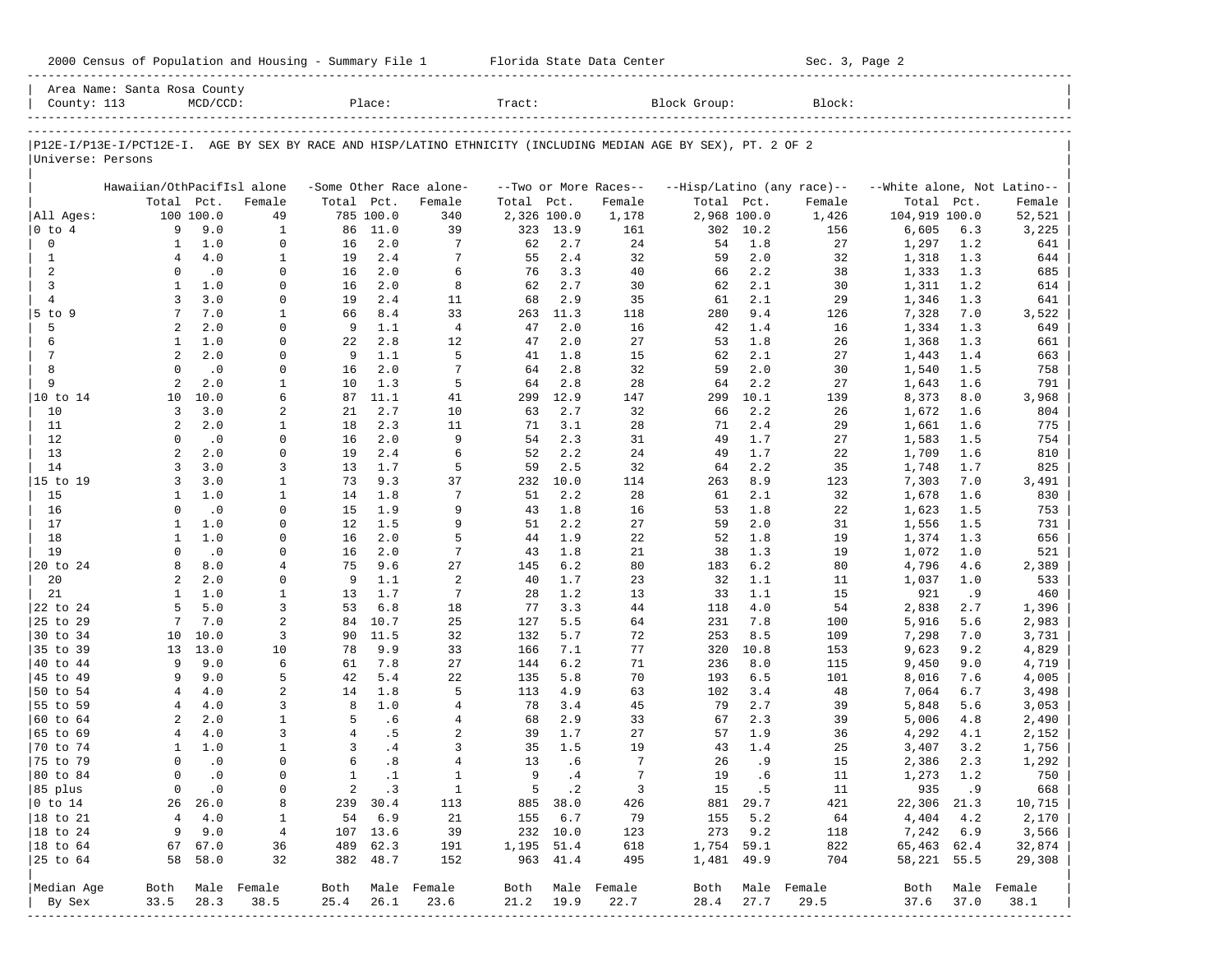| 2000 Census of Population and Housing - Summary File 1 |  | Florida State Data Center | Sec. 3, Page 1 |
|--------------------------------------------------------|--|---------------------------|----------------|
|--------------------------------------------------------|--|---------------------------|----------------|

| Area Name: Sarasota County<br>County: 115                                                                                                          |                  | $MCD/CCD$ : |                                                          | Place:           |            | Tract:          |              |            | Block Group:                                        |              |              | Block:         |             |            |                     |
|----------------------------------------------------------------------------------------------------------------------------------------------------|------------------|-------------|----------------------------------------------------------|------------------|------------|-----------------|--------------|------------|-----------------------------------------------------|--------------|--------------|----------------|-------------|------------|---------------------|
| P12, P12A-D/P13, P13A-D/P14, PCT12A-D. AGE BY SEX BY RACE AND HISP/LATINO ETHNICITY (INCLUDING MEDIAN AGE BY SEX), PT. 1 OF 2<br>Universe: Persons |                  |             |                                                          |                  |            |                 |              |            |                                                     |              |              |                |             |            |                     |
|                                                                                                                                                    |                  |             | ----All Races Combined----- -------- White alone-------- |                  |            |                 |              |            | -------Black alone-------- AmerInd/NatAlaskan alone |              |              |                |             |            | $---Asian alone---$ |
|                                                                                                                                                    | Total Pct.       |             | Female                                                   | Total Pct.       |            | Female          | Total Pct.   |            | Female                                              | Total Pct.   |              | Female         | Total Pct.  |            | Female              |
| All Ages:                                                                                                                                          | 325,957 100.0    |             | 171,539                                                  | 301,985 100.0    |            | 159,125         | 13,621 100.0 |            | 7,218                                               |              | 717 100.0    | 349            | 2,522 100.0 |            | 1,444               |
| 0 to 4                                                                                                                                             | 12,797           | 3.9         | 6,305                                                    | 10,652           | 3.5        | 5,207           | 1,126        | 8.3        | 572                                                 | 44           | 6.1          | 24             | 144         | 5.7        | 80                  |
| 0                                                                                                                                                  | 2,540            | .8          | 1,257                                                    | 2,110            | .7         | 1,047           | 208          | 1.5        | 93                                                  | 11           | 1.5          | 7              | 24          | 1.0        | 12                  |
| 1<br>2                                                                                                                                             | 2,504            | .8          | 1,244                                                    | 2,068            | .7         | 1,019           | 234          | 1.7        | 120                                                 | 5<br>9       | .7           | 2<br>6         | 25          | 1.0<br>1.2 | 15                  |
| 3                                                                                                                                                  | 2,502<br>2,595   | .8<br>.8    | 1,214<br>1,287                                           | 2,080<br>2,170   | .7<br>.7   | 993<br>1,060    | 228<br>233   | 1.7<br>1.7 | 113<br>134                                          | 16           | 1.3<br>2.2   | 9              | 31<br>33    | 1.3        | 16<br>17            |
| 4                                                                                                                                                  | 2,656            | .8          | 1,303                                                    | 2,224            | .7         | 1,088           | 223          | 1.6        | 112                                                 | 3            | .4           | $\mathbf 0$    | 31          | 1.2        | 20                  |
| $5$ to $9$                                                                                                                                         | 14,867           | 4.6         | 7,208                                                    | 12,728           | 4.2        | 6,160           | 1,288        | 9.5        | 632                                                 | 39           | 5.4          | 19             | 106         | 4.2        | 54                  |
| 5                                                                                                                                                  | 2,718            | .8          | 1,284                                                    | 2,332            | .8         | 1,098           | 231          | 1.7        | 116                                                 | 6            | .8           | 2              | 14          | .6         | 6                   |
| 6                                                                                                                                                  | 2,817            | . 9         | 1,380                                                    | 2,386            | .8         | 1,148           | 256          | 1.9        | 147                                                 | 4            | .6           | 3              | 30          | 1.2        | 17                  |
| 7                                                                                                                                                  | 2,973            | .9          | 1,424                                                    | 2,535            | .8         | 1,225           | 266          | 2.0        | 112                                                 | 9            | 1.3          | 4              | 21          | .8         | 11                  |
| 8                                                                                                                                                  | 3,081            | .9          | 1,515                                                    | 2,639            | . 9        | 1,296           | 268          | 2.0        | 130                                                 | 13           | 1.8          | 6              | 18          | .7         | 10                  |
| 9                                                                                                                                                  | 3,278            | 1.0         | 1,605                                                    | 2,836            | .9         | 1,393           | 267          | 2.0        | 127                                                 | 7            | 1.0          | 4              | 23          | . 9        | 10                  |
| 10 to 14                                                                                                                                           | 16,021           | 4.9         | 7,766                                                    | 13,885           | 4.6        | 6,729           | 1,260        | 9.3        | 604                                                 | 50           | 7.0          | 27             | 181         | 7.2        | 98                  |
| 10                                                                                                                                                 | 3,273            | 1.0         | 1,612                                                    | 2,843            | .9         | 1,409           | 247          | 1.8        | 108                                                 | 8            | 1.1          | 5              | 35          | 1.4        | 20                  |
| 11                                                                                                                                                 | 3,183            | 1.0         | 1,523                                                    | 2,754            | . 9        | 1,312           | 259          | 1.9        | 115                                                 | 14           | 2.0          | 9              | 36          | 1.4        | 22                  |
| 12                                                                                                                                                 | 3,195            | 1.0         | 1,549                                                    | 2,760            | .9         | 1,335           | 263          | 1.9        | 131                                                 | 9            | 1.3          | 4              | 39          | 1.5        | 17                  |
| 13                                                                                                                                                 | 3,179            | 1.0         | 1,560                                                    | 2,745            | .9         | 1,343           | 247          | 1.8        | 129                                                 | 11           | 1.5          | 6              | 37          | 1.5        | 20                  |
| 14                                                                                                                                                 | 3,191            | 1.0         | 1,522                                                    | 2,783            | .9         | 1,330           | 244          | 1.8        | 121                                                 | 8            | 1.1          | 3              | 34          | 1.3        | 19                  |
| 15 to 19                                                                                                                                           | 14,343           | 4.4         | 6,894                                                    | 12,253           | 4.1        | 5,851           | 1,214        | 8.9        | 626                                                 | 45           | 6.3          | 18             | 157         | 6.2        | 89                  |
| 15                                                                                                                                                 | 3,048            | . 9         | 1,459                                                    | 2,646            | .9         | 1,243           | 220          | 1.6        | 116                                                 | 8            | 1.1          | 2              | 36          | 1.4        | 18                  |
| 16<br>17                                                                                                                                           | 2,961<br>3,133   | . 9<br>1.0  | 1,452                                                    | 2,563<br>2,693   | .8         | 1,252<br>1,296  | 231<br>264   | 1.7<br>1.9 | 118<br>116                                          | 5<br>7       | .7<br>1.0    | 4<br>2         | 33<br>30    | 1.3<br>1.2 | 17<br>21            |
| 18                                                                                                                                                 | 2,757            | .8          | 1,494<br>1,275                                           | 2,353            | . 9<br>.8  | 1,072           | 234          | 1.7        | 120                                                 | 10           | 1.4          | 7              | 30          | 1.2        | 19                  |
| 19                                                                                                                                                 | 2,444            | .7          | 1,214                                                    | 1,998            | .7         | 988             | 265          | 1.9        | 156                                                 | 15           | 2.1          | 3              | 28          | 1.1        | 14                  |
| 20 to 24                                                                                                                                           | 11,190           | 3.4         | 5,336                                                    | 9,417            | 3.1        | 4,475           | 892          | 6.5        | 436                                                 | 52           | 7.3          | 25             | 173         | 6.9        | 98                  |
| 20                                                                                                                                                 | 2,327            | .7          | 1,061                                                    | 1,946            | .6         | 884             | 198          | 1.5        | 101                                                 | 9            | 1.3          | 5              | 33          | 1.3        | 11                  |
| 21                                                                                                                                                 | 2,191            | .7          | 1,018                                                    | 1,823            | .6         | 833             | 199          | 1.5        | 94                                                  | 12           | 1.7          | 6              | 33          | 1.3        | 19                  |
| 22 to 24                                                                                                                                           | 6,672            | 2.0         | 3,257                                                    | 5,648            | 1.9        | 2,758           | 495          | 3.6        | 241                                                 | 31           | 4.3          | 14             | 107         | 4.2        | 68                  |
| 25 to 29                                                                                                                                           | 13,182           | 4.0         | 6,509                                                    | 11,481           | 3.8        | 5,698           | 827          | 6.1        | 436                                                 | 44           | 6.1          | 21             | 202         | 8.0        | 103                 |
| 30 to 34                                                                                                                                           | 15,987           | 4.9         | 7,971                                                    | 14,312           | 4.7        | 7,120           | 847          | 6.2        | 455                                                 | 54           | 7.5          | 24             | 188         | 7.5        | 110                 |
| 35 to 39                                                                                                                                           | 19,877           | 6.1         | 10,057                                                   | 18,079           | 6.0        | 9,114           | 953          | 7.0        | 531                                                 | 68           | 9.5          | 32             | 233         | 9.2        | 130                 |
| 40 to 44                                                                                                                                           | 21,639           | 6.6         | 11,087                                                   | 19,829           | 6.6        | 10,094          | 1,055        | 7.7        | 586                                                 | 73           | 10.2         | 34             | 197         | 7.8        | 130                 |
| 45 to 49                                                                                                                                           | 21,116           | 6.5         | 11,109                                                   | 19,566           | 6.5        | 10,295          | 896          | 6.6        | 474                                                 | 57           | 7.9          | 29             | 225         | 8.9        | 147                 |
| 50 to 54                                                                                                                                           | 20,691           | 6.3         | 11,088                                                   | 19,550           | 6.5        | 10,484          | 629          | 4.6        | 337                                                 | 53           | 7.4          | 26             | 204         | 8.1        | 115                 |
| 55 to 59                                                                                                                                           | 20,537           | 6.3         | 11,391                                                   | 19,576           | 6.5        | 10,842          | 598          | 4.4        | 334                                                 | 42           | 5.9          | 24             | 154         | 6.1        | 95                  |
| 60 to 64                                                                                                                                           | 21,127           | 6.5         | 11,652                                                   | 20,307           | 6.7        | 11,208          | 513          | 3.8        | 284                                                 | 39           | 5.4          | 17             | 109         | 4.3        | 58                  |
| 65 to 69                                                                                                                                           | 23,463           | 7.2         | 12,517                                                   | 22,769           | 7.5        | 12,119          | 454          | 3.3        | 252                                                 | 21           | 2.9          | 11             | 93          | 3.7        | 51                  |
| 70 to 74                                                                                                                                           | 26,117           | 8.0         | 14,080                                                   | 25,497           | 8.4        | 13,717          | 425          | 3.1        | 254                                                 | 11<br>16     | 1.5          | 6              | 79<br>35    | 3.1        | 41                  |
| 75 to 79<br>80 to 84                                                                                                                               | 23,842<br>15,981 | 7.3<br>4.9  | 13,067                                                   | 23,388<br>15,727 | 7.7<br>5.2 | 12,807<br>8,828 | 318<br>182   | 2.3<br>1.3 | 187<br>113                                          |              | 2.2<br>7 1.0 | 7<br>3         | 25          | 1.4<br>1.0 | 20<br>14            |
| 85 plus                                                                                                                                            | 13,180 4.0       |             | 8,977<br>8,525                                           | 12,969           | 4.3        | 8,377           | 144 1.1      |            | 105                                                 | $\mathbf{2}$ | $\cdot$ 3    | $\overline{a}$ |             | 17 .7      | 11                  |
| $ 0 \t{to} 14$                                                                                                                                     | 43,685 13.4      |             | 21,279                                                   | 37,265 12.3      |            | 18,096          | 3,674 27.0   |            | 1,808                                               |              | 133 18.5     | 70             |             | 431 17.1   | 232                 |
| 18 to 21                                                                                                                                           | 9,719            | 3.0         | 4,568                                                    | 8,120            | 2.7        | 3,777           | 896 6.6      |            | 471                                                 | 46           | 6.4          | 21             | 124         | 4.9        | 63                  |
| 18 to 24                                                                                                                                           | 16,391           | 5.0         | 7,825                                                    | 13,768           | 4.6        | 6,535           | 1,391 10.2   |            | 712                                                 |              | 77 10.7      | 35             | 231         | 9.2        | 131                 |
| 18 to 64                                                                                                                                           | 170,547 52.3     |             | 88,689                                                   | 156,468 51.8     |            | 81,390          | 7,709 56.6   |            | 4,149                                               |              | 507 70.7     | 242            | 1,743 69.1  |            | 1,019               |
| 25 to 64                                                                                                                                           | 154, 156 47.3    |             | 80,864                                                   | 142,700 47.3     |            | 74,855          | 6,318 46.4   |            | 3,437                                               |              | 430 60.0     | 207            | 1,512 60.0  |            | 888                 |
| Median Age                                                                                                                                         | Both             |             | Male Female                                              | Both             |            | Male Female     |              |            | Both Male Female                                    | Both         |              | Male Female    | Both        |            | Male Female         |
| By Sex                                                                                                                                             | 50.5             | 48.2        | 52.5                                                     | 52.3             | 50.0       | 54.1            | 31.2         | 28.7       | 33.4                                                | 37.4 36.8    |              | 38.1           | 37.3        | 36.0       | 38.1                |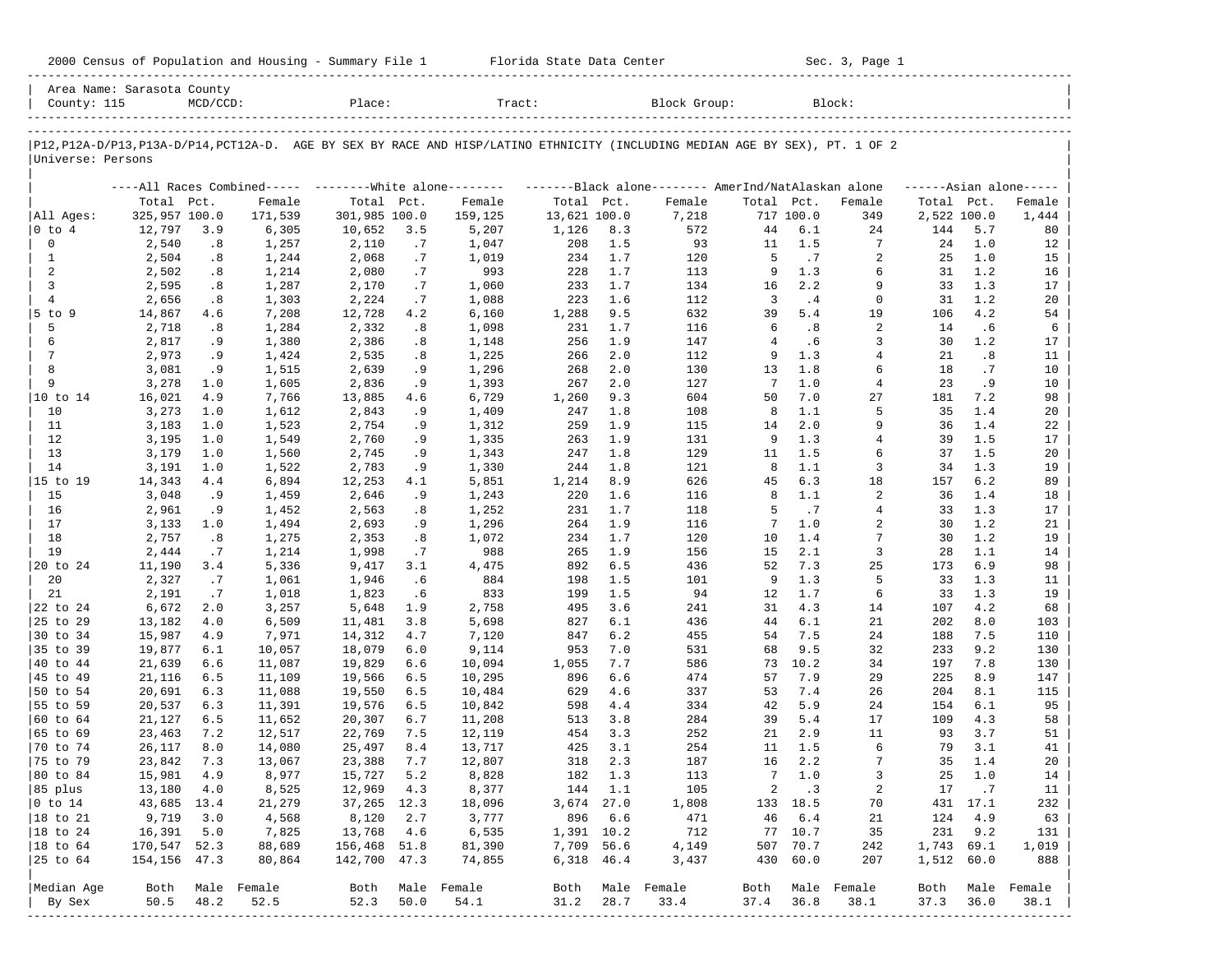| 2000 Census of Population and Housing - Summary File 1 |  | Florida State Data Center | Sec. 3, Page 2 |
|--------------------------------------------------------|--|---------------------------|----------------|
|--------------------------------------------------------|--|---------------------------|----------------|

|                      | Area Name: Sarasota County |               |                   |                       |                  |                         |             |         |                       |                                                                                                                |       |             |                             |      |             |
|----------------------|----------------------------|---------------|-------------------|-----------------------|------------------|-------------------------|-------------|---------|-----------------------|----------------------------------------------------------------------------------------------------------------|-------|-------------|-----------------------------|------|-------------|
| County: 115          |                            | $MCD/CCD$ :   |                   |                       | Place:           |                         | Tract:      |         |                       | Block Group:                                                                                                   |       | Block:      |                             |      |             |
|                      |                            |               |                   |                       |                  |                         |             |         |                       |                                                                                                                |       |             |                             |      |             |
| Universe: Persons    |                            |               |                   |                       |                  |                         |             |         |                       | P12E-I/P13E-I/PCT12E-I. AGE BY SEX BY RACE AND HISP/LATINO ETHNICITY (INCLUDING MEDIAN AGE BY SEX), PT. 2 OF 2 |       |             |                             |      |             |
|                      | Hawaiian/OthPacifIsl alone |               |                   |                       |                  | -Some Other Race alone- |             |         | --Two or More Races-- | --Hisp/Latino (any race)--                                                                                     |       |             | --White alone, Not Latino-- |      |             |
|                      |                            | Total Pct.    | Female            | Total                 | Pct.             | Female                  | Total       | Pct.    | Female                | Total Pct.                                                                                                     |       | Female      | Total                       | Pct. | Female      |
| All Ages:            |                            | 92 100.0      | 39                | 3,708 100.0           |                  | 1,693                   | 3,312 100.0 |         | 1,671                 | 14,142 100.0                                                                                                   |       | 6,717       | 292,603 100.0               |      | 154,627     |
| $ 0 \t{to} 4$        | 5                          | 5.4           | 3                 | 410                   | 11.1             | 209                     | 416         | 12.6    | 210                   | 1,352                                                                                                          | 9.6   | 665         | 9,842                       | 3.4  | 4,820       |
| $\mathbf 0$          | 2                          | 2.2           | $\mathbf{1}$      | 93                    | 2.5              | 46                      | 92          | 2.8     | 51                    | 313                                                                                                            | 2.2   | 155         | 1,923                       | .7   | 954         |
| $\mathbf{1}$         | $\Omega$                   | $\cdot$ 0     | $\Omega$          | 83                    | 2.2              | 46                      | 89          | 2.7     | 42                    | 306                                                                                                            | 2.2   | 148         | 1,877                       | .6   | 929         |
| 2                    | $\mathbf{1}$               | 1.1           | $\mathbf 0$       | 72                    | 1.9              | 44                      | 81          | 2.4     | 42                    | 239                                                                                                            | 1.7   | 125         | 1,933                       | .7   | 928         |
| 3                    | $\Omega$                   | $\cdot$ 0     | $\Omega$          | 73                    | 2.0              | 31                      | 70          | 2.1     | 36                    | 234                                                                                                            | 1.7   | 112         | 2,029                       | .7   | 990         |
| $\overline{4}$       | 2                          | 2.2           | $\overline{2}$    | 89                    | 2.4              | 42                      | 84          | 2.5     | 39                    | 260                                                                                                            | 1.8   | 125         | 2,080                       | .7   | 1,019       |
| $5$ to<br>9          | 5                          | 5.4           | $\mathbf{1}$      | 348                   | 9.4              | 170                     | 353         | 10.7    | 172                   | 1,155                                                                                                          | 8.2   | 556         | 12,012                      | 4.1  | 5,826       |
| 5                    | $\mathbf{1}$               | 1.1           | $\mathbf 0$       | 68                    | 1.8              | 27                      | 66          | 2.0     | 35                    | 239                                                                                                            | 1.7   | 109         | 2,179                       | .7   | 1,026       |
| 6                    | 1                          | 1.1           | $\Omega$          | 69                    | 1.9              | 34                      | 71          | 2.1     | 31                    | 227                                                                                                            | 1.6   | 106         | 2,248                       | .8   | 1,086       |
| 7                    | $\mathbf 0$                | $\cdot$ 0     | $\Omega$          | 69                    | 1.9              | 35                      | 73          | 2.2     | 37                    | 226                                                                                                            | 1.6   | 101         | 2,390                       | .8   | 1,165       |
| 8                    | $\overline{a}$             | 2.2           | $\Omega$          | 72                    | 1.9              | 38                      | 69          | 2.1     | 35                    | 233                                                                                                            | 1.6   | 125         | 2,499                       | .9   | 1,224       |
| 9                    | $\mathbf{1}$               | 1.1           | $\mathbf{1}$      | 70                    | 1.9              | 36                      | 74          | 2.2     | 34                    | 230                                                                                                            | 1.6   | 115         | 2,696                       | . 9  | 1,325       |
| 10 to 14             | 9                          | 9.8           | $\overline{4}$    | 308                   | 8.3              | 163                     | 328         | 9.9     | 141                   | 1,033                                                                                                          | 7.3   | 500         | 13,225                      | 4.5  | 6,421       |
| 10                   | 1                          | 1.1           | $\Omega$          | 75                    | 2.0              | 43                      | 64          | 1.9     | 27                    | 213                                                                                                            | 1.5   | 109         | 2,717                       | .9   | 1,347       |
| 11                   | $\overline{a}$             | 2.2           | $\mathbf{1}$      | 53                    | 1.4              | 31                      | 65          | 2.0     | 33                    | 208                                                                                                            | 1.5   | 95          | 2,618                       | .9   | 1,262       |
| 12                   | $\overline{4}$             | 4.3           | $\overline{2}$    | 59                    | 1.6              | 30                      | 61          | 1.8     | 30                    | 204                                                                                                            | 1.4   | 101         | 2,624                       | . 9  | 1,267       |
| 13                   | $\mathbf{1}$               | 1.1           | $\Omega$          | 63                    | 1.7              | 32                      | 75          | 2.3     | 30                    | 217                                                                                                            | 1.5   | 111         | 2,601                       | .9   | 1,267       |
| 14                   | $\mathbf{1}$               | 1.1           | 1                 | 58                    | 1.6              | 27                      | 63          | 1.9     | 21                    | 191                                                                                                            | 1.4   | 84          | 2,665                       | .9   | 1,278       |
| 15 to 19             | 6                          | 6.5           | $\mathbf{1}$      | 370                   | 10.0             | 165                     | 298         | 9.0     | 144                   | 1,096                                                                                                          | 7.7   | 481         | 11,610                      | 4.0  | 5,572       |
| 15                   | $\overline{a}$             | 2.2           | $\mathbf 0$       | 67                    | 1.8              | 41                      | 69          | 2.1     | 39                    | 201                                                                                                            | 1.4   | 108         | 2,534                       | .9   | 1,186       |
| 16                   | $\Omega$                   | $\cdot$ 0     | $\Omega$          | 65                    | 1.8              | 30                      | 64          | 1.9     | 31                    | 181                                                                                                            | 1.3   | 86          | 2,457                       | .8   | 1,200       |
| 17                   | 1                          | 1.1           | $\mathbf 1$       | 75                    | 2.0              | 30                      | 63          | 1.9     | 28                    | 227                                                                                                            | 1.6   | 93          | 2,558                       | . 9  | 1,241       |
| 18                   | $\mathbf{1}$               | 1.1           | $\Omega$          | 71                    | 1.9              | 32                      | 58          | 1.8     | 25                    | 227                                                                                                            | 1.6   | 89          | 2,219                       | .8   | 1,023       |
| 19                   | $\overline{a}$             | 2.2           | $\mathbf 0$       | 92                    | 2.5              | 32                      | 44          | 1.3     | 21                    | 260                                                                                                            | 1.8   | 105         | 1,842                       | .6   | 922         |
| 20 to 24             | 7                          | 7.6           | 4                 | 437                   | 11.8             | 187                     | 212         | 6.4     | 111                   | 1,344                                                                                                          | 9.5   | 582         | 8,617                       | 2.9  | 4,134       |
| 20                   | 1                          | 1.1           | $\mathbf{1}$      | 88                    | 2.4              | 32                      | 52          | 1.6     | 27                    | 258                                                                                                            | 1.8   | 106         | 1,794                       | .6   | 817         |
| 21                   | 2                          | 2.2           | 2                 | 79                    | 2.1              | 38                      | 43          | 1.3     | 26                    | 244                                                                                                            | 1.7   | 102         | 1,677                       | . 6  | 781         |
| 22 to 24             | $\overline{4}$             | 4.3           | $\mathbf{1}$      | 270                   | 7.3              | 117                     | 117         | 3.5     | 58                    | 842                                                                                                            | 6.0   | 374         | 5,146                       | 1.8  | 2,536       |
| 25 to 29             | 6                          | 6.5           | 3                 | 435                   | 11.7             | 160                     | 187         | 5.6     | 88                    | 1,483                                                                                                          | 10.5  | 618         | 10,533                      | 3.6  | 5,287       |
| 30 to 34             | 8                          | 8.7           | 2                 | 355                   | 9.6              | 147                     | 223         | 6.7     | 113                   | 1,290                                                                                                          | 9.1   | 561         | 13,496                      | 4.6  | 6,760       |
| 35 to 39             | 14                         | 15.2          | 8                 | 314                   | 8.5              | 124                     | 216         | 6.5     | 118                   | 1,122                                                                                                          | 7.9   | 508         | 17,372                      | 5.9  | 8,781       |
| 40 to 44             | 8                          | 8.7           | 3                 | 248                   | 6.7              | 115                     | 229         | 6.9     | 125                   | 945                                                                                                            | 6.7   | 459         | 19,208                      | 6.6  | 9,789       |
| 45 to 49             | $\overline{4}$             | 4.3           | 1                 | 167                   | 4.5              | 74                      | 201         | 6.1     | 89                    | 790                                                                                                            | 5.6   | 389         | 19,002                      | 6.5  | 10,004      |
| 50 to 54             | 6                          | 6.5           | $\mathbf 0$       | 110                   | 3.0              | 56                      | 139         | 4.2     | 70                    | 596                                                                                                            | 4.2   | 300         | 19,082                      | 6.5  | 10,247      |
| 55 to 59             | 4                          | 4.3           | $\overline{4}$    | 60                    | 1.6              | 32                      | 103         | 3.1     | 60                    | 430                                                                                                            | 3.0   | 232         | 19,221                      | 6.6  | 10,652      |
| 60 to 64             | $\Omega$                   | $\cdot$ 0     | 0                 | 49                    | 1.3<br>1.0       | 29                      | 110         | 3.3     | 56                    | 395                                                                                                            | 2.8   | 230         | 19,988                      | 6.8  | 11,023      |
| 65 to 69             | $\overline{2}$             | 2.2           | $\mathbf{1}$      | 37                    |                  | 25                      | 87          | 2.6     | 58                    | 393                                                                                                            | 2.8   | 229         | 22,436                      | 7.7  | 11,930      |
| 70 to 74             | $\mathbf{1}$               | 1.1           | $\mathbf 0$       | 29                    | .8               | 19                      | 75          | 2.3     | 43                    | 299                                                                                                            | 2.1   | 166         | 25,242                      | 8.6  | 13,579      |
| 75 to 79             | 4<br>$\overline{c}$        | 4.3<br>2.2    | 3<br>$\mathbf{1}$ | 18<br>$7\phantom{.0}$ | . 5<br>$\cdot$ 2 | 9<br>$\overline{4}$     | 63<br>31    | 1.9     | 34<br>14              | 207                                                                                                            | 1.5   | 113         | 23,211                      | 7.9  | 12,711      |
| 80 to 84             |                            |               |                   |                       |                  |                         |             | . 9     |                       | 103                                                                                                            | .7    | 60          | 15,635                      | 5.3  | 8,775       |
| 85 plus              |                            | $1 \quad 1.1$ | 0                 |                       | 6 .2             | - 5                     |             | 41 1.2  | 25                    |                                                                                                                | 109.8 | 68          | 12,871 4.4                  |      | 8,316       |
| $ 0 \t{to} 14$       |                            | 19 20.7       | 8                 | 1,066 28.7            |                  | 542                     | 1,097 33.1  |         | 523                   | $3,540$ 25.0                                                                                                   |       | 1,721       | 35,079 12.0                 |      | 17,067      |
| $ 18$ to $21$        | 6                          | 6.5           | 3                 |                       | 330 8.9          | 134                     | 197         | 5.9     | 99                    | 989                                                                                                            | 7.0   | 402         | 7,532                       | 2.6  | 3,543       |
| $ 18 \text{ to } 24$ |                            | 10 10.9       | 4                 |                       | 600 16.2         | 251                     |             | 314 9.5 | 157                   | 1,831 12.9                                                                                                     |       | 776         | 12,678 4.3                  |      | 6,079       |
| 18 to 64             |                            | 60 65.2       | 25                | 2,338 63.1            |                  | 988                     | 1,722 52.0  |         | 876                   | 8,882 62.8                                                                                                     |       | 4,073       | 150,580 51.5                |      | 78,622      |
|                      |                            | 50 54.3       | 21                | 1,738 46.9            |                  | 737                     | 1,408 42.5  |         | 719                   | 7,051 49.9                                                                                                     |       | 3,297       | 137,902 47.1                |      | 72,543      |
| Median Age           |                            |               | Both Male Female  |                       |                  | Both Male Female        |             |         | Both Male Female      | Both                                                                                                           |       | Male Female | Both                        |      | Male Female |
| By Sex               | 35.0                       | 33.3          | 35.8              | 24.8                  | 25.4             | 23.8                    | 26.3        | 24.6    | 28.4                  | 28.7                                                                                                           | 28.0  | 29.6        | 53.0                        | 50.8 | 54.8        |
|                      |                            |               |                   |                       |                  |                         |             |         |                       |                                                                                                                |       |             |                             |      |             |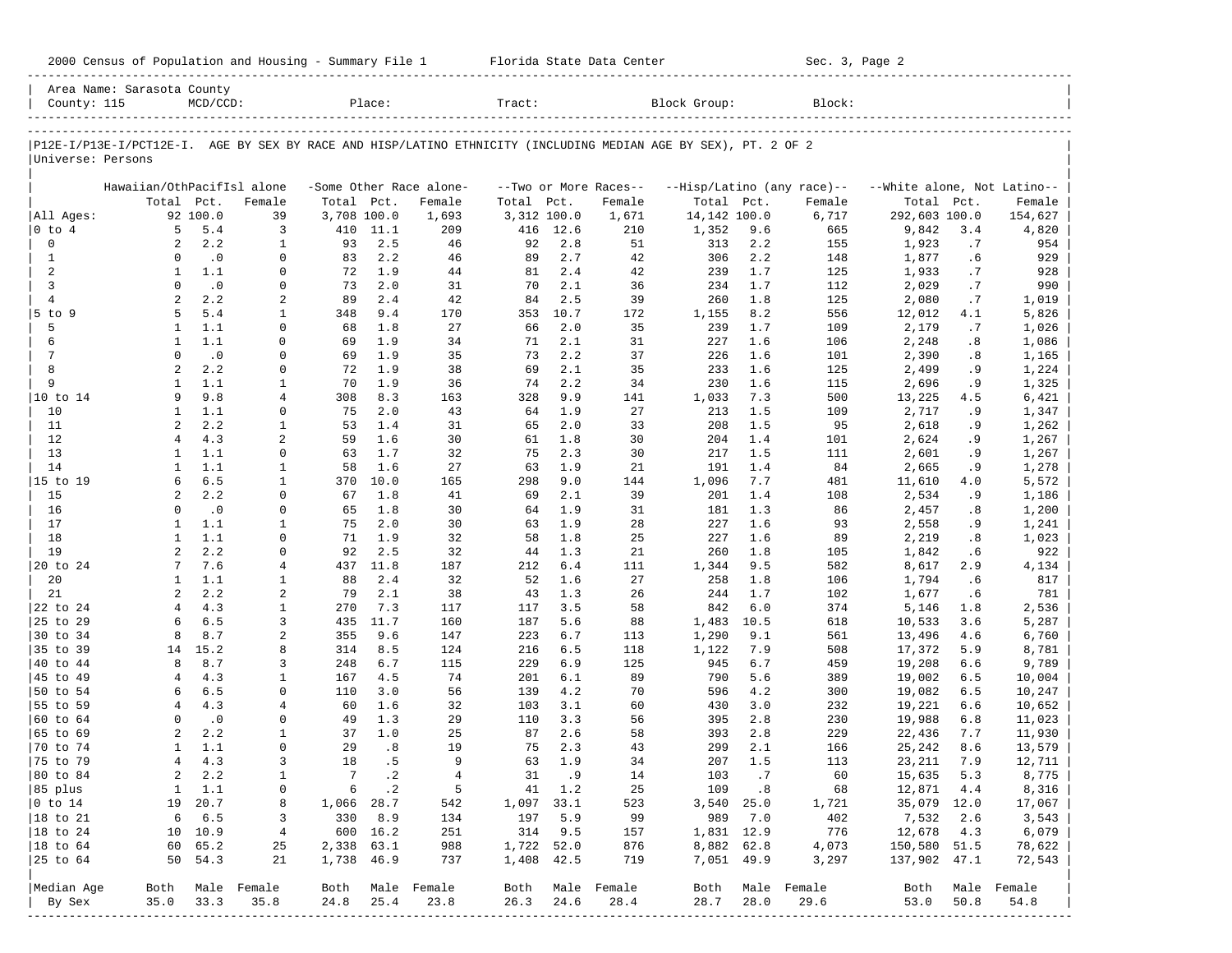| 2000 Census of Population and Housing - Summary File 1 |  | Florida State Data Center | Sec. 3, Page 1 |
|--------------------------------------------------------|--|---------------------------|----------------|
|--------------------------------------------------------|--|---------------------------|----------------|

| P12, P12A-D/P13, P13A-D/P14, PCT12A-D. AGE BY SEX BY RACE AND HISP/LATINO ETHNICITY (INCLUDING MEDIAN AGE BY SEX), PT. 1 OF 2<br>Universe: Persons<br>----All Races Combined----- --------White alone-------- --------Black alone-------- AmerInd/NatAlaskan alone<br>$---Asian alone---$<br>Total Pct.<br>Total Pct.<br>Total Pct.<br>Female<br>Total Pct.<br>Total Pct.<br>Female<br>Female<br>Female<br>365,196 100.0<br>186,420<br>300,948 100.0<br>153,276<br>34,764 100.0<br>18,148<br>1,087 100.0<br>9,115 100.0<br>All Ages:<br>550<br>23,062<br>6.3<br>17,757<br>2,645<br>4.8<br>0 to 4<br>11,069<br>5.9<br>8,443<br>7.6<br>1,323<br>52<br>26<br>586<br>0<br>4,370<br>1.2<br>2,121<br>3,313<br>1.1<br>1,593<br>525<br>1.5<br>265<br>10<br>. 9<br>4<br>101<br>1.0<br>$\mathbf{1}$<br>4,525<br>1.2<br>2,188<br>3,471<br>1.2<br>1,664<br>538<br>1.5<br>272<br>11<br>6<br>109<br>2<br>1.1<br>$\overline{4}$<br>4,543<br>1.2<br>2,198<br>3,492<br>1.2<br>1,673<br>517<br>1.5<br>268<br>12<br>113<br>3<br>9<br>4,710<br>1.3<br>2,245<br>3,670<br>1.2<br>1,717<br>522<br>1.5<br>264<br>.8<br>5<br>136<br>$7\phantom{.0}$<br>$\overline{4}$<br>1.6<br>4,914<br>1.3<br>2,317<br>3,811<br>1.3<br>1,796<br>543<br>254<br>10<br>. 9<br>127<br>7.2<br>20,391<br>6.8<br>9.2<br>7.2<br>42<br>$5$ to $9$<br>26,208<br>12,884<br>10,013<br>3,197<br>1,591<br>78<br>595<br>5<br>1.4<br>8<br>.7<br>$\overline{4}$<br>5,064<br>2,517<br>3,914<br>1.3<br>1,945<br>577<br>1.7<br>282<br>129<br>6<br>1.4<br>327<br>1.3<br>8<br>5,177<br>2,506<br>3,996<br>1.3<br>1,930<br>651<br>1.9<br>14<br>128<br>7<br>8<br>1.8<br>1.6<br>5,213<br>1.4<br>2,583<br>4,080<br>1.4<br>2,025<br>627<br>308<br>17<br>104<br>8<br>5,287<br>2.0<br>1.3<br>1.4<br>2,625<br>4,106<br>1.4<br>2,034<br>681<br>341<br>14<br>9<br>111<br>9<br>1.5<br>2.3<br>13<br>5,467<br>2,653<br>4,295<br>1.4<br>2,079<br>661<br>1.9<br>333<br>25<br>123<br>7.5<br>10.4<br>10 to 14<br>27,571<br>13,445<br>21,522<br>7.2<br>10,521<br>3,300<br>9.5<br>1,556<br>113<br>65<br>694<br>10<br>1.5<br>2.0<br>1.7<br>8<br>5,606<br>2,673<br>4,363<br>1.4<br>2,087<br>692<br>311<br>18<br>141<br>2.3<br>11<br>5,613<br>1.5<br>2,715<br>4,385<br>1.5<br>2,138<br>628<br>1.8<br>294<br>25<br>14<br>141<br>2.1<br>12<br>5,440<br>1.5<br>2,669<br>4,205<br>1.4<br>2,059<br>697<br>2.0<br>327<br>23<br>19<br>140<br>13<br>2.7<br>5,344<br>1.5<br>2,629<br>4,220<br>1.4<br>2,096<br>604<br>1.7<br>268<br>29<br>13<br>137<br>14<br>2.0<br>1.7<br>5,568<br>1.5<br>2,759<br>4,349<br>1.4<br>2,141<br>679<br>356<br>18<br>11<br>135<br>6.8<br>7.8<br>15 to 19<br>24,802<br>12,175<br>19,206<br>6.4<br>9,452<br>3,046<br>8.8<br>1,508<br>85<br>41<br>678<br>1.4<br>1.6<br>15<br>5,244<br>2,532<br>4,110<br>1.4<br>1,975<br>617<br>1.8<br>302<br>17<br>6<br>153<br>1.6<br>16<br>5,242<br>1.4<br>2,641<br>4,053<br>1.3<br>2,043<br>682<br>2.0<br>346<br>17<br>8<br>144<br>1.4<br>17<br>5,279<br>1.4<br>2,561<br>4,147<br>1.4<br>1,992<br>624<br>1.8<br>319<br>15<br>10<br>154<br>18<br>1.8<br>4,779<br>1.3<br>2,352<br>3,654<br>1.2<br>1,812<br>594<br>1.7<br>287<br>20<br>9<br>112<br>19<br>1.2<br>1.5<br>8<br>4,258<br>2,089<br>3,242<br>1.1<br>1,630<br>529<br>1.5<br>254<br>16<br>115<br>5.9<br>7.3<br>7.1<br>20 to 24<br>21,559<br>10,502<br>16,620<br>5.5<br>8,064<br>2,525<br>1,265<br>77<br>46<br>569<br>20<br>1.2<br>1.7<br>4,461<br>2,147<br>3,364<br>1.1<br>1,623<br>565<br>1.6<br>264<br>18<br>10<br>126<br>21<br>1.2<br>3,194<br>258<br>1.5<br>4,201<br>2,066<br>1.1<br>1,571<br>531<br>1.5<br>16<br>9<br>98<br>4.0<br>22 to 24<br>12,897<br>3.5<br>6,289<br>10,062<br>3.3<br>4,870<br>1,429<br>4.1<br>743<br>43<br>27<br>345<br>6.6<br>25 to 29<br>24,257<br>6.6<br>12,067<br>19,080<br>6.3<br>9,436<br>2,619<br>7.5<br>1,362<br>72<br>33<br>779<br>8.7<br>30 to 34<br>27,676<br>7.6<br>13,891<br>22,432<br>7.5<br>11,177<br>2,625<br>7.6<br>1,360<br>95<br>49<br>867<br>8.9<br>27,076<br>35 to 39<br>32,450<br>16,491<br>9.0<br>13,625<br>2,776<br>8.0<br>1,517<br>107<br>9.8<br>51<br>881<br>40 to 44<br>32,509<br>8.9<br>16,694<br>27,461<br>9.1<br>14,009<br>2,650<br>7.6<br>1,415<br>101<br>9.3<br>54<br>882<br>45 to 49<br>28,879<br>7.9<br>15,056<br>24,523<br>8.1<br>12,738<br>2,382<br>6.9<br>1,291<br>100<br>9.2<br>44<br>767<br>7.1<br>$6.2$<br>50 to 54<br>25,757<br>13,150<br>22,485<br>7.5<br>11,415<br>1,853<br>5.3<br>981<br>67<br>39<br>586<br>4.6<br>55 to 59<br>18,385<br>5.0<br>9,467<br>16,143<br>5.4<br>8,293<br>1,293<br>3.7<br>674<br>50<br>17<br>404<br>2.9<br>60 to 64<br>13,228<br>3.6<br>6,916<br>11,498<br>3.8<br>5,959<br>1,062<br>3.1<br>597<br>31<br>14<br>295<br>65 to 69<br>11,423<br>3.1<br>6,199<br>9,992<br>3.3<br>5,379<br>894<br>2.6<br>517<br>16<br>1.5<br>9<br>247<br>2.7<br>5<br>70 to 74<br>9,969<br>8,880<br>3.0<br>4,943<br>756<br>2.2<br>456<br>12<br>1.1<br>128<br>5,601<br>8<br>.7<br>75 to 79<br>8,297<br>2.3<br>4,864<br>7,532<br>2.5<br>4,410<br>538<br>1.5<br>315<br>4<br>88<br>8<br>80 to 84<br>5,171<br>1.4<br>3,186<br>4,711<br>1.6<br>2,881<br>343<br>1.0<br>233<br>16<br>1.5<br>41<br>2,763<br>3,639 1.2<br>7 .6<br>85 plus<br>3,993<br>1.1<br>2,518<br>260.7<br>187<br>3<br>28<br>$ 0 \t\t \text{to} 14$<br>76,841 21.0<br>37,398<br>59,670 19.8<br>28,977<br>9,142 26.3<br>4,470<br>243 22.4<br>133<br>1,875 20.6<br>17,699<br>4.8<br>13,454<br>2,219 6.4<br>70 6.4<br>18 to 21<br>8,654<br>4.5<br>6,636<br>1,063<br>36<br>451<br>30,596<br>23,516<br>796<br>18 to 24<br>8.4<br>14,943<br>7.8<br>11,506<br>3,648 10.5<br>1,806<br>113 10.4<br>63<br>194,214 64.5<br>20,908 60.1<br>6,257 68.6<br>$ 18$ to $64$<br>233,737 64.0<br>118,675<br>98,158<br>11,003<br>736 67.7<br>364<br>25 to 64<br>203,141 55.6<br>103,732<br>170,698 56.7<br>86,652<br>17,260 49.6<br>9,197<br>623 57.3<br>301<br>5,461 59.9 | Area Name: Seminole County<br>County: 117 | $MCD/CCD$ : | Place: | Tract: |  | Block Group: |  | Block: |           |        |
|-----------------------------------------------------------------------------------------------------------------------------------------------------------------------------------------------------------------------------------------------------------------------------------------------------------------------------------------------------------------------------------------------------------------------------------------------------------------------------------------------------------------------------------------------------------------------------------------------------------------------------------------------------------------------------------------------------------------------------------------------------------------------------------------------------------------------------------------------------------------------------------------------------------------------------------------------------------------------------------------------------------------------------------------------------------------------------------------------------------------------------------------------------------------------------------------------------------------------------------------------------------------------------------------------------------------------------------------------------------------------------------------------------------------------------------------------------------------------------------------------------------------------------------------------------------------------------------------------------------------------------------------------------------------------------------------------------------------------------------------------------------------------------------------------------------------------------------------------------------------------------------------------------------------------------------------------------------------------------------------------------------------------------------------------------------------------------------------------------------------------------------------------------------------------------------------------------------------------------------------------------------------------------------------------------------------------------------------------------------------------------------------------------------------------------------------------------------------------------------------------------------------------------------------------------------------------------------------------------------------------------------------------------------------------------------------------------------------------------------------------------------------------------------------------------------------------------------------------------------------------------------------------------------------------------------------------------------------------------------------------------------------------------------------------------------------------------------------------------------------------------------------------------------------------------------------------------------------------------------------------------------------------------------------------------------------------------------------------------------------------------------------------------------------------------------------------------------------------------------------------------------------------------------------------------------------------------------------------------------------------------------------------------------------------------------------------------------------------------------------------------------------------------------------------------------------------------------------------------------------------------------------------------------------------------------------------------------------------------------------------------------------------------------------------------------------------------------------------------------------------------------------------------------------------------------------------------------------------------------------------------------------------------------------------------------------------------------------------------------------------------------------------------------------------------------------------------------------------------------------------------------------------------------------------------------------------------------------------------------------------------------------------------------------------------------------------------------------------------------------------------------------------------------------------------------------------------------------------------------------------------------------------------------------------------------------------------------------------------------------------------------------------------------------------------------------------------------------------------------------------------------------------------------------------------------------------------------------------------------------------------------------------------------------------------------------------------------------------------------------------------------------------------------------------------------------------------------------------------------------------------------------------------------------------------------------------------------------------------------------------------------------------------------------------------------------------------------------------------------------------------------------------------------------------------------|-------------------------------------------|-------------|--------|--------|--|--------------|--|--------|-----------|--------|
|                                                                                                                                                                                                                                                                                                                                                                                                                                                                                                                                                                                                                                                                                                                                                                                                                                                                                                                                                                                                                                                                                                                                                                                                                                                                                                                                                                                                                                                                                                                                                                                                                                                                                                                                                                                                                                                                                                                                                                                                                                                                                                                                                                                                                                                                                                                                                                                                                                                                                                                                                                                                                                                                                                                                                                                                                                                                                                                                                                                                                                                                                                                                                                                                                                                                                                                                                                                                                                                                                                                                                                                                                                                                                                                                                                                                                                                                                                                                                                                                                                                                                                                                                                                                                                                                                                                                                                                                                                                                                                                                                                                                                                                                                                                                                                                                                                                                                                                                                                                                                                                                                                                                                                                                                                                                                                                                                                                                                                                                                                                                                                                                                                                                                                                                                                                                           |                                           |             |        |        |  |              |  |        |           |        |
|                                                                                                                                                                                                                                                                                                                                                                                                                                                                                                                                                                                                                                                                                                                                                                                                                                                                                                                                                                                                                                                                                                                                                                                                                                                                                                                                                                                                                                                                                                                                                                                                                                                                                                                                                                                                                                                                                                                                                                                                                                                                                                                                                                                                                                                                                                                                                                                                                                                                                                                                                                                                                                                                                                                                                                                                                                                                                                                                                                                                                                                                                                                                                                                                                                                                                                                                                                                                                                                                                                                                                                                                                                                                                                                                                                                                                                                                                                                                                                                                                                                                                                                                                                                                                                                                                                                                                                                                                                                                                                                                                                                                                                                                                                                                                                                                                                                                                                                                                                                                                                                                                                                                                                                                                                                                                                                                                                                                                                                                                                                                                                                                                                                                                                                                                                                                           |                                           |             |        |        |  |              |  |        |           |        |
|                                                                                                                                                                                                                                                                                                                                                                                                                                                                                                                                                                                                                                                                                                                                                                                                                                                                                                                                                                                                                                                                                                                                                                                                                                                                                                                                                                                                                                                                                                                                                                                                                                                                                                                                                                                                                                                                                                                                                                                                                                                                                                                                                                                                                                                                                                                                                                                                                                                                                                                                                                                                                                                                                                                                                                                                                                                                                                                                                                                                                                                                                                                                                                                                                                                                                                                                                                                                                                                                                                                                                                                                                                                                                                                                                                                                                                                                                                                                                                                                                                                                                                                                                                                                                                                                                                                                                                                                                                                                                                                                                                                                                                                                                                                                                                                                                                                                                                                                                                                                                                                                                                                                                                                                                                                                                                                                                                                                                                                                                                                                                                                                                                                                                                                                                                                                           |                                           |             |        |        |  |              |  |        |           |        |
|                                                                                                                                                                                                                                                                                                                                                                                                                                                                                                                                                                                                                                                                                                                                                                                                                                                                                                                                                                                                                                                                                                                                                                                                                                                                                                                                                                                                                                                                                                                                                                                                                                                                                                                                                                                                                                                                                                                                                                                                                                                                                                                                                                                                                                                                                                                                                                                                                                                                                                                                                                                                                                                                                                                                                                                                                                                                                                                                                                                                                                                                                                                                                                                                                                                                                                                                                                                                                                                                                                                                                                                                                                                                                                                                                                                                                                                                                                                                                                                                                                                                                                                                                                                                                                                                                                                                                                                                                                                                                                                                                                                                                                                                                                                                                                                                                                                                                                                                                                                                                                                                                                                                                                                                                                                                                                                                                                                                                                                                                                                                                                                                                                                                                                                                                                                                           |                                           |             |        |        |  |              |  |        |           | Female |
|                                                                                                                                                                                                                                                                                                                                                                                                                                                                                                                                                                                                                                                                                                                                                                                                                                                                                                                                                                                                                                                                                                                                                                                                                                                                                                                                                                                                                                                                                                                                                                                                                                                                                                                                                                                                                                                                                                                                                                                                                                                                                                                                                                                                                                                                                                                                                                                                                                                                                                                                                                                                                                                                                                                                                                                                                                                                                                                                                                                                                                                                                                                                                                                                                                                                                                                                                                                                                                                                                                                                                                                                                                                                                                                                                                                                                                                                                                                                                                                                                                                                                                                                                                                                                                                                                                                                                                                                                                                                                                                                                                                                                                                                                                                                                                                                                                                                                                                                                                                                                                                                                                                                                                                                                                                                                                                                                                                                                                                                                                                                                                                                                                                                                                                                                                                                           |                                           |             |        |        |  |              |  |        |           | 4,808  |
|                                                                                                                                                                                                                                                                                                                                                                                                                                                                                                                                                                                                                                                                                                                                                                                                                                                                                                                                                                                                                                                                                                                                                                                                                                                                                                                                                                                                                                                                                                                                                                                                                                                                                                                                                                                                                                                                                                                                                                                                                                                                                                                                                                                                                                                                                                                                                                                                                                                                                                                                                                                                                                                                                                                                                                                                                                                                                                                                                                                                                                                                                                                                                                                                                                                                                                                                                                                                                                                                                                                                                                                                                                                                                                                                                                                                                                                                                                                                                                                                                                                                                                                                                                                                                                                                                                                                                                                                                                                                                                                                                                                                                                                                                                                                                                                                                                                                                                                                                                                                                                                                                                                                                                                                                                                                                                                                                                                                                                                                                                                                                                                                                                                                                                                                                                                                           |                                           |             |        |        |  |              |  |        | 6.4       | 272    |
|                                                                                                                                                                                                                                                                                                                                                                                                                                                                                                                                                                                                                                                                                                                                                                                                                                                                                                                                                                                                                                                                                                                                                                                                                                                                                                                                                                                                                                                                                                                                                                                                                                                                                                                                                                                                                                                                                                                                                                                                                                                                                                                                                                                                                                                                                                                                                                                                                                                                                                                                                                                                                                                                                                                                                                                                                                                                                                                                                                                                                                                                                                                                                                                                                                                                                                                                                                                                                                                                                                                                                                                                                                                                                                                                                                                                                                                                                                                                                                                                                                                                                                                                                                                                                                                                                                                                                                                                                                                                                                                                                                                                                                                                                                                                                                                                                                                                                                                                                                                                                                                                                                                                                                                                                                                                                                                                                                                                                                                                                                                                                                                                                                                                                                                                                                                                           |                                           |             |        |        |  |              |  |        | 1.1       | 40     |
|                                                                                                                                                                                                                                                                                                                                                                                                                                                                                                                                                                                                                                                                                                                                                                                                                                                                                                                                                                                                                                                                                                                                                                                                                                                                                                                                                                                                                                                                                                                                                                                                                                                                                                                                                                                                                                                                                                                                                                                                                                                                                                                                                                                                                                                                                                                                                                                                                                                                                                                                                                                                                                                                                                                                                                                                                                                                                                                                                                                                                                                                                                                                                                                                                                                                                                                                                                                                                                                                                                                                                                                                                                                                                                                                                                                                                                                                                                                                                                                                                                                                                                                                                                                                                                                                                                                                                                                                                                                                                                                                                                                                                                                                                                                                                                                                                                                                                                                                                                                                                                                                                                                                                                                                                                                                                                                                                                                                                                                                                                                                                                                                                                                                                                                                                                                                           |                                           |             |        |        |  |              |  |        | 1.2       | 51     |
|                                                                                                                                                                                                                                                                                                                                                                                                                                                                                                                                                                                                                                                                                                                                                                                                                                                                                                                                                                                                                                                                                                                                                                                                                                                                                                                                                                                                                                                                                                                                                                                                                                                                                                                                                                                                                                                                                                                                                                                                                                                                                                                                                                                                                                                                                                                                                                                                                                                                                                                                                                                                                                                                                                                                                                                                                                                                                                                                                                                                                                                                                                                                                                                                                                                                                                                                                                                                                                                                                                                                                                                                                                                                                                                                                                                                                                                                                                                                                                                                                                                                                                                                                                                                                                                                                                                                                                                                                                                                                                                                                                                                                                                                                                                                                                                                                                                                                                                                                                                                                                                                                                                                                                                                                                                                                                                                                                                                                                                                                                                                                                                                                                                                                                                                                                                                           |                                           |             |        |        |  |              |  |        | 1.2       | 45     |
|                                                                                                                                                                                                                                                                                                                                                                                                                                                                                                                                                                                                                                                                                                                                                                                                                                                                                                                                                                                                                                                                                                                                                                                                                                                                                                                                                                                                                                                                                                                                                                                                                                                                                                                                                                                                                                                                                                                                                                                                                                                                                                                                                                                                                                                                                                                                                                                                                                                                                                                                                                                                                                                                                                                                                                                                                                                                                                                                                                                                                                                                                                                                                                                                                                                                                                                                                                                                                                                                                                                                                                                                                                                                                                                                                                                                                                                                                                                                                                                                                                                                                                                                                                                                                                                                                                                                                                                                                                                                                                                                                                                                                                                                                                                                                                                                                                                                                                                                                                                                                                                                                                                                                                                                                                                                                                                                                                                                                                                                                                                                                                                                                                                                                                                                                                                                           |                                           |             |        |        |  |              |  |        | 1.5       | 78     |
|                                                                                                                                                                                                                                                                                                                                                                                                                                                                                                                                                                                                                                                                                                                                                                                                                                                                                                                                                                                                                                                                                                                                                                                                                                                                                                                                                                                                                                                                                                                                                                                                                                                                                                                                                                                                                                                                                                                                                                                                                                                                                                                                                                                                                                                                                                                                                                                                                                                                                                                                                                                                                                                                                                                                                                                                                                                                                                                                                                                                                                                                                                                                                                                                                                                                                                                                                                                                                                                                                                                                                                                                                                                                                                                                                                                                                                                                                                                                                                                                                                                                                                                                                                                                                                                                                                                                                                                                                                                                                                                                                                                                                                                                                                                                                                                                                                                                                                                                                                                                                                                                                                                                                                                                                                                                                                                                                                                                                                                                                                                                                                                                                                                                                                                                                                                                           |                                           |             |        |        |  |              |  |        | 1.4       | 58     |
|                                                                                                                                                                                                                                                                                                                                                                                                                                                                                                                                                                                                                                                                                                                                                                                                                                                                                                                                                                                                                                                                                                                                                                                                                                                                                                                                                                                                                                                                                                                                                                                                                                                                                                                                                                                                                                                                                                                                                                                                                                                                                                                                                                                                                                                                                                                                                                                                                                                                                                                                                                                                                                                                                                                                                                                                                                                                                                                                                                                                                                                                                                                                                                                                                                                                                                                                                                                                                                                                                                                                                                                                                                                                                                                                                                                                                                                                                                                                                                                                                                                                                                                                                                                                                                                                                                                                                                                                                                                                                                                                                                                                                                                                                                                                                                                                                                                                                                                                                                                                                                                                                                                                                                                                                                                                                                                                                                                                                                                                                                                                                                                                                                                                                                                                                                                                           |                                           |             |        |        |  |              |  |        | 6.5       | 293    |
|                                                                                                                                                                                                                                                                                                                                                                                                                                                                                                                                                                                                                                                                                                                                                                                                                                                                                                                                                                                                                                                                                                                                                                                                                                                                                                                                                                                                                                                                                                                                                                                                                                                                                                                                                                                                                                                                                                                                                                                                                                                                                                                                                                                                                                                                                                                                                                                                                                                                                                                                                                                                                                                                                                                                                                                                                                                                                                                                                                                                                                                                                                                                                                                                                                                                                                                                                                                                                                                                                                                                                                                                                                                                                                                                                                                                                                                                                                                                                                                                                                                                                                                                                                                                                                                                                                                                                                                                                                                                                                                                                                                                                                                                                                                                                                                                                                                                                                                                                                                                                                                                                                                                                                                                                                                                                                                                                                                                                                                                                                                                                                                                                                                                                                                                                                                                           |                                           |             |        |        |  |              |  |        | 1.4       | 72     |
|                                                                                                                                                                                                                                                                                                                                                                                                                                                                                                                                                                                                                                                                                                                                                                                                                                                                                                                                                                                                                                                                                                                                                                                                                                                                                                                                                                                                                                                                                                                                                                                                                                                                                                                                                                                                                                                                                                                                                                                                                                                                                                                                                                                                                                                                                                                                                                                                                                                                                                                                                                                                                                                                                                                                                                                                                                                                                                                                                                                                                                                                                                                                                                                                                                                                                                                                                                                                                                                                                                                                                                                                                                                                                                                                                                                                                                                                                                                                                                                                                                                                                                                                                                                                                                                                                                                                                                                                                                                                                                                                                                                                                                                                                                                                                                                                                                                                                                                                                                                                                                                                                                                                                                                                                                                                                                                                                                                                                                                                                                                                                                                                                                                                                                                                                                                                           |                                           |             |        |        |  |              |  |        | 1.4       | 53     |
|                                                                                                                                                                                                                                                                                                                                                                                                                                                                                                                                                                                                                                                                                                                                                                                                                                                                                                                                                                                                                                                                                                                                                                                                                                                                                                                                                                                                                                                                                                                                                                                                                                                                                                                                                                                                                                                                                                                                                                                                                                                                                                                                                                                                                                                                                                                                                                                                                                                                                                                                                                                                                                                                                                                                                                                                                                                                                                                                                                                                                                                                                                                                                                                                                                                                                                                                                                                                                                                                                                                                                                                                                                                                                                                                                                                                                                                                                                                                                                                                                                                                                                                                                                                                                                                                                                                                                                                                                                                                                                                                                                                                                                                                                                                                                                                                                                                                                                                                                                                                                                                                                                                                                                                                                                                                                                                                                                                                                                                                                                                                                                                                                                                                                                                                                                                                           |                                           |             |        |        |  |              |  |        | 1.1       | 48     |
|                                                                                                                                                                                                                                                                                                                                                                                                                                                                                                                                                                                                                                                                                                                                                                                                                                                                                                                                                                                                                                                                                                                                                                                                                                                                                                                                                                                                                                                                                                                                                                                                                                                                                                                                                                                                                                                                                                                                                                                                                                                                                                                                                                                                                                                                                                                                                                                                                                                                                                                                                                                                                                                                                                                                                                                                                                                                                                                                                                                                                                                                                                                                                                                                                                                                                                                                                                                                                                                                                                                                                                                                                                                                                                                                                                                                                                                                                                                                                                                                                                                                                                                                                                                                                                                                                                                                                                                                                                                                                                                                                                                                                                                                                                                                                                                                                                                                                                                                                                                                                                                                                                                                                                                                                                                                                                                                                                                                                                                                                                                                                                                                                                                                                                                                                                                                           |                                           |             |        |        |  |              |  |        | 1.2       | 58     |
|                                                                                                                                                                                                                                                                                                                                                                                                                                                                                                                                                                                                                                                                                                                                                                                                                                                                                                                                                                                                                                                                                                                                                                                                                                                                                                                                                                                                                                                                                                                                                                                                                                                                                                                                                                                                                                                                                                                                                                                                                                                                                                                                                                                                                                                                                                                                                                                                                                                                                                                                                                                                                                                                                                                                                                                                                                                                                                                                                                                                                                                                                                                                                                                                                                                                                                                                                                                                                                                                                                                                                                                                                                                                                                                                                                                                                                                                                                                                                                                                                                                                                                                                                                                                                                                                                                                                                                                                                                                                                                                                                                                                                                                                                                                                                                                                                                                                                                                                                                                                                                                                                                                                                                                                                                                                                                                                                                                                                                                                                                                                                                                                                                                                                                                                                                                                           |                                           |             |        |        |  |              |  |        | 1.3       | 62     |
|                                                                                                                                                                                                                                                                                                                                                                                                                                                                                                                                                                                                                                                                                                                                                                                                                                                                                                                                                                                                                                                                                                                                                                                                                                                                                                                                                                                                                                                                                                                                                                                                                                                                                                                                                                                                                                                                                                                                                                                                                                                                                                                                                                                                                                                                                                                                                                                                                                                                                                                                                                                                                                                                                                                                                                                                                                                                                                                                                                                                                                                                                                                                                                                                                                                                                                                                                                                                                                                                                                                                                                                                                                                                                                                                                                                                                                                                                                                                                                                                                                                                                                                                                                                                                                                                                                                                                                                                                                                                                                                                                                                                                                                                                                                                                                                                                                                                                                                                                                                                                                                                                                                                                                                                                                                                                                                                                                                                                                                                                                                                                                                                                                                                                                                                                                                                           |                                           |             |        |        |  |              |  |        | 7.6       | 348    |
|                                                                                                                                                                                                                                                                                                                                                                                                                                                                                                                                                                                                                                                                                                                                                                                                                                                                                                                                                                                                                                                                                                                                                                                                                                                                                                                                                                                                                                                                                                                                                                                                                                                                                                                                                                                                                                                                                                                                                                                                                                                                                                                                                                                                                                                                                                                                                                                                                                                                                                                                                                                                                                                                                                                                                                                                                                                                                                                                                                                                                                                                                                                                                                                                                                                                                                                                                                                                                                                                                                                                                                                                                                                                                                                                                                                                                                                                                                                                                                                                                                                                                                                                                                                                                                                                                                                                                                                                                                                                                                                                                                                                                                                                                                                                                                                                                                                                                                                                                                                                                                                                                                                                                                                                                                                                                                                                                                                                                                                                                                                                                                                                                                                                                                                                                                                                           |                                           |             |        |        |  |              |  |        | 1.5       | 76     |
|                                                                                                                                                                                                                                                                                                                                                                                                                                                                                                                                                                                                                                                                                                                                                                                                                                                                                                                                                                                                                                                                                                                                                                                                                                                                                                                                                                                                                                                                                                                                                                                                                                                                                                                                                                                                                                                                                                                                                                                                                                                                                                                                                                                                                                                                                                                                                                                                                                                                                                                                                                                                                                                                                                                                                                                                                                                                                                                                                                                                                                                                                                                                                                                                                                                                                                                                                                                                                                                                                                                                                                                                                                                                                                                                                                                                                                                                                                                                                                                                                                                                                                                                                                                                                                                                                                                                                                                                                                                                                                                                                                                                                                                                                                                                                                                                                                                                                                                                                                                                                                                                                                                                                                                                                                                                                                                                                                                                                                                                                                                                                                                                                                                                                                                                                                                                           |                                           |             |        |        |  |              |  |        | 1.5       | 66     |
|                                                                                                                                                                                                                                                                                                                                                                                                                                                                                                                                                                                                                                                                                                                                                                                                                                                                                                                                                                                                                                                                                                                                                                                                                                                                                                                                                                                                                                                                                                                                                                                                                                                                                                                                                                                                                                                                                                                                                                                                                                                                                                                                                                                                                                                                                                                                                                                                                                                                                                                                                                                                                                                                                                                                                                                                                                                                                                                                                                                                                                                                                                                                                                                                                                                                                                                                                                                                                                                                                                                                                                                                                                                                                                                                                                                                                                                                                                                                                                                                                                                                                                                                                                                                                                                                                                                                                                                                                                                                                                                                                                                                                                                                                                                                                                                                                                                                                                                                                                                                                                                                                                                                                                                                                                                                                                                                                                                                                                                                                                                                                                                                                                                                                                                                                                                                           |                                           |             |        |        |  |              |  |        | 1.5       | 80     |
|                                                                                                                                                                                                                                                                                                                                                                                                                                                                                                                                                                                                                                                                                                                                                                                                                                                                                                                                                                                                                                                                                                                                                                                                                                                                                                                                                                                                                                                                                                                                                                                                                                                                                                                                                                                                                                                                                                                                                                                                                                                                                                                                                                                                                                                                                                                                                                                                                                                                                                                                                                                                                                                                                                                                                                                                                                                                                                                                                                                                                                                                                                                                                                                                                                                                                                                                                                                                                                                                                                                                                                                                                                                                                                                                                                                                                                                                                                                                                                                                                                                                                                                                                                                                                                                                                                                                                                                                                                                                                                                                                                                                                                                                                                                                                                                                                                                                                                                                                                                                                                                                                                                                                                                                                                                                                                                                                                                                                                                                                                                                                                                                                                                                                                                                                                                                           |                                           |             |        |        |  |              |  |        | 1.5       | 68     |
|                                                                                                                                                                                                                                                                                                                                                                                                                                                                                                                                                                                                                                                                                                                                                                                                                                                                                                                                                                                                                                                                                                                                                                                                                                                                                                                                                                                                                                                                                                                                                                                                                                                                                                                                                                                                                                                                                                                                                                                                                                                                                                                                                                                                                                                                                                                                                                                                                                                                                                                                                                                                                                                                                                                                                                                                                                                                                                                                                                                                                                                                                                                                                                                                                                                                                                                                                                                                                                                                                                                                                                                                                                                                                                                                                                                                                                                                                                                                                                                                                                                                                                                                                                                                                                                                                                                                                                                                                                                                                                                                                                                                                                                                                                                                                                                                                                                                                                                                                                                                                                                                                                                                                                                                                                                                                                                                                                                                                                                                                                                                                                                                                                                                                                                                                                                                           |                                           |             |        |        |  |              |  |        | 1.5       | 58     |
|                                                                                                                                                                                                                                                                                                                                                                                                                                                                                                                                                                                                                                                                                                                                                                                                                                                                                                                                                                                                                                                                                                                                                                                                                                                                                                                                                                                                                                                                                                                                                                                                                                                                                                                                                                                                                                                                                                                                                                                                                                                                                                                                                                                                                                                                                                                                                                                                                                                                                                                                                                                                                                                                                                                                                                                                                                                                                                                                                                                                                                                                                                                                                                                                                                                                                                                                                                                                                                                                                                                                                                                                                                                                                                                                                                                                                                                                                                                                                                                                                                                                                                                                                                                                                                                                                                                                                                                                                                                                                                                                                                                                                                                                                                                                                                                                                                                                                                                                                                                                                                                                                                                                                                                                                                                                                                                                                                                                                                                                                                                                                                                                                                                                                                                                                                                                           |                                           |             |        |        |  |              |  |        | 7.4       | 346    |
|                                                                                                                                                                                                                                                                                                                                                                                                                                                                                                                                                                                                                                                                                                                                                                                                                                                                                                                                                                                                                                                                                                                                                                                                                                                                                                                                                                                                                                                                                                                                                                                                                                                                                                                                                                                                                                                                                                                                                                                                                                                                                                                                                                                                                                                                                                                                                                                                                                                                                                                                                                                                                                                                                                                                                                                                                                                                                                                                                                                                                                                                                                                                                                                                                                                                                                                                                                                                                                                                                                                                                                                                                                                                                                                                                                                                                                                                                                                                                                                                                                                                                                                                                                                                                                                                                                                                                                                                                                                                                                                                                                                                                                                                                                                                                                                                                                                                                                                                                                                                                                                                                                                                                                                                                                                                                                                                                                                                                                                                                                                                                                                                                                                                                                                                                                                                           |                                           |             |        |        |  |              |  |        | 1.7       | 84     |
|                                                                                                                                                                                                                                                                                                                                                                                                                                                                                                                                                                                                                                                                                                                                                                                                                                                                                                                                                                                                                                                                                                                                                                                                                                                                                                                                                                                                                                                                                                                                                                                                                                                                                                                                                                                                                                                                                                                                                                                                                                                                                                                                                                                                                                                                                                                                                                                                                                                                                                                                                                                                                                                                                                                                                                                                                                                                                                                                                                                                                                                                                                                                                                                                                                                                                                                                                                                                                                                                                                                                                                                                                                                                                                                                                                                                                                                                                                                                                                                                                                                                                                                                                                                                                                                                                                                                                                                                                                                                                                                                                                                                                                                                                                                                                                                                                                                                                                                                                                                                                                                                                                                                                                                                                                                                                                                                                                                                                                                                                                                                                                                                                                                                                                                                                                                                           |                                           |             |        |        |  |              |  |        | 1.6       | 81     |
|                                                                                                                                                                                                                                                                                                                                                                                                                                                                                                                                                                                                                                                                                                                                                                                                                                                                                                                                                                                                                                                                                                                                                                                                                                                                                                                                                                                                                                                                                                                                                                                                                                                                                                                                                                                                                                                                                                                                                                                                                                                                                                                                                                                                                                                                                                                                                                                                                                                                                                                                                                                                                                                                                                                                                                                                                                                                                                                                                                                                                                                                                                                                                                                                                                                                                                                                                                                                                                                                                                                                                                                                                                                                                                                                                                                                                                                                                                                                                                                                                                                                                                                                                                                                                                                                                                                                                                                                                                                                                                                                                                                                                                                                                                                                                                                                                                                                                                                                                                                                                                                                                                                                                                                                                                                                                                                                                                                                                                                                                                                                                                                                                                                                                                                                                                                                           |                                           |             |        |        |  |              |  |        | 1.7       | 74     |
|                                                                                                                                                                                                                                                                                                                                                                                                                                                                                                                                                                                                                                                                                                                                                                                                                                                                                                                                                                                                                                                                                                                                                                                                                                                                                                                                                                                                                                                                                                                                                                                                                                                                                                                                                                                                                                                                                                                                                                                                                                                                                                                                                                                                                                                                                                                                                                                                                                                                                                                                                                                                                                                                                                                                                                                                                                                                                                                                                                                                                                                                                                                                                                                                                                                                                                                                                                                                                                                                                                                                                                                                                                                                                                                                                                                                                                                                                                                                                                                                                                                                                                                                                                                                                                                                                                                                                                                                                                                                                                                                                                                                                                                                                                                                                                                                                                                                                                                                                                                                                                                                                                                                                                                                                                                                                                                                                                                                                                                                                                                                                                                                                                                                                                                                                                                                           |                                           |             |        |        |  |              |  |        | 1.2       | 51     |
|                                                                                                                                                                                                                                                                                                                                                                                                                                                                                                                                                                                                                                                                                                                                                                                                                                                                                                                                                                                                                                                                                                                                                                                                                                                                                                                                                                                                                                                                                                                                                                                                                                                                                                                                                                                                                                                                                                                                                                                                                                                                                                                                                                                                                                                                                                                                                                                                                                                                                                                                                                                                                                                                                                                                                                                                                                                                                                                                                                                                                                                                                                                                                                                                                                                                                                                                                                                                                                                                                                                                                                                                                                                                                                                                                                                                                                                                                                                                                                                                                                                                                                                                                                                                                                                                                                                                                                                                                                                                                                                                                                                                                                                                                                                                                                                                                                                                                                                                                                                                                                                                                                                                                                                                                                                                                                                                                                                                                                                                                                                                                                                                                                                                                                                                                                                                           |                                           |             |        |        |  |              |  |        | 1.3       | 56     |
|                                                                                                                                                                                                                                                                                                                                                                                                                                                                                                                                                                                                                                                                                                                                                                                                                                                                                                                                                                                                                                                                                                                                                                                                                                                                                                                                                                                                                                                                                                                                                                                                                                                                                                                                                                                                                                                                                                                                                                                                                                                                                                                                                                                                                                                                                                                                                                                                                                                                                                                                                                                                                                                                                                                                                                                                                                                                                                                                                                                                                                                                                                                                                                                                                                                                                                                                                                                                                                                                                                                                                                                                                                                                                                                                                                                                                                                                                                                                                                                                                                                                                                                                                                                                                                                                                                                                                                                                                                                                                                                                                                                                                                                                                                                                                                                                                                                                                                                                                                                                                                                                                                                                                                                                                                                                                                                                                                                                                                                                                                                                                                                                                                                                                                                                                                                                           |                                           |             |        |        |  |              |  |        | 6.2       | 295    |
|                                                                                                                                                                                                                                                                                                                                                                                                                                                                                                                                                                                                                                                                                                                                                                                                                                                                                                                                                                                                                                                                                                                                                                                                                                                                                                                                                                                                                                                                                                                                                                                                                                                                                                                                                                                                                                                                                                                                                                                                                                                                                                                                                                                                                                                                                                                                                                                                                                                                                                                                                                                                                                                                                                                                                                                                                                                                                                                                                                                                                                                                                                                                                                                                                                                                                                                                                                                                                                                                                                                                                                                                                                                                                                                                                                                                                                                                                                                                                                                                                                                                                                                                                                                                                                                                                                                                                                                                                                                                                                                                                                                                                                                                                                                                                                                                                                                                                                                                                                                                                                                                                                                                                                                                                                                                                                                                                                                                                                                                                                                                                                                                                                                                                                                                                                                                           |                                           |             |        |        |  |              |  |        | 1.4       | 62     |
|                                                                                                                                                                                                                                                                                                                                                                                                                                                                                                                                                                                                                                                                                                                                                                                                                                                                                                                                                                                                                                                                                                                                                                                                                                                                                                                                                                                                                                                                                                                                                                                                                                                                                                                                                                                                                                                                                                                                                                                                                                                                                                                                                                                                                                                                                                                                                                                                                                                                                                                                                                                                                                                                                                                                                                                                                                                                                                                                                                                                                                                                                                                                                                                                                                                                                                                                                                                                                                                                                                                                                                                                                                                                                                                                                                                                                                                                                                                                                                                                                                                                                                                                                                                                                                                                                                                                                                                                                                                                                                                                                                                                                                                                                                                                                                                                                                                                                                                                                                                                                                                                                                                                                                                                                                                                                                                                                                                                                                                                                                                                                                                                                                                                                                                                                                                                           |                                           |             |        |        |  |              |  |        | 1.1       | 57     |
|                                                                                                                                                                                                                                                                                                                                                                                                                                                                                                                                                                                                                                                                                                                                                                                                                                                                                                                                                                                                                                                                                                                                                                                                                                                                                                                                                                                                                                                                                                                                                                                                                                                                                                                                                                                                                                                                                                                                                                                                                                                                                                                                                                                                                                                                                                                                                                                                                                                                                                                                                                                                                                                                                                                                                                                                                                                                                                                                                                                                                                                                                                                                                                                                                                                                                                                                                                                                                                                                                                                                                                                                                                                                                                                                                                                                                                                                                                                                                                                                                                                                                                                                                                                                                                                                                                                                                                                                                                                                                                                                                                                                                                                                                                                                                                                                                                                                                                                                                                                                                                                                                                                                                                                                                                                                                                                                                                                                                                                                                                                                                                                                                                                                                                                                                                                                           |                                           |             |        |        |  |              |  |        | 3.8       | 176    |
|                                                                                                                                                                                                                                                                                                                                                                                                                                                                                                                                                                                                                                                                                                                                                                                                                                                                                                                                                                                                                                                                                                                                                                                                                                                                                                                                                                                                                                                                                                                                                                                                                                                                                                                                                                                                                                                                                                                                                                                                                                                                                                                                                                                                                                                                                                                                                                                                                                                                                                                                                                                                                                                                                                                                                                                                                                                                                                                                                                                                                                                                                                                                                                                                                                                                                                                                                                                                                                                                                                                                                                                                                                                                                                                                                                                                                                                                                                                                                                                                                                                                                                                                                                                                                                                                                                                                                                                                                                                                                                                                                                                                                                                                                                                                                                                                                                                                                                                                                                                                                                                                                                                                                                                                                                                                                                                                                                                                                                                                                                                                                                                                                                                                                                                                                                                                           |                                           |             |        |        |  |              |  |        | 8.5       | 406    |
|                                                                                                                                                                                                                                                                                                                                                                                                                                                                                                                                                                                                                                                                                                                                                                                                                                                                                                                                                                                                                                                                                                                                                                                                                                                                                                                                                                                                                                                                                                                                                                                                                                                                                                                                                                                                                                                                                                                                                                                                                                                                                                                                                                                                                                                                                                                                                                                                                                                                                                                                                                                                                                                                                                                                                                                                                                                                                                                                                                                                                                                                                                                                                                                                                                                                                                                                                                                                                                                                                                                                                                                                                                                                                                                                                                                                                                                                                                                                                                                                                                                                                                                                                                                                                                                                                                                                                                                                                                                                                                                                                                                                                                                                                                                                                                                                                                                                                                                                                                                                                                                                                                                                                                                                                                                                                                                                                                                                                                                                                                                                                                                                                                                                                                                                                                                                           |                                           |             |        |        |  |              |  |        | 9.5       | 471    |
|                                                                                                                                                                                                                                                                                                                                                                                                                                                                                                                                                                                                                                                                                                                                                                                                                                                                                                                                                                                                                                                                                                                                                                                                                                                                                                                                                                                                                                                                                                                                                                                                                                                                                                                                                                                                                                                                                                                                                                                                                                                                                                                                                                                                                                                                                                                                                                                                                                                                                                                                                                                                                                                                                                                                                                                                                                                                                                                                                                                                                                                                                                                                                                                                                                                                                                                                                                                                                                                                                                                                                                                                                                                                                                                                                                                                                                                                                                                                                                                                                                                                                                                                                                                                                                                                                                                                                                                                                                                                                                                                                                                                                                                                                                                                                                                                                                                                                                                                                                                                                                                                                                                                                                                                                                                                                                                                                                                                                                                                                                                                                                                                                                                                                                                                                                                                           |                                           |             |        |        |  |              |  |        | 9.7       | 468    |
|                                                                                                                                                                                                                                                                                                                                                                                                                                                                                                                                                                                                                                                                                                                                                                                                                                                                                                                                                                                                                                                                                                                                                                                                                                                                                                                                                                                                                                                                                                                                                                                                                                                                                                                                                                                                                                                                                                                                                                                                                                                                                                                                                                                                                                                                                                                                                                                                                                                                                                                                                                                                                                                                                                                                                                                                                                                                                                                                                                                                                                                                                                                                                                                                                                                                                                                                                                                                                                                                                                                                                                                                                                                                                                                                                                                                                                                                                                                                                                                                                                                                                                                                                                                                                                                                                                                                                                                                                                                                                                                                                                                                                                                                                                                                                                                                                                                                                                                                                                                                                                                                                                                                                                                                                                                                                                                                                                                                                                                                                                                                                                                                                                                                                                                                                                                                           |                                           |             |        |        |  |              |  |        | 9.7       | 499    |
|                                                                                                                                                                                                                                                                                                                                                                                                                                                                                                                                                                                                                                                                                                                                                                                                                                                                                                                                                                                                                                                                                                                                                                                                                                                                                                                                                                                                                                                                                                                                                                                                                                                                                                                                                                                                                                                                                                                                                                                                                                                                                                                                                                                                                                                                                                                                                                                                                                                                                                                                                                                                                                                                                                                                                                                                                                                                                                                                                                                                                                                                                                                                                                                                                                                                                                                                                                                                                                                                                                                                                                                                                                                                                                                                                                                                                                                                                                                                                                                                                                                                                                                                                                                                                                                                                                                                                                                                                                                                                                                                                                                                                                                                                                                                                                                                                                                                                                                                                                                                                                                                                                                                                                                                                                                                                                                                                                                                                                                                                                                                                                                                                                                                                                                                                                                                           |                                           |             |        |        |  |              |  |        | 8.4       | 405    |
|                                                                                                                                                                                                                                                                                                                                                                                                                                                                                                                                                                                                                                                                                                                                                                                                                                                                                                                                                                                                                                                                                                                                                                                                                                                                                                                                                                                                                                                                                                                                                                                                                                                                                                                                                                                                                                                                                                                                                                                                                                                                                                                                                                                                                                                                                                                                                                                                                                                                                                                                                                                                                                                                                                                                                                                                                                                                                                                                                                                                                                                                                                                                                                                                                                                                                                                                                                                                                                                                                                                                                                                                                                                                                                                                                                                                                                                                                                                                                                                                                                                                                                                                                                                                                                                                                                                                                                                                                                                                                                                                                                                                                                                                                                                                                                                                                                                                                                                                                                                                                                                                                                                                                                                                                                                                                                                                                                                                                                                                                                                                                                                                                                                                                                                                                                                                           |                                           |             |        |        |  |              |  |        | 6.4       | 327    |
|                                                                                                                                                                                                                                                                                                                                                                                                                                                                                                                                                                                                                                                                                                                                                                                                                                                                                                                                                                                                                                                                                                                                                                                                                                                                                                                                                                                                                                                                                                                                                                                                                                                                                                                                                                                                                                                                                                                                                                                                                                                                                                                                                                                                                                                                                                                                                                                                                                                                                                                                                                                                                                                                                                                                                                                                                                                                                                                                                                                                                                                                                                                                                                                                                                                                                                                                                                                                                                                                                                                                                                                                                                                                                                                                                                                                                                                                                                                                                                                                                                                                                                                                                                                                                                                                                                                                                                                                                                                                                                                                                                                                                                                                                                                                                                                                                                                                                                                                                                                                                                                                                                                                                                                                                                                                                                                                                                                                                                                                                                                                                                                                                                                                                                                                                                                                           |                                           |             |        |        |  |              |  |        | 4.4       | 205    |
|                                                                                                                                                                                                                                                                                                                                                                                                                                                                                                                                                                                                                                                                                                                                                                                                                                                                                                                                                                                                                                                                                                                                                                                                                                                                                                                                                                                                                                                                                                                                                                                                                                                                                                                                                                                                                                                                                                                                                                                                                                                                                                                                                                                                                                                                                                                                                                                                                                                                                                                                                                                                                                                                                                                                                                                                                                                                                                                                                                                                                                                                                                                                                                                                                                                                                                                                                                                                                                                                                                                                                                                                                                                                                                                                                                                                                                                                                                                                                                                                                                                                                                                                                                                                                                                                                                                                                                                                                                                                                                                                                                                                                                                                                                                                                                                                                                                                                                                                                                                                                                                                                                                                                                                                                                                                                                                                                                                                                                                                                                                                                                                                                                                                                                                                                                                                           |                                           |             |        |        |  |              |  |        | 3.2       | 149    |
|                                                                                                                                                                                                                                                                                                                                                                                                                                                                                                                                                                                                                                                                                                                                                                                                                                                                                                                                                                                                                                                                                                                                                                                                                                                                                                                                                                                                                                                                                                                                                                                                                                                                                                                                                                                                                                                                                                                                                                                                                                                                                                                                                                                                                                                                                                                                                                                                                                                                                                                                                                                                                                                                                                                                                                                                                                                                                                                                                                                                                                                                                                                                                                                                                                                                                                                                                                                                                                                                                                                                                                                                                                                                                                                                                                                                                                                                                                                                                                                                                                                                                                                                                                                                                                                                                                                                                                                                                                                                                                                                                                                                                                                                                                                                                                                                                                                                                                                                                                                                                                                                                                                                                                                                                                                                                                                                                                                                                                                                                                                                                                                                                                                                                                                                                                                                           |                                           |             |        |        |  |              |  |        | 2.7       | 151    |
|                                                                                                                                                                                                                                                                                                                                                                                                                                                                                                                                                                                                                                                                                                                                                                                                                                                                                                                                                                                                                                                                                                                                                                                                                                                                                                                                                                                                                                                                                                                                                                                                                                                                                                                                                                                                                                                                                                                                                                                                                                                                                                                                                                                                                                                                                                                                                                                                                                                                                                                                                                                                                                                                                                                                                                                                                                                                                                                                                                                                                                                                                                                                                                                                                                                                                                                                                                                                                                                                                                                                                                                                                                                                                                                                                                                                                                                                                                                                                                                                                                                                                                                                                                                                                                                                                                                                                                                                                                                                                                                                                                                                                                                                                                                                                                                                                                                                                                                                                                                                                                                                                                                                                                                                                                                                                                                                                                                                                                                                                                                                                                                                                                                                                                                                                                                                           |                                           |             |        |        |  |              |  |        | 1.4       | 83     |
|                                                                                                                                                                                                                                                                                                                                                                                                                                                                                                                                                                                                                                                                                                                                                                                                                                                                                                                                                                                                                                                                                                                                                                                                                                                                                                                                                                                                                                                                                                                                                                                                                                                                                                                                                                                                                                                                                                                                                                                                                                                                                                                                                                                                                                                                                                                                                                                                                                                                                                                                                                                                                                                                                                                                                                                                                                                                                                                                                                                                                                                                                                                                                                                                                                                                                                                                                                                                                                                                                                                                                                                                                                                                                                                                                                                                                                                                                                                                                                                                                                                                                                                                                                                                                                                                                                                                                                                                                                                                                                                                                                                                                                                                                                                                                                                                                                                                                                                                                                                                                                                                                                                                                                                                                                                                                                                                                                                                                                                                                                                                                                                                                                                                                                                                                                                                           |                                           |             |        |        |  |              |  |        | 1.0       | 54     |
|                                                                                                                                                                                                                                                                                                                                                                                                                                                                                                                                                                                                                                                                                                                                                                                                                                                                                                                                                                                                                                                                                                                                                                                                                                                                                                                                                                                                                                                                                                                                                                                                                                                                                                                                                                                                                                                                                                                                                                                                                                                                                                                                                                                                                                                                                                                                                                                                                                                                                                                                                                                                                                                                                                                                                                                                                                                                                                                                                                                                                                                                                                                                                                                                                                                                                                                                                                                                                                                                                                                                                                                                                                                                                                                                                                                                                                                                                                                                                                                                                                                                                                                                                                                                                                                                                                                                                                                                                                                                                                                                                                                                                                                                                                                                                                                                                                                                                                                                                                                                                                                                                                                                                                                                                                                                                                                                                                                                                                                                                                                                                                                                                                                                                                                                                                                                           |                                           |             |        |        |  |              |  |        | .4        | 23     |
|                                                                                                                                                                                                                                                                                                                                                                                                                                                                                                                                                                                                                                                                                                                                                                                                                                                                                                                                                                                                                                                                                                                                                                                                                                                                                                                                                                                                                                                                                                                                                                                                                                                                                                                                                                                                                                                                                                                                                                                                                                                                                                                                                                                                                                                                                                                                                                                                                                                                                                                                                                                                                                                                                                                                                                                                                                                                                                                                                                                                                                                                                                                                                                                                                                                                                                                                                                                                                                                                                                                                                                                                                                                                                                                                                                                                                                                                                                                                                                                                                                                                                                                                                                                                                                                                                                                                                                                                                                                                                                                                                                                                                                                                                                                                                                                                                                                                                                                                                                                                                                                                                                                                                                                                                                                                                                                                                                                                                                                                                                                                                                                                                                                                                                                                                                                                           |                                           |             |        |        |  |              |  |        | $\cdot$ 3 | 13     |
|                                                                                                                                                                                                                                                                                                                                                                                                                                                                                                                                                                                                                                                                                                                                                                                                                                                                                                                                                                                                                                                                                                                                                                                                                                                                                                                                                                                                                                                                                                                                                                                                                                                                                                                                                                                                                                                                                                                                                                                                                                                                                                                                                                                                                                                                                                                                                                                                                                                                                                                                                                                                                                                                                                                                                                                                                                                                                                                                                                                                                                                                                                                                                                                                                                                                                                                                                                                                                                                                                                                                                                                                                                                                                                                                                                                                                                                                                                                                                                                                                                                                                                                                                                                                                                                                                                                                                                                                                                                                                                                                                                                                                                                                                                                                                                                                                                                                                                                                                                                                                                                                                                                                                                                                                                                                                                                                                                                                                                                                                                                                                                                                                                                                                                                                                                                                           |                                           |             |        |        |  |              |  |        |           | 913    |
|                                                                                                                                                                                                                                                                                                                                                                                                                                                                                                                                                                                                                                                                                                                                                                                                                                                                                                                                                                                                                                                                                                                                                                                                                                                                                                                                                                                                                                                                                                                                                                                                                                                                                                                                                                                                                                                                                                                                                                                                                                                                                                                                                                                                                                                                                                                                                                                                                                                                                                                                                                                                                                                                                                                                                                                                                                                                                                                                                                                                                                                                                                                                                                                                                                                                                                                                                                                                                                                                                                                                                                                                                                                                                                                                                                                                                                                                                                                                                                                                                                                                                                                                                                                                                                                                                                                                                                                                                                                                                                                                                                                                                                                                                                                                                                                                                                                                                                                                                                                                                                                                                                                                                                                                                                                                                                                                                                                                                                                                                                                                                                                                                                                                                                                                                                                                           |                                           |             |        |        |  |              |  |        | 4.9       | 226    |
|                                                                                                                                                                                                                                                                                                                                                                                                                                                                                                                                                                                                                                                                                                                                                                                                                                                                                                                                                                                                                                                                                                                                                                                                                                                                                                                                                                                                                                                                                                                                                                                                                                                                                                                                                                                                                                                                                                                                                                                                                                                                                                                                                                                                                                                                                                                                                                                                                                                                                                                                                                                                                                                                                                                                                                                                                                                                                                                                                                                                                                                                                                                                                                                                                                                                                                                                                                                                                                                                                                                                                                                                                                                                                                                                                                                                                                                                                                                                                                                                                                                                                                                                                                                                                                                                                                                                                                                                                                                                                                                                                                                                                                                                                                                                                                                                                                                                                                                                                                                                                                                                                                                                                                                                                                                                                                                                                                                                                                                                                                                                                                                                                                                                                                                                                                                                           |                                           |             |        |        |  |              |  |        | 8.7       | 402    |
|                                                                                                                                                                                                                                                                                                                                                                                                                                                                                                                                                                                                                                                                                                                                                                                                                                                                                                                                                                                                                                                                                                                                                                                                                                                                                                                                                                                                                                                                                                                                                                                                                                                                                                                                                                                                                                                                                                                                                                                                                                                                                                                                                                                                                                                                                                                                                                                                                                                                                                                                                                                                                                                                                                                                                                                                                                                                                                                                                                                                                                                                                                                                                                                                                                                                                                                                                                                                                                                                                                                                                                                                                                                                                                                                                                                                                                                                                                                                                                                                                                                                                                                                                                                                                                                                                                                                                                                                                                                                                                                                                                                                                                                                                                                                                                                                                                                                                                                                                                                                                                                                                                                                                                                                                                                                                                                                                                                                                                                                                                                                                                                                                                                                                                                                                                                                           |                                           |             |        |        |  |              |  |        |           | 3,332  |
|                                                                                                                                                                                                                                                                                                                                                                                                                                                                                                                                                                                                                                                                                                                                                                                                                                                                                                                                                                                                                                                                                                                                                                                                                                                                                                                                                                                                                                                                                                                                                                                                                                                                                                                                                                                                                                                                                                                                                                                                                                                                                                                                                                                                                                                                                                                                                                                                                                                                                                                                                                                                                                                                                                                                                                                                                                                                                                                                                                                                                                                                                                                                                                                                                                                                                                                                                                                                                                                                                                                                                                                                                                                                                                                                                                                                                                                                                                                                                                                                                                                                                                                                                                                                                                                                                                                                                                                                                                                                                                                                                                                                                                                                                                                                                                                                                                                                                                                                                                                                                                                                                                                                                                                                                                                                                                                                                                                                                                                                                                                                                                                                                                                                                                                                                                                                           |                                           |             |        |        |  |              |  |        |           | 2,930  |
|                                                                                                                                                                                                                                                                                                                                                                                                                                                                                                                                                                                                                                                                                                                                                                                                                                                                                                                                                                                                                                                                                                                                                                                                                                                                                                                                                                                                                                                                                                                                                                                                                                                                                                                                                                                                                                                                                                                                                                                                                                                                                                                                                                                                                                                                                                                                                                                                                                                                                                                                                                                                                                                                                                                                                                                                                                                                                                                                                                                                                                                                                                                                                                                                                                                                                                                                                                                                                                                                                                                                                                                                                                                                                                                                                                                                                                                                                                                                                                                                                                                                                                                                                                                                                                                                                                                                                                                                                                                                                                                                                                                                                                                                                                                                                                                                                                                                                                                                                                                                                                                                                                                                                                                                                                                                                                                                                                                                                                                                                                                                                                                                                                                                                                                                                                                                           |                                           |             |        |        |  |              |  |        |           |        |
| Median Age<br>Both Male Female<br>Both Male Female<br>Both Male Female<br>Both Male Female<br>Both Male Female                                                                                                                                                                                                                                                                                                                                                                                                                                                                                                                                                                                                                                                                                                                                                                                                                                                                                                                                                                                                                                                                                                                                                                                                                                                                                                                                                                                                                                                                                                                                                                                                                                                                                                                                                                                                                                                                                                                                                                                                                                                                                                                                                                                                                                                                                                                                                                                                                                                                                                                                                                                                                                                                                                                                                                                                                                                                                                                                                                                                                                                                                                                                                                                                                                                                                                                                                                                                                                                                                                                                                                                                                                                                                                                                                                                                                                                                                                                                                                                                                                                                                                                                                                                                                                                                                                                                                                                                                                                                                                                                                                                                                                                                                                                                                                                                                                                                                                                                                                                                                                                                                                                                                                                                                                                                                                                                                                                                                                                                                                                                                                                                                                                                                            |                                           |             |        |        |  |              |  |        |           |        |
| 37.6<br>36.2<br>35.1<br>37.2<br>36.5<br>38.5<br>30.1<br>28.4<br>31.7<br>33.4<br>34.8<br>32.5<br>33.8<br>By Sex                                                                                                                                                                                                                                                                                                                                                                                                                                                                                                                                                                                                                                                                                                                                                                                                                                                                                                                                                                                                                                                                                                                                                                                                                                                                                                                                                                                                                                                                                                                                                                                                                                                                                                                                                                                                                                                                                                                                                                                                                                                                                                                                                                                                                                                                                                                                                                                                                                                                                                                                                                                                                                                                                                                                                                                                                                                                                                                                                                                                                                                                                                                                                                                                                                                                                                                                                                                                                                                                                                                                                                                                                                                                                                                                                                                                                                                                                                                                                                                                                                                                                                                                                                                                                                                                                                                                                                                                                                                                                                                                                                                                                                                                                                                                                                                                                                                                                                                                                                                                                                                                                                                                                                                                                                                                                                                                                                                                                                                                                                                                                                                                                                                                                            |                                           |             |        |        |  |              |  |        | 32.8      | 34.7   |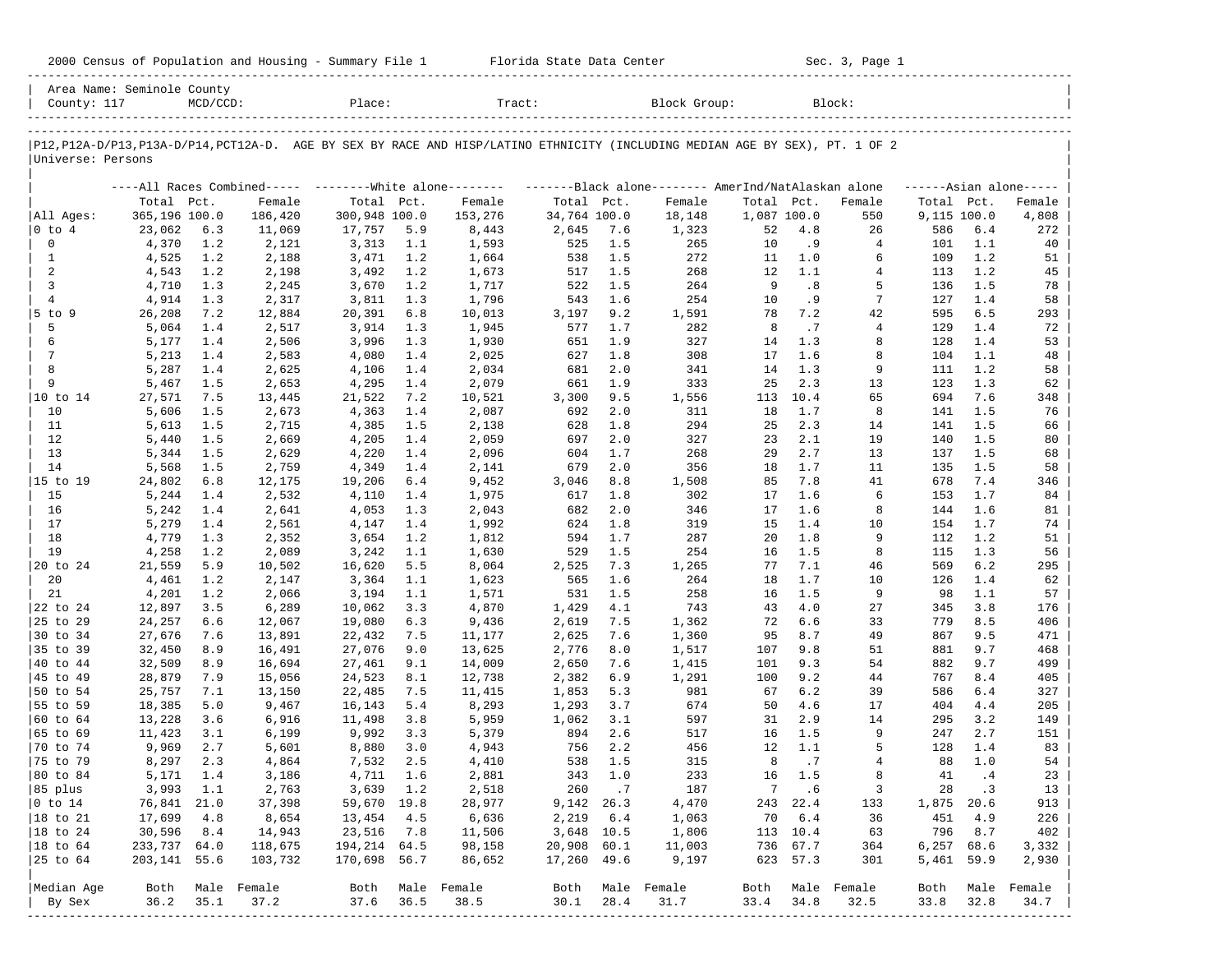| 2000 Census of Population and Housing - Summary File 1 |  | Florida State Data Center | Sec. 3, Page 2 |
|--------------------------------------------------------|--|---------------------------|----------------|
|--------------------------------------------------------|--|---------------------------|----------------|

|                        | Area Name: Seminole County                                                                                     |              |                  |              |             |                         |             |            |                       |              |            |                            |                             |            |                  |
|------------------------|----------------------------------------------------------------------------------------------------------------|--------------|------------------|--------------|-------------|-------------------------|-------------|------------|-----------------------|--------------|------------|----------------------------|-----------------------------|------------|------------------|
| County: 117            |                                                                                                                | $MCD/CCD$ :  |                  |              | Place:      |                         | Tract:      |            |                       | Block Group: |            | Block:                     |                             |            |                  |
|                        |                                                                                                                |              |                  |              |             |                         |             |            |                       |              |            |                            |                             |            |                  |
| Universe: Persons      | P12E-I/P13E-I/PCT12E-I. AGE BY SEX BY RACE AND HISP/LATINO ETHNICITY (INCLUDING MEDIAN AGE BY SEX), PT. 2 OF 2 |              |                  |              |             |                         |             |            |                       |              |            |                            |                             |            |                  |
|                        | Hawaiian/OthPacifIsl alone                                                                                     |              |                  |              |             | -Some Other Race alone- |             |            | --Two or More Races-- |              |            | --Hisp/Latino (any race)-- | --White alone, Not Latino-- |            |                  |
|                        | Total                                                                                                          | Pct.         | Female           | Total        | Pct.        | Female                  | Total Pct.  |            | Female                | Total Pct.   |            | Female                     | Total                       | Pct.       | Female           |
| All Ages:              |                                                                                                                | 163 100.0    | 84               | 11,175 100.0 |             | 5,616                   | 7,944 100.0 |            | 3,938                 | 40,731 100.0 |            | 20,825                     | 274,682 100.0               |            | 139,734          |
| $0$ to $4$             | $7\phantom{.0}$                                                                                                | 4.3          | 3                | 999          | 8.9         | 498                     | 1,016 12.8  |            | 504                   | 3,263        | 8.0        | 1,587                      | 15,880                      | 5.8        | 7,535            |
| $\mathbf 0$            | $\Omega$                                                                                                       | $\cdot$ 0    | $\mathbf 0$      | 204          | 1.8         | 107                     | 217         | 2.7        | 112                   | 664          | 1.6        | 349                        | 2,946                       | 1.1        | 1,404            |
| $\mathbf{1}$           | 3                                                                                                              | 1.8          | 2                | 176          | 1.6         | 83                      | 217         | 2.7        | 110                   | 650          | 1.6        | 304                        | 3,081                       | 1.1        | 1,485            |
| $\overline{a}$         | $\mathbf{1}$                                                                                                   | .6           | 0                | 206          | 1.8         | 107                     | 202         | 2.5        | 101                   | 657          | 1.6        | 322                        | 3,118                       | 1.1        | 1,488            |
| $\overline{3}$         | $\mathbf{1}$                                                                                                   | .6           | $\mathbf{1}$     | 200          | 1.8         | 93                      | 172         | 2.2        | 87                    | 621          | 1.5        | 286                        | 3,301                       | 1.2        | 1,545            |
| $\overline{4}$         | 2                                                                                                              | 1.2          | $\mathbf 0$      | 213          | 1.9         | 108                     | 208         | 2.6        | 94                    | 671          | 1.6        | 326                        | 3,434                       | 1.3        | 1,613            |
| $5$ to $9$             | 8                                                                                                              | 4.9          | 6                | 1,019        | 9.1         | 499                     | 920         | 11.6       | 440                   | 3,402        | 8.4        | 1,698                      | 18,315                      | 6.7        | 8,977            |
| 5                      | $\Omega$                                                                                                       | $\cdot$ 0    | 0                | 220          | 2.0         | 112                     | 216         | 2.7        | 102                   | 686          | 1.7        | 346                        | 3,512                       | 1.3        | 1,743            |
| 6                      | $\Omega$                                                                                                       | $\cdot$ 0    | $\Omega$         | 192          | 1.7         | 96                      | 196         | 2.5        | 92                    | 706          | 1.7        | 368                        | 3,547                       | 1.3        | 1,693            |
| $7\phantom{.0}$        | $\mathbf{1}$                                                                                                   | .6           | $\mathbf{1}$     | 209          | 1.9         | 100                     | 175         | 2.2        | 93                    | 641          | 1.6        | 326                        | 3,713                       | 1.4        | 1,841            |
| 8                      | 5                                                                                                              | 3.1          | $\overline{4}$   | 183          | 1.6         | 91                      | 187         | 2.4        | 88                    | 676          | 1.7        | 338                        | 3,676                       | 1.3        | 1,817            |
| 9                      | 2                                                                                                              | 1.2          | $\mathbf{1}$     | 215          | 1.9         | 100                     | 146         | 1.8        | 65                    | 693          | 1.7        | 320                        | 3,867                       | 1.4        | 1,883            |
| 10 to 14               | 11                                                                                                             | 6.7          | 5                | 1,115        | 10.0        | 537                     | 816         | 10.3       | 413                   | 3,597        | 8.8        | 1,726                      | 19,335                      | 7.0        | 9,469            |
| 10                     | 2                                                                                                              | 1.2          | $\mathbf{1}$     | 225          | 2.0         | 104                     | 165         | 2.1        | 86                    | 749          | 1.8        | 351                        | 3,899                       | 1.4        | 1,863            |
| 11                     | 5                                                                                                              | 3.1          | 2                | 246          | 2.2         | 105                     | 183         | 2.3        | 96                    | 729          | 1.8        | 341                        | 3,960                       | 1.4        | 1,932            |
| 12                     | $\mathbf{1}$                                                                                                   | .6           | $\mathbf 0$      | 204          | 1.8         | 100                     | 170         | 2.1        | 84                    | 680          | 1.7        | 339                        | 3,783                       | 1.4        | 1,848            |
| 13                     | 2                                                                                                              | 1.2          | $\overline{a}$   | 211          | 1.9         | 108                     | 141         | 1.8        | 74                    | 722          | 1.8        | 349                        | 3,763                       | 1.4        | 1,878            |
| 14                     | $\mathbf{1}$                                                                                                   | .6           | $\mathbf 0$      | 229          | 2.0         | 120                     | 157         | 2.0        | 73                    | 717          | 1.8        | 346                        | 3,930                       | 1.4        | 1,948            |
| 15 to 19               | 9                                                                                                              | 5.5          | 6                | 1,076        | 9.6         | 496                     | 702         | 8.8        | 326                   | 3,542        | 8.7        | 1,631                      | 17,042                      | 6.2        | 8,458            |
| 15                     | $\mathbf{1}$                                                                                                   | .6           | $\mathbf{1}$     | 204          | 1.8         | 102                     | 142         | 1.8        | 62                    | 717          | 1.8        | 352                        | 3,660                       | 1.3        | 1,757            |
| 16                     | $\mathbf{1}$                                                                                                   | .6           | $\mathbf{1}$     | 211          | 1.9         | 98                      | 134         | 1.7        | 64                    | 695          | 1.7        | 324                        | 3,618                       | 1.3        | 1,842            |
| 17                     | $\mathbf{1}$                                                                                                   | .6           | $\mathbf{1}$     | 204          | 1.8         | 106                     | 134         | 1.7        | 59                    | 666          | 1.6        | 295                        | 3,742                       | 1.4        | 1,824            |
| 18                     | $\mathbf{1}$                                                                                                   | .6           | $\mathbf{1}$     | 233          | 2.1         | 112                     | 165         | 2.1        | 80                    | 768          | 1.9        | 366                        | 3,188                       | 1.2        | 1,592            |
| 19                     | 5                                                                                                              | 3.1          | 2                | 224          | 2.0         | 78                      | 127         | 1.6        | 61                    | 696          | 1.7        | 294                        | 2,834                       | 1.0        | 1,443            |
| 20 to 24               | 13<br>$\overline{4}$                                                                                           | 8.0<br>2.5   | 7                | 1,152        | 10.3<br>2.2 | 535                     | 603         | 7.6<br>1.7 | 290<br>66             | 3,293        | 8.1        | 1,552                      | 14,731                      | 5.4        | 7,169            |
| 20<br>21               | $\Omega$                                                                                                       | $\cdot$ 0    | 3<br>$\Omega$    | 249<br>235   | 2.1         | 119                     | 135<br>127  | 1.6        | 68                    | 686<br>660   | 1.7<br>1.6 | 323<br>316                 | 2,976<br>2,819              | 1.1<br>1.0 | 1,439            |
| 22 to 24               | 9                                                                                                              | 5.5          | $\overline{4}$   | 668          | 6.0         | 103<br>313              | 341         | 4.3        | 156                   | 1,947        | 4.8        | 913                        | 8,936                       | 3.3        | 1,389<br>4,341   |
| 25 to 29               | 21                                                                                                             | 12.9         | 10               | 1,108        | 9.9         | 528                     | 578         | 7.3        | 292                   | 3,202        | 7.9        | 1,577                      | 17,253                      | 6.3        | 8,535            |
| 30 to 34               | 23                                                                                                             | 14.1         | 9                | 1,042        | 9.3         | 524                     | 592         | 7.5        | 301                   | 3,354        | 8.2        | 1,655                      | 20,415                      | 7.4        | 10,190           |
| 35 to 39               | 7                                                                                                              | 4.3          | 3                | 1,018        | 9.1         | 555                     | 585         | 7.4        | 272                   | 3,656        | 9.0        | 1,931                      | 24,705                      | 9.0        | 12,376           |
| 40 to 44               | 15                                                                                                             | 9.2          | 9                | 860          | 7.7         | 453                     | 540         | 6.8        | 255                   | 3,238        | 7.9        | 1,736                      | 25,316                      | 9.2        | 12,849           |
| 45 to 49               | 19                                                                                                             | 11.7         | 11               | 639          | 5.7         | 327                     | 449         | 5.7        | 240                   | 2,547        | 6.3        | 1,393                      | 22,796                      | 8.3        | 11,781           |
| 50 to 54               | 8                                                                                                              | 4.9          | 5                | 388          | 3.5         | 203                     | 370         | 4.7        | 180                   | 2,018        | 5.0        | 1,061                      | 21,014                      | 7.7        | 10,637           |
| 55 to 59               | 9                                                                                                              | 5.5          | 5                | 223          | 2.0         | 129                     | 263         | 3.3        | 144                   | 1,487        | 3.7        | 856                        | 14,999                      | 5.5        | 7,640            |
| 60 to 64               | 8                                                                                                              | 4.9          | 3                | 177          | 1.6         | 108                     | 157         | 2.0        | 86                    | 1,164        | 2.9        | 661                        | 10,568                      | 3.8        | 5,442            |
| 65 to 69               | 3                                                                                                              | 1.8          | $\Omega$         | 138          | 1.2         | 83                      | 133         | 1.7        | 60                    | 991          | 2.4        | 569                        | 9,202                       | 3.4        | 4,917            |
| 70 to 74               | $\Omega$                                                                                                       | $\cdot$ 0    | $\Omega$         | 103          | .9          | 63                      | 90          | 1.1        | 51                    | 809          | 2.0        | 453                        | 8,217                       | 3.0        | 4,573            |
| 75 to 79               | $\Omega$                                                                                                       | $\cdot$ 0    | $\Omega$         | 67           | .6          | 42                      | 64          | .8         | 39                    | 561          | 1.4        | 333                        | 7,068                       | 2.6        | 4,134            |
| 80 to 84               | $\mathbf{1}$                                                                                                   | . 6          | $\mathbf{1}$     | 22           | $\cdot$ 2   | 14                      | 37          | . 5        | 26                    | 326          | .8         | 203                        | 4,423                       | 1.6        | 2,704            |
| 85 plus                |                                                                                                                | $1 \quad .6$ | $\mathbf{1}$     |              | 29 .3       | 22                      | 29 .4       |            | 19                    |              | 281.7      | 203                        | 3,403 1.2                   |            | 2,348            |
| $ 0 \t\t \text{to} 14$ |                                                                                                                | 26 16.0      | 14               | $3,133$ 28.0 |             | 1,534                   | 2,752 34.6  |            | 1,357                 | 10,262 25.2  |            | 5,011                      | 53,530 19.5                 |            | 25,981           |
| 18 to 21               |                                                                                                                | 10 6.1       | 6                | 941          | 8.4         | 412                     | 554         | 7.0        | 275                   |              | 2,810 6.9  | 1,299                      | 11,817                      | 4.3        | 5,863            |
| $ 18$ to $24$          |                                                                                                                | 19 11.7      | 10               | 1,609 14.4   |             | 725                     |             | 895 11.3   | 431                   | 4,757 11.7   |            | 2,212                      | 20,753                      | 7.6        | 10,204           |
| 18 to 64               |                                                                                                                | 129 79.1     | 65               | 7,064 63.2   |             | 3,552                   | 4,429 55.8  |            | 2,201                 | 25,423 62.4  |            | 13,082                     | 177,819 64.7                |            | 89,654           |
| 25 to 64               |                                                                                                                | 110 67.5     | 55               |              | 5,455 48.8  | 2,827                   | 3,534 44.5  |            | 1,770                 | 20,666 50.7  |            | 10,870                     | 157,066 57.2                |            | 79,450           |
| Median Age             |                                                                                                                |              | Both Male Female |              |             | Both Male Female        |             |            | Both Male Female      |              |            | Both Male Female           |                             |            | Both Male Female |
| By Sex                 | 33.1                                                                                                           | 32.5         | 33.7             | 26.0         | 24.9        | 27.2                    | 24.3        | 23.6       | 24.9                  | 30.1         | 28.3       | 32.0                       | 38.0                        | 37.0       | 38.9             |
|                        |                                                                                                                |              |                  |              |             |                         |             |            |                       |              |            |                            |                             |            |                  |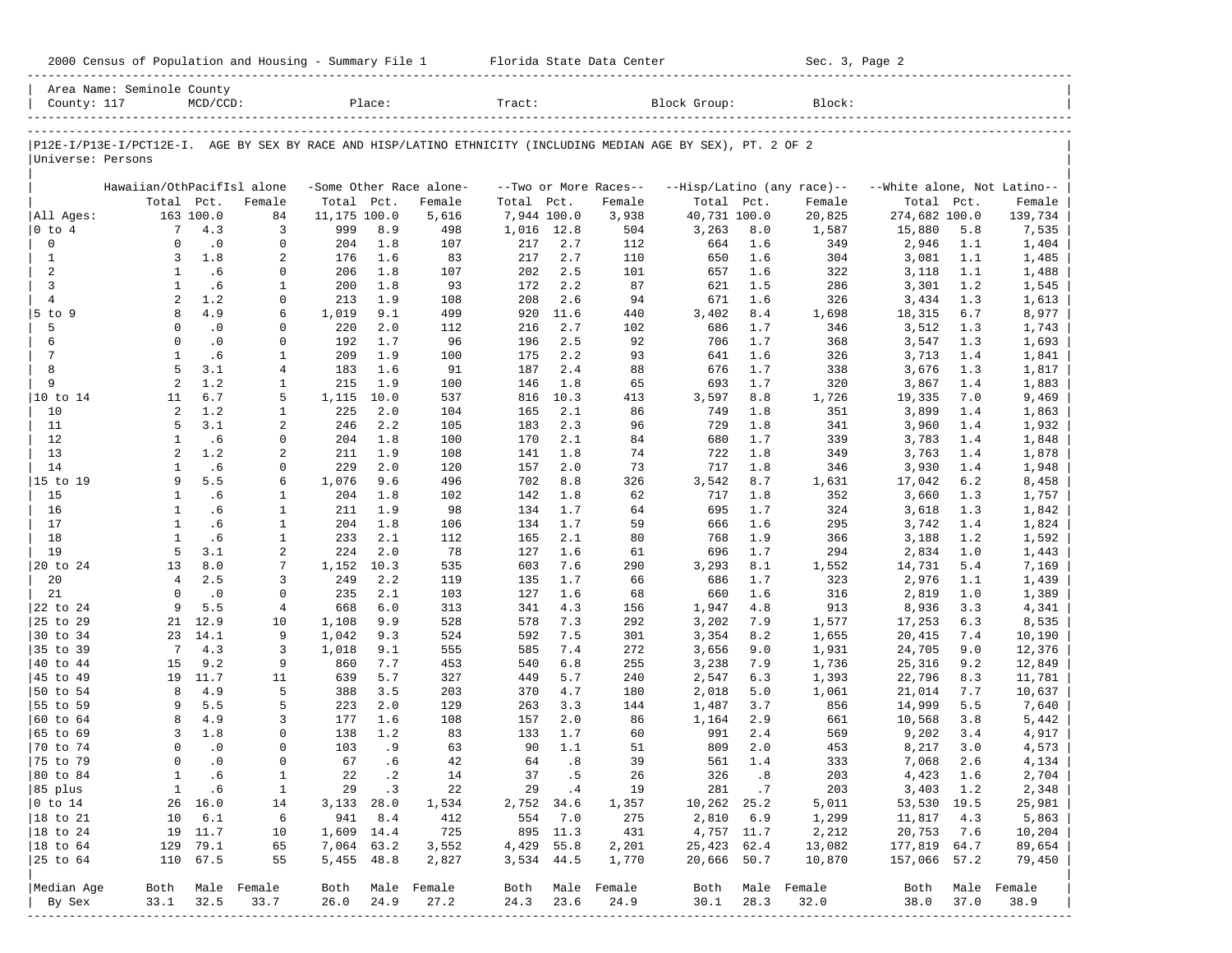| 2000 Census of Population and Housing - Summary File 1 |  | Florida State Data Center | Sec. 3, Page 1 |
|--------------------------------------------------------|--|---------------------------|----------------|
|--------------------------------------------------------|--|---------------------------|----------------|

| Area Name: Sumter County<br>County: 119 |              | $MCD/CCD$ : |                  | Place:       |         | Tract:                                                                                                                        |             |          | Block Group:     |                |                  | Block:           |                      |                  |                         |
|-----------------------------------------|--------------|-------------|------------------|--------------|---------|-------------------------------------------------------------------------------------------------------------------------------|-------------|----------|------------------|----------------|------------------|------------------|----------------------|------------------|-------------------------|
|                                         |              |             |                  |              |         |                                                                                                                               |             |          |                  |                |                  |                  |                      |                  |                         |
| Universe: Persons                       |              |             |                  |              |         | P12, P12A-D/P13, P13A-D/P14, PCT12A-D. AGE BY SEX BY RACE AND HISP/LATINO ETHNICITY (INCLUDING MEDIAN AGE BY SEX), PT. 1 OF 2 |             |          |                  |                |                  |                  |                      |                  |                         |
|                                         |              |             |                  |              |         |                                                                                                                               |             |          |                  |                |                  |                  |                      |                  |                         |
|                                         |              |             |                  |              |         | ----All Races Combined----- --------White alone-------- --------Black alone-------- AmerInd/NatAlaskan alone                  |             |          |                  |                |                  |                  |                      |                  | $---Asian alone---$     |
|                                         | Total Pct.   |             | Female           | Total Pct.   |         | Female                                                                                                                        | Total Pct.  |          | Female           | Total Pct.     |                  | Female           | Total Pct.           |                  | Female                  |
| All Ages:                               | 53,345 100.0 |             | 25,033           | 44,061 100.0 | 3.7     | 21,513                                                                                                                        | 7,351 100.0 | 4.6      | 2,806            |                | 270 100.0<br>1.9 | 115<br>3         |                      | 220 100.0<br>5.5 | 115                     |
| 0 to 4<br>0                             | 2,108<br>412 | 4.0<br>.8   | 993<br>188       | 1,636<br>316 | .7      | 773<br>143                                                                                                                    | 338<br>67   | .9       | 159<br>30        | 5<br>1         | .4               | $\mathbf{1}$     | 12<br>$\overline{4}$ | 1.8              | 5                       |
| $\mathbf{1}$                            | 455          | .9          | 227              | 351          | .8      | 168                                                                                                                           | 70          | 1.0      | 41               | $\mathbf{1}$   | .4               | $\Omega$         | 1                    | .5               | 2<br>0                  |
| 2                                       | 422          | .8          | 188              | 314          | .7      | 138                                                                                                                           | 70          | 1.0      | 31               | 2              | .7               | $\mathbf{1}$     | $\mathbf{1}$         | . 5              | $\mathbf{1}$            |
| 3                                       | 379          | .7          | 180              | 297          | .7      | 142                                                                                                                           | 66          | .9       | 34               | $\mathbf{1}$   | .4               | $\mathbf{1}$     | 3                    | 1.4              | $\mathbf{1}$            |
| $\overline{4}$                          | 440          | .8          | 210              | 358          | .8      | 182                                                                                                                           | 65          | .9       | 23               | $\Omega$       | $\cdot$ 0        | $\Omega$         | 3                    | 1.4              | $\mathbf{1}$            |
| $5$ to $9$                              | 2,423        | 4.5         | 1,202            | 1,831        | 4.2     | 910                                                                                                                           | 481         | 6.5      | 238              | 5              | 1.9              | $\mathbf{1}$     | 9                    | 4.1              | 5                       |
| 5                                       | 446          | .8          | 225              | 336          | .8      | 171                                                                                                                           | 85          | 1.2      | 45               | $\Omega$       | $\cdot$ 0        | $\Omega$         | -1.                  | .5               | $\mathbf 0$             |
| 6                                       | 482          | .9          | 248              | 362          | .8      | 193                                                                                                                           | 90          | 1.2      | 42               | 3              | 1.1              | $\Omega$         | 3                    | 1.4              | $\overline{\mathbf{c}}$ |
| 7                                       | 460          | .9          | 219              | 362          | .8      | 167                                                                                                                           | 79          | 1.1      | 39               | 1              | .4               | $\mathbf{1}$     | 2                    | . 9              | 1                       |
| 8                                       | 521          | 1.0         | 266              | 403          | .9      | 202                                                                                                                           | 101         | 1.4      | 56               | $\Omega$       | $\cdot$ 0        | $\Omega$         | $\Omega$             | $\cdot$ 0        | $\mathbf 0$             |
| 9                                       | 514          | 1.0         | 244              | 368          | .8      | 177                                                                                                                           | 126         | 1.7      | 56               | $\mathbf{1}$   | .4               | $\mathbf 0$      | 3                    | 1.4              | $\overline{a}$          |
| 10 to 14                                | 2,463        | 4.6         | 1,170            | 1,785        | 4.1     | 843                                                                                                                           | 573         | 7.8      | 269              | 19             | 7.0              | 11               |                      | 3.2              | 2                       |
| 10                                      | 492          | .9          | 237              | 371          | .8      | 174                                                                                                                           | 103         | 1.4      | 51               | 2              | .7               | $\Omega$         | 1                    | . 5              | 1                       |
| 11                                      | 486          | .9          | 243              | 353          | .8      | 169                                                                                                                           | 108         | 1.5      | 59               | 6              | 2.2              | 3                | 1                    | .5               | $\mathbf 0$             |
| 12                                      | 491          | . 9         | 217              | 349          | .8      | 160                                                                                                                           | 124         | 1.7      | 49               | 3              | 1.1              | $\overline{a}$   | $\overline{2}$       | .9               | $\mathbf{1}$            |
| 13                                      | 496          | .9          | 253              | 352          | .8      | 190                                                                                                                           | 122         | 1.7      | 53               | 5              | 1.9              | 3                | 2                    | .9               | $\mathbf 0$             |
| 14                                      | 498          | .9          | 220              | 360          | .8      | 150                                                                                                                           | 116         | 1.6      | 57               | 3              | 1.1              | $\overline{3}$   | $\mathbf{1}$         | .5               | $\mathbf 0$             |
| 15 to 19                                | 2,467        | 4.6         | 1,151            | 1,780        | 4.0     | 848                                                                                                                           | 579         | 7.9      | 246              | 16             | 5.9              | 7                | 6                    | 2.7              | $\overline{\mathbf{c}}$ |
| 15                                      | 518          | 1.0         | 252              | 371          | .8      | 184                                                                                                                           | 125         | 1.7      | 55               | $\overline{4}$ | 1.5              | $\overline{3}$   | 2                    | . 9              | $\mathbf 0$             |
| 16                                      | 490          | .9          | 248              | 359          | .8      | 184                                                                                                                           | 111         | 1.5      | 53               | 3              | 1.1              | $\mathbf{1}$     | 1                    | .5               | $\mathbf{1}$            |
| 17                                      | 568          | 1.1         | 238              | 422          | 1.0     | 180                                                                                                                           | 123         | 1.7      | 48               | 2              | .7               | $\mathbf{1}$     | $\overline{2}$       | .9               | 0                       |
| 18                                      | 465          | .9          | 218              | 336          | .8      | 161                                                                                                                           | 110         | 1.5      | 46               | 2              | .7               | $\mathbf{1}$     | $\Omega$             | $\cdot$ 0        | $\mathbf 0$             |
| 19                                      | 426          | .8          | 195              | 292          | .7      | 139                                                                                                                           | 110         | 1.5      | 44               | 5              | 1.9              | $\mathbf{1}$     | $\mathbf{1}$         | . 5              | $\mathbf{1}$            |
| 20 to 24                                | 2,280        | 4.3         | 889              | 1,520        | 3.4     | 660                                                                                                                           | 616         | 8.4      | 192              | 20             | 7.4              | 6                | 10                   | 4.5              | $\overline{a}$          |
| 20                                      | 411          | .8          | 184              | 273          | .6      | 132                                                                                                                           | 113         | 1.5      | 44               | 5              | 1.9              | $\overline{4}$   | $\mathbf{1}$         | . 5              | $\mathbf 0$             |
| 21                                      | 434          | .8          | 147              | 281          | .6      | 111                                                                                                                           | 122         | 1.7      | 28               | 5              | 1.9              | $\mathbf{1}$     | $\Omega$             | $\cdot$ 0        | $\mathbf 0$             |
| 22 to 24                                | 1,435        | 2.7         | 558              | 966          | 2.2     | 417                                                                                                                           | 381         | 5.2      | 120              | 10             | 3.7              | $\mathbf{1}$     | 9                    | 4.1              | $\overline{a}$          |
| 25 to 29                                | 2,792        | 5.2         | 989              | 1,790        | 4.1     | 772                                                                                                                           | 799         | 10.9     | 163              | 22             | 8.1              | 7                | 25                   | 11.4             | 11                      |
| 30 to 34                                | 2,929        | 5.5         | 1,036            | 1,997        | 4.5     | 794                                                                                                                           | 742         | 10.1     | 196              | 25             | 9.3              | $7\phantom{.0}$  | 19                   | 8.6              | 10                      |
| 35 to 39                                | 3,447        | 6.5         | 1,335            | 2,452        | 5.6     | 1,039                                                                                                                         | 793         | 10.8     | 251              | 29             | 10.7             | 13               | 15                   | 6.8              | $\overline{4}$          |
| 40 to 44                                | 3,245        | 6.1         | 1,439            | 2,470        | 5.6     | 1,152                                                                                                                         | 616         | 8.4      | 231              | 29             | 10.7             | 12               | 21                   | 9.5              | 14                      |
| 45 to 49                                | 2,942        | 5.5         | 1,288            | 2,300        | 5.2     | 1,050                                                                                                                         | 490         | 6.7      | 190              | 30             | 11.1             | 10               | 18                   | 8.2              | 12                      |
| 50 to 54                                | 3,065        | 5.7         | 1,518            | 2,649        | 6.0     | 1,334                                                                                                                         | 310         | 4.2      | 135              | 19             | 7.0              | 10               | 11                   | 5.0              | 6                       |
| 55 to 59                                | 3,686        | 6.9         | 2,017            | 3,372        | 7.7     | 1,875                                                                                                                         | 216         | 2.9      | 105              | 17             | 6.3              | 8                | 7                    | 3.2              | $\overline{4}$          |
| 60 to 64                                | 4,880        | 9.1         | 2,533            | 4,570        | 10.4    | 2,380                                                                                                                         | 229         | 3.1      | 108              | 14             | 5.2              | 7                | 23                   | 10.5             | 17                      |
| 65 to 69                                | 5,319        | 10.0        | 2,653            | 5,071 11.5   |         | 2,520                                                                                                                         | 186         | 2.5      | 98               | $\overline{4}$ | 1.5              | 3                | 23                   | 10.5             | 15                      |
| 70 to 74                                | 4,162        | 7.8         | 2,036            | 3,985        | 9.0     | 1,944                                                                                                                         | 137         | 1.9      | 80               | 6              | 2.2              | $\mathbf{1}$     | 9                    | 4.1              | $\overline{4}$          |
| 75 to 79                                | 2,785        | 5.2         | 1,427            | 2,652        | 6.0     | 1,350                                                                                                                         | 106         | 1.4      | 60               | 7              | 2.6              | 7                | 3                    | 1.4              | 2                       |
| 80 to 84                                | 1,481        | 2.8         | 773              | 1,413        | 3.2     | 737                                                                                                                           | 62          | .8       | 33               | 2              | .7               | $\overline{a}$   | $\mathbf{1}$         | . 5              | $\mathbf 0$             |
| 85 plus                                 |              | 871 1.6     | 584              |              | 788 1.8 | 532                                                                                                                           |             | 78 1.1   | 52               | $\mathbf{1}$   | $\cdot$ 4        | 0                |                      | 1 .5             | 0                       |
| $ 0 \t\t \text{to} 14$                  | 6,994 13.1   |             | 3,365            | 5,252 11.9   |         | 2,526                                                                                                                         | 1,392 18.9  |          | 666              |                | 29 10.7          | 15               |                      | 28 12.7          | 12                      |
| 18 to 21                                | 1,736        | 3.3         | 744              | 1,182        | 2.7     | 543                                                                                                                           |             | 455 6.2  | 162              |                | 17 6.3           | 7                | 2                    | .9               | $\mathbf{1}$            |
| 18 to 24                                | 3,171        | 5.9         | 1,302            | 2,148        | 4.9     | 960                                                                                                                           |             | 836 11.4 | 282              |                | 27 10.0          | 8                | 11                   | 5.0              | $\overline{\mathbf{3}}$ |
| $ 18$ to $64$                           | 30,157 56.5  |             | 13,457           | 23,748 53.9  |         | 11,356                                                                                                                        | 5,031 68.4  |          | 1,661            |                | 212 78.5         | 82               | 150                  | 68.2             | 81                      |
| 25 to 64                                | 26,986 50.6  |             | 12,155           | 21,600 49.0  |         | 10,396                                                                                                                        | 4,195 57.1  |          | 1,379            |                | 185 68.5         | 74               |                      | 139 63.2         | 78                      |
| Median Age                              |              |             | Both Male Female |              |         | Both Male Female                                                                                                              |             |          | Both Male Female |                |                  | Both Male Female | Both                 |                  | Male Female             |
| By Sex                                  | 49.2         | 45.5        | 53.4             | 54.6         | 52.1    | 56.7                                                                                                                          | 32.1        | 31.6     | 33.5             | 38.5           | 37.4             | 41.6             | 41.8                 | 35.8             | 45.6                    |
|                                         |              |             |                  |              |         |                                                                                                                               |             |          |                  |                |                  |                  |                      |                  |                         |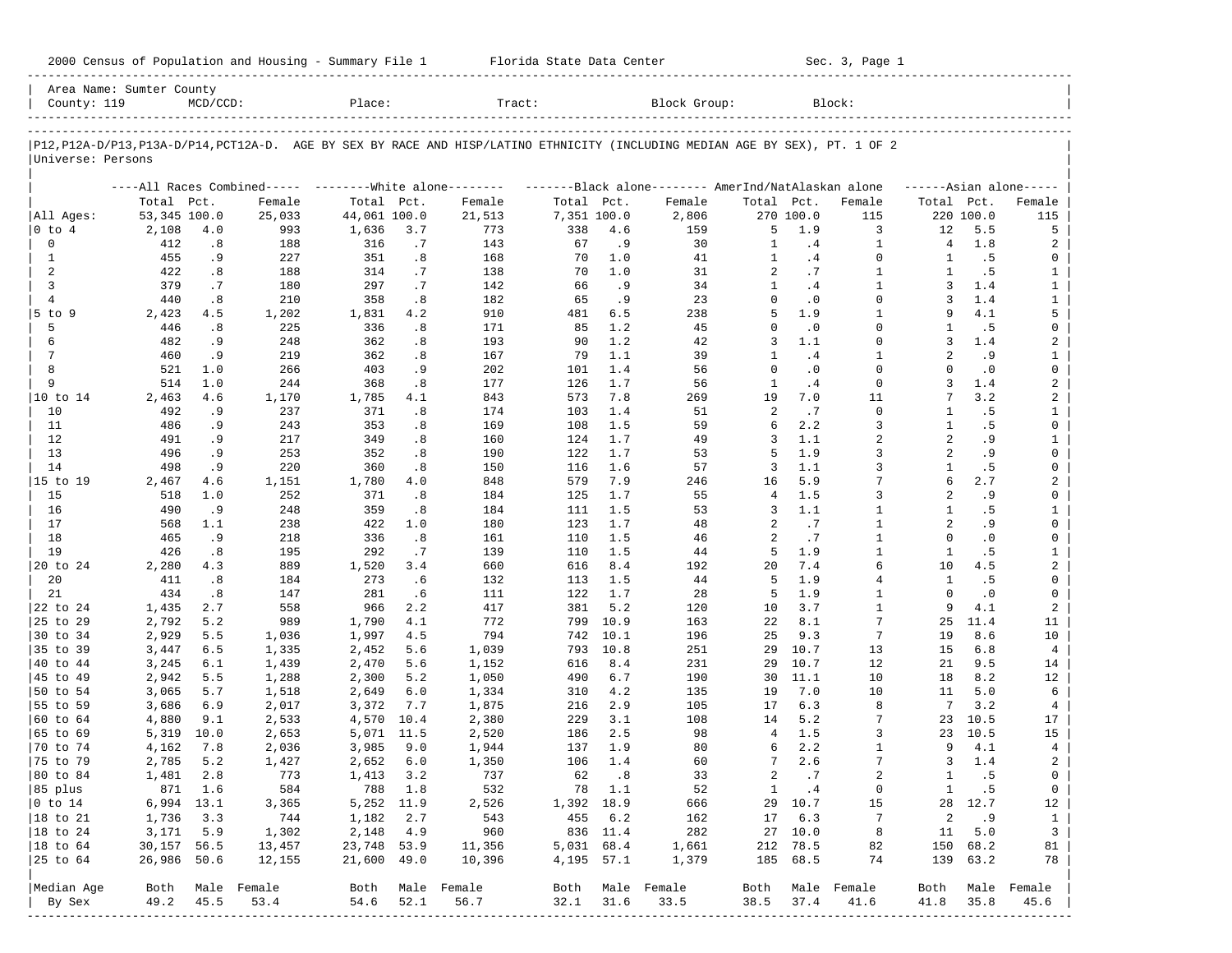| 2000 Census of Population and Housing - Summary File 1 |  | Florida State Data Center | Sec. 3, Page 2 |
|--------------------------------------------------------|--|---------------------------|----------------|
|--------------------------------------------------------|--|---------------------------|----------------|

| County: 119          | Area Name: Sumter County   | $MCD/CCD$ :                        |                      |                | Place:       |                         | Tract:     |            |                       | Block Group:                                                                                                   |              | Block:                     |                             |            |                  |
|----------------------|----------------------------|------------------------------------|----------------------|----------------|--------------|-------------------------|------------|------------|-----------------------|----------------------------------------------------------------------------------------------------------------|--------------|----------------------------|-----------------------------|------------|------------------|
|                      |                            |                                    |                      |                |              |                         |            |            |                       |                                                                                                                |              |                            |                             |            |                  |
|                      |                            |                                    |                      |                |              |                         |            |            |                       | P12E-I/P13E-I/PCT12E-I. AGE BY SEX BY RACE AND HISP/LATINO ETHNICITY (INCLUDING MEDIAN AGE BY SEX), PT. 2 OF 2 |              |                            |                             |            |                  |
| Universe: Persons    |                            |                                    |                      |                |              |                         |            |            |                       |                                                                                                                |              |                            |                             |            |                  |
|                      | Hawaiian/OthPacifIsl alone |                                    |                      |                |              | -Some Other Race alone- |            |            | --Two or More Races-- |                                                                                                                |              | --Hisp/Latino (any race)-- | --White alone, Not Latino-- |            |                  |
|                      |                            | Total Pct.                         | Female               | Total Pct.     |              | Female                  | Total Pct. |            | Female                | Total Pct.                                                                                                     |              | Female                     | Total                       | Pct.       | Female           |
| All Ages:            |                            | 28 100.0                           | 15                   |                | 621 100.0    | 217                     |            | 794 100.0  | 252                   |                                                                                                                | 3,356 100.0  | 878                        | 41,796 100.0                |            | 20,921           |
| 0 to 4               |                            | 7.1<br>2                           | 2                    | 51             | 8.2          | 26                      | 64         | 8.1        | 25                    | 183                                                                                                            | 5.5          | 81                         | 1,523                       | 3.6        | 725              |
| $\mathbf 0$          |                            | $\cdot$ 0<br>$\Omega$              | $\mathbf 0$          | 8              | 1.3          | 6                       | 16         | 2.0        | 6                     | 35                                                                                                             | 1.0          | 15                         | 292                         | .7         | 136              |
| $\mathbf{1}$         |                            | 3.6<br>1                           | $\mathbf{1}$         | 22             | 3.5          | 13                      | 9          | 1.1        | $\overline{4}$        | 52                                                                                                             | 1.5          | 27                         | 322                         | .8         | 154              |
| 2                    |                            | 3.6<br>$\mathbf{1}$                | $\mathbf{1}$         | 10             | 1.6          | $\overline{4}$          | 24         | 3.0        | 12                    | 37                                                                                                             | 1.1          | 16                         | 294                         | .7         | 130              |
| 3                    |                            | $\Omega$<br>$\cdot$ 0              | $\Omega$             | 8              | 1.3          | $\mathbf{1}$            | 4          | .5         | $\mathbf{1}$          | 30                                                                                                             | .9           | 9                          | 277                         | .7         | 134              |
| $\overline{4}$       |                            | $\cdot$ 0<br>$\Omega$              | $\Omega$             | 3              | .5           | 2                       | 11         | 1.4        | $\overline{a}$        | 29                                                                                                             | .9           | 14                         | 338                         | .8         | 171              |
| 5 to 9               |                            | 3.6<br>1                           | $\Omega$             | 52             | 8.4          | 31                      | 44         | 5.5        | 17                    | 169                                                                                                            | 5.0          | 86                         | 1,728                       | 4.1        | 861              |
| 5                    |                            | 3.6<br>$\mathbf{1}$                | $\Omega$             | 12             | 1.9          | 8                       | 11         | 1.4        | $\mathbf{1}$          | 42                                                                                                             | 1.3          | 24                         | 311                         | .7         | 156              |
| 6                    |                            | $\Omega$<br>$\cdot$ 0              | $\Omega$             | 13             | 2.1          | 5                       | 11         | 1.4        | 6                     | 33                                                                                                             | 1.0          | 14                         | 346                         | .8         | 186              |
| 7<br>8               |                            | $\Omega$<br>$\cdot$ 0<br>$\Omega$  | $\Omega$<br>$\Omega$ | 8<br>11        | 1.3<br>1.8   | 7<br>7                  | 8<br>6     | 1.0        | $\overline{4}$        | 32                                                                                                             | 1.0          | 16                         | 339                         | .8         | 158              |
| 9                    |                            | $\cdot$ 0<br>$\Omega$<br>$\cdot$ 0 | $\Omega$             | 8              | 1.3          | $\overline{4}$          | 8          | .8<br>1.0  | $\mathbf{1}$<br>5     | 32<br>30                                                                                                       | 1.0          | 22                         | 382<br>350                  | . 9<br>.8  | 187              |
| 10 to 14             |                            | $\cdot$ 0<br>$\Omega$              | $\Omega$             | 43             | 6.9          | 25                      | 36         | 4.5        | 20                    | 135                                                                                                            | .9<br>4.0    | 10<br>72                   | 1,706                       | 4.1        | 174<br>804       |
| 10                   |                            | $\Omega$<br>$\cdot$ 0              | $\Omega$             | 9              | 1.4          | 5                       | 6          | .8         | 6                     | 26                                                                                                             | .8           | 12                         | 355                         | .8         | 168              |
| 11                   |                            | $\cdot$ 0<br>$\Omega$              | $\Omega$             | 12             | 1.9          | 9                       | 6          | .8         | 3                     | 38                                                                                                             | 1.1          | 25                         | 332                         | .8         | 156              |
| 12                   |                            | $\Omega$<br>$\cdot$ 0              | $\Omega$             | 7              | 1.1          | 3                       | 6          | .8         | $\overline{a}$        | 25                                                                                                             | .7           | 14                         | 333                         | .8         | 150              |
| 13                   |                            | $\Omega$<br>$\cdot$ 0              | $\Omega$             | 8              | 1.3          | 4                       | 7          | .9         | 3                     | 24                                                                                                             | .7           | 12                         | 338                         | .8         | 184              |
| 14                   |                            | $\Omega$<br>$\cdot$ 0              | $\Omega$             | 7              | 1.1          | $\overline{4}$          | 11         | 1.4        | 6                     | 22                                                                                                             | .7           | 9                          | 348                         | .8         | 146              |
| 15 to 19             |                            | 3.6<br>1                           | 1                    | 49             | 7.9          | 24                      | 36         | 4.5        | 23                    | 149                                                                                                            | 4.4          | 65                         | 1,692                       | 4.0        | 815              |
| 15                   |                            | $\Omega$<br>$\cdot$ 0              | $\Omega$             | 11             | 1.8          | 6                       | 5          | .6         | $\overline{4}$        | 23                                                                                                             | .7           | 14                         | 361                         | . 9        | 178              |
| 16                   |                            | $\cdot$ 0<br>$\Omega$              | $\Omega$             | 7              | 1.1          | 6                       | 9          | 1.1        | 3                     | 28                                                                                                             | .8           | 14                         | 340                         | .8         | 177              |
| 17                   |                            | $\mathbf{1}$<br>3.6                | 1                    | 11             | 1.8          | $\overline{4}$          | 7          | .9         | $\overline{4}$        | 42                                                                                                             | 1.3          | 15                         | 395                         | . 9        | 171              |
| 18                   |                            | $\Omega$<br>$\cdot$ 0              | $\Omega$             | 12             | 1.9          | 6                       | 5          | .6         | $\overline{4}$        | 28                                                                                                             | .8           | 11                         | 320                         | .8         | 156              |
| 19                   |                            | $\cdot$ 0<br>$\Omega$              | $\Omega$             | 8              | 1.3          | 2                       | 10         | 1.3        | 8                     | 28                                                                                                             | .8           | 11                         | 276                         | .7         | 133              |
| 20 to 24             |                            | 3.6<br>1                           | 1                    | 63             | 10.1         | 20                      | 50         | 6.3        | 8                     | 233                                                                                                            | 6.9          | 55                         | 1,382                       | 3.3        | 624              |
| 20                   |                            | $\cdot$ 0<br>$\Omega$              | $\Omega$             | 7              | 1.1          | $\mathbf{1}$            | 12         | 1.5        | 3                     | 27                                                                                                             | .8           | 9                          | 257                         | .6         | 124              |
| 21                   |                            | $\cdot$ 0<br>$\Omega$              | $\Omega$             | 14             | 2.3          | 7                       | 12         | 1.5        | $\mathbf 0$           | 50                                                                                                             | 1.5          | 12                         | 257                         | . 6        | 106              |
| 22 to 24             |                            | $\mathbf{1}$<br>3.6                | $\mathbf{1}$         | 42             | 6.8          | 12                      | 26         | 3.3        | 5                     | 156                                                                                                            | 4.6          | 34                         | 868                         | 2.1        | 394              |
| 25 to 29<br>30 to 34 |                            | 7.1<br>$\overline{a}$<br>14.3<br>4 | $\mathbf{1}$         | 86<br>72       | 13.8<br>11.6 | 24<br>18                | 68<br>70   | 8.6<br>8.8 | 11<br>10              | 405                                                                                                            | 12.1<br>11.5 | 78<br>74                   | 1,541                       | 3.7<br>4.2 | 722<br>740       |
| 35 to 39             |                            | 10.7<br>3                          | 1<br>$\mathbf{1}$    | 60             | 9.7          | 12                      | 95         | 12.0       | 15                    | 387<br>437                                                                                                     | 13.0         | 63                         | 1,747<br>2,152              | 5.1        | 992              |
| 40 to 44             |                            | 10.7<br>3                          | $\mathbf{1}$         | 47             | 7.6          | 14                      | 59         | 7.4        | 15                    | 316                                                                                                            | 9.4          | 64                         | 2,249                       | 5.4        | 1,111            |
| 45 to 49             |                            | 10.7<br>3                          | 3                    | 39             | 6.3          | 5                       | 62         | 7.8        | 18                    | 304                                                                                                            | 9.1          | 53                         | 2,077                       | 5.0        | 1,005            |
| 50 to 54             |                            | 14.3<br>4                          | 3                    | 20             | 3.2          | 7                       | 52         | 6.5        | 23                    | 181                                                                                                            | 5.4          | 44                         | 2,509                       | 6.0        | 1,302            |
| 55 to 59             |                            | $\cdot$ 0<br>$\Omega$              | 0                    | 16             | 2.6          | 5                       | 58         | 7.3        | 20                    | 165                                                                                                            | 4.9          | 36                         | 3,251                       | 7.8        | 1,848            |
| 60 to 64             |                            | 3.6<br>1                           | 1                    | 11             | 1.8          | $\overline{a}$          | 32         | 4.0        | 18                    | 123                                                                                                            | 3.7          | 29                         | 4,470                       | 10.7       | 2,354            |
| 65 to 69             |                            | 3.6<br>1                           | $\Omega$             | 6              | 1.0          | $\overline{a}$          | 28         | 3.5        | 15                    | 86                                                                                                             | 2.6          | 34                         | 4,999                       | 12.0       | 2,491            |
| 70 to 74             |                            | 7.1<br>$\overline{a}$              | $\Omega$             | 2              | .3           | $\Omega$                | 21         | 2.6        | 7                     | 42                                                                                                             | 1.3          | 16                         | 3,947                       | 9.4        | 1,930            |
| 75 to 79             |                            | $\Omega$<br>$\cdot$ 0              | $\Omega$             | $\overline{a}$ | .3           | $\overline{a}$          | 15         | 1.9        | 6                     | 23                                                                                                             | .7           | 16                         | 2,634                       | 6.3        | 1,339            |
| 80 to 84             |                            | $\mathbf 0$<br>$\cdot$ 0           | 0                    | $\Omega$       | $\cdot$ 0    | $\Omega$                | 3          | .4         | $\mathbf{1}$          | 9                                                                                                              | .3           | $7\phantom{.0}$            | 1,407                       | 3.4        | 731              |
| 85 plus              |                            | $0 \qquad .0$                      | $\overline{0}$       |                | 2 .3         | $\overline{0}$          |            | 1 .1       | $\overline{0}$        |                                                                                                                | $9 \cdot 3$  | $\overline{5}$             | 782 1.9                     |            | 527              |
| $ 0 \t{to} 14$       |                            | 3 10.7                             | 2                    |                | 146 23.5     | 82                      |            | 144 18.1   | 62                    |                                                                                                                | 487 14.5     | 239                        | 4,957 11.9                  |            | 2,390            |
| $ 18 \text{ to } 21$ |                            | 0<br>$\cdot$ 0                     | $\circ$              |                | 41 6.6       | 16                      | 39         | 4.9        | 15                    | 133                                                                                                            | 4.0          | 43                         | 1,110 2.7                   |            | 519              |
| $ 18 \text{ to } 24$ |                            | $1 \quad 3.6$                      | $\mathbf{1}$         |                | 83 13.4      | 28                      |            | 65 8.2     | 20                    |                                                                                                                | 289 8.6      | 77                         | 1,978 4.7                   |            | 913              |
| $ 18 \text{ to } 64$ |                            | 21 75.0                            | 12                   |                | 434 69.9     | 115                     |            | 561 70.7   | 150                   |                                                                                                                | 2,607 77.7   | 518                        | 21,974 52.6                 |            | 10,987           |
| $ 25$ to $64$        |                            | 20 71.4                            | 11                   |                | 351 56.5     | 87                      |            | 496 62.5   | 130                   |                                                                                                                | 2,318 69.1   | 441                        | 19,996 47.8                 |            | 10,074           |
| Median Age           |                            |                                    | Both Male Female     |                |              | Both Male Female        |            |            | Both Male Female      |                                                                                                                |              | Both Male Female           |                             |            | Both Male Female |
| By Sex               | 40.0                       | 39.5                               | 42.5                 |                | 27.9 30.7    | 21.2                    | 36.3       | 36.0       | 39.3                  | 35.2                                                                                                           | 36.1         | 30.1                       | 56.1 54.3                   |            | 57.3             |
|                      |                            |                                    |                      |                |              |                         |            |            |                       |                                                                                                                |              |                            |                             |            |                  |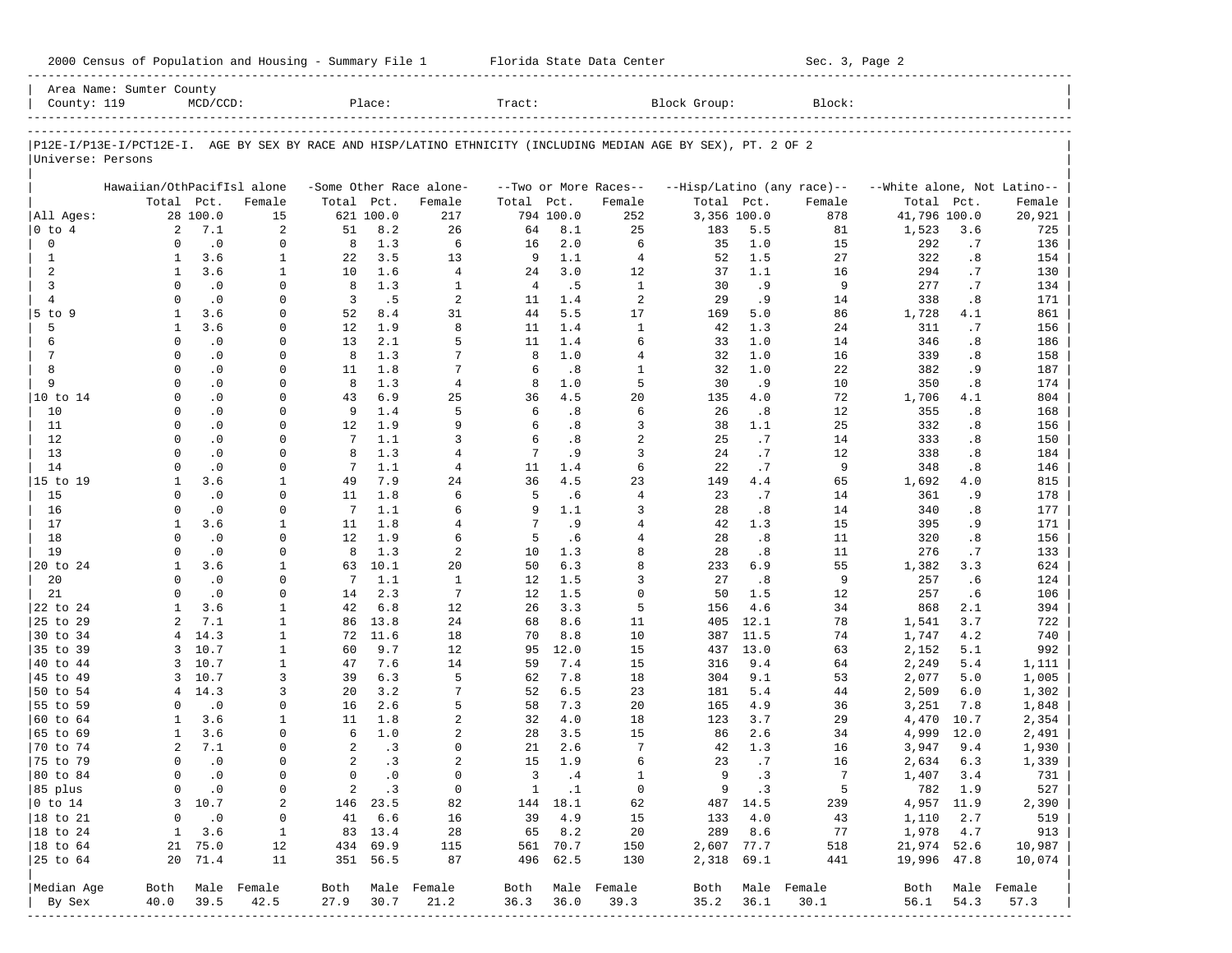| 2000 Census of Population and Housing - Summary File 1 |  | Florida State Data Center | Sec. 3, Page 1 |
|--------------------------------------------------------|--|---------------------------|----------------|
|--------------------------------------------------------|--|---------------------------|----------------|

| Area Name: Suwannee County<br>County: 121 |                | $MCD/CCD$ : |                  | Place:         |            | Tract:                                                                                                                        |             |            | Block Group:     |                  |               | Block:                  |                      |               |                              |
|-------------------------------------------|----------------|-------------|------------------|----------------|------------|-------------------------------------------------------------------------------------------------------------------------------|-------------|------------|------------------|------------------|---------------|-------------------------|----------------------|---------------|------------------------------|
|                                           |                |             |                  |                |            |                                                                                                                               |             |            |                  |                  |               |                         |                      |               |                              |
| Universe: Persons                         |                |             |                  |                |            | P12, P12A-D/P13, P13A-D/P14, PCT12A-D. AGE BY SEX BY RACE AND HISP/LATINO ETHNICITY (INCLUDING MEDIAN AGE BY SEX), PT. 1 OF 2 |             |            |                  |                  |               |                         |                      |               |                              |
|                                           |                |             |                  |                |            | ----All Races Combined----- --------White alone-------- --------Black alone-------- AmerInd/NatAlaskan alone                  |             |            |                  |                  |               |                         |                      |               | $---Asian alone---$          |
|                                           | Total Pct.     |             | Female           | Total Pct.     |            | Female                                                                                                                        | Total Pct.  |            | Female           | Total Pct.       |               | Female                  | Total Pct.           |               | Female                       |
| All Ages:                                 | 34,844 100.0   |             | 17,832           | 29,455 100.0   |            | 15,000                                                                                                                        | 4,221 100.0 |            | 2,299            |                  | 137 100.0     | 67                      |                      | 179 100.0     | 89                           |
| 0 to 4                                    | 2,099          | $6.0$       | 1,063            | 1,677          | 5.7        | 841                                                                                                                           | 303         | 7.2        | 167              | 5                | 3.6           | $\mathbf{1}$            | 14                   | 7.8           | 4                            |
| 0                                         | 458            | 1.3         | 230              | 369            | 1.3        | 185                                                                                                                           | 62          | 1.5        | 32               | 3                | 2.2           | $\mathbf{1}$            | 4                    | 2.2           | 1                            |
| 1                                         | 447            | 1.3         | 225              | 364            | 1.2        | 182                                                                                                                           | 54          | 1.3        | 32               | $\mathbf{1}$     | .7            | $\Omega$                | 6                    | 3.4           | $\mathbf 0$                  |
| 2                                         | 425            | 1.2         | 218              | 342            | 1.2        | 180                                                                                                                           | 60          | 1.4        | 26               | $\mathbf 0$      | $\cdot$ 0     | $\Omega$                | 2                    | 1.1           | $\mathbf{1}$                 |
| 3                                         | 381            | 1.1         | 187              | 298            | 1.0        | 138                                                                                                                           | 61          | 1.4        | 39               | $\mathbf{1}$     | .7            | $\Omega$<br>$\Omega$    | 1                    | . 6           | $\mathbf{1}$                 |
| $\overline{4}$                            | 388            | 1.1         | 203              | 304            | 1.0        | 156                                                                                                                           | 66          | 1.6        | 38               | $\mathbf 0$<br>6 | $\cdot$ 0     | $\overline{4}$          | $\mathbf{1}$         | .6            | $\mathbf{1}$                 |
| $5$ to $9$<br>5                           | 2,315<br>436   | 6.6<br>1.3  | 1,123<br>204     | 1,797<br>344   | 6.1<br>1.2 | 858<br>161                                                                                                                    | 407<br>66   | 9.6<br>1.6 | 212<br>31        | $\mathbf{1}$     | 4.4<br>.7     | $\Omega$                | 11<br>$\overline{3}$ | 6.1<br>1.7    | 3                            |
| 6                                         | 451            | 1.3         | 218              | 336            | 1.1        | 154                                                                                                                           | 89          | 2.1        | 49               | $\Omega$         | $\cdot$ 0     | $\Omega$                | 2                    | 1.1           | $\mathbf{1}$<br>$\mathbf{1}$ |
| 7                                         | 451            | 1.3         | 229              | 355            | 1.2        | 180                                                                                                                           | 72          | 1.7        | 39               | $\mathbf{1}$     | .7            | $\mathbf{1}$            | 3                    | 1.7           | $\mathbf 0$                  |
| 8                                         | 450            | 1.3         | 211              | 352            | 1.2        | 160                                                                                                                           | 83          | 2.0        | 45               | $\mathbf{1}$     | .7            | $\mathbf{1}$            | 2                    | 1.1           | $\mathbf{1}$                 |
| 9                                         | 527            | 1.5         | 261              | 410            | 1.4        | 203                                                                                                                           | 97          | 2.3        | 48               | $\overline{3}$   | 2.2           | $\overline{a}$          | 1                    | .6            | $\mathbf 0$                  |
| 10 to 14                                  | 2,358          | 6.8         | 1,140            | 1,865          | 6.3        | 897                                                                                                                           | 404         | 9.6        | 197              | 14               | 10.2          | 9                       | 9                    | 5.0           | $\overline{4}$               |
| 10                                        | 499            | 1.4         | 252              | 392            | 1.3        | 201                                                                                                                           | 90          | 2.1        | 41               | $\overline{4}$   | 2.9           | $\overline{3}$          | 2                    | 1.1           | 1                            |
| 11                                        | 452            | 1.3         | 215              | 357            | 1.2        | 172                                                                                                                           | 77          | 1.8        | 35               | 3                | 2.2           | $\mathbf{1}$            | 1                    | . 6           | $\mathbf 0$                  |
| 12                                        | 462            | 1.3         | 225              | 357            | 1.2        | 171                                                                                                                           | 87          | 2.1        | 45               | 5                | 3.6           | $\overline{3}$          | $\overline{4}$       | 2.2           | $\overline{a}$               |
| 13                                        | 461            | 1.3         | 220              | 376            | 1.3        | 180                                                                                                                           | 68          | 1.6        | 31               | $\mathbf{1}$     | .7            | $\mathbf{1}$            | 1                    | .6            | $\mathbf 0$                  |
| 14                                        | 484            | 1.4         | 228              | 383            | 1.3        | 173                                                                                                                           | 82          | 1.9        | 45               | $\mathbf{1}$     | .7            | $\mathbf{1}$            | $\mathbf{1}$         | .6            | $\mathbf{1}$                 |
| 15 to 19                                  | 2,622          | 7.5         | 1,266            | 2,080          | 7.1        | 1,009                                                                                                                         | 415         | 9.8        | 203              | 15               | 10.9          | 5                       | 22                   | 12.3          | 12                           |
| 15                                        | 494            | 1.4         | 244              | 396            | 1.3        | 197                                                                                                                           | 73          | 1.7        | 32               | 2                | 1.5           | $\overline{a}$          | $\overline{4}$       | 2.2           | $\overline{a}$               |
| 16                                        | 533            | 1.5         | 262              | 422            | 1.4        | 213                                                                                                                           | 94          | 2.2        | 41               | 3                | 2.2           | $\Omega$                | 4                    | 2.2           | 3                            |
| 17                                        | 570            | 1.6         | 274              | 446            | 1.5        | 205                                                                                                                           | 94          | 2.2        | 55               | 2                | 1.5           | $\mathbf{1}$            | 9                    | 5.0           | 5                            |
| 18                                        | 551            | 1.6         | 246              | 428            | 1.5        | 193                                                                                                                           | 92          | 2.2        | 44               | 4                | 2.9           | $\mathbf{1}$            | 2                    | 1.1           | $\mathbf{1}$                 |
| 19                                        | 474            | 1.4         | 240              | 388            | 1.3        | 201                                                                                                                           | 62          | 1.5        | 31               | $\overline{4}$   | 2.9           | $\mathbf{1}$            | 3                    | 1.7           | $\mathbf{1}$                 |
| 20 to 24                                  | 1,938          | 5.6         | 917              | 1,561          | 5.3        | 743                                                                                                                           | 287         | 6.8        | 142              | 4                | 2.9           | 2                       | 14                   | 7.8           | $\overline{4}$               |
| 20                                        | 429            | 1.2         | 189              | 337            | 1.1        | 150                                                                                                                           | 71          | 1.7        | 32               | 1                | .7            | $\mathbf{1}$            | 6                    | 3.4           | $\mathbf{1}$                 |
| 21                                        | 371            | 1.1         | 185              | 302            | 1.0        | 149                                                                                                                           | 54          | 1.3        | 31               | $\Omega$         | $\cdot$ 0     | $\Omega$                | 2                    | 1.1           | $\mathbf{1}$                 |
| 22 to 24                                  | 1,138          | 3.3         | 543              | 922            | 3.1        | 444                                                                                                                           | 162         | 3.8        | 79               | 3                | 2.2           | $\mathbf{1}$            | 6                    | 3.4           | $\overline{a}$               |
| 25 to 29                                  | 1,904          | 5.5         | 897              | 1,587          | 5.4        | 747                                                                                                                           | 216         | 5.1        | 114              | 8                | 5.8           | $\overline{4}$          | 18                   | 10.1          | $\overline{7}$               |
| 30 to 34                                  | 1,974          | 5.7         | 993              | 1,656          | 5.6        | 825                                                                                                                           | 242         | 5.7        | 141              | $\overline{4}$   | 2.9           | 2                       | 13                   | 7.3           | $\overline{4}$               |
| 35 to 39                                  | 2,354          | 6.8         | 1,182            | 1,986          | 6.7        | 977                                                                                                                           | 281         | 6.7        | 156              | 17               | 12.4          | 11                      | 17                   | 9.5           | 11                           |
| 40 to 44                                  | 2,512          | 7.2         | 1,324            | 2,123          | 7.2        | 1,117                                                                                                                         | 312         | 7.4        | 168              | 13               | 9.5           | 7                       | 16                   | 8.9           | 13                           |
| 45 to 49                                  | 2,360          | 6.8         | 1,210            | 2,032          | 6.9        | 1,031                                                                                                                         | 256         | 6.1        | 145              | 11               | 8.0           | $\overline{4}$          | 12                   | 6.7           | 8                            |
| 50 to 54                                  | 2,390          | 6.9         | 1,253            | 2,120          | 7.2        | 1,107                                                                                                                         | 216         | 5.1        | 121              | 12               | 8.8           | 5                       | 10                   | 5.6           | 5                            |
| 55 to 59                                  | 2,088          | 6.0         | 1,066            | 1,842          | 6.3        | 924                                                                                                                           | 198         | 4.7        | 120              | 13               | 9.5           | 5                       | -5                   | 2.8           | 3                            |
| 60 to 64                                  | 2,025          | 5.8         | 1,021            | 1,790          | 6.1        | 889                                                                                                                           | 202         | 4.8        | 115              | 5                | 3.6           | 3<br>3                  | $\overline{4}$       | 2.2           | $\overline{\mathbf{c}}$      |
| 65 to 69                                  | 1,698          | 4.9<br>4.5  | 888<br>868       | 1,529          | 5.2<br>4.9 | 800<br>792                                                                                                                    | 138<br>103  | 3.3<br>2.4 | 73<br>61         | 7<br>3           | 5.1<br>2.2    | $\overline{2}$          | 3<br>6               | 1.7<br>3.4    | 3<br>$\overline{4}$          |
| 70 to 74<br>75 to 79                      | 1,566<br>1,178 | 3.4         | 646              | 1,441<br>1,071 | 3.6        | 579                                                                                                                           | 91          | 2.2        | 58               | $\Omega$         | $\cdot$ 0     | $\Omega$                | 1                    | .6            | $\mathbf{1}$                 |
| 80 to 84                                  | 753            | 2.2         | 452              | 672            | 2.3        | 405                                                                                                                           | 74          | 1.8        | 46               | 0                | $\cdot$ 0     | $\Omega$                | $\overline{a}$       | 1.1           | $\mathbf{0}$                 |
| 85 plus                                   |                | 710 2.0     | 523              |                | 626 2.1    | 459                                                                                                                           |             | 76 1.8     | 60               |                  | $0 \qquad .0$ | 0                       |                      | $2 \quad 1.1$ | $\mathbf{1}$                 |
| $ 0 \t\t \text{to} 14$                    | 6,772 19.4     |             | 3,326            | 5,339 18.1     |            | 2,596                                                                                                                         | 1, 114 26.4 |            | 576              |                  | 25 18.2       | 14                      |                      | 34 19.0       | 11                           |
| 18 to 21                                  | 1,825          | 5.2         | 860              | 1,455          | 4.9        | 693                                                                                                                           |             | 279 6.6    | 138              | 9                | 6.6           | $\overline{\mathbf{3}}$ | 13                   | 7.3           | $\overline{4}$               |
| 18 to 24                                  | 2,963          | 8.5         | 1,403            | 2,377 8.1      |            | 1,137                                                                                                                         |             | 441 10.4   | 217              |                  | 12 8.8        | $\overline{4}$          |                      | 19 10.6       | 6                            |
| $ 18$ to $64$                             | 20,570 59.0    |             | 10,349           | 17,513 59.5    |            | 8,754                                                                                                                         | 2,364 56.0  |            | 1,297            |                  | 95 69.3       | 45                      |                      | 114 63.7      | 59                           |
| 25 to 64                                  | 17,607 50.5    |             | 8,946            | 15,136 51.4    |            | 7,617                                                                                                                         | 1,923 45.6  |            | 1,080            |                  | 83 60.6       | 41                      |                      | 95 53.1       | 53                           |
|                                           |                |             |                  |                |            |                                                                                                                               |             |            |                  |                  |               |                         |                      |               |                              |
| Median Age                                |                |             | Both Male Female |                |            | Both Male Female                                                                                                              |             |            | Both Male Female |                  |               | Both Male Female        | Both                 |               | Male Female                  |
| By Sex                                    | 39.7           | 38.1        | 41.3             | 41.2           | 39.6       | 42.7                                                                                                                          | 31.8        | 28.1       | 34.2             | 38.8             | 40.0          | 38.1                    | 30.5                 | 25.7          | 37.6                         |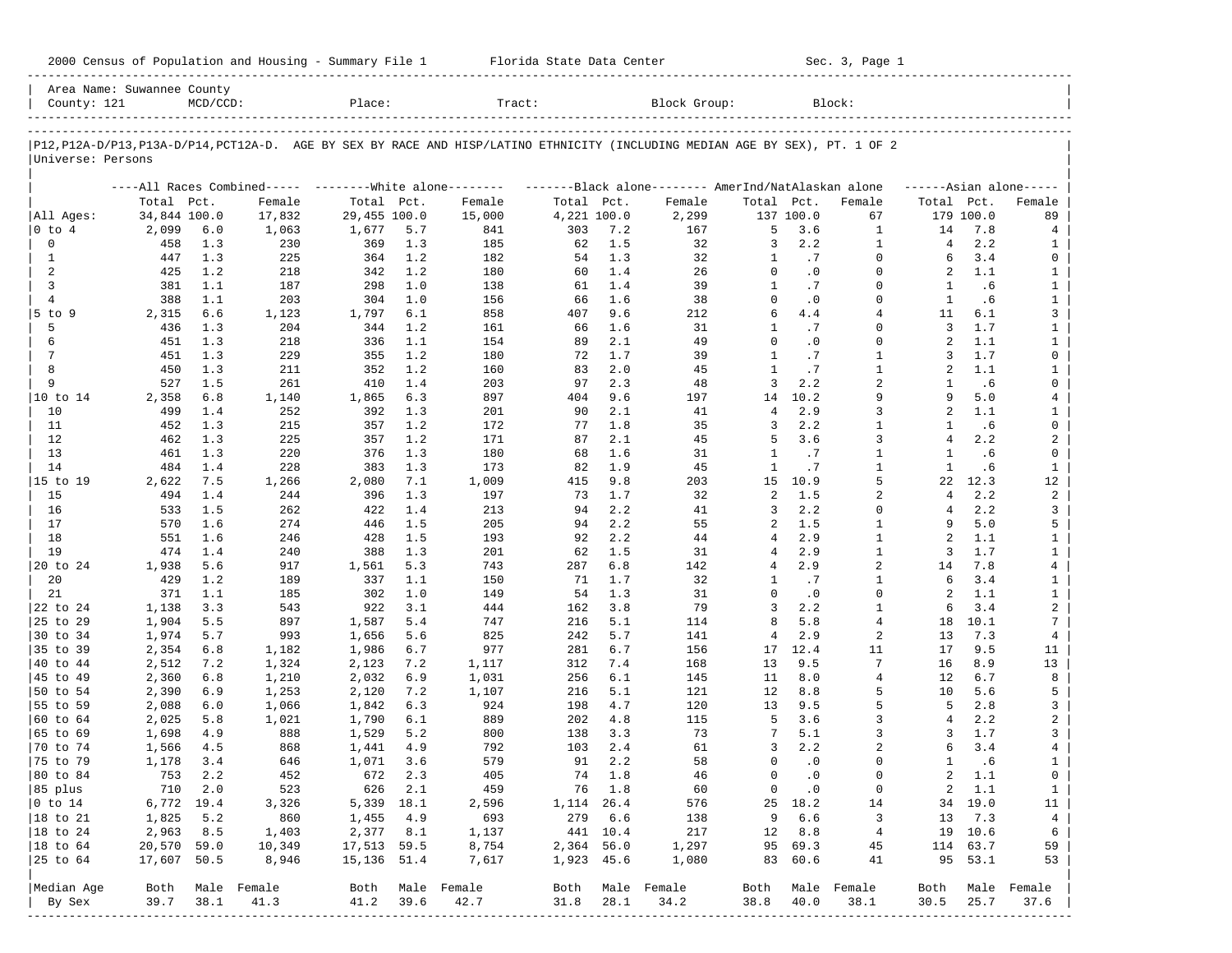| 2000 Census of Population and Housing - Summary File 1 |  | Florida State Data Center | Sec. 3, Page 2 |
|--------------------------------------------------------|--|---------------------------|----------------|
|--------------------------------------------------------|--|---------------------------|----------------|

|                      | Area Name: Suwannee County                                                                                     |             |                  |                |               |                         |                 |               |                       |              |          |                            |                             |       |                  |
|----------------------|----------------------------------------------------------------------------------------------------------------|-------------|------------------|----------------|---------------|-------------------------|-----------------|---------------|-----------------------|--------------|----------|----------------------------|-----------------------------|-------|------------------|
| County: 121          |                                                                                                                | $MCD/CCD$ : |                  |                | Place:        |                         | Tract:          |               |                       | Block Group: |          | Block:                     |                             |       |                  |
|                      | P12E-I/P13E-I/PCT12E-I. AGE BY SEX BY RACE AND HISP/LATINO ETHNICITY (INCLUDING MEDIAN AGE BY SEX), PT. 2 OF 2 |             |                  |                |               |                         |                 |               |                       |              |          |                            |                             |       |                  |
| Universe: Persons    |                                                                                                                |             |                  |                |               |                         |                 |               |                       |              |          |                            |                             |       |                  |
|                      | Hawaiian/OthPacifIsl alone                                                                                     |             |                  |                |               | -Some Other Race alone- |                 |               | --Two or More Races-- |              |          | --Hisp/Latino (any race)-- | --White alone, Not Latino-- |       |                  |
|                      |                                                                                                                | Total Pct.  | Female           | Total Pct.     |               | Female                  | Total Pct.      |               | Female                | Total Pct.   |          | Female                     | Total                       | Pct.  | Female           |
| All Ages:            |                                                                                                                | 13 100.0    | 5                |                | 391 100.0     | 135                     |                 | 448 100.0     | 237                   | 1,703 100.0  |          | 593                        | 28,262 100.0                |       | 14,589           |
| 0 to 4               |                                                                                                                | 2, 15.4     | $\mathbf{1}$     |                | 43 11.0       | 19                      | 55              | 12.3          | 30                    | 168          | 9.9      | 80                         | 1,567                       | 5.5   | 784              |
| $\mathbf 0$          | $\Omega$                                                                                                       | $\cdot$ 0   | $\mathbf 0$      | 8              | 2.0           | 6                       | 12              | 2.7           | 5                     | 41           | 2.4      | 25                         | 339                         | 1.2   | 168              |
| $\mathbf{1}$         | $\Omega$                                                                                                       | $\cdot$ 0   | $\Omega$         | 10             | 2.6           | 2                       | 12              | 2.7           | 9                     | 37           | 2.2      | 17                         | 341                         | 1.2   | 168              |
| 2                    | $\mathbf{1}$                                                                                                   | 7.7         | $\mathbf{1}$     | 10             | 2.6           | $\overline{4}$          | 10              | 2.2           | 6                     | 39           | 2.3      | 17                         | 315                         | 1.1   | 166              |
| 3                    | 1                                                                                                              | 7.7         | $\mathbf 0$      | 9              | 2.3           | $\overline{4}$          | 10              | 2.2           | 5                     | 31           | 1.8      | 12                         | 280                         | 1.0   | 131              |
| $\overline{4}$       | $\Omega$                                                                                                       | $\cdot$ 0   | 0                | 6              | 1.5           | 3                       | 11              | 2.5           | 5                     | 20           | 1.2      | 9                          | 292                         | 1.0   | 151              |
| 5 to 9               | 1                                                                                                              | 7.7         | 1                | 40             | 10.2          | 18                      | 53              | 11.8          | 27                    | 134          | 7.9      | 63                         | 1,716                       | 6.1   | 820              |
| 5                    | $\mathbf{1}$                                                                                                   | 7.7         | 1                | 9              | 2.3           | 3                       | 12              | 2.7           | $\overline{7}$        | 31           | 1.8      | 15                         | 324                         | 1.1   | 150              |
| 6                    | $\Omega$                                                                                                       | $\cdot$ 0   | 0                | 14             | 3.6           | 8                       | 10              | 2.2           | 6                     | 35           | 2.1      | 16                         | 317                         | 1.1   | 147              |
| 7                    | $\Omega$                                                                                                       | $\cdot$ 0   | 0                | 8              | 2.0           | $\overline{4}$          | 12              | 2.7           | 5                     | 27           | 1.6      | 14                         | 338                         | 1.2   | 170              |
| 8                    | $\Omega$                                                                                                       | $\cdot$ 0   | $\Omega$         | 5              | 1.3           | $\overline{a}$          | $7\phantom{.0}$ | 1.6           | $\overline{2}$        | 16           | .9       | 6                          | 343                         | 1.2   | 157              |
| 9                    | $\Omega$                                                                                                       | $\cdot$ 0   | 0                | $\overline{4}$ | 1.0           | $\mathbf{1}$            | 12              | 2.7           | 7                     | 25           | 1.5      | 12                         | 394                         | 1.4   | 196              |
| 10 to 14             | 1                                                                                                              | 7.7         | 1                | 27             | 6.9           | 10                      | 38              | 8.5           | 22                    | 104          | 6.1      | 45                         | 1,799                       | $6.4$ | 869              |
| 10                   | $\Omega$                                                                                                       | $\cdot$ 0   | $\mathbf 0$      | 5              | 1.3           | $\overline{3}$          | 6               | 1.3           | 3                     | 20           | 1.2      | 11                         | 378                         | 1.3   | 193              |
| 11                   | $\Omega$                                                                                                       | $\cdot$ 0   | $\Omega$         | $\overline{4}$ | 1.0           | $\mathbf{1}$            | 10              | 2.2           | 6                     | 20           | 1.2      | $7\phantom{.0}$            | 344                         | 1.2   | 168              |
| 12                   | $\Omega$                                                                                                       | $\cdot$ 0   | $\mathbf 0$      | 5              | 1.3           | $\overline{a}$          | $\overline{4}$  | .9            | $\overline{2}$        | 20           | 1.2      | 11                         | 345                         | 1.2   | 164              |
| 13                   | 1                                                                                                              | 7.7         | 1                | 6              | 1.5           | $\overline{4}$          | 8               | 1.8           | 3                     | 18           | 1.1      | 8                          | 365                         | 1.3   | 176              |
| 14                   | $\Omega$                                                                                                       | $\cdot$ 0   | $\Omega$         | 7              | 1.8           | $\Omega$                | 10              | 2.2           | 8                     | 26           | 1.5      | 8                          | 367                         | 1.3   | 168              |
| 15 to 19             | $\Omega$                                                                                                       | $\cdot$ 0   | $\Omega$         | 49             | 12.5          | 19                      | 41              | 9.2           | 18                    | 212          | 12.4     | 65                         | 1,928                       | 6.8   | 965              |
| 15                   | $\Omega$                                                                                                       | $\cdot$ 0   | $\Omega$         | 6              | 1.5           | $\overline{3}$          | 13              | 2.9           | 8                     | 21           | 1.2      | 10                         | 382                         | 1.4   | 190              |
| 16                   | $\Omega$                                                                                                       | $\cdot$ 0   | $\Omega$         | 7              | 1.8           | 3                       | 3               | .7            | $\overline{2}$        | 32           | 1.9      | 9                          | 397                         | 1.4   | 207              |
| 17                   | $\Omega$                                                                                                       | $\cdot$ 0   | $\mathbf 0$      | 11             | 2.8           | 5                       | 8               | 1.8           | 3                     | 41           | 2.4      | 9                          | 417                         | 1.5   | 201              |
| 18                   | $\Omega$                                                                                                       | $\cdot$ 0   | $\Omega$         | 14             | 3.6           | $\overline{4}$          | 11              | 2.5           | 3                     | 53           | 3.1      | 17                         | 393                         | 1.4   | 181              |
| 19                   | $\Omega$                                                                                                       | $\cdot$ 0   | $\mathbf 0$      | 11             | 2.8           | $\overline{4}$          | 6               | 1.3           | 2                     | 65           | 3.8      | 20                         | 339                         | 1.2   | 186              |
| 20 to 24             | 1                                                                                                              | 7.7         | 1                | 49             | 12.5          | 13                      | 22              | 4.9           | 12                    | 271          | 15.9     | 67                         | 1,354                       | 4.8   | 694              |
| 20                   | $\Omega$                                                                                                       | $\cdot$ 0   | $\mathbf 0$      | 11             | 2.8           | 2                       | 3               | .7            | 3                     | 53           | 3.1      | 12                         | 299                         | 1.1   | 141              |
| 21                   | $\Omega$                                                                                                       | $\cdot$ 0   | $\Omega$         | 7              | 1.8           | $\mathbf{1}$            | 6               | 1.3           | 3                     | 45           | 2.6      | 11                         | 267                         | .9    | 139              |
| 22 to 24             | 1                                                                                                              | 7.7         | $\mathbf{1}$     | 31             | 7.9           | 10                      | 13              | 2.9           | 6                     | 173          | 10.2     | 44                         | 788                         | 2.8   | 414              |
| 25 to 29             | 1                                                                                                              | 7.7         | $\Omega$         | 54             | 13.8          | 16                      | 20              | 4.5           | 9                     | 217          | 12.7     | 59                         | 1,437                       | 5.1   | 707              |
| 30 to 34             | 2                                                                                                              | 15.4        | 0                | 38             | 9.7           | 10                      | 19              | 4.2           | 11                    | 147          | 8.6      | 36                         | 1,555                       | 5.5   | 801              |
| 35 to 39             | 3                                                                                                              | 23.1        | 1                | 17             | 4.3           | 5                       | 33              | 7.4           | 21                    | 117          | 6.9      | 39                         | 1,896                       | 6.7   | 947              |
| 40 to 44             | $\mathbf{1}$                                                                                                   | 7.7         | 0                | 23             | 5.9           | 10                      | 24              | 5.4           | 9                     | 78           | 4.6      | 31                         | 2,071                       | 7.3   | 1,095            |
| 45 to 49             | $\Omega$                                                                                                       | $\cdot$ 0   | $\Omega$         | 12             | 3.1           | 3                       | 37              | 8.3           | 19                    | 57           | 3.3      | 22                         | 1,991                       | 7.0   | 1,014            |
| 50 to 54             | 1                                                                                                              | 7.7         | $\mathbf 0$      | 15             | 3.8           | 5                       | 16              | 3.6           | 10                    | 71           | 4.2      | 34                         | 2,070                       | 7.3   | 1,084            |
| 55 to 59             | $\Omega$                                                                                                       | $\cdot$ 0   | $\Omega$         | 9              | 2.3           | $\overline{a}$          | 21              | 4.7           | 12                    | 33           | 1.9      | 10                         | 1,819                       | 6.4   | 917              |
| 60 to 64             | $\Omega$                                                                                                       | $\cdot$ 0   | 0                | 6              | 1.5           | $\overline{a}$          | 18              | 4.0           | 10                    | 30           | 1.8      | 12                         | 1,772                       | 6.3   | 882              |
| 65 to 69             | $\Omega$                                                                                                       | $\cdot$ 0   | $\Omega$         | 7              | 1.8           | $\overline{a}$          | 14              | 3.1           | 7                     | 26           | 1.5      | 9                          | 1,509                       | 5.3   | 792              |
| 70 to 74             | $\Omega$                                                                                                       | $\cdot$ 0   | 0                | $\Omega$       | $\cdot$ 0     | $\Omega$                | 13              | 2.9           | 9                     | 13           | .8       | 8                          | 1,430                       | 5.1   | 785              |
| 75 to 79             | $\Omega$                                                                                                       | $\cdot$ 0   | $\Omega$         | $\mathbf{1}$   | .3            | $\mathbf{1}$            | 14              | 3.1           | 7                     | 13           | .8       | 6                          | 1,060                       | 3.8   | 575              |
| 80 to 84             | $\Omega$                                                                                                       | $\cdot$ 0   | $\mathbf 0$      | $\mathbf{1}$   | . 3           | $\Omega$                | $\overline{4}$  | . 9           | $\mathbf{1}$          | 8            | .5       | 3                          | 666                         | 2.4   | 403              |
| 85 plus              | 0                                                                                                              | $\cdot$ 0   | 0                |                | $0 \qquad .0$ | $\circ$                 |                 | $6 \quad 1.3$ | 3                     |              | 4.2      | 4                          | 622 2.2                     |       | 455              |
| $ 0 \t{to} 14$       |                                                                                                                | 4 30.8      | 3                |                | 110 28.1      | 47                      |                 | 146 32.6      | 79                    |              | 406 23.8 | 188                        | 5,082 18.0                  |       | 2,473            |
| $ 18 \text{ to } 21$ | 0                                                                                                              | $\cdot$ 0   | 0                |                | 43 11.0       | 11                      |                 | 26 5.8        | 11                    |              | 216 12.7 | 60                         | 1,298                       | 4.6   | 647              |
| $ 18 \text{ to } 24$ | 1                                                                                                              | 7.7         | $\mathbf{1}$     |                | 74 18.9       | 21                      |                 | 39 8.7        | 17                    |              | 389 22.8 | 104                        | 2,086 7.4                   |       | 1,061            |
| $ 18 \text{ to } 64$ |                                                                                                                | 969.2       | 2                |                | 248 63.4      | 74                      |                 | 227 50.7      | 118                   | 1,139 66.9   |          | 347                        | 16,697 59.1                 |       | 8,508            |
| $ 25$ to $64$        |                                                                                                                | 8 61.5      | $\mathbf{1}$     |                | 174 44.5      | 53                      |                 | 188 42.0      | 101                   |              | 750 44.0 | 243                        | 14,611 51.7                 |       | 7,447            |
| Median Age           |                                                                                                                |             | Both Male Female |                |               | Both Male Female        |                 |               | Both Male Female      |              |          | Both Male Female           |                             |       | Both Male Female |
| By Sex               | 30.5                                                                                                           | 33.5        | 13.5             | 23.8           | 24.9          | 20.8                    | 29.3            | 27.8          | 30.5                  | 24.3         | 24.7     | 23.4                       | 42.1                        | 40.9  | 43.3             |
|                      |                                                                                                                |             |                  |                |               |                         |                 |               |                       |              |          |                            |                             |       |                  |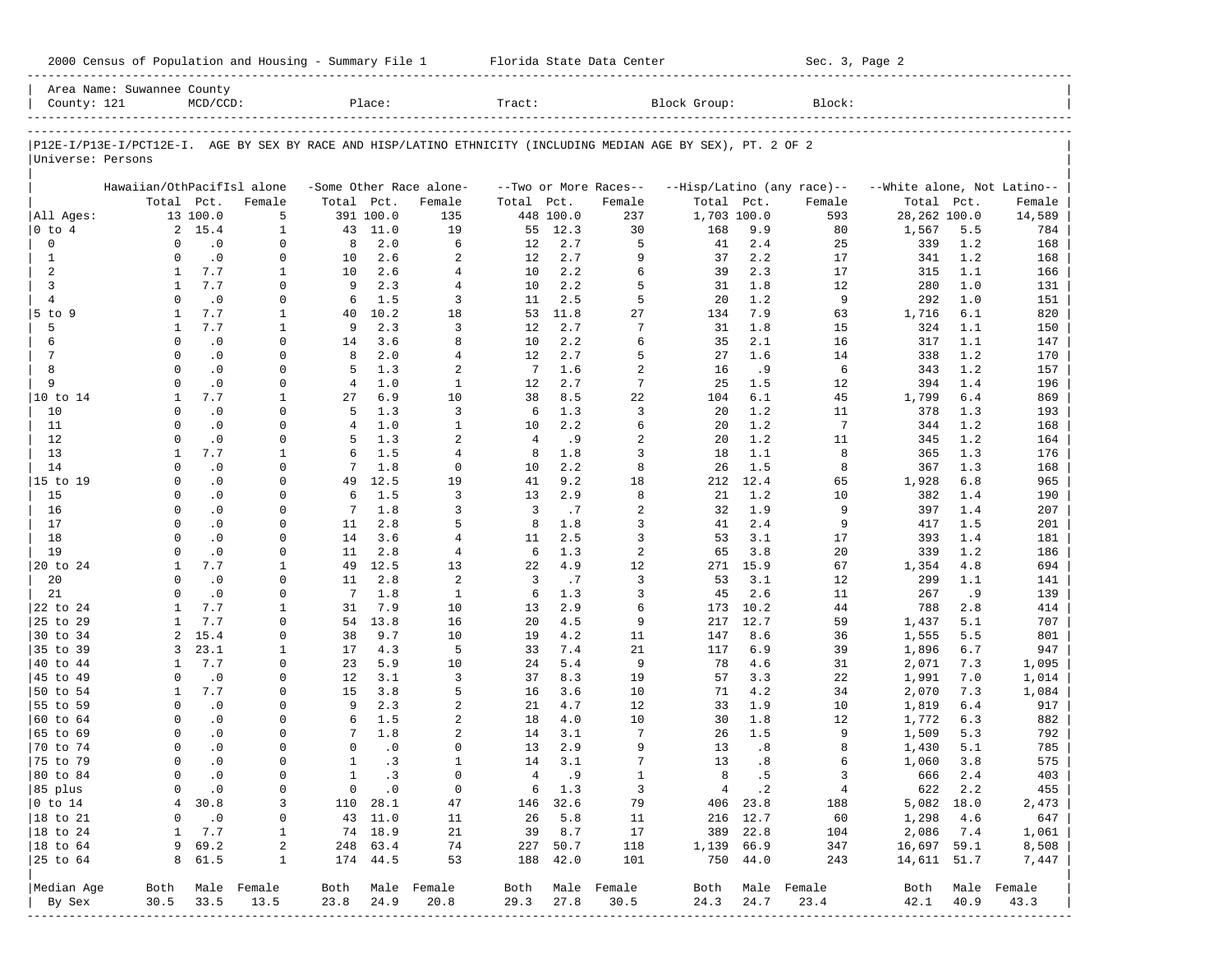| 2000 Census of Population and Housing - Summary File 1 |  | Florida State Data Center | Sec. 3, Page 1 |
|--------------------------------------------------------|--|---------------------------|----------------|
|--------------------------------------------------------|--|---------------------------|----------------|

| Area Name: Taylor County<br>County: 123 |               | $MCD/CCD$ : |                                                         | Place:       |         | Tract:                                                                                                                     |             |          | Block Group:                                        |                |           | Block:           |                     |               |                |
|-----------------------------------------|---------------|-------------|---------------------------------------------------------|--------------|---------|----------------------------------------------------------------------------------------------------------------------------|-------------|----------|-----------------------------------------------------|----------------|-----------|------------------|---------------------|---------------|----------------|
|                                         |               |             |                                                         |              |         |                                                                                                                            |             |          |                                                     |                |           |                  |                     |               |                |
| Universe: Persons                       |               |             |                                                         |              |         | P12,P12A-D/P13,P13A-D/P14,PCT12A-D. AGE BY SEX BY RACE AND HISP/LATINO ETHNICITY (INCLUDING MEDIAN AGE BY SEX), PT. 1 OF 2 |             |          |                                                     |                |           |                  |                     |               |                |
|                                         |               |             | ----All Races Combined----- --------White alone-------- |              |         |                                                                                                                            |             |          | -------Black alone-------- AmerInd/NatAlaskan alone |                |           |                  | $---Asian alone---$ |               |                |
|                                         | Total Pct.    |             | Female                                                  | Total Pct.   |         | Female                                                                                                                     | Total Pct.  |          | Female                                              | Total Pct.     |           | Female           | Total Pct.          |               | Female         |
| All Ages:                               | 19,256 100.0  |             | 9,423                                                   | 14,988 100.0 |         | 7,452                                                                                                                      | 3,666 100.0 |          | 1,683                                               |                | 188 100.0 | 95               |                     | 85 100.0      | 45             |
| 0 to 4                                  | 1,139         | 5.9         | 542                                                     | 853          | 5.7     | 408                                                                                                                        | 237         | 6.5      | 114                                                 | 10             | 5.3       | 5                | 7                   | 8.2           | 2              |
| 0                                       | 248           | 1.3         | 116                                                     | 189          | 1.3     | 96                                                                                                                         | 50          | 1.4      | 18                                                  | $\mathbf{1}$   | .5        | $\mathbf{1}$     | 3                   | 3.5           | 1              |
| 1                                       | 242           | 1.3         | 109                                                     | 171          | 1.1     | 72                                                                                                                         | 59          | 1.6      | 31                                                  | 5              | 2.7       | 2                | 1                   | 1.2           | 0              |
| 2                                       | 217           | 1.1         | 121                                                     | 170          | 1.1     | 96                                                                                                                         | 38          | 1.0      | 21                                                  | 1              | .5        | $\mathbf{1}$     | 1                   | 1.2           | 0              |
| 3                                       | 228           | 1.2         | 102                                                     | 167          | 1.1     | 71                                                                                                                         | 49          | 1.3      | 24                                                  | $\mathbf{1}$   | .5        | $\mathbf{1}$     | 1                   | 1.2           | $\mathbf{1}$   |
| $\overline{4}$                          | 204           | 1.1         | 94                                                      | 156          | 1.0     | 73                                                                                                                         | 41          | 1.1      | 20                                                  | $\overline{a}$ | 1.1       | $\Omega$         | -1                  | 1.2           | 0              |
| $5$ to $9$                              | 1,289         | $6.7$       | 656                                                     | 939          | 6.3     | 458                                                                                                                        | 315         | 8.6      | 182                                                 | 9              | 4.8       | 5                | 4                   | 4.7           | $\mathbf{1}$   |
| 5                                       | 269           | 1.4         | 136                                                     | 209          | 1.4     | 100                                                                                                                        | 52          | 1.4      | 32                                                  | 2              | 1.1       | $\mathbf{1}$     | $\overline{a}$      | 2.4           | $\mathbf{1}$   |
| 6                                       | 249           | 1.3         | 143                                                     | 169          | 1.1     | 101                                                                                                                        | 72          | 2.0      | 38                                                  | 2              | 1.1       | 1                | $\Omega$            | $\cdot$ 0     | 0              |
| 7                                       | 263           | 1.4         | 128                                                     | 206          | 1.4     | 94                                                                                                                         | 52          | 1.4      | 31                                                  | $\Omega$       | $\cdot$ 0 | $\mathbf 0$      | $\Omega$            | $\cdot$ 0     | 0              |
| 8                                       | 237           | 1.2         | 128                                                     | 163          | 1.1     | 87                                                                                                                         | 65          | 1.8      | 38                                                  | 3              | 1.6       | $\mathbf{1}$     | $\overline{a}$      | 2.4           | 0              |
| 9                                       | 271           | 1.4         | 121                                                     | 192          | 1.3     | 76                                                                                                                         | 74          | 2.0      | 43                                                  | 2              | 1.1       | $\overline{a}$   | $\Omega$            | $\cdot$ 0     | 0              |
| 10 to 14                                | 1,437         | 7.5         | 698                                                     | 1,071        | 7.1     | 514                                                                                                                        | 323         | 8.8      | 163                                                 | 17             | 9.0       | 9                | 6                   | 7.1           | 2              |
| 10                                      | 294           | 1.5         | 148                                                     | 215          | 1.4     | 106                                                                                                                        | 70          | 1.9      | 38                                                  | 4              | 2.1       | $\overline{a}$   | $\overline{a}$      | 2.4           | $\mathbf{1}$   |
| 11                                      | 291           | 1.5         | 143                                                     | 216          | 1.4     | 102                                                                                                                        | 67          | 1.8      | 39                                                  | 3              | 1.6       | 1                | 2                   | 2.4           | 0              |
| 12                                      | 294           | 1.5         | 133                                                     | 220          | 1.5     | 98                                                                                                                         | 67          | 1.8      | 33                                                  | 4              | 2.1       | $\overline{a}$   | 1                   | 1.2           | 0              |
| 13                                      | 281           | 1.5         | 146                                                     | 205          | 1.4     | 108                                                                                                                        | 67          | 1.8      | 31                                                  | 3              | 1.6       | 3                | 1                   | 1.2           | $\mathbf{1}$   |
| 14                                      | 277           | 1.4         | 128                                                     | 215          | 1.4     | 100                                                                                                                        | 52          | 1.4      | 22                                                  | 3              | 1.6       | $\mathbf{1}$     | $\Omega$            | $\cdot$ 0     | 0              |
| 15 to 19                                | 1,378         | 7.2         | 668                                                     | 1,031        | 6.9     | 508                                                                                                                        | 297         | 8.1      | 139                                                 | 13             | 6.9       | 5                | 8                   | 9.4           | $\overline{4}$ |
| 15                                      | 298           | 1.5         | 136                                                     | 241          | 1.6     | 110                                                                                                                        | 48          | 1.3      | 24                                                  | 3              | 1.6       | $\mathbf 0$      | 2                   | 2.4           | 0              |
| 16                                      | 282           | 1.5         | 157                                                     | 210          | 1.4     | 121                                                                                                                        | 63          | 1.7      | 31                                                  | 2              | 1.1       | 1                | 2                   | 2.4           | $\mathbf{1}$   |
| 17                                      | 286           | 1.5         | 140                                                     | 204          | 1.4     | 101                                                                                                                        | 71          | 1.9      | 36                                                  | 3              | 1.6       | $\Omega$         | 1                   | 1.2           | $\mathbf{1}$   |
| 18                                      | 256           | 1.3         | 127                                                     | 188          | 1.3     | 95                                                                                                                         | 56          | 1.5      | 26                                                  | 3              | 1.6       | 3                | 1                   | 1.2           | $\mathsf{O}$   |
| 19                                      | 256           | 1.3         | 108                                                     | 188          | 1.3     | 81                                                                                                                         | 59          | 1.6      | 22                                                  | 2              | 1.1       | $\mathbf{1}$     | $\overline{a}$      | 2.4           | $\overline{a}$ |
| 20 to 24                                | 1,076         | 5.6         | 506                                                     | 746          | 5.0     | 373                                                                                                                        | 285         | 7.8      | 117                                                 | 12             | $6.4$     | 5                | 7                   | 8.2           | 3              |
| 20                                      | 226           | 1.2         | 115                                                     | 167          | 1.1     | 90                                                                                                                         | 50          | 1.4      | 20                                                  | 2              | 1.1       | $\mathbf{1}$     | $\overline{a}$      | 2.4           | $\mathbf{1}$   |
| 21                                      | 200           | 1.0         | 96                                                      | 140          | .9      | 74                                                                                                                         | 52          | 1.4      | 20                                                  | 2              | 1.1       | $\Omega$         | $\overline{a}$      | 2.4           | $\mathbf{1}$   |
| 22 to 24                                | 650           | 3.4         | 295                                                     | 439          | 2.9     | 209                                                                                                                        | 183         | 5.0      | 77                                                  | 8              | 4.3       | $\overline{4}$   | 3                   | 3.5           | $\mathbf{1}$   |
| 25 to 29                                | 1,281         | 6.7         | 561                                                     | 920          | 6.1     | 439                                                                                                                        | 318         | 8.7      | 105                                                 | 10             | 5.3       | 4                | 7                   | 8.2           | 5              |
|                                         |               |             |                                                         |              |         |                                                                                                                            |             |          |                                                     |                |           | $\overline{4}$   |                     |               |                |
| 30 to 34                                | 1,213         | 6.3         | 531                                                     | 912          | 6.1     | 428                                                                                                                        | 252         | 6.9      | 85                                                  | 18<br>5        | 9.6       | 3                | 14<br>4             | 16.5          | 9              |
| 35 to 39                                | 1,484         | 7.7         | 670                                                     | 1,117        | 7.5     | 537                                                                                                                        | 337         | 9.2      | 119                                                 |                | 2.7       |                  |                     | 4.7           | 2              |
| 40 to 44                                | 1,475         | 7.7         | 688                                                     | 1,111        | 7.4     | 536                                                                                                                        | 318         | 8.7      | 130                                                 | 13             | 6.9       | 6                | 11                  | 12.9          | 9              |
| 45 to 49                                | 1,419         | 7.4         | 684                                                     | 1,085        | 7.2     | 526                                                                                                                        | 270         | 7.4      | 119                                                 | 29             | 15.4      | 21               | 7                   | 8.2           | 3              |
| 50 to 54                                | 1,330         | 6.9         | 663                                                     | 1,107        | 7.4     | 551                                                                                                                        | 176         | 4.8      | 84                                                  | 15             | 8.0       | 7                | 3                   | 3.5           | 2              |
| 55 to 59                                | 1,125         | 5.8         | 556                                                     | 964          | 6.4     | 471                                                                                                                        | 120         | 3.3      | 64                                                  | 13             | 6.9       | 7                | 3                   | 3.5           | $\mathbf{1}$   |
| 60 to 64                                | 902           | 4.7         | 472                                                     | 785          | 5.2     | 412                                                                                                                        | 97          | 2.6      | 49                                                  | 8              | 4.3       | $\overline{4}$   | $\Omega$            | $\cdot$ 0     | 0              |
| 65 to 69                                | 858           | 4.5         | 472                                                     | 757          | 5.1     | 409                                                                                                                        | 92          | 2.5      | 57                                                  | 5              | 2.7       | 4                | 2                   | 2.4           | $\mathbf{1}$   |
| 70 to 74                                | 742           | 3.9         | 382                                                     | 641          | 4.3     | 321                                                                                                                        | 85          | 2.3      | 52                                                  | 7              | 3.7       | 5                | -1                  | 1.2           | $\mathbf{1}$   |
| 75 to 79                                | 513           | 2.7         | 288                                                     | 451          | 3.0     | 248                                                                                                                        | 54          | 1.5      | 36                                                  | 2              | 1.1       | $\Omega$         | $\Omega$            | $\cdot$ 0     | 0              |
| 80 to 84                                | 309           | 1.6         | 187                                                     | 260          | 1.7     | 155                                                                                                                        | 45          | 1.2      | 30                                                  | 1              | . 5       | $\Omega$         | 1                   | 1.2           | 0              |
| 85 plus                                 |               | 286 1.5     | 199                                                     |              | 238 1.6 | 158                                                                                                                        |             | 45 1.2   | 38                                                  |                | 1 .5      | $\mathbf{1}$     |                     | $0 \qquad .0$ | 0              |
| $ 0 \t\t \tto 14$                       | 3,865 20.1    |             | 1,896                                                   | 2,863 19.1   |         | 1,380                                                                                                                      |             | 875 23.9 | 459                                                 |                | 36 19.1   | 19               |                     | 17 20.0       | 5              |
| 18 to 21                                | 938           | 4.9         | 446                                                     | 683          | 4.6     | 340                                                                                                                        |             | 217 5.9  | 88                                                  | 9              | 4.8       | 5                | 7                   | 8.2           | $\overline{4}$ |
| $ 18$ to $24$                           | 1,588         | 8.2         | 741                                                     | 1,122 7.5    |         | 549                                                                                                                        |             | 400 10.9 | 165                                                 |                | 17 9.0    | 9                |                     | 10 11.8       | 5              |
| 18 to 64                                | 11,817 61.4   |             | 5,566                                                   | 9,123 60.9   |         | 4,449                                                                                                                      | 2,288 62.4  |          | 920                                                 |                | 128 68.1  | 65               |                     | 59 69.4       | 36             |
| 25 to 64                                | $10,229$ 53.1 |             | 4,825                                                   | 8,001 53.4   |         | 3,900                                                                                                                      | 1,888 51.5  |          | 755                                                 |                | 111 59.0  | 56               |                     | 49 57.6       | 31             |
| Median Age                              |               |             | Both Male Female                                        |              |         | Both Male Female                                                                                                           |             |          | Both Male Female                                    |                |           | Both Male Female | Both                |               | Male Female    |
| By Sex                                  | 37.8          | 36.6        | 39.1                                                    | 39.6         | 38.7    | 40.6                                                                                                                       | 31.2        | 31.3     | 31.2                                                | 40.0           | 31.8      | 45.3             | 32.1                | 26.0          | 32.9           |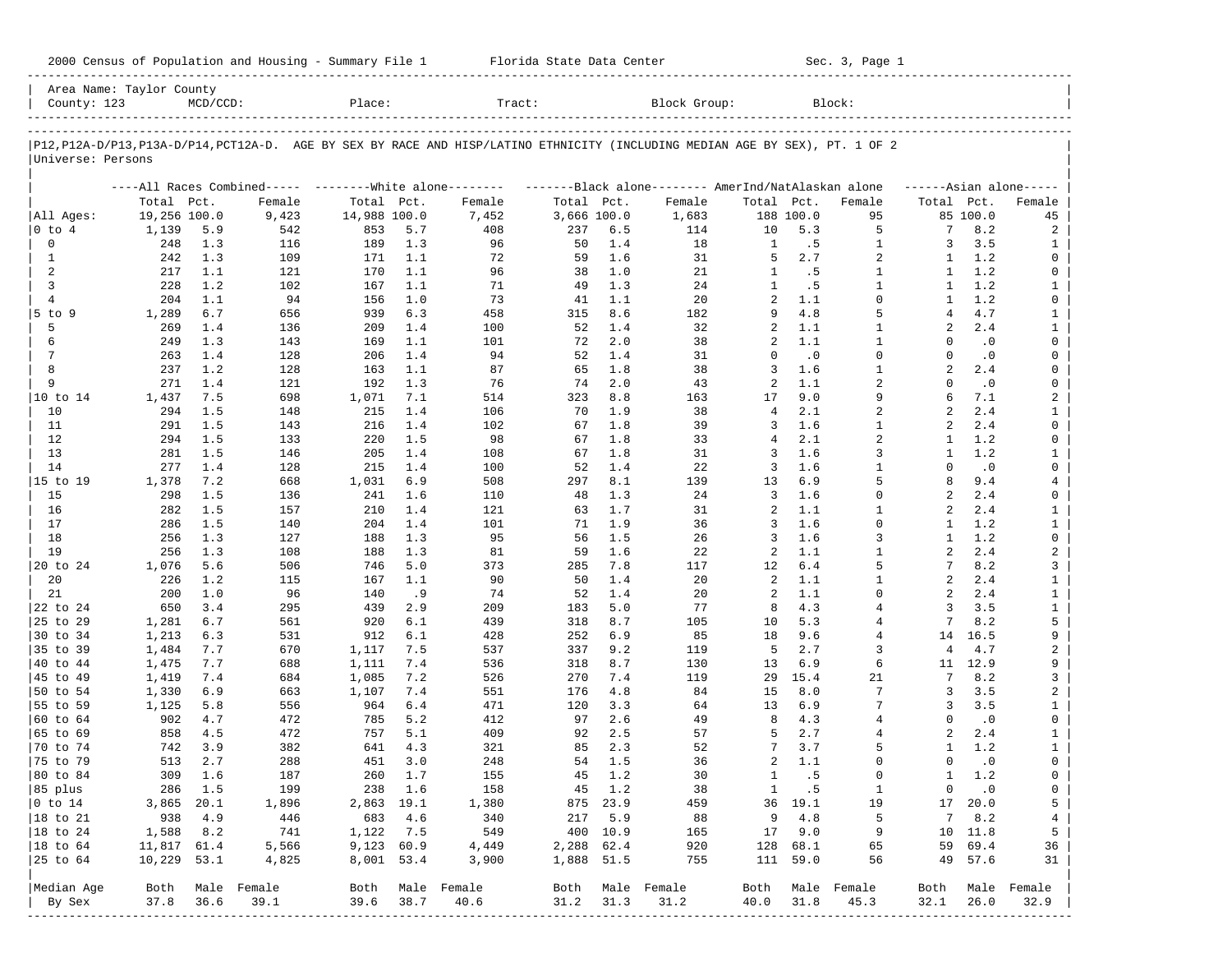2000 Census of Population and Housing - Summary File 1 Telorida State Data Center Sec. 3, Page 2

| County: 123               | Area Name: Taylor County                                                                                       | $MCD/CCD$ :                 |                        |                              | Place:               |                          | Tract:              |                 |                                  | Block Group:        |                          | Block:                         |                             |            |                               |
|---------------------------|----------------------------------------------------------------------------------------------------------------|-----------------------------|------------------------|------------------------------|----------------------|--------------------------|---------------------|-----------------|----------------------------------|---------------------|--------------------------|--------------------------------|-----------------------------|------------|-------------------------------|
|                           |                                                                                                                |                             |                        |                              |                      |                          |                     |                 |                                  |                     |                          |                                |                             |            |                               |
|                           | P12E-I/P13E-I/PCT12E-I. AGE BY SEX BY RACE AND HISP/LATINO ETHNICITY (INCLUDING MEDIAN AGE BY SEX), PT. 2 OF 2 |                             |                        |                              |                      |                          |                     |                 |                                  |                     |                          |                                |                             |            |                               |
| Universe: Persons         |                                                                                                                |                             |                        |                              |                      |                          |                     |                 |                                  |                     |                          |                                |                             |            |                               |
|                           | Hawaiian/OthPacifIsl alone                                                                                     |                             |                        |                              |                      | -Some Other Race alone-  |                     |                 | --Two or More Races--            |                     |                          | --Hisp/Latino (any race)--     | --White alone, Not Latino-- |            |                               |
|                           |                                                                                                                | Total Pct.                  | Female                 | Total Pct.                   |                      | Female                   | Total               | Pct.            | Female                           | Total Pct.          |                          | Female                         | Total                       | Pct.       | Female                        |
| All Ages:                 |                                                                                                                | 3 100.0                     | $\mathbf 0$            |                              | 61 100.0             | 25                       |                     | 265 100.0       | 123                              |                     | 295 100.0                | 107                            | 14,817 100.0                |            | 7,389                         |
| $0$ to $4$                | $\mathbf 0$                                                                                                    | $\cdot$ 0                   | $\mathbf 0$            | 8                            | 13.1                 | 3                        | 24                  | 9.1             | 10                               | 30                  | 10.2                     | 15                             | 839                         | 5.7        | 399                           |
| 0                         | $\Omega$                                                                                                       | $\cdot$ 0                   | $\mathbf 0$            | 0                            | $\cdot$ 0            | $\Omega$                 | 5                   | 1.9             | $\Omega$                         | 4                   | 1.4                      | 3                              | 186                         | 1.3        | 93                            |
| 1<br>2                    | $\Omega$<br>$\Omega$                                                                                           | $\cdot$ 0                   | $\mathbf 0$            | $\mathbf{1}$<br>$\mathbf{1}$ | 1.6<br>1.6           | $\Omega$<br>$\mathbf{1}$ | 5                   | 1.9<br>2.3      | $\overline{4}$<br>$\overline{2}$ | 6<br>$\overline{4}$ | 2.0                      | 3                              | 168                         | 1.1<br>1.1 | 70                            |
| 3                         | $\Omega$                                                                                                       | $\cdot$ 0<br>$\cdot$ 0      | 0<br>$\Omega$          | $\overline{4}$               | 6.6                  | 2                        | 6<br>6              | 2.3             | 3                                | 9                   | 1.4<br>3.1               | 2<br>3                         | 170<br>163                  | 1.1        | 96<br>70                      |
| $\overline{4}$            | $\Omega$                                                                                                       | $\cdot$ 0                   | 0                      | 2                            | 3.3                  | $\Omega$                 | $\overline{c}$      | .8              | $\mathbf{1}$                     | 7                   | 2.4                      | 4                              | 152                         | 1.0        | 70                            |
| 5 to 9                    | $\Omega$                                                                                                       | $\cdot$ 0                   | $\Omega$               | 6                            | 9.8                  | 4                        | 16                  | 6.0             | 6                                | 27                  | 9.2                      | 15                             | 924                         | 6.2        | 451                           |
| 5                         | $\Omega$                                                                                                       | $\cdot$ 0                   | $\Omega$               | $\mathbf{1}$                 | 1.6                  | $\mathbf{1}$             | 3                   | 1.1             | $\mathbf{1}$                     | 3                   | 1.0                      | 2                              | 208                         | 1.4        | 99                            |
| 6                         | $\Omega$                                                                                                       | $\cdot$ 0                   | $\Omega$               | $\overline{a}$               | 3.3                  | $\mathbf{1}$             | 4                   | 1.5             | $\overline{2}$                   | 3                   | 1.0                      | 2                              | 168                         | 1.1        | 100                           |
| 7                         | $\Omega$                                                                                                       | $\cdot$ 0                   | $\Omega$               | $\mathbf{1}$                 | 1.6                  | $\mathbf{1}$             | 4                   | 1.5             | $\overline{2}$                   | 7                   | 2.4                      | 6                              | 201                         | 1.4        | 90                            |
| 8                         | $\Omega$                                                                                                       | $\cdot$ 0                   | $\Omega$               | $\overline{a}$               | 3.3                  | $\mathbf{1}$             | 2                   | .8              | $\mathbf{1}$                     | 6                   | 2.0                      | 4                              | 162                         | 1.1        | 86                            |
| 9                         | $\Omega$                                                                                                       | $\cdot$ 0                   | 0                      | $\mathbf 0$                  | $\cdot$ 0            | $\Omega$                 | 3                   | 1.1             | $\Omega$                         | 8                   | 2.7                      | $\mathbf{1}$                   | 185                         | 1.2        | 76                            |
| 10 to 14                  | 1                                                                                                              | 33.3                        | U                      | 5                            | 8.2                  | $\mathbf{1}$             | 14                  | 5.3             | 9                                | 24                  | 8.1                      | 12                             | 1,060                       | 7.2        | 511                           |
| 10                        | $\Omega$                                                                                                       | $\cdot$ 0                   | 0                      | $\Omega$                     | $\cdot$ 0            | $\Omega$                 | 3                   | 1.1             | $\mathbf{1}$                     | 5                   | 1.7                      | 3                              | 212                         | 1.4        | 105                           |
| 11                        | $\Omega$                                                                                                       | $\cdot$ 0                   | $\Omega$               | $\overline{a}$               | 3.3                  | $\Omega$                 | 1                   | .4              | $\mathbf{1}$                     | 6                   | 2.0                      | 2                              | 214                         | 1.4        | 101                           |
| 12                        | $\mathbf{1}$                                                                                                   | 33.3                        | 0                      | $\mathbf{1}$                 | 1.6                  | $\Omega$                 | $\Omega$            | $\cdot$ 0       | $\Omega$                         | $\overline{4}$      | 1.4                      | 1                              | 217                         | 1.5        | 98                            |
| 13                        | $\Omega$                                                                                                       | $\cdot$ 0                   | $\Omega$               | $\Omega$                     | $\cdot$ 0            | $\Omega$                 | 5                   | 1.9             | 3                                | 3                   | 1.0                      | 2                              | 204                         | 1.4        | 108                           |
| 14                        | $\Omega$                                                                                                       | $\cdot$ 0                   | $\Omega$               | $\overline{a}$               | 3.3                  | $\mathbf{1}$             | 5                   | 1.9             | $\overline{4}$                   | 6                   | 2.0                      | 4                              | 213                         | 1.4        | 99                            |
| 15 to 19                  | $\Omega$                                                                                                       | $\cdot$ 0                   | $\Omega$               | 8                            | 13.1                 | $\overline{a}$           | 21                  | 7.9             | 10                               | 25                  | 8.5                      | 8                              | 1,014                       | 6.8        | 502                           |
| 15                        | $\Omega$                                                                                                       | $\cdot$ 0                   | U                      | $\Omega$                     | $\cdot$ 0            | $\Omega$                 | 4                   | 1.5             | $\overline{2}$                   | 7                   | 2.4                      | 3                              | 235                         | 1.6        | 108                           |
| 16                        | $\Omega$<br>$\Omega$                                                                                           | $\cdot$ 0<br>$\cdot$ 0      | $\Omega$<br>0          | $\Omega$<br>$\overline{a}$   | $\cdot$ 0<br>3.3     | $\Omega$<br>$\mathbf{1}$ | 5                   | 1.9<br>1.9      | 3<br>$\mathbf{1}$                | 5<br>$\overline{a}$ | 1.7                      | 2<br>$\Omega$                  | 206                         | 1.4<br>1.4 | 119                           |
| 17<br>18                  | $\Omega$                                                                                                       | $\cdot$ 0                   | $\Omega$               | $\overline{4}$               | 6.6                  | $\Omega$                 | 5<br>$\overline{4}$ | 1.5             | 3                                | 5                   | .7<br>1.7                | $\mathbf{1}$                   | 204<br>185                  | 1.2        | 101<br>94                     |
| 19                        | $\Omega$                                                                                                       | $\cdot$ 0                   | U                      | 2                            | 3.3                  | $\mathbf{1}$             | 3                   | 1.1             | $\mathbf{1}$                     | 6                   | 2.0                      | 2                              | 184                         | 1.2        | 80                            |
| 20 to 24                  | $\Omega$                                                                                                       | $\cdot$ 0                   | $\Omega$               | 8                            | 13.1                 | $\mathbf{1}$             | 18                  | 6.8             | 7                                | 34                  | 11.5                     | 7                              | 728                         | 4.9        | 368                           |
| 20                        | $\Omega$                                                                                                       | $\cdot$ 0                   | 0                      | $\Omega$                     | $\cdot$ 0            | $\Omega$                 | 5                   | 1.9             | 3                                | 8                   | 2.7                      | 2                              | 162                         | 1.1        | 89                            |
| 21                        | <sup>0</sup>                                                                                                   | $\cdot$ 0                   | $\Omega$               | 2                            | 3.3                  | $\Omega$                 | 2                   | .8              | $\mathbf{1}$                     | 7                   | 2.4                      | 3                              | 135                         | .9         | 71                            |
| 22 to 24                  | $\Omega$                                                                                                       | $\cdot$ 0                   | 0                      | 6                            | 9.8                  | $\mathbf{1}$             | 11                  | 4.2             | 3                                | 19                  | 6.4                      | 2                              | 431                         | 2.9        | 208                           |
| 25 to 29                  | $\Omega$                                                                                                       | $\cdot$ 0                   | $\Omega$               | $7\phantom{.0}$              | 11.5                 | 4                        | 19                  | 7.2             | $\overline{4}$                   | 37                  | 12.5                     | 7                              | 898                         | 6.1        | 436                           |
| 30 to 34                  | $\Omega$                                                                                                       | $\cdot$ 0                   | 0                      | 5                            | 8.2                  | $\overline{a}$           | 12                  | 4.5             | 3                                | 25                  | 8.5                      | 5                              | 902                         | 6.1        | 426                           |
| 35 to 39                  | 2                                                                                                              | 66.7                        | $\Omega$               | 3                            | 4.9                  | $\overline{a}$           | 16                  | 6.0             | 7                                | 21                  | 7.1                      | 8                              | 1,105                       | 7.5        | 533                           |
| 40 to 44                  | $\Omega$                                                                                                       | $\cdot$ 0                   | 0                      | 0                            | $\cdot$ 0            | $\Omega$                 | 22                  | 8.3             | 7                                | 17                  | 5.8                      | 3                              | 1,100                       | 7.4        | 533                           |
| 45 to 49                  | $\Omega$                                                                                                       | $\cdot$ 0                   | 0                      | 6                            | 9.8                  | $\overline{a}$           | 22                  | 8.3             | 13                               | 17                  | 5.8                      | 6                              | 1,075                       | 7.3        | 522                           |
| 50 to 54                  | $\Omega$                                                                                                       | $\cdot$ 0                   | 0                      | $\mathbf{1}$                 | 1.6                  | $\mathbf{1}$             | 28                  | 10.6            | 18                               | 14                  | 4.7                      | 8                              | 1,095                       | 7.4        | 544                           |
| 55 to 59                  | $\Omega$                                                                                                       | $\cdot$ 0                   | $\Omega$               | 2                            | 3.3                  | $\mathbf{1}$             | 23                  | 8.7             | 12                               | 10                  | 3.4                      | 4                              | 957                         | 6.5        | 468                           |
| 60 to 64                  | $\Omega$                                                                                                       | $\cdot$ 0                   | $\Omega$               | $\mathbf{1}$                 | 1.6                  | $\mathbf{1}$             | 11                  | 4.2             | 6                                | $\overline{4}$      | 1.4                      | 2                              | 782                         | 5.3        | 411                           |
| 65 to 69                  | $\Omega$                                                                                                       | $\cdot$ 0                   | $\Omega$               | $\Omega$                     | $\cdot$ 0            | $\Omega$                 | 2                   | .8              | $\mathbf{1}$                     | 1                   | .3                       | 1                              | 757                         | 5.1        | 409                           |
| 70 to 74                  | $\Omega$                                                                                                       | $\cdot$ 0                   | 0                      | $\Omega$                     | $\cdot$ 0            | $\Omega$                 | 8                   | 3.0             | 3                                | 3                   | 1.0                      | 3                              | 638                         | 4.3        | 318                           |
| 75 to 79                  | $\Omega$<br>$\Omega$                                                                                           | $\cdot$ 0                   | U<br>$\mathbf 0$       | $\Omega$<br>$\mathbf{1}$     | $\cdot$ 0            | U<br>$\mathbf{1}$        | 6                   | 2.3             | $\overline{4}$<br>$\mathbf{1}$   | 5<br>$\mathbf{1}$   | 1.7                      | $\overline{a}$<br>$\mathbf{1}$ | 446                         | 3.0        | 246                           |
| 80 to 84                  |                                                                                                                | $\cdot$ 0                   |                        |                              | 1.6<br>$0 \qquad .0$ |                          | $\mathbf{1}$        | .4              |                                  |                     | .3                       |                                | 259<br>238 1.6              | 1.7        | 154                           |
| 85 plus<br>$ 0 \t{to} 14$ |                                                                                                                | $0 \qquad .0$<br>1, 33.3    | 0<br>0                 |                              | 19 31.1              | 0<br>8                   |                     | 2 .8<br>54 20.4 | $\overline{a}$<br>25             |                     | $0 \qquad .0$<br>81 27.5 | $\overline{0}$<br>42           | 2,823 19.1                  |            | 158<br>1,361                  |
| $ 18 \text{ to } 21$      | 0                                                                                                              | $\cdot$ 0                   | $\circ$                |                              | 8 13.1               | $\mathbf{1}$             |                     | 14 5.3          | 8                                |                     | 26 8.8                   | 8                              | 666 4.5                     |            | 334                           |
| $ 18 \text{ to } 24$      | $\mathbf{0}$                                                                                                   | $\overline{\phantom{0}}$ .0 | 0                      |                              | 14 23.0              | $\overline{a}$           |                     | 25 9.4          | 11                               |                     | 45 15.3                  | 10                             | 1,097 7.4                   |            | 542                           |
| $ 18 \text{ to } 64$      |                                                                                                                | 2 66.7                      | 0                      |                              | 39 63.9              | 15                       |                     | 178 67.2        | 81                               |                     | 190 64.4                 | 53                             | $9,011$ $60.8$              |            | 4,415                         |
| $ 25$ to $64$             |                                                                                                                | 2 66.7                      | 0                      |                              | 25 41.0              | 13                       |                     | 153 57.7        | 70                               |                     | 145 49.2                 | 43                             | 7,914 53.4                  |            | 3,873                         |
|                           |                                                                                                                |                             |                        |                              |                      |                          |                     |                 |                                  |                     |                          |                                |                             |            |                               |
| Median Age<br>By Sex      |                                                                                                                | $35.3$ $35.3$               | Both Male Female<br>.0 | 22.8 21.5                    |                      | Both Male Female<br>26.5 |                     | 38.2 32.8       | Both Male Female<br>43.5         | 26.4                | 27.6                     | Both Male Female<br>21.5       | 39.7 38.9                   |            | Both Male Female<br>40.7      |
|                           |                                                                                                                |                             |                        |                              |                      |                          |                     |                 |                                  |                     |                          |                                |                             |            | ----------------------------- |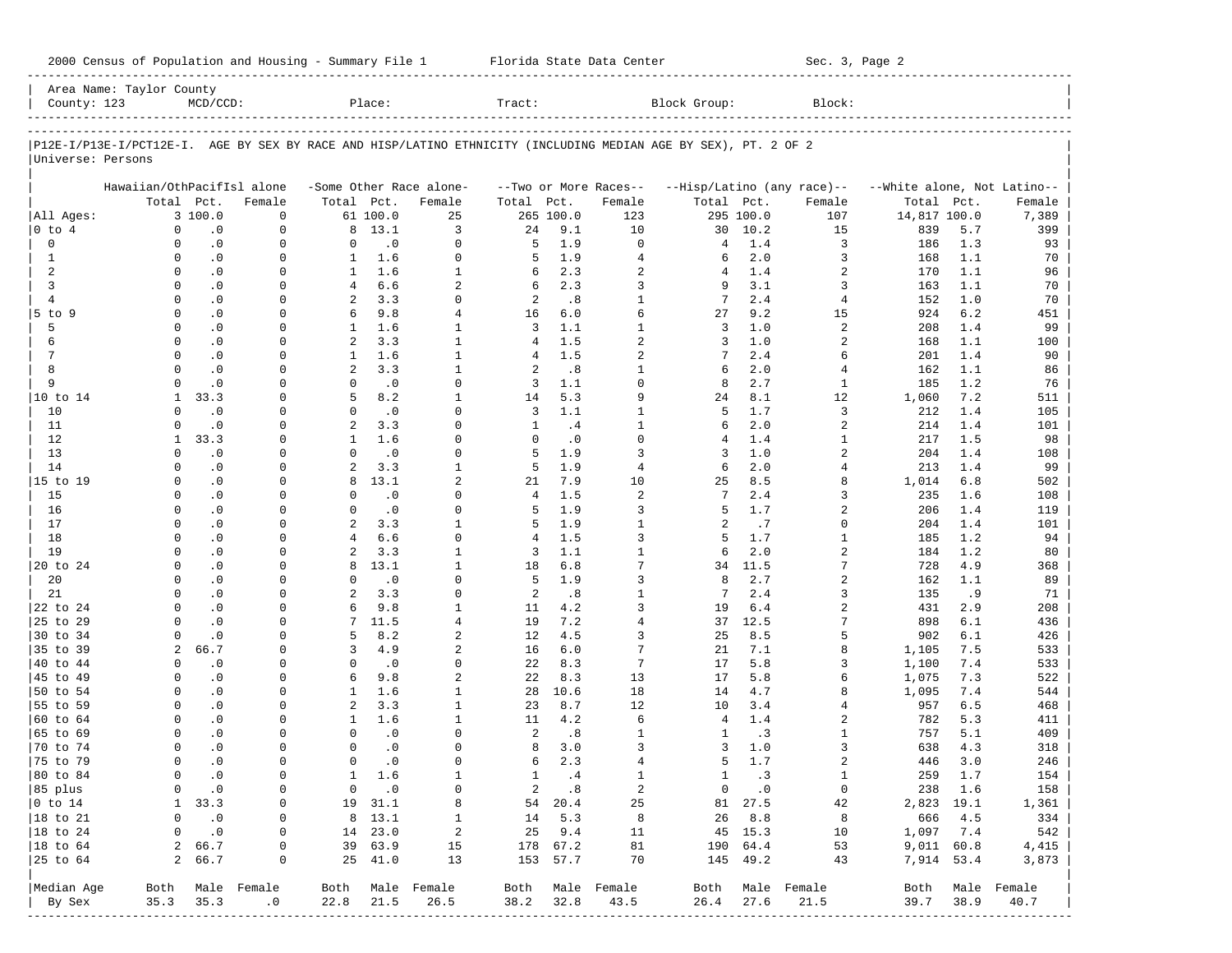| 2000 Census of Population and Housing - Summary File 1 |  | Florida State Data Center | Sec. 3, Page 1 |
|--------------------------------------------------------|--|---------------------------|----------------|
|--------------------------------------------------------|--|---------------------------|----------------|

| Area Name: Union County<br>County: 125 |                     | $MCD/CCD$ : |                                                                                                                            | Place:             |      | Tract:           |                    |          | Block Group:                                        |                |           | Block:           |                |                 |                         |
|----------------------------------------|---------------------|-------------|----------------------------------------------------------------------------------------------------------------------------|--------------------|------|------------------|--------------------|----------|-----------------------------------------------------|----------------|-----------|------------------|----------------|-----------------|-------------------------|
| Universe: Persons                      |                     |             | P12,P12A-D/P13,P13A-D/P14,PCT12A-D. AGE BY SEX BY RACE AND HISP/LATINO ETHNICITY (INCLUDING MEDIAN AGE BY SEX), PT. 1 OF 2 |                    |      |                  |                    |          |                                                     |                |           |                  |                |                 |                         |
|                                        |                     |             |                                                                                                                            |                    |      |                  |                    |          |                                                     |                |           |                  |                |                 |                         |
|                                        |                     |             | ----All Races Combined----- --------White alone--------                                                                    |                    |      |                  |                    |          | -------Black alone-------- AmerInd/NatAlaskan alone |                |           |                  |                |                 | $---Asian alone---$     |
|                                        | Total Pct.          |             | Female                                                                                                                     | Total Pct.         |      | Female           | Total Pct.         |          | Female                                              | Total Pct.     | 89 100.0  | Female           | Total Pct.     |                 | Female                  |
| All Ages:<br>$ 0 \tto 4$               | 13,442 100.0<br>737 | 5.5         | 4,749<br>373                                                                                                               | 9,896 100.0<br>579 | 5.9  | 3,919<br>279     | 3,070 100.0<br>130 | 4.2      | 717<br>76                                           | 1              | 1.1       | 23<br>1          | 2              | 42 100.0<br>4.8 | 18<br>1                 |
| $\mathbf 0$                            | 143                 | 1.1         | 65                                                                                                                         | 116                | 1.2  | 49               | 25                 | .8       | 15                                                  | 0              | $\cdot$ 0 | $\Omega$         | $\Omega$       | $\cdot$ 0       | 0                       |
| 1                                      | 170                 | 1.3         | 93                                                                                                                         | 130                | 1.3  | 72               | 29                 | .9       | 16                                                  | $\Omega$       | $\cdot$ 0 | $\Omega$         | 1              | 2.4             | 0                       |
| 2                                      | 150                 | 1.1         | 73                                                                                                                         | 116                | 1.2  | 55               | 29                 | . 9      | 15                                                  | $\Omega$       | $\cdot$ 0 | $\Omega$         | $\Omega$       | $\cdot$ 0       | 0                       |
| 3                                      | 137                 | 1.0         | 74                                                                                                                         | 104                | 1.1  | 49               | 24                 | .8       | 17                                                  | $\Omega$       | $\cdot$ 0 | $\Omega$         | 1              | 2.4             | $\mathbf{1}$            |
| $\overline{4}$                         | 137                 | 1.0         | 68                                                                                                                         | 113                | 1.1  | 54               | 23                 | .7       | 13                                                  | $\mathbf{1}$   | 1.1       | $\mathbf{1}$     | $\Omega$       | $\cdot$ 0       | 0                       |
| 5 to 9                                 | 757                 | 5.6         | 360                                                                                                                        | 597                | 6.0  | 280              | 129                | 4.2      | 65                                                  | $\Omega$       | $\cdot$ 0 | $\Omega$         | $\Omega$       | $\cdot$ 0       | 0                       |
| 5                                      | 122                 | .9          | 61                                                                                                                         | 91                 | .9   | 46               | 25                 | .8       | 12                                                  | $\Omega$       | $\cdot$ 0 | $\Omega$         | $\Omega$       | $\cdot$ 0       | 0                       |
| 6                                      | 159                 | 1.2         | 81                                                                                                                         | 128                | 1.3  | 64               | 26                 | .8       | 14                                                  | $\Omega$       | $\cdot$ 0 | $\Omega$         | $\Omega$       | $\cdot$ 0       | $\mathbf 0$             |
| $7\phantom{.0}$                        | 174                 | 1.3         | 78                                                                                                                         | 142                | 1.4  | 64               | 29                 | . 9      | 13                                                  | $\Omega$       | $\cdot$ 0 | $\Omega$         | $\Omega$       | $\cdot$ 0       | 0                       |
| 8                                      | 139                 | 1.0         | 63                                                                                                                         | 106                | 1.1  | 46               | 27                 | . 9      | 14                                                  | $\Omega$       | $\cdot$ 0 | $\Omega$         | $\Omega$       | $\cdot$ 0       | 0                       |
| 9                                      | 163                 | 1.2         | 77                                                                                                                         | 130                | 1.3  | 60               | 22                 | .7       | 12                                                  | $\mathbf 0$    | $\cdot$ 0 | $\Omega$         | $\Omega$       | $\cdot$ 0       | 0                       |
| 10 to 14                               | 875                 | 6.5         | 404                                                                                                                        | 716                | 7.2  | 327              | 143                | 4.7      | 67                                                  | 3              | 3.4       | 2                | 3              | 7.1             | 2                       |
| 10                                     | 169                 | 1.3         | 72                                                                                                                         | 143                | 1.4  | 63               | 24                 | .8       | 9                                                   | $\mathbf 0$    | $\cdot$ 0 | $\Omega$         | $\Omega$       | $\cdot$ 0       | 0                       |
| 11                                     | 176                 | 1.3         | 81                                                                                                                         | 146                | 1.5  | 64               | 28                 | . 9      | 16                                                  | $\mathbf{1}$   | 1.1       | $\Omega$         | $\Omega$       | $\cdot$ 0       | 0                       |
| 12                                     | 157                 | 1.2         | 77                                                                                                                         | 130                | 1.3  | 60               | 22                 | .7       | 12                                                  | $\Omega$       | $\cdot$ 0 | $\Omega$         | 1              | 2.4             | $\mathbf{1}$            |
| 13                                     | 211                 | 1.6         | 94                                                                                                                         | 167                | 1.7  | 76               | 40                 | 1.3      | 16                                                  | $\Omega$       | $\cdot$ 0 | $\Omega$         | $\overline{a}$ | 4.8             | $\mathbf{1}$            |
| 14                                     | 162                 | 1.2         | 80                                                                                                                         | 130                | 1.3  | 64               | 29                 | .9       | 14                                                  | $\overline{a}$ | 2.2       | $\overline{a}$   | $\Omega$       | $\cdot$ 0       | 0                       |
| 15 to 19                               | 914                 | 6.8         | 429                                                                                                                        | 722                | 7.3  | 348              | 168                | 5.5      | 77                                                  | 3              | 3.4       | $\Omega$         | 1              | 2.4             | $\mathbf{1}$            |
| 15                                     | 191                 | 1.4         | 98                                                                                                                         | 158                | 1.6  | 84               | 30                 | 1.0      | 14                                                  | $\mathbf{1}$   | 1.1       | $\Omega$         | $\Omega$       | $\cdot$ 0       | 0                       |
| 16                                     | 185                 | 1.4         | 91                                                                                                                         | 158                | 1.6  | 79               | 26                 | .8       | 11                                                  | $\Omega$       | $\cdot$ 0 | $\Omega$         | $\Omega$       | $\cdot$ 0       | 0                       |
| 17                                     | 192                 | 1.4         | 90                                                                                                                         | 146                | 1.5  | 67               | 43                 | 1.4      | 22                                                  | $\mathbf 0$    | $\cdot$ 0 | $\Omega$         | $\Omega$       | $\cdot$ 0       | 0                       |
| 18                                     | 167                 | 1.2         | 77                                                                                                                         | 124                | 1.3  | 62               | 33                 | 1.1      | 14                                                  | 2              | 2.2       | $\Omega$         | $\mathbf{1}$   | 2.4             | $\mathbf{1}$            |
| 19                                     | 179                 | 1.3         | 73                                                                                                                         | 136                | 1.4  | 56               | 36                 | 1.2      | 16                                                  | $\Omega$       | $\cdot$ 0 | $\Omega$         | $\Omega$       | $\cdot$ 0       | 0                       |
| 20 to 24                               | 823                 | 6.1         | 283                                                                                                                        | 555                | 5.6  | 235              | 234                | 7.6      | 43                                                  | 5              | 5.6       | 3                | 3              | 7.1             | 0                       |
| 20                                     | 136                 | 1.0         | 56                                                                                                                         | 103                | 1.0  | 44               | 33                 | 1.1      | 12                                                  | $\Omega$       | $\cdot$ 0 | $\Omega$         | $\Omega$       | $\cdot$ 0       | 0                       |
| 21                                     | 152                 | 1.1         | 59                                                                                                                         | 107                | 1.1  | 50               | 35                 | 1.1      | 8                                                   | 3              | 3.4       | $\mathbf{1}$     | $\Omega$       | $\cdot$ 0       | 0                       |
| 22 to 24                               | 535                 | 4.0         | 168                                                                                                                        | 345                | 3.5  | 141              | 166                | 5.4      | 23                                                  | 2              | 2.2       | $\overline{2}$   | 3              | 7.1             | 0                       |
| 25 to 29                               | 1,107               | 8.2         | 303                                                                                                                        | 731                | 7.4  | 256              | 325                | 10.6     | 41                                                  | 7              | 7.9       | $\Omega$         | ζ              | 7.1             | $\mathbf{1}$            |
| 30 to 34                               | 1,292               | 9.6         | 316                                                                                                                        | 833                | 8.4  | 268              | 381                | 12.4     | 39                                                  | 15             | 16.9      | 3                | 7              | 16.7            | $\mathbf{1}$            |
| 35 to 39                               | 1,580               | 11.8        | 404                                                                                                                        | 1,066              | 10.8 | 341              | 452                | 14.7     | 55                                                  | 15             | 16.9      | 2                | 4              | 9.5             | $\overline{a}$          |
| 40 to 44                               | 1,366               | 10.2        | 375                                                                                                                        | 944                | 9.5  | 316              | 385                | 12.5     | 54                                                  | 8              | 9.0       | $\overline{a}$   | $\mathbf{1}$   | 2.4             | 0                       |
| 45 to 49                               | 1,122               | 8.3         | 323                                                                                                                        | 834                | 8.4  | 277              | 245                | 8.0      | 36                                                  |                | 11 12.4   | 3                | 5              | 11.9            | 3                       |
| 50 to 54                               | 853                 | 6.3         | 278                                                                                                                        | 646                | 6.5  | 225              | 180                | 5.9      | 46                                                  | 8              | 9.0       | $\overline{a}$   | 3              | 7.1             | $\mathbf{1}$            |
| 55 to 59                               | 590                 | 4.4         | 221                                                                                                                        | 479                | 4.8  | 185              | 99                 | 3.2      | 30                                                  | 2              | 2.2       | 1                | 4              | 9.5             | $\overline{\mathbf{c}}$ |
| 60 to 64                               | 423                 | 3.1         | 179                                                                                                                        | 360                | 3.6  | 160              | 50                 | 1.6      | 16                                                  | 3              | 3.4       | $\Omega$         | 4              | 9.5             | 3                       |
| 65 to 69                               | 365                 | 2.7         | 160                                                                                                                        | 296                | 3.0  | 136              | 62                 | 2.0      | 22                                                  | 3              | 3.4       | 1                | 1              | 2.4             | $\mathbf{1}$            |
| 70 to 74                               | 273                 | 2.0         | 130                                                                                                                        | 237                | 2.4  | 111              | 32                 | 1.0      | 18                                                  | 3              | 3.4       | $\mathbf{1}$     | $\Omega$       | $\cdot$ 0       | 0                       |
| 75 to 79                               | 177                 | 1.3         | 95                                                                                                                         | 154                | 1.6  | 85               | 19                 | .6       | 9                                                   | 1              | 1.1       | 1                | $\mathbf{1}$   | 2.4             | 0                       |
| 80 to 84                               | 110                 | .8          | 63                                                                                                                         | 87                 | . 9  | 49               | 19                 | .6       | 12                                                  | $\mathbf{1}$   | 1.1       | $\mathbf{1}$     | $\Omega$       | $\cdot$ 0       | 0                       |
| 85 plus                                |                     | 78.6        | 53                                                                                                                         | 60                 | .6   | 41               | 17                 | .6       | 11                                                  | 0              | $\cdot$ 0 | 0                | $\circ$        | $\cdot$ 0       | $\mathbf 0$             |
| $ 0 \t{to} 14$                         | 2,369 17.6          |             | 1,137                                                                                                                      | 1,892 19.1         |      | 886              |                    | 402 13.1 | 208                                                 | 4              | 4.5       | 3                |                | 5 11.9          | $\mathbf{3}$            |
| 18 to 21                               | 634                 | 4.7         | 265                                                                                                                        | 470                | 4.7  | 212              | 137                | 4.5      | 50                                                  | 5              | 5.6       | 1                | $\mathbf{1}$   | 2.4             | $\mathbf{1}$            |
| $ 18$ to $24$                          | 1,169               | 8.7         | 433                                                                                                                        | 815                | 8.2  | 353              | 303                | 9.9      | 73                                                  | 7              | 7.9       | $\overline{3}$   | 4              | 9.5             | $\mathbf{1}$            |
| $ 18$ to $64$                          | 9,502 70.7          |             | 2,832                                                                                                                      | 6,708 67.8         |      | 2,381            | 2,420 78.8         |          | 390                                                 | 76             | 85.4      | 16               |                | 35 83.3         | 14                      |
| 25 to 64                               | 8,333 62.0          |             | 2,399                                                                                                                      | 5,893 59.5         |      | 2,028            | 2,117 69.0         |          | 317                                                 |                | 69 77.5   | 13               |                | 31 73.8         | 13                      |
|                                        |                     |             |                                                                                                                            |                    |      |                  |                    |          |                                                     |                |           |                  |                |                 |                         |
| Median Age                             | Both                |             | Male Female                                                                                                                |                    |      | Both Male Female | Both               |          | Male Female                                         |                |           | Both Male Female | Both           |                 | Male Female             |
| By Sex                                 | 35.7                | 36.3        | 33.5                                                                                                                       | 35.9               | 36.6 | 34.3             | 35.3               | 36.1     | 28.9                                                | 39.1           | 39.0      | 44.3             | 38.5           | 34.5            | 48.5                    |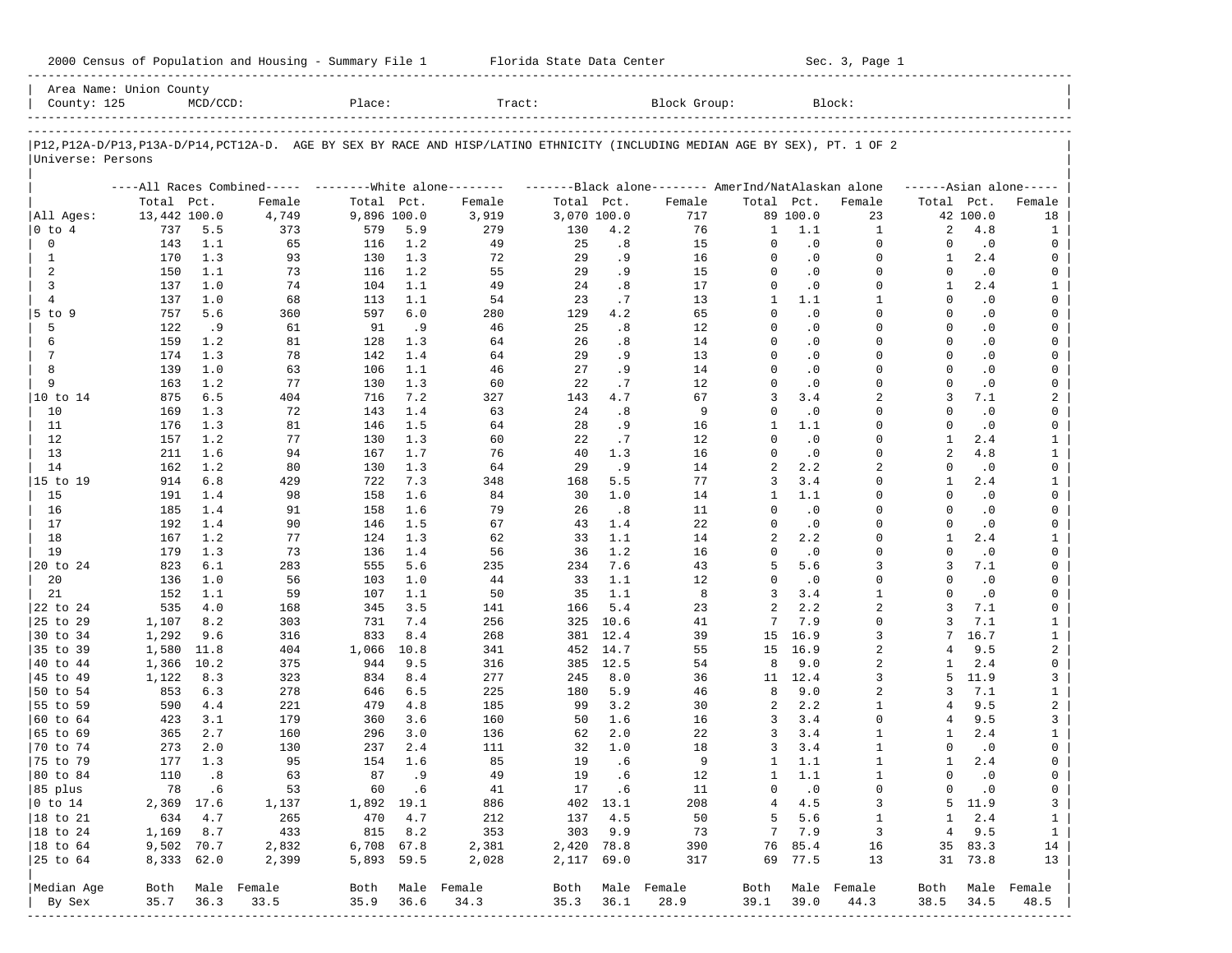2000 Census of Population and Housing - Summary File 1 Telorida State Data Center Sec. 3, Page 2

| County: 125          | Area Name: Union County    | $MCD/CCD$ :            |                  |                          | Place:           |                         | Tract:      |              |                       | Block Group:                                                                                                   |                  | Block:                     |                             |             |                  |
|----------------------|----------------------------|------------------------|------------------|--------------------------|------------------|-------------------------|-------------|--------------|-----------------------|----------------------------------------------------------------------------------------------------------------|------------------|----------------------------|-----------------------------|-------------|------------------|
|                      |                            |                        |                  |                          |                  |                         |             |              |                       |                                                                                                                |                  |                            |                             |             |                  |
|                      |                            |                        |                  |                          |                  |                         |             |              |                       | P12E-I/P13E-I/PCT12E-I. AGE BY SEX BY RACE AND HISP/LATINO ETHNICITY (INCLUDING MEDIAN AGE BY SEX), PT. 2 OF 2 |                  |                            |                             |             |                  |
| Universe: Persons    |                            |                        |                  |                          |                  |                         |             |              |                       |                                                                                                                |                  |                            |                             |             |                  |
|                      | Hawaiian/OthPacifIsl alone |                        |                  |                          |                  | -Some Other Race alone- |             |              | --Two or More Races-- |                                                                                                                |                  | --Hisp/Latino (any race)-- | --White alone, Not Latino-- |             |                  |
|                      |                            | Total Pct.             | Female           | Total Pct.               |                  | Female                  | Total       | Pct.         | Female                | Total Pct.                                                                                                     |                  | Female                     | Total                       | Pct.        | Female           |
| All Ages:            |                            | 3 100.0                | $\mathbf 0$      |                          | 140 100.0        | 24                      |             | 202 100.0    | 48                    |                                                                                                                | 477 100.0        | 83                         | 9,659 100.0                 |             | 3,870            |
| $0$ to $4$           | $\Omega$                   | $\cdot$ 0              | $\Omega$         | 7                        | 5.0              | 5                       | 18          | 8.9          | 11                    | 16                                                                                                             | 3.4              | 10                         | 572                         | 5.9         | 275              |
| $\mathbf 0$          | $\Omega$                   | $\cdot$ 0              | $\mathbf 0$      | $\mathbf{1}$             | .7               | $\mathbf{1}$            | 1           | .5           | $\Omega$              | 3                                                                                                              | .6               | $\overline{a}$             | 114                         | 1.2         | 48               |
| $\mathbf{1}$         | $\Omega$                   | $\cdot$ 0              | $\Omega$         | 2                        | 1.4              | $\mathbf{1}$            | 8           | 4.0          | $\overline{4}$        | 3                                                                                                              | .6               | $\overline{a}$             | 129                         | 1.3         | 71               |
| 2                    | $\Omega$                   | $\cdot$ 0              | $\mathbf 0$      | $\overline{a}$           | 1.4              | $\mathbf{1}$            | 3           | 1.5          | 2                     | 5                                                                                                              | 1.0              | 3                          | 113                         | 1.2         | 53               |
| 3                    | $\Omega$                   | $\cdot$ 0              | $\Omega$         | 2                        | 1.4              | $\overline{a}$          | 6           | 3.0          | 5                     | 5                                                                                                              | 1.0              | 3                          | 103                         | 1.1         | 49               |
| $\overline{4}$       | $\Omega$                   | $\cdot$ 0              | $\Omega$         | $\Omega$                 | .0               | $\Omega$                | $\mathbf 0$ | $\cdot$ 0    | $\Omega$              | $\Omega$                                                                                                       | $\cdot$ 0        | $\mathbf 0$                | 113                         | 1.2         | 54               |
| $5$ to $9$           | $\Omega$                   | $\cdot$ 0              | $\Omega$         | 7                        | 5.0              | $\mathbf{1}$            | 24          | 11.9         | 14                    | 24                                                                                                             | 5.0              | 12                         | 588                         | 6.1         | 272              |
| 5                    | $\Omega$                   | $\cdot$ 0              | U                | $\overline{a}$           | 1.4              | $\Omega$                | 4           | 2.0          | 3                     | 6                                                                                                              | 1.3              | $\overline{a}$             | 88                          | .9          | 44               |
| 6                    | $\Omega$                   | $\cdot$ 0              | $\Omega$         | $\mathbf{1}$             | .7               | $\mathbf{1}$            | 4           | 2.0          | 2                     | 5                                                                                                              | 1.0              | 3                          | 126                         | 1.3         | 62               |
| $\overline{7}$       | $\Omega$<br>$\Omega$       | $\cdot$ 0              | $\mathbf 0$      | $\mathbf{1}$<br>$\Omega$ | .7               | $\Omega$<br>$\Omega$    | 2           | 1.0<br>3.0   | $\mathbf{1}$          | 3                                                                                                              | .6               | 1                          | 141                         | 1.5         | 63               |
| 8<br>9               | $\Omega$                   | $\cdot$ 0<br>$\cdot$ 0 | $\Omega$<br>0    | 3                        | $\cdot$ 0<br>2.1 | $\Omega$                | 6<br>8      | 4.0          | 3<br>5                | $\mathbf{1}$<br>9                                                                                              | $\cdot$ 2<br>1.9 | $\Omega$<br>б              | 106<br>127                  | 1.1<br>1.3  | 46<br>57         |
| 10 to 14             | $\Omega$                   | $\cdot$ 0              | $\Omega$         | $\overline{a}$           | 1.4              | $\mathbf{1}$            | 8           | 4.0          | 5                     | 10                                                                                                             | 2.1              | 5                          | 711                         | 7.4         | 325              |
| 10                   | $\Omega$                   | $\cdot$ 0              | 0                | $\Omega$                 | $\cdot$ 0        | $\Omega$                | 2           | 1.0          | $\Omega$              | $\overline{a}$                                                                                                 | .4               | $\mathbf{1}$               | 141                         | 1.5         | 62               |
| 11                   | $\Omega$                   | $\cdot$ 0              | $\Omega$         | $\mathbf{1}$             | .7               | $\mathbf{1}$            | $\Omega$    | $\cdot$ 0    | $\Omega$              | $\mathbf{1}$                                                                                                   | $\cdot$ 2        | $\mathbf{1}$               | 146                         | 1.5         | 64               |
| 12                   | $\Omega$                   | $\cdot$ 0              | 0                | $\Omega$                 | $\cdot$ 0        | $\Omega$                | 4           | 2.0          | $\overline{4}$        | $\overline{4}$                                                                                                 | .8               | 3                          | 128                         | 1.3         | 59               |
| 13                   | $\Omega$                   | $\cdot$ 0              | $\Omega$         | $\Omega$                 | $\cdot$ 0        | $\Omega$                | 2           | 1.0          | 1                     | 2                                                                                                              | .4               | $\Omega$                   | 166                         | 1.7         | 76               |
| 14                   | $\Omega$                   | $\cdot$ 0              | 0                | $\mathbf{1}$             | .7               | $\Omega$                | 0           | $\cdot$ 0    | $\Omega$              | 1                                                                                                              | $\cdot$ 2        | <sup>0</sup>               | 130                         | 1.3         | 64               |
| 15 to 19             | $\Omega$                   | $\cdot$ 0              | $\Omega$         | 15                       | 10.7             | 3                       | 5           | 2.5          | $\Omega$              | 29                                                                                                             | 6.1              | 8                          | 710                         | 7.4         | 343              |
| 15                   | $\Omega$                   | $\cdot$ 0              | 0                | $\mathbf{1}$             | .7               | $\Omega$                | 1           | .5           | $\Omega$              | $\overline{4}$                                                                                                 | .8               | 2                          | 156                         | 1.6         | 82               |
| 16                   | $\Omega$                   | $\cdot$ 0              | $\Omega$         | $\mathbf{1}$             | .7               | $\mathbf{1}$            | $\Omega$    | $\cdot$ 0    | $\Omega$              | 2                                                                                                              | .4               | $\mathbf{1}$               | 157                         | 1.6         | 79               |
| 17                   | $\Omega$                   | $\cdot$ 0              | 0                | $\overline{a}$           | 1.4              | $\mathbf{1}$            | 1           | .5           | $\Omega$              | 5                                                                                                              | 1.0              | 2                          | 143                         | 1.5         | 66               |
| 18                   | $\Omega$                   | $\cdot$ 0              | $\Omega$         | 5                        | 3.6              | $\Omega$                | 2           | 1.0          | $\Omega$              | 8                                                                                                              | 1.7              | $\mathbf{1}$               | 121                         | 1.3         | 61               |
| 19                   | $\Omega$                   | $\cdot$ 0              | 0                | 6                        | 4.3              | $\mathbf{1}$            | 1           | .5           | $\Omega$              | 10                                                                                                             | 2.1              | 2                          | 133                         | 1.4         | 55               |
| 20 to 24             | $\Omega$                   | $\cdot$ 0              | $\Omega$         | 12                       | 8.6              | $\overline{a}$          | 14          | 6.9          | $\Omega$              | 27                                                                                                             | 5.7              | 3                          | 550                         | 5.7         | 234              |
| 20                   | $\Omega$                   | $\cdot$ 0              | 0                | $\Omega$                 | $\cdot$ 0        | $\Omega$                | $\mathbf 0$ | $\cdot$ 0    | $\Omega$              | $\mathbf 0$                                                                                                    | $\cdot$ 0        | 0                          | 103                         | 1.1         | 44               |
| 21                   | $\Omega$                   | $\cdot$ 0              | $\Omega$         | 5                        | 3.6              | $\Omega$                | 2           | 1.0          | $\Omega$              | 7                                                                                                              | 1.5              | $\Omega$                   | 107                         | 1.1         | 50               |
| 22 to 24             | $\Omega$                   | $\cdot$ 0              | $\Omega$         | 7                        | 5.0              | $\overline{a}$          | 12          | 5.9          | $\Omega$              | 20                                                                                                             | 4.2              | 3                          | 340                         | 3.5         | 140              |
| 25 to 29             | $\Omega$<br>$\Omega$       | $\cdot$ 0              | $\Omega$         | 21                       | 15.0             | 3                       | 20          | 9.9          | 2                     | 61                                                                                                             | 12.8             | 10                         | 703                         | 7.3         | 250              |
| 30 to 34<br>35 to 39 | $\Omega$                   | $\cdot$ 0<br>$\cdot$ 0 | 0<br>$\Omega$    | 23<br>19                 | 16.4<br>13.6     | 3<br>$\mathbf{1}$       | 33          | 16.3<br>11.9 | 2<br>3                | 75<br>72                                                                                                       | 15.7<br>15.1     | 5<br>8                     | 800                         | 8.3<br>10.7 | 267              |
| 40 to 44             | $\Omega$                   | $\cdot$ 0              | $\Omega$         | 11                       | 7.9              | $\mathbf{1}$            | 24<br>17    | 8.4          | 2                     | 52                                                                                                             | 10.9             | 4                          | 1,032<br>910                | 9.4         | 335<br>313       |
| 45 to 49             | 1                          | 33.3                   | $\Omega$         | 8                        | 5.7              | $\mathbf{1}$            | 18          | 8.9          | 3                     | 39                                                                                                             | 8.2              | 3                          | 813                         | 8.4         | 276              |
| 50 to 54             | $\Omega$                   | $\cdot$ 0              | $\Omega$         | 6                        | 4.3              | $\overline{a}$          | 10          | 5.0          | 2                     | 26                                                                                                             | 5.5              | б                          | 631                         | 6.5         | 221              |
| 55 to 59             | $\Omega$                   | $\cdot$ 0              | $\Omega$         | $\mathbf{1}$             | .7               | $\Omega$                | 5           | 2.5          | 3                     | 13                                                                                                             | 2.7              | $\overline{a}$             | 467                         | 4.8         | 183              |
| 60 to 64             | $\Omega$                   | $\cdot$ 0              | $\Omega$         | $\overline{4}$           | 2.9              | $\Omega$                | 2           | 1.0          | $\Omega$              | 13                                                                                                             | 2.7              | 4                          | 352                         | 3.6         | 156              |
| 65 to 69             | 1                          | 33.3                   | $\Omega$         | $\Omega$                 | $\cdot$ 0        | $\Omega$                | 2           | 1.0          | $\Omega$              | 9                                                                                                              | 1.9              | 1                          | 289                         | 3.0         | 135              |
| 70 to 74             | $\Omega$                   | $\cdot$ 0              | U                | $\mathbf{1}$             | .7               | $\Omega$                | $\Omega$    | $\cdot$ 0    | $\Omega$              | 7                                                                                                              | 1.5              | $\mathbf{1}$               | 231                         | 2.4         | 110              |
| 75 to 79             | $\Omega$                   | $\cdot$ 0              | U                | $\mathbf{1}$             | .7               | $\Omega$                | 1           | . 5          | $\Omega$              | 1                                                                                                              | $\cdot$ 2        | $\Omega$                   | 154                         | 1.6         | 85               |
| 80 to 84             |                            | 1<br>33.3              | $\mathbf 0$      | $\overline{a}$           | 1.4              | $\mathbf{1}$            | $\Omega$    | $\cdot$ 0    | $\Omega$              | $\overline{a}$                                                                                                 | .4               | $\mathbf{1}$               | 87                          | .9          | 49               |
| 85 plus              | $\mathbf{0}$               | $\cdot$ 0              | $\overline{0}$   |                          | $0 \qquad .0$    | $\circ$                 |             | 1 .5         | $\mathbf{1}$          |                                                                                                                | 1.2              | $\overline{0}$             | 59 .6                       |             | 41               |
| $ 0 \t{to} 14$       | $\mathbf{0}$               | $\cdot$ 0              | $\overline{0}$   |                          | 16 11.4          | $7\phantom{.0}$         |             | 50 24.8      | 30                    |                                                                                                                | 50 10.5          | 27                         | 1,871 19.4                  |             | 872              |
| 18 to 21             | $\mathbf{0}$               | $\cdot$ 0              | $\overline{0}$   |                          | 16 11.4          | $\mathbf{1}$            |             | $5 \t 2.5$   | $\overline{0}$        |                                                                                                                | $25 \quad 5.2$   | $\overline{\mathbf{3}}$    | 464 4.8                     |             | 210              |
| $ 18$ to $24$        | $\mathbf{0}$               | $\cdot$ 0              | $\circ$          |                          | 23 16.4          | $\overline{\mathbf{3}}$ |             | 17 8.4       | $\overline{0}$        |                                                                                                                | 45 9.4           | 6                          | 804 8.3                     |             | 350              |
| $ 18 \text{ to } 64$ |                            | 1, 33.3                | 0                |                          | 116 82.9         | 14                      |             | 146 72.3     | 17                    |                                                                                                                | 396 83.0         | 48                         | 6,512 67.4                  |             | 2,351            |
| 25 to 64             |                            | 1, 33.3                | 0                |                          | 93 66.4          | 11                      |             | 129 63.9     | 17                    |                                                                                                                | 351 73.6         | 42                         | 5,708 59.1                  |             | 2,001            |
| Median Age           |                            |                        | Both Male Female |                          |                  | Both Male Female        |             |              | Both Male Female      |                                                                                                                |                  | Both Male Female           |                             |             | Both Male Female |
| By Sex               | 66.5                       | 66.5                   | .0               | 32.0 32.4                |                  | 25.5                    | 31.7 33.6   |              | 9.8                   | 34.8                                                                                                           | 35.4             | 26.8                       | 35.9                        | 36.6        | 34.4             |
|                      |                            |                        |                  |                          |                  |                         |             |              |                       |                                                                                                                |                  |                            |                             |             |                  |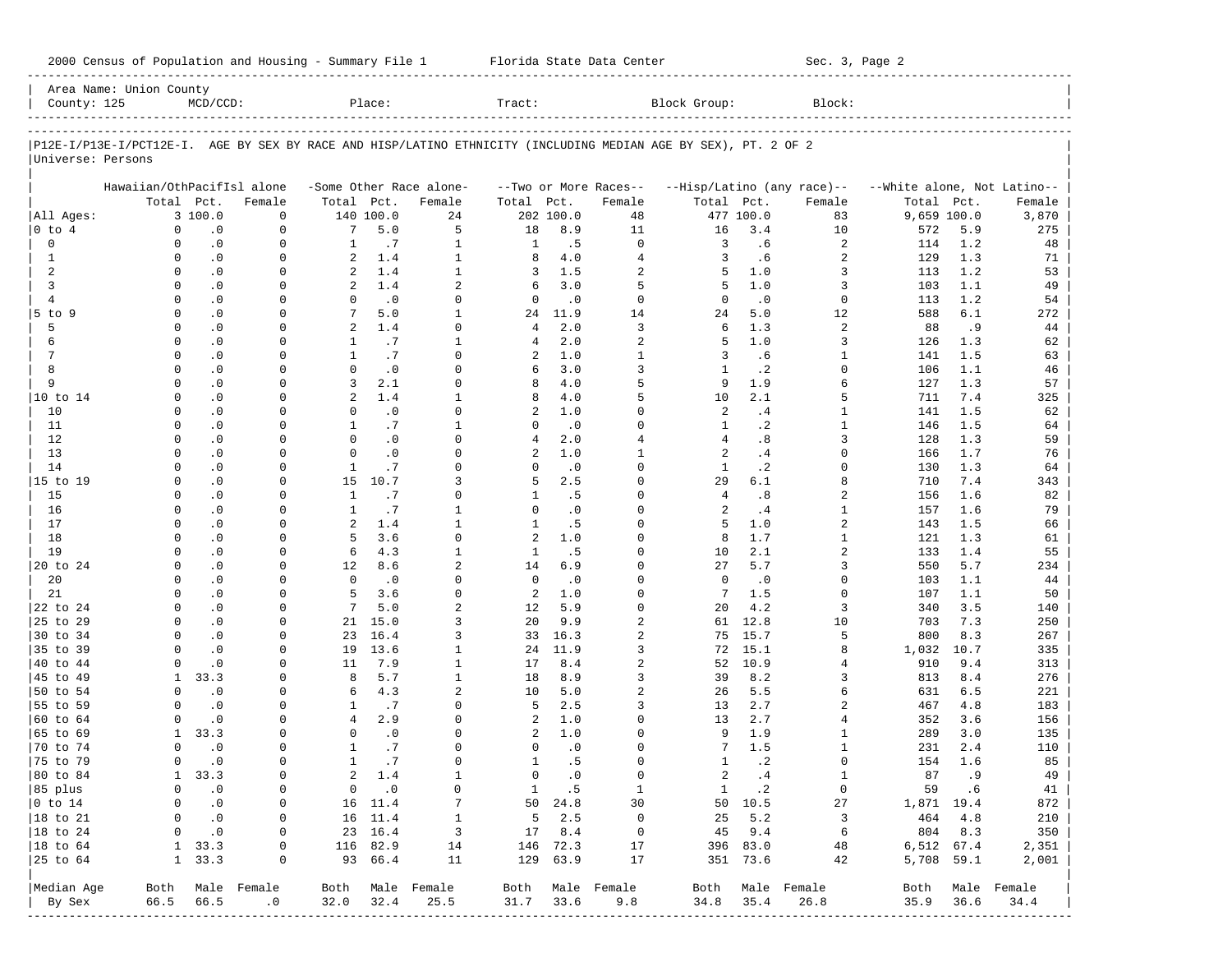| 2000 Census of Population and Housing - Summary File 1 |  | Florida State Data Center | Sec. 3, Page 1 |
|--------------------------------------------------------|--|---------------------------|----------------|
|--------------------------------------------------------|--|---------------------------|----------------|

| P12, P12A-D/P13, P13A-D/P14, PCT12A-D. AGE BY SEX BY RACE AND HISP/LATINO ETHNICITY (INCLUDING MEDIAN AGE BY SEX), PT. 1 OF 2<br>Universe: Persons<br>----All Races Combined----- -------- White alone--------<br>Total Pct.<br>443,343 100.0<br>All Ages:<br>21,657<br>$ 0 \tto 4$<br>$\mathbf 0$<br>4,157<br>$\mathbf{1}$<br>4,290<br>2<br>4,374<br>3<br>4,342<br>$\overline{4}$<br>4,494<br>$5$ to $9$<br>25,068<br>5<br>4,737<br>6<br>4,805<br>$7\phantom{.0}$<br>4,953<br>8<br>5,226<br>9<br>5,347<br>10 to 14<br>27,076<br>10<br>5,578<br>11<br>5,461<br>12<br>5,446<br>13<br>5,302<br>14<br>5,289<br>15 to 19<br>27,602<br>15<br>5,453<br>16<br>5,388<br>17<br>5,220<br>18<br>5,496<br>19<br>6,045<br>20 to 24<br>24,727<br>20<br>5,846<br>5,180<br>21<br>22 to 24<br>13,701<br>25 to 29<br>22,757<br>30 to 34<br>25,487<br>35 to 39<br>31,193<br>40 to 44<br>32,658<br>30,379<br>45 to 49<br>50 to 54<br>28,738<br>55 to 59<br>24,566<br>60 to 64<br>23,624<br>65 to 69<br>24,721<br>70 to 74<br>25,296<br>75 to 79<br>22,076<br> 80 to 84<br>14,401<br>$11,317$ 2.6<br>85 plus<br>$ 0 \t{to} 14$<br>73,801 16.6<br>18 to 21<br>22,567<br>$ 18$ to $24$<br>36,268<br>255,670 57.7<br>$ 18$ to $64$ | County: 127 | Area Name: Volusia County | $MCD/CCD$ : |             | Place:           |      | Tract:           |              |         | Block Group:                                        |             |              | Block:           |                     |            |            |
|------------------------------------------------------------------------------------------------------------------------------------------------------------------------------------------------------------------------------------------------------------------------------------------------------------------------------------------------------------------------------------------------------------------------------------------------------------------------------------------------------------------------------------------------------------------------------------------------------------------------------------------------------------------------------------------------------------------------------------------------------------------------------------------------------------------------------------------------------------------------------------------------------------------------------------------------------------------------------------------------------------------------------------------------------------------------------------------------------------------------------------------------------------------------------------------------------------|-------------|---------------------------|-------------|-------------|------------------|------|------------------|--------------|---------|-----------------------------------------------------|-------------|--------------|------------------|---------------------|------------|------------|
|                                                                                                                                                                                                                                                                                                                                                                                                                                                                                                                                                                                                                                                                                                                                                                                                                                                                                                                                                                                                                                                                                                                                                                                                            |             |                           |             |             |                  |      |                  |              |         |                                                     |             |              |                  |                     |            |            |
|                                                                                                                                                                                                                                                                                                                                                                                                                                                                                                                                                                                                                                                                                                                                                                                                                                                                                                                                                                                                                                                                                                                                                                                                            |             |                           |             |             |                  |      |                  |              |         |                                                     |             |              |                  |                     |            |            |
|                                                                                                                                                                                                                                                                                                                                                                                                                                                                                                                                                                                                                                                                                                                                                                                                                                                                                                                                                                                                                                                                                                                                                                                                            |             |                           |             |             |                  |      |                  |              |         | -------Black alone-------- AmerInd/NatAlaskan alone |             |              |                  | $---Asian alone---$ |            |            |
|                                                                                                                                                                                                                                                                                                                                                                                                                                                                                                                                                                                                                                                                                                                                                                                                                                                                                                                                                                                                                                                                                                                                                                                                            |             |                           |             | Female      | Total Pct.       |      | Female           | Total Pct.   |         | Female                                              | Total Pct.  |              | Female           | Total Pct.          |            | Female     |
|                                                                                                                                                                                                                                                                                                                                                                                                                                                                                                                                                                                                                                                                                                                                                                                                                                                                                                                                                                                                                                                                                                                                                                                                            |             |                           |             | 227,982     | 381,760 100.0    |      | 196,316          | 41,198 100.0 |         | 21,622                                              | 1,373 100.0 |              | 660              | 4,430 100.0         |            | 2,336      |
|                                                                                                                                                                                                                                                                                                                                                                                                                                                                                                                                                                                                                                                                                                                                                                                                                                                                                                                                                                                                                                                                                                                                                                                                            |             |                           | 4.9         | 10,626      | 16,605           | 4.3  | 8,135            | 3,146        | 7.6     | 1,540                                               | 68          | 5.0          | 26               | 242                 | 5.5        | 129        |
|                                                                                                                                                                                                                                                                                                                                                                                                                                                                                                                                                                                                                                                                                                                                                                                                                                                                                                                                                                                                                                                                                                                                                                                                            |             |                           | .9          | 2,041       | 3,173            | .8   | 1,564            | 624          | 1.5     | 308                                                 | 11          | .8           | 3                | 32                  | .7         | 15         |
|                                                                                                                                                                                                                                                                                                                                                                                                                                                                                                                                                                                                                                                                                                                                                                                                                                                                                                                                                                                                                                                                                                                                                                                                            |             |                           | 1.0         | 2,073       | 3,260            | . 9  | 1,559            | 605          | 1.5     | 297                                                 | 20          | 1.5          | 8                | 63                  | 1.4        | 33         |
|                                                                                                                                                                                                                                                                                                                                                                                                                                                                                                                                                                                                                                                                                                                                                                                                                                                                                                                                                                                                                                                                                                                                                                                                            |             |                           | 1.0         | 2,155       | 3,360            | .9   | 1,635            | 652          | 1.6     | 325                                                 | 10          | .7           | 2                | 44                  | 1.0        | 26         |
|                                                                                                                                                                                                                                                                                                                                                                                                                                                                                                                                                                                                                                                                                                                                                                                                                                                                                                                                                                                                                                                                                                                                                                                                            |             |                           | 1.0         | 2,140       | 3,347            | . 9  | 1,657            | 617          | 1.5     | 292                                                 | 12          | .9           | 7                | 48                  | 1.1        | 29         |
|                                                                                                                                                                                                                                                                                                                                                                                                                                                                                                                                                                                                                                                                                                                                                                                                                                                                                                                                                                                                                                                                                                                                                                                                            |             |                           | 1.0         | 2,217       | 3,465            | . 9  | 1,720            | 648          | 1.6     | 318                                                 | 15          | 1.1          | 6                | 55                  | 1.2        | 26         |
|                                                                                                                                                                                                                                                                                                                                                                                                                                                                                                                                                                                                                                                                                                                                                                                                                                                                                                                                                                                                                                                                                                                                                                                                            |             |                           | 5.7         | 12,267      | 19,669           | 5.2  | 9,542            | 3,510        | 8.5     | 1,813                                               | 81          | 5.9          | 35               | 270                 | 6.1        | 131        |
|                                                                                                                                                                                                                                                                                                                                                                                                                                                                                                                                                                                                                                                                                                                                                                                                                                                                                                                                                                                                                                                                                                                                                                                                            |             |                           | 1.1         | 2,335       | 3,707            | 1.0  | 1,822            | 655          | 1.6     | 344                                                 | 17          | 1.2          | 5                | 57                  | 1.3        | 26         |
|                                                                                                                                                                                                                                                                                                                                                                                                                                                                                                                                                                                                                                                                                                                                                                                                                                                                                                                                                                                                                                                                                                                                                                                                            |             |                           | 1.1         | 2,298       | 3,769            | 1.0  | 1,784            | 664          | 1.6     | 333                                                 | 18          | 1.3          | 9                | 51                  | 1.2        | 26         |
|                                                                                                                                                                                                                                                                                                                                                                                                                                                                                                                                                                                                                                                                                                                                                                                                                                                                                                                                                                                                                                                                                                                                                                                                            |             |                           | 1.1         | 2,405       | 3,863            | 1.0  | 1,864            | 693          | 1.7     | 357                                                 | 12          | . 9          | 6                | 54                  | 1.2        | 24         |
|                                                                                                                                                                                                                                                                                                                                                                                                                                                                                                                                                                                                                                                                                                                                                                                                                                                                                                                                                                                                                                                                                                                                                                                                            |             |                           | 1.2         | 2,604       | 4,128            | 1.1  | 2,036            | 728          | 1.8     | 370                                                 | 18          | 1.3          | 8                | 61                  | 1.4        | 33         |
|                                                                                                                                                                                                                                                                                                                                                                                                                                                                                                                                                                                                                                                                                                                                                                                                                                                                                                                                                                                                                                                                                                                                                                                                            |             |                           | 1.2         | 2,625       | 4,202            | 1.1  | 2,036            | 770          | 1.9     | 409                                                 | 16          | 1.2          | $7\phantom{.0}$  | 47                  | 1.1        | 22         |
|                                                                                                                                                                                                                                                                                                                                                                                                                                                                                                                                                                                                                                                                                                                                                                                                                                                                                                                                                                                                                                                                                                                                                                                                            |             |                           | 6.1         | 13,052      | 21,474           | 5.6  | 10,351           | 3,766        | 9.1     | 1,817                                               | 92          | 6.7          | 50               | 267                 | 6.0        | 117        |
|                                                                                                                                                                                                                                                                                                                                                                                                                                                                                                                                                                                                                                                                                                                                                                                                                                                                                                                                                                                                                                                                                                                                                                                                            |             |                           | 1.3         | 2,688       | 4,395            | 1.2  | 2,089            | 811          | 2.0     | 412                                                 | 15          | 1.1          | 8                | 46                  | 1.0        | 20         |
|                                                                                                                                                                                                                                                                                                                                                                                                                                                                                                                                                                                                                                                                                                                                                                                                                                                                                                                                                                                                                                                                                                                                                                                                            |             |                           | 1.2         | 2,635       | 4,359            | 1.1  | 2,082            | 743          | 1.8     | 367                                                 | 19          | 1.4          | 12               | 50                  | 1.1        | 22         |
|                                                                                                                                                                                                                                                                                                                                                                                                                                                                                                                                                                                                                                                                                                                                                                                                                                                                                                                                                                                                                                                                                                                                                                                                            |             |                           | 1.2         | 2,643       | 4,333            | 1.1  | 2,098            | 752          | 1.8     | 366                                                 | 18          | 1.3          | 8                | 46                  | 1.0        | 25         |
|                                                                                                                                                                                                                                                                                                                                                                                                                                                                                                                                                                                                                                                                                                                                                                                                                                                                                                                                                                                                                                                                                                                                                                                                            |             |                           | 1.2         | 2,609       | 4,197            | 1.1  | 2,103            | 735          | 1.8     | 337                                                 | 18          | 1.3          | 10               | 67                  | 1.5        | 28         |
|                                                                                                                                                                                                                                                                                                                                                                                                                                                                                                                                                                                                                                                                                                                                                                                                                                                                                                                                                                                                                                                                                                                                                                                                            |             |                           | 1.2         | 2,477       | 4,190            | 1.1  | 1,979            | 725          | 1.8     | 335                                                 | 22          | 1.6          | 12               | 58                  | 1.3        | 22         |
|                                                                                                                                                                                                                                                                                                                                                                                                                                                                                                                                                                                                                                                                                                                                                                                                                                                                                                                                                                                                                                                                                                                                                                                                            |             |                           | 6.2         | 13,105      | 21,561           | 5.6  | 10,175           | 4,170        | 10.1    | 2,045                                               | 98          | 7.1          | 55               | 321                 | 7.2        | 150        |
|                                                                                                                                                                                                                                                                                                                                                                                                                                                                                                                                                                                                                                                                                                                                                                                                                                                                                                                                                                                                                                                                                                                                                                                                            |             |                           | 1.2         | 2,664       | 4,357            | 1.1  | 2,110            | 741          | 1.8     | 380                                                 | 15          | 1.1          | 6                | 57                  | 1.3        | 34         |
|                                                                                                                                                                                                                                                                                                                                                                                                                                                                                                                                                                                                                                                                                                                                                                                                                                                                                                                                                                                                                                                                                                                                                                                                            |             |                           | 1.2         | 2,596       | 4,269            | 1.1  | 2,075            | 744          | 1.8     | 344                                                 | 19          | 1.4          | 13               | 71                  | 1.6        | 37         |
|                                                                                                                                                                                                                                                                                                                                                                                                                                                                                                                                                                                                                                                                                                                                                                                                                                                                                                                                                                                                                                                                                                                                                                                                            |             |                           | 1.2         | 2,486       | 4,158            | 1.1  | 1,983            | 726          | 1.8     | 330                                                 | 17          | 1.2          | 11               | 46                  | 1.0        | 28         |
|                                                                                                                                                                                                                                                                                                                                                                                                                                                                                                                                                                                                                                                                                                                                                                                                                                                                                                                                                                                                                                                                                                                                                                                                            |             |                           | 1.2         | 2,597       | 4,204            | 1.1  | 1,964            | 905          | 2.2     | 448                                                 | 23          | 1.7          | 12               | 73                  | 1.6        | 32         |
|                                                                                                                                                                                                                                                                                                                                                                                                                                                                                                                                                                                                                                                                                                                                                                                                                                                                                                                                                                                                                                                                                                                                                                                                            |             |                           | 1.4         | 2,762       | 4,573            | 1.2  | 2,043            | 1,054        | 2.6     | 543                                                 | 24          | 1.7          | 13               | 74                  | 1.7        | 19         |
|                                                                                                                                                                                                                                                                                                                                                                                                                                                                                                                                                                                                                                                                                                                                                                                                                                                                                                                                                                                                                                                                                                                                                                                                            |             |                           | 5.6         | 11,459      | 18,765           | 4.9  | 8,576            | 4,020        | 9.8     | 2,110                                               | 102         | 7.4          | 46               | 407                 | 9.2        | 146        |
|                                                                                                                                                                                                                                                                                                                                                                                                                                                                                                                                                                                                                                                                                                                                                                                                                                                                                                                                                                                                                                                                                                                                                                                                            |             |                           | 1.3         | 2,690       | 4,462            | 1.2  | 2,020            | 965          | 2.3     | 513                                                 | 19          | 1.4          | 8                | 76                  | 1.7        | 24         |
|                                                                                                                                                                                                                                                                                                                                                                                                                                                                                                                                                                                                                                                                                                                                                                                                                                                                                                                                                                                                                                                                                                                                                                                                            |             |                           | 1.2         | 2,336       | 3,879            | 1.0  | 1,713            | 880          | 2.1     | 445                                                 | 30          | 2.2          | 11               | 94                  | 2.1        | 35         |
|                                                                                                                                                                                                                                                                                                                                                                                                                                                                                                                                                                                                                                                                                                                                                                                                                                                                                                                                                                                                                                                                                                                                                                                                            |             |                           | 3.1         | 6,433       | 10,424           | 2.7  | 4,843            | 2,175        | 5.3     | 1,152                                               | 53          | 3.9          | 27               | 237                 | 5.3        | 87         |
|                                                                                                                                                                                                                                                                                                                                                                                                                                                                                                                                                                                                                                                                                                                                                                                                                                                                                                                                                                                                                                                                                                                                                                                                            |             |                           | 5.1         | 11,026      | 18,251           | 4.8  | 8,780            | 2,887        | 7.0     | 1,498                                               | 80          | 5.8          | 35               | 380                 | 8.6        | 181        |
|                                                                                                                                                                                                                                                                                                                                                                                                                                                                                                                                                                                                                                                                                                                                                                                                                                                                                                                                                                                                                                                                                                                                                                                                            |             |                           | 5.7         | 12,590      | 21,358           | 5.6  | 10,511           | 2,596        | 6.3     | 1,355                                               | 112         | 8.2          | 53               | 377                 | 8.5        | 196        |
|                                                                                                                                                                                                                                                                                                                                                                                                                                                                                                                                                                                                                                                                                                                                                                                                                                                                                                                                                                                                                                                                                                                                                                                                            |             |                           | 7.0         |             | 26,708           |      |                  |              |         |                                                     | 116         | 8.4          | 61               | 387                 | 8.7        | 226        |
|                                                                                                                                                                                                                                                                                                                                                                                                                                                                                                                                                                                                                                                                                                                                                                                                                                                                                                                                                                                                                                                                                                                                                                                                            |             |                           |             | 15,791      |                  | 7.0  | 13,398           | 2,934        | 7.1     | 1,560                                               |             |              |                  |                     |            |            |
|                                                                                                                                                                                                                                                                                                                                                                                                                                                                                                                                                                                                                                                                                                                                                                                                                                                                                                                                                                                                                                                                                                                                                                                                            |             |                           | 7.4<br>6.9  | 16,548      | 28,213<br>26,741 | 7.4  | 14,224           | 2,929        | 7.1     | 1,563                                               | 151<br>147  | 11.0<br>10.7 | 80<br>71         | 372                 | 8.4<br>7.4 | 215<br>189 |
|                                                                                                                                                                                                                                                                                                                                                                                                                                                                                                                                                                                                                                                                                                                                                                                                                                                                                                                                                                                                                                                                                                                                                                                                            |             |                           |             | 15,609      | 25,823           | 7.0  | 13,680           | 2,409        | 5.8     | 1,288                                               | 116         | 8.4          |                  | 326<br>286          | 6.5        | 169        |
|                                                                                                                                                                                                                                                                                                                                                                                                                                                                                                                                                                                                                                                                                                                                                                                                                                                                                                                                                                                                                                                                                                                                                                                                            |             |                           | 6.5         | 14,824      |                  | 6.8  | 13,286           | 1,931        | 4.7     | 1,018                                               |             | 5.2          | 61               |                     |            |            |
|                                                                                                                                                                                                                                                                                                                                                                                                                                                                                                                                                                                                                                                                                                                                                                                                                                                                                                                                                                                                                                                                                                                                                                                                            |             |                           | 5.5         | 13,041      | 22,336           | 5.9  | 11,803           | 1,527        | 3.7     | 841                                                 | 71          |              | 23               | 231                 | 5.2        | 147        |
|                                                                                                                                                                                                                                                                                                                                                                                                                                                                                                                                                                                                                                                                                                                                                                                                                                                                                                                                                                                                                                                                                                                                                                                                            |             |                           | 5.3         | 12,751      | 21,679           | 5.7  | 11,656           | 1,382        | 3.4     | 788                                                 | 46          | 3.4          | 24               | 186                 | 4.2        | 96         |
|                                                                                                                                                                                                                                                                                                                                                                                                                                                                                                                                                                                                                                                                                                                                                                                                                                                                                                                                                                                                                                                                                                                                                                                                            |             |                           | 5.6         | 13,168      | 23,058           | 6.0  | 12,244           | 1,231        | 3.0     | 679                                                 | 31          | 2.3          | 13               | 149                 | 3.4        | 97         |
|                                                                                                                                                                                                                                                                                                                                                                                                                                                                                                                                                                                                                                                                                                                                                                                                                                                                                                                                                                                                                                                                                                                                                                                                            |             |                           | 5.7         | 13,802      | 23,865           | 6.3  | 12,976           | 1,050        | 2.5     | 604                                                 | 28          | 2.0          | 11               | 125                 | 2.8        | 87         |
|                                                                                                                                                                                                                                                                                                                                                                                                                                                                                                                                                                                                                                                                                                                                                                                                                                                                                                                                                                                                                                                                                                                                                                                                            |             |                           | 5.0         | 12,292      | 21,132           | 5.5  | 11,755           | 744          | 1.8     | 431                                                 | 14          | 1.0          | 5                | 54                  | 1.2        | 30         |
|                                                                                                                                                                                                                                                                                                                                                                                                                                                                                                                                                                                                                                                                                                                                                                                                                                                                                                                                                                                                                                                                                                                                                                                                            |             |                           | 3.2         | 8,442       | 13,763           | 3.6  | 8,023            | 507          | 1.2     | 347                                                 | 9           | .7           | $\overline{4}$   | 30                  | .7         | 15         |
|                                                                                                                                                                                                                                                                                                                                                                                                                                                                                                                                                                                                                                                                                                                                                                                                                                                                                                                                                                                                                                                                                                                                                                                                            |             |                           |             | 7,589       | 10,759           | 2.8  | 7,201            |              | 459 1.1 | 325                                                 |             | 11 .8        | $7\phantom{.0}$  |                     | 20 .5      | 15         |
|                                                                                                                                                                                                                                                                                                                                                                                                                                                                                                                                                                                                                                                                                                                                                                                                                                                                                                                                                                                                                                                                                                                                                                                                            |             |                           |             | 35,945      | 57,748 15.1      |      | 28,028           | 10,422 25.3  |         | 5,170                                               |             | 241 17.6     | 111              |                     | 779 17.6   | 377        |
|                                                                                                                                                                                                                                                                                                                                                                                                                                                                                                                                                                                                                                                                                                                                                                                                                                                                                                                                                                                                                                                                                                                                                                                                            |             |                           | 5.1         | 10,385      | 17,118           | 4.5  | 7,740            | $3,804$ 9.2  |         | 1,949                                               | 96          | 7.0          | 44               | 317                 | 7.2        | 110        |
|                                                                                                                                                                                                                                                                                                                                                                                                                                                                                                                                                                                                                                                                                                                                                                                                                                                                                                                                                                                                                                                                                                                                                                                                            |             |                           | 8.2         | 16,818      | 27,542           | 7.2  | 12,583           | 5,979 14.5   |         | 3,101                                               |             | 149 10.9     | 71               |                     | 554 12.5   | 197        |
|                                                                                                                                                                                                                                                                                                                                                                                                                                                                                                                                                                                                                                                                                                                                                                                                                                                                                                                                                                                                                                                                                                                                                                                                            |             |                           |             | 128,998     | 218,651 57.3     |      | 109,921          | 24,574 59.6  |         | 13,012                                              |             | 988 72.0     | 479              | 3,099 70.0          |            | 1,616      |
| 25 to 64<br>219,402 49.5                                                                                                                                                                                                                                                                                                                                                                                                                                                                                                                                                                                                                                                                                                                                                                                                                                                                                                                                                                                                                                                                                                                                                                                   |             |                           |             | 112,180     | 191,109 50.1     |      | 97,338           | 18,595 45.1  |         | 9,911                                               |             | 839 61.1     | 408              | 2,545 57.4          |            | 1,419      |
| Median Age<br>Both                                                                                                                                                                                                                                                                                                                                                                                                                                                                                                                                                                                                                                                                                                                                                                                                                                                                                                                                                                                                                                                                                                                                                                                         |             |                           |             | Male Female |                  |      | Both Male Female | Both         |         | Male Female                                         |             |              | Both Male Female | Both                | Male       | Female     |
| 42.4<br>By Sex                                                                                                                                                                                                                                                                                                                                                                                                                                                                                                                                                                                                                                                                                                                                                                                                                                                                                                                                                                                                                                                                                                                                                                                             |             |                           | 40.6        | 44.2        | 44.7             | 42.7 | 46.6             | 28.5         | 26.8    | 30.0                                                | 37.7        | 37.5         | 37.9             | 34.3                | 30.4       | 37.5       |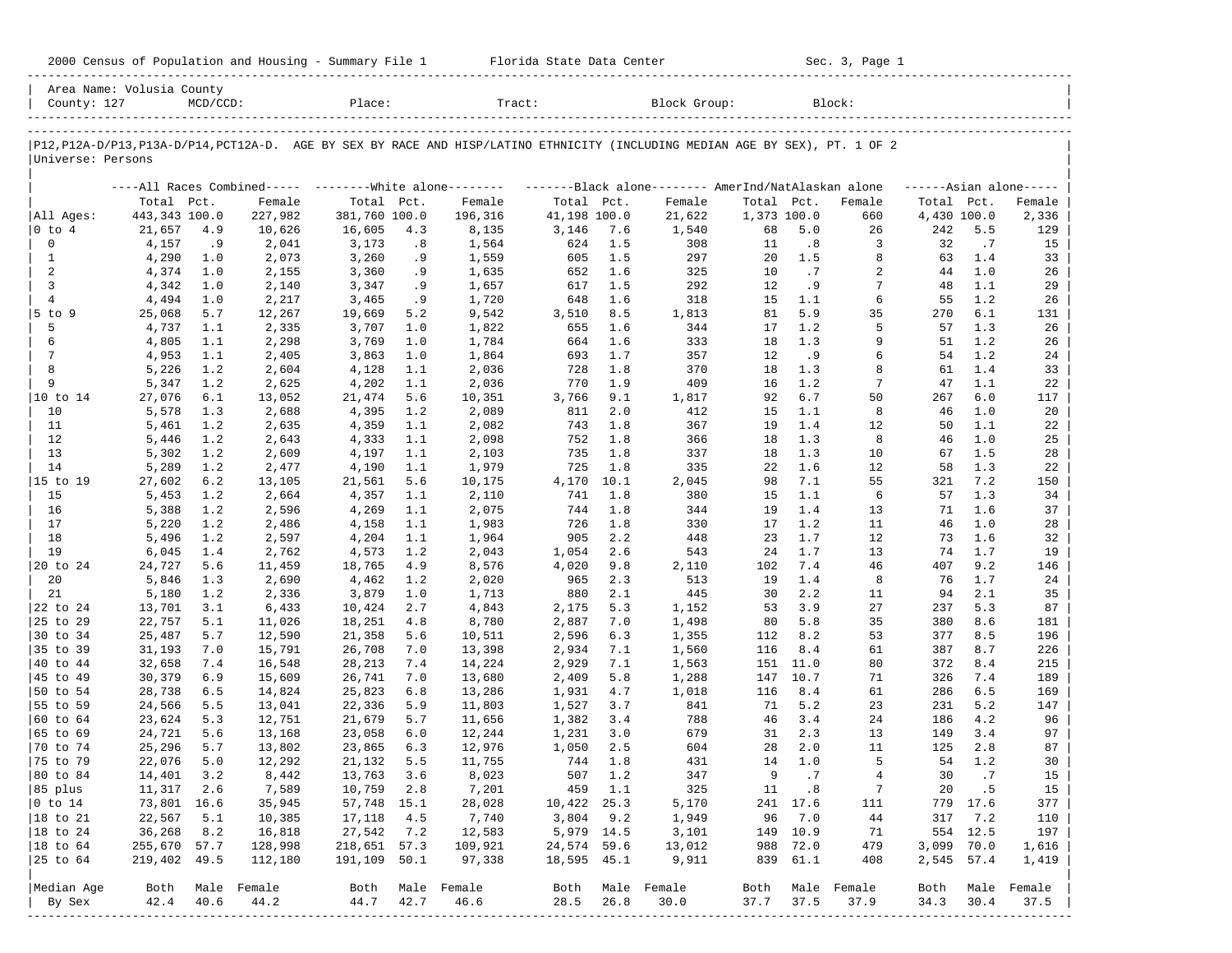| 2000 Census of Population and Housing - Summary File 1 |  | Florida State Data Center | Sec. 3, Page 2 |
|--------------------------------------------------------|--|---------------------------|----------------|
|--------------------------------------------------------|--|---------------------------|----------------|

|                      | Area Name: Volusia County                                                                                      |             |                             |             |            |                         |             |            |                       |              |            |                            |                             |            |                  |
|----------------------|----------------------------------------------------------------------------------------------------------------|-------------|-----------------------------|-------------|------------|-------------------------|-------------|------------|-----------------------|--------------|------------|----------------------------|-----------------------------|------------|------------------|
| County: 127          |                                                                                                                | $MCD/CCD$ : |                             |             | Place:     |                         | Tract:      |            |                       | Block Group: |            | Block:                     |                             |            |                  |
|                      |                                                                                                                |             |                             |             |            |                         |             |            |                       |              |            |                            |                             |            |                  |
| Universe: Persons    | P12E-I/P13E-I/PCT12E-I. AGE BY SEX BY RACE AND HISP/LATINO ETHNICITY (INCLUDING MEDIAN AGE BY SEX), PT. 2 OF 2 |             |                             |             |            |                         |             |            |                       |              |            |                            |                             |            |                  |
|                      | Hawaiian/OthPacifIsl alone                                                                                     |             |                             |             |            | -Some Other Race alone- |             |            | --Two or More Races-- |              |            | --Hisp/Latino (any race)-- | --White alone, Not Latino-- |            |                  |
|                      | Total Pct.                                                                                                     |             | Female                      | Total Pct.  |            | Female                  | Total       | Pct.       | Female                | Total Pct.   |            | Female                     | Total                       | Pct.       | Female           |
| All Ages:            |                                                                                                                | 164 100.0   | 80                          | 8,071 100.0 |            | 3,871                   | 6,347 100.0 |            | 3,097                 | 29,111 100.0 |            | 14,094                     | 363,045 100.0               |            | 187,226          |
| $ 0 \tto 4$          | 9                                                                                                              | 5.5         | 5                           | 818         | 10.1       | 393                     | 769         | 12.1       | 398                   | 2,421        | 8.3        | 1,174                      | 15,243                      | 4.2        | 7,468            |
| 0                    | $\Omega$                                                                                                       | $\cdot$ 0   | $\mathbf 0$                 | 165         | 2.0        | 75                      | 152         | 2.4        | 76                    | 487          | 1.7        | 228                        | 2,898                       | .8         | 1,433            |
| $\mathbf{1}$         | $\mathbf{1}$                                                                                                   | .6          | $\mathbf 0$                 | 157         | 1.9        | 78                      | 184         | 2.9        | 98                    | 464          | 1.6        | 225                        | 3,005                       | .8         | 1,435            |
| 2                    | 3                                                                                                              | 1.8         | 3                           | 158         | 2.0        | 79                      | 147         | 2.3        | 85                    | 506          | 1.7        | 254                        | 3,063                       | .8         | 1,490            |
| 3                    | $\mathbf{1}$                                                                                                   | .6          | $\mathbf 0$                 | 169         | 2.1        | 85                      | 148         | 2.3        | 70                    | 457          | 1.6        | 219                        | 3,108                       | . 9        | 1,543            |
| $\overline{4}$       | $\overline{4}$                                                                                                 | 2.4         | 2                           | 169         | 2.1        | 76                      | 138         | 2.2        | 69                    | 507          | 1.7        | 248                        | 3,169                       | . 9        | 1,567            |
| 5 to 9               | 8                                                                                                              | 4.9         | 4                           | 835         | 10.3       | 404                     | 695         | 11.0       | 338                   | 2,543        | 8.7        | 1,216                      | 18,223                      | 5.0        | 8,855            |
| 5                    | $\mathbf{1}$                                                                                                   | .6          | 1                           | 155         | 1.9        | 75                      | 145         | 2.3        | 62                    | 491          | 1.7        | 224                        | 3,426                       | .9         | 1,693            |
| 6<br>7               | $\overline{a}$<br>$\overline{3}$                                                                               | 1.2<br>1.8  | $\mathbf{1}$                | 168         | 2.1        | 76                      | 133         | 2.1        | 69                    | 509          | 1.7        | 242                        | 3,482                       | 1.0        | 1,645            |
| 8                    | $\mathbf{1}$                                                                                                   | .6          | $\mathbf{1}$                | 182         | 2.3<br>1.9 | 86                      | 146         | 2.3        | 67                    | 532          | 1.8        | 246                        | 3,565                       | 1.0        | 1,726            |
| 9                    | $\mathbf{1}$                                                                                                   | .6          | $\mathbf{1}$<br>$\mathbf 0$ | 155<br>175  | 2.2        | 88<br>79                | 135<br>136  | 2.1<br>2.1 | 68<br>72              | 478          | 1.6<br>1.8 | 245<br>259                 | 3,860                       | 1.1<br>1.1 | 1,913            |
| 10 to 14             | 7                                                                                                              | 4.3         | 3                           | 856         | 10.6       | 412                     | 614         | 9.7        | 302                   | 533<br>2,479 | 8.5        | 1,206                      | 3,890<br>20,063             | 5.5        | 1,878<br>9,662   |
| 10                   | $\overline{a}$                                                                                                 | 1.2         | 2                           | 188         | 2.3        | 92                      | 121         | 1.9        | 65                    | 522          | 1.8        | 254                        | 4,111                       | 1.1        | 1,954            |
| 11                   | $\mathbf{1}$                                                                                                   | .6          | $\mathbf 0$                 | 158         | 2.0        | 81                      | 131         | 2.1        | 71                    | 483          | 1.7        | 257                        | 4,074                       | 1.1        | 1,928            |
| 12                   | $\overline{a}$                                                                                                 | 1.2         | $\mathbf{1}$                | 165         | 2.0        | 76                      | 130         | 2.0        | 69                    | 513          | 1.8        | 243                        | 4,024                       | 1.1        | 1,953            |
| 13                   | $\mathbf{1}$                                                                                                   | .6          | $\mathbf 0$                 | 161         | 2.0        | 79                      | 123         | 1.9        | 52                    | 480          | 1.6        | 233                        | 3,932                       | 1.1        | 1,965            |
| 14                   | $\mathbf{1}$                                                                                                   | .6          | $\mathbf 0$                 | 184         | 2.3        | 84                      | 109         | 1.7        | 45                    | 481          | 1.7        | 219                        | 3,922                       | 1.1        | 1,862            |
| 15 to 19             | 14                                                                                                             | 8.5         | 5                           | 896         | 11.1       | 410                     | 542         | 8.5        | 265                   | 2,649        | 9.1        | 1,176                      | 20,025                      | 5.5        | 9,497            |
| 15                   | $\mathbf{1}$                                                                                                   | .6          | $\mathbf 0$                 | 168         | 2.1        | 78                      | 114         | 1.8        | 56                    | 504          | 1.7        | 232                        | 4,059                       | 1.1        | 1,969            |
| 16                   | $\mathbf{1}$                                                                                                   | .6          | $\mathbf{1}$                | 179         | 2.2        | 79                      | 105         | 1.7        | 47                    | 526          | 1.8        | 231                        | 3,965                       | 1.1        | 1,937            |
| 17                   | $\overline{3}$                                                                                                 | 1.8         | $\mathbf{1}$                | 169         | 2.1        | 81                      | 101         | 1.6        | 52                    | 511          | 1.8        | 233                        | 3,856                       | 1.1        | 1,849            |
| 18                   | 5                                                                                                              | 3.0         | 2                           | 190         | 2.4        | 89                      | 96          | 1.5        | 50                    | 538          | 1.8        | 242                        | 3,895                       | 1.1        | 1,832            |
| 19                   | $\overline{4}$                                                                                                 | 2.4         | $\mathbf{1}$                | 190         | 2.4        | 83                      | 126         | 2.0        | 60                    | 570          | 2.0        | 238                        | 4,250                       | 1.2        | 1,910            |
| 20 to 24             | 25                                                                                                             | 15.2        | 12                          | 868         | 10.8       | 374                     | 540         | 8.5        | 195                   | 2,704        | 9.3        | 1,114                      | 17,102                      | 4.7        | 7,912            |
| 20                   | 7                                                                                                              | 4.3         | 3                           | 193         | 2.4        | 72                      | 124         | 2.0        | 50                    | 551          | 1.9        | 211                        | 4,121                       | 1.1        | 1,890            |
| 21                   | 8                                                                                                              | 4.9         | 3                           | 177         | 2.2        | 86                      | 112         | 1.8        | 43                    | 576          | 2.0        | 247                        | 3,520                       | 1.0        | 1,576            |
| 22 to 24             | 10                                                                                                             | 6.1         | 6                           | 498         | 6.2        | 216                     | 304         | 4.8        | 102                   | 1,577        | 5.4        | 656                        | 9,461                       | 2.6        | 4,446            |
| 25 to 29             | 16                                                                                                             | 9.8         | 4                           | 736         | 9.1        | 351                     | 407         | 6.4        | 177                   | 2,317        | 8.0        | 1,045                      | 16,862                      | 4.6        | 8,173            |
| 30 to 34             | 10                                                                                                             | 6.1         | 3                           | 669         | 8.3        | 306                     | 365         | 5.8        | 166                   | 2,248        | 7.7        | 1,041                      | 19,924                      | 5.5        | 9,847            |
| 35 to 39             | 11                                                                                                             | 6.7         | 6                           | 605         | 7.5        | 309                     | 432         | 6.8        | 231                   | 2,204        | 7.6        | 1,110                      | 25,288                      | 7.0        | 12,693           |
| 40 to 44             | 18                                                                                                             | 11.0        | 10                          | 572         | 7.1        | 268                     | 403         | 6.3        | 188                   | 2,046        | 7.0        | 988                        | 26,886                      | 7.4        | 13,579           |
| 45 to 49             | 11                                                                                                             | 6.7         | 6                           | 401         | 5.0        | 204                     | 344         | 5.4        | 171                   | 1,584        | 5.4        | 812                        | 25,693                      | 7.1        | 13,138           |
| 50 to 54             | 10                                                                                                             | 6.1         | 6                           | 270         | 3.3        | 137                     | 302         | 4.8        | 147                   | 1,320        | 4.5        | 699                        | 24,877                      | 6.9        | 12,778           |
| 55 to 59             | 5                                                                                                              | 3.0         | 4                           | 181         | 2.2        | 100                     | 215         | 3.4        | 123                   | 1,006        | 3.5        | 545                        | 21,592                      | 5.9        | 11,398           |
| 60 to 64             | 9                                                                                                              | 5.5         | 5                           | 108         | 1.3        | 64                      | 214         | 3.4        | 118                   | 890          | 3.1        | 508                        | 20,961                      | 5.8        | 11,252           |
| 65 to 69             | 1                                                                                                              | .6          | 1                           | 106         | 1.3        | 51                      | 145         | 2.3        | 83                    | 945          | 3.2        | 511                        | 22,273                      | 6.1        | 11,814           |
| 70 to 74             | $\overline{4}$                                                                                                 | 2.4         | 3                           | 87          | 1.1        | 48                      | 137         | 2.2        | 73                    | 784          | 2.7        | 418                        | 23,229                      | 6.4        | 12,638           |
| 75 to 79             | $\overline{a}$                                                                                                 | 1.2         | $\mathbf{1}$                | 33          | .4         | 20                      | 97          | 1.5        | 50                    | 472          | 1.6        | 244                        | 20,727                      | 5.7        | 11,552           |
| 80 to 84             | $\overline{3}$                                                                                                 | 1.8         | 2                           | 19          | $\cdot$ 2  | 12                      | 70          | 1.1        | 39                    | 277          | 1.0        | 153                        | 13,527                      | 3.7        | 7,893            |
| 85 plus              |                                                                                                                | 1.6         | 0                           |             | 11 .1      |                         | 56 .9       |            | 33                    |              | 222. 8     | 134                        | $10,550$ 2.9                |            | 7,077            |
| $ 0 \t{to} 14$       |                                                                                                                | 24 14.6     | 12                          | 2,509 31.1  |            | 1,209                   | 2,078 32.7  |            | 1,038                 |              | 7,443 25.6 | 3,596                      | 53,529 14.7                 |            | 25,985           |
| $ 18 \text{ to } 21$ |                                                                                                                | 24 14.6     | 9                           | 750         | 9.3        | 330                     | 458         | 7.2        | 203                   |              | 2,235 7.7  | 938                        | 15,786                      | 4.3        | 7,208            |
| $ 18 \text{ to } 24$ |                                                                                                                | 34 20.7     | 15                          | 1,248 15.5  |            | 546                     |             | 762 12.0   | 305                   |              | 3,812 13.1 | 1,594                      | 25,247                      | 7.0        | 11,654           |
| $ 18 \text{ to } 64$ |                                                                                                                | 124 75.6    | 59                          | 4,790 59.3  |            | 2,285                   | 3,444 54.3  |            | 1,626                 | 17,427 59.9  |            | 8,342                      | 207,330 57.1                |            | 104,512          |
| 25 to 64             |                                                                                                                | 90 54.9     | 44                          | 3,542 43.9  |            | 1,739                   | 2,682 42.3  |            | 1,321                 | 13,615 46.8  |            | 6,748                      | 182,083 50.2                |            | 92,858           |
| Median Age           |                                                                                                                |             | Both Male Female            |             |            | Both Male Female        |             |            | Both Male Female      |              |            | Both Male Female           |                             |            | Both Male Female |
| By Sex               | 31.0                                                                                                           | 29.2        | 36.7                        | 23.5        | 22.9       | 24.3                    | 25.2        | 24.5       | 26.4                  | 28.8         | 27.3       | 30.5                       | 45.3                        | 43.5       | 47.2             |
|                      |                                                                                                                |             |                             |             |            |                         |             |            |                       |              |            |                            |                             |            |                  |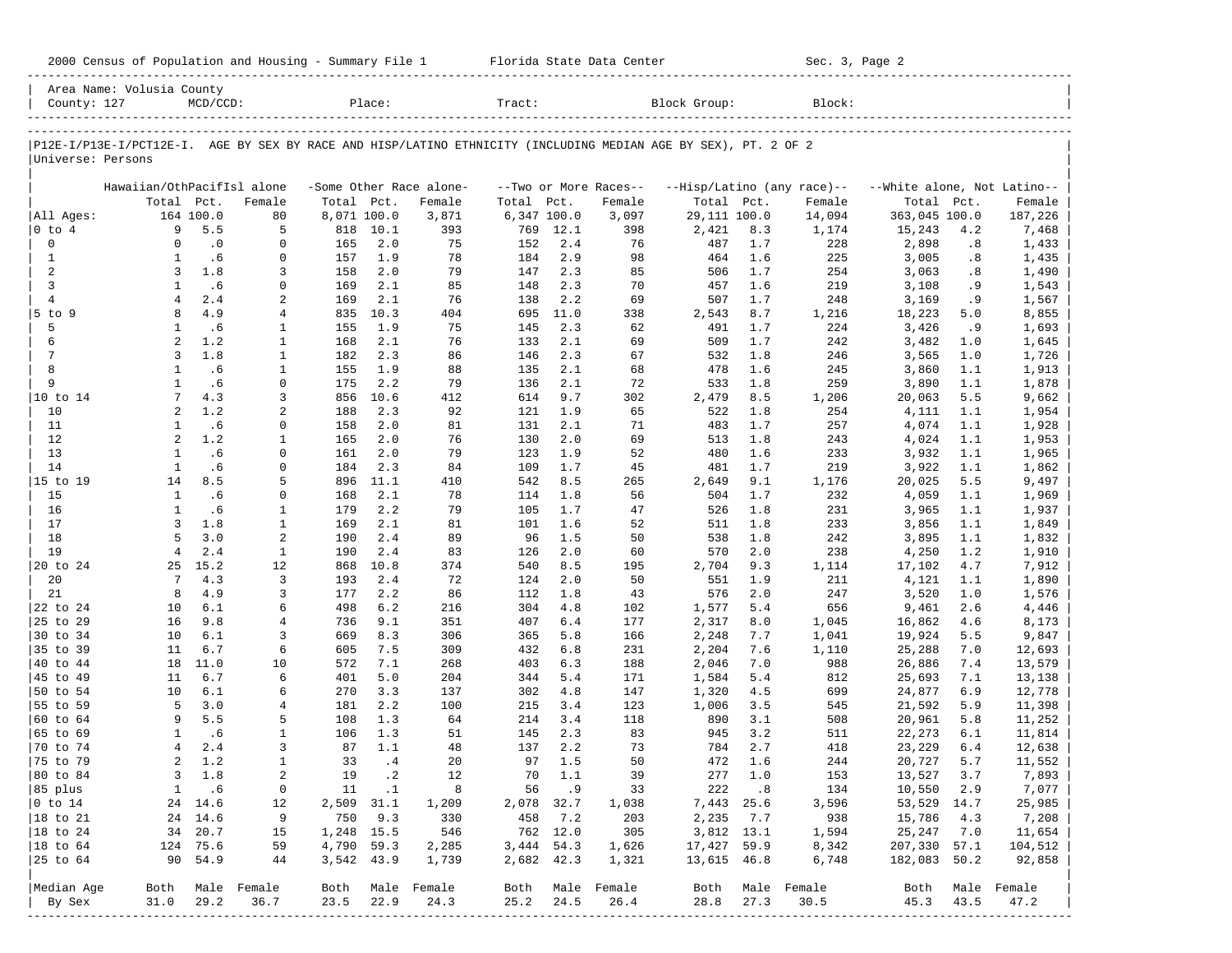| 2000 Census of Population and Housing - Summary File 1 |  | Florida State Data Center | Sec. 3, Page 1 |
|--------------------------------------------------------|--|---------------------------|----------------|
|--------------------------------------------------------|--|---------------------------|----------------|

| Area Name: Wakulla County<br>County: 129 |                | $MCD/CCD$ : |                                                         | Place:         |            | Tract:                                                                                                                     |             |            | Block Group:                                        |                |                        | Block:         |                      |                        |                         |
|------------------------------------------|----------------|-------------|---------------------------------------------------------|----------------|------------|----------------------------------------------------------------------------------------------------------------------------|-------------|------------|-----------------------------------------------------|----------------|------------------------|----------------|----------------------|------------------------|-------------------------|
|                                          |                |             |                                                         |                |            | P12,P12A-D/P13,P13A-D/P14,PCT12A-D. AGE BY SEX BY RACE AND HISP/LATINO ETHNICITY (INCLUDING MEDIAN AGE BY SEX), PT. 1 OF 2 |             |            |                                                     |                |                        |                |                      |                        |                         |
| Universe: Persons                        |                |             |                                                         |                |            |                                                                                                                            |             |            |                                                     |                |                        |                |                      |                        |                         |
|                                          |                |             | ----All Races Combined----- --------White alone-------- |                |            |                                                                                                                            |             |            | -------Black alone-------- AmerInd/NatAlaskan alone |                |                        |                |                      |                        | $---Asian alone---$     |
|                                          | Total Pct.     |             | Female                                                  | Total Pct.     |            | Female                                                                                                                     | Total Pct.  |            | Female                                              | Total Pct.     |                        | Female         | Total Pct.           |                        | Female                  |
| All Ages:                                | 22,863 100.0   |             | 11,027                                                  | 19,684 100.0   |            | 9,645                                                                                                                      | 2,631 100.0 |            | 1,130                                               |                | 136 100.0              | 64             |                      | 57 100.0               | 29                      |
| 0 to 4                                   | 1,352          | 5.9         | 653                                                     | 1,131          | 5.7        | 546                                                                                                                        | 175         | 6.7        | 86                                                  | 6              | 4.4                    | 4              | 2                    | 3.5                    | 0                       |
| 0                                        | 256            | 1.1         | 129                                                     | 206            | 1.0        | 100                                                                                                                        | 35          | 1.3        | 23                                                  | 2              | 1.5                    | $\mathbf{1}$   | 1                    | 1.8                    | 0                       |
| $\mathbf{1}$                             | 307            | 1.3         | 151                                                     | 259            | 1.3        | 128                                                                                                                        | 35          | 1.3        | 17                                                  | 1<br>$\Omega$  | .7                     | 1<br>$\Omega$  | 1                    | 1.8                    | 0                       |
| 2<br>3                                   | 249<br>260     | 1.1<br>1.1  | 115<br>130                                              | 208<br>222     | 1.1<br>1.1 | 99<br>110                                                                                                                  | 36<br>34    | 1.4<br>1.3 | 15<br>17                                            | $\Omega$       | $\cdot$ 0<br>$\cdot$ 0 | $\Omega$       | $\Omega$<br>$\Omega$ | $\cdot$ 0<br>$\cdot$ 0 | 0<br>0                  |
| $\overline{4}$                           | 280            | 1.2         | 128                                                     | 236            | 1.2        | 109                                                                                                                        | 35          | 1.3        | 14                                                  | 3              | 2.2                    | $\overline{2}$ | $\Omega$             | $\cdot$ 0              | 0                       |
| $5$ to $9$                               | 1,561          | 6.8         | 750                                                     | 1,345          | 6.8        | 641                                                                                                                        | 167         | 6.3        | 85                                                  | 10             | 7.4                    | 3              | -1                   | 1.8                    | $\mathbf{1}$            |
| 5                                        | 259            | 1.1         | 122                                                     | 223            | 1.1        | 104                                                                                                                        | 25          | 1.0        | 12                                                  | 3              | 2.2                    | $\mathbf{1}$   | $\Omega$             | $\cdot$ 0              | 0                       |
| 6                                        | 303            | 1.3         | 142                                                     | 263            | 1.3        | 127                                                                                                                        | 31          | 1.2        | 11                                                  | 2              | 1.5                    | $\mathbf{1}$   | $\Omega$             | $\cdot$ 0              | 0                       |
| 7                                        | 337            | 1.5         | 167                                                     | 279            | 1.4        | 136                                                                                                                        | 52          | 2.0        | 30                                                  | 2              | 1.5                    | $\Omega$       | $\Omega$             | $\cdot$ 0              | 0                       |
| 8                                        | 334            | 1.5         | 150                                                     | 303            | 1.5        | 133                                                                                                                        | 18          | .7         | 9                                                   | 3              | 2.2                    | $\mathbf{1}$   | -1                   | 1.8                    | $\mathbf{1}$            |
| 9                                        | 328            | 1.4         | 169                                                     | 277            | 1.4        | 141                                                                                                                        | 41          | 1.6        | 23                                                  | $\Omega$       | $\cdot$ 0              | $\Omega$       | $\Omega$             | $\cdot$ 0              | 0                       |
| 10 to 14                                 | 1,851          | 8.1         | 890                                                     | 1,594          | 8.1        | 771                                                                                                                        | 212         | 8.1        | 97                                                  | 10             | 7.4                    | $\overline{4}$ | $\mathbf{1}$         | 1.8                    | 0                       |
| 10                                       | 342            | 1.5         | 152                                                     | 278            | 1.4        | 124                                                                                                                        | 57          | 2.2        | 24                                                  | 2              | 1.5                    | $\mathbf{1}$   | $\Omega$             | $\cdot$ 0              | 0                       |
| 11                                       | 373            | 1.6         | 179                                                     | 331            | 1.7        | 159                                                                                                                        | 31          | 1.2        | 15                                                  | $\mathbf{1}$   | .7                     | $\mathbf{1}$   | $\Omega$             | $\cdot$ 0              | 0                       |
| 12                                       | 367            | 1.6         | 174                                                     | 310            | 1.6        | 144                                                                                                                        | 45          | 1.7        | 22                                                  | 3              | 2.2                    | $\mathbf{1}$   | $\Omega$             | $\cdot$ 0              | 0                       |
| 13                                       | 377            | 1.6         | 199                                                     | 337            | 1.7        | 181                                                                                                                        | 35          | 1.3        | 17                                                  | 2              | 1.5                    | 1              | 1                    | 1.8                    | 0                       |
| 14                                       | 392            | 1.7         | 186                                                     | 338            | 1.7        | 163                                                                                                                        | 44          | 1.7        | 19                                                  | 2              | 1.5                    | $\Omega$       | $\Omega$             | $\cdot$ 0              | 0                       |
| 15 to 19                                 | 1,708          | 7.5         | 802                                                     | 1,460          | 7.4        | 692                                                                                                                        | 195         | 7.4        | 86                                                  | 11             | 8.1                    | 5              | 5                    | 8.8                    | $\mathbf{1}$            |
| 15                                       | 384            | 1.7         | 191                                                     | 328            | 1.7        | 162                                                                                                                        | 45          | 1.7        | 24                                                  | 3              | 2.2                    | $\mathbf{1}$   | $\mathbf{1}$         | 1.8                    | $\mathbf{1}$            |
| 16                                       | 358            | 1.6         | 174                                                     | 302            | 1.5        | 151                                                                                                                        | 44          | 1.7        | 16                                                  | $\overline{4}$ | 2.9                    | 2              | $\Omega$             | $\cdot$ 0              | 0                       |
| 17                                       | 358            | 1.6         | 149                                                     | 308            | 1.6        | 133                                                                                                                        | 35          | 1.3        | 12                                                  | 1              | .7                     | $\mathbf 0$    | $\overline{a}$       | 3.5                    | 0                       |
| 18                                       | 316            | 1.4         | 152                                                     | 273            | 1.4        | 130                                                                                                                        | 33          | 1.3        | 17                                                  | 2              | 1.5                    | $\mathbf{1}$   | $\Omega$             | $\cdot$ 0              | 0                       |
| 19                                       | 292            | 1.3         | 136                                                     | 249            | 1.3        | 116                                                                                                                        | 38          | 1.4        | 17                                                  | 1              | .7                     | $\mathbf{1}$   | $\overline{a}$       | 3.5                    | 0                       |
| 20 to 24                                 | 1,137          | 5.0         | 540                                                     | 919            | 4.7        | 464                                                                                                                        | 182         | 6.9        | 62                                                  | 8              | 5.9                    | $\overline{a}$ | 4                    | 7.0                    | 3                       |
| 20                                       | 243            | 1.1         | 120                                                     | 204            | 1.0        | 104                                                                                                                        | 31          | 1.2        | 13                                                  | 3              | 2.2                    | $\mathbf{1}$   | $\Omega$             | $\cdot$ 0              | 0                       |
| 21                                       | 199            | .9          | 103                                                     | 164            | .8         | 86                                                                                                                         | 29          | 1.1        | 14                                                  | $\Omega$       | $\cdot$ 0              | $\Omega$       | $\mathbf{1}$         | 1.8                    | $\mathbf{1}$            |
| 22 to 24                                 | 695            | 3.0         | 317                                                     | 551            | 2.8        | 274                                                                                                                        | 122         | 4.6        | 35                                                  | 5              | 3.7                    | $\mathbf{1}$   | 3                    | 5.3                    | $\overline{a}$          |
| 25 to 29                                 | 1,380          | 6.0         | 646                                                     | 1,117          | 5.7        | 545                                                                                                                        | 226         | 8.6        | 90                                                  | 7              | 5.1                    | 4              | 8                    | 14.0                   | 3                       |
| 30 to 34                                 | 1,691          | 7.4         | 789                                                     | 1,387          | 7.0        | 687                                                                                                                        | 263         | 10.0       | 83                                                  | 13             | 9.6                    | 6              | 5                    | 8.8                    | 2                       |
| 35 to 39                                 | 2,041          | 8.9         | 1,026                                                   | 1,746          | 8.9        | 909                                                                                                                        | 248         | 9.4        | 93                                                  | 12             | 8.8                    | 8<br>8         | 7<br>б               | 12.3                   | 4                       |
| 40 to 44                                 | 2,139          | 9.4<br>7.9  | 994<br>858                                              | 1,840          | 9.3        | 869<br>777                                                                                                                 | 250<br>167  | 9.5<br>6.3 | 100<br>66                                           | 14<br>10       | 10.3<br>7.4            | 4              | 5                    | 10.5<br>8.8            | 4<br>3                  |
| 45 to 49<br>50 to 54                     | 1,810<br>1,598 | 7.0         | 736                                                     | 1,609<br>1,420 | 8.2<br>7.2 | 655                                                                                                                        | 133         | 5.1        | 61                                                  | 20             | 14.7                   | 9              | 2                    | 3.5                    | $\overline{\mathbf{c}}$ |
| 55 to 59                                 | 1,235          | 5.4         | 605                                                     | 1,090          | 5.5        | 534                                                                                                                        | 111         | 4.2        | 52                                                  | 7              | 5.1                    | 5              | 6                    | 10.5                   | 3                       |
| 60 to 64                                 | 1,010          | 4.4         | 517                                                     | 912            | 4.6        | 466                                                                                                                        | 89          | 3.4        | 49                                                  | 3              | 2.2                    | $\Omega$       | $\Omega$             | $\cdot$ 0              | 0                       |
| 65 to 69                                 | 787            | 3.4         | 374                                                     | 710            | 3.6        | 337                                                                                                                        | 67          | 2.5        | 33                                                  | 3              | 2.2                    | 1              | 3                    | 5.3                    | 2                       |
| 70 to 74                                 | 679            | 3.0         | 334                                                     | 621            | 3.2        | 299                                                                                                                        | 49          | 1.9        | 29                                                  | 2              | 1.5                    | $\mathbf{1}$   | $\overline{a}$       | 3.5                    | $\mathbf{1}$            |
| 75 to 79                                 | 434            | 1.9         | 238                                                     | 389            | 2.0        | 211                                                                                                                        | 42          | 1.6        | 26                                                  | $\Omega$       | $\cdot$ 0              | $\Omega$       | $\Omega$             | $\cdot$ 0              | 0                       |
| 80 to 84                                 | 242            | 1.1         | 152                                                     | 214            | 1.1        | 135                                                                                                                        | 27          | 1.0        | 16                                                  | 0              | $\cdot$ 0              | $\Omega$       | $\Omega$             | $\cdot$ 0              | 0                       |
| 85 plus                                  |                | 208.9       | 123                                                     | 180            | .9         | 107                                                                                                                        |             | 28 1.1     | 16                                                  |                | $0 \qquad .0$          | 0              | 0                    | $\cdot$ 0              | 0                       |
| $ 0 \t{to} 14$                           | 4,764 20.8     |             | 2,293                                                   | 4,070 20.7     |            | 1,958                                                                                                                      |             | 554 21.1   | 268                                                 |                | 26 19.1                | 11             | 4                    | 7.0                    | $\mathbf{1}$            |
| 18 to 21                                 | 1,050          | 4.6         | 511                                                     | 890            | 4.5        | 436                                                                                                                        | 131         | 5.0        | 61                                                  | 6              | 4.4                    | 3              | 3                    | 5.3                    | $\mathbf{1}$            |
| 18 to 24                                 | 1,745          | 7.6         | 828                                                     | 1,441          | 7.3        | 710                                                                                                                        | 253         | 9.6        | 96                                                  | 11             | 8.1                    | $\overline{4}$ | 6                    | 10.5                   | $\overline{3}$          |
| $ 18$ to $64$                            | 14,649 64.1    |             | 6,999                                                   | 12,562 63.8    |            | 6,152                                                                                                                      | 1,740 66.1  |            | 690                                                 |                | 97 71.3                | 48             | 45                   | 78.9                   | 24                      |
| 25 to 64                                 | 12,904 56.4    |             | 6,171                                                   | 11, 121 56.5   |            | 5,442                                                                                                                      | 1,487 56.5  |            | 594                                                 |                | 86 63.2                | 44             | 39                   | 68.4                   | 21                      |
| Median Age                               |                |             | Both Male Female                                        |                |            | Both Male Female                                                                                                           | Both        |            | Male Female                                         | Both           |                        | Male Female    | Both                 |                        | Male Female             |
| By Sex                                   | 36.8           | 36.4        | 37.1                                                    | 37.5           | 37.3       | 37.6                                                                                                                       | 32.9        | 32.6       | 33.5                                                | 36.5           | 34.5                   | 38.5           | 36.6                 | 32.0                   | 40.5                    |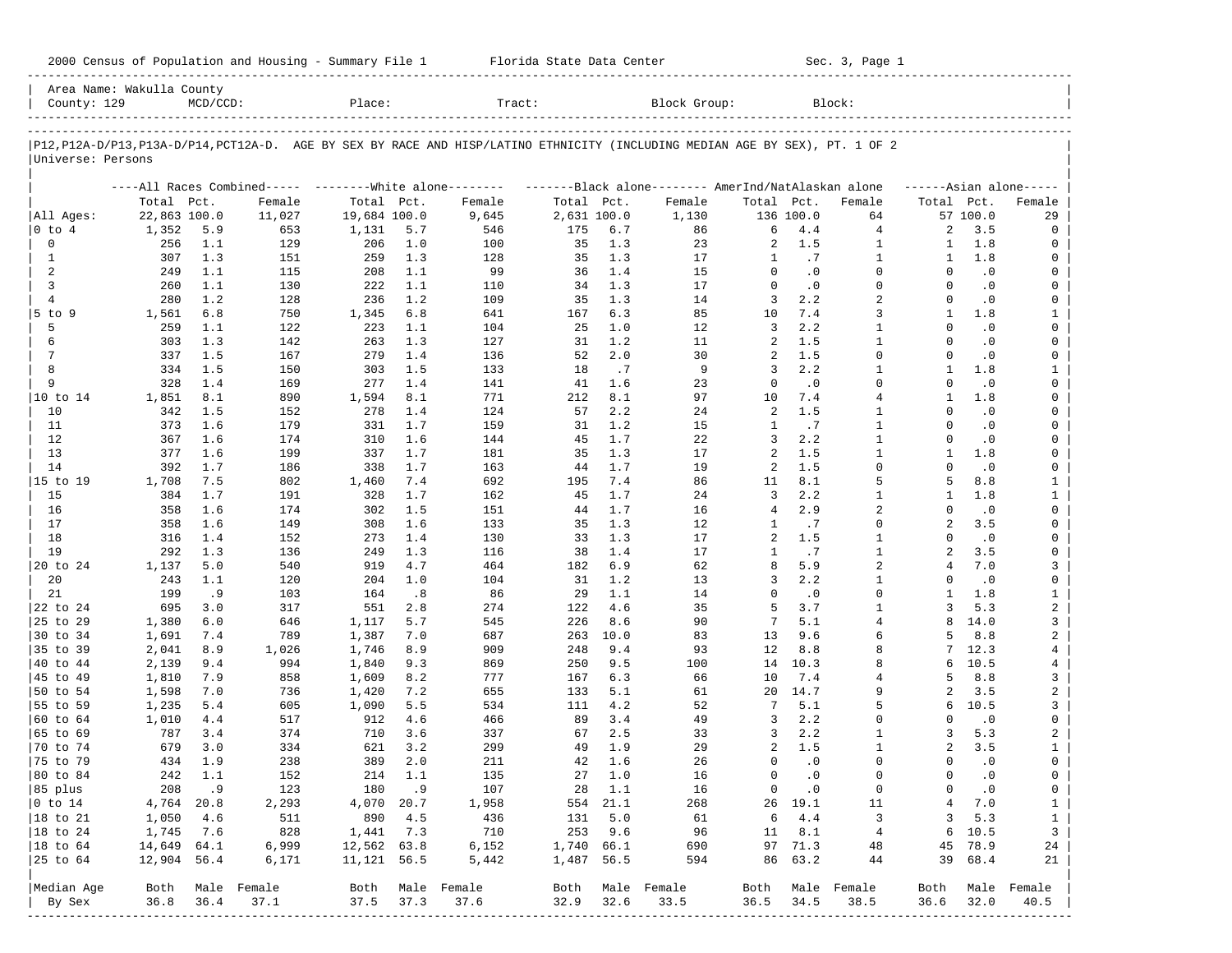| 2000 Census of Population and Housing - Summary File 1 |  | Florida State Data Center | Sec. 3, Page 2 |
|--------------------------------------------------------|--|---------------------------|----------------|
|--------------------------------------------------------|--|---------------------------|----------------|

| County: 129          | Area Name: Wakulla County                                                                                      | $MCD/CCD$ :                 |                          |                              | Place:        |                          | Tract:         |               |                       | Block Group:   |               | Block:                     |                             |            |                          |
|----------------------|----------------------------------------------------------------------------------------------------------------|-----------------------------|--------------------------|------------------------------|---------------|--------------------------|----------------|---------------|-----------------------|----------------|---------------|----------------------------|-----------------------------|------------|--------------------------|
|                      |                                                                                                                |                             |                          |                              |               |                          |                |               |                       |                |               |                            |                             |            |                          |
|                      | P12E-I/P13E-I/PCT12E-I. AGE BY SEX BY RACE AND HISP/LATINO ETHNICITY (INCLUDING MEDIAN AGE BY SEX), PT. 2 OF 2 |                             |                          |                              |               |                          |                |               |                       |                |               |                            |                             |            |                          |
| Universe: Persons    |                                                                                                                |                             |                          |                              |               |                          |                |               |                       |                |               |                            |                             |            |                          |
|                      | Hawaiian/OthPacifIsl alone                                                                                     |                             |                          |                              |               | -Some Other Race alone-  |                |               | --Two or More Races-- |                |               | --Hisp/Latino (any race)-- | --White alone, Not Latino-- |            |                          |
|                      |                                                                                                                | Total Pct.                  | Female                   | Total Pct.                   |               | Female                   | Total Pct.     |               | Female                | Total Pct.     |               | Female                     | Total                       | Pct.       | Female                   |
| All Ages:            |                                                                                                                | 7100.0                      | $\mathbf{1}$             |                              | 66 100.0      | 31                       |                | 282 100.0     | 127                   |                | 443 100.0     | 183                        | 19,393 100.0                |            | 9,523                    |
| $0$ to $4$           |                                                                                                                | $1 \quad 14.3$              | $\Omega$                 |                              | 8 12.1        | 3                        | 29             | 10.3          | 14                    | 25             | 5.6           | 15                         | 1,117                       | 5.8        | 538                      |
| $\mathbf 0$          | $\Omega$                                                                                                       | $\cdot$ 0                   | $\mathbf 0$              | 2                            | 3.0           | $\Omega$                 | 10             | 3.5           | 5                     | $\overline{4}$ | . 9           | 3                          | 203                         | 1.0        | 98                       |
| $\mathbf{1}$         | $\Omega$                                                                                                       | $\cdot$ 0                   | $\Omega$                 | 3                            | 4.5           | $\mathbf{1}$             | 8              | 2.8           | $\overline{4}$        | 5              | 1.1           | 3                          | 259                         | 1.3        | 128                      |
| 2                    | $\mathbf{1}$                                                                                                   | 14.3                        | 0                        | $\Omega$                     | $\cdot$ 0     | $\Omega$                 | 4              | 1.4           | $\mathbf{1}$          | 2              | .5            | 2                          | 207                         | 1.1        | 98                       |
| 3                    | $\Omega$                                                                                                       | $\cdot$ 0                   | $\Omega$                 | $\overline{a}$               | 3.0           | $\mathbf{1}$             | 2              | .7            | $\overline{2}$        | 9              | 2.0           | 6                          | 216                         | 1.1        | 106                      |
| $\overline{4}$       | $\Omega$                                                                                                       | $\cdot$ 0                   | 0                        | $\mathbf{1}$                 | 1.5           | $\mathbf{1}$             | 5              | 1.8           | $\overline{a}$        | 5              | 1.1           | $\mathbf{1}$               | 232                         | 1.2        | 108                      |
| 5 to 9               | $\Omega$                                                                                                       | $\cdot$ 0                   | $\Omega$                 | $7\phantom{.0}$              | 10.6          | $\overline{4}$           | 31             | 11.0          | 16                    | 43             | 9.7           | 27                         | 1,316                       | 6.8        | 623                      |
| 5                    | $\Omega$                                                                                                       | $\cdot$ 0                   | 0                        | 3                            | 4.5           | $\mathbf{1}$             | 5              | 1.8           | $\overline{4}$        | 12             | 2.7           | 9                          | 216                         | 1.1        | 98                       |
| 6<br>7               | $\Omega$<br>$\Omega$                                                                                           | $\cdot$ 0                   | $\Omega$                 | $\Omega$                     | $\cdot$ 0     | $\Omega$<br>$\mathbf{1}$ | 7              | 2.5           | 3<br>$\mathbf 0$      | 6              | 1.4           | 6                          | 258                         | 1.3        | 122                      |
| 8                    | $\Omega$                                                                                                       | $\cdot$ 0                   | 0<br>$\Omega$            | $\mathbf{1}$<br>$\mathbf{1}$ | 1.5<br>1.5    | $\mathbf{1}$             | 3              | 1.1<br>2.8    | 5                     | 7              | 1.6           | 4<br>3                     | 273                         | 1.4        | 132                      |
| 9                    | $\Omega$                                                                                                       | $\cdot$ 0<br>$\cdot$ 0      | 0                        | $\overline{a}$               | 3.0           | $\mathbf{1}$             | 8<br>8         | 2.8           | $\overline{4}$        | 8<br>10        | 1.8<br>2.3    | 5                          | 298<br>271                  | 1.5<br>1.4 | 132                      |
| 10 to 14             | $\Omega$                                                                                                       | $\cdot$ 0                   | $\Omega$                 | 12                           | 18.2          | 6                        | 22             | 7.8           | 12                    | 36             | 8.1           | 18                         | 1,573                       | 8.1        | 139<br>760               |
| 10                   | $\Omega$                                                                                                       | $\cdot$ 0                   | $\Omega$                 | 2                            | 3.0           | $\mathbf{1}$             | 3              | 1.1           | $\overline{2}$        | 6              | 1.4           | $\overline{a}$             | 274                         | 1.4        | 123                      |
| 11                   | $\Omega$                                                                                                       | $\cdot$ 0                   | $\Omega$                 | 3                            | 4.5           | $\mathbf{1}$             | 7              | 2.5           | 3                     | 10             | 2.3           | 3                          | 325                         | 1.7        | 157                      |
| 12                   | $\Omega$                                                                                                       | $\cdot$ 0                   | $\Omega$                 | $\overline{a}$               | 3.0           | $\overline{a}$           | 7              | 2.5           | 5                     | 6              | 1.4           | 4                          | 307                         | 1.6        | 142                      |
| 13                   | $\Omega$                                                                                                       | $\cdot$ 0                   | $\Omega$                 | 2                            | 3.0           | $\Omega$                 | $\Omega$       | $\cdot$ 0     | $\Omega$              | $\overline{3}$ | .7            | 1                          | 335                         | 1.7        | 181                      |
| 14                   | $\Omega$                                                                                                       | $\cdot$ 0                   | U                        | 3                            | 4.5           | $\overline{a}$           | 5              | 1.8           | $\overline{2}$        | 11             | 2.5           | 8                          | 332                         | 1.7        | 157                      |
| 15 to 19             | 1                                                                                                              | 14.3                        | $\Omega$                 | 11                           | 16.7          | $\overline{4}$           | 25             | 8.9           | 14                    | 37             | 8.4           | 17                         | 1,441                       | 7.4        | 682                      |
| 15                   | $\Omega$                                                                                                       | $\cdot$ 0                   | U                        | $\overline{4}$               | 6.1           | $\mathbf{1}$             | 3              | 1.1           | $\overline{a}$        | 9              | 2.0           | 3                          | 325                         | 1.7        | 161                      |
| 16                   | $\Omega$                                                                                                       | $\cdot$ 0                   | $\Omega$                 | 2                            | 3.0           | $\mathbf{1}$             | 6              | 2.1           | $\overline{4}$        | 6              | 1.4           | 4                          | 298                         | 1.5        | 148                      |
| 17                   | $\mathbf{1}$                                                                                                   | 14.3                        | $\Omega$                 | $\overline{4}$               | 6.1           | $\overline{a}$           | 7              | 2.5           | $\overline{2}$        | 10             | 2.3           | 4                          | 303                         | 1.6        | 130                      |
| 18                   | $\Omega$                                                                                                       | $\cdot$ 0                   | $\Omega$                 | $\mathbf{1}$                 | 1.5           | $\Omega$                 |                | 2.5           | $\overline{4}$        | 7              | 1.6           | 4                          | 269                         | 1.4        | 128                      |
| 19                   | $\Omega$                                                                                                       | $\cdot$ 0                   | 0                        | $\Omega$                     | $\cdot$ 0     | $\Omega$                 | 2              | .7            | $\overline{2}$        | 5              | 1.1           | 2                          | 246                         | 1.3        | 115                      |
| 20 to 24             | $\Omega$                                                                                                       | $\cdot$ 0                   | $\Omega$                 | $\overline{4}$               | 6.1           | $\mathbf{1}$             | 20             | 7.1           | 8                     | 36             | 8.1           | 13                         | 894                         | 4.6        | 454                      |
| 20                   | $\Omega$                                                                                                       | $\cdot$ 0                   | 0                        | $\mathbf{1}$                 | 1.5           | $\Omega$                 | $\overline{4}$ | 1.4           | $\overline{2}$        | 6              | 1.4           | 3                          | 201                         | 1.0        | 102                      |
| 21                   | $\Omega$                                                                                                       | $\cdot$ 0                   | $\Omega$                 | $\Omega$                     | .0            | $\Omega$                 | 5              | 1.8           | $\overline{2}$        | 6              | 1.4           | $\overline{4}$             | 159                         | .8         | 83                       |
| 22 to 24             | $\Omega$                                                                                                       | $\cdot$ 0                   | 0                        | 3                            | 4.5           | $\mathbf{1}$             | 11             | 3.9           | $\overline{4}$        | 24             | 5.4           | 6                          | 534                         | 2.8        | 269                      |
| 25 to 29             | $\Omega$                                                                                                       | $\cdot$ 0                   | <sup>0</sup>             | 2                            | 3.0           | $\Omega$                 | 20             | 7.1           | 4                     | 41             | 9.3           | 12                         | 1,090                       | 5.6        | 535                      |
| 30 to 34             | $\mathbf{1}$                                                                                                   | 14.3                        | <sup>0</sup>             | 6                            | 9.1           | 4                        | 16             | 5.7           | 7                     | 43             | 9.7           | 11                         | 1,359                       | 7.0        | 681                      |
| 35 to 39             | 1                                                                                                              | 14.3                        | $\Omega$                 | 5                            | 7.6           | 3                        | 22             | 7.8           | 9                     | 47             | 10.6          | 21                         | 1,715                       | 8.8        | 893                      |
| 40 to 44             | $\Omega$                                                                                                       | $\cdot$ 0                   | 0                        | 6                            | 9.1           | 3                        | 23             | 8.2           | 10                    | 49             | 11.1          | 17                         | 1,806                       | 9.3        | 859                      |
| 45 to 49             | $\Omega$                                                                                                       | $\cdot$ 0                   | $\Omega$                 | 1                            | 1.5           | $\mathbf{1}$             | 18             | 6.4           | 7                     | 27             | 6.1           | 7                          | 1,589                       | 8.2        | 771                      |
| 50 to 54             | 1                                                                                                              | 14.3                        | 0                        | $\mathbf 0$                  | $\cdot$ 0     | $\Omega$                 | 22             | 7.8           | 9                     | 19             | 4.3           | 9                          | 1,403                       | 7.2        | 647                      |
| 55 to 59             | $\Omega$                                                                                                       | $\cdot$ 0                   | $\Omega$                 | $\overline{a}$               | 3.0           | $\mathbf{1}$             | 19             | 6.7           | 10                    | 11             | 2.5           | 3                          | 1,082                       | 5.6        | 532                      |
| 60 to 64             | 1                                                                                                              | 14.3                        | $\Omega$                 | $\mathbf 0$                  | $\cdot$ 0     | $\Omega$                 | 5              | 1.8           | $\overline{2}$        | 9              | 2.0           | 6                          | 906                         | 4.7        | 462                      |
| 65 to 69             | $\Omega$                                                                                                       | $\cdot$ 0                   | $\Omega$                 | 2                            | 3.0           | $\mathbf{1}$             | 2              | .7            | $\Omega$              | 11             | 2.5           | 2                          | 705                         | 3.6        | 337                      |
| 70 to 74             | $\Omega$                                                                                                       | $\cdot$ 0                   | 0                        | $\Omega$                     | $\cdot$ 0     | $\Omega$                 | 5              | 1.8           | $\overline{4}$        | 8              | 1.8           | 4                          | 615                         | 3.2        | 297                      |
| 75 to 79             | $\mathbf{1}$                                                                                                   | 14.3                        | 1                        | $\Omega$                     | $\cdot$ 0     | $\Omega$                 | $\overline{a}$ | .7            | $\Omega$              | 1              | $\cdot$ 2     | 1                          | 388                         | 2.0        | 210                      |
| 80 to 84             | $\Omega$                                                                                                       | $\cdot$ 0                   | $\Omega$                 | $\Omega$                     | $\cdot$ 0     | $\Omega$                 | $\mathbf{1}$   | .4            | $\mathbf{1}$          | $\Omega$       | $\cdot$ 0     | $\Omega$                   | 214                         | 1.1        | 135                      |
| 85 plus              |                                                                                                                | $0 \qquad .0$               | 0                        |                              | $0 \qquad .0$ | $\circ$                  |                | $0 \qquad .0$ | $\overline{0}$        |                | $0 \qquad .0$ | $\overline{0}$             | 180.9                       |            | 107                      |
| $ 0 \t{to} 14$       |                                                                                                                | 1 14.3                      | 0                        |                              | 27 40.9       | 13                       |                | 82 29.1       | 42                    |                | 104 23.5      | 60                         | 4,006 20.7                  |            | 1,921                    |
| $ 18 \text{ to } 21$ | 0                                                                                                              | $\cdot$ 0                   | $\circ$                  |                              | 2, 3, 0       | $\overline{0}$           |                | 18 6.4        | 10                    |                | 24 5.4        | 13                         | 875 4.5                     |            | 428                      |
| $ 18 \text{ to } 24$ | $\mathbf 0$                                                                                                    | $\overline{\phantom{0}}$ .0 | 0                        |                              | 5 7.6         | $\overline{1}$           |                | 29 10.3       | 14                    |                | 48 10.8       | 19                         | 1,409 7.3                   |            | 697                      |
| $ 18 \text{ to } 64$ |                                                                                                                | 4, 57.1                     | 0                        |                              | 27 40.9       | 13                       |                | 174 61.7      | 72                    |                | 294 66.4      | 105                        | 12,359 63.7                 |            | 6,077                    |
| $ 25$ to $64$        |                                                                                                                | 4 57.1                      | 0                        |                              | 22 33.3       | 12                       |                | 145 51.4      | 58                    |                | 246 55.5      | 86                         | 10,950 56.5                 |            | 5,380                    |
|                      |                                                                                                                |                             |                          |                              |               |                          |                |               | Both Male Female      |                |               |                            |                             |            |                          |
| Median Age<br>By Sex | 38.5                                                                                                           | 36.0                        | Both Male Female<br>79.5 | 17.0 16.5                    |               | Both Male Female<br>17.3 | 28.7           | 29.6          | 23.8                  | 30.4           | 32.6          | Both Male Female<br>25.5   | 37.6 37.4                   |            | Both Male Female<br>37.8 |
|                      |                                                                                                                |                             | -----------------        |                              |               |                          |                |               |                       |                |               |                            |                             |            |                          |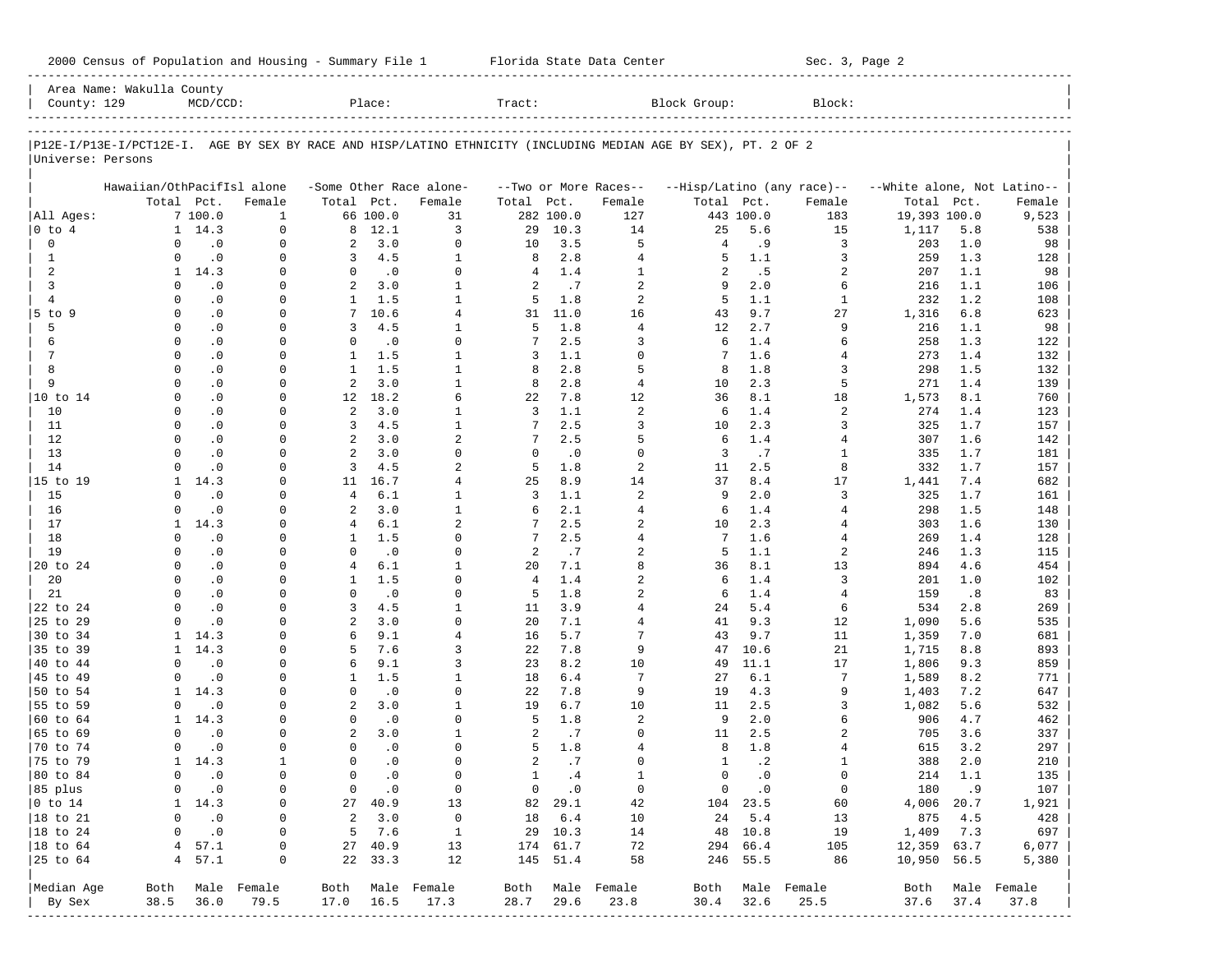| 2000 Census of Population and Housing - Summary File 1 |  | Florida State Data Center | Sec. 3, Page 1 |
|--------------------------------------------------------|--|---------------------------|----------------|
|--------------------------------------------------------|--|---------------------------|----------------|

| Area Name: Walton County<br>County: 131 |              | $MCD/CCD$ : |                                                         | Place:       |         | Tract:                                                                                                                     |             |          | Block Group:                                        |                |           | Block:          |                |           |                              |
|-----------------------------------------|--------------|-------------|---------------------------------------------------------|--------------|---------|----------------------------------------------------------------------------------------------------------------------------|-------------|----------|-----------------------------------------------------|----------------|-----------|-----------------|----------------|-----------|------------------------------|
|                                         |              |             |                                                         |              |         | P12,P12A-D/P13,P13A-D/P14,PCT12A-D. AGE BY SEX BY RACE AND HISP/LATINO ETHNICITY (INCLUDING MEDIAN AGE BY SEX), PT. 1 OF 2 |             |          |                                                     |                |           |                 |                |           |                              |
| Universe: Persons                       |              |             |                                                         |              |         |                                                                                                                            |             |          |                                                     |                |           |                 |                |           |                              |
|                                         |              |             | ----All Races Combined----- --------White alone-------- |              |         |                                                                                                                            |             |          | -------Black alone-------- AmerInd/NatAlaskan alone |                |           |                 |                |           | $---Asian alone---$          |
|                                         | Total Pct.   |             | Female                                                  | Total Pct.   |         | Female                                                                                                                     | Total Pct.  |          | Female                                              | Total Pct.     |           | Female          | Total Pct.     |           | Female                       |
| All Ages:                               | 40,601 100.0 |             | 19,789                                                  | 35,896 100.0 |         | 17,747                                                                                                                     | 2,832 100.0 |          | 1,143                                               |                | 520 100.0 | 263             |                | 183 100.0 | 113                          |
| 0 to 4                                  | 2,158        | 5.3         | 1,001                                                   | 1,840        | 5.1     | 856                                                                                                                        | 174         | 6.1      | 81                                                  | 21             | 4.0       | 13              | 6              | 3.3       | 5                            |
| 0                                       | 443          | 1.1         | 216                                                     | 373          | 1.0     | 178                                                                                                                        | 35          | 1.2      | 23                                                  | 5              | 1.0       | 2               | 1              | .5        | 1                            |
| $\mathbf{1}$                            | 450          | 1.1         | 193                                                     | 381          | 1.1     | 160                                                                                                                        | 41          | 1.4      | 22                                                  | $\overline{4}$ | .8        | 2               | 2              | 1.1       | $\mathbf{1}$                 |
| 2                                       | 425          | 1.0         | 205                                                     | 377          | 1.1     | 188                                                                                                                        | 24          | .8       | $7\phantom{.0}$                                     | 4              | .8        | 3               | 1              | .5        | $\mathbf{1}$                 |
| 3                                       | 428          | 1.1         | 198                                                     | 366          | 1.0     | 172                                                                                                                        | 39          | 1.4      | 14                                                  | 2              | .4        | 2               | 1              | .5        | $\mathbf{1}$                 |
| $\overline{4}$                          | 412          | 1.0         | 189                                                     | 343          | 1.0     | 158                                                                                                                        | 35          | 1.2      | 15                                                  | 6              | 1.2       | $\overline{4}$  | $\mathbf{1}$   | .5        | $\mathbf{1}$                 |
| $5$ to $9$                              | 2,520        | 6.2         | 1,216                                                   | 2,168        | 6.0     | 1,035                                                                                                                      | 208         | 7.3      | 105                                                 | 42             | 8.1       | 22              | 7              | 3.8       | $\overline{4}$               |
| 5                                       | 474          | 1.2         | 223                                                     | 401          | 1.1     | 183                                                                                                                        | 43          | 1.5      | 20                                                  | 9              | 1.7       | $7\phantom{.0}$ | $\overline{a}$ | 1.1       | 2                            |
| 6                                       | 470          | 1.2         | 238                                                     | 407          | 1.1     | 204                                                                                                                        | 34          | 1.2      | 18                                                  | 8              | 1.5       | 3               | 1              | .5        | 0                            |
| 7                                       | 524          | 1.3         | 224                                                     | 450          | 1.3     | 189                                                                                                                        | 43          | 1.5      | 21                                                  | 8              | 1.5       | $\overline{4}$  | -1             | . 5       | 0                            |
| 8                                       | 505          | 1.2         | 255                                                     | 440          | 1.2     | 223                                                                                                                        | 40          | 1.4      | 23                                                  | 7              | 1.3       | 2               | 1              | .5        | $\mathbf{1}$                 |
| 9                                       | 547          | 1.3         | 276                                                     | 470          | 1.3     | 236                                                                                                                        | 48          | 1.7      | 23                                                  | 10             | 1.9       | 6               | $\overline{a}$ | 1.1       | $\mathbf{1}$                 |
| 10 to 14                                | 2,560        | 6.3         | 1,287                                                   | 2,235        | 6.2     | 1,129                                                                                                                      | 176         | 6.2      | 86                                                  | 39             | 7.5       | 23              | 7              | 3.8       | $\overline{4}$               |
| 10                                      | 544          | 1.3         | 280                                                     | 481          | 1.3     | 251                                                                                                                        | 37          | 1.3      | 16                                                  | 7              | 1.3       | 5               | $\Omega$       | $\cdot$ 0 | 0                            |
| 11                                      | 468          | 1.2         | 236                                                     | 402          | 1.1     | 204                                                                                                                        | 37          | 1.3      | 18                                                  | 7              | 1.3       | 3               | 1              | .5        | $\mathbf{1}$                 |
| 12                                      | 509          | 1.3         | 244                                                     | 449          | 1.3     | 212                                                                                                                        | 32          | 1.1      | 16                                                  | 7              | 1.3       | 3               | 3              | 1.6       | 2                            |
| 13                                      | 513          | 1.3         | 261                                                     | 451          | 1.3     | 234                                                                                                                        | 32          | 1.1      | 16                                                  | 9              | 1.7       | 4               | 2              | 1.1       | 0                            |
| 14                                      | 526          | 1.3         | 266                                                     | 452          | 1.3     | 228                                                                                                                        | 38          | 1.3      | 20                                                  | 9              | 1.7       | 8               | 1              | .5        | $\mathbf{1}$                 |
| 15 to 19                                | 2,464        | 6.1         | 1,196                                                   | 2,133        | 5.9     | 1,045                                                                                                                      | 191         | 6.7      | 94                                                  | 27             | 5.2       | 15              | 8              | 4.4       | 2                            |
| 15                                      | 533          | 1.3         | 264                                                     | 464          | 1.3     | 232                                                                                                                        | 36          | 1.3      | 14                                                  | 7              | 1.3       | 5               | $\Omega$       | $\cdot$ 0 | 0                            |
| 16                                      | 481          | 1.2         | 236                                                     | 425          | 1.2     | 212                                                                                                                        | 33          | 1.2      | 17                                                  | 5              | 1.0       | 1               | 2              | 1.1       | 0                            |
| 17                                      | 543          | 1.3         | 269                                                     | 457          | 1.3     | 229                                                                                                                        | 50          | 1.8      | 23                                                  | 6              | 1.2       | $\overline{a}$  | 3              | 1.6       | 0                            |
| 18                                      | 492          | 1.2         | 237                                                     | 419          | 1.2     | 201                                                                                                                        | 47          | 1.7      | 27                                                  | 5              | 1.0       | $\overline{4}$  | 2              | 1.1       | $\mathbf{1}$                 |
| 19                                      | 415          | 1.0         | 190                                                     | 368          | 1.0     | 171                                                                                                                        | 25          | . 9      | 13                                                  | $\overline{4}$ | .8        | 3               | 1              | .5        | $\mathbf{1}$                 |
| 20 to 24                                | 1,992        | 4.9         | 920                                                     | 1,655        | 4.6     | 789                                                                                                                        | 221         | 7.8      | 94                                                  | 27             | 5.2       | 13              | 12             | 6.6       | $\overline{a}$               |
| 20                                      | 430          | 1.1         | 178                                                     | 357          | 1.0     | 152                                                                                                                        | 41          | 1.4      | 17                                                  | 8              | 1.5       | $\overline{4}$  | 3              | 1.6       | $\mathbf{1}$                 |
| 21                                      | 352          | .9          | 173                                                     | 297          | .8      | 149                                                                                                                        | 39          | 1.4      | 20                                                  | 3              | .6        | 1               | $\overline{4}$ | 2.2       | 0                            |
| 22 to 24                                | 1,210        | 3.0         | 569                                                     | 1,001        | 2.8     | 488                                                                                                                        | 141         | 5.0      | 57                                                  | 16             | 3.1       | 8               | 5              | 2.7       | $\mathbf{1}$                 |
| 25 to 29                                | 2,428        | 6.0         | 1,077                                                   | 2,020        | 5.6     | 963                                                                                                                        | 252         | 8.9      | 51                                                  | 40             | 7.7       | 15              | 17             | 9.3       | 8                            |
| 30 to 34                                | 2,541        | 6.3         | 1,157                                                   | 2,178        | 6.1     | 1,033                                                                                                                      | 256         | 9.0      | 75                                                  | 26             | 5.0       | 14              | 14             | 7.7       | 8                            |
| 35 to 39                                | 3,278        | 8.1         | 1,558                                                   | 2,860        | 8.0     | 1,404                                                                                                                      | 271         | 9.6      | 79                                                  | 45             | 8.7       | 25              | 20             | 10.9      | 12                           |
| 40 to 44                                | 3,315        | 8.2         | 1,536                                                   | 2,904        | 8.1     | 1,381                                                                                                                      | 258         | 9.1      | 90                                                  | 42             | 8.1       | 16              | 15             | 8.2       | 9                            |
| 45 to 49                                | 3,048        | 7.5         | 1,450                                                   | 2,654        | 7.4     | 1,275                                                                                                                      | 235         | 8.3      | 86                                                  | 56             | 10.8      | 29              | 18             | 9.8       | 12                           |
| 50 to 54                                | 2,866        | 7.1         | 1,408                                                   | 2,604        | 7.3     | 1,289                                                                                                                      | 144         | 5.1      | 60                                                  | 41             | 7.9       | 15              | 12             | 6.6       | 10                           |
| 55 to 59                                | 2,603        | $6.4$       | 1,362                                                   | 2,415        | 6.7     | 1,267                                                                                                                      | 92          | 3.2      | 40                                                  | 32             | 6.2       | 19              | 12             | 6.6       | 9                            |
| 60 to 64                                | 2,397        | 5.9         | 1,204                                                   | 2,227        | 6.2     | 1,116                                                                                                                      | 87          | 3.1      | 49                                                  | 26             | 5.0       | 10              | 16             | 8.7       | 11                           |
| 65 to 69                                | 2,089        | 5.1         | 1,027                                                   | 1,964        | 5.5     | 954                                                                                                                        | 62          | 2.2      | 32                                                  | 18             | 3.5       | 9               | 11             | 6.0       | 10                           |
| 70 to 74                                | 1,798        | 4.4         | 936                                                     | 1,703        | 4.7     | 875                                                                                                                        | 62          | 2.2      | 42                                                  | 9              | 1.7       | 7               | $\overline{4}$ | 2.2       | $\overline{3}$               |
| 75 to 79                                | 1,285        | 3.2         | 668                                                     | 1,188        | 3.3     | 612                                                                                                                        | 63          | 2.2      | 36                                                  | 12             | 2.3       | 6               | 1              | .5        |                              |
|                                         | 696          | 1.7         | 410                                                     | 642          | 1.8     | 381                                                                                                                        | 38          | 1.3      | 20                                                  | 7              | 1.3       | 4               | $\mathbf{1}$   | .5        | $\mathbf{1}$<br>$\mathbf{1}$ |
| 80 to 84                                |              |             |                                                         |              |         |                                                                                                                            |             |          |                                                     |                |           |                 |                |           |                              |
| 85 plus                                 |              | 563 1.4     | 376                                                     | 6,243 17.4   | 506 1.4 | 343                                                                                                                        |             | 42 1.5   | 23                                                  |                | 10 1.9    | 8               | 2              | 1.1       | $\overline{a}$               |
| $ 0 \t{to} 14$                          | 7,238 17.8   |             | 3,504                                                   |              |         | 3,020                                                                                                                      |             | 558 19.7 | 272                                                 |                | 102 19.6  | 58              |                | 20 10.9   | 13                           |
| 18 to 21                                | 1,689        | 4.2         | 778                                                     | 1,441        | 4.0     | 673                                                                                                                        | 152         | 5.4      | 77                                                  | 20             | 3.8       | 12              | 10             | 5.5       | 3                            |
| 18 to 24                                | 2,899        | 7.1         | 1,347                                                   | 2,442        | 6.8     | 1,161                                                                                                                      |             | 293 10.3 | 134                                                 | 36             | 6.9       | 20              | 15             | 8.2       | $4\overline{ }$              |
| $ 18$ to $64$                           | 25,375 62.5  |             | 12,099                                                  | 22,304 62.1  |         | 10,889                                                                                                                     | 1,888 66.7  |          | 664                                                 |                | 344 66.2  | 163             |                | 139 76.0  | 83                           |
| 25 to 64                                | 22,476 55.4  |             | 10,752                                                  | 19,862 55.3  |         | 9,728                                                                                                                      | 1,595 56.3  |          | 530                                                 |                | 308 59.2  | 143             |                | 124 67.8  | 79                           |
| Median Age                              | Both         |             | Male Female                                             |              |         | Both Male Female                                                                                                           |             |          | Both Male Female                                    | Both           |           | Male Female     | Both           |           | Male Female                  |
| By Sex                                  | 40.5         | 39.7        | 41.5                                                    | 41.4         | 40.7    | 42.2                                                                                                                       | 34.1        | 34.0     | 34.3                                                | 39.7           | 40.2      | 39.2            | 40.2           | 31.5      | 46.6                         |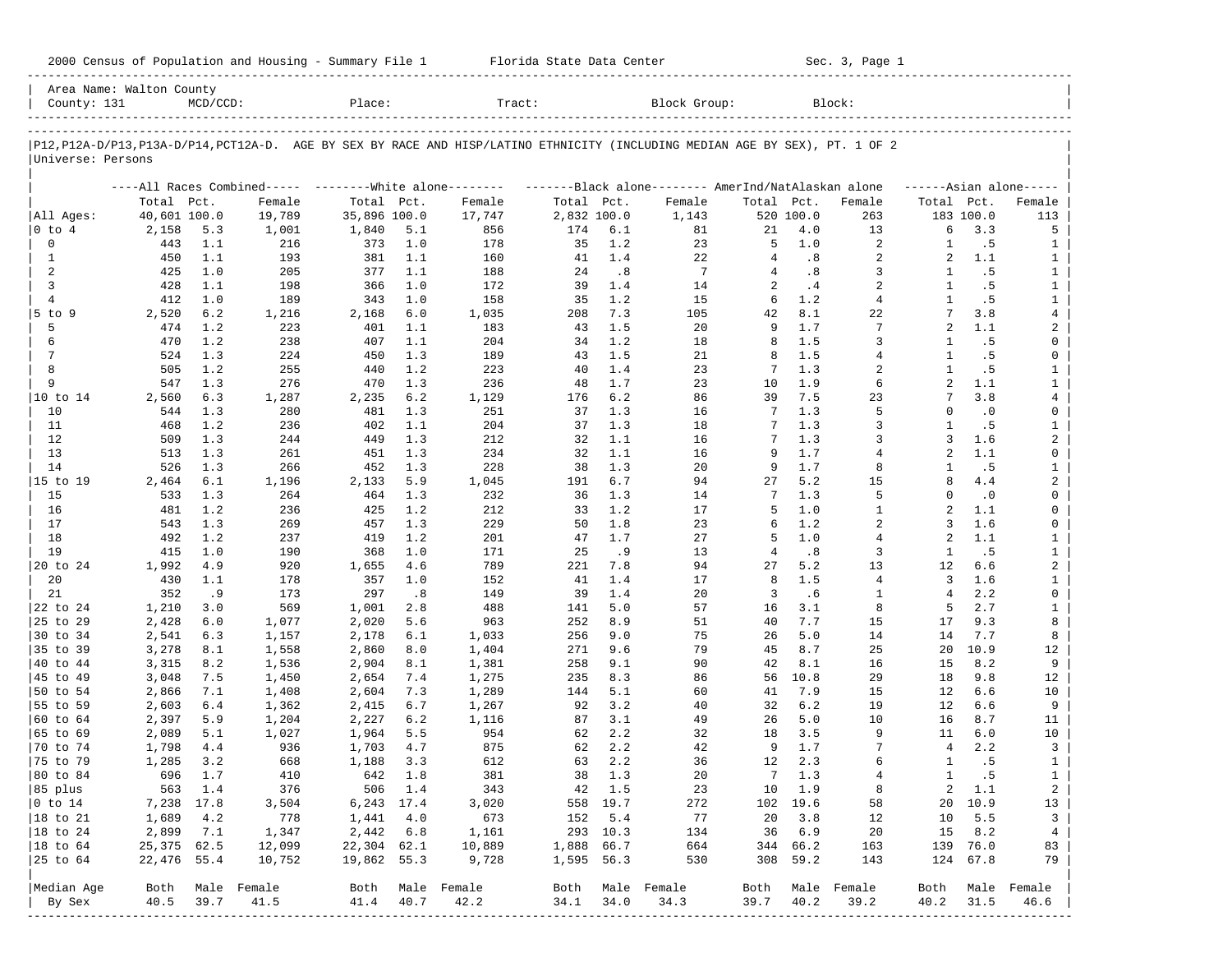| 2000 Census of Population and Housing - Summary File 1 |  | Florida State Data Center | Sec. 3, Page 2 |
|--------------------------------------------------------|--|---------------------------|----------------|
|--------------------------------------------------------|--|---------------------------|----------------|

| County: 131                 | Area Name: Walton County                                                                                       | $MCD/CCD$ :            |                           |                      | Place:        |                          | Tract:    |            |                          | Block Group: |             | Block:                     |                             |            |                          |
|-----------------------------|----------------------------------------------------------------------------------------------------------------|------------------------|---------------------------|----------------------|---------------|--------------------------|-----------|------------|--------------------------|--------------|-------------|----------------------------|-----------------------------|------------|--------------------------|
|                             |                                                                                                                |                        |                           |                      |               |                          |           |            |                          |              |             |                            |                             |            |                          |
|                             | P12E-I/P13E-I/PCT12E-I. AGE BY SEX BY RACE AND HISP/LATINO ETHNICITY (INCLUDING MEDIAN AGE BY SEX), PT. 2 OF 2 |                        |                           |                      |               |                          |           |            |                          |              |             |                            |                             |            |                          |
| Universe: Persons           |                                                                                                                |                        |                           |                      |               |                          |           |            |                          |              |             |                            |                             |            |                          |
|                             | Hawaiian/OthPacifIsl alone                                                                                     |                        |                           |                      |               | -Some Other Race alone-  |           |            | --Two or More Races--    |              |             | --Hisp/Latino (any race)-- | --White alone, Not Latino-- |            |                          |
|                             |                                                                                                                | Total Pct.             | Female                    | Total Pct.           |               | Female                   | Total     | Pct.       | Female                   | Total Pct.   |             | Female                     | Total Pct.                  |            | Female                   |
| All Ages:                   |                                                                                                                | 18 100.0               | 11                        |                      | 305 100.0     | 123                      |           | 847 100.0  | 389                      |              | 880 100.0   | 361                        | 35,425 100.0                |            | 17,549                   |
| $0$ to $4$                  | $\Omega$                                                                                                       | $\cdot$ 0              | $\Omega$                  | 44                   | 14.4          | 18                       | 73        | 8.6        | 28                       | 83           | 9.4         | 37                         | 1,805                       | 5.1        | 840                      |
| $\mathbf 0$                 | $\Omega$                                                                                                       | $\cdot$ 0              | $\mathbf 0$               | 10                   | 3.3           | $\overline{4}$           | 19        | 2.2        | 8                        | 23           | 2.6         | 12                         | 363                         | 1.0        | 171                      |
| $\mathbf{1}$                | $\Omega$                                                                                                       | $\cdot$ 0              | $\Omega$                  | $7\phantom{.0}$      | 2.3           | 5                        | 15        | 1.8        | 3                        | 14           | 1.6         | 6                          | 374                         | 1.1        | 158                      |
| 2                           | $\Omega$                                                                                                       | $\cdot$ 0              | $\Omega$                  | 6                    | 2.0           | $\mathbf{1}$             | 13        | 1.5        | 5                        | 13           | 1.5         | 4                          | 369                         | 1.0        | 186                      |
| $\overline{3}$              | $\Omega$                                                                                                       | $\cdot$ 0              | $\Omega$                  | 9                    | 3.0           | $\overline{4}$           | 11        | 1.3        | 5                        | 13           | 1.5         | 8                          | 362                         | 1.0        | 169                      |
| $\overline{4}$              | $\Omega$                                                                                                       | $\cdot$ 0              | 0                         | $12 \overline{ }$    | 3.9           | $\overline{4}$           | 15        | 1.8        | 7                        | 20           | 2.3         | 7                          | 337                         | 1.0        | 156                      |
| 5 to 9                      | $\mathbf{1}$                                                                                                   | 5.6                    | $\mathbf{1}$              | 35                   | 11.5          | 18                       | 59        | 7.0        | 31                       | 84           | 9.5         | 46                         | 2,124                       | 6.0        | 1,011                    |
| 5                           | $\mathbf{1}$                                                                                                   | 5.6                    | $\mathbf{1}$              | 5                    | 1.6           | 3                        | 13        | 1.5        | 7                        | 11           | 1.3         | 6                          | 396                         | 1.1        | 181                      |
| 6                           | $\Omega$                                                                                                       | $\cdot$ 0              | $\Omega$                  | 10                   | 3.3           | 7                        | 10        | 1.2        | 6                        | 21           | 2.4         | 12                         | 397                         | 1.1        | 199                      |
| 7<br>8                      | $\Omega$<br>$\Omega$                                                                                           | $\cdot$ 0<br>$\cdot$ 0 | $\Omega$<br>$\Omega$      | 7<br>$7\phantom{.0}$ | 2.3<br>2.3    | 3<br>3                   | 15        | 1.8<br>1.2 | 7                        | 15<br>14     | 1.7         | 8<br>$\overline{7}$        | 441                         | 1.2<br>1.2 | 184                      |
| 9                           | $\Omega$                                                                                                       | $\cdot$ 0              | $\Omega$                  | 6                    | 2.0           | $\overline{a}$           | 10<br>11  | 1.3        | 3<br>8                   | 23           | 1.6<br>2.6  | 13                         | 433<br>457                  | 1.3        | 219<br>228               |
| 10 to 14                    | 5                                                                                                              | 27.8                   | 2                         | 16                   | 5.2           | 5                        | 82        | 9.7        | 38                       | 59           | 6.7         | 30                         | 2,198                       | 6.2        | 1,109                    |
| 10                          | 2                                                                                                              | 11.1                   | 1                         | 3                    | 1.0           | $\mathbf{1}$             | 14        | 1.7        | 6                        | 11           | 1.3         | 5                          | 472                         | 1.3        | 247                      |
| 11                          | 1                                                                                                              | 5.6                    | $\mathbf{1}$              | $\overline{4}$       | 1.3           | $\overline{a}$           | 16        | 1.9        | 7                        | 16           | 1.8         | 9                          | 393                         | 1.1        | 198                      |
| 12                          | $\Omega$                                                                                                       | $\cdot$ 0              | 0                         | 1                    | .3            | $\mathbf{1}$             | 17        | 2.0        | 10                       | 8            | . 9         | 4                          | 445                         | 1.3        | 211                      |
| 13                          | $\mathbf{1}$                                                                                                   | 5.6                    | $\Omega$                  | $\overline{4}$       | 1.3           | $\mathbf{1}$             | 14        | 1.7        | 6                        | 12           | 1.4         | 7                          | 444                         | 1.3        | 229                      |
| 14                          | $\mathbf{1}$                                                                                                   | 5.6                    | $\Omega$                  | $\overline{4}$       | 1.3           | $\mathbf 0$              | 21        | 2.5        | 9                        | 12           | 1.4         | 5                          | 444                         | 1.3        | 224                      |
| 15 to 19                    | 2                                                                                                              | 11.1                   | $\Omega$                  | 25                   | 8.2           | 10                       | 78        | 9.2        | 30                       | 58           | 6.6         | 22                         | 2,105                       | 5.9        | 1,035                    |
| 15                          | $\Omega$                                                                                                       | .0                     | $\Omega$                  | $\overline{4}$       | 1.3           | $\overline{a}$           | 22        | 2.6        | 11                       | 13           | 1.5         | 3                          | 456                         | 1.3        | 231                      |
| 16                          | $\Omega$                                                                                                       | $\cdot$ 0              | $\Omega$                  | $\mathbf{1}$         | $\cdot$ 3     | $\mathbf{1}$             | 15        | 1.8        | 5                        | 8            | .9          | $\overline{4}$             | 419                         | 1.2        | 210                      |
| 17                          | $\Omega$                                                                                                       | $\cdot$ 0              | 0                         | 10                   | 3.3           | 6                        | 17        | 2.0        | 9                        | 20           | 2.3         | 11                         | 448                         | 1.3        | 224                      |
| 18                          | $\Omega$                                                                                                       | $\cdot$ 0              | $\Omega$                  | 6                    | 2.0           | $\Omega$                 | 13        | 1.5        | $\overline{4}$           | 6            | .7          | 0                          | 418                         | 1.2        | 201                      |
| 19                          | 2                                                                                                              | 11.1                   | $\Omega$                  | $\overline{4}$       | 1.3           | $\mathbf{1}$             | 11        | 1.3        | $\mathbf{1}$             | 11           | 1.3         | $\overline{4}$             | 364                         | 1.0        | 169                      |
| 20 to 24                    | $\Omega$                                                                                                       | $\cdot$ 0              | $\Omega$                  | 27                   | 8.9           | 7                        | 50        | 5.9        | 15                       | 83           | 9.4         | 25                         | 1,612                       | 4.6        | 772                      |
| 20                          | $\Omega$                                                                                                       | $\cdot$ 0              | $\Omega$                  | 10                   | 3.3           | 3                        | 11        | 1.3        | $\mathbf{1}$             | 26           | 3.0         | 12                         | 343                         | 1.0        | 143                      |
| 21                          |                                                                                                                | $\cdot$ 0              | $\Omega$                  | 3                    | 1.0           | $\mathbf{1}$             | 6         | .7         | 2                        | 9            | 1.0         | 3                          | 291                         | .8         | 147                      |
| 22 to 24                    | $\Omega$                                                                                                       | $\cdot$ 0              | $\Omega$                  | 14                   | 4.6           | 3                        | 33        | 3.9        | 12                       | 48           | 5.5         | 10                         | 978                         | 2.8        | 482                      |
| 25 to 29<br>30 to 34        | 2<br>$\mathbf{1}$                                                                                              | 11.1<br>5.6            | 2                         | 50<br>22             | 16.4<br>7.2   | 17<br>6                  | 47<br>44  | 5.5<br>5.2 | 21<br>20                 | 108<br>72    | 12.3<br>8.2 | 36                         | 1,988                       | 5.6<br>6.0 | 953                      |
| 35 to 39                    | 1                                                                                                              | 5.6                    | 1<br>$\mathbf{1}$         | 17                   | 5.6           | 11                       | 64        | 7.6        | 26                       | 75           | 8.5         | 15<br>37                   | 2,137<br>2,814              | 7.9        | 1,022<br>1,384           |
| 40 to 44                    | $\mathbf{1}$                                                                                                   | 5.6                    | $\mathbf{1}$              | 27                   | 8.9           | 10                       | 68        | 8.0        | 29                       | 67           | 7.6         | 26                         | 2,869                       | 8.1        | 1,367                    |
| 45 to 49                    | 2                                                                                                              | 11.1                   | 2                         | 18                   | 5.9           | 9                        | 65        | 7.7        | 37                       | 52           | 5.9         | 21                         | 2,622                       | 7.4        | 1,265                    |
| 50 to 54                    | 1                                                                                                              | 5.6                    | 0                         | 9                    | 3.0           | $\overline{4}$           | 55        | 6.5        | 30                       | 38           | 4.3         | 12                         | 2,580                       | 7.3        | 1,282                    |
| 55 to 59                    | 1                                                                                                              | 5.6                    | $\Omega$                  | 6                    | 2.0           | 3                        | 45        | 5.3        | 24                       | 20           | 2.3         | 10                         | 2,402                       | 6.8        | 1,261                    |
| 60 to 64                    | $\Omega$                                                                                                       | $\cdot$ 0              | $\Omega$                  | 5                    | 1.6           | $\overline{3}$           | 36        | 4.3        | 15                       | 29           | 3.3         | 18                         | 2,207                       | 6.2        | 1,102                    |
| 65 to 69                    | $\Omega$                                                                                                       | $\cdot$ 0              | $\Omega$                  | $\mathbf{1}$         | .3            | $\mathbf{1}$             | 33        | 3.9        | 21                       | 16           | 1.8         | 9                          | 1,952                       | 5.5        | 948                      |
| 70 to 74                    | $\Omega$                                                                                                       | $\cdot$ 0              | $\Omega$                  | $\mathbf{1}$         | $\cdot$ 3     | $\Omega$                 | 19        | 2.2        | 9                        | 13           | 1.5         | 5                          | 1,691                       | 4.8        | 870                      |
| 75 to 79                    | $\Omega$                                                                                                       | $\cdot$ 0              | $\Omega$                  | $\Omega$             | $\cdot$ 0     | $\Omega$                 | 21        | 2.5        | 13                       | 12           | 1.4         | 3                          | 1,177                       | 3.3        | 609                      |
| 80 to 84                    | $\mathbf{1}$                                                                                                   | 5.6                    | $\mathbf{1}$              | $\mathbf{1}$         | .3            | $\mathbf{1}$             | 6         | .7         | $\overline{2}$           | 7            | .8          | 6                          | 638                         | 1.8        | 378                      |
| 85 plus                     |                                                                                                                | $0 \qquad .0$          | $\circ$                   |                      | 1 .3          | $\circ$                  |           | 2 .2       | $\overline{0}$           |              | 4.5         | $\overline{\mathbf{3}}$    | $504$ 1.4                   |            | 341                      |
| $ 0 \t\t \text{to} \t\t 14$ |                                                                                                                | 6 33.3                 | 3                         |                      | 95 31.1       | 41                       |           | 214 25.3   | 97                       |              | 226 25.7    | 113                        | 6,127 17.3                  |            | 2,960                    |
| 18 to 21                    |                                                                                                                | 2, 11.1                | $\circ$                   |                      | 23 7.5        | $-5$                     |           | 41 4.8     | $_{\rm 8}$               |              | 52 5.9      | 19                         | 1,416 4.0                   |            | 660                      |
| $ 18$ to $24$               |                                                                                                                | 2, 11.1                | 0                         |                      | 37 12.1       | 8                        |           | 74 8.7     | 20                       |              | 100 11.4    | 29                         | 2,394 6.8                   |            | 1,142                    |
| $ 18$ to $64$               |                                                                                                                | 11 61.1                | 7                         |                      | 191 62.6      | 71                       |           | 498 58.8   | 222                      |              | 561 63.7    | 204                        | 22,013 62.1                 |            | 10,778                   |
| 25 to 64                    |                                                                                                                | 9 50.0                 | 7                         |                      | 154 50.5      | 63                       |           | 424 50.1   | 202                      |              | 461 52.4    | 175                        | 19,619 55.4                 |            | 9,636                    |
|                             |                                                                                                                |                        |                           |                      |               |                          |           |            |                          |              |             |                            |                             |            |                          |
| Median Age<br>By Sex        |                                                                                                                | 25.5 19.3              | Both Male Female<br>30.5  |                      | $25.3$ $25.3$ | Both Male Female<br>25.4 | 34.3 30.8 |            | Both Male Female<br>36.9 | 28.1         | 28.5        | Both Male Female<br>27.4   | 41.5                        | 40.8       | Both Male Female<br>42.3 |
|                             |                                                                                                                |                        | ------------------------- |                      |               |                          |           |            |                          |              |             |                            |                             |            |                          |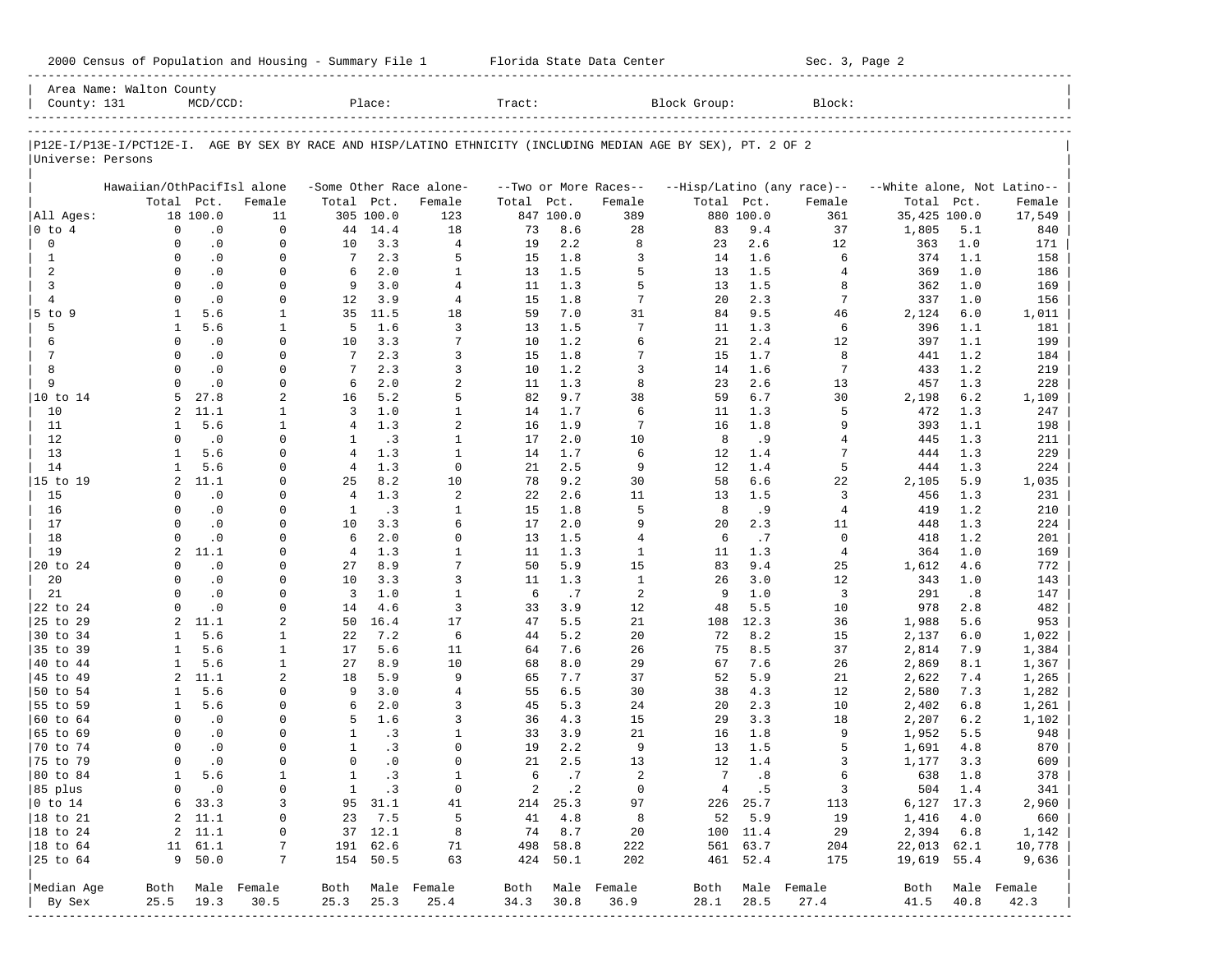| 2000 Census of Population and Housing - Summary File 1 |  | Florida State Data Center | Sec. 3, Page 1 |
|--------------------------------------------------------|--|---------------------------|----------------|
|--------------------------------------------------------|--|---------------------------|----------------|

| Area Name: Washington County<br>County: 133 |              | $MCD/CCD$ : |                                                         | Place:       |            | Tract:                                                                                                                     |             |            | Block Group:                                        |               |                  | Block:                   |                     |            |                     |
|---------------------------------------------|--------------|-------------|---------------------------------------------------------|--------------|------------|----------------------------------------------------------------------------------------------------------------------------|-------------|------------|-----------------------------------------------------|---------------|------------------|--------------------------|---------------------|------------|---------------------|
|                                             |              |             |                                                         |              |            |                                                                                                                            |             |            |                                                     |               |                  |                          |                     |            |                     |
| Universe: Persons                           |              |             |                                                         |              |            | P12,P12A-D/P13,P13A-D/P14,PCT12A-D. AGE BY SEX BY RACE AND HISP/LATINO ETHNICITY (INCLUDING MEDIAN AGE BY SEX), PT. 1 OF 2 |             |            |                                                     |               |                  |                          |                     |            |                     |
|                                             |              |             | ----All Races Combined----- --------White alone-------- |              |            |                                                                                                                            |             |            | -------Black alone-------- AmerInd/NatAlaskan alone |               |                  |                          |                     |            | $---Asian alone---$ |
|                                             | Total Pct.   |             | Female                                                  | Total Pct.   |            | Female                                                                                                                     | Total Pct.  |            | Female                                              | Total Pct.    |                  | Female                   | Total Pct.          |            | Female              |
| All Ages:                                   | 20,973 100.0 |             | 10,190                                                  | 17,140 100.0 |            | 8,502                                                                                                                      | 2,872 100.0 |            | 1,235                                               |               | 322 100.0        | 159                      |                     | 76 100.0   | 43                  |
| 0 to 4                                      | 1,267        | $6.0$       | 608                                                     | 978          | 5.7        | 470                                                                                                                        | 198         | 6.9        | 95                                                  | 18            | 5.6              | 8                        | 1                   | 1.3        | 0                   |
| 0                                           | 231          | 1.1         | 97                                                      | 182          | 1.1        | 74                                                                                                                         | 31          | 1.1        | 14                                                  | 0             | $\cdot$ 0        | $\mathbf 0$              | $\Omega$            | $\cdot$ 0  | 0                   |
| 1                                           | 235          | 1.1         | 111                                                     | 172          | 1.0        | 85                                                                                                                         | 41          | 1.4        | 19                                                  | 8             | 2.5              | $\mathbf{1}$             | $\Omega$            | $\cdot$ 0  | 0                   |
| 2                                           | 273          | 1.3         | 145                                                     | 210          | 1.2        | 114                                                                                                                        | 46          | 1.6        | 27                                                  | 3             | . 9              | $\mathbf{1}$             | $\mathbf{1}$        | 1.3        | 0                   |
| 3                                           | 253          | 1.2         | 121                                                     | 196          | 1.1        | 88                                                                                                                         | 41          | 1.4        | 20                                                  | 4             | 1.2              | 3                        | $\Omega$            | $\cdot$ 0  | 0                   |
| $\overline{4}$                              | 275          | 1.3         | 134                                                     | 218          | 1.3        | 109                                                                                                                        | 39          | 1.4        | 15                                                  | 3             | .9               | 3                        | $\Omega$            | $\cdot$ 0  | 0                   |
| $5$ to $9$                                  | 1,339        | 6.4         | 675                                                     | 1,054        | 6.1        | 530                                                                                                                        | 198         | 6.9        | 101                                                 | 29            | 9.0              | 19                       | 4                   | 5.3        | $\mathbf{1}$        |
| 5                                           | 230          | 1.1         | 120                                                     | 180          | 1.1        | 90                                                                                                                         | 35          | 1.2        | 19                                                  | 5             | 1.6              | 5                        | $\Omega$            | $\cdot$ 0  | 0                   |
| 6                                           | 254          | 1.2         | 118                                                     | 195          | 1.1        | 91                                                                                                                         | 43          | 1.5        | 22                                                  | 2             | .6               | $\Omega$                 | $\Omega$            | $\cdot$ 0  | 0                   |
| 7                                           | 264          | 1.3         | 145                                                     | 209          | 1.2        | 114                                                                                                                        | 39          | 1.4        | 21                                                  | 6             | 1.9              | $\overline{4}$           | $\mathbf{1}$        | 1.3        | $\mathbf{1}$        |
| 8                                           | 305          | 1.5         | 159                                                     | 245          | 1.4        | 125                                                                                                                        | 39          | 1.4        | 22                                                  | 9             | 2.8              | 6                        | -1                  | 1.3        | 0                   |
| 9                                           | 286          | 1.4         | 133                                                     | 225          | 1.3        | 110                                                                                                                        | 42          | 1.5        | 17                                                  | 7             | 2.2<br>7.8       | $\overline{4}$           | $\overline{a}$<br>7 | 2.6        | 0                   |
| 10 to 14                                    | 1,381        | 6.6         | 643                                                     | 1,114        | 6.5        | 508                                                                                                                        | 199         | 6.9        | 98                                                  | 25            |                  | 13                       |                     | 9.2        | 3                   |
| 10                                          | 272          | 1.3         | 124                                                     | 226          | 1.3        | 101                                                                                                                        | 36          | 1.3        | 20                                                  | 5<br>$\Omega$ | 1.6              | $\mathbf{1}$<br>$\Omega$ | $\Omega$            | $\cdot$ 0  | 0                   |
| 11                                          | 269          | 1.3         | 135                                                     | 218          | 1.3<br>1.3 | 109<br>93                                                                                                                  | 47          | 1.6<br>1.2 | 24                                                  | 9             | $\cdot$ 0<br>2.8 | $\overline{4}$           | -1.<br>$\mathbf{1}$ | 1.3<br>1.3 | $\mathbf{1}$        |
| 12<br>13                                    | 272          | 1.3         | 114                                                     | 218          |            |                                                                                                                            | 35<br>40    |            | 11                                                  | 6             | 1.9              | 6                        | 2                   | 2.6        | $\mathbf{1}$<br>0   |
| 14                                          | 277          | 1.3<br>1.4  | 138                                                     | 219          | 1.3<br>1.4 | 105                                                                                                                        |             | 1.4<br>1.4 | 21                                                  | 5             | 1.6              | 2                        | 3                   | 3.9        |                     |
| 15 to 19                                    | 291          | 6.7         | 132<br>674                                              | 233          | 6.4        | 100<br>535                                                                                                                 | 41          | 7.7        | 22<br>94                                            | 29            | 9.0              | 15                       | 10                  | 13.2       | $\mathbf{1}$<br>5   |
| 15                                          | 1,400<br>295 | 1.4         | 155                                                     | 1,100<br>245 | 1.4        | 125                                                                                                                        | 220<br>37   | 1.3        | 22                                                  | 4             | 1.2              | 3                        | 3                   | 3.9        | $\mathbf{1}$        |
| 16                                          | 321          | 1.5         | 155                                                     | 251          | 1.5        |                                                                                                                            | 50          | 1.7        | 20                                                  | 8             | 2.5              | 5                        | 2                   | 2.6        | 2                   |
| 17                                          | 302          | 1.4         | 151                                                     | 234          | 1.4        | 120<br>117                                                                                                                 | 50          | 1.7        | 24                                                  | 8             | 2.5              | 5                        | 1                   | 1.3        | 0                   |
| 18                                          | 266          | 1.3         | 128                                                     | 209          | 1.2        | 106                                                                                                                        | 46          | 1.6        | 18                                                  | 2             | .6               | $\Omega$                 | 1                   | 1.3        | 0                   |
| 19                                          | 216          | 1.0         | 85                                                      | 161          | .9         | 67                                                                                                                         | 37          | 1.3        | 10                                                  | 7             | 2.2              | $\overline{2}$           | 3                   | 3.9        | 2                   |
| 20 to 24                                    | 1,135        | 5.4         | 514                                                     | 863          | 5.0        | 413                                                                                                                        | 207         | 7.2        | 78                                                  | 18            | 5.6              | 9                        | 3                   | 3.9        | 2                   |
| 20                                          | 241          | 1.1         | 111                                                     | 188          | 1.1        | 88                                                                                                                         | 37          | 1.3        | 16                                                  | 7             | 2.2              | 5                        | $\Omega$            | $\cdot$ 0  | 0                   |
| 21                                          | 190          | .9          | 81                                                      | 150          | .9         | 69                                                                                                                         | 32          | 1.1        | 10                                                  | $\mathbf{1}$  | .3               | $\Omega$                 | $\Omega$            | $\cdot$ 0  | 0                   |
| 22 to 24                                    | 704          | 3.4         | 322                                                     | 525          | 3.1        | 256                                                                                                                        | 138         | 4.8        | 52                                                  | 10            | 3.1              | $\overline{4}$           | 3                   | 3.9        | $\overline{a}$      |
| 25 to 29                                    | 1,261        | 6.0         | 551                                                     | 980          | 5.7        | 458                                                                                                                        | 204         | 7.1        | 62                                                  | 23            | 7.1              | 14                       | 9                   | 11.8       | 3                   |
| 30 to 34                                    | 1,487        | 7.1         | 632                                                     | 1,168        | 6.8        | 533                                                                                                                        | 245         | 8.5        | 74                                                  | 23            | 7.1              | 8                        | б                   | 7.9        | 3                   |
| 35 to 39                                    | 1,604        | 7.6         | 734                                                     | 1,258        | 7.3        | 603                                                                                                                        | 271         | 9.4        | 99                                                  | 28            | 8.7              | 14                       | $\mathfrak{D}$      | 2.6        | $\mathbf{1}$        |
| 40 to 44                                    | 1,635        | 7.8         | 761                                                     | 1,288        | 7.5        | 628                                                                                                                        | 257         | 8.9        | 96                                                  | 33            | 10.2             | 14                       | 8                   | 10.5       | 5                   |
| 45 to 49                                    | 1,386        | 6.6         | 645                                                     | 1,118        | 6.5        | 526                                                                                                                        | 207         | 7.2        | 86                                                  | 25            | 7.8              | 12                       | 7                   | 9.2        | 5                   |
| 50 to 54                                    | 1,428        | 6.8         | 685                                                     | 1,235        | 7.2        | 604                                                                                                                        | 137         | 4.8        | 54                                                  | 20            | 6.2              | 6                        |                     | 9.2        | 5                   |
| 55 to 59                                    | 1,284        | 6.1         | 689                                                     | 1,132        | 6.6        | 600                                                                                                                        | 111         | 3.9        | 62                                                  | 19            | 5.9              | 11                       | 7                   | 9.2        | 6                   |
| 60 to 64                                    | 1,073        | 5.1         | 533                                                     | 938          | 5.5        | 469                                                                                                                        | 102         | 3.6        | 50                                                  | 14            | 4.3              | 7                        | 2                   | 2.6        | 2                   |
| 65 to 69                                    | 970          | 4.6         | 495                                                     | 861          | 5.0        | 439                                                                                                                        | 87          | 3.0        | 44                                                  | 7             | 2.2              | $\overline{4}$           | 2                   | 2.6        | 2                   |
| 70 to 74                                    | 789          | 3.8         | 428                                                     | 697          | 4.1        | 371                                                                                                                        | 76          | 2.6        | 48                                                  | 3             | . 9              | 1                        | $\Omega$            | $\cdot$ 0  | 0                   |
| 75 to 79                                    | 645          | 3.1         | 361                                                     | 572          | 3.3        | 314                                                                                                                        | 62          | 2.2        | 38                                                  | 2             | .6               | $\mathbf{1}$             | $\Omega$            | $\cdot$ 0  | 0                   |
| 80 to 84                                    | 467          | 2.2         | 280                                                     | 424          | 2.5        | 256                                                                                                                        | 37          | 1.3        | 23                                                  | 2             | .6               | $\mathbf{1}$             | $\mathbf{1}$        | 1.3        | 0                   |
| 85 plus                                     |              | 422 2.0     | 282                                                     |              | 360 2.1    | 245                                                                                                                        |             | 54 1.9     | 33                                                  |               | 4 1.2            | 2                        | $\overline{0}$      | $\cdot$ 0  | 0                   |
| $ 0 \t\t \text{to} \t\t 14$                 | 3,987 19.0   |             | 1,926                                                   | 3, 146 18.4  |            | 1,508                                                                                                                      |             | 595 20.7   | 294                                                 |               | 72 22.4          | 40                       |                     | 12 15.8    | $\overline{4}$      |
| 18 to 21                                    | 913          | 4.4         | 405                                                     | 708          | 4.1        | 330                                                                                                                        |             | 152 5.3    | 54                                                  | 17            | 5.3              | 7                        | 4                   | 5.3        | 2                   |
| 18 to 24                                    | 1,617        | 7.7         | 727                                                     | 1,233        | 7.2        | 586                                                                                                                        |             | 290 10.1   | 106                                                 | 27            | 8.4              | 11                       | 7                   | 9.2        | $\overline{4}$      |
| $ 18$ to $64$                               | 12,775 60.9  |             | 5,957                                                   | 10,350 60.4  |            | 5,007                                                                                                                      | 1,824 63.5  |            | 689                                                 |               | 212 65.8         | 97                       |                     | 55 72.4    | 34                  |
| 25 to 64                                    | 11,158 53.2  |             | 5,230                                                   | 9,117 53.2   |            | 4,421                                                                                                                      | 1,534 53.4  |            | 583                                                 |               | 185 57.5         | 86                       | 48                  | 63.2       | 30                  |
|                                             |              |             |                                                         |              |            |                                                                                                                            |             |            |                                                     |               |                  |                          |                     |            |                     |
| Median Age                                  |              |             | Both Male Female                                        |              |            | Both Male Female                                                                                                           |             |            | Both Male Female                                    | Both          |                  | Male Female              | Both                |            | Male Female         |
| By Sex                                      | 38.8         | 37.5        | 40.4                                                    | 40.2         | 38.9       | 41.6                                                                                                                       | 34.4        | 33.7       | 35.7                                                | 34.6          | 35.6             | 33.3                     | 34.0                | 27.3       | 42.5                |